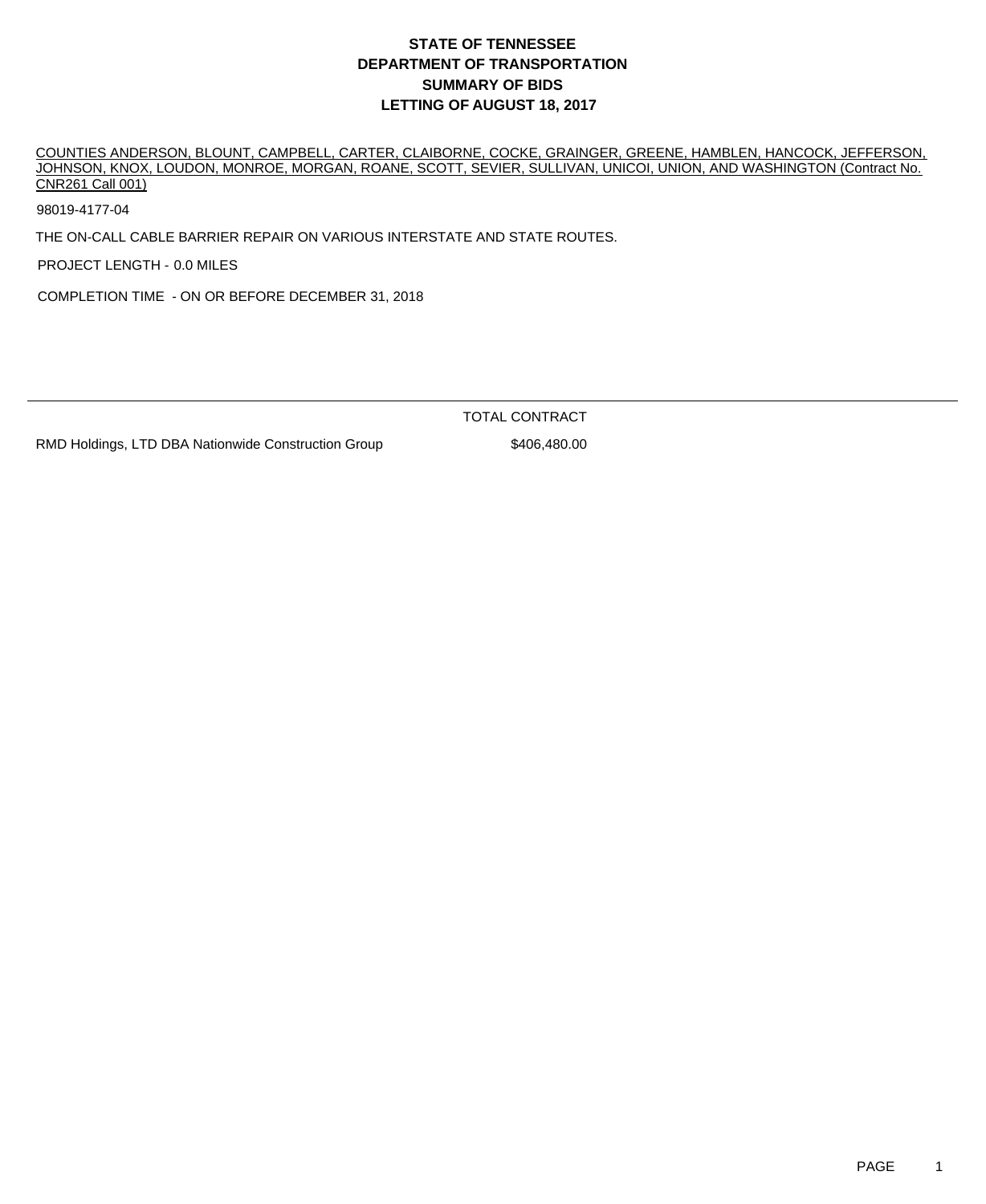|                                                                   |                    |                   | <b>CONTRACT CNR261</b> |
|-------------------------------------------------------------------|--------------------|-------------------|------------------------|
| <b>MAINTENANCE CATEGORY</b>                                       |                    | <b>UNIT PRICE</b> | <b>EXTENSION</b>       |
| 705-80.01 LONGITUDINAL CABLE BARRIER                              |                    |                   |                        |
| RMD Holdings, LTD DBA Nationwide Construction Group               | 1,000.000 L.F.     | \$15.0000         | \$15,000.00            |
| 705-80.03 LONGITUDINAL CABLE BARRIER (END TERMINAL) TL-3          | <b>5.000 EACH</b>  |                   |                        |
| RMD Holdings, LTD DBA Nationwide Construction Group               |                    | \$2,000.0000      | \$10,000.00            |
| 705-80.04 SOCKETED LINE POST W/ALL ACCESSORIES                    |                    |                   |                        |
| RMD Holdings, LTD DBA Nationwide Construction Group               | 1,600.000 EACH     | \$175.0000        | \$280,000.00           |
| 705-80.06 TERMINAL POST W/ALL ACCESSORIES                         |                    |                   |                        |
| RMD Holdings, LTD DBA Nationwide Construction Group               | 50.000 EACH        | \$150.0000        | \$7,500.00             |
| 705-80.07 CABLE RELEASE POST (TOP) W/ALL ACCESSORIES              |                    |                   |                        |
| RMD Holdings, LTD DBA Nationwide Construction Group               | 40.000 EACH        | \$375.0000        | \$15,000.00            |
| 705-80.10 LINE POST W/FTNG & ALL ACC.                             |                    |                   |                        |
| RMD Holdings, LTD DBA Nationwide Construction Group               | 80.000 EACH        | \$150.0000        | \$12,000.00            |
| 705-80.12 CHECK CABLE TENSION                                     |                    |                   |                        |
| RMD Holdings, LTD DBA Nationwide Construction Group               | 1.000 LS           | \$10,000.0000     | \$10,000.00            |
| 705-80.14 END TERMINAL HARDWARE FOR ATTACHING SINGLE CABLE        |                    |                   |                        |
| RMD Holdings, LTD DBA Nationwide Construction Group               | 50.000 EACH        | \$50.0000         | \$2,500.00             |
| 705-80.15 RETENSIONING CABLE BARRIER SECTION AFTER REPAIR         |                    |                   |                        |
| RMD Holdings, LTD DBA Nationwide Construction Group               | 100.000 EACH       | \$40.0000         | \$4,000.00             |
| 705-80.17 LONGITUDINAL CABLE BARRIER TRAINING                     |                    |                   |                        |
| RMD Holdings, LTD DBA Nationwide Construction Group               | <b>1.000 EACH</b>  | \$1,000.0000      | \$1,000.00             |
| 705-80.19 HARDWARE FOR ATTACHING ALL CABLES TO A SINGLE POST      |                    |                   |                        |
| RMD Holdings, LTD DBA Nationwide Construction Group               | 500,000 EACH       | \$72.0000         | \$36,000.00            |
| 705-80.20 LONGITUDINAL CABLE BARRIER SPLICE (TORPEDO, TURNBUCKLE) |                    |                   |                        |
| RMD Holdings, LTD DBA Nationwide Construction Group               | <b>12.000 EACH</b> | \$65.0000         | \$780.00               |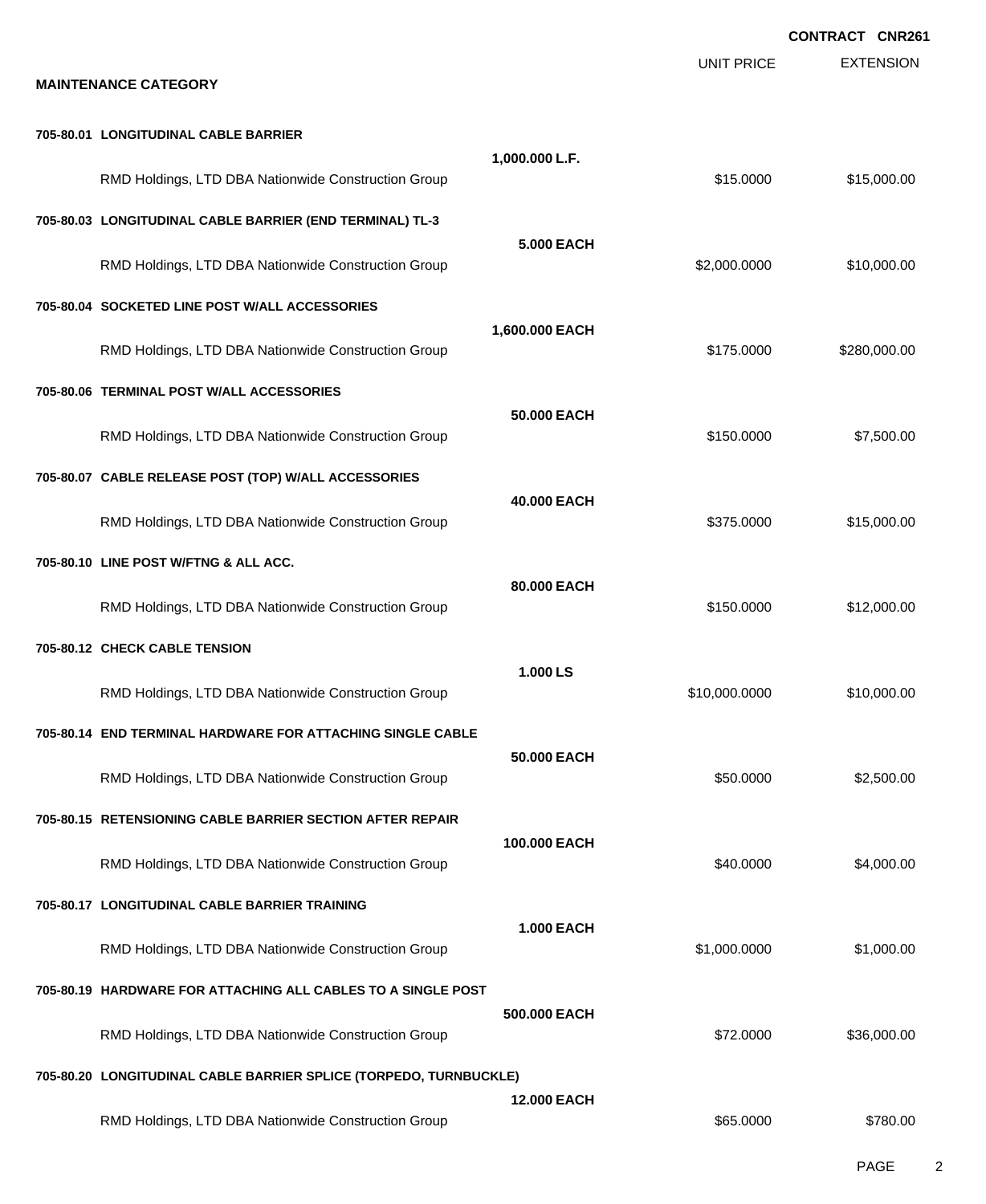|                                                       |              | UNIT PRICE | <b>EXTENSION</b> |
|-------------------------------------------------------|--------------|------------|------------------|
| 705-80.21 LONGITUDINAL CABLE BARRIER CABLE            |              |            |                  |
| RMD Holdings, LTD DBA Nationwide Construction Group   | 500.000 L.F. | \$1.5000   | \$750.00         |
| 705-80.22 TERMINAL POST W/FOOTING AND ALL ACCESSORIES |              |            |                  |
| RMD Holdings, LTD DBA Nationwide Construction Group   | 20.000 EACH  | \$50.0000  | \$1,000.00       |
| 706-80.18 CABLE BARRIER TERMINAL (REMOVAL)            |              |            |                  |
| RMD Holdings, LTD DBA Nationwide Construction Group   | 8.000 EACH   | \$25.0000  | \$200.00         |
| 712-01.02 LANE CLOSURE                                |              |            |                  |
| RMD Holdings, LTD DBA Nationwide Construction Group   | 30.000 EACH  | \$25.0000  | \$750.00         |
| 712-01.03 LANE CLOSURE(NIGHT WORK)                    |              |            |                  |
| RMD Holdings, LTD DBA Nationwide Construction Group   | 60.000 EACH  | \$25.0000  | \$1,500.00       |
| 712-08.20 TRUCK MOUNTED ATTENUATOR W/MSSAGE BOARD     |              |            |                  |
| RMD Holdings, LTD DBA Nationwide Construction Group   | 10.000 DAY   | \$350.0000 | \$3,500.00       |
| 717-01.03 MOBILIZATION (PER CALL-OUT)                 |              |            |                  |
| RMD Holdings, LTD DBA Nationwide Construction Group   | 100,000 EACH | \$50,0000  | \$5,000.00       |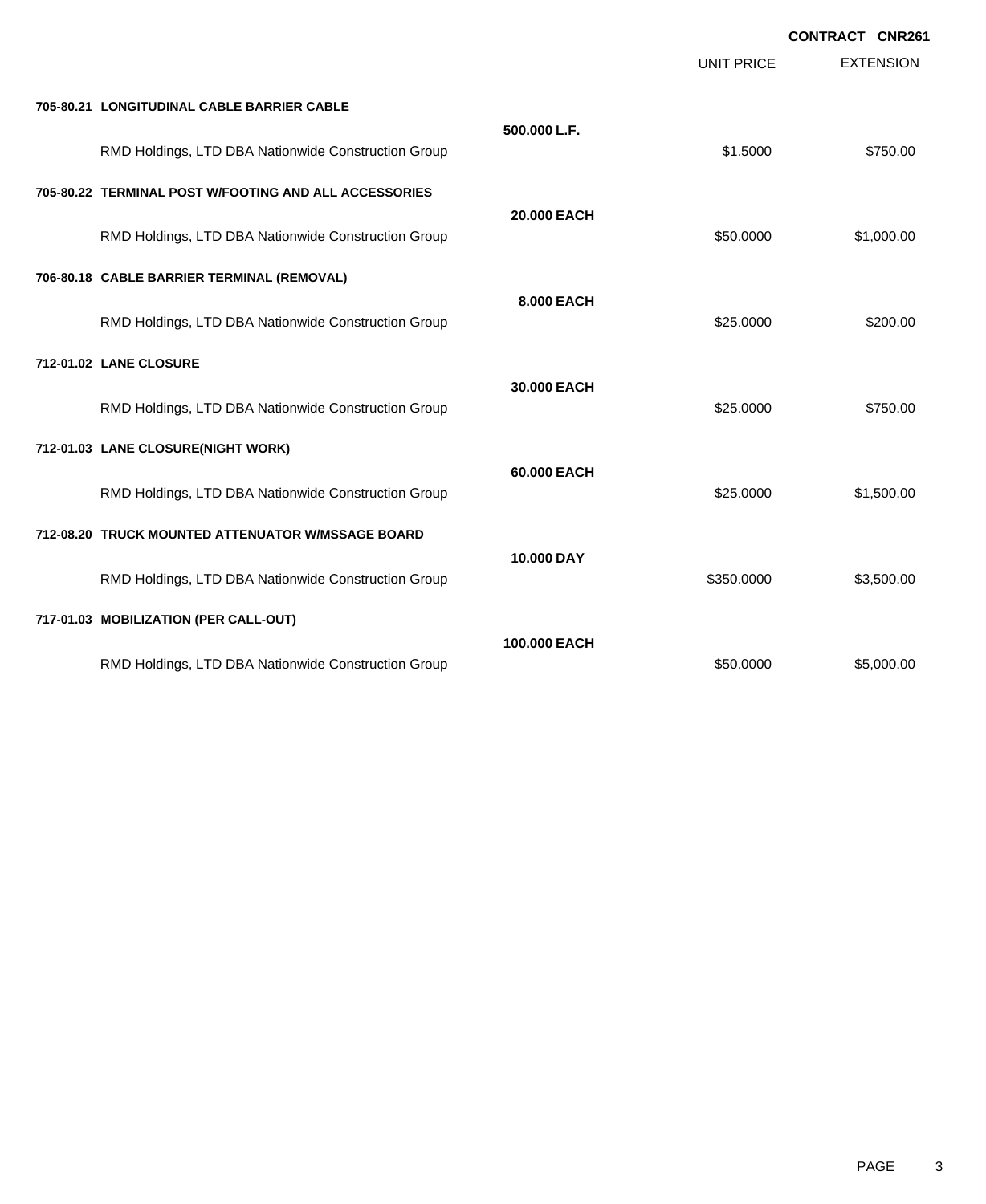RMD Holdings, LTD DBA Nationwide Construction Group **\$406,480.00** \$406,480.00

RMD Holdings, LTD DBA Nationwide Construction Group **\$406,480.00** \$406,480.00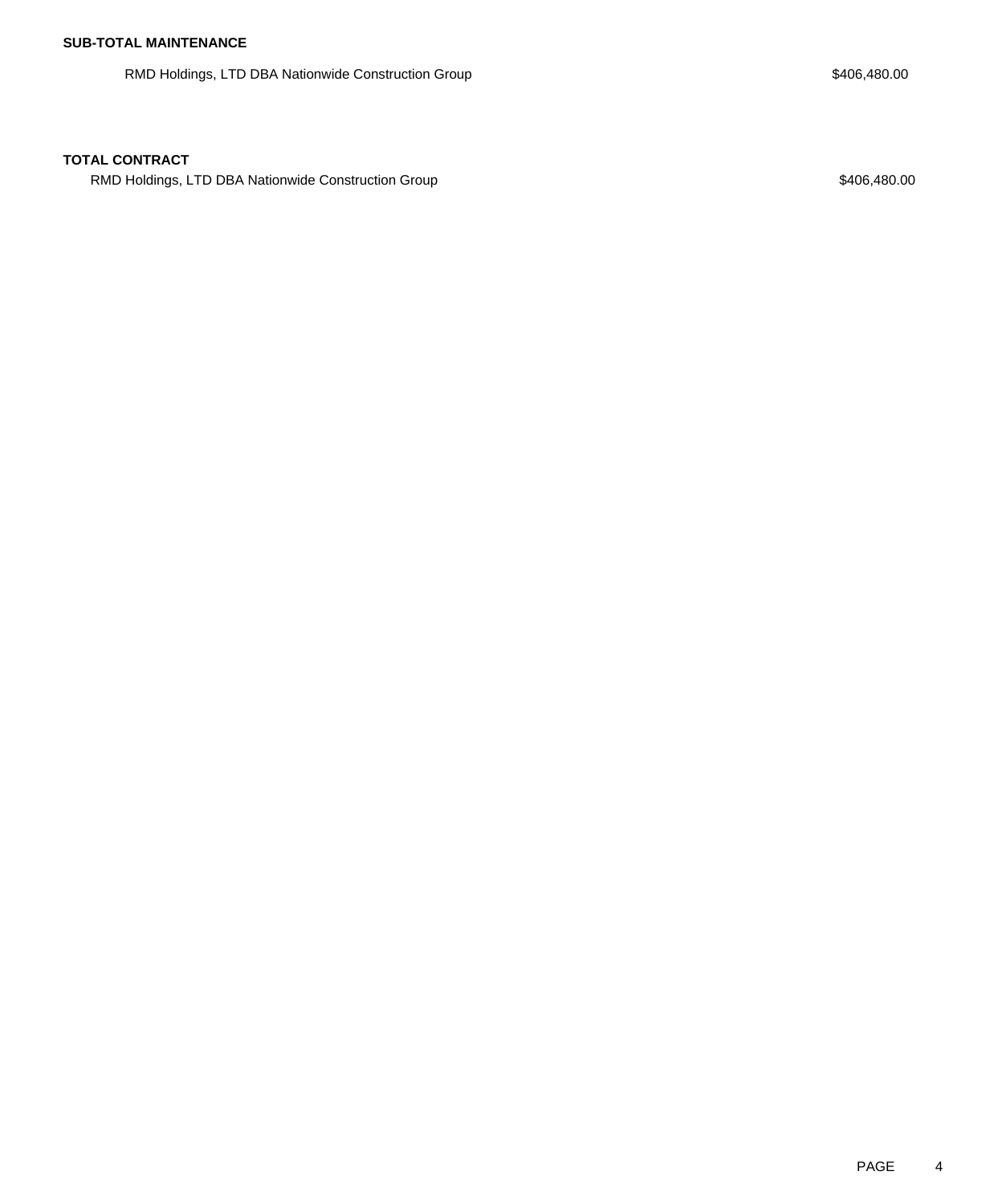#### ANDERSON AND CAMPBELL COUNTIES (Contract No. CNR254 Call 002)

01001-4157-04,07100-4143-04

THE REPAIR OF BRIDGES ON I-75 OVER S.R. 116 (L.M. 11.27), BRUCE GAP ROAD (L.M. 5.57) AND COVE CREEK (L.M. 5.73).

PROJECT LENGTH - 0.0 MILES

COMPLETION TIME - ON OR BEFORE NOVEMBER 30, 2017

|                             | TOTAL CONTRACT |  |
|-----------------------------|----------------|--|
| Southern Constructors, Inc. | \$1,539,997.00 |  |
| Twin K Construction, Inc.   | \$1,956,442.82 |  |
| Potter South East LLC       | \$3,307,980.10 |  |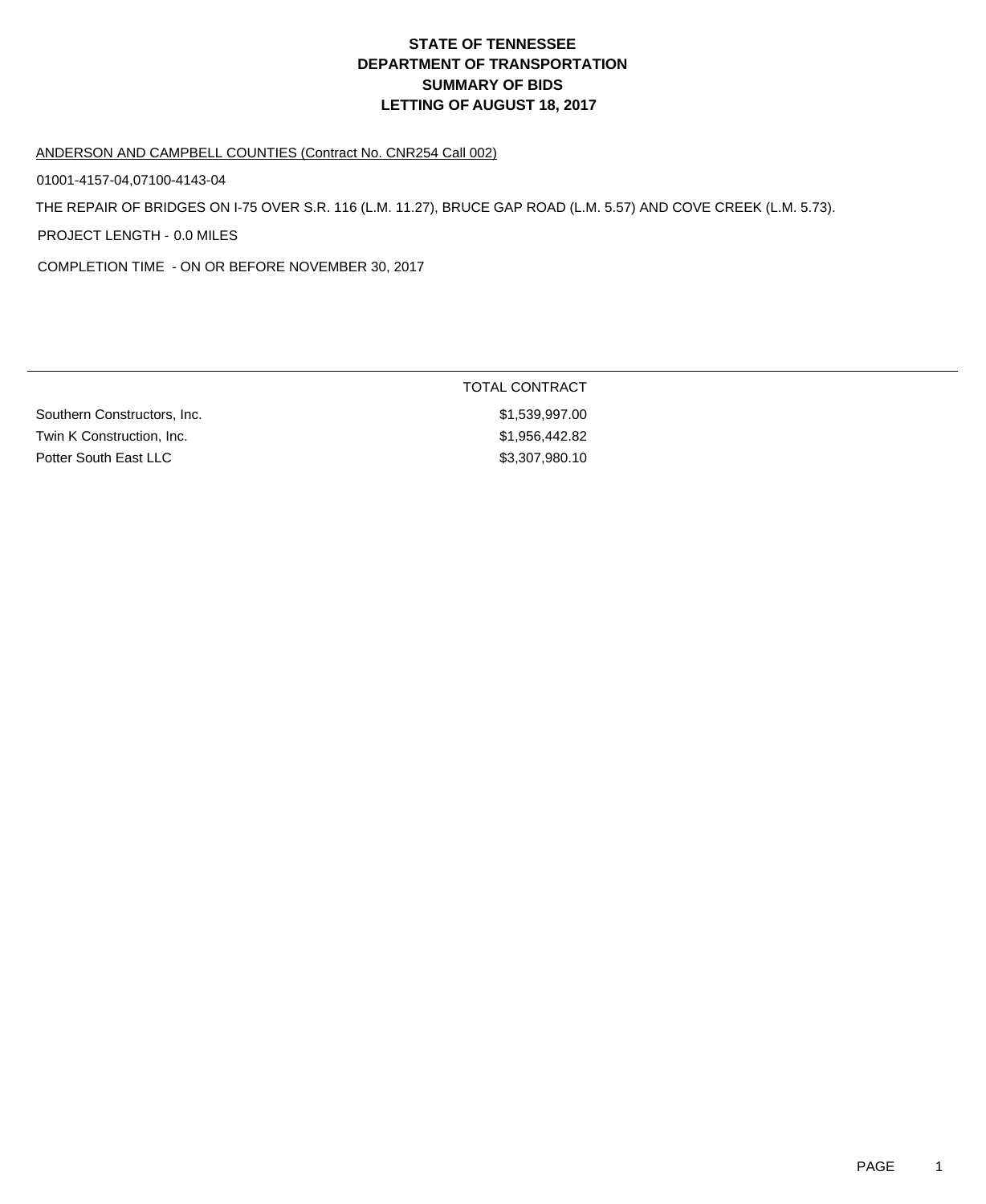|                                                                 |              |                   | <b>CONTRACT CNR254</b> |
|-----------------------------------------------------------------|--------------|-------------------|------------------------|
|                                                                 |              | <b>UNIT PRICE</b> | <b>EXTENSION</b>       |
| <b>BRIDGE CATEGORY</b>                                          |              |                   |                        |
| 201-05.31 VEGETATION REMOVAL                                    |              |                   |                        |
|                                                                 | 1.000 LS     |                   |                        |
| Southern Constructors, Inc.                                     |              | \$8,000.0000      | \$8,000.00             |
| Twin K Construction, Inc.                                       |              | \$7,858.0000      | \$7,858.00             |
| Potter South East LLC                                           |              | \$18,000.0000     | \$18,000.00            |
| 201-07.01 REMOVAL AND DISPOSAL OF BRUSH & TREES                 |              |                   |                        |
|                                                                 | 1.000 LS     |                   |                        |
| Southern Constructors, Inc.                                     |              | \$15,000.0000     | \$15,000.00            |
| Twin K Construction, Inc.                                       |              | \$31,950.0000     | \$31,950.00            |
| Potter South East LLC                                           |              | \$34,000.0000     | \$34,000.00            |
| 202-04.01 REMOVAL OF STRUCTURES (BR. NO. 07-10075-05.73)        |              |                   |                        |
|                                                                 | 1.000 LS     |                   |                        |
| Southern Constructors, Inc.                                     |              | \$30,000.0000     | \$30,000.00            |
| Twin K Construction, Inc.                                       |              | \$9,520.0000      | \$9,520.00             |
| Potter South East LLC                                           |              | \$322,000.0000    | \$322,000.00           |
| 202-04.02 REMOVAL OF STRUCTURES (BR. NO. 07-10075-05.73)        |              |                   |                        |
|                                                                 | 1.000 LS     |                   |                        |
| Southern Constructors, Inc.                                     |              | \$80,000.0000     | \$80,000.00            |
| Twin K Construction, Inc.                                       |              | \$125,000.0000    | \$125,000.00           |
| Potter South East LLC                                           |              | \$290,000.0000    | \$290,000.00           |
| 209-03.22 FILTER SOCK (18 INCH)                                 |              |                   |                        |
|                                                                 | 100.000 L.F. |                   |                        |
| Southern Constructors, Inc.                                     |              | \$12.0000         | \$1,200.00             |
| Twin K Construction, Inc.                                       |              | \$13.1000         | \$1,310.00             |
| Potter South East LLC                                           |              | \$7.1800          | \$718.00               |
| 209-08.02 TEMPORARY SILT FENCE (WITH BACKING)                   |              |                   |                        |
|                                                                 | 430.000 L.F. |                   |                        |
| Southern Constructors, Inc.                                     |              | \$8.0000          | \$3,440.00             |
| Twin K Construction, Inc.                                       |              | \$6.0000          | \$2,580.00             |
| Potter South East LLC                                           |              | \$12.0000         | \$5,160.00             |
| 307-02.08 ASPHALT CONCRETE MIX (PG70-22) (BPMB-HM) GRADING B-M2 |              |                   |                        |
|                                                                 | 333.000 TON  |                   |                        |
| Southern Constructors, Inc.                                     |              | \$150.0000        | \$49,950.00            |
| Twin K Construction, Inc.                                       |              | \$166.0000        | \$55,278.00            |
| Potter South East LLC                                           |              | \$97.0000         | \$32,301.00            |
| 411-03.10 ACS MIX(PG76-22) GRADING D                            |              |                   |                        |
|                                                                 | 550.000 TON  |                   |                        |
| Southern Constructors, Inc.                                     |              | \$200.0000        | \$110,000.00           |
| Twin K Construction, Inc.                                       |              | \$222.8800        | \$122,584.00           |
| Potter South East LLC                                           |              | \$122.5000        | \$67,375.00            |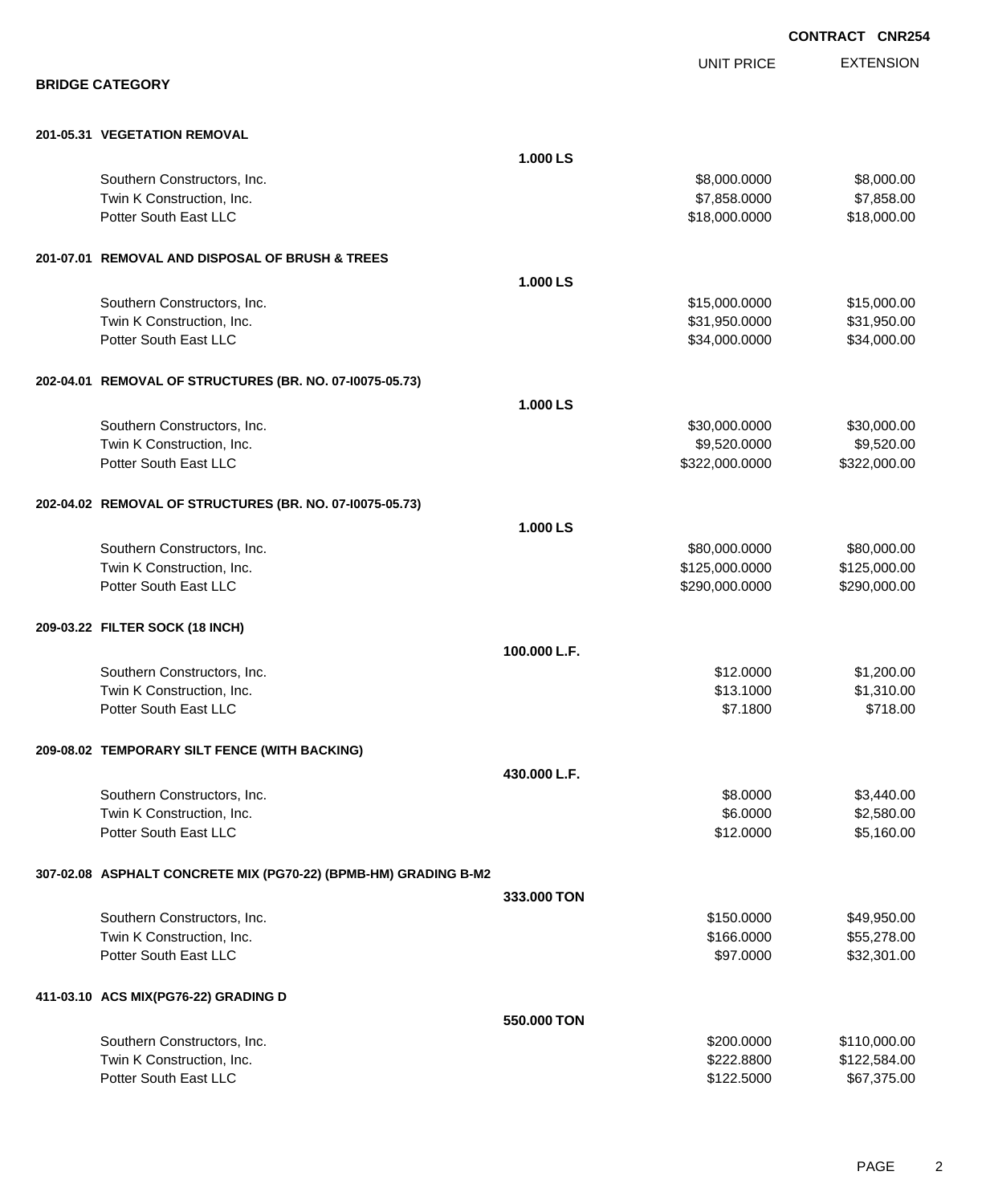|                                                                         |                |                   | <b>CONTRACT CNR254</b> |
|-------------------------------------------------------------------------|----------------|-------------------|------------------------|
|                                                                         |                | <b>UNIT PRICE</b> | <b>EXTENSION</b>       |
| 415-01.02 COLD PLANING BITUMINOUS PAVEMENT                              |                |                   |                        |
|                                                                         | 3,846.000 S.Y. |                   |                        |
| Southern Constructors, Inc.                                             |                | \$10.0000         | \$38,460.00            |
| Twin K Construction, Inc.                                               |                | \$11.3600         | \$43,690.56            |
| Potter South East LLC                                                   |                | \$12.0000         | \$46,152.00            |
| 603-02.01 REPAINTING EXISTING STEEL STRUCTURES (BR. NO. 07-10075-05.73) |                |                   |                        |
|                                                                         | 1.000 LS       |                   |                        |
| Southern Constructors, Inc.                                             |                | \$220,000.0000    | \$220,000.00           |
| Twin K Construction, Inc.                                               |                | \$258,900.0000    | \$258,900.00           |
| Potter South East LLC                                                   |                | \$362,000.0000    | \$362,000.00           |
| 603-05.20 CONTAINMENT & DISPOSAL OF WASTE(BR. NO. 07-10075-05.73)       |                |                   |                        |
|                                                                         | 1.000 LS       |                   |                        |
| Southern Constructors, Inc.                                             |                | \$100,000.0000    | \$100,000.00           |
| Twin K Construction, Inc.                                               |                | \$123,522.0000    | \$123,522.00           |
| Potter South East LLC                                                   |                | \$240,000.0000    | \$240,000.00           |
| 604-03.06 BRIDGE DRAIN APRON                                            |                |                   |                        |
|                                                                         | 5.000 S.Y.     |                   |                        |
| Southern Constructors, Inc.                                             |                | \$600.0000        | \$3,000.00             |
| Twin K Construction, Inc.                                               |                | \$1,100.0000      | \$5,500.00             |
| Potter South East LLC                                                   |                | \$1,280.0000      | \$6,400.00             |
| 604-04.02 APPLIED TEXTURE FINISH (EXISTING STRUCTURES)                  |                |                   |                        |
|                                                                         | 5,662.000 S.Y. |                   |                        |
| Southern Constructors, Inc.                                             |                | \$9.0000          | \$50,958.00            |
| Twin K Construction, Inc.                                               |                | \$8.5500          | \$48,410.10            |
| Potter South East LLC                                                   |                | \$9.0000          | \$50,958.00            |
| 604-10.02 CONCRETE REPAIRS                                              |                |                   |                        |
|                                                                         | 1.000 C.Y.     |                   |                        |
| Southern Constructors, Inc.                                             |                | \$2,200.0000      | \$2,200.00             |
| Twin K Construction, Inc.                                               |                | \$455.0000        | \$455.00               |
| Potter South East LLC                                                   |                | \$2,200.0000      | \$2,200.00             |
| 604-10.05 CONCRETE                                                      |                |                   |                        |
|                                                                         | 149,000 S.F.   |                   |                        |
| Southern Constructors, Inc.                                             |                | \$150.0000        | \$22,350.00            |
| Twin K Construction, Inc.                                               |                | \$217.5000        | \$32,407.50            |
| Potter South East LLC                                                   |                | \$692.0000        | \$103,108.00           |
| 604-10.14 REMOVE EXISTING WEARING SURFACE                               |                |                   |                        |
|                                                                         | 1.000 LS       |                   |                        |
| Southern Constructors, Inc.                                             |                | \$35,000.0000     | \$35,000.00            |
| Twin K Construction, Inc.                                               |                | \$70,194.0000     | \$70,194.00            |
| Potter South East LLC                                                   |                | \$340,000.0000    | \$340,000.00           |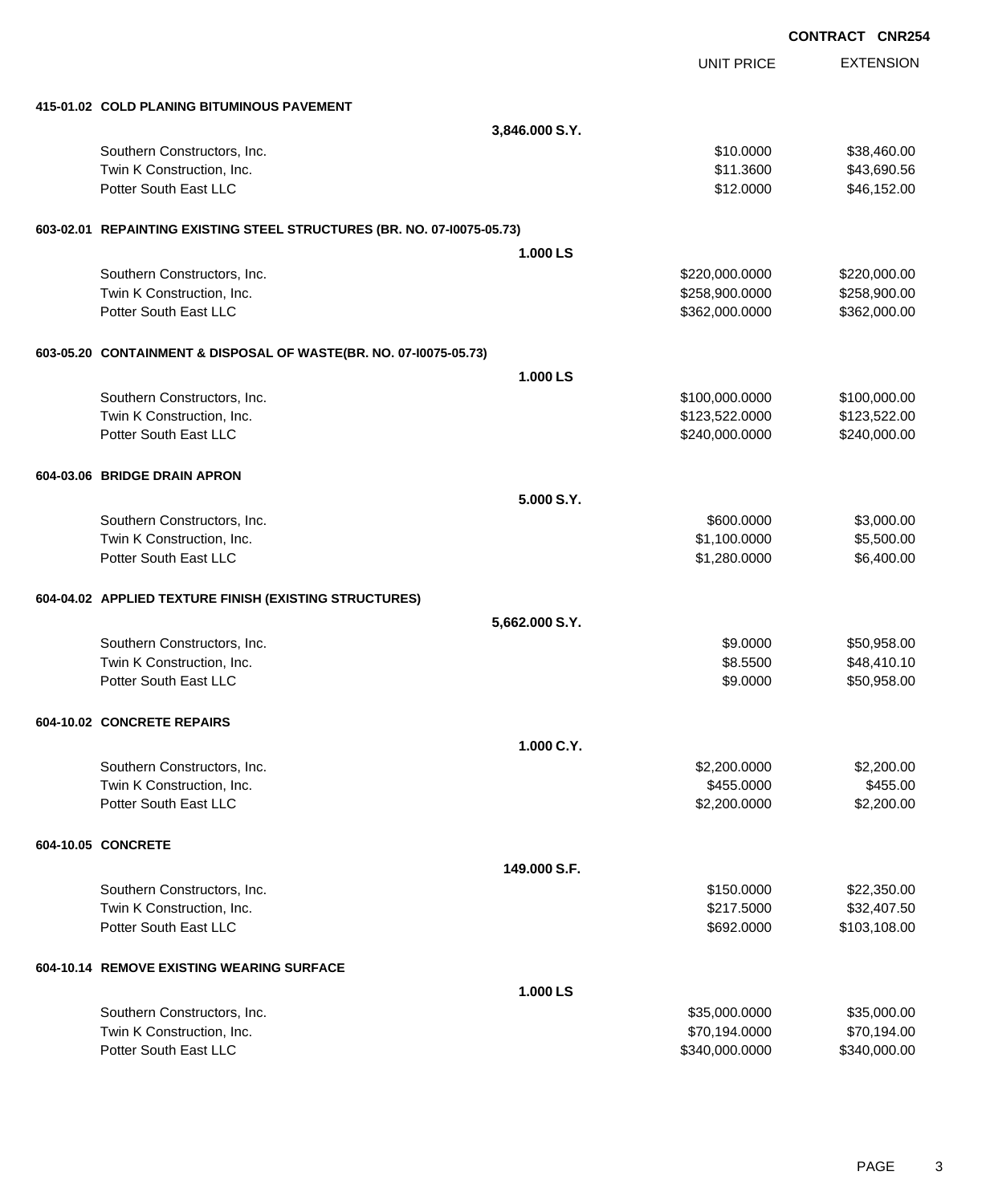|                                                          |                | <b>UNIT PRICE</b> | <b>EXTENSION</b> |
|----------------------------------------------------------|----------------|-------------------|------------------|
| 604-10.30 BRIDGE DECK REPAIRS (FULL DEPTH OF SLAB)       |                |                   |                  |
|                                                          | 220.000 S.Y.   |                   |                  |
| Southern Constructors, Inc.                              |                | \$320,0000        | \$70,400.00      |
| Twin K Construction, Inc.                                |                | \$477.0000        | \$104,940.00     |
| Potter South East LLC                                    |                | \$580.0000        | \$127,600.00     |
| 604-10.32 EXPANSION JOINT REPAIRS (TYPE A)               |                |                   |                  |
|                                                          | 200.000 L.F.   |                   |                  |
| Southern Constructors, Inc.                              |                | \$550.0000        | \$110,000.00     |
| Twin K Construction, Inc.                                |                | \$819.0000        | \$163,800.00     |
| Potter South East LLC                                    |                | \$1,402.0000      | \$280,400.00     |
| 604-10.42 CONCRETE REPAIRS                               |                |                   |                  |
|                                                          | 3.000 C.F.     |                   |                  |
| Southern Constructors, Inc.                              |                | \$2,000.0000      | \$6,000.00       |
| Twin K Construction, Inc.                                |                | \$745.0000        | \$2,235.00       |
| Potter South East LLC                                    |                | \$2,100.0000      | \$6,300.00       |
| 604-10.50 BRIDGE DECK REPAIRS (PARTIAL DEPTH OF SLAB)    |                |                   |                  |
|                                                          | 330.000 S.Y.   |                   |                  |
| Southern Constructors, Inc.                              |                | \$150.0000        | \$49,500.00      |
| Twin K Construction, Inc.                                |                | \$202.0000        | \$66,660.00      |
| Potter South East LLC                                    |                | \$512.0000        | \$168,960.00     |
| 604-10.54 CONCRETE REPAIRS                               |                |                   |                  |
|                                                          | 149,000 S.F.   |                   |                  |
| Southern Constructors, Inc.                              |                | \$150,0000        | \$22,350.00      |
| Twin K Construction, Inc.                                |                | \$226.0000        | \$33,674.00      |
| Potter South East LLC                                    |                | \$618.0000        | \$92,082.00      |
| 604-10.55 CONCRETE (FOUNDATION REPAIRS)                  |                |                   |                  |
|                                                          | 3.000 C.Y.     |                   |                  |
| Southern Constructors, Inc.                              |                | \$1,500.0000      | \$4,500.00       |
| Twin K Construction, Inc.                                |                | \$1,642.0000      | \$4,926.00       |
| Potter South East LLC                                    |                | \$4,500.0000      | \$13,500.00      |
| 604-10.58 EPOXY INJECTION (INJECTION)                    |                |                   |                  |
|                                                          | 129.000 GAL.   |                   |                  |
| Southern Constructors, Inc.                              |                | \$100.0000        | \$12,900.00      |
| Twin K Construction, Inc.                                |                | \$100.0000        | \$12,900.00      |
| Potter South East LLC                                    |                | \$152.0000        | \$19,608.00      |
| 604-10.62 EPOXY INJECTION REPAIR (COMPLETE AND IN PLACE) |                |                   |                  |
|                                                          | 1,275.000 L.F. |                   |                  |
| Southern Constructors, Inc.                              |                | \$70.0000         | \$89,250.00      |
| Twin K Construction, Inc.                                |                | \$134.0000        | \$170,850.00     |
| Potter South East LLC                                    |                | \$71.0000         | \$90,525.00      |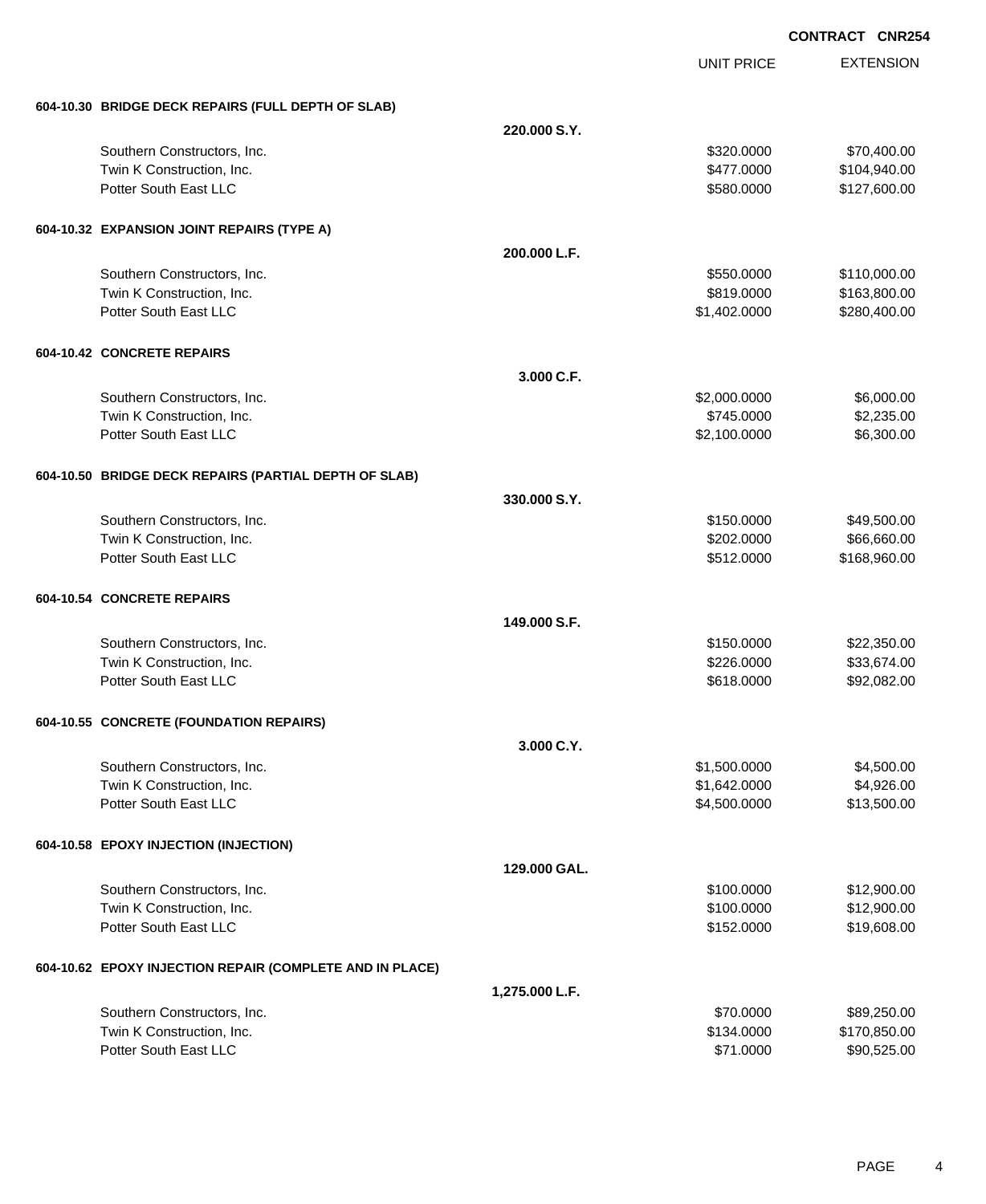UNIT PRICE EXTENSION

| 610-10.35 MODIFY BRIDGE DECK DRAIN SYSTEM |  |  |  |
|-------------------------------------------|--|--|--|

|        | 610-10.35 MODIFY BRIDGE DECK DRAIN SYSTEM          |                   |                |              |
|--------|----------------------------------------------------|-------------------|----------------|--------------|
|        |                                                    | 1.000 LS          |                |              |
|        | Southern Constructors, Inc.                        |                   | \$8,000.0000   | \$8,000.00   |
|        | Twin K Construction, Inc.                          |                   | \$2,550.0000   | \$2,550.00   |
|        | Potter South East LLC                              |                   | \$18,000.0000  | \$18,000.00  |
| 617-01 | <b>BRIDGE DECK SEALANT</b>                         |                   |                |              |
|        |                                                    | 1,518.000 S.Y.    |                |              |
|        | Southern Constructors, Inc.                        |                   | \$16.0000      | \$24,288.00  |
|        | Twin K Construction, Inc.                          |                   | \$18.0000      | \$27,324.00  |
|        | Potter South East LLC                              |                   | \$32.0000      | \$48,576.00  |
| 622-01 | PNEUMATICALLY PLACED CONCRETE                      |                   |                |              |
|        |                                                    | 14.000 S.F.       |                |              |
|        | Southern Constructors, Inc.                        |                   | \$250.0000     | \$3,500.00   |
|        | Twin K Construction, Inc.                          |                   | \$909.0000     | \$12,726.00  |
|        | Potter South East LLC                              |                   | \$1,870.0000   | \$26,180.00  |
|        | 705-04.50 PORTABLE BARRIER RAIL DELINEATOR         |                   |                |              |
|        |                                                    | 42.000 EACH       |                |              |
|        | Southern Constructors, Inc.                        |                   | \$18.0000      | \$756.00     |
|        | Twin K Construction, Inc.                          |                   | \$11.5000      | \$483.00     |
|        | Potter South East LLC                              |                   | \$20.0000      | \$840.00     |
|        | 705-08.51 PORTABLE IMPACT ATTENUATOR NCHRP350 TL-3 |                   |                |              |
|        |                                                    | <b>4.000 EACH</b> |                |              |
|        | Southern Constructors, Inc.                        |                   | \$4,500.0000   | \$18,000.00  |
|        | Twin K Construction, Inc.                          |                   | \$5,200.0000   | \$20,800.00  |
|        | Potter South East LLC                              |                   | \$6,000.0000   | \$24,000.00  |
|        | 709-01.01 RUBBLE STONE RIP-RAP                     |                   |                |              |
|        |                                                    | 6.000 C.Y.        |                |              |
|        | Southern Constructors, Inc.                        |                   | \$100.0000     | \$600.00     |
|        | Twin K Construction, Inc.                          |                   | \$441.0000     | \$2,646.00   |
|        | Potter South East LLC                              |                   | \$1,500.0000   | \$9,000.00   |
| 712-01 | <b>TRAFFIC CONTROL</b>                             |                   |                |              |
|        |                                                    | 1.000 LS          |                |              |
|        | Southern Constructors, Inc.                        |                   | \$60,000.0000  | \$60,000.00  |
|        | Twin K Construction, Inc.                          |                   | \$83,289.0000  | \$83,289.00  |
|        | Potter South East LLC                              |                   | \$112,000.0000 | \$112,000.00 |
|        | 712-02.02 INTERCONNECTED PORTABLE BARRIER RAIL     |                   |                |              |
|        |                                                    | 1,810.000 L.F.    |                |              |
|        | Southern Constructors, Inc.                        |                   | \$25.0000      | \$45,250.00  |
|        | Twin K Construction, Inc.                          |                   | \$38.7500      | \$70,137.50  |
|        | Potter South East LLC                              |                   | \$30.0000      | \$54,300.00  |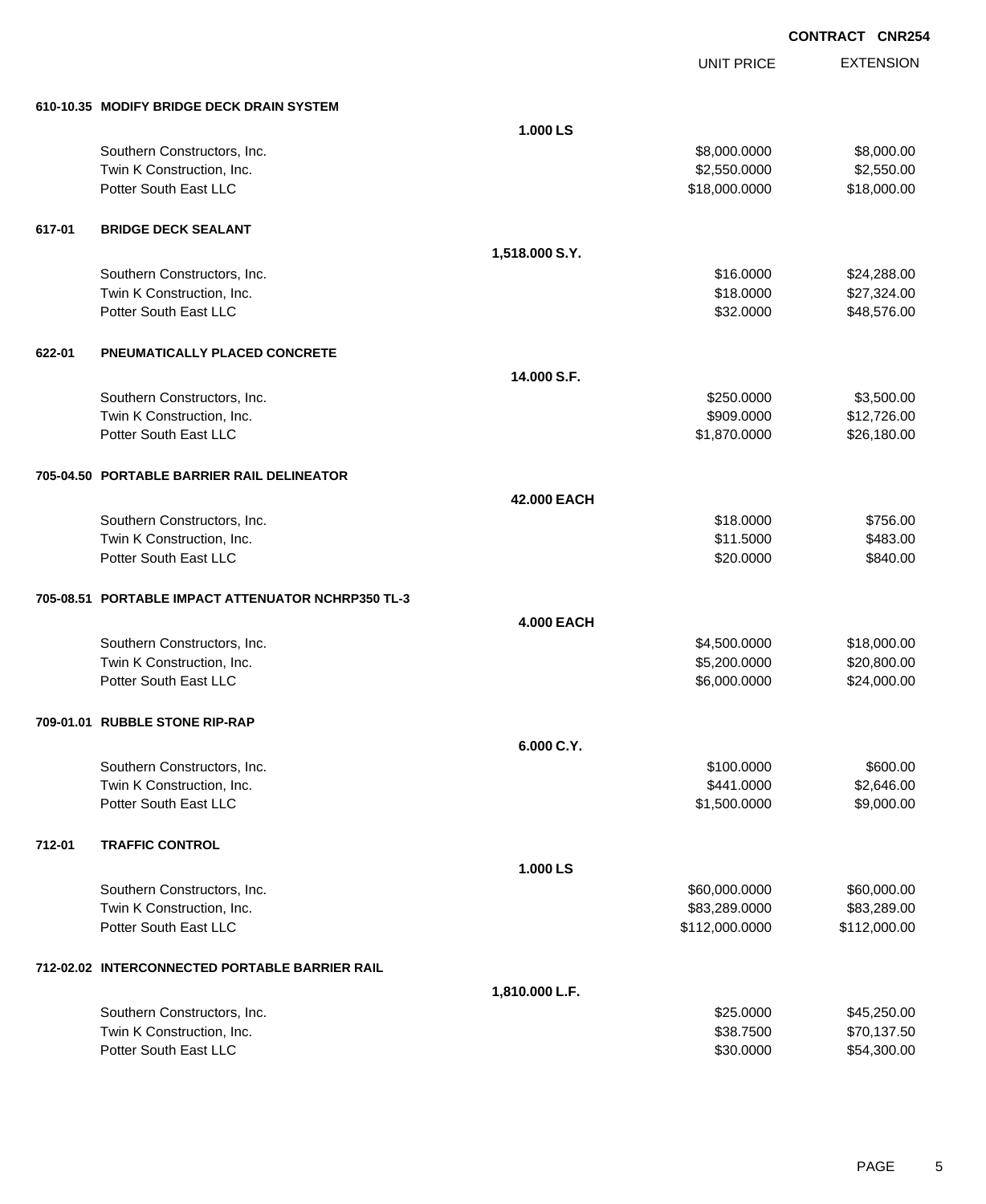UNIT PRICE

EXTENSION

|        | 712-04.01 FLEXIBLE DRUMS (CHANNELIZING)                  |                   |              |                             |
|--------|----------------------------------------------------------|-------------------|--------------|-----------------------------|
|        |                                                          | 298.000 EACH      |              |                             |
|        | Southern Constructors, Inc.                              |                   | \$30.0000    | \$8,940.00                  |
|        | Twin K Construction, Inc.                                |                   | \$26.8700    | \$8,007.26                  |
|        | Potter South East LLC                                    |                   | \$32.0000    | \$9,536.00                  |
|        | 712-04.50 PORTABLE BARRIER RAIL DELINEATOR               |                   |              |                             |
|        |                                                          | 32.000 EACH       |              |                             |
|        | Southern Constructors, Inc.                              |                   | \$20.0000    | \$640.00                    |
|        | Twin K Construction, Inc.                                |                   | \$15.0000    | \$480.00                    |
|        | Potter South East LLC                                    |                   | \$20.0000    | \$640.00                    |
| 712-06 | <b>SIGNS (CONSTRUCTION)</b>                              |                   |              |                             |
|        |                                                          | 2,149.000 S.F.    |              |                             |
|        | Southern Constructors, Inc.                              |                   | \$15.0000    | \$32,235.00                 |
|        | Twin K Construction, Inc.                                |                   | \$7.1000     | \$15,257.90                 |
|        | Potter South East LLC                                    |                   | \$9.5000     | \$20,415.50                 |
|        | 712-08.03 ARROW BOARD (TYPE C)                           |                   |              |                             |
|        |                                                          | <b>6.000 EACH</b> |              |                             |
|        | Southern Constructors, Inc.                              |                   | \$2,500.0000 | \$15,000.00                 |
|        | Twin K Construction, Inc.                                |                   | \$885.0000   | \$5,310.00                  |
|        | Potter South East LLC                                    |                   | \$2,500.0000 | \$15,000.00                 |
|        | 712-09.02 REMOVABLE PAVEMENT MARKING (8" BARRIER LINE)   |                   |              |                             |
|        |                                                          | 31,260.000 L.F.   |              |                             |
|        | Southern Constructors, Inc.                              |                   | \$3.0000     | \$93,780.00                 |
|        | Twin K Construction, Inc.<br>Potter South East LLC       |                   | \$3.4500     | \$107,847.00<br>\$83,151.60 |
|        |                                                          |                   | \$2.6600     |                             |
|        | 713-16.01 CHANGEABLE MESSAGE SIGN UNIT                   |                   |              |                             |
|        |                                                          | 2.000 EACH        |              |                             |
|        | Southern Constructors, Inc.                              |                   | \$4,000.0000 | \$8,000.00                  |
|        | Twin K Construction, Inc.                                |                   | \$5,600.0000 | \$11,200.00                 |
|        | Potter South East LLC                                    |                   | \$4,000.0000 | \$8,000.00                  |
|        | 716-01.23 Snwplwble Pvmt Mrkrs (Bi-Dir)(2 Color)         |                   |              |                             |
|        |                                                          | 60.000 EACH       |              |                             |
|        | Southern Constructors, Inc.                              |                   | \$55.0000    | \$3,300.00                  |
|        | Twin K Construction, Inc.                                |                   | \$62.0000    | \$3,720.00                  |
|        | Potter South East LLC                                    |                   | \$59.4000    | \$3,564.00                  |
|        | 716-12.02 ENHANCED FLATLINE THERMO PVMT MRKNG (6IN LINE) |                   |              |                             |
|        |                                                          | 1.500 L.M.        |              |                             |
|        | Southern Constructors, Inc.                              |                   | \$5,500.0000 | \$8,250.00                  |
|        | Twin K Construction, Inc.                                |                   | \$7,568.0000 | \$11,352.00                 |
|        | Potter South East LLC                                    |                   | \$7,200.0000 | \$10,800.00                 |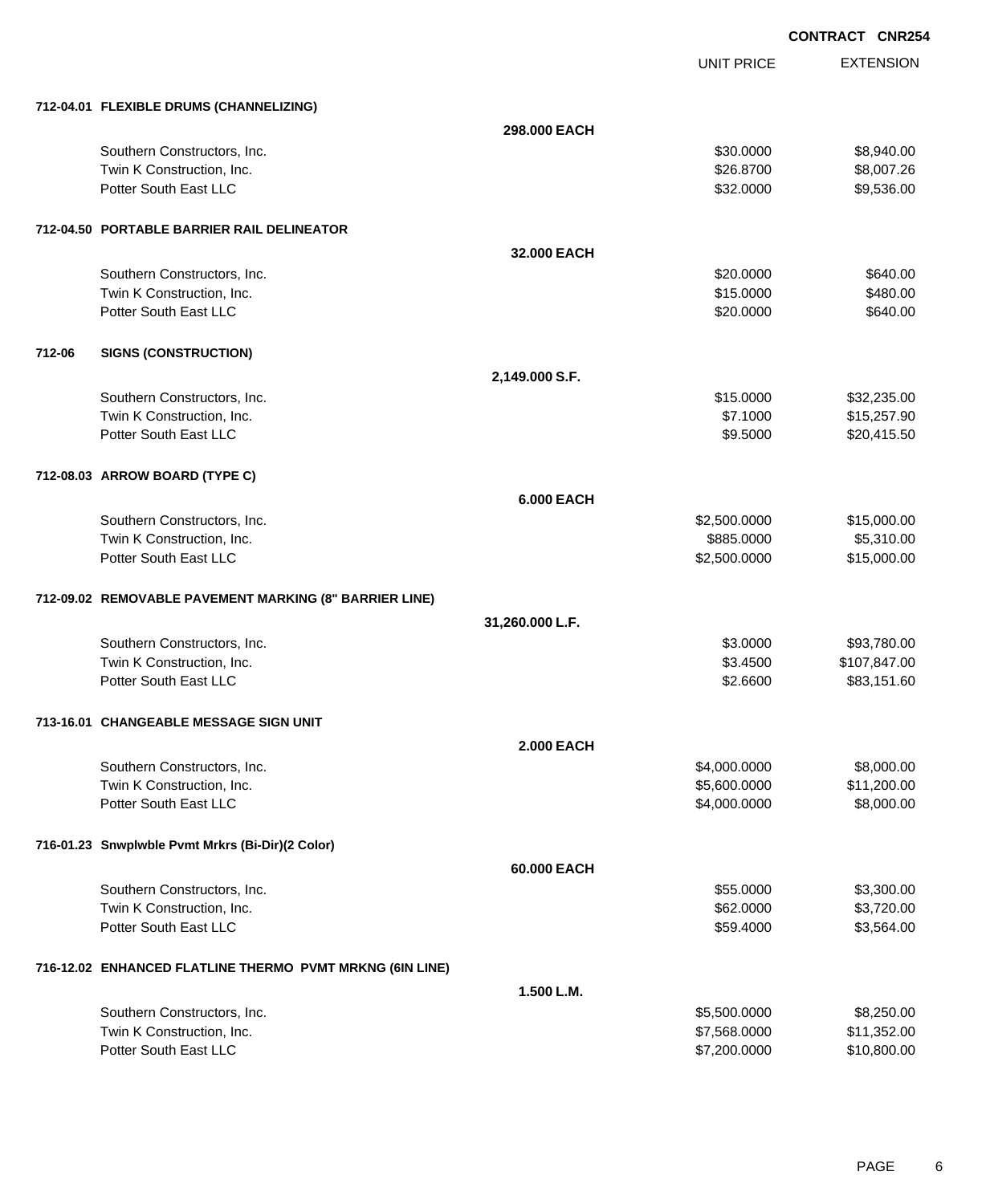EXTENSION UNIT PRICE

## **717-01 MOBILIZATION**

Southern Constructors, Inc. Twin K Construction, Inc. Potter South East LLC

**1.000 LS**

| \$75,000.0000  | \$75,000,00  |
|----------------|--------------|
| \$74,169.0000  | \$74.169.00  |
| \$144.630.0000 | \$144,630,00 |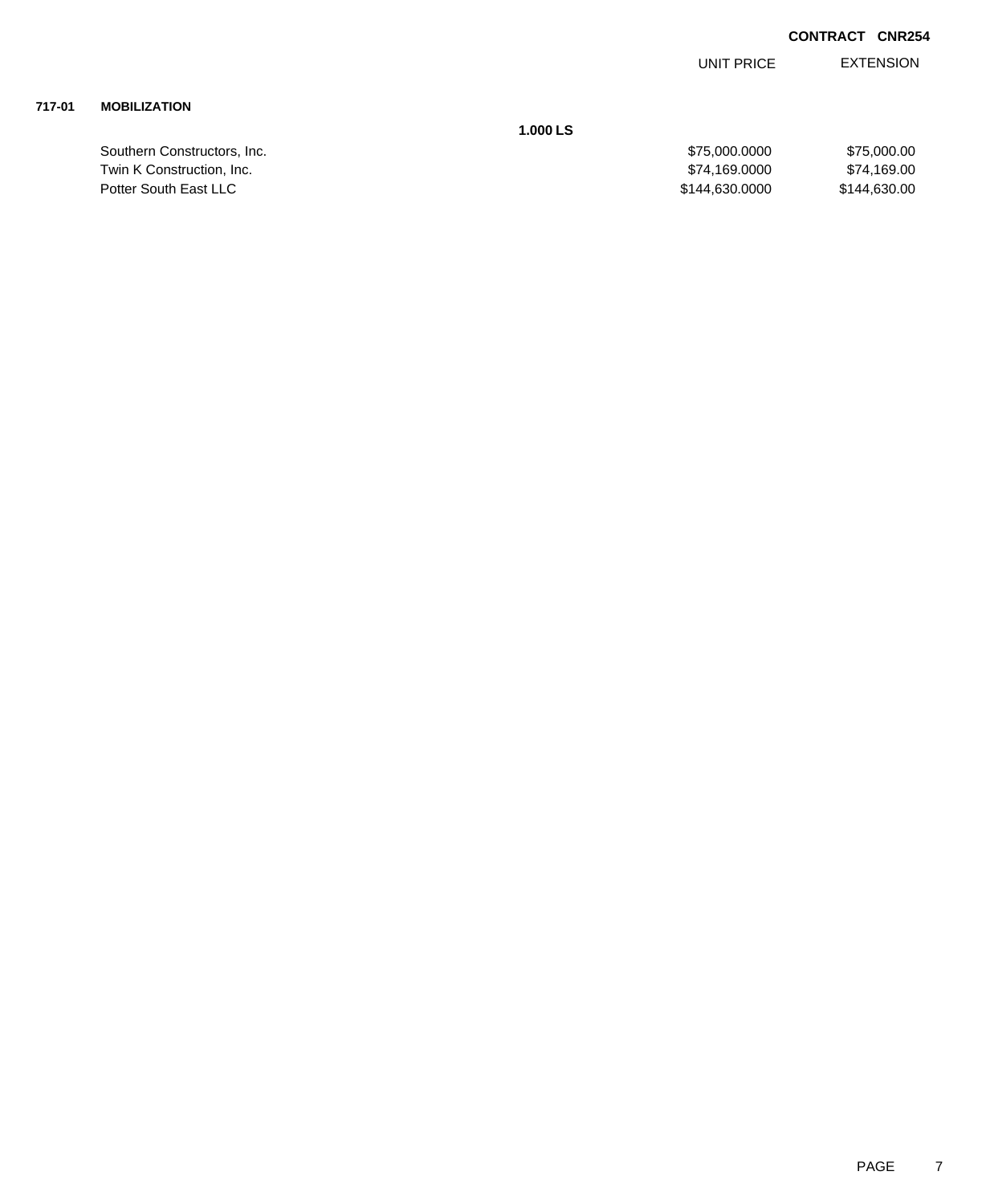### **SUB-TOTAL BRIDGE**

Southern Constructors, Inc.  $$1,539,997.00$ Twin K Construction, Inc. \$1,956,442.82 Potter South East LLC \$3,307,980.10

# **TOTAL CONTRACT**

| Southern Constructors, Inc. | \$1,539,997.00 |
|-----------------------------|----------------|
| Twin K Construction, Inc.   | \$1,956,442.82 |
| Potter South East LLC       | \$3,307,980.10 |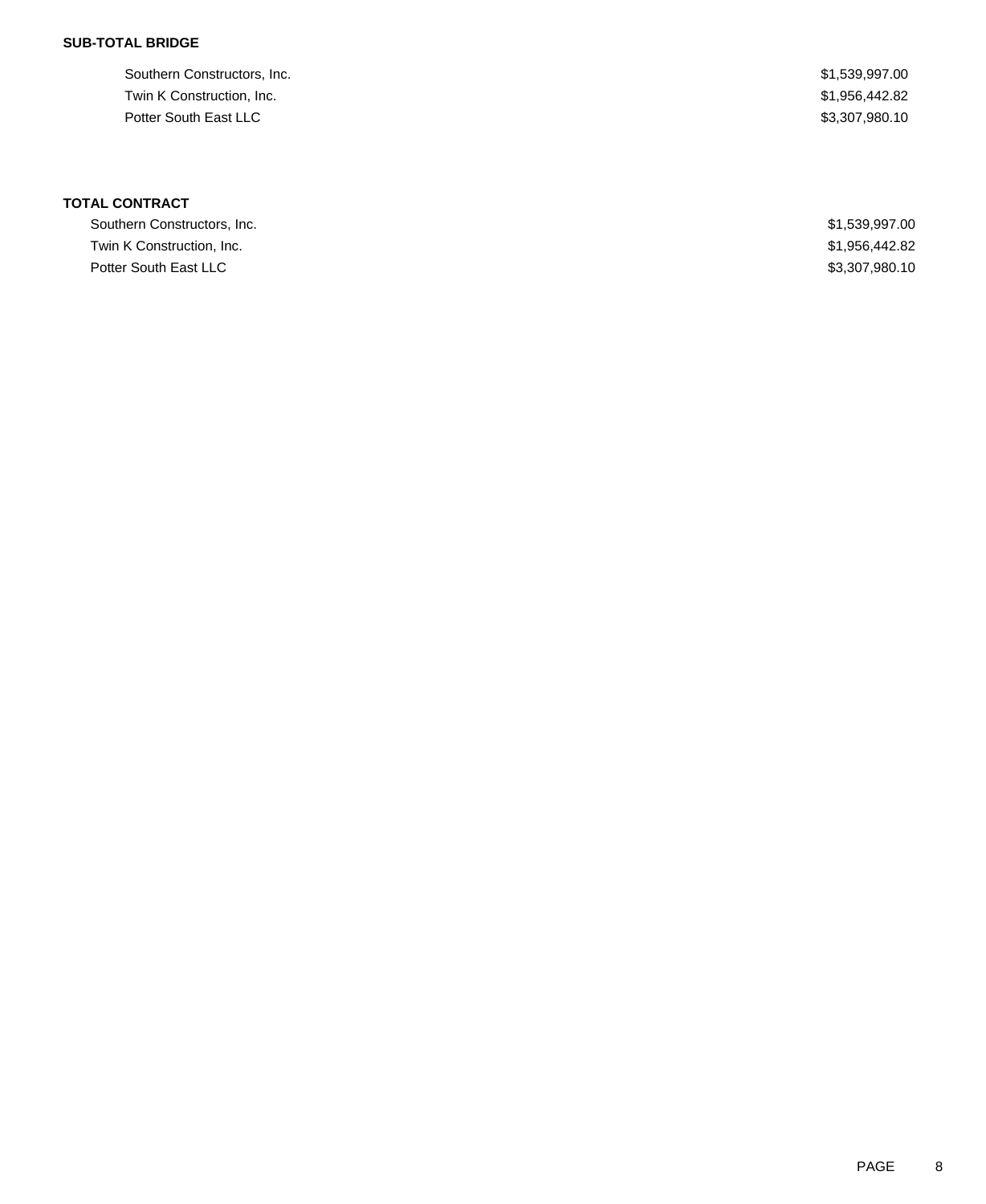COUNTIES BENTON, CARROLL, DYER, FAYETTE, HAYWOOD, LAUDERDALE, MADISON, MCNAIRY, OBION, SHELBY, TIPTON, AND WEAKLEY (Contract No. CNR265 Call 003)

98049-4154-04

THE FENCE REPAIR ON VARIOUS INTERSTATE AND STATE ROUTES.

PROJECT LENGTH - 0.0 MILES

COMPLETION TIME - ON OR BEFORE MARCH 31, 2018

McKenzie Tree Service Inc **but a service increase and the S538,677.82** Superior Traffic Control, Inc. 6. The Superior Traffic Control, Inc. 6. The Superior State of the ST 3.75

TOTAL CONTRACT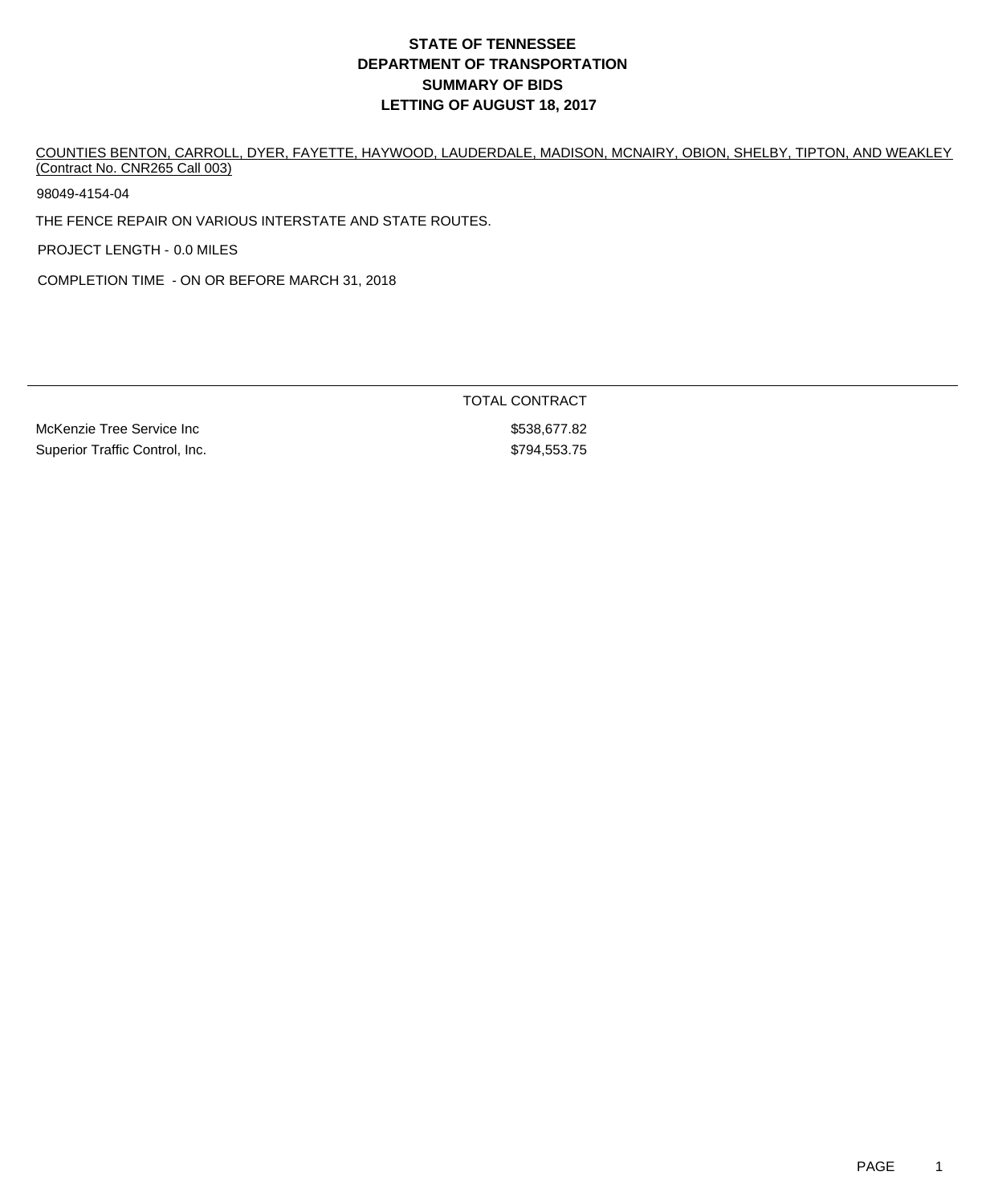|                                                               |                   | <b>CONTRACT CNR265</b> |
|---------------------------------------------------------------|-------------------|------------------------|
|                                                               | <b>UNIT PRICE</b> | <b>EXTENSION</b>       |
| <b>MAINTENANCE CATEGORY</b>                                   |                   |                        |
| 707-01.11 CHAIN LINK FENCE (6 FOOT)                           |                   |                        |
|                                                               | 11,500.000 L.F.   |                        |
| McKenzie Tree Service Inc                                     | \$13.5900         | \$156,285.00           |
| Superior Traffic Control, Inc.                                | \$15.0000         | \$172,500.00           |
| 707-01.12 END & CORNER POST ASSEMBLY(CHAIN-LINK FENCE 6')     |                   |                        |
|                                                               | 53,000 EACH       |                        |
| McKenzie Tree Service Inc                                     | \$240.3900        | \$12,740.67            |
| Superior Traffic Control, Inc.                                | \$350.0000        | \$18,550.00            |
| 707-03.01 STOCK FENCE                                         |                   |                        |
|                                                               | 45,015.000 L.F.   |                        |
| McKenzie Tree Service Inc                                     | \$5.3400          | \$240,380.10           |
| Superior Traffic Control, Inc.                                | \$5.2500          | \$236,328.75           |
| 707-03.02 END, BRACED LINE, CORNER POST ASSEMBLY(STOCK FENCE) |                   |                        |
|                                                               | 225.000 EACH      |                        |
| McKenzie Tree Service Inc                                     | \$192.9200        | \$43,407.00            |
| Superior Traffic Control, Inc.                                | \$300.0000        | \$67,500.00            |
| 707-15.51 MOBILIZATION                                        |                   |                        |
|                                                               | 12.000 EACH       |                        |
| McKenzie Tree Service Inc                                     | \$4,000.0000      | \$48,000.00            |
| Superior Traffic Control, Inc.                                | \$1,425.0000      | \$17,100.00            |
| 707-15.55 REMOVAL & SITE PREPARATION (STOCK FENCE)            |                   |                        |
|                                                               | 45,015.000 L.F.   |                        |
| McKenzie Tree Service Inc                                     | \$0.6700          | \$30,160.05            |
| Superior Traffic Control, Inc.                                | \$5.0000          | \$225,075.00           |
| 707-15.56 REMOVAL & SITE PREPARATION (CHAIN LINK FENCE)       |                   |                        |
|                                                               | 11,500.000 L.F.   |                        |
| McKenzie Tree Service Inc                                     | \$0.6700          | \$7,705.00             |
| Superior Traffic Control, Inc.                                | \$5.0000          | \$57,500.00            |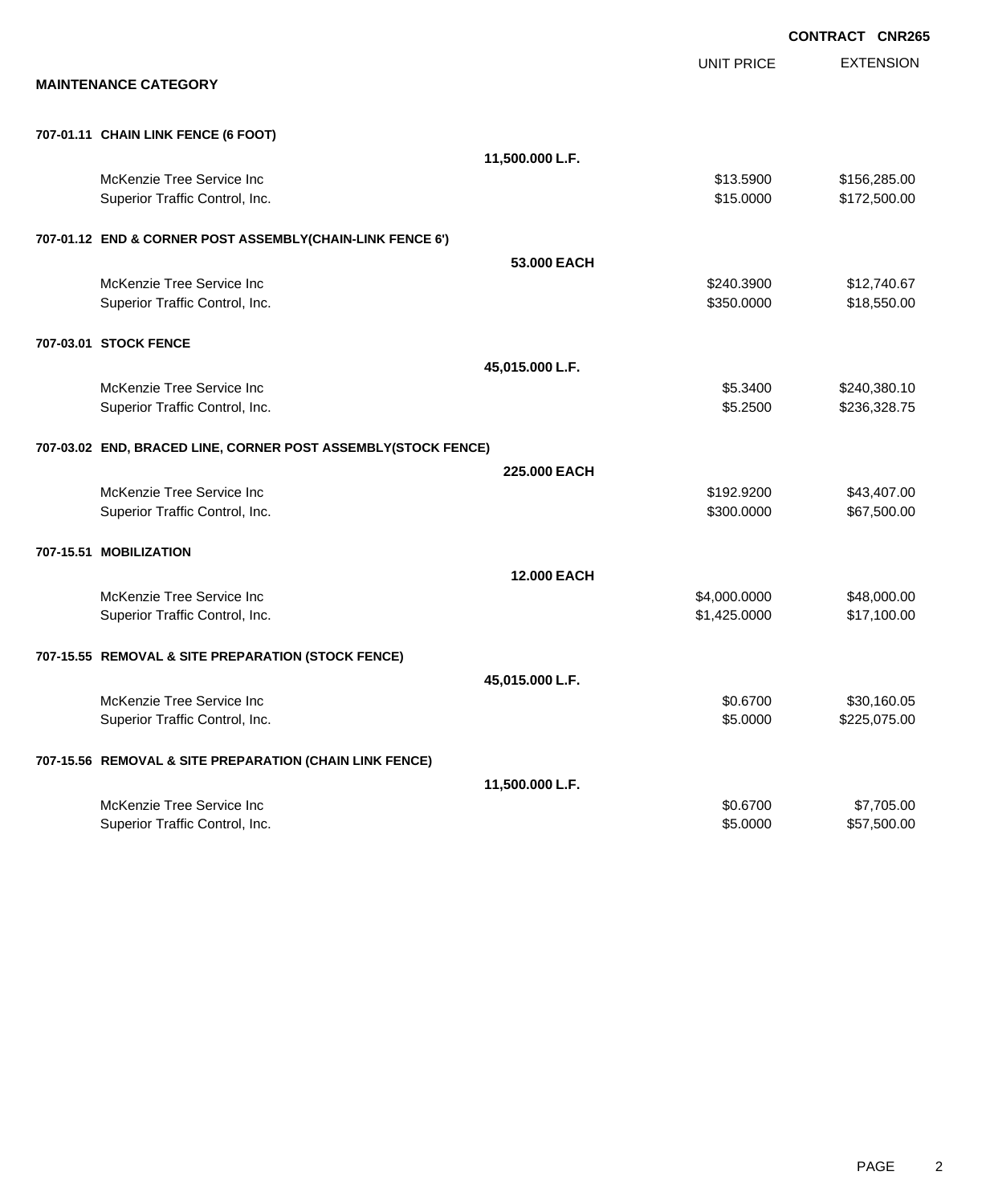## **SUB-TOTAL MAINTENANCE**

McKenzie Tree Service Inc **but a struck of the Service Inc.** The S538,677.82 Superior Traffic Control, Inc. 6. The Superior Traffic Control, Inc. 6. The Superior Traffic Control, Inc.

#### **TOTAL CONTRACT**

McKenzie Tree Service Inc  $$538,677.82$ Superior Traffic Control, Inc. 6. The Superior Traffic Control, Inc. 6. The Superior Traffic Control, Inc.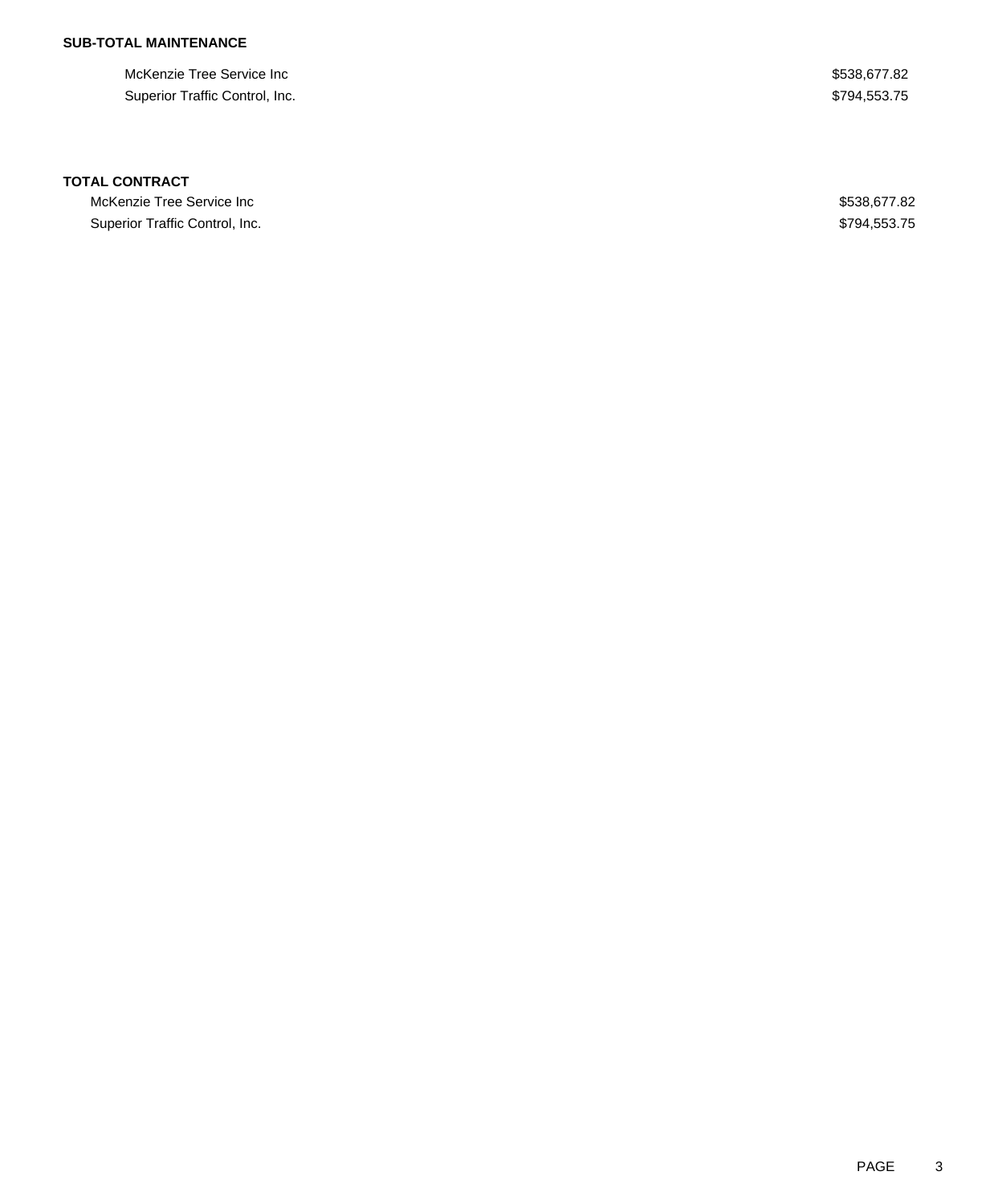COUNTIES BENTON, CROCKETT, DECATUR, DYER, FAYETTE, HAYWOOD, HENDERSON, MADISON, OBION, SHELBY, AND TIPTON (Contract No. CNR264 Call 004)

98049-4153-04

THE ON-CALL CABLE BARRIER REPAIR ON VARIOUS INTERSTATE AND STATE ROUTES.

PROJECT LENGTH - 0.0 MILES

COMPLETION TIME - ON OR BEFORE DECEMBER 31, 2018

|                                                     | <b>TOTAL CONTRACT</b> |
|-----------------------------------------------------|-----------------------|
| RMD Holdings, LTD DBA Nationwide Construction Group | \$432,130,00          |
| Tri-State Guardrail & Sign Co., Inc.                | \$456,980,00          |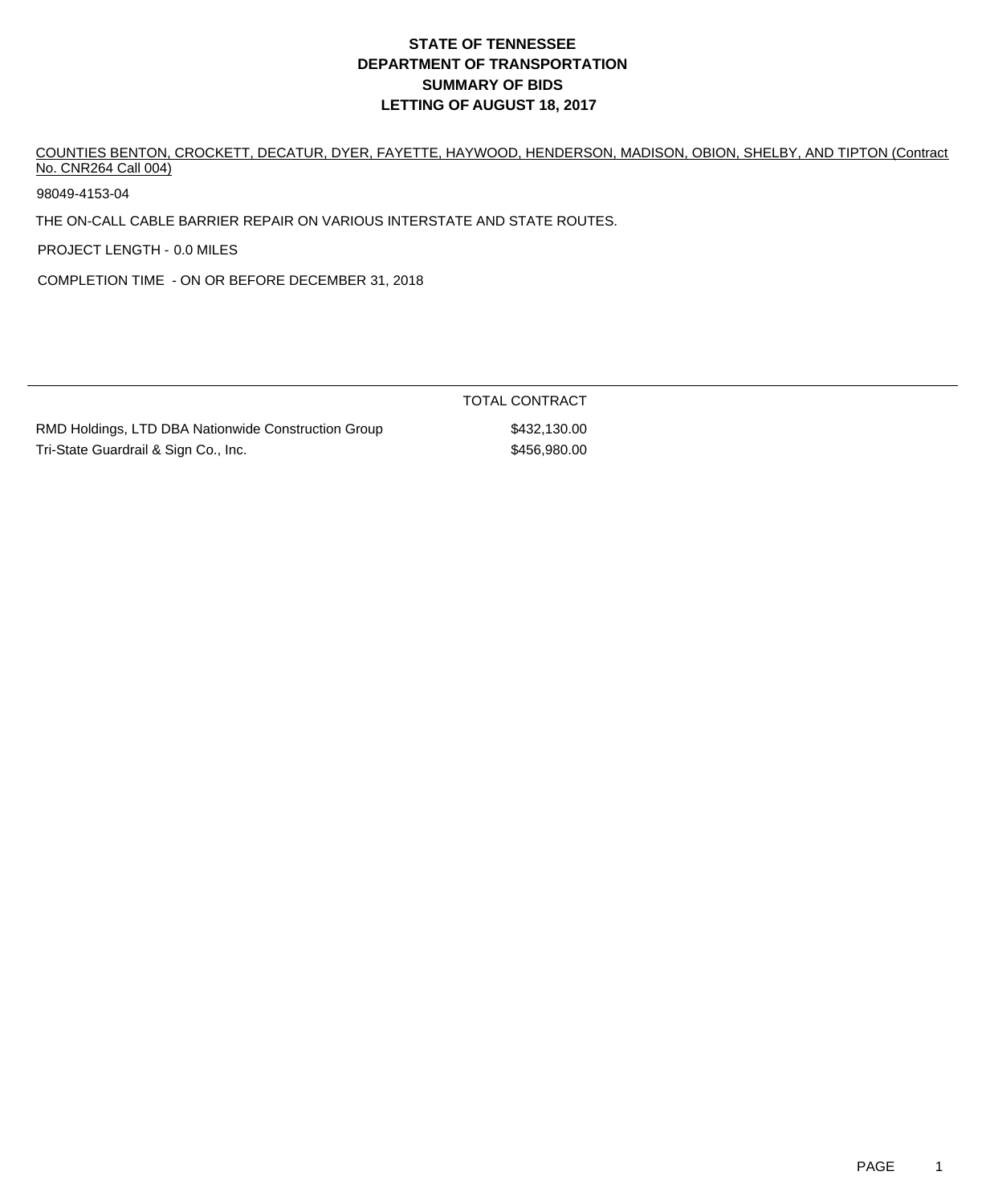|                                                                                             |                |                      | <b>CONTRACT CNR264</b>   |
|---------------------------------------------------------------------------------------------|----------------|----------------------|--------------------------|
| <b>MAINTENANCE CATEGORY</b>                                                                 |                | <b>UNIT PRICE</b>    | <b>EXTENSION</b>         |
| 705-80.01 LONGITUDINAL CABLE BARRIER                                                        |                |                      |                          |
|                                                                                             | 1,000.000 L.F. |                      |                          |
| RMD Holdings, LTD DBA Nationwide Construction Group<br>Tri-State Guardrail & Sign Co., Inc. |                | \$4.0000<br>\$3.0000 | \$4,000.00<br>\$3,000.00 |
| 705-80.03 LONGITUDINAL CABLE BARRIER (END TERMINAL) TL-3                                    |                |                      |                          |
| RMD Holdings, LTD DBA Nationwide Construction Group                                         | 5,000 EACH     | \$1,000.0000         | \$5,000.00               |
| Tri-State Guardrail & Sign Co., Inc.                                                        |                | \$2,000.0000         | \$10,000.00              |
| 705-80.04 SOCKETED LINE POST W/ALL ACCESSORIES                                              |                |                      |                          |
| RMD Holdings, LTD DBA Nationwide Construction Group                                         | 1,800.000 EACH | \$154.0000           | \$277,200.00             |
| Tri-State Guardrail & Sign Co., Inc.                                                        |                | \$150.0000           | \$270,000.00             |
| 705-80.06 TERMINAL POST W/ALL ACCESSORIES                                                   |                |                      |                          |
| RMD Holdings, LTD DBA Nationwide Construction Group                                         | 70,000 EACH    | \$160.0000           | \$11,200.00              |
| Tri-State Guardrail & Sign Co., Inc.                                                        |                | \$200.0000           | \$14,000.00              |
| 705-80.07 CABLE RELEASE POST (TOP) W/ALL ACCESSORIES                                        |                |                      |                          |
| RMD Holdings, LTD DBA Nationwide Construction Group                                         | 20.000 EACH    | \$650.0000           | \$13,000.00              |
| Tri-State Guardrail & Sign Co., Inc.                                                        |                | \$300.0000           | \$6,000.00               |
| 705-80.09 DRIVEN SOCKETED LINE POST W/ALL ACCESSORIES                                       |                |                      |                          |
| RMD Holdings, LTD DBA Nationwide Construction Group                                         | 250,000 EACH   | \$180,0000           | \$45,000.00              |
| Tri-State Guardrail & Sign Co., Inc.                                                        |                | \$200.0000           | \$50,000.00              |
| 705-80.10 LINE POST W/FTNG & ALL ACC.                                                       |                |                      |                          |
| RMD Holdings, LTD DBA Nationwide Construction Group                                         | 25.000 EACH    | \$150.0000           | \$3,750.00               |
| Tri-State Guardrail & Sign Co., Inc.                                                        |                | \$150.0000           | \$3,750.00               |
| 705-80.12 CHECK CABLE TENSION                                                               |                |                      |                          |
| RMD Holdings, LTD DBA Nationwide Construction Group                                         | 1.000 LS       | \$8,000.0000         | \$8,000.00               |
| Tri-State Guardrail & Sign Co., Inc.                                                        |                | \$15,000.0000        | \$15,000.00              |
| 705-80.14 END TERMINAL HARDWARE FOR ATTACHING SINGLE CABLE                                  |                |                      |                          |
| RMD Holdings, LTD DBA Nationwide Construction Group                                         | 50.000 EACH    | \$70.0000            | \$3,500.00               |
| Tri-State Guardrail & Sign Co., Inc.                                                        |                | \$75.0000            | \$3,750.00               |
| 705-80.15 RETENSIONING CABLE BARRIER SECTION AFTER REPAIR                                   |                |                      |                          |
| RMD Holdings, LTD DBA Nationwide Construction Group                                         | 100,000 EACH   | \$5.0000             | \$500.00                 |
| Tri-State Guardrail & Sign Co., Inc.                                                        |                | \$50.0000            | \$5,000.00               |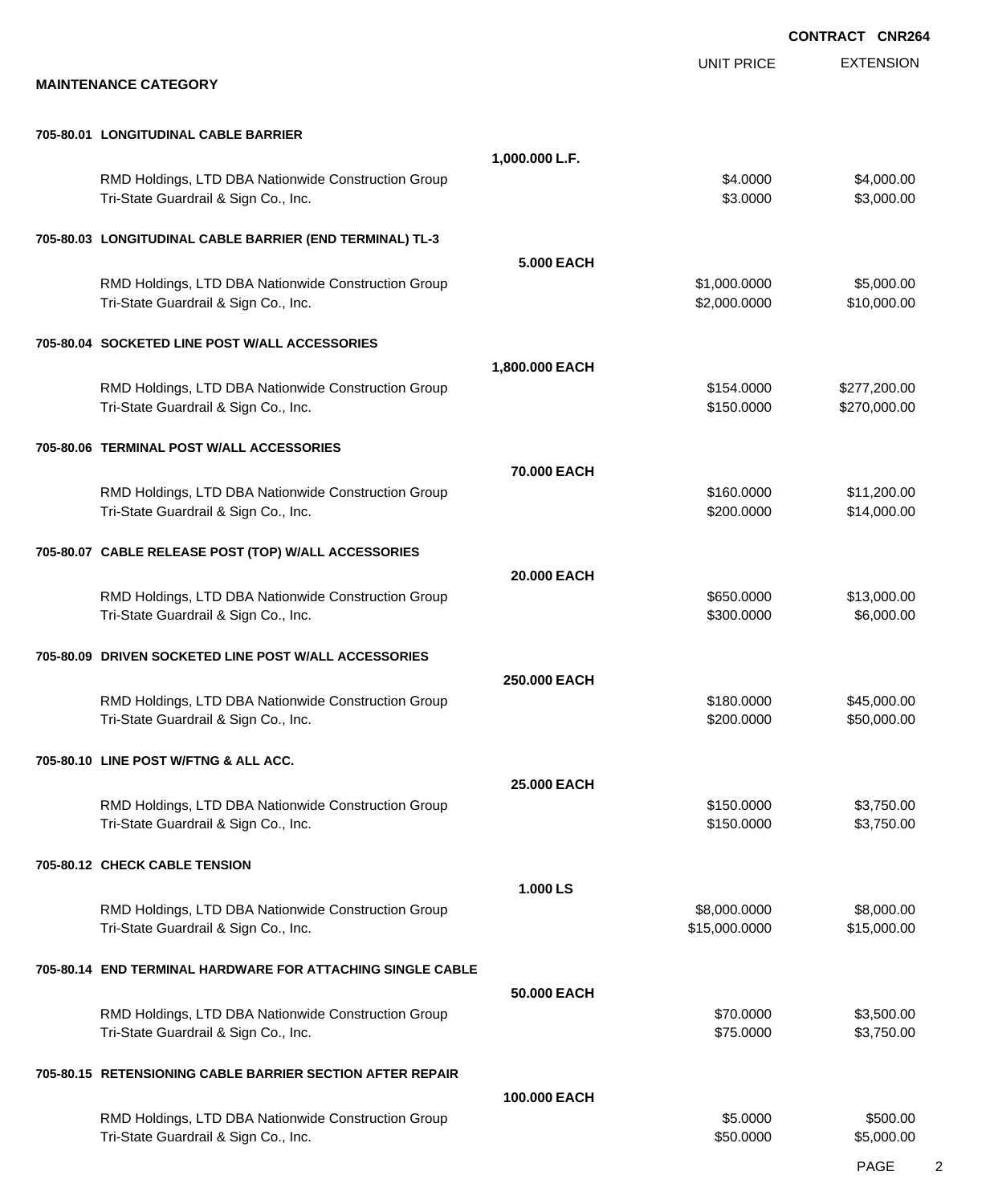|                                                                                             |                    | <b>UNIT PRICE</b>            | <b>EXTENSION</b>         |
|---------------------------------------------------------------------------------------------|--------------------|------------------------------|--------------------------|
| 705-80.17 LONGITUDINAL CABLE BARRIER TRAINING                                               |                    |                              |                          |
|                                                                                             | <b>1.000 EACH</b>  |                              |                          |
| RMD Holdings, LTD DBA Nationwide Construction Group<br>Tri-State Guardrail & Sign Co., Inc. |                    | \$1,000.0000<br>\$1,000.0000 | \$1,000.00<br>\$1,000.00 |
| 705-80.19 HARDWARE FOR ATTACHING ALL CABLES TO A SINGLE POST                                |                    |                              |                          |
|                                                                                             | 1,000.000 EACH     |                              |                          |
| RMD Holdings, LTD DBA Nationwide Construction Group                                         |                    | \$50.0000                    | \$50,000.00              |
| Tri-State Guardrail & Sign Co., Inc.                                                        |                    | \$60.0000                    | \$60,000.00              |
| 705-80.20 LONGITUDINAL CABLE BARRIER SPLICE (TORPEDO, TURNBUCKLE)                           |                    |                              |                          |
|                                                                                             | <b>12.000 EACH</b> |                              |                          |
| RMD Holdings, LTD DBA Nationwide Construction Group<br>Tri-State Guardrail & Sign Co., Inc. |                    | \$100.0000<br>\$350.0000     | \$1,200.00<br>\$4,200.00 |
| 705-80.21 LONGITUDINAL CABLE BARRIER CABLE                                                  |                    |                              |                          |
|                                                                                             |                    |                              |                          |
|                                                                                             | 500.000 L.F.       |                              |                          |
| RMD Holdings, LTD DBA Nationwide Construction Group<br>Tri-State Guardrail & Sign Co., Inc. |                    | \$3.0000<br>\$2.0000         | \$1,500.00<br>\$1,000.00 |
| 705-80.22 TERMINAL POST W/FOOTING AND ALL ACCESSORIES                                       |                    |                              |                          |
|                                                                                             | 30.000 EACH        |                              |                          |
| RMD Holdings, LTD DBA Nationwide Construction Group                                         |                    | \$60.0000                    | \$1,800.00               |
| Tri-State Guardrail & Sign Co., Inc.                                                        |                    | \$60.0000                    | \$1,800.00               |
| 706-80.18 CABLE BARRIER TERMINAL (REMOVAL)                                                  |                    |                              |                          |
|                                                                                             | 8.000 EACH         |                              |                          |
| RMD Holdings, LTD DBA Nationwide Construction Group                                         |                    | \$10.0000                    | \$80.00                  |
| Tri-State Guardrail & Sign Co., Inc.                                                        |                    | \$10.0000                    | \$80.00                  |
| 712-01.02 LANE CLOSURE                                                                      |                    |                              |                          |
|                                                                                             | 20.000 EACH        |                              |                          |
| RMD Holdings, LTD DBA Nationwide Construction Group                                         |                    | \$10.0000                    | \$200.00                 |
| Tri-State Guardrail & Sign Co., Inc.                                                        |                    | \$10.0000                    | \$200.00                 |
| 712-01.03 LANE CLOSURE(NIGHT WORK)                                                          |                    |                              |                          |
|                                                                                             | 20.000 EACH        |                              |                          |
| RMD Holdings, LTD DBA Nationwide Construction Group                                         |                    | \$10.0000                    | \$200.00                 |
| Tri-State Guardrail & Sign Co., Inc.                                                        |                    | \$10.0000                    | \$200.00                 |
| 712-08.20 TRUCK MOUNTED ATTENUATOR W/MSSAGE BOARD                                           |                    |                              |                          |
|                                                                                             | 10.000 DAY         |                              |                          |
| RMD Holdings, LTD DBA Nationwide Construction Group                                         |                    | \$250.0000                   | \$2,500.00               |
| Tri-State Guardrail & Sign Co., Inc.                                                        |                    | \$550.0000                   | \$5,500.00               |
| 717-01.03 MOBILIZATION (PER CALL-OUT)                                                       |                    |                              |                          |
|                                                                                             | 100.000 EACH       |                              |                          |
| RMD Holdings, LTD DBA Nationwide Construction Group                                         |                    | \$25.0000                    | \$2,500.00               |
| Tri-State Guardrail & Sign Co., Inc.                                                        |                    | \$25.0000                    | \$2,500.00               |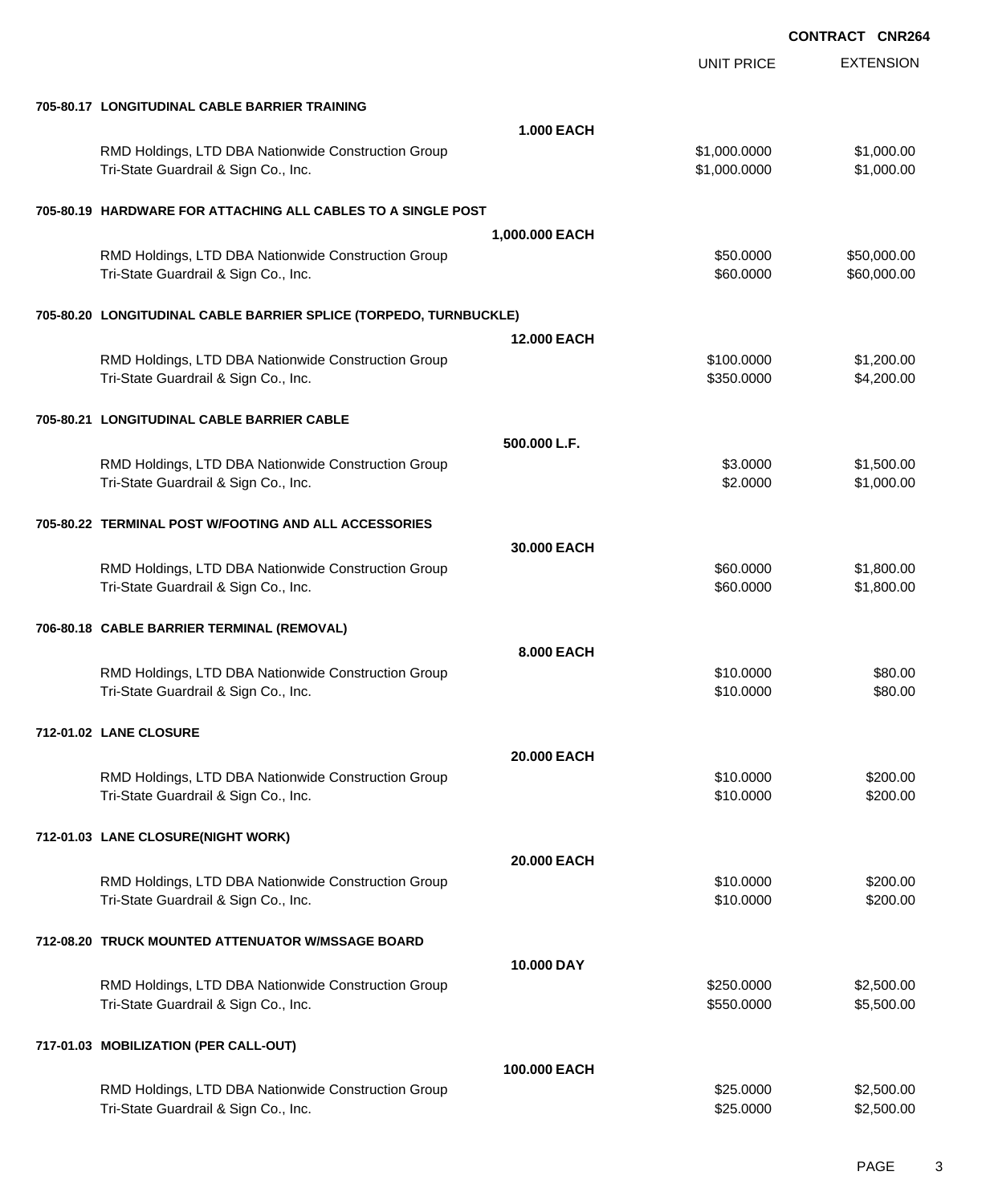## **SUB-TOTAL MAINTENANCE**

RMD Holdings, LTD DBA Nationwide Construction Group **\$432,130.00** \$432,130.00 Tri-State Guardrail & Sign Co., Inc. 6. The State Guardrail & Sign Co., Inc. 6. The State Guardrail & Sign Co., Inc.

#### **TOTAL CONTRACT**

RMD Holdings, LTD DBA Nationwide Construction Group **\$432,130.00** \$432,130.00 Tri-State Guardrail & Sign Co., Inc. 6. The State Guardrail & Sign Co., Inc. 6. The State Guardrail & Sign Co., Inc.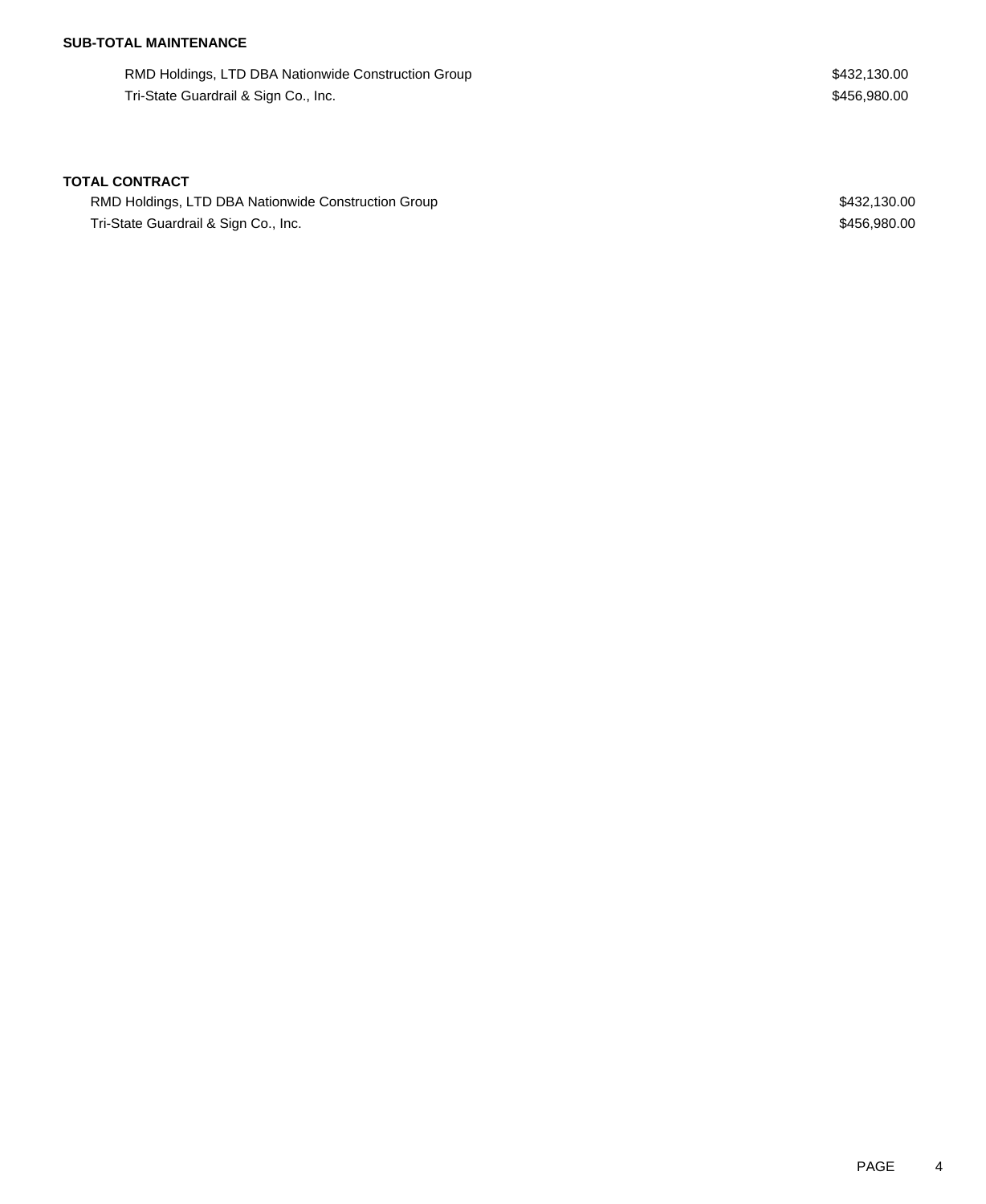COUNTIES BRADLEY, COFFEE, CUMBERLAND, GRUNDY, HAMILTON, MARION, PUTNAM, AND SEQUATCHIE (Contract No. CNR262 Call 005) 98029-4161-04

THE ON-CALL CABLE BARRIER REPAIR ON VARIOUS INTERSTATE AND STATE ROUTES.

PROJECT LENGTH - 0.0 MILES

COMPLETION TIME - ON OR BEFORE DECEMBER 31, 2018

TOTAL CONTRACT

RMD Holdings, LTD DBA Nationwide Construction Group \$297,650.00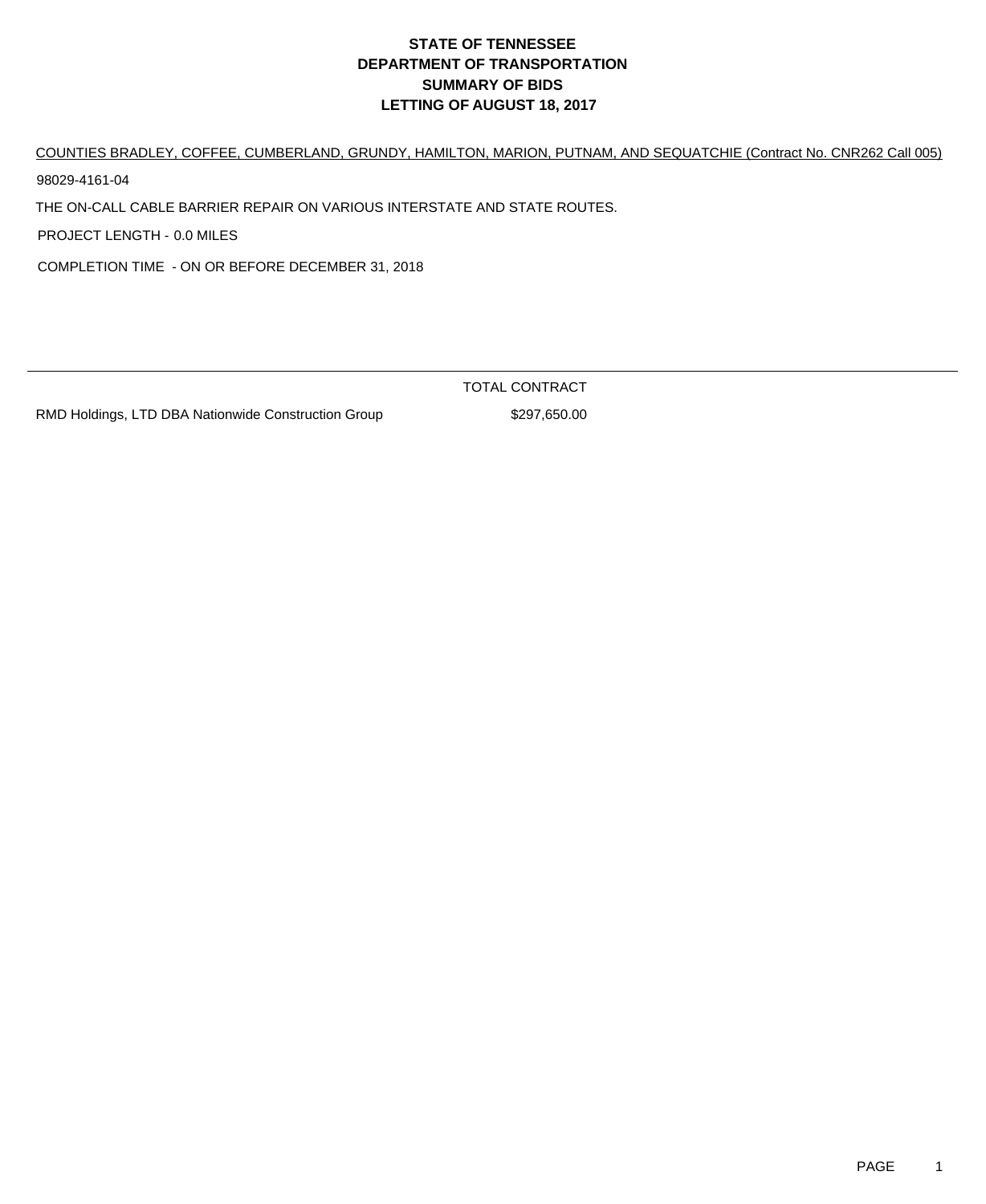|                                                                   |                    |                   | <b>CONTRACT CNR262</b> |
|-------------------------------------------------------------------|--------------------|-------------------|------------------------|
| <b>MAINTENANCE CATEGORY</b>                                       |                    | <b>UNIT PRICE</b> | <b>EXTENSION</b>       |
| 705-80.01 LONGITUDINAL CABLE BARRIER                              |                    |                   |                        |
| RMD Holdings, LTD DBA Nationwide Construction Group               | 1,000.000 L.F.     | \$2,0000          | \$2,000.00             |
| 705-80.03 LONGITUDINAL CABLE BARRIER (END TERMINAL) TL-3          |                    |                   |                        |
| RMD Holdings, LTD DBA Nationwide Construction Group               | <b>5.000 EACH</b>  | \$800.0000        | \$4,000.00             |
| 705-80.04 SOCKETED LINE POST W/ALL ACCESSORIES                    |                    |                   |                        |
| RMD Holdings, LTD DBA Nationwide Construction Group               | 1,200.000 EACH     | \$200,0000        | \$240,000.00           |
| 705-80.06 TERMINAL POST W/ALL ACCESSORIES                         | 40.000 EACH        |                   |                        |
| RMD Holdings, LTD DBA Nationwide Construction Group               |                    | \$175.0000        | \$7,000.00             |
| 705-80.07 CABLE RELEASE POST (TOP) W/ALL ACCESSORIES              | 30,000 EACH        |                   |                        |
| RMD Holdings, LTD DBA Nationwide Construction Group               |                    | \$250.0000        | \$7,500.00             |
| 705-80.10 LINE POST W/FTNG & ALL ACC.                             |                    |                   |                        |
| RMD Holdings, LTD DBA Nationwide Construction Group               | 150,000 EACH       | \$50.0000         | \$7,500.00             |
| 705-80.12 CHECK CABLE TENSION                                     |                    |                   |                        |
| RMD Holdings, LTD DBA Nationwide Construction Group               | 1.000 LS           | \$5,000.0000      | \$5,000.00             |
| 705-80.14 END TERMINAL HARDWARE FOR ATTACHING SINGLE CABLE        | 50.000 EACH        |                   |                        |
| RMD Holdings, LTD DBA Nationwide Construction Group               |                    | \$75.0000         | \$3,750.00             |
| 705-80.15 RETENSIONING CABLE BARRIER SECTION AFTER REPAIR         |                    |                   |                        |
| RMD Holdings, LTD DBA Nationwide Construction Group               | 100,000 EACH       | \$25.0000         | \$2,500.00             |
| 705-80.17 LONGITUDINAL CABLE BARRIER TRAINING                     |                    |                   |                        |
| RMD Holdings, LTD DBA Nationwide Construction Group               | 1.000 EACH         | \$500.0000        | \$500.00               |
| 705-80.19 HARDWARE FOR ATTACHING ALL CABLES TO A SINGLE POST      |                    |                   |                        |
| RMD Holdings, LTD DBA Nationwide Construction Group               | 700.000 EACH       | \$10.0000         | \$7,000.00             |
| 705-80.20 LONGITUDINAL CABLE BARRIER SPLICE (TORPEDO, TURNBUCKLE) |                    |                   |                        |
| RMD Holdings, LTD DBA Nationwide Construction Group               | <b>12.000 EACH</b> | \$50.0000         | \$600.00               |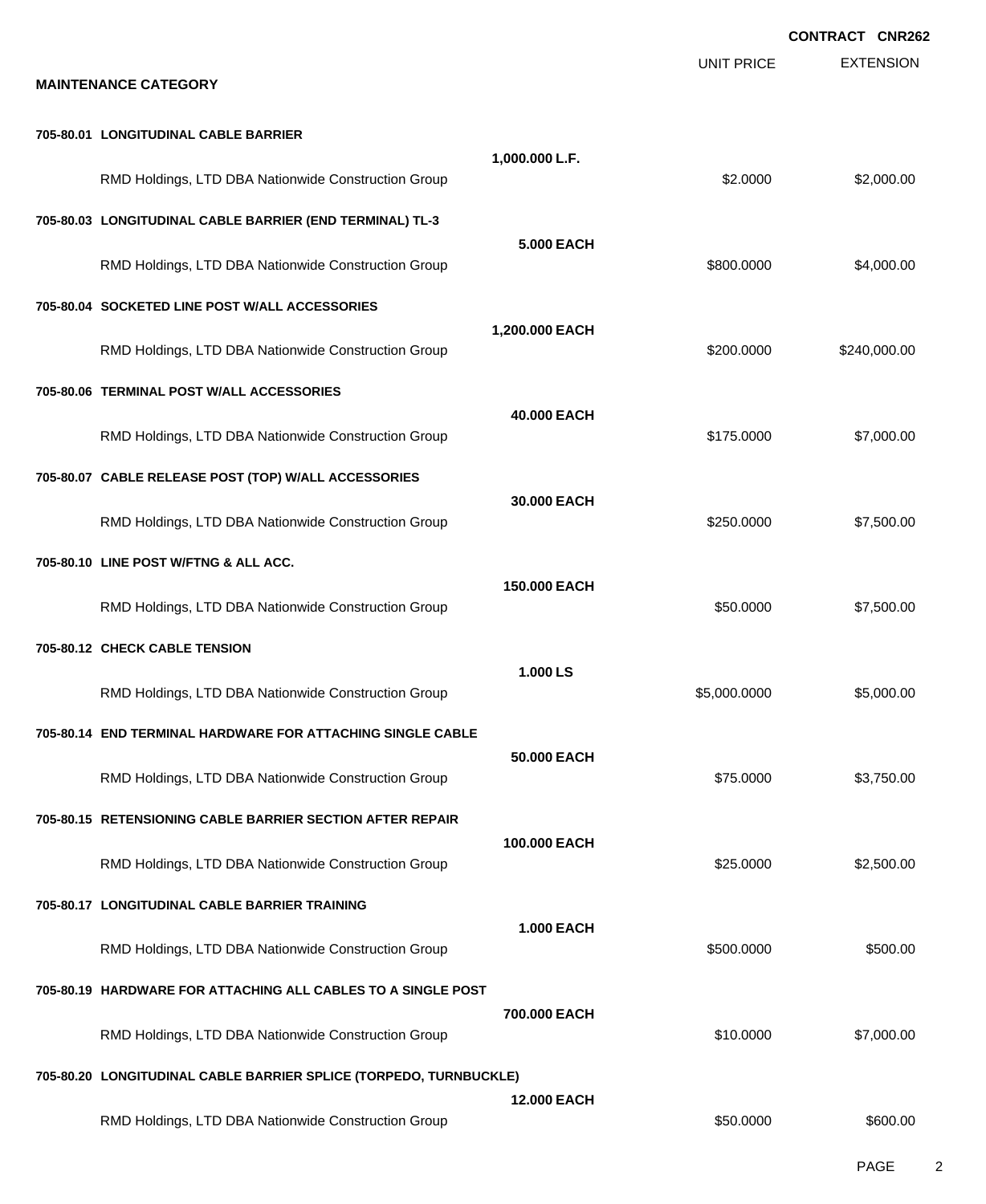|                                                       |              | UNIT PRICE | <b>EXTENSION</b> |
|-------------------------------------------------------|--------------|------------|------------------|
| 705-80.21 LONGITUDINAL CABLE BARRIER CABLE            |              |            |                  |
| RMD Holdings, LTD DBA Nationwide Construction Group   | 500.000 L.F. | \$1.5000   | \$750.00         |
| 705-80.22 TERMINAL POST W/FOOTING AND ALL ACCESSORIES |              |            |                  |
| RMD Holdings, LTD DBA Nationwide Construction Group   | 20.000 EACH  | \$50.0000  | \$1,000.00       |
| 706-80.18 CABLE BARRIER TERMINAL (REMOVAL)            |              |            |                  |
| RMD Holdings, LTD DBA Nationwide Construction Group   | 8.000 EACH   | \$100.0000 | \$800.00         |
| 712-01.02 LANE CLOSURE                                |              |            |                  |
| RMD Holdings, LTD DBA Nationwide Construction Group   | 20.000 EACH  | \$25.0000  | \$500.00         |
| 712-01.03 LANE CLOSURE(NIGHT WORK)                    |              |            |                  |
| RMD Holdings, LTD DBA Nationwide Construction Group   | 50.000 EACH  | \$25.0000  | \$1,250.00       |
| 712-08.20 TRUCK MOUNTED ATTENUATOR W/MSSAGE BOARD     |              |            |                  |
| RMD Holdings, LTD DBA Nationwide Construction Group   | 10.000 DAY   | \$350.0000 | \$3,500.00       |
| 717-01.03 MOBILIZATION (PER CALL-OUT)                 |              |            |                  |
| RMD Holdings, LTD DBA Nationwide Construction Group   | 100,000 EACH | \$25.0000  | \$2,500.00       |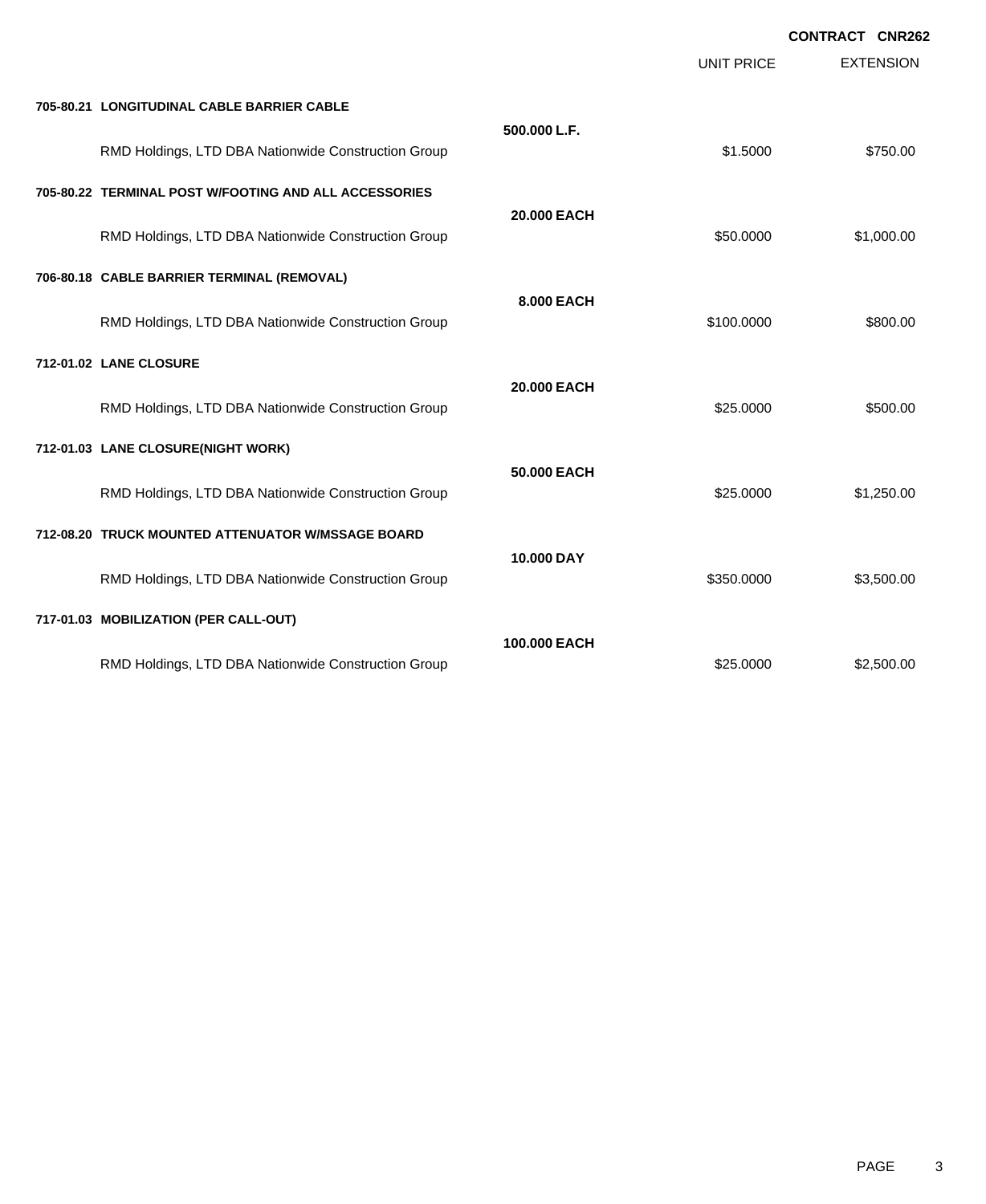RMD Holdings, LTD DBA Nationwide Construction Group **\$297,650.00** \$297,650.00

RMD Holdings, LTD DBA Nationwide Construction Group **\$297,650.00** \$297,650.00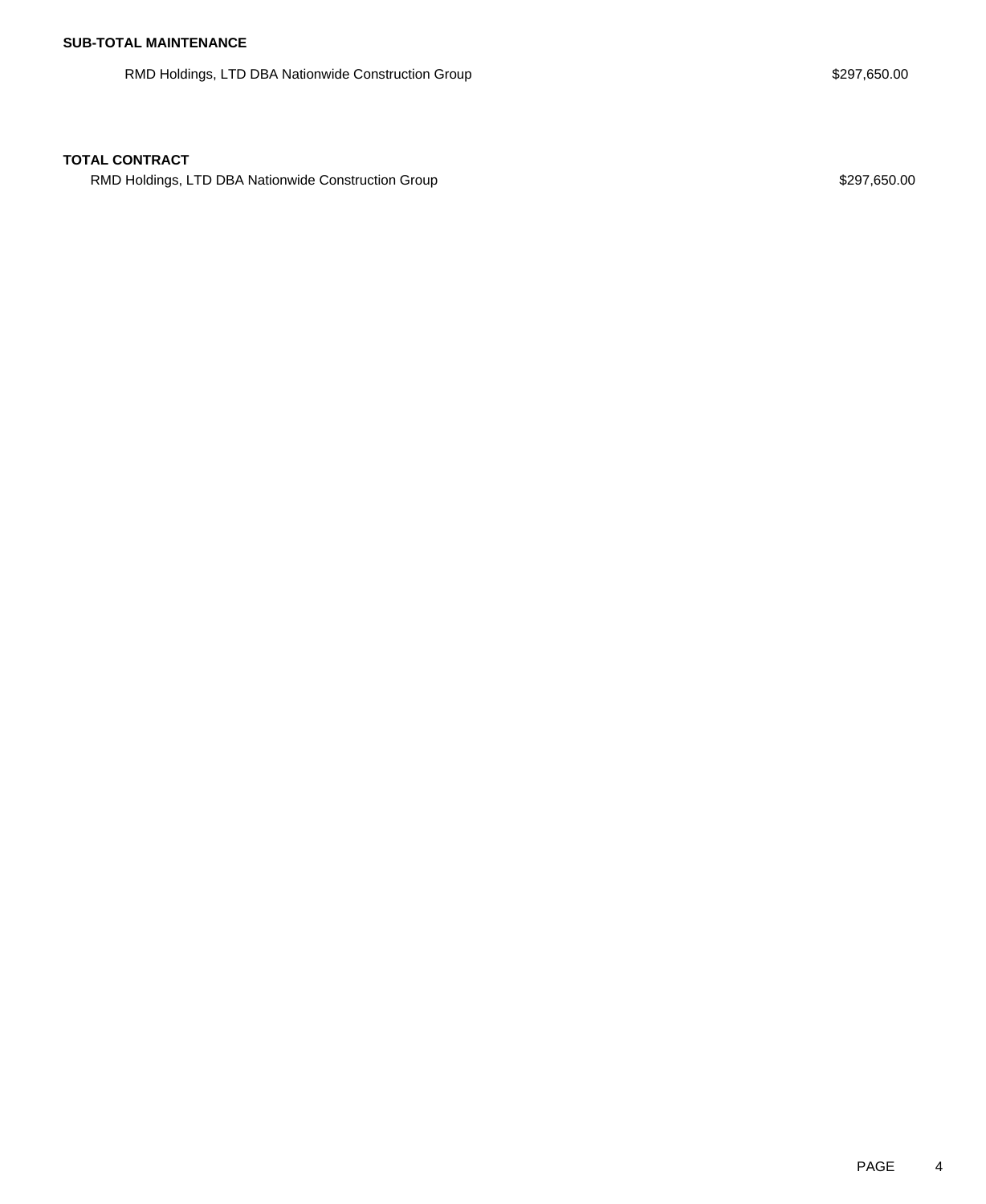#### CARROLL COUNTY (Contract No. CNR246 Call 006)

BR-STP-423(3),09025-3209-94

THE CONSTRUCTION OF A CONCRETE I-BEAM BRIDGE ON S.R. 423 OVER CLEAR CREEK (L.M. 2.61), INCLUDING GRADING, DRAINAGE AND PAVING.

PROJECT LENGTH - 0.200 MILES

COMPLETION TIME - ON OR BEFORE OCTOBER 31, 2018

DBE GOAL 7.00%

|                                      | <b>TOTAL CONTRACT</b> |
|--------------------------------------|-----------------------|
| Volunteer Bridge Construction, Inc.  | \$1,450,354.12        |
| Harold Coffey Construction Co., Inc. | \$1,556,407.89        |
| Dement Construction Company, LLC     | \$1,609,725.50        |
| Jones Bros., Inc.                    | \$1,676,254.39        |
| <b>Ford Construction Company</b>     | \$1,794,586.78        |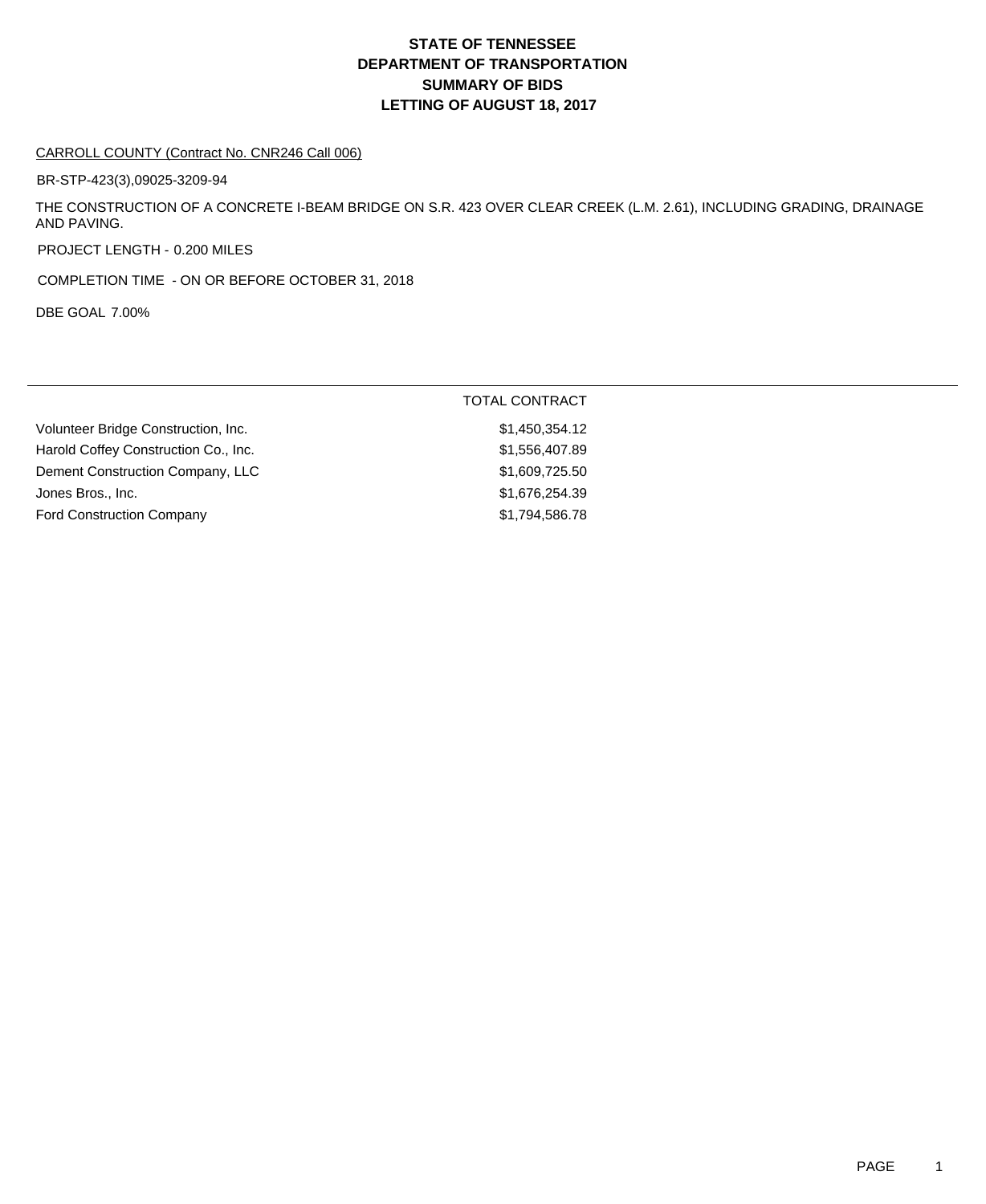|        |                                                                            |                |                   | <b>CONTRACT CNR246</b> |                  |
|--------|----------------------------------------------------------------------------|----------------|-------------------|------------------------|------------------|
|        |                                                                            |                | <b>UNIT PRICE</b> |                        | <b>EXTENSION</b> |
|        | <b>ROADWAY CATEGORY</b>                                                    |                |                   |                        |                  |
| 105-01 | <b>CONSTRUCTION STAKES, LINES AND GRADES</b>                               |                |                   |                        |                  |
|        |                                                                            | 1.000 LS       |                   |                        |                  |
|        | Volunteer Bridge Construction, Inc.                                        |                | \$14,000.0000     |                        | \$14,000.00      |
|        | Harold Coffey Construction Co., Inc.                                       |                | \$20,000.0000     |                        | \$20,000.00      |
|        | Dement Construction Company, LLC                                           |                | \$60,500.0000     |                        | \$60,500.00      |
|        | Jones Bros., Inc.                                                          |                | \$14,610.0000     |                        | \$14,610.00      |
|        | Ford Construction Company                                                  |                | \$27,880.0000     |                        | \$27,880.00      |
| 201-01 | <b>CLEARING AND GRUBBING</b>                                               |                |                   |                        |                  |
|        |                                                                            | 1.000 LS       |                   |                        |                  |
|        | Volunteer Bridge Construction, Inc.                                        |                | \$30,000.0000     |                        | \$30,000.00      |
|        | Harold Coffey Construction Co., Inc.                                       |                | \$26,000.0000     |                        | \$26,000.00      |
|        | Dement Construction Company, LLC                                           |                | \$156,000.0000    |                        | \$156,000.00     |
|        | Jones Bros., Inc.                                                          |                | \$60,000.0000     |                        | \$60,000.00      |
|        | <b>Ford Construction Company</b>                                           |                | \$38,000.0000     |                        | \$38,000.00      |
|        | 202-01.13 REMOVAL OF PIPE (18", 105+26.00; 12", 105+26.00; 18", 106+23.00) |                |                   |                        |                  |
|        |                                                                            | 93.000 L.F.    |                   |                        |                  |
|        | Volunteer Bridge Construction, Inc.                                        |                | \$20.0000         |                        | \$1,860.00       |
|        | Harold Coffey Construction Co., Inc.                                       |                | \$3.0000          |                        | \$279.00         |
|        | Dement Construction Company, LLC                                           |                | \$55.0000         |                        | \$5,115.00       |
|        | Jones Bros., Inc.                                                          |                | \$25.0000         |                        | \$2,325.00       |
|        | Ford Construction Company                                                  |                | \$23.0000         |                        | \$2,139.00       |
|        | 202-06.01 REMOVAL OF BUILDINGS (TRACT NO. 1)                               |                |                   |                        |                  |
|        |                                                                            | 1.000 LS       |                   |                        |                  |
|        | Volunteer Bridge Construction, Inc.                                        |                | \$5,000.0000      |                        | \$5,000.00       |
|        | Harold Coffey Construction Co., Inc.                                       |                | \$1,500.0000      |                        | \$1,500.00       |
|        | Dement Construction Company, LLC                                           |                | \$10,000,0000     |                        | \$10,000.00      |
|        | Jones Bros., Inc.                                                          |                | \$20,000.0000     |                        | \$20,000.00      |
|        | Ford Construction Company                                                  |                | \$1,300.0000      |                        | \$1,300.00       |
| 203-01 | <b>ROAD &amp; DRAINAGE EXCAVATION (UNCLASSIFIED)</b>                       |                |                   |                        |                  |
|        |                                                                            | 1,491.000 C.Y. |                   |                        |                  |
|        | Volunteer Bridge Construction, Inc.                                        |                | \$6.0000          |                        | \$8,946.00       |
|        | Harold Coffey Construction Co., Inc.                                       |                | \$7.9000          |                        | \$11,778.90      |
|        | Dement Construction Company, LLC                                           |                | \$12.0000         |                        | \$17,892.00      |
|        | Jones Bros., Inc.                                                          |                | \$12.0000         |                        | \$17,892.00      |
|        | Ford Construction Company                                                  |                | \$7.0000          |                        | \$10,437.00      |
|        | 203-02.02 BORROW EXCAVATION (GRADED SOLID ROCK)                            |                |                   |                        |                  |
|        |                                                                            | 2,411.000 C.Y. |                   |                        |                  |
|        | Volunteer Bridge Construction, Inc.                                        |                | \$33.6000         |                        | \$81,009.60      |
|        | Harold Coffey Construction Co., Inc.                                       |                | \$44.6500         |                        | \$107,651.15     |
|        | Dement Construction Company, LLC                                           |                | \$45.0000         |                        | \$108,495.00     |
|        | Jones Bros., Inc.                                                          |                | \$52.0000         |                        | \$125,372.00     |

Ford Construction Company **\$32.0000** \$77,152.00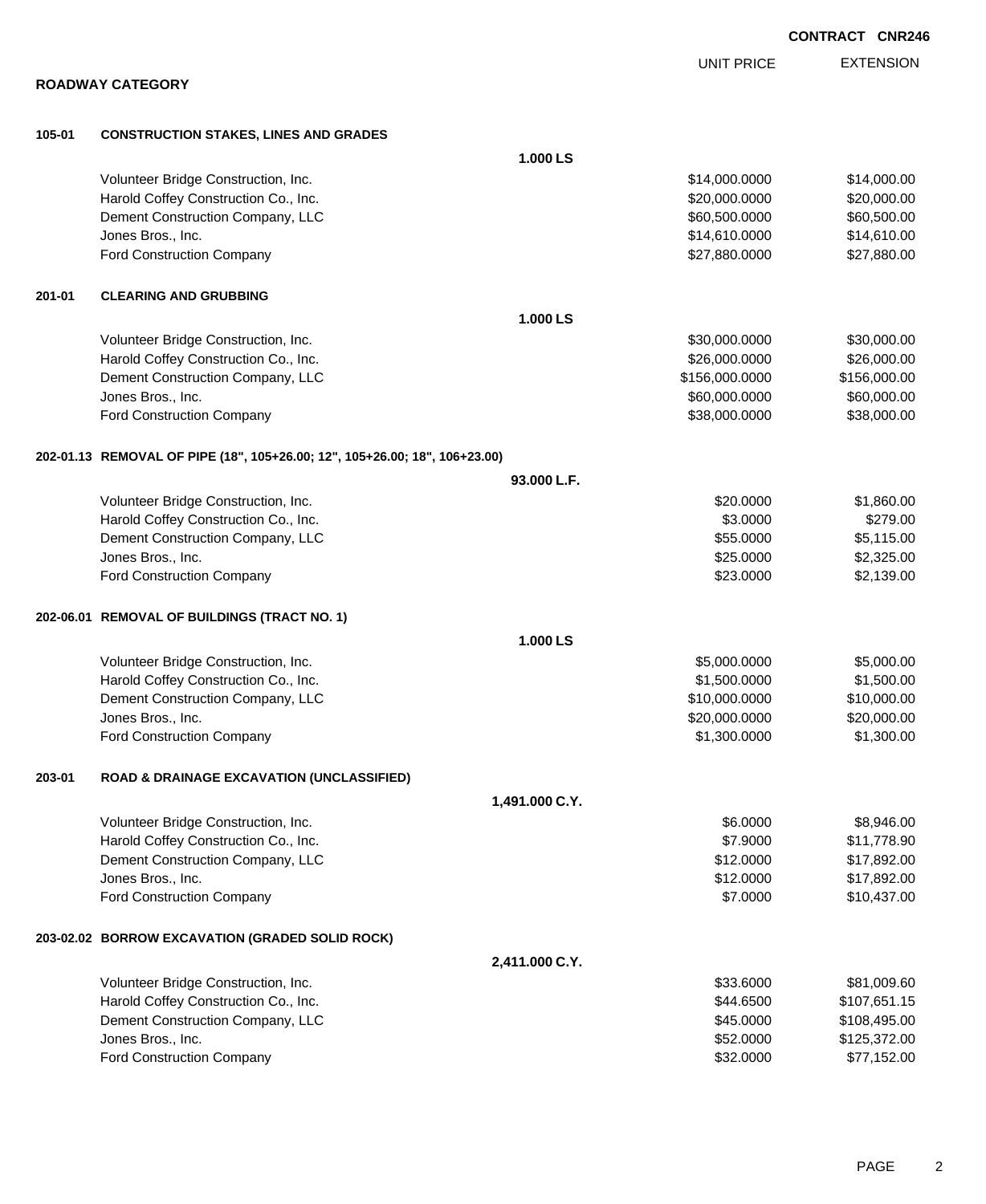EXTENSION **CONTRACT CNR246** UNIT PRICE **203-03 BORROW EXCAVATION (UNCLASSIFIED) 9,945.000 C.Y.** Volunteer Bridge Construction, Inc. 699,450.00 \$99,450.00 \$99,450.00 Harold Coffey Construction Co., Inc. 6. The Construction Co., Inc. 6. The Construction Co., Inc. 6. The Const Dement Construction Company, LLC 684,532.50 Jones Bros., Inc. \$10.0000 \$99,450.00 Ford Construction Company 610.000 \$99,450.00 **203-06 WATER 22.000 M.G.** Volunteer Bridge Construction, Inc. 6220.00 \$220.00 Harold Coffey Construction Co., Inc. 69. The Construction Co., Inc. 69. The Construction Co., Inc. 69. The Construction Co., Inc. 69. The Construction Co., Inc. 69. The Construction Co., Inc. 69. The Construction Co., Inc. Dement Construction Company, LLC 6 and the state of the state of the state of the state of the state of the state of the state of the state of the state of the state of the state of the state of the state of the state of t Jones Bros., Inc. \$10.0000 \$220.00 Ford Construction Company 6264.00 **207-20.01 ROADWAY SUBGRADE TIMBER MAT(TEMP) 1,620.000 L.F.** Volunteer Bridge Construction, Inc. 6. The Construction of the Construction of the Construction, Inc. 648,600.00 Harold Coffey Construction Co., Inc. 6. 2000 \$7,290.00 \$7,290.00 Dement Construction Company, LLC 6. The state of the state of the state of the state of the state of the state of the state of the state of the state of the state of the state of the state of the state of the state of the Jones Bros., Inc. \$3.0000 \$4,860.00 Ford Construction Company **688.000 \$142,560.00** \$142,560.00 **209-05 SEDIMENT REMOVAL 69.000 C.Y.** Volunteer Bridge Construction, Inc. 6207.00 Harold Coffey Construction Co., Inc. 6. 20.000 \$1,380.00 Dement Construction Company, LLC 6 and the state of the state of the state  $$5.5000$  \$379.50 Jones Bros., Inc. \$25.0000 \$1,725.00 Ford Construction Company 6238.05 **209-08.02 TEMPORARY SILT FENCE (WITH BACKING) 1,345.000 L.F.** Volunteer Bridge Construction, Inc. 6. 1999 10:00 12:00 13:00 13:00 13:00 14:00 14:00 15:000 15:000 15:000 15:000 15:000 15:000 15:000 15:000 15:000 15:000 15:000 15:000 15:000 15:000 15:000 15:000 15:000 15:000 15:000 15: Harold Coffey Construction Co., Inc. 6. The Construction Co., Inc. 6. The Construction Co., Inc. 6. The Const Dement Construction Company, LLC 6.5000 \$8,742.50 Jones Bros., Inc. \$6.5000 \$8,742.50 Ford Construction Company 6,321.50 **209-08.03 TEMPORARY SILT FENCE (WITHOUT BACKING) 1,030.000 L.F.** Volunteer Bridge Construction, Inc. 63.5000 \$3,605.00 Harold Coffey Construction Co., Inc. 6. The Construction Co., Inc. 6. The Construction Co., Inc. 6. The Const Dement Construction Company, LLC 6. The construction Company, LLC 6. The construction Company, LLC 6. The construction of the construction of the construction Company, LLC 6. The construction of the construction of the con

Jones Bros., Inc. \$2.5000 \$2,575.00 Ford Construction Company 61.5500 \$1,596.50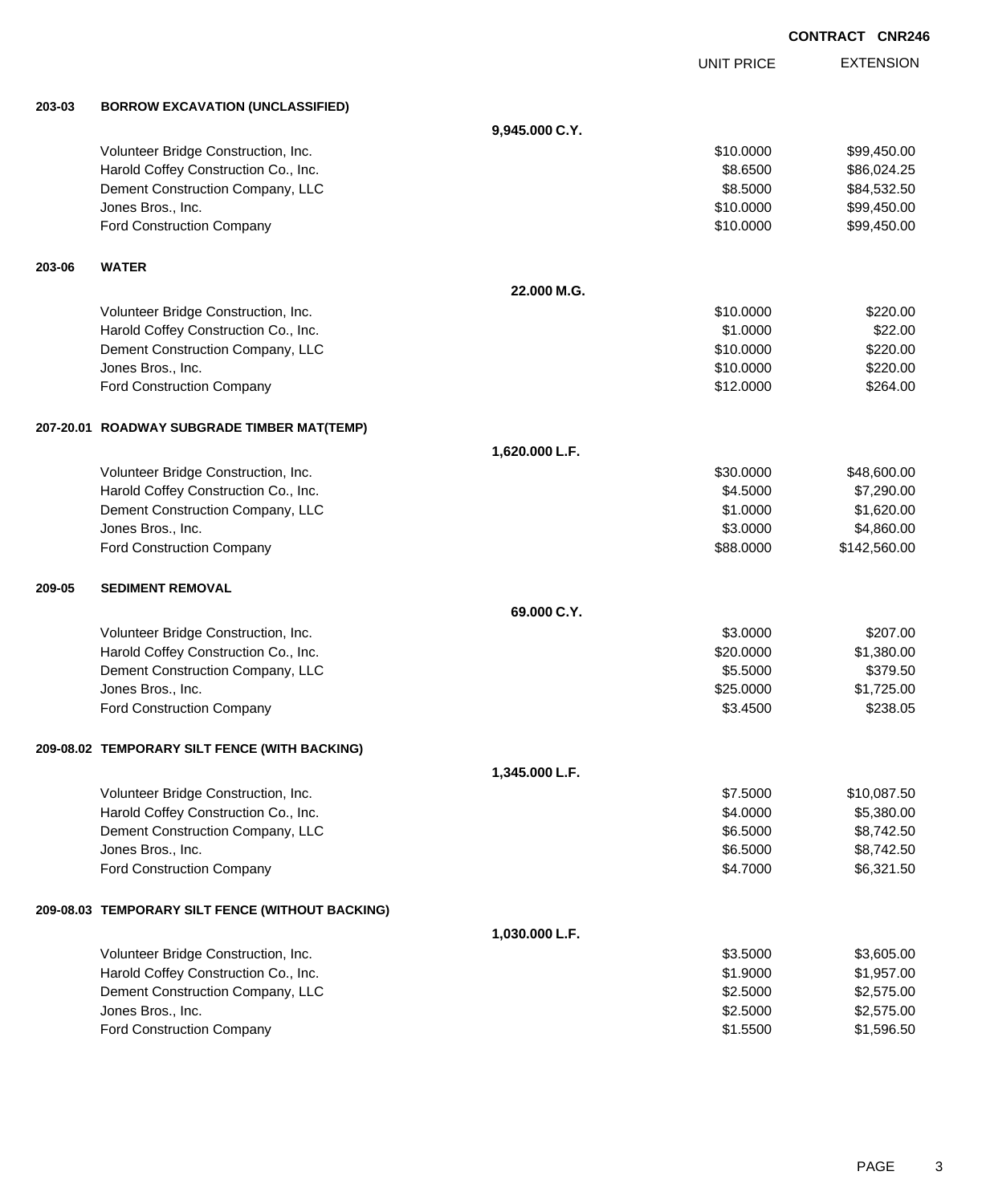|        |                                                                |                   |                   | <b>CONTRACT CNR246</b> |
|--------|----------------------------------------------------------------|-------------------|-------------------|------------------------|
|        |                                                                |                   | <b>UNIT PRICE</b> | <b>EXTENSION</b>       |
|        | 209-09.01 SANDBAGS                                             |                   |                   |                        |
|        |                                                                | 200.000 BAG       |                   |                        |
|        | Volunteer Bridge Construction, Inc.                            |                   | \$5.0000          | \$1,000.00             |
|        | Harold Coffey Construction Co., Inc.                           |                   | \$3.5000          | \$700.00               |
|        | Dement Construction Company, LLC                               |                   | \$5.0000          | \$1,000.00             |
|        | Jones Bros., Inc.                                              |                   | \$5.0000          | \$1,000.00             |
|        | Ford Construction Company                                      |                   | \$4.2000          | \$840.00               |
|        | 209-09.03 SEDIMENT FILTER BAG (15' X 15')                      |                   |                   |                        |
|        |                                                                | <b>2.000 EACH</b> |                   |                        |
|        | Volunteer Bridge Construction, Inc.                            |                   | \$350.0000        | \$700.00               |
|        | Harold Coffey Construction Co., Inc.                           |                   | \$800,0000        | \$1,600.00             |
|        | Dement Construction Company, LLC                               |                   | \$375.0000        | \$750.00               |
|        | Jones Bros., Inc.                                              |                   | \$600.0000        | \$1,200.00             |
|        | Ford Construction Company                                      |                   | \$555.0000        | \$1,110.00             |
|        | 209-20.04 POLYETHYLENE SHEETING (10 MIL.)                      |                   |                   |                        |
|        |                                                                | 200.000 S.Y.      |                   |                        |
|        | Volunteer Bridge Construction, Inc.                            |                   | \$4.0000          | \$800.00               |
|        | Harold Coffey Construction Co., Inc.                           |                   | \$7.0000          | \$1,400.00             |
|        | Dement Construction Company, LLC                               |                   | \$3.0000          | \$600.00               |
|        | Jones Bros., Inc.                                              |                   | \$3.0000          | \$600.00               |
|        | Ford Construction Company                                      |                   | \$2.0000          | \$400.00               |
| 303-01 | MINERAL AGGREGATE, TYPE A BASE, GRADING D                      |                   |                   |                        |
|        |                                                                | 1,879.000 TON     |                   |                        |
|        | Volunteer Bridge Construction, Inc.                            |                   | \$20,0000         | \$37,580.00            |
|        | Harold Coffey Construction Co., Inc.                           |                   | \$19.5000         | \$36,640.50            |
|        | Dement Construction Company, LLC                               |                   | \$35.0000         | \$65,765.00            |
|        | Jones Bros., Inc.                                              |                   | \$26,0000         | \$48,854.00            |
|        | Ford Construction Company                                      |                   | \$24.0000         | \$45,096.00            |
|        | 303-10.01 MINERAL AGGREGATE (SIZE 57)                          |                   |                   |                        |
|        |                                                                | 717.000 TON       |                   |                        |
|        | Volunteer Bridge Construction, Inc.                            |                   | \$35.0000         | \$25,095.00            |
|        | Harold Coffey Construction Co., Inc.                           |                   | \$28.0000         | \$20,076.00            |
|        | Dement Construction Company, LLC                               |                   | \$45.0000         | \$32,265.00            |
|        | Jones Bros., Inc.                                              |                   | \$28.7100         | \$20,585.07            |
|        | Ford Construction Company                                      |                   | \$34.0000         | \$24,378.00            |
|        | 307-01.01   ASPHALT CONCRETE MIX (PG64-22) (BPMB-HM) GRADING A |                   |                   |                        |
|        |                                                                | 621.000 TON       |                   |                        |
|        | Volunteer Bridge Construction, Inc.                            |                   | \$110.0000        | \$68,310.00            |
|        | Harold Coffey Construction Co., Inc.                           |                   | \$110.0000        | \$68,310.00            |
|        | Dement Construction Company, LLC                               |                   | \$110.0000        | \$68,310.00            |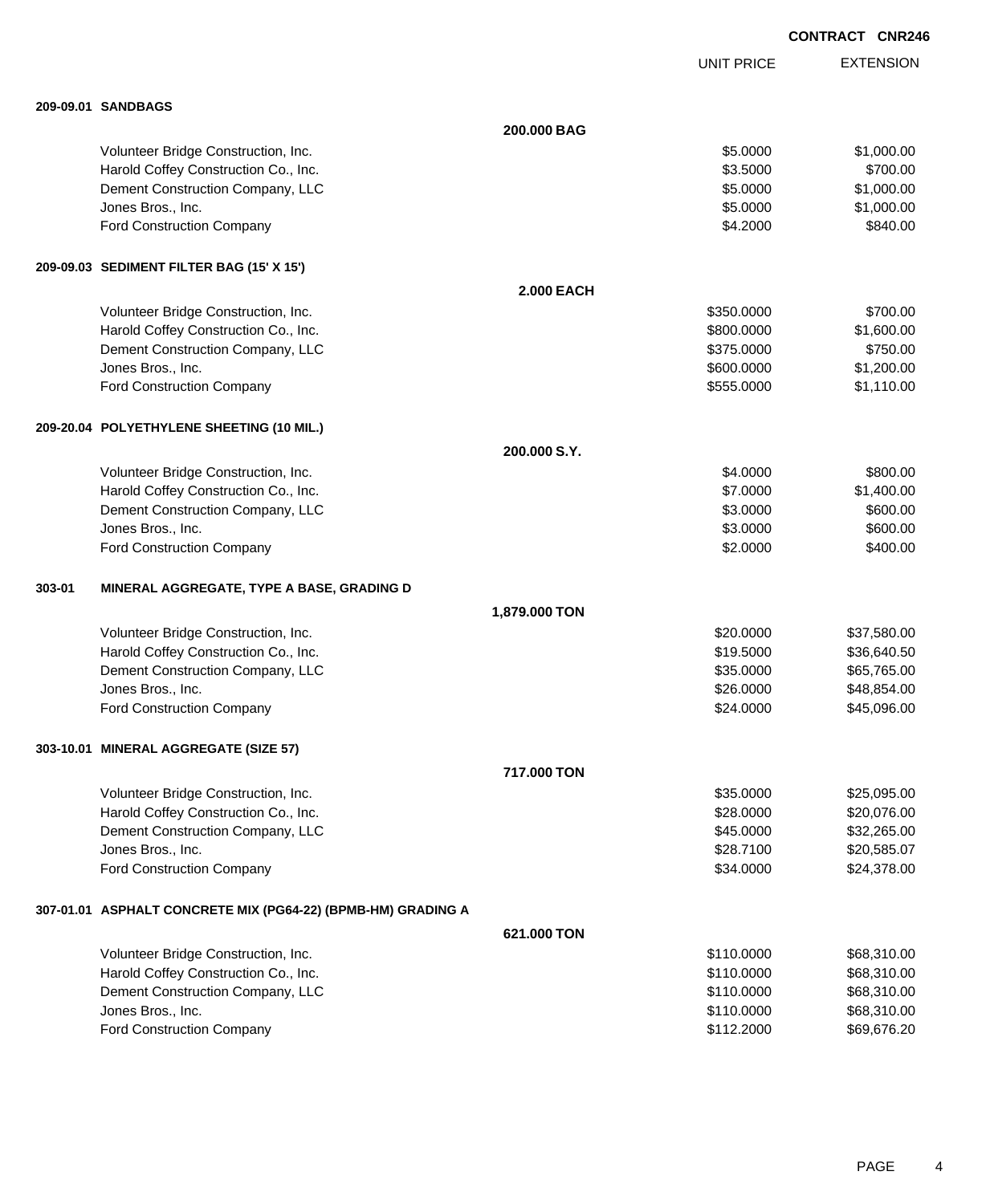UNIT PRICE

EXTENSION

**307-01.08 ASPHALT CONCRETE MIX (PG64-22) (BPMB-HM) GRADING B-M2**

|        |                                                                  | 390.000 TON      |              |             |  |
|--------|------------------------------------------------------------------|------------------|--------------|-------------|--|
|        | Volunteer Bridge Construction, Inc.                              |                  | \$116.0000   | \$45,240.00 |  |
|        | Harold Coffey Construction Co., Inc.                             |                  | \$116.0000   | \$45,240.00 |  |
|        | Dement Construction Company, LLC                                 |                  | \$116.0000   | \$45,240.00 |  |
|        | Jones Bros., Inc.                                                |                  | \$116.0000   | \$45,240.00 |  |
|        | Ford Construction Company                                        |                  | \$118.0000   | \$46,020.00 |  |
| 402-01 | BITUMINOUS MATERIAL FOR PRIME COAT (PC)                          |                  |              |             |  |
|        |                                                                  | <b>6.000 TON</b> |              |             |  |
|        | Volunteer Bridge Construction, Inc.                              |                  | \$900.0000   | \$5,400.00  |  |
|        | Harold Coffey Construction Co., Inc.                             |                  | \$900.0000   | \$5,400.00  |  |
|        | Dement Construction Company, LLC                                 |                  | \$900.0000   | \$5,400.00  |  |
|        | Jones Bros., Inc.                                                |                  | \$900.0000   | \$5,400.00  |  |
|        | Ford Construction Company                                        |                  | \$918.0000   | \$5,508.00  |  |
| 402-02 | <b>AGGREGATE FOR COVER MATERIAL (PC)</b>                         |                  |              |             |  |
|        |                                                                  | 21.000 TON       |              |             |  |
|        | Volunteer Bridge Construction, Inc.                              |                  | \$45.0000    | \$945.00    |  |
|        | Harold Coffey Construction Co., Inc.                             |                  | \$45.0000    | \$945.00    |  |
|        | Dement Construction Company, LLC                                 |                  | \$45.0000    | \$945.00    |  |
|        | Jones Bros., Inc.                                                |                  | \$45.0000    | \$945.00    |  |
|        | Ford Construction Company                                        |                  | \$45.9000    | \$963.90    |  |
| 403-01 | BITUMINOUS MATERIAL FOR TACK COAT (TC)                           |                  |              |             |  |
|        |                                                                  | 3.000 TON        |              |             |  |
|        | Volunteer Bridge Construction, Inc.                              |                  | \$900.0000   | \$2,700.00  |  |
|        | Harold Coffey Construction Co., Inc.                             |                  | \$900.0000   | \$2,700.00  |  |
|        | Dement Construction Company, LLC                                 |                  | \$900.0000   | \$2,700.00  |  |
|        | Jones Bros., Inc.                                                |                  | \$900.0000   | \$2,700.00  |  |
|        | Ford Construction Company                                        |                  | \$918.0000   | \$2,754.00  |  |
|        | 411-01.10 ACS MIX(PG64-22) GRADING D                             |                  |              |             |  |
|        |                                                                  | 225,000 TON      |              |             |  |
|        | Volunteer Bridge Construction, Inc.                              |                  | \$126.0000   | \$28,350.00 |  |
|        | Harold Coffey Construction Co., Inc.                             |                  | \$126.0000   | \$28,350.00 |  |
|        | Dement Construction Company, LLC                                 |                  | \$126.0000   | \$28,350.00 |  |
|        | Jones Bros., Inc.                                                |                  | \$126.0000   | \$28,350.00 |  |
|        | Ford Construction Company                                        |                  | \$128.0000   | \$28,800.00 |  |
|        | 411-12.03 SCORING FOR RUMBLE STRIPE (NON-CONTINUOUS) (8IN WIDTH) |                  |              |             |  |
|        |                                                                  | 0.378 L.M.       |              |             |  |
|        | Volunteer Bridge Construction, Inc.                              |                  | \$4,000.0000 | \$1,512.00  |  |
|        | Harold Coffey Construction Co., Inc.                             |                  | \$3,518.5200 | \$1,330.00  |  |
|        | Dement Construction Company, LLC                                 |                  | \$3,500.0000 | \$1,323.00  |  |
|        | Jones Bros., Inc.                                                |                  | \$3,500.0000 | \$1,323.00  |  |
|        | Ford Construction Company                                        |                  | \$5,300.0000 | \$2,003.40  |  |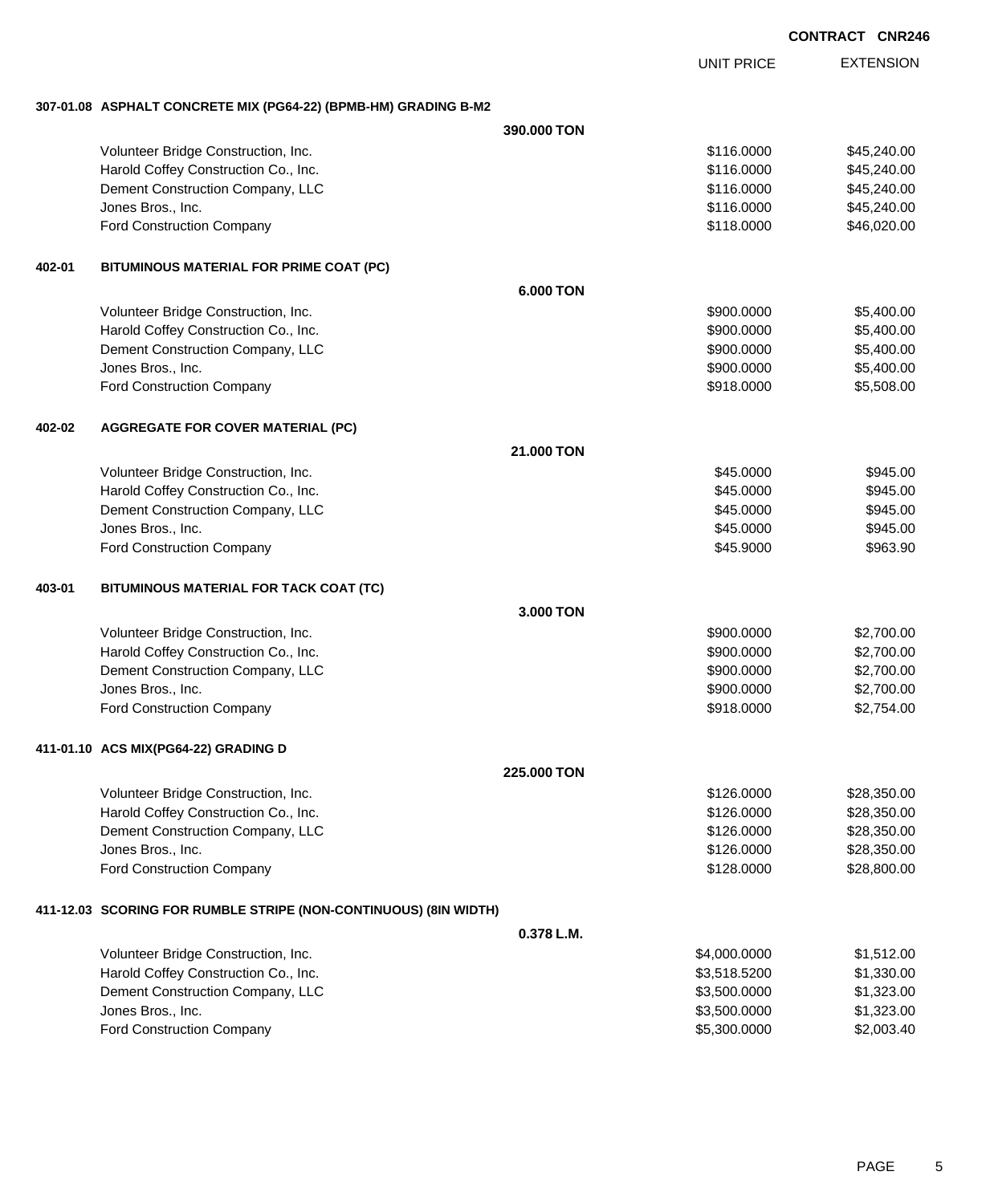|  |                                                          |                   |                              | <b>CONTRACT CNR246</b>   |
|--|----------------------------------------------------------|-------------------|------------------------------|--------------------------|
|  |                                                          |                   | UNIT PRICE                   | <b>EXTENSION</b>         |
|  | 606-24.12 TEMPORARY SHEET PILES                          |                   |                              |                          |
|  |                                                          | 12,300.000 S.F.   |                              |                          |
|  | Volunteer Bridge Construction, Inc.                      |                   | \$18.0000                    | \$221,400.00             |
|  | Harold Coffey Construction Co., Inc.                     |                   | \$21.7500                    | \$267,525.00             |
|  | Dement Construction Company, LLC                         |                   | \$1.0000                     | \$12,300.00              |
|  | Jones Bros., Inc.                                        |                   | \$13.5500                    | \$166,665.00             |
|  | <b>Ford Construction Company</b>                         |                   | \$22.0000                    | \$270,600.00             |
|  | 607-16.02 30"X 19" HORIZONTAL OVAL CONCRETE PIPE CULVERT |                   |                              |                          |
|  |                                                          | 72.000 L.F.       |                              |                          |
|  | Volunteer Bridge Construction, Inc.                      |                   | \$100.0000                   | \$7,200.00               |
|  | Harold Coffey Construction Co., Inc.                     |                   | \$68.0000                    | \$4,896.00               |
|  | Dement Construction Company, LLC                         |                   | \$85.0000                    | \$6,120.00               |
|  | Jones Bros., Inc.                                        |                   | \$100.0000                   | \$7,200.00               |
|  | <b>Ford Construction Company</b>                         |                   | \$112.0000                   | \$8,064.00               |
|  | 607-39.02 18" PIPE CULVERT (SIDE DRAIN)                  |                   |                              |                          |
|  |                                                          | 107.000 L.F.      |                              |                          |
|  | Volunteer Bridge Construction, Inc.                      |                   | \$35.0000                    | \$3,745.00               |
|  | Harold Coffey Construction Co., Inc.                     |                   | \$18.0000                    | \$1,926.00               |
|  | Dement Construction Company, LLC                         |                   | \$35.0000                    | \$3,745.00               |
|  | Jones Bros., Inc.                                        |                   | \$50.0000                    | \$5,350.00               |
|  | Ford Construction Company                                |                   | \$39.0000                    | \$4,173.00               |
|  | 610-07.03 18" PIPE DRAIN (BRIDGE DRAIN)                  |                   |                              |                          |
|  |                                                          | 53.000 L.F.       |                              |                          |
|  | Volunteer Bridge Construction, Inc.                      |                   | \$100.0000                   | \$5,300.00               |
|  | Harold Coffey Construction Co., Inc.                     |                   | \$35.0000                    | \$1,855.00               |
|  | Dement Construction Company, LLC                         |                   | \$35.0000                    | \$1,855.00               |
|  | Jones Bros., Inc.                                        |                   | \$39.9100                    | \$2,115.23               |
|  | <b>Ford Construction Company</b>                         |                   | \$42.0000                    | \$2,226.00               |
|  | 611-07.31 18IN ENDWALL (SIDE DRAIN)                      |                   |                              |                          |
|  |                                                          | <b>2.000 EACH</b> |                              |                          |
|  | Volunteer Bridge Construction, Inc.                      |                   | \$2,500.0000                 | \$5,000.00               |
|  | Harold Coffey Construction Co., Inc.                     |                   | \$2,895.0000                 | \$5,790.00               |
|  | Dement Construction Company, LLC                         |                   | \$2,500.0000                 | \$5,000.00               |
|  | Jones Bros., Inc.<br>Ford Construction Company           |                   | \$2,500.0000<br>\$2,500.0000 | \$5,000.00<br>\$5,000.00 |
|  |                                                          |                   |                              |                          |
|  | 621-03.02 18" TEMPORARY DRAINAGE PIPE                    | 54.000 L.F.       |                              |                          |
|  | Volunteer Bridge Construction, Inc.                      |                   | \$35.0000                    | \$1,890.00               |
|  | Harold Coffey Construction Co., Inc.                     |                   | \$42.0000                    | \$2,268.00               |
|  | Dement Construction Company, LLC                         |                   | \$45.0000                    | \$2,430.00               |
|  | Jones Bros., Inc.                                        |                   | \$50.0000                    | \$2,700.00               |
|  | Ford Construction Company                                |                   | \$28.0000                    | \$1,512.00               |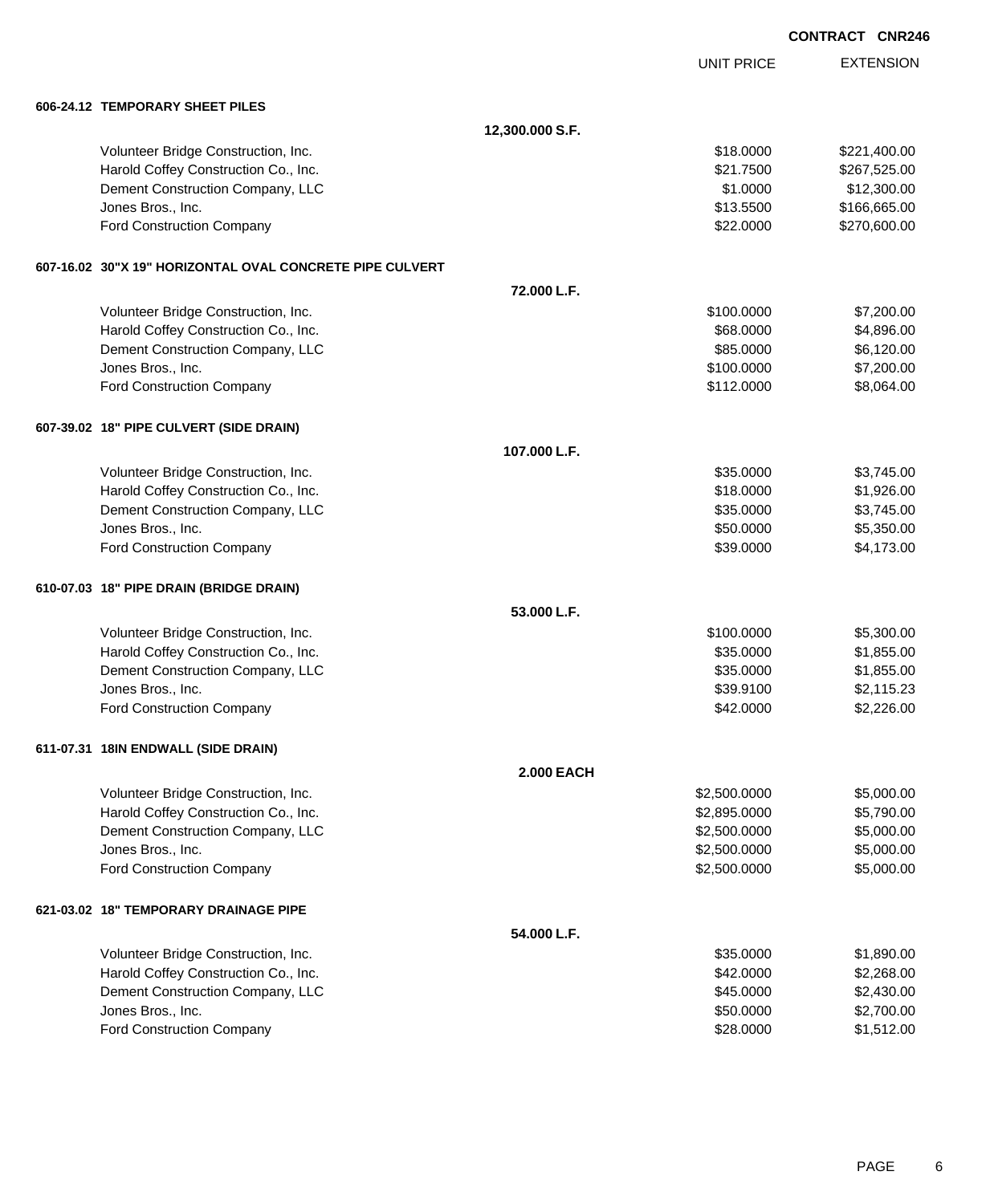|  | <b>CONTRACT CNR246</b> |
|--|------------------------|
|  |                        |

UNIT PRICE

EXTENSION

|        | 705-01.01 GUARDRAIL AT BRIDGE ENDS                 |                   |              |             |
|--------|----------------------------------------------------|-------------------|--------------|-------------|
|        |                                                    | 108.000 L.F.      |              |             |
|        | Volunteer Bridge Construction, Inc.                |                   | \$68.0000    | \$7,344.00  |
|        | Harold Coffey Construction Co., Inc.               |                   | \$68.0000    | \$7,344.00  |
|        | Dement Construction Company, LLC                   |                   | \$68.0000    | \$7,344.00  |
|        | Jones Bros., Inc.                                  |                   | \$68.0000    | \$7,344.00  |
|        | Ford Construction Company                          |                   | \$69.0000    | \$7,452.00  |
|        | 705-06.01 W BEAM GR (TYPE 2) MASH TL3              |                   |              |             |
|        |                                                    | 156.000 L.F.      |              |             |
|        | Volunteer Bridge Construction, Inc.                |                   | \$20.0000    | \$3,120.00  |
|        | Harold Coffey Construction Co., Inc.               |                   | \$20.0000    | \$3,120.00  |
|        | Dement Construction Company, LLC                   |                   | \$20.0000    | \$3,120.00  |
|        | Jones Bros., Inc.                                  |                   | \$20.0000    | \$3,120.00  |
|        | Ford Construction Company                          |                   | \$20.0000    | \$3,120.00  |
|        | 705-06.20 TANGENT ENERGY ABSORBING TERM MASH TL-3  |                   |              |             |
|        |                                                    | <b>4.000 EACH</b> |              |             |
|        | Volunteer Bridge Construction, Inc.                |                   | \$2,650.0000 | \$10,600.00 |
|        | Harold Coffey Construction Co., Inc.               |                   | \$2,650.0000 | \$10,600.00 |
|        | Dement Construction Company, LLC                   |                   | \$2,650.0000 | \$10,600.00 |
|        | Jones Bros., Inc.                                  |                   | \$2,650.0000 | \$10,600.00 |
|        | Ford Construction Company                          |                   | \$2,700.0000 | \$10,800.00 |
|        | 705-08.51 PORTABLE IMPACT ATTENUATOR NCHRP350 TL-3 |                   |              |             |
|        |                                                    | <b>2.000 EACH</b> |              |             |
|        | Volunteer Bridge Construction, Inc.                |                   | \$5,000.0000 | \$10,000.00 |
|        | Harold Coffey Construction Co., Inc.               |                   | \$5,000.0000 | \$10,000.00 |
|        | Dement Construction Company, LLC                   |                   | \$4,500.0000 | \$9,000.00  |
|        | Jones Bros., Inc.                                  |                   | \$7,500.0000 | \$15,000.00 |
|        | Ford Construction Company                          |                   | \$4,590.0000 | \$9,180.00  |
| 706-01 | <b>GUARDRAIL REMOVED</b>                           |                   |              |             |
|        |                                                    | 109.000 L.F.      |              |             |
|        | Volunteer Bridge Construction, Inc.                |                   | \$2.0000     | \$218.00    |
|        | Harold Coffey Construction Co., Inc.               |                   | \$3.0000     | \$327.00    |
|        | Dement Construction Company, LLC                   |                   | \$3.0000     | \$327.00    |
|        | Jones Bros., Inc.                                  |                   | \$3.0000     | \$327.00    |
|        | Ford Construction Company                          |                   | \$5.5000     | \$599.50    |
|        | 707-06.03 REMOVAL AND RESET FENCE (BARB WIRE)      |                   |              |             |
|        |                                                    | 755.000 L.F.      |              |             |
|        | Volunteer Bridge Construction, Inc.                |                   | \$10.0000    | \$7,550.00  |
|        | Harold Coffey Construction Co., Inc.               |                   | \$3.0000     | \$2,265.00  |
|        | Dement Construction Company, LLC                   |                   | \$5.0000     | \$3,775.00  |
|        | Jones Bros., Inc.                                  |                   | \$12.0000    | \$9,060.00  |

Ford Construction Company 65,285.00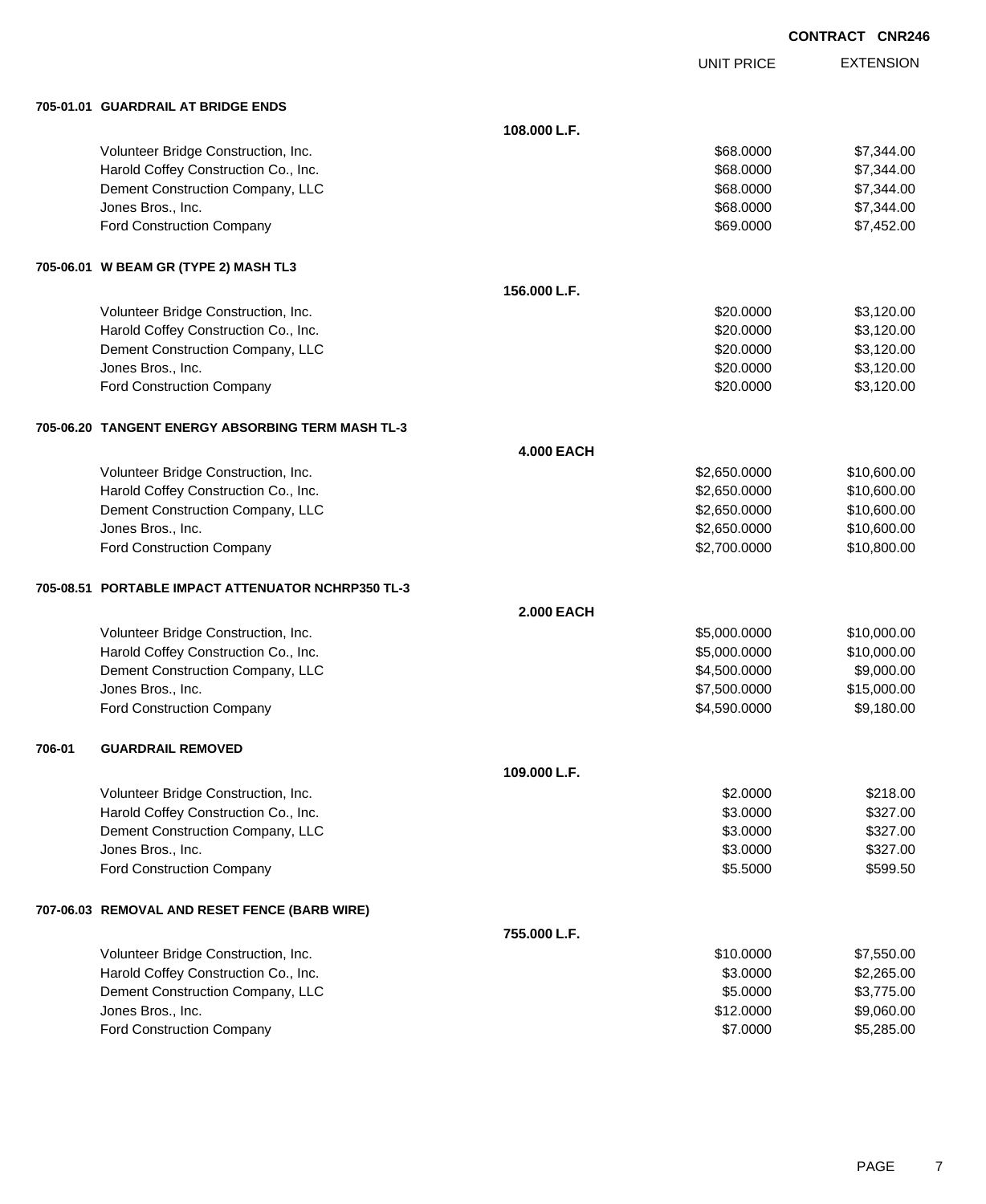|                                              |                |                   | <b>CONTRACT CNR246</b> |
|----------------------------------------------|----------------|-------------------|------------------------|
|                                              |                | <b>UNIT PRICE</b> | <b>EXTENSION</b>       |
| 707-08.11 HIGH-VISIBILITY CONSTRUCTION FENCE |                |                   |                        |
|                                              | 1,187.000 L.F. |                   |                        |
| Volunteer Bridge Construction, Inc.          |                | \$3.5000          | \$4,154.50             |
| Harold Coffey Construction Co., Inc.         |                | \$2.7500          | \$3,264.25             |
| Dement Construction Company, LLC             |                | \$2.5000          | \$2,967.50             |
| Jones Bros., Inc.                            |                | \$2.5000          | \$2,967.50             |
| <b>Ford Construction Company</b>             |                | \$2.0700          | \$2,457.09             |
| 708-02.01 MARKERS (CONCRETE R.O.W. POSTS)    |                |                   |                        |
|                                              | 14.000 EACH    |                   |                        |
| Volunteer Bridge Construction, Inc.          |                | \$150.0000        | \$2,100.00             |
| Harold Coffey Construction Co., Inc.         |                | \$125.0000        | \$1,750.00             |
| Dement Construction Company, LLC             |                | \$175.0000        | \$2,450.00             |
| Jones Bros., Inc.                            |                | \$210.4900        | \$2,946.86             |
| <b>Ford Construction Company</b>             |                | \$178.0000        | \$2,492.00             |
| 709-01.01 RUBBLE STONE RIP-RAP               |                |                   |                        |
|                                              | 6.000 C.Y.     |                   |                        |
| Volunteer Bridge Construction, Inc.          |                | \$100.0000        | \$600.00               |
| Harold Coffey Construction Co., Inc.         |                | \$44.0000         | \$264.00               |
| Dement Construction Company, LLC             |                | \$135.0000        | \$810.00               |
| Jones Bros., Inc.                            |                | \$50.0000         | \$300.00               |
| <b>Ford Construction Company</b>             |                | \$58.0000         | \$348.00               |
| 709-05.05 MACHINED RIP-RAP (CLASS A-3)       |                |                   |                        |
|                                              | 150.000 TON    |                   |                        |
| Volunteer Bridge Construction, Inc.          |                | \$35.0000         | \$5,250.00             |
| Harold Coffey Construction Co., Inc.         |                | \$34.5000         | \$5,175.00             |
| Dement Construction Company, LLC             |                | \$39.0000         | \$5,850.00             |
| Jones Bros., Inc.                            |                | \$40.0000         | \$6,000.00             |
| Ford Construction Company                    |                | \$36.0000         | \$5,400.00             |
| 709-05.06 MACHINED RIP-RAP (CLASS A-1)       |                |                   |                        |
|                                              | 44,000 TON     |                   |                        |
| Volunteer Bridge Construction, Inc.          |                | \$35.0000         | \$1,540.00             |
| Harold Coffey Construction Co., Inc.         |                | \$34.5000         | \$1,518.00             |
| Dement Construction Company, LLC             |                | \$39.0000         | \$1,716.00             |
| Jones Bros., Inc.                            |                | \$45.0000         | \$1,980.00             |
| Ford Construction Company                    |                | \$36.0000         | \$1,584.00             |
| 709-05.08 MACHINED RIP-RAP (CLASS B)         |                |                   |                        |
|                                              | 760.000 TON    |                   |                        |
| Volunteer Bridge Construction, Inc.          |                | \$35.0000         | \$26,600.00            |
| Harold Coffey Construction Co., Inc.         |                | \$34.5000         | \$26,220.00            |
| Dement Construction Company, LLC             |                | \$39.0000         | \$29,640.00            |
| Jones Bros., Inc.                            |                | \$50.0000         | \$38,000.00            |
| <b>Ford Construction Company</b>             |                | \$36.0000         | \$27,360.00            |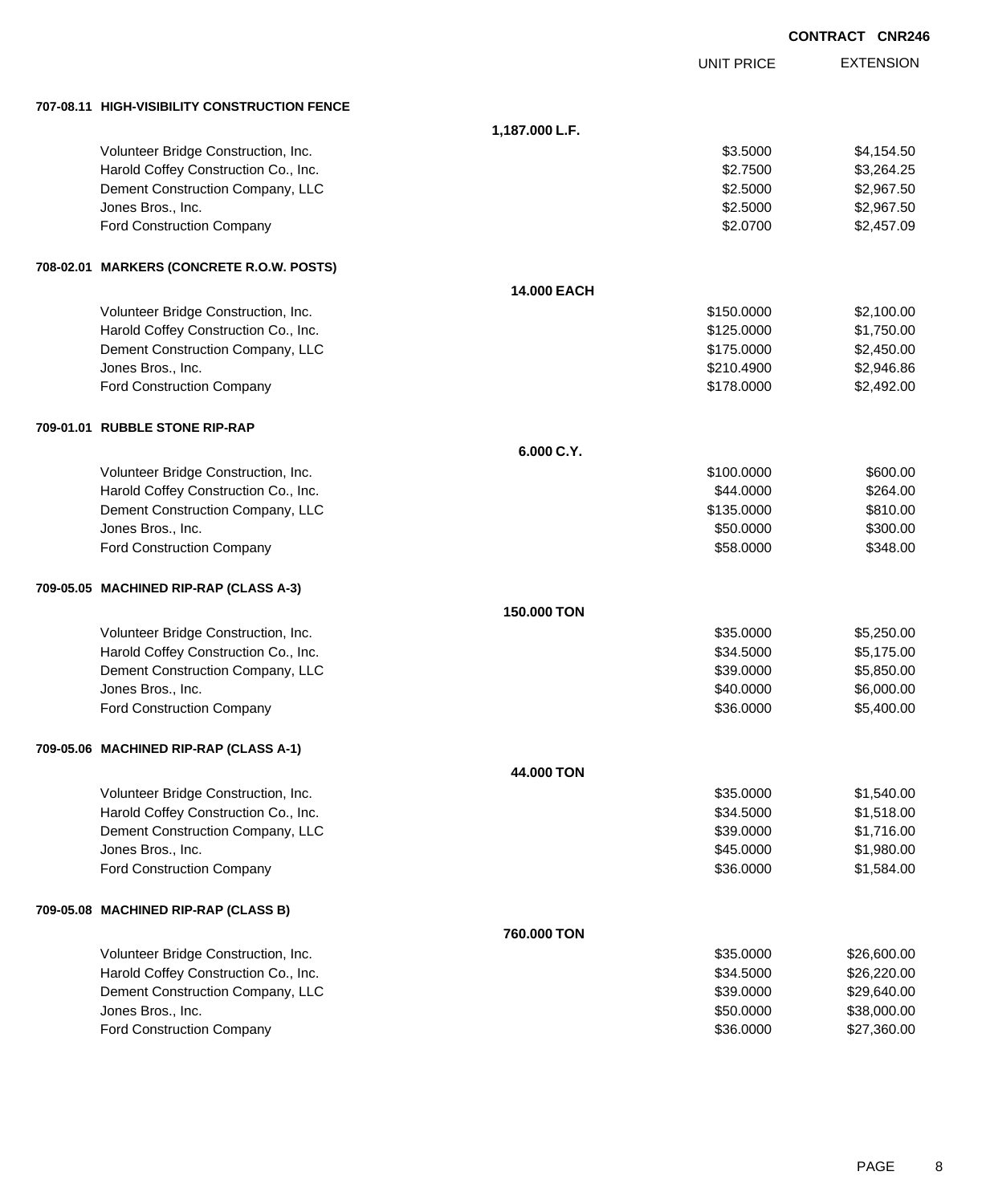|        |                                                |                    | UNIT PRICE    | <b>EXTENSION</b> |
|--------|------------------------------------------------|--------------------|---------------|------------------|
| 712-01 | <b>TRAFFIC CONTROL</b>                         |                    |               |                  |
|        |                                                | 1.000 LS           |               |                  |
|        | Volunteer Bridge Construction, Inc.            |                    | \$5,000.0000  | \$5,000.00       |
|        | Harold Coffey Construction Co., Inc.           |                    | \$800.0000    | \$800.00         |
|        | Dement Construction Company, LLC               |                    | \$11,500.0000 | \$11,500.00      |
|        | Jones Bros., Inc.                              |                    | \$2,510.0000  | \$2,510.00       |
|        | <b>Ford Construction Company</b>               |                    | \$12,560.0000 | \$12,560.00      |
|        | 712-02.02 INTERCONNECTED PORTABLE BARRIER RAIL |                    |               |                  |
|        |                                                | 595.000 L.F.       |               |                  |
|        | Volunteer Bridge Construction, Inc.            |                    | \$18.0000     | \$10,710.00      |
|        | Harold Coffey Construction Co., Inc.           |                    | \$55.0000     | \$32,725.00      |
|        | Dement Construction Company, LLC               |                    | \$39.5000     | \$23,502.50      |
|        | Jones Bros., Inc.                              |                    | \$50.0000     | \$29,750.00      |
|        | <b>Ford Construction Company</b>               |                    | \$27.0000     | \$16,065.00      |
|        | 712-04.01 FLEXIBLE DRUMS (CHANNELIZING)        |                    |               |                  |
|        |                                                | <b>19,000 EACH</b> |               |                  |
|        | Volunteer Bridge Construction, Inc.            |                    | \$30.0000     | \$570.00         |
|        | Harold Coffey Construction Co., Inc.           |                    | \$25.0000     | \$475.00         |
|        | Dement Construction Company, LLC               |                    | \$26.0000     | \$494.00         |
|        | Jones Bros., Inc.                              |                    | \$26.0000     | \$494.00         |
|        | <b>Ford Construction Company</b>               |                    | \$26.5000     | \$503.50         |
|        | 712-04.50 PORTABLE BARRIER RAIL DELINEATOR     |                    |               |                  |
|        |                                                | 30.000 EACH        |               |                  |
|        | Volunteer Bridge Construction, Inc.            |                    | \$10.0000     | \$300.00         |
|        | Harold Coffey Construction Co., Inc.           |                    | \$11.0000     | \$330.00         |
|        | Dement Construction Company, LLC               |                    | \$8.0000      | \$240.00         |
|        | Jones Bros., Inc.                              |                    | \$8,0000      | \$240.00         |
|        | Ford Construction Company                      |                    | \$8.1600      | \$244.80         |
|        | 712-05.01 WARNING LIGHTS (TYPE A)              |                    |               |                  |
|        |                                                | 52,000 EACH        |               |                  |
|        | Volunteer Bridge Construction, Inc.            |                    | \$25.0000     | \$1,300.00       |
|        | Harold Coffey Construction Co., Inc.           |                    | \$25.0000     | \$1,300.00       |
|        | Dement Construction Company, LLC               |                    | \$22.0000     | \$1,144.00       |
|        | Jones Bros., Inc.                              |                    | \$22.0000     | \$1,144.00       |
|        | <b>Ford Construction Company</b>               |                    | \$22.4400     | \$1,166.88       |
|        | 712-05.03 WARNING LIGHTS (TYPE C)              |                    |               |                  |
|        |                                                | <b>25,000 EACH</b> |               |                  |
|        | Volunteer Bridge Construction, Inc.            |                    | \$25.0000     | \$625.00         |
|        | Harold Coffey Construction Co., Inc.           |                    | \$25.0000     | \$625.00         |
|        | Dement Construction Company, LLC               |                    | \$22.0000     | \$550.00         |
|        | Jones Bros., Inc.                              |                    | \$22.0000     | \$550.00         |
|        | <b>Ford Construction Company</b>               |                    | \$22.4400     | \$561.00         |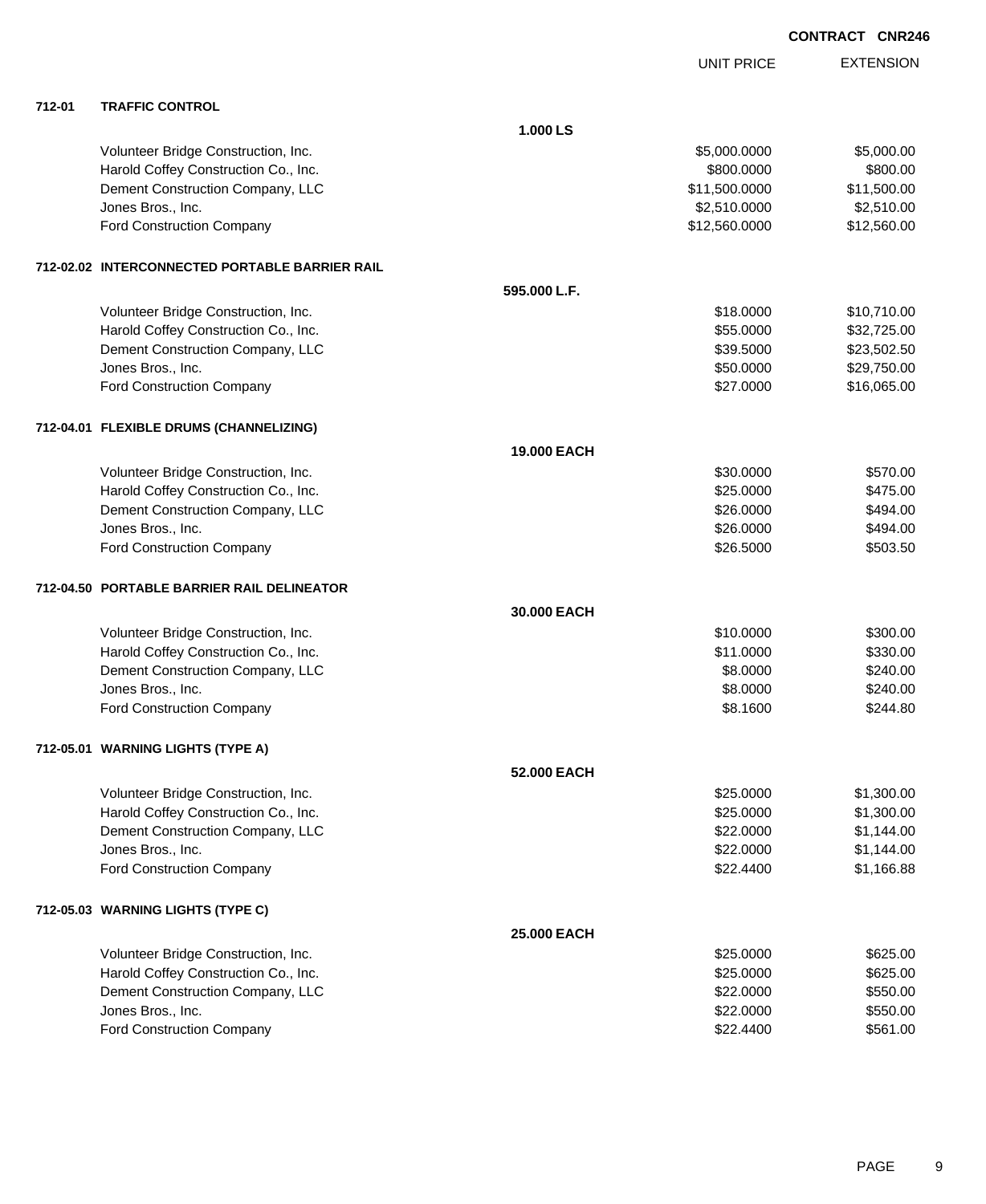|        |                                                  |                   |                   | <b>CONTRACT CNR246</b> |
|--------|--------------------------------------------------|-------------------|-------------------|------------------------|
|        |                                                  |                   | <b>UNIT PRICE</b> | <b>EXTENSION</b>       |
| 712-06 | <b>SIGNS (CONSTRUCTION)</b>                      |                   |                   |                        |
|        |                                                  | 446.000 S.F.      |                   |                        |
|        | Volunteer Bridge Construction, Inc.              |                   | \$8.5000          | \$3,791.00             |
|        | Harold Coffey Construction Co., Inc.             |                   | \$7.0000          | \$3,122.00             |
|        | Dement Construction Company, LLC                 |                   | \$6.5000          | \$2,899.00             |
|        | Jones Bros., Inc.                                |                   | \$6.5000          | \$2,899.00             |
|        | Ford Construction Company                        |                   | \$6.6000          | \$2,943.60             |
|        | 712-09.04 REMOVABLE PAVEMENT MARKING (STOP LINE) |                   |                   |                        |
|        |                                                  | 22.000 L.F.       |                   |                        |
|        | Volunteer Bridge Construction, Inc.              |                   | \$22.0000         | \$484.00               |
|        | Harold Coffey Construction Co., Inc.             |                   | \$20.0000         | \$440.00               |
|        | Dement Construction Company, LLC                 |                   | \$20.0000         | \$440.00               |
|        | Jones Bros., Inc.                                |                   | \$20.0000         | \$440.00               |
|        | <b>Ford Construction Company</b>                 |                   | \$20,4000         | \$448.80               |
|        | 713-15.36 REMOVE SIGN, SUPPORT & FOOTING         |                   |                   |                        |
|        |                                                  | <b>2.000 EACH</b> |                   |                        |
|        | Volunteer Bridge Construction, Inc.              |                   | \$40.0000         | \$80.00                |
|        | Harold Coffey Construction Co., Inc.             |                   | \$25.0000         | \$50.00                |
|        | Dement Construction Company, LLC                 |                   | \$20.0000         | \$40.00                |
|        | Jones Bros., Inc.                                |                   | \$20.0000         | \$40.00                |
|        | Ford Construction Company                        |                   | \$20.4000         | \$40.80                |
|        | 713-16.20 SIGNS (W1-2L, CURVE)                   |                   |                   |                        |
|        |                                                  | <b>1.000 EACH</b> |                   |                        |
|        | Volunteer Bridge Construction, Inc.              |                   | \$250.0000        | \$250.00               |
|        | Harold Coffey Construction Co., Inc.             |                   | \$200.0000        | \$200.00               |
|        | Dement Construction Company, LLC                 |                   | \$175.0000        | \$175.00               |
|        | Jones Bros., Inc.                                |                   | \$175.0000        | \$175.00               |
|        | Ford Construction Company                        |                   | \$178.0000        | \$178.00               |
|        | 713-16.21 SIGNS (W1-2R, CURVE)                   |                   |                   |                        |
|        |                                                  | <b>1.000 EACH</b> |                   |                        |
|        | Volunteer Bridge Construction, Inc.              |                   | \$250.0000        | \$250.00               |
|        | Harold Coffey Construction Co., Inc.             |                   | \$200.0000        | \$200.00               |
|        | Dement Construction Company, LLC                 |                   | \$175.0000        | \$175.00               |
|        | Jones Bros., Inc.                                |                   | \$175.0000        | \$175.00               |
|        | Ford Construction Company                        |                   | \$178.0000        | \$178.00               |
|        | 716-01.21 Snwplwble Pvmt Mrkrs (Bi-Dir)(1 Color) |                   |                   |                        |
|        |                                                  | 13.000 EACH       |                   |                        |
|        | Volunteer Bridge Construction, Inc.              |                   | \$130.0000        | \$1,690.00             |
|        | Harold Coffey Construction Co., Inc.             |                   | \$125.0000        | \$1,625.00             |
|        | Dement Construction Company, LLC                 |                   | \$125.0000        | \$1,625.00             |
|        | Jones Bros., Inc.                                |                   | \$125.0000        | \$1,625.00             |
|        | Ford Construction Company                        |                   | \$127.0000        | \$1,651.00             |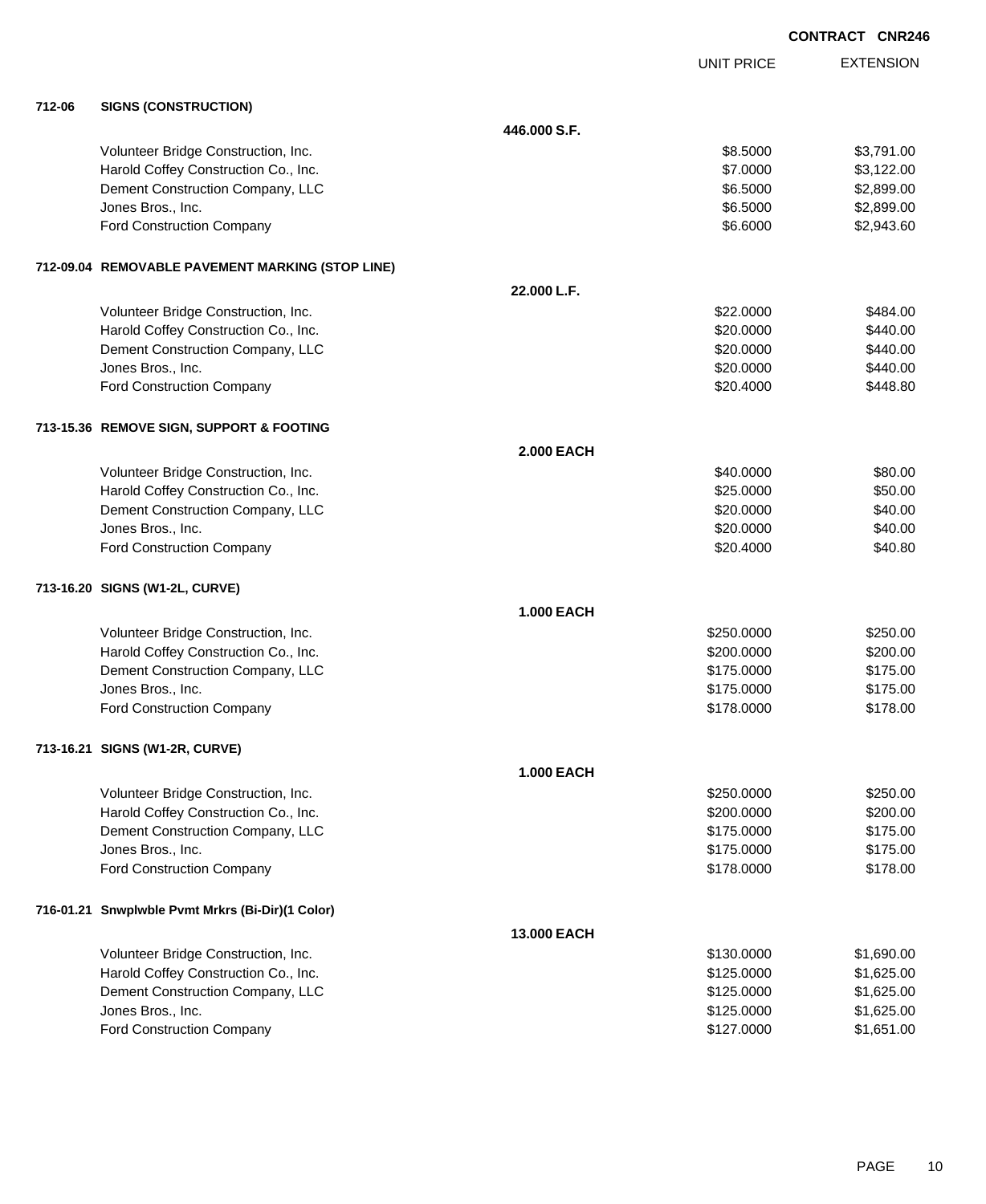|                   | <b>CONTRACT CNR246</b> |
|-------------------|------------------------|
| <b>UNIT PRICE</b> | <b>EXTENSION</b>       |
|                   |                        |
| $0.756$ L.M.      |                        |
| \$6,500.0000      | \$4,914.00             |

|        |                                                          | 0.756 L.M.        |                |              |
|--------|----------------------------------------------------------|-------------------|----------------|--------------|
|        | Volunteer Bridge Construction, Inc.                      |                   | \$6,500.0000   | \$4,914.00   |
|        | Harold Coffey Construction Co., Inc.                     |                   | \$5,952.3800   | \$4,500.00   |
|        | Dement Construction Company, LLC                         |                   | \$6,000.0000   | \$4,536.00   |
|        | Jones Bros., Inc.                                        |                   | \$6,000.0000   | \$4,536.00   |
|        | Ford Construction Company                                |                   | \$6,120.0000   | \$4,626.72   |
|        | 716-05.02 PAINTED PAVEMENT MARKING (8" BARRIER LINE)     |                   |                |              |
|        |                                                          | 1,302.000 L.F.    |                |              |
|        | Volunteer Bridge Construction, Inc.                      |                   | \$3.0000       | \$3,906.00   |
|        | Harold Coffey Construction Co., Inc.                     |                   | \$2.0000       | \$2,604.00   |
|        | Dement Construction Company, LLC                         |                   | \$2.0000       | \$2,604.00   |
|        | Jones Bros., Inc.                                        |                   | \$2.0000       | \$2,604.00   |
|        | Ford Construction Company                                |                   | \$2.0400       | \$2,656.08   |
|        | 716-12.02 ENHANCED FLATLINE THERMO PVMT MRKNG (6IN LINE) |                   |                |              |
|        |                                                          | 0.378 L.M.        |                |              |
|        | Volunteer Bridge Construction, Inc.                      |                   | \$1,600.0000   | \$604.80     |
|        | Harold Coffey Construction Co., Inc.                     |                   | \$1,507.9400   | \$570.00     |
|        | Dement Construction Company, LLC                         |                   | \$15,000.0000  | \$5,670.00   |
|        | Jones Bros., Inc.                                        |                   | \$15,000.0000  | \$5,670.00   |
|        | Ford Construction Company                                |                   | \$15,300.0000  | \$5,783.40   |
|        |                                                          |                   |                |              |
|        | 716-13.02 SPRAY THERMO PVMT MRKNG (60 mil) (6IN LINE)    |                   |                |              |
|        |                                                          | 0.378 L.M.        |                |              |
|        | Volunteer Bridge Construction, Inc.                      |                   | \$15,000.0000  | \$5,670.00   |
|        | Harold Coffey Construction Co., Inc.                     |                   | \$13,703.7000  | \$5,180.00   |
|        | Dement Construction Company, LLC                         |                   | \$14,000.0000  | \$5,292.00   |
|        | Jones Bros., Inc.                                        |                   | \$14,000.0000  | \$5,292.00   |
|        | Ford Construction Company                                |                   | \$14,280.0000  | \$5,397.84   |
| 717-01 | <b>MOBILIZATION</b>                                      |                   |                |              |
|        |                                                          | 1.000LS           |                |              |
|        | Volunteer Bridge Construction, Inc.                      |                   | \$50,000.0000  | \$50,000.00  |
|        | Harold Coffey Construction Co., Inc.                     |                   | \$77,820.3900  | \$77,820.39  |
|        | Dement Construction Company, LLC                         |                   | \$80,000.0000  | \$80,000.00  |
|        | Jones Bros., Inc.                                        |                   | \$83,000.0000  | \$83,000.00  |
|        | Ford Construction Company                                |                   | \$175,000.0000 | \$175,000.00 |
| 730-40 | <b>TEMPORARY TRAFFIC SIGNAL SYSTEM</b>                   |                   |                |              |
|        |                                                          | <b>1.000 EACH</b> |                |              |
|        | Volunteer Bridge Construction, Inc.                      |                   | \$19,500.0000  | \$19,500.00  |
|        | Harold Coffey Construction Co., Inc.                     |                   | \$15,000.0000  | \$15,000.00  |
|        | Dement Construction Company, LLC                         |                   | \$15,000.0000  | \$15,000.00  |
|        | Jones Bros., Inc.                                        |                   | \$30,000.0000  | \$30,000.00  |
|        | Ford Construction Company                                |                   | \$18,000.0000  | \$18,000.00  |

**716-05.01 PAINTED PAVEMENT MARKING (4" LINE)**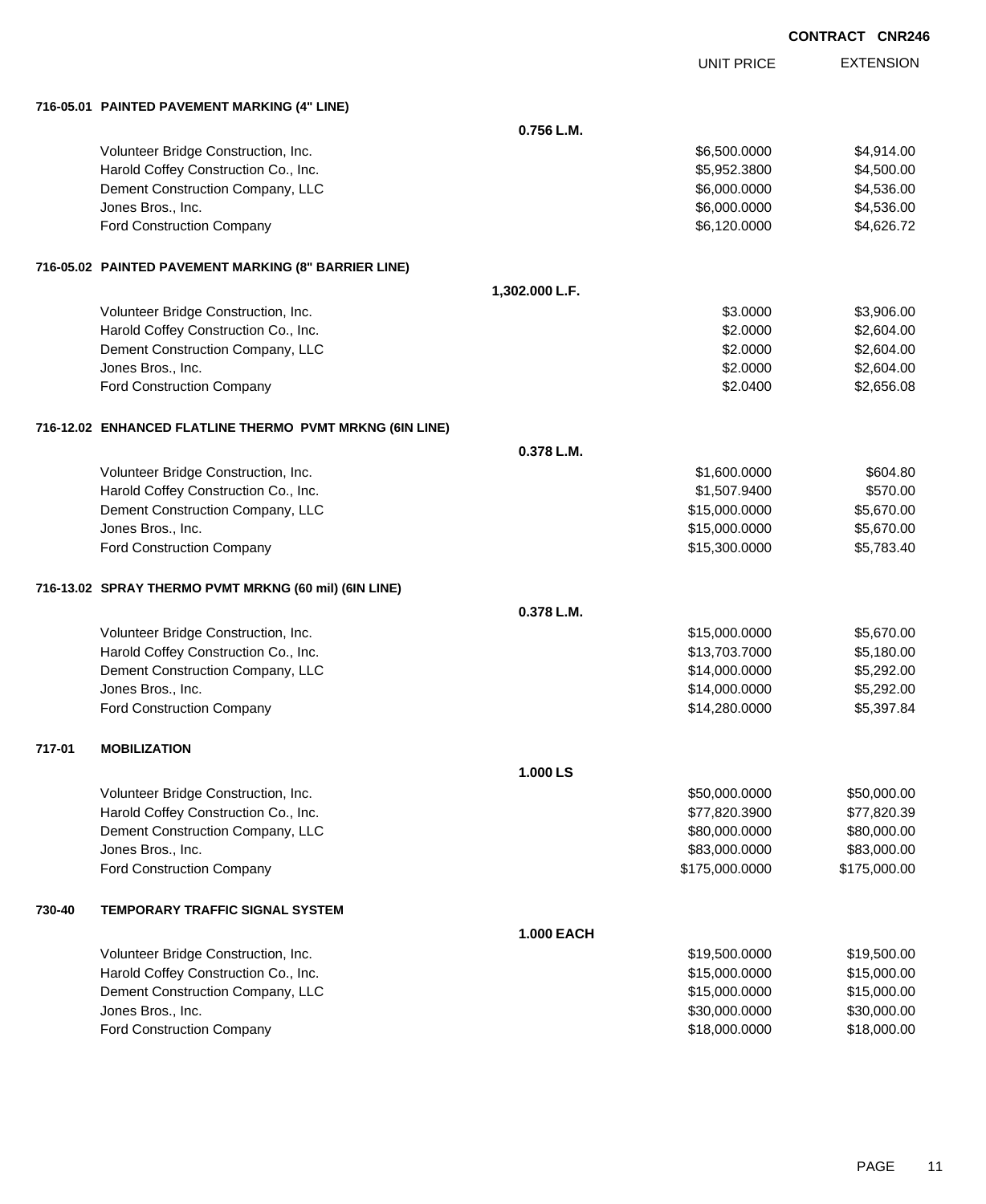|        |                                                  |                    |                   | <b>CONTRACT CNR246</b> |
|--------|--------------------------------------------------|--------------------|-------------------|------------------------|
|        |                                                  |                    | <b>UNIT PRICE</b> | <b>EXTENSION</b>       |
|        | 740-10.03 GEOTEXTILE (TYPE III)(EROSION CONTROL) |                    |                   |                        |
|        |                                                  | 547.000 S.Y.       |                   |                        |
|        | Volunteer Bridge Construction, Inc.              |                    | \$5.0000          | \$2,735.00             |
|        | Harold Coffey Construction Co., Inc.             |                    | \$2.4500          | \$1,340.15             |
|        | Dement Construction Company, LLC                 |                    | \$3.0000          | \$1,641.00             |
|        | Jones Bros., Inc.                                |                    | \$6.0000          | \$3,282.00             |
|        | Ford Construction Company                        |                    | \$2.5000          | \$1,367.50             |
|        | 740-10.04 GEOTEXTILE (TYPE IV)(STABILIZATION)    |                    |                   |                        |
|        |                                                  | 4,152.000 S.Y.     |                   |                        |
|        | Volunteer Bridge Construction, Inc.              |                    | \$5.0000          | \$20,760.00            |
|        | Harold Coffey Construction Co., Inc.             |                    | \$2.9000          | \$12,040.80            |
|        | Dement Construction Company, LLC                 |                    | \$3.0000          | \$12,456.00            |
|        | Jones Bros., Inc.                                |                    | \$3.0000          | \$12,456.00            |
|        | Ford Construction Company                        |                    | \$2.6100          | \$10,836.72            |
|        | 740-11.04 TEMPORARY SEDIMENT TUBE 20IN           |                    |                   |                        |
|        |                                                  | 200.000 L.F.       |                   |                        |
|        | Volunteer Bridge Construction, Inc.              |                    | \$12.0000         | \$2,400.00             |
|        | Harold Coffey Construction Co., Inc.             |                    | \$6.0000          | \$1,200.00             |
|        | Dement Construction Company, LLC                 |                    | \$6.0000          | \$1,200.00             |
|        | Jones Bros., Inc.                                |                    | \$6.0000          | \$1,200.00             |
|        | Ford Construction Company                        |                    | \$6.1200          | \$1,224.00             |
|        | 801-01.07 TEMPORARY SEEDING (WITH MULCH)         |                    |                   |                        |
|        |                                                  | 89.000 UNIT        |                   |                        |
|        | Volunteer Bridge Construction, Inc.              |                    | \$60.0000         | \$5,340.00             |
|        | Harold Coffey Construction Co., Inc.             |                    | \$30.0000         | \$2,670.00             |
|        | Dement Construction Company, LLC                 |                    | \$50.0000         | \$4,450.00             |
|        | Jones Bros., Inc.                                |                    | \$50.0000         | \$4,450.00             |
|        | Ford Construction Company                        |                    | \$41.0000         | \$3,649.00             |
|        | 801-01.36 SPECIAL WETLAND SEED MIXTURE           |                    |                   |                        |
|        |                                                  | <b>18.000 UNIT</b> |                   |                        |
|        | Volunteer Bridge Construction, Inc.              |                    | \$100.0000        | \$1,800.00             |
|        | Harold Coffey Construction Co., Inc.             |                    | \$75.0000         | \$1,350.00             |
|        | Dement Construction Company, LLC                 |                    | \$5.0000          | \$90.00                |
|        | Jones Bros., Inc.                                |                    | \$75.0000         | \$1,350.00             |
|        | Ford Construction Company                        |                    | \$76.0000         | \$1,368.00             |
| 801-03 | <b>WATER (SEEDING &amp; SODDING)</b>             |                    |                   |                        |
|        |                                                  | 118.000 M.G.       |                   |                        |
|        | Volunteer Bridge Construction, Inc.              |                    | \$5.0000          | \$590.00               |
|        | Harold Coffey Construction Co., Inc.             |                    | \$20.0000         | \$2,360.00             |
|        | Dement Construction Company, LLC                 |                    | \$5.0000          | \$590.00               |
|        | Jones Bros., Inc.                                |                    | \$5.0000          | \$590.00               |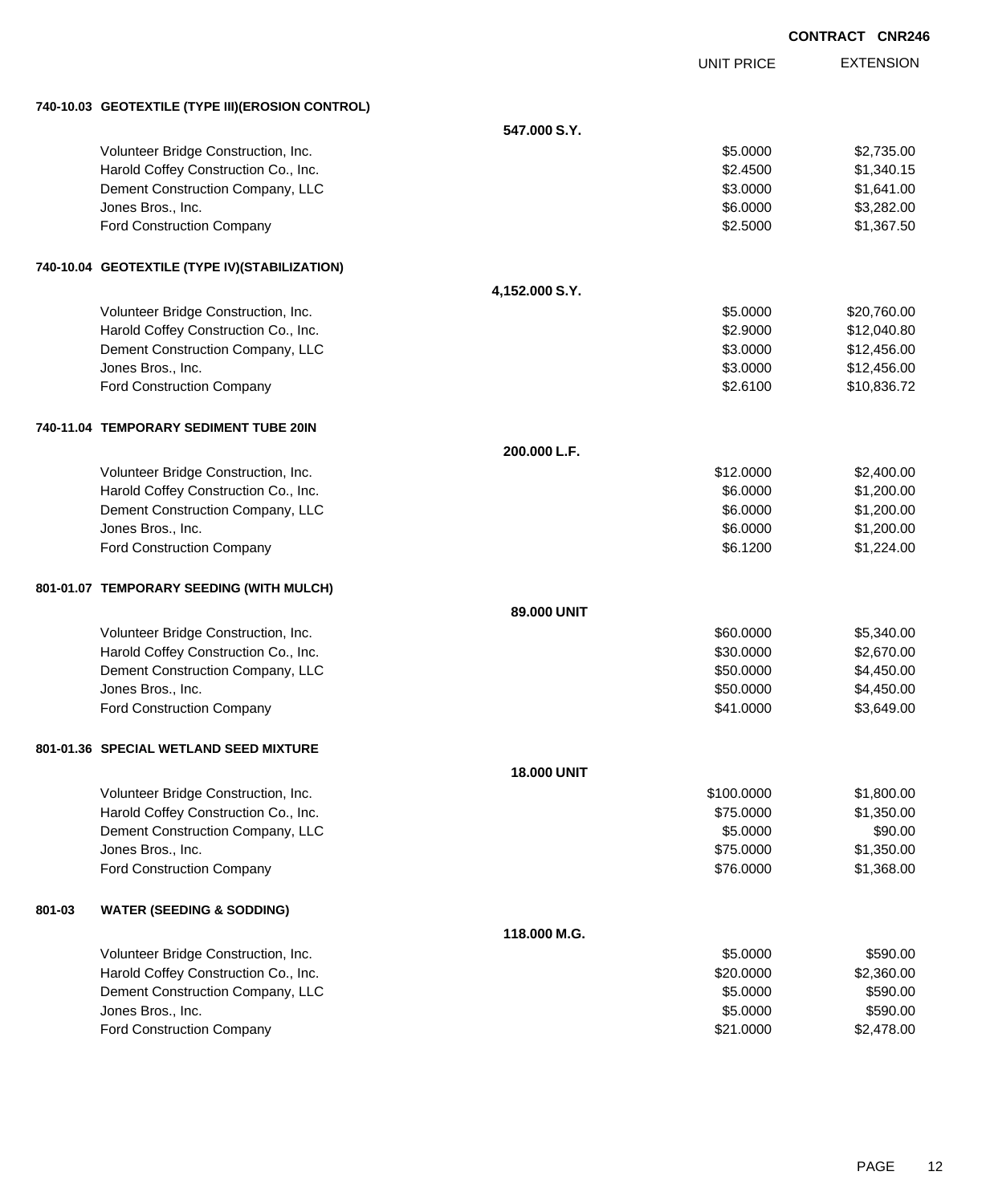|        |                                                                   |                |                   | <b>CONTRACT CNR246</b> |                  |
|--------|-------------------------------------------------------------------|----------------|-------------------|------------------------|------------------|
|        |                                                                   |                | <b>UNIT PRICE</b> |                        | <b>EXTENSION</b> |
|        | 802-11.02 ACER RUBRUM (RED MAPLE 2-5FT CNTNR GRWN)                |                |                   |                        |                  |
|        |                                                                   | 34.000 EACH    |                   |                        |                  |
|        | Volunteer Bridge Construction, Inc.                               |                | \$50.0000         |                        | \$1,700.00       |
|        | Harold Coffey Construction Co., Inc.                              |                | \$41.0000         |                        | \$1,394.00       |
|        | Dement Construction Company, LLC                                  |                | \$45.0000         |                        | \$1,530.00       |
|        | Jones Bros., Inc.                                                 |                | \$45.0000         |                        | \$1,530.00       |
|        | Ford Construction Company                                         |                | \$42.0000         |                        | \$1,428.00       |
|        | 802-11.26 PLATANUS OCCIDENTALIS (SYCAMORE 2-5FT CNTNR GRWN)       |                |                   |                        |                  |
|        |                                                                   | 34.000 EACH    |                   |                        |                  |
|        | Volunteer Bridge Construction, Inc.                               |                | \$50.0000         |                        | \$1,700.00       |
|        | Harold Coffey Construction Co., Inc.                              |                | \$41.0000         |                        | \$1,394.00       |
|        | Dement Construction Company, LLC                                  |                | \$45.0000         |                        | \$1,530.00       |
|        | Jones Bros., Inc.                                                 |                | \$45.0000         |                        | \$1,530.00       |
|        | <b>Ford Construction Company</b>                                  |                | \$42.0000         |                        | \$1,428.00       |
|        | 802-11.61 ALNUS SERRULATA (HAZEL ALDER 2-5FT CNTNR GRWN)          |                |                   |                        |                  |
|        |                                                                   | 34.000 EACH    |                   |                        |                  |
|        | Volunteer Bridge Construction, Inc.                               |                | \$50.0000         |                        | \$1,700.00       |
|        | Harold Coffey Construction Co., Inc.                              |                | \$41.0000         |                        | \$1,394.00       |
|        | Dement Construction Company, LLC                                  |                | \$45.0000         |                        | \$1,530.00       |
|        | Jones Bros., Inc.                                                 |                | \$45.0000         |                        | \$1,530.00       |
|        | Ford Construction Company                                         |                | \$42.0000         |                        | \$1,428.00       |
|        | 802-13.03 CEPHALANTHUS OCCIDENTALIS (BUTTONBUSH 2-5FT CNTNR GRWN) |                |                   |                        |                  |
|        |                                                                   | 34.000 EACH    |                   |                        |                  |
|        | Volunteer Bridge Construction, Inc.                               |                | \$55.0000         |                        | \$1,870.00       |
|        | Harold Coffey Construction Co., Inc.                              |                | \$41.0000         |                        | \$1,394.00       |
|        | Dement Construction Company, LLC                                  |                | \$45.0000         |                        | \$1,530.00       |
|        | Jones Bros., Inc.                                                 |                | \$45.0000         |                        | \$1,530.00       |
|        | <b>Ford Construction Company</b>                                  |                | \$42.0000         |                        | \$1,428.00       |
| 803-01 | <b>SODDING (NEW SOD)</b>                                          |                |                   |                        |                  |
|        |                                                                   | 9,791.000 S.Y. |                   |                        |                  |
|        | Volunteer Bridge Construction, Inc.                               |                | \$4.0000          |                        | \$39,164.00      |
|        | Harold Coffey Construction Co., Inc.                              |                | \$3.1500          |                        | \$30,841.65      |
|        | Dement Construction Company, LLC                                  |                | \$3.0000          |                        | \$29,373.00      |

dones Bros., Inc. \$29,373.00 Ford Construction Company 629,373.00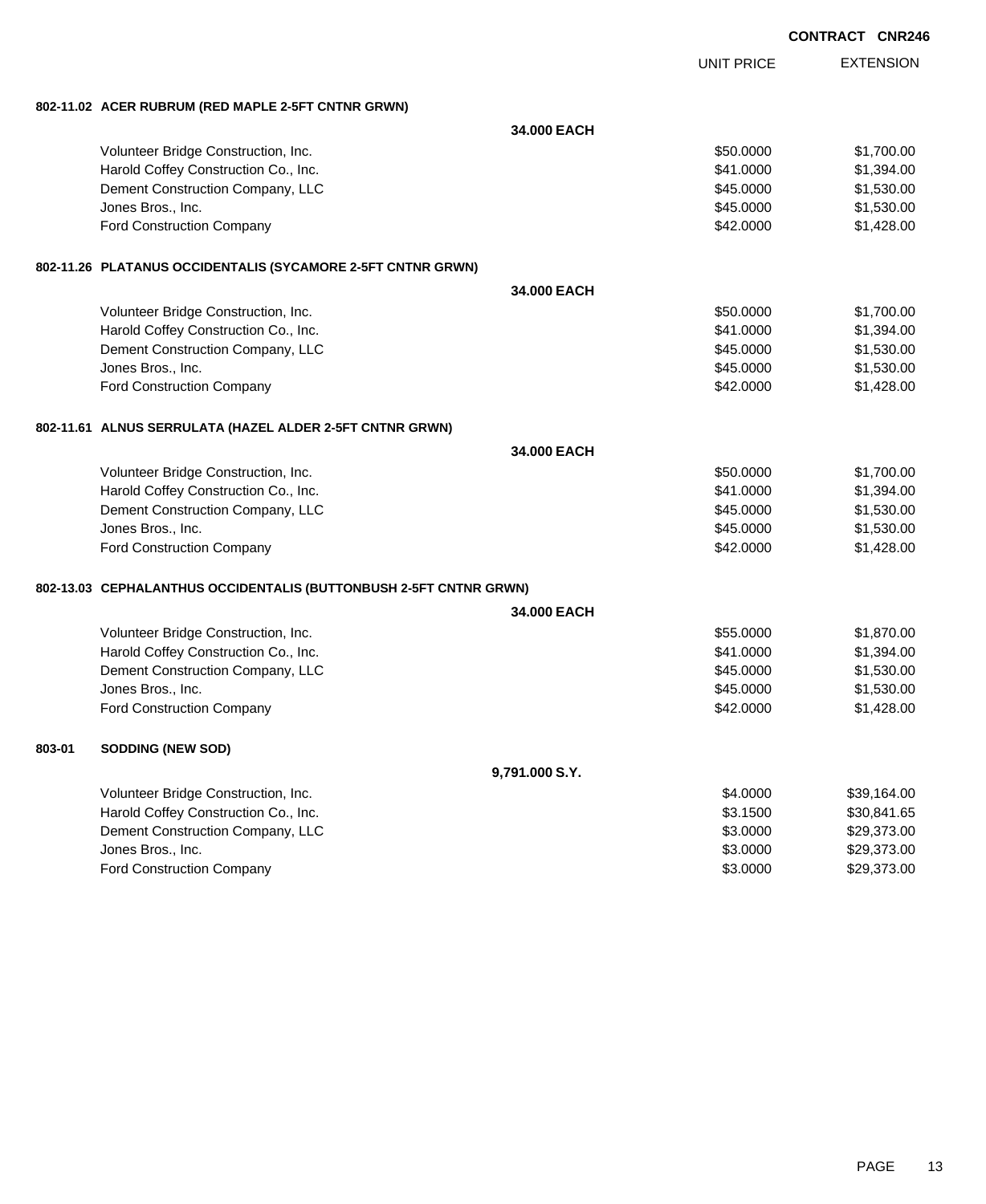|                                                                |                   | <b>UNIT PRICE</b> | <b>EXTENSION</b> |
|----------------------------------------------------------------|-------------------|-------------------|------------------|
| <b>BRIDGE CATEGORY</b>                                         |                   |                   |                  |
| 202-04.01 REMOVAL OF STRUCTURES (EXIST. BR. NO. 09-SR423-0261) |                   |                   |                  |
|                                                                | 1.000 LS          |                   |                  |
| Volunteer Bridge Construction, Inc.                            |                   | \$10,000.0000     | \$10,000.00      |
| Harold Coffey Construction Co., Inc.                           |                   | \$24,000.0000     | \$24,000.00      |
| Dement Construction Company, LLC                               |                   | \$75,000.0000     | \$75,000.00      |
| Jones Bros., Inc.                                              |                   | \$40,000.0000     | \$40,000.00      |
| Ford Construction Company                                      |                   | \$12,600.0000     | \$12,600.00      |
| 204-02.01 DRY EXCAVATION (BRIDGES)                             |                   |                   |                  |
|                                                                | 137.000 C.Y.      |                   |                  |
| Volunteer Bridge Construction, Inc.                            |                   | \$8.0000          | \$1,096.00       |
| Harold Coffey Construction Co., Inc.                           |                   | \$9.3500          | \$1,280.95       |
| Dement Construction Company, LLC                               |                   | \$15.0000         | \$2,055.00       |
| Jones Bros., Inc.                                              |                   | \$10.0000         | \$1,370.00       |
| Ford Construction Company                                      |                   | \$12.6500         | \$1,733.05       |
| 204-03.01 WET EXCAVATION (BRIDGES)                             |                   |                   |                  |
|                                                                | 5.000 C.Y.        |                   |                  |
| Volunteer Bridge Construction, Inc.                            |                   | \$100.0000        | \$500.00         |
| Harold Coffey Construction Co., Inc.                           |                   | \$210.0000        | \$1,050.00       |
| Dement Construction Company, LLC                               |                   | \$15.0000         | \$75.00          |
| Jones Bros., Inc.                                              |                   | \$115.0000        | \$575.00         |
| Ford Construction Company                                      |                   | \$21.0000         | \$105.00         |
| 204-10.01 FOUNDATION PREPARATION(ABUT. NO. 2, STA. 109+65.00)  |                   |                   |                  |
|                                                                | 1.000 LS          |                   |                  |
| Volunteer Bridge Construction, Inc.                            |                   | \$10,000.0000     | \$10,000.00      |
| Harold Coffey Construction Co., Inc.                           |                   | \$1,000.0000      | \$1,000.00       |
| Dement Construction Company, LLC                               |                   | \$8,000.0000      | \$8,000.00       |
| Jones Bros., Inc.                                              |                   | \$10,000.0000     | \$10,000.00      |
| Ford Construction Company                                      |                   | \$17,000.0000     | \$17,000.00      |
| 303-01.02 GRANULAR BACKFILL (BRIDGES)                          |                   |                   |                  |
|                                                                | <b>28.000 TON</b> |                   |                  |
| Volunteer Bridge Construction, Inc.                            |                   | \$35.0000         | \$980.00         |
| Harold Coffey Construction Co., Inc.                           |                   | \$38.0000         | \$1,064.00       |
| Dement Construction Company, LLC                               |                   | \$145.0000        | \$4,060.00       |
| Jones Bros., Inc.                                              |                   | \$45.0000         | \$1,260.00       |
| Ford Construction Company                                      |                   | \$39.0000         | \$1,092.00       |
| 604-02.03 EPOXY COATED REINFORCING STEEL                       |                   |                   |                  |
|                                                                | 27,066.000 LB.    |                   |                  |
| Volunteer Bridge Construction, Inc.                            |                   | \$1.1000          | \$29,772.60      |
| Harold Coffey Construction Co., Inc.                           |                   | \$1.1500          | \$31,125.90      |

| VOIUNTEER Bridge Construction, Inc.  | \$1.1000 | \$29,772.60 |
|--------------------------------------|----------|-------------|
| Harold Coffey Construction Co., Inc. | \$1,1500 | \$31,125.90 |
| Dement Construction Company, LLC     | \$1,2500 | \$33.832.50 |
| Jones Bros., Inc.                    | \$1,2500 | \$33.832.50 |
| <b>Ford Construction Company</b>     | \$1,2000 | \$32,479.20 |
|                                      |          |             |

EXTENSION

### **BRID**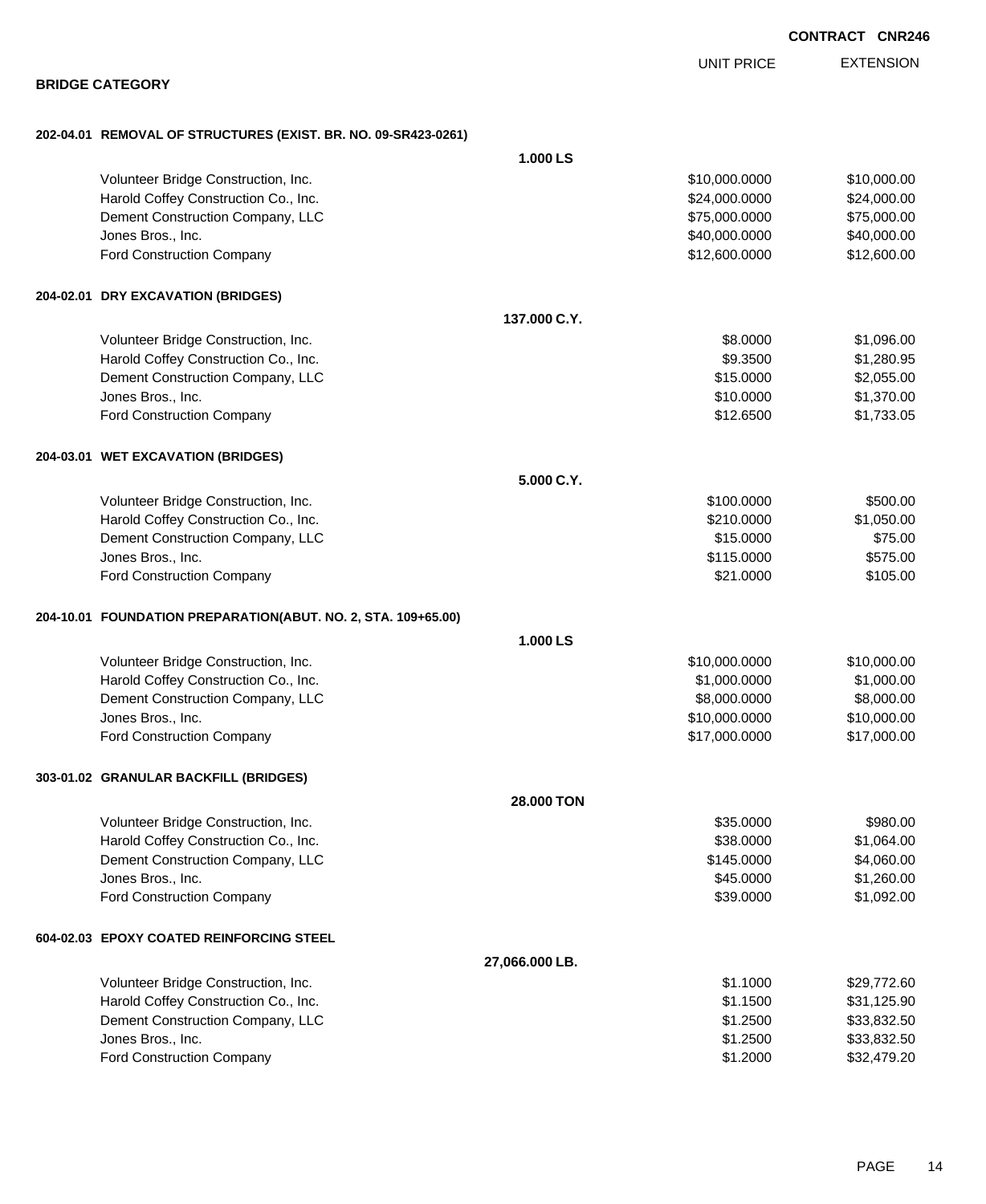| <b>CONTRACT CNR246</b> |  |
|------------------------|--|
|                        |  |

UNIT PRICE

EXTENSION

|  | 604-03.01 CLASS A CONCRETE (BRIDGES) |  |
|--|--------------------------------------|--|
|  |                                      |  |

|           | 604-03.01 CLASS A CONCRETE (BRIDGES)              |                   |              |             |
|-----------|---------------------------------------------------|-------------------|--------------|-------------|
|           |                                                   | 69.000 C.Y.       |              |             |
|           | Volunteer Bridge Construction, Inc.               |                   | \$500,0000   | \$34,500.00 |
|           | Harold Coffey Construction Co., Inc.              |                   | \$499.0000   | \$34,431.00 |
|           | Dement Construction Company, LLC                  |                   | \$558.5000   | \$38,536.50 |
|           | Jones Bros., Inc.                                 |                   | \$600.0000   | \$41,400.00 |
|           | Ford Construction Company                         |                   | \$612.0000   | \$42,228.00 |
|           | 604-03.02 STEEL BAR REINFORCEMENT (BRIDGES)       |                   |              |             |
|           |                                                   | 9,039.000 LB.     |              |             |
|           | Volunteer Bridge Construction, Inc.               |                   | \$1,0000     | \$9,039.00  |
|           | Harold Coffey Construction Co., Inc.              |                   | \$1.0000     | \$9,039.00  |
|           | Dement Construction Company, LLC                  |                   | \$1.1000     | \$9,942.90  |
|           | Jones Bros., Inc.                                 |                   | \$1.2500     | \$11,298.75 |
|           | <b>Ford Construction Company</b>                  |                   | \$1.3000     | \$11,750.70 |
|           | 604-03.04 PAVEMENT @ BRIDGE ENDS                  |                   |              |             |
|           |                                                   | 165.000 S.Y.      |              |             |
|           | Volunteer Bridge Construction, Inc.               |                   | \$170.0000   | \$28,050.00 |
|           | Harold Coffey Construction Co., Inc.              |                   | \$260.0000   | \$42,900.00 |
|           | Dement Construction Company, LLC                  |                   | \$380.0000   | \$62,700.00 |
|           | Jones Bros., Inc.                                 |                   | \$320.0000   | \$52,800.00 |
|           | <b>Ford Construction Company</b>                  |                   | \$240.0000   | \$39,600.00 |
|           | 604-03.09 CLASS D CONCRETE (BRIDGE DECK)          |                   |              |             |
|           |                                                   | 83.000 C.Y.       |              |             |
|           | Volunteer Bridge Construction, Inc.               |                   | \$600.0000   | \$49,800.00 |
|           | Harold Coffey Construction Co., Inc.              |                   | \$800.0000   | \$66,400.00 |
|           | Dement Construction Company, LLC                  |                   | \$800.0000   | \$66,400.00 |
|           | Jones Bros., Inc.                                 |                   | \$900.0000   | \$74,700.00 |
|           | <b>Ford Construction Company</b>                  |                   | \$660.0000   | \$54,780.00 |
|           | 604-04.01 APPLIED TEXTURE FINISH (NEW STRUCTURES) |                   |              |             |
|           |                                                   | 398.000 S.Y.      |              |             |
|           | Volunteer Bridge Construction, Inc.               |                   | \$12.0000    | \$4,776.00  |
|           | Harold Coffey Construction Co., Inc.              |                   | \$9.0000     | \$3,582.00  |
|           | Dement Construction Company, LLC                  |                   | \$9.9500     | \$3,960.10  |
|           | Jones Bros., Inc.                                 |                   | \$10.0000    | \$3,980.00  |
|           | <b>Ford Construction Company</b>                  |                   | \$6.4000     | \$2,547.20  |
| 604-04.41 | THREE STAR STATE EMBLEM                           |                   |              |             |
|           |                                                   | <b>4.000 EACH</b> |              |             |
|           | Volunteer Bridge Construction, Inc.               |                   | \$1,000.0000 | \$4,000.00  |
|           | Harold Coffey Construction Co., Inc.              |                   | \$800.0000   | \$3,200.00  |
|           | Dement Construction Company, LLC                  |                   | \$1,880.0000 | \$7,520.00  |
|           | Jones Bros., Inc.                                 |                   | \$2,000.0000 | \$8,000.00  |
|           | <b>Ford Construction Company</b>                  |                   | \$1,500.0000 | \$6,000.00  |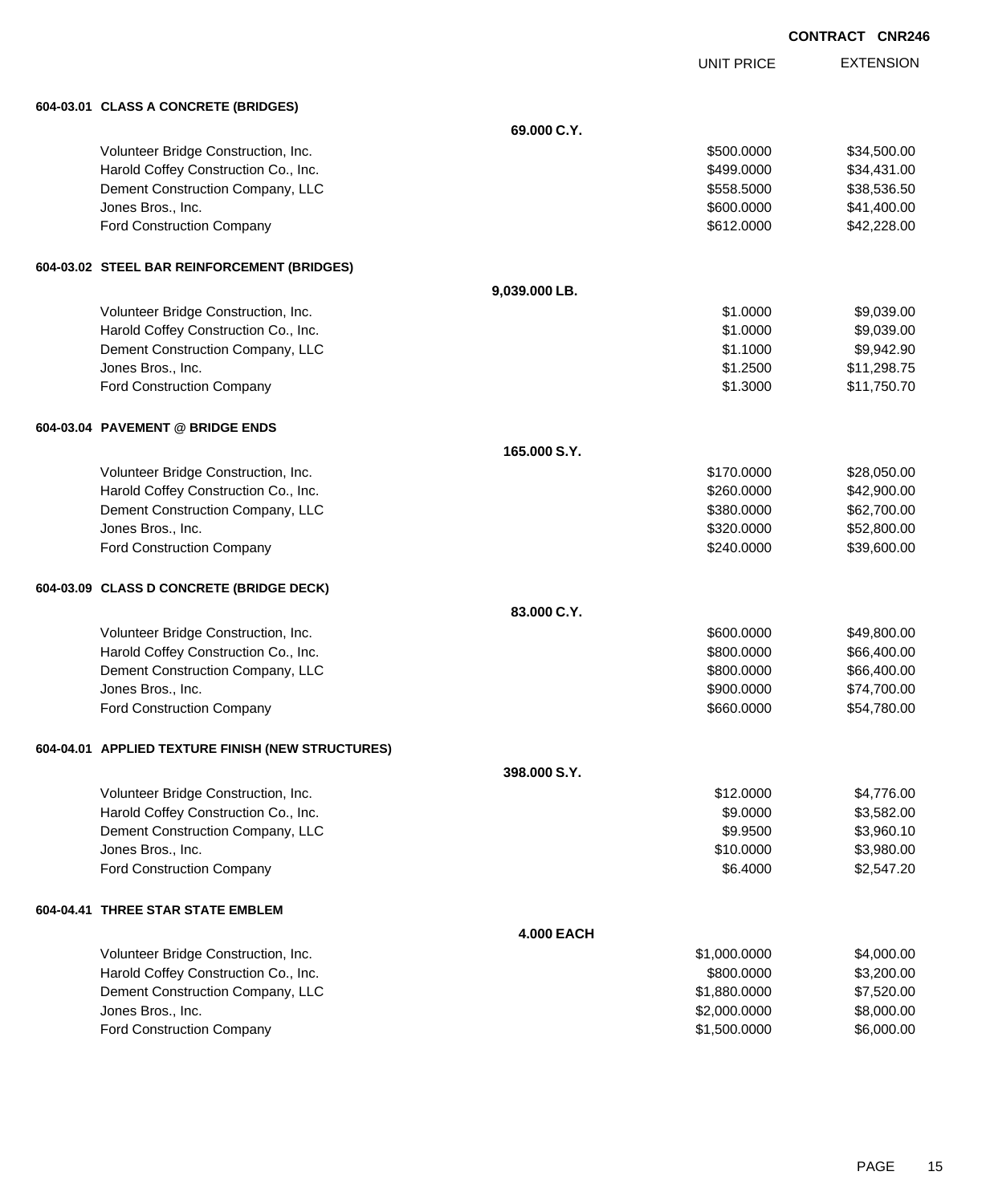|                                                   | <b>CONTRACT CNR246</b> |                   |                  |
|---------------------------------------------------|------------------------|-------------------|------------------|
|                                                   |                        | <b>UNIT PRICE</b> | <b>EXTENSION</b> |
| 604-05.31 BRIDGE DECK GROOVING (MECHANICAL)       |                        |                   |                  |
|                                                   | 421.000 S.Y.           |                   |                  |
| Volunteer Bridge Construction, Inc.               |                        | \$20.0000         | \$8,420.00       |
| Harold Coffey Construction Co., Inc.              |                        | \$11.0000         | \$4,631.00       |
| Dement Construction Company, LLC                  |                        | \$11.0000         | \$4,631.00       |
| Jones Bros., Inc.                                 |                        | \$11.8800         | \$5,001.48       |
| Ford Construction Company                         |                        | \$11.0000         | \$4,631.00       |
| 606-09.01 TEST PILES (PRECAST CONCRETE, SIZE 1)   |                        |                   |                  |
|                                                   | 115.000 L.F.           |                   |                  |
| Volunteer Bridge Construction, Inc.               |                        | \$65.0000         | \$7,475.00       |
| Harold Coffey Construction Co., Inc.              |                        | \$80.0000         | \$9,200.00       |
| Dement Construction Company, LLC                  |                        | \$55.0000         | \$6,325.00       |
| Jones Bros., Inc.                                 |                        | \$75.0000         | \$8,625.00       |
| Ford Construction Company                         |                        | \$44.0000         | \$5,060.00       |
| 606-09.02 LOADING TEST (PRECAST CONCRETE, SIZE 1) |                        |                   |                  |
|                                                   | <b>1.000 EACH</b>      |                   |                  |
| Volunteer Bridge Construction, Inc.               |                        | \$5,000.0000      | \$5,000.00       |
| Harold Coffey Construction Co., Inc.              |                        | \$6,900.0000      | \$6,900.00       |
| Dement Construction Company, LLC                  |                        | \$4,500.0000      | \$4,500.00       |
| Jones Bros., Inc.                                 |                        | \$5,500.0000      | \$5,500.00       |
| <b>Ford Construction Company</b>                  |                        | \$5,500.0000      | \$5,500.00       |
| 606-09.03 PRECAST CONCRETE PILES (SIZE 1)         |                        |                   |                  |
|                                                   | 928.000 L.F.           |                   |                  |
| Volunteer Bridge Construction, Inc.               |                        | \$35,0000         | \$32,480.00      |
| Harold Coffey Construction Co., Inc.              |                        | \$42.0000         | \$38,976.00      |
| Dement Construction Company, LLC                  |                        | \$36.0000         | \$33,408.00      |
| Jones Bros., Inc.                                 |                        | \$36.0000         | \$33,408.00      |
| <b>Ford Construction Company</b>                  |                        | \$42.0000         | \$38,976.00      |
| 606-12.01 PILE ANCHORAGE SYSTEM (SEISMIC)         |                        |                   |                  |
|                                                   | <b>14.000 EACH</b>     |                   |                  |
| Volunteer Bridge Construction, Inc.               |                        | \$125.0000        | \$1,750.00       |
| Harold Coffey Construction Co., Inc.              |                        | \$110.0000        | \$1,540.00       |
| Dement Construction Company, LLC                  |                        | \$140.0000        | \$1,960.00       |
| Jones Bros., Inc.                                 |                        | \$170.0000        | \$2,380.00       |
| <b>Ford Construction Company</b>                  |                        | \$115.0000        | \$1,610.00       |
| 615-01.03 PRESTRESSED CONCRETE I-BEAM (TYPE III)  |                        |                   |                  |
|                                                   | 308.000 L.F.           |                   |                  |
| Volunteer Bridge Construction, Inc.               |                        | \$183.0000        | \$56,364.00      |
| Harold Coffey Construction Co., Inc.              |                        | \$210.0000        | \$64,680.00      |
| Dement Construction Company, LLC                  |                        | \$175.0000        | \$53,900.00      |
| Jones Bros., Inc.                                 |                        | \$190.0000        | \$58,520.00      |
| <b>Ford Construction Company</b>                  |                        | \$185.0000        | \$56,980.00      |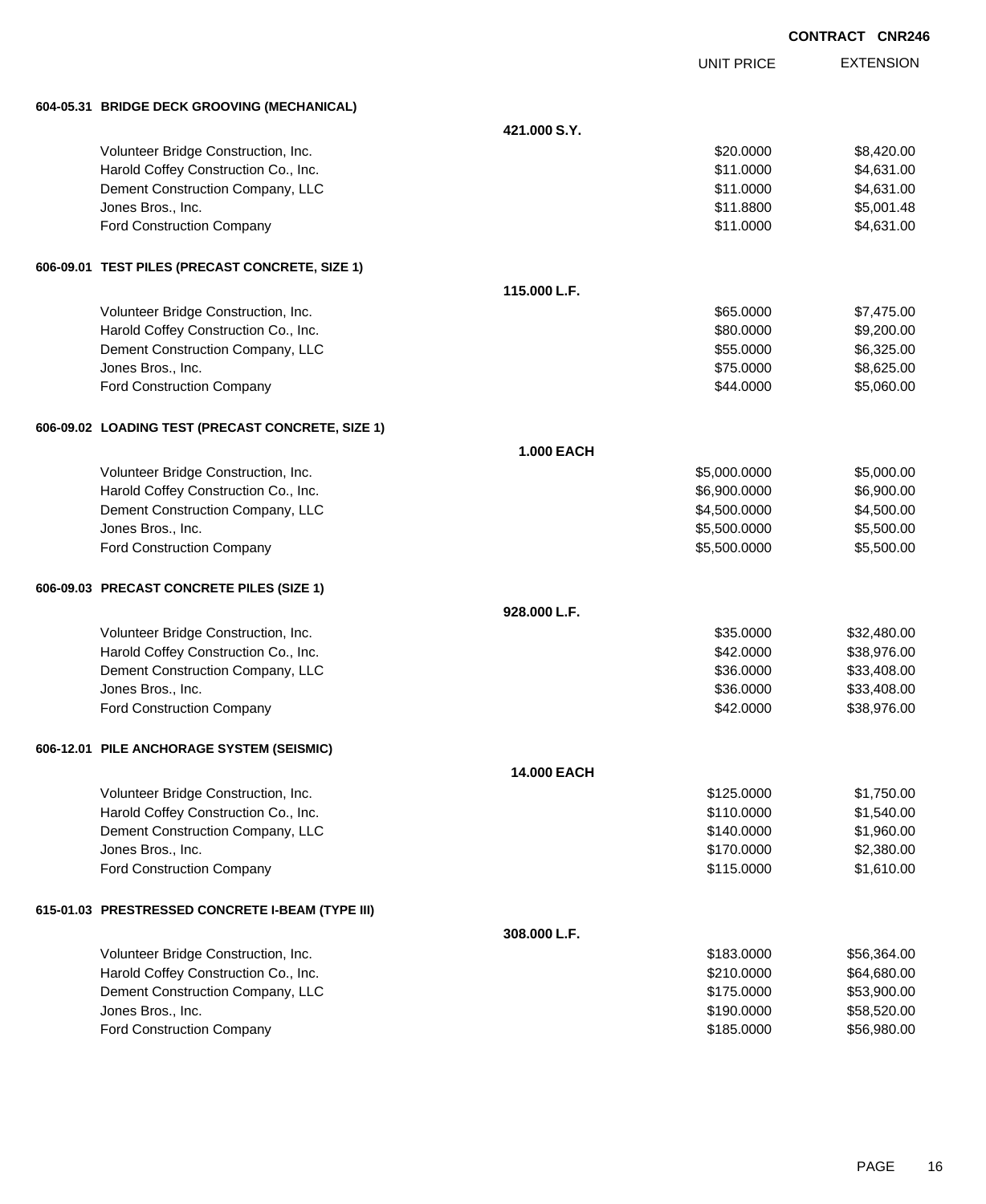|        |                                                         |              |                   | <b>CONTRACT CNR246</b> |
|--------|---------------------------------------------------------|--------------|-------------------|------------------------|
|        |                                                         |              | <b>UNIT PRICE</b> | <b>EXTENSION</b>       |
| 617-02 | <b>BRIDGE DECK CRACK SEALING</b>                        |              |                   |                        |
|        |                                                         | 80.000 L.F.  |                   |                        |
|        | Volunteer Bridge Construction, Inc.                     |              | \$8.0000          | \$640.00               |
|        | Harold Coffey Construction Co., Inc.                    |              | \$5.0000          | \$400.00               |
|        | Dement Construction Company, LLC                        |              | \$5.2500          | \$420.00               |
|        | Jones Bros., Inc.                                       |              | \$4.0000          | \$320.00               |
|        | Ford Construction Company                               |              | \$2.5000          | \$200.00               |
| 617-05 | <b>SEALANT (HMWM)</b>                                   |              |                   |                        |
|        |                                                         | 0.500 GAL.   |                   |                        |
|        | Volunteer Bridge Construction, Inc.                     |              | \$200.0000        | \$100.00               |
|        | Harold Coffey Construction Co., Inc.                    |              | \$225.0000        | \$112.50               |
|        | Dement Construction Company, LLC                        |              | \$135.0000        | \$67.50                |
|        | Jones Bros., Inc.                                       |              | \$500.0000        | \$250.00               |
|        | Ford Construction Company                               |              | \$185.0000        | \$92.50                |
|        | 620-05.01 CONC PARAPET SINGLE SLOPE (STD-1-1SS)         |              |                   |                        |
|        |                                                         | 218,000 L.F. |                   |                        |
|        | Volunteer Bridge Construction, Inc.                     |              | \$98.0000         | \$21,364.00            |
|        | Harold Coffey Construction Co., Inc.                    |              | \$115.0000        | \$25,070.00            |
|        | Dement Construction Company, LLC                        |              | \$75.0000         | \$16,350.00            |
|        | Jones Bros., Inc.                                       |              | \$95.0000         | \$20,710.00            |
|        | Ford Construction Company                               |              | \$115.0000        | \$25,070.00            |
|        | 710-09.01 6" PERFORATED PIPE WITH VERTICAL DRAIN SYSTEM |              |                   |                        |
|        |                                                         | 110.000 L.F. |                   |                        |
|        | Volunteer Bridge Construction, Inc.                     |              | \$12.0000         | \$1,320.00             |
|        | Harold Coffey Construction Co., Inc.                    |              | \$15.0000         | \$1,650.00             |
|        | Dement Construction Company, LLC                        |              | \$55.0000         | \$6,050.00             |
|        | Jones Bros., Inc.                                       |              | \$27.0000         | \$2,970.00             |
|        | Ford Construction Company                               |              | \$13.0000         | \$1,430.00             |
|        | 710-09.02 6" PIPE UNDERDRAIN                            |              |                   |                        |
|        |                                                         | 31.000 L.F.  |                   |                        |
|        | Volunteer Bridge Construction Inc.                      |              | \$18,0000         | \$558.00               |

| Volunteer Bridge Construction, Inc.  | \$18,0000 | \$558.00   |
|--------------------------------------|-----------|------------|
| Harold Coffey Construction Co., Inc. | \$35,0000 | \$1,085,00 |
| Dement Construction Company, LLC     | \$12,0000 | \$372.00   |
| Jones Bros., Inc.                    | \$10,0000 | \$310.00   |
| <b>Ford Construction Company</b>     | \$11,0000 | \$341.00   |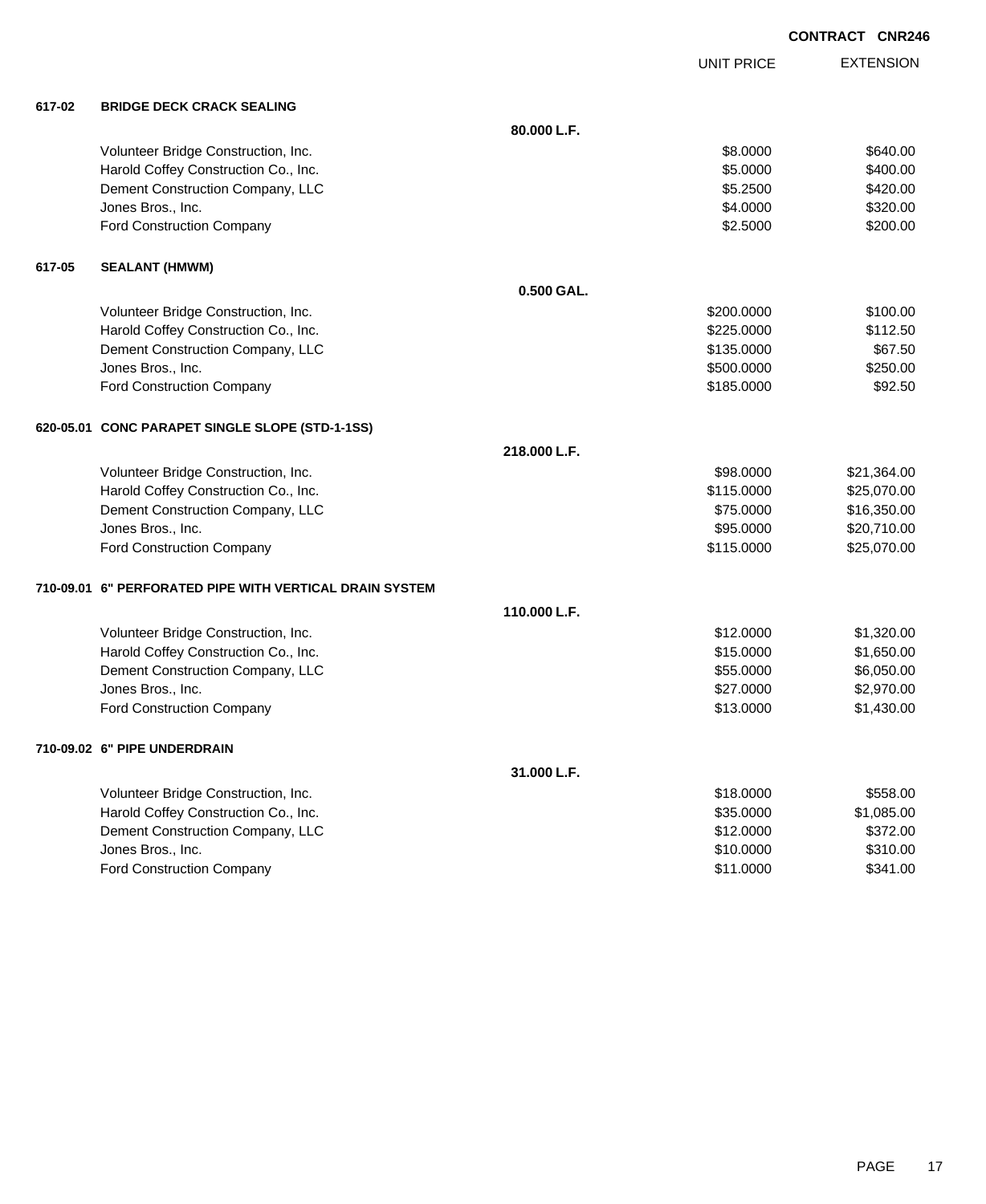|                                                   |                   |                   | <b>CONTRACT CNR246</b> |
|---------------------------------------------------|-------------------|-------------------|------------------------|
|                                                   |                   | <b>UNIT PRICE</b> | <b>EXTENSION</b>       |
| <b>UTILITY CATEGORY</b>                           |                   |                   |                        |
| 790-04.04 POLE 45FT CLASS 4 WOOD                  |                   |                   |                        |
|                                                   | <b>6.000 EACH</b> |                   |                        |
| Volunteer Bridge Construction, Inc.               |                   | \$1,638.0900      | \$9,828.54             |
| Harold Coffey Construction Co., Inc.              |                   | \$2,230.0000      | \$13,380.00            |
| Dement Construction Company, LLC                  |                   | \$2,230.0000      | \$13,380.00            |
| Jones Bros., Inc.                                 |                   | \$2,230.0000      | \$13,380.00            |
| Ford Construction Company                         |                   | \$1,670.0000      | \$10,020.00            |
| 790-05.02 POLE 50FT CLASS 2 WOOD                  |                   |                   |                        |
|                                                   | 1.000 EACH        |                   |                        |
| Volunteer Bridge Construction, Inc.               |                   | \$2,185.4700      | \$2,185.47             |
| Harold Coffey Construction Co., Inc.              |                   | \$2,640.0000      | \$2,640.00             |
| Dement Construction Company, LLC                  |                   | \$2,640.0000      | \$2,640.00             |
| Jones Bros., Inc.                                 |                   | \$2,640.0000      | \$2,640.00             |
| Ford Construction Company                         |                   | \$2,229.0000      | \$2,229.00             |
| 790-21.08 1PH DEADEND 15KV                        |                   |                   |                        |
|                                                   | <b>1.000 EACH</b> |                   |                        |
| Volunteer Bridge Construction, Inc.               |                   | \$339.8800        | \$339.88               |
| Harold Coffey Construction Co., Inc.              |                   | \$330.0000        | \$330.00               |
| Dement Construction Company, LLC                  |                   | \$330.0000        | \$330.00               |
| Jones Bros., Inc.                                 |                   | \$330.0000        | \$330.00               |
| Ford Construction Company                         |                   | \$346.0000        | \$346.00               |
| 790-21.09 1PH PRIMARY TAP 15KV                    |                   |                   |                        |
|                                                   | <b>1.000 EACH</b> |                   |                        |
| Volunteer Bridge Construction, Inc.               |                   | \$445.7800        | \$445.78               |
| Harold Coffey Construction Co., Inc.              |                   | \$490.0000        | \$490.00               |
| Dement Construction Company, LLC                  |                   | \$490.0000        | \$490.00               |
| Jones Bros., Inc.                                 |                   | \$490.0000        | \$490.00               |
| <b>Ford Construction Company</b>                  |                   | \$454.0000        | \$454.00               |
| 790-25.11 3PH CROSSARM DBL PRIM SUP LRG COND 15KV |                   |                   |                        |
|                                                   | <b>4.000 EACH</b> |                   |                        |
| Volunteer Bridge Construction, Inc.               |                   | \$2,804.5900      | \$11,218.36            |
| Harold Coffey Construction Co., Inc.              |                   | \$1,405.0000      | \$5,620.00             |
| Dement Construction Company, LLC                  |                   | \$1,405.0000      | \$5,620.00             |
| Jones Bros., Inc.                                 |                   | \$1,405.0000      | \$5,620.00             |
| Ford Construction Company                         |                   | \$2,860.0000      | \$11,440.00            |
| 790-25.17 3PH VERTICAL DEADEND LARGE ANGLE 15KV   |                   |                   |                        |
|                                                   | 1.000 EACH        |                   |                        |
| Volunteer Bridge Construction, Inc.               |                   | \$3,611.5100      | \$3,611.51             |
| Harold Coffey Construction Co., Inc.              |                   | \$1,505.0000      | \$1,505.00             |
| Dement Construction Company, LLC                  |                   | \$1,505.0000      | \$1,505.00             |
| Jones Bros., Inc.                                 |                   | \$1,505.0000      | \$1,505.00             |
| Ford Construction Company                         |                   | \$3,684.0000      | \$3,684.00             |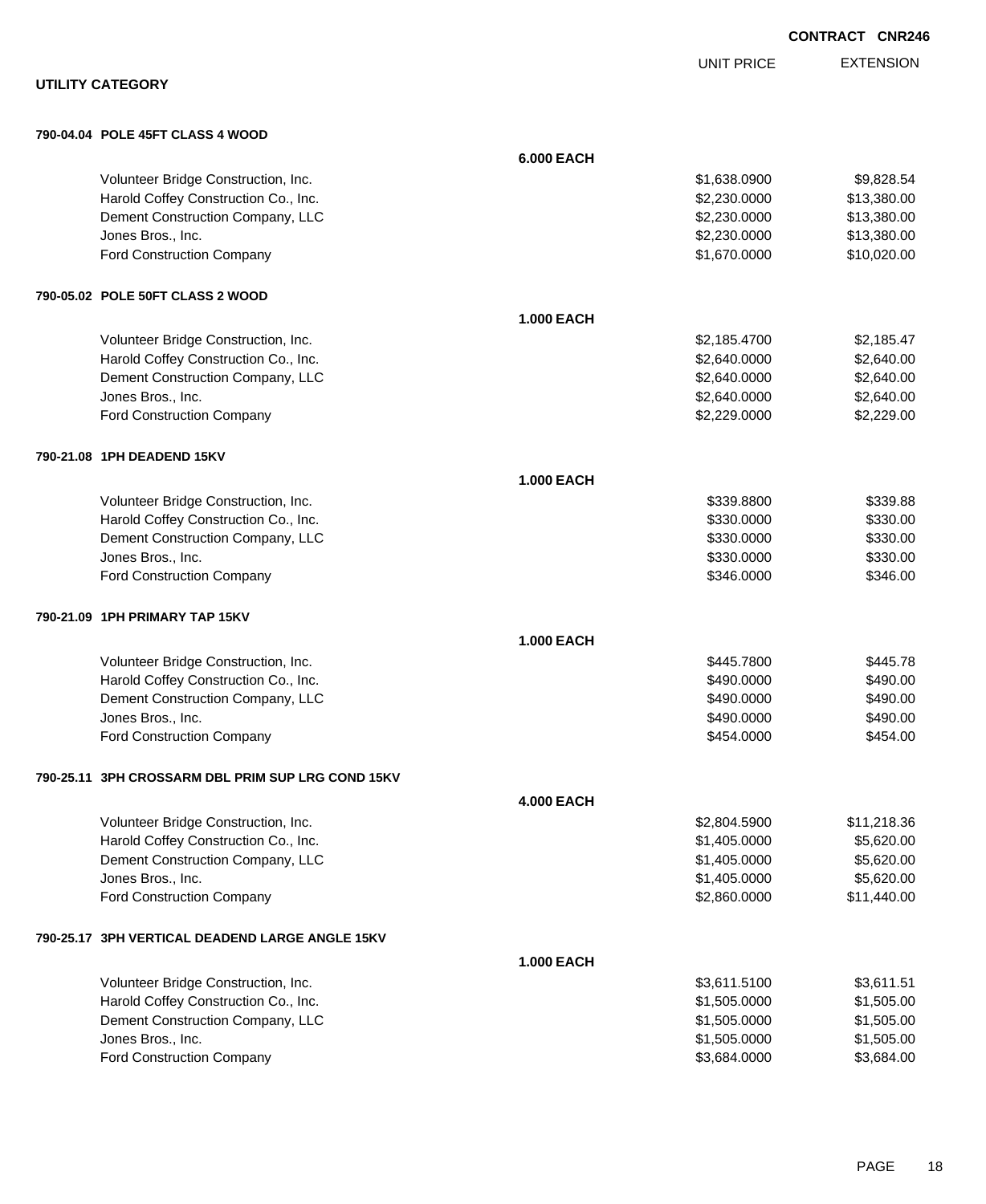|  | <b>CONTRACT CNR246</b> |
|--|------------------------|
|  |                        |

UNIT PRICE

EXTENSION

| 790-25.23 3PH CROSSARM DDE 15KV |  |
|---------------------------------|--|

| 790-25.23   JPH CROSSARM DDE 15KV                 |                   |              |             |
|---------------------------------------------------|-------------------|--------------|-------------|
|                                                   | <b>1.000 EACH</b> |              |             |
| Volunteer Bridge Construction, Inc.               |                   | \$2,956.9300 | \$2,956.93  |
| Harold Coffey Construction Co., Inc.              |                   | \$3,435.0000 | \$3,435.00  |
| Dement Construction Company, LLC                  |                   | \$3,435.0000 | \$3,435.00  |
| Jones Bros., Inc.                                 |                   | \$3,435.0000 | \$3,435.00  |
| <b>Ford Construction Company</b>                  |                   | \$3,016.0000 | \$3,016.00  |
| 790-31.02 SERVICE ASSEMBLY-POLE TYPE              |                   |              |             |
|                                                   | <b>1.000 EACH</b> |              |             |
| Volunteer Bridge Construction, Inc.               |                   | \$341.6900   | \$341.69    |
| Harold Coffey Construction Co., Inc.              |                   | \$130.0000   | \$130.00    |
| Dement Construction Company, LLC                  |                   | \$130.0000   | \$130.00    |
| Jones Bros., Inc.                                 |                   | \$130.0000   | \$130.00    |
| <b>Ford Construction Company</b>                  |                   | \$349.0000   | \$349.00    |
| 790-32.02 DOWN GUY - THROUGH BOLT TYPE HEAVY DUTY |                   |              |             |
|                                                   | <b>6.000 EACH</b> |              |             |
| Volunteer Bridge Construction, Inc.               |                   | \$462.6200   | \$2,775.72  |
| Harold Coffey Construction Co., Inc.              |                   | \$355.0000   | \$2,130.00  |
| Dement Construction Company, LLC                  |                   | \$355.0000   | \$2,130.00  |
| Jones Bros., Inc.                                 |                   | \$355.0000   | \$2,130.00  |
| <b>Ford Construction Company</b>                  |                   | \$472.0000   | \$2,832.00  |
| 790-32.23 GUY GUARD                               |                   |              |             |
|                                                   | <b>6.000 EACH</b> |              |             |
| Volunteer Bridge Construction, Inc.               |                   | \$55.5500    | \$333.30    |
| Harold Coffey Construction Co., Inc.              |                   | \$45.0000    | \$270.00    |
| Dement Construction Company, LLC                  |                   | \$45.0000    | \$270.00    |
| Jones Bros., Inc.                                 |                   | \$45.0000    | \$270.00    |
| <b>Ford Construction Company</b>                  |                   | \$57.0000    | \$342.00    |
| 790-33.04 SCREW TYPE ANCHOR 10,000LB-12,000LB     |                   |              |             |
|                                                   | <b>6.000 EACH</b> |              |             |
| Volunteer Bridge Construction, Inc.               |                   | \$536.3700   | \$3,218.22  |
| Harold Coffey Construction Co., Inc.              |                   | \$760.0000   | \$4,560.00  |
| Dement Construction Company, LLC                  |                   | \$760.0000   | \$4,560.00  |
| Jones Bros., Inc.                                 |                   | \$760.0000   | \$4,560.00  |
| Ford Construction Company                         |                   | \$547.0000   | \$3,282.00  |
| 790-40.05 OH COND 3/0 6/1 ACSR PIGEON             |                   |              |             |
|                                                   | 4,065.000 L.F.    |              |             |
| Volunteer Bridge Construction, Inc.               |                   | \$2.7700     | \$11,260.05 |
| Harold Coffey Construction Co., Inc.              |                   | \$4.6500     | \$18,902.25 |
| Dement Construction Company, LLC                  |                   | \$4.6500     | \$18,902.25 |
| Jones Bros., Inc.                                 |                   | \$4.6500     | \$18,902.25 |
| Ford Construction Company                         |                   | \$2.8300     | \$11,503.95 |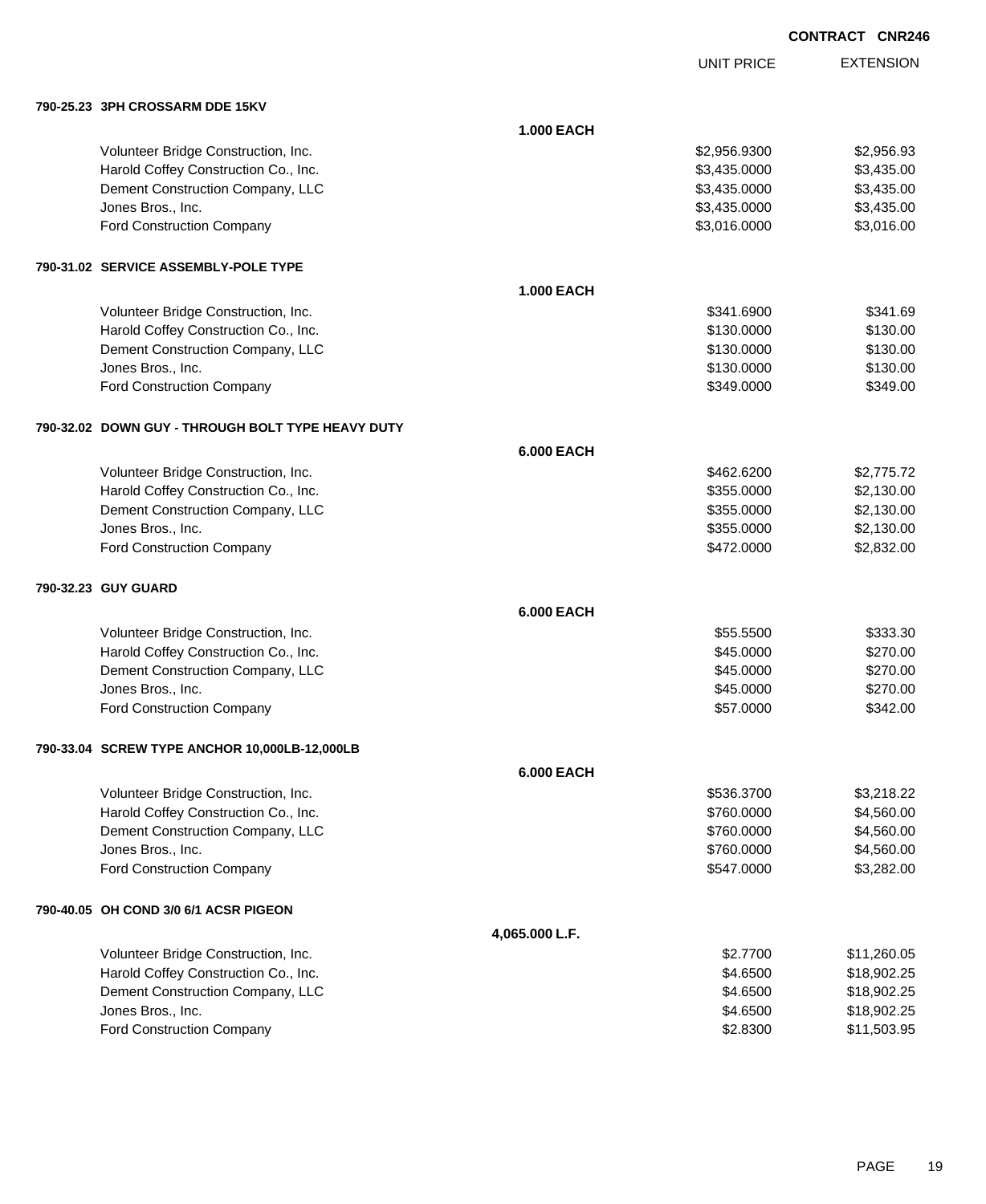|                                            |                   |                   | <b>CONTRACT CNR246</b> |
|--------------------------------------------|-------------------|-------------------|------------------------|
|                                            |                   | <b>UNIT PRICE</b> | <b>EXTENSION</b>       |
| 790-40.73 OH PRI COND                      |                   |                   |                        |
|                                            | 1,721.000 L.F.    |                   |                        |
| Volunteer Bridge Construction, Inc.        |                   | \$4.3700          | \$7,520.77             |
| Harold Coffey Construction Co., Inc.       |                   | \$4.1900          | \$7,210.99             |
| Dement Construction Company, LLC           |                   | \$4.1900          | \$7,210.99             |
| Jones Bros., Inc.                          |                   | \$4.1900          | \$7,210.99             |
| Ford Construction Company                  |                   | \$4.4600          | \$7,675.66             |
| 790-46.01 1PH TRANSFORMER                  |                   |                   |                        |
|                                            | <b>2.000 EACH</b> |                   |                        |
| Volunteer Bridge Construction, Inc.        |                   | \$2,885.0000      | \$5,770.00             |
| Harold Coffey Construction Co., Inc.       |                   | \$920.0000        | \$1,840.00             |
| Dement Construction Company, LLC           |                   | \$920.0000        | \$1,840.00             |
| Jones Bros., Inc.                          |                   | \$920.0000        | \$1,840.00             |
| Ford Construction Company                  |                   | \$2,943.0000      | \$5,886.00             |
| 790-58.06 GOAB SWITCH 15KV                 |                   |                   |                        |
|                                            | <b>1.000 EACH</b> |                   |                        |
| Volunteer Bridge Construction, Inc.        |                   | \$10,500.4800     | \$10,500.48            |
| Harold Coffey Construction Co., Inc.       |                   | \$11,160.0000     | \$11,160.00            |
| Dement Construction Company, LLC           |                   | \$11,160.0000     | \$11,160.00            |
| Jones Bros., Inc.                          |                   | \$11,160.0000     | \$11,160.00            |
| Ford Construction Company                  |                   | \$10,710.0000     | \$10,710.00            |
| 790-68.01 POLE GROUND ROD TYPE             |                   |                   |                        |
|                                            | <b>5.000 EACH</b> |                   |                        |
| Volunteer Bridge Construction, Inc.        |                   | \$514.8300        | \$2,574.15             |
| Harold Coffey Construction Co., Inc.       |                   | \$430.0000        | \$2,150.00             |
| Dement Construction Company, LLC           |                   | \$430.0000        | \$2,150.00             |
| Jones Bros., Inc.                          |                   | \$430.0000        | \$2,150.00             |
| Ford Construction Company                  |                   | \$525.0000        | \$2,625.00             |
| 790-68.07 POLE GROUND FOR AIR BREAK SWITCH |                   |                   |                        |
|                                            | <b>1.000 EACH</b> |                   |                        |
| Volunteer Bridge Construction, Inc.        |                   | \$1,208.3900      | \$1,208.39             |
| Harold Coffey Construction Co., Inc.       |                   | \$1,700.0000      | \$1,700.00             |
| Dement Construction Company, LLC           |                   | \$1,700.0000      | \$1,700.00             |
| Jones Bros., Inc.                          |                   | \$1,700.0000      | \$1,700.00             |
| Ford Construction Company                  |                   | \$1,233.0000      | \$1,233.00             |
| 790-98.01 REMOVE WIRE                      |                   |                   |                        |
|                                            | 5,686.000 L.F.    |                   |                        |
| Volunteer Bridge Construction, Inc.        |                   | \$0.5800          | \$3,297.88             |
| Harold Coffey Construction Co., Inc.       |                   | \$2.9100          | \$16,546.26            |
| Dement Construction Company, LLC           |                   | \$2.9100          | \$16,546.26            |
| Jones Bros., Inc.                          |                   | \$2.9100          | \$16,546.26            |
| Ford Construction Company                  |                   | \$0.5900          | \$3,354.74             |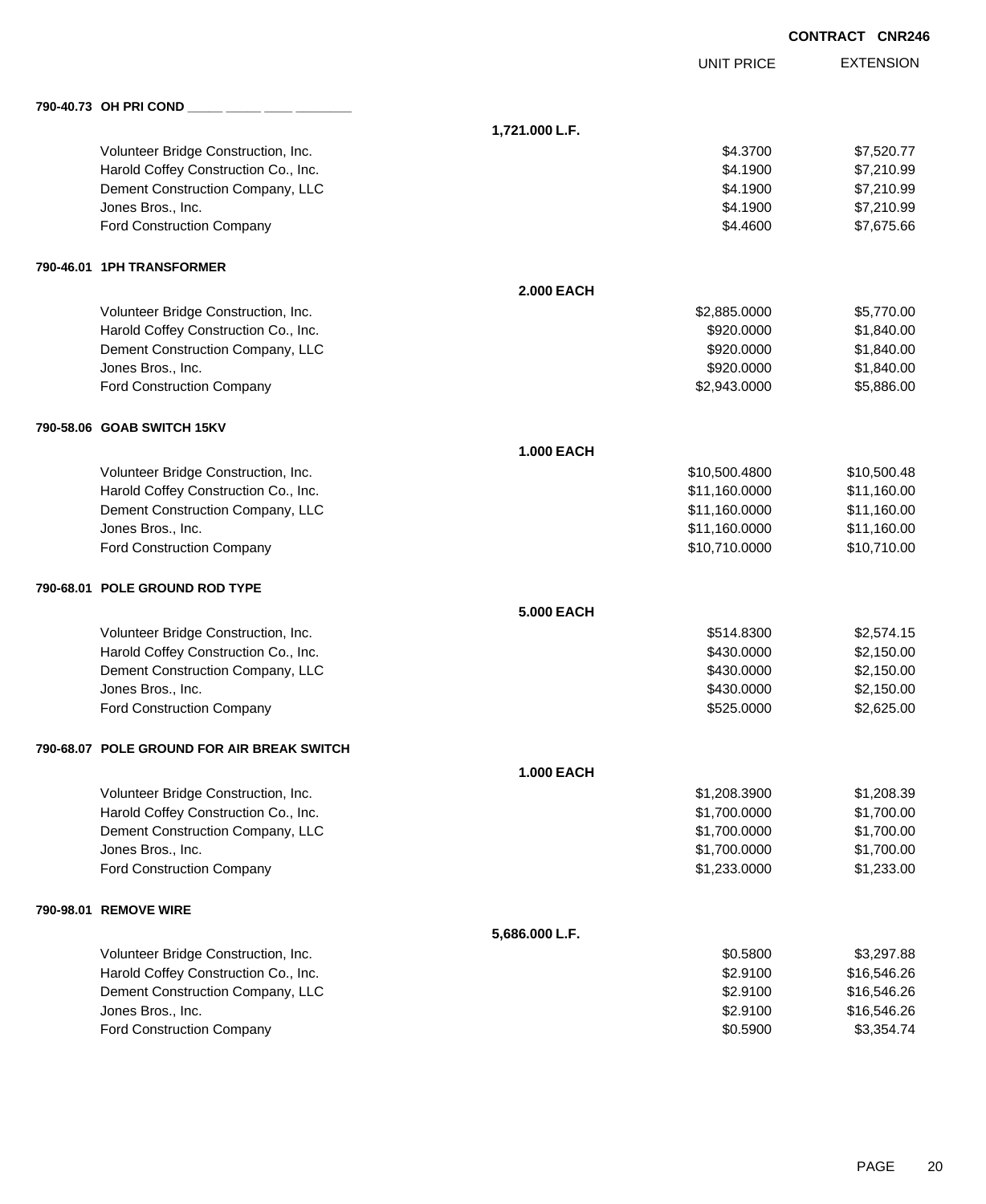|                                               |                    | <b>UNIT PRICE</b> | <b>EXTENSION</b> |
|-----------------------------------------------|--------------------|-------------------|------------------|
| 790-98.02 REMOVE POLES                        |                    |                   |                  |
|                                               | <b>9.000 EACH</b>  |                   |                  |
| Volunteer Bridge Construction, Inc.           |                    | \$550,0000        | \$4,950.00       |
| Harold Coffey Construction Co., Inc.          |                    | \$645,0000        | \$5,805.00       |
| Dement Construction Company, LLC              |                    | \$645,0000        | \$5,805.00       |
| Jones Bros., Inc.                             |                    | \$645.0000        | \$5,805.00       |
| <b>Ford Construction Company</b>              |                    | \$561.0000        | \$5,049.00       |
| 790-98.03 REMOVE FRAMING/ASSOCIATED APPARATUS |                    |                   |                  |
|                                               | <b>16.000 EACH</b> |                   |                  |
| Volunteer Bridge Construction, Inc.           |                    | \$275,0000        | \$4,400.00       |
| Harold Coffey Construction Co., Inc.          |                    | \$645.0000        | \$10,320.00      |
| Dement Construction Company, LLC              |                    | \$645,0000        | \$10,320.00      |
| Jones Bros., Inc.                             |                    | \$645.0000        | \$10,320.00      |
| <b>Ford Construction Company</b>              |                    | \$281,0000        | \$4,496.00       |
| 790-98.20 TREE AND BRUSH REMOVAL OFF ROW      |                    |                   |                  |
|                                               | 1.000 LS           |                   |                  |
| Volunteer Bridge Construction, Inc.           |                    | \$10,000.0000     | \$10,000.00      |
| Harold Coffey Construction Co., Inc.          |                    | \$29,960.0000     | \$29,960.00      |
| Dement Construction Company, LLC              |                    | \$29,960.0000     | \$29,960.00      |
| Jones Bros., Inc.                             |                    | \$50,000.0000     | \$50,000.00      |
| <b>Ford Construction Company</b>              |                    | \$35,700.0000     | \$35,700.00      |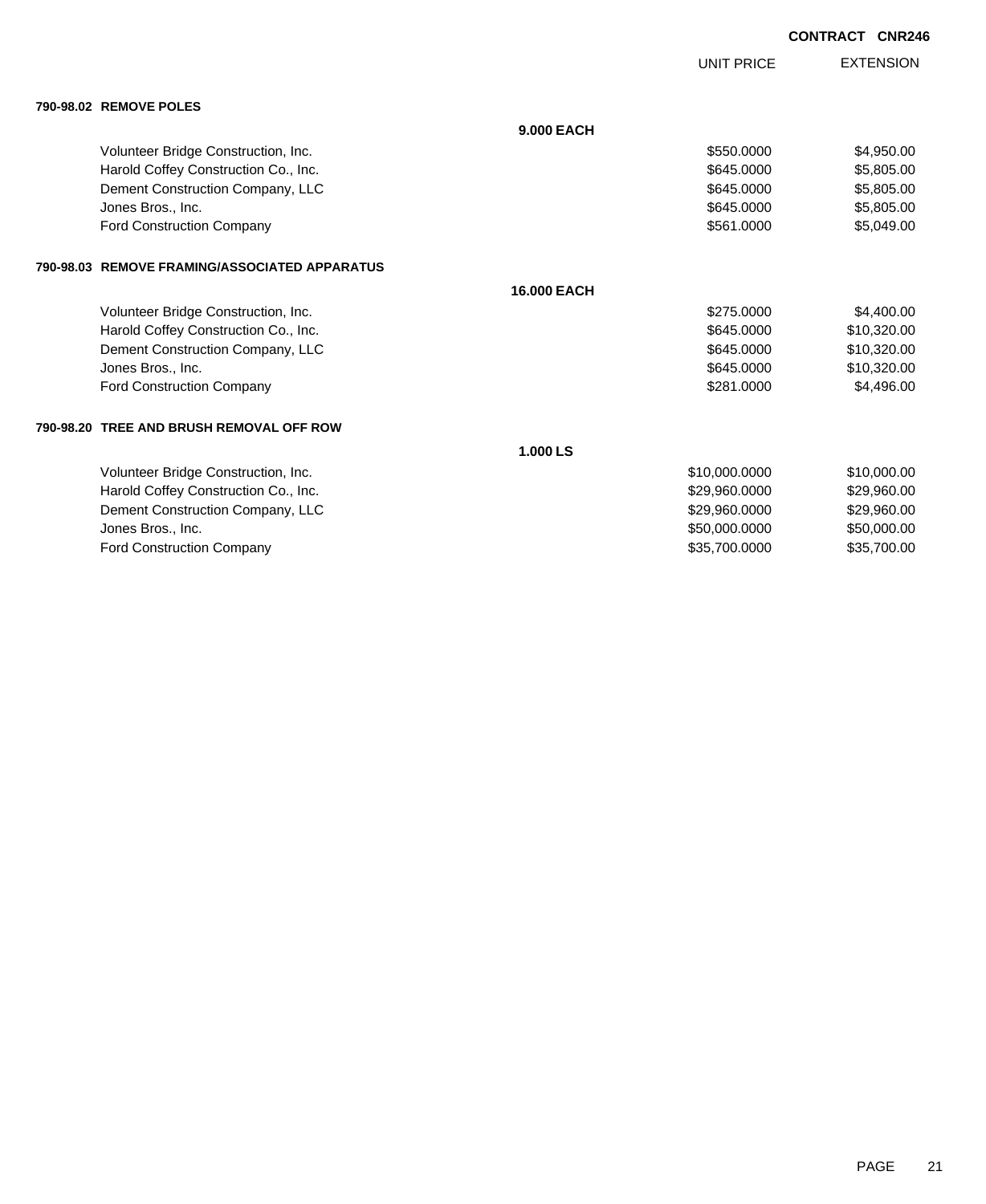### **SUB-TOTAL ROADWAY**

| Volunteer Bridge Construction, Inc.  | \$1,033,632.40 |
|--------------------------------------|----------------|
| Harold Coffey Construction Co., Inc. | \$1,043,006.04 |
| Dement Construction Company, LLC     | \$1,029,575.50 |
| Jones Bros., Inc.                    | \$1,098,919.16 |
| <b>Ford Construction Company</b>     | \$1,306,553.78 |

#### **SUB-TOTAL BRIDGE**

| Volunteer Bridge Construction, Inc.  | \$317,984.60 |
|--------------------------------------|--------------|
| Harold Coffey Construction Co., Inc. | \$373,317.35 |
| Dement Construction Company, LLC     | \$440,065.50 |
| Jones Bros., Inc.                    | \$417,210.73 |
| <b>Ford Construction Company</b>     | \$361,805.65 |

### **SUB-TOTAL UTILITY**

| Volunteer Bridge Construction, Inc.  | \$98,737.12  |
|--------------------------------------|--------------|
| Harold Coffey Construction Co., Inc. | \$140,084.50 |
| Dement Construction Company, LLC     | \$140,084.50 |
| Jones Bros., Inc.                    | \$160,124.50 |
| <b>Ford Construction Company</b>     | \$126,227,35 |
|                                      |              |

### **TOTAL CONTRACT**

| Volunteer Bridge Construction, Inc.  | \$1,450,354.12 |
|--------------------------------------|----------------|
| Harold Coffey Construction Co., Inc. | \$1,556,407.89 |
| Dement Construction Company, LLC     | \$1,609,725.50 |
| Jones Bros., Inc.                    | \$1,676,254.39 |
| <b>Ford Construction Company</b>     | \$1,794,586.78 |
|                                      |                |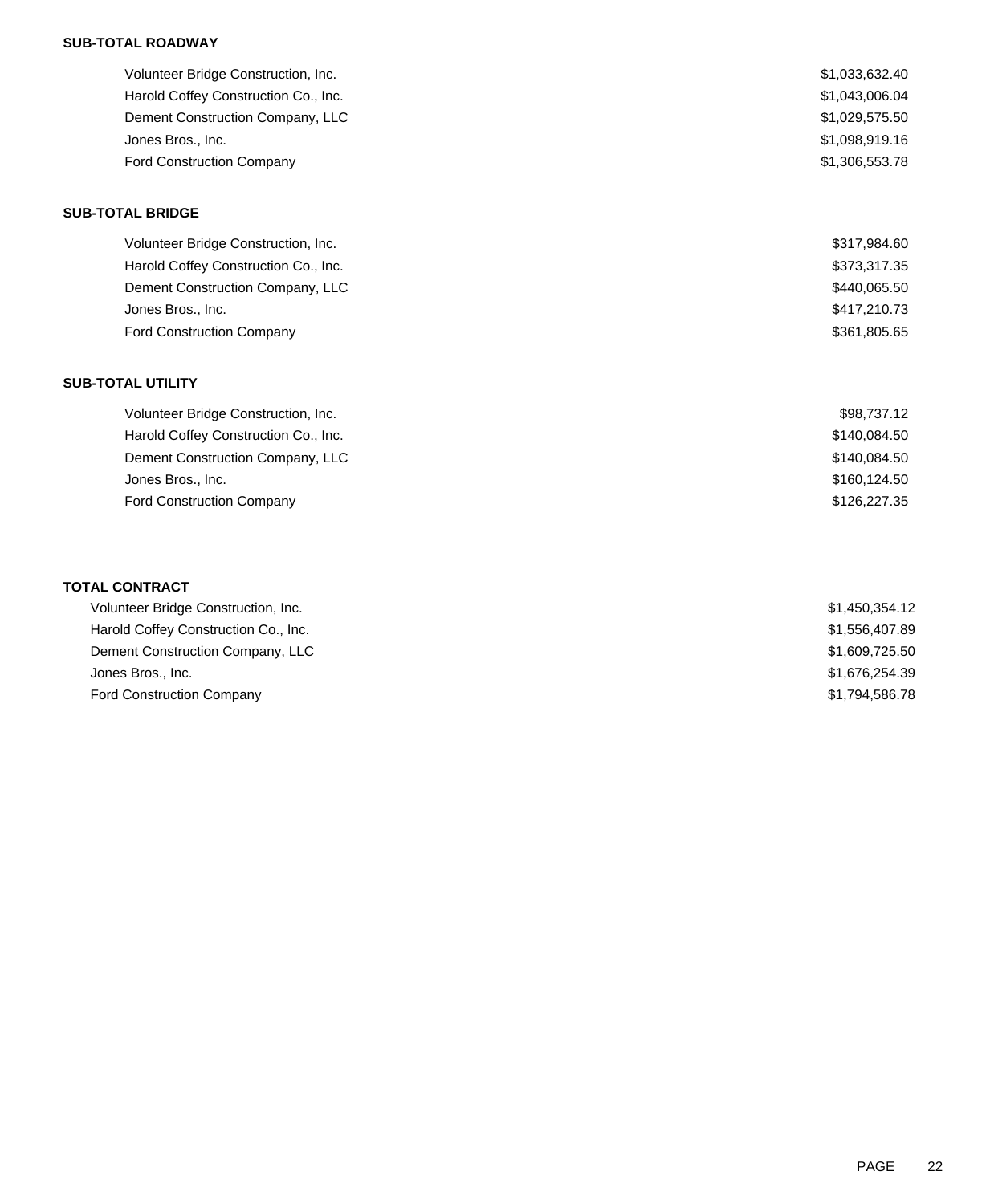# **DEPARTMENT OF TRANSPORTATION SUMMARY OF BIDS LETTING OF AUGUST 18, 2017 STATE OF TENNESSEE**

#### CARTER COUNTY (Contract No. CNR249 Call 007)

STP-M-NH-67(29),10006-3249-94

THE INSTALLATION OF SIGNALS ON U.S. 321 (S.R. 67) AT THE INTERSECTION OF S.R. 359 (L.M. 2.32) AND THE INTERSECTIONS OF WEST MILL STREET/MCARTHUR AVENUE (L.M. 5.99) IN ELIZABETHTON.

PROJECT LENGTH - 0.0 MILES

COMPLETION TIME - ON OR BEFORE MAY 31, 2018

Stansell Electric Company, Inc. 6. The Standard Stansell Electric Company, Inc. Davis H. Elliot Construction Company, Inc. 67 (1996) 1986 1986 1987 (\$361,836.00

TOTAL CONTRACT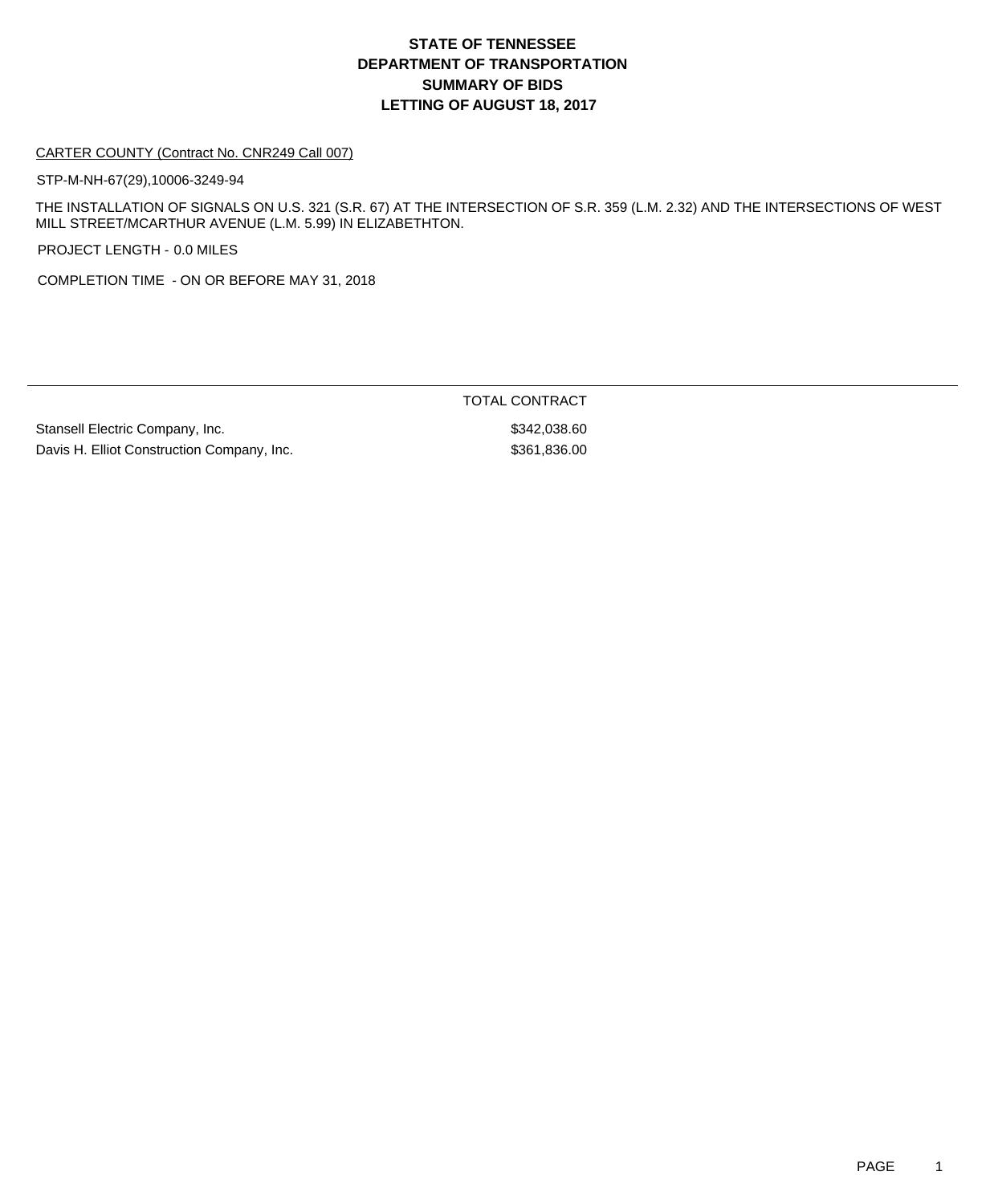|        |                                                                               |                    |                               | <b>CONTRACT CNR249</b>    |
|--------|-------------------------------------------------------------------------------|--------------------|-------------------------------|---------------------------|
|        | <b>ROADWAY CATEGORY</b>                                                       |                    | <b>UNIT PRICE</b>             | <b>EXTENSION</b>          |
|        |                                                                               |                    |                               |                           |
|        | 209-08.03 TEMPORARY SILT FENCE (WITHOUT BACKING)                              |                    |                               |                           |
|        |                                                                               | 750.000 L.F.       |                               |                           |
|        | Stansell Electric Company, Inc.<br>Davis H. Elliot Construction Company, Inc. |                    | \$1.0000<br>\$4.2500          | \$750.00<br>\$3,187.50    |
| 712-01 | <b>TRAFFIC CONTROL</b>                                                        |                    |                               |                           |
|        |                                                                               | 1.000 LS           |                               |                           |
|        | Stansell Electric Company, Inc.<br>Davis H. Elliot Construction Company, Inc. |                    | \$14,235.0000<br>\$7,000.0000 | \$14,235.00<br>\$7,000.00 |
|        | 712-04.01 FLEXIBLE DRUMS (CHANNELIZING)                                       |                    |                               |                           |
|        |                                                                               | 50.000 EACH        |                               |                           |
|        | Stansell Electric Company, Inc.<br>Davis H. Elliot Construction Company, Inc. |                    | \$46.0000<br>\$33.0000        | \$2,300.00<br>\$1,650.00  |
| 712-06 | <b>SIGNS (CONSTRUCTION)</b>                                                   |                    |                               |                           |
|        |                                                                               | 569.000 S.F.       |                               |                           |
|        | Stansell Electric Company, Inc.                                               |                    | \$9.8000                      | \$5,576.20                |
|        | Davis H. Elliot Construction Company, Inc.                                    |                    | \$7.0000                      | \$3,983.00                |
|        | 712-08.03 ARROW BOARD (TYPE C)                                                |                    |                               |                           |
|        |                                                                               | <b>2.000 EACH</b>  |                               |                           |
|        | Stansell Electric Company, Inc.                                               |                    | \$1,289.0000                  | \$2,578.00                |
|        | Davis H. Elliot Construction Company, Inc.                                    |                    | \$925.0000                    | \$1,850.00                |
|        | 713-02.21 SIGN POST DELINEATION ENHANCEMENT                                   |                    |                               |                           |
|        |                                                                               | 18.000 L.F.        |                               |                           |
|        | Stansell Electric Company, Inc.<br>Davis H. Elliot Construction Company, Inc. |                    | \$8,4000<br>\$6.0000          | \$151.20<br>\$108.00      |
|        |                                                                               |                    |                               |                           |
|        | 713-15.08 SUSPENDED FLAT SHEET ALUMINUM SIGN (0.100" THICK)                   |                    |                               |                           |
|        | Stansell Electric Company, Inc.                                               | <b>10.000 EACH</b> |                               |                           |
|        | Davis H. Elliot Construction Company, Inc.                                    |                    | \$381.0000<br>\$350.0000      | \$3,810.00<br>\$3,500.00  |
|        |                                                                               |                    |                               |                           |
|        | 713-15.36 REMOVE SIGN, SUPPORT & FOOTING                                      |                    |                               |                           |
|        | Stansell Electric Company, Inc.                                               | <b>2.000 EACH</b>  | \$34.9000                     | \$69.80                   |
|        | Davis H. Elliot Construction Company, Inc.                                    |                    | \$50.0000                     | \$100.00                  |
|        | 713-16.20 SIGNS (R1-2, 36"X36"X36")                                           |                    |                               |                           |
|        |                                                                               | <b>2.000 EACH</b>  |                               |                           |
|        | Stansell Electric Company, Inc.<br>Davis H. Elliot Construction Company, Inc. |                    | \$279.0000<br>\$350.0000      | \$558.00<br>\$700.00      |
|        |                                                                               |                    |                               |                           |
|        | 713-16.21 SIGNS (R5-1, 36"X36")                                               | <b>1.000 EACH</b>  |                               |                           |
|        | Stansell Electric Company, Inc.                                               |                    | \$314.0000                    | \$314.00                  |
|        | Davis H. Elliot Construction Company, Inc.                                    |                    | \$395.0000                    | \$395.00                  |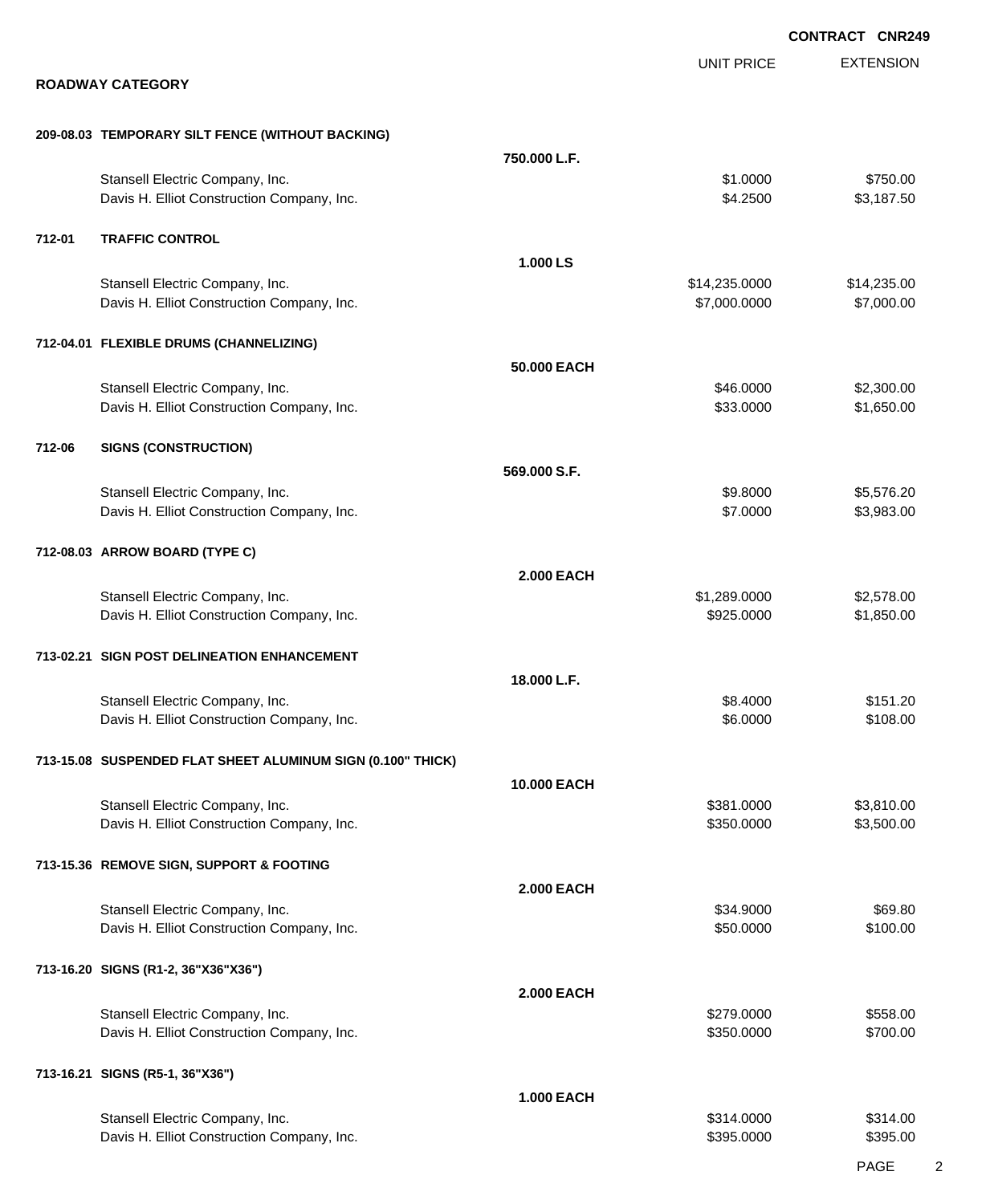EXTENSION **CONTRACT CNR249** UNIT PRICE **716-02.04 PLASTIC PAVEMENT MARKING(CHANNELIZATION STRIPING) 29.000 S.Y.** Stansell Electric Company, Inc. 6. The Standard Standard Standard Standard Standard Standard Standard Standard Standard Standard Standard Standard Standard Standard Standard Standard Standard Standard Standard Standard Sta Davis H. Elliot Construction Company, Inc. \$23.5000 \$681.50 **716-02.05 PLASTIC PAVEMENT MARKING (STOP LINE) 194.000 L.F.** Stansell Electric Company, Inc. 6. The Standard Standard Standard Standard Standard Standard Standard Standard Standard Standard Standard Standard Standard Standard Standard Standard Standard Standard Standard Standard Sta Davis H. Elliot Construction Company, Inc. \$11.2500 \$2,182.50 **716-02.06 PLASTIC PAVEMENT MARKING (TURN LANE ARROW) 7.000 EACH** Stansell Electric Company, Inc. 6. The Standard Standard Standard Standard Standard Standard Standard Standard St Davis H. Elliot Construction Company, Inc. 6. 2012. The State of the State of State State State State State St **716-02.09 PLASTIC PAVEMENT MARKING (LONGITUDINAL CROSS-WALK) 26.000 L.F.** Stansell Electric Company, Inc. 60 and the state of the state of the state of the state of the state of the state of the state of the state of the state of the state of the state of the state of the state of the state of t Davis H. Elliot Construction Company, Inc. \$24.5000 \$24.5000 \$637.00 **716-04.01 PLASTIC PAVEMENT MARKING (STRAIGHT-TURN ARROW) 1.000 EACH** Stansell Electric Company, Inc. 6244.000 \$244.000 \$244.000 \$244.000 \$244.000 \$25244.000 \$25244.000 \$25244.00 Davis H. Elliot Construction Company, Inc. 6. 2012 12:30 12:30 12:30 12:30 12:30 12:30 12:30 12:30 12:30 12:30 **716-04.12 PLASTIC PAVEMENT MARKING (YIELD LINE) 18.000 S.F.** Stansell Electric Company, Inc. 6320.40 Davis H. Elliot Construction Company, Inc. \$12.5000 \$225.00 **716-13.01 SPRAY THERMO PVMT MRKNG (60 mil) (4IN LINE) 1.300 L.M.** Stansell Electric Company, Inc. 6. The Standard Company, Inc. 55,073.90 Davis H. Elliot Construction Company, Inc. 6. 2012 1. 2013 1. 2014 1. 1. 2.3.250.0000 \$4,225.00 **716-13.04 SPRAY THERMO PVMT MRKNG (60 mil) (4IN DOTTED LINE) 255.000 L.F.** Stansell Electric Company, Inc. 6433.50 Davis H. Elliot Construction Company, Inc. 6. 2012 12:30 12:382.500 \$1.5000 \$382.50 **717-01 MOBILIZATION 1.000 LS** Stansell Electric Company, Inc. 6. 2012 12:30 12:30 12:30 12:30 12:30 12:30 12:30 12:30 12:30 12:30 12:30 12:30 12:30 12:30 12:30 12:30 12:30 12:30 12:30 12:30 12:30 12:30 12:30 12:30 12:30 12:30 12:30 12:30 12:30 12:30 12 Davis H. Elliot Construction Company, Inc. 6. 2010 10:000 \$18,210.0000 \$18,210.000 \$18,210.00 **725-21.92 RADAR DETECTION SYSTEM (SR 67 AT SR 359) 1.000 EACH** Stansell Electric Company, Inc. 6. 2010 12:30 12:30 12:30 12:30 13:30 14:30 14:30 14:30 14:30 14:30 14:30 14:30 14:30 14:30 14:30 14:30 14:30 14:30 14:30 14:30 14:30 14:30 14:30 14:30 14:30 14:30 14:30 14:30 14:30 14:30 14 Davis H. Elliot Construction Company, Inc. 621,250.000 \$21,250.000 \$21,250.000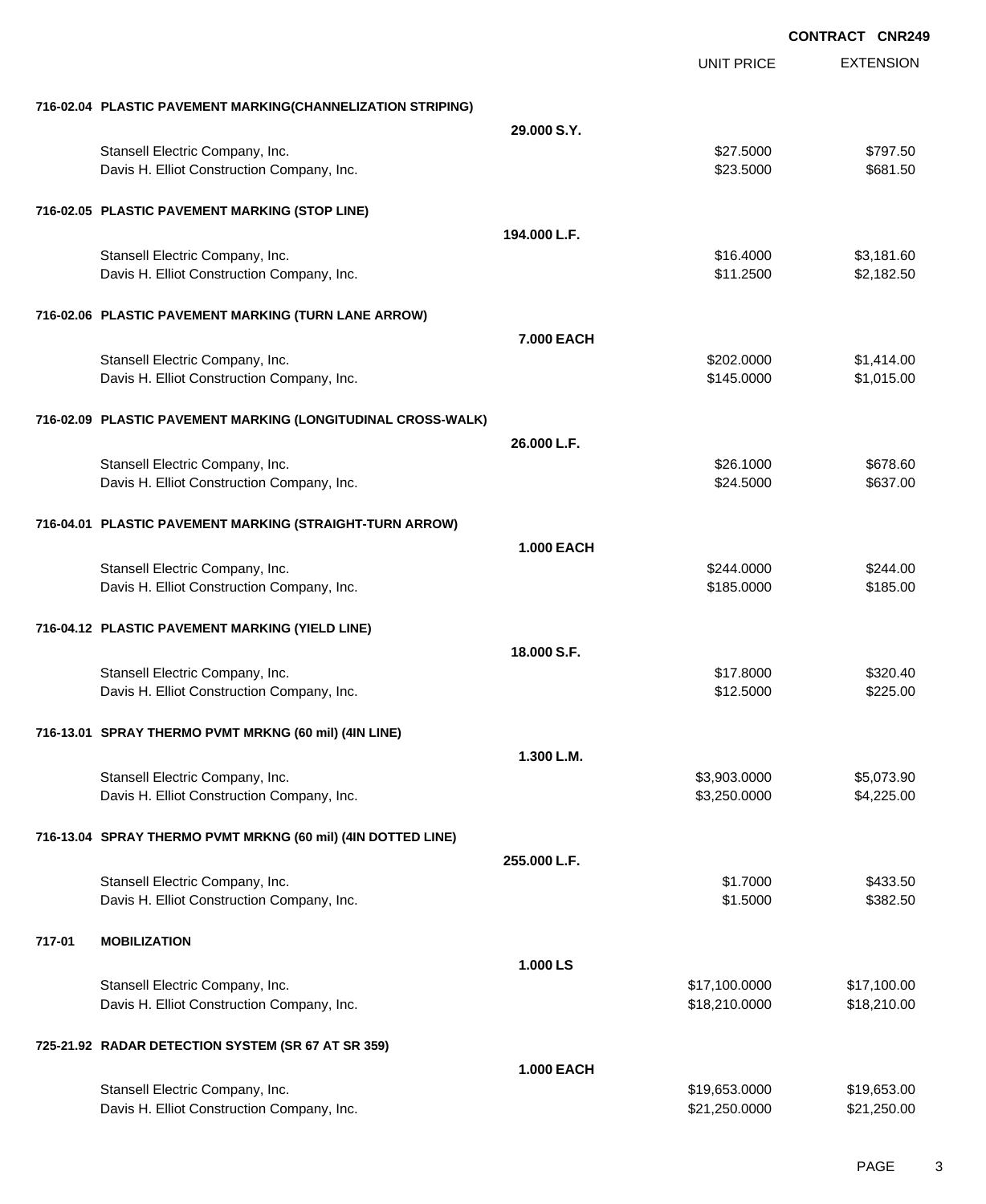|                                                         |                   | <b>UNIT PRICE</b> | <b>EXTENSION</b> |
|---------------------------------------------------------|-------------------|-------------------|------------------|
| 725-21.93 RADAR DETECTION SYSTEM (SR 67 AT W. MILL ST.) |                   |                   |                  |
|                                                         | <b>1.000 EACH</b> |                   |                  |
| Stansell Electric Company, Inc.                         |                   | \$48,939.0000     | \$48,939.00      |
| Davis H. Elliot Construction Company, Inc.              |                   | \$41,856.0000     | \$41,856.00      |
| 730-01.02 REMOVAL OF SIGNAL EQUIPMENT                   |                   |                   |                  |
|                                                         | <b>2.000 EACH</b> |                   |                  |
| Stansell Electric Company, Inc.                         |                   | \$2,913.0000      | \$5,826.00       |
| Davis H. Elliot Construction Company, Inc.              |                   | \$2,500.0000      | \$5,000.00       |
| 730-02.09 SIGNAL HEAD ASSEMBLY (130 WITH BACKPLATE)     |                   |                   |                  |
|                                                         | 11.000 EACH       |                   |                  |
| Stansell Electric Company, Inc.                         |                   | \$936.0000        | \$10,296.00      |
| Davis H. Elliot Construction Company, Inc.              |                   | \$1,000.0000      | \$11,000.00      |
| 730-02.17 SIGNAL HEAD ASSEMBLY (150 A2H WITH BACKPLATE) |                   |                   |                  |
|                                                         | 3.000 EACH        |                   |                  |
| Stansell Electric Company, Inc.                         |                   | \$1,450.0000      | \$4,350.00       |
| Davis H. Elliot Construction Company, Inc.              |                   | \$1,500.0000      | \$4,500.00       |
| 730-03.20 INSTALL PULL BOX (TYPE A)                     |                   |                   |                  |
|                                                         | <b>6.000 EACH</b> |                   |                  |
| Stansell Electric Company, Inc.                         |                   | \$369.0000        | \$2,214.00       |
| Davis H. Elliot Construction Company, Inc.              |                   | \$750.0000        | \$4,500.00       |
| 730-03.21 INSTALL PULL BOX (TYPE B)                     |                   |                   |                  |
|                                                         | 11.000 EACH       |                   |                  |
| Stansell Electric Company, Inc.                         |                   | \$489.0000        | \$5,379.00       |
| Davis H. Elliot Construction Company, Inc.              |                   | \$1,000.0000      | \$11,000.00      |
| 730-05.04 MODIFY EXISTING ELECTRICAL SERVICE CONNECTION |                   |                   |                  |
|                                                         | 2.000 EACH        |                   |                  |
| Stansell Electric Company, Inc.                         |                   | \$1,298.0000      | \$2,596.00       |
| Davis H. Elliot Construction Company, Inc.              |                   | \$1,500.0000      | \$3,000.00       |
| 730-08.03 SIGNAL CABLE - 7 CONDUCTOR                    |                   |                   |                  |
|                                                         | 1,520.000 L.F.    |                   |                  |
| Stansell Electric Company, Inc.                         |                   | \$1.5000          | \$2,280.00       |
| Davis H. Elliot Construction Company, Inc.              |                   | \$2.0000          | \$3,040.00       |
| 730-11.01 STEEL CONDUIT RISER ASSEMBLY                  |                   |                   |                  |
|                                                         | <b>1.000 EACH</b> |                   |                  |
| Stansell Electric Company, Inc.                         |                   | \$40.0000         | \$40.00          |
| Davis H. Elliot Construction Company, Inc.              |                   | \$1,200.0000      | \$1,200.00       |
| 730-12.01 CONDUIT 1" DIAMETER (PVC)                     |                   |                   |                  |
|                                                         | 621.000 L.F.      |                   |                  |
| Stansell Electric Company, Inc.                         |                   | \$10.0000         | \$6,210.00       |
| Davis H. Elliot Construction Company, Inc.              |                   | \$6.0000          | \$3,726.00       |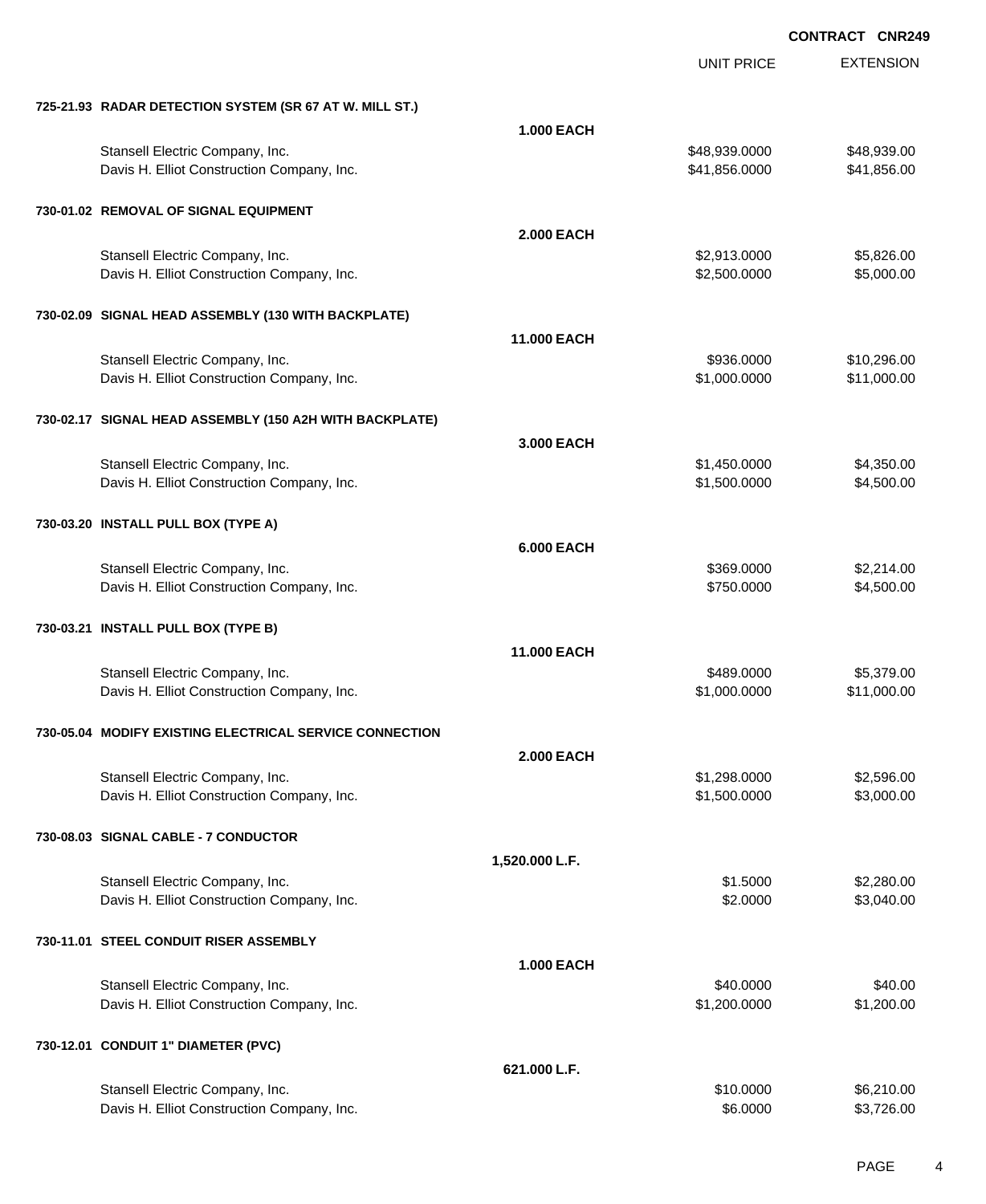UNIT PRICE EXTENSION **CONTRACT CNR249**

| 730-12.02 CONDUIT 2" DIAMETER (PVC)                                           |                   |                                |                            |
|-------------------------------------------------------------------------------|-------------------|--------------------------------|----------------------------|
|                                                                               | 401.000 L.F.      |                                |                            |
| Stansell Electric Company, Inc.                                               |                   | \$11.0000                      | \$4,411.00                 |
| Davis H. Elliot Construction Company, Inc.                                    |                   | \$8.0000                       | \$3,208.00                 |
|                                                                               |                   |                                |                            |
| 730-12.13 CONDUIT 2" DIAMETER (JACK AND BORE)                                 |                   |                                |                            |
|                                                                               | 1,016.000 L.F.    |                                |                            |
| Stansell Electric Company, Inc.                                               |                   | \$12.0000                      | \$12,192.00                |
| Davis H. Elliot Construction Company, Inc.                                    |                   | \$25.0000                      | \$25,400.00                |
|                                                                               |                   |                                |                            |
| 730-13.03 VEHICLE DETECTOR (4 - CHANNEL, RACK MOUNT)                          |                   |                                |                            |
|                                                                               | 8,000 EACH        |                                |                            |
| Stansell Electric Company, Inc.                                               |                   | \$383.0000                     | \$3,064.00                 |
| Davis H. Elliot Construction Company, Inc.                                    |                   | \$500.0000                     | \$4,000.00                 |
|                                                                               |                   |                                |                            |
| 730-13.06 VEHICLE DETECTOR (OPTICALLY ACTIVATED PRIORITY CONTROL)             |                   |                                |                            |
|                                                                               | <b>6.000 EACH</b> |                                |                            |
| Stansell Electric Company, Inc.                                               |                   | \$2,487.0000                   | \$14,922.00                |
| Davis H. Elliot Construction Company, Inc.                                    |                   | \$2,500.0000                   | \$15,000.00                |
|                                                                               |                   |                                |                            |
| 730-14.01 SHIELDED DETECTOR CABLE                                             |                   |                                |                            |
|                                                                               | 919.000 L.F.      |                                |                            |
| Stansell Electric Company, Inc.                                               |                   | \$1.1000                       | \$1,010.90                 |
| Davis H. Elliot Construction Company, Inc.                                    |                   | \$1.0000                       | \$919.00                   |
|                                                                               |                   |                                |                            |
| 730-14.02 SAW SLOT                                                            |                   |                                |                            |
|                                                                               | 162.000 L.F.      |                                |                            |
| Stansell Electric Company, Inc.                                               |                   | \$6.0000                       | \$972.00                   |
| Davis H. Elliot Construction Company, Inc.                                    |                   | \$18.0000                      | \$2,916.00                 |
|                                                                               |                   |                                |                            |
| 730-14.03 LOOP WIRE                                                           |                   |                                |                            |
|                                                                               | 500,000 L.F.      |                                |                            |
| Stansell Electric Company, Inc.                                               |                   | \$1.0000                       | \$500.00                   |
| Davis H. Elliot Construction Company, Inc.                                    |                   | \$1.0000                       | \$500.00                   |
|                                                                               |                   |                                |                            |
| 730-15.11 MODIFY CABINET (BASE-MOUNT ENTRANCE)                                |                   |                                |                            |
|                                                                               | <b>2.000 EACH</b> |                                |                            |
| Stansell Electric Company, Inc.                                               |                   | \$1,450.0000                   | \$2,900.00                 |
| Davis H. Elliot Construction Company, Inc.                                    |                   | \$3,500.0000                   | \$7,000.00                 |
|                                                                               |                   |                                |                            |
|                                                                               |                   |                                |                            |
| 730-16.02 EIGHT PHASE ACTUATED CONTROLLER                                     |                   |                                |                            |
|                                                                               | <b>2.000 EACH</b> |                                |                            |
| Stansell Electric Company, Inc.                                               |                   | \$4,470.0000                   | \$8,940.00                 |
| Davis H. Elliot Construction Company, Inc.                                    |                   | \$7,500.0000                   | \$15,000.00                |
|                                                                               |                   |                                |                            |
| 730-23.36 CANTILEVER SIGNAL SUPPORT (1 ARM @ 50')                             |                   |                                |                            |
|                                                                               | <b>1.000 EACH</b> |                                |                            |
| Stansell Electric Company, Inc.<br>Davis H. Elliot Construction Company, Inc. |                   | \$14,692.0000<br>\$15,000.0000 | \$14,692.00<br>\$15,000.00 |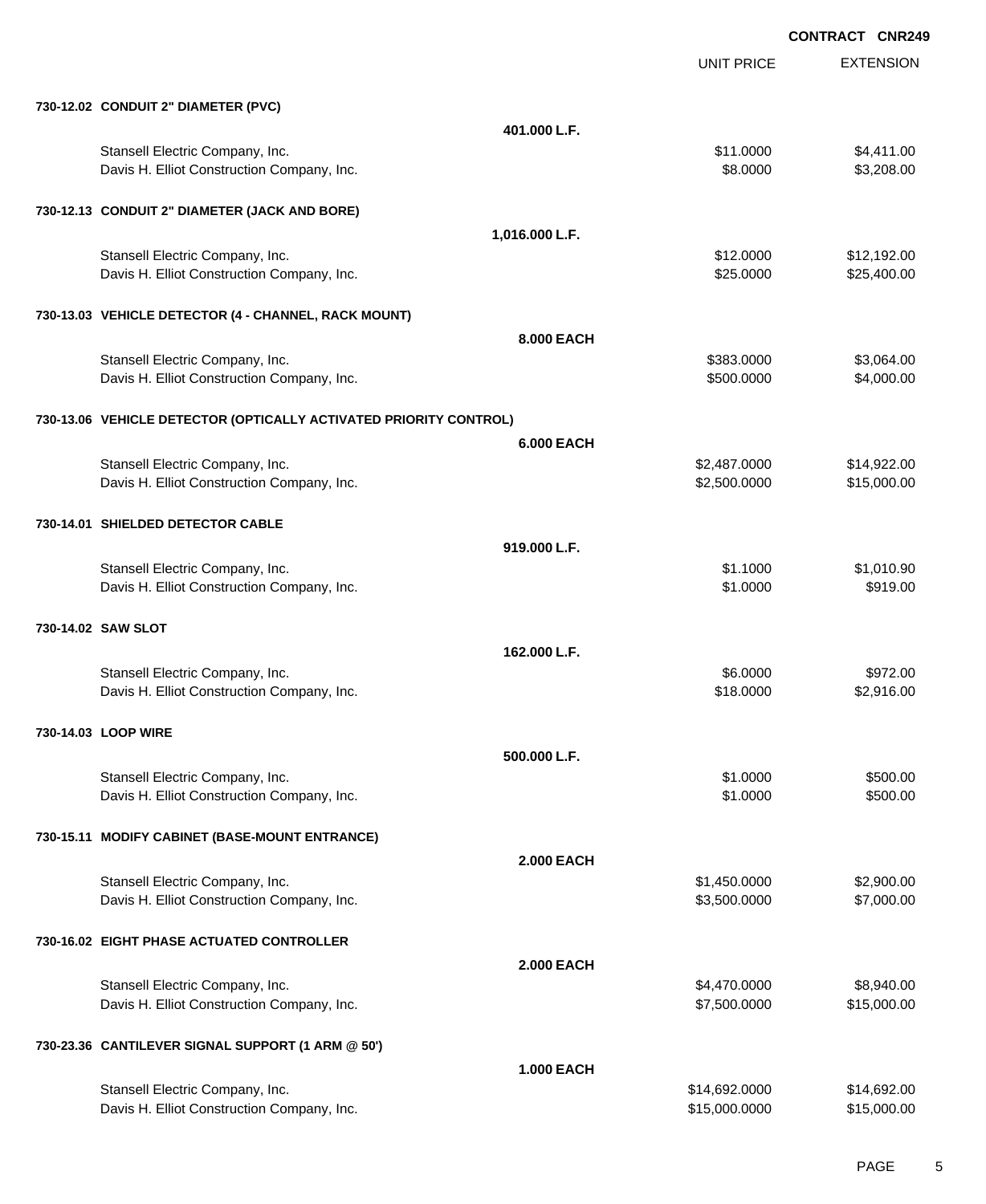|        |                                                     |                   | <b>UNIT PRICE</b> | <b>EXTENSION</b> |
|--------|-----------------------------------------------------|-------------------|-------------------|------------------|
|        | 730-23.37 CANTILEVER SIGNAL SUPPORT (1 ARM @ 55')   |                   |                   |                  |
|        |                                                     | <b>1.000 EACH</b> |                   |                  |
|        | Stansell Electric Company, Inc.                     |                   | \$17,112.0000     | \$17,112.00      |
|        | Davis H. Elliot Construction Company, Inc.          |                   | \$16,000.0000     | \$16,000.00      |
|        |                                                     |                   |                   |                  |
|        | 730-23.38 CANTILEVER SIGNAL SUPPORT (1 ARM @ 60')   |                   |                   |                  |
|        |                                                     | <b>1.000 EACH</b> |                   |                  |
|        | Stansell Electric Company, Inc.                     |                   | \$16,428.0000     | \$16,428.00      |
|        | Davis H. Elliot Construction Company, Inc.          |                   | \$18,500.0000     | \$18,500.00      |
|        |                                                     |                   |                   |                  |
|        | 730-23.39 CANTILEVER SIGNAL SUPPORT (2 @ 35' & 75') |                   |                   |                  |
|        |                                                     | <b>2.000 EACH</b> |                   |                  |
|        | Stansell Electric Company, Inc.                     |                   | \$26,475.0000     | \$52,950.00      |
|        | Davis H. Elliot Construction Company, Inc.          |                   | \$28,000.0000     | \$56,000.00      |
|        | 730-35.06 BATTERY BACK-UP AND POWER CONDITIONER     |                   |                   |                  |
|        |                                                     | <b>2.000 EACH</b> |                   |                  |
|        | Stansell Electric Company, Inc.                     |                   | \$11,598.0000     | \$23,196.00      |
|        | Davis H. Elliot Construction Company, Inc.          |                   | \$7,952.0000      | \$15,904.00      |
|        |                                                     |                   |                   |                  |
|        | 740-11.02 TEMPORARY SEDIMENT TUBE 12IN              |                   |                   |                  |
|        |                                                     | 100.000 L.F.      |                   |                  |
|        | Stansell Electric Company, Inc.                     |                   | \$2.0000          | \$200.00         |
|        | Davis H. Elliot Construction Company, Inc.          |                   | \$33,0000         | \$3,300.00       |
|        |                                                     |                   |                   |                  |
| 801-03 | <b>WATER (SEEDING &amp; SODDING)</b>                |                   |                   |                  |
|        |                                                     | 1.000 M.G.        |                   |                  |
|        | Stansell Electric Company, Inc.                     |                   | \$300.0000        | \$300.00         |
|        | Davis H. Elliot Construction Company, Inc.          |                   | \$100.0000        | \$100.00         |
|        |                                                     |                   |                   |                  |
| 803-01 | <b>SODDING (NEW SOD)</b>                            |                   |                   |                  |
|        |                                                     | 40.000 S.Y.       |                   |                  |
|        | Stansell Electric Company, Inc.                     |                   | \$22.0000         | \$880.00         |
|        | Davis H. Elliot Construction Company, Inc.          |                   | \$70.0000         | \$2,800.00       |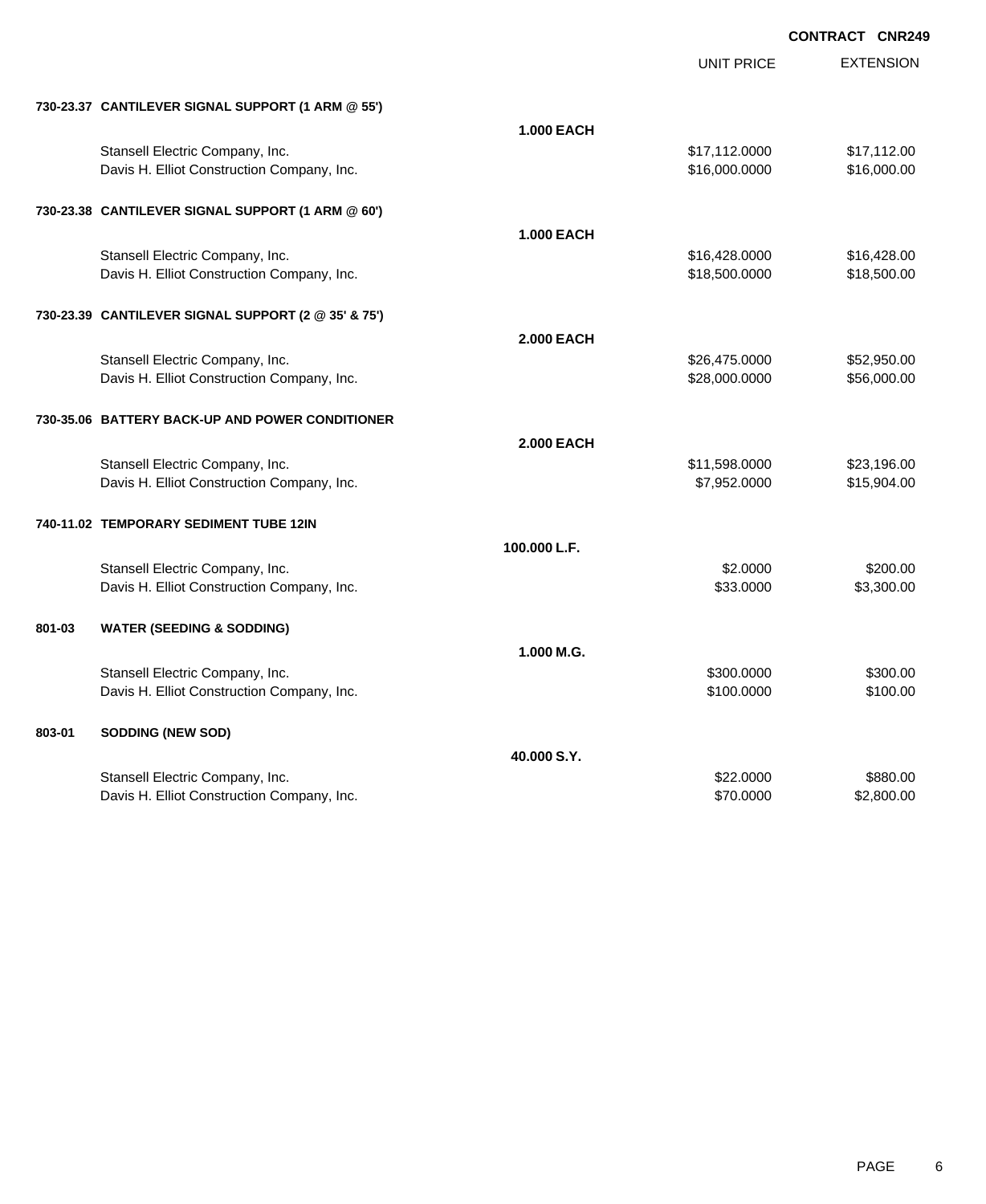## **SUB-TOTAL ROADWAY**

Stansell Electric Company, Inc. 600 and the state of the state of the state of the state of the state of the state of the state of the state of the state of the state of the state of the state of the state of the state of Davis H. Elliot Construction Company, Inc. 6. The Construction Company, Inc. \$361,836.00

### **TOTAL CONTRACT**

Stansell Electric Company, Inc. \$342,038.60 Davis H. Elliot Construction Company, Inc. 6. 2012 12:36:00 \$361,836.00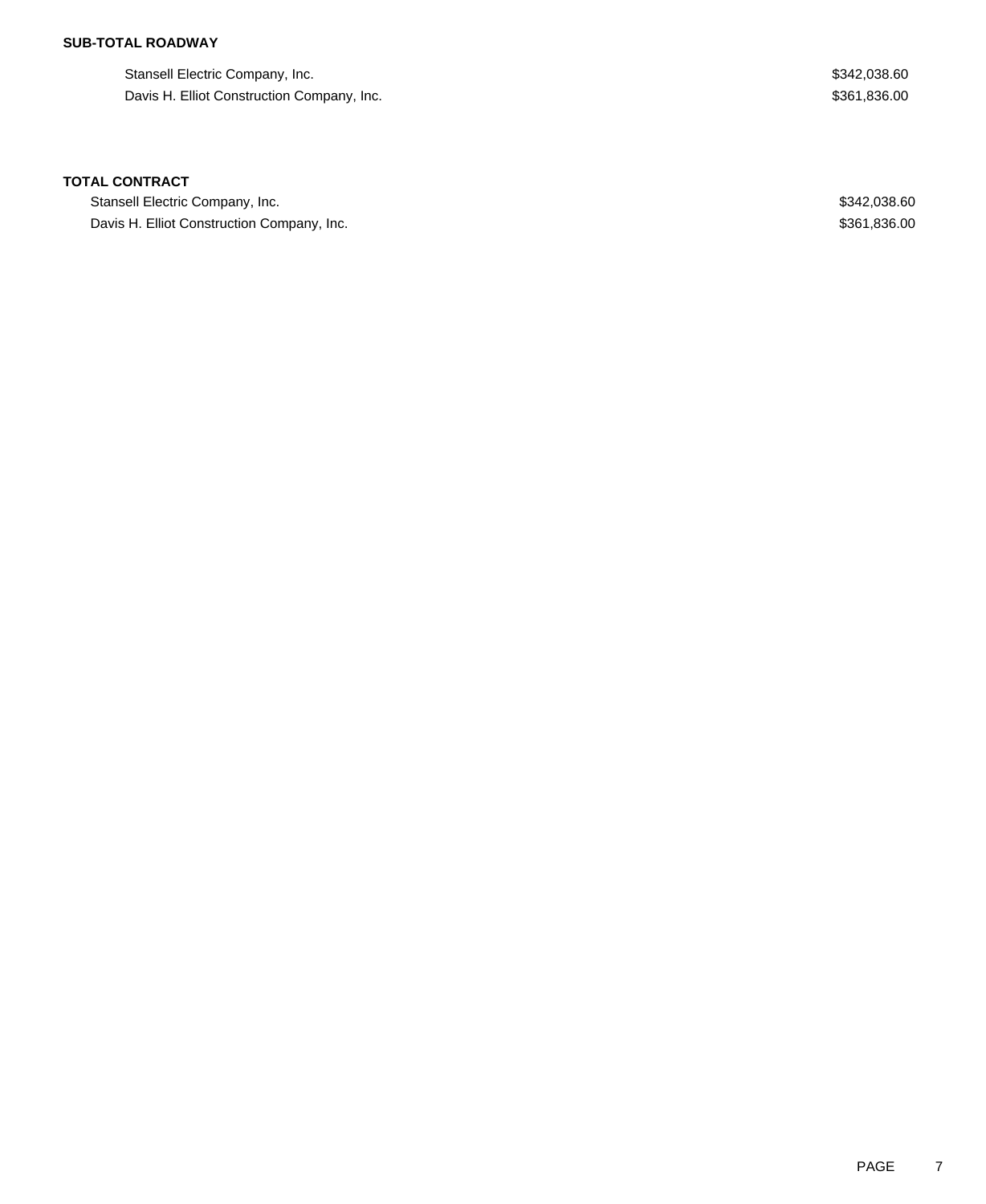# **DEPARTMENT OF TRANSPORTATION SUMMARY OF BIDS LETTING OF AUGUST 18, 2017 STATE OF TENNESSEE**

COUNTIES CHEATHAM, DAVIDSON, DICKSON, GILES, HICKMAN, HUMPHREYS, LAWRENCE, MAURY, RUTHERFORD, SMITH, SUMNER, WILLIAMSON, AND WILSON (Contract No. CNR263 Call 008)

98302-4148-04

THE ON-CALL CABLE BARRIER REPAIR ON VARIOUS INTERSTATE AND STATE ROUTES.

PROJECT LENGTH - 0.0 MILES

COMPLETION TIME - ON OR BEFORE DECEMBER 31, 2018

| RMD Holdings, LTD DBA Nationwide Construction Group |  |
|-----------------------------------------------------|--|
| LU, Inc.                                            |  |

TOTAL CONTRACT  $$398,750.00$ \$429,830.00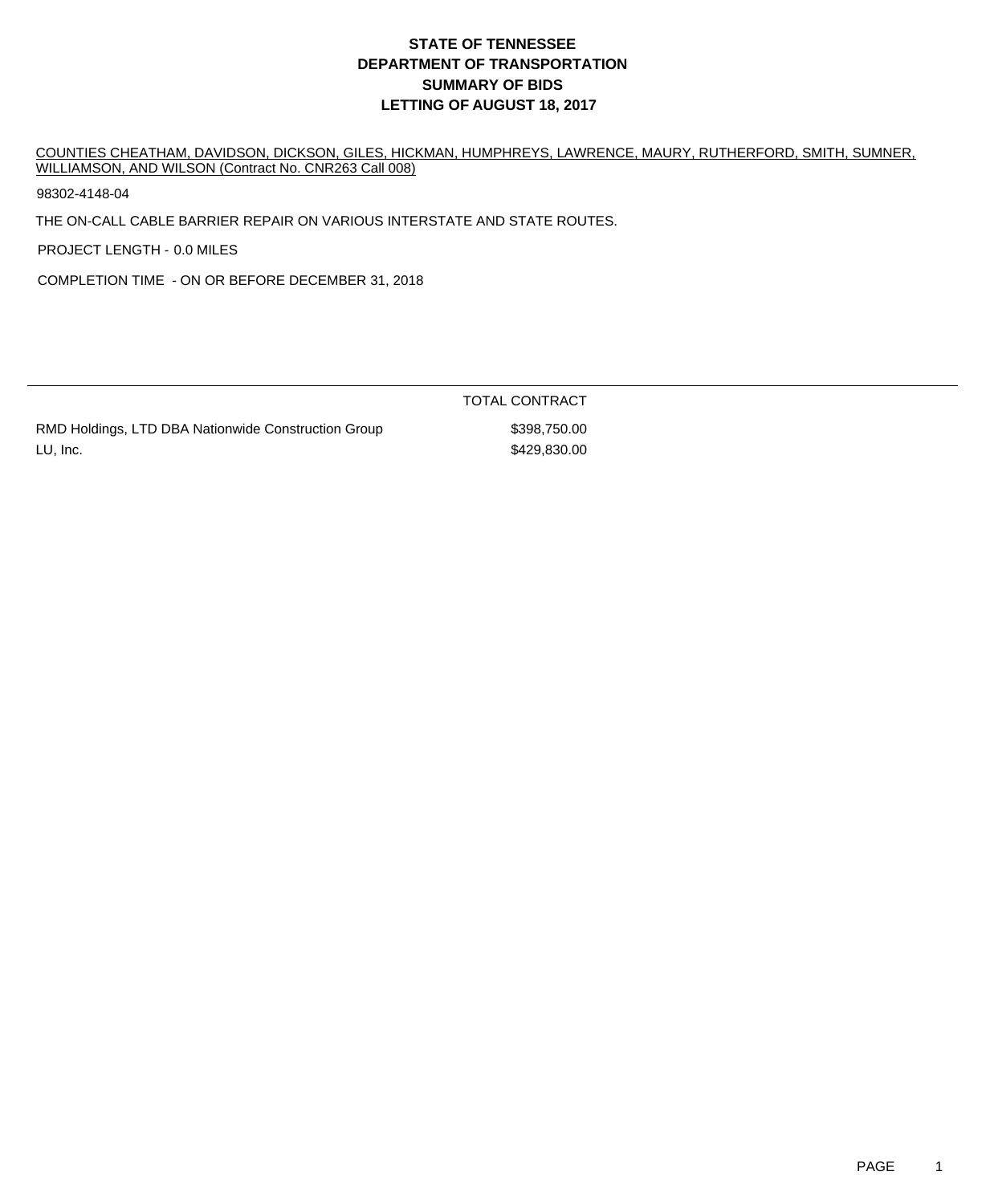|                                                                 |                   |                                | <b>CONTRACT CNR263</b>       |
|-----------------------------------------------------------------|-------------------|--------------------------------|------------------------------|
| <b>MAINTENANCE CATEGORY</b>                                     |                   | <b>UNIT PRICE</b>              | <b>EXTENSION</b>             |
| 705-80.01 LONGITUDINAL CABLE BARRIER                            |                   |                                |                              |
| RMD Holdings, LTD DBA Nationwide Construction Group<br>LU, Inc. | 1,000.000 L.F.    | \$8.0000<br>\$6.0000           | \$8,000.00<br>\$6,000.00     |
| 705-80.03 LONGITUDINAL CABLE BARRIER (END TERMINAL) TL-3        |                   |                                |                              |
| RMD Holdings, LTD DBA Nationwide Construction Group<br>LU, Inc. | <b>5.000 EACH</b> | \$1,200.0000<br>\$1,500.0000   | \$6,000.00<br>\$7,500.00     |
| 705-80.04 SOCKETED LINE POST W/ALL ACCESSORIES                  |                   |                                |                              |
| RMD Holdings, LTD DBA Nationwide Construction Group<br>LU, Inc. | 1,500.000 EACH    | \$176.0000<br>\$194.0000       | \$264,000.00<br>\$291,000.00 |
| 705-80.06 TERMINAL POST W/ALL ACCESSORIES                       |                   |                                |                              |
| RMD Holdings, LTD DBA Nationwide Construction Group<br>LU, Inc. | 40.000 EACH       | \$180.0000<br>\$185.0000       | \$7,200.00<br>\$7,400.00     |
| 705-80.07 CABLE RELEASE POST (TOP) W/ALL ACCESSORIES            |                   |                                |                              |
| RMD Holdings, LTD DBA Nationwide Construction Group<br>LU, Inc. | 30.000 EACH       | \$400.0000<br>\$275.0000       | \$12,000.00<br>\$8,250.00    |
| 705-80.10 LINE POST W/FTNG & ALL ACC.                           |                   |                                |                              |
| RMD Holdings, LTD DBA Nationwide Construction Group<br>LU, Inc. | 50.000 EACH       | \$150.0000<br>\$150.0000       | \$7,500.00<br>\$7,500.00     |
| 705-80.12 CHECK CABLE TENSION                                   |                   |                                |                              |
| RMD Holdings, LTD DBA Nationwide Construction Group<br>LU, Inc. | 1.000 LS          | \$15,000.0000<br>\$20,000.0000 | \$15,000.00<br>\$20,000.00   |
| 705-80.14 END TERMINAL HARDWARE FOR ATTACHING SINGLE CABLE      |                   |                                |                              |
| RMD Holdings, LTD DBA Nationwide Construction Group<br>LU, Inc. | 50,000 EACH       | \$75.0000<br>\$50.0000         | \$3,750.00<br>\$2,500.00     |
| 705-80.15 RETENSIONING CABLE BARRIER SECTION AFTER REPAIR       |                   |                                |                              |
| RMD Holdings, LTD DBA Nationwide Construction Group<br>LU, Inc. | 100.000 EACH      | \$70.0000<br>\$150.0000        | \$7,000.00<br>\$15,000.00    |
| 705-80.17 LONGITUDINAL CABLE BARRIER TRAINING                   |                   |                                |                              |
| RMD Holdings, LTD DBA Nationwide Construction Group<br>LU, Inc. | <b>1.000 EACH</b> | \$2,000.0000<br>\$2,500.0000   | \$2,000.00<br>\$2,500.00     |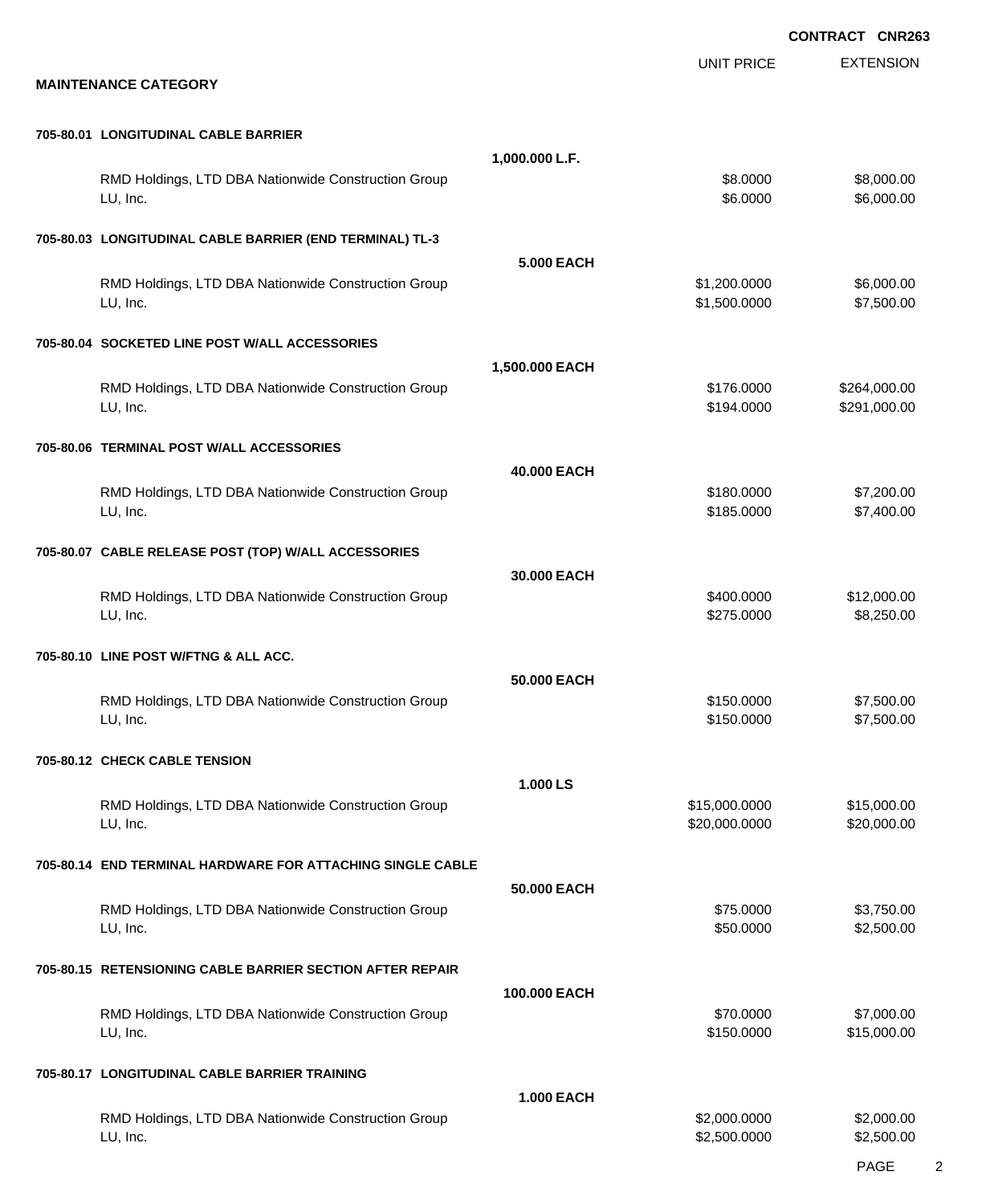|                                                                   |                    | <b>CONTRACT CNR263</b> |                  |
|-------------------------------------------------------------------|--------------------|------------------------|------------------|
|                                                                   |                    | <b>UNIT PRICE</b>      | <b>EXTENSION</b> |
| 705-80.19 HARDWARE FOR ATTACHING ALL CABLES TO A SINGLE POST      |                    |                        |                  |
|                                                                   | 800,000 EACH       |                        |                  |
| RMD Holdings, LTD DBA Nationwide Construction Group               |                    | \$65.0000              | \$52,000.00      |
| LU, Inc.                                                          |                    | \$65.0000              | \$52,000.00      |
| 705-80.20 LONGITUDINAL CABLE BARRIER SPLICE (TORPEDO, TURNBUCKLE) |                    |                        |                  |
|                                                                   | <b>12.000 EACH</b> |                        |                  |
| RMD Holdings, LTD DBA Nationwide Construction Group               |                    | \$75.0000              | \$900.00         |
| LU, Inc.                                                          |                    | \$65.0000              | \$780.00         |
| 705-80.21 LONGITUDINAL CABLE BARRIER CABLE                        |                    |                        |                  |
|                                                                   | 500.000 L.F.       |                        |                  |
| RMD Holdings, LTD DBA Nationwide Construction Group               |                    | \$3.0000               | \$1,500.00       |
| LU, Inc.                                                          |                    | \$2.0000               | \$1,000.00       |
| 705-80.22 TERMINAL POST W/FOOTING AND ALL ACCESSORIES             |                    |                        |                  |
|                                                                   | 20,000 EACH        |                        |                  |
| RMD Holdings, LTD DBA Nationwide Construction Group               |                    | \$150.0000             | \$3,000.00       |
| LU, Inc.                                                          |                    | \$50.0000              | \$1,000.00       |
|                                                                   |                    |                        |                  |
| 706-80.18 CABLE BARRIER TERMINAL (REMOVAL)                        |                    |                        |                  |
|                                                                   | 8.000 EACH         |                        |                  |
| RMD Holdings, LTD DBA Nationwide Construction Group               |                    | \$50.0000              | \$400.00         |
| LU, Inc.                                                          |                    | \$50.0000              | \$400.00         |
| 712-01.02 LANE CLOSURE                                            |                    |                        |                  |
|                                                                   | 20,000 EACH        |                        |                  |
| RMD Holdings, LTD DBA Nationwide Construction Group               |                    | \$25.0000              | \$500.00         |
| LU, Inc.                                                          |                    | \$25.0000              | \$500.00         |
| 712-01.03 LANE CLOSURE(NIGHT WORK)                                |                    |                        |                  |
|                                                                   | 20.000 EACH        |                        |                  |
| RMD Holdings, LTD DBA Nationwide Construction Group               |                    | \$25.0000              | \$500.00         |
| LU, Inc.                                                          |                    | \$25.0000              | \$500.00         |
| 712-08.20 TRUCK MOUNTED ATTENUATOR W/MSSAGE BOARD                 |                    |                        |                  |
|                                                                   | 10.000 DAY         |                        |                  |
| RMD Holdings, LTD DBA Nationwide Construction Group               |                    | \$250.0000             | \$2,500.00       |
| LU, Inc.                                                          |                    | \$100.0000             | \$1,000.00       |
| 717-01.03 MOBILIZATION (PER CALL-OUT)                             |                    |                        |                  |
|                                                                   | 100.000 EACH       |                        |                  |
| RMD Holdings, LTD DBA Nationwide Construction Group               |                    | \$50.0000              | \$5,000.00       |
| LU, Inc.                                                          |                    | \$50.0000              | \$5,000.00       |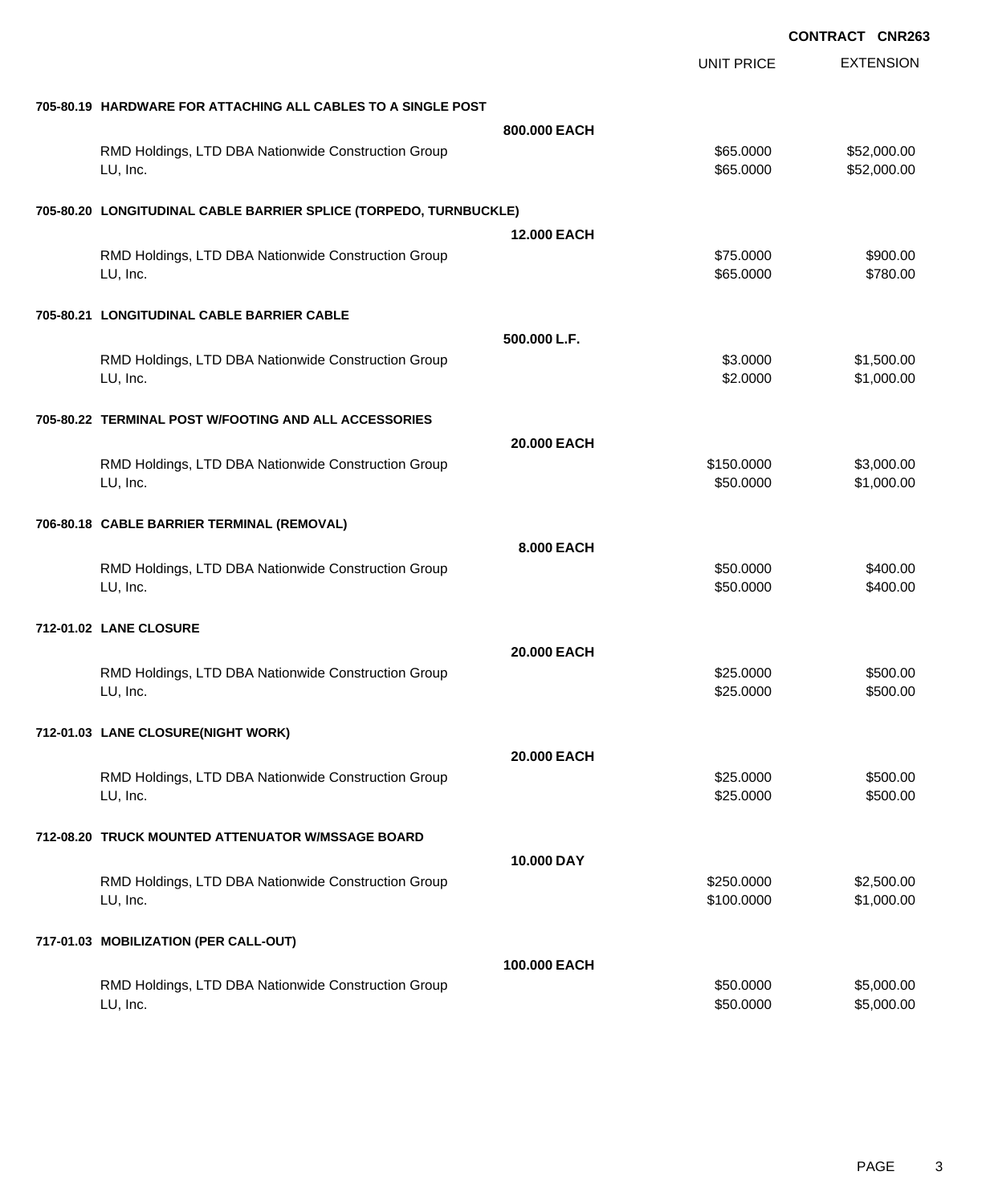## **SUB-TOTAL MAINTENANCE**

RMD Holdings, LTD DBA Nationwide Construction Group **\$398,750.00** \$398,750.00 LU, Inc. \$429,830.00

### **TOTAL CONTRACT**

RMD Holdings, LTD DBA Nationwide Construction Group **\$398,750.00** \$398,750.00 LU, Inc. \$429,830.00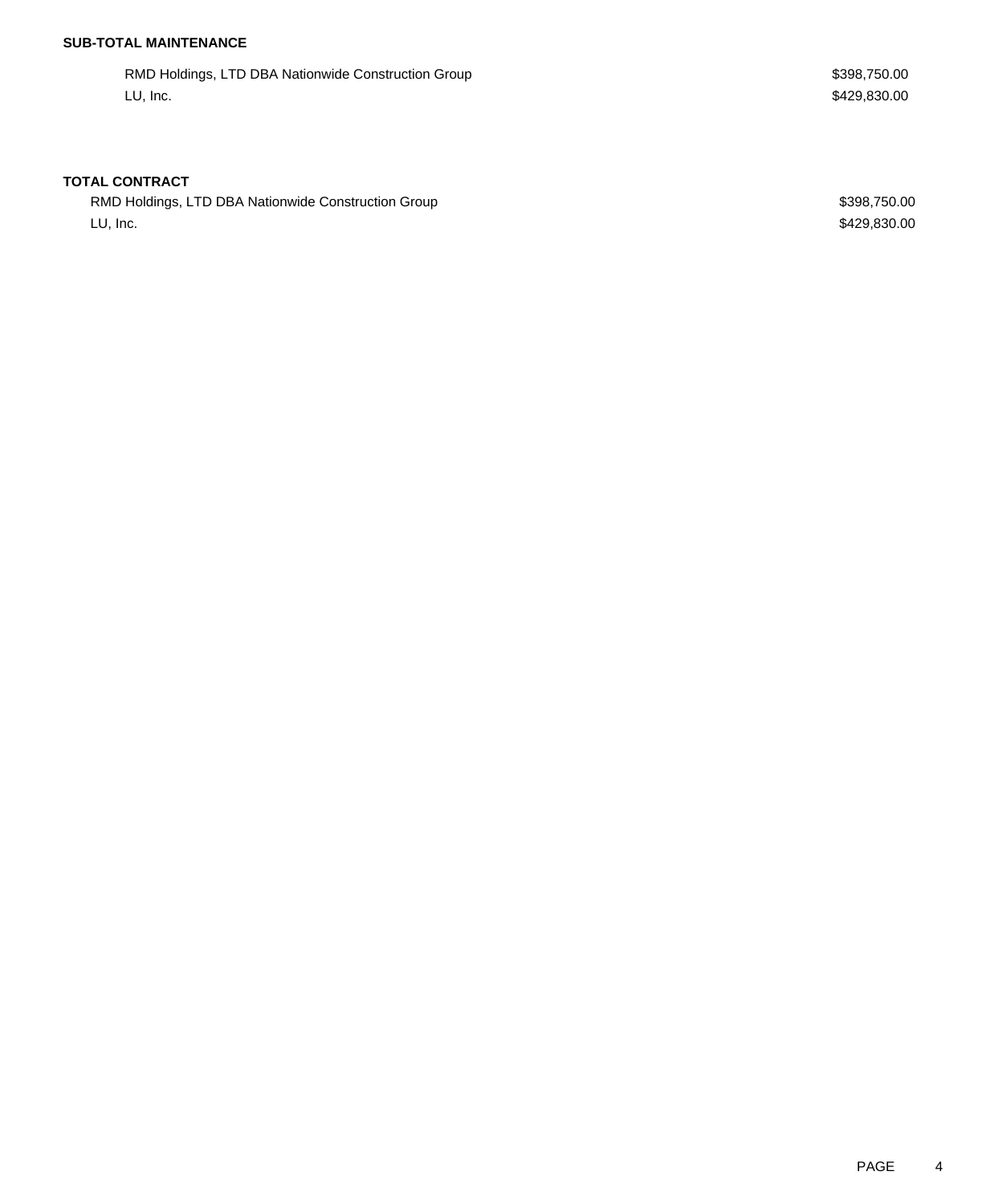# **DEPARTMENT OF TRANSPORTATION SUMMARY OF BIDS LETTING OF AUGUST 18, 2017 STATE OF TENNESSEE**

#### DAVIDSON COUNTY (Contract No. CNR250 Call 010)

HSIP-R-1(361),19016-3207-94

 THE IMPROVEMENT OF THE INTERSECTION ON U.S. 70 (S.R. 1) AT MCCRORY LANE AND THE C.S.X. RAILROAD (L.M. 0.99), INCLUDING GRADING, DRAINAGE, SIGNALS AND PAVING.

PROJECT LENGTH - 0.183 MILES

COMPLETION TIME - ON OR BEFORE FEBRUARY 28, 2018

DBE GOAL 9.00%

|                                    | <b>TOTAL CONTRACT</b> |
|------------------------------------|-----------------------|
| Vulcan Construction Materials, LLC | \$847,991.25          |
| Sessions Paving Company            | \$922,730,50          |
| Civil Constructors, LLC            | \$925.542.60          |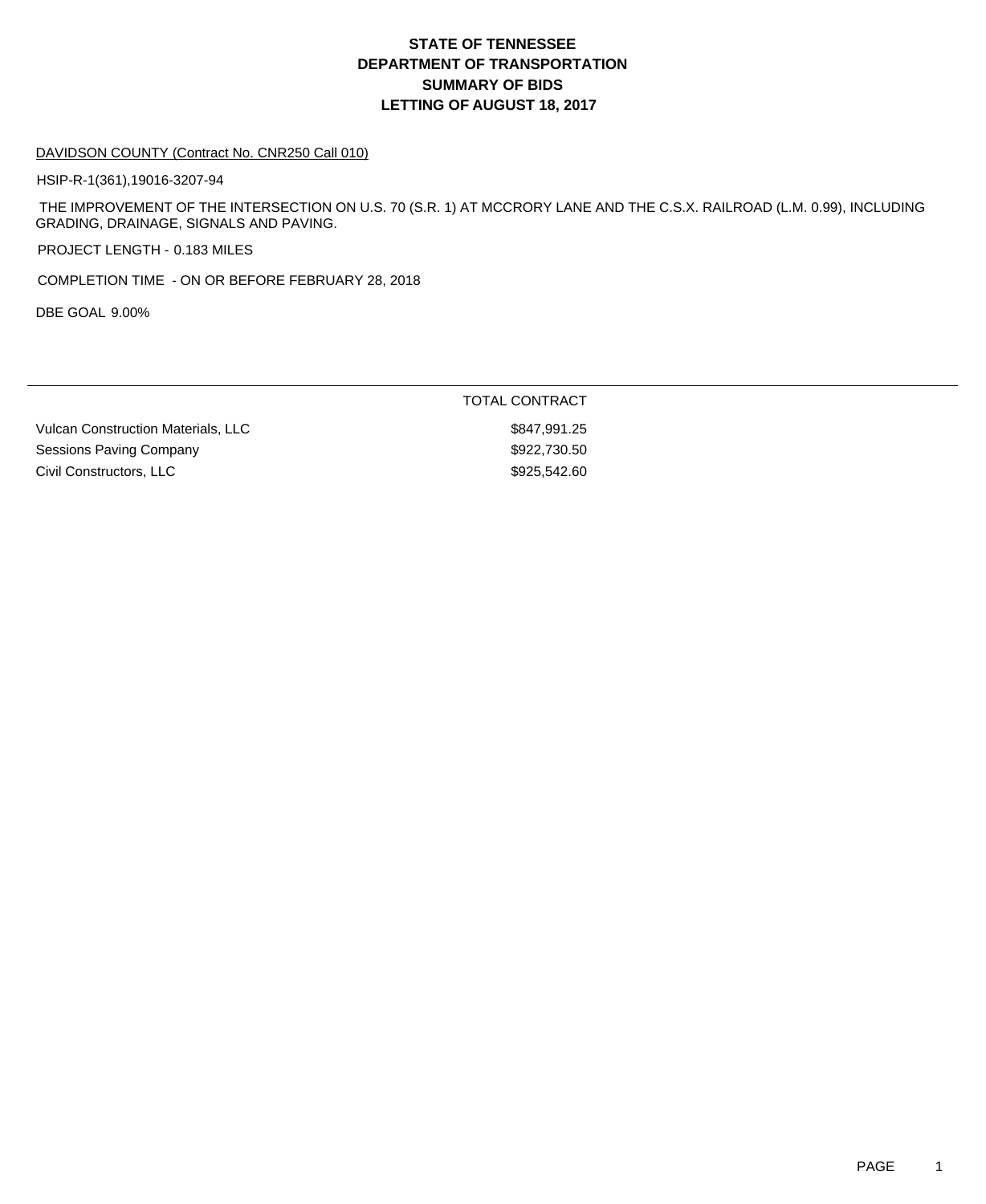|        |                                                      |                |                   | <b>CONTRACT CNR250</b> |
|--------|------------------------------------------------------|----------------|-------------------|------------------------|
|        |                                                      |                | <b>UNIT PRICE</b> | <b>EXTENSION</b>       |
|        | <b>ROADWAY CATEGORY</b>                              |                |                   |                        |
| 105-01 | <b>CONSTRUCTION STAKES, LINES AND GRADES</b>         |                |                   |                        |
|        |                                                      | 1.000 LS       |                   |                        |
|        | Vulcan Construction Materials, LLC                   |                | \$28,000.0000     | \$28,000.00            |
|        | Sessions Paving Company                              |                | \$25,000.0000     | \$25,000.00            |
|        | Civil Constructors, LLC                              |                | \$11,660.0000     | \$11,660.00            |
| 201-01 | <b>CLEARING AND GRUBBING</b>                         |                |                   |                        |
|        |                                                      | 1.000 LS       |                   |                        |
|        | Vulcan Construction Materials, LLC                   |                | \$40,000.0000     | \$40,000.00            |
|        | Sessions Paving Company                              |                | \$18,000.0000     | \$18,000.00            |
|        | Civil Constructors, LLC                              |                | \$6,430.0000      | \$6,430.00             |
| 202-01 | <b>REMOVAL OF STRUCTURES AND OBSTRUCTIONS</b>        |                |                   |                        |
|        |                                                      | 1.000 LS       |                   |                        |
|        | Vulcan Construction Materials, LLC                   |                | \$15,000.0000     | \$15,000.00            |
|        | <b>Sessions Paving Company</b>                       |                | \$10,000.0000     | \$10,000.00            |
|        | Civil Constructors, LLC                              |                | \$12,550.0000     | \$12,550.00            |
|        | 202-03.01 REMOVAL OF ASPHALT PAVEMENT                |                |                   |                        |
|        |                                                      | 850.000 S.Y.   |                   |                        |
|        | Vulcan Construction Materials, LLC                   |                | \$10.0000         | \$8,500.00             |
|        | <b>Sessions Paving Company</b>                       |                | \$7.5000          | \$6,375.00             |
|        | Civil Constructors, LLC                              |                | \$4.7000          | \$3,995.00             |
| 203-01 | <b>ROAD &amp; DRAINAGE EXCAVATION (UNCLASSIFIED)</b> |                |                   |                        |
|        |                                                      | 1,132.000 C.Y. |                   |                        |
|        | Vulcan Construction Materials, LLC                   |                | \$30.0000         | \$33,960.00            |
|        | Sessions Paving Company                              |                | \$26.5000         | \$29,998.00            |
|        | Civil Constructors, LLC                              |                | \$21.0000         | \$23,772.00            |
| 203-06 | <b>WATER</b>                                         |                |                   |                        |
|        |                                                      | 2.000 M.G.     |                   |                        |
|        | Vulcan Construction Materials, LLC                   |                | \$6.0000          | \$12.00                |
|        | <b>Sessions Paving Company</b>                       |                | \$50.0000         | \$100.00               |
|        | Civil Constructors, LLC                              |                | \$131.0000        | \$262.00               |
|        | 209-02.05 12" TEMPORARY SLOPE DRAIN                  |                |                   |                        |
|        |                                                      | 30.000 L.F.    |                   |                        |
|        | Vulcan Construction Materials, LLC                   |                | \$10.0000         | \$300.00               |
|        | <b>Sessions Paving Company</b>                       |                | \$30.0000         | \$900.00               |
|        | Civil Constructors, LLC                              |                | \$34.0000         | \$1,020.00             |
|        | 209-03.21 FILTER SOCK (12 INCH)                      |                |                   |                        |
|        |                                                      | 455.000 L.F.   |                   |                        |
|        | Vulcan Construction Materials, LLC                   |                | \$4.0000          | \$1,820.00             |
|        | Sessions Paving Company                              |                | \$12.0000         | \$5,460.00             |
|        | Civil Constructors, LLC                              |                | \$4.7000          | \$2,138.50             |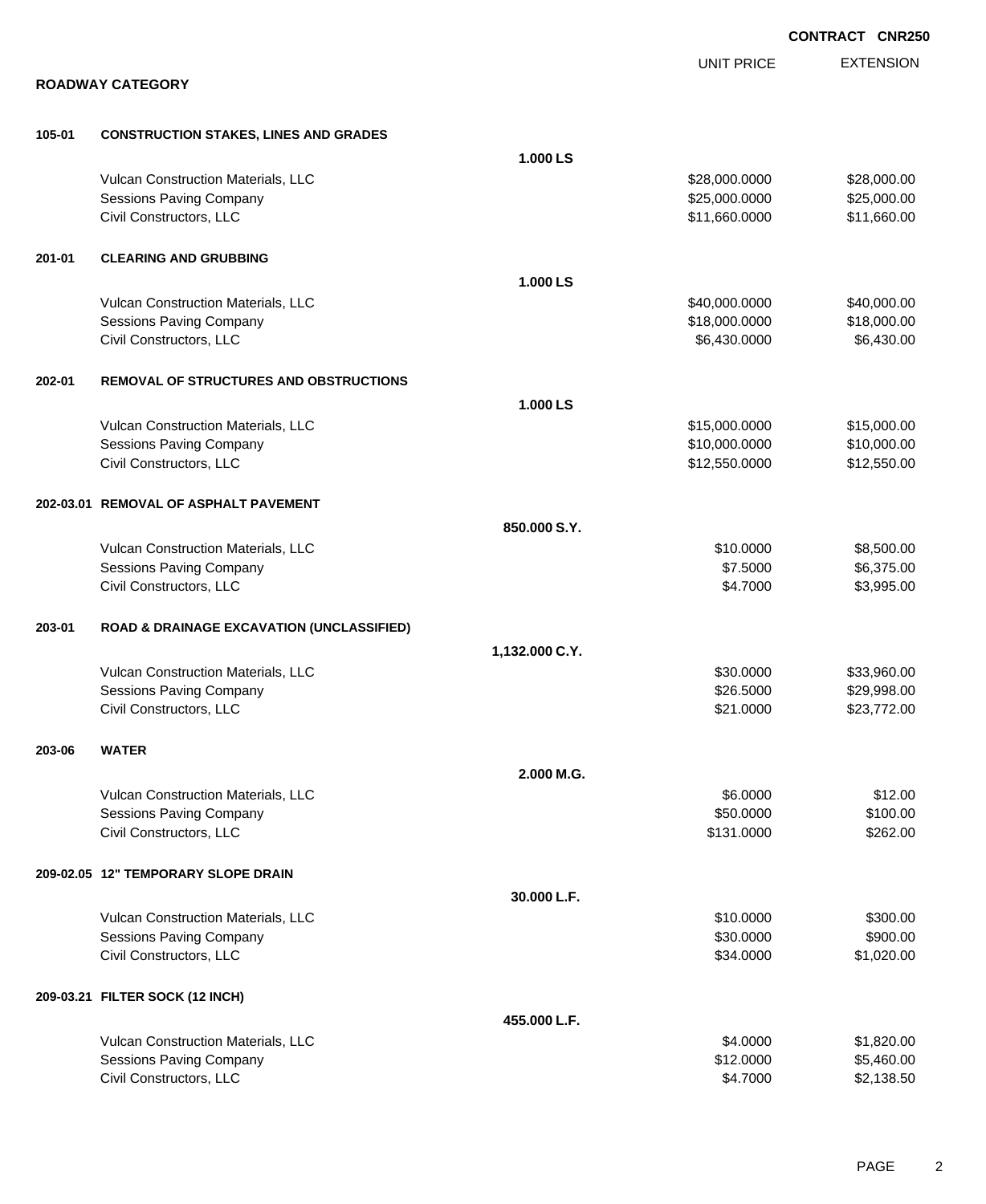EXTENSION **CONTRACT CNR250** UNIT PRICE **209-05 SEDIMENT REMOVAL 24.000 C.Y.** Vulcan Construction Materials, LLC 6240.00 \$240.00 Sessions Paving Company **\$240.00** \$240.00 \$240.00 \$240.00 \$240.00 \$240.00 \$250.000 \$240.00 \$250.00 \$250.00 \$250 Civil Constructors, LLC 6576.00 **209-08.02 TEMPORARY SILT FENCE (WITH BACKING) 86.000 L.F.** Vulcan Construction Materials, LLC 6. The Construction Materials, LLC 6344.000 \$344.000 \$344.00 Sessions Paving Company **\$10.0000** \$860.00 Civil Constructors, LLC 6404.20 **209-08.03 TEMPORARY SILT FENCE (WITHOUT BACKING) 805.000 L.F.** Vulcan Construction Materials, LLC 6 and the state of the state of the state of the state of the state of the state of the state of the state of the state of the state of the state of the state of the state of the state of Sessions Paving Company \$4.7500 \$3,823.75 Civil Constructors, LLC 68 and the set of the set of the set of the set of the set of the set of the set of the set of the set of the set of the set of the set of the set of the set of the set of the set of the set of the **209-08.07 ROCK CHECK DAM PER 32.000 EACH** Vulcan Construction Materials, LLC 60000 \$9,600.000 \$9,600.000 \$9,600.00 Sessions Paving Company **\$11,200.00** \$11,200.00 Civil Constructors, LLC 611,104.00 **209-08.08 ENHANCED ROCK CHECK DAM 4.000 EACH** Vulcan Construction Materials, LLC 66 and the state of the state of the state  $$375.0000$  \$1,500.00 Sessions Paving Company \$500.0000 \$2,000.00 Civil Constructors, LLC 61,736.00 **209-09.04 SEDIMENT FILTER BAG(15' X 10') 1.000 EACH** Vulcan Construction Materials, LLC 6300.000 \$300.000 \$300.000 \$300.000 \$300.000 \$300.00 Sessions Paving Company **\$1,000.000** \$1,000.000 \$1,000.000 \$1,000.000 \$1,000.000 \$1,000.00 Civil Constructors, LLC 6347.000 \$347.000 \$347.000 \$347.000 \$347.000 \$347.000 \$347.000 \$347.000 \$347.00 **209-09.41 CURB INLET PROTECTION (TYPE 2) 2.000 EACH** Vulcan Construction Materials, LLC 60000 \$450.00 Sessions Paving Company **\$250.000** \$500.00 Civil Constructors, LLC 6520.000 \$520.000 \$520.000 \$520.000 \$520.000 \$520.000 \$520.00 **209-40.30 CATCH BASIN PROTECTION (TYPE A) 9.000 EACH** Vulcan Construction Materials, LLC 60000 \$4,500.000 \$4,500.000 \$4,500.000 Sessions Paving Company \$2,250.000 \$2,250.000 \$2,250.000 \$2,250.000 \$2,250.000 \$2,250.00

Civil Constructors, LLC 6. 202.00 \$5,202.00 \$5,202.00 \$5,202.00 \$5,202.00 \$5,202.00 \$5,202.00 \$5,202.00 \$5,20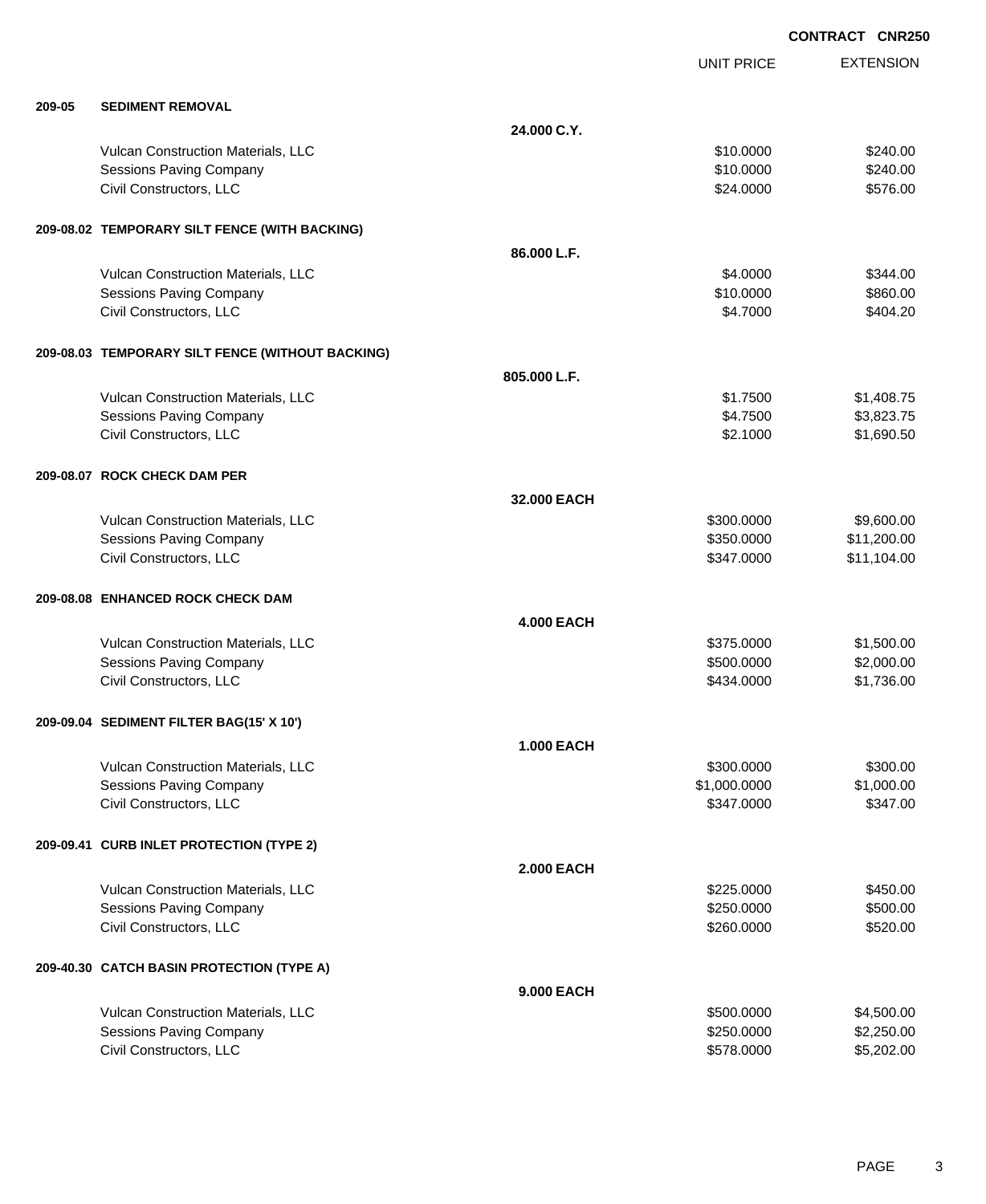EXTENSION **CONTRACT CNR250** UNIT PRICE **303-01 MINERAL AGGREGATE, TYPE A BASE, GRADING D 1,490.000 TON** Vulcan Construction Materials, LLC 66 and the state of the state of the state of the state of the state of the state of the state of the state of the state of the state of the state of the state of the state of the state o Sessions Paving Company **\$49,170.00** \$49,170.00 Civil Constructors, LLC 656,620.00 **303-10.01 MINERAL AGGREGATE (SIZE 57) 35.000 TON** Vulcan Construction Materials, LLC 60000 \$1,330.000 \$1,330.000 \$1,330.000 \$1,330.000 \$1,330.00 Sessions Paving Company **\$50.000** \$1,750.00 Civil Constructors, LLC 61,470.00 **307-01.08 ASPHALT CONCRETE MIX (PG64-22) (BPMB-HM) GRADING B-M2 17.000 TON** Vulcan Construction Materials, LLC 60000 \$1,445.00 Sessions Paving Company 6. The second state of the series of the second state of the series of the series of the series of the series of the series of the series of the series of the series of the series of the series of t Civil Constructors, LLC 63,261.00 **307-02.01 ASPHALT CONCRETE MIX (PG70-22) (BPMB-HM) GRADING A 605.000 TON** Vulcan Construction Materials, LLC 60000 \$45,375.00 Sessions Paving Company 6. The Sessions Paving Company and the Sessions Paving Company 676,532.50 Civil Constructors, LLC 664,130.00 **307-02.02 ASPHALT CEMENT (PG70-22)(BPMB-HM) GRADING A-S 9.000 TON** Vulcan Construction Materials, LLC 600000 \$5,400.000 \$5,400.000 \$5,400.00 Sessions Paving Company 6. The second state of the sessions Paving Company 6. The sessions Paving Company 6. The session of the session of the session of the session of the session of the session of the session of the sess Civil Constructors, LLC 68,829.00 **307-02.03 AGGREGATE (BPMB-HM) GRADING A-S MIX 450.000 TON** Vulcan Construction Materials, LLC 60000 \$27,000.00 Sessions Paving Company **\$126.0000** \$56,700.00 Civil Constructors, LLC 639,150.00 **307-02.08 ASPHALT CONCRETE MIX (PG70-22) (BPMB-HM) GRADING B-M2 340.000 TON** Vulcan Construction Materials, LLC 60000 \$28,900.00 \$28,900.00 Sessions Paving Company **\$128.3000** \$43,622.00 Civil Constructors, LLC 68 and the state of the state of the state of the state of the state of the state of the state of the state of the state of the state of the state of the state of the state of the state of the state **402-01 BITUMINOUS MATERIAL FOR PRIME COAT (PC)**

|                                           | 5.000 TON    |            |
|-------------------------------------------|--------------|------------|
| <b>Vulcan Construction Materials, LLC</b> | \$1,000,0000 | \$5,000,00 |
| Sessions Paving Company                   | \$875,0000   | \$4.375.00 |
| Civil Constructors, LLC                   | \$1.080.0000 | \$5.400.00 |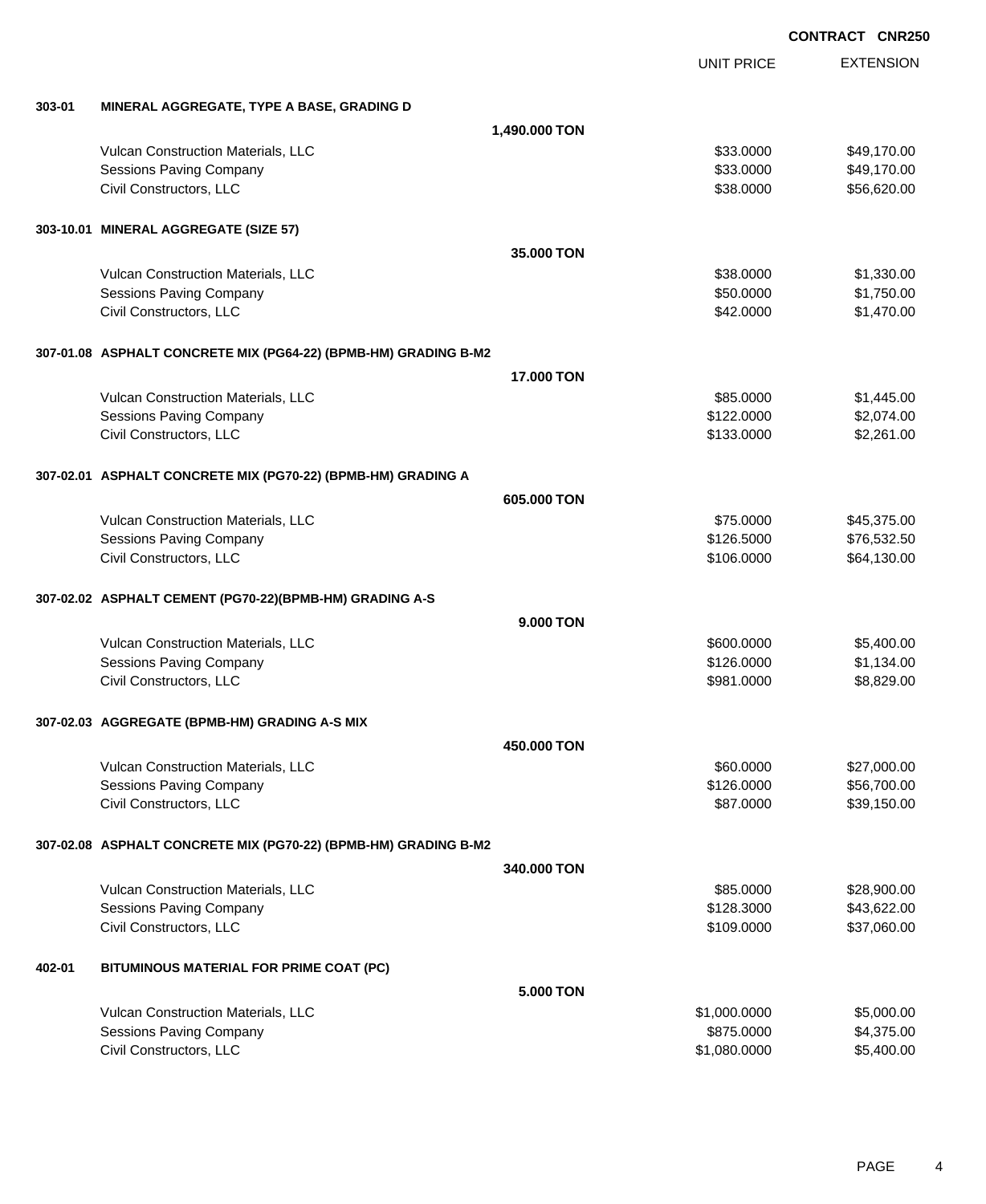|        |                                                |                | UNIT PRICE   | <b>EXTENSION</b> |
|--------|------------------------------------------------|----------------|--------------|------------------|
| 402-02 | <b>AGGREGATE FOR COVER MATERIAL (PC)</b>       |                |              |                  |
|        |                                                | 16.000 TON     |              |                  |
|        |                                                |                |              |                  |
|        | Vulcan Construction Materials, LLC             |                | \$85.0000    | \$1,360.00       |
|        | Sessions Paving Company                        |                | \$40.0000    | \$640.00         |
|        | Civil Constructors, LLC                        |                | \$45.0000    | \$720.00         |
| 403-01 | BITUMINOUS MATERIAL FOR TACK COAT (TC)         |                |              |                  |
|        |                                                | 5.000 TON      |              |                  |
|        | Vulcan Construction Materials, LLC             |                | \$750.0000   | \$3,750.00       |
|        | <b>Sessions Paving Company</b>                 |                | \$875.0000   | \$4,375.00       |
|        | Civil Constructors, LLC                        |                | \$1,110.0000 | \$5,550.00       |
|        | 407-20.05 SAW CUTTING ASPHALT PAVEMENT         |                |              |                  |
|        |                                                | 1,725.000 L.F. |              |                  |
|        |                                                |                | \$4.0000     | \$6,900.00       |
|        | Vulcan Construction Materials, LLC             |                | \$3.5000     |                  |
|        | <b>Sessions Paving Company</b>                 |                |              | \$6,037.50       |
|        | Civil Constructors, LLC                        |                | \$2.5000     | \$4,312.50       |
|        | 411-01.07 ACS MIX (PG64-22) GRADING E SHOULDER |                |              |                  |
|        |                                                | 44.000 TON     |              |                  |
|        | Vulcan Construction Materials, LLC             |                | \$90.0000    | \$3,960.00       |
|        | <b>Sessions Paving Company</b>                 |                | \$143.0000   | \$6,292.00       |
|        | Civil Constructors, LLC                        |                | \$115.0000   | \$5,060.00       |
|        |                                                |                |              |                  |
|        | 411-01.10 ACS MIX(PG64-22) GRADING D           | 12.000 TON     |              |                  |
|        |                                                |                |              |                  |
|        | Vulcan Construction Materials, LLC             |                | \$90.0000    | \$1,080.00       |
|        | Sessions Paving Company                        |                | \$143.0000   | \$1,716.00       |
|        | Civil Constructors, LLC                        |                | \$125.0000   | \$1,500.00       |
|        | 411-02.10 ACS MIX(PG70-22) GRADING D           |                |              |                  |
|        |                                                | 260.000 TON    |              |                  |
|        | Vulcan Construction Materials, LLC             |                | \$90.0000    | \$23,400.00      |
|        | <b>Sessions Paving Company</b>                 |                | \$150.5000   | \$39,130.00      |
|        | Civil Constructors, LLC                        |                | \$133.0000   | \$34,580.00      |
|        |                                                |                |              |                  |
|        | 415-01.02 COLD PLANING BITUMINOUS PAVEMENT     |                |              |                  |
|        |                                                | 2,520.000 S.Y. |              |                  |
|        | Vulcan Construction Materials, LLC             |                | \$3.6000     | \$9,072.00       |
|        | Sessions Paving Company                        |                | \$5.0000     | \$12,600.00      |
|        | Civil Constructors, LLC                        |                | \$5.2000     | \$13,104.00      |
|        |                                                |                |              |                  |
|        | 607-03.30 18" PIPE CULVERT                     |                |              |                  |
|        |                                                | 488.000 L.F.   |              |                  |
|        | Vulcan Construction Materials, LLC             |                | \$75.0000    | \$36,600.00      |
|        | <b>Sessions Paving Company</b>                 |                | \$90.0000    | \$43,920.00      |
|        | Civil Constructors, LLC                        |                | \$112.0000   | \$54,656.00      |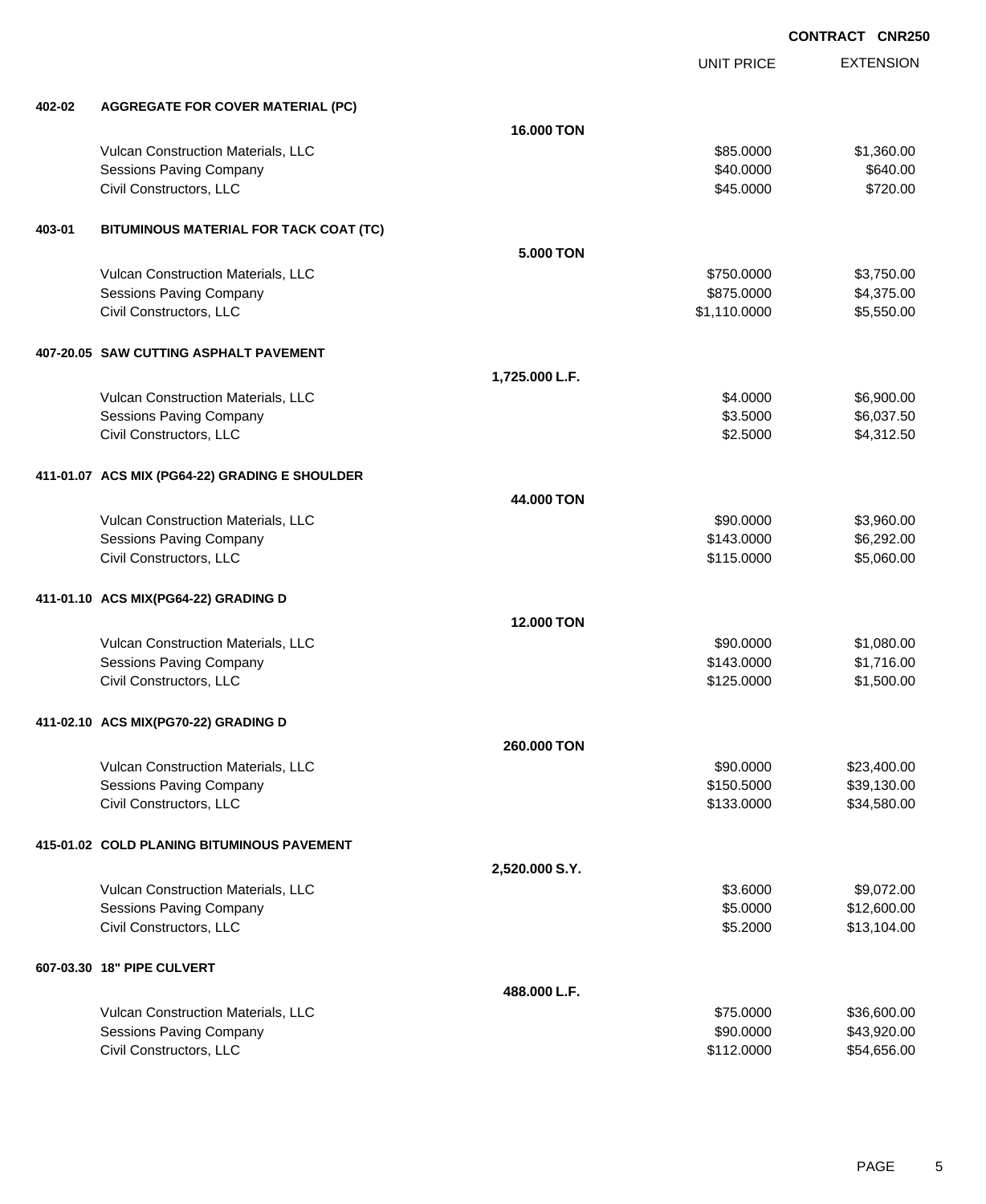|                                                          |                   | <b>UNIT PRICE</b> | <b>EXTENSION</b> |
|----------------------------------------------------------|-------------------|-------------------|------------------|
| 607-05.30 24" PIPE CULVERT                               |                   |                   |                  |
|                                                          | 171.000 L.F.      |                   |                  |
| Vulcan Construction Materials, LLC                       |                   | \$90.0000         | \$15,390.00      |
| <b>Sessions Paving Company</b>                           |                   | \$130.0000        | \$22,230.00      |
| Civil Constructors, LLC                                  |                   | \$146.0000        | \$24,966.00      |
| 607-16.02 30"X 19" HORIZONTAL OVAL CONCRETE PIPE CULVERT |                   |                   |                  |
|                                                          | 131.000 L.F.      |                   |                  |
| Vulcan Construction Materials, LLC                       |                   | \$140.0000        | \$18,340.00      |
| <b>Sessions Paving Company</b>                           |                   | \$155.0000        | \$20,305.00      |
| Civil Constructors, LLC                                  |                   | \$193.0000        | \$25,283.00      |
| 607-39.02 18" PIPE CULVERT (SIDE DRAIN)                  |                   |                   |                  |
|                                                          | 19.000 L.F.       |                   |                  |
| Vulcan Construction Materials, LLC                       |                   | \$80.0000         | \$1,520.00       |
| <b>Sessions Paving Company</b>                           |                   | \$90.0000         | \$1,710.00       |
| Civil Constructors, LLC                                  |                   | \$76.0000         | \$1,444.00       |
| 611-01.02 MANHOLES, > 4' - 8' DEPTH                      |                   |                   |                  |
|                                                          | <b>2.000 EACH</b> |                   |                  |
| Vulcan Construction Materials, LLC                       |                   | \$3,000.0000      | \$6,000.00       |
| <b>Sessions Paving Company</b>                           |                   | \$5,000.0000      | \$10,000.00      |
| Civil Constructors, LLC                                  |                   | \$3,910.0000      | \$7,820.00       |
| 611-07.01 CLASS A CONCRETE (PIPE ENDWALLS)               |                   |                   |                  |
|                                                          | 3.000 C.Y.        |                   |                  |
| Vulcan Construction Materials, LLC                       |                   | \$750.0000        | \$2,250.00       |
| <b>Sessions Paving Company</b>                           |                   | \$1,000.0000      | \$3,000.00       |
| Civil Constructors, LLC                                  |                   | \$709.0000        | \$2,127.00       |
| 611-07.02 STEEL BAR REINFORCEMENT (PIPE ENDWALLS)        |                   |                   |                  |
|                                                          | 231.000 LB.       |                   |                  |
| Vulcan Construction Materials, LLC                       |                   | \$1.5000          | \$346.50         |
| <b>Sessions Paving Company</b>                           |                   | \$2.5000          | \$577.50         |
| Civil Constructors, LLC                                  |                   | \$2.0000          | \$462.00         |
| 611-07.03 STRUCTURAL STEEL (PIPE ENDWALLS)               |                   |                   |                  |
|                                                          | 834.000 LB.       |                   |                  |
| Vulcan Construction Materials, LLC                       |                   | \$3.7500          | \$3,127.50       |
| <b>Sessions Paving Company</b>                           |                   | \$6.5000          | \$5,421.00       |
| Civil Constructors, LLC                                  |                   | \$17.0000         | \$14,178.00      |
| 611-07.31 18IN ENDWALL (SIDE DRAIN)                      |                   |                   |                  |
|                                                          | <b>4.000 EACH</b> |                   |                  |
| Vulcan Construction Materials, LLC                       |                   | \$2,300.0000      | \$9,200.00       |
| <b>Sessions Paving Company</b>                           |                   | \$2,000.0000      | \$8,000.00       |
| Civil Constructors, LLC                                  |                   | \$3,890.0000      | \$15,560.00      |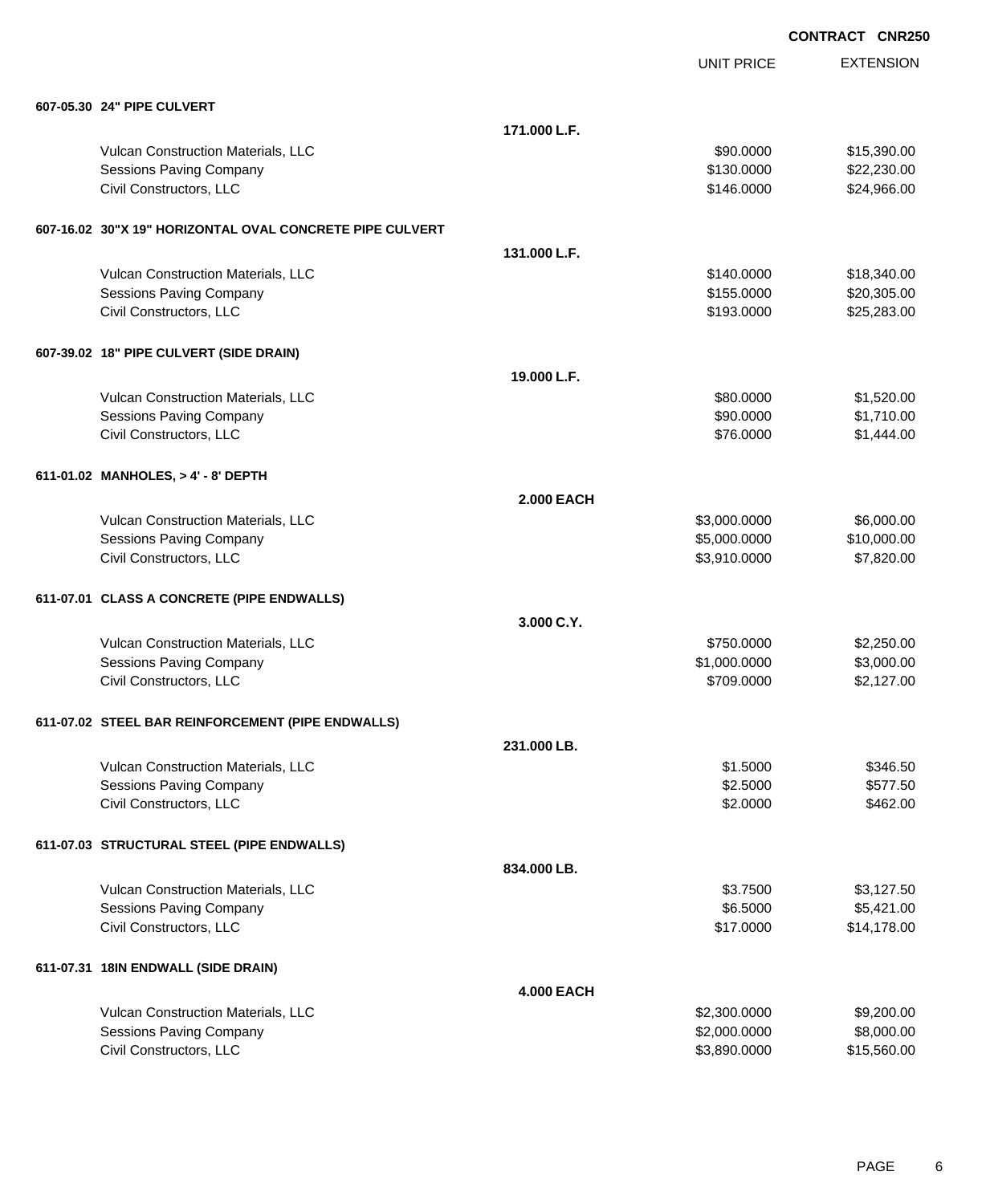EXTENSION

|        |                                                  |                   | UNIT PRICE   | <b>EXTENSION</b> |
|--------|--------------------------------------------------|-------------------|--------------|------------------|
|        | 611-12.02 CATCH BASINS, TYPE 12, > 4' - 8' DEPTH |                   |              |                  |
|        |                                                  | <b>2.000 EACH</b> |              |                  |
|        | Vulcan Construction Materials, LLC               |                   | \$3,000.0000 | \$6,000.00       |
|        | <b>Sessions Paving Company</b>                   |                   | \$4,000.0000 | \$8,000.00       |
|        | Civil Constructors, LLC                          |                   | \$3,540.0000 | \$7,080.00       |
|        | 611-42.01 CATCH BASINS, TYPE 42, 0' - 4' DEPTH   |                   |              |                  |
|        |                                                  | 3.000 EACH        |              |                  |
|        | Vulcan Construction Materials, LLC               |                   | \$2,300.0000 | \$6,900.00       |
|        | <b>Sessions Paving Company</b>                   |                   | \$4,500.0000 | \$13,500.00      |
|        | Civil Constructors, LLC                          |                   | \$3,390.0000 | \$10,170.00      |
|        | 611-42.02 CATCH BASINS, TYPE 42, > 4' - 8' DEPTH |                   |              |                  |
|        |                                                  | <b>2.000 EACH</b> |              |                  |
|        | Vulcan Construction Materials, LLC               |                   | \$2,600.0000 | \$5,200.00       |
|        | Sessions Paving Company                          |                   | \$5,500.0000 | \$11,000.00      |
|        | Civil Constructors, LLC                          |                   | \$3,950.0000 | \$7,900.00       |
|        | 621-03.02 18" TEMPORARY DRAINAGE PIPE            |                   |              |                  |
|        |                                                  | 30.000 L.F.       |              |                  |
|        | Vulcan Construction Materials, LLC               |                   | \$45.0000    | \$1,350.00       |
|        | <b>Sessions Paving Company</b>                   |                   | \$40.0000    | \$1,200.00       |
|        | Civil Constructors, LLC                          |                   | \$46.0000    | \$1,380.00       |
|        | 701-01.01 CONCRETE SIDEWALK (4 ")                |                   |              |                  |
|        |                                                  | 740,000 S.F.      |              |                  |
|        | Vulcan Construction Materials, LLC               |                   | \$5.4500     | \$4,033.00       |
|        | <b>Sessions Paving Company</b>                   |                   | \$8.2500     | \$6,105.00       |
|        | Civil Constructors, LLC                          |                   | \$7.2000     | \$5,328.00       |
| 701-02 | <b>CONCRETE DRIVEWAY</b>                         |                   |              |                  |
|        |                                                  | 1,330.000 S.F.    |              |                  |
|        | Vulcan Construction Materials, LLC               |                   | \$8.1000     | \$10,773.00      |
|        | Sessions Paving Company                          |                   | \$11.3000    | \$15,029.00      |
|        | Civil Constructors, LLC                          |                   | \$11.0000    | \$14,630.00      |
| 702-03 | <b>CONCRETE COMBINED CURB &amp; GUTTER</b>       |                   |              |                  |
|        |                                                  | 55.000 C.Y.       |              |                  |
|        | Vulcan Construction Materials, LLC               |                   | \$350.1500   | \$19,258.25      |
|        | Sessions Paving Company                          |                   | \$386.0000   | \$21,230.00      |
|        | Civil Constructors, LLC                          |                   | \$405.0000   | \$22,275.00      |
|        | 708-02.01 MARKERS (CONCRETE R.O.W. POSTS)        |                   |              |                  |
|        |                                                  | 7.000 EACH        |              |                  |

| <b>Vulcan Construction Materials, LLC</b> | \$300.0000 | \$2,100.00 |
|-------------------------------------------|------------|------------|
| Sessions Paving Company                   | \$500,0000 | \$3,500.00 |
| Civil Constructors. LLC                   | \$350,0000 | \$2,450.00 |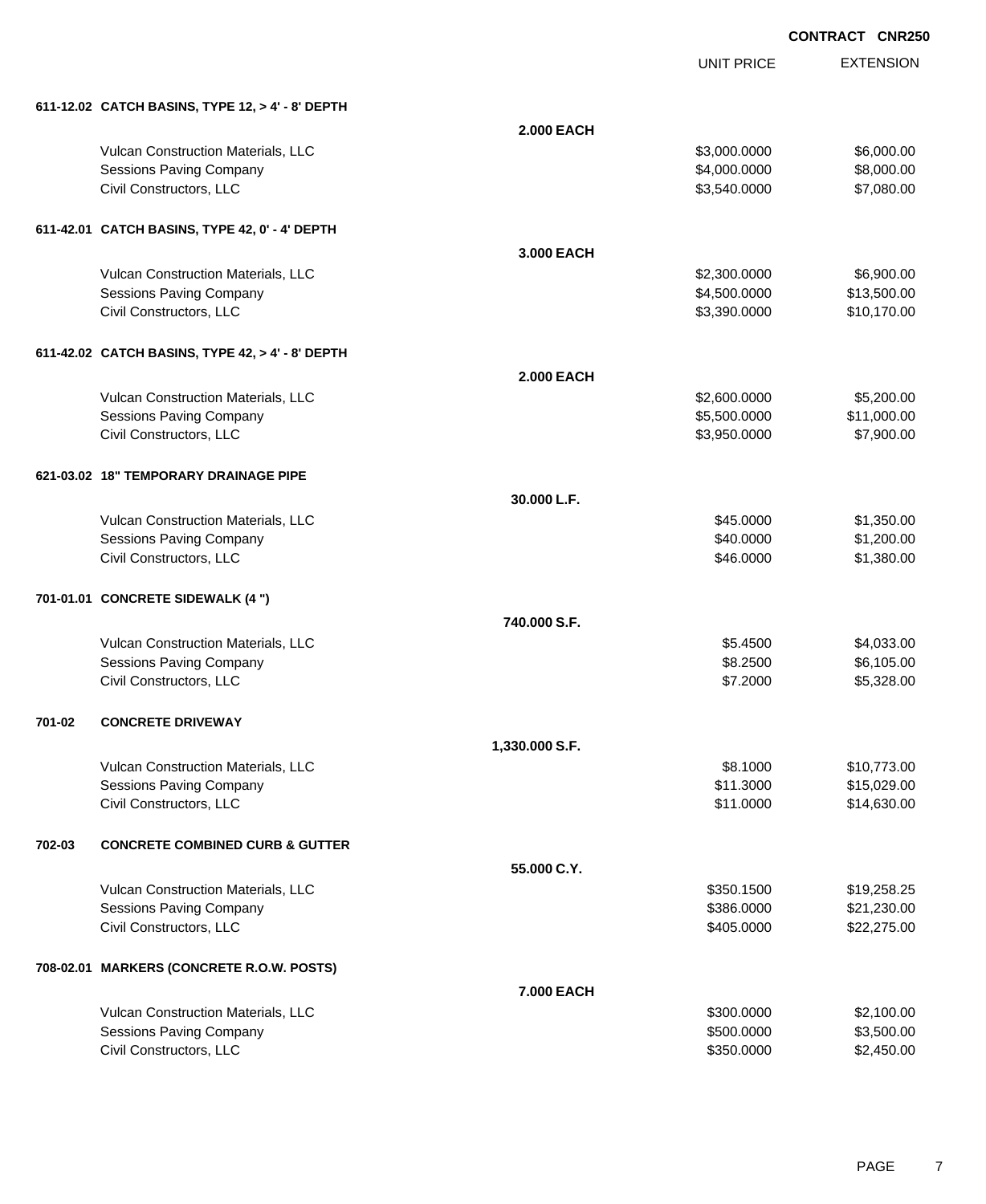|        |                                            |                | <b>UNIT PRICE</b> | <b>EXTENSION</b> |
|--------|--------------------------------------------|----------------|-------------------|------------------|
|        | 709-05.05 MACHINED RIP-RAP (CLASS A-3)     |                |                   |                  |
|        |                                            | 200,000 TON    |                   |                  |
|        | Vulcan Construction Materials, LLC         |                | \$37.0000         | \$7,400.00       |
|        | <b>Sessions Paving Company</b>             |                | \$45.0000         | \$9,000.00       |
|        | Civil Constructors, LLC                    |                | \$35.0000         | \$7,000.00       |
|        | 709-05.06 MACHINED RIP-RAP (CLASS A-1)     |                |                   |                  |
|        |                                            | 202.000 TON    |                   |                  |
|        | Vulcan Construction Materials, LLC         |                | \$40.0000         | \$8,080.00       |
|        | <b>Sessions Paving Company</b>             |                | \$45.0000         | \$9,090.00       |
|        | Civil Constructors, LLC                    |                | \$41.0000         | \$8,282.00       |
| 710-02 | <b>AGGREGATE UNDERDRAINS (WITH PIPE)</b>   |                |                   |                  |
|        |                                            | 1,725.000 L.F. |                   |                  |
|        | Vulcan Construction Materials, LLC         |                | \$8.0000          | \$13,800.00      |
|        | Sessions Paving Company                    |                | \$9.0000          | \$15,525.00      |
|        | Civil Constructors, LLC                    |                | \$9.3000          | \$16,042.50      |
| 710-05 | <b>LATERAL UNDERDRAIN</b>                  |                |                   |                  |
|        |                                            | 205.000 L.F.   |                   |                  |
|        | Vulcan Construction Materials, LLC         |                | \$5.5000          | \$1,127.50       |
|        | Sessions Paving Company                    |                | \$6.0000          | \$1,230.00       |
|        | Civil Constructors, LLC                    |                | \$6.4000          | \$1,312.00       |
|        | 710-06.12 LATERAL UNDERDRAIN ENDWALL (3:1) |                |                   |                  |
|        |                                            | 10.000 EACH    |                   |                  |
|        | Vulcan Construction Materials, LLC         |                | \$750.0000        | \$7,500.00       |
|        | <b>Sessions Paving Company</b>             |                | \$825.0000        | \$8,250.00       |
|        | Civil Constructors, LLC                    |                | \$867.0000        | \$8,670.00       |
| 712-01 | <b>TRAFFIC CONTROL</b>                     |                |                   |                  |
|        |                                            | 1.000 LS       |                   |                  |
|        | Vulcan Construction Materials, LLC         |                | \$50,000.0000     | \$50,000.00      |
|        | <b>Sessions Paving Company</b>             |                | \$23,500.0000     | \$23,500.00      |
|        | Civil Constructors, LLC                    |                | \$45,770.0000     | \$45,770.00      |
|        | 712-04.01 FLEXIBLE DRUMS (CHANNELIZING)    |                |                   |                  |
|        |                                            | 40.000 EACH    |                   |                  |
|        | Vulcan Construction Materials, LLC         |                | \$33.0000         | \$1,320.00       |
|        | <b>Sessions Paving Company</b>             |                | \$30.0000         | \$1,200.00       |
|        | Civil Constructors, LLC                    |                | \$41.0000         | \$1,640.00       |
| 712-06 | <b>SIGNS (CONSTRUCTION)</b>                |                |                   |                  |
|        |                                            | 128.000 S.F.   |                   |                  |
|        | Vulcan Construction Materials, LLC         |                | \$8.5000          | \$1,088.00       |
|        | <b>Sessions Paving Company</b>             |                | \$8.0000          | \$1,024.00       |
|        | Civil Constructors, LLC                    |                | \$8.1000          | \$1,036.80       |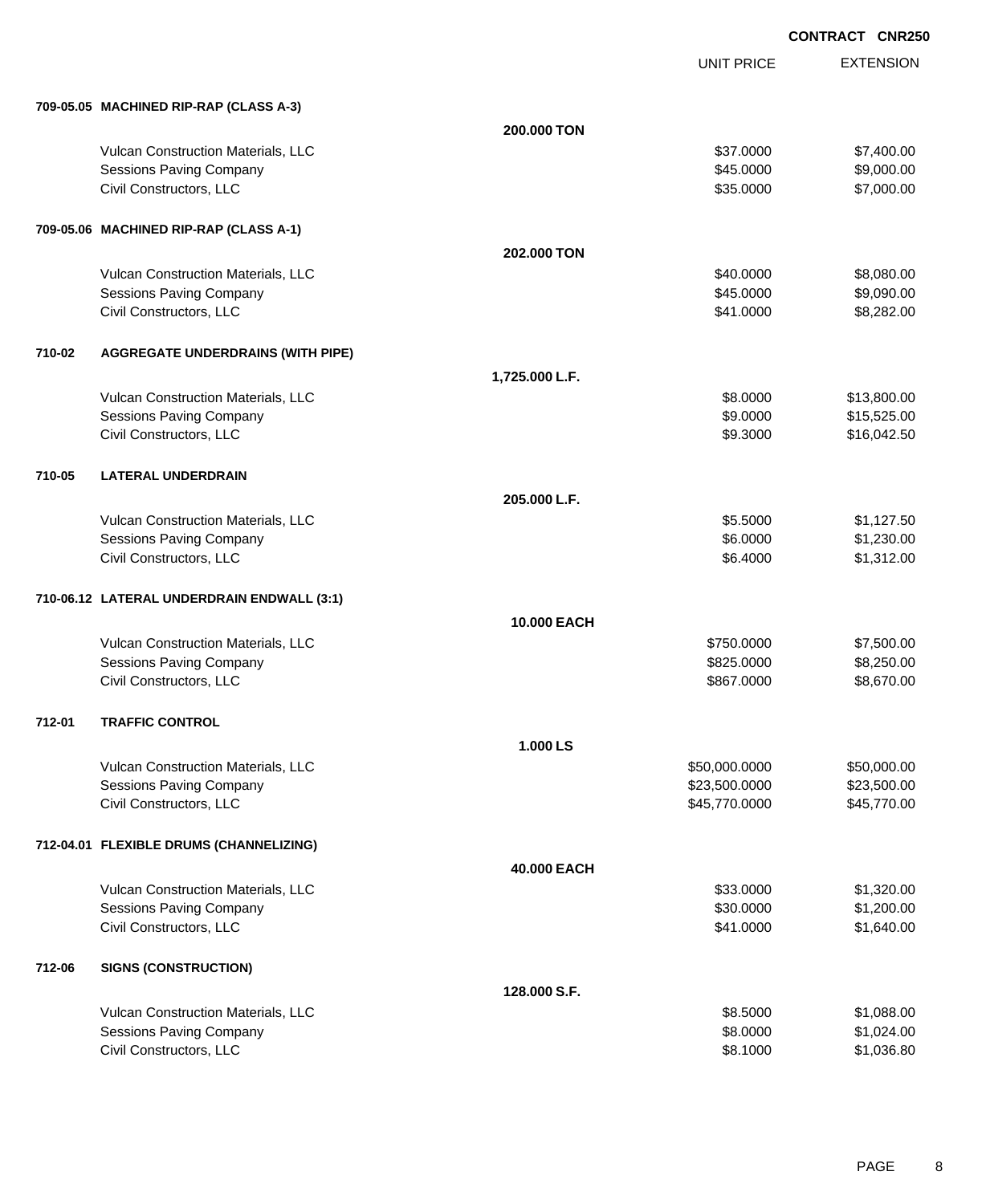|        |                                                    |                   |                   | <b>CONTRACT CNR250</b> |
|--------|----------------------------------------------------|-------------------|-------------------|------------------------|
|        |                                                    |                   | <b>UNIT PRICE</b> | <b>EXTENSION</b>       |
|        | 713-02.21 SIGN POST DELINEATION ENHANCEMENT        |                   |                   |                        |
|        |                                                    | 48.000 L.F.       |                   |                        |
|        | Vulcan Construction Materials, LLC                 |                   | \$7.2500          | \$348.00               |
|        | Sessions Paving Company                            |                   | \$6.5000          | \$312.00               |
|        | Civil Constructors, LLC                            |                   | \$8.1000          | \$388.80               |
|        | 713-11.01 "U" SECTION STEEL POSTS                  |                   |                   |                        |
|        |                                                    | 58,000 LB.        |                   |                        |
|        | Vulcan Construction Materials, LLC                 |                   | \$3.2500          | \$188.50               |
|        | Sessions Paving Company                            |                   | \$4.2500          | \$246.50               |
|        | Civil Constructors, LLC                            |                   | \$4.1000          | \$237.80               |
|        | 713-11.02 PERFORATED/KNOCKOUT SQUARE TUBE POST     |                   |                   |                        |
|        |                                                    | 175.000 LB.       |                   |                        |
|        | Vulcan Construction Materials, LLC                 |                   | \$3.8000          | \$665.00               |
|        | <b>Sessions Paving Company</b>                     |                   | \$4.0000          | \$700.00               |
|        | Civil Constructors, LLC                            |                   | \$5.2000          | \$910.00               |
|        | 713-11.21 P POST SLIP BASE                         |                   |                   |                        |
|        |                                                    | <b>2.000 EACH</b> |                   |                        |
|        | Vulcan Construction Materials, LLC                 |                   | \$400.0000        | \$800.00               |
|        | Sessions Paving Company                            |                   | \$420.0000        | \$840.00               |
|        | Civil Constructors, LLC                            |                   | \$376.0000        | \$752.00               |
|        | 713-13.02 FLAT SHEET ALUMINUM SIGNS (0.080" THICK) |                   |                   |                        |
|        |                                                    | 5.000 S.F.        |                   |                        |
|        | Vulcan Construction Materials, LLC                 |                   | \$13.0000         | \$65.00                |
|        | <b>Sessions Paving Company</b>                     |                   | \$16.0000         | \$80.00                |
|        | Civil Constructors, LLC                            |                   | \$16.0000         | \$80.00                |
|        | 713-13.03 FLAT SHEET ALUMINUM SIGNS (0.100" THICK) |                   |                   |                        |
|        |                                                    | 76,000 S.F.       |                   |                        |
|        | Vulcan Construction Materials, LLC                 |                   | \$13.5000         | \$1,026.00             |
|        | <b>Sessions Paving Company</b>                     |                   | \$17.0000         | \$1,292.00             |
|        | Civil Constructors, LLC                            |                   | \$18.0000         | \$1,368.00             |
| 713-15 | <b>REMOVAL OF SIGNS, POSTS AND FOOTINGS</b>        |                   |                   |                        |
|        |                                                    | 1.000 LS          |                   |                        |
|        | Vulcan Construction Materials, LLC                 |                   | \$250.0000        | \$250.00               |
|        | Sessions Paving Company                            |                   | \$350.0000        | \$350.00               |
|        | Civil Constructors, LLC                            |                   | \$347.0000        | \$347.00               |
|        | 713-15.02 REMOVAL & RELOCATION OF SIGN & SUPPORT   |                   |                   |                        |
|        |                                                    | 9.000 EACH        |                   |                        |
|        | Vulcan Construction Materials, LLC                 |                   | \$120.0000        | \$1,080.00             |
|        | Sessions Paving Company                            |                   | \$150.0000        | \$1,350.00             |
|        | Civil Constructors, LLC                            |                   | \$289.0000        | \$2,601.00             |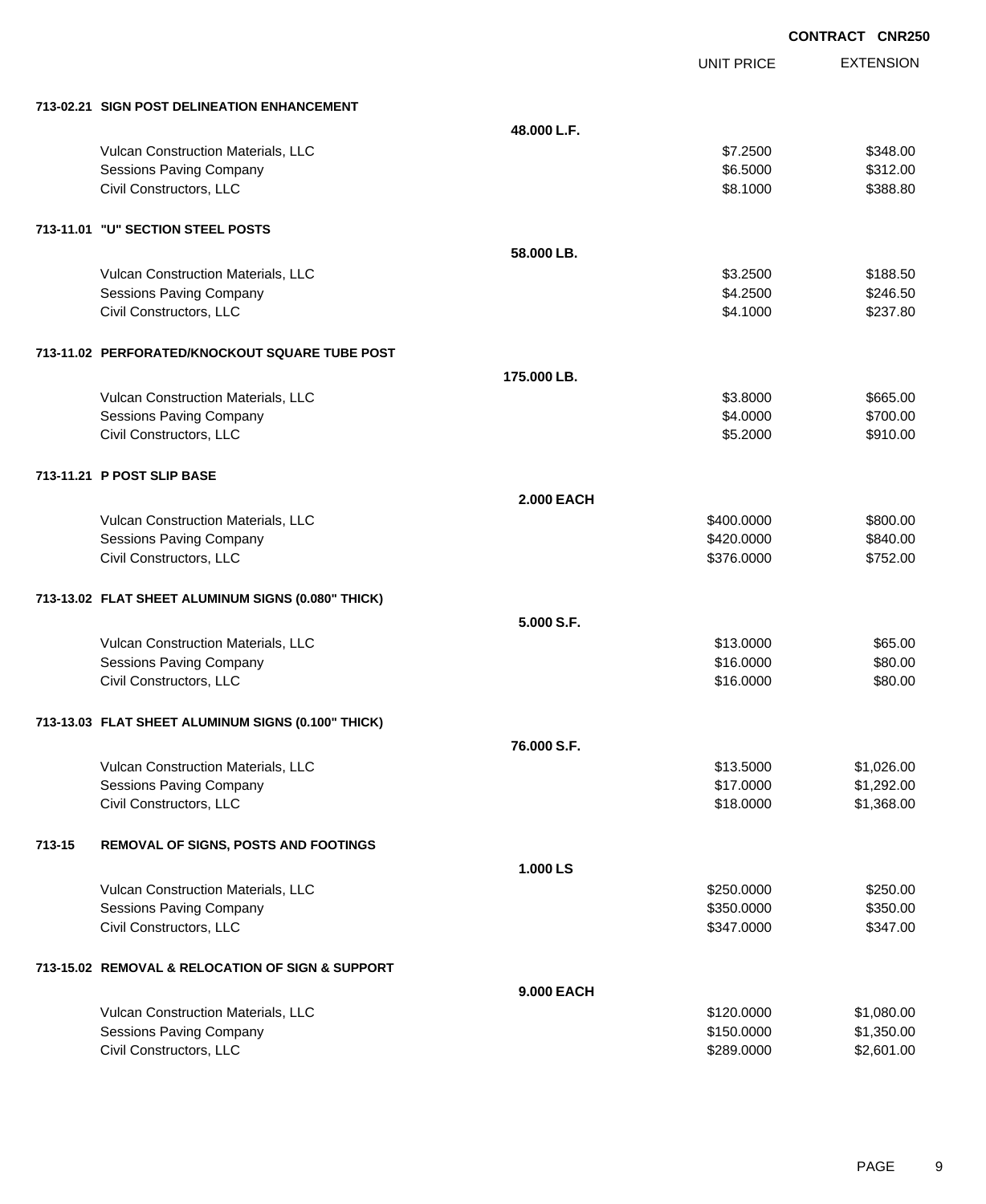UNIT PRICE

EXTENSION

| 713-16.01 CHANGEABLE MESSAGE SIGN UNIT                   |                    |              |             |
|----------------------------------------------------------|--------------------|--------------|-------------|
|                                                          | 8.000 EACH         |              |             |
| Vulcan Construction Materials, LLC                       |                    | \$6,000.0000 | \$48,000.00 |
| <b>Sessions Paving Company</b>                           |                    | \$4,400.0000 | \$35,200.00 |
| Civil Constructors, LLC                                  |                    | \$4,740.0000 | \$37,920.00 |
|                                                          |                    |              |             |
| 716-01.21 Snwplwble Pvmt Mrkrs (Bi-Dir)(1 Color)         |                    |              |             |
|                                                          | 64.000 EACH        |              |             |
| Vulcan Construction Materials, LLC                       |                    | \$72.5000    | \$4,640.00  |
| <b>Sessions Paving Company</b>                           |                    | \$100.0000   | \$6,400.00  |
| Civil Constructors, LLC                                  |                    | \$84.0000    | \$5,376.00  |
| 716-01.22 Snwplwble Pvmt Mrkrs (Mono-Dir)(1 Color)       |                    |              |             |
|                                                          | <b>11.000 EACH</b> |              |             |
| Vulcan Construction Materials, LLC                       |                    | \$72.5000    | \$797.50    |
| <b>Sessions Paving Company</b>                           |                    | \$100.0000   | \$1,100.00  |
| Civil Constructors, LLC                                  |                    | \$84.0000    | \$924.00    |
| 716-02.05 PLASTIC PAVEMENT MARKING (STOP LINE)           |                    |              |             |
|                                                          | 92.000 L.F.        |              |             |
| Vulcan Construction Materials, LLC                       |                    | \$12.7500    | \$1,173.00  |
| <b>Sessions Paving Company</b>                           |                    | \$20.0000    | \$1,840.00  |
| Civil Constructors, LLC                                  |                    | \$15.0000    | \$1,380.00  |
|                                                          |                    |              |             |
| 716-02.06 PLASTIC PAVEMENT MARKING (TURN LANE ARROW)     |                    |              |             |
|                                                          | <b>2.000 EACH</b>  |              |             |
| Vulcan Construction Materials, LLC                       |                    | \$165.0000   | \$330.00    |
| <b>Sessions Paving Company</b>                           |                    | \$200.0000   | \$400.00    |
| Civil Constructors, LLC                                  |                    | \$191.0000   | \$382.00    |
| 716-03.02 PLASTIC WORD PAVEMENT MARKING (RXR)            |                    |              |             |
|                                                          | <b>1.000 EACH</b>  |              |             |
| Vulcan Construction Materials, LLC                       |                    | \$525.0000   | \$525.00    |
| Sessions Paving Company                                  |                    | \$600.0000   | \$600.00    |
| Civil Constructors, LLC                                  |                    | \$607.0000   | \$607.00    |
| 716-05.20 PAINTED PAVEMENT MARKING (6" LINE)             |                    |              |             |
|                                                          | 1.000 L.M.         |              |             |
| Vulcan Construction Materials, LLC                       |                    | \$2,250.0000 | \$2,250.00  |
| <b>Sessions Paving Company</b>                           |                    | \$2,500.0000 | \$2,500.00  |
| Civil Constructors, LLC                                  |                    | \$2,600.0000 | \$2,600.00  |
| 716-12.02 ENHANCED FLATLINE THERMO PVMT MRKNG (6IN LINE) |                    |              |             |
|                                                          | 0.600 L.M.         |              |             |
| Vulcan Construction Materials, LLC                       |                    | \$6,500.0000 | \$3,900.00  |
| <b>Sessions Paving Company</b>                           |                    | \$8,000.0000 | \$4,800.00  |
| Civil Constructors, LLC                                  |                    | \$7,510.0000 | \$4,506.00  |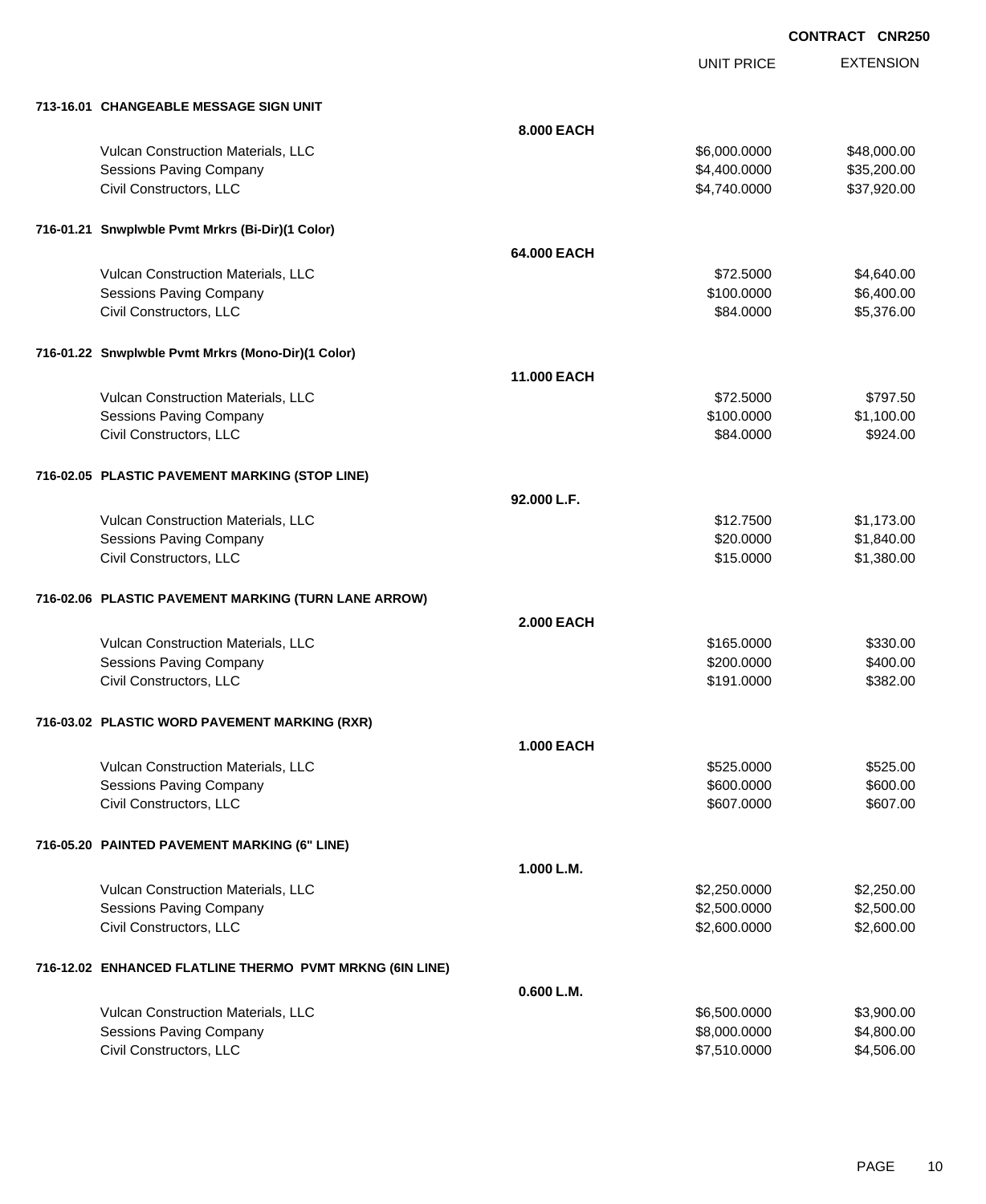|                                                                                        |                   |                   | <b>CONTRACT CNR250</b> |
|----------------------------------------------------------------------------------------|-------------------|-------------------|------------------------|
|                                                                                        |                   | <b>UNIT PRICE</b> | <b>EXTENSION</b>       |
| 716-12.05 ENHANCED FLATLINE THERMO PVMT MRKNG (6IN DOTTED LINE)                        |                   |                   |                        |
|                                                                                        | 50.000 L.F.       |                   |                        |
| Vulcan Construction Materials, LLC                                                     |                   | \$2.2500          | \$112.50               |
| Sessions Paving Company                                                                |                   | \$3.0000          | \$150.00               |
| Civil Constructors, LLC                                                                |                   | \$2.6000          | \$130.00               |
| 716-13.02 SPRAY THERMO PVMT MRKNG (60 mil) (6IN LINE)                                  |                   |                   |                        |
|                                                                                        | 0.400 L.M.        |                   |                        |
| Vulcan Construction Materials, LLC                                                     |                   | \$3,750.0000      | \$1,500.00             |
| Sessions Paving Company                                                                |                   | \$5,000.0000      | \$2,000.00             |
| Civil Constructors, LLC                                                                |                   | \$4,340.0000      | \$1,736.00             |
| 717-01<br><b>MOBILIZATION</b>                                                          |                   |                   |                        |
|                                                                                        | 1.000 LS          |                   |                        |
| Vulcan Construction Materials, LLC                                                     |                   | \$50,000.0000     | \$50,000.00            |
| Sessions Paving Company                                                                |                   | \$25,000.0000     | \$25,000.00            |
| Civil Constructors, LLC                                                                |                   | \$38,470.0000     | \$38,470.00            |
| 730-02.09 SIGNAL HEAD ASSEMBLY (130 WITH BACKPLATE)                                    |                   |                   |                        |
|                                                                                        | <b>5.000 EACH</b> |                   |                        |
| Vulcan Construction Materials, LLC                                                     |                   | \$644.0000        | \$3,220.00             |
| <b>Sessions Paving Company</b>                                                         |                   | \$644.0000        | \$3,220.00             |
| Civil Constructors, LLC                                                                |                   | \$744.0000        | \$3,720.00             |
| 730-02.30 SIGNAL HEAD ASSEMBLY (130A3R WITH BACKPLATE, OPTICALLY<br><b>PROGRAMMED)</b> |                   |                   |                        |
|                                                                                        | <b>1.000 EACH</b> |                   |                        |
| Vulcan Construction Materials, LLC                                                     |                   | \$3,246.0000      | \$3,246.00             |
| Sessions Paving Company                                                                |                   | \$3,246.0000      | \$3,246.00             |
| Civil Constructors, LLC                                                                |                   | \$3,750.0000      | \$3,750.00             |
|                                                                                        |                   |                   |                        |
| 730-02.31 SIGNAL HEAD ASSEMBLY (130A3L WITH BACKPLATE, OPTICALLY<br><b>PROGRAMMED)</b> |                   |                   |                        |
|                                                                                        | <b>1.000 EACH</b> |                   |                        |
| Vulcan Construction Materials, LLC                                                     |                   | \$3,246.0000      | \$3,246.00             |
| Sessions Paving Company                                                                |                   | \$3,246.0000      | \$3,246.00             |
| Civil Constructors, LLC                                                                |                   | \$3,750.0000      | \$3,750.00             |
| 730-02.32 SIGNAL HEAD ASSEMBLY (150A2V WITH BACKPLATE)                                 |                   |                   |                        |
|                                                                                        | <b>1.000 EACH</b> |                   |                        |
| Vulcan Construction Materials, LLC                                                     |                   | \$1,250.0000      | \$1,250.00             |
| <b>Sessions Paving Company</b>                                                         |                   | \$1,250.0000      | \$1,250.00             |
| Civil Constructors, LLC                                                                |                   | \$1,450.0000      | \$1,450.00             |
| 730-03.21 INSTALL PULL BOX (TYPE B)                                                    |                   |                   |                        |
|                                                                                        | 3.000 EACH        |                   |                        |
| Vulcan Construction Materials, LLC                                                     |                   | \$350.0000        | \$1,050.00             |
| Sessions Paving Company                                                                |                   | \$350.0000        | \$1,050.00             |
| Civil Constructors, LLC                                                                |                   | \$405.0000        | \$1,215.00             |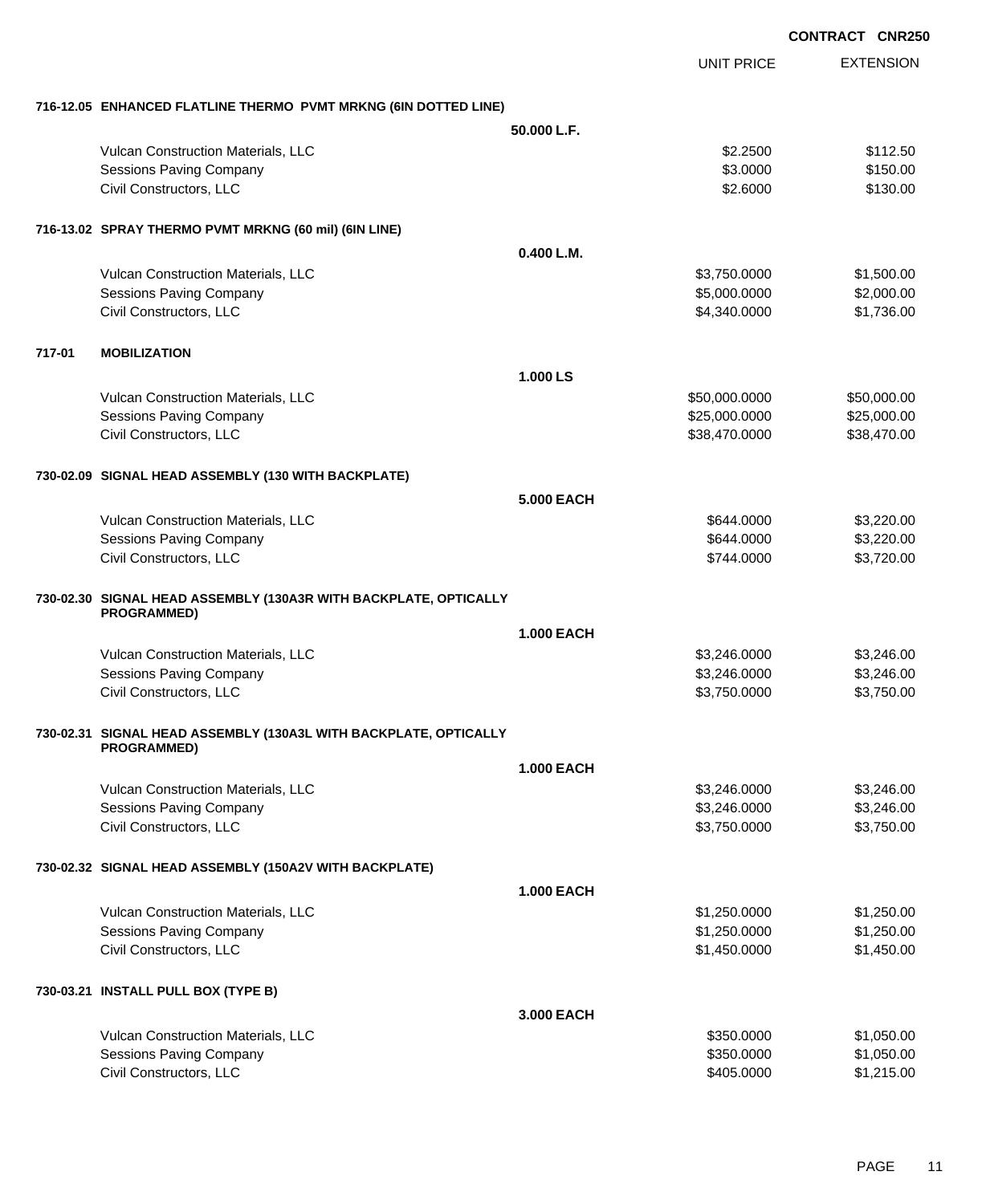UNIT PRICE EXTENSION

|  | 730-05.01 ELECTRICAL SERVICE CONNECTION       |                   |               |             |
|--|-----------------------------------------------|-------------------|---------------|-------------|
|  |                                               | <b>1.000 EACH</b> |               |             |
|  | Vulcan Construction Materials, LLC            |                   | \$3,500.0000  | \$3,500.00  |
|  | <b>Sessions Paving Company</b>                |                   | \$3,500.0000  | \$3,500.00  |
|  | Civil Constructors, LLC                       |                   | \$4,050.0000  | \$4,050.00  |
|  | 730-08.03 SIGNAL CABLE - 7 CONDUCTOR          |                   |               |             |
|  |                                               | 775,000 L.F.      |               |             |
|  | Vulcan Construction Materials, LLC            |                   | \$1.7500      | \$1,356.25  |
|  | <b>Sessions Paving Company</b>                |                   | \$1.7500      | \$1,356.25  |
|  | Civil Constructors, LLC                       |                   | \$2.1000      | \$1,627.50  |
|  | 730-12.02 CONDUIT 2" DIAMETER (PVC)           |                   |               |             |
|  |                                               | 275,000 L.F.      |               |             |
|  | Vulcan Construction Materials, LLC            |                   | \$8.0000      | \$2,200.00  |
|  | <b>Sessions Paving Company</b>                |                   | \$8.0000      | \$2,200.00  |
|  | Civil Constructors, LLC                       |                   | \$9.3000      | \$2,557.50  |
|  | 730-12.07 CONDUIT 1" DIAMETER (RGS)           |                   |               |             |
|  |                                               | 20.000 L.F.       |               |             |
|  | Vulcan Construction Materials, LLC            |                   | \$15.0000     | \$300.00    |
|  | <b>Sessions Paving Company</b>                |                   | \$15.0000     | \$300.00    |
|  | Civil Constructors, LLC                       |                   | \$18.0000     | \$360.00    |
|  | 730-12.14 CONDUIT 3" DIAMETER (JACK AND BORE) |                   |               |             |
|  |                                               | 150.000 L.F.      |               |             |
|  | Vulcan Construction Materials, LLC            |                   | \$22.0000     | \$3,300.00  |
|  | <b>Sessions Paving Company</b>                |                   | \$22.0000     | \$3,300.00  |
|  | Civil Constructors, LLC                       |                   | \$26.0000     | \$3,900.00  |
|  | 730-13.08 VEHICLE DETECTOR (MICROWAVE)        |                   |               |             |
|  |                                               | <b>5.000 EACH</b> |               |             |
|  | Vulcan Construction Materials, LLC            |                   | \$7,668.0000  | \$38,340.00 |
|  | <b>Sessions Paving Company</b>                |                   | \$7,668.0000  | \$38,340.00 |
|  | Civil Constructors, LLC                       |                   | \$8,860.0000  | \$44,300.00 |
|  | 730-15.32 CABINET (EIGHT PHASE BASE MOUNTED)  |                   |               |             |
|  |                                               | <b>1.000 EACH</b> |               |             |
|  | Vulcan Construction Materials, LLC            |                   | \$12,450.0000 | \$12,450.00 |
|  | <b>Sessions Paving Company</b>                |                   | \$12,450.0000 | \$12,450.00 |
|  | Civil Constructors, LLC                       |                   | \$14,380.0000 | \$14,380.00 |
|  | 730-16.02 EIGHT PHASE ACTUATED CONTROLLER     |                   |               |             |
|  |                                               | <b>1.000 EACH</b> |               |             |
|  | Vulcan Construction Materials, LLC            |                   | \$3,267.0000  | \$3,267.00  |
|  | <b>Sessions Paving Company</b>                |                   | \$3,267.0000  | \$3,267.00  |
|  | Civil Constructors, LLC                       |                   | \$3,780.0000  | \$3,780.00  |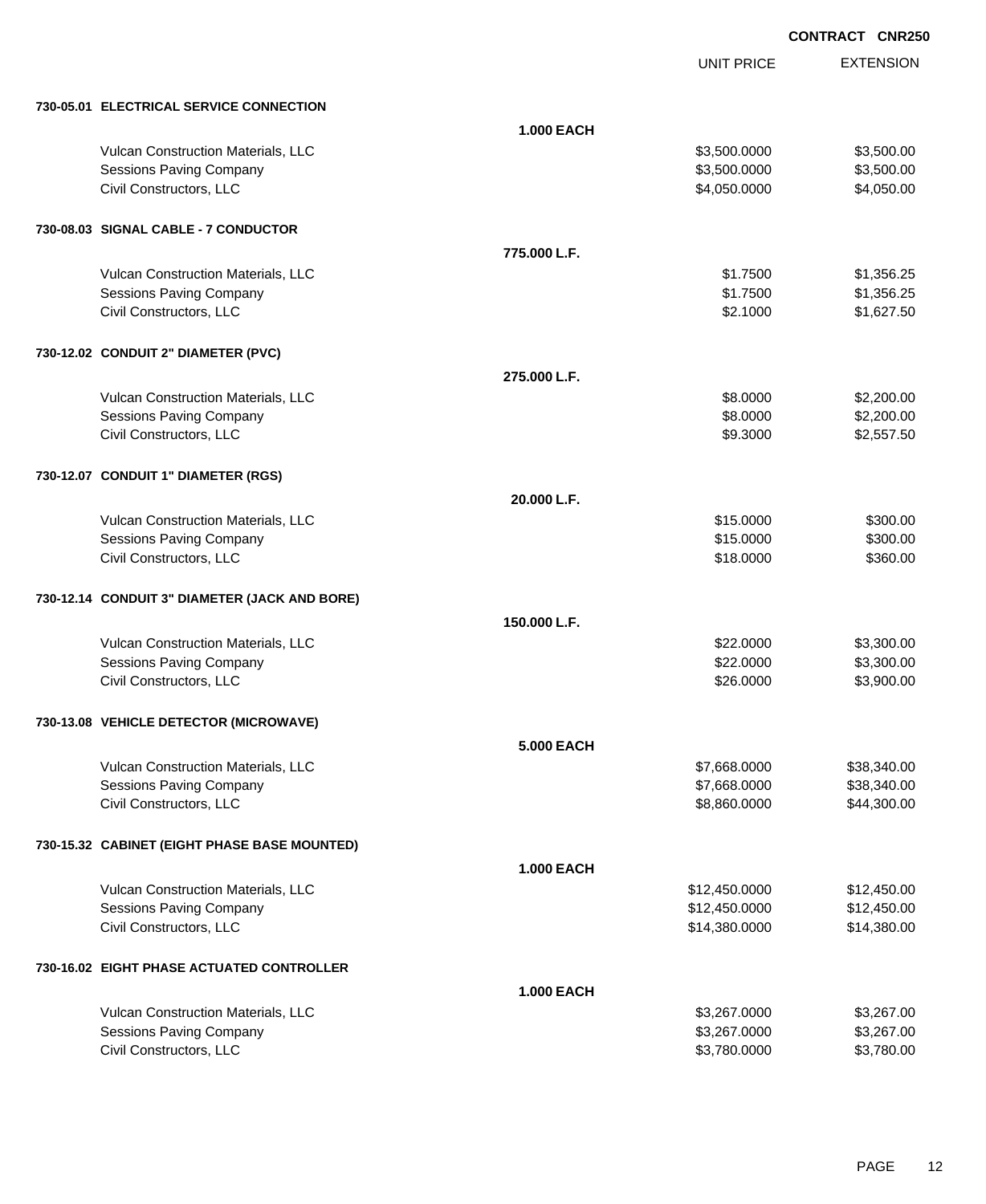EXTENSION **CONTRACT CNR250**

UNIT PRICE

| 730-16.25 INSTALLATION OF CABINET AND CONTROLLER |  |
|--------------------------------------------------|--|
|                                                  |  |

|        | 730-16.25 INSTALLATION OF CABINET AND CONTROLLER              |                   |               |             |
|--------|---------------------------------------------------------------|-------------------|---------------|-------------|
|        |                                                               | <b>1.000 EACH</b> |               |             |
|        | Vulcan Construction Materials, LLC                            |                   | \$2,000.0000  | \$2,000.00  |
|        | <b>Sessions Paving Company</b>                                |                   | \$2,000.0000  | \$2,000.00  |
|        | Civil Constructors, LLC                                       |                   | \$2,310.0000  | \$2,310.00  |
|        |                                                               |                   |               |             |
|        | 730-21.10 WOOD POLE (POWER SOURCE)                            |                   |               |             |
|        |                                                               | <b>1.000 EACH</b> |               |             |
|        | Vulcan Construction Materials, LLC                            |                   | \$1,000.0000  | \$1,000.00  |
|        | Sessions Paving Company                                       |                   | \$1,000.0000  | \$1,000.00  |
|        | Civil Constructors, LLC                                       |                   | \$1,160.0000  | \$1,160.00  |
|        | 730-23.96 CANTILEVER SIGNAL SUPPORT (1 @ 30' AND 1 @ 55')     |                   |               |             |
|        |                                                               | <b>1.000 EACH</b> |               |             |
|        | Vulcan Construction Materials, LLC                            |                   | \$14,315.0000 | \$14,315.00 |
|        | <b>Sessions Paving Company</b>                                |                   | \$14,315.0000 | \$14,315.00 |
|        | Civil Constructors, LLC                                       |                   | \$16,540.0000 | \$16,540.00 |
|        |                                                               |                   |               |             |
|        | 730-23.97 CANTILEVER SIGNAL SUPPORT (1 @ 40' AND 1 @ 55')     |                   |               |             |
|        |                                                               | <b>1.000 EACH</b> |               |             |
|        | Vulcan Construction Materials, LLC                            |                   | \$14,439.0000 | \$14,439.00 |
|        | <b>Sessions Paving Company</b>                                |                   | \$14,439.0000 | \$14,439.00 |
|        | Civil Constructors, LLC                                       |                   | \$16,680.0000 | \$16,680.00 |
|        | 740-10.03 GEOTEXTILE (TYPE III)(EROSION CONTROL)              |                   |               |             |
|        |                                                               | 742.000 S.Y.      |               |             |
|        | Vulcan Construction Materials, LLC                            |                   | \$3.0000      | \$2,226.00  |
|        | <b>Sessions Paving Company</b>                                |                   | \$6.0000      | \$4,452.00  |
|        | Civil Constructors, LLC                                       |                   | \$3.5000      | \$2,597.00  |
|        | 740-11.02 TEMPORARY SEDIMENT TUBE 12IN                        |                   |               |             |
|        |                                                               | 1,900.000 L.F.    |               |             |
|        | Vulcan Construction Materials, LLC                            |                   | \$2.2000      | \$4,180.00  |
|        | <b>Sessions Paving Company</b>                                |                   | \$12.0000     | \$22,800.00 |
|        | Civil Constructors, LLC                                       |                   | \$2.6000      | \$4,940.00  |
|        | 801-01.07 TEMPORARY SEEDING (WITH MULCH)                      |                   |               |             |
|        |                                                               | <b>7.000 UNIT</b> |               |             |
|        | Vulcan Construction Materials, LLC                            |                   | \$100.0000    | \$700.00    |
|        | <b>Sessions Paving Company</b>                                |                   | \$50.0000     | \$350.00    |
|        | Civil Constructors, LLC                                       |                   | \$347.0000    | \$2,429.00  |
| 801-02 | <b>SEEDING (WITHOUT MULCH)</b>                                |                   |               |             |
|        |                                                               |                   |               |             |
|        |                                                               | <b>2.000 UNIT</b> | \$100.0000    | \$200.00    |
|        | Vulcan Construction Materials, LLC<br>Sessions Paving Company |                   | \$50.0000     | \$100.00    |
|        | Civil Constructors, LLC                                       |                   | \$58.0000     | \$116.00    |
|        |                                                               |                   |               |             |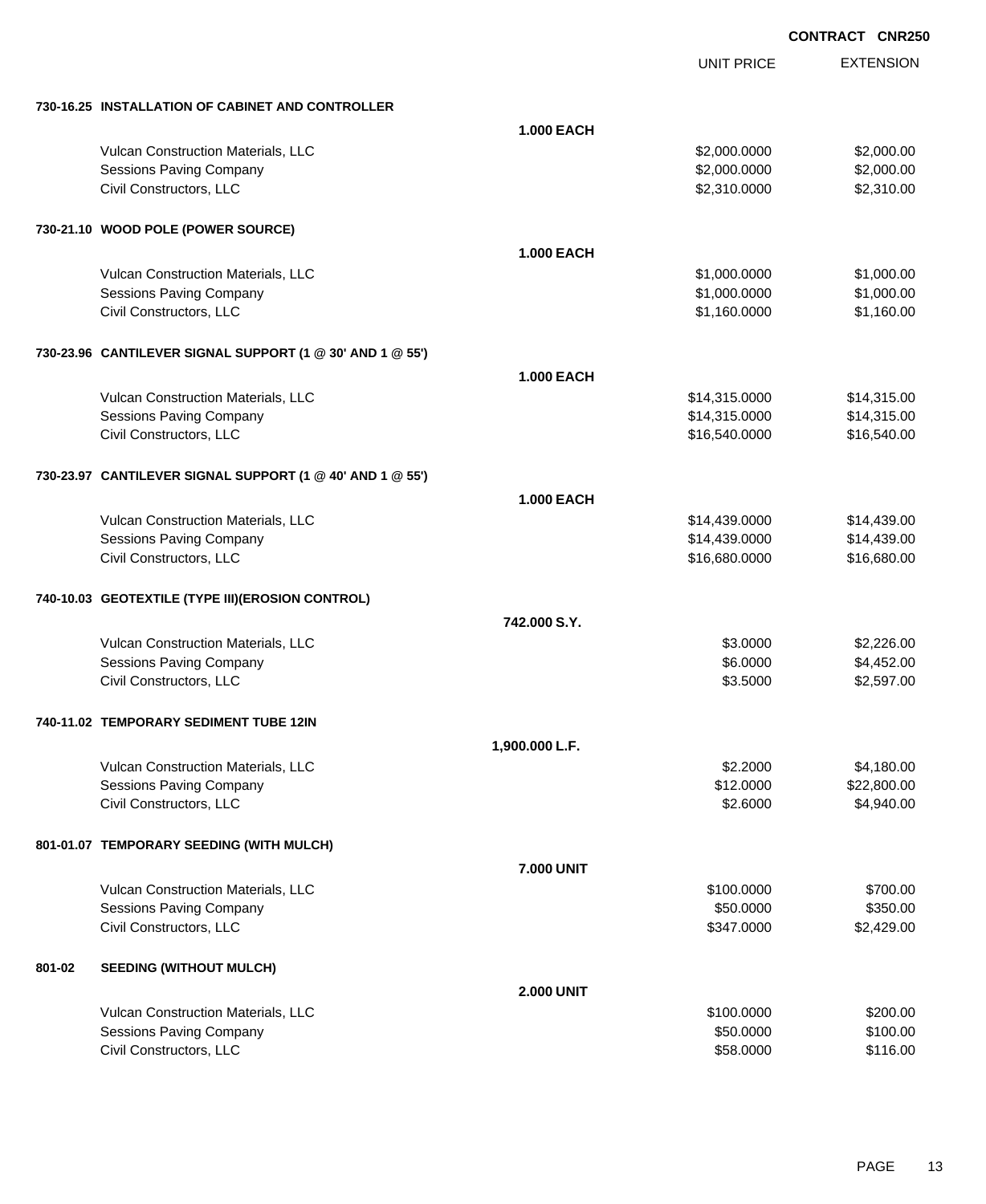|        |                                            |                | UNIT PRICE | <b>EXTENSION</b> |
|--------|--------------------------------------------|----------------|------------|------------------|
| 801-03 | <b>WATER (SEEDING &amp; SODDING)</b>       |                |            |                  |
|        |                                            | 25.000 M.G.    |            |                  |
|        | <b>Vulcan Construction Materials, LLC</b>  |                | \$100.0000 | \$2,500.00       |
|        | <b>Sessions Paving Company</b>             |                | \$10.0000  | \$250.00         |
|        | Civil Constructors, LLC                    |                | \$116.0000 | \$2,900.00       |
| 803-01 | <b>SODDING (NEW SOD)</b>                   |                |            |                  |
|        |                                            | 2,425.000 S.Y. |            |                  |
|        | Vulcan Construction Materials, LLC         |                | \$5.0000   | \$12,125.00      |
|        | Sessions Paving Company                    |                | \$5.0000   | \$12,125.00      |
|        | Civil Constructors, LLC                    |                | \$5.8000   | \$14,065.00      |
|        | 805-01.01 TURF REINFORCEMENT MAT (CLASS I) |                |            |                  |
|        |                                            | 215,000 S.Y.   |            |                  |
|        | <b>Vulcan Construction Materials, LLC</b>  |                | \$10.0000  | \$2,150.00       |
|        | Sessions Paving Company                    |                | \$7.5000   | \$1,612.50       |
|        | Civil Constructors, LLC                    |                | \$7.6000   | \$1,634.00       |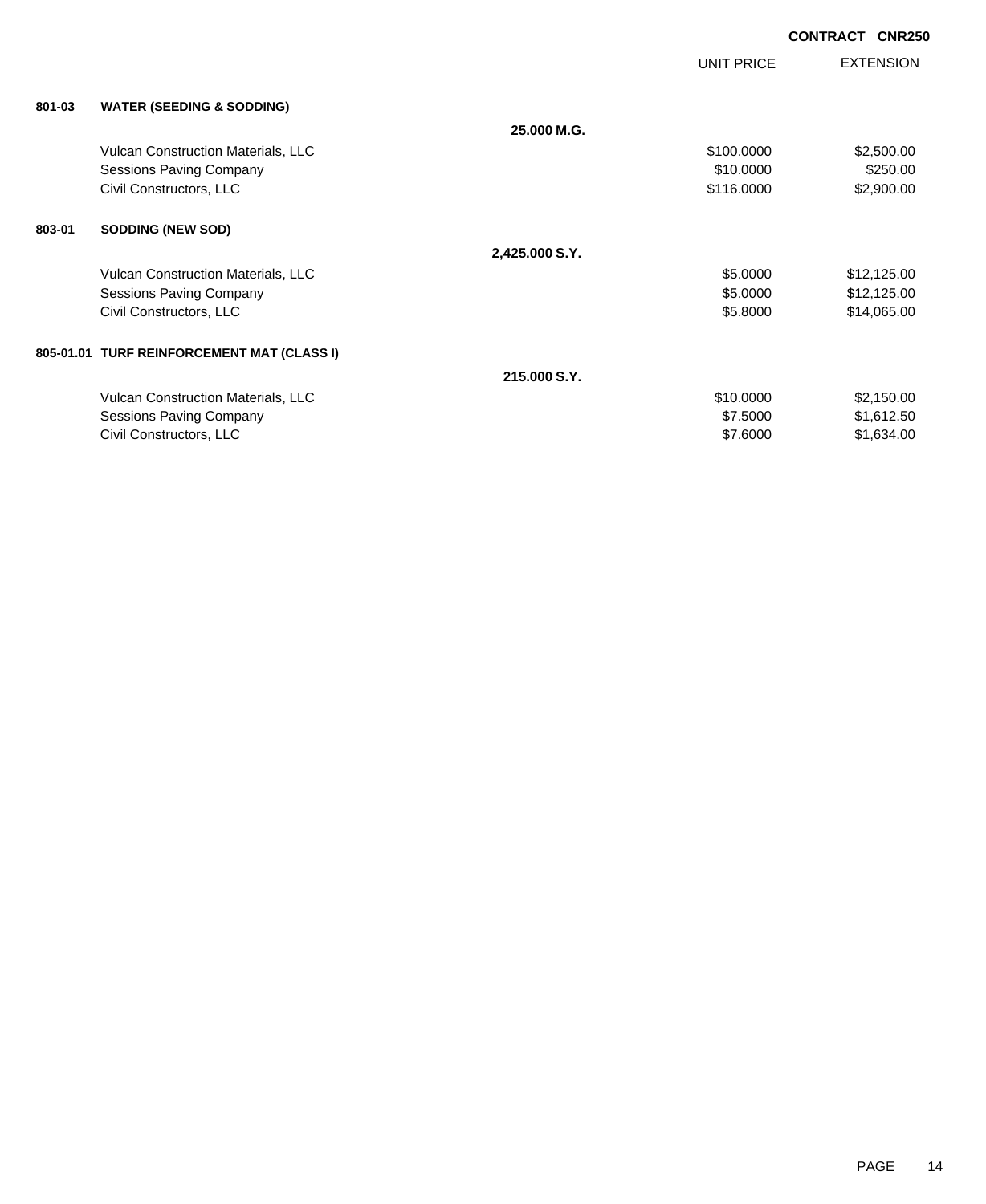## **SUB-TOTAL ROADWAY**

| Vulcan Construction Materials, LLC | \$847.991.25 |
|------------------------------------|--------------|
| Sessions Paving Company            | \$922,730.50 |
| Civil Constructors, LLC            | \$925,542,60 |

# **TOTAL CONTRACT**

| Vulcan Construction Materials, LLC | \$847.991.25 |
|------------------------------------|--------------|
| Sessions Paving Company            | \$922,730,50 |
| Civil Constructors, LLC            | \$925.542.60 |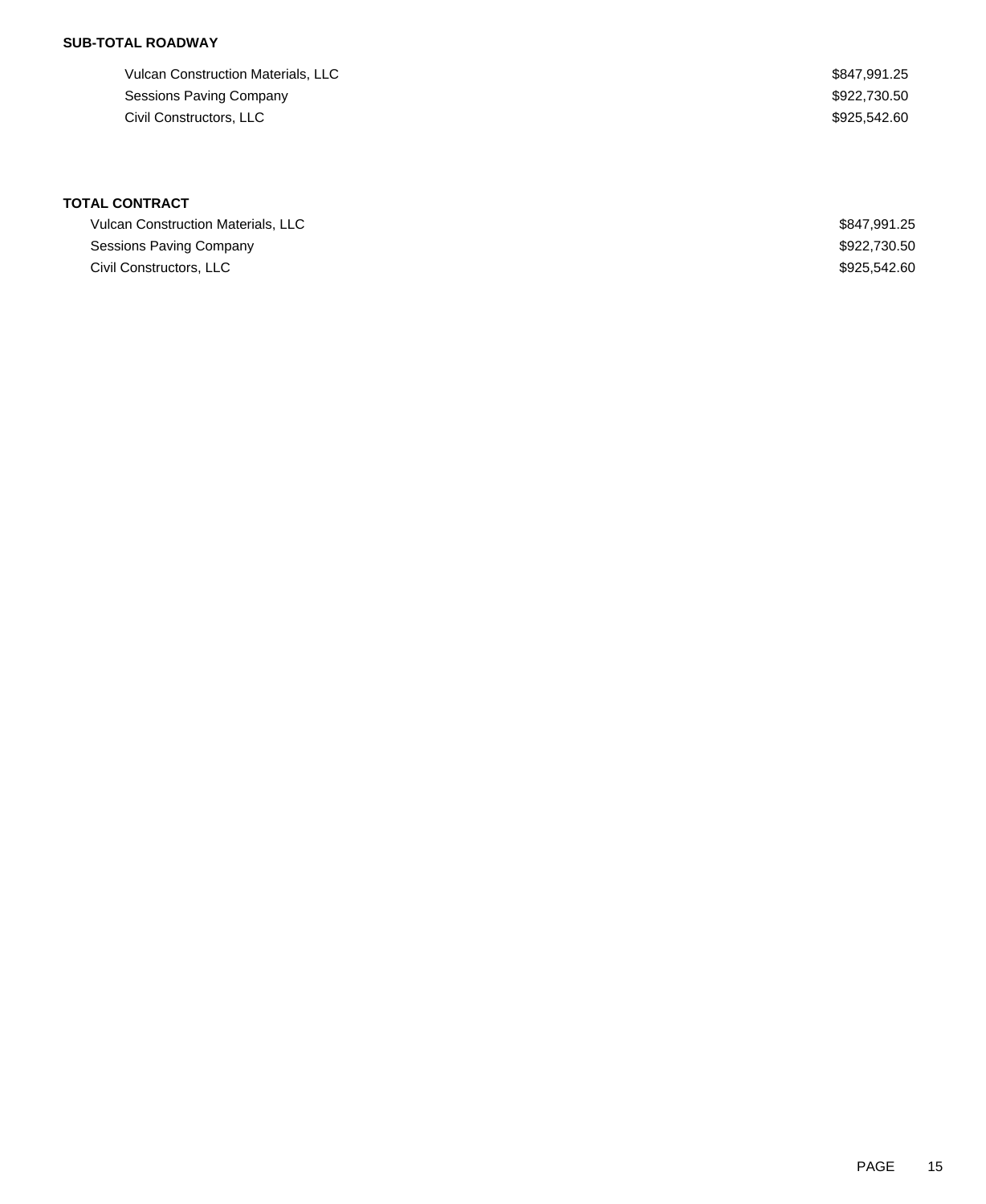# **DEPARTMENT OF TRANSPORTATION SUMMARY OF BIDS LETTING OF AUGUST 18, 2017 STATE OF TENNESSEE**

#### DAVIDSON COUNTY (Contract No. CNR024 Call 011)

NH-1(338),19021-3251-14

THE GRADING, DRAINAGE, SIGNALS AND PAVING ON U.S. 41 (U.S. 70S, S.R. 1) FROM VULTEE BOULEVARD (L.M. 22.50) TO JUPITER DRIVE (L.M. 22.96), INCLUDING INTERSECTION AT KERMIT DRIVE.

PROJECT LENGTH - 0.410 MILES

COMPLETION TIME - ON OR BEFORE AUGUST 31, 2018

DBE GOAL 7.00%

|                                    | TOTAL CONTRACT |
|------------------------------------|----------------|
| Civil Constructors, LLC            | \$4,238,340.00 |
| Vulcan Construction Materials, LLC | \$4,438,029.45 |
| Jones Bros. Contractors, LLC       | \$4.998.741.15 |
| Sessions Paving Company            | \$5,630,804.55 |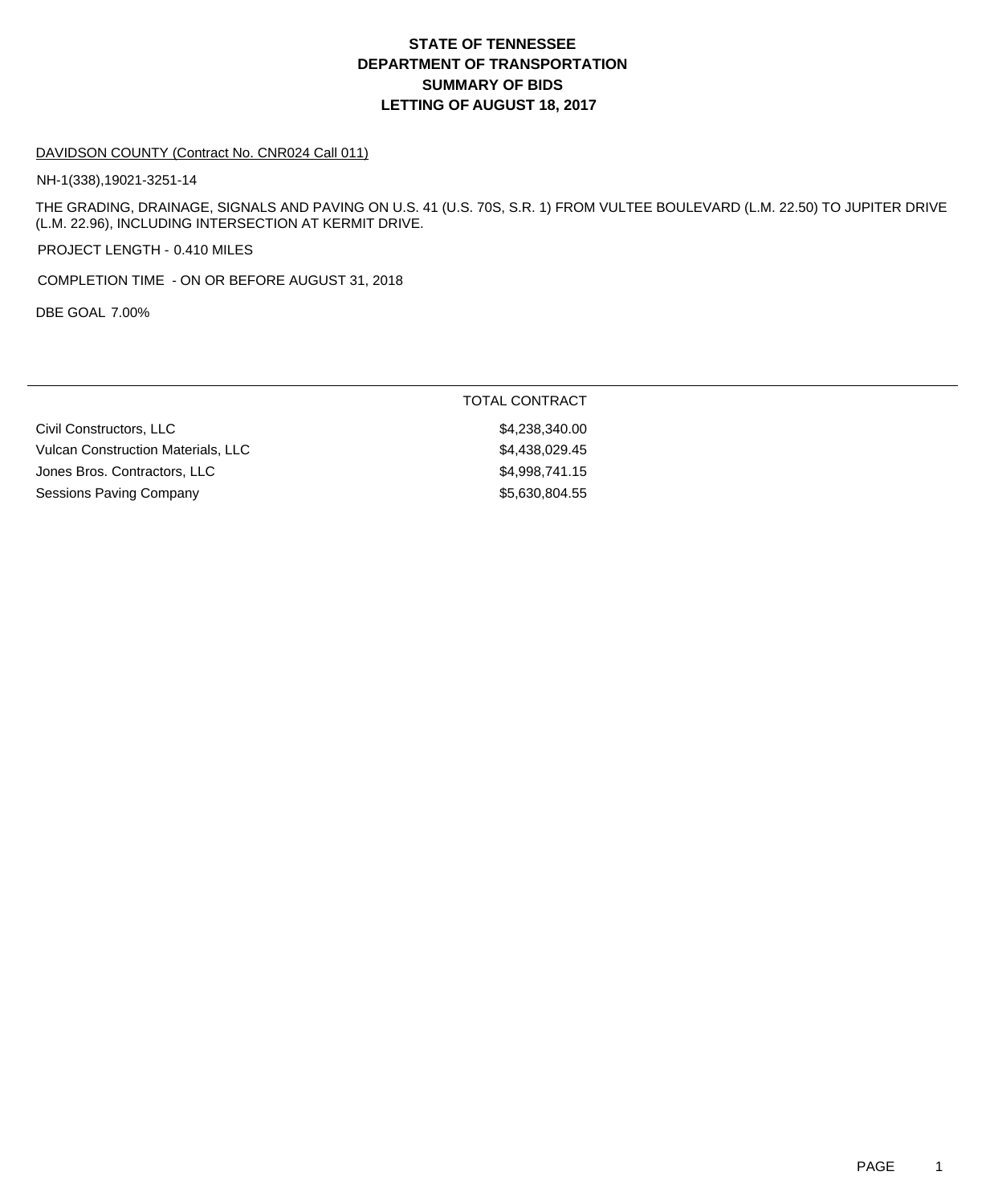|        | <b>CONTRACT CNR024</b>                                             |                |                   |                  |
|--------|--------------------------------------------------------------------|----------------|-------------------|------------------|
|        |                                                                    |                | <b>UNIT PRICE</b> | <b>EXTENSION</b> |
|        | <b>ROADWAY CATEGORY</b>                                            |                |                   |                  |
| 105-01 | <b>CONSTRUCTION STAKES, LINES AND GRADES</b>                       |                |                   |                  |
|        |                                                                    |                |                   |                  |
|        |                                                                    | 1.000 LS       |                   |                  |
|        | Civil Constructors, LLC                                            |                | \$17,500.0000     | \$17,500.00      |
|        | Vulcan Construction Materials, LLC                                 |                | \$43,250.0000     | \$43,250.00      |
|        | Jones Bros. Contractors, LLC                                       |                | \$75,000.0000     | \$75,000.00      |
|        | <b>Sessions Paving Company</b>                                     |                | \$65,000.0000     | \$65,000.00      |
| 202-01 | <b>REMOVAL OF STRUCTURES AND OBSTRUCTIONS</b>                      |                |                   |                  |
|        |                                                                    | 1.000 LS       |                   |                  |
|        | Civil Constructors, LLC                                            |                | \$24,250.0000     | \$24,250.00      |
|        | Vulcan Construction Materials, LLC                                 |                | \$8,000.0000      | \$8,000.00       |
|        | Jones Bros. Contractors, LLC                                       |                | \$50,000.0000     | \$50,000.00      |
|        | <b>Sessions Paving Company</b>                                     |                | \$15,000.0000     | \$15,000.00      |
|        | 202-01.50 REMOVAL OF STRUCTURES AND OBSTRUCTIONS                   |                |                   |                  |
|        |                                                                    | 21.000 EACH    |                   |                  |
|        | Civil Constructors, LLC                                            |                | \$475.0000        | \$9,975.00       |
|        | Vulcan Construction Materials, LLC                                 |                | \$900.0000        | \$18,900.00      |
|        | Jones Bros. Contractors, LLC                                       |                | \$500.0000        | \$10,500.00      |
|        | <b>Sessions Paving Company</b>                                     |                | \$750.0000        | \$15,750.00      |
|        | 202-01.56 REMOVAL OF STRUCTURES & OBSTRUCTIONS (VULTEE BRIDGE)     |                |                   |                  |
|        |                                                                    | 1.000 LS       |                   |                  |
|        | Civil Constructors, LLC                                            |                | \$243,580.0000    | \$243,580.00     |
|        | Vulcan Construction Materials, LLC                                 |                | \$260,000.0000    | \$260,000.00     |
|        | Jones Bros. Contractors, LLC                                       |                | \$316,000.0000    | \$316,000.00     |
|        | <b>Sessions Paving Company</b>                                     |                | \$250,000.0000    | \$250,000.00     |
|        | 202-01.57 REMOVAL OF STRUCTURES & OBSTRUCTIONS (CATCH BASIN 87+45) |                |                   |                  |
|        |                                                                    | 1.000 LS       |                   |                  |
|        | Civil Constructors, LLC                                            |                | \$3,250.0000      | \$3,250.00       |
|        | Vulcan Construction Materials, LLC                                 |                | \$10,000.0000     | \$10,000.00      |
|        | Jones Bros. Contractors, LLC                                       |                | \$2,500.0000      | \$2,500.00       |
|        | <b>Sessions Paving Company</b>                                     |                | \$1,000.0000      | \$1,000.00       |
|        | 202-02.01 REMOVAL OF PIPE (18"RCP, STA.80+64.13)                   |                |                   |                  |
|        |                                                                    | 124.000 L.F.   |                   |                  |
|        | Civil Constructors, LLC                                            |                | \$27.0000         | \$3,348.00       |
|        | Vulcan Construction Materials, LLC                                 |                | \$35.0000         | \$4,340.00       |
|        | Jones Bros. Contractors, LLC                                       |                | \$16.2500         | \$2,015.00       |
|        | <b>Sessions Paving Company</b>                                     |                | \$25.0000         | \$3,100.00       |
| 202-03 | REMOVAL OF RIGID PAVEMENT, SIDEWALK, ETC.                          |                |                   |                  |
|        |                                                                    | 3,297.000 S.Y. |                   |                  |
|        | Civil Constructors, LLC                                            |                | \$6.0000          | \$19,782.00      |
|        | Vulcan Construction Materials, LLC                                 |                | \$3.4000          | \$11,209.80      |
|        | Jones Bros. Contractors, LLC                                       |                | \$2.5000          | \$8,242.50       |
|        | <b>Sessions Paving Company</b>                                     |                | \$15.0000         | \$49,455.00      |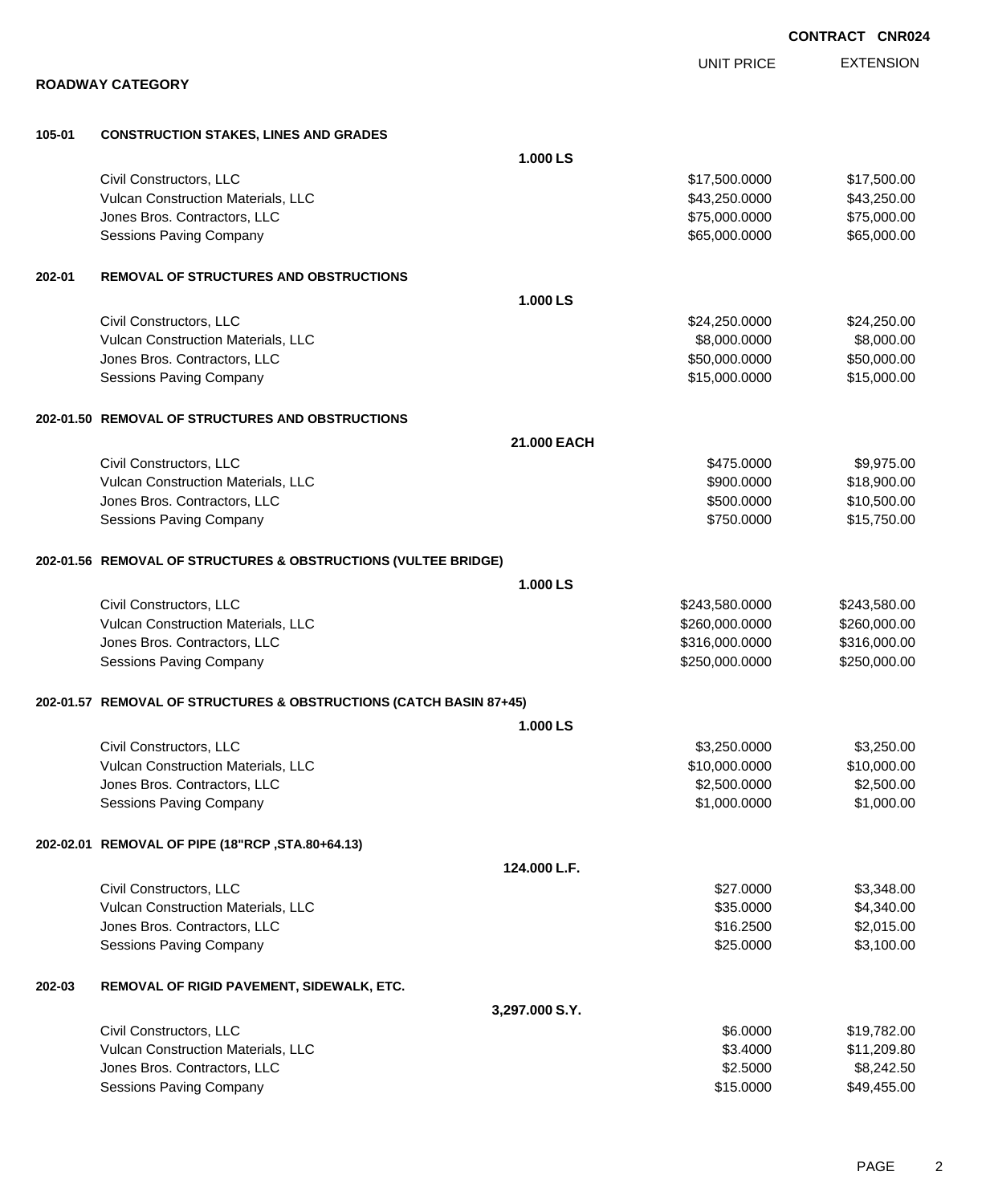|        |                                                      |                |                   | <b>CONTRACT CNR024</b> |  |
|--------|------------------------------------------------------|----------------|-------------------|------------------------|--|
|        |                                                      |                | <b>UNIT PRICE</b> | <b>EXTENSION</b>       |  |
|        | 202-08.10 REMOVAL OF CURB (MEDIAN CURB)              |                |                   |                        |  |
|        |                                                      | 840.000 L.F.   |                   |                        |  |
|        | Civil Constructors, LLC                              |                | \$5.9000          | \$4,956.00             |  |
|        | Vulcan Construction Materials, LLC                   |                | \$2.7500          | \$2,310.00             |  |
|        | Jones Bros. Contractors, LLC                         |                | \$2.2500          | \$1,890.00             |  |
|        | <b>Sessions Paving Company</b>                       |                | \$7.5000          | \$6,300.00             |  |
| 203-01 | <b>ROAD &amp; DRAINAGE EXCAVATION (UNCLASSIFIED)</b> |                |                   |                        |  |
|        |                                                      | 8,865.000 C.Y. |                   |                        |  |
|        | Civil Constructors, LLC                              |                | \$20.0000         | \$177,300.00           |  |
|        | Vulcan Construction Materials, LLC                   |                | \$15.0000         | \$132,975.00           |  |
|        | Jones Bros. Contractors, LLC                         |                | \$20.0000         | \$177,300.00           |  |
|        | <b>Sessions Paving Company</b>                       |                | \$26.5000         | \$234,922.50           |  |
|        | 203-02.01 BORROW EXCAVATION (GRADED SOLID ROCK)      |                |                   |                        |  |
|        |                                                      | 2,818.000 TON  |                   |                        |  |
|        | Civil Constructors, LLC                              |                | \$22.0000         | \$61,996.00            |  |
|        | Vulcan Construction Materials, LLC                   |                | \$24.0000         | \$67,632.00            |  |
|        | Jones Bros. Contractors, LLC                         |                | \$25.0000         | \$70,450.00            |  |
|        | <b>Sessions Paving Company</b>                       |                | \$35.0000         | \$98,630.00            |  |
| 203-04 | <b>PLACING AND SPREADING TOPSOIL</b>                 |                |                   |                        |  |
|        |                                                      | 570.000 C.Y.   |                   |                        |  |
|        | Civil Constructors, LLC                              |                | \$22.0000         | \$12,540.00            |  |
|        | Vulcan Construction Materials, LLC                   |                | \$33.0000         | \$18,810.00            |  |
|        | Jones Bros. Contractors, LLC                         |                | \$25.0000         | \$14,250.00            |  |
|        | <b>Sessions Paving Company</b>                       |                | \$16.0000         | \$9,120.00             |  |
| 203-05 | <b>UNDERCUTTING</b>                                  |                |                   |                        |  |
|        |                                                      | 1,500.000 C.Y. |                   |                        |  |
|        | Civil Constructors, LLC                              |                | \$25.0000         | \$37,500.00            |  |
|        | Vulcan Construction Materials, LLC                   |                | \$15.0000         | \$22,500.00            |  |
|        | Jones Bros. Contractors, LLC                         |                | \$35.0000         | \$52,500.00            |  |
|        | <b>Sessions Paving Company</b>                       |                | \$27.5000         | \$41,250.00            |  |
|        | 204-06.01 FLOWABLE FILL (GENERAL)                    |                |                   |                        |  |
|        |                                                      | 1,460.000 C.Y. |                   |                        |  |
|        | Civil Constructors, LLC                              |                | \$120.0000        | \$175,200.00           |  |
|        | Vulcan Construction Materials, LLC                   |                | \$160.0000        | \$233,600.00           |  |
|        | Jones Bros. Contractors, LLC                         |                | \$195.0000        | \$284,700.00           |  |
|        | <b>Sessions Paving Company</b>                       |                | \$150.0000        | \$219,000.00           |  |
| 209-05 | <b>SEDIMENT REMOVAL</b>                              |                |                   |                        |  |
|        |                                                      | 102.000 C.Y.   |                   |                        |  |
|        | Civil Constructors, LLC                              |                | \$10.0000         | \$1,020.00             |  |
|        | Vulcan Construction Materials, LLC                   |                | \$15.0000         | \$1,530.00             |  |
|        | Jones Bros. Contractors, LLC                         |                | \$5.0000          | \$510.00               |  |
|        | <b>Sessions Paving Company</b>                       |                | \$10.0000         | \$1,020.00             |  |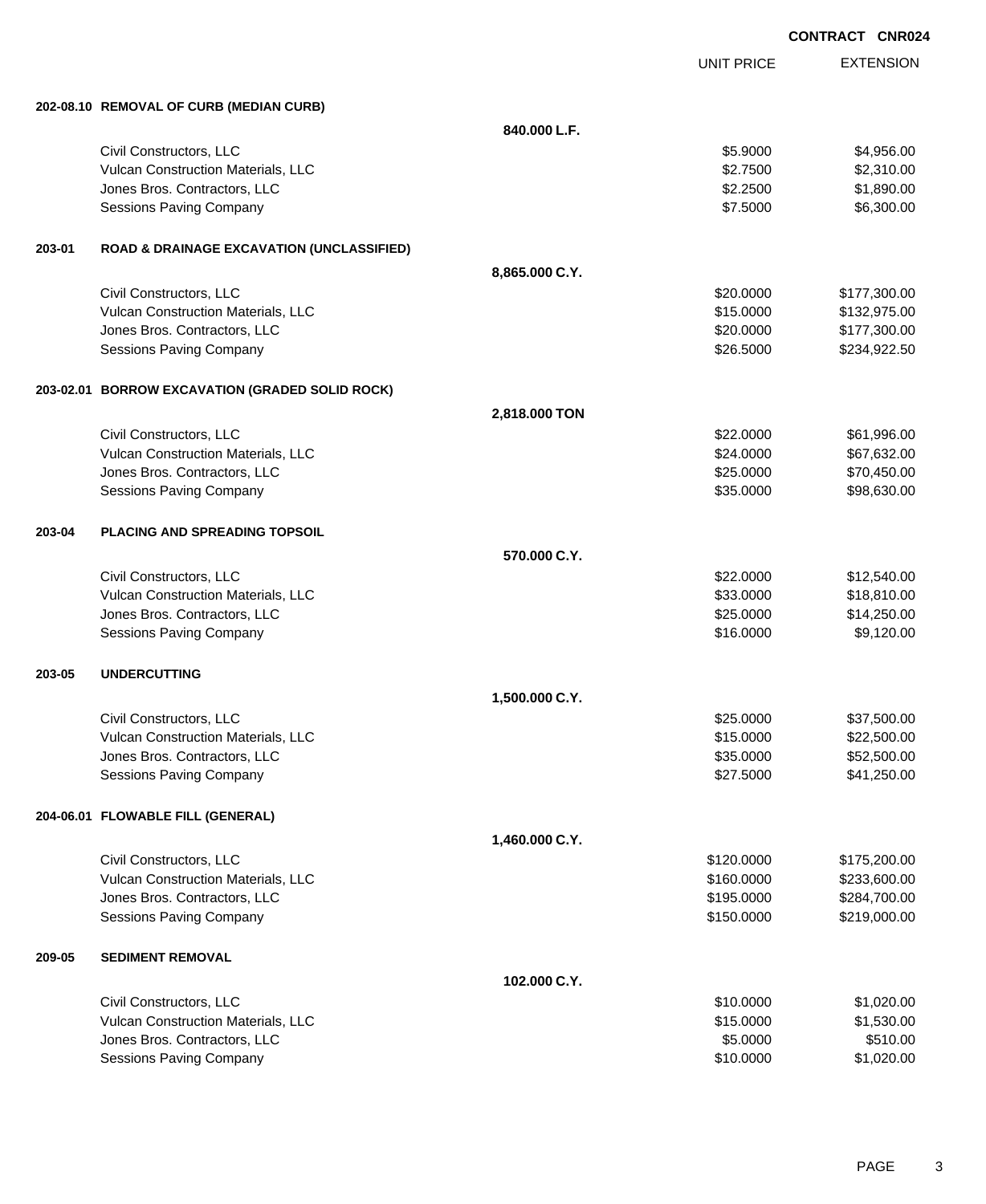|                                                  |                   |                   | <b>CONTRACT CNR024</b> |
|--------------------------------------------------|-------------------|-------------------|------------------------|
|                                                  |                   | <b>UNIT PRICE</b> | <b>EXTENSION</b>       |
| 209-08.02 TEMPORARY SILT FENCE (WITH BACKING)    |                   |                   |                        |
|                                                  | 1,460.000 L.F.    |                   |                        |
| Civil Constructors, LLC                          |                   | \$3.7500          | \$5,475.00             |
| Vulcan Construction Materials, LLC               |                   | \$4.0000          | \$5,840.00             |
| Jones Bros. Contractors, LLC                     |                   | \$3.7500          | \$5,475.00             |
| <b>Sessions Paving Company</b>                   |                   | \$7.5000          | \$10,950.00            |
| 209-08.03 TEMPORARY SILT FENCE (WITHOUT BACKING) |                   |                   |                        |
|                                                  | 160.000 L.F.      |                   |                        |
| Civil Constructors, LLC                          |                   | \$1.7500          | \$280.00               |
| Vulcan Construction Materials, LLC               |                   | \$2.0000          | \$320.00               |
| Jones Bros. Contractors, LLC                     |                   | \$1.7500          | \$280.00               |
| <b>Sessions Paving Company</b>                   |                   | \$4.5000          | \$720.00               |
| 209-09.01 SANDBAGS                               |                   |                   |                        |
|                                                  | 500.000 BAG       |                   |                        |
| Civil Constructors, LLC                          |                   | \$6.0000          | \$3,000.00             |
| Vulcan Construction Materials, LLC               |                   | \$10.0000         | \$5,000.00             |
| Jones Bros. Contractors, LLC                     |                   | \$3.0000          | \$1,500.00             |
| <b>Sessions Paving Company</b>                   |                   | \$7.5000          | \$3,750.00             |
| 209-09.03 SEDIMENT FILTER BAG (15' X 15')        |                   |                   |                        |
|                                                  | <b>1.000 EACH</b> |                   |                        |
| Civil Constructors, LLC                          |                   | \$300.0000        | \$300.00               |
| Vulcan Construction Materials, LLC               |                   | \$315.0000        | \$315.00               |
| Jones Bros. Contractors, LLC                     |                   | \$850.0000        | \$850.00               |
| <b>Sessions Paving Company</b>                   |                   | \$1,000.0000      | \$1,000.00             |
| 209-20.03 POLYETHYLENE SHEETING (6 MIL. MINIMUM) |                   |                   |                        |
|                                                  | 250,000 S.Y.      |                   |                        |
| Civil Constructors, LLC                          |                   | \$3.0000          | \$750.00               |
| Vulcan Construction Materials, LLC               |                   | \$3.1500          | \$787.50               |
| Jones Bros. Contractors, LLC                     |                   | \$3.0000          | \$750.00               |
| <b>Sessions Paving Company</b>                   |                   | \$10.0000         | \$2,500.00             |
| 209-40.31 CATCH BASIN PROTECTION (TYPE B)        |                   |                   |                        |
|                                                  | <b>2.000 EACH</b> |                   |                        |
| Civil Constructors, LLC                          |                   | \$600.0000        | \$1,200.00             |
| Vulcan Construction Materials, LLC               |                   | \$630.0000        | \$1,260.00             |
| Jones Bros. Contractors, LLC                     |                   | \$600.0000        | \$1,200.00             |
| <b>Sessions Paving Company</b>                   |                   | \$500.0000        | \$1,000.00             |
| 209-40.33 CATCH BASIN PROTECTION (TYPE D)        |                   |                   |                        |
|                                                  | 58.000 EACH       |                   |                        |
| Civil Constructors, LLC                          |                   | \$200.0000        | \$11,600.00            |
| Vulcan Construction Materials, LLC               |                   | \$210.0000        | \$12,180.00            |
| Jones Bros. Contractors, LLC                     |                   | \$200.0000        | \$11,600.00            |
| Sessions Paving Company                          |                   | \$250.0000        | \$14,500.00            |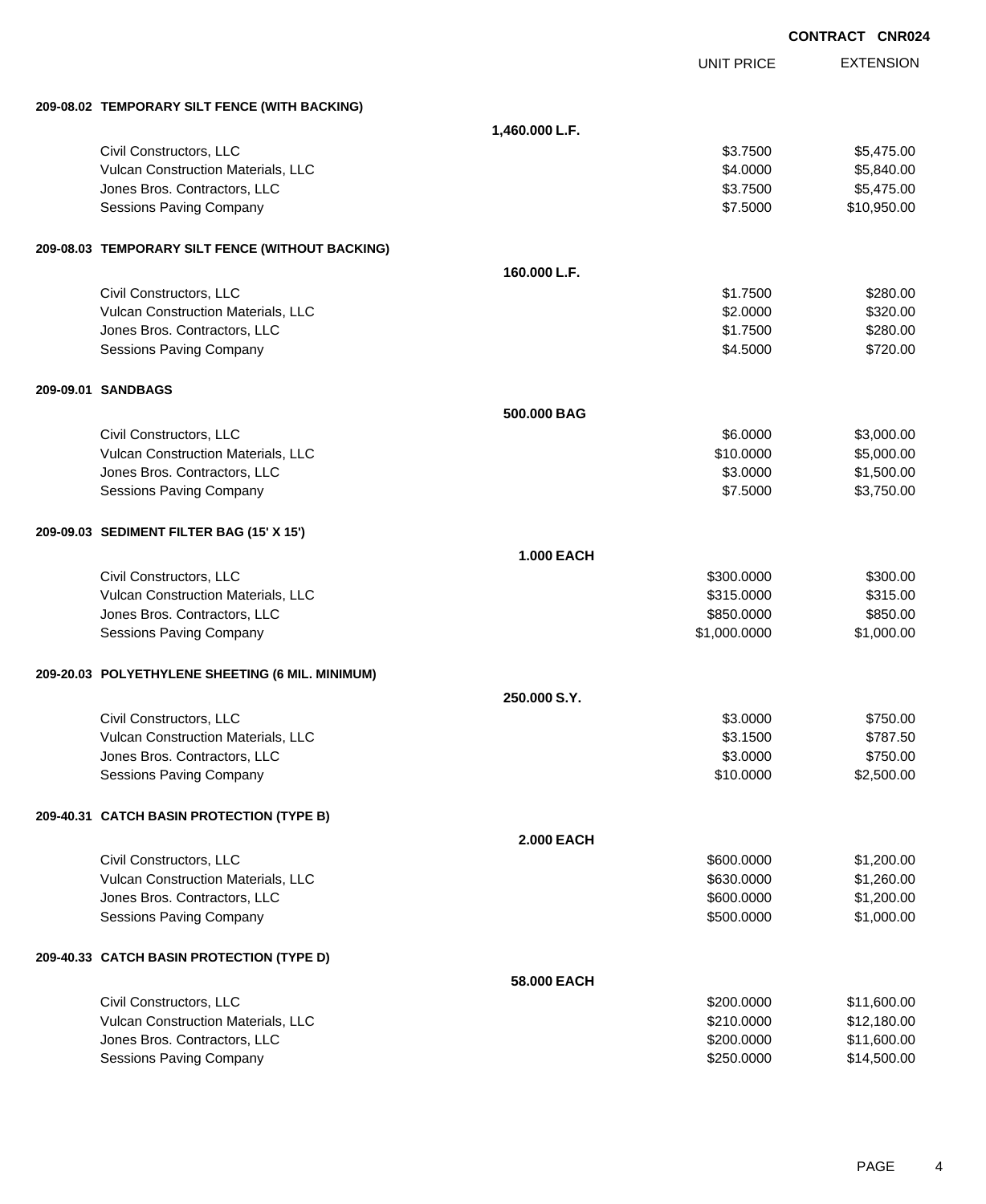|        |                                                                 |                   | <b>CONTRACT CNR024</b> |                  |
|--------|-----------------------------------------------------------------|-------------------|------------------------|------------------|
|        |                                                                 | <b>UNIT PRICE</b> |                        | <b>EXTENSION</b> |
| 303-01 | MINERAL AGGREGATE, TYPE A BASE, GRADING D                       |                   |                        |                  |
|        |                                                                 | 8,282.000 TON     |                        |                  |
|        | Civil Constructors, LLC                                         | \$29.0000         |                        | \$240,178.00     |
|        | Vulcan Construction Materials, LLC                              | \$28.0000         |                        | \$231,896.00     |
|        | Jones Bros. Contractors, LLC                                    | \$24.5000         |                        | \$202,909.00     |
|        | <b>Sessions Paving Company</b>                                  | \$35.0000         |                        | \$289,870.00     |
| 303-02 | MINERAL AGGREGATE, TYPE B BASE, GRADING (6" THICK)              |                   |                        |                  |
|        |                                                                 | 100,000 TON       |                        |                  |
|        | Civil Constructors, LLC                                         | \$24.0000         |                        | \$2,400.00       |
|        | Vulcan Construction Materials, LLC                              | \$32.0000         |                        | \$3,200.00       |
|        | Jones Bros. Contractors, LLC                                    | \$24.5000         |                        | \$2,450.00       |
|        | <b>Sessions Paving Company</b>                                  | \$35.0000         |                        | \$3,500.00       |
|        | 303-10.01 MINERAL AGGREGATE (SIZE 57)                           |                   |                        |                  |
|        |                                                                 | 2,402.000 TON     |                        |                  |
|        | Civil Constructors, LLC                                         | \$37.0000         |                        | \$88,874.00      |
|        | Vulcan Construction Materials, LLC                              | \$34.0000         |                        | \$81,668.00      |
|        | Jones Bros. Contractors, LLC                                    | \$40.0000         |                        | \$96,080.00      |
|        | <b>Sessions Paving Company</b>                                  | \$42.0000         |                        | \$100,884.00     |
|        | 307-01.01 ASPHALT CONCRETE MIX (PG64-22) (BPMB-HM) GRADING A    |                   |                        |                  |
|        |                                                                 | 1,647.000 TON     |                        |                  |
|        | Civil Constructors, LLC                                         | \$85.0000         |                        | \$139,995.00     |
|        | Vulcan Construction Materials, LLC                              | \$85.0000         |                        | \$139,995.00     |
|        | Jones Bros. Contractors, LLC                                    | \$77.2500         |                        | \$127,230.75     |
|        | <b>Sessions Paving Company</b>                                  | \$110.0000        |                        | \$181,170.00     |
|        | 307-01.08 ASPHALT CONCRETE MIX (PG64-22) (BPMB-HM) GRADING B-M2 |                   |                        |                  |
|        |                                                                 | 593,000 TON       |                        |                  |
|        | Civil Constructors, LLC                                         | \$95.0000         |                        | \$56,335.00      |
|        | Vulcan Construction Materials, LLC                              | \$95.0000         |                        | \$56,335.00      |
|        | Jones Bros. Contractors, LLC                                    | \$92.5000         |                        | \$54,852.50      |
|        | <b>Sessions Paving Company</b>                                  | \$115.0000        |                        | \$68,195.00      |
| 402-01 | BITUMINOUS MATERIAL FOR PRIME COAT (PC)                         |                   |                        |                  |
|        |                                                                 | 8.000 TON         |                        |                  |
|        | Civil Constructors, LLC                                         | \$1,075.0000      |                        | \$8,600.00       |
|        | Vulcan Construction Materials, LLC                              | \$1,075.0000      |                        | \$8,600.00       |
|        | Jones Bros. Contractors, LLC                                    | \$575.0000        |                        | \$4,600.00       |
|        | Sessions Paving Company                                         | \$875.0000        |                        | \$7,000.00       |
| 403-01 | BITUMINOUS MATERIAL FOR TACK COAT (TC)                          |                   |                        |                  |
|        |                                                                 | 7.100 TON         |                        |                  |
|        | Civil Constructors, LLC                                         | \$750.0000        |                        | \$5,325.00       |
|        | Vulcan Construction Materials, LLC                              | \$750.0000        |                        | \$5,325.00       |
|        | Jones Bros. Contractors, LLC                                    | \$575.0000        |                        | \$4,082.50       |
|        | Sessions Paving Company                                         | \$875.0000        |                        | \$6,212.50       |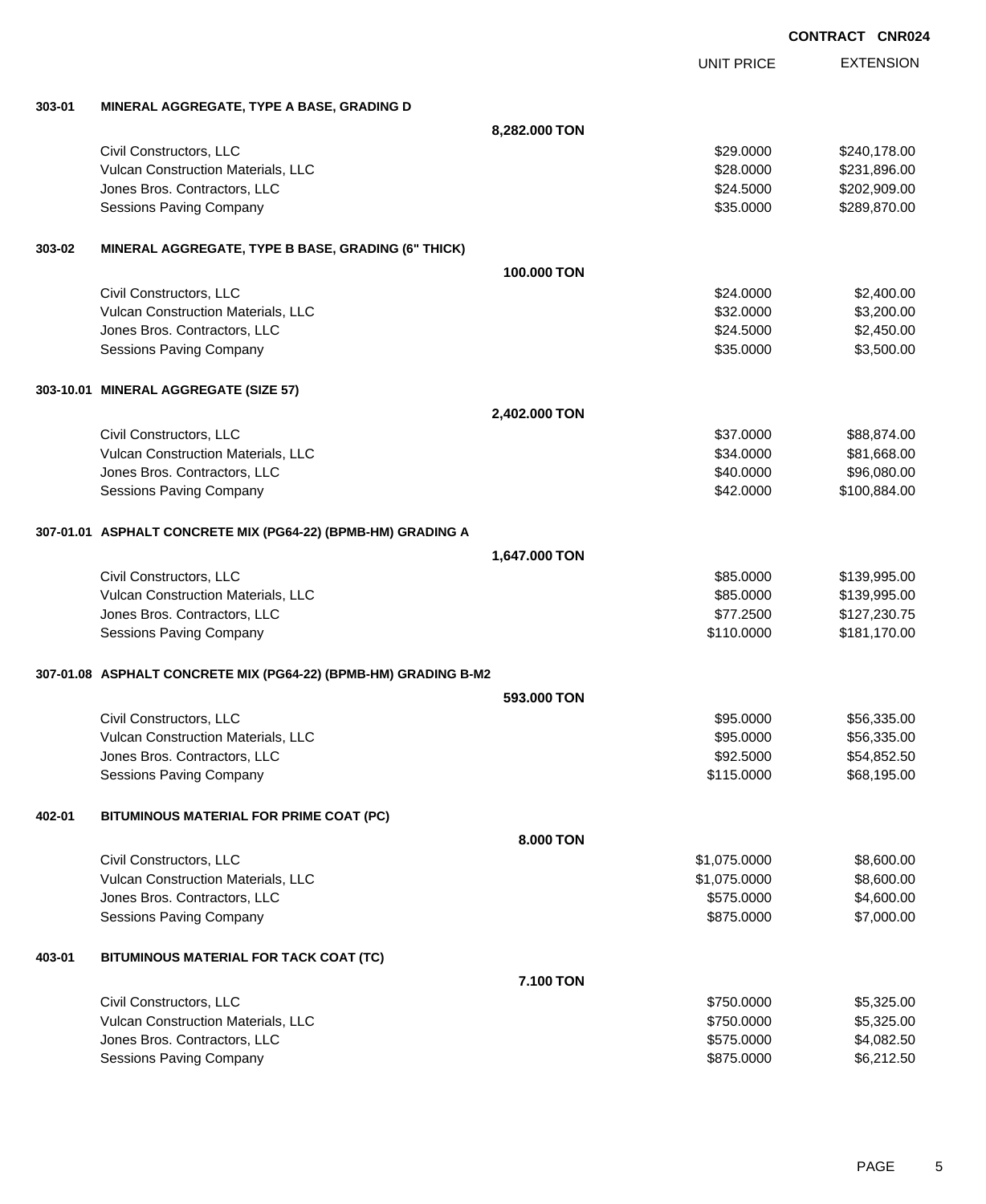|                                                 |                |                   | <b>CONTRACT CNR024</b> |
|-------------------------------------------------|----------------|-------------------|------------------------|
|                                                 |                | <b>UNIT PRICE</b> | <b>EXTENSION</b>       |
| 407-20.05 SAW CUTTING ASPHALT PAVEMENT          |                |                   |                        |
|                                                 | 4,952.000 L.F. |                   |                        |
| Civil Constructors, LLC                         |                | \$2.5000          | \$12,380.00            |
| Vulcan Construction Materials, LLC              |                | \$2.0000          | \$9,904.00             |
| Jones Bros. Contractors, LLC                    |                | \$10.0000         | \$49,520.00            |
| Sessions Paving Company                         |                | \$3.5000          | \$17,332.00            |
| 411-01.10 ACS MIX(PG64-22) GRADING D            |                |                   |                        |
|                                                 | 1,588.000 TON  |                   |                        |
| Civil Constructors, LLC                         |                | \$105.0000        | \$166,740.00           |
| Vulcan Construction Materials, LLC              |                | \$105.0000        | \$166,740.00           |
| Jones Bros. Contractors, LLC                    |                | \$96.5000         | \$153,242.00           |
| Sessions Paving Company                         |                | \$136.0000        | \$215,968.00           |
| 415-01.01 COLD PLANING BITUMINOUS PAVEMENT      |                |                   |                        |
|                                                 | 1,008.000 TON  |                   |                        |
| Civil Constructors, LLC                         |                | \$15.0000         | \$15,120.00            |
| Vulcan Construction Materials, LLC              |                | \$42.5000         | \$42,840.00            |
| Jones Bros. Contractors, LLC                    |                | \$28.1000         | \$28,324.80            |
| Sessions Paving Company                         |                | \$32.0000         | \$32,256.00            |
| 607-03.02 18" CONCRETE PIPE CULVERT (CLASS III) |                |                   |                        |
|                                                 | 350.000 L.F.   |                   |                        |
| Civil Constructors, LLC                         |                | \$68.0000         | \$23,800.00            |
| Vulcan Construction Materials, LLC              |                | \$95.0000         | \$33,250.00            |
| Jones Bros. Contractors, LLC                    |                | \$85.0000         | \$29,750.00            |
| Sessions Paving Company                         |                | \$90.0000         | \$31,500.00            |
| 607-05.02 24" CONCRETE PIPE CULVERT (CLASS III) |                |                   |                        |
|                                                 | 587.000 L.F.   |                   |                        |
| Civil Constructors, LLC                         |                | \$82.0000         | \$48,134.00            |
| Vulcan Construction Materials, LLC              |                | \$75.0000         | \$44,025.00            |
| Jones Bros. Contractors, LLC                    |                | \$100.0000        | \$58,700.00            |
| Sessions Paving Company                         |                | \$120.0000        | \$70,440.00            |
| 607-06.02 30" CONCRETE PIPE CULVERT (CLASS III) |                |                   |                        |
|                                                 | 585.000 L.F.   |                   |                        |
| Civil Constructors, LLC                         |                | \$125.0000        | \$73,125.00            |
| Vulcan Construction Materials, LLC              |                | \$105,0000        | \$61,425.00            |
| Jones Bros. Contractors, LLC                    |                | \$115.0000        | \$67,275.00            |
| Sessions Paving Company                         |                | \$150.0000        | \$87,750.00            |
| 607-07.02 36" CONCRETE PIPE CULVERT (CLASS III) |                |                   |                        |
|                                                 | 40.000 L.F.    |                   |                        |
| Civil Constructors, LLC                         |                | \$165.0000        | \$6,600.00             |
| Vulcan Construction Materials, LLC              |                | \$120.0000        | \$4,800.00             |
| Jones Bros. Contractors, LLC                    |                | \$130.0000        | \$5,200.00             |
| Sessions Paving Company                         |                | \$200.0000        | \$8,000.00             |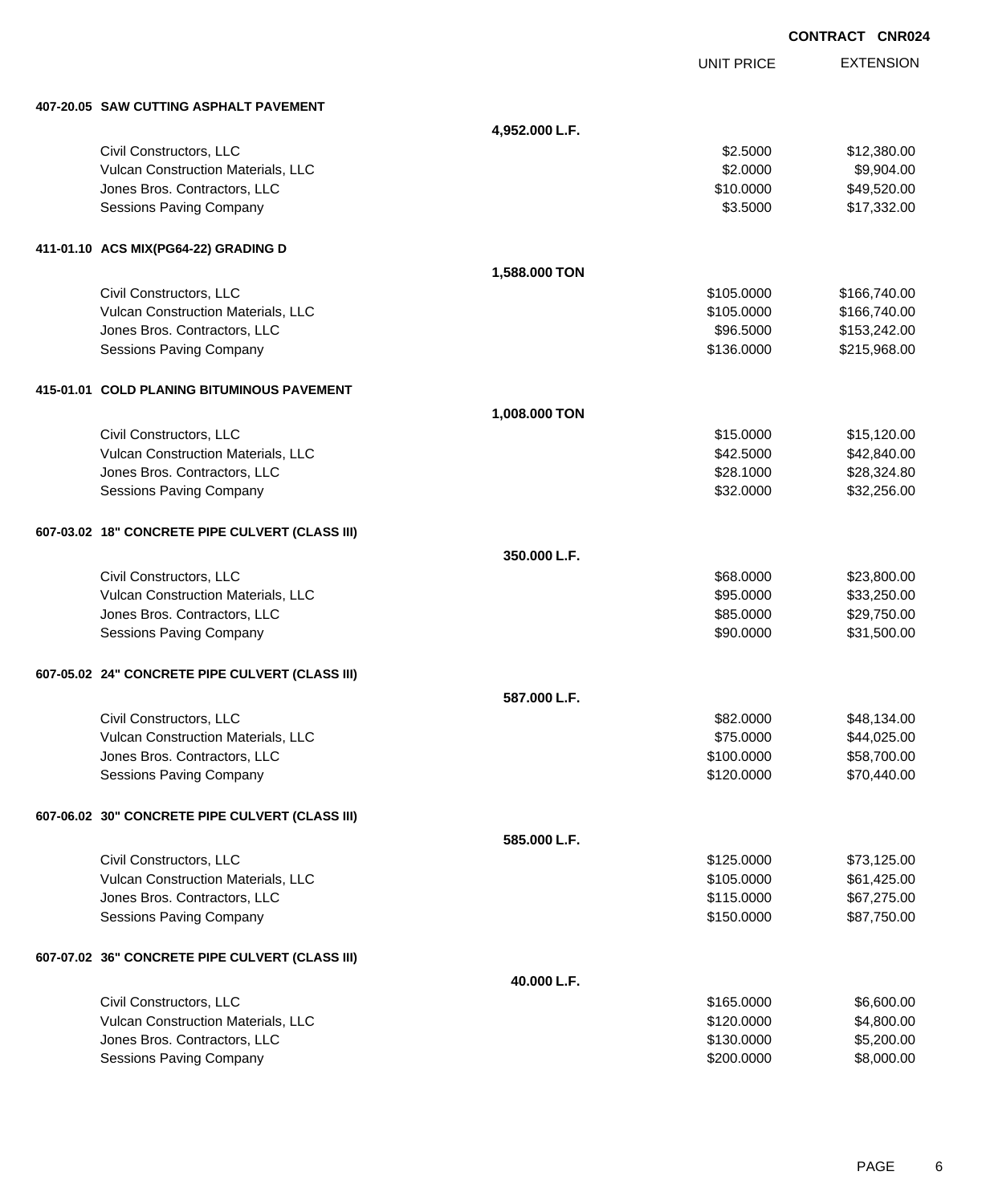EXTENSION **CONTRACT CNR024** UNIT PRICE **607-50.05 PRECAST CONCRETE BOX CULVERT (8' X 4') 1,302.000 L.F.** Civil Constructors, LLC \$616.0000 \$802,032.00 Vulcan Construction Materials, LLC **6. 1.165,290.00** \$1,165,290.00 Jones Bros. Contractors, LLC \$665.0000 \$865,830.00 Sessions Paving Company 61,075.0000 \$1,399,650.00 **611-01.03 MANHOLES, > 8' - 12' DEPTH 1.000 EACH** Civil Constructors, LLC 6. 2012 12:00:000 \$9,800.000 \$9,800.000 \$9,800.000 \$9,800.000 \$9,800.00 Vulcan Construction Materials, LLC 60000 \$4,500.000 \$4,500.000 \$4,500.000 Jones Bros. Contractors, LLC \$10,700.0000 \$10,700.00 Sessions Paving Company **\$750.000** \$750.000 \$750.000 \$750.000 **611-02.11 JUNCTION BOX, TYPE 2 1.000 EACH** Civil Constructors, LLC 660.000 \$4,660.000 \$4,660.000 \$4,660.000 \$4,660.000 \$4,660.000 \$4,660.000 \$4,660.00 Vulcan Construction Materials, LLC 60000 \$2,500.000 \$2,500.000 \$2,500.000 \$2,500.000 \$2,500.00 Jones Bros. Contractors, LLC 6. The state of the state of the state of the state of the state of the state of the state of the state of the state of the state of the state of the state of the state of the state of the stat Sessions Paving Company 65,000 and the set of the set of the set of the set of the set of the set of the set of the set of the set of the set of the set of the set of the set of the set of the set of the set of the set of **611-07.01 CLASS A CONCRETE (PIPE ENDWALLS) 2.200 C.Y.** Civil Constructors, LLC 684,400.00 Vulcan Construction Materials, LLC 60000 \$1,540.00 Jones Bros. Contractors, LLC \$1,300.0000 \$2,860.00 Sessions Paving Company 6. The second state of the second state of the second state of the second state of the second state  $\frac{1}{2}$ ,000.0000 \$2,200.00 **611-07.02 STEEL BAR REINFORCEMENT (PIPE ENDWALLS) 338.000 LB.** Civil Constructors, LLC \$2.9000 \$980.20 Vulcan Construction Materials, LLC 6490.10 Jones Bros. Contractors, LLC \$1.6000 \$540.80 Sessions Paving Company **\$2.5000** \$845.00 **611-12.01 CATCH BASINS, TYPE 12, 0' - 4' DEPTH 7.000 EACH** Civil Constructors, LLC 638,570.00 \$38,570.00 \$5,510.0000 \$5,510.0000 \$5,510.000 \$5,510.000 \$538,570.00 Vulcan Construction Materials, LLC 600000 \$17,500.000 \$17,500.000 Jones Bros. Contractors, LLC \$5,500.0000 \$38,500.00 Sessions Paving Company \$4,500.0000 \$31,500.00 **611-12.02 CATCH BASINS, TYPE 12, > 4' - 8' DEPTH 12.000 EACH** Civil Constructors, LLC \$5,840.0000 \$70,080.00 Vulcan Construction Materials, LLC 60000 \$38,400.00 \$38,400.00 Jones Bros. Contractors, LLC \$6,600.0000 \$79,200.00

Sessions Paving Company 6.000.000 \$72,000.000 \$6,000.000 \$6,000.000 \$6,000.000 \$6,000.000 \$72,000.00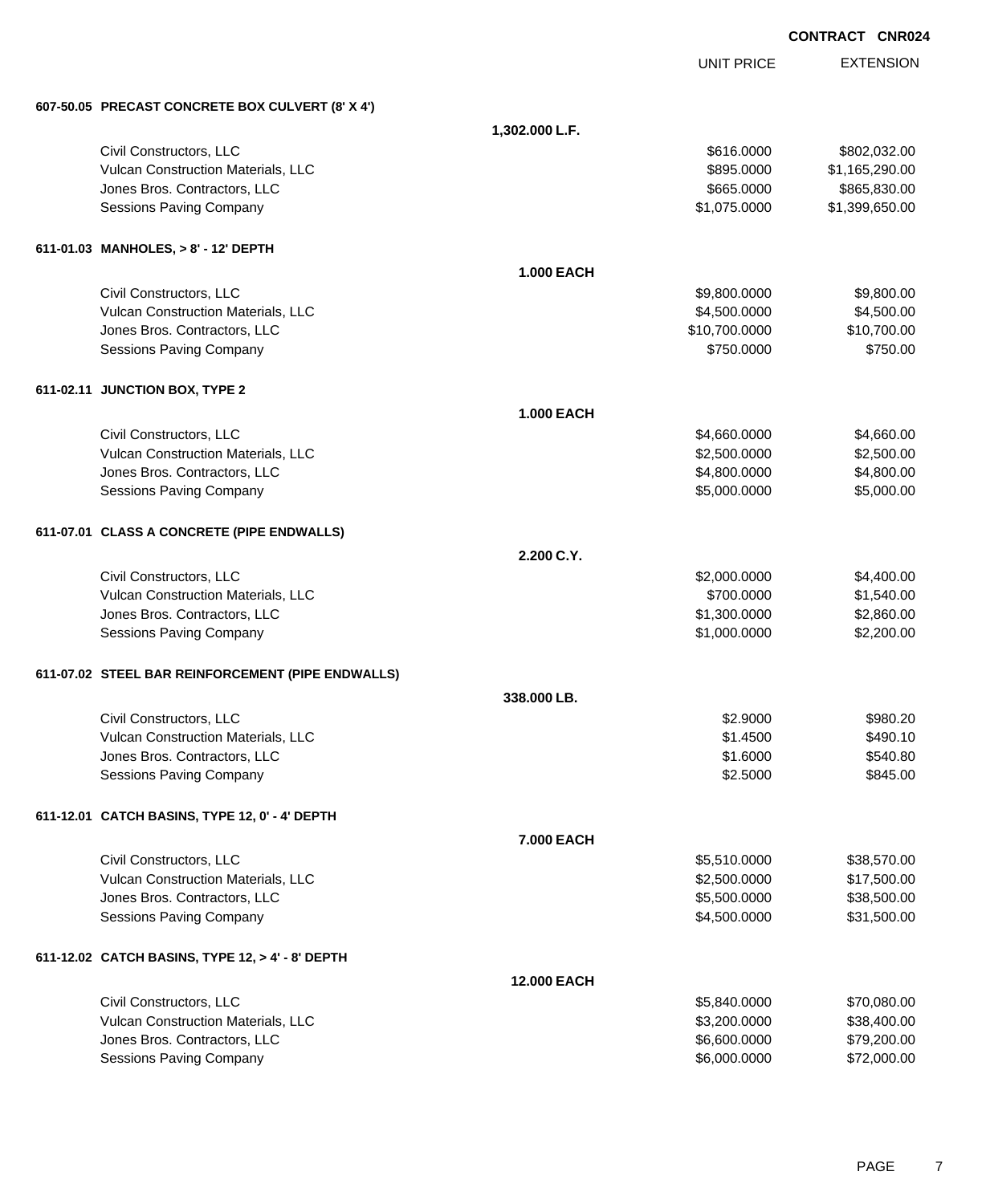UNIT PRICE

|  |  | 611-14.01 CATCH BASINS, TYPE 14, 0' - 4' DEPTH |
|--|--|------------------------------------------------|
|  |  |                                                |

| 611-14.01 CATCH BASINS, TYPE 14, 0' - 4' DEPTH   |                   |               |             |
|--------------------------------------------------|-------------------|---------------|-------------|
|                                                  | <b>2.000 EACH</b> |               |             |
| Civil Constructors, LLC                          |                   | \$5,930.0000  | \$11,860.00 |
| Vulcan Construction Materials, LLC               |                   | \$3,500.0000  | \$7,000.00  |
| Jones Bros. Contractors, LLC                     |                   | \$5,800.0000  | \$11,600.00 |
| Sessions Paving Company                          |                   | \$7,500.0000  | \$15,000.00 |
| 611-14.02 CATCH BASINS, TYPE 14, > 4' - 8' DEPTH |                   |               |             |
|                                                  | 7.000 EACH        |               |             |
| Civil Constructors, LLC                          |                   | \$6,990.0000  | \$48,930.00 |
| Vulcan Construction Materials, LLC               |                   | \$4,500.0000  | \$31,500.00 |
| Jones Bros. Contractors, LLC                     |                   | \$7,400.0000  | \$51,800.00 |
| Sessions Paving Company                          |                   | \$10,000.0000 | \$70,000.00 |
| 611-38.01 CATCH BASINS, TYPE 38, 0' - 4' DEPTH   |                   |               |             |
|                                                  | <b>2.000 EACH</b> |               |             |
| Civil Constructors, LLC                          |                   | \$3,740.0000  | \$7,480.00  |
| Vulcan Construction Materials, LLC               |                   | \$2,100.0000  | \$4,200.00  |
| Jones Bros. Contractors, LLC                     |                   | \$4,000.0000  | \$8,000.00  |
| Sessions Paving Company                          |                   | \$4,500.0000  | \$9,000.00  |
| 611-42.01 CATCH BASINS, TYPE 42, 0' - 4' DEPTH   |                   |               |             |
|                                                  | 3.000 EACH        |               |             |
| Civil Constructors, LLC                          |                   | \$3,160.0000  | \$9,480.00  |
| Vulcan Construction Materials, LLC               |                   | \$2,275.0000  | \$6,825.00  |
| Jones Bros. Contractors, LLC                     |                   | \$3,600.0000  | \$10,800.00 |
| Sessions Paving Company                          |                   | \$5,000.0000  | \$15,000.00 |
| 611-42.02 CATCH BASINS, TYPE 42, > 4' - 8' DEPTH |                   |               |             |
|                                                  | <b>4.000 EACH</b> |               |             |
| Civil Constructors, LLC                          |                   | \$4,650.0000  | \$18,600.00 |
| Vulcan Construction Materials, LLC               |                   | \$2,575.0000  | \$10,300.00 |
| Jones Bros. Contractors, LLC                     |                   | \$5,000.0000  | \$20,000.00 |
| Sessions Paving Company                          |                   | \$6,500.0000  | \$26,000.00 |
| 621-03.05 36" TEMPORARY DRAINAGE PIPE            |                   |               |             |
|                                                  | 280,000 L.F.      |               |             |
| Civil Constructors, LLC                          |                   | \$66.0000     | \$18,480.00 |
| Vulcan Construction Materials, LLC               |                   | \$55.0000     | \$15,400.00 |
| Jones Bros. Contractors, LLC                     |                   | \$110.0000    | \$30,800.00 |
| Sessions Paving Company                          |                   | \$60.0000     | \$16,800.00 |
| 701-01.01 CONCRETE SIDEWALK (4 ")                |                   |               |             |
|                                                  | 3,828.000 S.F.    |               |             |
| Civil Constructors, LLC                          |                   | \$8.0000      | \$30,624.00 |
| Vulcan Construction Materials, LLC               |                   | \$9.0000      | \$34,452.00 |
| Jones Bros. Contractors, LLC                     |                   | \$5.5000      | \$21,054.00 |
| Sessions Paving Company                          |                   | \$8.5000      | \$32,538.00 |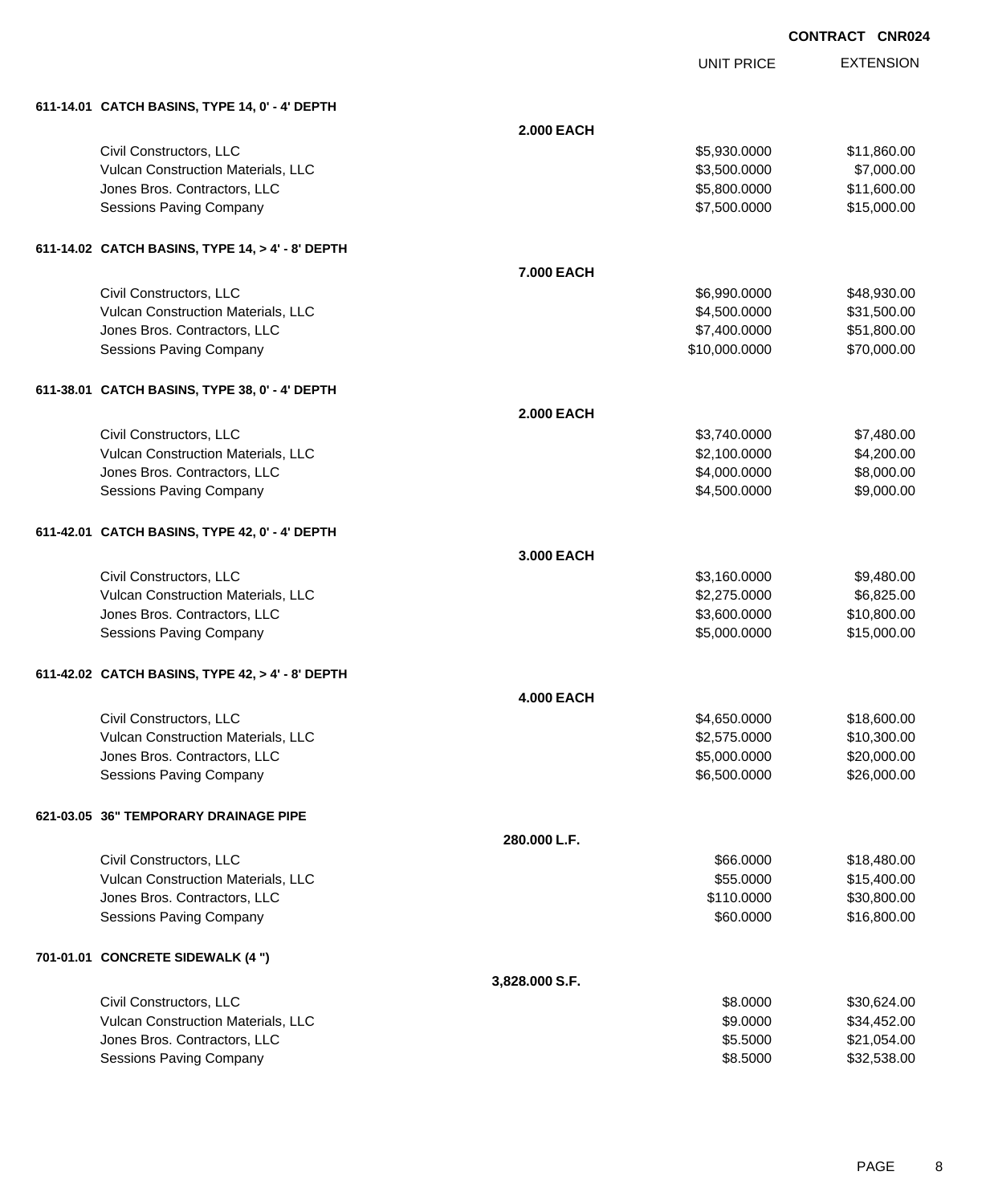|        |                                              |                |                   | <b>CONTRACT CNR024</b> |
|--------|----------------------------------------------|----------------|-------------------|------------------------|
|        |                                              |                | <b>UNIT PRICE</b> | <b>EXTENSION</b>       |
| 701-02 | <b>CONCRETE DRIVEWAY</b>                     |                |                   |                        |
|        |                                              | 5,211.000 S.F. |                   |                        |
|        | Civil Constructors, LLC                      |                | \$13.0000         | \$67,743.00            |
|        | Vulcan Construction Materials, LLC           |                | \$10.5000         | \$54,715.50            |
|        | Jones Bros. Contractors, LLC                 |                | \$8.0000          | \$41,688.00            |
|        | <b>Sessions Paving Company</b>               |                | \$12.7500         | \$66,440.25            |
|        | 701-02.01 CONCRETE CURB RAMP (RETROFIT)      |                |                   |                        |
|        |                                              | 336,000 S.F.   |                   |                        |
|        | Civil Constructors, LLC                      |                | \$20.0000         | \$6,720.00             |
|        | Vulcan Construction Materials, LLC           |                | \$31.5000         | \$10,584.00            |
|        | Jones Bros. Contractors, LLC                 |                | \$30.0000         | \$10,080.00            |
|        | Sessions Paving Company                      |                | \$30.0000         | \$10,080.00            |
|        | 702-01.02 CONCRETE CURB                      |                |                   |                        |
|        |                                              | 381.000 L.F.   |                   |                        |
|        | Civil Constructors, LLC                      |                | \$17.0000         | \$6,477.00             |
|        | Vulcan Construction Materials, LLC           |                | \$31.5000         | \$12,001.50            |
|        | Jones Bros. Contractors, LLC                 |                | \$25.0000         | \$9,525.00             |
|        | <b>Sessions Paving Company</b>               |                | \$33.0000         | \$12,573.00            |
| 702-03 | <b>CONCRETE COMBINED CURB &amp; GUTTER</b>   |                |                   |                        |
|        |                                              | 148.000 C.Y.   |                   |                        |
|        | Civil Constructors, LLC                      |                | \$320.0000        | \$47,360.00            |
|        | Vulcan Construction Materials, LLC           |                | \$450.0000        | \$66,600.00            |
|        | Jones Bros. Contractors, LLC                 |                | \$350.0000        | \$51,800.00            |
|        | Sessions Paving Company                      |                | \$350.0000        | \$51,800.00            |
|        | 705-04.50 PORTABLE BARRIER RAIL DELINEATOR   |                |                   |                        |
|        |                                              | 65.000 EACH    |                   |                        |
|        | Civil Constructors, LLC                      |                | \$15.0000         | \$975.00               |
|        | Vulcan Construction Materials, LLC           |                | \$8.0000          | \$520.00               |
|        | Jones Bros. Contractors, LLC                 |                | \$11.0000         | \$715.00               |
|        | Sessions Paving Company                      |                | \$12.5000         | \$812.50               |
|        | 707-08.11 HIGH-VISIBILITY CONSTRUCTION FENCE |                |                   |                        |
|        |                                              | 150.000 L.F.   |                   |                        |
|        | Civil Constructors, LLC                      |                | \$1.5000          | \$225.00               |
|        | Vulcan Construction Materials, LLC           |                | \$1.6000          | \$240.00               |
|        | Jones Bros. Contractors, LLC                 |                | \$1.5000          | \$225.00               |
|        | Sessions Paving Company                      |                | \$8.0000          | \$1,200.00             |
|        | 709-05.05 MACHINED RIP-RAP (CLASS A-3)       |                |                   |                        |
|        |                                              | 125.000 TON    |                   |                        |
|        | Civil Constructors, LLC                      |                | \$60.0000         | \$7,500.00             |
|        | Vulcan Construction Materials, LLC           |                | \$30.0000         | \$3,750.00             |
|        | Jones Bros. Contractors, LLC                 |                | \$50.0000         | \$6,250.00             |
|        | <b>Sessions Paving Company</b>               |                | \$45.0000         | \$5,625.00             |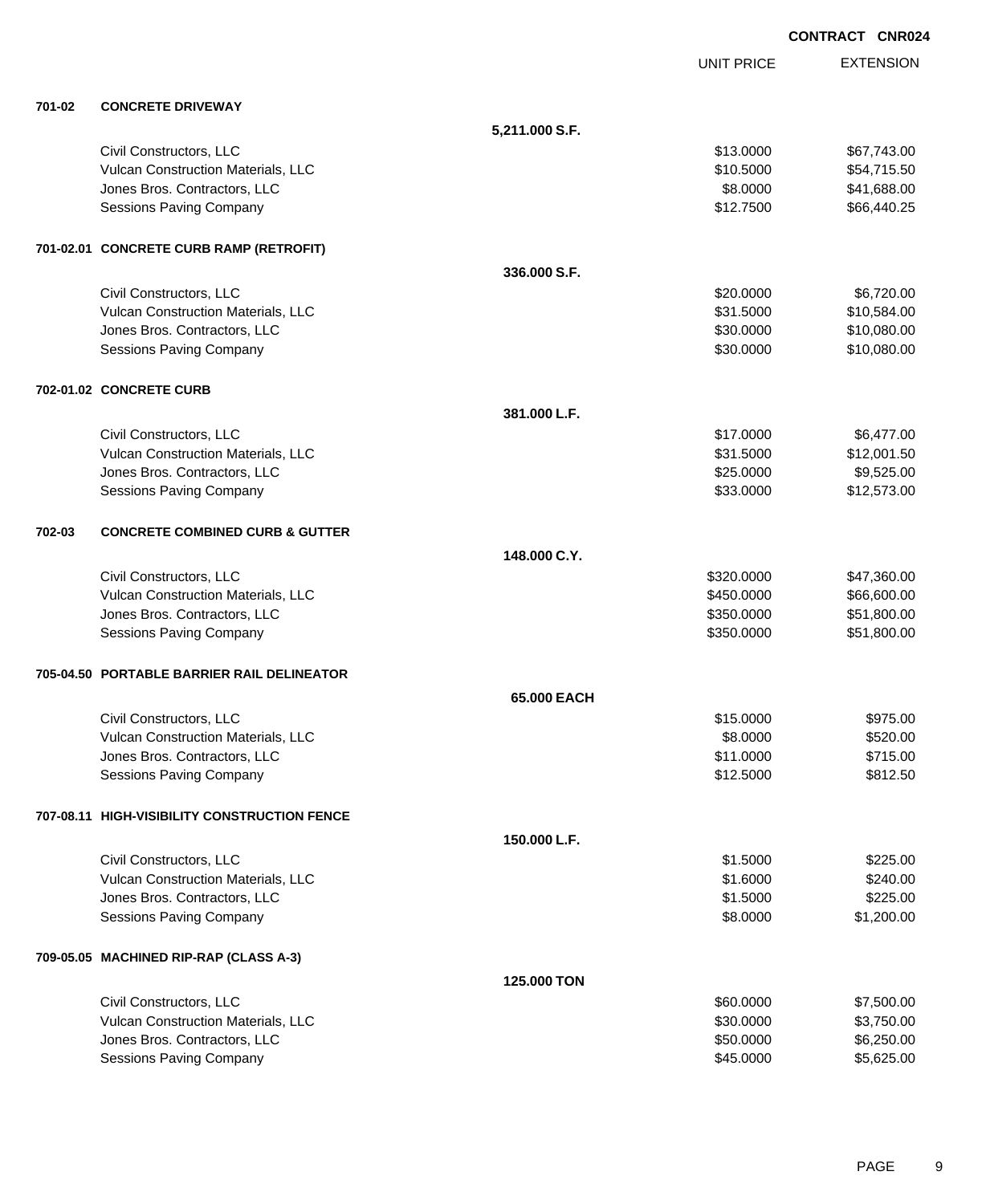UNIT PRICE

|        | 709-05.06 MACHINED RIP-RAP (CLASS A-1)          |                |                |              |  |  |
|--------|-------------------------------------------------|----------------|----------------|--------------|--|--|
|        |                                                 | 350.000 TON    |                |              |  |  |
|        | Civil Constructors, LLC                         |                | \$42.0000      | \$14,700.00  |  |  |
|        | Vulcan Construction Materials, LLC              |                | \$32.0000      | \$11,200.00  |  |  |
|        | Jones Bros. Contractors, LLC                    |                | \$45.0000      | \$15,750.00  |  |  |
|        | <b>Sessions Paving Company</b>                  |                | \$45.0000      | \$15,750.00  |  |  |
|        | 709-05.09 MACHINED RIP-RAP (CLASS C)            |                |                |              |  |  |
|        |                                                 | 398.000 TON    |                |              |  |  |
|        | Civil Constructors, LLC                         |                | \$45.0000      | \$17,910.00  |  |  |
|        | Vulcan Construction Materials, LLC              |                | \$34.0000      | \$13,532.00  |  |  |
|        | Jones Bros. Contractors, LLC                    |                | \$45.0000      | \$17,910.00  |  |  |
|        | Sessions Paving Company                         |                | \$45.0000      | \$17,910.00  |  |  |
| 711-01 | <b>CONCRETE MEDIAN BARRIER</b>                  |                |                |              |  |  |
|        |                                                 | 60.000 L.F.    |                |              |  |  |
|        | Civil Constructors, LLC                         |                | \$110.0000     | \$6,600.00   |  |  |
|        | Vulcan Construction Materials, LLC              |                | \$285.0000     | \$17,100.00  |  |  |
|        | Jones Bros. Contractors, LLC                    |                | \$105.0000     | \$6,300.00   |  |  |
|        | Sessions Paving Company                         |                | \$275.0000     | \$16,500.00  |  |  |
| 712-01 | <b>TRAFFIC CONTROL</b>                          |                |                |              |  |  |
|        |                                                 | 1.000 LS       |                |              |  |  |
|        | Civil Constructors, LLC                         |                | \$82,500.0000  | \$82,500.00  |  |  |
|        | Vulcan Construction Materials, LLC              |                | \$56,000.0000  | \$56,000.00  |  |  |
|        | Jones Bros. Contractors, LLC                    |                | \$125,000.0000 | \$125,000.00 |  |  |
|        | <b>Sessions Paving Company</b>                  |                | \$75,000.0000  | \$75,000.00  |  |  |
|        | 712-02.02 INTERCONNECTED PORTABLE BARRIER RAIL  |                |                |              |  |  |
|        |                                                 | 1,300.000 L.F. |                |              |  |  |
|        | Civil Constructors, LLC                         |                | \$48.0000      | \$62,400.00  |  |  |
|        | Vulcan Construction Materials, LLC              |                | \$30.0000      | \$39,000.00  |  |  |
|        | Jones Bros. Contractors, LLC                    |                | \$20.0000      | \$26,000.00  |  |  |
|        | <b>Sessions Paving Company</b>                  |                | \$30.0000      | \$39,000.00  |  |  |
|        | 712-04.01 FLEXIBLE DRUMS (CHANNELIZING)         |                |                |              |  |  |
|        |                                                 | 100.000 EACH   |                |              |  |  |
|        | Civil Constructors, LLC                         |                | \$30.0000      | \$3,000.00   |  |  |
|        | Vulcan Construction Materials, LLC              |                | \$34.0000      | \$3,400.00   |  |  |
|        | Jones Bros. Contractors, LLC                    |                | \$25.0000      | \$2,500.00   |  |  |
|        | <b>Sessions Paving Company</b>                  |                | \$30.0000      | \$3,000.00   |  |  |
|        | 712-04.10 TEMPORARY FLEXIBLE TUBULAR DELINEATOR |                |                |              |  |  |
|        |                                                 | 65.000 EACH    |                |              |  |  |
|        | Civil Constructors, LLC                         |                | \$60.0000      | \$3,900.00   |  |  |
|        | Vulcan Construction Materials, LLC              |                | \$45.0000      | \$2,925.00   |  |  |
|        | Jones Bros. Contractors, LLC                    |                | \$32.0000      | \$2,080.00   |  |  |
|        | <b>Sessions Paving Company</b>                  |                | \$35.0000      | \$2,275.00   |  |  |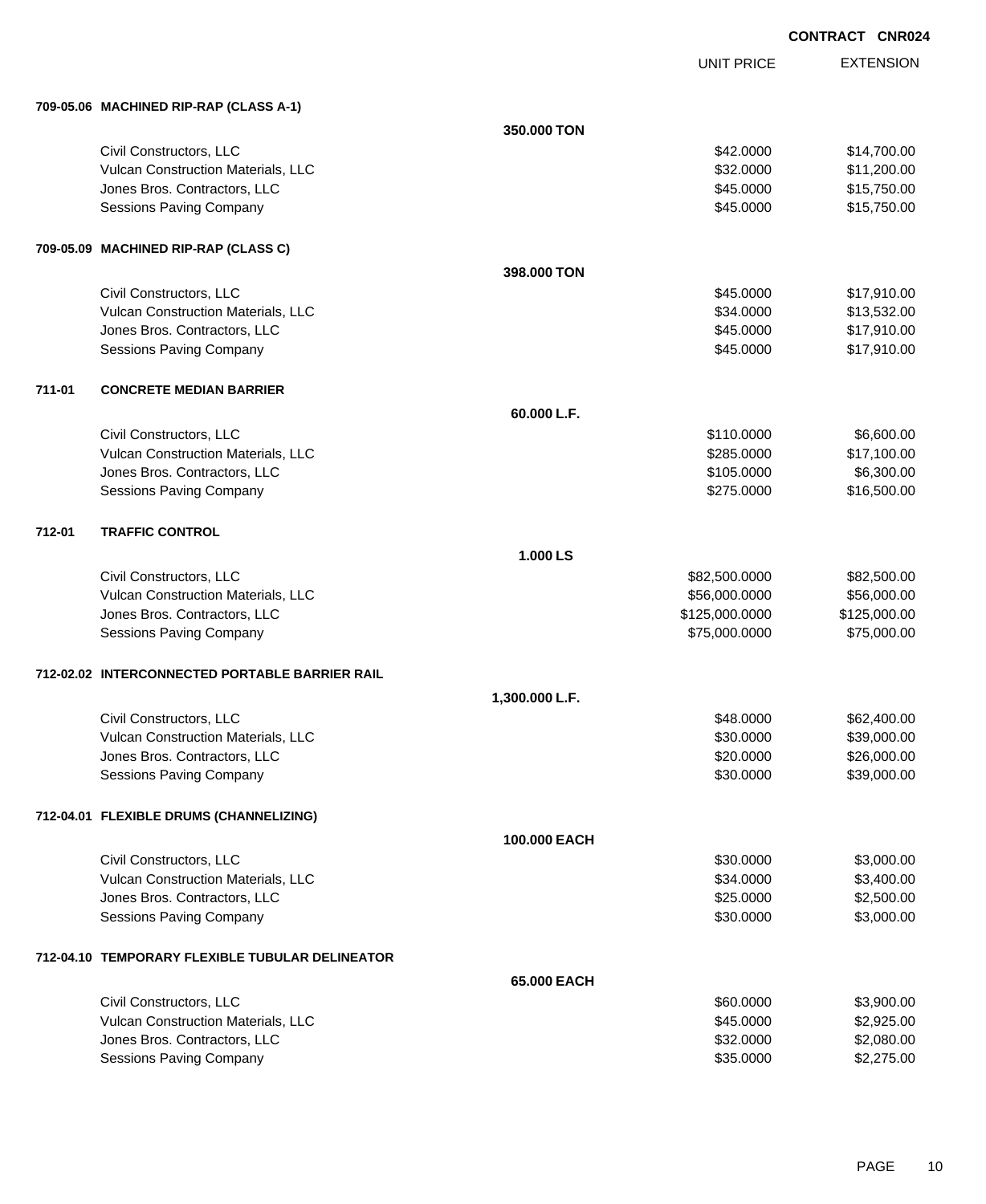UNIT PRICE

|        | 712-05.01 WARNING LIGHTS (TYPE A)            |                    |              |            |
|--------|----------------------------------------------|--------------------|--------------|------------|
|        |                                              | 12.000 EACH        |              |            |
|        | Civil Constructors, LLC                      |                    | \$25.0000    | \$300.00   |
|        | Vulcan Construction Materials, LLC           |                    | \$25.0000    | \$300.00   |
|        | Jones Bros. Contractors, LLC                 |                    | \$32.0000    | \$384.00   |
|        | Sessions Paving Company                      |                    | \$35.0000    | \$420.00   |
|        | 712-05.03 WARNING LIGHTS (TYPE C)            |                    |              |            |
|        |                                              | 80.000 EACH        |              |            |
|        | Civil Constructors, LLC                      |                    | \$25.0000    | \$2,000.00 |
|        | Vulcan Construction Materials, LLC           |                    | \$25.0000    | \$2,000.00 |
|        | Jones Bros. Contractors, LLC                 |                    | \$32.0000    | \$2,560.00 |
|        | <b>Sessions Paving Company</b>               |                    | \$35.0000    | \$2,800.00 |
| 712-06 | <b>SIGNS (CONSTRUCTION)</b>                  |                    |              |            |
|        |                                              | 652.000 S.F.       |              |            |
|        | Civil Constructors, LLC                      |                    | \$7.0000     | \$4,564.00 |
|        | Vulcan Construction Materials, LLC           |                    | \$8.5000     | \$5,542.00 |
|        | Jones Bros. Contractors, LLC                 |                    | \$6.7500     | \$4,401.00 |
|        | <b>Sessions Paving Company</b>               |                    | \$8.5000     | \$5,542.00 |
|        | 712-07.03 TEMPORARY BARRICADES (TYPE III)    |                    |              |            |
|        |                                              | 150.000 L.F.       |              |            |
|        | Civil Constructors, LLC                      |                    | \$15.0000    | \$2,250.00 |
|        | Vulcan Construction Materials, LLC           |                    | \$22.0000    | \$3,300.00 |
|        | Jones Bros. Contractors, LLC                 |                    | \$12.5000    | \$1,875.00 |
|        | <b>Sessions Paving Company</b>               |                    | \$14.0000    | \$2,100.00 |
|        | 712-08.03 ARROW BOARD (TYPE C)               |                    |              |            |
|        |                                              | <b>2.000 EACH</b>  |              |            |
|        | Civil Constructors, LLC                      |                    | \$1,500.0000 | \$3,000.00 |
|        | Vulcan Construction Materials, LLC           |                    | \$850.0000   | \$1,700.00 |
|        | Jones Bros. Contractors, LLC                 |                    | \$925.0000   | \$1,850.00 |
|        | Sessions Paving Company                      |                    | \$1,250.0000 | \$2,500.00 |
|        | 712-09.01 REMOVABLE PAVEMENT MARKING LINE    |                    |              |            |
|        |                                              | 1,188.000 L.F.     |              |            |
|        | Civil Constructors, LLC                      |                    | \$3.0000     | \$3,564.00 |
|        | Vulcan Construction Materials, LLC           |                    | \$3.1500     | \$3,742.20 |
|        | Jones Bros. Contractors, LLC                 |                    | \$3.0000     | \$3,564.00 |
|        | Sessions Paving Company                      |                    | \$3.0000     | \$3,564.00 |
|        | 712-09.05 REMOVABLE PAVEMENT MARKING (ARROW) |                    |              |            |
|        |                                              | <b>14.000 EACH</b> |              |            |
|        | Civil Constructors, LLC                      |                    | \$75.0000    | \$1,050.00 |
|        | Vulcan Construction Materials, LLC           |                    | \$78.7500    | \$1,102.50 |
|        | Jones Bros. Contractors, LLC                 |                    | \$75.0000    | \$1,050.00 |
|        | Sessions Paving Company                      |                    | \$75.0000    | \$1,050.00 |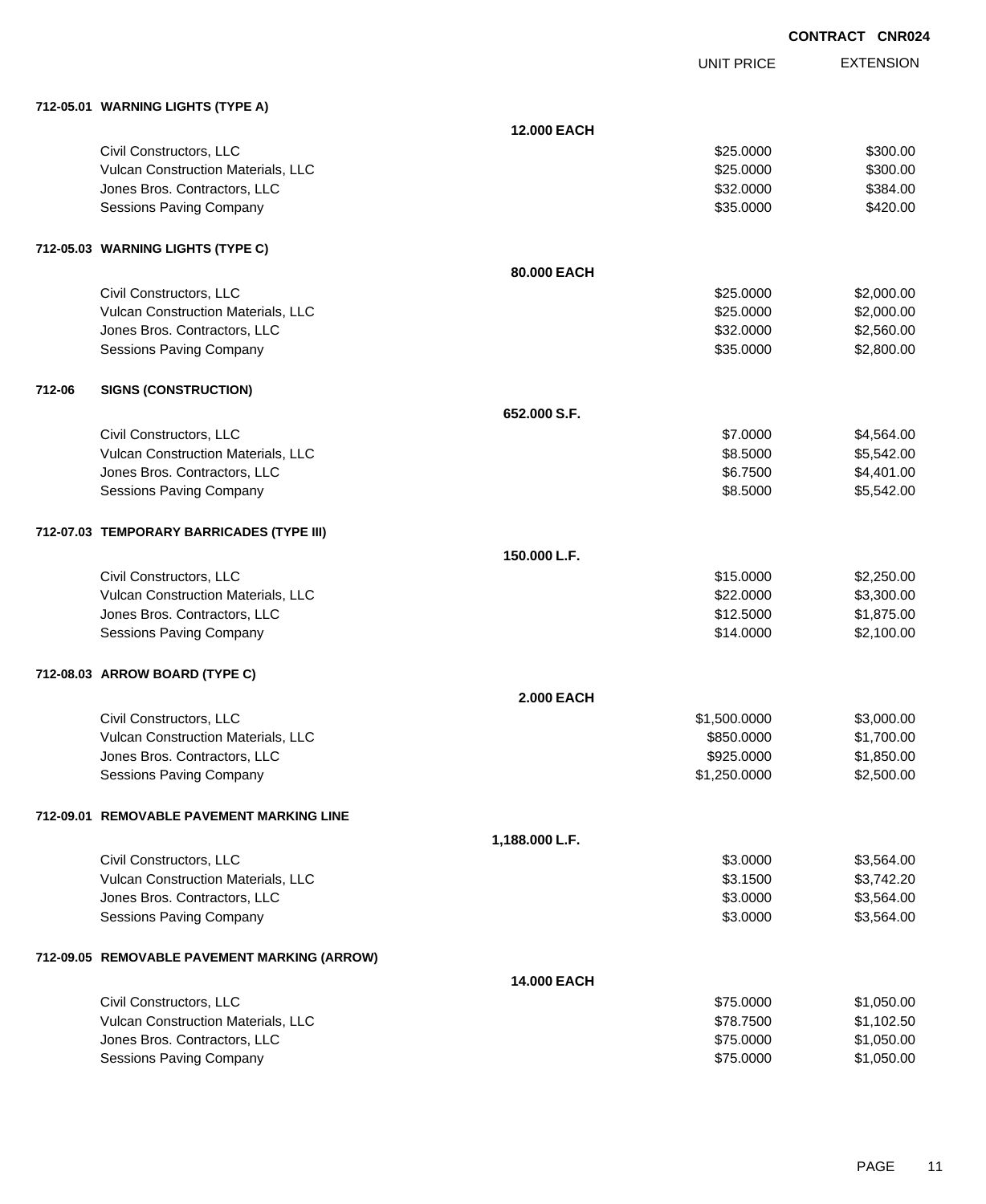|        |                                                   |                   |                   | <b>CONTRACT CNR02</b> |
|--------|---------------------------------------------------|-------------------|-------------------|-----------------------|
|        |                                                   |                   | <b>UNIT PRICE</b> | <b>EXTENSION</b>      |
|        | 713-11.01 "U" SECTION STEEL POSTS                 |                   |                   |                       |
|        |                                                   | 606.000 LB.       |                   |                       |
|        | Civil Constructors, LLC                           |                   | \$3.5000          | \$2,121.00            |
|        | Vulcan Construction Materials, LLC                |                   | \$3.1500          | \$1,908.90            |
|        | Jones Bros. Contractors, LLC                      |                   | \$3.5000          | \$2,121.00            |
|        | <b>Sessions Paving Company</b>                    |                   | \$4.0000          | \$2,424.00            |
| 713-15 | REMOVAL OF SIGNS, POSTS AND FOOTINGS              |                   |                   |                       |
|        |                                                   | 1.000 LS          |                   |                       |
|        | Civil Constructors, LLC                           |                   | \$500.0000        | \$500.00              |
|        | Vulcan Construction Materials, LLC                |                   | \$250.0000        | \$250.00              |
|        | Jones Bros. Contractors, LLC                      |                   | \$500.0000        | \$500.00              |
|        | <b>Sessions Paving Company</b>                    |                   | \$650.0000        | \$650.00              |
|        | 713-16.01 CHANGEABLE MESSAGE SIGN UNIT            |                   |                   |                       |
|        |                                                   | <b>4.000 EACH</b> |                   |                       |
|        | Civil Constructors, LLC                           |                   | \$5,900.0000      | \$23,600.00           |
|        | Vulcan Construction Materials, LLC                |                   | \$8,000.0000      | \$32,000.00           |
|        | Jones Bros. Contractors, LLC                      |                   | \$6,850.0000      | \$27,400.00           |
|        | <b>Sessions Paving Company</b>                    |                   | \$7,500.0000      | \$30,000.00           |
|        | 713-16.20 SIGNS (R3-17 - BIKE LANE)               |                   |                   |                       |
|        |                                                   | <b>2.000 EACH</b> |                   |                       |
|        | Civil Constructors, LLC                           |                   | \$200.0000        | \$400.00              |
|        | Vulcan Construction Materials, LLC                |                   | \$46.0000         | \$92.00               |
|        | Jones Bros. Contractors, LLC                      |                   | \$40.0000         | \$80.00               |
|        | Sessions Paving Company                           |                   | \$50.0000         | \$100.00              |
|        | 713-16.21 SIGNS (NO PARKING OR STANDING ANY TIME) |                   |                   |                       |
|        |                                                   | 8.000 EACH        |                   |                       |
|        | Civil Constructors, LLC                           |                   | \$150.0000        | \$1,200.00            |
|        | Vulcan Construction Materials, LLC                |                   | \$33.0000         | \$264.00              |
|        | Jones Bros. Contractors, LLC                      |                   | \$30.0000         | \$240.00              |
|        | <b>Sessions Paving Company</b>                    |                   | \$40.0000         | \$320.00              |
|        | 713-16.22 SIGNS (R2-1 - SPEED LIMIT 45)           |                   |                   |                       |
|        |                                                   | <b>1.000 EACH</b> |                   |                       |
|        | Civil Constructors, LLC                           |                   | \$200.0000        | \$200.00              |
|        | Vulcan Construction Materials, LLC                |                   | \$85.0000         | \$85.00               |
|        | Jones Bros. Contractors, LLC                      |                   | \$75.0000         | \$75.00               |
|        | Sessions Paving Company                           |                   | \$85.0000         | \$85.00               |
|        | 713-16.23 SIGNS (R5-1 - DO NOT ENTER)             |                   |                   |                       |
|        |                                                   | <b>4.000 EACH</b> |                   |                       |
|        | Civil Constructors, LLC                           |                   | \$200.0000        | \$800.00              |
|        | Vulcan Construction Materials, LLC                |                   | \$74.0000         | \$296.00              |
|        | Jones Bros. Contractors, LLC                      |                   | \$75.0000         | \$300.00              |
|        | <b>Sessions Paving Company</b>                    |                   | \$85.0000         | \$340.00              |

PAGE 12

024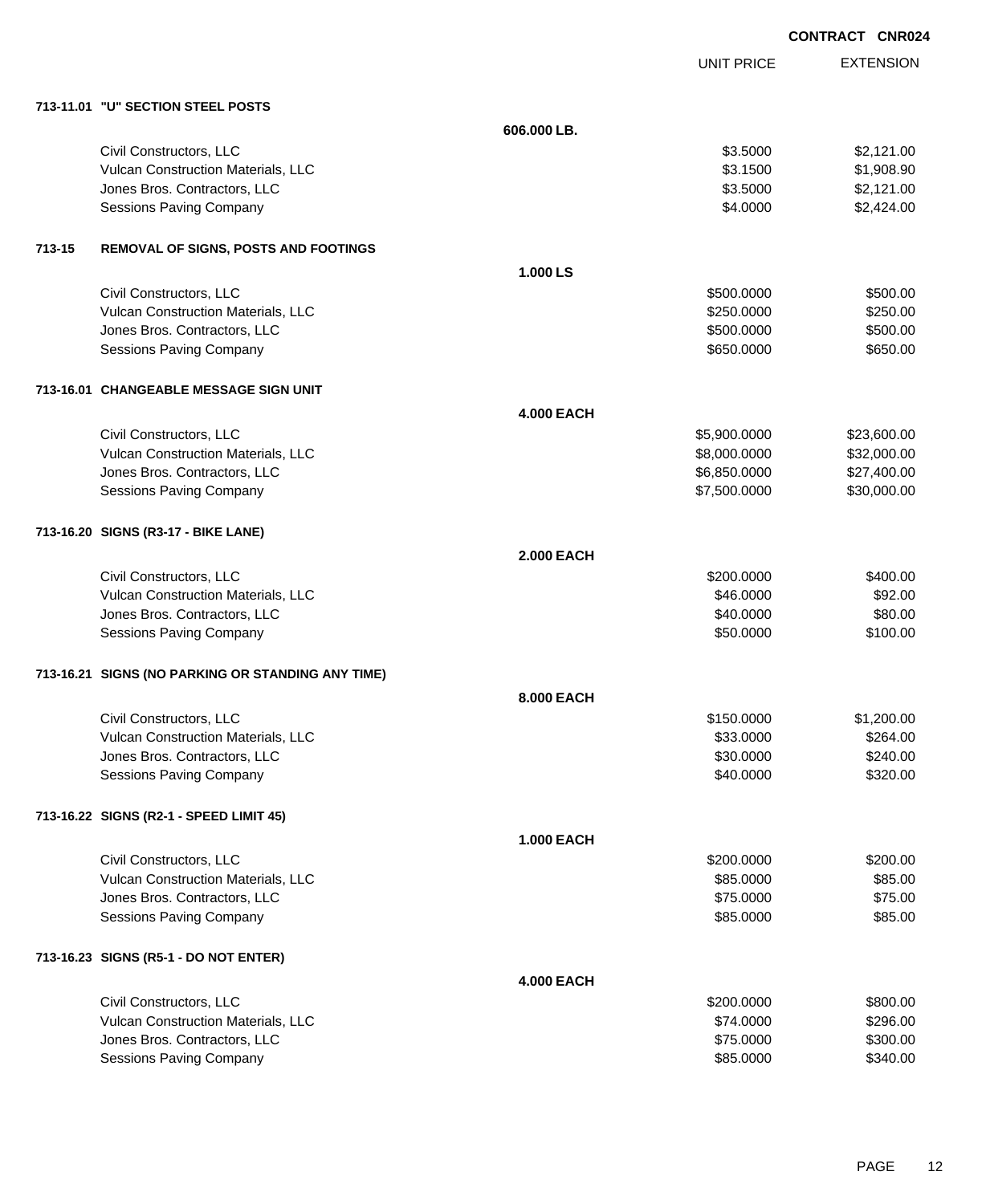UNIT PRICE

| 713-16.24 SIGNS (R11-2 - ROAD CLOSED) |  |  |
|---------------------------------------|--|--|
|                                       |  |  |

| 713-16.24 SIGNS (R11-2 - ROAD CLOSED)   |                   |            |            |
|-----------------------------------------|-------------------|------------|------------|
|                                         | <b>2.000 EACH</b> |            |            |
| Civil Constructors, LLC                 |                   | \$200.0000 | \$400.00   |
| Vulcan Construction Materials, LLC      |                   | \$106.0000 | \$212.00   |
| Jones Bros. Contractors, LLC            |                   | \$100.0000 | \$200.00   |
| Sessions Paving Company                 |                   | \$125.0000 | \$250.00   |
|                                         |                   |            |            |
| 713-16.25 SIGNS (R4-7 - KEEP RIGHT)     |                   |            |            |
|                                         | 3.000 EACH        |            |            |
| Civil Constructors, LLC                 |                   | \$150.0000 | \$450.00   |
| Vulcan Construction Materials, LLC      |                   | \$63.0000  | \$189.00   |
| Jones Bros. Contractors, LLC            |                   | \$55.0000  | \$165.00   |
| Sessions Paving Company                 |                   | \$75.0000  | \$225.00   |
| 713-16.26 SIGNS (OM4-1 - OBJECT MARKER) |                   |            |            |
|                                         | 8.000 EACH        |            |            |
| Civil Constructors, LLC                 |                   | \$250.0000 | \$2,000.00 |
| Vulcan Construction Materials, LLC      |                   | \$67.0000  | \$536.00   |
| Jones Bros. Contractors, LLC            |                   | \$75.0000  | \$600.00   |
| <b>Sessions Paving Company</b>          |                   | \$85.0000  | \$680.00   |
| 713-16.27 SIGNS (OM1-1 - OBJECT MARKER) |                   |            |            |
|                                         | 3.000 EACH        |            |            |
| Civil Constructors, LLC                 |                   | \$250.0000 | \$750.00   |
| Vulcan Construction Materials, LLC      |                   | \$67.0000  | \$201.00   |
| Jones Bros. Contractors, LLC            |                   | \$75.0000  | \$225.00   |
| Sessions Paving Company                 |                   | \$85.0000  | \$255.00   |
| 713-16.28 SIGNS (CLAIM CAR)             |                   |            |            |
|                                         | <b>6.000 EACH</b> |            |            |
| Civil Constructors, LLC                 |                   | \$150.0000 | \$900.00   |
| Vulcan Construction Materials, LLC      |                   | \$29.0000  | \$174.00   |
| Jones Bros. Contractors, LLC            |                   | \$25.0000  | \$150.00   |
| <b>Sessions Paving Company</b>          |                   | \$35.0000  | \$210.00   |
|                                         |                   |            |            |
| 713-16.29 SIGNS (Bus Stop)              |                   |            |            |
|                                         | <b>2.000 EACH</b> |            |            |
| Civil Constructors, LLC                 |                   | \$200.0000 | \$400.00   |
| Vulcan Construction Materials, LLC      |                   | \$33.0000  | \$66.00    |
| Jones Bros. Contractors, LLC            |                   | \$30.0000  | \$60.00    |
| <b>Sessions Paving Company</b>          |                   | \$40.0000  | \$80.00    |
| 713-16.29 SIGNS (BUS STOP)              |                   |            |            |
|                                         | <b>2.000 EACH</b> |            |            |
| Civil Constructors, LLC                 |                   | \$200.0000 | \$400.00   |
| Vulcan Construction Materials, LLC      |                   | \$33.0000  | \$66.00    |
| Jones Bros. Contractors, LLC            |                   | \$30.0000  | \$60.00    |
| <b>Sessions Paving Company</b>          |                   | \$40.0000  | \$80.00    |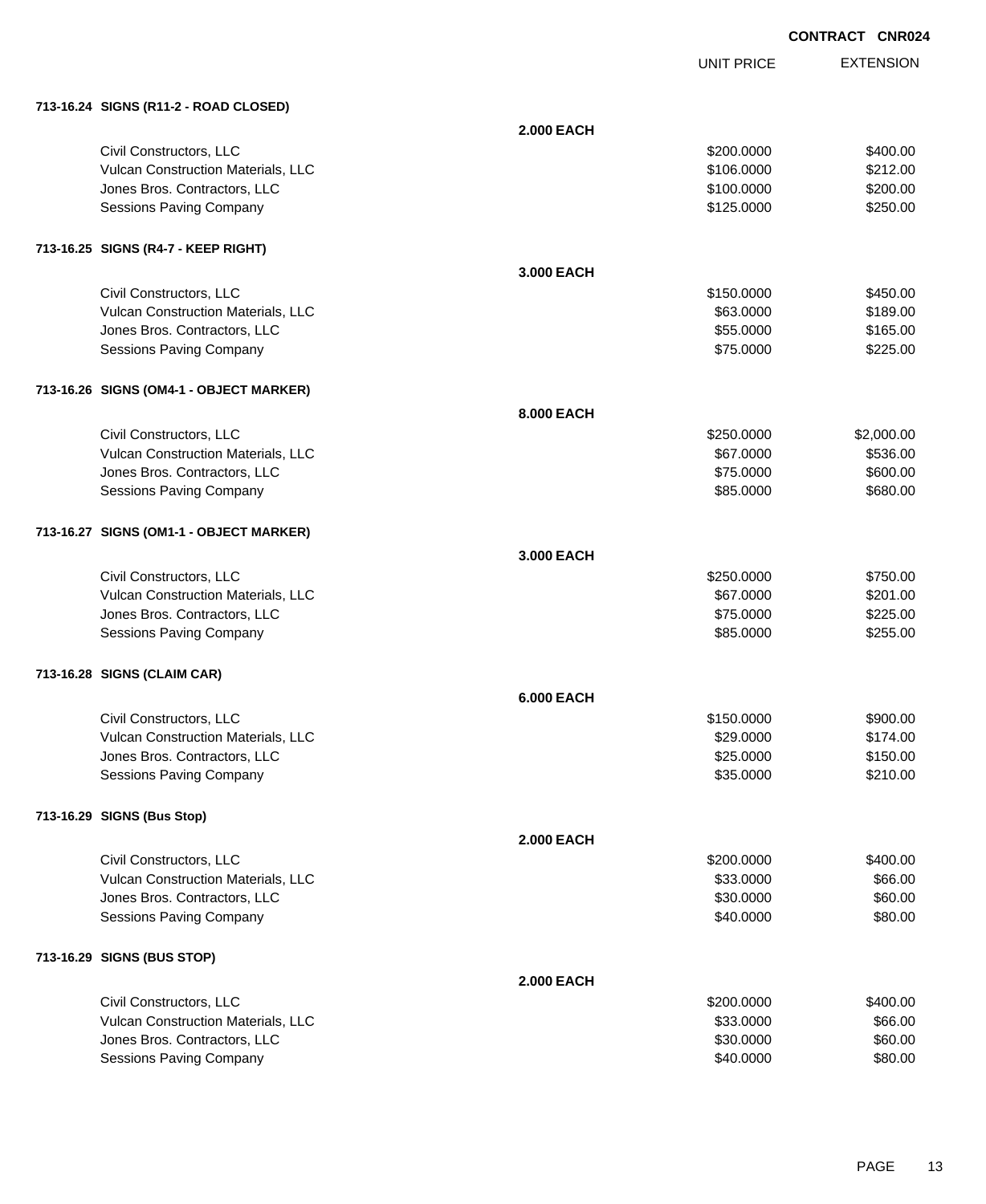UNIT PRICE

| 716-01.05 TEMPORARY RAISED PAVEMENT MARKER           |                   |            |            |
|------------------------------------------------------|-------------------|------------|------------|
|                                                      | 70.000 EACH       |            |            |
| Civil Constructors, LLC                              |                   | \$10.0000  | \$700.00   |
| Vulcan Construction Materials, LLC                   |                   | \$10.5000  | \$735.00   |
| Jones Bros. Contractors, LLC                         |                   | \$10.0000  | \$700.00   |
| Sessions Paving Company                              |                   | \$10.0000  | \$700.00   |
|                                                      |                   |            |            |
| 716-01.21 Snwplwble Pvmt Mrkrs (Bi-Dir)(1 Color)     |                   |            |            |
|                                                      | 9.000 EACH        |            |            |
| Civil Constructors, LLC                              |                   | \$50.0000  | \$450.00   |
| Vulcan Construction Materials, LLC                   |                   | \$52.5000  | \$472.50   |
| Jones Bros. Contractors, LLC                         |                   | \$50.0000  | \$450.00   |
| Sessions Paving Company                              |                   | \$50.0000  | \$450.00   |
|                                                      |                   |            |            |
| 716-01.23 Snwplwble Pvmt Mrkrs (Bi-Dir)(2 Color)     |                   |            |            |
|                                                      | 68.000 EACH       |            |            |
| Civil Constructors, LLC                              |                   | \$50.0000  | \$3,400.00 |
| Vulcan Construction Materials, LLC                   |                   | \$52.5000  | \$3,570.00 |
| Jones Bros. Contractors, LLC                         |                   | \$50.0000  | \$3,400.00 |
| Sessions Paving Company                              |                   | \$50.0000  | \$3,400.00 |
|                                                      |                   |            |            |
| 716-02.03 PLASTIC PAVEMENT MARKING (CROSS-WALK)      |                   |            |            |
|                                                      | 230.000 L.F.      |            |            |
| Civil Constructors, LLC                              |                   | \$6.0000   | \$1,380.00 |
| Vulcan Construction Materials, LLC                   |                   | \$6.3000   | \$1,449.00 |
| Jones Bros. Contractors, LLC                         |                   | \$6.0000   | \$1,380.00 |
| Sessions Paving Company                              |                   | \$6.0000   | \$1,380.00 |
|                                                      |                   |            |            |
| 716-02.05 PLASTIC PAVEMENT MARKING (STOP LINE)       |                   |            |            |
|                                                      | 291.000 L.F.      |            |            |
| Civil Constructors, LLC                              |                   | \$15.0000  | \$4,365.00 |
| Vulcan Construction Materials, LLC                   |                   | \$15.7500  | \$4,583.25 |
| Jones Bros. Contractors, LLC                         |                   | \$15.0000  | \$4,365.00 |
| <b>Sessions Paving Company</b>                       |                   | \$15.0000  | \$4,365.00 |
| 716-02.06 PLASTIC PAVEMENT MARKING (TURN LANE ARROW) |                   |            |            |
|                                                      | 7.000 EACH        |            |            |
| Civil Constructors, LLC                              |                   | \$150.0000 | \$1,050.00 |
| Vulcan Construction Materials, LLC                   |                   | \$157.5000 | \$1,102.50 |
| Jones Bros. Contractors, LLC                         |                   | \$150.0000 | \$1,050.00 |
| Sessions Paving Company                              |                   | \$150.0000 | \$1,050.00 |
|                                                      |                   |            |            |
| 716-03.01 PLASTIC WORD PAVEMENT MARKING (ONLY)       |                   |            |            |
|                                                      | <b>4.000 EACH</b> |            |            |
| Civil Constructors, LLC                              |                   | \$300.0000 | \$1,200.00 |
| Vulcan Construction Materials, LLC                   |                   | \$315.0000 | \$1,260.00 |
| Jones Bros. Contractors, LLC                         |                   | \$300.0000 | \$1,200.00 |
| Sessions Paving Company                              |                   | \$300.0000 | \$1,200.00 |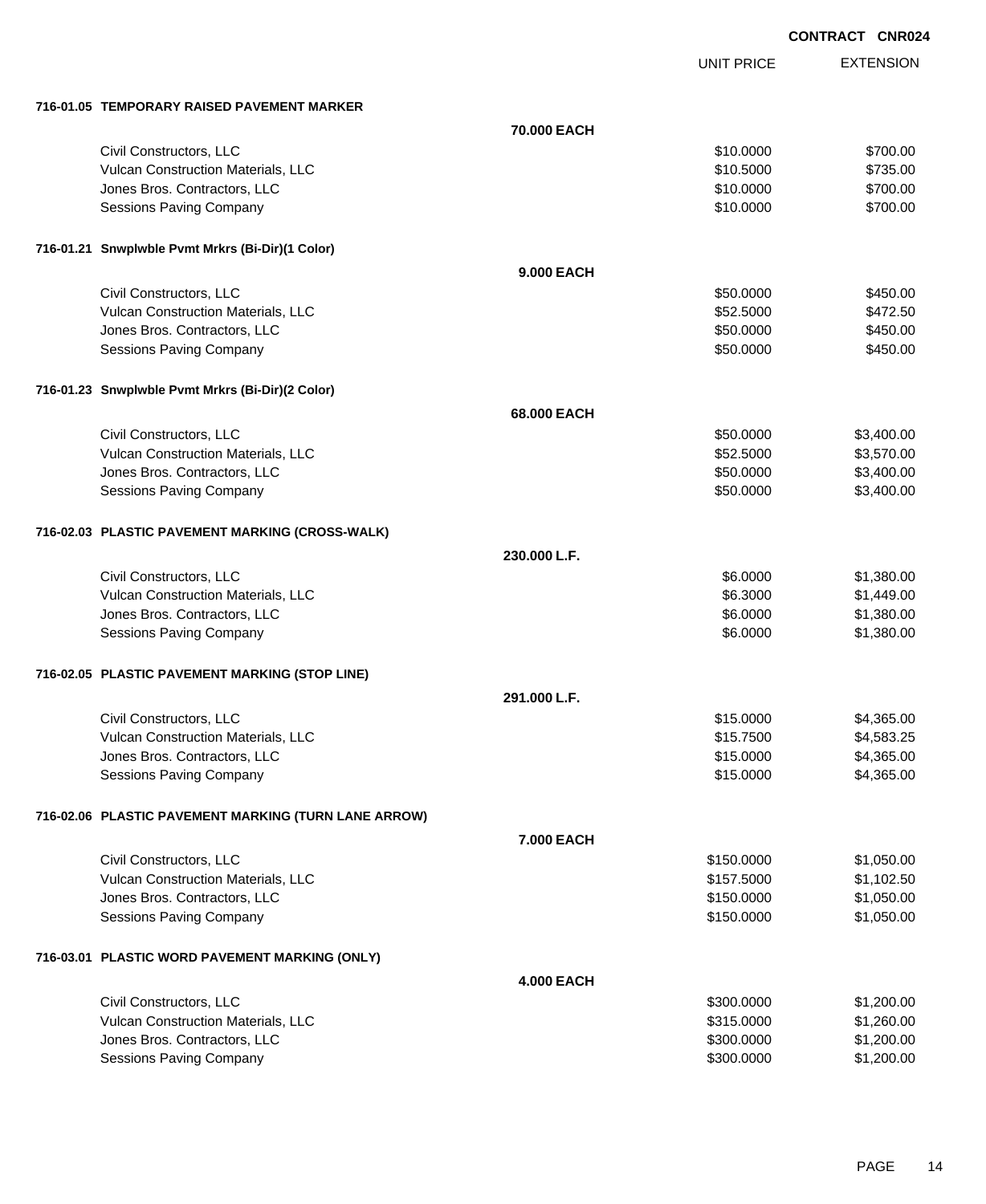EXTENSION UNIT PRICE

#### **716-04.15 PLASTIC PAVEMENT MARKING-BIKE SYMBOL/ARROW SHARED**

|        |                                                          | <b>2.000 EACH</b> |                |              |
|--------|----------------------------------------------------------|-------------------|----------------|--------------|
|        | Civil Constructors, LLC                                  |                   | \$400.0000     | \$800.00     |
|        | Vulcan Construction Materials, LLC                       |                   | \$420.0000     | \$840.00     |
|        | Jones Bros. Contractors, LLC                             |                   | \$400.0000     | \$800.00     |
|        | Sessions Paving Company                                  |                   | \$400.0000     | \$800.00     |
|        |                                                          |                   |                |              |
|        | 716-05.01 PAINTED PAVEMENT MARKING (4" LINE)             |                   |                |              |
|        |                                                          | 0.080 L.M.        |                |              |
|        | Civil Constructors, LLC                                  |                   | \$1,500.0000   | \$120.00     |
|        | Vulcan Construction Materials, LLC                       |                   | \$1,575.0000   | \$126.00     |
|        | Jones Bros. Contractors, LLC                             |                   | \$1,500.0000   | \$120.00     |
|        | Sessions Paving Company                                  |                   | \$1,500.0000   | \$120.00     |
|        | 716-05.02 PAINTED PAVEMENT MARKING (8" BARRIER LINE)     |                   |                |              |
|        |                                                          | 12,343.000 L.F.   |                |              |
|        | Civil Constructors, LLC                                  |                   | \$0.5000       | \$6,171.50   |
|        | Vulcan Construction Materials, LLC                       |                   | \$0.5500       | \$6,788.65   |
|        | Jones Bros. Contractors, LLC                             |                   | \$0.5000       | \$6,171.50   |
|        | Sessions Paving Company                                  |                   | \$0.5000       | \$6,171.50   |
|        | 716-05.20 PAINTED PAVEMENT MARKING (6" LINE)             |                   |                |              |
|        |                                                          | 3.310 L.M.        |                |              |
|        | Civil Constructors, LLC                                  |                   | \$1,500.0000   | \$4,965.00   |
|        | Vulcan Construction Materials, LLC                       |                   | \$1,575.0000   | \$5,213.25   |
|        | Jones Bros. Contractors, LLC                             |                   | \$1,500.0000   | \$4,965.00   |
|        | Sessions Paving Company                                  |                   | \$1,500.0000   | \$4,965.00   |
|        | 716-12.01 ENHANCED FLATLINE THERMO PVMT MRKNG (4IN LINE) |                   |                |              |
|        |                                                          | 0.080 L.M.        |                |              |
|        | Civil Constructors, LLC                                  |                   | \$3,500.0000   | \$280.00     |
|        | Vulcan Construction Materials, LLC                       |                   | \$3,675.0000   | \$294.00     |
|        | Jones Bros. Contractors, LLC                             |                   | \$3,500.0000   | \$280.00     |
|        | Sessions Paving Company                                  |                   | \$3,500.0000   | \$280.00     |
|        | 716-12.02 ENHANCED FLATLINE THERMO PVMT MRKNG (6IN LINE) |                   |                |              |
|        |                                                          | 3.310 L.M.        |                |              |
|        | Civil Constructors, LLC                                  |                   | \$5,280.0000   | \$17,476.80  |
|        | Vulcan Construction Materials, LLC                       |                   | \$5,500.0000   | \$18,205.00  |
|        | Jones Bros. Contractors, LLC                             |                   | \$5,280.0000   | \$17,476.80  |
|        | Sessions Paving Company                                  |                   | \$5,280.0000   | \$17,476.80  |
|        |                                                          |                   |                |              |
| 717-01 | <b>MOBILIZATION</b>                                      | 1.000 LS          |                |              |
|        | Civil Constructors, LLC                                  |                   | \$159,230.0000 | \$159,230.00 |
|        | Vulcan Construction Materials, LLC                       |                   | \$95,000.0000  | \$95,000.00  |
|        | Jones Bros. Contractors, LLC                             |                   | \$230,000.0000 | \$230,000.00 |
|        | Sessions Paving Company                                  |                   | \$95,000.0000  | \$95,000.00  |
|        |                                                          |                   |                |              |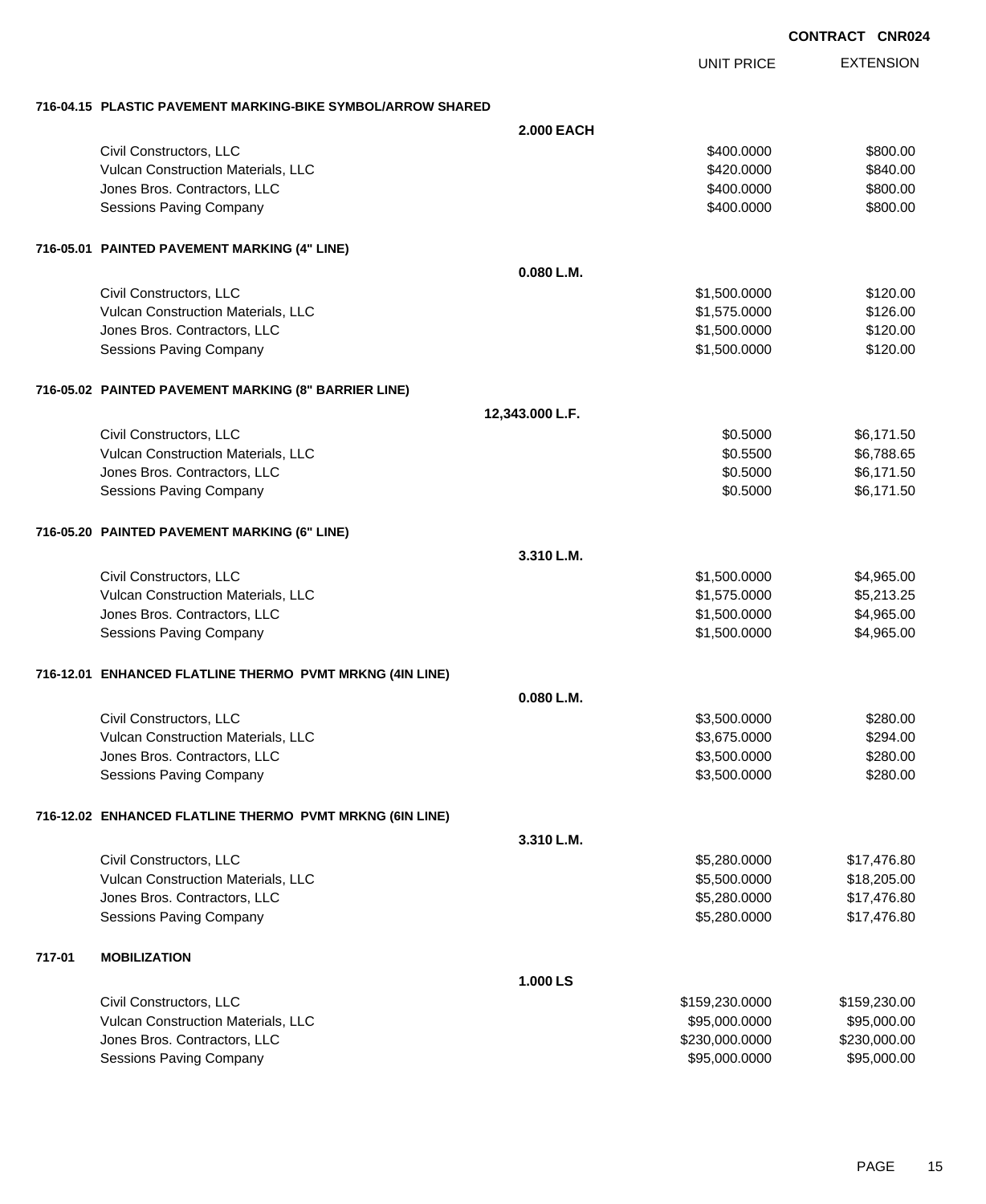|                                                         |                   |                   | <b>CONTRACT CNR024</b> |
|---------------------------------------------------------|-------------------|-------------------|------------------------|
|                                                         |                   | <b>UNIT PRICE</b> | <b>EXTENSION</b>       |
| 730-02.09 SIGNAL HEAD ASSEMBLY (130 WITH BACKPLATE)     |                   |                   |                        |
|                                                         | <b>5.000 EACH</b> |                   |                        |
| Civil Constructors, LLC                                 |                   | \$738.0000        | \$3,690.00             |
| Vulcan Construction Materials, LLC                      |                   | \$750.0000        | \$3,750.00             |
| Jones Bros. Contractors, LLC                            |                   | \$73.0000         | \$365.00               |
| <b>Sessions Paving Company</b>                          |                   | \$738.0000        | \$3,690.00             |
| 730-02.17 SIGNAL HEAD ASSEMBLY (150 A2H WITH BACKPLATE) |                   |                   |                        |
|                                                         | 3.000 EACH        |                   |                        |
| Civil Constructors, LLC                                 |                   | \$1,250.0000      | \$3,750.00             |
| Vulcan Construction Materials, LLC                      |                   | \$1,300.0000      | \$3,900.00             |
| Jones Bros. Contractors, LLC                            |                   | \$1,250.0000      | \$3,750.00             |
| <b>Sessions Paving Company</b>                          |                   | \$1,250.0000      | \$3,750.00             |
| 730-03.21 INSTALL PULL BOX (TYPE B)                     |                   |                   |                        |
|                                                         | <b>5.000 EACH</b> |                   |                        |
| Civil Constructors, LLC                                 |                   | \$350,0000        | \$1,750.00             |
| Vulcan Construction Materials, LLC                      |                   | \$360.0000        | \$1,800.00             |
| Jones Bros. Contractors, LLC                            |                   | \$350.0000        | \$1,750.00             |
| <b>Sessions Paving Company</b>                          |                   | \$350.0000        | \$1,750.00             |
| 730-03.23 INSTALL PULL BOX (FIBER OPTIC-TYPE A)         |                   |                   |                        |
|                                                         | <b>4.000 EACH</b> |                   |                        |
| Civil Constructors, LLC                                 |                   | \$1,200.0000      | \$4,800.00             |
| Vulcan Construction Materials, LLC                      |                   | \$1,250.0000      | \$5,000.00             |
| Jones Bros. Contractors, LLC                            |                   | \$1,200.0000      | \$4,800.00             |
| <b>Sessions Paving Company</b>                          |                   | \$1,200.0000      | \$4,800.00             |
| 730-03.32 FIBER OPTIC DROP CABLE                        |                   |                   |                        |
|                                                         | 300.000 L.F.      |                   |                        |
| Civil Constructors, LLC                                 |                   | \$3.2500          | \$975.00               |
| Vulcan Construction Materials, LLC                      |                   | \$3.5000          | \$1,050.00             |
| Jones Bros. Contractors, LLC                            |                   | \$3.2500          | \$975.00               |
| <b>Sessions Paving Company</b>                          |                   | \$3.2500          | \$975.00               |
| 730-03.33 FIBER OFPTIC SPLICE FUSION                    |                   |                   |                        |
|                                                         | 12.000 EACH       |                   |                        |
| Civil Constructors, LLC                                 |                   | \$60.0000         | \$720.00               |
| Vulcan Construction Materials, LLC                      |                   | \$62.5000         | \$750.00               |
| Jones Bros. Contractors, LLC                            |                   | \$60.0000         | \$720.00               |
| <b>Sessions Paving Company</b>                          |                   | \$60.0000         | \$720.00               |
| 730-03.34 FIBER OPTIC TERMINATION CABINET               |                   |                   |                        |
|                                                         | <b>1.000 EACH</b> |                   |                        |
| Civil Constructors, LLC                                 |                   | \$3,640.0000      | \$3,640.00             |
| Vulcan Construction Materials, LLC                      |                   | \$3,750.0000      | \$3,750.00             |
| Jones Bros. Contractors, LLC                            |                   | \$3,640.0000      | \$3,640.00             |
| <b>Sessions Paving Company</b>                          |                   | \$3,640.0000      | \$3,640.00             |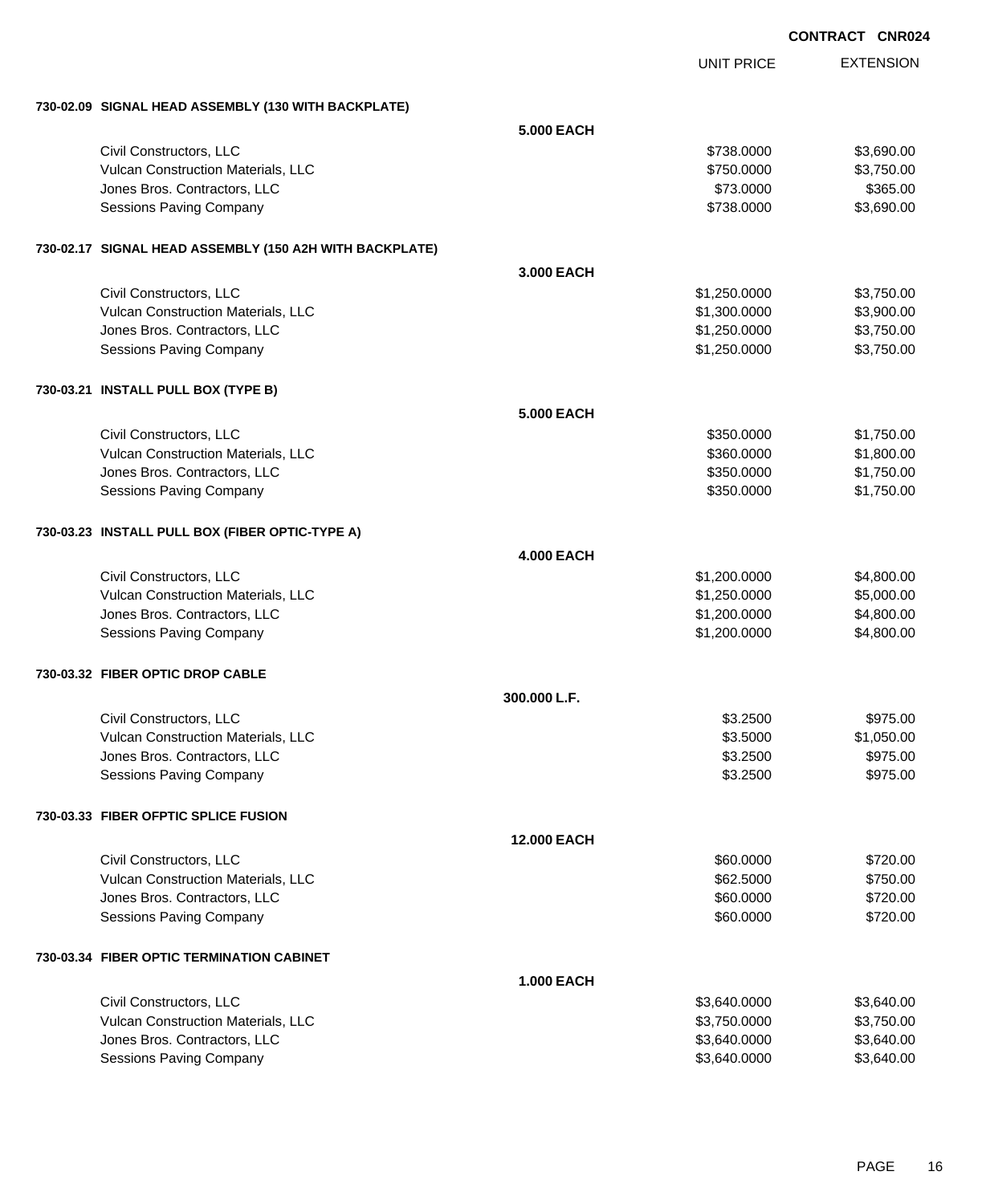UNIT PRICE

| 730-05.01 ELECTRICAL SERVICE CONNECTION                          |                   |              |             |
|------------------------------------------------------------------|-------------------|--------------|-------------|
|                                                                  | <b>1.000 EACH</b> |              |             |
| Civil Constructors, LLC                                          |                   | \$3,500.0000 | \$3,500.00  |
| Vulcan Construction Materials, LLC                               |                   | \$3,650.0000 | \$3,650.00  |
| Jones Bros. Contractors, LLC                                     |                   | \$3,500.0000 | \$3,500.00  |
| Sessions Paving Company                                          |                   | \$3,500.0000 | \$3,500.00  |
| 730-08.03 SIGNAL CABLE - 7 CONDUCTOR                             |                   |              |             |
|                                                                  | 600.000 L.F.      |              |             |
| Civil Constructors, LLC                                          |                   | \$1.7500     | \$1,050.00  |
| Vulcan Construction Materials, LLC                               |                   | \$1.8000     | \$1,080.00  |
| Jones Bros. Contractors, LLC                                     |                   | \$1.7500     | \$1,050.00  |
| <b>Sessions Paving Company</b>                                   |                   | \$1.7500     | \$1,050.00  |
| 730-08.05 SIGNAL CABLE - 12 CONDUCTOR                            |                   |              |             |
|                                                                  | 810.000 L.F.      |              |             |
| Civil Constructors, LLC                                          |                   | \$2.2500     | \$1,822.50  |
| Vulcan Construction Materials, LLC                               |                   | \$2.3500     | \$1,903.50  |
| Jones Bros. Contractors, LLC                                     |                   | \$2.2500     | \$1,822.50  |
| <b>Sessions Paving Company</b>                                   |                   | \$2.2500     | \$1,822.50  |
|                                                                  |                   |              |             |
| 730-08.10 SIGNAL CABLE - (FOR PED. PUSH BUTTONS)                 |                   |              |             |
|                                                                  | 590.000 L.F.      |              |             |
| Civil Constructors, LLC                                          |                   | \$1.0000     | \$590.00    |
| Vulcan Construction Materials, LLC                               |                   | \$1.0500     | \$619.50    |
| Jones Bros. Contractors, LLC                                     |                   | \$1.0000     | \$590.00    |
| <b>Sessions Paving Company</b>                                   |                   | \$1.0000     | \$590.00    |
| 730-11.10 RISER ASSEMBLY (2" RISER FOR COMMUNICATION CONNECTION) |                   |              |             |
|                                                                  | <b>1.000 EACH</b> |              |             |
| Civil Constructors, LLC                                          |                   | \$350.0000   | \$350.00    |
| Vulcan Construction Materials, LLC                               |                   | \$360.0000   | \$360.00    |
| Jones Bros. Contractors, LLC                                     |                   | \$350.0000   | \$350.00    |
| Sessions Paving Company                                          |                   | \$350.0000   | \$350.00    |
| 730-12.02 CONDUIT 2" DIAMETER (PVC)                              |                   |              |             |
|                                                                  | 280.000 L.F.      |              |             |
| Civil Constructors, LLC                                          |                   | \$8.0000     | \$2,240.00  |
| Vulcan Construction Materials, LLC                               |                   | \$8.2500     | \$2,310.00  |
| Jones Bros. Contractors, LLC                                     |                   | \$8.0000     | \$2,240.00  |
| <b>Sessions Paving Company</b>                                   |                   | \$8.0000     | \$2,240.00  |
| 730-12.13 CONDUIT 2" DIAMETER (JACK AND BORE)                    |                   |              |             |
|                                                                  | 645.000 L.F.      |              |             |
| Civil Constructors, LLC                                          |                   | \$22.0000    | \$14,190.00 |
| Vulcan Construction Materials, LLC                               |                   | \$23.0000    | \$14,835.00 |
| Jones Bros. Contractors, LLC                                     |                   | \$22.0000    | \$14,190.00 |
| Sessions Paving Company                                          |                   | \$22.0000    | \$14,190.00 |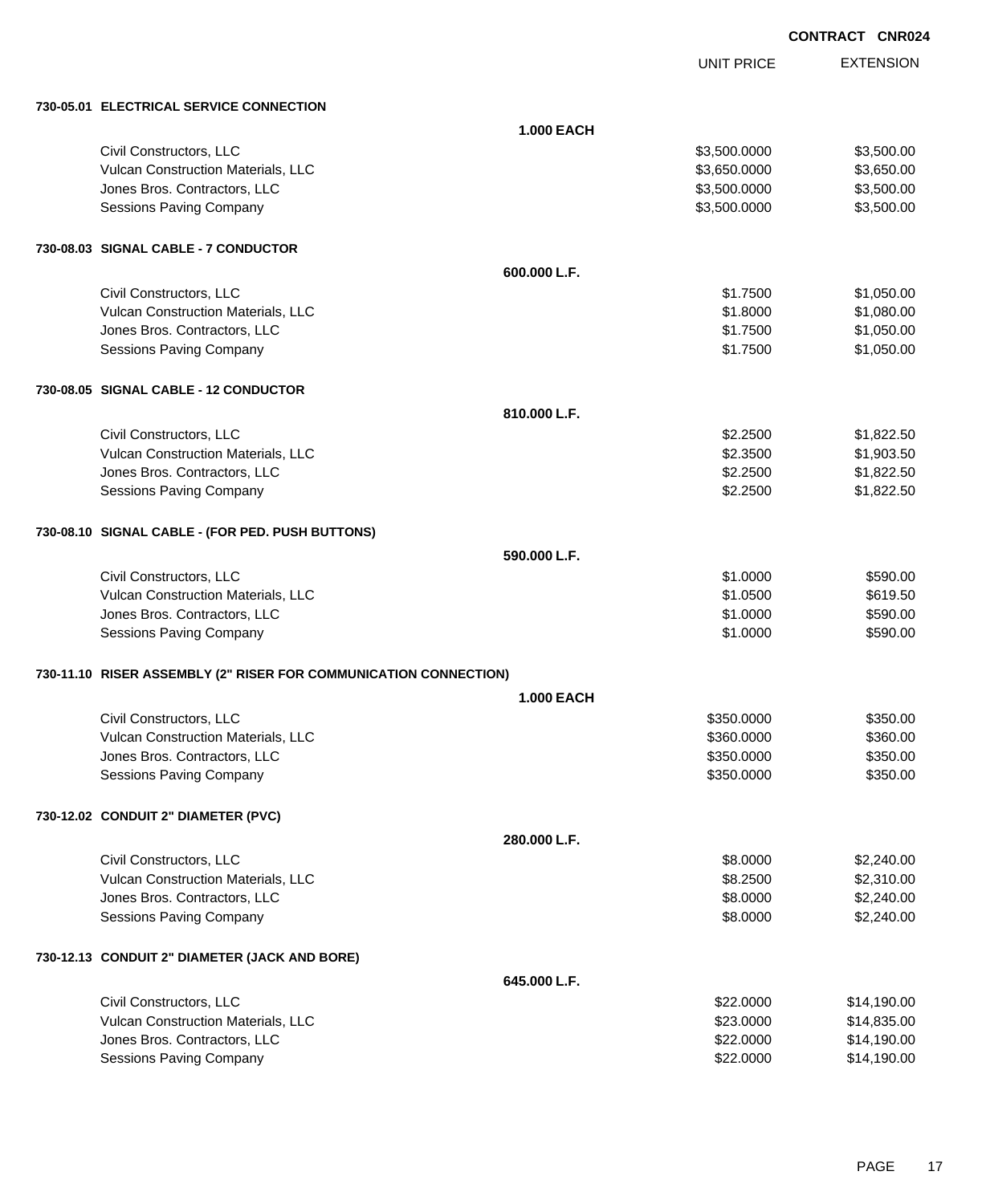UNIT PRICE

| 730-13.13 VEHICLE DETECTOR (RADAR)                |                   |               |             |
|---------------------------------------------------|-------------------|---------------|-------------|
|                                                   | <b>4.000 EACH</b> |               |             |
| Civil Constructors, LLC                           |                   | \$6,916.0000  | \$27,664.00 |
| Vulcan Construction Materials, LLC                |                   | \$7,100.0000  | \$28,400.00 |
| Jones Bros. Contractors, LLC                      |                   | \$6,916.0000  | \$27,664.00 |
| <b>Sessions Paving Company</b>                    |                   | \$6,916.0000  | \$27,664.00 |
| 730-14.02 SAW SLOT                                |                   |               |             |
|                                                   | 102.000 L.F.      |               |             |
| Civil Constructors, LLC                           |                   | \$4.0000      | \$408.00    |
| Vulcan Construction Materials, LLC                |                   | \$4.1000      | \$418.20    |
| Jones Bros. Contractors, LLC                      |                   | \$4.0000      | \$408.00    |
| Sessions Paving Company                           |                   | \$4.0000      | \$408.00    |
| 730-14.03 LOOP WIRE                               |                   |               |             |
|                                                   | 102.000 L.F.      |               |             |
| Civil Constructors, LLC                           |                   | \$0.5000      | \$51.00     |
| Vulcan Construction Materials, LLC                |                   | \$0.5500      | \$56.10     |
| Jones Bros. Contractors, LLC                      |                   | \$0.5000      | \$51.00     |
| <b>Sessions Paving Company</b>                    |                   | \$0.5000      | \$51.00     |
| 730-15.32 CABINET (EIGHT PHASE BASE MOUNTED)      |                   |               |             |
|                                                   | <b>1.000 EACH</b> |               |             |
| Civil Constructors, LLC                           |                   | \$13,700.0000 | \$13,700.00 |
| Vulcan Construction Materials, LLC                |                   | \$14,000.0000 | \$14,000.00 |
| Jones Bros. Contractors, LLC                      |                   | \$13,700.0000 | \$13,700.00 |
| Sessions Paving Company                           |                   | \$13,700.0000 | \$13,700.00 |
| 730-16.02 EIGHT PHASE ACTUATED CONTROLLER         |                   |               |             |
|                                                   | <b>1.000 EACH</b> |               |             |
| Civil Constructors, LLC                           |                   | \$3,528.0000  | \$3,528.00  |
| Vulcan Construction Materials, LLC                |                   | \$3,600.0000  | \$3,600.00  |
| Jones Bros. Contractors, LLC                      |                   | \$3,528.0000  | \$3,528.00  |
| Sessions Paving Company                           |                   | \$3,528.0000  | \$3,528.00  |
| 730-23.30 PEDESTAL POLE (10' PEDESTRIAN SIGNAL)   |                   |               |             |
|                                                   | <b>1.000 EACH</b> |               |             |
| Civil Constructors, LLC                           |                   | \$1,800.0000  | \$1,800.00  |
| Vulcan Construction Materials, LLC                |                   | \$1,850.0000  | \$1,850.00  |
| Jones Bros. Contractors, LLC                      |                   | \$1,800.0000  | \$1,800.00  |
| Sessions Paving Company                           |                   | \$1,800.0000  | \$1,800.00  |
| 730-23.36 CANTILEVER SIGNAL SUPPORT (1 ARM @ 55') |                   |               |             |
|                                                   | <b>2.000 EACH</b> |               |             |
| Civil Constructors, LLC                           |                   | \$12,059.0000 | \$24,118.00 |
| Vulcan Construction Materials, LLC                |                   | \$12,500.0000 | \$25,000.00 |
| Jones Bros. Contractors, LLC                      |                   | \$12,059.0000 | \$24,118.00 |
| Sessions Paving Company                           |                   | \$12,059.0000 | \$24,118.00 |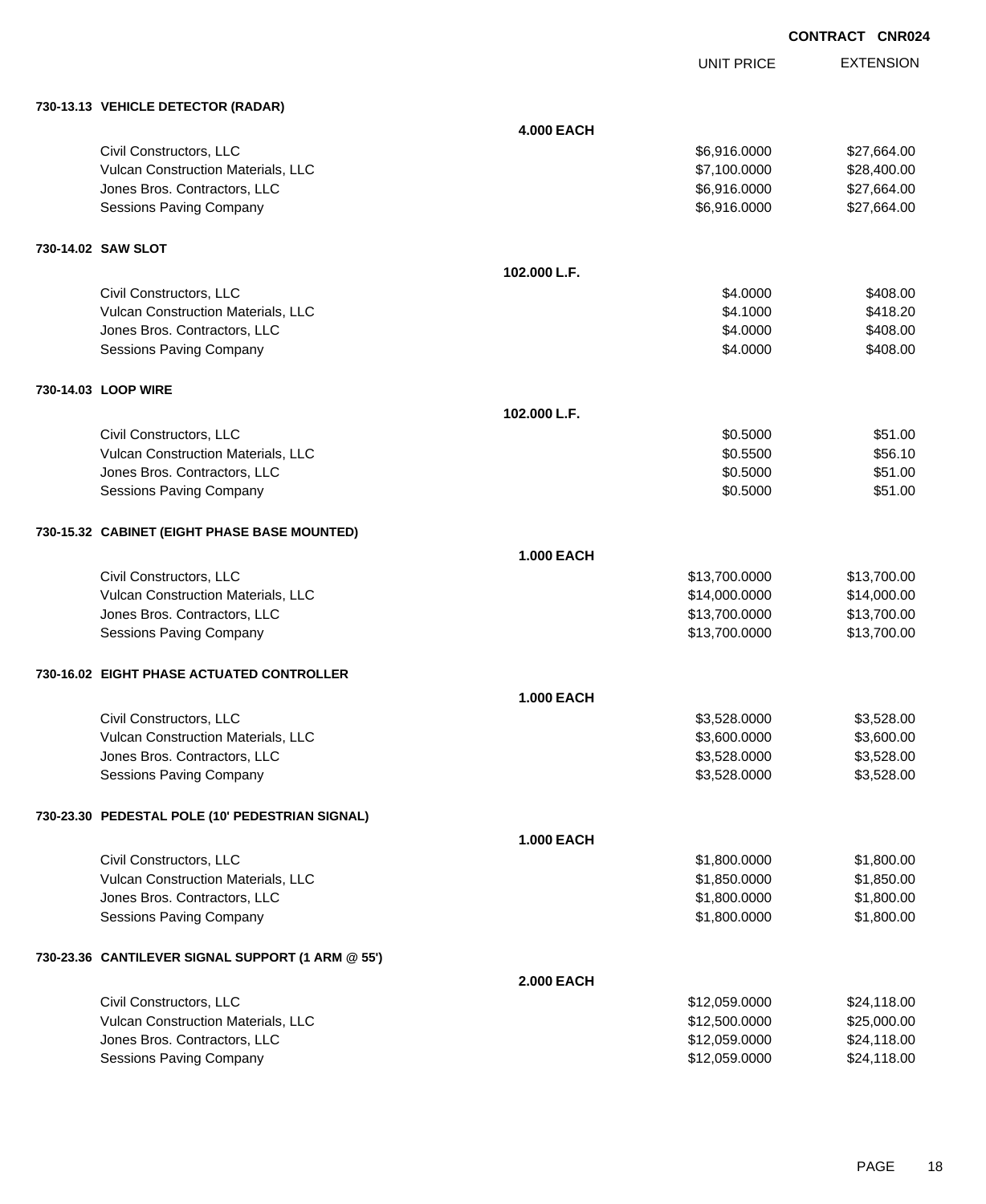| <b>CONTRACT</b> | <b>CNR024</b> |
|-----------------|---------------|
|                 |               |

UNIT PRICE EXTENSION

**730-23.72 CANTILEVER SIGNAL SUPPORT (1 ARM @ 35')**

| 730-23.72 CANTILEVER SIGNAL SUPPORT (1 ARM @ 35')                   |                    |               |             |  |  |
|---------------------------------------------------------------------|--------------------|---------------|-------------|--|--|
|                                                                     | 1.000 EACH         |               |             |  |  |
| Civil Constructors, LLC                                             |                    | \$11,122.0000 | \$11,122.00 |  |  |
| Vulcan Construction Materials, LLC                                  |                    | \$11,500.0000 | \$11,500.00 |  |  |
| Jones Bros. Contractors, LLC                                        |                    | \$11,122.0000 | \$11,122.00 |  |  |
| Sessions Paving Company                                             |                    | \$11,122.0000 | \$11,122.00 |  |  |
| 730-23.88 CANTILEVER SIGNAL SUPPORT (1 ARM @ 45')                   |                    |               |             |  |  |
|                                                                     | <b>1.000 EACH</b>  |               |             |  |  |
| Civil Constructors, LLC                                             |                    | \$10,796.0000 | \$10,796.00 |  |  |
| Vulcan Construction Materials, LLC                                  |                    | \$11,000.0000 | \$11,000.00 |  |  |
| Jones Bros. Contractors, LLC                                        |                    | \$10,796.0000 | \$10,796.00 |  |  |
| Sessions Paving Company                                             |                    | \$10,796.0000 | \$10,796.00 |  |  |
| 730-26.11 COUNTDOWN PED SGNL HEAD W/AUDIBLE PUSH BUTTON & 15IN SIGN |                    |               |             |  |  |
|                                                                     | <b>6.000 EACH</b>  |               |             |  |  |
| Civil Constructors, LLC                                             |                    | \$1,438.0000  | \$8,628.00  |  |  |
| Vulcan Construction Materials, LLC                                  |                    | \$1,500.0000  | \$9,000.00  |  |  |
| Jones Bros. Contractors, LLC                                        |                    | \$1,438.0000  | \$8,628.00  |  |  |
| <b>Sessions Paving Company</b>                                      |                    | \$1,438.0000  | \$8,628.00  |  |  |
| 740-10.03 GEOTEXTILE (TYPE III) (EROSION CONTROL)                   |                    |               |             |  |  |
|                                                                     | 270.000 S.Y.       |               |             |  |  |
| Civil Constructors, LLC                                             |                    | \$3.0000      | \$810.00    |  |  |
| Vulcan Construction Materials, LLC                                  |                    | \$3.1000      | \$837.00    |  |  |
| Jones Bros. Contractors, LLC                                        |                    | \$3.0000      | \$810.00    |  |  |
| Sessions Paving Company                                             |                    | \$6.5000      | \$1,755.00  |  |  |
| 740-10.04 GEOTEXTILE (TYPE IV)(STABILIZATION)                       |                    |               |             |  |  |
|                                                                     | 5,100.000 S.Y.     |               |             |  |  |
| Civil Constructors, LLC                                             |                    | \$1.9500      | \$9,945.00  |  |  |
| Vulcan Construction Materials, LLC                                  |                    | \$2.0500      | \$10,455.00 |  |  |
| Jones Bros. Contractors, LLC                                        |                    | \$1.9500      | \$9,945.00  |  |  |
| <b>Sessions Paving Company</b>                                      |                    | \$6.5000      | \$33,150.00 |  |  |
| 740-11.03 TEMPORARY SEDIMENT TUBE 18IN                              |                    |               |             |  |  |
|                                                                     | 160.000 L.F.       |               |             |  |  |
| Civil Constructors, LLC                                             |                    | \$4.0000      | \$640.00    |  |  |
| Vulcan Construction Materials, LLC                                  |                    | \$4.1000      | \$656.00    |  |  |
| Jones Bros. Contractors, LLC                                        |                    | \$4.0000      | \$640.00    |  |  |
| <b>Sessions Paving Company</b>                                      |                    | \$12.5000     | \$2,000.00  |  |  |
| 801-01.07 TEMPORARY SEEDING (WITH MULCH)                            |                    |               |             |  |  |
|                                                                     | <b>47,000 UNIT</b> |               |             |  |  |
| Civil Constructors, LLC                                             |                    | \$55.0000     | \$2,585.00  |  |  |
| Vulcan Construction Materials, LLC                                  |                    | \$102.5000    | \$4,817.50  |  |  |
| Jones Bros. Contractors, LLC                                        |                    | \$100.0000    | \$4,700.00  |  |  |
| Sessions Paving Company                                             |                    | \$35.0000     | \$1,645.00  |  |  |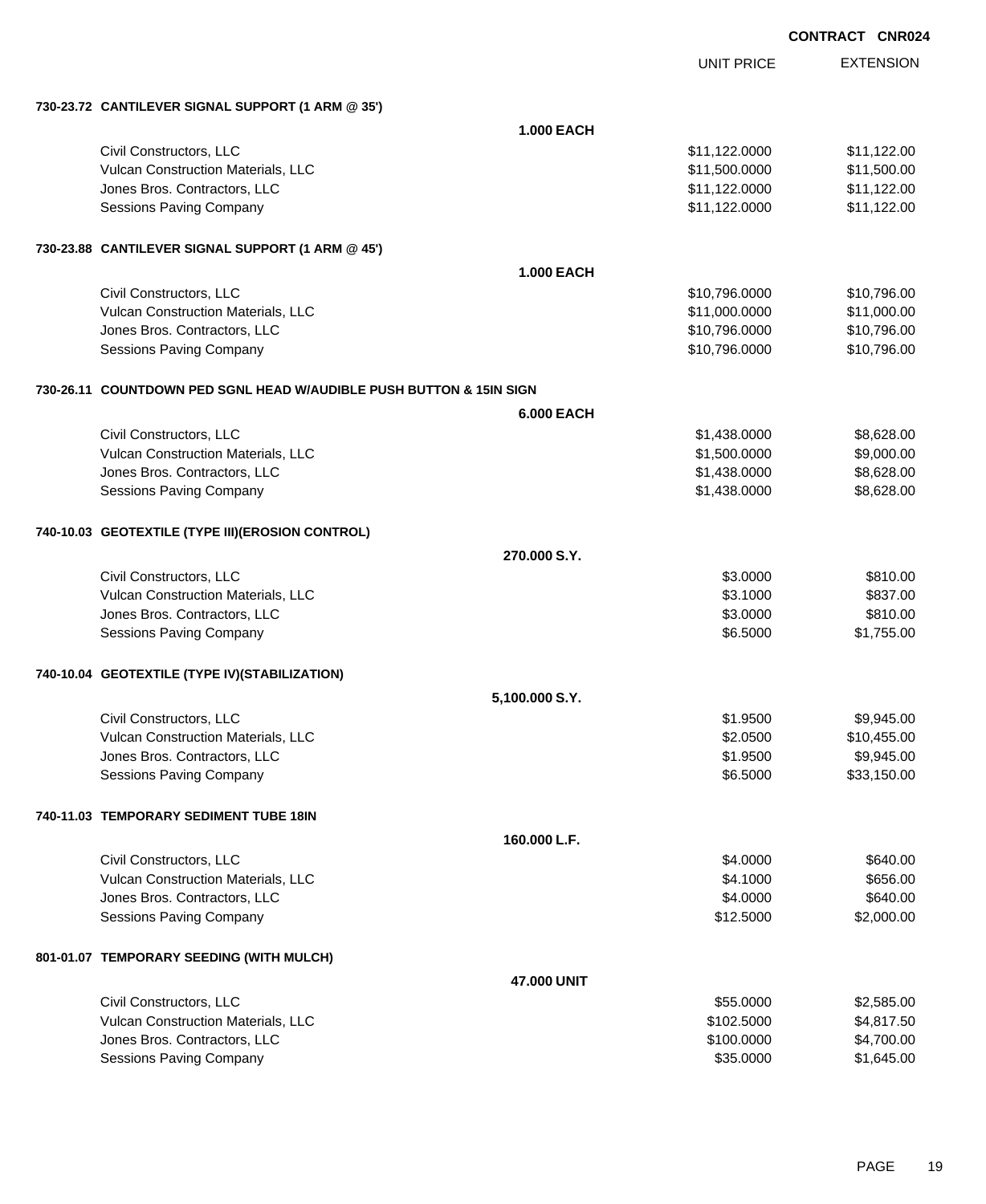|        |                                           |                | <b>UNIT PRICE</b> | <b>EXTENSION</b> |
|--------|-------------------------------------------|----------------|-------------------|------------------|
| 801-03 | <b>WATER (SEEDING &amp; SODDING)</b>      |                |                   |                  |
|        |                                           | 11.000 M.G.    |                   |                  |
|        | Civil Constructors, LLC                   |                | \$100.0000        | \$1,100.00       |
|        | <b>Vulcan Construction Materials, LLC</b> |                | \$102.5000        | \$1,127.50       |
|        | Jones Bros. Contractors, LLC              |                | \$100.0000        | \$1,100.00       |
|        | <b>Sessions Paving Company</b>            |                | \$15.0000         | \$165.00         |
| 803-01 | <b>SODDING (NEW SOD)</b>                  |                |                   |                  |
|        |                                           | 5,280.000 S.Y. |                   |                  |
|        | Civil Constructors, LLC                   |                | \$5.0000          | \$26,400.00      |
|        | <b>Vulcan Construction Materials, LLC</b> |                | \$5.2500          | \$27,720.00      |
|        | Jones Bros. Contractors, LLC              |                | \$5.0000          | \$26,400.00      |
|        | Sessions Paving Company                   |                | \$4,5000          | \$23,760.00      |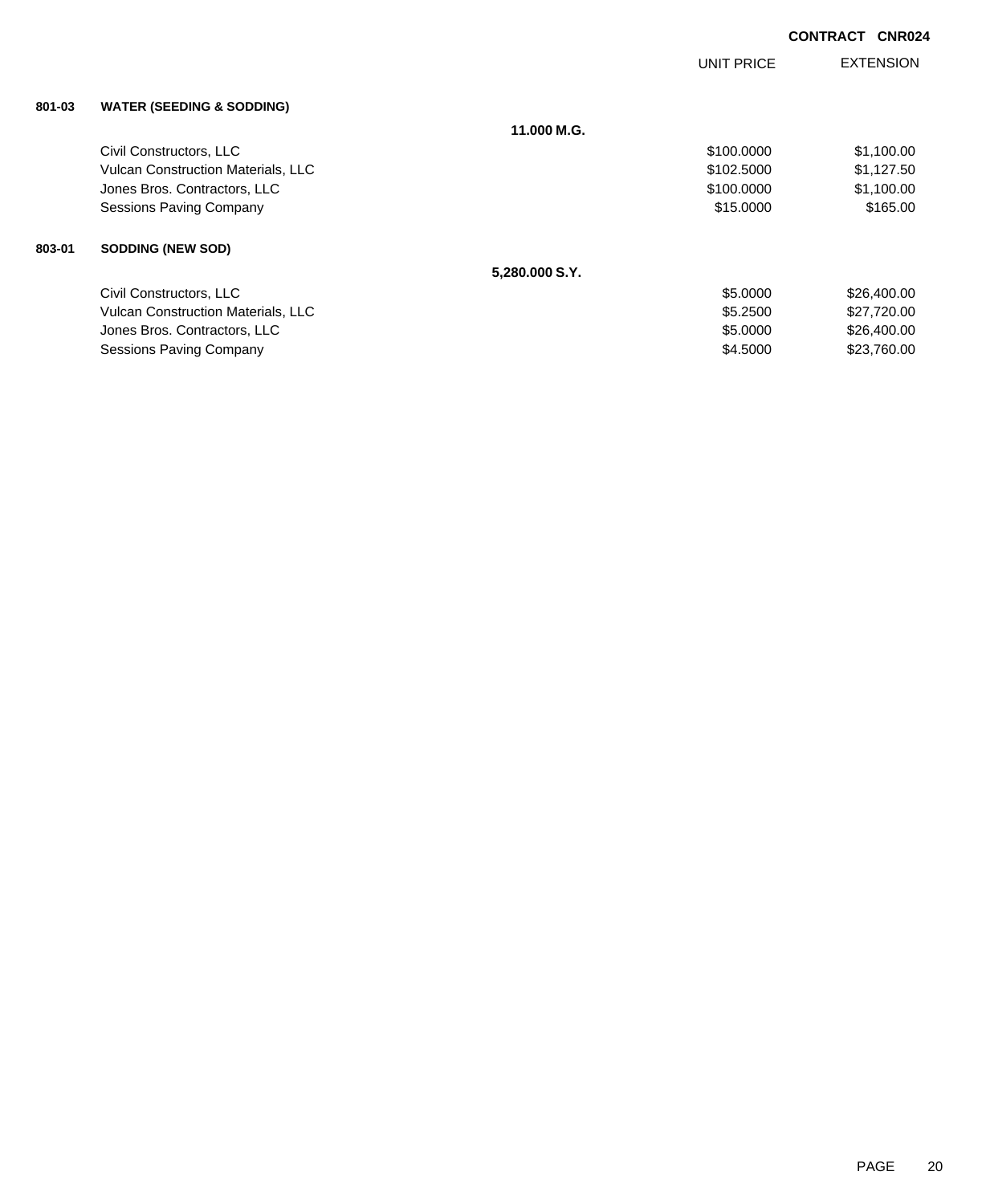|                                                                    |                   |                              | <b>CONTRACT CNR024</b>      |
|--------------------------------------------------------------------|-------------------|------------------------------|-----------------------------|
|                                                                    |                   | <b>UNIT PRICE</b>            | <b>EXTENSION</b>            |
| <b>UTILITY CATEGORY</b>                                            |                   |                              |                             |
| 791-01.05 6IN STEEL GAS MAIN                                       |                   |                              |                             |
|                                                                    | 1,550.000 L.F.    |                              |                             |
| Civil Constructors, LLC                                            |                   | \$128,0000                   | \$198,400.00                |
| Vulcan Construction Materials, LLC                                 |                   | \$130.0000                   | \$201,500.00                |
| Jones Bros. Contractors, LLC                                       |                   | \$254.5000                   | \$394,475.00                |
| <b>Sessions Paving Company</b>                                     |                   | \$150.0000                   | \$232,500.00                |
| 791-06.33 CONNECT TO 6IN EX. STL MAIN W/ STOPPLE                   |                   |                              |                             |
|                                                                    | <b>4.000 EACH</b> |                              |                             |
| Civil Constructors, LLC                                            |                   | \$4,730.0000                 | \$18,920.00                 |
| Vulcan Construction Materials, LLC                                 |                   | \$4,800.0000                 | \$19,200.00                 |
| Jones Bros. Contractors, LLC                                       |                   | \$13,830.0000                | \$55,320.00<br>\$100,000.00 |
| <b>Sessions Paving Company</b>                                     |                   | \$25,000.0000                |                             |
| 791-08.03 1IN SERVICE ASSEMBLY                                     |                   |                              |                             |
|                                                                    | 8.000 EACH        |                              |                             |
| Civil Constructors, LLC                                            |                   | \$1,400.0000                 | \$11,200.00                 |
| Vulcan Construction Materials, LLC                                 |                   | \$1,425.0000                 | \$11,400.00                 |
| Jones Bros. Contractors, LLC<br><b>Sessions Paving Company</b>     |                   | \$5,275.0000<br>\$250.0000   | \$42,200.00<br>\$2,000.00   |
|                                                                    |                   |                              |                             |
| 791-08.05 2IN SERVICE ASSEMBLY                                     |                   |                              |                             |
|                                                                    | <b>1.000 EACH</b> |                              |                             |
| Civil Constructors, LLC                                            |                   | \$1,450.0000                 | \$1,450.00                  |
| Vulcan Construction Materials, LLC                                 |                   | \$1,500.0000                 | \$1,500.00                  |
| Jones Bros. Contractors, LLC<br><b>Sessions Paving Company</b>     |                   | \$5,850.0000<br>\$3,000.0000 | \$5,850.00<br>\$3,000.00    |
|                                                                    |                   |                              |                             |
| 791-08.13 1IN STEEL SERVICE PIPE                                   |                   |                              |                             |
|                                                                    | 200.000 L.F.      |                              |                             |
| Civil Constructors, LLC                                            |                   | \$30.0000                    | \$6,000.00                  |
| Vulcan Construction Materials, LLC                                 |                   | \$30.0000<br>\$133.5000      | \$6,000.00                  |
| Jones Bros. Contractors, LLC<br><b>Sessions Paving Company</b>     |                   | \$250.0000                   | \$26,700.00<br>\$50,000.00  |
|                                                                    |                   |                              |                             |
| 791-08.15 2IN STEEL SERVICE PIPE                                   |                   |                              |                             |
|                                                                    | 20.000 L.F.       |                              |                             |
| Civil Constructors, LLC                                            |                   | \$85.0000                    | \$1,700.00                  |
| Vulcan Construction Materials, LLC<br>Jones Bros. Contractors, LLC |                   | \$87.5000<br>\$261.7500      | \$1,750.00<br>\$5,235.00    |
| <b>Sessions Paving Company</b>                                     |                   | \$250.0000                   | \$5,000.00                  |
| 791-10.06 RETIRE IN PLACE 6IN SERV CUT & PLUG                      |                   |                              |                             |
|                                                                    | <b>1.000 EACH</b> |                              |                             |
| Civil Constructors, LLC                                            |                   | \$2,420.0000                 | \$2,420.00                  |
| Vulcan Construction Materials, LLC                                 |                   | \$2,500.0000                 | \$2,500.00                  |
| Jones Bros. Contractors, LLC                                       |                   | \$3,615.0000                 | \$3,615.00                  |
| <b>Sessions Paving Company</b>                                     |                   | \$25,000.0000                | \$25,000.00                 |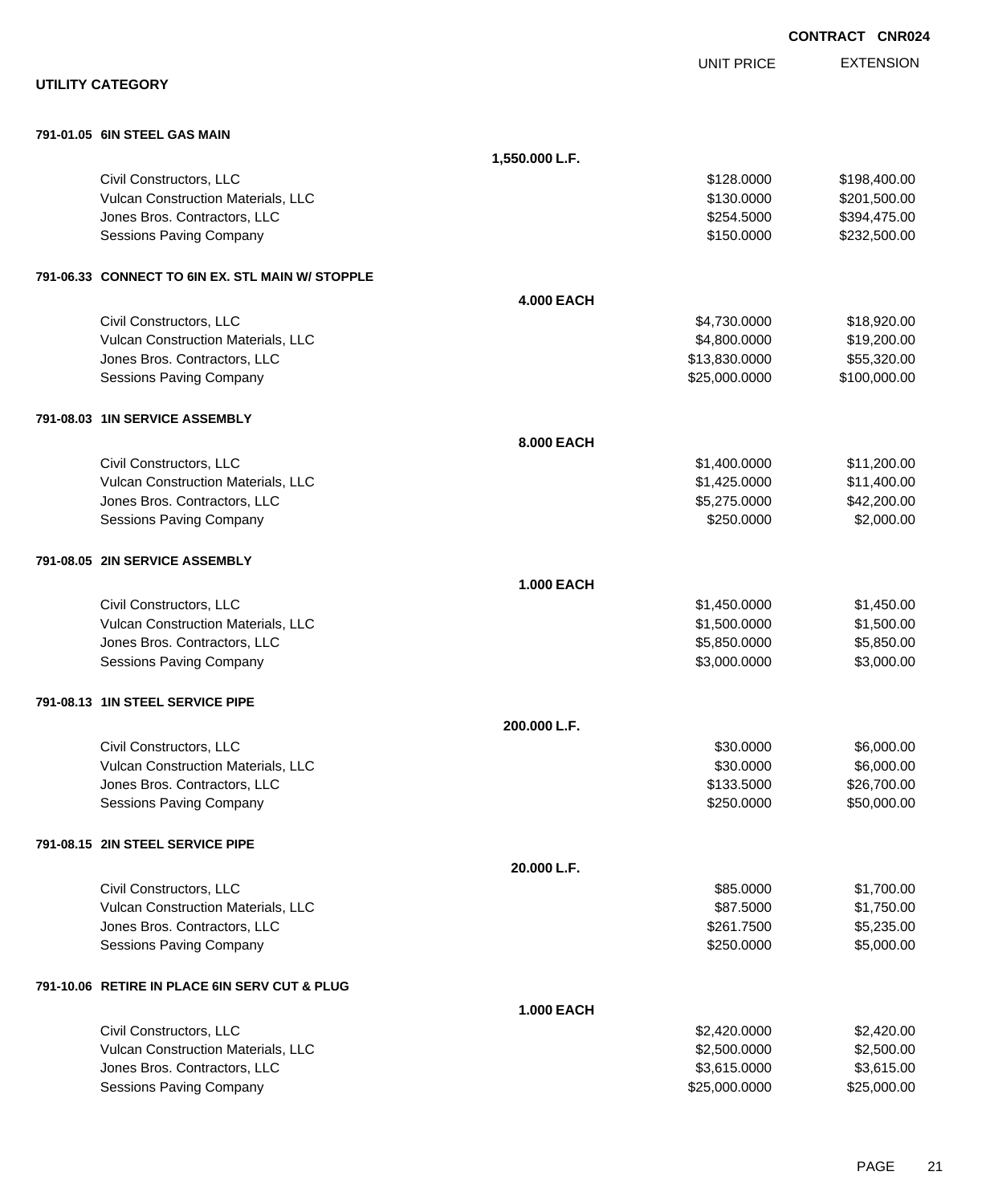EXTENSION **CONTRACT CNR024**

UNIT PRICE

|  | 795-01.01 4IN DIP RESTRAINED JOINT WATER LINE |  |  |
|--|-----------------------------------------------|--|--|
|  |                                               |  |  |

| 50.000 L.F.<br>Civil Constructors, LLC<br>\$5,200.00<br>\$104.0000<br>Vulcan Construction Materials, LLC<br>\$125.0000<br>\$6,250.00<br>\$8,887.50<br>Jones Bros. Contractors, LLC<br>\$177.7500<br>\$4,250.00<br><b>Sessions Paving Company</b><br>\$85.0000<br>795-01.03 6IN DIP RESTRAINED JOINT WATER LINE<br>15.000 L.F.<br>\$1,770.00<br>Civil Constructors, LLC<br>\$118.0000<br>Vulcan Construction Materials, LLC<br>\$100.0000<br>\$1,500.00<br>\$2,007.00<br>Jones Bros. Contractors, LLC<br>\$133.8000<br>\$1,500.00<br><b>Sessions Paving Company</b><br>\$100.0000<br>795-01.05 8IN DIP RESTRAINED JOINT WATER LINE<br>2,800.000 L.F.<br>Civil Constructors, LLC<br>\$110.0000<br>\$308,000.00<br>Vulcan Construction Materials, LLC<br>\$100.0000<br>\$280,000.00<br>Jones Bros. Contractors, LLC<br>\$132.9000<br>\$372,120.00<br><b>Sessions Paving Company</b><br>\$448,000.00<br>\$160.0000<br>795-05.67 BORE/JACK 20IN STEEL CASING PIPE-UNCON.<br>65.000 L.F.<br>Civil Constructors, LLC<br>\$494.0000<br>\$32,110.00<br>Vulcan Construction Materials, LLC<br>\$450.0000<br>\$29,250.00<br>Jones Bros. Contractors, LLC<br>\$40,267.50<br>\$619.5000<br>\$26,000.00<br><b>Sessions Paving Company</b><br>\$400.0000<br>795-06.01 CONNECT TO 2IN WATER LINE<br><b>1.000 EACH</b><br>Civil Constructors, LLC<br>\$964.00<br>\$964.0000<br>Vulcan Construction Materials, LLC<br>\$850.00<br>\$850.0000<br>Jones Bros. Contractors, LLC<br>\$1,585.0000<br>\$1,585.00<br>\$1,250.0000<br>\$1,250.00<br>Sessions Paving Company<br>795-06.02 CONNECT TO 3IN WATER LINE<br><b>1.000 EACH</b><br>Civil Constructors, LLC<br>\$1,180.00<br>\$1,180.0000<br>\$1,200.00<br>Vulcan Construction Materials, LLC<br>\$1,200.0000<br>\$1,785.00<br>Jones Bros. Contractors, LLC<br>\$1,785.0000<br>\$1,500.00<br><b>Sessions Paving Company</b><br>\$1,500.0000<br>795-06.03 CONNECT TO 4IN WATER LINE<br><b>1.000 EACH</b><br>Civil Constructors, LLC<br>\$1,330.00<br>\$1,330.0000<br>Vulcan Construction Materials, LLC<br>\$1,800.0000<br>\$1,800.00<br>Jones Bros. Contractors, LLC<br>\$2,090.0000<br>\$2,090.00<br>Sessions Paving Company<br>\$2,000.0000<br>\$2,000.00 | 795-01.01 4IN DIP RESTRAINED JOINT WATER LINE |  |  |
|------------------------------------------------------------------------------------------------------------------------------------------------------------------------------------------------------------------------------------------------------------------------------------------------------------------------------------------------------------------------------------------------------------------------------------------------------------------------------------------------------------------------------------------------------------------------------------------------------------------------------------------------------------------------------------------------------------------------------------------------------------------------------------------------------------------------------------------------------------------------------------------------------------------------------------------------------------------------------------------------------------------------------------------------------------------------------------------------------------------------------------------------------------------------------------------------------------------------------------------------------------------------------------------------------------------------------------------------------------------------------------------------------------------------------------------------------------------------------------------------------------------------------------------------------------------------------------------------------------------------------------------------------------------------------------------------------------------------------------------------------------------------------------------------------------------------------------------------------------------------------------------------------------------------------------------------------------------------------------------------------------------------------------------------------------------------------------------------------------------------------------------------------------------------------------------|-----------------------------------------------|--|--|
|                                                                                                                                                                                                                                                                                                                                                                                                                                                                                                                                                                                                                                                                                                                                                                                                                                                                                                                                                                                                                                                                                                                                                                                                                                                                                                                                                                                                                                                                                                                                                                                                                                                                                                                                                                                                                                                                                                                                                                                                                                                                                                                                                                                          |                                               |  |  |
|                                                                                                                                                                                                                                                                                                                                                                                                                                                                                                                                                                                                                                                                                                                                                                                                                                                                                                                                                                                                                                                                                                                                                                                                                                                                                                                                                                                                                                                                                                                                                                                                                                                                                                                                                                                                                                                                                                                                                                                                                                                                                                                                                                                          |                                               |  |  |
|                                                                                                                                                                                                                                                                                                                                                                                                                                                                                                                                                                                                                                                                                                                                                                                                                                                                                                                                                                                                                                                                                                                                                                                                                                                                                                                                                                                                                                                                                                                                                                                                                                                                                                                                                                                                                                                                                                                                                                                                                                                                                                                                                                                          |                                               |  |  |
|                                                                                                                                                                                                                                                                                                                                                                                                                                                                                                                                                                                                                                                                                                                                                                                                                                                                                                                                                                                                                                                                                                                                                                                                                                                                                                                                                                                                                                                                                                                                                                                                                                                                                                                                                                                                                                                                                                                                                                                                                                                                                                                                                                                          |                                               |  |  |
|                                                                                                                                                                                                                                                                                                                                                                                                                                                                                                                                                                                                                                                                                                                                                                                                                                                                                                                                                                                                                                                                                                                                                                                                                                                                                                                                                                                                                                                                                                                                                                                                                                                                                                                                                                                                                                                                                                                                                                                                                                                                                                                                                                                          |                                               |  |  |
|                                                                                                                                                                                                                                                                                                                                                                                                                                                                                                                                                                                                                                                                                                                                                                                                                                                                                                                                                                                                                                                                                                                                                                                                                                                                                                                                                                                                                                                                                                                                                                                                                                                                                                                                                                                                                                                                                                                                                                                                                                                                                                                                                                                          |                                               |  |  |
|                                                                                                                                                                                                                                                                                                                                                                                                                                                                                                                                                                                                                                                                                                                                                                                                                                                                                                                                                                                                                                                                                                                                                                                                                                                                                                                                                                                                                                                                                                                                                                                                                                                                                                                                                                                                                                                                                                                                                                                                                                                                                                                                                                                          |                                               |  |  |
|                                                                                                                                                                                                                                                                                                                                                                                                                                                                                                                                                                                                                                                                                                                                                                                                                                                                                                                                                                                                                                                                                                                                                                                                                                                                                                                                                                                                                                                                                                                                                                                                                                                                                                                                                                                                                                                                                                                                                                                                                                                                                                                                                                                          |                                               |  |  |
|                                                                                                                                                                                                                                                                                                                                                                                                                                                                                                                                                                                                                                                                                                                                                                                                                                                                                                                                                                                                                                                                                                                                                                                                                                                                                                                                                                                                                                                                                                                                                                                                                                                                                                                                                                                                                                                                                                                                                                                                                                                                                                                                                                                          |                                               |  |  |
|                                                                                                                                                                                                                                                                                                                                                                                                                                                                                                                                                                                                                                                                                                                                                                                                                                                                                                                                                                                                                                                                                                                                                                                                                                                                                                                                                                                                                                                                                                                                                                                                                                                                                                                                                                                                                                                                                                                                                                                                                                                                                                                                                                                          |                                               |  |  |
|                                                                                                                                                                                                                                                                                                                                                                                                                                                                                                                                                                                                                                                                                                                                                                                                                                                                                                                                                                                                                                                                                                                                                                                                                                                                                                                                                                                                                                                                                                                                                                                                                                                                                                                                                                                                                                                                                                                                                                                                                                                                                                                                                                                          |                                               |  |  |
|                                                                                                                                                                                                                                                                                                                                                                                                                                                                                                                                                                                                                                                                                                                                                                                                                                                                                                                                                                                                                                                                                                                                                                                                                                                                                                                                                                                                                                                                                                                                                                                                                                                                                                                                                                                                                                                                                                                                                                                                                                                                                                                                                                                          |                                               |  |  |
|                                                                                                                                                                                                                                                                                                                                                                                                                                                                                                                                                                                                                                                                                                                                                                                                                                                                                                                                                                                                                                                                                                                                                                                                                                                                                                                                                                                                                                                                                                                                                                                                                                                                                                                                                                                                                                                                                                                                                                                                                                                                                                                                                                                          |                                               |  |  |
|                                                                                                                                                                                                                                                                                                                                                                                                                                                                                                                                                                                                                                                                                                                                                                                                                                                                                                                                                                                                                                                                                                                                                                                                                                                                                                                                                                                                                                                                                                                                                                                                                                                                                                                                                                                                                                                                                                                                                                                                                                                                                                                                                                                          |                                               |  |  |
|                                                                                                                                                                                                                                                                                                                                                                                                                                                                                                                                                                                                                                                                                                                                                                                                                                                                                                                                                                                                                                                                                                                                                                                                                                                                                                                                                                                                                                                                                                                                                                                                                                                                                                                                                                                                                                                                                                                                                                                                                                                                                                                                                                                          |                                               |  |  |
|                                                                                                                                                                                                                                                                                                                                                                                                                                                                                                                                                                                                                                                                                                                                                                                                                                                                                                                                                                                                                                                                                                                                                                                                                                                                                                                                                                                                                                                                                                                                                                                                                                                                                                                                                                                                                                                                                                                                                                                                                                                                                                                                                                                          |                                               |  |  |
|                                                                                                                                                                                                                                                                                                                                                                                                                                                                                                                                                                                                                                                                                                                                                                                                                                                                                                                                                                                                                                                                                                                                                                                                                                                                                                                                                                                                                                                                                                                                                                                                                                                                                                                                                                                                                                                                                                                                                                                                                                                                                                                                                                                          |                                               |  |  |
|                                                                                                                                                                                                                                                                                                                                                                                                                                                                                                                                                                                                                                                                                                                                                                                                                                                                                                                                                                                                                                                                                                                                                                                                                                                                                                                                                                                                                                                                                                                                                                                                                                                                                                                                                                                                                                                                                                                                                                                                                                                                                                                                                                                          |                                               |  |  |
|                                                                                                                                                                                                                                                                                                                                                                                                                                                                                                                                                                                                                                                                                                                                                                                                                                                                                                                                                                                                                                                                                                                                                                                                                                                                                                                                                                                                                                                                                                                                                                                                                                                                                                                                                                                                                                                                                                                                                                                                                                                                                                                                                                                          |                                               |  |  |
|                                                                                                                                                                                                                                                                                                                                                                                                                                                                                                                                                                                                                                                                                                                                                                                                                                                                                                                                                                                                                                                                                                                                                                                                                                                                                                                                                                                                                                                                                                                                                                                                                                                                                                                                                                                                                                                                                                                                                                                                                                                                                                                                                                                          |                                               |  |  |
|                                                                                                                                                                                                                                                                                                                                                                                                                                                                                                                                                                                                                                                                                                                                                                                                                                                                                                                                                                                                                                                                                                                                                                                                                                                                                                                                                                                                                                                                                                                                                                                                                                                                                                                                                                                                                                                                                                                                                                                                                                                                                                                                                                                          |                                               |  |  |
|                                                                                                                                                                                                                                                                                                                                                                                                                                                                                                                                                                                                                                                                                                                                                                                                                                                                                                                                                                                                                                                                                                                                                                                                                                                                                                                                                                                                                                                                                                                                                                                                                                                                                                                                                                                                                                                                                                                                                                                                                                                                                                                                                                                          |                                               |  |  |
|                                                                                                                                                                                                                                                                                                                                                                                                                                                                                                                                                                                                                                                                                                                                                                                                                                                                                                                                                                                                                                                                                                                                                                                                                                                                                                                                                                                                                                                                                                                                                                                                                                                                                                                                                                                                                                                                                                                                                                                                                                                                                                                                                                                          |                                               |  |  |
|                                                                                                                                                                                                                                                                                                                                                                                                                                                                                                                                                                                                                                                                                                                                                                                                                                                                                                                                                                                                                                                                                                                                                                                                                                                                                                                                                                                                                                                                                                                                                                                                                                                                                                                                                                                                                                                                                                                                                                                                                                                                                                                                                                                          |                                               |  |  |
|                                                                                                                                                                                                                                                                                                                                                                                                                                                                                                                                                                                                                                                                                                                                                                                                                                                                                                                                                                                                                                                                                                                                                                                                                                                                                                                                                                                                                                                                                                                                                                                                                                                                                                                                                                                                                                                                                                                                                                                                                                                                                                                                                                                          |                                               |  |  |
|                                                                                                                                                                                                                                                                                                                                                                                                                                                                                                                                                                                                                                                                                                                                                                                                                                                                                                                                                                                                                                                                                                                                                                                                                                                                                                                                                                                                                                                                                                                                                                                                                                                                                                                                                                                                                                                                                                                                                                                                                                                                                                                                                                                          |                                               |  |  |
|                                                                                                                                                                                                                                                                                                                                                                                                                                                                                                                                                                                                                                                                                                                                                                                                                                                                                                                                                                                                                                                                                                                                                                                                                                                                                                                                                                                                                                                                                                                                                                                                                                                                                                                                                                                                                                                                                                                                                                                                                                                                                                                                                                                          |                                               |  |  |
|                                                                                                                                                                                                                                                                                                                                                                                                                                                                                                                                                                                                                                                                                                                                                                                                                                                                                                                                                                                                                                                                                                                                                                                                                                                                                                                                                                                                                                                                                                                                                                                                                                                                                                                                                                                                                                                                                                                                                                                                                                                                                                                                                                                          |                                               |  |  |
|                                                                                                                                                                                                                                                                                                                                                                                                                                                                                                                                                                                                                                                                                                                                                                                                                                                                                                                                                                                                                                                                                                                                                                                                                                                                                                                                                                                                                                                                                                                                                                                                                                                                                                                                                                                                                                                                                                                                                                                                                                                                                                                                                                                          |                                               |  |  |
|                                                                                                                                                                                                                                                                                                                                                                                                                                                                                                                                                                                                                                                                                                                                                                                                                                                                                                                                                                                                                                                                                                                                                                                                                                                                                                                                                                                                                                                                                                                                                                                                                                                                                                                                                                                                                                                                                                                                                                                                                                                                                                                                                                                          |                                               |  |  |
|                                                                                                                                                                                                                                                                                                                                                                                                                                                                                                                                                                                                                                                                                                                                                                                                                                                                                                                                                                                                                                                                                                                                                                                                                                                                                                                                                                                                                                                                                                                                                                                                                                                                                                                                                                                                                                                                                                                                                                                                                                                                                                                                                                                          |                                               |  |  |
|                                                                                                                                                                                                                                                                                                                                                                                                                                                                                                                                                                                                                                                                                                                                                                                                                                                                                                                                                                                                                                                                                                                                                                                                                                                                                                                                                                                                                                                                                                                                                                                                                                                                                                                                                                                                                                                                                                                                                                                                                                                                                                                                                                                          |                                               |  |  |
|                                                                                                                                                                                                                                                                                                                                                                                                                                                                                                                                                                                                                                                                                                                                                                                                                                                                                                                                                                                                                                                                                                                                                                                                                                                                                                                                                                                                                                                                                                                                                                                                                                                                                                                                                                                                                                                                                                                                                                                                                                                                                                                                                                                          |                                               |  |  |
|                                                                                                                                                                                                                                                                                                                                                                                                                                                                                                                                                                                                                                                                                                                                                                                                                                                                                                                                                                                                                                                                                                                                                                                                                                                                                                                                                                                                                                                                                                                                                                                                                                                                                                                                                                                                                                                                                                                                                                                                                                                                                                                                                                                          |                                               |  |  |
|                                                                                                                                                                                                                                                                                                                                                                                                                                                                                                                                                                                                                                                                                                                                                                                                                                                                                                                                                                                                                                                                                                                                                                                                                                                                                                                                                                                                                                                                                                                                                                                                                                                                                                                                                                                                                                                                                                                                                                                                                                                                                                                                                                                          |                                               |  |  |
|                                                                                                                                                                                                                                                                                                                                                                                                                                                                                                                                                                                                                                                                                                                                                                                                                                                                                                                                                                                                                                                                                                                                                                                                                                                                                                                                                                                                                                                                                                                                                                                                                                                                                                                                                                                                                                                                                                                                                                                                                                                                                                                                                                                          |                                               |  |  |
|                                                                                                                                                                                                                                                                                                                                                                                                                                                                                                                                                                                                                                                                                                                                                                                                                                                                                                                                                                                                                                                                                                                                                                                                                                                                                                                                                                                                                                                                                                                                                                                                                                                                                                                                                                                                                                                                                                                                                                                                                                                                                                                                                                                          |                                               |  |  |
|                                                                                                                                                                                                                                                                                                                                                                                                                                                                                                                                                                                                                                                                                                                                                                                                                                                                                                                                                                                                                                                                                                                                                                                                                                                                                                                                                                                                                                                                                                                                                                                                                                                                                                                                                                                                                                                                                                                                                                                                                                                                                                                                                                                          |                                               |  |  |
|                                                                                                                                                                                                                                                                                                                                                                                                                                                                                                                                                                                                                                                                                                                                                                                                                                                                                                                                                                                                                                                                                                                                                                                                                                                                                                                                                                                                                                                                                                                                                                                                                                                                                                                                                                                                                                                                                                                                                                                                                                                                                                                                                                                          |                                               |  |  |
|                                                                                                                                                                                                                                                                                                                                                                                                                                                                                                                                                                                                                                                                                                                                                                                                                                                                                                                                                                                                                                                                                                                                                                                                                                                                                                                                                                                                                                                                                                                                                                                                                                                                                                                                                                                                                                                                                                                                                                                                                                                                                                                                                                                          |                                               |  |  |
|                                                                                                                                                                                                                                                                                                                                                                                                                                                                                                                                                                                                                                                                                                                                                                                                                                                                                                                                                                                                                                                                                                                                                                                                                                                                                                                                                                                                                                                                                                                                                                                                                                                                                                                                                                                                                                                                                                                                                                                                                                                                                                                                                                                          |                                               |  |  |
|                                                                                                                                                                                                                                                                                                                                                                                                                                                                                                                                                                                                                                                                                                                                                                                                                                                                                                                                                                                                                                                                                                                                                                                                                                                                                                                                                                                                                                                                                                                                                                                                                                                                                                                                                                                                                                                                                                                                                                                                                                                                                                                                                                                          |                                               |  |  |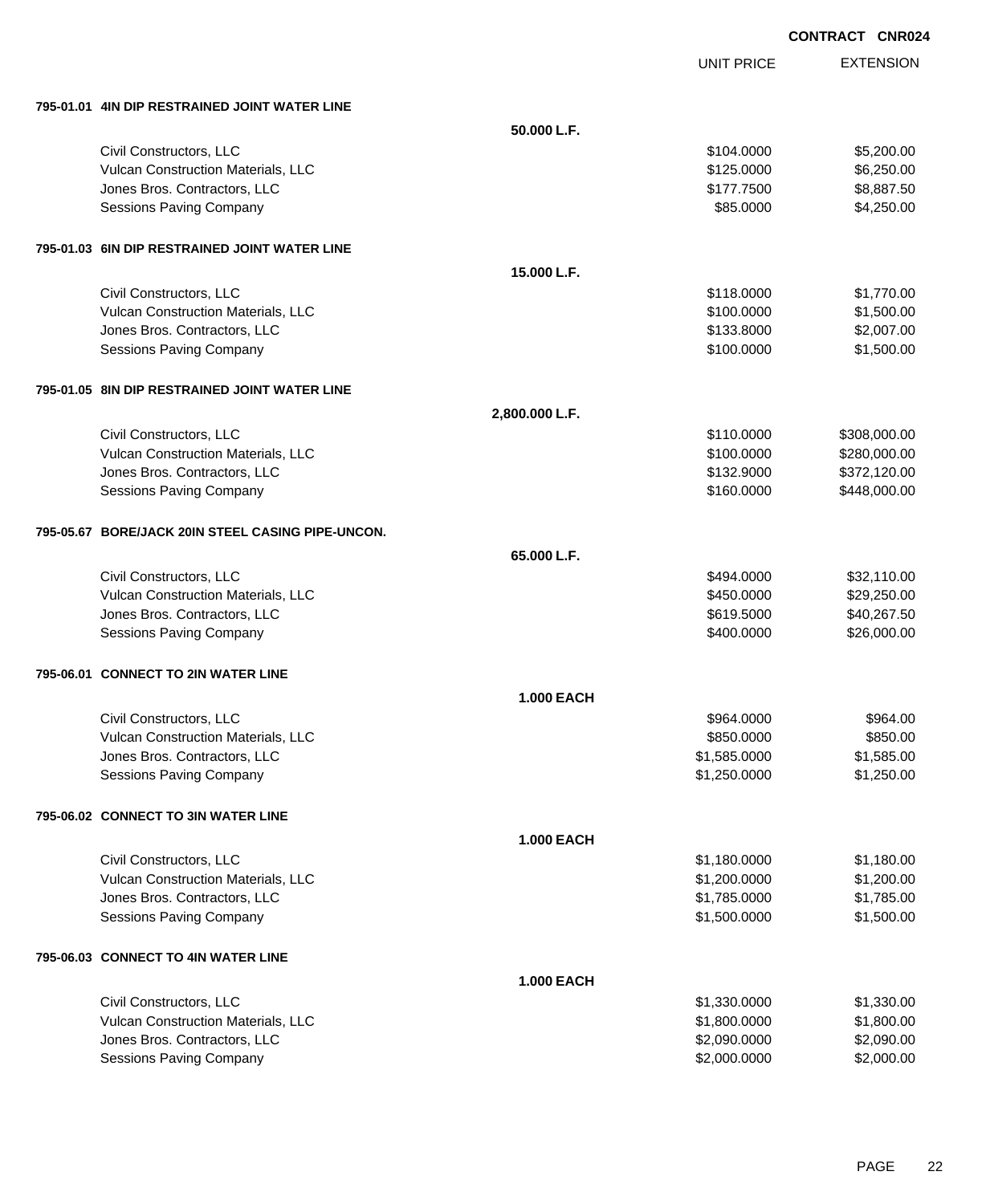UNIT PRICE

| 795-06.04 CONNECT TO 6IN WATER LINE          |                   |               |             |
|----------------------------------------------|-------------------|---------------|-------------|
|                                              | <b>1.000 EACH</b> |               |             |
| Civil Constructors, LLC                      |                   | \$1,600.0000  | \$1,600.00  |
| Vulcan Construction Materials, LLC           |                   | \$1,900.0000  | \$1,900.00  |
| Jones Bros. Contractors, LLC                 |                   | \$2,240.0000  | \$2,240.00  |
| Sessions Paving Company                      |                   | \$2,500.0000  | \$2,500.00  |
| 795-06.05 CONNECT TO 8IN WATER LINE          |                   |               |             |
|                                              | <b>6.000 EACH</b> |               |             |
| Civil Constructors, LLC                      |                   | \$1,870.0000  | \$11,220.00 |
| Vulcan Construction Materials, LLC           |                   | \$2,000.0000  | \$12,000.00 |
| Jones Bros. Contractors, LLC                 |                   | \$3,330.0000  | \$19,980.00 |
| <b>Sessions Paving Company</b>               |                   | \$3,000.0000  | \$18,000.00 |
| 795-07.06 8IN X 8IN TAPPING SLEEVE AND VALVE |                   |               |             |
|                                              | <b>1.000 EACH</b> |               |             |
| Civil Constructors, LLC                      |                   | \$7,540.0000  | \$7,540.00  |
| Vulcan Construction Materials, LLC           |                   | \$5,800.0000  | \$5,800.00  |
| Jones Bros. Contractors, LLC                 |                   | \$6,455.0000  | \$6,455.00  |
| <b>Sessions Paving Company</b>               |                   | \$10,000.0000 | \$10,000.00 |
| 795-08.02 3IN GATE VALVE ASSEMBLY            |                   |               |             |
|                                              | <b>1.000 EACH</b> |               |             |
| Civil Constructors, LLC                      |                   | \$1,180.0000  | \$1,180.00  |
| Vulcan Construction Materials, LLC           |                   | \$1,300.0000  | \$1,300.00  |
| Jones Bros. Contractors, LLC                 |                   | \$985.0000    | \$985.00    |
| <b>Sessions Paving Company</b>               |                   | \$1,600.0000  | \$1,600.00  |
| 795-08.03 4IN GATE VALVE ASSEMBLY            |                   |               |             |
|                                              | <b>1.000 EACH</b> |               |             |
| Civil Constructors, LLC                      |                   | \$1,340.0000  | \$1,340.00  |
| Vulcan Construction Materials, LLC           |                   | \$1,400.0000  | \$1,400.00  |
| Jones Bros. Contractors, LLC                 |                   | \$1,050.0000  | \$1,050.00  |
| Sessions Paving Company                      |                   | \$1,850.0000  | \$1,850.00  |
| 795-08.04 6IN GATE VALVE ASSEMBLY            |                   |               |             |
|                                              | <b>1.000 EACH</b> |               |             |
| Civil Constructors, LLC                      |                   | \$1,620.0000  | \$1,620.00  |
| Vulcan Construction Materials, LLC           |                   | \$1,600.0000  | \$1,600.00  |
| Jones Bros. Contractors, LLC                 |                   | \$1,285.0000  | \$1,285.00  |
| <b>Sessions Paving Company</b>               |                   | \$2,200.0000  | \$2,200.00  |
| 795-08.05 8IN GATE VALVE ASSEMBLY            |                   |               |             |
|                                              | <b>2.000 EACH</b> |               |             |
| Civil Constructors, LLC                      |                   | \$1,990.0000  | \$3,980.00  |
| Vulcan Construction Materials, LLC           |                   | \$1,900.0000  | \$3,800.00  |
| Jones Bros. Contractors, LLC                 |                   | \$2,075.0000  | \$4,150.00  |
| <b>Sessions Paving Company</b>               |                   | \$2,500.0000  | \$5,000.00  |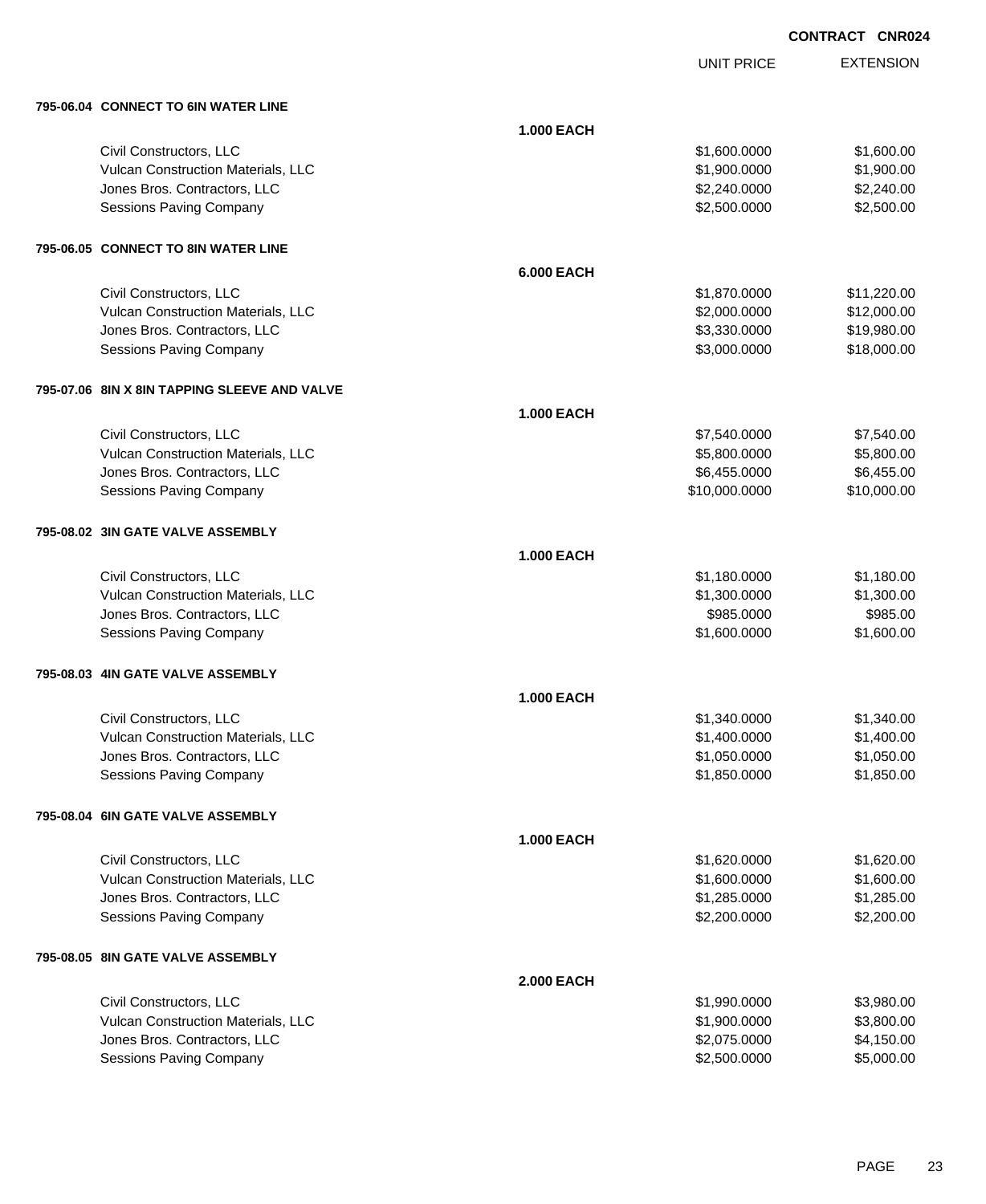# EXTENSION **CONTRACT CNR024**

UNIT PRICE

| 795-09.09 RELOCATE/RECONNECT SERVICE ASSEMBLY |                   |              |             |
|-----------------------------------------------|-------------------|--------------|-------------|
|                                               | 10.000 EACH       |              |             |
| Civil Constructors, LLC                       |                   | \$1,060.0000 | \$10,600.00 |
| Vulcan Construction Materials, LLC            |                   | \$1,800.0000 | \$18,000.00 |
| Jones Bros. Contractors, LLC                  |                   | \$1,155.0000 | \$11,550.00 |
| <b>Sessions Paving Company</b>                |                   | \$500.0000   | \$5,000.00  |
|                                               |                   |              |             |
| 795-09.12 2IN COPPER SERVICE PIPE             |                   |              |             |
|                                               | 90.000 L.F.       |              |             |
| Civil Constructors, LLC                       |                   | \$69.0000    | \$6,210.00  |
| Vulcan Construction Materials, LLC            |                   | \$45.0000    | \$4,050.00  |
| Jones Bros. Contractors, LLC                  |                   | \$43.8500    | \$3,946.50  |
| Sessions Paving Company                       |                   | \$40.0000    | \$3,600.00  |
| 795-09.13 3IN COPPER SERVICE PIPE             |                   |              |             |
|                                               | 62.000 L.F.       |              |             |
| Civil Constructors, LLC                       |                   | \$116.0000   | \$7,192.00  |
| Vulcan Construction Materials, LLC            |                   | \$84.0000    | \$5,208.00  |
| Jones Bros. Contractors, LLC                  |                   | \$70.0000    | \$4,340.00  |
| Sessions Paving Company                       |                   | \$60.0000    | \$3,720.00  |
| 795-09.28 3/4IN COPPER SERVICE PIPE           |                   |              |             |
|                                               | 150.000 L.F.      |              |             |
| Civil Constructors, LLC                       |                   | \$49.0000    | \$7,350.00  |
| Vulcan Construction Materials, LLC            |                   | \$22.0000    | \$3,300.00  |
| Jones Bros. Contractors, LLC                  |                   | \$25.6500    | \$3,847.50  |
| Sessions Paving Company                       |                   | \$20.0000    | \$3,000.00  |
| 795-09.29 1IN COPPER SERVICE PIPE             |                   |              |             |
|                                               | 146.000 L.F.      |              |             |
| Civil Constructors, LLC                       |                   | \$50.0000    | \$7,300.00  |
| Vulcan Construction Materials, LLC            |                   | \$23.0000    | \$3,358.00  |
| Jones Bros. Contractors, LLC                  |                   | \$28.7500    | \$4,197.50  |
| Sessions Paving Company                       |                   | \$25.0000    | \$3,650.00  |
|                                               |                   |              |             |
| 795-11.02 FIRE HYDRANT ASSEMBLY               |                   |              |             |
|                                               | <b>1.000 EACH</b> |              |             |
| Civil Constructors, LLC                       |                   | \$4,220.0000 | \$4,220.00  |
| Vulcan Construction Materials, LLC            |                   | \$5,200.0000 | \$5,200.00  |
| Jones Bros. Contractors, LLC                  |                   | \$6,120.0000 | \$6,120.00  |
| Sessions Paving Company                       |                   | \$3,500.0000 | \$3,500.00  |
| 795-12.01 REMOVE FIRE HYDRANT                 |                   |              |             |
|                                               | <b>1.000 EACH</b> |              |             |
| Civil Constructors, LLC                       |                   | \$1,400.0000 | \$1,400.00  |
| Vulcan Construction Materials, LLC            |                   | \$1,200.0000 | \$1,200.00  |
| Jones Bros. Contractors, LLC                  |                   | \$1,650.0000 | \$1,650.00  |
| <b>Sessions Paving Company</b>                |                   | \$1,000.0000 | \$1,000.00  |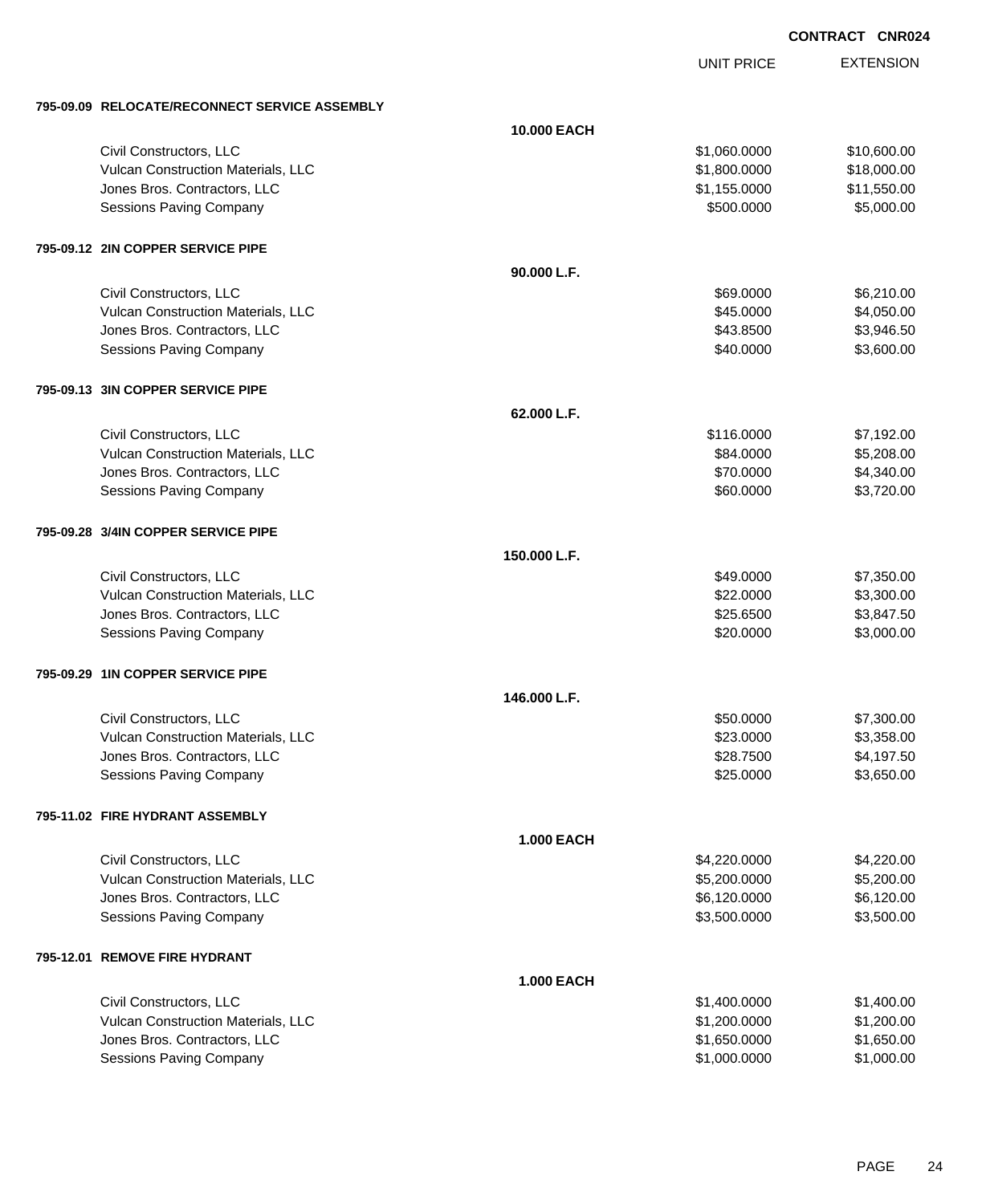EXTENSION UNIT PRICE

#### **795-13.01 DI FITTINGS**

## **3,500.000 LB.**

| Civil Constructors, LLC                   | \$8,5000  | \$29,750,00 |
|-------------------------------------------|-----------|-------------|
| <b>Vulcan Construction Materials. LLC</b> | \$9.7500  | \$34,125,00 |
| Jones Bros. Contractors, LLC              | \$4,4000  | \$15,400.00 |
| Sessions Paving Company                   | \$25,0000 | \$87,500,00 |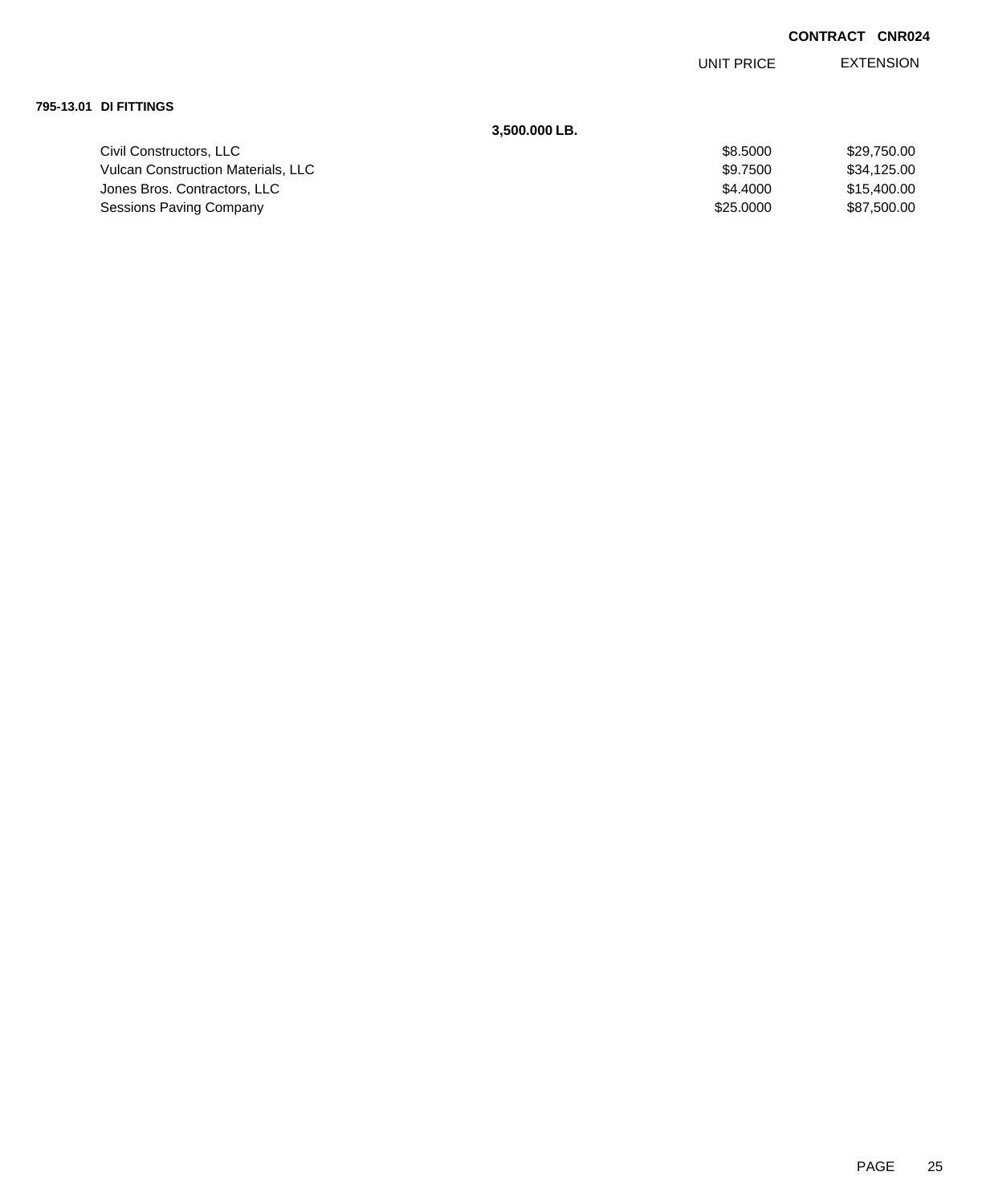## **SUB-TOTAL ROADWAY**

| Civil Constructors, LLC                   | \$3,545,194.00 |
|-------------------------------------------|----------------|
| <b>Vulcan Construction Materials, LLC</b> | \$3,771,088.45 |
| Jones Bros. Contractors, LLC              | \$3,949,407.65 |
| Sessions Paving Company                   | \$4,576,684.55 |

### **SUB-TOTAL UTILITY**

| Civil Constructors, LLC                   | \$693,146.00   |
|-------------------------------------------|----------------|
| <b>Vulcan Construction Materials, LLC</b> | \$666,941.00   |
| Jones Bros. Contractors, LLC              | \$1,049,333.50 |
| Sessions Paving Company                   | \$1,054,120.00 |

### **TOTAL CONTRACT**

| Civil Constructors, LLC            | \$4.238.340.00 |
|------------------------------------|----------------|
| Vulcan Construction Materials, LLC | \$4.438.029.45 |
| Jones Bros. Contractors, LLC       | \$4.998.741.15 |
| Sessions Paving Company            | \$5,630,804.55 |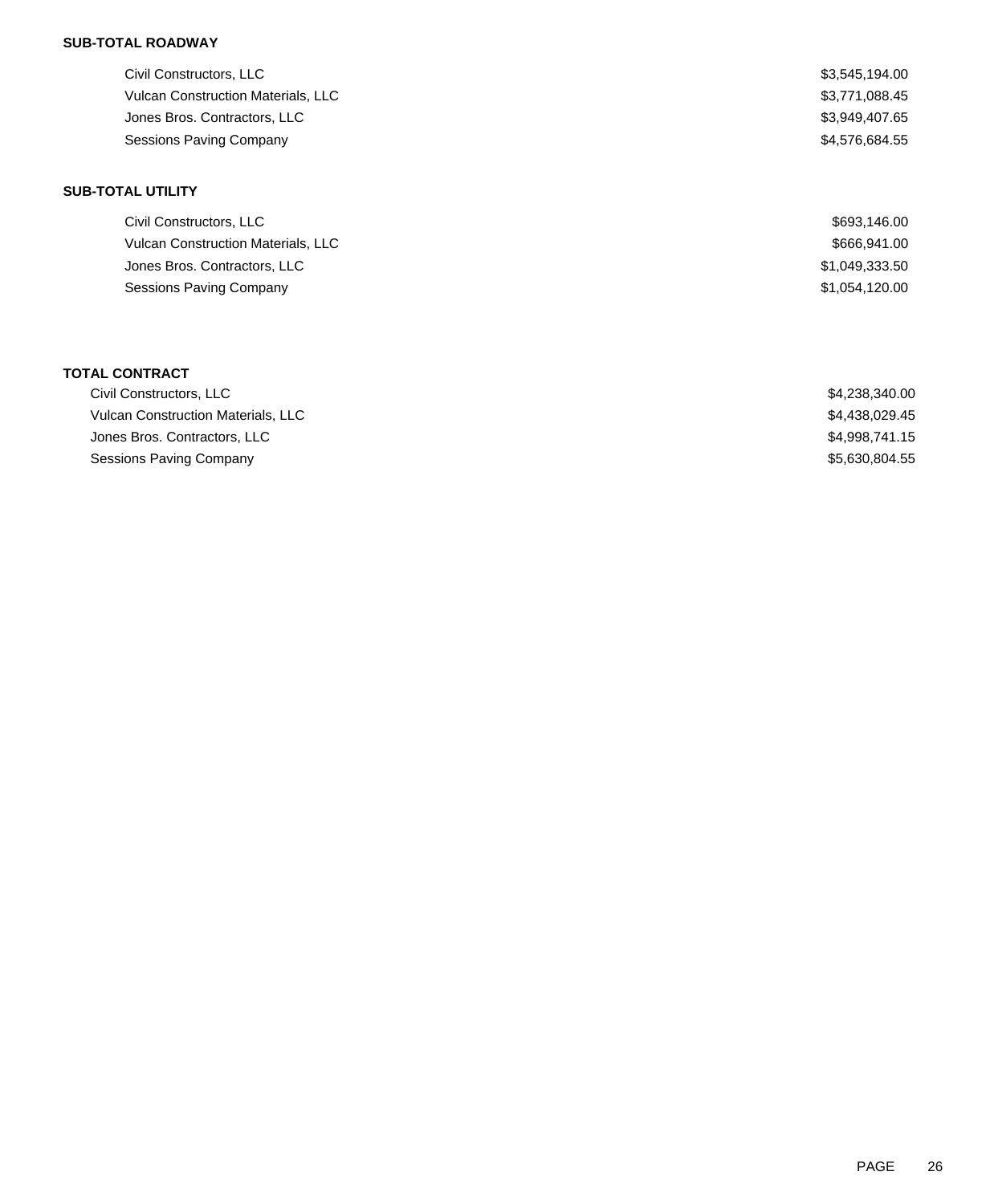# **DEPARTMENT OF TRANSPORTATION SUMMARY OF BIDS LETTING OF AUGUST 18, 2017 STATE OF TENNESSEE**

#### DICKSON COUNTY (Contract No. CNR149 Call 012)

HSIP/HRRR-46(22),22004-3247-94

THE CONSTRUCTION OF A CONCRETE BOX BRIDGE ON S.R. 46 OVER BRANCH (L.M. 15.74), INCLUDING GRADING, DRAINAGE AND PAVING.

PROJECT LENGTH - 0.208 MILES

COMPLETION TIME - ON OR BEFORE AUGUST 31, 2018

DBE GOAL 6.50%

|                                     | TOTAL CONTRACT |
|-------------------------------------|----------------|
| CONCRETE STRUCTURES. INC.           | \$1,330,785.10 |
| Parchman Construction Company, Inc. | \$1,436,631.89 |
| Adams Contracting, LLC              | \$1,542,368.73 |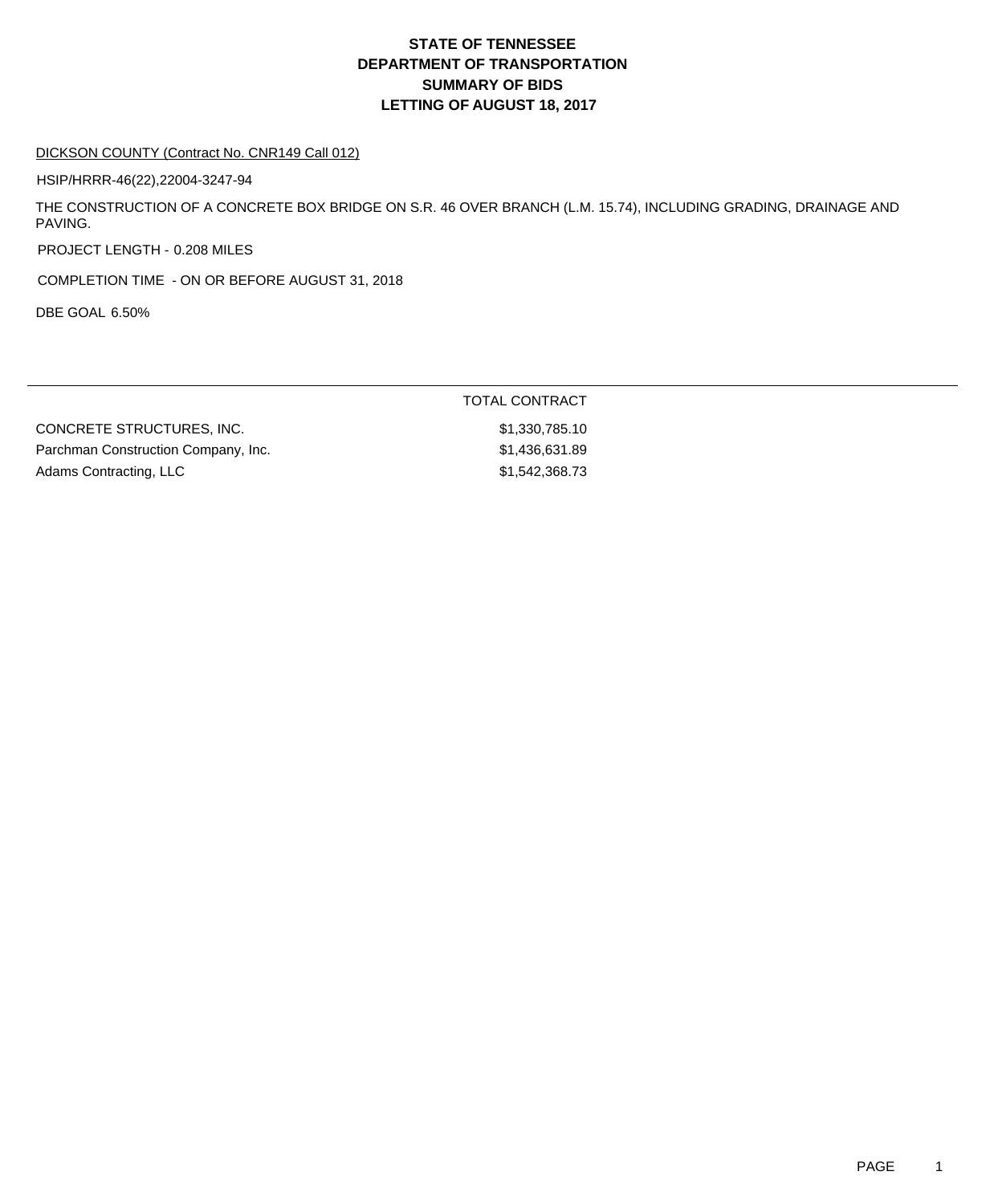|        |                                                      |                |                   | <b>CONTRACT CNR149</b> |
|--------|------------------------------------------------------|----------------|-------------------|------------------------|
|        |                                                      |                | <b>UNIT PRICE</b> | <b>EXTENSION</b>       |
|        | <b>ROADWAY CATEGORY</b>                              |                |                   |                        |
| 105-01 | <b>CONSTRUCTION STAKES, LINES AND GRADES</b>         |                |                   |                        |
|        |                                                      | 1.000 LS       |                   |                        |
|        | CONCRETE STRUCTURES, INC.                            |                | \$15,000.0000     | \$15,000.00            |
|        | Parchman Construction Company, Inc.                  |                | \$9,000.0000      | \$9,000.00             |
|        | Adams Contracting, LLC                               |                | \$20,000.0000     | \$20,000.00            |
| 201-01 | <b>CLEARING AND GRUBBING</b>                         |                |                   |                        |
|        |                                                      | 1.000 LS       |                   |                        |
|        | CONCRETE STRUCTURES, INC.                            |                | \$20,000.0000     | \$20,000.00            |
|        | Parchman Construction Company, Inc.                  |                | \$10,200.0000     | \$10,200.00            |
|        | Adams Contracting, LLC                               |                | \$25,000.0000     | \$25,000.00            |
| 203-01 | <b>ROAD &amp; DRAINAGE EXCAVATION (UNCLASSIFIED)</b> |                |                   |                        |
|        |                                                      | 1,864.000 C.Y. |                   |                        |
|        | CONCRETE STRUCTURES, INC.                            |                | \$6.5000          | \$12,116.00            |
|        | Parchman Construction Company, Inc.                  |                | \$12.7300         | \$23,728.72            |
|        | Adams Contracting, LLC                               |                | \$14.0000         | \$26,096.00            |
| 203-03 | <b>BORROW EXCAVATION (UNCLASSIFIED)</b>              |                |                   |                        |
|        |                                                      | 7,355.000 C.Y. |                   |                        |
|        | CONCRETE STRUCTURES, INC.                            |                | \$13.0000         | \$95,615.00            |
|        | Parchman Construction Company, Inc.                  |                | \$17.5300         | \$128,933.15           |
|        | Adams Contracting, LLC                               |                | \$22.0000         | \$161,810.00           |
| 203-04 | PLACING AND SPREADING TOPSOIL                        |                |                   |                        |
|        |                                                      | 521.000 C.Y.   |                   |                        |
|        | CONCRETE STRUCTURES, INC.                            |                | \$8.0000          | \$4,168.00             |
|        | Parchman Construction Company, Inc.                  |                | \$2.4000          | \$1,250.40             |
|        | Adams Contracting, LLC                               |                | \$16.7500         | \$8,726.75             |
| 203-06 | <b>WATER</b>                                         |                |                   |                        |
|        |                                                      | 60.000 M.G.    |                   |                        |
|        | CONCRETE STRUCTURES, INC.                            |                | \$11.0000         | \$660.00               |
|        | Parchman Construction Company, Inc.                  |                | \$36.0000         | \$2,160.00             |
|        | Adams Contracting, LLC                               |                | \$10.0000         | \$600.00               |
| 204-08 | <b>FOUNDATION FILL MATERIAL</b>                      |                |                   |                        |
|        |                                                      | 139.000 C.Y.   |                   |                        |
|        | CONCRETE STRUCTURES, INC.                            |                | \$76.0000         | \$10,564.00            |
|        | Parchman Construction Company, Inc.                  |                | \$84.0000         | \$11,676.00            |
|        | Adams Contracting, LLC                               |                | \$70.0000         | \$9,730.00             |
| 209-05 | <b>SEDIMENT REMOVAL</b>                              |                |                   |                        |
|        |                                                      | 72.000 C.Y.    |                   |                        |
|        | CONCRETE STRUCTURES, INC.                            |                | \$11.0000         | \$792.00               |
|        | Parchman Construction Company, Inc.                  |                | \$36.0000         | \$2,592.00             |
|        | Adams Contracting, LLC                               |                | \$22.0000         | \$1,584.00             |

PAGE 2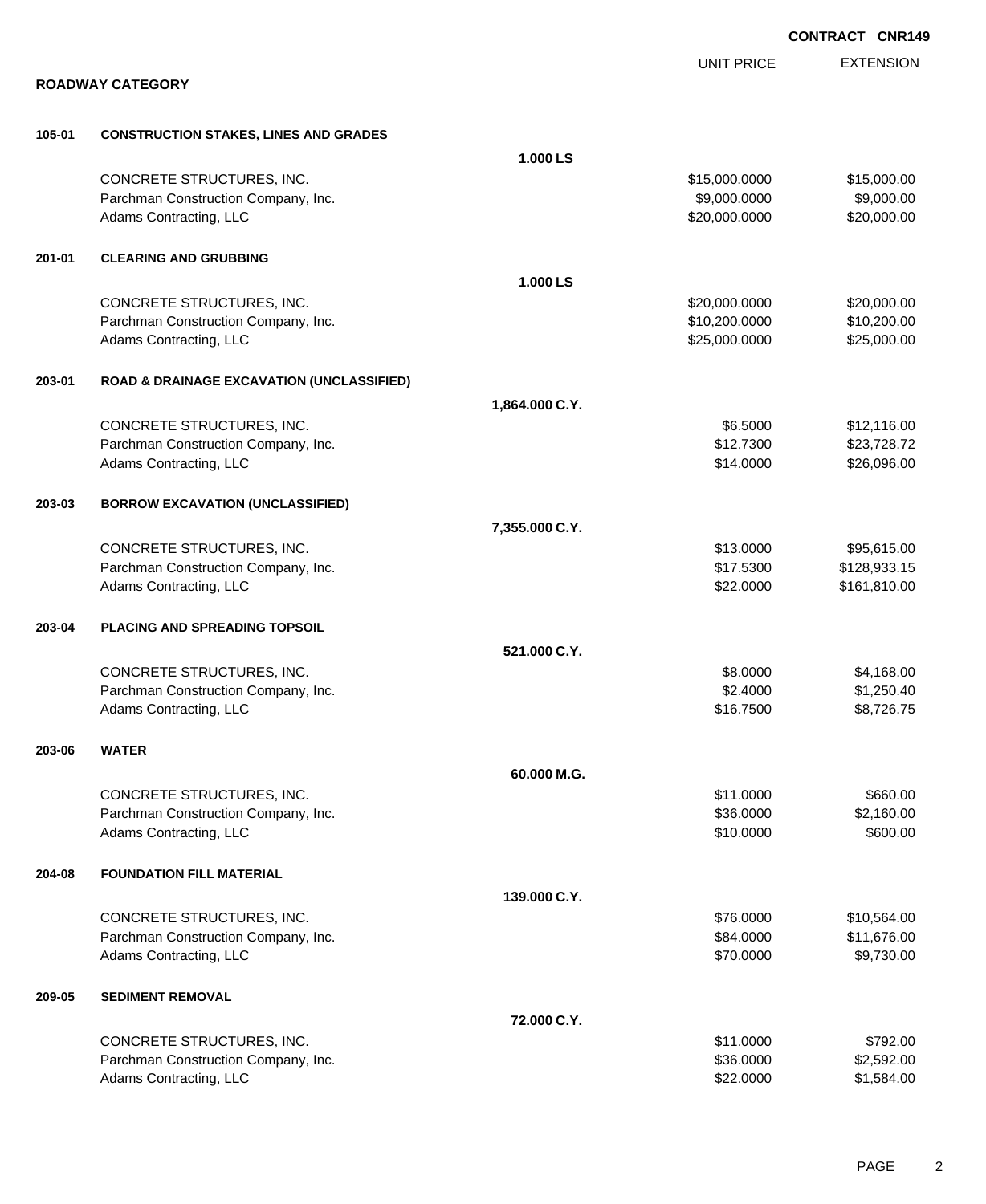|        |                                                  |                    |                   | <b>CONTRACT CNR149</b> |
|--------|--------------------------------------------------|--------------------|-------------------|------------------------|
|        |                                                  |                    | <b>UNIT PRICE</b> | <b>EXTENSION</b>       |
|        | 209-08.02 TEMPORARY SILT FENCE (WITH BACKING)    |                    |                   |                        |
|        |                                                  | 1,495.000 L.F.     |                   |                        |
|        | CONCRETE STRUCTURES, INC.                        |                    | \$6.0000          | \$8,970.00             |
|        | Parchman Construction Company, Inc.              |                    | \$5.8800          | \$8,790.60             |
|        | Adams Contracting, LLC                           |                    | \$4.9000          | \$7,325.50             |
|        | 209-08.03 TEMPORARY SILT FENCE (WITHOUT BACKING) |                    |                   |                        |
|        |                                                  | 1,931.000 L.F.     |                   |                        |
|        | CONCRETE STRUCTURES, INC.                        |                    | \$3.0000          | \$5,793.00             |
|        | Parchman Construction Company, Inc.              |                    | \$3.3000          | \$6,372.30             |
|        | Adams Contracting, LLC                           |                    | \$2.7500          | \$5,310.25             |
|        | 209-08.07 ROCK CHECK DAM PER                     |                    |                   |                        |
|        |                                                  | <b>13.000 EACH</b> |                   |                        |
|        | CONCRETE STRUCTURES, INC.                        |                    | \$450.0000        | \$5,850.00             |
|        | Parchman Construction Company, Inc.              |                    | \$300.0000        | \$3,900.00             |
|        | Adams Contracting, LLC                           |                    | \$400.0000        | \$5,200.00             |
|        | 209-08.08 ENHANCED ROCK CHECK DAM                |                    |                   |                        |
|        |                                                  | <b>10.000 EACH</b> |                   |                        |
|        | CONCRETE STRUCTURES, INC.                        |                    | \$500.0000        | \$5,000.00             |
|        | Parchman Construction Company, Inc.              |                    | \$420.0000        | \$4,200.00             |
|        | Adams Contracting, LLC                           |                    | \$700.0000        | \$7,000.00             |
|        | 209-09.01 SANDBAGS                               |                    |                   |                        |
|        |                                                  | 10,000 BAG         |                   |                        |
|        | CONCRETE STRUCTURES, INC.                        |                    | \$120.0000        | \$1,200.00             |
|        | Parchman Construction Company, Inc.              |                    | \$60.0000         | \$600.00               |
|        | Adams Contracting, LLC                           |                    | \$50.0000         | \$500.00               |
|        | 209-09.03 SEDIMENT FILTER BAG (15' X 15')        |                    |                   |                        |
|        |                                                  | <b>4.000 EACH</b>  |                   |                        |
|        | CONCRETE STRUCTURES, INC.                        |                    | \$1,100.0000      | \$4,400.00             |
|        | Parchman Construction Company, Inc.              |                    | \$960.0000        | \$3,840.00             |
|        | Adams Contracting, LLC                           |                    | \$800.0000        | \$3,200.00             |
|        | 209-65.04 TEMPORARY IN STREAM DIVERSION          |                    |                   |                        |
|        |                                                  | 317,000 L.F.       |                   |                        |
|        | CONCRETE STRUCTURES, INC.                        |                    | \$19.0000         | \$6,023.00             |
|        | Parchman Construction Company, Inc.              |                    | \$30.0000         | \$9,510.00             |
|        | Adams Contracting, LLC                           |                    | \$42.0000         | \$13,314.00            |
| 303-01 | MINERAL AGGREGATE, TYPE A BASE, GRADING D        |                    |                   |                        |
|        |                                                  | 4,000.000 TON      |                   |                        |
|        | CONCRETE STRUCTURES, INC.                        |                    | \$23.0000         | \$92,000.00            |
|        | Parchman Construction Company, Inc.              |                    | \$21.5900         | \$86,360.00            |
|        | Adams Contracting, LLC                           |                    | \$25.0000         | \$100,000.00           |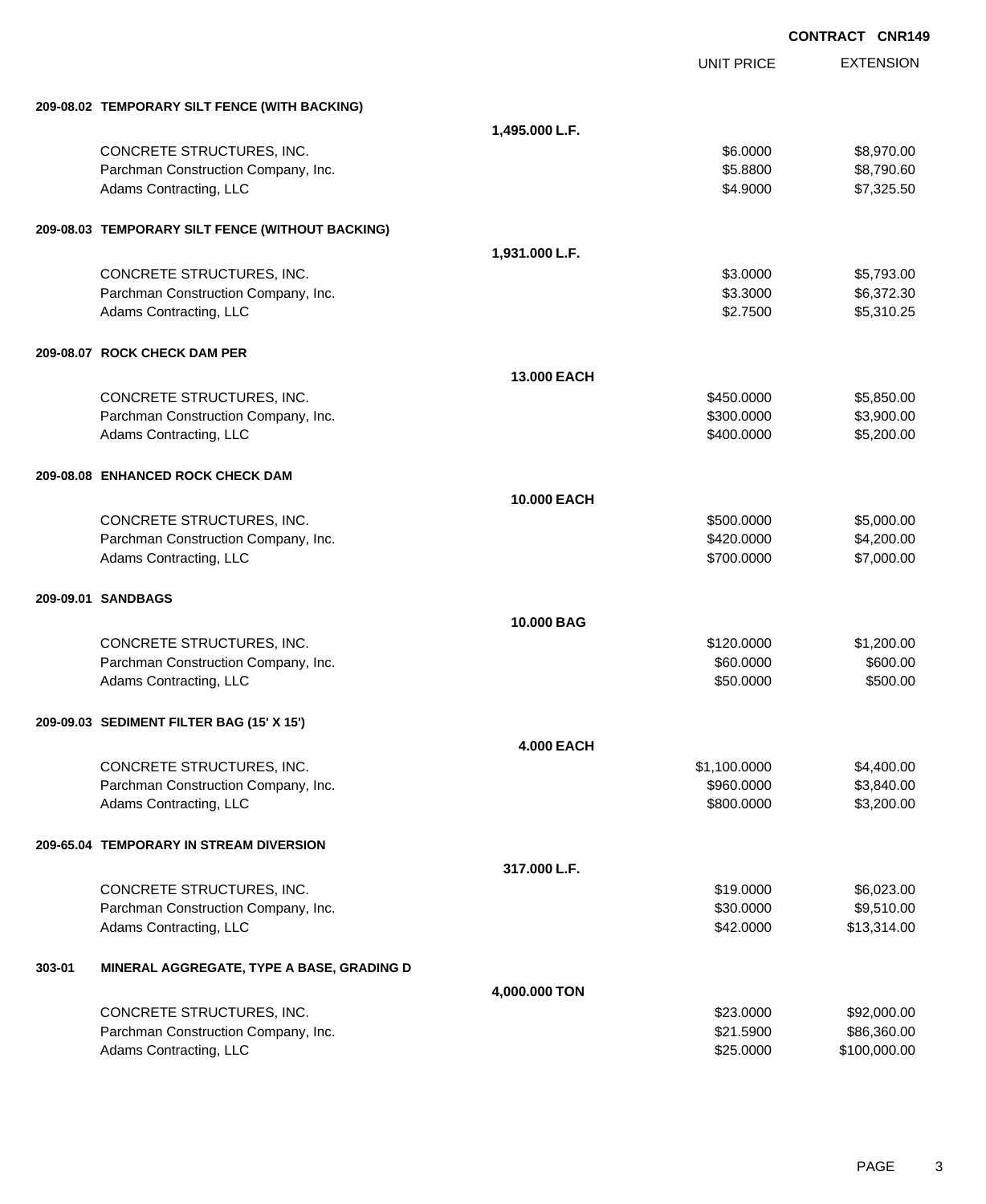|        |                                                                 |               | UNIT PRICE   | <b>EXTENSION</b> |
|--------|-----------------------------------------------------------------|---------------|--------------|------------------|
|        | 303-01.01 GRANULAR BACKFILL (ROADWAY)                           |               |              |                  |
|        |                                                                 | 1,687.000 TON |              |                  |
|        | CONCRETE STRUCTURES, INC.                                       |               | \$27.0000    | \$45,549.00      |
|        | Parchman Construction Company, Inc.                             |               | \$32.5500    | \$54,911.85      |
|        | Adams Contracting, LLC                                          |               | \$25.0000    | \$42,175.00      |
|        | 303-10.01 MINERAL AGGREGATE (SIZE 57)                           |               |              |                  |
|        |                                                                 | 45.000 TON    |              |                  |
|        | CONCRETE STRUCTURES, INC.                                       |               | \$37.0000    | \$1,665.00       |
|        | Parchman Construction Company, Inc.                             |               | \$30.1500    | \$1,356.75       |
|        | Adams Contracting, LLC                                          |               | \$35.0000    | \$1,575.00       |
|        | 307-01.01 ASPHALT CONCRETE MIX (PG64-22) (BPMB-HM) GRADING A    |               |              |                  |
|        |                                                                 | 499,000 TON   |              |                  |
|        | CONCRETE STRUCTURES, INC.                                       |               | \$107.0000   | \$53,393.00      |
|        | Parchman Construction Company, Inc.                             |               | \$128.4000   | \$64,071.60      |
|        | Adams Contracting, LLC                                          |               | \$101.0000   | \$50,399.00      |
|        | 307-01.08 ASPHALT CONCRETE MIX (PG64-22) (BPMB-HM) GRADING B-M2 |               |              |                  |
|        |                                                                 | 417.000 TON   |              |                  |
|        | CONCRETE STRUCTURES, INC.                                       |               | \$112.0000   | \$46,704.00      |
|        | Parchman Construction Company, Inc.                             |               | \$128.4000   | \$53,542.80      |
|        | Adams Contracting, LLC                                          |               | \$105.0000   | \$43,785.00      |
| 402-01 | BITUMINOUS MATERIAL FOR PRIME COAT (PC)                         |               |              |                  |
|        |                                                                 | 7.000 TON     |              |                  |
|        | CONCRETE STRUCTURES, INC.                                       |               | \$540,0000   | \$3,780.00       |
|        | Parchman Construction Company, Inc.                             |               | \$660.0000   | \$4,620.00       |
|        | Adams Contracting, LLC                                          |               | \$875.0000   | \$6,125.00       |
| 402-02 | <b>AGGREGATE FOR COVER MATERIAL (PC)</b>                        |               |              |                  |
|        |                                                                 | 27.000 TON    |              |                  |
|        | CONCRETE STRUCTURES, INC.                                       |               | \$33.0000    | \$891.00         |
|        | Parchman Construction Company, Inc.                             |               | \$42.0000    | \$1,134.00       |
|        | Adams Contracting, LLC                                          |               | \$36.0000    | \$972.00         |
| 403-01 | BITUMINOUS MATERIAL FOR TACK COAT (TC)                          |               |              |                  |
|        |                                                                 | 2.000 TON     |              |                  |
|        | CONCRETE STRUCTURES, INC.                                       |               | \$1,080.0000 | \$2,160.00       |
|        | Parchman Construction Company, Inc.                             |               | \$630.0000   | \$1,260.00       |
|        | Adams Contracting, LLC                                          |               | \$875.0000   | \$1,750.00       |
|        | 411-01.07 ACS MIX (PG64-22) GRADING E SHOULDER                  |               |              |                  |
|        |                                                                 | 94.000 TON    |              |                  |
|        | CONCRETE STRUCTURES, INC.                                       |               | \$142.0000   | \$13,348.00      |
|        | Parchman Construction Company, Inc.                             |               | \$102.0000   | \$9,588.00       |
|        | Adams Contracting, LLC                                          |               | \$125.0000   | \$11,750.00      |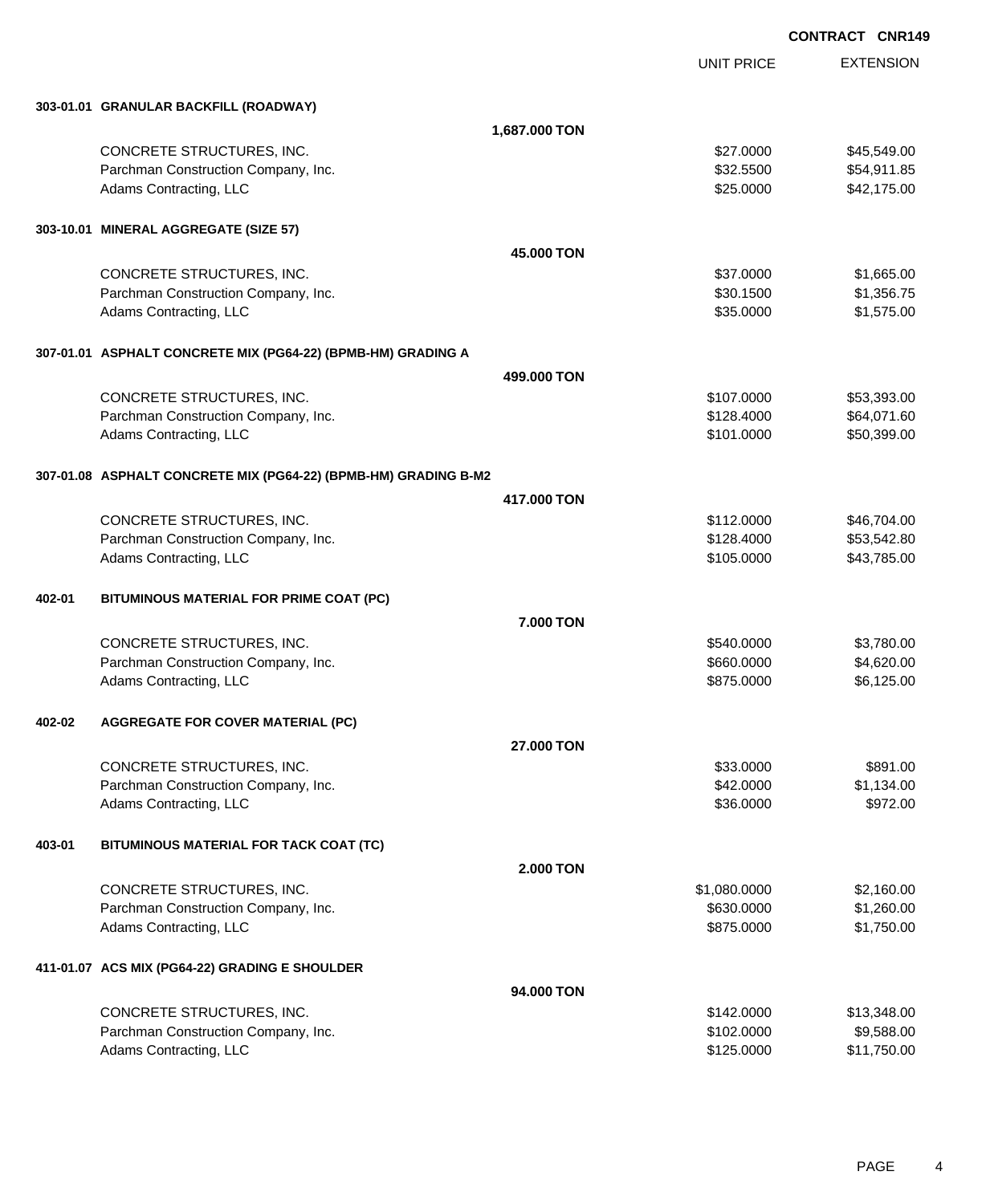UNIT PRICE

| 411-01.10 ACS MIX(PG64-22) GRADING D                             |              |              |             |
|------------------------------------------------------------------|--------------|--------------|-------------|
|                                                                  | 291.000 TON  |              |             |
| CONCRETE STRUCTURES, INC.                                        |              | \$142.0000   | \$41,322.00 |
| Parchman Construction Company, Inc.                              |              | \$102.0000   | \$29,682.00 |
| Adams Contracting, LLC                                           |              | \$125.0000   | \$36,375.00 |
| 411-12.03 SCORING FOR RUMBLE STRIPE (NON-CONTINUOUS) (8IN WIDTH) |              |              |             |
|                                                                  | 1.000 L.M.   |              |             |
| CONCRETE STRUCTURES, INC.                                        |              | \$2,700.0000 | \$2,700.00  |
| Parchman Construction Company, Inc.                              |              | \$9,612.0000 | \$9,612.00  |
| Adams Contracting, LLC                                           |              | \$2,000.0000 | \$2,000.00  |
| 606-24.12 TEMPORARY SHEET PILES                                  |              |              |             |
|                                                                  | 250.000 S.F. |              |             |
| CONCRETE STRUCTURES, INC.                                        |              | \$50.0000    | \$12,500.00 |
| Parchman Construction Company, Inc.                              |              | \$60.0000    | \$15,000.00 |
| Adams Contracting, LLC                                           |              | \$60.0000    | \$15,000.00 |
| 607-03.30 18" PIPE CULVERT                                       |              |              |             |
|                                                                  | 88.000 L.F.  |              |             |
| CONCRETE STRUCTURES, INC.                                        |              | \$71.0000    | \$6,248.00  |
| Parchman Construction Company, Inc.                              |              | \$34.9100    | \$3,072.08  |
| Adams Contracting, LLC                                           |              | \$90.0000    | \$7,920.00  |
| 607-39.02 18" PIPE CULVERT (SIDE DRAIN)                          |              |              |             |
|                                                                  | 40.000 L.F.  |              |             |
| CONCRETE STRUCTURES, INC.                                        |              | \$65.0000    | \$2,600.00  |
| Parchman Construction Company, Inc.                              |              | \$34.9100    | \$1,396.40  |
| Adams Contracting, LLC                                           |              | \$90.0000    | \$3,600.00  |
| 611-07.01 CLASS A CONCRETE (PIPE ENDWALLS)                       |              |              |             |
|                                                                  | 2.000 C.Y.   |              |             |
| CONCRETE STRUCTURES, INC.                                        |              | \$1,500.0000 | \$3,000.00  |
| Parchman Construction Company, Inc.                              |              | \$1,598.4000 | \$3,196.80  |
| Adams Contracting, LLC                                           |              | \$1,800.0000 | \$3,600.00  |
| 611-07.02 STEEL BAR REINFORCEMENT (PIPE ENDWALLS)                |              |              |             |
|                                                                  | 90.000 LB.   |              |             |
| CONCRETE STRUCTURES, INC.                                        |              | \$4.0000     | \$360.00    |
| Parchman Construction Company, Inc.                              |              | \$3.6000     | \$324.00    |
| Adams Contracting, LLC                                           |              | \$2.2000     | \$198.00    |
| 621-03.02 18" TEMPORARY DRAINAGE PIPE                            |              |              |             |
|                                                                  | 28.000 L.F.  |              |             |

| CONCRETE STRUCTURES, INC.           | \$5,5000   | \$154.00   |
|-------------------------------------|------------|------------|
| Parchman Construction Company, Inc. | \$18,5900  | \$520.52   |
| Adams Contracting, LLC              | \$135,0000 | \$3,780.00 |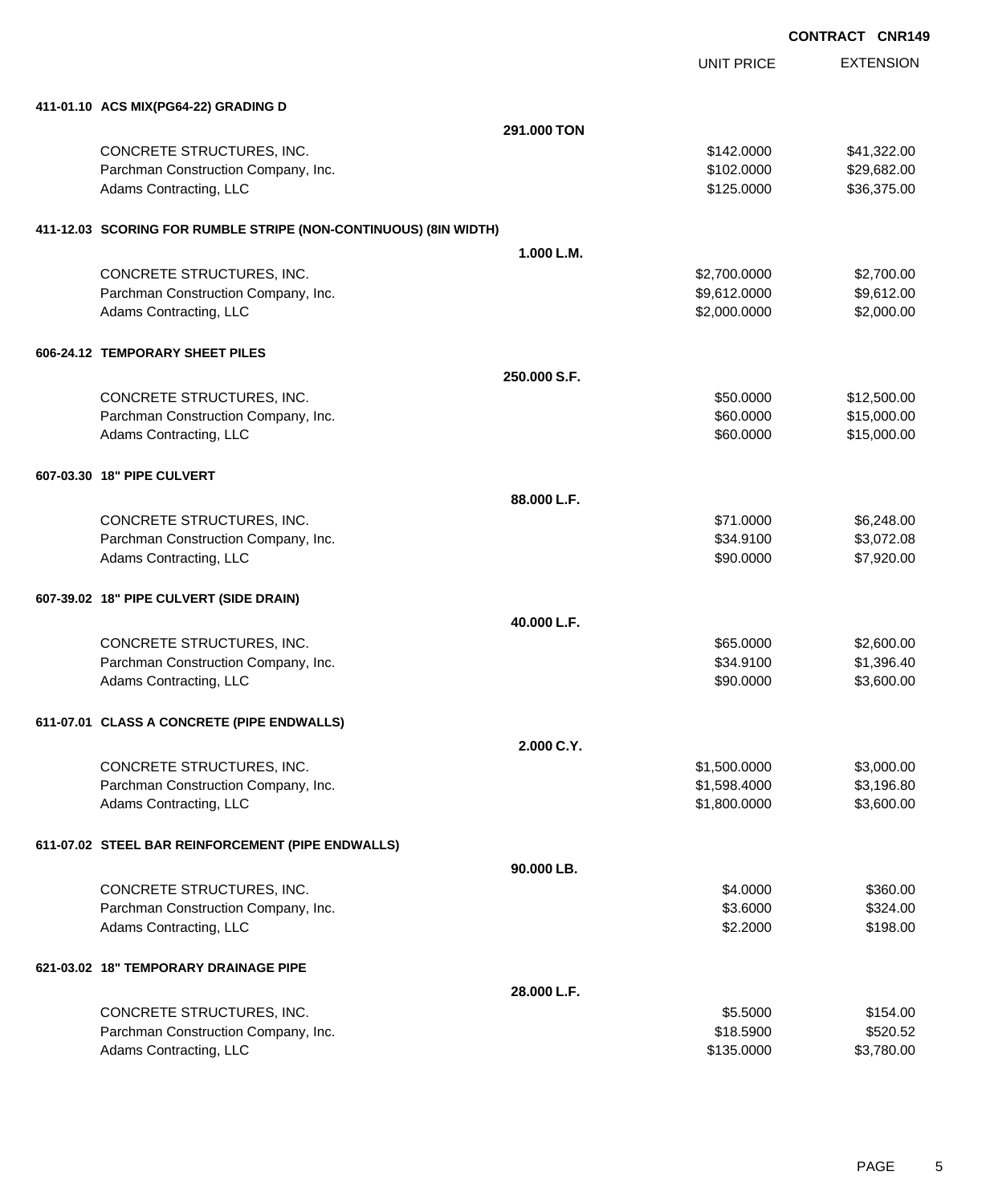UNIT PRICE

|        | 705-06.01 W BEAM GR (TYPE 2) MASH TL3              |                   |              |             |
|--------|----------------------------------------------------|-------------------|--------------|-------------|
|        |                                                    | 707.000 L.F.      |              |             |
|        | CONCRETE STRUCTURES, INC.                          |                   | \$21.5000    | \$15,200.50 |
|        | Parchman Construction Company, Inc.                |                   | \$23.7000    | \$16,755.90 |
|        | Adams Contracting, LLC                             |                   | \$19.2900    | \$13,638.03 |
|        | 705-06.11 GR TERMINAL (IN-INLINE) MASH TL3         |                   |              |             |
|        |                                                    | <b>2.000 EACH</b> |              |             |
|        | CONCRETE STRUCTURES, INC.                          |                   | \$826.0000   | \$1,652.00  |
|        | Parchman Construction Company, Inc.                |                   | \$918.0000   | \$1,836.00  |
|        | Adams Contracting, LLC                             |                   | \$750.0000   | \$1,500.00  |
|        | 705-06.20 TANGENT ENERGY ABSORBING TERM MASH TL-3  |                   |              |             |
|        |                                                    | <b>4.000 EACH</b> |              |             |
|        | CONCRETE STRUCTURES, INC.                          |                   | \$2,890.0000 | \$11,560.00 |
|        | Parchman Construction Company, Inc.                |                   | \$3,210.0000 | \$12,840.00 |
|        | Adams Contracting, LLC                             |                   | \$2,632.0000 | \$10,528.00 |
|        | 705-06.30 GR TERMINAL (TYPE 21) MASH TL2           |                   |              |             |
|        |                                                    | <b>2.000 EACH</b> |              |             |
|        | CONCRETE STRUCTURES, INC.                          |                   | \$2,700.0000 | \$5,400.00  |
|        | Parchman Construction Company, Inc.                |                   | \$3,000.0000 | \$6,000.00  |
|        | Adams Contracting, LLC                             |                   | \$2,198.0000 | \$4,396.00  |
|        | 705-08.51 PORTABLE IMPACT ATTENUATOR NCHRP350 TL-3 |                   |              |             |
|        |                                                    | <b>4.000 EACH</b> |              |             |
|        | CONCRETE STRUCTURES, INC.                          |                   | \$5,200.0000 | \$20,800.00 |
|        | Parchman Construction Company, Inc.                |                   | \$6,600.0000 | \$26,400.00 |
|        | Adams Contracting, LLC                             |                   | \$5,500.0000 | \$22,000.00 |
| 706-01 | <b>GUARDRAIL REMOVED</b>                           |                   |              |             |
|        |                                                    | 191.000 L.F.      |              |             |
|        | CONCRETE STRUCTURES, INC.                          |                   | \$5.5000     | \$1,050.50  |
|        | Parchman Construction Company, Inc.                |                   | \$6.0000     | \$1,146.00  |
|        | Adams Contracting, LLC                             |                   | \$1.2000     | \$229.20    |
|        | 706-06.06 RADIUS RAIL LONG POST (9-12 FT)          |                   |              |             |
|        |                                                    | 75.000 L.F.       |              |             |
|        | CONCRETE STRUCTURES, INC.                          |                   | \$36.0000    | \$2,700.00  |
|        | Parchman Construction Company, Inc.                |                   | \$40.8000    | \$3,060.00  |
|        | Adams Contracting, LLC                             |                   | \$37.9400    | \$2,845.50  |
|        | 707-08.11 HIGH-VISIBILITY CONSTRUCTION FENCE       |                   |              |             |
|        |                                                    | 468.000 L.F.      |              |             |
|        | CONCRETE STRUCTURES, INC.                          |                   | \$8.0000     | \$3,744.00  |
|        | Parchman Construction Company, Inc.                |                   | \$4.8000     | \$2,246.40  |
|        | Adams Contracting, LLC                             |                   | \$4.0000     | \$1,872.00  |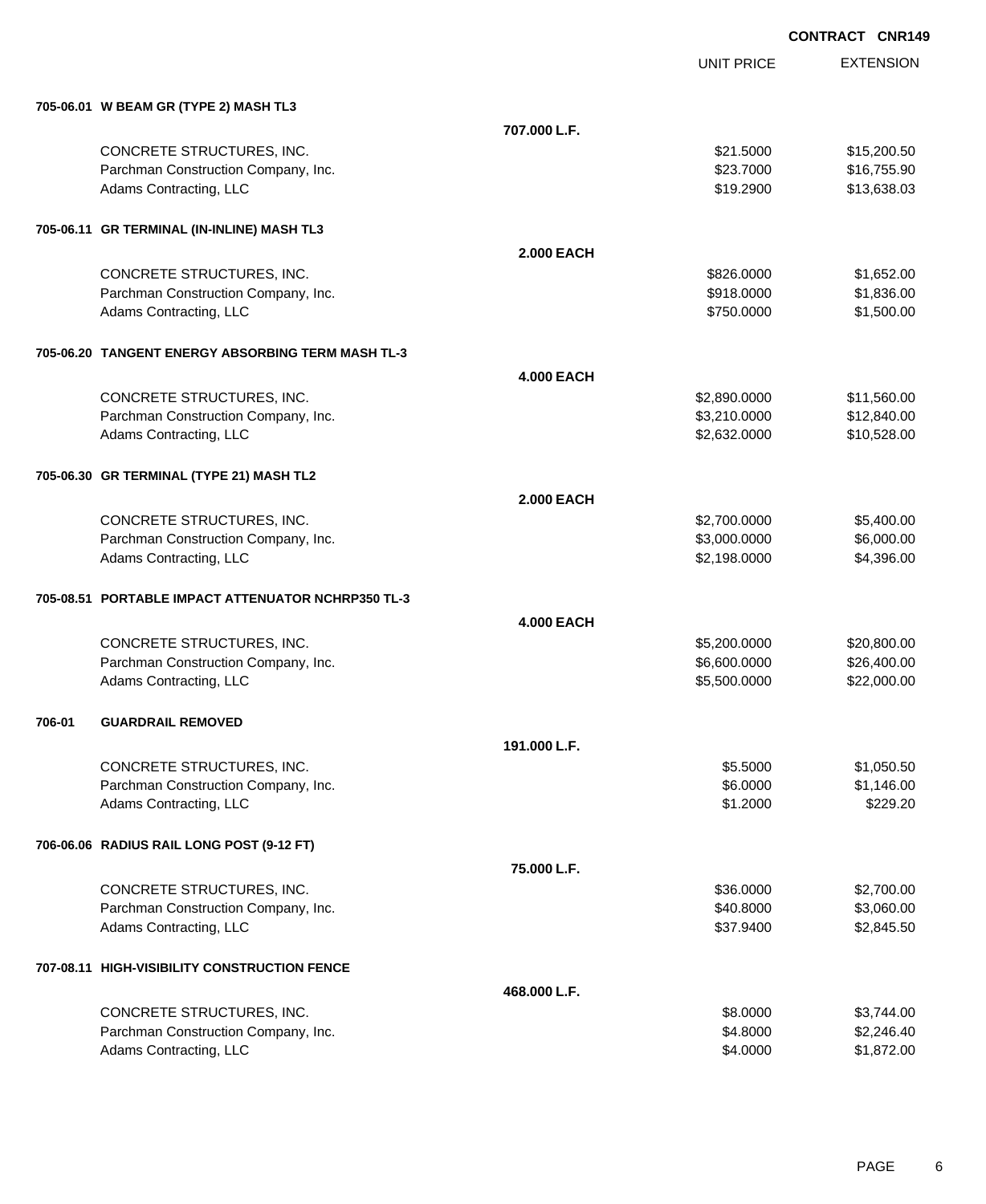|        |                                                |              | <b>UNIT PRICE</b> | <b>EXTENSION</b> |
|--------|------------------------------------------------|--------------|-------------------|------------------|
|        | 708-02.01 MARKERS (CONCRETE R.O.W. POSTS)      |              |                   |                  |
|        |                                                | 13.000 EACH  |                   |                  |
|        | CONCRETE STRUCTURES, INC.                      |              | \$400.0000        | \$5,200.00       |
|        | Parchman Construction Company, Inc.            |              | \$221.7000        | \$2,882.10       |
|        | Adams Contracting, LLC                         |              | \$270.0000        | \$3,510.00       |
|        | 709-05.05 MACHINED RIP-RAP (CLASS A-3)         |              |                   |                  |
|        |                                                | 100.000 TON  |                   |                  |
|        | CONCRETE STRUCTURES, INC.                      |              | \$45.0000         | \$4,500.00       |
|        | Parchman Construction Company, Inc.            |              | \$35.6100         | \$3,561.00       |
|        | Adams Contracting, LLC                         |              | \$38.0000         | \$3,800.00       |
|        | 709-05.06 MACHINED RIP-RAP (CLASS A-1)         |              |                   |                  |
|        |                                                | 249,000 TON  |                   |                  |
|        | CONCRETE STRUCTURES, INC.                      |              | \$45.0000         | \$11,205.00      |
|        | Parchman Construction Company, Inc.            |              | \$35.6100         | \$8,866.89       |
|        | Adams Contracting, LLC                         |              | \$38.0000         | \$9,462.00       |
|        | 709-05.08 MACHINED RIP-RAP (CLASS B)           |              |                   |                  |
|        |                                                | 142.000 TON  |                   |                  |
|        | CONCRETE STRUCTURES, INC.                      |              | \$49.0000         | \$6,958.00       |
|        | Parchman Construction Company, Inc.            |              | \$35.6100         | \$5,056.62       |
|        | Adams Contracting, LLC                         |              | \$38.0000         | \$5,396.00       |
| 712-01 | <b>TRAFFIC CONTROL</b>                         |              |                   |                  |
|        |                                                | 1.000 LS     |                   |                  |
|        | CONCRETE STRUCTURES, INC.                      |              | \$30,000.0000     | \$30,000.00      |
|        | Parchman Construction Company, Inc.            |              | \$6,000.0000      | \$6,000.00       |
|        | Adams Contracting, LLC                         |              | \$30,000.0000     | \$30,000.00      |
|        | 712-02.02 INTERCONNECTED PORTABLE BARRIER RAIL |              |                   |                  |
|        |                                                | 840.000 L.F. |                   |                  |
|        | CONCRETE STRUCTURES, INC.                      |              | \$28.0000         | \$23,520.00      |
|        | Parchman Construction Company, Inc.            |              | \$33.6000         | \$28,224.00      |
|        | Adams Contracting, LLC                         |              | \$28.0000         | \$23,520.00      |
|        | 712-04.01 FLEXIBLE DRUMS (CHANNELIZING)        |              |                   |                  |
|        |                                                | 50.000 EACH  |                   |                  |
|        | CONCRETE STRUCTURES, INC.                      |              | \$33.0000         | \$1,650.00       |
|        | Parchman Construction Company, Inc.            |              | \$42.0000         | \$2,100.00       |
|        | Adams Contracting, LLC                         |              | \$35.0000         | \$1,750.00       |
|        | 712-04.50 PORTABLE BARRIER RAIL DELINEATOR     |              |                   |                  |
|        |                                                | 42.000 EACH  |                   |                  |
|        | CONCRETE STRUCTURES, INC.                      |              | \$12.0000         | \$504.00         |
|        | Parchman Construction Company, Inc.            |              | \$21.6000         | \$907.20         |
|        | Adams Contracting, LLC                         |              | \$18.0000         | \$756.00         |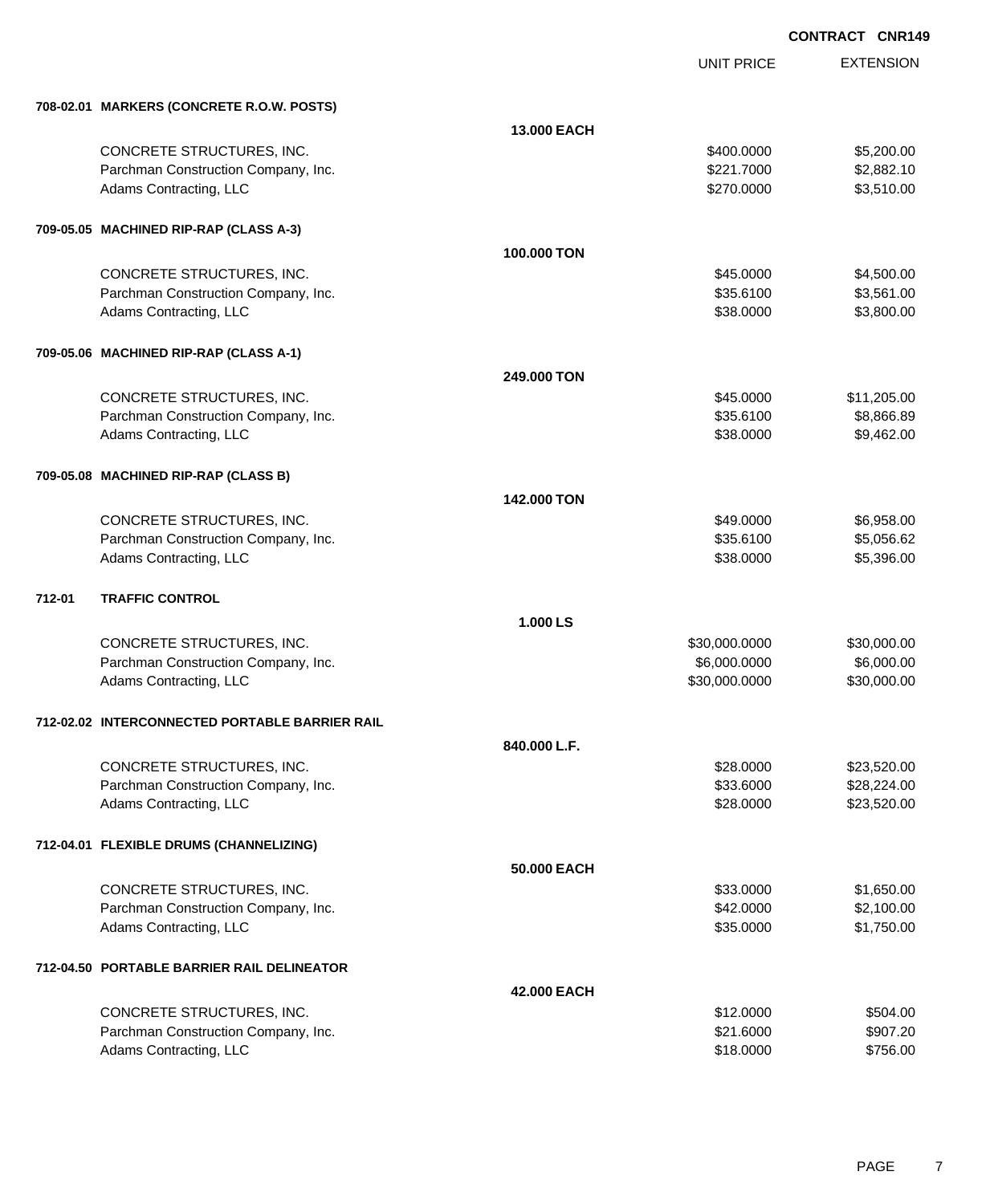UNIT PRICE EXTENSION

**712-05.01 WARNING LIGHTS (TYPE A)**

|        | 712-05.01 WARNING LIGHTS (TYPE A)                   |                    |              |             |
|--------|-----------------------------------------------------|--------------------|--------------|-------------|
|        |                                                     | <b>6.000 EACH</b>  |              |             |
|        | CONCRETE STRUCTURES, INC.                           |                    | \$50.0000    | \$300.00    |
|        | Parchman Construction Company, Inc.                 |                    | \$30.0000    | \$180.00    |
|        | Adams Contracting, LLC                              |                    | \$25.0000    | \$150.00    |
|        |                                                     |                    |              |             |
|        | 712-05.03 WARNING LIGHTS (TYPE C)                   |                    |              |             |
|        |                                                     | <b>22,000 EACH</b> |              |             |
|        | CONCRETE STRUCTURES, INC.                           |                    | \$50.0000    | \$1,100.00  |
|        | Parchman Construction Company, Inc.                 |                    | \$30.0000    | \$660.00    |
|        | Adams Contracting, LLC                              |                    | \$25.0000    | \$550.00    |
|        |                                                     |                    |              |             |
| 712-06 | <b>SIGNS (CONSTRUCTION)</b>                         |                    |              |             |
|        |                                                     | 227,000 S.F.       |              |             |
|        | CONCRETE STRUCTURES, INC.                           |                    | \$8.0000     | \$1,816.00  |
|        | Parchman Construction Company, Inc.                 |                    | \$8.4000     | \$1,906.80  |
|        | Adams Contracting, LLC                              |                    | \$7.0000     | \$1,589.00  |
|        |                                                     |                    |              |             |
|        | 712-07.03 TEMPORARY BARRICADES (TYPE III)           |                    |              |             |
|        |                                                     | 84.000 L.F.        |              |             |
|        | CONCRETE STRUCTURES, INC.                           |                    | \$13.5000    | \$1,134.00  |
|        | Parchman Construction Company, Inc.                 |                    | \$18.0000    | \$1,512.00  |
|        | Adams Contracting, LLC                              |                    | \$15.0000    | \$1,260.00  |
|        | 713-15.02 REMOVAL & RELOCATION OF SIGN & SUPPORT    |                    |              |             |
|        |                                                     | 3.000 EACH         |              |             |
|        | CONCRETE STRUCTURES, INC.                           |                    | \$135.0000   | \$405.00    |
|        | Parchman Construction Company, Inc.                 |                    | \$240.0000   | \$720.00    |
|        | Adams Contracting, LLC                              |                    | \$200.0000   | \$600.00    |
|        |                                                     |                    |              |             |
|        | 713-16.01 CHANGEABLE MESSAGE SIGN UNIT              |                    |              |             |
|        |                                                     | <b>2.000 EACH</b>  |              |             |
|        | CONCRETE STRUCTURES, INC.                           |                    | \$3,700.0000 | \$7,400.00  |
|        | Parchman Construction Company, Inc.                 |                    | \$6,600.0000 | \$13,200.00 |
|        | Adams Contracting, LLC                              |                    | \$5,500.0000 | \$11,000.00 |
|        | 716-01.21 Snwplwble Pvmt Mrkrs (Bi-Dir)(1 Color)    |                    |              |             |
|        |                                                     | 14.000 EACH        |              |             |
|        | CONCRETE STRUCTURES, INC.                           |                    | \$108.0000   | \$1,512.00  |
|        | Parchman Construction Company, Inc.                 |                    | \$180.0000   | \$2,520.00  |
|        | Adams Contracting, LLC                              |                    | \$150.0000   | \$2,100.00  |
|        | 716-01.30 REMOVAL OF SNOWPLOWABLE REFLECTIVE MARKER |                    |              |             |
|        |                                                     | 14.000 EACH        |              |             |
|        | CONCRETE STRUCTURES, INC.                           |                    | \$22.0000    | \$308.00    |
|        | Parchman Construction Company, Inc.                 |                    | \$36.0000    | \$504.00    |
|        | Adams Contracting, LLC                              |                    | \$30.0000    | \$420.00    |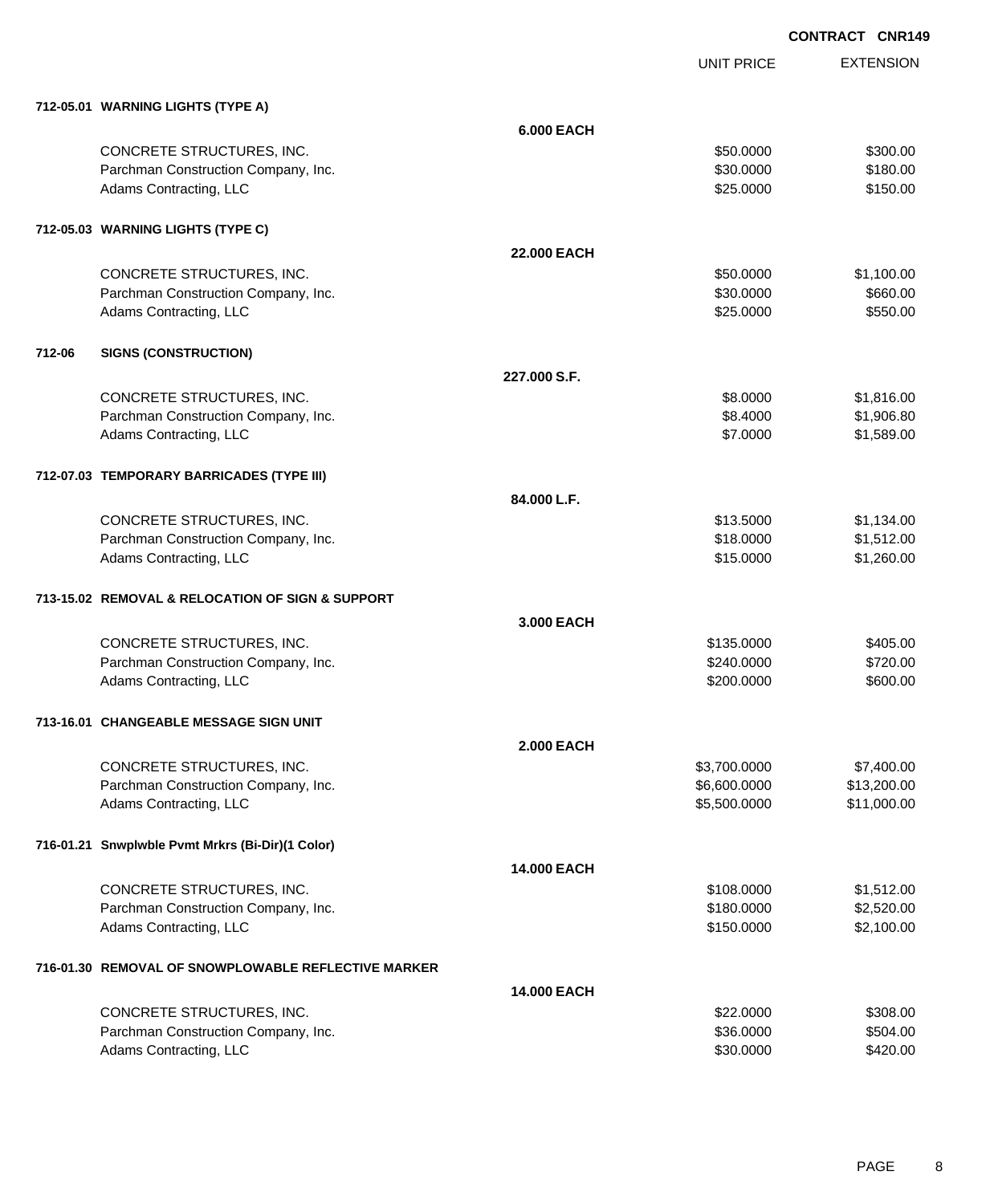|        |                                                          |                   | <b>UNIT PRICE</b> | <b>EXTENSION</b> |
|--------|----------------------------------------------------------|-------------------|-------------------|------------------|
|        | 716-02.05 PLASTIC PAVEMENT MARKING (STOP LINE)           |                   |                   |                  |
|        |                                                          | 14.000 L.F.       |                   |                  |
|        | CONCRETE STRUCTURES, INC.                                |                   | \$22.0000         | \$308.00         |
|        | Parchman Construction Company, Inc.                      |                   | \$30.0000         | \$420.00         |
|        | Adams Contracting, LLC                                   |                   | \$25.0000         | \$350.00         |
|        | 716-05.01 PAINTED PAVEMENT MARKING (4" LINE)             |                   |                   |                  |
|        |                                                          | 1.000 L.M.        |                   |                  |
|        | CONCRETE STRUCTURES, INC.                                |                   | \$1,700.0000      | \$1,700.00       |
|        | Parchman Construction Company, Inc.                      |                   | \$6,000.0000      | \$6,000.00       |
|        | Adams Contracting, LLC                                   |                   | \$5,000.0000      | \$5,000.00       |
|        | 716-12.02 ENHANCED FLATLINE THERMO PVMT MRKNG (6IN LINE) |                   |                   |                  |
|        |                                                          | 0.600 L.M.        |                   |                  |
|        | CONCRETE STRUCTURES, INC.                                |                   | \$8,000.0000      | \$4,800.00       |
|        | Parchman Construction Company, Inc.                      |                   | \$14,400.0000     | \$8,640.00       |
|        | Adams Contracting, LLC                                   |                   | \$12,000.0000     | \$7,200.00       |
|        | 716-13.02 SPRAY THERMO PVMT MRKNG (60 mil) (6IN LINE)    |                   |                   |                  |
|        |                                                          | 0.600 L.M.        |                   |                  |
|        | CONCRETE STRUCTURES, INC.                                |                   | \$5,500.0000      | \$3,300.00       |
|        | Parchman Construction Company, Inc.                      |                   | \$14,400.0000     | \$8,640.00       |
|        | Adams Contracting, LLC                                   |                   | \$12,000.0000     | \$7,200.00       |
| 717-01 | <b>MOBILIZATION</b>                                      |                   |                   |                  |
|        |                                                          | 1.000 LS          |                   |                  |
|        | CONCRETE STRUCTURES, INC.                                |                   | \$55,000.0000     | \$55,000.00      |
|        | Parchman Construction Company, Inc.                      |                   | \$86,514.0000     | \$86,514.00      |
|        | Adams Contracting, LLC                                   |                   | \$75,000.0000     | \$75,000.00      |
|        | 740-10.03 GEOTEXTILE (TYPE III)(EROSION CONTROL)         |                   |                   |                  |
|        |                                                          | 443,000 S.Y.      |                   |                  |
|        | CONCRETE STRUCTURES, INC.                                |                   | \$8,4000          | \$3,721.20       |
|        | Parchman Construction Company, Inc.                      |                   | \$2.8500          | \$1,262.55       |
|        | Adams Contracting, LLC                                   |                   | \$2.5000          | \$1,107.50       |
|        | 740-11.02 TEMPORARY SEDIMENT TUBE 12IN                   |                   |                   |                  |
|        |                                                          | 956.000 L.F.      |                   |                  |
|        | CONCRETE STRUCTURES, INC.                                |                   | \$5.2000          | \$4,971.20       |
|        | Parchman Construction Company, Inc.                      |                   | \$4.9800          | \$4,760.88       |
|        | Adams Contracting, LLC                                   |                   | \$4.1500          | \$3,967.40       |
| 801-01 | <b>SEEDING (WITH MULCH)</b>                              |                   |                   |                  |
|        |                                                          | <b>7.000 UNIT</b> |                   |                  |
|        | CONCRETE STRUCTURES, INC.                                |                   | \$108.0000        | \$756.00         |
|        | Parchman Construction Company, Inc.                      |                   | \$180.0000        | \$1,260.00       |
|        | Adams Contracting, LLC                                   |                   | \$150.0000        | \$1,050.00       |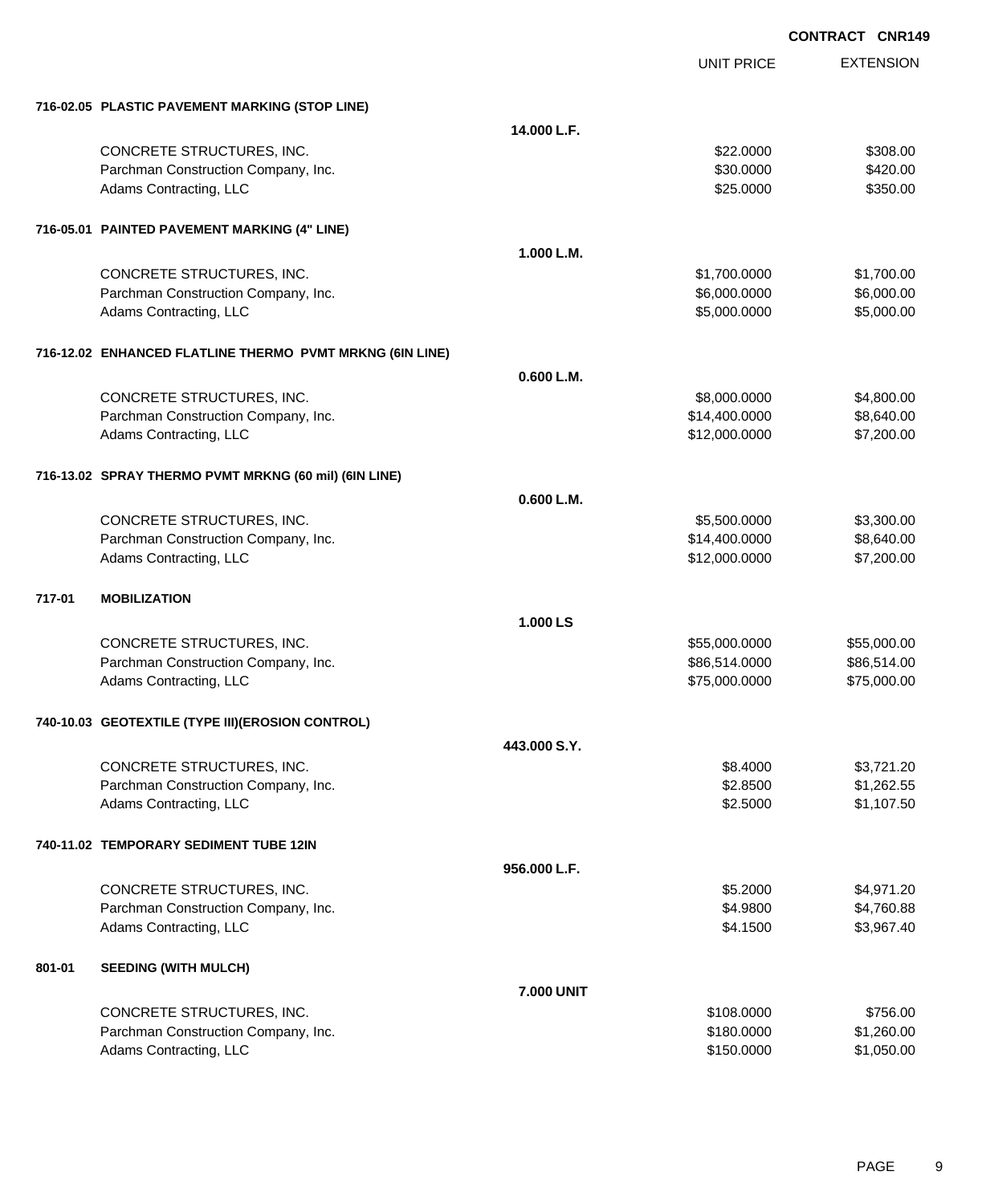UNIT PRICE

| 801-01.07 TEMPORARY SEEDING (WITH MULCH) |  |
|------------------------------------------|--|
|                                          |  |

|        | 801-01.07 TEMPORARY SEEDING (WITH MULCH) |                    |            |             |
|--------|------------------------------------------|--------------------|------------|-------------|
|        |                                          | <b>26,000 UNIT</b> |            |             |
|        | CONCRETE STRUCTURES, INC.                |                    | \$108.0000 | \$2,808.00  |
|        | Parchman Construction Company, Inc.      |                    | \$60,0000  | \$1,560.00  |
|        | Adams Contracting, LLC                   |                    | \$50,0000  | \$1,300.00  |
| 801-03 | <b>WATER (SEEDING &amp; SODDING)</b>     |                    |            |             |
|        |                                          | 31.000 M.G.        |            |             |
|        | CONCRETE STRUCTURES, INC.                |                    | \$108.0000 | \$3,348.00  |
|        | Parchman Construction Company, Inc.      |                    | \$36.0000  | \$1,116.00  |
|        | Adams Contracting, LLC                   |                    | \$30.0000  | \$930.00    |
| 803-01 | <b>SODDING (NEW SOD)</b>                 |                    |            |             |
|        |                                          | 2,827.000 S.Y.     |            |             |
|        | CONCRETE STRUCTURES, INC.                |                    | \$5.5000   | \$15,548.50 |
|        | Parchman Construction Company, Inc.      |                    | \$4.5600   | \$12,891.12 |
|        | Adams Contracting, LLC                   |                    | \$3.8000   | \$10,742.60 |
|        |                                          |                    |            |             |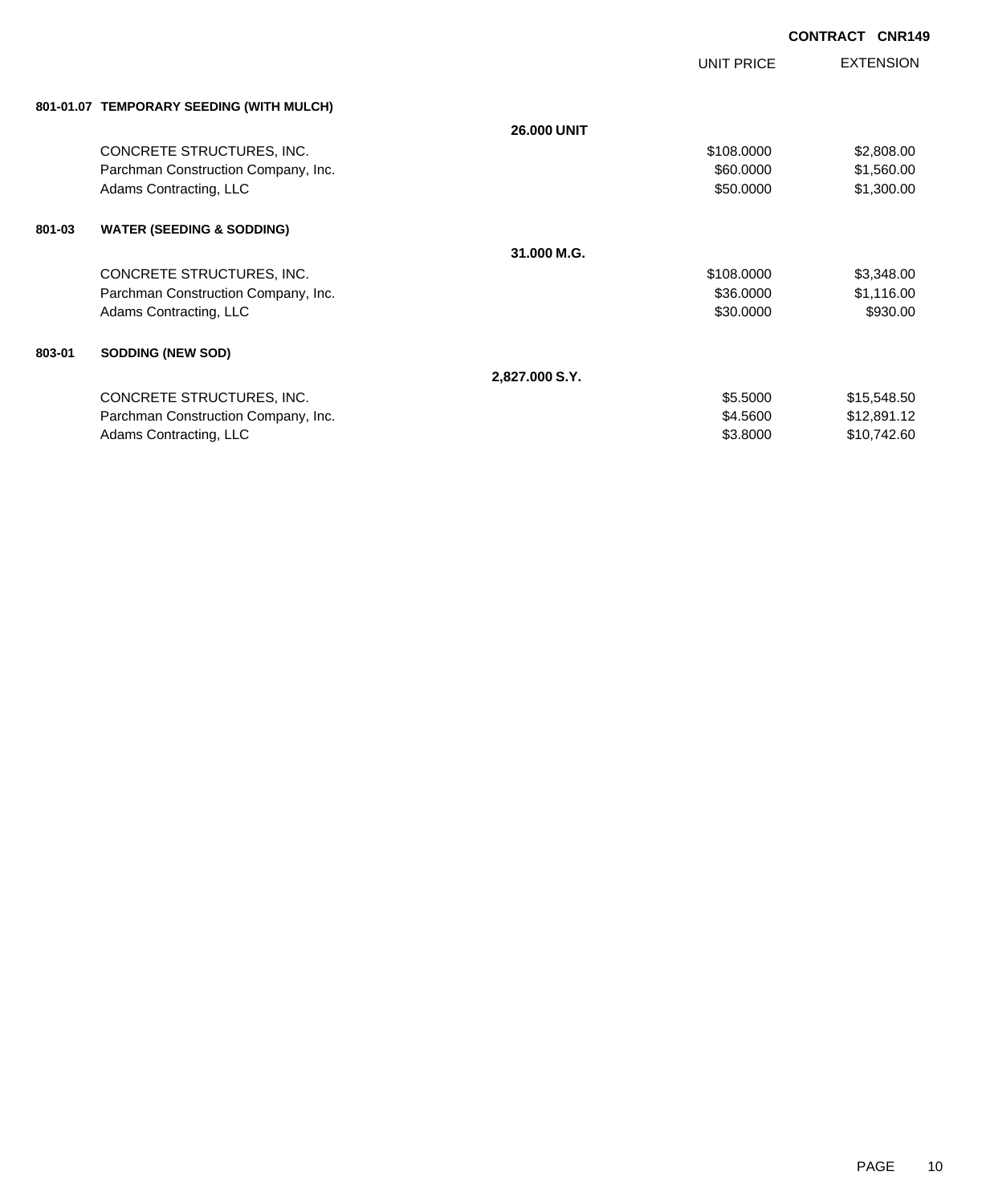|                                                            |                |                   | <b>CONTRACT CNR149</b> |                  |
|------------------------------------------------------------|----------------|-------------------|------------------------|------------------|
|                                                            |                | <b>UNIT PRICE</b> |                        | <b>EXTENSION</b> |
| <b>BOX BRIDGE CATEGORY</b>                                 |                |                   |                        |                  |
| 202-04.01 REMOVAL OF STRUCTURES (1 SPAN CONC., STA. 82+75) |                |                   |                        |                  |
|                                                            | 1.000 LS       |                   |                        |                  |
| CONCRETE STRUCTURES, INC.                                  |                | \$35,000.0000     |                        | \$35,000.00      |
| Parchman Construction Company, Inc.                        |                | \$35,000.0000     |                        | \$35,000.00      |
| Adams Contracting, LLC                                     |                | \$50,000.0000     |                        | \$50,000.00      |
| 604-02.01 CLASS A CONCRETE (BOX BRIDGES)                   |                |                   |                        |                  |
|                                                            | 553,000 C.Y.   |                   |                        |                  |
| CONCRETE STRUCTURES, INC.                                  |                | \$535.0000        |                        | \$295,855.00     |
| Parchman Construction Company, Inc.                        |                | \$656.4000        |                        | \$362,989.20     |
| Adams Contracting, LLC                                     |                | \$650.0000        |                        | \$359,450.00     |
| 604-02.02 STEEL BAR REINFORCEMENT (BOX BRIDGES)            |                |                   |                        |                  |
|                                                            | 94,969.000 LB. |                   |                        |                  |
| CONCRETE STRUCTURES, INC.                                  |                | \$0.8000          |                        | \$75,975.20      |
| Parchman Construction Company, Inc.                        |                | \$1.2000          |                        | \$113,962.80     |
| Adams Contracting, LLC                                     |                | \$1.0000          |                        | \$94,969.00      |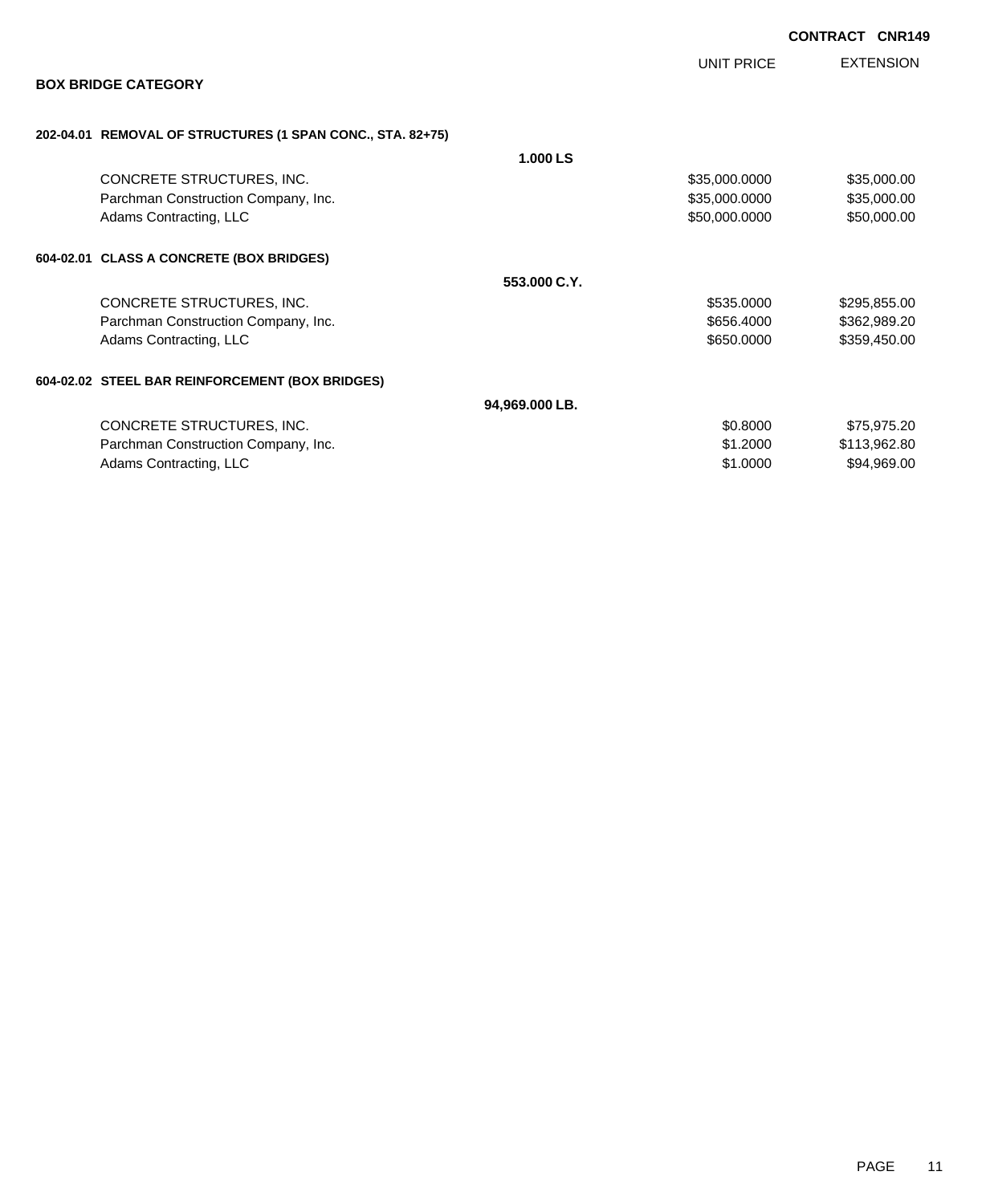|                                                     |                   |                   | <b>CONTRACT CNR149</b> |
|-----------------------------------------------------|-------------------|-------------------|------------------------|
|                                                     |                   | <b>UNIT PRICE</b> | <b>EXTENSION</b>       |
| <b>UTILITY CATEGORY</b>                             |                   |                   |                        |
| 795-01.01 4IN DIP RESTRAINED JOINT WATER LINE       |                   |                   |                        |
|                                                     | 200.000 L.F.      |                   |                        |
| CONCRETE STRUCTURES, INC.                           |                   | \$54.0000         | \$10,800.00            |
| Parchman Construction Company, Inc.                 |                   | \$57.7700         | \$11,554.00            |
| Adams Contracting, LLC                              |                   | \$90.0000         | \$18,000.00            |
| 795-03.04 4IN PVC WATER LINE                        |                   |                   |                        |
|                                                     | 1,400.000 L.F.    |                   |                        |
| CONCRETE STRUCTURES, INC.                           |                   | \$54.0000         | \$75,600.00            |
| Parchman Construction Company, Inc.                 |                   | \$18.7000         | \$26,180.00            |
| Adams Contracting, LLC                              |                   | \$33.0000         | \$46,200.00            |
| 795-06.03 CONNECT TO 4IN WATER LINE                 |                   |                   |                        |
|                                                     | 3.000 EACH        |                   |                        |
| CONCRETE STRUCTURES, INC.                           |                   | \$600,0000        | \$1,800.00             |
| Parchman Construction Company, Inc.                 |                   | \$1,026.3000      | \$3,078.90             |
| Adams Contracting, LLC                              |                   | \$3,000.0000      | \$9,000.00             |
| 795-07.01 4IN X 4IN TAPPING SLEEVE AND VALVE        |                   |                   |                        |
|                                                     | <b>1.000 EACH</b> |                   |                        |
| CONCRETE STRUCTURES, INC.                           |                   | \$3,250.0000      | \$3,250.00             |
| Parchman Construction Company, Inc.                 |                   | \$2,547.4400      | \$2,547.44             |
| Adams Contracting, LLC                              |                   | \$4,800.0000      | \$4,800.00             |
| 795-08.03 4IN GATE VALVE ASSEMBLY                   |                   |                   |                        |
|                                                     | <b>4.000 EACH</b> |                   |                        |
| CONCRETE STRUCTURES, INC.                           |                   | \$1,700.0000      | \$6,800.00             |
| Parchman Construction Company, Inc.                 |                   | \$1,052.3700      | \$4,209.48             |
| Adams Contracting, LLC                              |                   | \$3,770.0000      | \$15,080.00            |
| 795-11.01 BLOW-OFF ASSEMBLY                         |                   |                   |                        |
|                                                     | <b>2.000 EACH</b> |                   |                        |
| CONCRETE STRUCTURES, INC.                           |                   | \$3,800.0000      | \$7,600.00             |
| Parchman Construction Company, Inc.                 |                   | \$2,718.5200      | \$5,437.04             |
| Adams Contracting, LLC                              |                   | \$3,675.0000      | \$7,350.00             |
| 795-13.01 DI FITTINGS                               |                   |                   |                        |
|                                                     | 1,000.000 LB.     |                   |                        |
| CONCRETE STRUCTURES, INC.                           |                   | \$6.0000          | \$6,000.00             |
| Parchman Construction Company, Inc.                 |                   | \$8.5100          | \$8,510.00             |
| Adams Contracting, LLC                              |                   | \$7.0000          | \$7,000.00             |
| 795-13.05 CREEK CROSSING (BRIDGE OVER BRANCH CREEK) |                   |                   |                        |
|                                                     | 1.000 LS          |                   |                        |
| CONCRETE STRUCTURES, INC.                           |                   | \$17,000.0000     | \$17,000.00            |
| Parchman Construction Company, Inc.                 |                   | \$3,000.0000      | \$3,000.00             |
| Adams Contracting, LLC                              |                   | \$15,000.0000     | \$15,000.00            |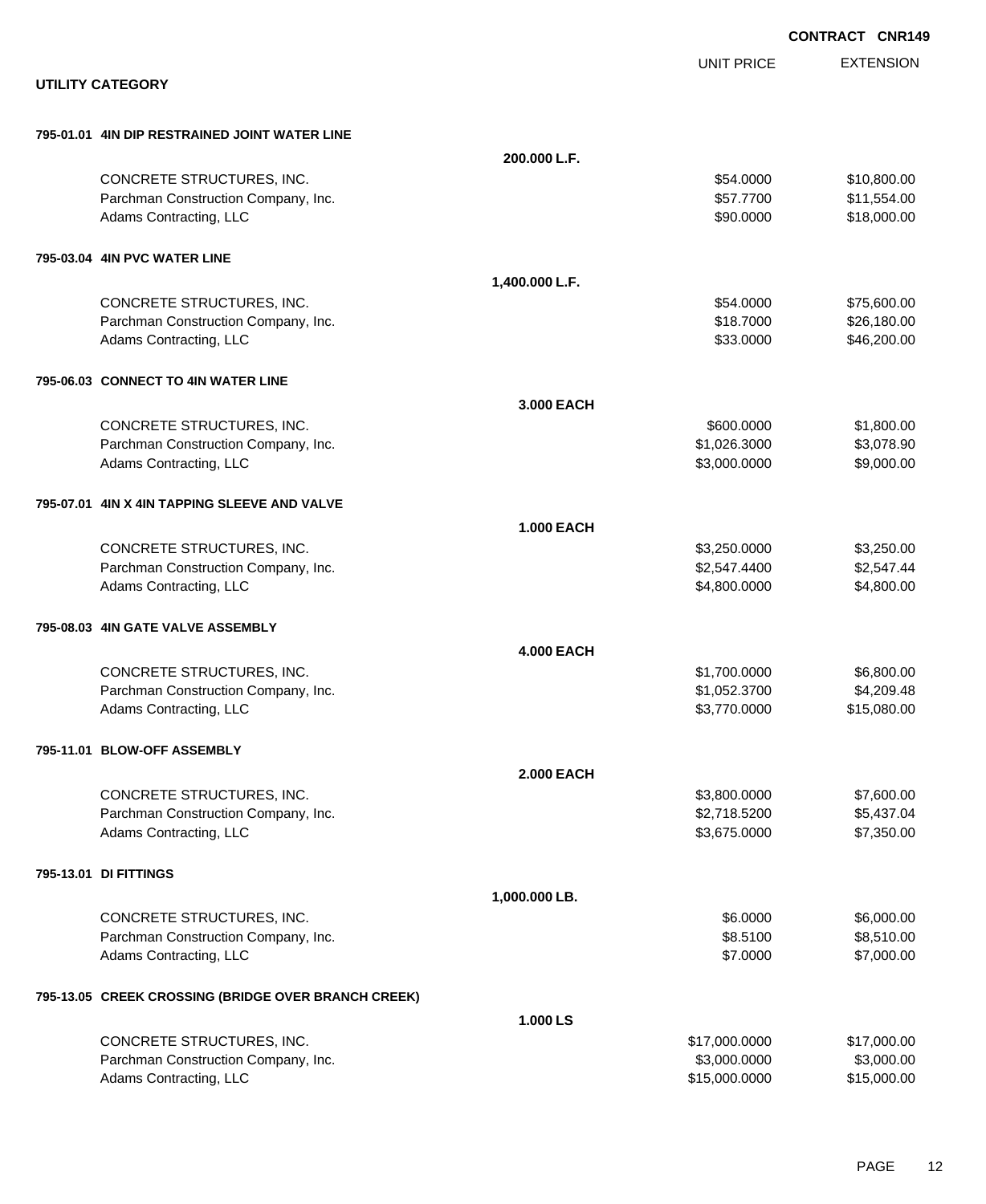EXTENSION UNIT PRICE

#### **795-15.01 8IN STEEL CASING PIPE OPEN CUT METHOD**

|                                     | 140.000 L.F. |             |
|-------------------------------------|--------------|-------------|
| CONCRETE STRUCTURES, INC.           | \$105,0000   | \$14.700.00 |
| Parchman Construction Company, Inc. | \$82,9400    | \$11.611.60 |
| Adams Contracting, LLC              | \$160,0000   | \$22,400.00 |
|                                     |              |             |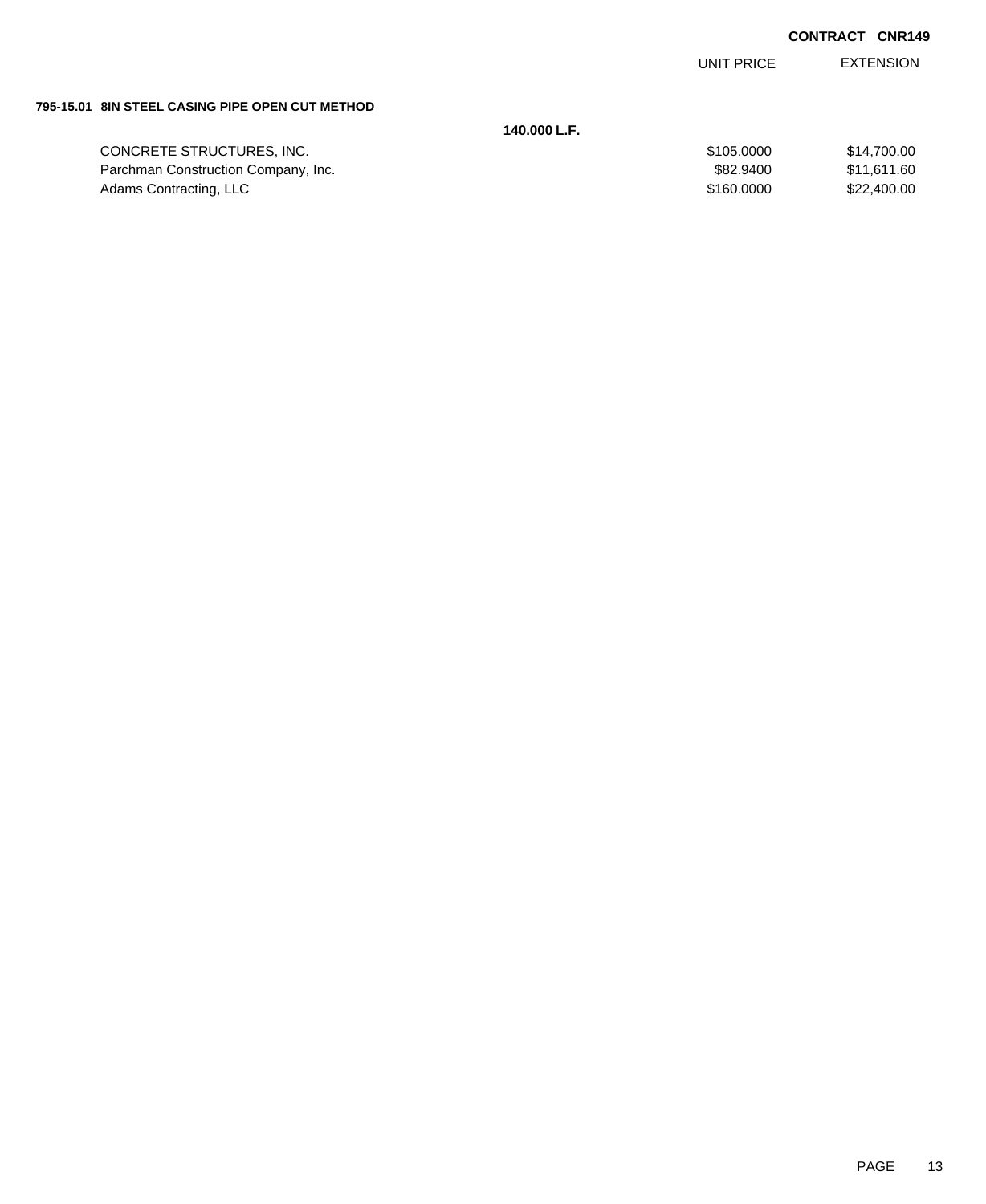# **SUB-TOTAL ROADWAY**

| CONCRETE STRUCTURES, INC.<br>Parchman Construction Company, Inc.<br>Adams Contracting, LLC | \$780,404.90<br>\$848,551.43<br>\$893,119.73 |
|--------------------------------------------------------------------------------------------|----------------------------------------------|
| <b>SUB-TOTAL BOX BRIDGE</b>                                                                |                                              |
| CONCRETE STRUCTURES, INC.                                                                  | \$406,830.20                                 |
| Parchman Construction Company, Inc.                                                        | \$511,952.00                                 |
| Adams Contracting, LLC                                                                     | \$504,419.00                                 |
| <b>SUB-TOTAL UTILITY</b>                                                                   |                                              |
| CONCRETE STRUCTURES, INC.                                                                  | \$143,550.00                                 |
| Parchman Construction Company, Inc.                                                        | \$76,128.46                                  |
| Adams Contracting, LLC                                                                     | \$144,830.00                                 |
| <b>TOTAL CONTRACT</b>                                                                      |                                              |
| CONCRETE STRUCTURES, INC.                                                                  | \$1,330,785.10                               |
| Parchman Construction Company, Inc.                                                        | \$1,436,631.89                               |
| Adams Contracting, LLC                                                                     | \$1,542,368.73                               |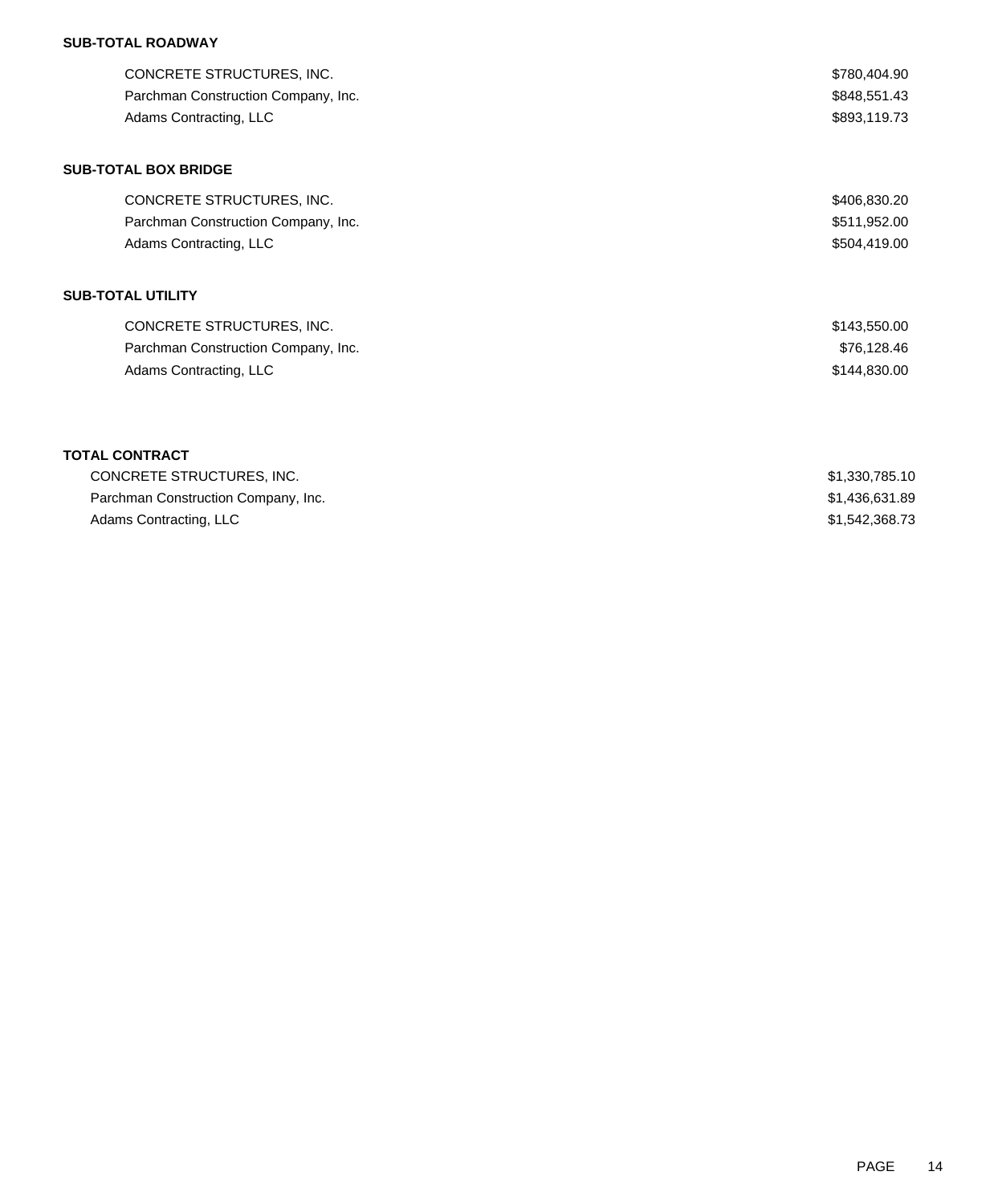# **DEPARTMENT OF TRANSPORTATION SUMMARY OF BIDS LETTING OF AUGUST 18, 2017 STATE OF TENNESSEE**

#### DICKSON COUNTY (Contract No. CNR236 Call 013)

22953-3576-04

THE GRADING, DRAINAGE, SIGNALS AND PAVING ON A S.I.A. ROUTE SERVING TRUFORM, ZINC OXIDE AND LEWIS LUMBER IN DICKSON. PROJECT LENGTH - 0.222 MILES

COMPLETION TIME - ON OR BEFORE SEPTEMBER 30, 2018

|                                     | TOTAL CONTRACT |
|-------------------------------------|----------------|
| Eubank Asphalt Paving & Sealing     | \$1,508,110.36 |
| Jones Bros. Contractors, LLC        | \$1,596,529.85 |
| Parchman Construction Company, Inc. | \$1,812,788.38 |
| Civil Constructors, LLC             | \$1,917,476.60 |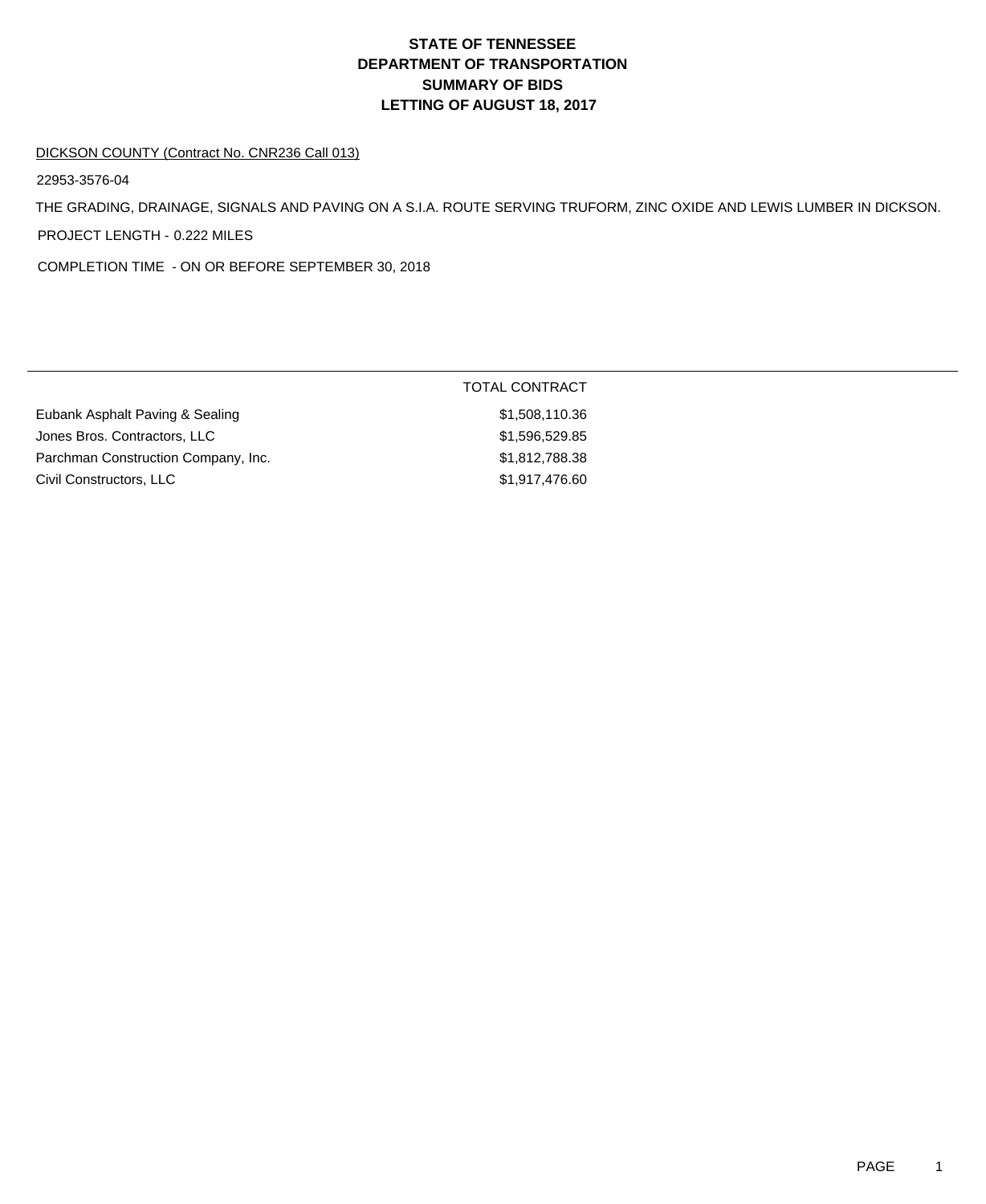|        |                                                                     |                 |                                | <b>CONTRACT CNR236</b>     |
|--------|---------------------------------------------------------------------|-----------------|--------------------------------|----------------------------|
|        |                                                                     |                 | <b>UNIT PRICE</b>              | <b>EXTENSION</b>           |
|        | <b>ROADWAY CATEGORY</b>                                             |                 |                                |                            |
|        |                                                                     |                 |                                |                            |
| 105-01 | <b>CONSTRUCTION STAKES, LINES AND GRADES</b>                        |                 |                                |                            |
|        |                                                                     | 1.000 LS        |                                |                            |
|        | Eubank Asphalt Paving & Sealing                                     |                 | \$19,000.0000                  | \$19,000.00                |
|        | Jones Bros. Contractors, LLC<br>Parchman Construction Company, Inc. |                 | \$30,000.0000<br>\$11,000.0000 | \$30,000.00<br>\$11,000.00 |
|        | Civil Constructors, LLC                                             |                 | \$21,270.0000                  | \$21,270.00                |
|        |                                                                     |                 |                                |                            |
| 201-01 | <b>CLEARING AND GRUBBING</b>                                        | 1.000 LS        |                                |                            |
|        | Eubank Asphalt Paving & Sealing                                     |                 | \$7,500.0000                   | \$7,500.00                 |
|        | Jones Bros. Contractors, LLC                                        |                 | \$50,000.0000                  | \$50,000.00                |
|        | Parchman Construction Company, Inc.                                 |                 | \$21,000.0000                  | \$21,000.00                |
|        | Civil Constructors, LLC                                             |                 | \$24,120.0000                  | \$24,120.00                |
|        |                                                                     |                 |                                |                            |
| 202-01 | <b>REMOVAL OF STRUCTURES AND OBSTRUCTIONS</b>                       | 1.000 LS        |                                |                            |
|        | Eubank Asphalt Paving & Sealing                                     |                 | \$5,000.0000                   | \$5,000.00                 |
|        | Jones Bros. Contractors, LLC                                        |                 | \$1,000.0000                   | \$1,000.00                 |
|        | Parchman Construction Company, Inc.                                 |                 | \$1,200.0000                   | \$1,200.00                 |
|        | Civil Constructors, LLC                                             |                 | \$11,610.0000                  | \$11,610.00                |
| 203-01 | <b>ROAD &amp; DRAINAGE EXCAVATION (UNCLASSIFIED)</b>                |                 |                                |                            |
|        |                                                                     | 12,225.000 C.Y. |                                |                            |
|        | Eubank Asphalt Paving & Sealing                                     |                 | \$9.5000                       | \$116,137.50               |
|        | Jones Bros. Contractors, LLC                                        |                 | \$9.0000                       | \$110,025.00               |
|        | Parchman Construction Company, Inc.                                 |                 | \$12.7300                      | \$155,624.25               |
|        | Civil Constructors, LLC                                             |                 | \$15.8500                      | \$193,766.25               |
|        | 203-02.01 BORROW EXCAVATION (GRADED SOLID ROCK)                     |                 |                                |                            |
|        |                                                                     | 4,000.000 TON   |                                |                            |
|        | Eubank Asphalt Paving & Sealing                                     |                 | \$18.0000                      | \$72,000.00                |
|        | Jones Bros. Contractors, LLC                                        |                 | \$17.5000                      | \$70,000.00                |
|        | Parchman Construction Company, Inc.                                 |                 | \$21.7500                      | \$87,000.00                |
|        | Civil Constructors, LLC                                             |                 | \$16.0000                      | \$64,000.00                |
| 203-03 | <b>BORROW EXCAVATION (UNCLASSIFIED)</b>                             |                 |                                |                            |
|        |                                                                     | 2,631.000 C.Y.  |                                |                            |
|        | Eubank Asphalt Paving & Sealing                                     |                 | \$10.0000                      | \$26,310.00                |
|        | Jones Bros. Contractors, LLC                                        |                 | \$10.0000                      | \$26,310.00                |
|        | Parchman Construction Company, Inc.                                 |                 | \$17.5200                      | \$46,095.12                |
|        | Civil Constructors, LLC                                             |                 | \$25.0000                      | \$65,775.00                |
| 203-04 | PLACING AND SPREADING TOPSOIL                                       |                 |                                |                            |
|        |                                                                     | 985.000 C.Y.    |                                |                            |
|        | Eubank Asphalt Paving & Sealing                                     |                 | \$15.0000                      | \$14,775.00                |
|        | Jones Bros. Contractors, LLC                                        |                 | \$10.0000                      | \$9,850.00                 |
|        | Parchman Construction Company, Inc.                                 |                 | \$2.4000                       | \$2,364.00                 |
|        | Civil Constructors, LLC                                             |                 | \$16.0000                      | \$15,760.00                |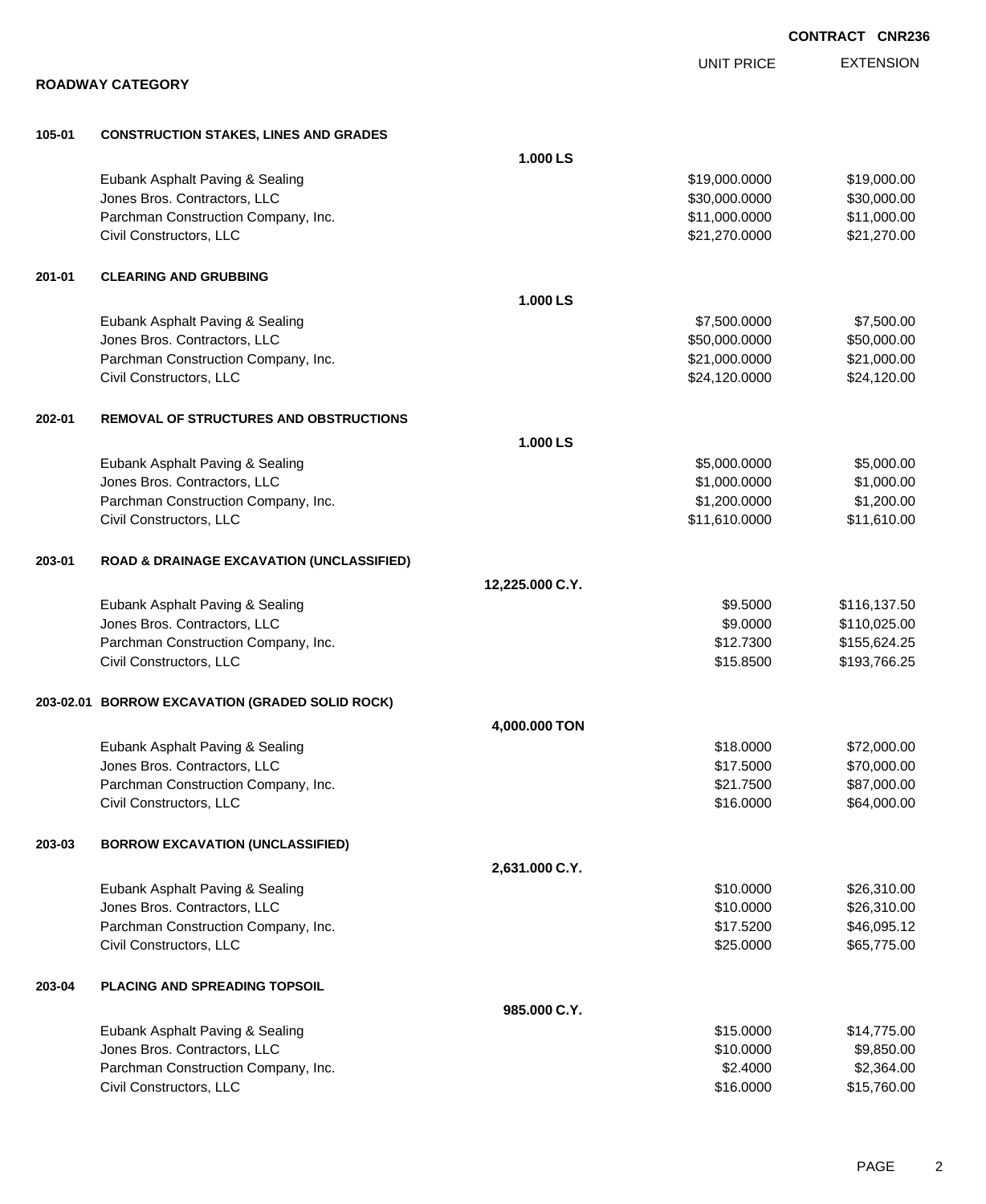|        |                                                  |                |                   | <b>UNIVA</b>     |
|--------|--------------------------------------------------|----------------|-------------------|------------------|
|        |                                                  |                | <b>UNIT PRICE</b> | <b>EXTENSION</b> |
| 203-06 | <b>WATER</b>                                     |                |                   |                  |
|        |                                                  | 66.000 M.G.    |                   |                  |
|        | Eubank Asphalt Paving & Sealing                  |                | \$25.0000         | \$1,650.00       |
|        | Jones Bros. Contractors, LLC                     |                | \$5.0000          | \$330.00         |
|        | Parchman Construction Company, Inc.              |                | \$36.0000         | \$2,376.00       |
|        | Civil Constructors, LLC                          |                | \$12.0000         | \$792.00         |
| 204-08 | <b>FOUNDATION FILL MATERIAL</b>                  |                |                   |                  |
|        |                                                  | 70.000 C.Y.    |                   |                  |
|        | Eubank Asphalt Paving & Sealing                  |                | \$70.0000         | \$4,900.00       |
|        | Jones Bros. Contractors, LLC                     |                | \$70.0000         | \$4,900.00       |
|        | Parchman Construction Company, Inc.              |                | \$84.0000         | \$5,880.00       |
|        | Civil Constructors, LLC                          |                | \$81.0000         | \$5,670.00       |
|        | 209-03.40 STREAM MITIGATION - LOG RIFFLE         |                |                   |                  |
|        |                                                  | 80.000 L.F.    |                   |                  |
|        | Eubank Asphalt Paving & Sealing                  |                | \$85.0000         | \$6,800.00       |
|        | Jones Bros. Contractors, LLC                     |                | \$150.0000        | \$12,000.00      |
|        | Parchman Construction Company, Inc.              |                | \$219.0000        | \$17,520.00      |
|        | Civil Constructors, LLC                          |                | \$198.0000        | \$15,840.00      |
| 209-05 | <b>SEDIMENT REMOVAL</b>                          |                |                   |                  |
|        |                                                  | 149.000 C.Y.   |                   |                  |
|        | Eubank Asphalt Paving & Sealing                  |                | \$15.0000         | \$2,235.00       |
|        | Jones Bros. Contractors, LLC                     |                | \$5.0000          | \$745.00         |
|        | Parchman Construction Company, Inc.              |                | \$50.4000         | \$7,509.60       |
|        | Civil Constructors, LLC                          |                | \$16.0000         | \$2,384.00       |
|        | 209-08.02 TEMPORARY SILT FENCE (WITH BACKING)    |                |                   |                  |
|        |                                                  | 3,139.000 L.F. |                   |                  |
|        | Eubank Asphalt Paving & Sealing                  |                | \$4.7500          | \$14,910.25      |
|        | Jones Bros. Contractors, LLC                     |                | \$4,0000          | \$12,556.00      |
|        | Parchman Construction Company, Inc.              |                | \$4.8000          | \$15,067.20      |
|        | Civil Constructors, LLC                          |                | \$4.6000          | \$14,439.40      |
|        | 209-08.03 TEMPORARY SILT FENCE (WITHOUT BACKING) |                |                   |                  |
|        |                                                  | 1,120.000 L.F. |                   |                  |
|        | Eubank Asphalt Paving & Sealing                  |                | \$2.7500          | \$3,080.00       |
|        | Jones Bros. Contractors, LLC                     |                | \$1.5000          | \$1,680.00       |
|        | Parchman Construction Company, Inc.              |                | \$1.8000          | \$2,016.00       |
|        | Civil Constructors, LLC                          |                | \$1.8000          | \$2,016.00       |
|        | 209-08.07 ROCK CHECK DAM PER                     |                |                   |                  |
|        |                                                  | 17.000 EACH    |                   |                  |
|        | Eubank Asphalt Paving & Sealing                  |                | \$400.0000        | \$6,800.00       |
|        | Jones Bros. Contractors, LLC                     |                | \$250.0000        | \$4,250.00       |
|        | Parchman Construction Company, Inc.              |                | \$300.0000        | \$5,100.00       |
|        | Civil Constructors, LLC                          |                | \$286.0000        | \$4,862.00       |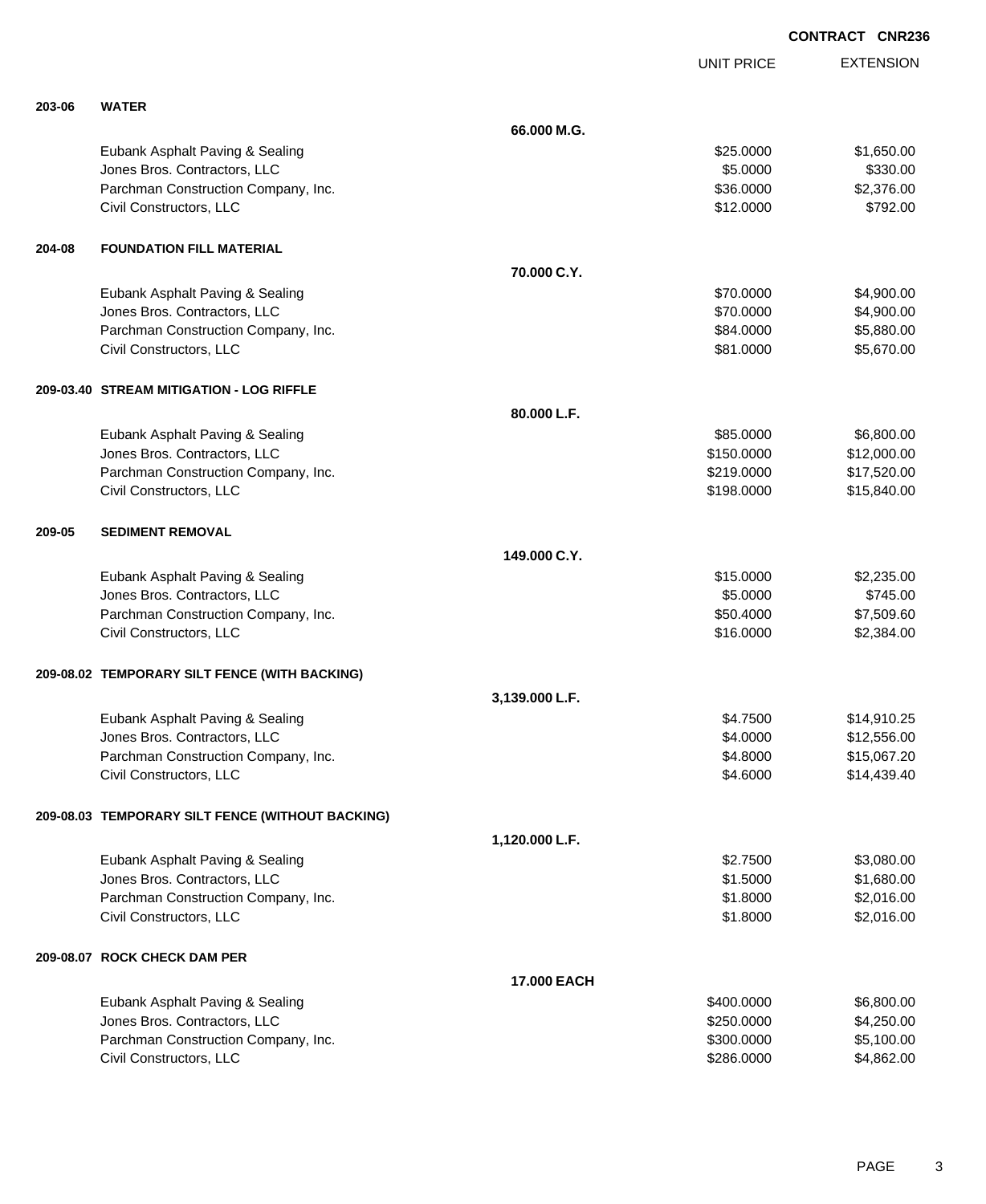UNIT PRICE EXTENSION

|        | 209-08.08 ENHANCED ROCK CHECK DAM                  |               |              |              |
|--------|----------------------------------------------------|---------------|--------------|--------------|
|        |                                                    | 3.000 EACH    |              |              |
|        | Eubank Asphalt Paving & Sealing                    |               | \$800.0000   | \$2,400.00   |
|        | Jones Bros. Contractors, LLC                       |               | \$350.0000   | \$1,050.00   |
|        | Parchman Construction Company, Inc.                |               | \$420.0000   | \$1,260.00   |
|        | Civil Constructors, LLC                            |               | \$401.0000   | \$1,203.00   |
|        | 209-09.01 SANDBAGS                                 |               |              |              |
|        |                                                    | 4,757.000 BAG |              |              |
|        | Eubank Asphalt Paving & Sealing                    |               | \$3.6800     | \$17,505.76  |
|        | Jones Bros. Contractors, LLC                       |               | \$7.0000     | \$33,299.00  |
|        | Parchman Construction Company, Inc.                |               | \$3.6000     | \$17,125.20  |
|        | Civil Constructors, LLC                            |               | \$3.5000     | \$16,649.50  |
|        | 209-09.03 SEDIMENT FILTER BAG (15' X 15')          |               |              |              |
|        |                                                    | 2.000 EACH    |              |              |
|        | Eubank Asphalt Paving & Sealing                    |               | \$1,220.0000 | \$2,440.00   |
|        | Jones Bros. Contractors, LLC                       |               | \$1,050.0000 | \$2,100.00   |
|        | Parchman Construction Company, Inc.                |               | \$210.0000   | \$420.00     |
|        | Civil Constructors, LLC                            |               | \$201.0000   | \$402.00     |
|        | 209-09.43 CURB INLET PROTECTION (TYPE 4)           |               |              |              |
|        |                                                    | 3.000 EACH    |              |              |
|        | Eubank Asphalt Paving & Sealing                    |               | \$250.0000   | \$750.00     |
|        | Jones Bros. Contractors, LLC                       |               | \$175.0000   | \$525.00     |
|        | Parchman Construction Company, Inc.                |               | \$70.0000    | \$210.00     |
|        | Civil Constructors, LLC                            |               | \$201.0000   | \$603.00     |
|        | 209-65.01 TEMPORARY STREAM DIVERSION (DESCRIPTION) |               |              |              |
|        |                                                    | 1.000 LS      |              |              |
|        | Eubank Asphalt Paving & Sealing                    |               | \$7,500.0000 | \$7,500.00   |
|        | Jones Bros. Contractors, LLC                       |               | \$6,750.0000 | \$6,750.00   |
|        | Parchman Construction Company, Inc.                |               | \$9,600.0000 | \$9,600.00   |
|        | Civil Constructors, LLC                            |               | \$9,160.0000 | \$9,160.00   |
| 303-01 | MINERAL AGGREGATE, TYPE A BASE, GRADING D          |               |              |              |
|        |                                                    | 4,757.000 TON |              |              |
|        | Eubank Asphalt Paving & Sealing                    |               | \$19.0000    | \$90,383.00  |
|        | Jones Bros. Contractors, LLC                       |               | \$17.5000    | \$83,247.50  |
|        | Parchman Construction Company, Inc.                |               | \$37.9900    | \$180,718.43 |
|        | Civil Constructors, LLC                            |               | \$30.0000    | \$142,710.00 |
|        | 303-01.02 GRANULAR BACKFILL (BRIDGES)              |               |              |              |
|        |                                                    | 1,837.000 TON |              |              |
|        | Eubank Asphalt Paving & Sealing                    |               | \$25.0000    | \$45,925.00  |
|        | Jones Bros. Contractors, LLC                       |               | \$22.0000    | \$40,414.00  |
|        | Parchman Construction Company, Inc.                |               | \$32.4000    | \$59,518.80  |
|        | Civil Constructors, LLC                            |               | \$55.0000    | \$101,035.00 |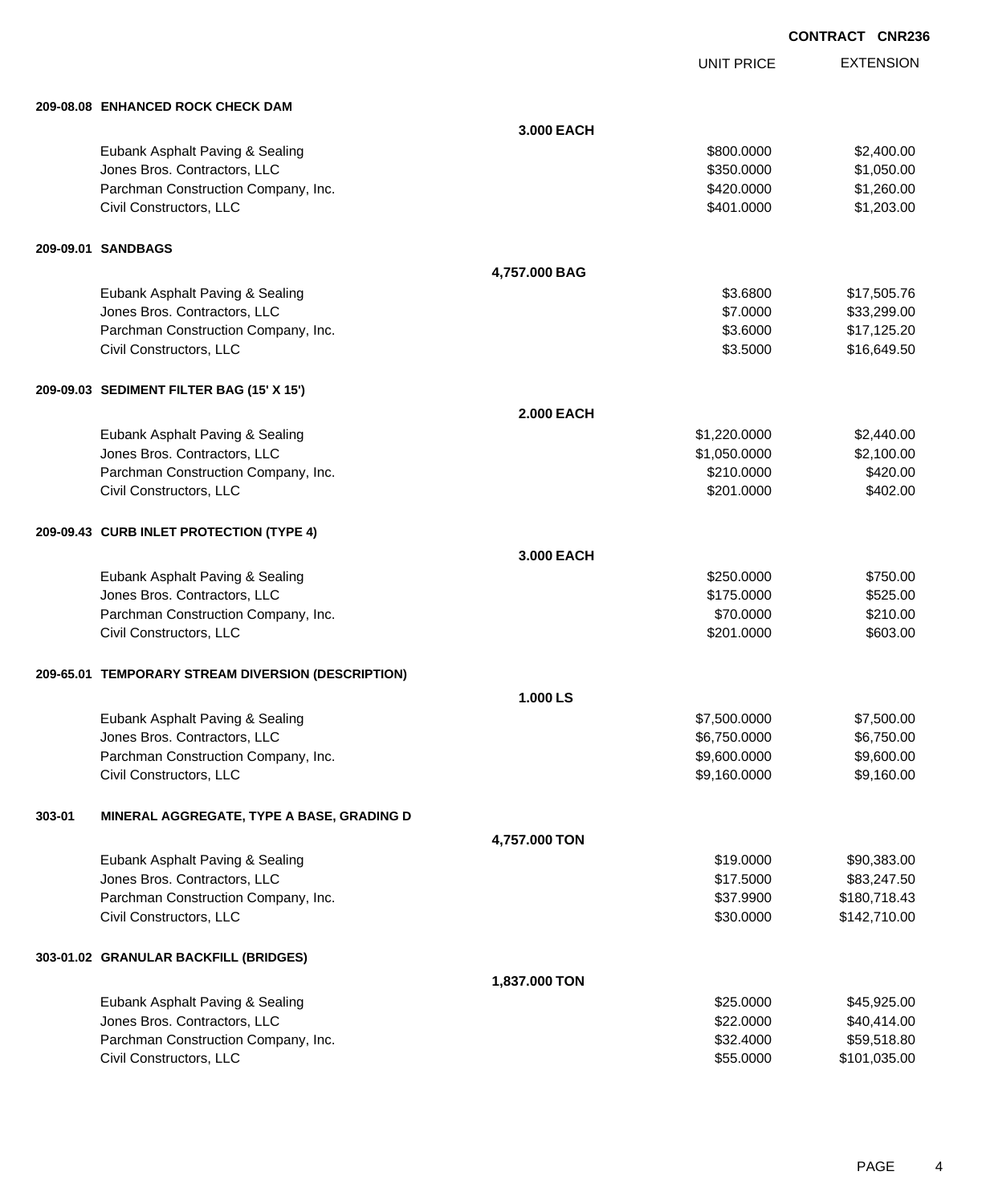| <b>CONTRACT CNR236</b> |  |
|------------------------|--|
|                        |  |

EXTENSION UNIT PRICE **303-10.01 MINERAL AGGREGATE (SIZE 57) 54.000 TON** Eubank Asphalt Paving & Sealing \$50.000 \$2,700.00 Jones Bros. Contractors, LLC \$35.0000 \$1,890.00 Parchman Construction Company, Inc. 6. The Construction Company, Inc. \$36.1000 \$1,949.40 Civil Constructors, LLC 62,376.00 **307-01.01 ASPHALT CONCRETE MIX (PG64-22) (BPMB-HM) GRADING A 996.000 TON** Eubank Asphalt Paving & Sealing \$78.000 \$77,688.00 Jones Bros. Contractors, LLC 6 and the state of the state of the state of the state of the state of the state of the state of the state of the state of the state of the state of the state of the state of the state of the s Parchman Construction Company, Inc. 6. The extension of the state of the state of the state of the state of the state  $$90.0000$  \$89,640.00 Civil Constructors, LLC 689,640.00 **307-01.08 ASPHALT CONCRETE MIX (PG64-22) (BPMB-HM) GRADING B-M2 693.000 TON** Eubank Asphalt Paving & Sealing **\$85.0000** \$58,905.00 Jones Bros. Contractors, LLC 60,291.00 Parchman Construction Company, Inc. 6. The Construction Company, Inc. 6. The Construction Company, Inc. 6. The Construction Company, Inc. 6. The Construction Company, Inc. 6. The Construction Company, Inc. 6. The Construct Civil Constructors, LLC 667,914.00 **402-01 BITUMINOUS MATERIAL FOR PRIME COAT (PC) 9.000 TON** Eubank Asphalt Paving & Sealing \$600.0000 \$5,400.00 dones Bros. Contractors, LLC 600.000 \$5,400.00 Parchman Construction Company, Inc. 6.480.00 \$6,480.00 \$6,480.00 Civil Constructors, LLC 65,400.00 \$5,400.00 \$5,400.00 \$5,400.00 \$5,400.00 \$5,400.00 \$5,400.00 \$5,400.00 \$5,400 **402-02 AGGREGATE FOR COVER MATERIAL (PC) 35.000 TON** Eubank Asphalt Paving & Sealing \$25.000 \$875.00 Jones Bros. Contractors, LLC 6. The state of the state of the state of the state of the state of the state of the state of the state of the state of the state of the state of the state of the state of the state of the stat Parchman Construction Company, Inc. 6. The Construction Company, Inc. \$48.0000 \$1,680.00 Civil Constructors, LLC 61,400.00 **403-01 BITUMINOUS MATERIAL FOR TACK COAT (TC) 4.000 TON** Eubank Asphalt Paving & Sealing \$500.000 \$2,000.00 Jones Bros. Contractors, LLC \$525.0000 \$2,100.00 Parchman Construction Company, Inc. 6630.000 \$2,520.00 Civil Constructors, LLC 6. 2010 12:00:000 \$4,000.000 \$4,000.000 \$4,000.000 \$4,000.000 \$4,000.00 **407-20.05 SAW CUTTING ASPHALT PAVEMENT 350.000 L.F.** Eubank Asphalt Paving & Sealing \$3.0000 \$1,050.00 Jones Bros. Contractors, LLC \$3.0000 \$1,050.00 Parchman Construction Company, Inc. 6. 2000 \$1,050.00 \$1,050.00 Civil Constructors, LLC 61,260.00 \$1,260.00 \$1,260.00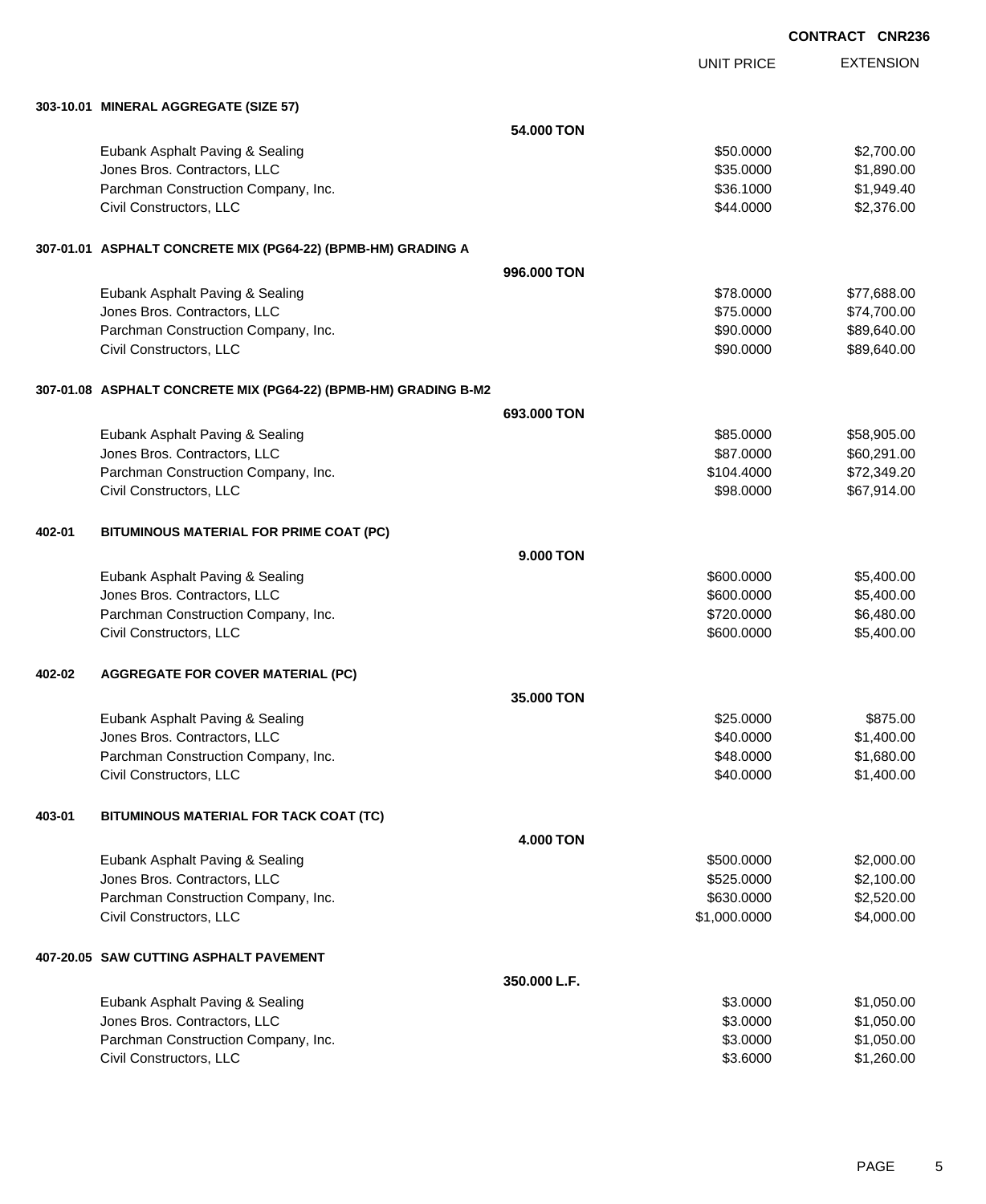EXTENSION **CONTRACT CNR236**

UNIT PRICE

| 411-01.10 ACS MIX(PG64-22) GRADING D            |                   |              |              |
|-------------------------------------------------|-------------------|--------------|--------------|
|                                                 | 427.000 TON       |              |              |
| Eubank Asphalt Paving & Sealing                 |                   | \$94.0000    | \$40,138.00  |
| Jones Bros. Contractors, LLC                    |                   | \$96.0000    | \$40,992.00  |
| Parchman Construction Company, Inc.             |                   | \$115.2000   | \$49,190.40  |
| Civil Constructors, LLC                         |                   | \$115.0000   | \$49,105.00  |
|                                                 |                   |              |              |
| 604-02.01 CLASS A CONCRETE (BOX BRIDGES)        |                   |              |              |
|                                                 | 360.000 C.Y.      |              |              |
| Eubank Asphalt Paving & Sealing                 |                   | \$525.0000   | \$189,000.00 |
| Jones Bros. Contractors, LLC                    |                   | \$795.0000   | \$286,200.00 |
| Parchman Construction Company, Inc.             |                   | \$766.0100   | \$275,763.60 |
| Civil Constructors, LLC                         |                   | \$535.0000   | \$192,600.00 |
|                                                 |                   |              |              |
| 604-02.02 STEEL BAR REINFORCEMENT (BOX BRIDGES) |                   |              |              |
|                                                 | 70,288.000 LB.    |              |              |
| Eubank Asphalt Paving & Sealing                 |                   | \$0.8500     | \$59,744.80  |
| Jones Bros. Contractors, LLC                    |                   | \$1.0000     | \$70,288.00  |
| Parchman Construction Company, Inc.             |                   | \$1.0200     | \$71,693.76  |
| Civil Constructors, LLC                         |                   | \$0.9000     | \$63,259.20  |
|                                                 |                   |              |              |
| 604-07.01 RETAINING WALL (GRAVITY WALL)         |                   |              |              |
|                                                 | 430.000 S.F.      |              |              |
| Eubank Asphalt Paving & Sealing                 |                   | \$75.0000    | \$32,250.00  |
| Jones Bros. Contractors, LLC                    |                   | \$77.0000    | \$33,110.00  |
| Parchman Construction Company, Inc.             |                   | \$90.0000    | \$38,700.00  |
| Civil Constructors, LLC                         |                   | \$95.0000    | \$40,850.00  |
|                                                 |                   |              |              |
| 607-03.02 18" CONCRETE PIPE CULVERT (CLASS III) |                   |              |              |
|                                                 | 8.000 L.F.        |              |              |
| Eubank Asphalt Paving & Sealing                 |                   | \$125.0000   | \$1,000.00   |
| Jones Bros. Contractors, LLC                    |                   | \$50.0000    | \$400.00     |
| Parchman Construction Company, Inc.             |                   | \$39.3600    | \$314.88     |
| Civil Constructors, LLC                         |                   | \$49.0000    | \$392.00     |
|                                                 |                   |              |              |
| 607-39.02 18" PIPE CULVERT (SIDE DRAIN)         |                   |              |              |
|                                                 | 188,000 L.F.      |              |              |
| Eubank Asphalt Paving & Sealing                 |                   | \$35.0000    | \$6,580.00   |
| Jones Bros. Contractors, LLC                    |                   | \$50.0000    | \$9,400.00   |
| Parchman Construction Company, Inc.             |                   | \$39.3600    | \$7,399.68   |
| Civil Constructors, LLC                         |                   | \$51.0000    | \$9,588.00   |
|                                                 |                   |              |              |
| 611-07.54 18IN ENDWALL (CROSS DRAIN) 3:1        |                   |              |              |
|                                                 | <b>2.000 EACH</b> |              |              |
| Eubank Asphalt Paving & Sealing                 |                   | \$2,500.0000 | \$5,000.00   |
| Jones Bros. Contractors, LLC                    |                   | \$2,500.0000 | \$5,000.00   |
| Parchman Construction Company, Inc.             |                   | \$2,431.3900 | \$4,862.78   |
| Civil Constructors, LLC                         |                   | \$2,440.0000 | \$4,880.00   |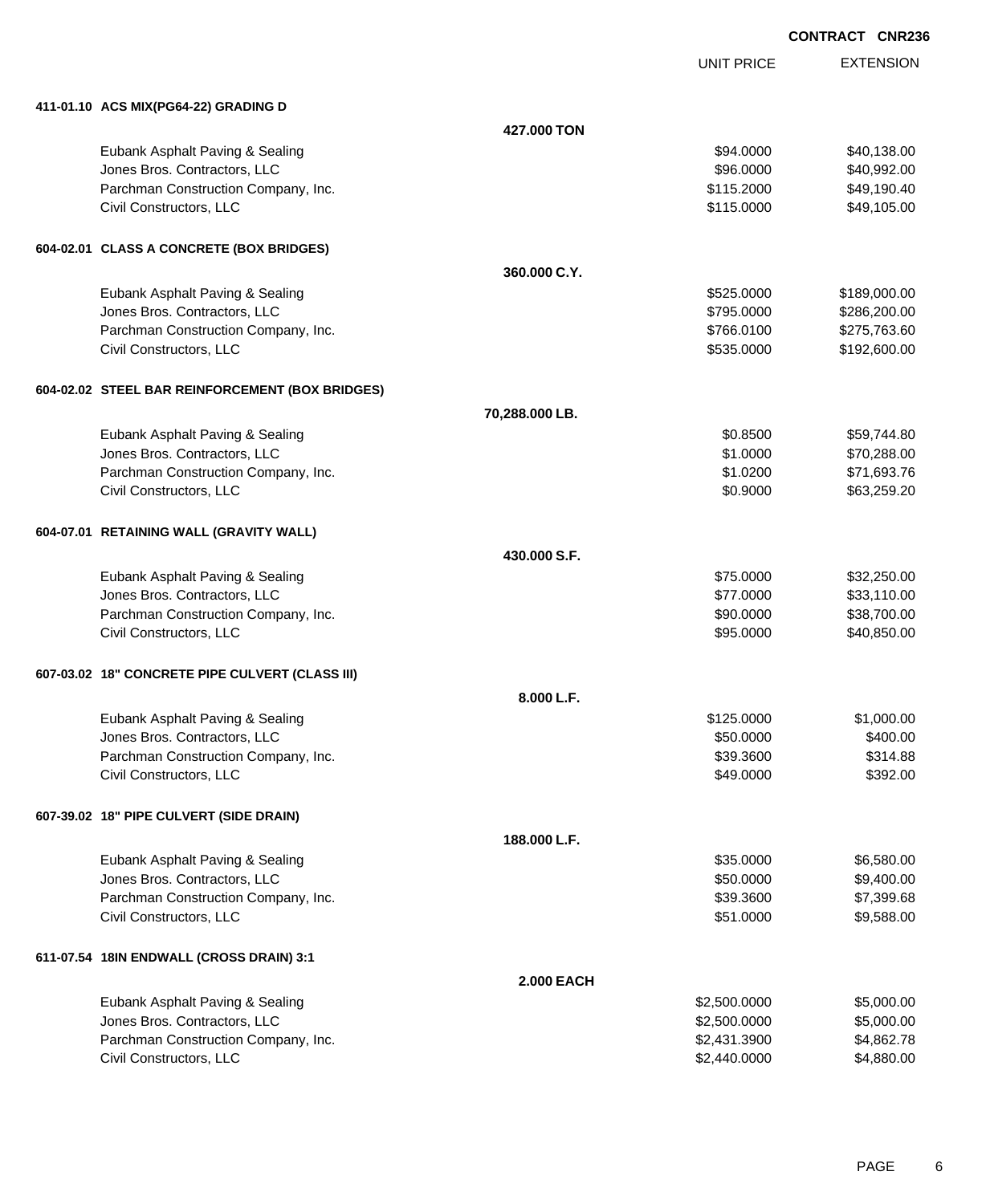UNIT PRICE EXTENSION

**611-09.03 CAPPING EXISTING CATCHBASIN**

|        | 611-09.03 CAPPING EXISTING CATCHBASIN            |                   |              |             |
|--------|--------------------------------------------------|-------------------|--------------|-------------|
|        |                                                  | <b>1.000 EACH</b> |              |             |
|        | Eubank Asphalt Paving & Sealing                  |                   | \$300.0000   | \$300.00    |
|        | Jones Bros. Contractors, LLC                     |                   | \$1,500.0000 | \$1,500.00  |
|        | Parchman Construction Company, Inc.              |                   | \$900.0000   | \$900.00    |
|        | Civil Constructors, LLC                          |                   | \$624.0000   | \$624.00    |
|        |                                                  |                   |              |             |
|        | 611-12.02 CATCH BASINS, TYPE 12, > 4' - 8' DEPTH |                   |              |             |
|        |                                                  | <b>1.000 EACH</b> |              |             |
|        | Eubank Asphalt Paving & Sealing                  |                   | \$4,500.0000 | \$4,500.00  |
|        | Jones Bros. Contractors, LLC                     |                   | \$5,800.0000 | \$5,800.00  |
|        | Parchman Construction Company, Inc.              |                   | \$3,838.5000 | \$3,838.50  |
|        | Civil Constructors, LLC                          |                   | \$6,060.0000 | \$6,060.00  |
|        | 621-03.02 18" TEMPORARY DRAINAGE PIPE            |                   |              |             |
|        |                                                  | 48.000 L.F.       |              |             |
|        | Eubank Asphalt Paving & Sealing                  |                   | \$20.0000    | \$960.00    |
|        | Jones Bros. Contractors, LLC                     |                   | \$45.0000    | \$2,160.00  |
|        | Parchman Construction Company, Inc.              |                   | \$18.5900    | \$892.32    |
|        | Civil Constructors, LLC                          |                   | \$43.0000    | \$2,064.00  |
| 701-02 | <b>CONCRETE DRIVEWAY</b>                         |                   |              |             |
|        |                                                  | 300.000 S.F.      |              |             |
|        | Eubank Asphalt Paving & Sealing                  |                   | \$13.0000    | \$3,900.00  |
|        | Jones Bros. Contractors, LLC                     |                   | \$17.5000    | \$5,250.00  |
|        | Parchman Construction Company, Inc.              |                   | \$14.4000    | \$4,320.00  |
|        | Civil Constructors, LLC                          |                   | \$15.0000    | \$4,500.00  |
| 702-03 | <b>CONCRETE COMBINED CURB &amp; GUTTER</b>       |                   |              |             |
|        |                                                  | 47.000 C.Y.       |              |             |
|        | Eubank Asphalt Paving & Sealing                  |                   | \$300.0000   | \$14,100.00 |
|        | Jones Bros. Contractors, LLC                     |                   | \$350.0000   | \$16,450.00 |
|        | Parchman Construction Company, Inc.              |                   | \$349.4400   | \$16,423.68 |
|        | Civil Constructors, LLC                          |                   | \$334.0000   | \$15,698.00 |
|        | 705-02.02 SINGLE GUARDRAIL (TYPE 2)              |                   |              |             |
|        |                                                  | 1,138.000 L.F.    |              |             |
|        | Eubank Asphalt Paving & Sealing                  |                   | \$18.0000    | \$20,484.00 |
|        | Jones Bros. Contractors, LLC                     |                   | \$18.0500    | \$20,540.90 |
|        | Parchman Construction Company, Inc.              |                   | \$23.4000    | \$26,629.20 |
|        | Civil Constructors, LLC                          |                   | \$21.0000    | \$23,898.00 |
|        | 705-04.04 GUARDRAIL TERMINAL (TYPE 21)           |                   |              |             |
|        |                                                  | <b>6.000 EACH</b> |              |             |
|        | Eubank Asphalt Paving & Sealing                  |                   | \$1,500.0000 | \$9,000.00  |
|        | Jones Bros. Contractors, LLC                     |                   | \$2,131.0000 | \$12,786.00 |
|        | Parchman Construction Company, Inc.              |                   | \$3,000.0000 | \$18,000.00 |
|        | Civil Constructors, LLC                          |                   | \$2,200.0000 | \$13,200.00 |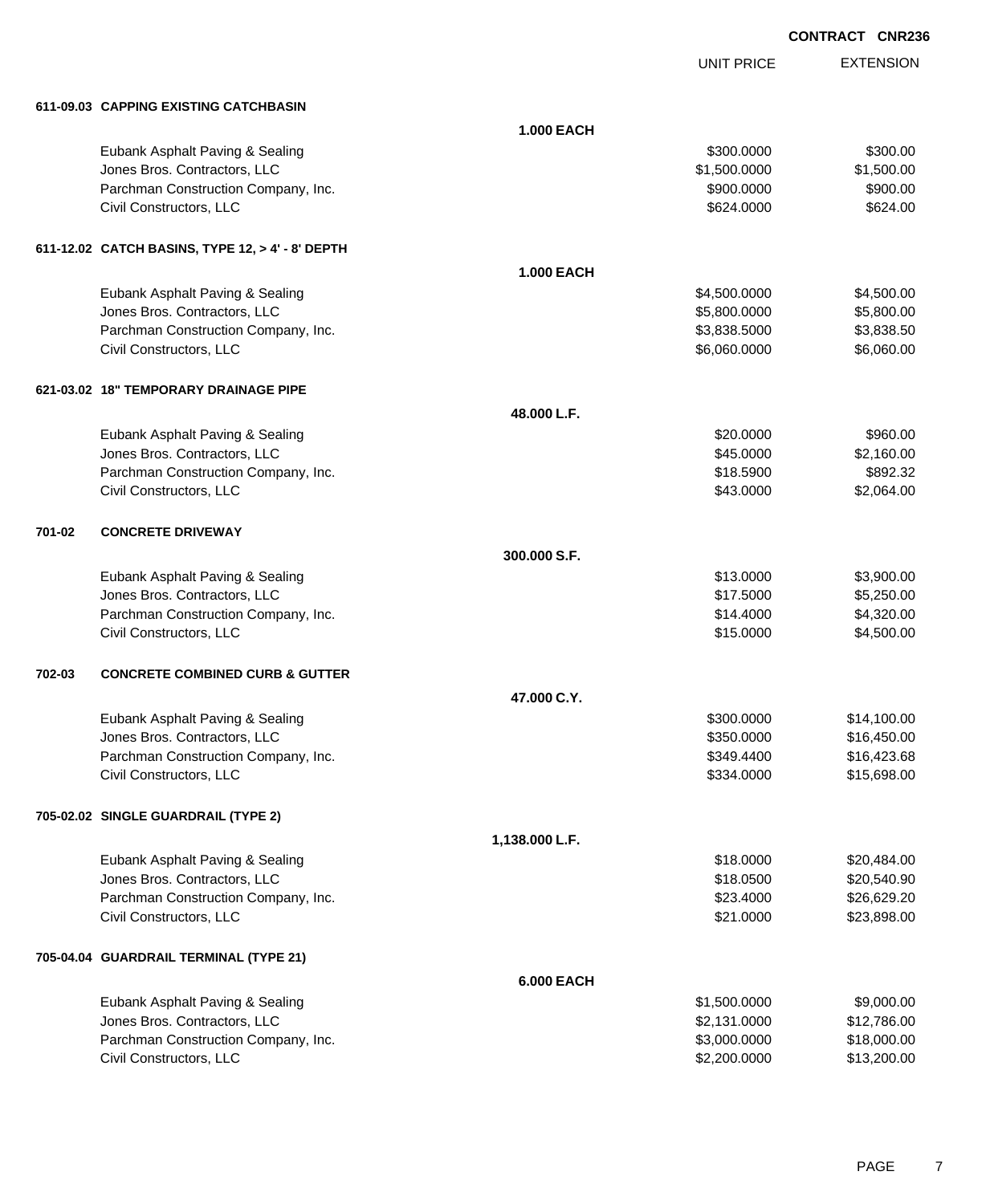UNIT PRICE EXTENSION

**705-04.05 GUARDRAIL TERMINAL (TYPE-IN-LINE)**

| 703-04.03 GUARDRAIL IERMINAL (ITPE-IN-LINE)        |                   |               |             |
|----------------------------------------------------|-------------------|---------------|-------------|
|                                                    | <b>2.000 EACH</b> |               |             |
| Eubank Asphalt Paving & Sealing                    |                   | \$750.0000    | \$1,500.00  |
| Jones Bros. Contractors, LLC                       |                   | \$635.0000    | \$1,270.00  |
| Parchman Construction Company, Inc.                |                   | \$660.0000    | \$1,320.00  |
| Civil Constructors, LLC                            |                   | \$650.0000    | \$1,300.00  |
| 705-08.50 PORTABLE IMPACT ATTENUATOR NCHRP350 TL-2 |                   |               |             |
|                                                    | <b>1.000 EACH</b> |               |             |
| Eubank Asphalt Paving & Sealing                    |                   | \$2,500.0000  | \$2,500.00  |
| Jones Bros. Contractors, LLC                       |                   | \$4,500.0000  | \$4,500.00  |
| Parchman Construction Company, Inc.                |                   | \$5,400.0000  | \$5,400.00  |
| Civil Constructors, LLC                            |                   | \$4,750.0000  | \$4,750.00  |
| 707-08.11 HIGH-VISIBILITY CONSTRUCTION FENCE       |                   |               |             |
|                                                    | 865.000 L.F.      |               |             |
| Eubank Asphalt Paving & Sealing                    |                   | \$4.0000      | \$3,460.00  |
| Jones Bros. Contractors, LLC                       |                   | \$1.5000      | \$1,297.50  |
| Parchman Construction Company, Inc.                |                   | \$1.8000      | \$1,557.00  |
| Civil Constructors, LLC                            |                   | \$3.5000      | \$3,027.50  |
| 709-05.05 MACHINED RIP-RAP (CLASS A-3)             |                   |               |             |
|                                                    | 100.000 TON       |               |             |
| Eubank Asphalt Paving & Sealing                    |                   | \$50.0000     | \$5,000.00  |
| Jones Bros. Contractors, LLC                       |                   | \$55.0000     | \$5,500.00  |
| Parchman Construction Company, Inc.                |                   | \$34.3600     | \$3,436.00  |
| Civil Constructors, LLC                            |                   | \$57.0000     | \$5,700.00  |
| 709-05.06 MACHINED RIP-RAP (CLASS A-1)             |                   |               |             |
|                                                    | 54.000 TON        |               |             |
| Eubank Asphalt Paving & Sealing                    |                   | \$65.0000     | \$3,510.00  |
| Jones Bros. Contractors, LLC                       |                   | \$55.0000     | \$2,970.00  |
| Parchman Construction Company, Inc.                |                   | \$34.3600     | \$1,855.44  |
| Civil Constructors, LLC                            |                   | \$57.0000     | \$3,078.00  |
| 709-05.08 MACHINED RIP-RAP (CLASS B)               |                   |               |             |
|                                                    | 190,000 TON       |               |             |
| Eubank Asphalt Paving & Sealing                    |                   | \$50.0000     | \$9,500.00  |
| Jones Bros. Contractors, LLC                       |                   | \$55.0000     | \$10,450.00 |
| Parchman Construction Company, Inc.                |                   | \$34.3600     | \$6,528.40  |
| Civil Constructors, LLC                            |                   | \$41.0000     | \$7,790.00  |
| 709-05.81 ROCK RIFFLES                             |                   |               |             |
|                                                    | 1.000 LS          |               |             |
| Eubank Asphalt Paving & Sealing                    |                   | \$4,500.0000  | \$4,500.00  |
| Jones Bros. Contractors, LLC                       |                   | \$1,500.0000  | \$1,500.00  |
| Parchman Construction Company, Inc.                |                   | \$18,600.0000 | \$18,600.00 |
| Civil Constructors, LLC                            |                   | \$5,480.0000  | \$5,480.00  |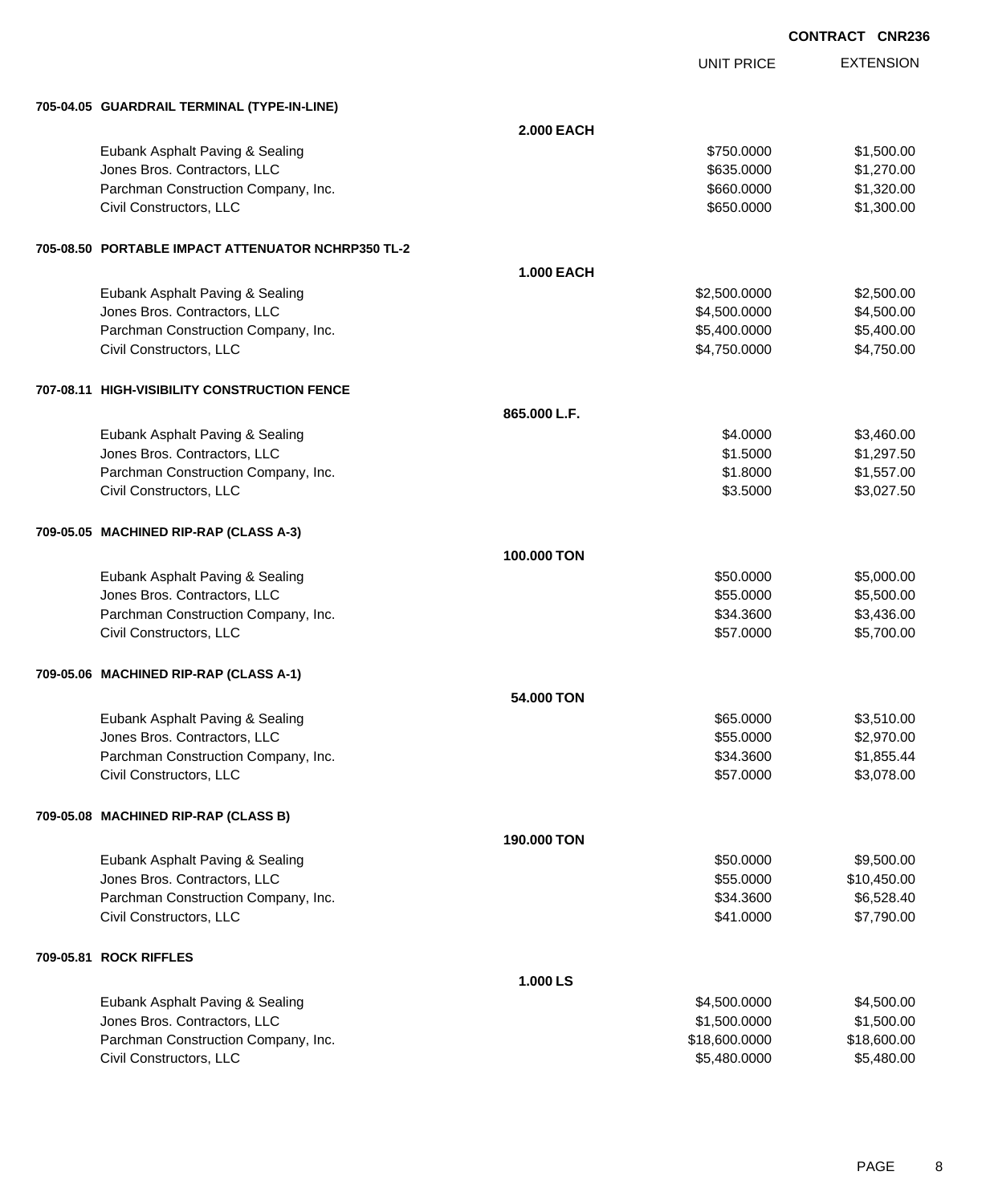|        |                                                |              | <b>UNIT PRICE</b> | <b>EXTENSION</b> |
|--------|------------------------------------------------|--------------|-------------------|------------------|
| 712-01 | <b>TRAFFIC CONTROL</b>                         |              |                   |                  |
|        |                                                | 1.000 LS     |                   |                  |
|        | Eubank Asphalt Paving & Sealing                |              | \$10,000.0000     | \$10,000.00      |
|        | Jones Bros. Contractors, LLC                   |              | \$30,000.0000     | \$30,000.00      |
|        | Parchman Construction Company, Inc.            |              | \$15,420.0000     | \$15,420.00      |
|        | Civil Constructors, LLC                        |              | \$30,735.0000     | \$30,735.00      |
|        | 712-02.02 INTERCONNECTED PORTABLE BARRIER RAIL |              |                   |                  |
|        |                                                | 460.000 L.F. |                   |                  |
|        | Eubank Asphalt Paving & Sealing                |              | \$25.0000         | \$11,500.00      |
|        | Jones Bros. Contractors, LLC                   |              | \$25.0000         | \$11,500.00      |
|        | Parchman Construction Company, Inc.            |              | \$33.6000         | \$15,456.00      |
|        | Civil Constructors, LLC                        |              | \$46.0000         | \$21,160.00      |
|        | 712-04.01 FLEXIBLE DRUMS (CHANNELIZING)        |              |                   |                  |
|        |                                                | 50.000 EACH  |                   |                  |
|        | Eubank Asphalt Paving & Sealing                |              | \$25.0000         | \$1,250.00       |
|        | Jones Bros. Contractors, LLC                   |              | \$34.0000         | \$1,700.00       |
|        | Parchman Construction Company, Inc.            |              | \$40.8000         | \$2,040.00       |
|        | Civil Constructors, LLC                        |              | \$35.0000         | \$1,750.00       |
|        | 712-05.01 WARNING LIGHTS (TYPE A)              |              |                   |                  |
|        |                                                | 10.000 EACH  |                   |                  |
|        | Eubank Asphalt Paving & Sealing                |              | \$5.0000          | \$50.00          |
|        | Jones Bros. Contractors, LLC                   |              | \$36.0000         | \$360.00         |
|        | Parchman Construction Company, Inc.            |              | \$43.2000         | \$432.00         |
|        | Civil Constructors, LLC                        |              | \$37.0000         | \$370.00         |
|        | 712-05.03 WARNING LIGHTS (TYPE C)              |              |                   |                  |
|        |                                                | 20.000 EACH  |                   |                  |
|        | Eubank Asphalt Paving & Sealing                |              | \$5.0000          | \$100.00         |
|        | Jones Bros. Contractors, LLC                   |              | \$36.0000         | \$720.00         |
|        | Parchman Construction Company, Inc.            |              | \$43.2000         | \$864.00         |
|        | Civil Constructors, LLC                        |              | \$37.0000         | \$740.00         |
| 712-06 | <b>SIGNS (CONSTRUCTION)</b>                    |              |                   |                  |
|        |                                                | 243.000 S.F. |                   |                  |
|        | Eubank Asphalt Paving & Sealing                |              | \$9.0000          | \$2,187.00       |
|        | Jones Bros. Contractors, LLC                   |              | \$7.0000          | \$1,701.00       |
|        | Parchman Construction Company, Inc.            |              | \$8.4000          | \$2,041.20       |
|        | Civil Constructors, LLC                        |              | \$7.5000          | \$1,822.50       |
|        | 712-07.03 TEMPORARY BARRICADES (TYPE III)      |              |                   |                  |
|        |                                                | 108.000 L.F. |                   |                  |
|        | Eubank Asphalt Paving & Sealing                |              | \$10.0000         | \$1,080.00       |
|        | Jones Bros. Contractors, LLC                   |              | \$12.7500         | \$1,377.00       |
|        | Parchman Construction Company, Inc.            |              | \$15.3000         | \$1,652.40       |
|        | Civil Constructors, LLC                        |              | \$13.5000         | \$1,458.00       |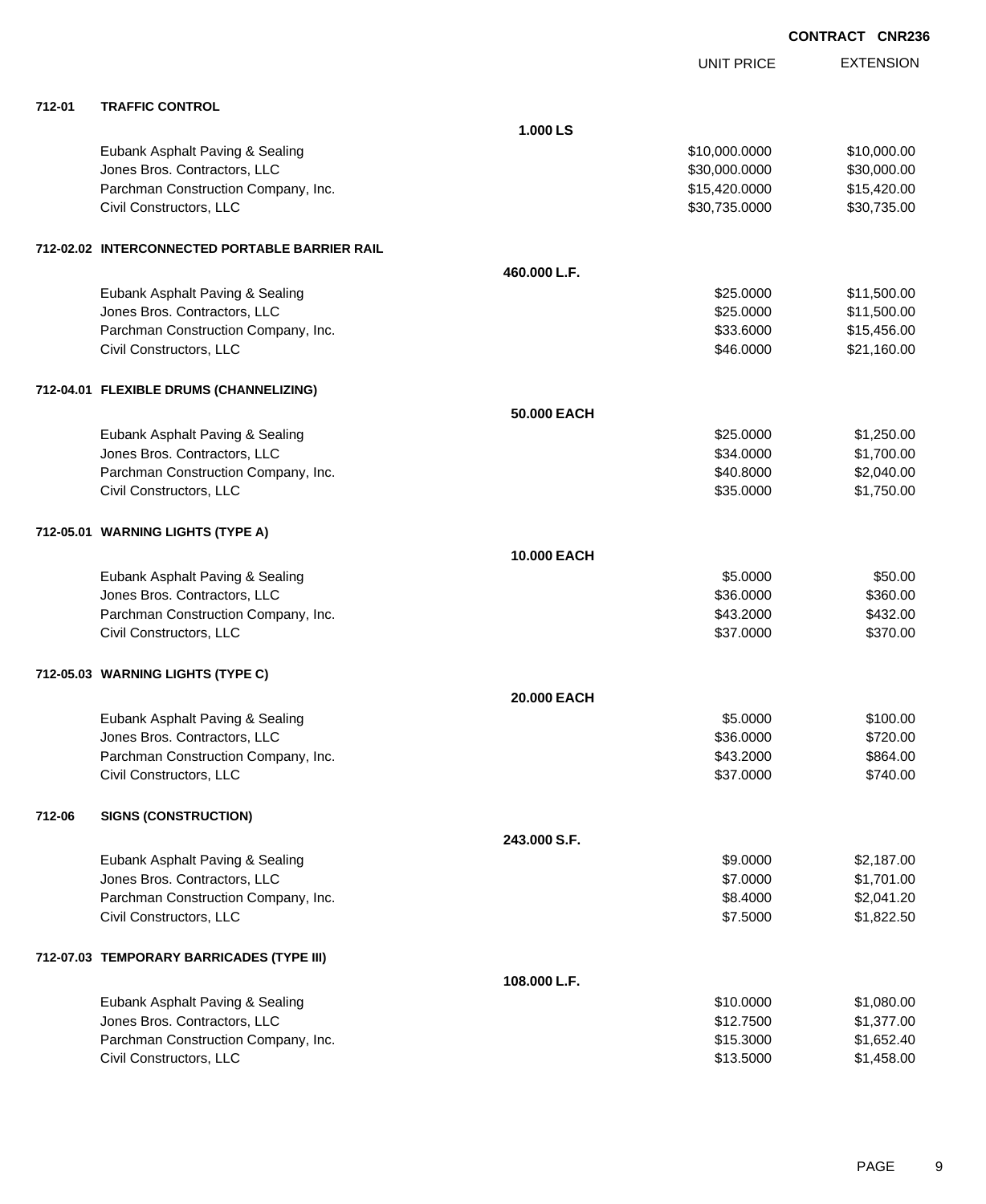EXTENSION **CONTRACT CNR236**

UNIT PRICE

|        | 712-08.03 ARROW BOARD (TYPE C)            |                   |              |            |
|--------|-------------------------------------------|-------------------|--------------|------------|
|        |                                           | <b>2.000 EACH</b> |              |            |
|        | Eubank Asphalt Paving & Sealing           |                   | \$500.0000   | \$1,000.00 |
|        | Jones Bros. Contractors, LLC              |                   | \$975.0000   | \$1,950.00 |
|        | Parchman Construction Company, Inc.       |                   | \$1,170.0000 | \$2,340.00 |
|        | Civil Constructors, LLC                   |                   | \$1,000.0000 | \$2,000.00 |
|        |                                           |                   |              |            |
| 713-15 | REMOVAL OF SIGNS, POSTS AND FOOTINGS      |                   |              |            |
|        |                                           | 1.000 LS          |              |            |
|        | Eubank Asphalt Paving & Sealing           |                   | \$500.0000   | \$500.00   |
|        | Jones Bros. Contractors, LLC              |                   | \$500.0000   | \$500.00   |
|        | Parchman Construction Company, Inc.       |                   | \$240.0000   | \$240.00   |
|        | Civil Constructors, LLC                   |                   | \$525.0000   | \$525.00   |
|        | 713-15.35 METAL BARRICADE (TYPE III)      |                   |              |            |
|        |                                           | <b>1.000 EACH</b> |              |            |
|        | Eubank Asphalt Paving & Sealing           |                   | \$575,0000   | \$575.00   |
|        | Jones Bros. Contractors, LLC              |                   | \$565.0000   | \$565.00   |
|        | Parchman Construction Company, Inc.       |                   | \$678.0000   | \$678.00   |
|        | Civil Constructors, LLC                   |                   | \$580.0000   | \$580.00   |
|        |                                           |                   |              |            |
|        | 713-16.01 CHANGEABLE MESSAGE SIGN UNIT    |                   |              |            |
|        |                                           | <b>1.000 EACH</b> |              |            |
|        | Eubank Asphalt Paving & Sealing           |                   | \$3,500.0000 | \$3,500.00 |
|        | Jones Bros. Contractors, LLC              |                   | \$6,875.0000 | \$6,875.00 |
|        | Parchman Construction Company, Inc.       |                   | \$8,250.0000 | \$8,250.00 |
|        | Civil Constructors, LLC                   |                   | \$7,000.0000 | \$7,000.00 |
|        | 713-16.06 DEAD END SIGN AND SUPPORT       |                   |              |            |
|        |                                           | <b>1.000 EACH</b> |              |            |
|        | Eubank Asphalt Paving & Sealing           |                   | \$220.0000   | \$220.00   |
|        | Jones Bros. Contractors, LLC              |                   | \$215.0000   | \$215.00   |
|        | Parchman Construction Company, Inc.       |                   | \$258.0000   | \$258.00   |
|        | Civil Constructors, LLC                   |                   | \$225.0000   | \$225.00   |
|        |                                           |                   |              |            |
|        | 713-16.07 END OF ROADWAY SIGN AND SUPPORT |                   |              |            |
|        |                                           | <b>2.000 EACH</b> |              |            |
|        | Eubank Asphalt Paving & Sealing           |                   | \$210.0000   | \$420.00   |
|        | Jones Bros. Contractors, LLC              |                   | \$200,0000   | \$400.00   |
|        | Parchman Construction Company, Inc.       |                   | \$240.0000   | \$480.00   |
|        | Civil Constructors, LLC                   |                   | \$215.0000   | \$430.00   |
|        | 713-16.20 SIGNS (R10-12, 30"x36")         |                   |              |            |
|        |                                           | <b>1.000 EACH</b> |              |            |
|        | Eubank Asphalt Paving & Sealing           |                   | \$450.0000   | \$450.00   |
|        | Jones Bros. Contractors, LLC              |                   | \$90.0000    | \$90.00    |
|        | Parchman Construction Company, Inc.       |                   | \$108.0000   | \$108.00   |
|        | Civil Constructors, LLC                   |                   | \$92.0000    | \$92.00    |
|        |                                           |                   |              |            |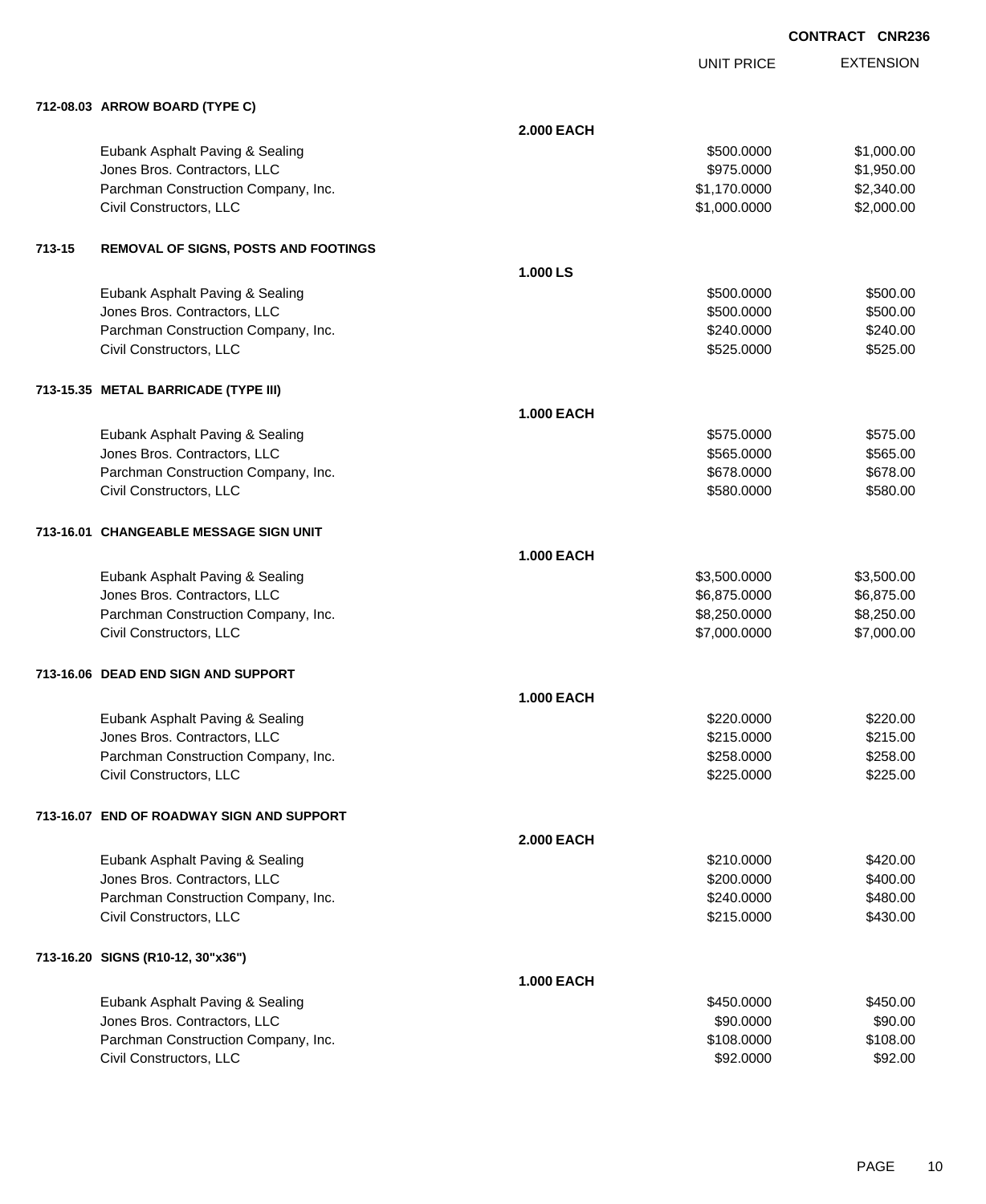EXTENSION UNIT PRICE

### **713-16.21 SIGNS (STREET NAME SIGN, MAST ARM MOUNT, PROVIDED BY CITY)**

|                                                      | 3,000 EACH        |              |            |
|------------------------------------------------------|-------------------|--------------|------------|
| Eubank Asphalt Paving & Sealing                      |                   | \$488.0000   | \$1,464.00 |
| Jones Bros. Contractors, LLC                         |                   | \$350.0000   | \$1,050.00 |
| Parchman Construction Company, Inc.                  |                   | \$300.0000   | \$900.00   |
| Civil Constructors, LLC                              |                   | \$500.0000   | \$1,500.00 |
| 713-16.23 SIGNS (PROTECTED AREA SIGN)                |                   |              |            |
|                                                      | <b>6.000 EACH</b> |              |            |
| Eubank Asphalt Paving & Sealing                      |                   | \$250.0000   | \$1,500.00 |
| Jones Bros. Contractors, LLC                         |                   | \$250.0000   | \$1,500.00 |
| Parchman Construction Company, Inc.                  |                   | \$300.0000   | \$1,800.00 |
| Civil Constructors, LLC                              |                   | \$255.0000   | \$1,530.00 |
| 716-02.05 PLASTIC PAVEMENT MARKING (STOP LINE)       |                   |              |            |
|                                                      | 50.000 L.F.       |              |            |
| Eubank Asphalt Paving & Sealing                      |                   | \$15.0000    | \$750.00   |
| Jones Bros. Contractors, LLC                         |                   | \$15.0000    | \$750.00   |
| Parchman Construction Company, Inc.                  |                   | \$24.0000    | \$1,200.00 |
| Civil Constructors, LLC                              |                   | \$15.0000    | \$750.00   |
| 716-02.06 PLASTIC PAVEMENT MARKING (TURN LANE ARROW) |                   |              |            |
|                                                      | <b>1.000 EACH</b> |              |            |
| Eubank Asphalt Paving & Sealing                      |                   | \$150.0000   | \$150.00   |
| Jones Bros. Contractors, LLC                         |                   | \$150.0000   | \$150.00   |
| Parchman Construction Company, Inc.                  |                   | \$240.0000   | \$240.00   |
| Civil Constructors, LLC                              |                   | \$150.0000   | \$150.00   |
| 716-04.03 PLASTIC PAVEMENT MARKING (4" DOTTED LINE)  |                   |              |            |
|                                                      | 120,000 L.F.      |              |            |
| Eubank Asphalt Paving & Sealing                      |                   | \$2.0000     | \$240.00   |
| Jones Bros. Contractors, LLC                         |                   | \$2.0000     | \$240.00   |
| Parchman Construction Company, Inc.                  |                   | \$2.4000     | \$288.00   |
| Civil Constructors, LLC                              |                   | \$2.0000     | \$240.00   |
| 716-05.01 PAINTED PAVEMENT MARKING (4" LINE)         |                   |              |            |
|                                                      | 0.860 L.M.        |              |            |
| Eubank Asphalt Paving & Sealing                      |                   | \$1,000.0000 | \$860.00   |
| Jones Bros. Contractors, LLC                         |                   | \$1,000.0000 | \$860.00   |
| Parchman Construction Company, Inc.                  |                   | \$6,000.0000 | \$5,160.00 |
| Civil Constructors, LLC                              |                   | \$1,000.0000 | \$860.00   |
| 716-05.50 PAINTED PAVEMENT MARKINGS(8" LINE)         |                   |              |            |
|                                                      | 660.000 L.F.      |              |            |
| Eubank Asphalt Paving & Sealing                      |                   | \$0.5000     | \$330.00   |
| Jones Bros. Contractors, LLC                         |                   | \$0.5000     | \$330.00   |
| Parchman Construction Company, Inc.                  |                   | \$1.2000     | \$792.00   |
| Civil Constructors, LLC                              |                   | \$0.5000     | \$330.00   |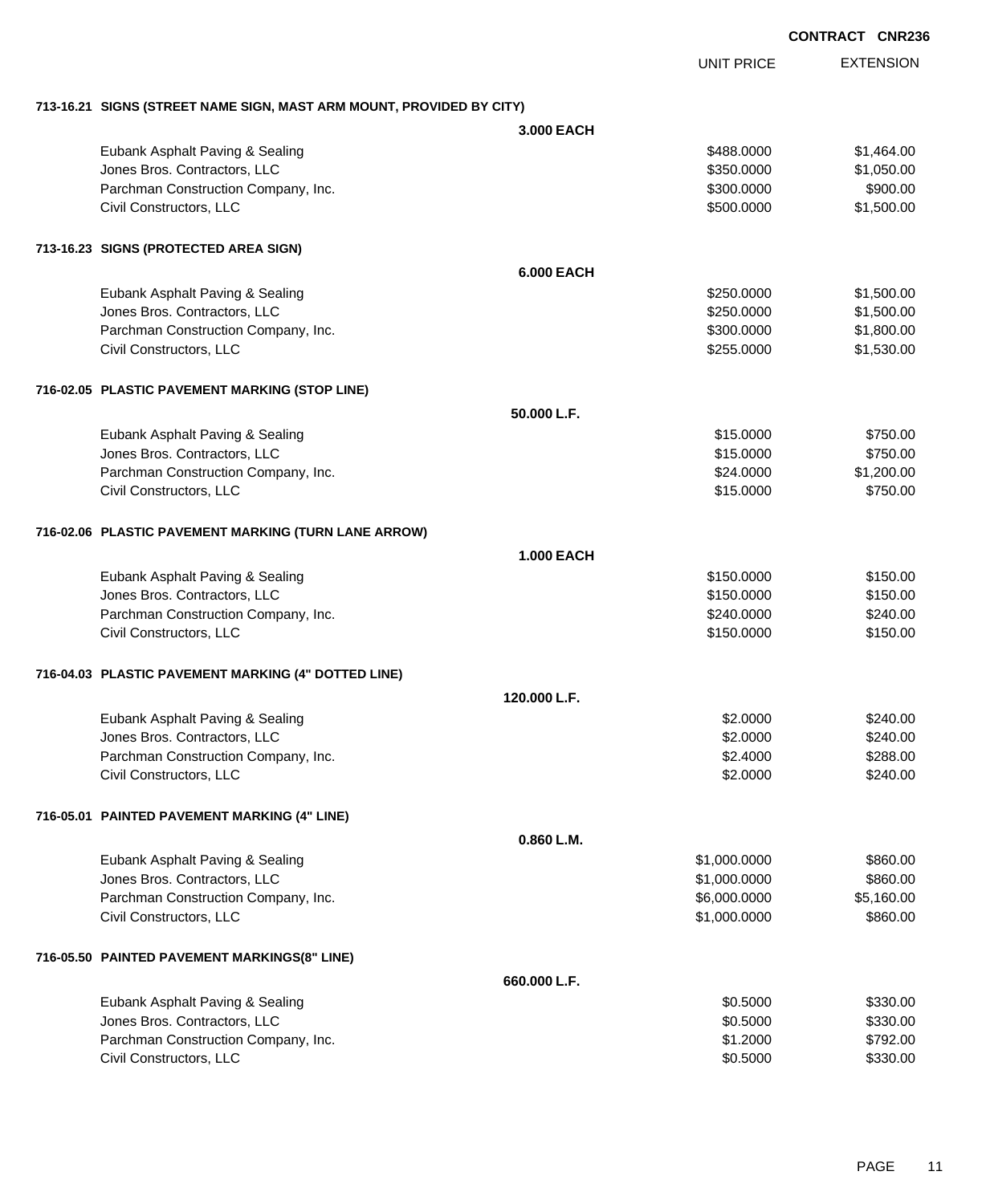|        |                                                         |                   | <b>UNIT PRICE</b> | <b>EXTENSION</b> |
|--------|---------------------------------------------------------|-------------------|-------------------|------------------|
|        | 716-13.01 SPRAY THERMO PVMT MRKNG (60 mil) (4IN LINE)   |                   |                   |                  |
|        |                                                         | 1.000 L.M.        |                   |                  |
|        | Eubank Asphalt Paving & Sealing                         |                   | \$4,000.0000      | \$4,000.00       |
|        | Jones Bros. Contractors, LLC                            |                   | \$4,000.0000      | \$4,000.00       |
|        | Parchman Construction Company, Inc.                     |                   | \$12,000.0000     | \$12,000.00      |
|        | Civil Constructors, LLC                                 |                   | \$4,000.0000      | \$4,000.00       |
| 717-01 | <b>MOBILIZATION</b>                                     |                   |                   |                  |
|        |                                                         | 1.000 LS          |                   |                  |
|        | Eubank Asphalt Paving & Sealing                         |                   | \$71,000.0000     | \$71,000.00      |
|        | Jones Bros. Contractors, LLC                            |                   | \$75,000.0000     | \$75,000.00      |
|        | Parchman Construction Company, Inc.                     |                   | \$70,800.0000     | \$70,800.00      |
|        | Civil Constructors, LLC                                 |                   | \$147,970.0000    | \$147,970.00     |
|        | 730-02.09 SIGNAL HEAD ASSEMBLY (130 WITH BACKPLATE)     |                   |                   |                  |
|        |                                                         | <b>1.000 EACH</b> |                   |                  |
|        | Eubank Asphalt Paving & Sealing                         |                   | \$1,667.0000      | \$1,667.00       |
|        | Jones Bros. Contractors, LLC                            |                   | \$728.0000        | \$728.00         |
|        | Parchman Construction Company, Inc.                     |                   | \$873.6000        | \$873.60         |
|        | Civil Constructors, LLC                                 |                   | \$1,910.0000      | \$1,910.00       |
|        | 730-02.17 SIGNAL HEAD ASSEMBLY (150 A2H WITH BACKPLATE) |                   |                   |                  |
|        |                                                         | <b>1.000 EACH</b> |                   |                  |
|        | Eubank Asphalt Paving & Sealing                         |                   | \$2,929.0000      | \$2,929.00       |
|        | Jones Bros. Contractors, LLC                            |                   | \$1,320.0000      | \$1,320.00       |
|        | Parchman Construction Company, Inc.                     |                   | \$1,584.0000      | \$1,584.00       |
|        | Civil Constructors, LLC                                 |                   | \$3,360.0000      | \$3,360.00       |
|        | 730-08.03 SIGNAL CABLE - 7 CONDUCTOR                    |                   |                   |                  |
|        |                                                         | 205.000 L.F.      |                   |                  |
|        | Eubank Asphalt Paving & Sealing                         |                   | \$6.0000          | \$1,230.00       |
|        | Jones Bros. Contractors, LLC                            |                   | \$1.7500          | \$358.75         |
|        | Parchman Construction Company, Inc.                     |                   | \$2.1000          | \$430.50         |
|        | Civil Constructors, LLC                                 |                   | \$6.9000          | \$1,414.50       |
|        | 730-12.01 CONDUIT 1" DIAMETER (PVC)                     |                   |                   |                  |
|        |                                                         | 10.000 L.F.       |                   |                  |
|        | Eubank Asphalt Paving & Sealing                         |                   | \$23.8000         | \$238.00         |
|        | Jones Bros. Contractors, LLC                            |                   | \$12.0000         | \$120.00         |
|        | Parchman Construction Company, Inc.                     |                   | \$14.4000         | \$144.00         |
|        | Civil Constructors, LLC                                 |                   | \$28.0000         | \$280.00         |
|        | 730-13.05 VEHICLE DETECTOR (EXT. CALL - DELAY CALL)     |                   |                   |                  |
|        |                                                         | <b>2.000 EACH</b> |                   |                  |
|        | Eubank Asphalt Paving & Sealing                         |                   | \$421.0000        | \$842.00         |
|        | Jones Bros. Contractors, LLC                            |                   | \$186.0000        | \$372.00         |
|        | Parchman Construction Company, Inc.                     |                   | \$223.2000        | \$446.40         |
|        | Civil Constructors, LLC                                 |                   | \$482.0000        | \$964.00         |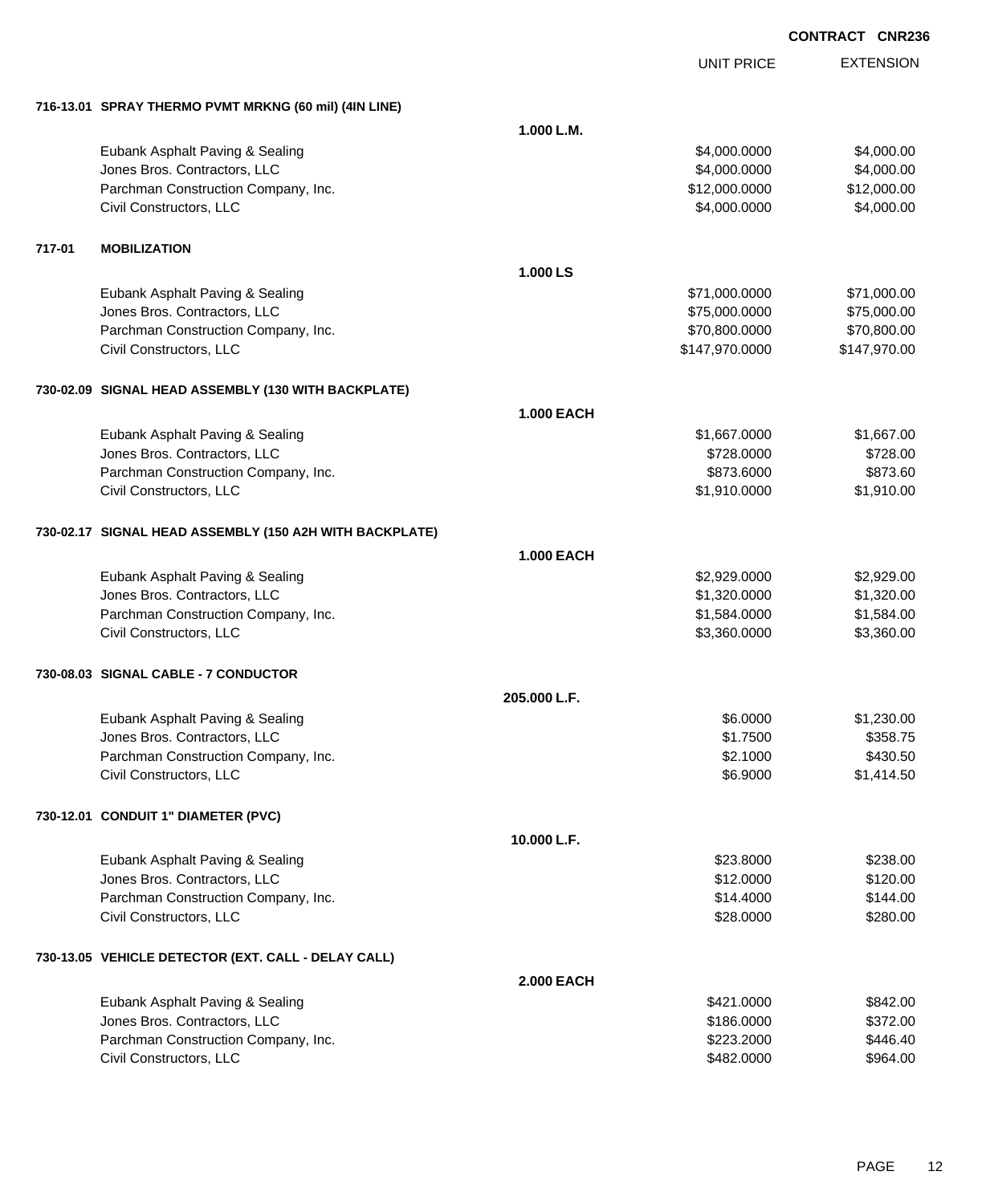|                                                              |                   |                   | <b>CONTRACT CNR236</b> |
|--------------------------------------------------------------|-------------------|-------------------|------------------------|
|                                                              |                   | <b>UNIT PRICE</b> | <b>EXTENSION</b>       |
| 730-14.01 SHIELDED DETECTOR CABLE                            |                   |                   |                        |
|                                                              | 440.000 L.F.      |                   |                        |
| Eubank Asphalt Paving & Sealing                              |                   | \$2.7000          | \$1,188.00             |
| Jones Bros. Contractors, LLC                                 |                   | \$2.0000          | \$880.00               |
| Parchman Construction Company, Inc.                          |                   | \$2.4000          | \$1,056.00             |
| Civil Constructors, LLC                                      |                   | \$3.1000          | \$1,364.00             |
| 730-14.02 SAW SLOT                                           |                   |                   |                        |
|                                                              | 420.000 L.F.      |                   |                        |
| Eubank Asphalt Paving & Sealing                              |                   | \$7.6000          | \$3,192.00             |
| Jones Bros. Contractors, LLC                                 |                   | \$4.0000          | \$1,680.00             |
| Parchman Construction Company, Inc.                          |                   | \$4.8000          | \$2,016.00             |
| Civil Constructors, LLC                                      |                   | \$8.7000          | \$3,654.00             |
| 730-14.03 LOOP WIRE                                          |                   |                   |                        |
|                                                              | 1,160.000 L.F.    |                   |                        |
| Eubank Asphalt Paving & Sealing                              |                   | \$1.3000          | \$1,508.00             |
| Jones Bros. Contractors, LLC                                 |                   | \$0.5000          | \$580.00               |
| Parchman Construction Company, Inc.                          |                   | \$0.6000          | \$696.00               |
| Civil Constructors, LLC                                      |                   | \$1.5000          | \$1,740.00             |
| 730-15.11 MODIFY CABINET (INSTALL MARSHALL STUART EQUIPMENT) |                   |                   |                        |
|                                                              | <b>1.000 EACH</b> |                   |                        |
| Eubank Asphalt Paving & Sealing                              |                   | \$2,219.0000      | \$2,219.00             |
| Jones Bros. Contractors, LLC                                 |                   | \$1,860.0000      | \$1,860.00             |
| Parchman Construction Company, Inc.                          |                   | \$2,232.0000      | \$2,232.00             |
| Civil Constructors, LLC                                      |                   | \$2,540.0000      | \$2,540.00             |
| 740-10.03 GEOTEXTILE (TYPE III)(EROSION CONTROL)             |                   |                   |                        |
|                                                              | 501.000 S.Y.      |                   |                        |
| Eubank Asphalt Paving & Sealing                              |                   | \$8.0000          | \$4,008.00             |
| Jones Bros. Contractors, LLC                                 |                   | \$1.2500          | \$626.25               |
| Parchman Construction Company, Inc.                          |                   | \$2.2500          | \$1,127.25             |
| Civil Constructors, LLC                                      |                   | \$5.7500          | \$2,880.75             |
| 740-10.04 GEOTEXTILE (TYPE IV)(STABILIZATION)                |                   |                   |                        |
|                                                              | 2,450.000 S.Y.    |                   |                        |
| Eubank Asphalt Paving & Sealing                              |                   | \$1.8500          | \$4,532.50             |
| Jones Bros. Contractors, LLC                                 |                   | \$1.2500          | \$3,062.50             |
| Parchman Construction Company, Inc.                          |                   | \$1.9200          | \$4,704.00             |
| Civil Constructors, LLC                                      |                   | \$2.1000          | \$5,145.00             |
| 740-11.03 TEMPORARY SEDIMENT TUBE 18IN                       |                   |                   |                        |
|                                                              | 430.000 L.F.      |                   |                        |
| Eubank Asphalt Paving & Sealing                              |                   | \$10.0000         | \$4,300.00             |
| Jones Bros. Contractors, LLC                                 |                   | \$3.5000          | \$1,505.00             |
| Parchman Construction Company, Inc.                          |                   | \$4.2000          | \$1,806.00             |
| Civil Constructors, LLC                                      |                   | \$4.0000          | \$1,720.00             |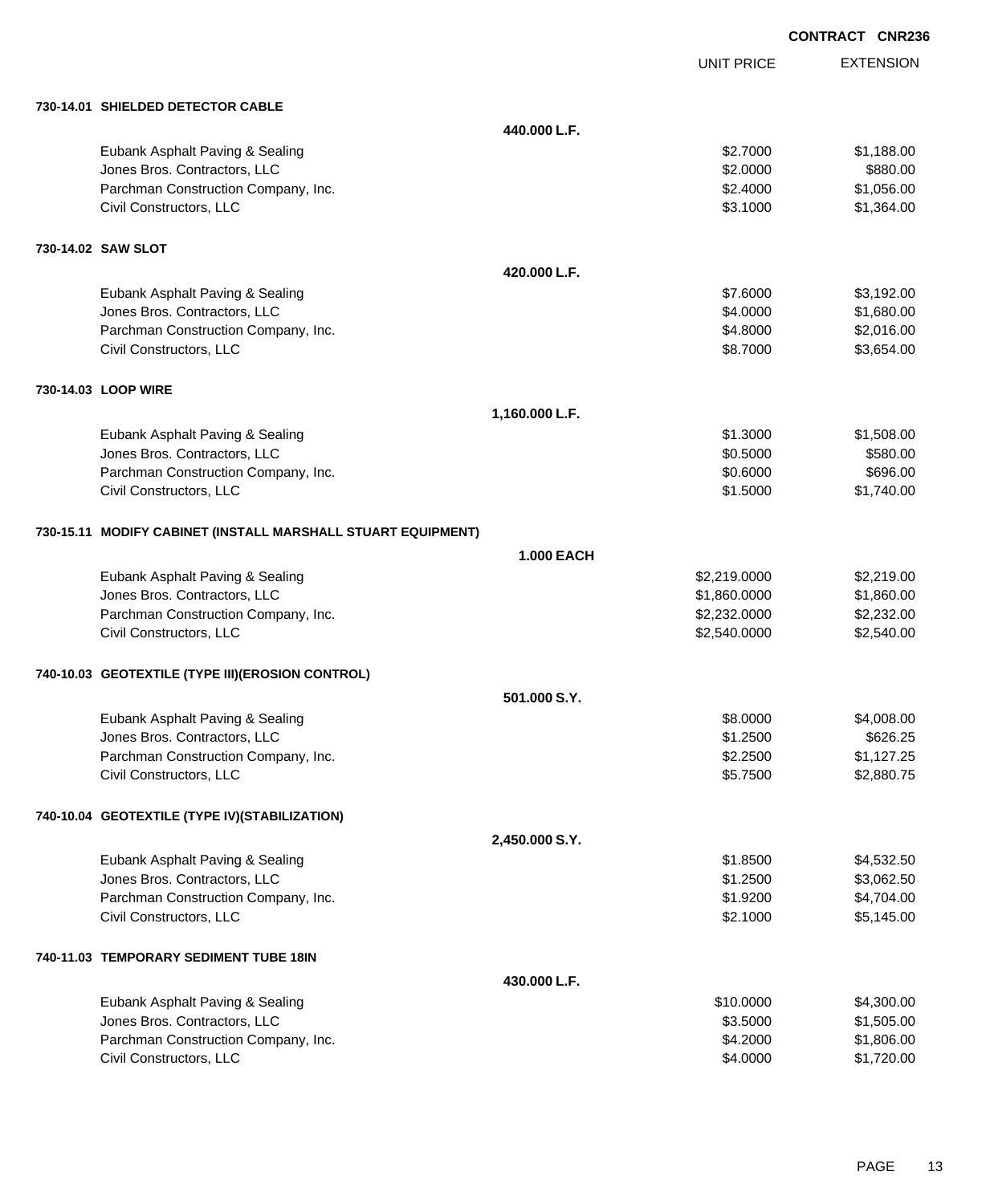UNIT PRICE EXTENSION

| 801-03 | <b>WATER (SEEDING &amp; SODDING)</b>                              |              |           |            |
|--------|-------------------------------------------------------------------|--------------|-----------|------------|
|        |                                                                   | 59.000 M.G.  |           |            |
|        | Eubank Asphalt Paving & Sealing                                   |              | \$50.0000 | \$2,950.00 |
|        | Jones Bros. Contractors, LLC                                      |              | \$20.0000 | \$1,180.00 |
|        | Parchman Construction Company, Inc.                               |              | \$36.0000 | \$2,124.00 |
|        | Civil Constructors, LLC                                           |              | \$35.0000 | \$2,065.00 |
|        |                                                                   |              |           |            |
|        | 802-02.30 CUTTINGS: SALIX NIGRA (18IN-24IN LENGTH)                |              |           |            |
|        |                                                                   | 301.000 EACH |           |            |
|        | Eubank Asphalt Paving & Sealing                                   |              | \$11.0000 | \$3,311.00 |
|        | Jones Bros. Contractors, LLC                                      |              | \$8.0000  | \$2,408.00 |
|        | Parchman Construction Company, Inc.                               |              | \$12.0000 | \$3,612.00 |
|        | Civil Constructors, LLC                                           |              | \$12.0000 | \$3,612.00 |
|        | 802-02.32 CUTTINGS: CORNUS AMOMUM (18IN-24IN)                     |              |           |            |
|        |                                                                   | 301.000 EACH |           |            |
|        | Eubank Asphalt Paving & Sealing                                   |              | \$11.0000 | \$3,311.00 |
|        | Jones Bros. Contractors, LLC                                      |              | \$8.0000  | \$2,408.00 |
|        | Parchman Construction Company, Inc.                               |              | \$12.0000 | \$3,612.00 |
|        | Civil Constructors, LLC                                           |              | \$12.0000 | \$3,612.00 |
|        |                                                                   |              |           |            |
|        | 802-11.18 LIQUIDAMBER STYRACIFLUA (SWEETGUM 2-5FT CNTNR GRWN)     |              |           |            |
|        |                                                                   | 63.000 EACH  |           |            |
|        | Eubank Asphalt Paving & Sealing                                   |              | \$36.0000 | \$2,268.00 |
|        | Jones Bros. Contractors, LLC                                      |              | \$25.0000 | \$1,575.00 |
|        | Parchman Construction Company, Inc.                               |              | \$42.0000 | \$2,646.00 |
|        | Civil Constructors, LLC                                           |              | \$41.0000 | \$2,583.00 |
|        | 802-11.19 LIRIODENDRON TULIPIFERA (TULIP POPLAR 2-5FT CNTNR GRWN) |              |           |            |
|        |                                                                   | 63,000 EACH  |           |            |
|        | Eubank Asphalt Paving & Sealing                                   |              | \$36.0000 | \$2,268.00 |
|        | Jones Bros. Contractors, LLC                                      |              | \$25.0000 | \$1,575.00 |
|        | Parchman Construction Company, Inc.                               |              | \$42.0000 | \$2,646.00 |
|        | Civil Constructors, LLC                                           |              | \$41.0000 | \$2,583.00 |
|        | 802-11.26 PLATANUS OCCIDENTALIS (SYCAMORE 2-5FT CNTNR GRWN)       |              |           |            |
|        |                                                                   | 63,000 EACH  |           |            |
|        | Eubank Asphalt Paving & Sealing                                   |              | \$36.0000 | \$2,268.00 |
|        | Jones Bros. Contractors, LLC                                      |              | \$25.0000 | \$1,575.00 |
|        | Parchman Construction Company, Inc.                               |              | \$42.0000 | \$2,646.00 |
|        | Civil Constructors, LLC                                           |              | \$41.0000 | \$2,583.00 |
|        |                                                                   |              |           |            |
|        | 802-12.18 LIQUIDAMBER STYRACIFLUA (SWEETGUM SEEDLNG B.R.)         |              |           |            |
|        |                                                                   | 63.000 EACH  |           |            |
|        | Eubank Asphalt Paving & Sealing                                   |              | \$21.0000 | \$1,323.00 |
|        | Jones Bros. Contractors, LLC                                      |              | \$8.0000  | \$504.00   |
|        | Parchman Construction Company, Inc.                               |              | \$24.0000 | \$1,512.00 |
|        | Civil Constructors, LLC                                           |              | \$23.0000 | \$1,449.00 |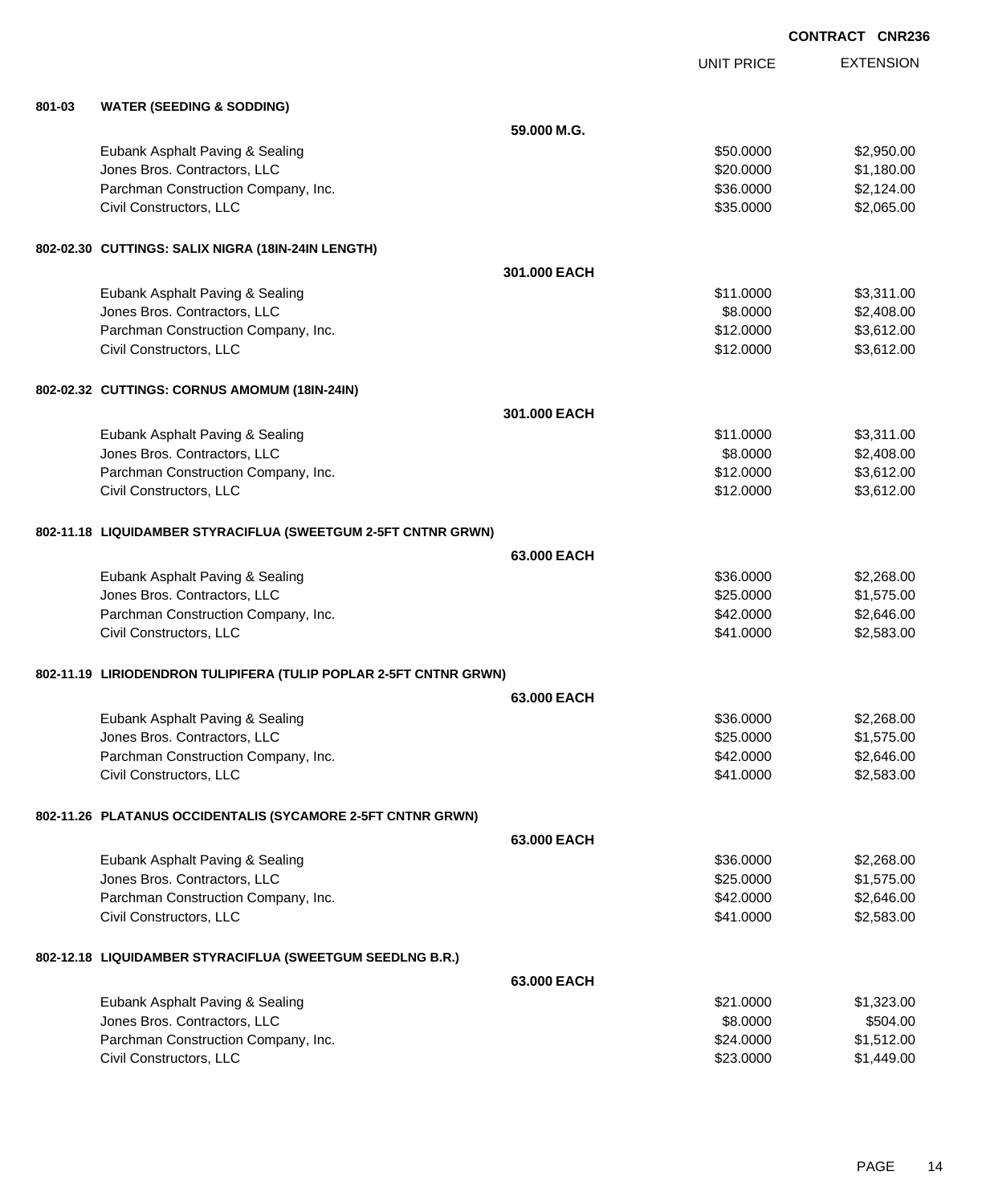|        |                                                               |                |                   | <b>CONTRACT CNR236</b> |                  |
|--------|---------------------------------------------------------------|----------------|-------------------|------------------------|------------------|
|        |                                                               |                | <b>UNIT PRICE</b> |                        | <b>EXTENSION</b> |
|        | 802-12.19 LIRIODENDRON TULIPIFERA (TULIP POPLAR SEEDLNG B.R.) |                |                   |                        |                  |
|        |                                                               | 63,000 EACH    |                   |                        |                  |
|        | Eubank Asphalt Paving & Sealing                               |                | \$21.0000         |                        | \$1,323.00       |
|        | Jones Bros. Contractors, LLC                                  |                | \$8.0000          |                        | \$504.00         |
|        | Parchman Construction Company, Inc.                           |                | \$24.0000         |                        | \$1,512.00       |
|        | Civil Constructors, LLC                                       |                | \$23.0000         |                        | \$1,449.00       |
|        | 802-12.26 PLATANUS OCCIDENTALIS (SYCAMORE SEEDLNG B.R.)       |                |                   |                        |                  |
|        |                                                               | 63,000 EACH    |                   |                        |                  |
|        | Eubank Asphalt Paving & Sealing                               |                | \$21.0000         |                        | \$1,323.00       |
|        | Jones Bros. Contractors, LLC                                  |                | \$8.0000          |                        | \$504.00         |
|        | Parchman Construction Company, Inc.                           |                | \$24.0000         |                        | \$1,512.00       |
|        | Civil Constructors, LLC                                       |                | \$23.0000         |                        | \$1,449.00       |
| 803-01 | <b>SODDING (NEW SOD)</b>                                      |                |                   |                        |                  |
|        |                                                               | 5,907.000 S.Y. |                   |                        |                  |
|        | Eubank Asphalt Paving & Sealing                               |                | \$5.0000          |                        | \$29,535.00      |
|        | Jones Bros. Contractors, LLC                                  |                | \$4.4500          |                        | \$26,286.15      |
|        | Parchman Construction Company, Inc.                           |                | \$4.8000          |                        | \$28,353.60      |
|        | Civil Constructors, LLC                                       |                | \$4.6000          |                        | \$27,172.20      |
|        | 805-12.03 EROSION CONTROL BLANKET (TYPE III)                  |                |                   |                        |                  |
|        |                                                               | 1,561.000 S.Y. |                   |                        |                  |
|        | Eubank Asphalt Paving & Sealing                               |                | \$1.5500          |                        | \$2,419.55       |
|        | Jones Bros. Contractors, LLC                                  |                | \$2.0100          |                        | \$3,137.61       |
|        | Parchman Construction Company, Inc.                           |                | \$1.8000          |                        | \$2,809.80       |
|        | Civil Constructors, LLC                                       |                | \$1.8000          |                        | \$2,809.80       |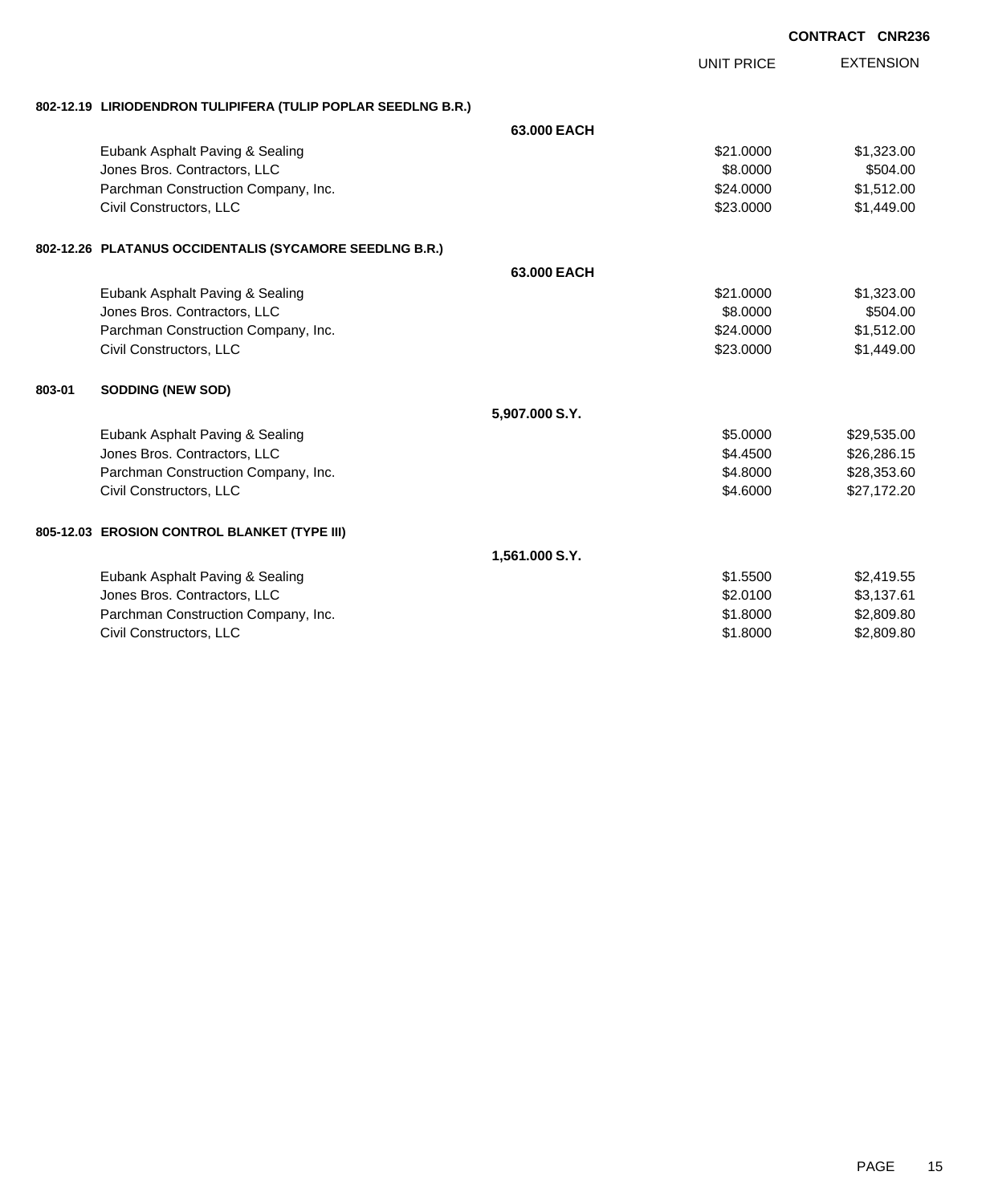|                                                  |              |                   | <b>CONTRACT CNR236</b> |
|--------------------------------------------------|--------------|-------------------|------------------------|
|                                                  |              | <b>UNIT PRICE</b> | <b>EXTENSION</b>       |
| <b>UTILITY CATEGORY</b>                          |              |                   |                        |
| 797-05.02 8IN DIP GRAVITY SEWER 6FT-12FT DEPTH   |              |                   |                        |
|                                                  | 160.000 L.F. |                   |                        |
| Eubank Asphalt Paving & Sealing                  |              | \$150.0000        | \$24,000.00            |
| Jones Bros. Contractors, LLC                     |              | \$135.5400        | \$21,686.40            |
| Parchman Construction Company, Inc.              |              | \$139.1900        | \$22,270.40            |
| Civil Constructors, LLC                          |              | \$125.0000        | \$20,000.00            |
| 797-05.09 12IN DIP GRAVITY SEWER 0FT-6FT DEPTH   |              |                   |                        |
|                                                  | 50.000 L.F.  |                   |                        |
| Eubank Asphalt Paving & Sealing                  |              | \$155.0000        | \$7,750.00             |
| Jones Bros. Contractors, LLC                     |              | \$125.4500        | \$6,272.50             |
| Parchman Construction Company, Inc.              |              | \$129.1000        | \$6,455.00             |
| Civil Constructors, LLC                          |              | \$130.0000        | \$6,500.00             |
| 797-05.10 12IN DIP GRAVITY SEWER 6FT-12FT DEPTH  |              |                   |                        |
|                                                  | 70.000 L.F.  |                   |                        |
| Eubank Asphalt Paving & Sealing                  |              | \$200.0000        | \$14,000.00            |
| Jones Bros. Contractors, LLC                     |              | \$133.1400        | \$9,319.80             |
| Parchman Construction Company, Inc.              |              | \$136.7900        | \$9,575.30             |
| Civil Constructors, LLC                          |              | \$166.0000        | \$11,620.00            |
| 797-05.11 12IN DIP GRAVITY SEWER 12FT-18FT DEPTH |              |                   |                        |
|                                                  | 290.000 L.F. |                   |                        |
| Eubank Asphalt Paving & Sealing                  |              | \$220.0000        | \$63,800.00            |
| Jones Bros. Contractors, LLC                     |              | \$208.3200        | \$60,412.80            |
| Parchman Construction Company, Inc.              |              | \$211.9700        | \$61,471.30            |
| Civil Constructors, LLC                          |              | \$194.0000        | \$56,260.00            |
| 797-05.12 12IN DIP GRAVITY SEWER >18FT DEPTH     |              |                   |                        |
|                                                  | 150.000 L.F. |                   |                        |
| Eubank Asphalt Paving & Sealing                  |              | \$225.0000        | \$33,750.00            |
| Jones Bros. Contractors, LLC                     |              | \$224.8900        | \$33,733.50            |
| Parchman Construction Company, Inc.              |              | \$228.5400        | \$34,281.00            |
| Civil Constructors, LLC                          |              | \$211.0000        | \$31,650.00            |
| 797-06.90 OPEN CUT 16IN STEEL CASING PIPE        |              |                   |                        |
|                                                  | 80.000 L.F.  |                   |                        |
| Eubank Asphalt Paving & Sealing                  |              | \$178.0000        | \$14,240.00            |
| Jones Bros. Contractors, LLC                     |              | \$110.0500        | \$8,804.00             |
| Parchman Construction Company, Inc.              |              | \$110.0500        | \$8,804.00             |
| Civil Constructors, LLC                          |              | \$189.0000        | \$15,120.00            |
| 797-06.92 OPEN CUT 20IN STEEL CASING PIPE        |              |                   |                        |
|                                                  | 85.000 L.F.  |                   |                        |
| Eubank Asphalt Paving & Sealing                  |              | \$250.0000        | \$21,250.00            |
| Jones Bros. Contractors, LLC                     |              | \$188.0200        | \$15,981.70            |
| Parchman Construction Company, Inc.              |              | \$188.0200        | \$15,981.70            |
| Civil Constructors, LLC                          |              | \$217.0000        | \$18,445.00            |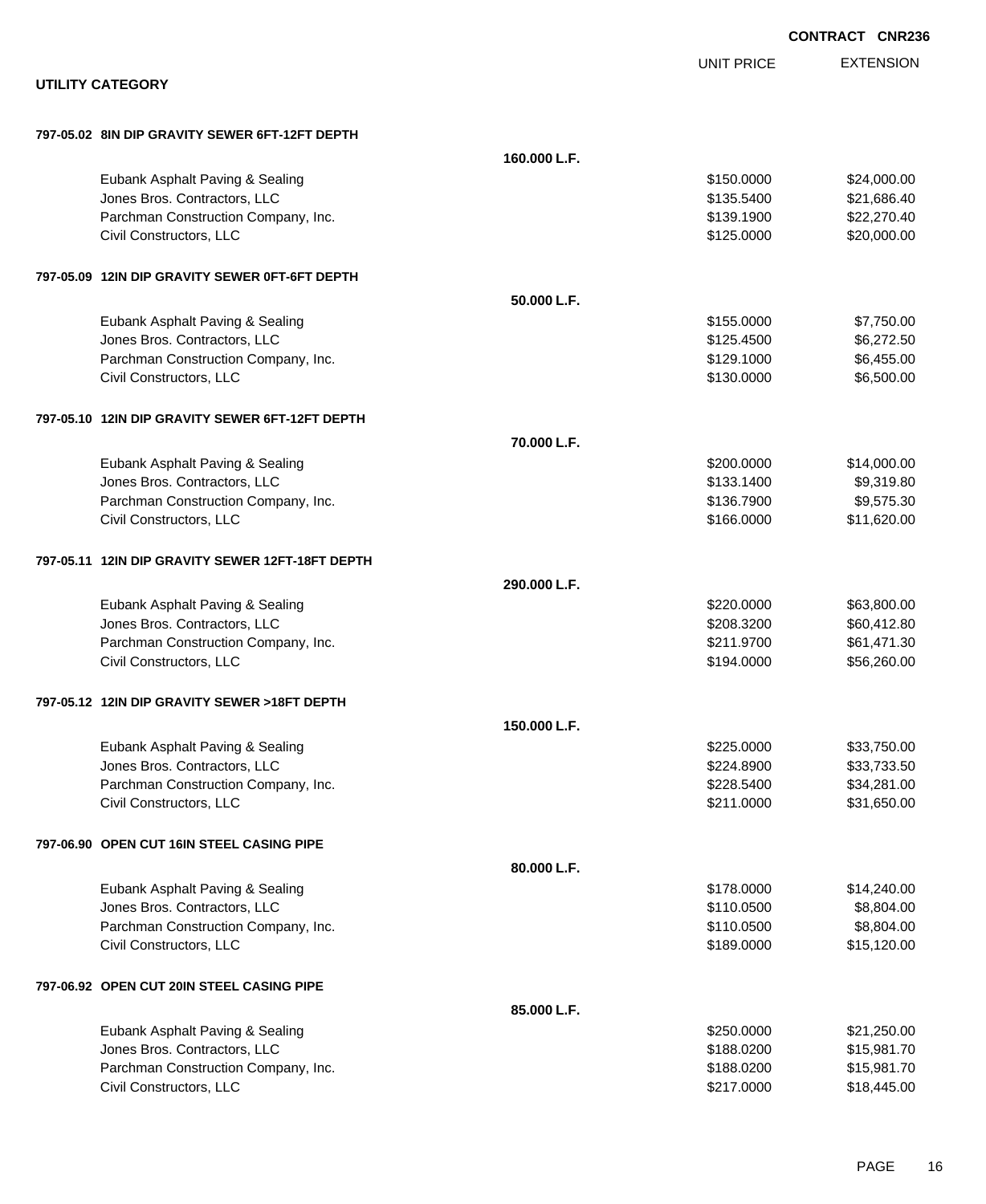UNIT PRICE EXTENSION

| 797-07.03 48IN MANHOLE 6FT-8FT DEPTH          |                   |              |             |
|-----------------------------------------------|-------------------|--------------|-------------|
|                                               | <b>1.000 EACH</b> |              |             |
| Eubank Asphalt Paving & Sealing               |                   | \$5,300.0000 | \$5,300.00  |
| Jones Bros. Contractors, LLC                  |                   | \$2,866.5500 | \$2,866.55  |
| Parchman Construction Company, Inc.           |                   | \$2,866.6500 | \$2,866.65  |
| Civil Constructors, LLC                       |                   | \$5,880.0000 | \$5,880.00  |
| 797-07.04 48IN MANHOLE 8FT-10FT DEPTH         |                   |              |             |
|                                               | <b>2.000 EACH</b> |              |             |
| Eubank Asphalt Paving & Sealing               |                   | \$5,500.0000 | \$11,000.00 |
| Jones Bros. Contractors, LLC                  |                   | \$3,393.7700 | \$6,787.54  |
| Parchman Construction Company, Inc.           |                   | \$3,393.7700 | \$6,787.54  |
| Civil Constructors, LLC                       |                   | \$6,150.0000 | \$12,300.00 |
| 797-07.05 48IN MANHOLE 10FT-12FT DEPTH        |                   |              |             |
|                                               | <b>1.000 EACH</b> |              |             |
| Eubank Asphalt Paving & Sealing               |                   | \$5,600.0000 | \$5,600.00  |
| Jones Bros. Contractors, LLC                  |                   | \$3,696.6800 | \$3,696.68  |
| Parchman Construction Company, Inc.           |                   | \$3,696.6800 | \$3,696.68  |
| Civil Constructors, LLC                       |                   | \$6,640.0000 | \$6,640.00  |
| 797-07.06 48IN MANHOLE 12FT-14FT DEPTH        |                   |              |             |
|                                               | <b>1.000 EACH</b> |              |             |
| Eubank Asphalt Paving & Sealing               |                   | \$6,500.0000 | \$6,500.00  |
| Jones Bros. Contractors, LLC                  |                   | \$4,448.2000 | \$4,448.20  |
| Parchman Construction Company, Inc.           |                   | \$4,448.2000 | \$4,448.20  |
| Civil Constructors, LLC                       |                   | \$7,490.0000 | \$7,490.00  |
| 797-07.08 48IN MANHOLE 16FT-20FT DEPTH        |                   |              |             |
|                                               | 3.000 EACH        |              |             |
| Eubank Asphalt Paving & Sealing               |                   | \$8,500.0000 | \$25,500.00 |
| Jones Bros. Contractors, LLC                  |                   | \$6,175.1400 | \$18,525.42 |
| Parchman Construction Company, Inc.           |                   | \$6,175.1400 | \$18,525.42 |
| Civil Constructors, LLC                       |                   | \$9,150.0000 | \$27,450.00 |
| 797-10.02 CONNECT 8IN SEWER TO EXIST. MANHOLE |                   |              |             |
|                                               | <b>1.000 EACH</b> |              |             |
| Eubank Asphalt Paving & Sealing               |                   | \$5,100.0000 | \$5,100.00  |
| Jones Bros. Contractors, LLC                  |                   | \$6,960.0000 | \$6,960.00  |
| Parchman Construction Company, Inc.           |                   | \$6,960.0000 | \$6,960.00  |
| Civil Constructors, LLC                       |                   | \$5,420.0000 | \$5,420.00  |
| 797-11.25 RETIREIN PLACE 48IN MANHOLE         |                   |              |             |
|                                               | <b>1.000 EACH</b> |              |             |
| Eubank Asphalt Paving & Sealing               |                   | \$1,000.0000 | \$1,000.00  |
| Jones Bros. Contractors, LLC                  |                   | \$3,058.5000 | \$3,058.50  |
| Parchman Construction Company, Inc.           |                   | \$3,058.5000 | \$3,058.50  |
| Civil Constructors, LLC                       |                   | \$644.0000   | \$644.00    |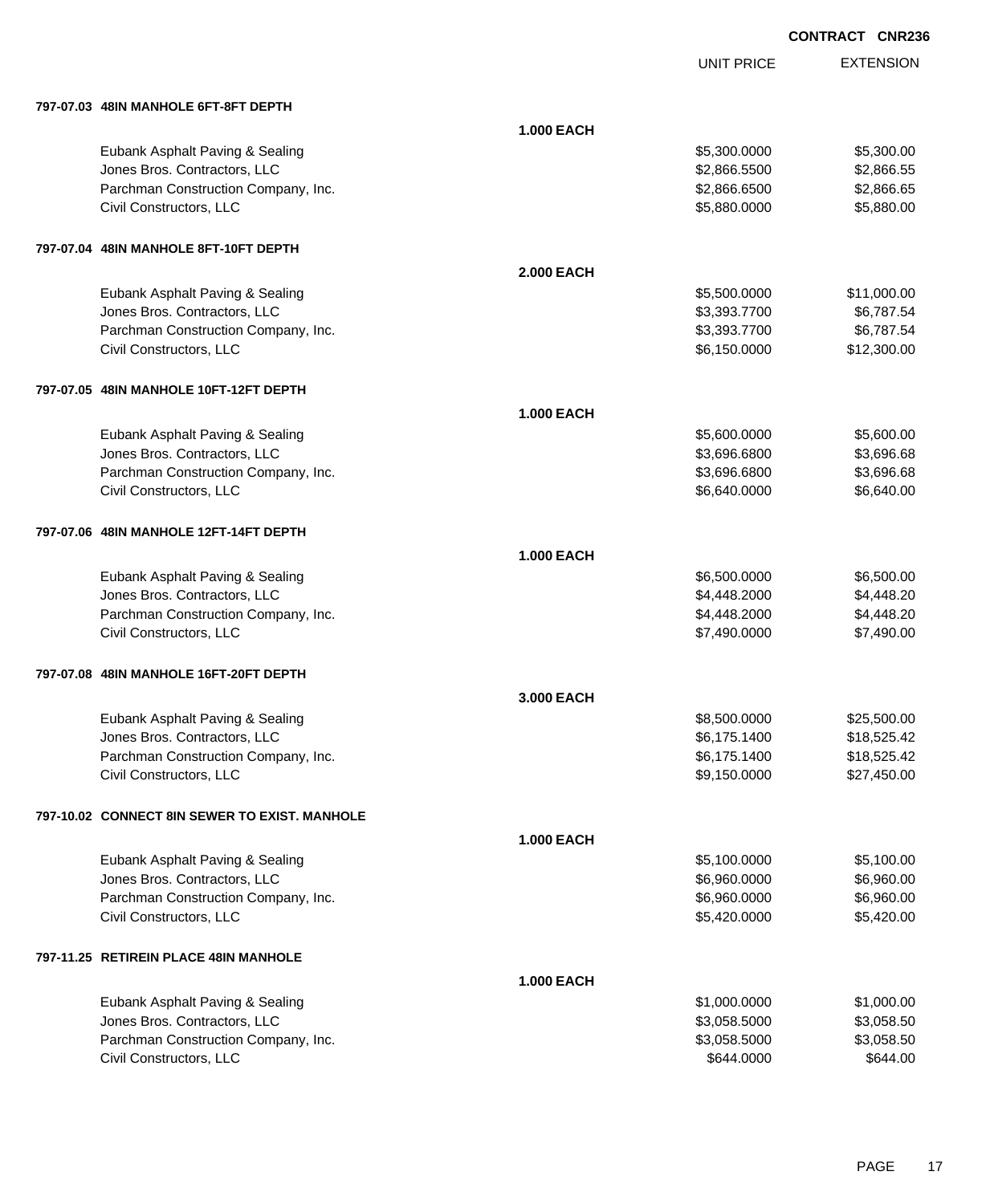|                                                  |              |                   | <b>CONTRACT</b><br><b>CNR236</b> |
|--------------------------------------------------|--------------|-------------------|----------------------------------|
|                                                  |              | <b>UNIT PRICE</b> | <b>EXTENSION</b>                 |
| 797-11.31 RETIREIN PLACE EXISTING SEWER 8IN-14IN |              |                   |                                  |
|                                                  | 595.000 L.F. |                   |                                  |
| Eubank Asphalt Paving & Sealing                  |              | \$21,0000         | \$12,495.00                      |
| Jones Bros. Contractors, LLC                     |              | \$5.1800          | \$3,082.10                       |
| Parchman Construction Company, Inc.              |              | \$5.1800          | \$3,082.10                       |
| Civil Constructors, LLC                          |              | \$18.0000         | \$10,710.00                      |
| 797-11.38 BY-PASS PUMPING                        |              |                   |                                  |
|                                                  | 1.000 LS     |                   |                                  |
| Eubank Asphalt Paving & Sealing                  |              | \$10,000.0000     | \$10,000.00                      |
| Jones Bros. Contractors, LLC                     |              | \$6,585.0000      | \$6,585.00                       |
| Parchman Construction Company, Inc.              |              | \$6,585.0000      | \$6,585.00                       |
| Civil Constructors, LLC                          |              | \$10,860.0000     | \$10,860.00                      |
| 797-13.05 CREEK CROSSING (SEE PLANS)             |              |                   |                                  |
|                                                  | 1.000 LS     |                   |                                  |
| Eubank Asphalt Paving & Sealing                  |              | \$20,000.0000     | \$20,000.00                      |
| Jones Bros. Contractors, LLC                     |              | \$2,500.0000      | \$2,500.00                       |
| Parchman Construction Company, Inc.              |              | \$2,500.0000      | \$2,500.00                       |
| Civil Constructors, LLC                          |              | \$22,030.0000     | \$22,030.00                      |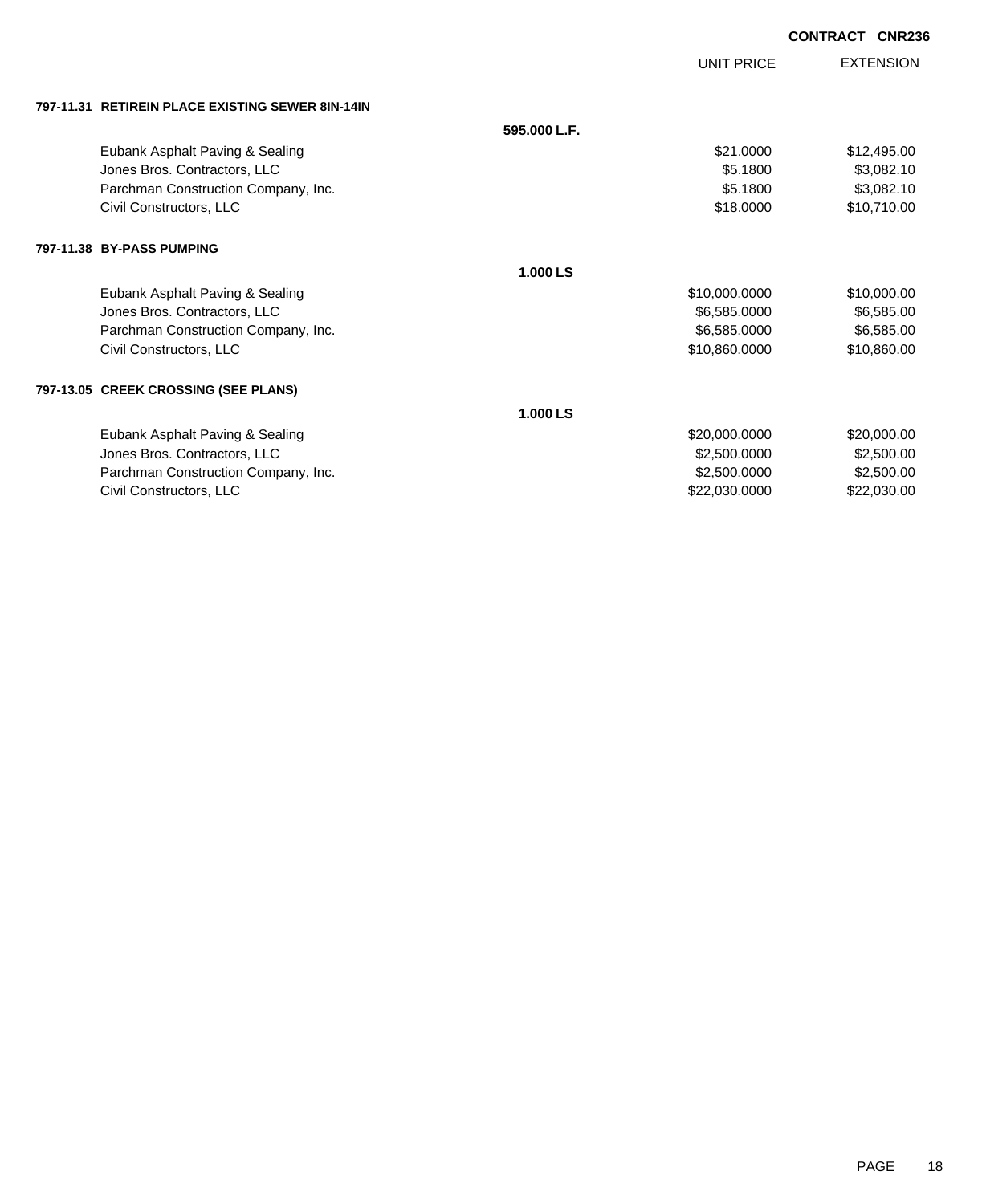# **SUB-TOTAL ROADWAY**

| Eubank Asphalt Paving & Sealing     | \$1,226,825.36 |
|-------------------------------------|----------------|
| Jones Bros. Contractors, LLC        | \$1,381,809.16 |
| Parchman Construction Company, Inc. | \$1,595,439.59 |
| Civil Constructors, LLC             | \$1,648,457.60 |

#### **SUB-TOTAL UTILITY**

| Eubank Asphalt Paving & Sealing     | \$281,285,00 |
|-------------------------------------|--------------|
| Jones Bros. Contractors, LLC        | \$214,720.69 |
| Parchman Construction Company, Inc. | \$217,348.79 |
| Civil Constructors, LLC             | \$269,019,00 |

#### **TOTAL CONTRACT**

| Eubank Asphalt Paving & Sealing     | \$1.508.110.36 |
|-------------------------------------|----------------|
| Jones Bros. Contractors, LLC        | \$1,596,529.85 |
| Parchman Construction Company, Inc. | \$1,812,788.38 |
| Civil Constructors, LLC             | \$1.917.476.60 |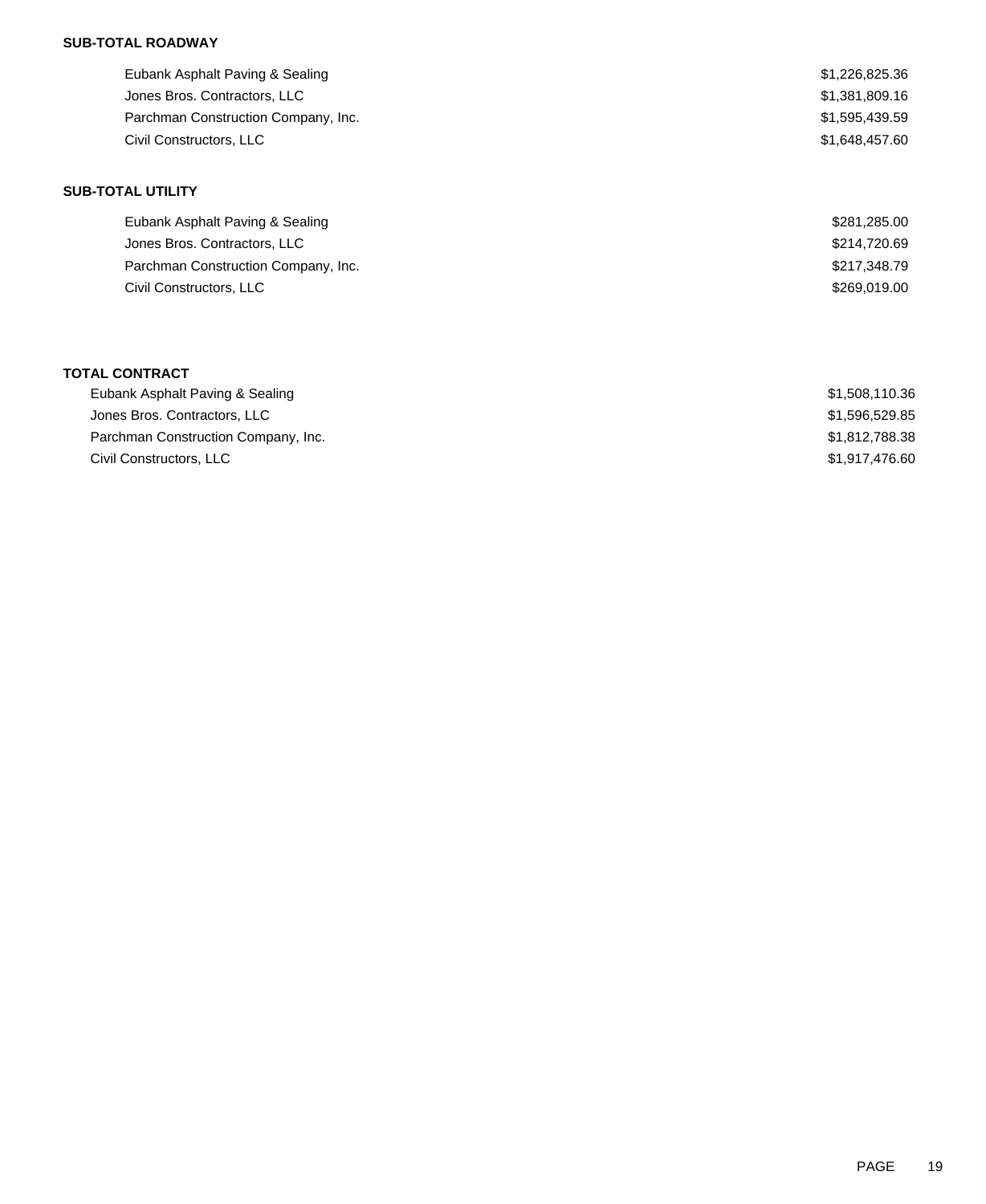# **DEPARTMENT OF TRANSPORTATION SUMMARY OF BIDS LETTING OF AUGUST 18, 2017 STATE OF TENNESSEE**

#### DICKSON AND WILLIAMSON COUNTIES (Contract No. CNR278 Call 014)

IM/NH-40-3(148),22001-3183-44,94001-3120-44

THE CONSTRUCTION OF A TRUCK CLIMBING LANE ON I-40 EB NEAR MILE MARKER 180, INCLUDING GRADING, DRAINAGE, WIDENING OF A CONCRETE I-BEAM BRIDGE AND PAVING.

PROJECT LENGTH - 2.800 MILES

COMPLETION TIME - ON OR BEFORE SEPTEMBER 30, 2018

DBE GOAL 7.00%

| <b>TOTAL CONTRACT</b> |
|-----------------------|
| \$7,994,227.48        |
| \$8,756,478.36        |
| \$9,089,978.85        |
| \$9,682,153.40        |
|                       |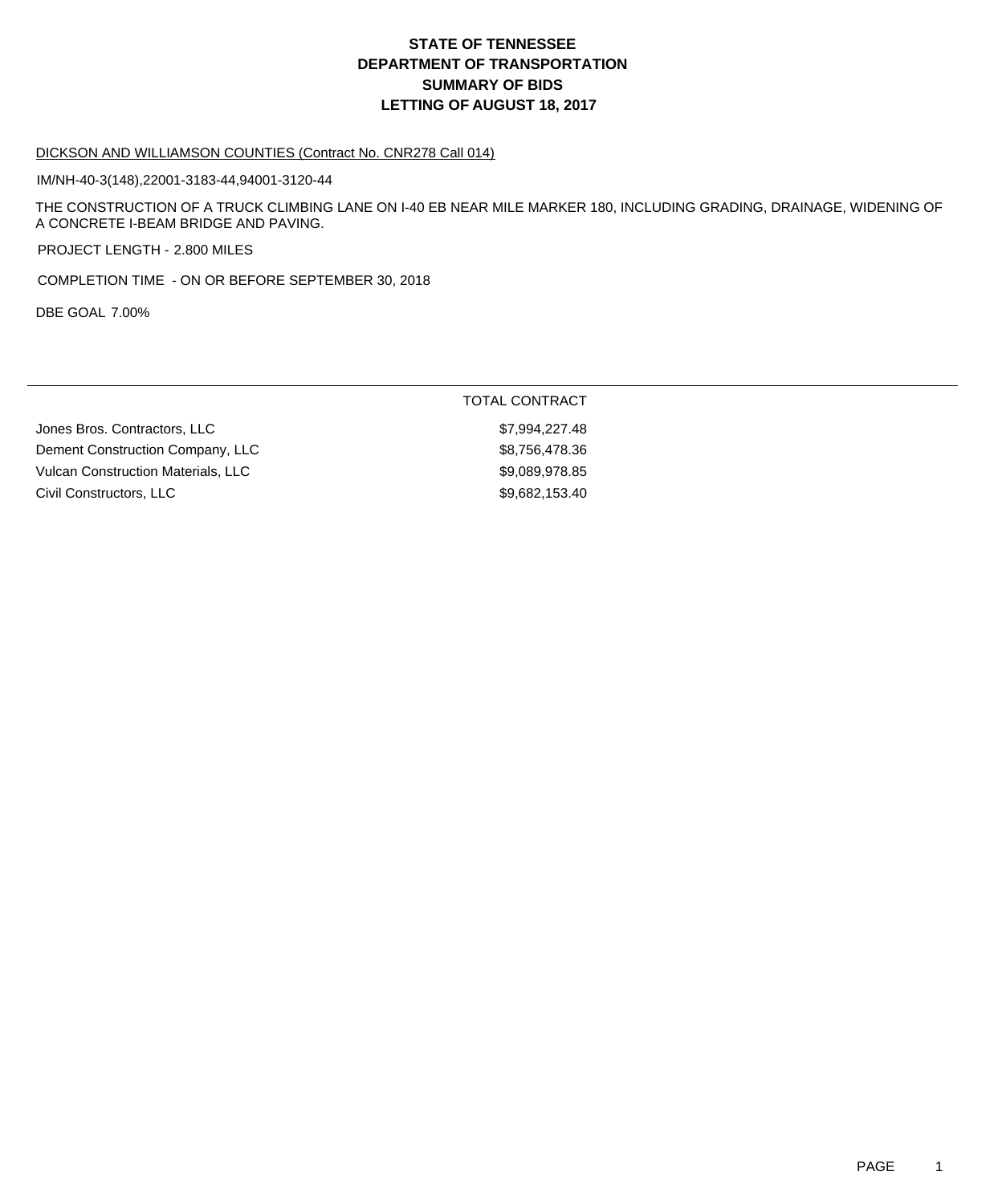|                   |                                                      |                 | <b>UNIT PRICE</b> | <b>EXTENSION</b> |
|-------------------|------------------------------------------------------|-----------------|-------------------|------------------|
|                   | <b>ROADWAY CATEGORY</b>                              |                 |                   |                  |
| 105-01            | <b>CONSTRUCTION STAKES, LINES AND GRADES</b>         |                 |                   |                  |
|                   |                                                      | 1.000 LS        |                   |                  |
|                   | Jones Bros. Contractors, LLC                         |                 | \$80,000.0000     | \$80,000.00      |
|                   | Dement Construction Company, LLC                     |                 | \$80,366.4200     | \$80,366.42      |
|                   | Vulcan Construction Materials, LLC                   |                 | \$90,000.0000     | \$90,000.00      |
|                   | Civil Constructors, LLC                              |                 | \$74,160.0000     | \$74,160.00      |
| 109-10.01 TRAINEE |                                                      |                 |                   |                  |
|                   |                                                      | 1,180.000 HOUR  |                   |                  |
|                   | Jones Bros. Contractors, LLC                         |                 | \$0.8000          | \$944.00         |
|                   | Dement Construction Company, LLC                     |                 | \$0.8000          | \$944.00         |
|                   | Vulcan Construction Materials, LLC                   |                 | \$0.8000          | \$944.00         |
|                   | Civil Constructors, LLC                              |                 | \$0.8000          | \$944.00         |
| 201-01            | <b>CLEARING AND GRUBBING</b>                         |                 |                   |                  |
|                   |                                                      | 1.000 LS        |                   |                  |
|                   | Jones Bros. Contractors, LLC                         |                 | \$150,000.0000    | \$150,000.00     |
|                   | Dement Construction Company, LLC                     |                 | \$60,000.0000     | \$60,000.00      |
|                   | Vulcan Construction Materials, LLC                   |                 | \$212,000.0000    | \$212,000.00     |
|                   | Civil Constructors, LLC                              |                 | \$82,500.0000     | \$82,500.00      |
| 203-01            | <b>ROAD &amp; DRAINAGE EXCAVATION (UNCLASSIFIED)</b> |                 |                   |                  |
|                   |                                                      | 28,831.000 C.Y. |                   |                  |
|                   | Jones Bros. Contractors, LLC                         |                 | \$15.0000         | \$432,465.00     |
|                   | Dement Construction Company, LLC                     |                 | \$11.7100         | \$337,611.01     |
|                   | Vulcan Construction Materials, LLC                   |                 | \$13.8000         | \$397,867.80     |
|                   | Civil Constructors, LLC                              |                 | \$15.2500         | \$439,672.75     |
|                   | 203-02.01 BORROW EXCAVATION (GRADED SOLID ROCK)      |                 |                   |                  |
|                   |                                                      | 3.500,000 TON   |                   |                  |
|                   | Jones Bros. Contractors, LLC                         |                 | \$25.0000         | \$87,500.00      |
|                   | Dement Construction Company, LLC                     |                 | \$35.0000         | \$122,500.00     |
|                   | Vulcan Construction Materials, LLC                   |                 | \$25.5000         | \$89,250.00      |
|                   | Civil Constructors, LLC                              |                 | \$18.0000         | \$63,000.00      |
| 203-03            | <b>BORROW EXCAVATION (UNCLASSIFIED)</b>              |                 |                   |                  |
|                   |                                                      | 9,102.000 C.Y.  |                   |                  |
|                   | Jones Bros. Contractors, LLC                         |                 | \$8.0000          | \$72,816.00      |
|                   | Dement Construction Company, LLC                     |                 | \$40.0000         | \$364,080.00     |
|                   | Vulcan Construction Materials, LLC                   |                 | \$25.0000         | \$227,550.00     |
|                   | Civil Constructors, LLC                              |                 | \$25.0000         | \$227,550.00     |
| 203-06            | <b>WATER</b>                                         |                 |                   |                  |
|                   |                                                      | 172.000 M.G.    |                   |                  |
|                   | Jones Bros. Contractors, LLC                         |                 | \$0.7500          | \$129.00         |
|                   | Dement Construction Company, LLC                     |                 | \$4.3200          | \$743.04         |
|                   | Vulcan Construction Materials, LLC                   |                 | \$5.0000          | \$860.00         |

Civil Constructors, LLC \$12.0000 \$2,064.00

**CONTRACT CNR278**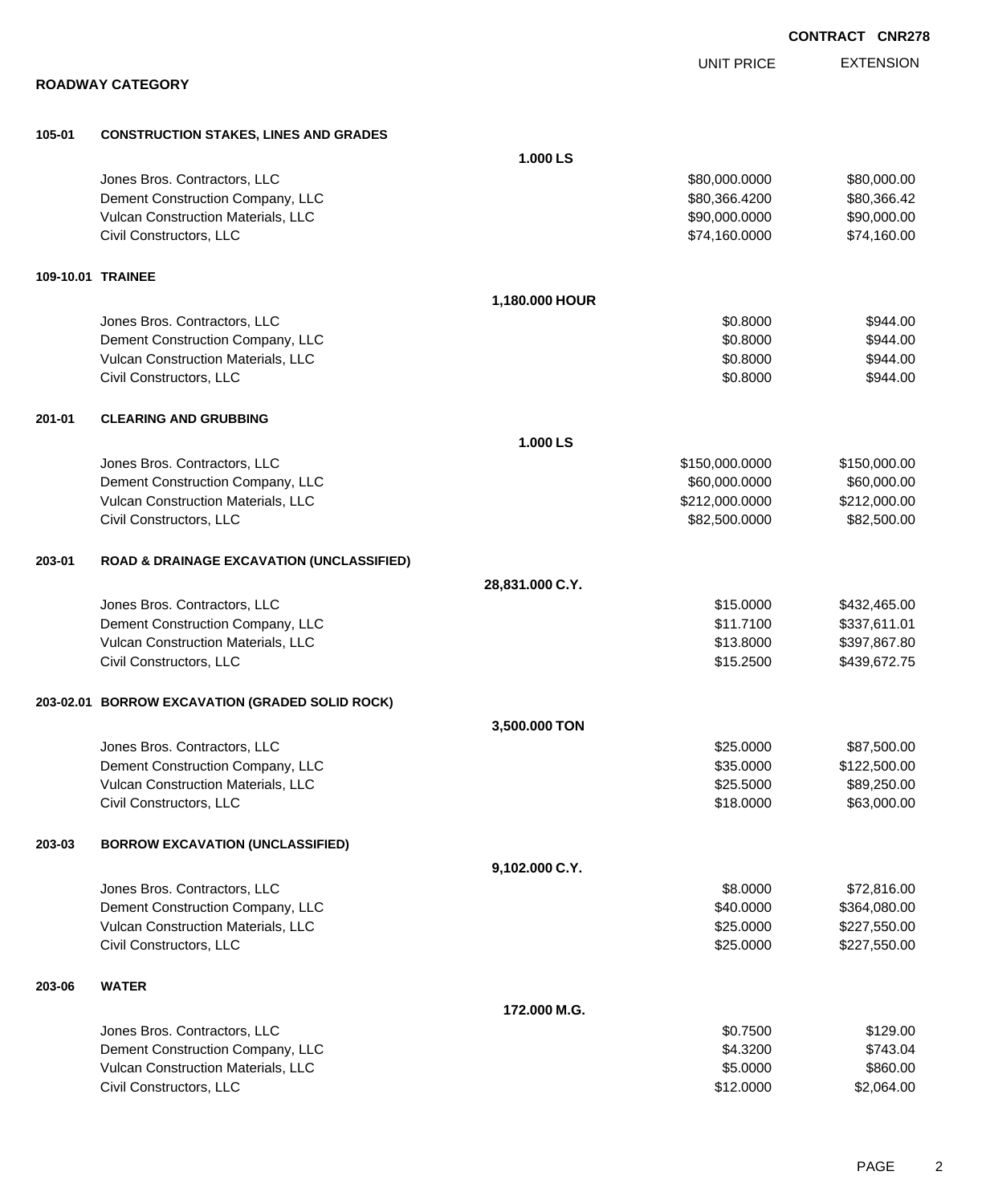UNIT PRICE EXTENSION

| 204-08 | <b>FOUNDATION FILL MATERIAL</b> |
|--------|---------------------------------|
|        |                                 |

| 204-08 | <b>FOUNDATION FILL MATERIAL</b>               |                    |            |             |
|--------|-----------------------------------------------|--------------------|------------|-------------|
|        |                                               | 155.000 C.Y.       |            |             |
|        | Jones Bros. Contractors, LLC                  |                    | \$70.0000  | \$10,850.00 |
|        | Dement Construction Company, LLC              |                    | \$55.0000  | \$8,525.00  |
|        | Vulcan Construction Materials, LLC            |                    | \$121.0000 | \$18,755.00 |
|        | Civil Constructors, LLC                       |                    | \$71.0000  | \$11,005.00 |
|        | 209-03.22 FILTER SOCK (18 INCH)               |                    |            |             |
|        |                                               | 216.000 L.F.       |            |             |
|        | Jones Bros. Contractors, LLC                  |                    | \$3.5000   | \$756.00    |
|        | Dement Construction Company, LLC              |                    | \$3.5000   | \$756.00    |
|        | Vulcan Construction Materials, LLC            |                    | \$8.4500   | \$1,825.20  |
|        | Civil Constructors, LLC                       |                    | \$9.7000   | \$2,095.20  |
| 209-05 | <b>SEDIMENT REMOVAL</b>                       |                    |            |             |
|        |                                               | 564.000 C.Y.       |            |             |
|        | Jones Bros. Contractors, LLC                  |                    | \$16,4300  | \$9,266.52  |
|        | Dement Construction Company, LLC              |                    | \$8.6000   | \$4,850.40  |
|        | Vulcan Construction Materials, LLC            |                    | \$13.8000  | \$7,783.20  |
|        | Civil Constructors, LLC                       |                    | \$19.0000  | \$10,716.00 |
|        | 209-08.02 TEMPORARY SILT FENCE (WITH BACKING) |                    |            |             |
|        |                                               | 10,660.000 L.F.    |            |             |
|        | Jones Bros. Contractors, LLC                  |                    | \$4.0000   | \$42,640.00 |
|        | Dement Construction Company, LLC              |                    | \$4.0000   | \$42,640.00 |
|        | Vulcan Construction Materials, LLC            |                    | \$3.5000   | \$37,310.00 |
|        | Civil Constructors, LLC                       |                    | \$4.0000   | \$42,640.00 |
|        | 209-08.07 ROCK CHECK DAM PER                  |                    |            |             |
|        |                                               | 118.000 EACH       |            |             |
|        | Jones Bros. Contractors, LLC                  |                    | \$250.0000 | \$29,500.00 |
|        | Dement Construction Company, LLC              |                    | \$250.0000 | \$29,500.00 |
|        | Vulcan Construction Materials, LLC            |                    | \$250.0000 | \$29,500.00 |
|        | Civil Constructors, LLC                       |                    | \$286.0000 | \$33,748.00 |
|        | 209-08.08 ENHANCED ROCK CHECK DAM             |                    |            |             |
|        |                                               | 67.000 EACH        |            |             |
|        | Jones Bros. Contractors, LLC                  |                    | \$350.0000 | \$23,450.00 |
|        | Dement Construction Company, LLC              |                    | \$350.0000 | \$23,450.00 |
|        | Vulcan Construction Materials, LLC            |                    | \$350.0000 | \$23,450.00 |
|        | Civil Constructors, LLC                       |                    | \$401.0000 | \$26,867.00 |
|        | 209-08.09 FILTER SOCK CHECK DAM               |                    |            |             |
|        |                                               | <b>18.000 EACH</b> |            |             |
|        | Jones Bros. Contractors, LLC                  |                    | \$200.0000 | \$3,600.00  |
|        | Dement Construction Company, LLC              |                    | \$200.0000 | \$3,600.00  |
|        | Vulcan Construction Materials, LLC            |                    | \$300.0000 | \$5,400.00  |
|        | Civil Constructors, LLC                       |                    | \$344.0000 | \$6,192.00  |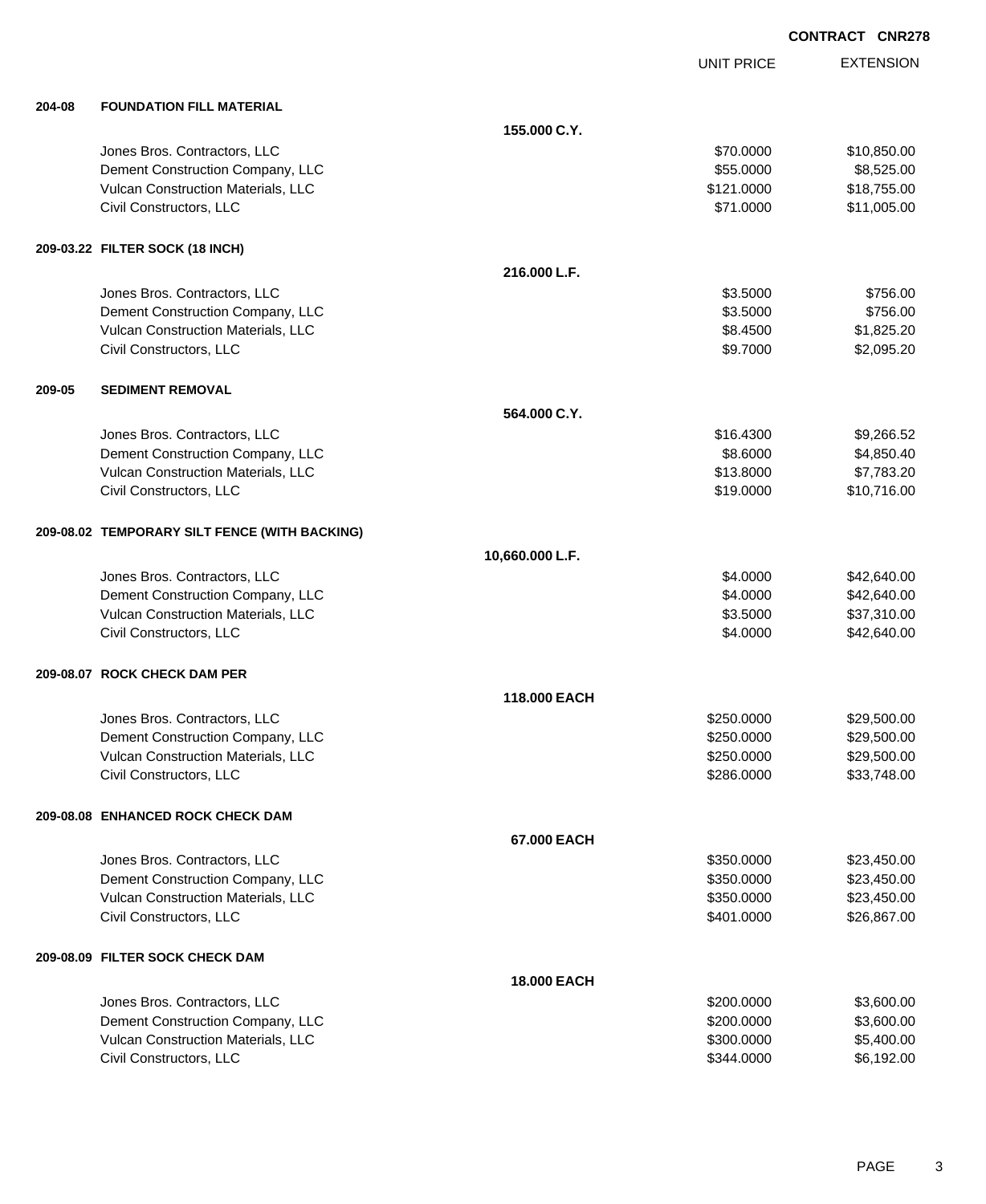|        |                                               |                   |                   | <b>CONTRACT CNR278</b> |
|--------|-----------------------------------------------|-------------------|-------------------|------------------------|
|        |                                               |                   | <b>UNIT PRICE</b> | <b>EXTENSION</b>       |
|        | 209-09.01 SANDBAGS                            |                   |                   |                        |
|        |                                               | 200,000 BAG       |                   |                        |
|        | Jones Bros. Contractors, LLC                  |                   | \$4.0000          | \$800.00               |
|        | Dement Construction Company, LLC              |                   | \$4.0000          | \$800.00               |
|        | Vulcan Construction Materials, LLC            |                   | \$3.0000          | \$600.00               |
|        | Civil Constructors, LLC                       |                   | \$5.8000          | \$1,160.00             |
|        | 209-09.04 SEDIMENT FILTER BAG(15' X 10')      |                   |                   |                        |
|        |                                               | <b>4.000 EACH</b> |                   |                        |
|        | Jones Bros. Contractors, LLC                  |                   | \$615.0100        | \$2,460.04             |
|        | Dement Construction Company, LLC              |                   | \$150.0000        | \$600.00               |
|        | Vulcan Construction Materials, LLC            |                   | \$300.0000        | \$1,200.00             |
|        | Civil Constructors, LLC                       |                   | \$344.0000        | \$1,376.00             |
|        | 209-40.33 CATCH BASIN PROTECTION (TYPE D)     |                   |                   |                        |
|        |                                               | 16.000 EACH       |                   |                        |
|        | Jones Bros. Contractors, LLC                  |                   | \$175.0000        | \$2,800.00             |
|        | Dement Construction Company, LLC              |                   | \$175.0000        | \$2,800.00             |
|        | Vulcan Construction Materials, LLC            |                   | \$200.0000        | \$3,200.00             |
|        | Civil Constructors, LLC                       |                   | \$229.0000        | \$3,664.00             |
|        | 209-40.41 CATCH BASIN FILTER ASSEMBLY(TYPE 1) |                   |                   |                        |
|        |                                               | 5,000 EACH        |                   |                        |
|        | Jones Bros. Contractors, LLC                  |                   | \$450.0000        | \$2,250.00             |
|        | Dement Construction Company, LLC              |                   | \$450.0000        | \$2,250.00             |
|        | Vulcan Construction Materials, LLC            |                   | \$425.0000        | \$2,125.00             |
|        | Civil Constructors, LLC                       |                   | \$487,0000        | \$2,435.00             |
|        | 209-40.42 CATCH BASIN FILTER ASSEMBLY(TYPE 2) |                   |                   |                        |
|        |                                               | 3.000 EACH        |                   |                        |
|        | Jones Bros. Contractors, LLC                  |                   | \$750.0000        | \$2,250.00             |
|        | Dement Construction Company, LLC              |                   | \$750.0000        | \$2,250.00             |
|        | Vulcan Construction Materials, LLC            |                   | \$475.0000        | \$1,425.00             |
|        | Civil Constructors, LLC                       |                   | \$544.0000        | \$1,632.00             |
|        | 209-40.48 CATCH BASIN FILTER ASSEMBLY(TYPE 8) |                   |                   |                        |
|        |                                               | <b>1.000 EACH</b> |                   |                        |
|        | Jones Bros. Contractors, LLC                  |                   | \$750.0000        | \$750.00               |
|        | Dement Construction Company, LLC              |                   | \$750.0000        | \$750.00               |
|        | Vulcan Construction Materials, LLC            |                   | \$800.0000        | \$800.00               |
|        | Civil Constructors, LLC                       |                   | \$916.0000        | \$916.00               |
| 303-01 | MINERAL AGGREGATE, TYPE A BASE, GRADING D     |                   |                   |                        |
|        |                                               | 44,597.000 TON    |                   |                        |
|        | Jones Bros. Contractors, LLC                  |                   | \$19.5000         | \$869,641.50           |
|        | Dement Construction Company, LLC              |                   | \$19.0700         | \$850,464.79           |
|        | Vulcan Construction Materials, LLC            |                   | \$21.5000         | \$958,835.50           |

Civil Constructors, LLC 61,081,477.25

PAGE 4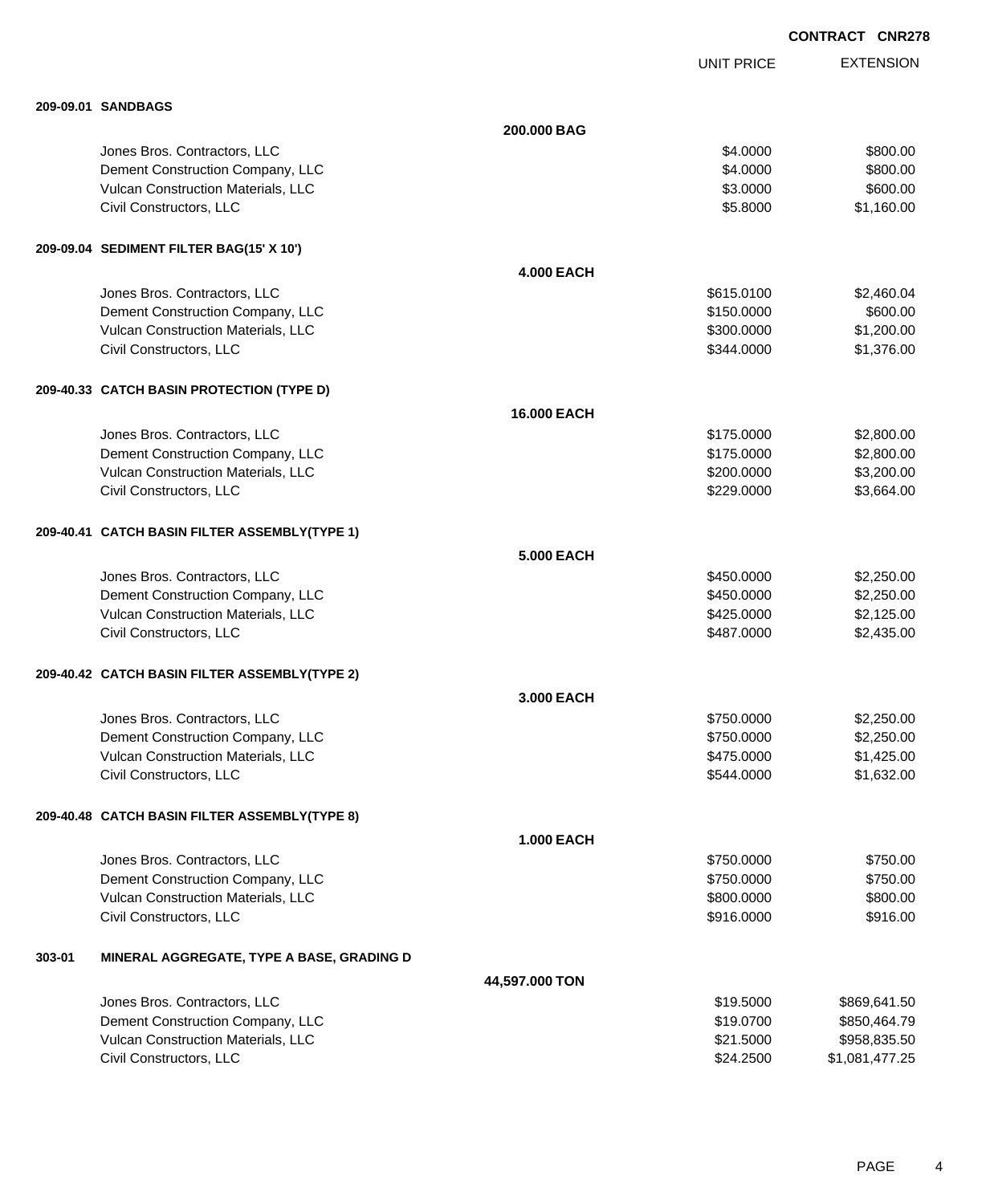|        |                                                                   |                |                   | <b>CONTRACT CNR278</b> |
|--------|-------------------------------------------------------------------|----------------|-------------------|------------------------|
|        |                                                                   |                | <b>UNIT PRICE</b> | <b>EXTENSION</b>       |
|        | 303-10.01 MINERAL AGGREGATE (SIZE 57)                             |                |                   |                        |
|        |                                                                   | 72.000 TON     |                   |                        |
|        | Jones Bros. Contractors, LLC                                      |                | \$35.0000         | \$2,520.00             |
|        | Dement Construction Company, LLC                                  |                | \$25.9200         | \$1,866.24             |
|        | Vulcan Construction Materials, LLC                                |                | \$38.0000         | \$2,736.00             |
|        | Civil Constructors, LLC                                           |                | \$41.0000         | \$2,952.00             |
|        | 307-03.01 ASPHALT CONCRETE MIX (PG76-22) (BPMB-HM) GRADING A      |                |                   |                        |
|        |                                                                   | 14,561.000 TON |                   |                        |
|        | Jones Bros. Contractors, LLC                                      |                | \$67.5000         | \$982,867.50           |
|        | Dement Construction Company, LLC                                  |                | \$72.0000         | \$1,048,392.00         |
|        | Vulcan Construction Materials, LLC                                |                | \$72.0000         | \$1,048,392.00         |
|        | Civil Constructors, LLC                                           |                | \$75.0000         | \$1,092,075.00         |
|        | 307-03.02 PERF. GRADE ASPH. CEMENT(PG76-22)GRADING AS             |                |                   |                        |
|        |                                                                   | 222,000 TON    |                   |                        |
|        | Jones Bros. Contractors, LLC                                      |                | \$550.0000        | \$122,100.00           |
|        | Dement Construction Company, LLC                                  |                | \$622.0000        | \$138,084.00           |
|        | Vulcan Construction Materials, LLC                                |                | \$622.0000        | \$138,084.00           |
|        | Civil Constructors, LLC                                           |                | \$630.0000        | \$139,860.00           |
|        | 307-03.03 AGGREGATE(BPMB-HM) GRADING AS                           |                |                   |                        |
|        |                                                                   | 6,600.000 TON  |                   |                        |
|        | Jones Bros. Contractors, LLC                                      |                | \$56.0000         | \$369,600.00           |
|        | Dement Construction Company, LLC                                  |                | \$53.5000         | \$353,100.00           |
|        | Vulcan Construction Materials, LLC                                |                | \$53.5000         | \$353,100.00           |
|        | Civil Constructors, LLC                                           |                | \$55.0000         | \$363,000.00           |
|        | 307-03.08   ASPHALT CONCRETE MIX (PG76-22) (BPMB-HM) GRADING B-M2 |                |                   |                        |
|        |                                                                   | 5,395.000 TON  |                   |                        |
|        | Jones Bros. Contractors, LLC                                      |                | \$89.5000         | \$482,852.50           |
|        | Dement Construction Company, LLC                                  |                | \$72.0000         | \$388,440.00           |
|        | Vulcan Construction Materials, LLC                                |                | \$72.0000         | \$388,440.00           |
|        | Civil Constructors, LLC                                           |                | \$75.0000         | \$404,625.00           |
|        | 307-03.10 ASPHALT CONC MIX (PG76-22)(BPMB-HM) GR CS               |                |                   |                        |
|        |                                                                   | 2,395.000 TON  |                   |                        |
|        | Jones Bros. Contractors, LLC                                      |                | \$105.0000        | \$251,475.00           |
|        | Dement Construction Company, LLC                                  |                | \$94.0000         | \$225,130.00           |
|        | Vulcan Construction Materials, LLC                                |                | \$94.0000         | \$225,130.00           |
|        | Civil Constructors, LLC                                           |                | \$96.0000         | \$229,920.00           |
| 402-01 | BITUMINOUS MATERIAL FOR PRIME COAT (PC)                           |                |                   |                        |
|        |                                                                   | 66.000 TON     |                   |                        |
|        | Jones Bros. Contractors, LLC                                      |                | \$575.0000        | \$37,950.00            |
|        | Dement Construction Company, LLC                                  |                | \$825.0000        | \$54,450.00            |
|        | Vulcan Construction Materials, LLC                                |                | \$825.0000        | \$54,450.00            |
|        | Civil Constructors, LLC                                           |                | \$850.0000        | \$56,100.00            |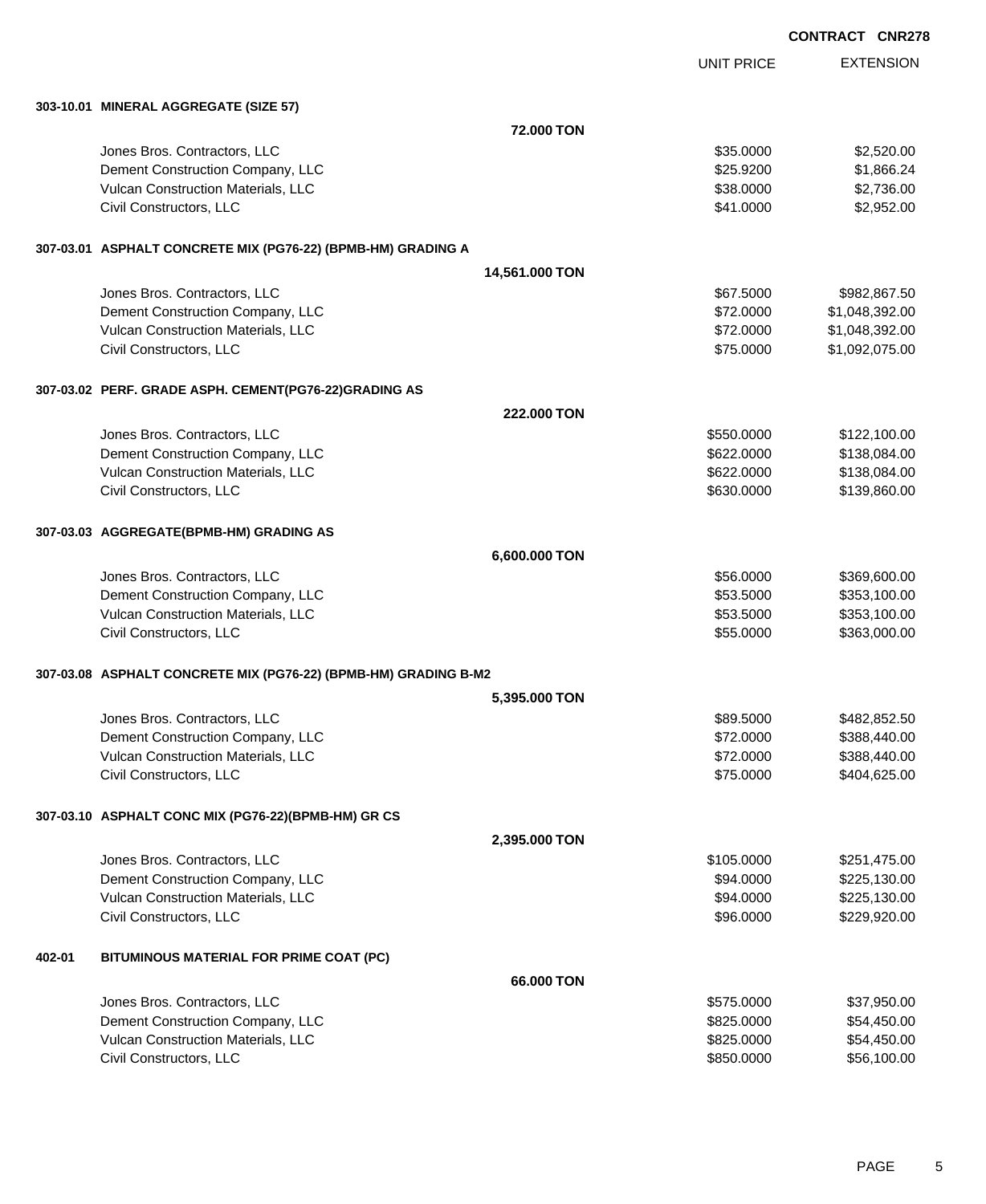EXTENSION

|        |                                                       |               |                   | <b>CONTRACT CNR2</b> |
|--------|-------------------------------------------------------|---------------|-------------------|----------------------|
|        |                                                       |               | <b>UNIT PRICE</b> | <b>EXTENSION</b>     |
| 402-02 | <b>AGGREGATE FOR COVER MATERIAL (PC)</b>              |               |                   |                      |
|        |                                                       | 261.000 TON   |                   |                      |
|        | Jones Bros. Contractors, LLC                          |               | \$35.0000         | \$9,135.00           |
|        | Dement Construction Company, LLC                      |               | \$38.5000         | \$10,048.50          |
|        | Vulcan Construction Materials, LLC                    |               | \$38.5000         | \$10,048.50          |
|        | Civil Constructors, LLC                               |               | \$40.0000         | \$10,440.00          |
| 403-01 | BITUMINOUS MATERIAL FOR TACK COAT (TC)                |               |                   |                      |
|        |                                                       | 76.000 TON    |                   |                      |
|        | Jones Bros. Contractors, LLC                          |               | \$540.0000        | \$41,040.00          |
|        | Dement Construction Company, LLC                      |               | \$685.0000        | \$52,060.00          |
|        | Vulcan Construction Materials, LLC                    |               | \$685.0000        | \$52,060.00          |
|        | Civil Constructors, LLC                               |               | \$725.0000        | \$55,100.00          |
| 403-02 | <b>ASPHALT CEMENT FOR TACK COAT (TC)</b>              |               |                   |                      |
|        |                                                       | 51.000 TON    |                   |                      |
|        | Jones Bros. Contractors, LLC                          |               | \$370.0000        | \$18,870.00          |
|        | Dement Construction Company, LLC                      |               | \$685.0000        | \$34,935.00          |
|        | Vulcan Construction Materials, LLC                    |               | \$685.0000        | \$34,935.00          |
|        | Civil Constructors, LLC                               |               | \$725.0000        | \$36,975.00          |
|        | 411-03.23 ACS MIX (PG76-22) OGFC                      |               |                   |                      |
|        |                                                       | 3,631.000 TON |                   |                      |
|        | Jones Bros. Contractors, LLC                          |               | \$112.0000        | \$406,672.00         |
|        | Dement Construction Company, LLC                      |               | \$104.0000        | \$377,624.00         |
|        | Vulcan Construction Materials, LLC                    |               | \$104.0000        | \$377,624.00         |
|        | Civil Constructors, LLC                               |               | \$110.0000        | \$399,410.00         |
|        | 411-12.01 SCORING SHOULDERS (CONTINUOUS) (16IN WIDTH) |               |                   |                      |
|        |                                                       | 6.000 L.M.    |                   |                      |
|        | Jones Bros. Contractors, LLC                          |               | \$975.0000        | \$5,850.00           |
|        | Dement Construction Company, LLC                      |               | \$975.0000        | \$5,850.00           |
|        | Vulcan Construction Materials, LLC                    |               | \$975.0000        | \$5,850.00           |
|        | Civil Constructors, LLC                               |               | \$1,120.0000      | \$6,720.00           |
|        | 415-01.01 COLD PLANING BITUMINOUS PAVEMENT            |               |                   |                      |
|        |                                                       | 2,116.000 TON |                   |                      |
|        | Jones Bros. Contractors, LLC                          |               | \$25.5000         | \$53,958.00          |
|        | Dement Construction Company, LLC                      |               | \$19.0000         | \$40,204.00          |
|        | Vulcan Construction Materials, LLC                    |               | \$19.0000         | \$40,204.00          |
|        | Civil Constructors, LLC                               |               | \$20.0000         | \$42,320.00          |
|        | 607-07.02 36" CONCRETE PIPE CULVERT (CLASS III)       |               |                   |                      |
|        |                                                       | 42.000 L.F.   |                   |                      |
|        | Jones Bros. Contractors, LLC                          |               | \$185.0000        | \$7,770.00           |
|        | Dement Construction Company, LLC                      |               | \$110.0000        | \$4,620.00           |
|        | Vulcan Construction Materials, LLC                    |               | \$140.0000        | \$5,880.00           |

Civil Constructors, LLC 610,500.00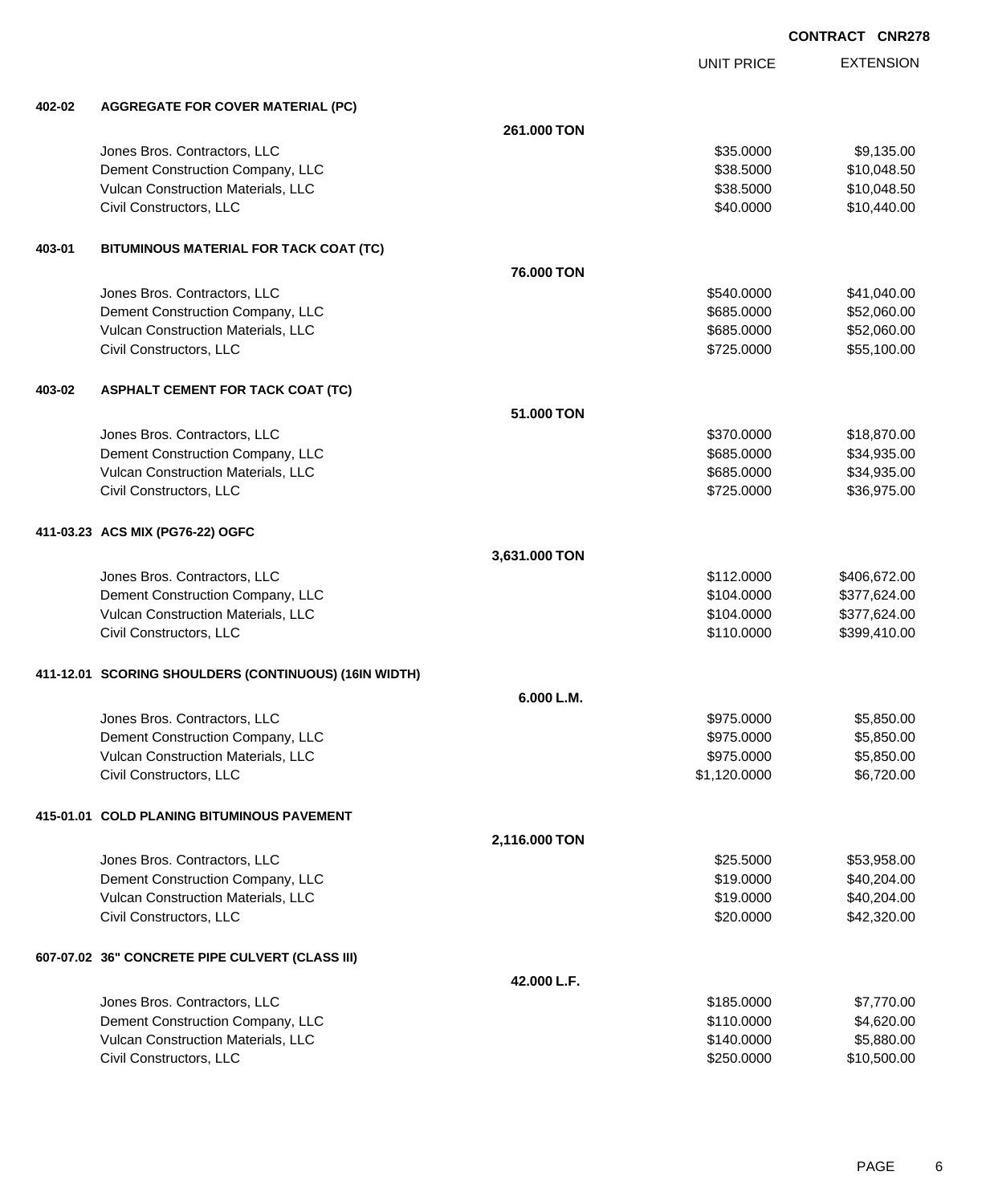| CONTRACT CNR278 |  |
|-----------------|--|
|                 |  |

|                                                    |                   | <b>UNIT PRICE</b> | <b>EXTENSION</b> |
|----------------------------------------------------|-------------------|-------------------|------------------|
| 610-07.03 18" PIPE DRAIN (BRIDGE DRAIN)            |                   |                   |                  |
|                                                    | 147.000 L.F.      |                   |                  |
| Jones Bros. Contractors, LLC                       |                   | \$60.0000         | \$8,820.00       |
| Dement Construction Company, LLC                   |                   | \$25.0000         | \$3,675.00       |
| Vulcan Construction Materials, LLC                 |                   | \$20.0000         | \$2,940.00       |
| Civil Constructors, LLC                            |                   | \$27.0000         | \$3,969.00       |
| 611-02.11 JUNCTION BOX, TYPE 2                     |                   |                   |                  |
|                                                    | <b>1.000 EACH</b> |                   |                  |
| Jones Bros. Contractors, LLC                       |                   | \$5,400.0000      | \$5,400.00       |
| Dement Construction Company, LLC                   |                   | \$4,500.0000      | \$4,500.00       |
| Vulcan Construction Materials, LLC                 |                   | \$2,520.0000      | \$2,520.00       |
| Civil Constructors, LLC                            |                   | \$6,380.0000      | \$6,380.00       |
| 611-38.01 CATCH BASINS, TYPE 38, 0' - 4' DEPTH     |                   |                   |                  |
|                                                    | 3.000 EACH        |                   |                  |
| Jones Bros. Contractors, LLC                       |                   | \$3,300.0000      | \$9,900.00       |
| Dement Construction Company, LLC                   |                   | \$3,000.0000      | \$9,000.00       |
| Vulcan Construction Materials, LLC                 |                   | \$2,250.0000      | \$6,750.00       |
| Civil Constructors, LLC                            |                   | \$3,260.0000      | \$9,780.00       |
| 611-38.02 CATCH BASINS, TYPE 38, > 4' - 8' DEPTH   |                   |                   |                  |
|                                                    | <b>2.000 EACH</b> |                   |                  |
| Jones Bros. Contractors, LLC                       |                   | \$4,000.0000      | \$8,000.00       |
| Dement Construction Company, LLC                   |                   | \$4,000.0000      | \$8,000.00       |
| Vulcan Construction Materials, LLC                 |                   | \$2,600.0000      | \$5,200.00       |
| Civil Constructors, LLC                            |                   | \$4,780.0000      | \$9,560.00       |
| 611-39.03 CATCH BASINS, TYPE 39, > 8' - 12' DEPTH  |                   |                   |                  |
|                                                    | <b>1.000 EACH</b> |                   |                  |
| Jones Bros. Contractors, LLC                       |                   | \$3,200.0000      | \$3,200.00       |
| Dement Construction Company, LLC                   |                   | \$4,500.0000      | \$4,500.00       |
| Vulcan Construction Materials, LLC                 |                   | \$11,000.0000     | \$11,000.00      |
| Civil Constructors, LLC                            |                   | \$21,490.0000     | \$21,490.00      |
| 611-39.04 CATCH BASINS, TYPE 39, > 12' - 16' DEPTH |                   |                   |                  |
|                                                    | <b>1.000 EACH</b> |                   |                  |
| Jones Bros. Contractors, LLC                       |                   | \$3,500.0000      | \$3,500.00       |
| Dement Construction Company, LLC                   |                   | \$7,000.0000      | \$7,000.00       |
| Vulcan Construction Materials, LLC                 |                   | \$12,500.0000     | \$12,500.00      |
| Civil Constructors, LLC                            |                   | \$24,830.0000     | \$24,830.00      |
| 611-39.05 CATCH BASINS, TYPE 39, > 16' - 20' DEPTH |                   |                   |                  |
|                                                    | <b>1.000 EACH</b> |                   |                  |
| Jones Bros. Contractors, LLC                       |                   | \$4,000.0000      | \$4,000.00       |
| Dement Construction Company, LLC                   |                   | \$8,000.0000      | \$8,000.00       |
| Vulcan Construction Materials, LLC                 |                   | \$17,850.0000     | \$17,850.00      |
| Civil Constructors, LLC                            |                   | \$30,010.0000     | \$30,010.00      |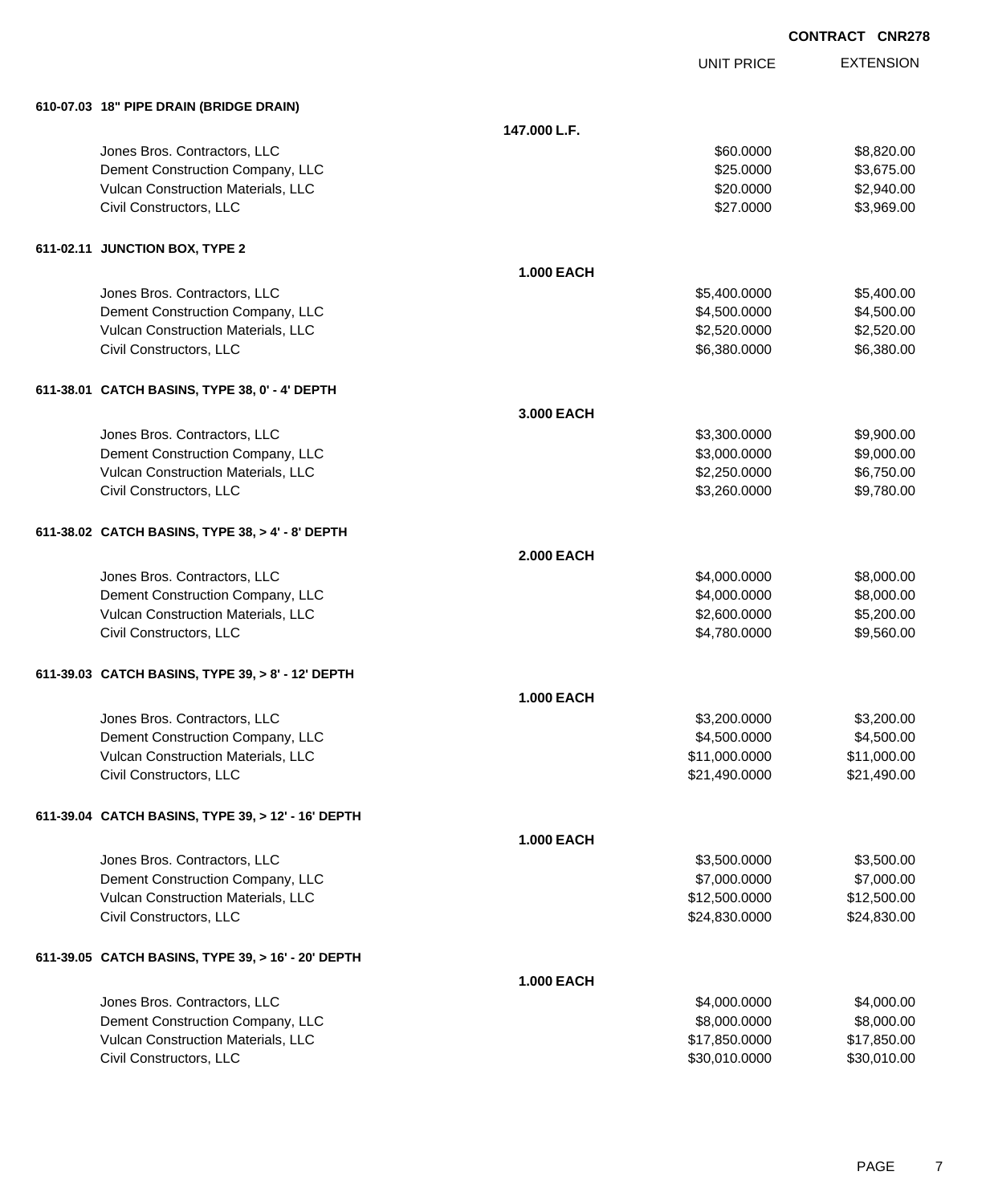UNIT PRICE

EXTENSION

| 611-40.02 CATCH BASINS, TYPE 40, > 4' - 8' DEPTH     |                   |               |              |
|------------------------------------------------------|-------------------|---------------|--------------|
|                                                      | <b>1.000 EACH</b> |               |              |
| Jones Bros. Contractors, LLC                         |                   | \$8,000.0000  | \$8,000.00   |
| Dement Construction Company, LLC                     |                   | \$5,000.0000  | \$5,000.00   |
| Vulcan Construction Materials, LLC                   |                   | \$4,800.0000  | \$4,800.00   |
| Civil Constructors, LLC                              |                   | \$10,250.0000 | \$10,250.00  |
| 621-03.02 18" TEMPORARY DRAINAGE PIPE                |                   |               |              |
|                                                      | 80.000 L.F.       |               |              |
| Jones Bros. Contractors, LLC                         |                   | \$85.0000     | \$6,800.00   |
| Dement Construction Company, LLC                     |                   | \$25.0000     | \$2,000.00   |
| Vulcan Construction Materials, LLC                   |                   | \$30.0000     | \$2,400.00   |
| Civil Constructors, LLC                              |                   | \$27.0000     | \$2,160.00   |
| 705-01.01 GUARDRAIL AT BRIDGE ENDS                   |                   |               |              |
|                                                      | 189.000 L.F.      |               |              |
| Jones Bros. Contractors, LLC                         |                   | \$58.3500     | \$11,028.15  |
| Dement Construction Company, LLC                     |                   | \$58.3500     | \$11,028.15  |
| Vulcan Construction Materials, LLC                   |                   | \$76.1000     | \$14,382.90  |
| Civil Constructors, LLC                              |                   | \$67.0000     | \$12,663.00  |
| 705-02.02 SINGLE GUARDRAIL (TYPE 2)                  |                   |               |              |
|                                                      | 10,977.000 L.F.   |               |              |
| Jones Bros. Contractors, LLC                         |                   | \$17.9100     | \$196,598.07 |
| Dement Construction Company, LLC                     |                   | \$17.9100     | \$196,598.07 |
| Vulcan Construction Materials, LLC                   |                   | \$16.3500     | \$179,473.95 |
| Civil Constructors, LLC                              |                   | \$21.0000     | \$230,517.00 |
| 705-04.09 EARTH PAD FOR TYPE 38 GR END TREATMENT     |                   |               |              |
|                                                      | 9.000 EACH        |               |              |
| Jones Bros. Contractors, LLC                         |                   | \$1,175.0000  | \$10,575.00  |
| Dement Construction Company, LLC                     |                   | \$1,175.0000  | \$10,575.00  |
| Vulcan Construction Materials, LLC                   |                   | \$3,000.0000  | \$27,000.00  |
| Civil Constructors, LLC                              |                   | \$1,350.0000  | \$12,150.00  |
| 705-06.10 GR TERMINALTRAILING END (TYPE 13) MASH TL3 |                   |               |              |
|                                                      | 10.000 EACH       |               |              |
| Jones Bros. Contractors, LLC                         |                   | \$1,058.0000  | \$10,580.00  |
| Dement Construction Company, LLC                     |                   | \$1,058.0000  | \$10,580.00  |
| Vulcan Construction Materials, LLC                   |                   | \$780.0000    | \$7,800.00   |
| Civil Constructors, LLC                              |                   | \$1,220.0000  | \$12,200.00  |
| 705-06.20   TANGENT ENERGY ABSORBING TERM MASH TL-3  |                   |               |              |
|                                                      | 9.000 EACH        |               |              |
| Jones Bros. Contractors, LLC                         |                   | \$2,463.0000  | \$22,167.00  |
| Dement Construction Company, LLC                     |                   | \$2,463.0000  | \$22,167.00  |
| Vulcan Construction Materials, LLC                   |                   | \$2,510.0000  | \$22,590.00  |
| Civil Constructors, LLC                              |                   | \$2,820.0000  | \$25,380.00  |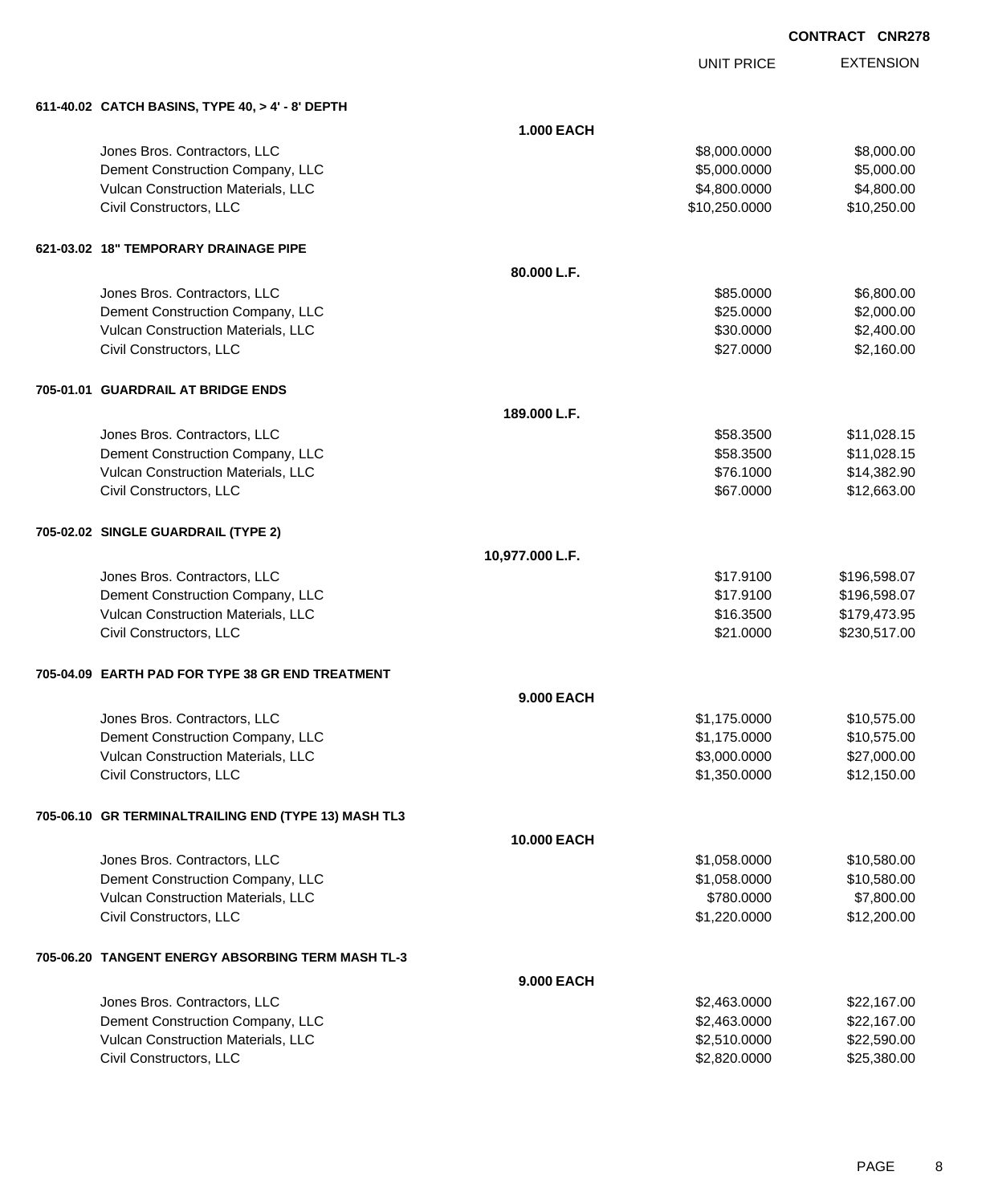UNIT PRICE

EXTENSION

**705-08.51 PORTABLE IMPACT ATTENUATOR NCHRP350 TL-3**

|        | 705-08.51 PORTABLE IMPACT ATTENUATOR NCHRP350 TL-3 |                    |              |              |
|--------|----------------------------------------------------|--------------------|--------------|--------------|
|        |                                                    | 5.000 EACH         |              |              |
|        | Jones Bros. Contractors, LLC                       |                    | \$5,500.0000 | \$27,500.00  |
|        | Dement Construction Company, LLC                   |                    | \$5,000.0000 | \$25,000.00  |
|        | Vulcan Construction Materials, LLC                 |                    | \$5,000.0000 | \$25,000.00  |
|        | Civil Constructors, LLC                            |                    | \$6,870.0000 | \$34,350.00  |
|        | 705-80.01 LONGITUDINAL CABLE BARRIER               |                    |              |              |
|        |                                                    | 7,850.000 L.F.     |              |              |
|        | Jones Bros. Contractors, LLC                       |                    | \$12.0000    | \$94,200.00  |
|        | Dement Construction Company, LLC                   |                    | \$12.0000    | \$94,200.00  |
|        | Vulcan Construction Materials, LLC                 |                    | \$19.0000    | \$149,150.00 |
|        | Civil Constructors, LLC                            |                    | \$14.0000    | \$109,900.00 |
|        | 705-80.18 CABLE BARRIER TERMINAL                   |                    |              |              |
|        |                                                    | <b>4.000 EACH</b>  |              |              |
|        | Jones Bros. Contractors, LLC                       |                    | \$4,125.0000 | \$16,500.00  |
|        | Dement Construction Company, LLC                   |                    | \$4,125.0000 | \$16,500.00  |
|        | Vulcan Construction Materials, LLC                 |                    | \$5,830.0000 | \$23,320.00  |
|        | Civil Constructors, LLC                            |                    | \$4,720.0000 | \$18,880.00  |
| 706-01 | <b>GUARDRAIL REMOVED</b>                           |                    |              |              |
|        |                                                    | 8,553.000 L.F.     |              |              |
|        | Jones Bros. Contractors, LLC                       |                    | \$1.1000     | \$9,408.30   |
|        | Dement Construction Company, LLC                   |                    | \$1.1000     | \$9,408.30   |
|        | Vulcan Construction Materials, LLC                 |                    | \$1.0000     | \$8,553.00   |
|        | Civil Constructors, LLC                            |                    | \$1.3000     | \$11,118.90  |
|        | 707-08.11 HIGH-VISIBILITY CONSTRUCTION FENCE       |                    |              |              |
|        |                                                    | 1,087.000 L.F.     |              |              |
|        | Jones Bros. Contractors, LLC                       |                    | \$1.5000     | \$1,630.50   |
|        | Dement Construction Company, LLC                   |                    | \$3.5000     | \$3,804.50   |
|        | Vulcan Construction Materials, LLC                 |                    | \$1.5000     | \$1,630.50   |
|        | Civil Constructors, LLC                            |                    | \$1.8000     | \$1,956.60   |
|        | 709-01.01 RUBBLE STONE RIP-RAP                     |                    |              |              |
|        |                                                    | 28,000 C.Y.        |              |              |
|        | Jones Bros. Contractors, LLC                       |                    | \$130.0000   | \$3,640.00   |
|        | Dement Construction Company, LLC                   |                    | \$100.0000   | \$2,800.00   |
|        | Vulcan Construction Materials, LLC                 |                    | \$121.0000   | \$3,388.00   |
|        | Civil Constructors, LLC                            |                    | \$150.0000   | \$4,200.00   |
|        | 709-05.05 MACHINED RIP-RAP (CLASS A-3)             |                    |              |              |
|        |                                                    | <b>226.000 TON</b> |              |              |
|        | Jones Bros. Contractors, LLC                       |                    | \$60.0000    | \$13,560.00  |
|        | Dement Construction Company, LLC                   |                    | \$35.0000    | \$7,910.00   |
|        | Vulcan Construction Materials, LLC                 |                    | \$33.0000    | \$7,458.00   |
|        | Civil Constructors, LLC                            |                    | \$38.0000    | \$8,588.00   |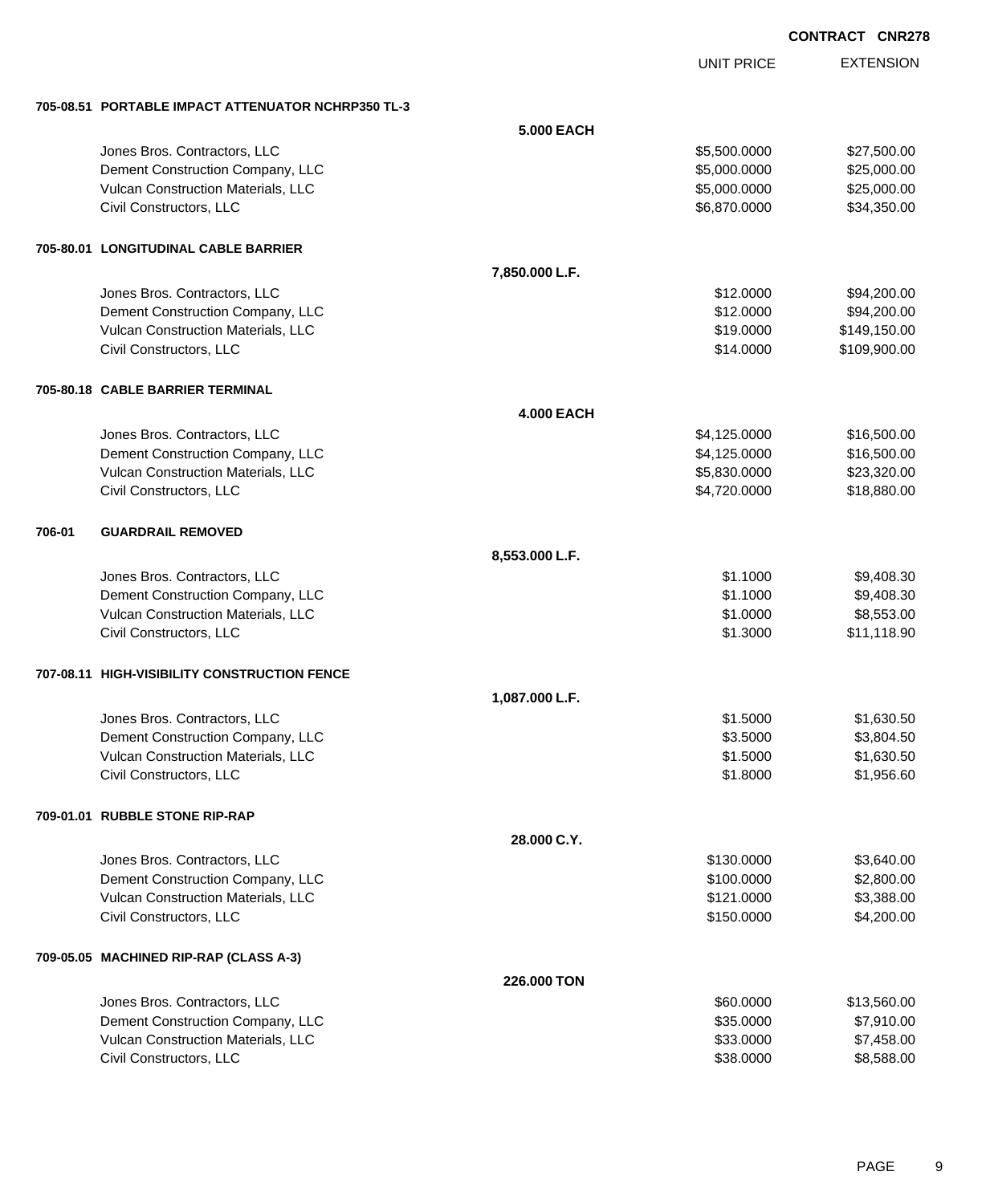EXTENSION **CONTRACT CNR278** UNIT PRICE **709-05.06 MACHINED RIP-RAP (CLASS A-1) 1,908.000 TON** dones Bros. Contractors, LLC 60000 \$85,860.00 Dement Construction Company, LLC 6. The matrix of the state of the state of the state of the state of the state of the state of the state of the state of the state of the state of the state of the state of the state of the Vulcan Construction Materials, LLC \$36.5000 \$69,642.00 Civil Constructors, LLC 666,780.00 **710-05 LATERAL UNDERDRAIN 7,694.000 L.F.** Jones Bros. Contractors, LLC \$6.0000 \$46,164.00 Dement Construction Company, LLC 66.000 \$46,164.00 Vulcan Construction Materials, LLC 66,164.00 Civil Constructors, LLC 6.6000 \$53,088.60 **710-06.15 LATERAL UNDERDRAIN ENDWALL (6:1) 54.000 EACH** Jones Bros. Contractors, LLC \$750.0000 \$40,500.00 Dement Construction Company, LLC  $$750.0000$   $$40,500.00$ Vulcan Construction Materials, LLC 60000 \$40,500.00 Civil Constructors, LLC 646,332.00 **712-01 TRAFFIC CONTROL 1.000 LS** Jones Bros. Contractors, LLC \$60,000.0000 \$60,000.00 Dement Construction Company, LLC 61,985.6000 \$61,985.6000 \$61,985.6000 \$61,985.600 Vulcan Construction Materials, LLC 600000 \$91,000.000 \$91,000.000 \$91,000.000 Civil Constructors, LLC 6. 2012 12:00:000 \$162,500.000 \$162,500.000 \$162,500.000 \$162,500.000 \$162,500.00 **712-02.02 INTERCONNECTED PORTABLE BARRIER RAIL 25,008.000 L.F.** Jones Bros. Contractors, LLC \$25.0000 \$625,200.00 Dement Construction Company, LLC 6. The construction Company, LLC 6. The construction Company, LLC 6. The construction of the construction of the construction Company, LLC 6. The construction of the construction of the con Vulcan Construction Materials, LLC 60000 \$1,000,320.00 Civil Constructors, LLC 6. 2012 12:00 12:00 13950,304.00 **712-02.47 BRIDGE MOUNTED INTERCONNECTED PORTABLE BARRIER RAIL 258.000 L.F.** Jones Bros. Contractors, LLC \$48.0000 \$12,384.00 Dement Construction Company, LLC 6. The matrix of the state of the state of the state of the state of the state of the state of the state of the state of the state of the state of the state of the state of the state of the Vulcan Construction Materials, LLC 66 and the state of the state of the state of the state of the state of the state of the state of the state of the state of the state of the state of the state of the state of the state o Civil Constructors, LLC 632,508.00 **712-04.01 FLEXIBLE DRUMS (CHANNELIZING) 300.000 EACH**

| Jones Bros. Contractors, LLC              | \$35,0000 | \$10,500.00 |
|-------------------------------------------|-----------|-------------|
| Dement Construction Company, LLC          | \$25,0000 | \$7,500.00  |
| <b>Vulcan Construction Materials, LLC</b> | \$35,0000 | \$10,500.00 |
| Civil Constructors, LLC                   | \$29,0000 | \$8,700.00  |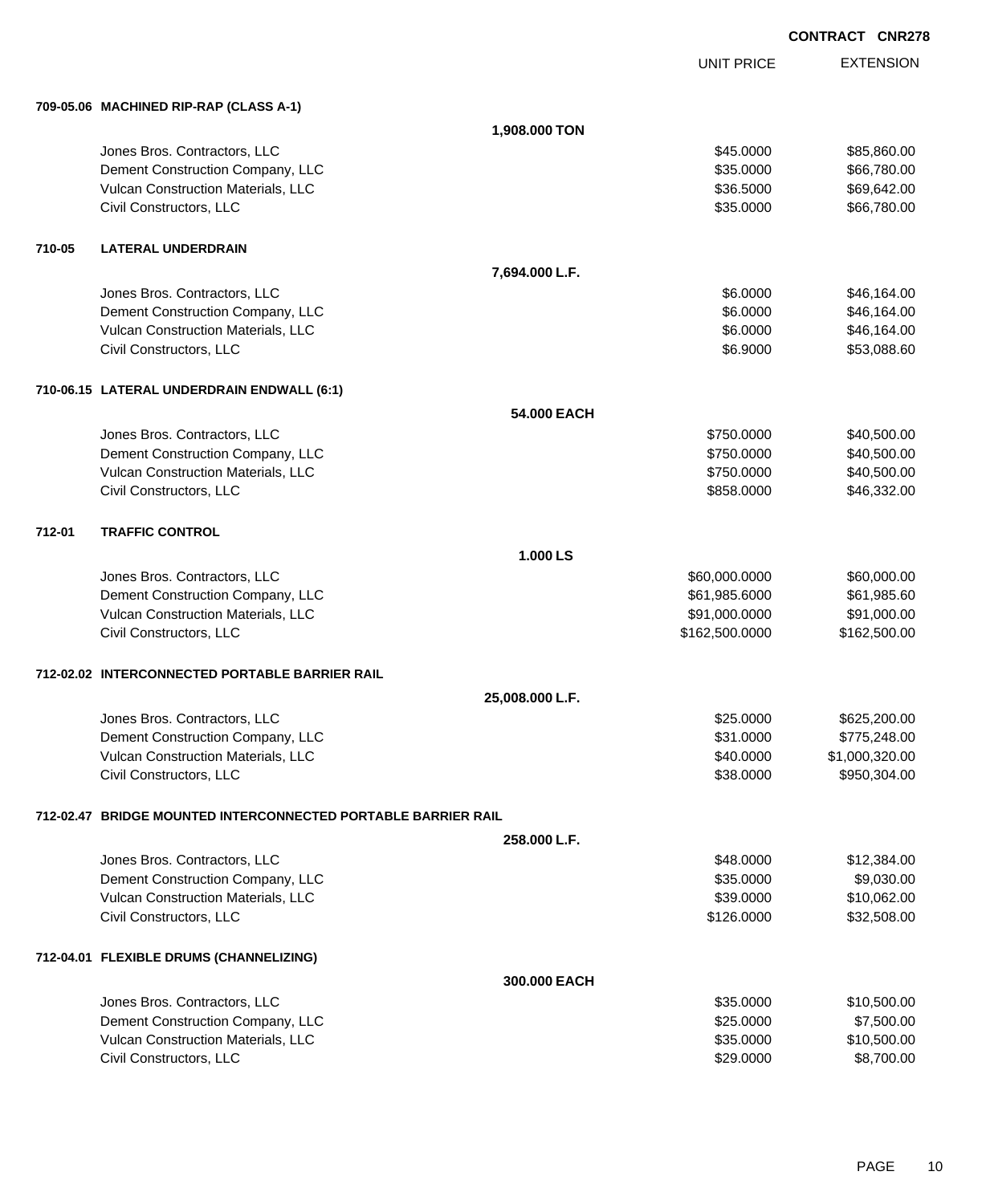|        |                                                       |                   | <b>UNIT PRICE</b> | <b>EXTENSION</b> |
|--------|-------------------------------------------------------|-------------------|-------------------|------------------|
|        | 712-04.50 PORTABLE BARRIER RAIL DELINEATOR            |                   |                   |                  |
|        |                                                       | 187,000 EACH      |                   |                  |
|        | Jones Bros. Contractors, LLC                          |                   | \$15.0000         | \$2,805.00       |
|        | Dement Construction Company, LLC                      |                   | \$9.0000          | \$1,683.00       |
|        | Vulcan Construction Materials, LLC                    |                   | \$9.0000          | \$1,683.00       |
|        | Civil Constructors, LLC                               |                   | \$11.0000         | \$2,057.00       |
|        | 712-05.01 WARNING LIGHTS (TYPE A)                     |                   |                   |                  |
|        |                                                       | <b>2.000 EACH</b> |                   |                  |
|        | Jones Bros. Contractors, LLC                          |                   | \$25.0000         | \$50.00          |
|        | Dement Construction Company, LLC                      |                   | \$36.0000         | \$72.00          |
|        | Vulcan Construction Materials, LLC                    |                   | \$30.0000         | \$60.00          |
|        | Civil Constructors, LLC                               |                   | \$42.0000         | \$84.00          |
| 712-06 | <b>SIGNS (CONSTRUCTION)</b>                           |                   |                   |                  |
|        |                                                       | 424,000 S.F.      |                   |                  |
|        | Jones Bros. Contractors, LLC                          |                   | \$7.0000          | \$2,968.00       |
|        | Dement Construction Company, LLC                      |                   | \$6.5000          | \$2,756.00       |
|        | Vulcan Construction Materials, LLC                    |                   | \$9.0000          | \$3,816.00       |
|        | Civil Constructors, LLC                               |                   | \$7.5000          | \$3,180.00       |
|        | 712-06.16 SIGNS (CONSTRUCTION)(REDUCED SPEED WARNING) |                   |                   |                  |
|        |                                                       | <b>2.000 EACH</b> |                   |                  |
|        | Jones Bros. Contractors, LLC                          |                   | \$800.0000        | \$1,600.00       |
|        | Dement Construction Company, LLC                      |                   | \$850.0000        | \$1,700.00       |
|        | Vulcan Construction Materials, LLC                    |                   | \$850.0000        | \$1,700.00       |
|        | Civil Constructors, LLC                               |                   | \$973.0000        | \$1,946.00       |
|        | 712-07.03 TEMPORARY BARRICADES (TYPE III)             |                   |                   |                  |
|        |                                                       | 24.000 L.F.       |                   |                  |
|        | Jones Bros. Contractors, LLC                          |                   | \$15,0000         | \$360.00         |
|        | Dement Construction Company, LLC                      |                   | \$14.0000         | \$336.00         |
|        | Vulcan Construction Materials, LLC                    |                   | \$22.0000         | \$528.00         |
|        | Civil Constructors, LLC                               |                   | \$17.0000         | \$408.00         |
|        | 712-08.03 ARROW BOARD (TYPE C)                        |                   |                   |                  |
|        |                                                       | <b>2.000 EACH</b> |                   |                  |
|        | Jones Bros. Contractors, LLC                          |                   | \$1,500.0000      | \$3,000.00       |
|        | Dement Construction Company, LLC                      |                   | \$1,050.0000      | \$2,100.00       |
|        | Vulcan Construction Materials, LLC                    |                   | \$850.0000        | \$1,700.00       |
|        | Civil Constructors, LLC                               |                   | \$1,210.0000      | \$2,420.00       |
|        | 712-08.10 MOBILE MESSAGE SIGN UNIT W/ATTENUATOR       |                   |                   |                  |
|        |                                                       | 500.000 HOUR      |                   |                  |
|        | Jones Bros. Contractors, LLC                          |                   | \$80.0000         | \$40,000.00      |
|        | Dement Construction Company, LLC                      |                   | \$98.5000         | \$49,250.00      |
|        | Vulcan Construction Materials, LLC                    |                   | \$95.0000         | \$47,500.00      |

Civil Constructors, LLC 656,500.00 \$56,500.00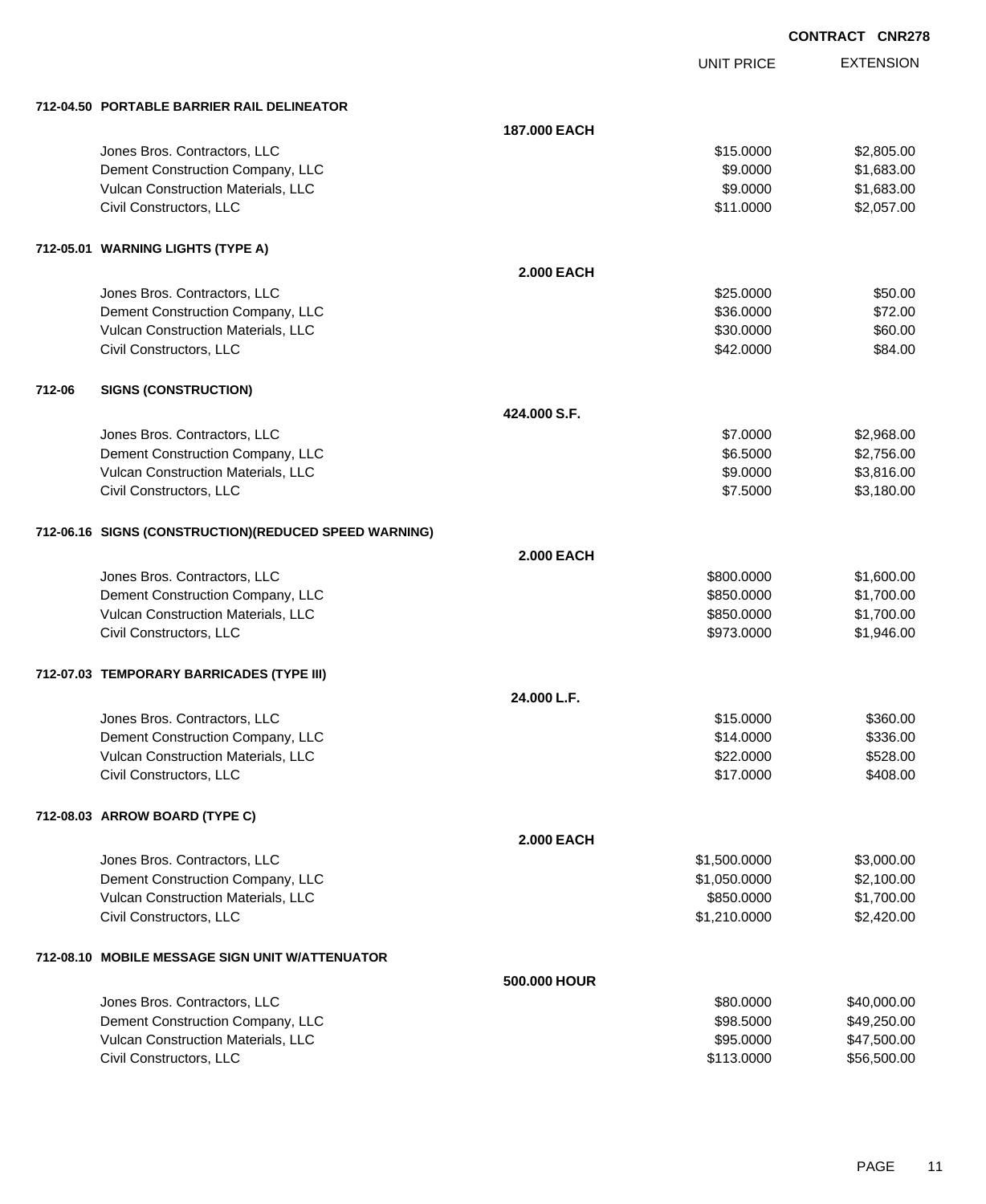|                                                                 |                    |                   | <b>CONTRACT CNR27</b> |
|-----------------------------------------------------------------|--------------------|-------------------|-----------------------|
|                                                                 |                    | <b>UNIT PRICE</b> | <b>EXTENSION</b>      |
| 713-01.01 CLASS A CONCRETE (FOUNDATION FOR SIGN SUPPORTS)       |                    |                   |                       |
|                                                                 | 3.000 C.Y.         |                   |                       |
| Jones Bros. Contractors, LLC                                    |                    | \$600.0000        | \$1,800.00            |
| Dement Construction Company, LLC                                |                    | \$600.0000        | \$1,800.00            |
| Vulcan Construction Materials, LLC                              |                    | \$600.0000        | \$1,800.00            |
| Civil Constructors, LLC                                         |                    | \$687.0000        | \$2,061.00            |
| 713-01.02 STEEL BAR REINFORCEMENT(FOUNDATION FOR SIGN SUPPORTS) |                    |                   |                       |
|                                                                 | 701.000 LB.        |                   |                       |
| Jones Bros. Contractors, LLC                                    |                    | \$2.7500          | \$1,927.75            |
| Dement Construction Company, LLC                                |                    | \$2.7500          | \$1,927.75            |
| Vulcan Construction Materials, LLC                              |                    | \$2.7500          | \$1,927.75            |
| Civil Constructors, LLC                                         |                    | \$3.2000          | \$2,243.20            |
| 713-02.11 REMOVAL OF EXISTING DELINEATORS                       |                    |                   |                       |
|                                                                 | 45.000 EACH        |                   |                       |
| Jones Bros. Contractors, LLC                                    |                    | \$4.0000          | \$180.00              |
| Dement Construction Company, LLC                                |                    | \$4.0000          | \$180.00              |
| Vulcan Construction Materials, LLC                              |                    | \$4.0000          | \$180.00              |
| Civil Constructors, LLC                                         |                    | \$4.6000          | \$207.00              |
| 713-02.14 FLEXIBLE DELINEATOR (WHITE)                           |                    |                   |                       |
|                                                                 | 58,000 EACH        |                   |                       |
| Jones Bros. Contractors, LLC                                    |                    | \$32.0000         | \$1,856.00            |
| Dement Construction Company, LLC                                |                    | \$32.0000         | \$1,856.00            |
| Vulcan Construction Materials, LLC                              |                    | \$32.0000         | \$1,856.00            |
| Civil Constructors, LLC                                         |                    | \$37.0000         | \$2,146.00            |
| 713-02.15 FLEXIBLE DELINEATOR (YELLOW)                          |                    |                   |                       |
|                                                                 | <b>11.000 EACH</b> |                   |                       |
| Jones Bros. Contractors, LLC                                    |                    | \$32.0000         | \$352.00              |
| Dement Construction Company, LLC                                |                    | \$32.0000         | \$352.00              |
| Vulcan Construction Materials, LLC                              |                    | \$32.0000         | \$352.00              |
| Civil Constructors, LLC                                         |                    | \$37.0000         | \$407.00              |
| 713-11.02 PERFORATED/KNOCKOUT SQUARE TUBE POST                  |                    |                   |                       |
|                                                                 | 1,172.000 LB.      |                   |                       |
| Jones Bros. Contractors, LLC                                    |                    | \$3.7500          | \$4,395.00            |
| Dement Construction Company, LLC                                |                    | \$3.7500          | \$4,395.00            |
| Vulcan Construction Materials, LLC                              |                    | \$3.7500          | \$4,395.00            |
| Civil Constructors, LLC                                         |                    | \$4.3000          | \$5,039.60            |
| 713-13.03 FLAT SHEET ALUMINUM SIGNS (0.100" THICK)              |                    |                   |                       |
|                                                                 | 319.000 S.F.       |                   |                       |
| Jones Bros. Contractors, LLC                                    |                    | \$13.5000         | \$4,306.50            |
| Dement Construction Company, LLC                                |                    | \$13.5000         | \$4,306.50            |
| Vulcan Construction Materials, LLC                              |                    | \$13.5000         | \$4,306.50            |
| Civil Constructors, LLC                                         |                    | \$16.0000         | \$5,104.00            |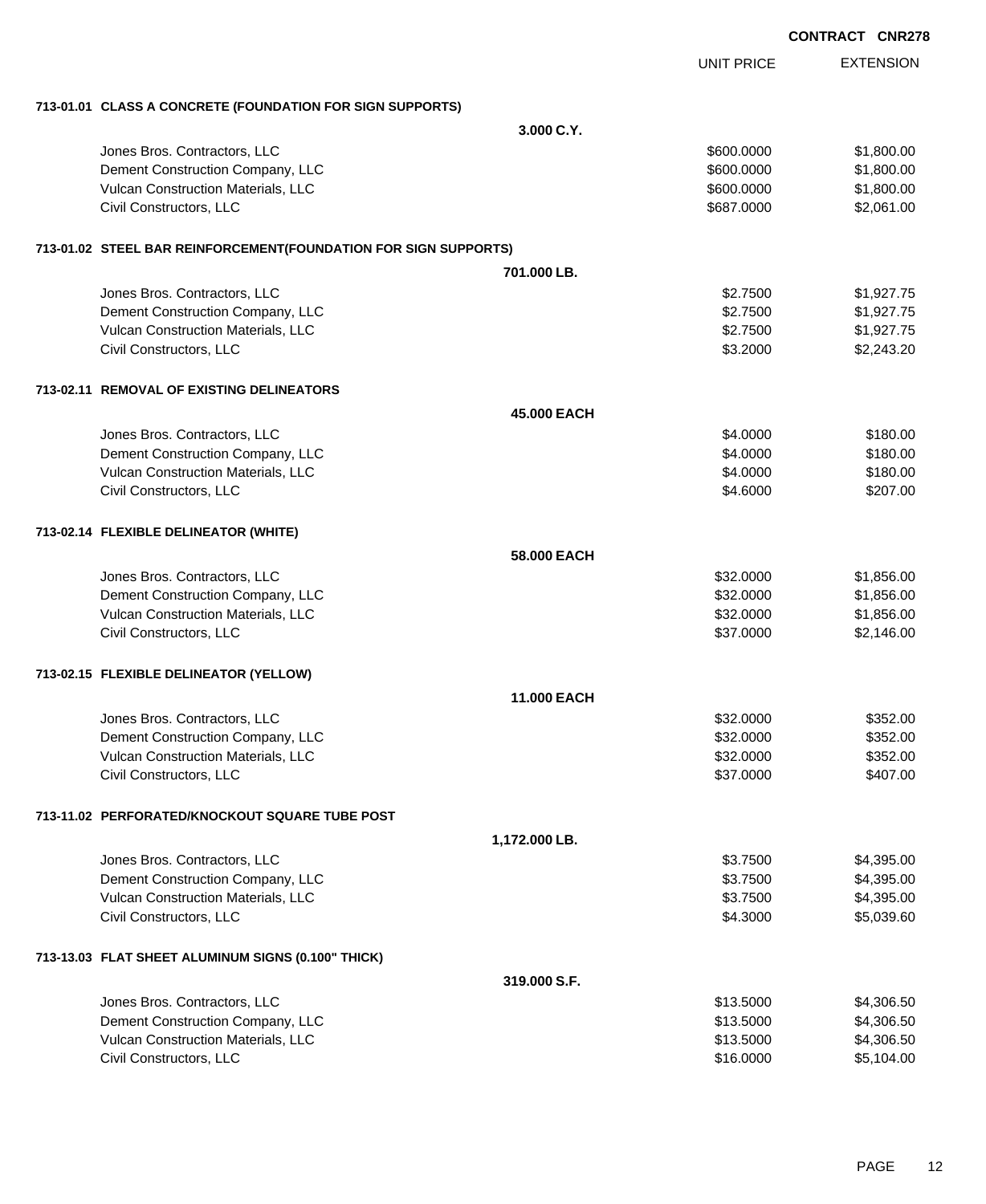|                                                             |                   | <b>UNIT PRICE</b> | <b>EXTENSION</b> |
|-------------------------------------------------------------|-------------------|-------------------|------------------|
| 713-15.01 REMOVAL OF EXISTING SIGN POST                     |                   |                   |                  |
|                                                             | 3.000 EACH        |                   |                  |
| Jones Bros. Contractors, LLC                                |                   | \$50.0000         | \$150.00         |
| Dement Construction Company, LLC                            |                   | \$50.0000         | \$150.00         |
| Vulcan Construction Materials, LLC                          |                   | \$50.0000         | \$150.00         |
| Civil Constructors, LLC                                     |                   | \$58.0000         | \$174.00         |
| 713-15.06 MILE POST SIGN                                    |                   |                   |                  |
|                                                             | <b>6.000 EACH</b> |                   |                  |
| Jones Bros. Contractors, LLC                                |                   | \$165.0000        | \$990.00         |
| Dement Construction Company, LLC                            |                   | \$165.0000        | \$990.00         |
| Vulcan Construction Materials, LLC                          |                   | \$165.0000        | \$990.00         |
| Civil Constructors, LLC                                     |                   | \$189.0000        | \$1,134.00       |
| 713-16.01 CHANGEABLE MESSAGE SIGN UNIT                      |                   |                   |                  |
|                                                             | <b>1.000 EACH</b> |                   |                  |
| Jones Bros. Contractors, LLC                                |                   | \$5,900.0000      | \$5,900.00       |
| Dement Construction Company, LLC                            |                   | \$6,500.0000      | \$6,500.00       |
| Vulcan Construction Materials, LLC                          |                   | \$9,800.0000      | \$9,800.00       |
| Civil Constructors, LLC                                     |                   | \$7,440.0000      | \$7,440.00       |
| 716-01.23 Snwplwble Pvmt Mrkrs (Bi-Dir)(2 Color)            |                   |                   |                  |
|                                                             | 428,000 EACH      |                   |                  |
| Jones Bros. Contractors, LLC                                |                   | \$30.0000         | \$12,840.00      |
| Dement Construction Company, LLC                            |                   | \$40.0000         | \$17,120.00      |
| Vulcan Construction Materials, LLC                          |                   | \$40.0000         | \$17,120.00      |
| Civil Constructors, LLC                                     |                   | \$46.0000         | \$19,688.00      |
| 716-01.30 REMOVAL OF SNOWPLOWABLE REFLECTIVE MARKER         |                   |                   |                  |
|                                                             | 206.000 EACH      |                   |                  |
| Jones Bros. Contractors, LLC                                |                   | \$10.0000         | \$2,060.00       |
| Dement Construction Company, LLC                            |                   | \$10.0000         | \$2,060.00       |
| Vulcan Construction Materials, LLC                          |                   | \$10.0000         | \$2,060.00       |
| Civil Constructors, LLC                                     |                   | \$12.0000         | \$2,472.00       |
| 716-02.04 PLASTIC PAVEMENT MARKING(CHANNELIZATION STRIPING) |                   |                   |                  |
|                                                             | 118,000 S.Y.      |                   |                  |
| Jones Bros. Contractors, LLC                                |                   | \$20.0000         | \$2,360.00       |
| Dement Construction Company, LLC                            |                   | \$20.0000         | \$2,360.00       |
| Vulcan Construction Materials, LLC                          |                   | \$20.0000         | \$2,360.00       |
| Civil Constructors, LLC                                     |                   | \$23.0000         | \$2,714.00       |
| 716-02.05 PLASTIC PAVEMENT MARKING (STOP LINE)              |                   |                   |                  |
|                                                             | 24.000 L.F.       |                   |                  |
| Jones Bros. Contractors, LLC                                |                   | \$15.0000         | \$360.00         |
| Dement Construction Company, LLC                            |                   | \$15.0000         | \$360.00         |
| Vulcan Construction Materials, LLC                          |                   | \$15.0000         | \$360.00         |
| Civil Constructors, LLC                                     |                   | \$18.0000         | \$432.00         |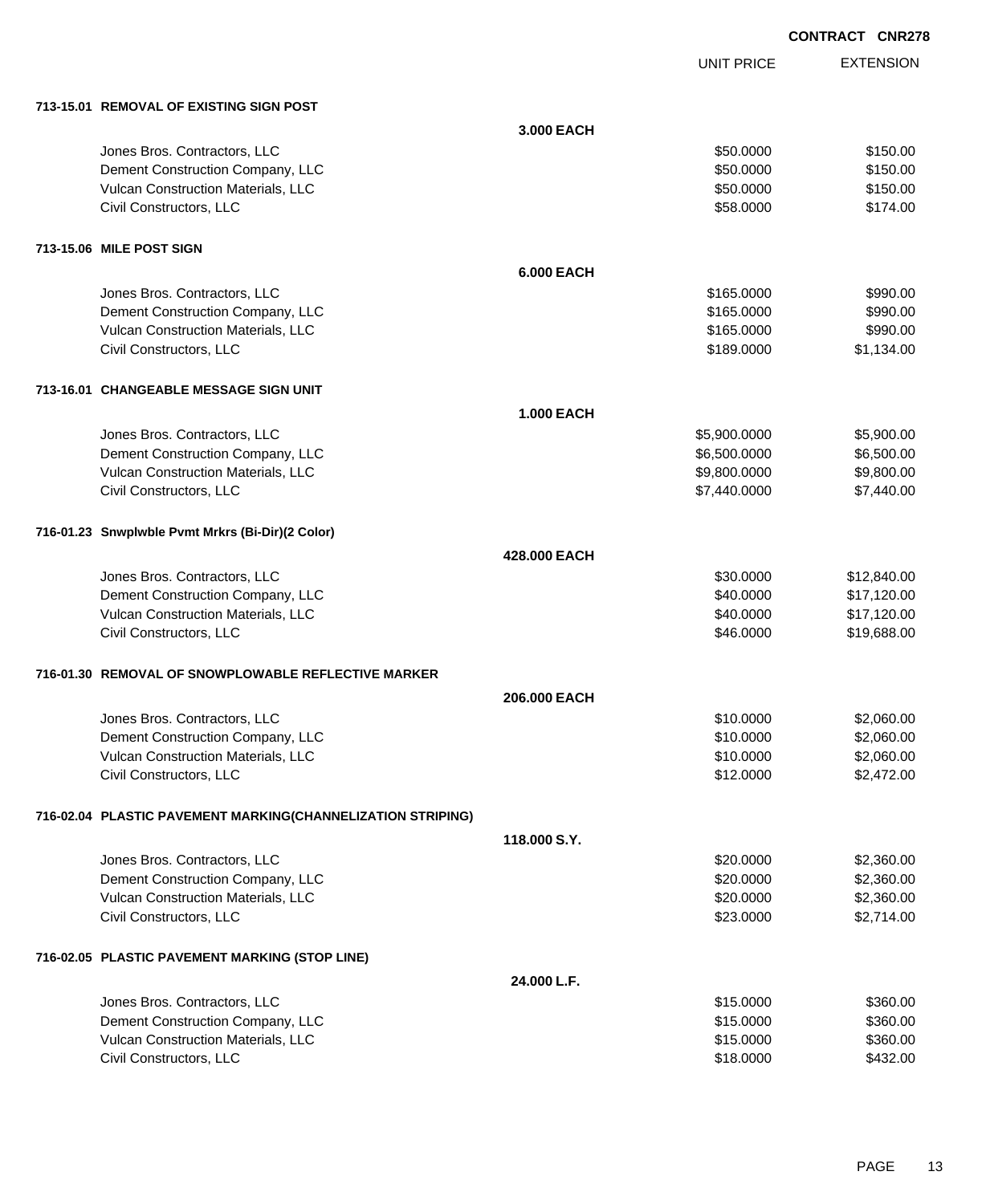| <b>CONTRACT CNR278</b> |  |
|------------------------|--|
|------------------------|--|

EXTENSION UNIT PRICE **716-04.14 PLASTIC PAVEMENT MARKING (LANE REDUCTION ARROW) 2.000 EACH** dones Bros. Contractors, LLC 600.000 \$1,200.00 \$1,200.00 \$1,200.00 \$1,200.00 \$1,200.00 \$1,200.00 \$1,200.00 \$1,200.00 \$1,200.00 \$1,200.00 \$1,200.00 \$1,200.00 \$1,200.00 \$1,200.00 \$1,200.00 \$1,200.00 \$1,200.00 \$1,200.00 \$1,20 Dement Construction Company, LLC 600000 \$1,200.000 \$1,200.000 \$1,200.000 Vulcan Construction Materials, LLC 600000 \$1,200.000 \$1,200.000 \$1,200.000 Civil Constructors, LLC 687.0000 \$1,374.00 **716-05.01 PAINTED PAVEMENT MARKING (4" LINE) 7.000 L.M.** Jones Bros. Contractors, LLC \$1,180.0000 \$8,260.00 Dement Construction Company, LLC  $$1,500.0000$   $$10,500.00$ Vulcan Construction Materials, LLC 60000 \$10,500.000 \$10,500.000 \$10,500.000 \$10,500.00 Civil Constructors, LLC \$1,720.0000 \$12,040.00 **716-05.02 PAINTED PAVEMENT MARKING (8" BARRIER LINE) 24,656.000 L.F.** dones Bros. Contractors, LLC 6.164.00 Dement Construction Company, LLC 60.3000 \$7,396.80 Vulcan Construction Materials, LLC 60.3000 \$7,396.80 Civil Constructors, LLC 68,629.60 **716-05.20 PAINTED PAVEMENT MARKING (6" LINE) 20.000 L.M.** Jones Bros. Contractors, LLC \$1,180.0000 \$23,600.00 Dement Construction Company, LLC 6. The matrix of the state of the state  $$1,500.0000$  \$30,000.00 Vulcan Construction Materials, LLC 600000 \$30,000.000 \$30,000.000 \$30,000.00 Civil Constructors, LLC \$1,720.0000 \$34,400.00 **716-12.02 ENHANCED FLATLINE THERMO PVMT MRKNG (6IN LINE) 8.000 L.M.** Jones Bros. Contractors, LLC \$5,000.0000 \$40,000.00 Dement Construction Company, LLC 66, 200.000 \$5,200.0000 \$41,600.00 Vulcan Construction Materials, LLC 600.000 \$41,600.00 \$41,600.00 Civil Constructors, LLC 647,600.00 **716-12.03 ENHANCED FLATLINE THERMO PVMT MRKNG (8IN BARRIER LINE) 1,320.000 L.F.** Jones Bros. Contractors, LLC \$2.0000 \$2,640.00 Dement Construction Company, LLC 6.000 \$2.0000 \$2,640.00 Vulcan Construction Materials, LLC 60000 \$2,640.00 Civil Constructors, LLC 6.000 \$3,036.00 **716-12.05 ENHANCED FLATLINE THERMO PVMT MRKNG (6IN DOTTED LINE) 805.000 L.F.** Jones Bros. Contractors, LLC \$1.5000 \$1,207.50 Dement Construction Company, LLC 6 and the state of the state of the state of the state of the state of the state of the state of the state of the state of the state of the state of the state of the state of the state of t Vulcan Construction Materials, LLC 6. The Construction Materials, LLC 63.0000 \$2,415.00 Civil Constructors, LLC 63.5000 \$2,817.50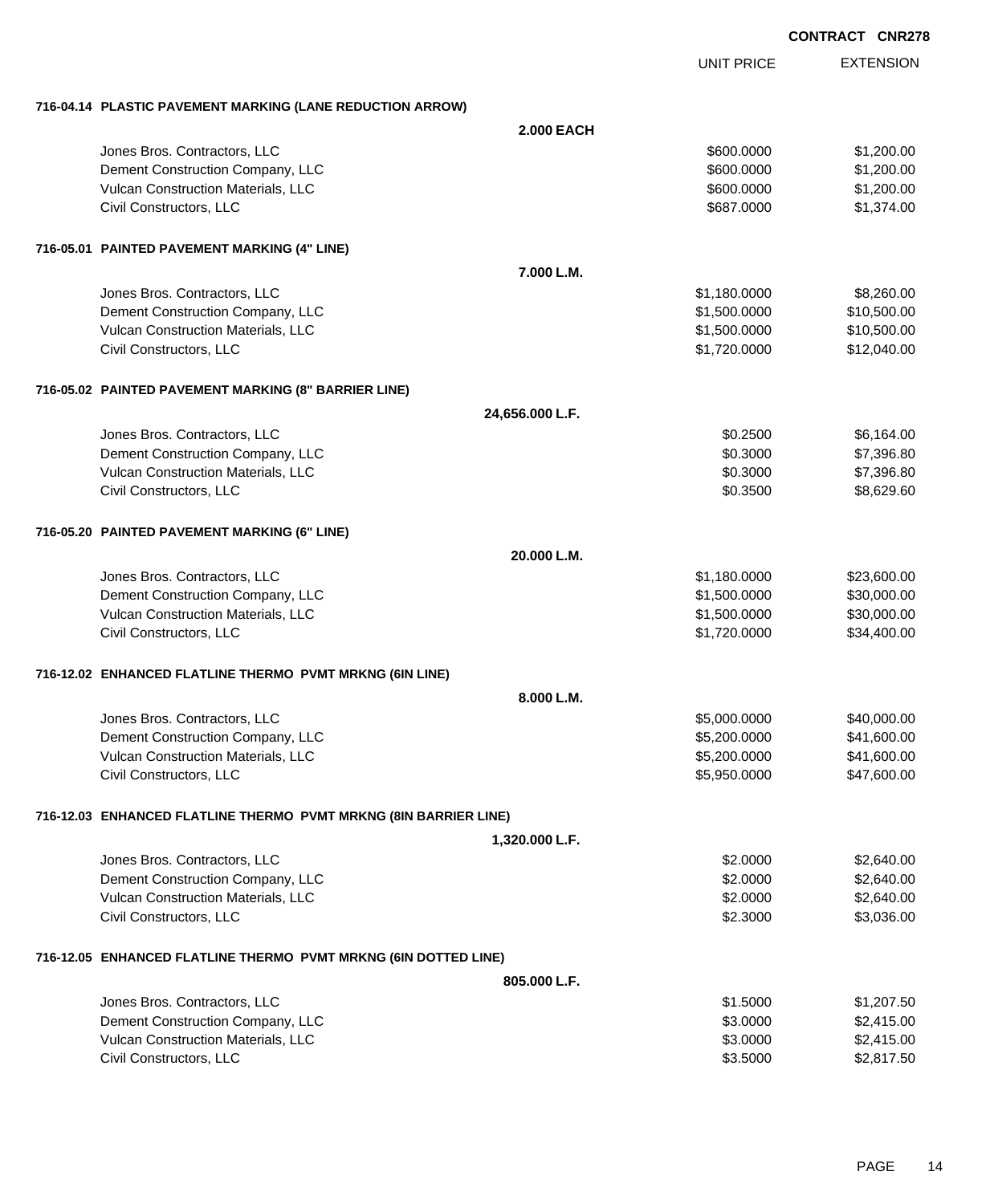|        |                                                   |                   | <b>UNIT PRICE</b> | <b>EXTENSION</b> |
|--------|---------------------------------------------------|-------------------|-------------------|------------------|
| 717-01 | <b>MOBILIZATION</b>                               |                   |                   |                  |
|        |                                                   | 1.000 LS          |                   |                  |
|        | Jones Bros. Contractors, LLC                      |                   | \$310,000.0000    | \$310,000.00     |
|        | Dement Construction Company, LLC                  |                   | \$419,000.0000    | \$419,000.00     |
|        | Vulcan Construction Materials, LLC                |                   | \$105,000.0000    | \$105,000.00     |
|        | Civil Constructors, LLC                           |                   | \$346,060.0000    | \$346,060.00     |
|        | 730-03.20 INSTALL PULL BOX (TYPE A)               |                   |                   |                  |
|        |                                                   | <b>1.000 EACH</b> |                   |                  |
|        | Jones Bros. Contractors, LLC                      |                   | \$500.0000        | \$500.00         |
|        | Dement Construction Company, LLC                  |                   | \$500.0000        | \$500.00         |
|        | Vulcan Construction Materials, LLC                |                   | \$500.0000        | \$500.00         |
|        | Civil Constructors, LLC                           |                   | \$572.0000        | \$572.00         |
|        | 730-12.02 CONDUIT 2" DIAMETER (PVC)               |                   |                   |                  |
|        |                                                   | 20.000 L.F.       |                   |                  |
|        | Jones Bros. Contractors, LLC                      |                   | \$20.0000         | \$400.00         |
|        | Dement Construction Company, LLC                  |                   | \$20.0000         | \$400.00         |
|        | Vulcan Construction Materials, LLC                |                   | \$20.0000         | \$400.00         |
|        | Civil Constructors, LLC                           |                   | \$23.0000         | \$460.00         |
|        | 730-14.02 SAW SLOT                                |                   |                   |                  |
|        |                                                   | 310.000 L.F.      |                   |                  |
|        | Jones Bros. Contractors, LLC                      |                   | \$3.7500          | \$1,162.50       |
|        | Dement Construction Company, LLC                  |                   | \$3.7500          | \$1,162.50       |
|        | Vulcan Construction Materials, LLC                |                   | \$3.7500          | \$1,162.50       |
|        | Civil Constructors, LLC                           |                   | \$4.3000          | \$1,333.00       |
|        | 730-14.03 LOOP WIRE                               |                   |                   |                  |
|        |                                                   | 800.000 L.F.      |                   |                  |
|        | Jones Bros. Contractors, LLC                      |                   | \$0.5000          | \$400.00         |
|        | Dement Construction Company, LLC                  |                   | \$0.5000          | \$400.00         |
|        | Vulcan Construction Materials, LLC                |                   | \$0.5000          | \$400.00         |
|        | Civil Constructors, LLC                           |                   | \$0.6000          | \$480.00         |
|        | 740-10.03 GEOTEXTILE (TYPE III) (EROSION CONTROL) |                   |                   |                  |
|        |                                                   | 1,707.000 S.Y.    |                   |                  |
|        | Jones Bros. Contractors, LLC                      |                   | \$1.1000          | \$1,877.70       |
|        | Dement Construction Company, LLC                  |                   | \$2.5000          | \$4,267.50       |
|        | Vulcan Construction Materials, LLC                |                   | \$3.0000          | \$5,121.00       |
|        | Civil Constructors, LLC                           |                   | \$3.5000          | \$5,974.50       |
|        | 740-10.04 GEOTEXTILE (TYPE IV) (STABILIZATION)    |                   |                   |                  |
|        |                                                   | 3,750.000 S.Y.    |                   |                  |
|        | Jones Bros. Contractors, LLC                      |                   | \$2.0400          | \$7,650.00       |
|        | Dement Construction Company, LLC                  |                   | \$2.0000          | \$7,500.00       |
|        | Vulcan Construction Materials, LLC                |                   | \$1.9500          | \$7,312.50       |
|        | Civil Constructors, LLC                           |                   | \$2.3000          | \$8,625.00       |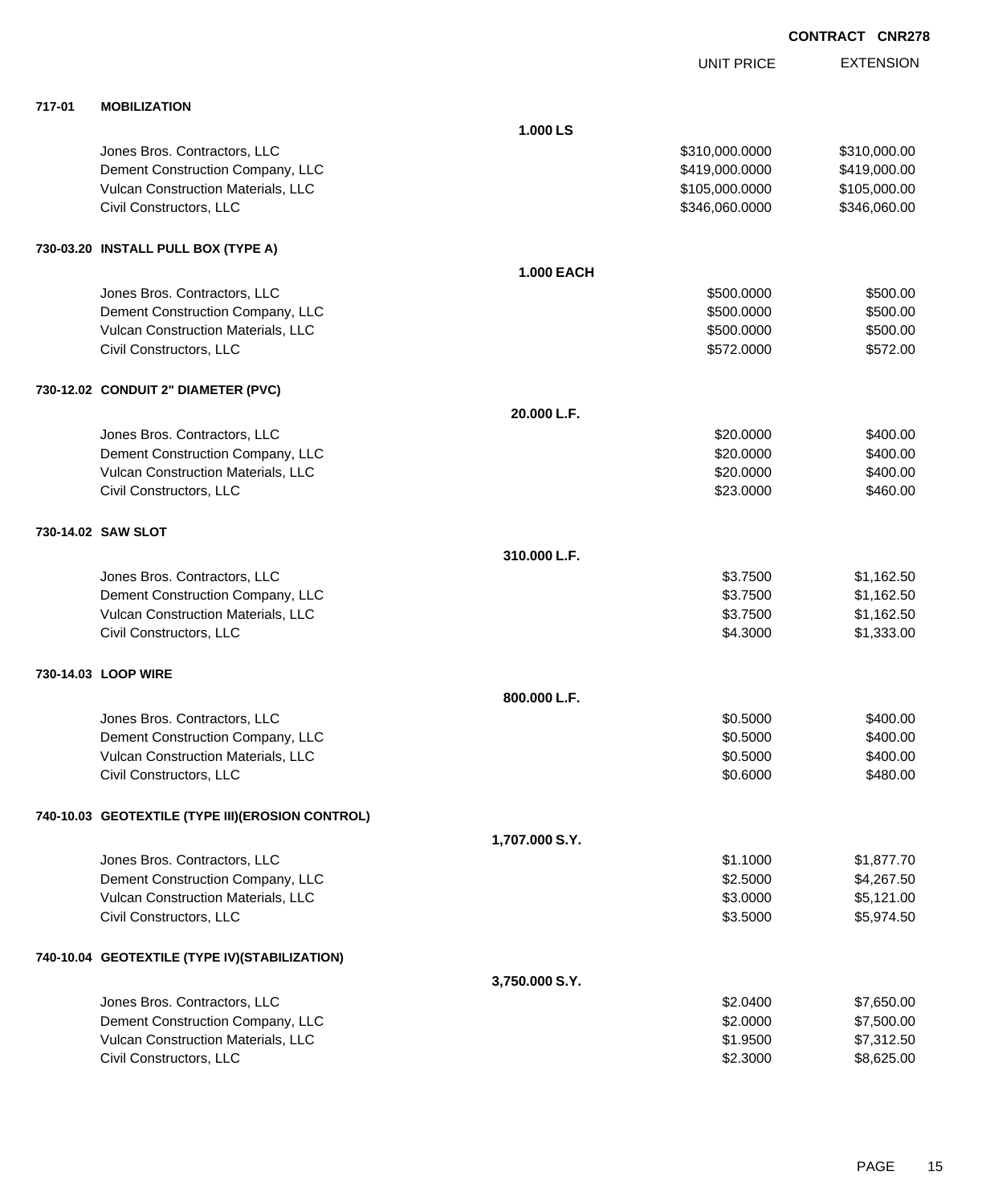|        |                                             |                    |                   | <b>CONTRACT CNR278</b> |
|--------|---------------------------------------------|--------------------|-------------------|------------------------|
|        |                                             |                    | <b>UNIT PRICE</b> | <b>EXTENSION</b>       |
|        | 740-11.02 TEMPORARY SEDIMENT TUBE 12IN      |                    |                   |                        |
|        |                                             | 10,026.000 L.F.    |                   |                        |
|        | Jones Bros. Contractors, LLC                |                    | \$2.7500          | \$27,571.50            |
|        | Dement Construction Company, LLC            |                    | \$2.7500          | \$27,571.50            |
|        | Vulcan Construction Materials, LLC          |                    | \$2.2000          | \$22,057.20            |
|        | Civil Constructors, LLC                     |                    | \$2.6000          | \$26,067.60            |
|        | 740-11.03 TEMPORARY SEDIMENT TUBE 18IN      |                    |                   |                        |
|        |                                             | 12,067.000 L.F.    |                   |                        |
|        | Jones Bros. Contractors, LLC                |                    | \$3.2500          | \$39,217.75            |
|        | Dement Construction Company, LLC            |                    | \$3.2500          | \$39,217.75            |
|        | Vulcan Construction Materials, LLC          |                    | \$3.0000          | \$36,201.00            |
|        | Civil Constructors, LLC                     |                    | \$3.5000          | \$42,234.50            |
|        | 801-01.07 TEMPORARY SEEDING (WITH MULCH)    |                    |                   |                        |
|        |                                             | <b>10.000 UNIT</b> |                   |                        |
|        | Jones Bros. Contractors, LLC                |                    | \$45.0000         | \$450.00               |
|        | Dement Construction Company, LLC            |                    | \$100.0000        | \$1,000.00             |
|        | Vulcan Construction Materials, LLC          |                    | \$100.0000        | \$1,000.00             |
|        | Civil Constructors, LLC                     |                    | \$115.0000        | \$1,150.00             |
| 801-03 | <b>WATER (SEEDING &amp; SODDING)</b>        |                    |                   |                        |
|        |                                             | 973,000 M.G.       |                   |                        |
|        | Jones Bros. Contractors, LLC                |                    | \$10.0000         | \$9,730.00             |
|        | Dement Construction Company, LLC            |                    | \$30.0000         | \$29,190.00            |
|        | Vulcan Construction Materials, LLC          |                    | \$30.0000         | \$29,190.00            |
|        | Civil Constructors, LLC                     |                    | \$35.0000         | \$34,055.00            |
| 803-01 | <b>SODDING (NEW SOD)</b>                    |                    |                   |                        |
|        |                                             | 97,300.000 S.Y.    |                   |                        |
|        | Jones Bros. Contractors, LLC                |                    | \$3.1000          | \$301,630.00           |
|        | Dement Construction Company, LLC            |                    | \$3.0000          | \$291,900.00           |
|        | Vulcan Construction Materials, LLC          |                    | \$3.0000          | \$291,900.00           |
|        | Civil Constructors, LLC                     |                    | \$3.5000          | \$340,550.00           |
|        | 805-12.02 EROSION CONTROL BLANKET (TYPE II) |                    |                   |                        |
|        |                                             | 4,273.000 S.Y.     |                   |                        |
|        | Jones Bros. Contractors, LLC                |                    | \$1.0000          | \$4,273.00             |
|        | Dement Construction Company, LLC            |                    | \$1.2500          | \$5,341.25             |
|        | Vulcan Construction Materials, LLC          |                    | \$1.2500          | \$5,341.25             |
|        | Civil Constructors, LLC                     |                    | \$1.6000          | \$6,836.80             |
|        | 806-02.03 PROJECT MOWING                    |                    |                   |                        |
|        |                                             | 6.000 CYCL         |                   |                        |
|        | Jones Bros. Contractors, LLC                |                    | \$5,000.0000      | \$30,000.00            |
|        | Dement Construction Company, LLC            |                    | \$4,000.0000      | \$24,000.00            |
|        | Vulcan Construction Materials, LLC          |                    | \$4,000.0000      | \$24,000.00            |
|        | Civil Constructors, LLC                     |                    | \$4,010.0000      | \$24,060.00            |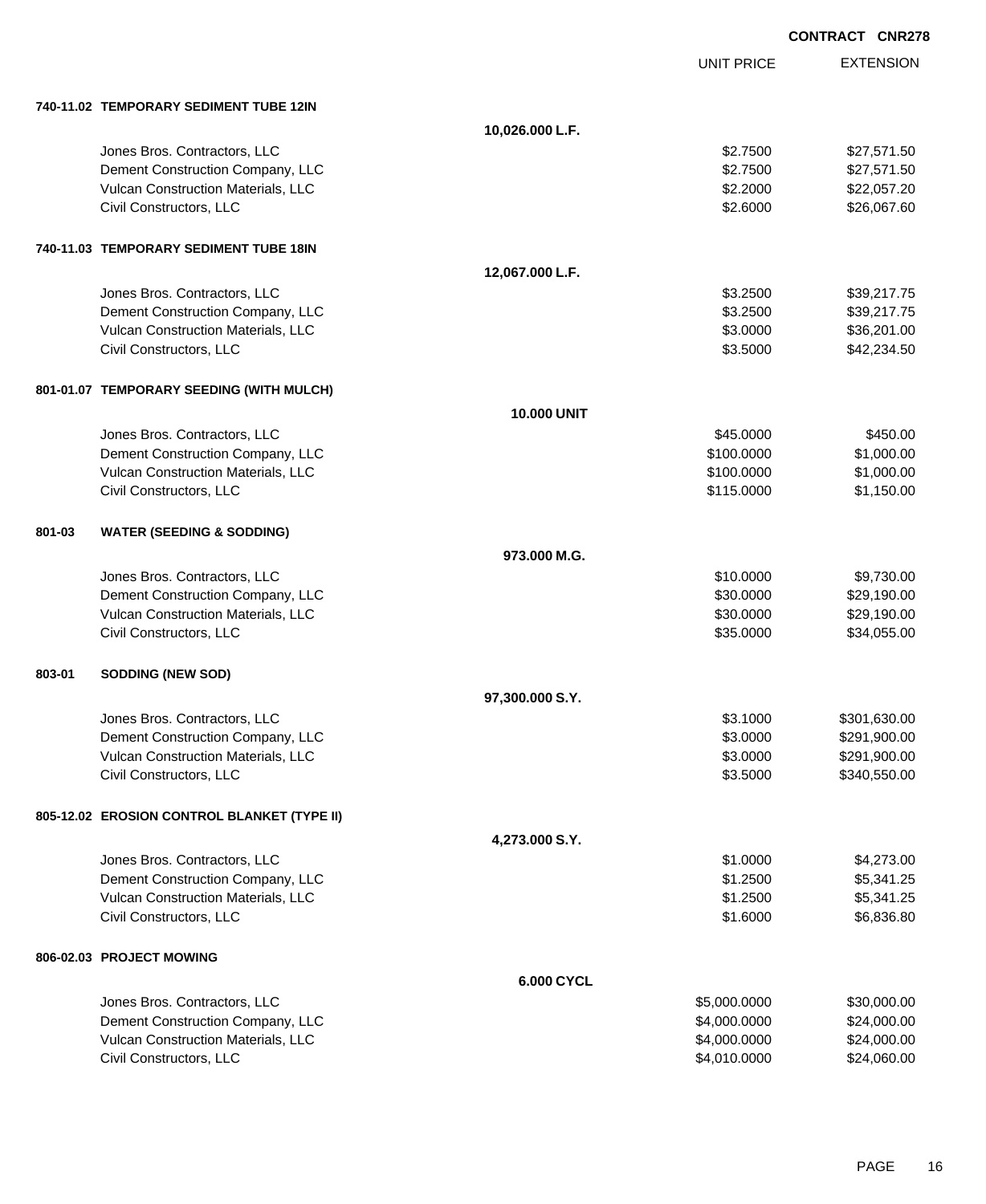UNIT PRICE EXTENSION

## **BOX BRIDGE CATEGORY**

## **607-50.10 PRECAST CONCRETE BOX CULVERT (10' X 8')**

# **598.000 L.F.**

| Jones Bros. Contractors, LLC              | \$940,0000   | \$562,120,00 |
|-------------------------------------------|--------------|--------------|
| Dement Construction Company, LLC          | \$1,550,0000 | \$926,900.00 |
| <b>Vulcan Construction Materials, LLC</b> | \$1,300,0000 | \$777.400.00 |
| Civil Constructors, LLC                   | \$1,100,0000 | \$657,800.00 |
|                                           |              |              |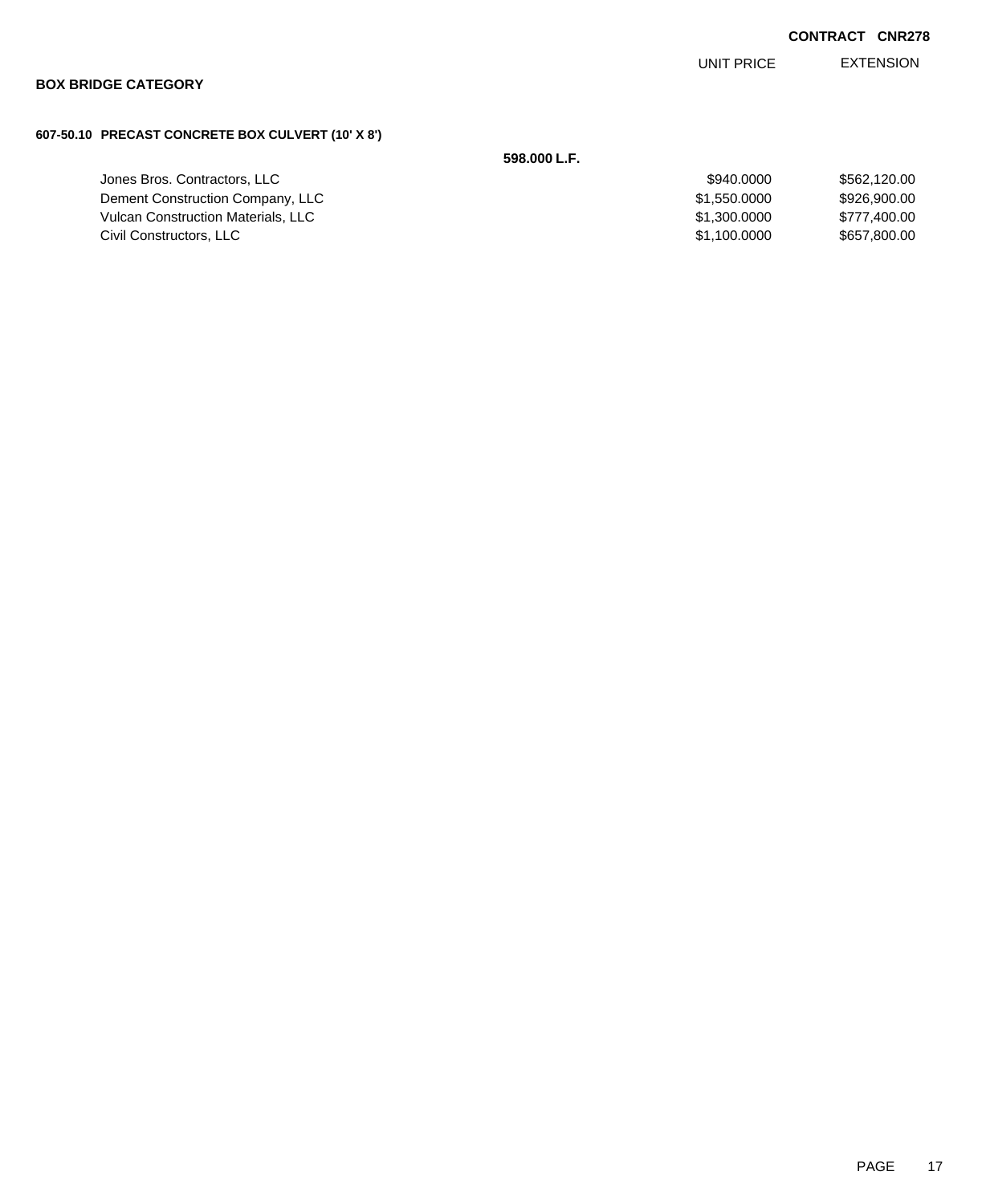|                                                              |                   | <b>UNIT PRICE</b> | <b>EXTENSION</b> |
|--------------------------------------------------------------|-------------------|-------------------|------------------|
| <b>BRIDGE CATEGORY</b>                                       |                   |                   |                  |
| 621-05.02 TEMPORARY SHORING                                  |                   |                   |                  |
|                                                              | 1.000 LS          |                   |                  |
| Jones Bros. Contractors, LLC                                 |                   | \$5,000.0000      | \$5,000.00       |
| Dement Construction Company, LLC                             |                   | \$144,000.0000    | \$144,000.00     |
| Vulcan Construction Materials, LLC                           |                   | \$265,950.0000    | \$265,950.00     |
| Civil Constructors, LLC                                      |                   | \$304,250.0000    | \$304,250.00     |
| 202-04.01 REMOVAL OF STRUCTURES (EXIST. BR. NO. 94-140-0.02) |                   |                   |                  |
|                                                              | 1.000 LS          |                   |                  |
| Jones Bros. Contractors, LLC                                 |                   | \$56,500.0000     | \$56,500.00      |
| Dement Construction Company, LLC                             |                   | \$100,000.0000    | \$100,000.00     |
| Vulcan Construction Materials, LLC                           |                   | \$106,500.0000    | \$106,500.00     |
| Civil Constructors, LLC                                      |                   | \$121,840.0000    | \$121,840.00     |
| 204-02.01 DRY EXCAVATION (BRIDGES)                           |                   |                   |                  |
|                                                              | 144.000 C.Y.      |                   |                  |
| Jones Bros. Contractors, LLC                                 |                   | \$40.0000         | \$5,760.00       |
| Dement Construction Company, LLC                             |                   | \$25.0000         | \$3,600.00       |
| Vulcan Construction Materials, LLC                           |                   | \$45.0000         | \$6,480.00       |
| Civil Constructors, LLC                                      |                   | \$52.0000         | \$7,488.00       |
| 303-01.02 GRANULAR BACKFILL (BRIDGES)                        |                   |                   |                  |
|                                                              | <b>10.000 TON</b> |                   |                  |
| Jones Bros. Contractors, LLC                                 |                   | \$60.0000         | \$600.00         |
| Dement Construction Company, LLC                             |                   | \$100.0000        | \$1,000.00       |
| Vulcan Construction Materials, LLC                           |                   | \$80.0000         | \$800.00         |
| Civil Constructors, LLC                                      |                   | \$92.0000         | \$920.00         |
| 604-02.03 EPOXY COATED REINFORCING STEEL                     |                   |                   |                  |
|                                                              | 35,029.000 LB.    |                   |                  |
| Jones Bros. Contractors, LLC                                 |                   | \$1.2000          | \$42,034.80      |
| Dement Construction Company, LLC                             |                   | \$0.8000          | \$28,023.20      |
| Vulcan Construction Materials, LLC                           |                   | \$1.2500          | \$43,786.25      |
| Civil Constructors, LLC                                      |                   | \$1.5000          | \$52,543.50      |
| 604-03.01 CLASS A CONCRETE (BRIDGES)                         |                   |                   |                  |
|                                                              | 79.000 C.Y.       |                   |                  |
| Jones Bros. Contractors, LLC                                 |                   | \$775.0000        | \$61,225.00      |
| Dement Construction Company, LLC                             |                   | \$600.0000        | \$47,400.00      |
| Vulcan Construction Materials, LLC                           |                   | \$1,100.0000      | \$86,900.00      |
| Civil Constructors, LLC                                      |                   | \$1,260.0000      | \$99,540.00      |
| 604-03.02 STEEL BAR REINFORCEMENT (BRIDGES)                  |                   |                   |                  |

| 14.995.000 LB.                            |          |             |
|-------------------------------------------|----------|-------------|
| Jones Bros. Contractors, LLC              | \$1,0000 | \$14.995.00 |
| Dement Construction Company, LLC          | \$0.7000 | \$10.496.50 |
| <b>Vulcan Construction Materials, LLC</b> | \$1.1500 | \$17.244.25 |
| Civil Constructors, LLC                   | \$1,4000 | \$20,993.00 |

EXTENSION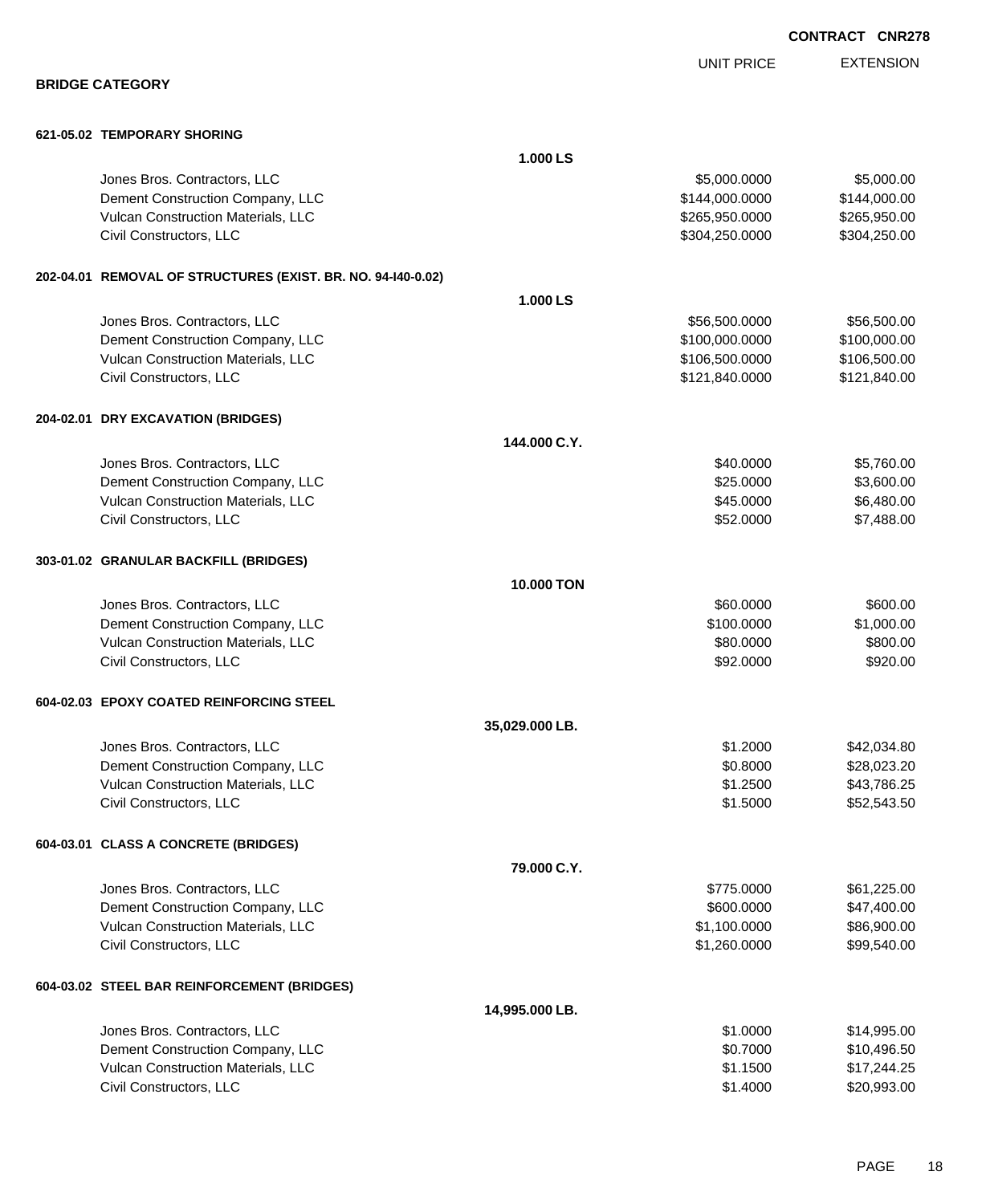EXTENSION **CONTRACT CNR278**

UNIT PRICE

| 604-03.32 CLASS DS CONCRETE                            |              |              |              |
|--------------------------------------------------------|--------------|--------------|--------------|
|                                                        | 127.000 C.Y. |              |              |
| Jones Bros. Contractors, LLC                           |              | \$780.0000   | \$99,060.00  |
| Dement Construction Company, LLC                       |              | \$654.0000   | \$83,058.00  |
| Vulcan Construction Materials, LLC                     |              | \$1,100.0000 | \$139,700.00 |
| Civil Constructors, LLC                                |              | \$1,260.0000 | \$160,020.00 |
|                                                        |              |              |              |
| 604-04.01 APPLIED TEXTURE FINISH (NEW STRUCTURES)      |              |              |              |
|                                                        | 469,000 S.Y. |              |              |
| Jones Bros. Contractors, LLC                           |              | \$5.5000     | \$2,579.50   |
| Dement Construction Company, LLC                       |              | \$8.0000     | \$3,752.00   |
| Vulcan Construction Materials, LLC                     |              | \$12.5000    | \$5,862.50   |
| Civil Constructors, LLC                                |              | \$15.0000    | \$7,035.00   |
| 604-04.02 APPLIED TEXTURE FINISH (EXISTING STRUCTURES) |              |              |              |
|                                                        | 317.000 S.Y. |              |              |
| Jones Bros. Contractors, LLC                           |              | \$7.0000     | \$2,219.00   |
| Dement Construction Company, LLC                       |              | \$8.0000     | \$2,536.00   |
| Vulcan Construction Materials, LLC                     |              | \$12.5000    | \$3,962.50   |
| Civil Constructors, LLC                                |              | \$15.0000    | \$4,755.00   |
| 604-05.31 BRIDGE DECK GROOVING (MECHANICAL)            |              |              |              |
|                                                        | 729,000 S.Y. |              |              |
| Jones Bros. Contractors, LLC                           |              | \$6.5000     | \$4,738.50   |
| Dement Construction Company, LLC                       |              | \$6.2100     | \$4,527.09   |
| Vulcan Construction Materials, LLC                     |              | \$12.5000    | \$9,112.50   |
| Civil Constructors, LLC                                |              | \$15.0000    | \$10,935.00  |
| 604-10.30 BRIDGE DECK REPAIRS (FULL DEPTH OF SLAB)     |              |              |              |
|                                                        | 10.000 S.Y.  |              |              |
| Jones Bros. Contractors, LLC                           |              | \$505.0000   | \$5,050.00   |
| Dement Construction Company, LLC                       |              | \$250.0000   | \$2,500.00   |
| Vulcan Construction Materials, LLC                     |              | \$250.0000   | \$2,500.00   |
| Civil Constructors, LLC                                |              | \$286.0000   | \$2,860.00   |
|                                                        |              |              |              |
| 604-10.50 BRIDGE DECK REPAIRS (PARTIAL DEPTH OF SLAB)  | 115,000 S.Y. |              |              |
| Jones Bros. Contractors, LLC                           |              | \$375.0000   | \$43,125.00  |
| Dement Construction Company, LLC                       |              | \$250.0000   | \$28,750.00  |
| Vulcan Construction Materials, LLC                     |              | \$200.0000   | \$23,000.00  |
| Civil Constructors, LLC                                |              | \$229.0000   | \$26,335.00  |
|                                                        |              |              |              |
| 604-10.51 SCARIFYING                                   |              |              |              |
|                                                        | 554,000 S.Y. |              |              |
| Jones Bros. Contractors, LLC                           |              | \$39.3500    | \$21,799.90  |
| Dement Construction Company, LLC                       |              | \$45.0000    | \$24,930.00  |
| Vulcan Construction Materials, LLC                     |              | \$39.3500    | \$21,799.90  |
| Civil Constructors, LLC                                |              | \$46.0000    | \$25,484.00  |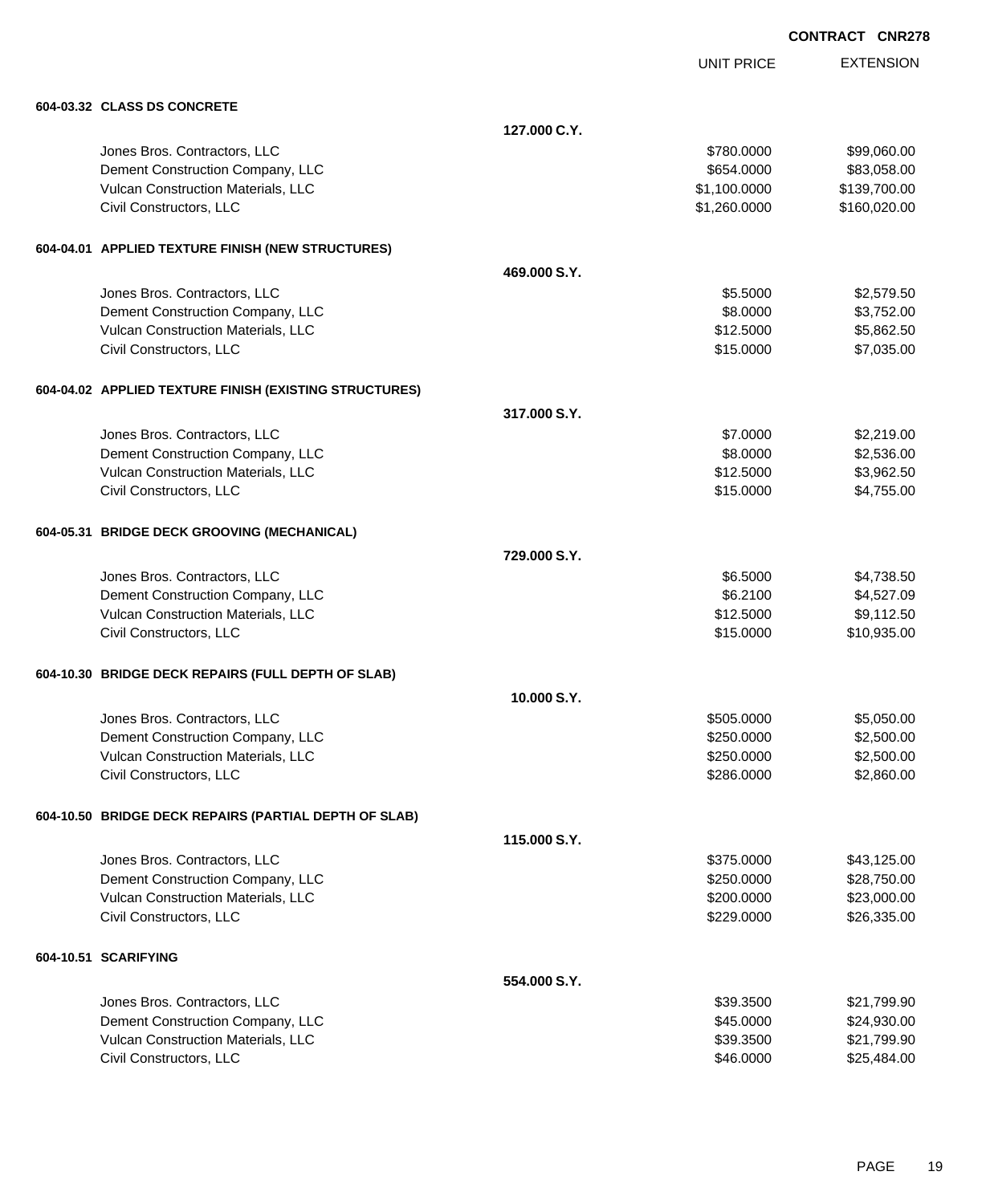UNIT PRICE

EXTENSION

|        | 604-10.54 CONCRETE REPAIRS                      |              |              |             |
|--------|-------------------------------------------------|--------------|--------------|-------------|
|        |                                                 | 110.000 S.F. |              |             |
|        | Jones Bros. Contractors, LLC                    |              | \$153.5000   | \$16,885.00 |
|        | Dement Construction Company, LLC                |              | \$185.0000   | \$20,350.00 |
|        | Vulcan Construction Materials, LLC              |              | \$210.0000   | \$23,100.00 |
|        | Civil Constructors, LLC                         |              | \$241.0000   | \$26,510.00 |
|        | 606-02.03 STEEL PILES (10 INCH)                 |              |              |             |
|        |                                                 | 974.000 L.F. |              |             |
|        | Jones Bros. Contractors, LLC                    |              | \$50.0000    | \$48,700.00 |
|        | Dement Construction Company, LLC                |              | \$34.0000    | \$33,116.00 |
|        | Vulcan Construction Materials, LLC              |              | \$47.5000    | \$46,265.00 |
|        | Civil Constructors, LLC                         |              | \$55.0000    | \$53,570.00 |
|        | 606-02.06 PILE TIPS (STEEL PILES, 10 INCH)      |              |              |             |
|        |                                                 | 30.000 EACH  |              |             |
|        | Jones Bros. Contractors, LLC                    |              | \$150.0000   | \$4,500.00  |
|        | Dement Construction Company, LLC                |              | \$1,000.0000 | \$30,000.00 |
|        | Vulcan Construction Materials, LLC              |              | \$130.0000   | \$3,900.00  |
|        | Civil Constructors, LLC                         |              | \$149.0000   | \$4,470.00  |
|        | 615-01.02 PRESTRESSED CONCRETE I-BEAM (TYPE II) |              |              |             |
|        |                                                 | 248.000 L.F. |              |             |
|        | Jones Bros. Contractors, LLC                    |              | \$200.0000   | \$49,600.00 |
|        | Dement Construction Company, LLC                |              | \$145.0000   | \$35,960.00 |
|        | Vulcan Construction Materials, LLC              |              | \$250.0000   | \$62,000.00 |
|        | Civil Constructors, LLC                         |              | \$286.0000   | \$70,928.00 |
| 617-02 | <b>BRIDGE DECK CRACK SEALING</b>                |              |              |             |
|        |                                                 | 129.000 L.F. |              |             |
|        | Jones Bros. Contractors, LLC                    |              | \$4.0000     | \$516.00    |
|        | Dement Construction Company, LLC                |              | \$1.0000     | \$129.00    |
|        | Vulcan Construction Materials, LLC              |              | \$7.1000     | \$915.90    |
|        | Civil Constructors, LLC                         |              | \$8.2000     | \$1,057.80  |
| 617-05 | <b>SEALANT (HMWM)</b>                           |              |              |             |
|        |                                                 | 1.500 GAL.   |              |             |
|        | Jones Bros. Contractors, LLC                    |              | \$2,515.0000 | \$3,772.50  |
|        | Dement Construction Company, LLC                |              | \$150.0000   | \$225.00    |
|        | Vulcan Construction Materials, LLC              |              | \$280.0000   | \$420.00    |
|        | Civil Constructors, LLC                         |              | \$321.0000   | \$481.50    |
|        | 620-05.01 CONC PARAPET SINGLE SLOPE (STD-1-1SS) |              |              |             |
|        |                                                 | 285.000 L.F. |              |             |
|        | Jones Bros. Contractors, LLC                    |              | \$150.0000   | \$42,750.00 |
|        | Dement Construction Company, LLC                |              | \$75.0000    | \$21,375.00 |
|        | Vulcan Construction Materials, LLC              |              | \$130.0000   | \$37,050.00 |
|        | Civil Constructors, LLC                         |              | \$149.0000   | \$42,465.00 |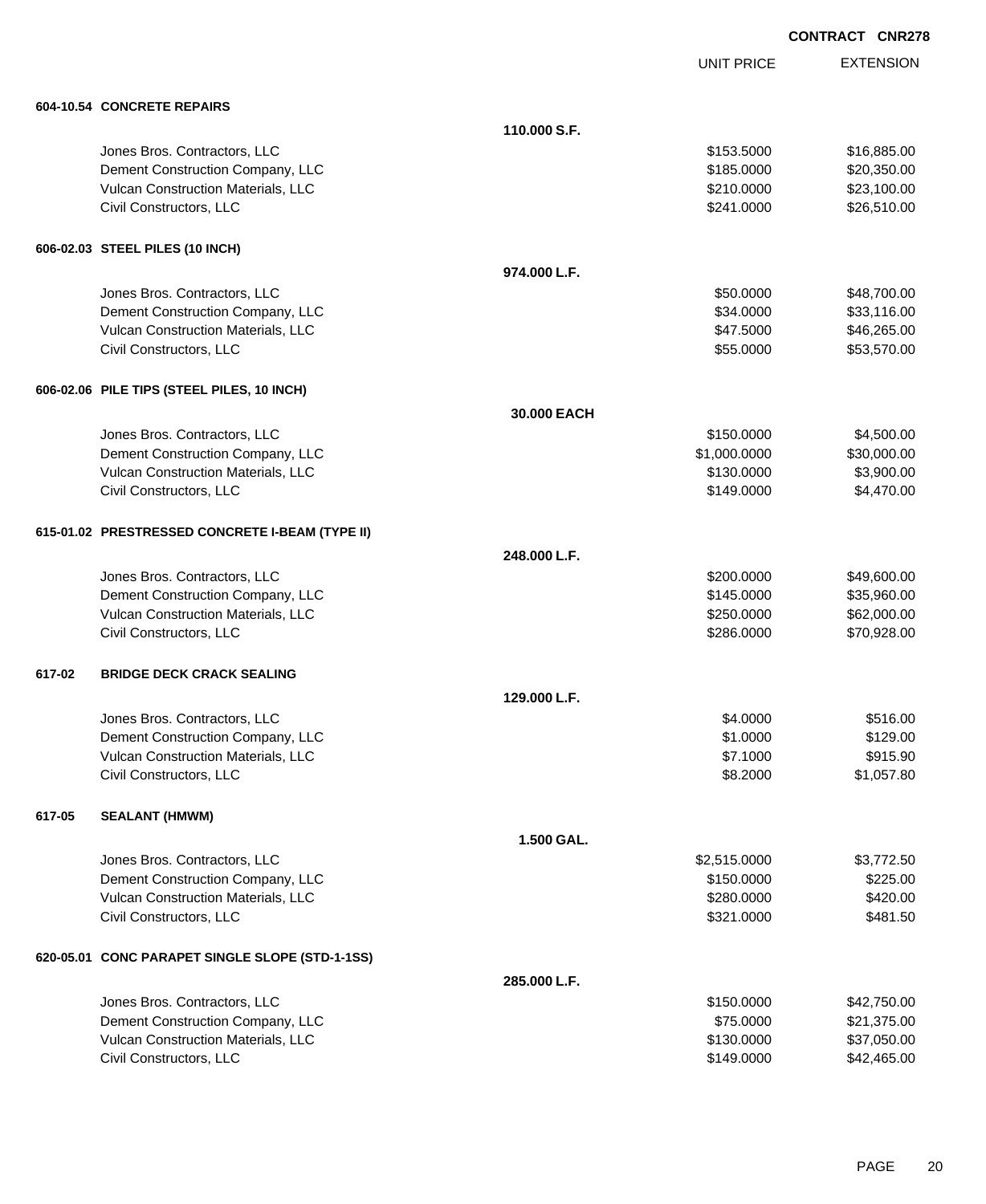|        |                                                         |             |                   | <b>CONTRACT CNR278</b> |                  |
|--------|---------------------------------------------------------|-------------|-------------------|------------------------|------------------|
|        |                                                         |             | <b>UNIT PRICE</b> |                        | <b>EXTENSION</b> |
| 709-04 | <b>REINFORCED CONCRETE SLOPE PAVEMENT</b>               |             |                   |                        |                  |
|        |                                                         | 24.000 C.Y. |                   |                        |                  |
|        | Jones Bros. Contractors, LLC                            |             | \$665,0000        |                        | \$15,960.00      |
|        | Dement Construction Company, LLC                        |             | \$324,0000        |                        | \$7,776.00       |
|        | Vulcan Construction Materials, LLC                      |             | \$900.0000        |                        | \$21,600.00      |
|        | Civil Constructors, LLC                                 |             | \$1,030.0000      |                        | \$24,720.00      |
|        | 710-09.01 6" PERFORATED PIPE WITH VERTICAL DRAIN SYSTEM |             |                   |                        |                  |
|        |                                                         | 44.000 L.F. |                   |                        |                  |
|        | Jones Bros. Contractors, LLC                            |             | \$70,0000         |                        | \$3,080.00       |
|        | Dement Construction Company, LLC                        |             | \$60.0000         |                        | \$2,640.00       |
|        | Vulcan Construction Materials, LLC                      |             | \$40,0000         |                        | \$1,760.00       |
|        | Civil Constructors, LLC                                 |             | \$46.0000         |                        | \$2,024.00       |
|        | 710-09.02 6" PIPE UNDERDRAIN                            |             |                   |                        |                  |
|        |                                                         | 16.000 L.F. |                   |                        |                  |
|        | Jones Bros. Contractors, LLC                            |             | \$20,0000         |                        | \$320.00         |
|        | Dement Construction Company, LLC                        |             | \$15.0000         |                        | \$240.00         |
|        | Vulcan Construction Materials, LLC                      |             | \$30.0000         |                        | \$480.00         |
|        | Civil Constructors, LLC                                 |             | \$35.0000         |                        | \$560.00         |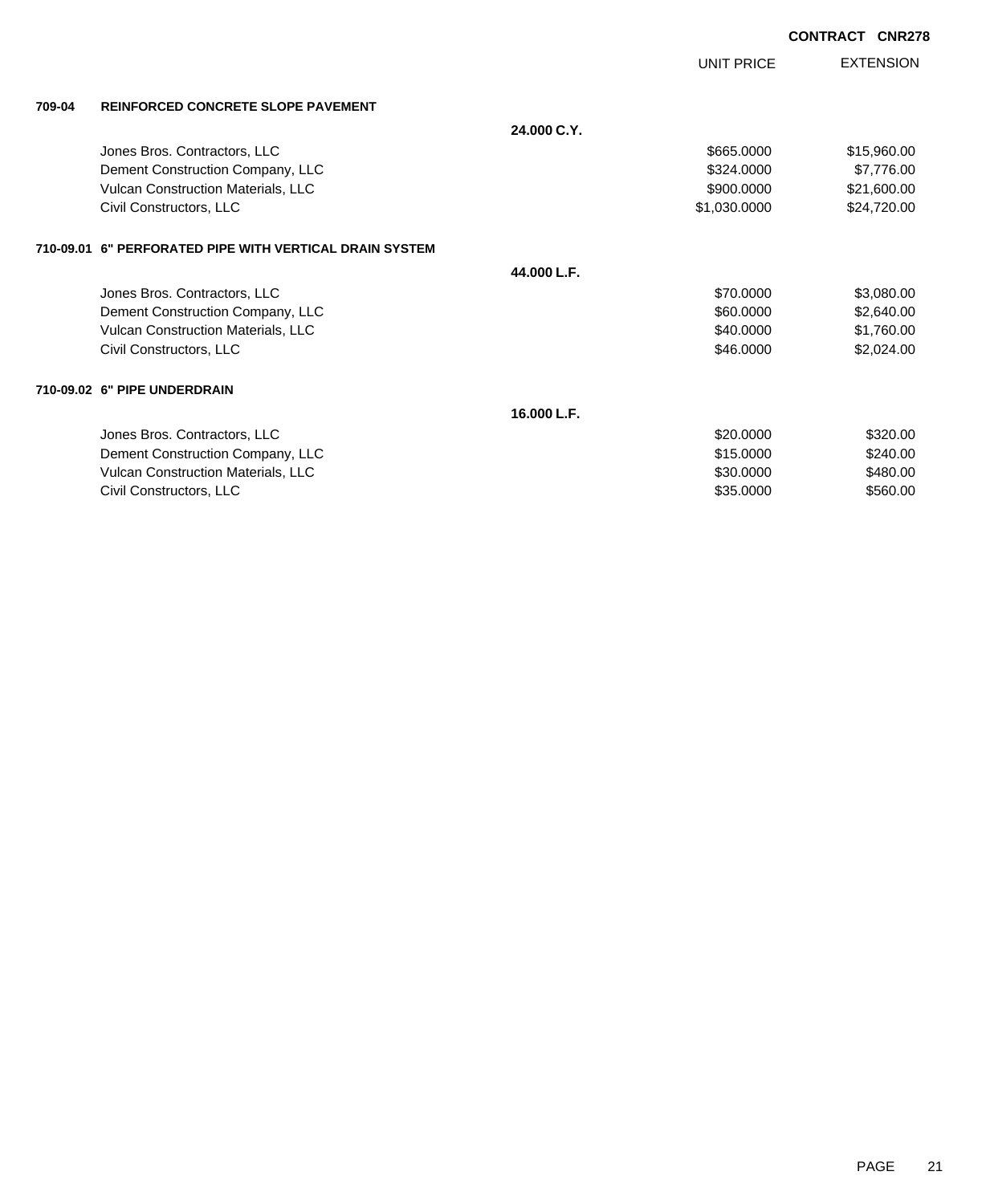## **SUB-TOTAL ROADWAY**

| Jones Bros. Contractors, LLC              | \$6,881,337.28 |
|-------------------------------------------|----------------|
| Dement Construction Company, LLC          | \$7,193,194.57 |
| <b>Vulcan Construction Materials, LLC</b> | \$7,381,490.05 |
| Civil Constructors, LLC                   | \$7,952,568.60 |
| <b>SUB-TOTAL BOX BRIDGE</b>               |                |

| Jones Bros. Contractors, LLC              | \$562.120.00 |
|-------------------------------------------|--------------|
| Dement Construction Company, LLC          | \$926,900.00 |
| <b>Vulcan Construction Materials, LLC</b> | \$777,400.00 |
| Civil Constructors, LLC                   | \$657,800.00 |

### **SUB-TOTAL BRIDGE**

| Jones Bros. Contractors, LLC              | \$550,770.20   |
|-------------------------------------------|----------------|
| Dement Construction Company, LLC          | \$636,383.79   |
| <b>Vulcan Construction Materials, LLC</b> | \$931,088.80   |
| Civil Constructors, LLC                   | \$1,071,784.80 |

## **TOTAL CONTRACT**

| Jones Bros. Contractors, LLC       | \$7,994,227.48 |
|------------------------------------|----------------|
| Dement Construction Company, LLC   | \$8,756,478.36 |
| Vulcan Construction Materials. LLC | \$9,089,978.85 |
| Civil Constructors, LLC            | \$9.682.153.40 |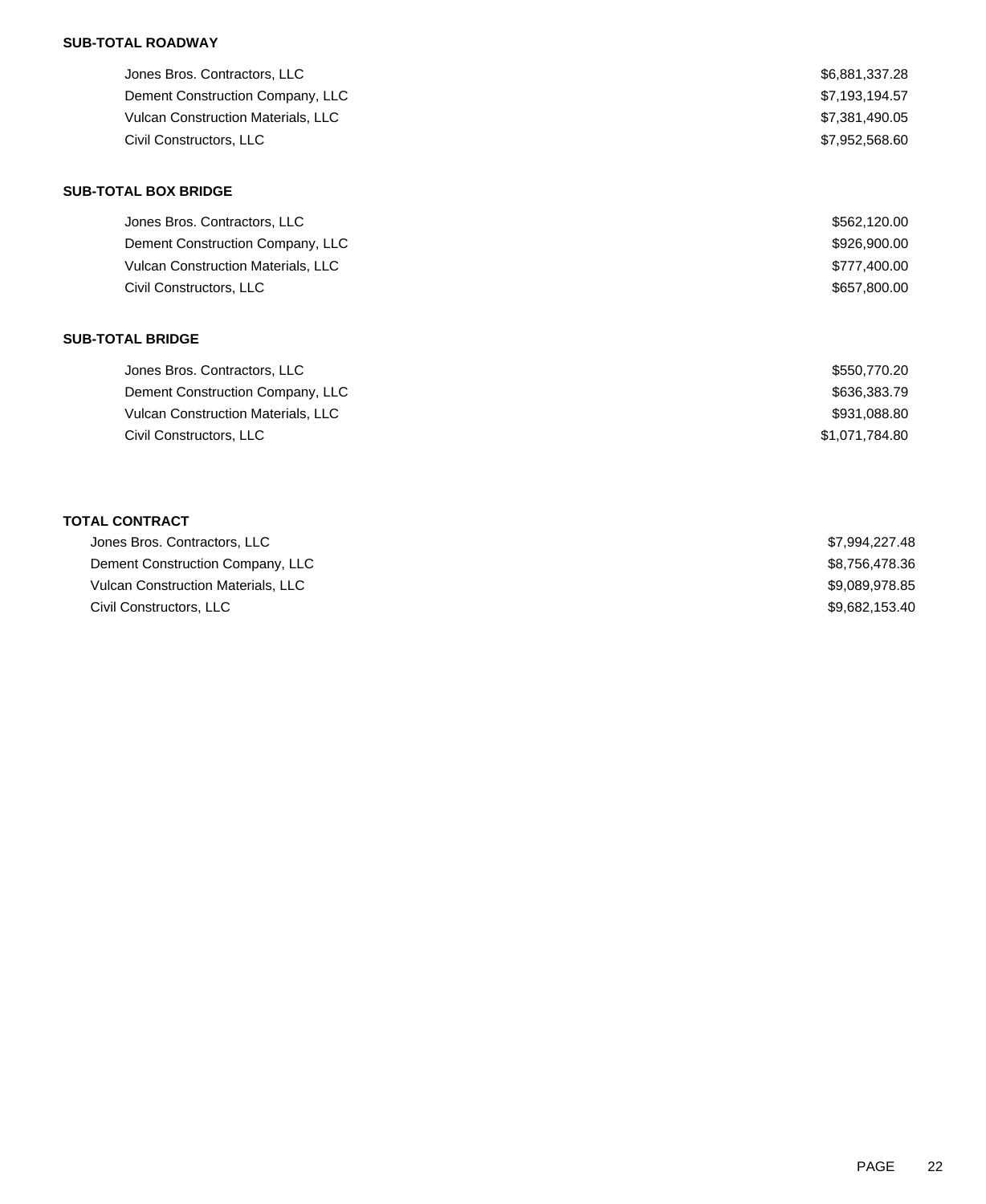## **DEPARTMENT OF TRANSPORTATION SUMMARY OF BIDS LETTING OF AUGUST 18, 2017 STATE OF TENNESSEE**

TOTAL CONTRACT

#### DYER COUNTY (Contract No. CNR267 Call 015)

23083-4222-04

THE REPAIR OF BRIDGES ON U.S. 412 (S.R. 20) OVER THE NORTH FORK FORKED DEER RIVER (L.M. 4.80).

PROJECT LENGTH - 0.0 MILES

COMPLETION TIME - ON OR BEFORE JUNE 30, 2018

| <b>Ford Construction Company</b>    | \$1,444,604.45 |
|-------------------------------------|----------------|
| Century Construction & Realty, Inc. | \$1,941,465.42 |
| Dement Construction Company, LLC    | \$2,208,785.45 |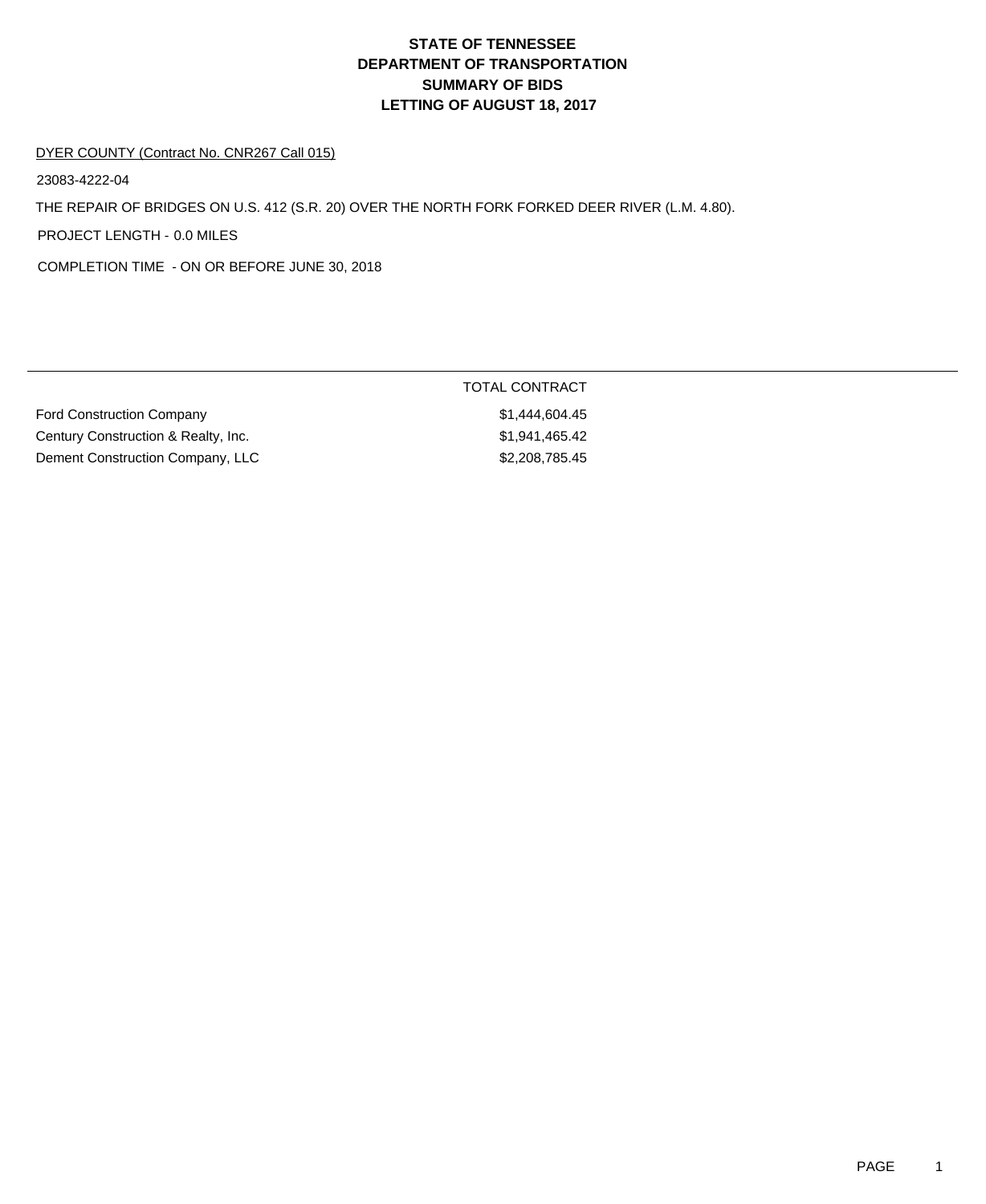|        |                                                                 |                  |                   | <b>CONTRACT CNR267</b> |
|--------|-----------------------------------------------------------------|------------------|-------------------|------------------------|
|        |                                                                 |                  | <b>UNIT PRICE</b> | <b>EXTENSION</b>       |
|        | <b>BRIDGE CATEGORY</b>                                          |                  |                   |                        |
|        | 209-08.02 TEMPORARY SILT FENCE (WITH BACKING)                   |                  |                   |                        |
|        |                                                                 | 400.000 L.F.     |                   |                        |
|        | <b>Ford Construction Company</b>                                |                  | \$5.5000          | \$2,200.00             |
|        | Century Construction & Realty, Inc.                             |                  | \$4.4500          | \$1,780.00             |
|        | Dement Construction Company, LLC                                |                  | \$6.0000          | \$2,400.00             |
|        | 307-02.08 ASPHALT CONCRETE MIX (PG70-22) (BPMB-HM) GRADING B-M2 |                  |                   |                        |
|        |                                                                 | 1,318.000 TON    |                   |                        |
|        | Ford Construction Company                                       |                  | \$88.0000         | \$115,984.00           |
|        | Century Construction & Realty, Inc.                             |                  | \$100.0000        | \$131,800.00           |
|        | Dement Construction Company, LLC                                |                  | \$88.0000         | \$115,984.00           |
| 403-01 | BITUMINOUS MATERIAL FOR TACK COAT (TC)                          |                  |                   |                        |
|        |                                                                 | <b>5.000 TON</b> |                   |                        |
|        | <b>Ford Construction Company</b>                                |                  | \$600.0000        | \$3,000.00             |
|        | Century Construction & Realty, Inc.                             |                  | \$909.0600        | \$4,545.30             |
|        | Dement Construction Company, LLC                                |                  | \$800.0000        | \$4,000.00             |
|        | 411-02.10 ACS MIX(PG70-22) GRADING D                            |                  |                   |                        |
|        |                                                                 | 881.000 TON      |                   |                        |
|        | Ford Construction Company                                       |                  | \$132.0000        | \$116,292.00           |
|        | Century Construction & Realty, Inc.                             |                  | \$149.9900        | \$132,141.19           |
|        | Dement Construction Company, LLC                                |                  | \$132.0000        | \$116,292.00           |
|        | 415-01.02 COLD PLANING BITUMINOUS PAVEMENT                      |                  |                   |                        |
|        |                                                                 | 1,569.000 S.Y.   |                   |                        |
|        | Ford Construction Company                                       |                  | \$10.0000         | \$15,690.00            |
|        | Century Construction & Realty, Inc.                             |                  | \$11.3700         | \$17,839.53            |
|        | Dement Construction Company, LLC                                |                  | \$15.0000         | \$23,535.00            |
|        | 603-02.15 REPAINT EXISTING BEARINGS                             |                  |                   |                        |
|        |                                                                 | 1.000 LS         |                   |                        |
|        | Ford Construction Company                                       |                  | \$185,257.0000    | \$185,257.00           |
|        | Century Construction & Realty, Inc.                             |                  | \$185,300.0000    | \$185,300.00           |
|        | Dement Construction Company, LLC                                |                  | \$250,000.0000    | \$250,000.00           |
|        | 604-10.05 CONCRETE                                              |                  |                   |                        |
|        |                                                                 | 259.000 S.F.     |                   |                        |
|        | Ford Construction Company                                       |                  | \$95.0000         | \$24,605.00            |
|        | Century Construction & Realty, Inc.                             |                  | \$193.5100        | \$50,119.09            |
|        | Dement Construction Company, LLC                                |                  | \$200.0000        | \$51,800.00            |
|        | 604-10.44 EXPANSION JOINT REPAIRS                               |                  |                   |                        |
|        |                                                                 | 176.000 L.F.     |                   |                        |
|        | Ford Construction Company                                       |                  | \$1,200.0000      | \$211,200.00           |
|        | Century Construction & Realty, Inc.                             |                  | \$1,500.0000      | \$264,000.00           |
|        | Dement Construction Company, LLC                                |                  | \$785.0000        | \$138,160.00           |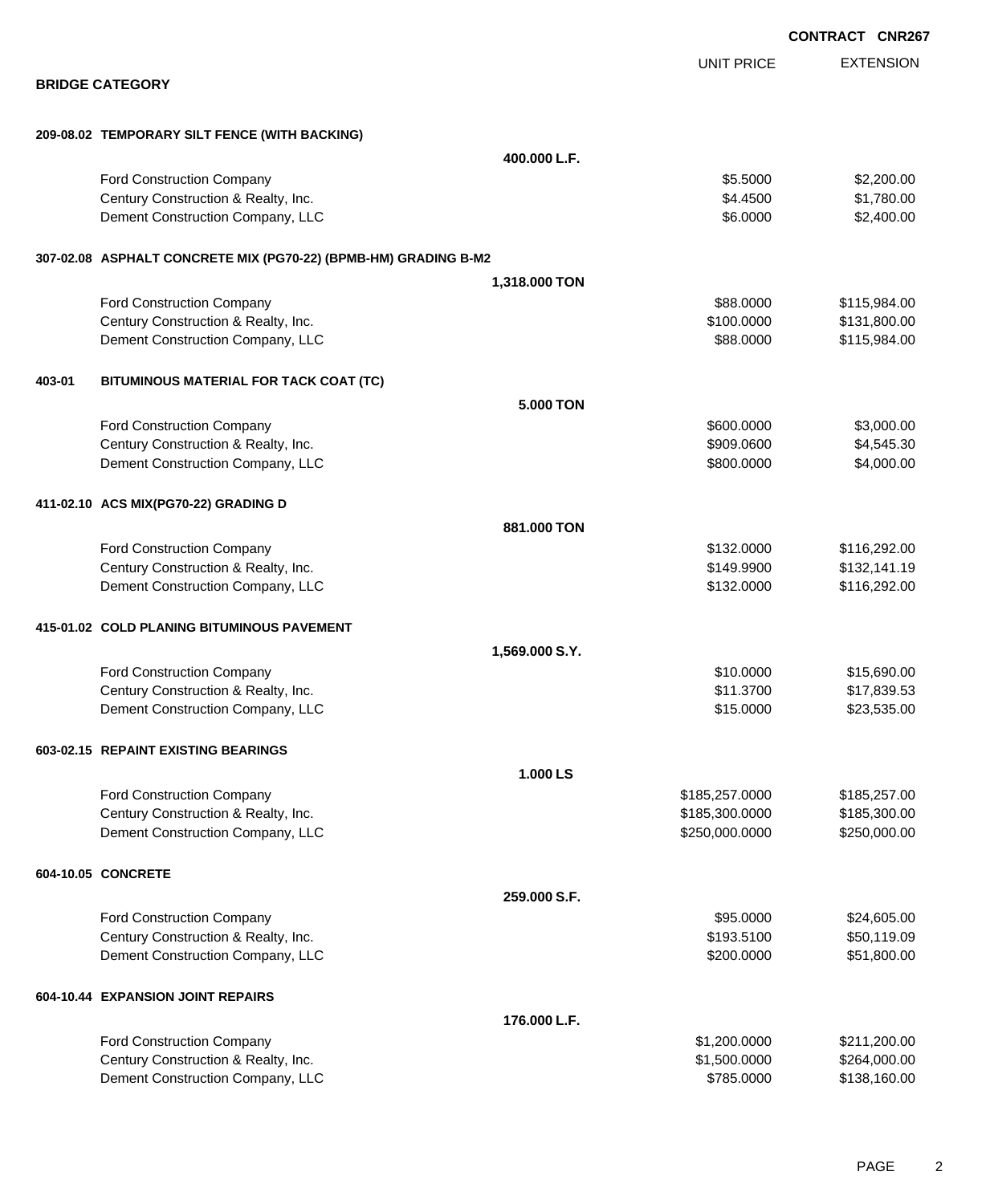EXTENSION **CONTRACT CNR267** UNIT PRICE **604-10.51 SCARIFYING 216.000 S.Y.** Ford Construction Company 61 (1990) 12:0000 \$2,160.00 Century Construction & Realty, Inc. \$42.9700 \$9,281.52 Dement Construction Company, LLC 6 and the state of the state of the state  $\frac{1}{25.0000}$  \$5,400.00 **604-10.54 CONCRETE REPAIRS 1,050.000 S.F.** Ford Construction Company **6126,000.00** \$126,000.00 Century Construction & Realty, Inc. **6. 120,582.00** \$114.8400 \$120,582.00 Dement Construction Company, LLC **but a struction Company, LLC**  $$125.0000$  \$131,250.00 **604-10.60 EXPANSION JOINT REPAIRS (MODULAR TYPE) 94.000 L.F.** Ford Construction Company **62,300.000** \$216,200.00 Century Construction & Realty, Inc. 6. 2007. 2012 12:00:00 \$2,907.4800 \$273,303.12 Dement Construction Company, LLC 66 and the state of the state of the state  $$3,000.0000$  \$282,000.000 \$282,000.00 **606-03.03 STEEL PILES (12 INCH) 960.000 L.F.** Ford Construction Company 648,960.00 Century Construction & Realty, Inc. **Example 20 and Structure 20 and Structure 20 and Structure 3111,744.00** \$111,744.00 Dement Construction Company, LLC **1996 and 1997** \$150.0000 \$144,000.00 **617-01 BRIDGE DECK SEALANT 11,006.000 S.Y.** Ford Construction Company **6110,060.00** \$110,060.00 Century Construction & Realty, Inc. \$158,706.52 Dement Construction Company, LLC 6. The matrix of the state of the state of the state  $$17.5000$  \$192,605.00 **705-06.20 TANGENT ENERGY ABSORBING TERM MASH TL-3 2.000 EACH** Ford Construction Company 68,600.00 \$8,600.00 \$8,600.00 \$8,600.00 \$8,600.00 \$8,600.00 \$8,600.00 \$8,600.00 \$8,600 Century Construction & Realty, Inc. \$3,977.1600 \$7,954.32 Dement Construction Company, LLC 66 and the construction Company, LLC 66,600.000 \$8,600.00 **705-08.51 PORTABLE IMPACT ATTENUATOR NCHRP350 TL-3 2.000 EACH** Ford Construction Company 64,500.000 \$9,000.00 Century Construction & Realty, Inc.  $$5,681.6500$  \$11,363.30 Dement Construction Company, LLC 6 and the state of the state of the state of the state of the state of the state of the state of the state of the state of the state of the state of the state of the state of the state of t **707-08.11 HIGH-VISIBILITY CONSTRUCTION FENCE 400.000 L.F.** Ford Construction Company **\$800.00** \$800.00 Century Construction & Realty, Inc. 6. The Construction of Realty, Inc. 6. The Construction of Realty, Inc. 6. Dement Construction Company, LLC 6.0000 \$2,400.00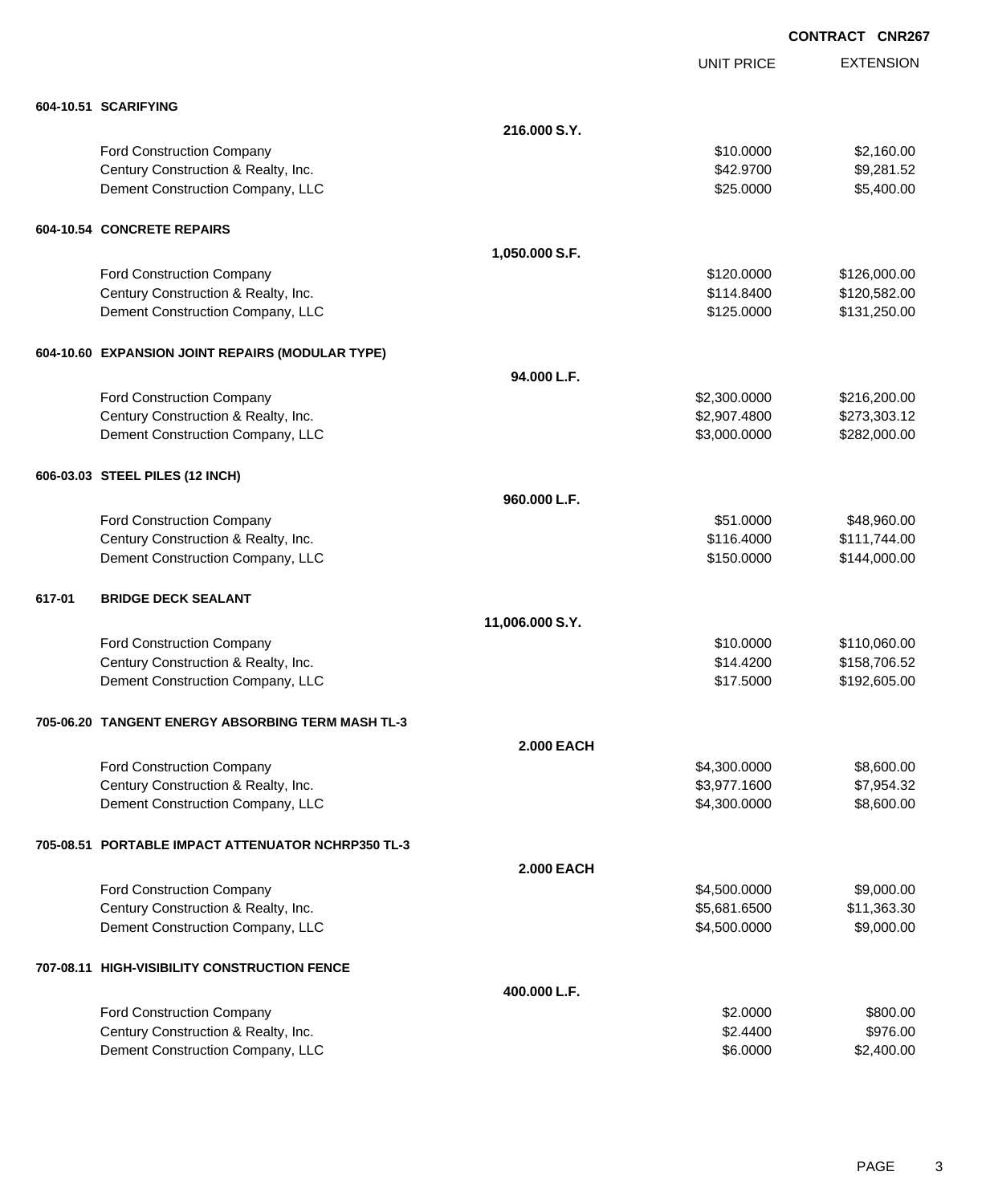|        |                                                          |                   | <b>UNIT PRICE</b> | <b>EXTENSION</b> |
|--------|----------------------------------------------------------|-------------------|-------------------|------------------|
| 712-01 | <b>TRAFFIC CONTROL</b>                                   |                   |                   |                  |
|        |                                                          | 1.000 LS          |                   |                  |
|        | Ford Construction Company                                |                   | \$9,000.0000      | \$9,000.00       |
|        | Century Construction & Realty, Inc.                      |                   | \$74,500.0000     | \$74,500.00      |
|        | Dement Construction Company, LLC                         |                   | \$213,000.0000    | \$213,000.00     |
|        | 712-02.02 INTERCONNECTED PORTABLE BARRIER RAIL           |                   |                   |                  |
|        |                                                          | 5,541.000 L.F.    |                   |                  |
|        | Ford Construction Company                                |                   | \$22.0000         | \$121,902.00     |
|        | Century Construction & Realty, Inc.                      |                   | \$41.1500         | \$228,012.15     |
|        | Dement Construction Company, LLC                         |                   | \$65.0000         | \$360,165.00     |
|        | 712-04.01 FLEXIBLE DRUMS (CHANNELIZING)                  |                   |                   |                  |
|        |                                                          | 46.000 EACH       |                   |                  |
|        | Ford Construction Company                                |                   | \$26.0000         | \$1,196.00       |
|        | Century Construction & Realty, Inc.                      |                   | \$36.3600         | \$1,672.56       |
|        | Dement Construction Company, LLC                         |                   | \$26.0000         | \$1,196.00       |
|        | 712-04.50 PORTABLE BARRIER RAIL DELINEATOR               |                   |                   |                  |
|        |                                                          | 255.000 EACH      |                   |                  |
|        | Ford Construction Company                                |                   | \$8.0000          | \$2,040.00       |
|        | Century Construction & Realty, Inc.                      |                   | \$10.2300         | \$2,608.65       |
|        | Dement Construction Company, LLC                         |                   | \$8.0000          | \$2,040.00       |
| 712-06 | <b>SIGNS (CONSTRUCTION)</b>                              |                   |                   |                  |
|        |                                                          | 313.000 S.F.      |                   |                  |
|        | Ford Construction Company                                |                   | \$6.5000          | \$2,034.50       |
|        | Century Construction & Realty, Inc.                      |                   | \$7.3900          | \$2,313.07       |
|        | Dement Construction Company, LLC                         |                   | \$6.5000          | \$2,034.50       |
|        | 712-08.03 ARROW BOARD (TYPE C)                           |                   |                   |                  |
|        |                                                          | <b>2.000 EACH</b> |                   |                  |
|        | <b>Ford Construction Company</b>                         |                   | \$595.0000        | \$1,190.00       |
|        | Century Construction & Realty, Inc.                      |                   | \$1,051.1200      | \$2,102.24       |
|        | Dement Construction Company, LLC                         |                   | \$595.0000        | \$1,190.00       |
|        | 712-09.01 REMOVABLE PAVEMENT MARKING LINE                |                   |                   |                  |
|        |                                                          | 15,761.000 L.F.   |                   |                  |
|        | Ford Construction Company                                |                   | \$1.9500          | \$30,733.95      |
|        | Century Construction & Realty, Inc.                      |                   | \$2.2800          | \$35,935.08      |
|        | Dement Construction Company, LLC                         |                   | \$1.9500          | \$30,733.95      |
|        | 716-12.02 ENHANCED FLATLINE THERMO PVMT MRKNG (6IN LINE) |                   |                   |                  |
|        |                                                          | 3.500 L.M.        |                   |                  |
|        | Ford Construction Company                                |                   | \$6,000.0000      | \$21,000.00      |
|        | Century Construction & Realty, Inc.                      |                   | \$5,681.6500      | \$19,885.78      |
|        | Dement Construction Company, LLC                         |                   | \$6,000.0000      | \$21,000.00      |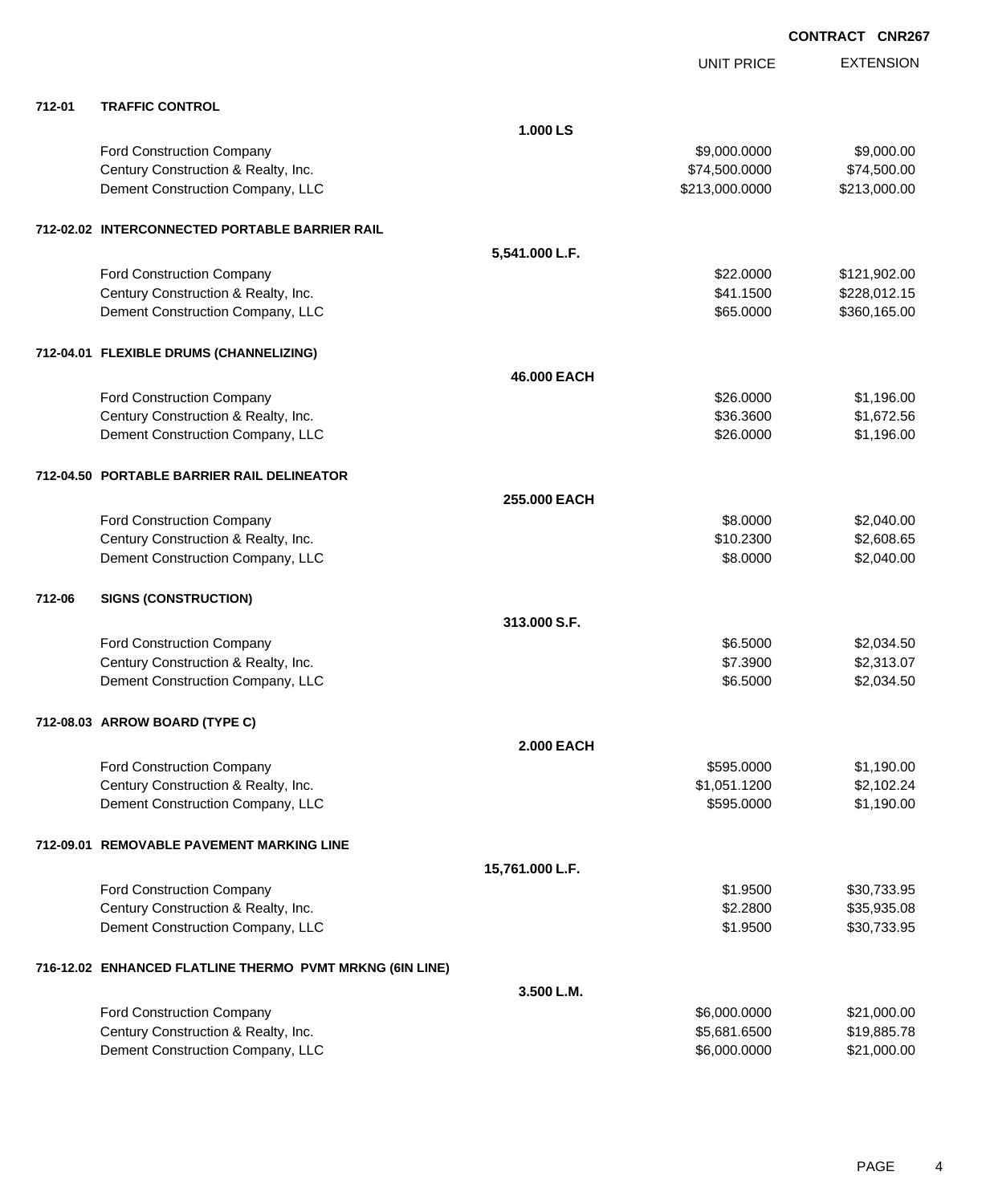EXTENSION UNIT PRICE

## **717-01 MOBILIZATION**

**1.000 LS**

| <b>Ford Construction Company</b>    | \$59.500.0000  | \$59,500.00  |
|-------------------------------------|----------------|--------------|
| Century Construction & Realty, Inc. | \$93,000,0000  | \$93,000.00  |
| Dement Construction Company, LLC    | \$100.000.0000 | \$100,000,00 |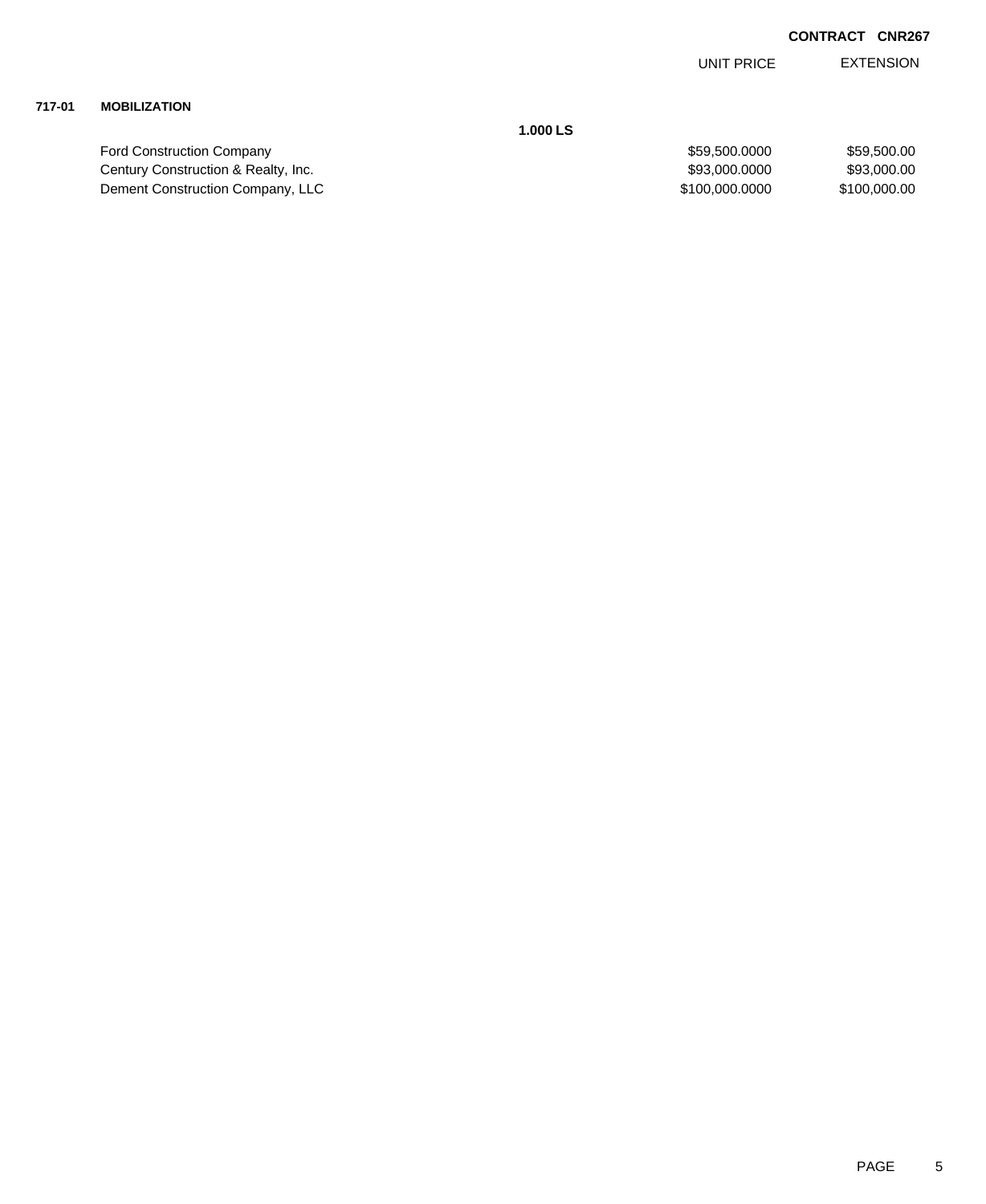### **SUB-TOTAL BRIDGE**

Ford Construction Company  $$1,444,604.45$ Century Construction & Realty, Inc. 6. The Construction of Realty, Inc. 6. The Construction of Realty, Inc. Dement Construction Company, LLC \$2,208,785.45

## **TOTAL CONTRACT**

| <b>Ford Construction Company</b>    | \$1,444,604.45 |
|-------------------------------------|----------------|
| Century Construction & Realty, Inc. | \$1,941,465.42 |
| Dement Construction Company, LLC    | \$2,208,785,45 |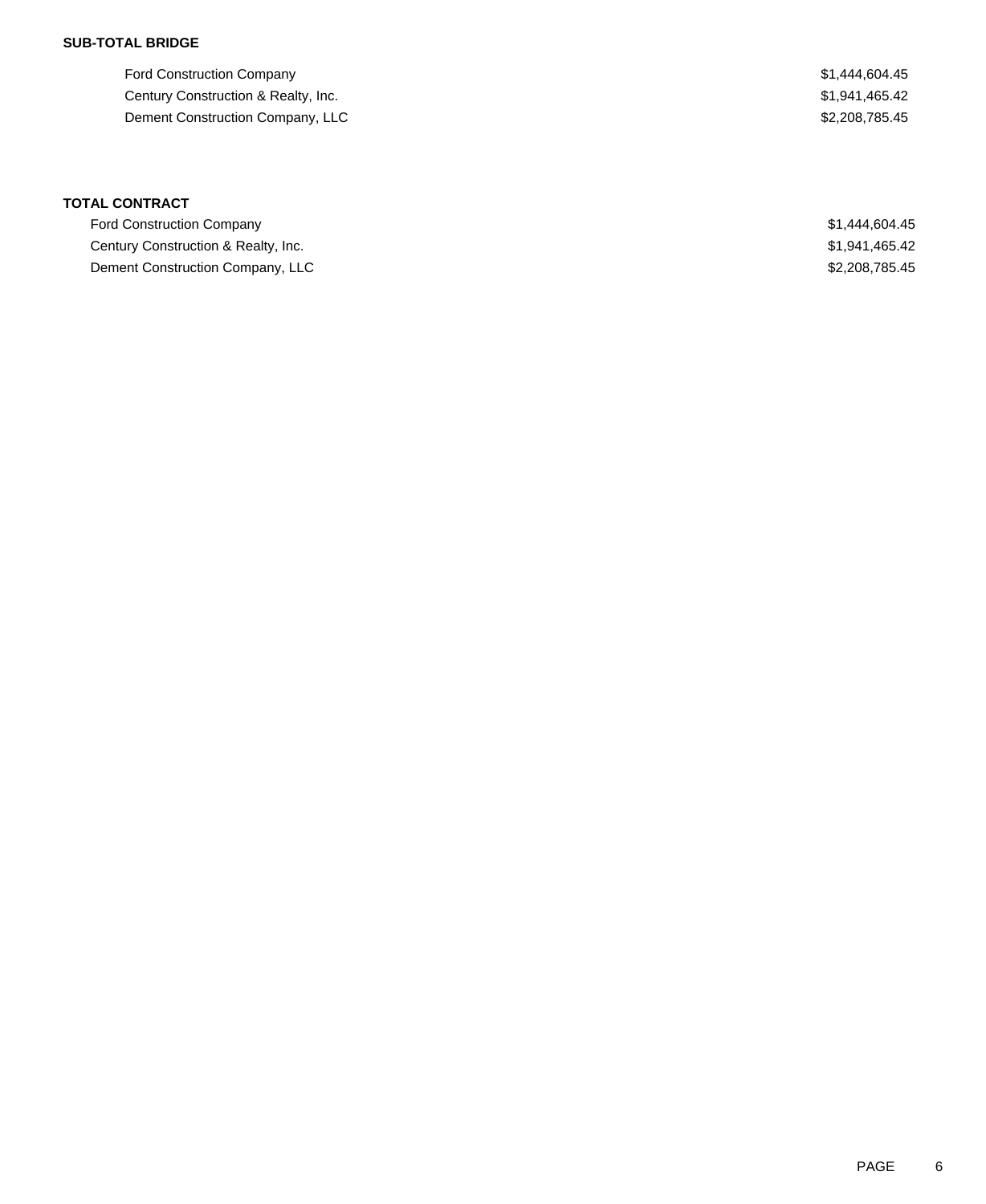## **DEPARTMENT OF TRANSPORTATION SUMMARY OF BIDS LETTING OF AUGUST 18, 2017 STATE OF TENNESSEE**

#### FAYETTE COUNTY (Contract No. CNR271 Call 016)

24946-4104-04

THE REPAIR OF BRIDGES ON U.S. 70 (U.S. 79, S.R. 1) OVER BRANCH (L.M. 5.66) AND ON S.R. 59 OVER I-40 (L.M. 3.77).

PROJECT LENGTH - 0.0 MILES

COMPLETION TIME - ON OR BEFORE JUNE 30, 2018

|                                      | <b>TOTAL CONTRACT</b> |
|--------------------------------------|-----------------------|
| Thomson & Thomson, Inc.              | \$1,022,032.00        |
| Dement Construction Company, LLC     | \$1,287,425.79        |
| Mid-State Construction Company, Inc. | \$1,315,889.05        |
| <b>Ford Construction Company</b>     | \$1,401,494.45        |
| Century Construction & Realty, Inc.  | \$1,794,080.59        |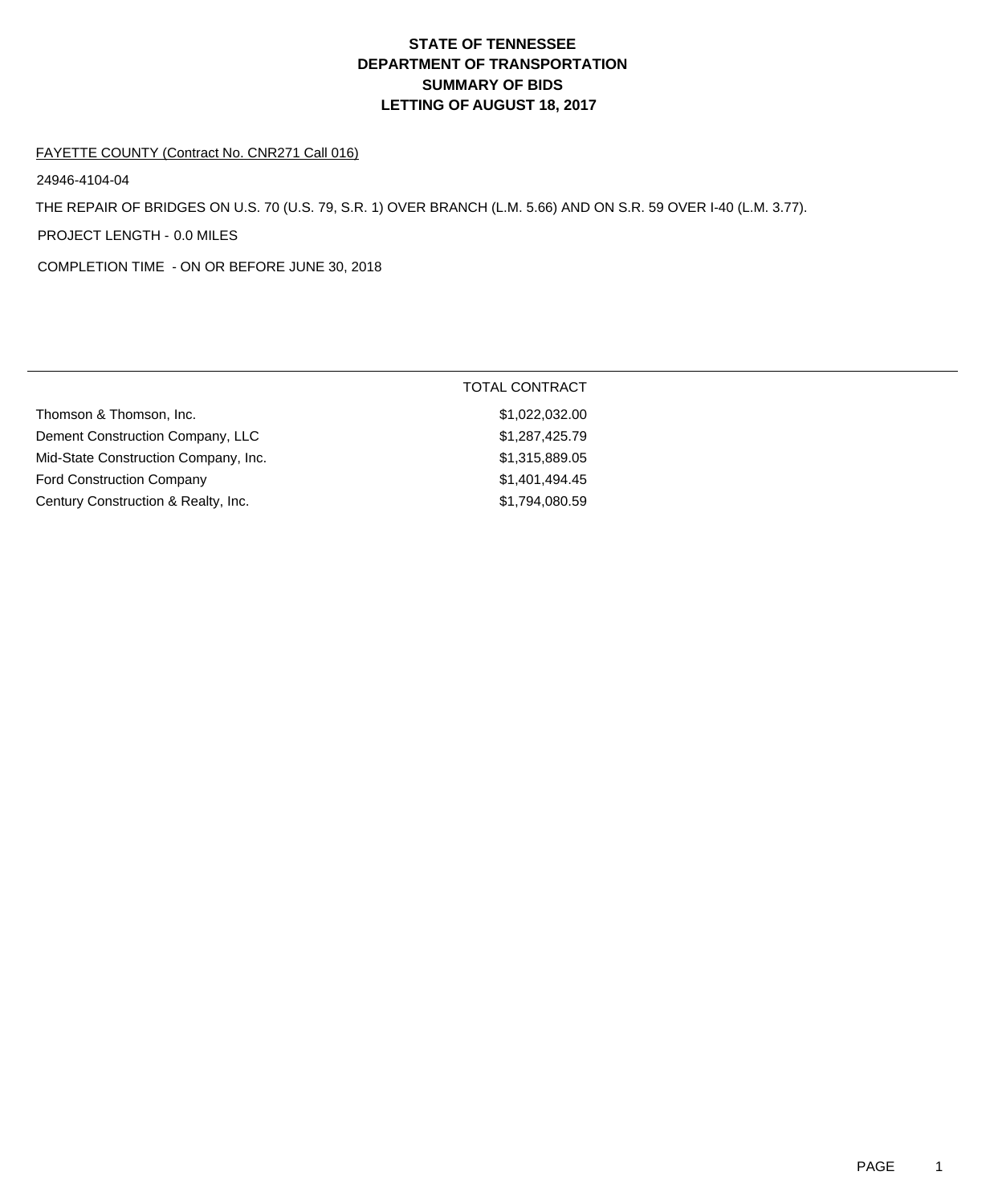|        |                                                                 |                  |                   | <b>CONTRACT CNR271</b> |
|--------|-----------------------------------------------------------------|------------------|-------------------|------------------------|
|        |                                                                 |                  | <b>UNIT PRICE</b> | <b>EXTENSION</b>       |
|        | <b>BRIDGE CATEGORY</b>                                          |                  |                   |                        |
|        | 204-02.01 DRY EXCAVATION (BRIDGES)                              |                  |                   |                        |
|        |                                                                 | 95.000 C.Y.      |                   |                        |
|        | Thomson & Thomson, Inc.                                         |                  | \$12.0000         | \$1,140.00             |
|        | Dement Construction Company, LLC                                |                  | \$10.0000         | \$950.00               |
|        | Mid-State Construction Company, Inc.                            |                  | \$20.7600         | \$1,972.20             |
|        | Ford Construction Company                                       |                  | \$15.0000         | \$1,425.00             |
|        | Century Construction & Realty, Inc.                             |                  | \$21.0300         | \$1,997.85             |
|        | 209-08.02 TEMPORARY SILT FENCE (WITH BACKING)                   |                  |                   |                        |
|        |                                                                 | 1,000.000 L.F.   |                   |                        |
|        | Thomson & Thomson, Inc.                                         |                  | \$6.0000          | \$6,000.00             |
|        | Dement Construction Company, LLC                                |                  | \$4.6000          | \$4,600.00             |
|        | Mid-State Construction Company, Inc.                            |                  | \$6.0900          | \$6,090.00             |
|        | Ford Construction Company                                       |                  | \$5.1000          | \$5,100.00             |
|        | Century Construction & Realty, Inc.                             |                  | \$4.5400          | \$4,540.00             |
|        | 307-01.01 ASPHALT CONCRETE MIX (PG64-22) (BPMB-HM) GRADING A    |                  |                   |                        |
|        |                                                                 | 5,000 TON        |                   |                        |
|        | Thomson & Thomson, Inc.                                         |                  | \$1,250.0000      | \$6,250.00             |
|        | Dement Construction Company, LLC                                |                  | \$1,250.0000      | \$6,250.00             |
|        | Mid-State Construction Company, Inc.                            |                  | \$1,655.1300      | \$8,275.65             |
|        | Ford Construction Company                                       |                  | \$1,375.0000      | \$6,875.00             |
|        | Century Construction & Realty, Inc.                             |                  | \$636.5000        | \$3,182.50             |
|        | 307-01.08 ASPHALT CONCRETE MIX (PG64-22) (BPMB-HM) GRADING B-M2 |                  |                   |                        |
|        |                                                                 | 12.000 TON       |                   |                        |
|        | Thomson & Thomson, Inc.                                         |                  | \$800,0000        | \$9,600.00             |
|        | Dement Construction Company, LLC                                |                  | \$800.0000        | \$9,600.00             |
|        | Mid-State Construction Company, Inc.                            |                  | \$1,059.2800      | \$12,711.36            |
|        | Ford Construction Company                                       |                  | \$880.0000        | \$10,560.00            |
|        | Century Construction & Realty, Inc.                             |                  | \$539.7500        | \$6,477.00             |
| 402-01 | BITUMINOUS MATERIAL FOR PRIME COAT (PC)                         |                  |                   |                        |
|        |                                                                 | <b>1.000 TON</b> |                   |                        |
|        | Thomson & Thomson, Inc.                                         |                  | \$1,500.0000      | \$1,500.00             |
|        | Dement Construction Company, LLC                                |                  | \$1,500.0000      | \$1,500.00             |
|        | Mid-State Construction Company, Inc.                            |                  | \$1,986.1500      | \$1,986.15             |
|        | Ford Construction Company                                       |                  | \$1,650.0000      | \$1,650.00             |
|        | Century Construction & Realty, Inc.                             |                  | \$2,273.0000      | \$2,273.00             |
| 403-01 | BITUMINOUS MATERIAL FOR TACK COAT (TC)                          |                  |                   |                        |
|        |                                                                 | <b>1.000 TON</b> |                   |                        |
|        | Thomson & Thomson, Inc.                                         |                  | \$1,000.0000      | \$1,000.00             |
|        | Dement Construction Company, LLC                                |                  | \$1,000.0000      | \$1,000.00             |
|        | Mid-State Construction Company, Inc.                            |                  | \$1,324.1000      | \$1,324.10             |
|        | Ford Construction Company                                       |                  | \$1,100.0000      | \$1,100.00             |
|        | Century Construction & Realty, Inc.                             |                  | \$2,159.0000      | \$2,159.00             |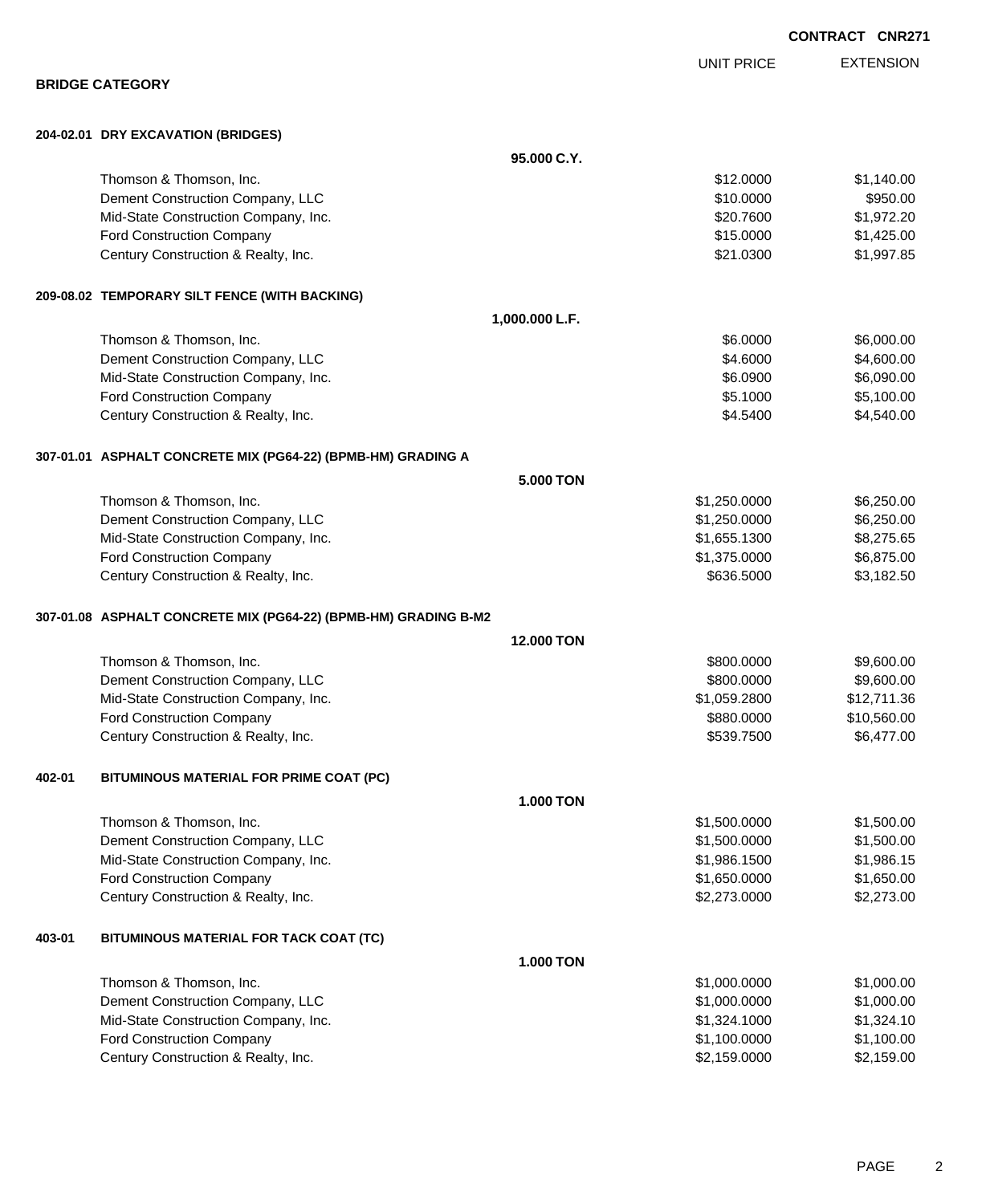UNIT PRICE EXTENSION

| 411-01.10 ACS MIX(PG64-22) GRADING D                         |              |                |              |
|--------------------------------------------------------------|--------------|----------------|--------------|
|                                                              | 105.000 TON  |                |              |
| Thomson & Thomson, Inc.                                      |              | \$225.0000     | \$23,625.00  |
| Dement Construction Company, LLC                             |              | \$225.0000     | \$23,625.00  |
| Mid-State Construction Company, Inc.                         |              | \$297.9200     | \$31,281.60  |
| Ford Construction Company                                    |              | \$247.5000     | \$25,987.50  |
| Century Construction & Realty, Inc.                          |              | \$483.0000     | \$50,715.00  |
| 415-01.02 COLD PLANING BITUMINOUS PAVEMENT                   |              |                |              |
|                                                              | 200.000 S.Y. |                |              |
| Thomson & Thomson, Inc.                                      |              | \$10.0000      | \$2,000.00   |
| Dement Construction Company, LLC                             |              | \$96.3700      | \$19,274.00  |
| Mid-State Construction Company, Inc.                         |              | \$33.1000      | \$6,620.00   |
| Ford Construction Company                                    |              | \$40.0000      | \$8,000.00   |
| Century Construction & Realty, Inc.                          |              | \$70.7300      | \$14,146.00  |
| 603-02.01 REPAINTING EXISTING STEEL STRUCTURES (LOC. & DES.) |              |                |              |
|                                                              | 1.000 LS     |                |              |
| Thomson & Thomson, Inc.                                      |              | \$28,000.0000  | \$28,000.00  |
| Dement Construction Company, LLC                             |              | \$26,800.0000  | \$26,800.00  |
| Mid-State Construction Company, Inc.                         |              | \$35,485.8800  | \$35,485.88  |
| Ford Construction Company                                    |              | \$29,500.0000  | \$29,500.00  |
| Century Construction & Realty, Inc.                          |              | \$207,378.0000 | \$207,378.00 |
| 604-04.02 APPLIED TEXTURE FINISH (EXISTING STRUCTURES)       |              |                |              |
|                                                              | 703,000 S.Y. |                |              |
| Thomson & Thomson, Inc.                                      |              | \$8.5000       | \$5,975.50   |
| Dement Construction Company, LLC                             |              | \$8.0000       | \$5,624.00   |
| Mid-State Construction Company, Inc.                         |              | \$10.5900      | \$7,444.77   |
| Ford Construction Company                                    |              | \$8.8000       | \$6,186.40   |
| Century Construction & Realty, Inc.                          |              | \$18.7400      | \$13,174.22  |
| 604-05.31 BRIDGE DECK GROOVING (MECHANICAL)                  |              |                |              |
|                                                              | 801.000 S.Y. |                |              |
| Thomson & Thomson, Inc.                                      |              | \$8.0000       | \$6,408.00   |
| Dement Construction Company, LLC                             |              | \$6.1800       | \$4,950.18   |
| Mid-State Construction Company, Inc.                         |              | \$8.6100       | \$6,896.61   |
| Ford Construction Company                                    |              | \$6.8000       | \$5,446.80   |
| Century Construction & Realty, Inc.                          |              | \$6.8200       | \$5,462.82   |
| 604-10.09 CONCRETE                                           |              |                |              |
|                                                              | 250.000 C.Y. |                |              |
| Thomson & Thomson, Inc.                                      |              | \$650.0000     | \$162,500.00 |
| Dement Construction Company, LLC                             |              | \$520.0000     | \$130,000.00 |
| Mid-State Construction Company, Inc.                         |              | \$829.9800     | \$207,495.00 |
| Ford Construction Company                                    |              | \$734.0000     | \$183,500.00 |
| Century Construction & Realty, Inc.                          |              | \$836.7500     | \$209,187.50 |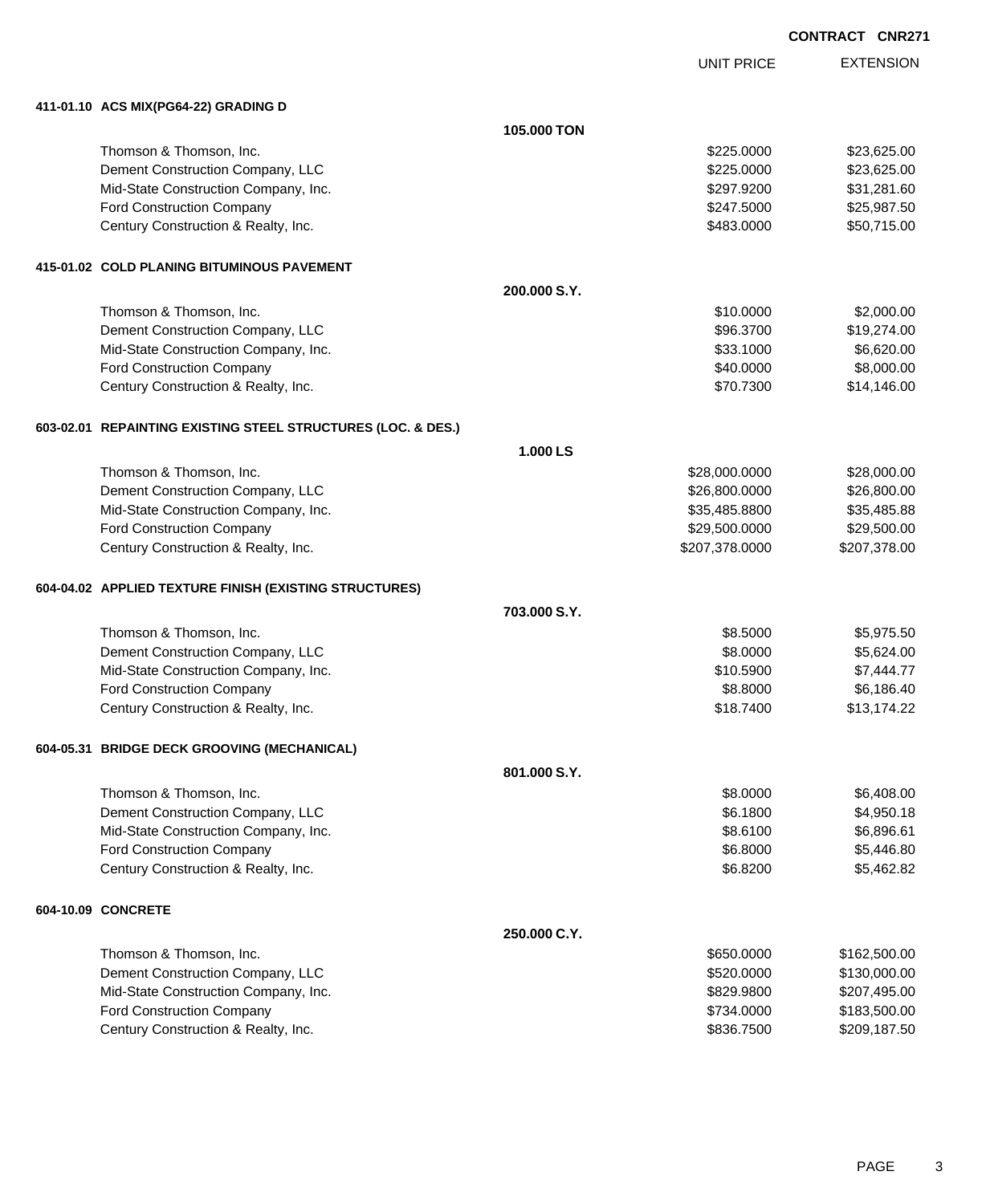UNIT PRICE

EXTENSION

| 604-10.13 CONCRETE SLAB REMOVAL |  |
|---------------------------------|--|
|                                 |  |

| 604-10.13 CONCRETE SLAB REMOVAL                 |                 |                |              |
|-------------------------------------------------|-----------------|----------------|--------------|
|                                                 | 1.000 LS        |                |              |
| Thomson & Thomson, Inc.                         |                 | \$58,000.0000  | \$58,000.00  |
| Dement Construction Company, LLC                |                 | \$249,569.1100 | \$249,569.11 |
| Mid-State Construction Company, Inc.            |                 | \$158,773.2800 | \$158,773.28 |
| Ford Construction Company                       |                 | \$220,000.0000 | \$220,000.00 |
| Century Construction & Realty, Inc.             |                 | \$250,434.0000 | \$250,434.00 |
| 604-10.18 REINFORCING STEEL (REPAIRS)           |                 |                |              |
|                                                 | 133,800.000 LB. |                |              |
| Thomson & Thomson, Inc.                         |                 | \$1,4000       | \$187,320.00 |
| Dement Construction Company, LLC                |                 | \$1.0500       | \$140,490.00 |
| Mid-State Construction Company, Inc.            |                 | \$1.0700       | \$143,166.00 |
| Ford Construction Company                       |                 | \$1.1500       | \$153,870.00 |
| Century Construction & Realty, Inc.             |                 | \$1.2900       | \$172,602.00 |
| 604-10.32 EXPANSION JOINT REPAIRS (TYPE A)      |                 |                |              |
|                                                 | 66.000 L.F.     |                |              |
| Thomson & Thomson, Inc.                         |                 | \$780.0000     | \$51,480.00  |
| Dement Construction Company, LLC                |                 | \$825.0000     | \$54,450.00  |
| Mid-State Construction Company, Inc.            |                 | \$582.8200     | \$38,466.12  |
| <b>Ford Construction Company</b>                |                 | \$1,500.0000   | \$99,000.00  |
| Century Construction & Realty, Inc.             |                 | \$1,155.0000   | \$76,230.00  |
| 604-10.42 CONCRETE REPAIRS                      |                 |                |              |
|                                                 | 640.000 C.F.    |                |              |
| Thomson & Thomson, Inc.                         |                 | \$42.0000      | \$26,880.00  |
| Dement Construction Company, LLC                |                 | \$60.0000      | \$38,400.00  |
| Mid-State Construction Company, Inc.            |                 | \$58.1900      | \$37,241.60  |
| Ford Construction Company                       |                 | \$116.0000     | \$74,240.00  |
| Century Construction & Realty, Inc.             |                 | \$115.5000     | \$73,920.00  |
| 620-05.01 CONC PARAPET SINGLE SLOPE (STD-1-1SS) |                 |                |              |
|                                                 | 536.000 L.F.    |                |              |
| Thomson & Thomson, Inc.                         |                 | \$90.0000      | \$48,240.00  |
| Dement Construction Company, LLC                |                 | \$115.0000     | \$61,640.00  |
| Mid-State Construction Company, Inc.            |                 | \$125.1900     | \$67,101.84  |
| Ford Construction Company                       |                 | \$88.0000      | \$47,168.00  |
| Century Construction & Realty, Inc.             |                 | \$150.5000     | \$80,668.00  |
| 705-01.01 GUARDRAIL AT BRIDGE ENDS              |                 |                |              |
|                                                 | 162.000 L.F.    |                |              |
| Thomson & Thomson, Inc.                         |                 | \$70.0000      | \$11,340.00  |
| Dement Construction Company, LLC                |                 | \$70.0000      | \$11,340.00  |
| Mid-State Construction Company, Inc.            |                 | \$92.6900      | \$15,015.78  |
| Ford Construction Company                       |                 | \$77.0000      | \$12,474.00  |
| Century Construction & Realty, Inc.             |                 | \$85.2200      | \$13,805.64  |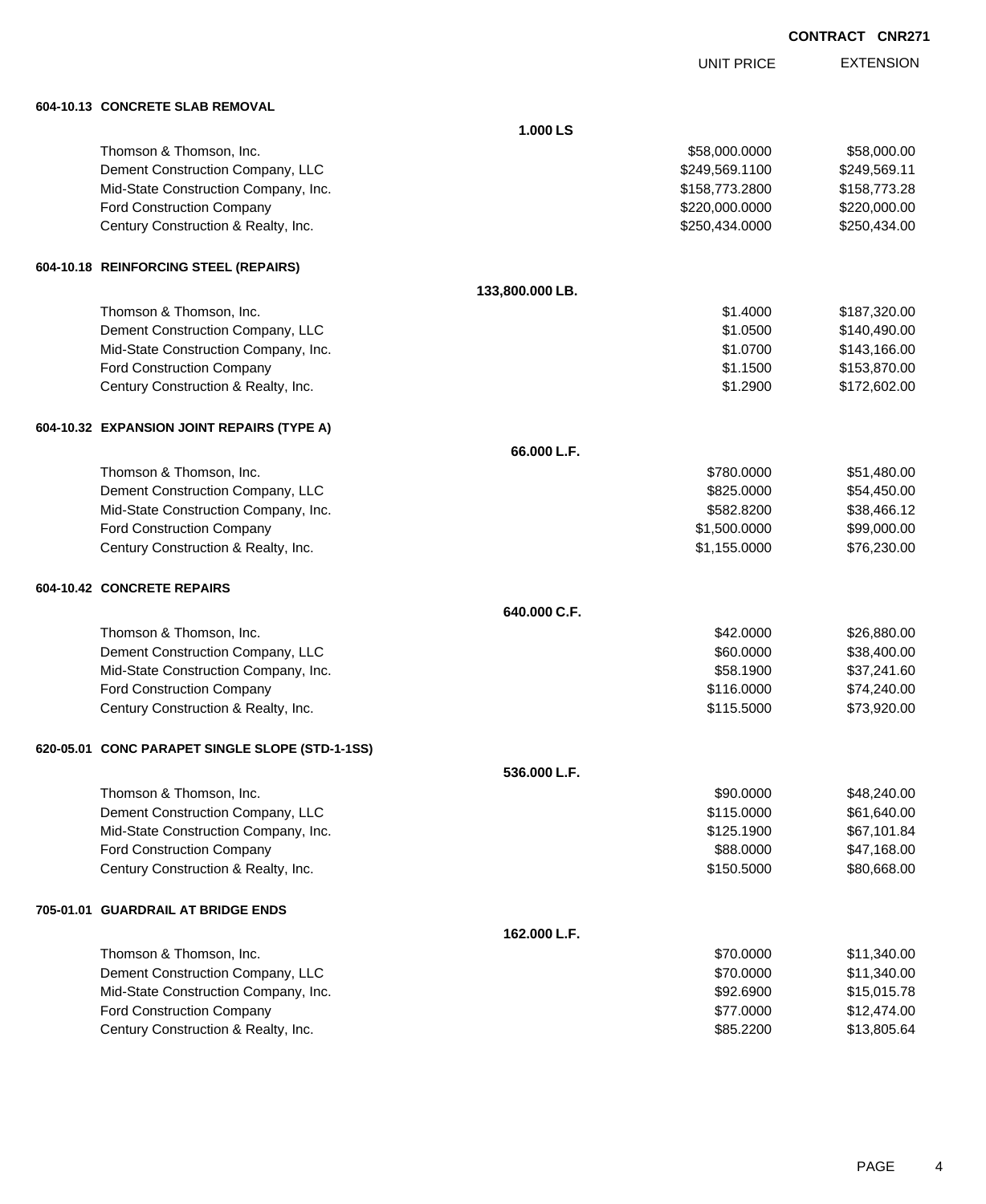|        |                                                    |                   |                   | CONTRACT CNR271 |                  |
|--------|----------------------------------------------------|-------------------|-------------------|-----------------|------------------|
|        |                                                    |                   | <b>UNIT PRICE</b> |                 | <b>EXTENSION</b> |
|        | 705-02.02 SINGLE GUARDRAIL (TYPE 2)                |                   |                   |                 |                  |
|        |                                                    | 300.000 L.F.      |                   |                 |                  |
|        | Thomson & Thomson, Inc.                            |                   | \$22.0000         |                 | \$6,600.00       |
|        | Dement Construction Company, LLC                   |                   | \$22.0000         |                 | \$6,600.00       |
|        | Mid-State Construction Company, Inc.               |                   | \$29.1300         |                 | \$8,739.00       |
|        | Ford Construction Company                          |                   | \$24.2000         |                 | \$7,260.00       |
|        | Century Construction & Realty, Inc.                |                   | \$32.1500         |                 | \$9,645.00       |
|        | 705-04.50 PORTABLE BARRIER RAIL DELINEATOR         |                   |                   |                 |                  |
|        |                                                    | 52.000 EACH       |                   |                 |                  |
|        | Thomson & Thomson, Inc.                            |                   | \$9.5000          |                 | \$494.00         |
|        | Dement Construction Company, LLC                   |                   | \$9.5000          |                 | \$494.00         |
|        | Mid-State Construction Company, Inc.               |                   | \$10.5900         |                 | \$550.68         |
|        | Ford Construction Company                          |                   | \$8.8000          |                 | \$457.60         |
|        | Century Construction & Realty, Inc.                |                   | \$10.8000         |                 | \$561.60         |
|        | 705-08.51 PORTABLE IMPACT ATTENUATOR NCHRP350 TL-3 |                   |                   |                 |                  |
|        |                                                    | <b>6.000 EACH</b> |                   |                 |                  |
|        | Thomson & Thomson, Inc.                            |                   | \$4,400.0000      |                 | \$26,400.00      |
|        | Dement Construction Company, LLC                   |                   | \$4,500.0000      |                 | \$27,000.00      |
|        | Mid-State Construction Company, Inc.               |                   | \$5,958.4600      |                 | \$35,750.76      |
|        | Ford Construction Company                          |                   | \$4,950.0000      |                 | \$29,700.00      |
|        | Century Construction & Realty, Inc.                |                   | \$6,137.0000      |                 | \$36,822.00      |
| 712-01 | <b>TRAFFIC CONTROL</b>                             |                   |                   |                 |                  |
|        |                                                    | 1.000 LS          |                   |                 |                  |
|        | Thomson & Thomson, Inc.                            |                   | \$19,000.0000     |                 | \$19,000.00      |
|        | Dement Construction Company, LLC                   |                   | \$12,500.0000     |                 | \$12,500.00      |
|        | Mid-State Construction Company, Inc.               |                   | \$78,364.1000     |                 | \$78,364.10      |
|        | <b>Ford Construction Company</b>                   |                   | \$31,300.0000     |                 | \$31,300.00      |
|        | Century Construction & Realty, Inc.                |                   | \$154,000.0000    |                 | \$154,000.00     |
|        | 712-02.02 INTERCONNECTED PORTABLE BARRIER RAIL     |                   |                   |                 |                  |
|        |                                                    | 1,460.000 L.F.    |                   |                 |                  |
|        | Thomson & Thomson, Inc.                            |                   | \$34.0000         |                 | \$49,640.00      |
|        | Dement Construction Company, LLC                   |                   | \$100.0000        |                 | \$146,000.00     |
|        | Mid-State Construction Company, Inc.               |                   | \$40.9500         |                 | \$59,787.00      |
|        | Ford Construction Company                          |                   | \$31.0000         |                 | \$45,260.00      |
|        | Century Construction & Realty, Inc.                |                   | \$40.5000         |                 | \$59,130.00      |
|        | 712-04.01 FLEXIBLE DRUMS (CHANNELIZING)            |                   |                   |                 |                  |
|        |                                                    | 126.000 EACH      |                   |                 |                  |
|        | Thomson & Thomson, Inc.                            |                   | \$33.5000         |                 | \$4,221.00       |
|        | Dement Construction Company, LLC                   |                   | \$33.5000         |                 | \$4,221.00       |
|        | Mid-State Construction Company, Inc.               |                   | \$31.7800         |                 | \$4,004.28       |
|        | Ford Construction Company                          |                   | \$26.4000         |                 | \$3,326.40       |

Century Construction & Realty, Inc. 6. The Construction & Realty, Inc. 6. The Construction & Realty, Inc.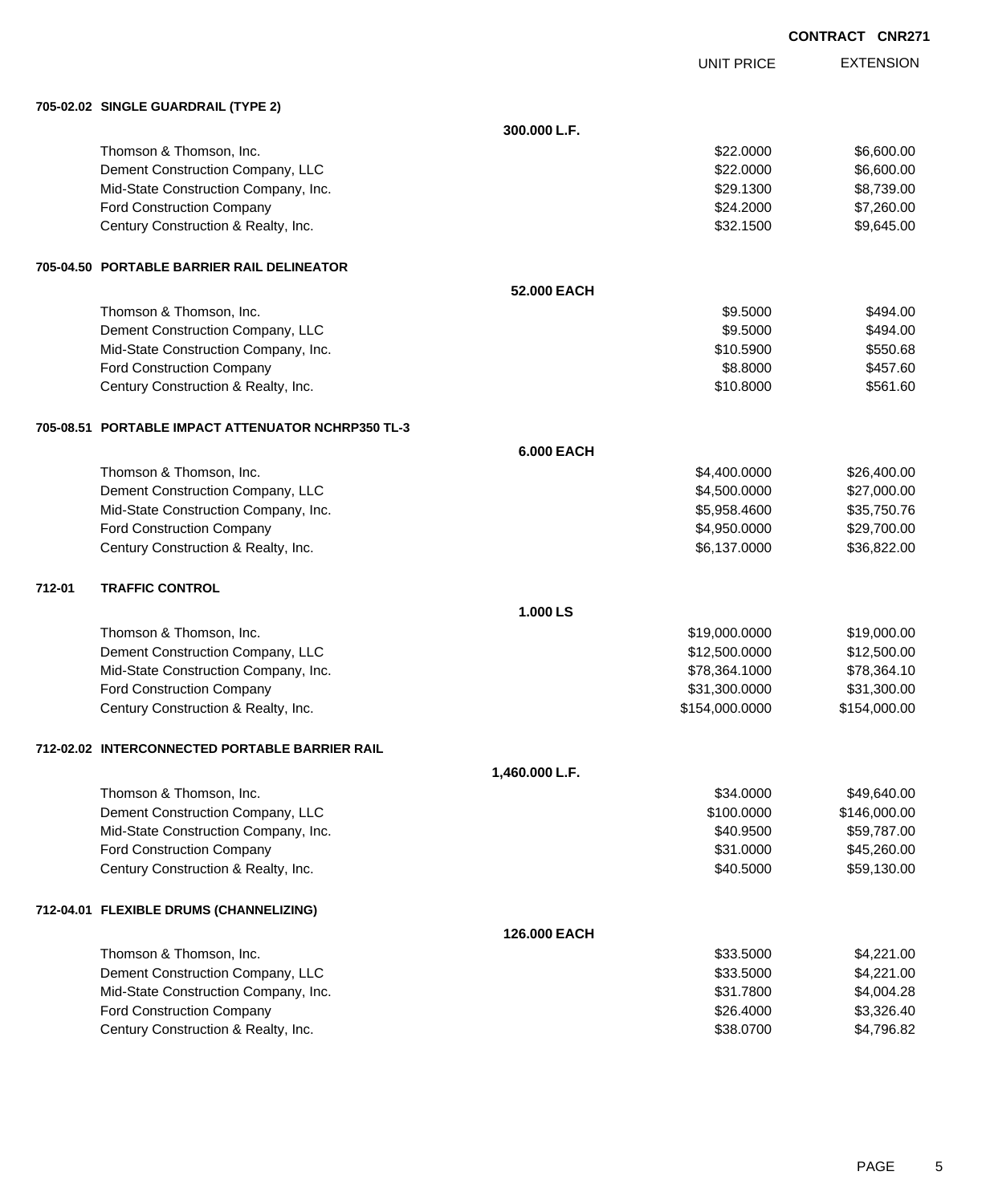|        |                                                 |                    |                   | <b>CONTRACT CNR271</b> |
|--------|-------------------------------------------------|--------------------|-------------------|------------------------|
|        |                                                 |                    | <b>UNIT PRICE</b> | <b>EXTENSION</b>       |
| 712-06 | <b>SIGNS (CONSTRUCTION)</b>                     |                    |                   |                        |
|        |                                                 | 1,925.000 S.F.     |                   |                        |
|        | Thomson & Thomson, Inc.                         |                    | \$6.5000          | \$12,512.50            |
|        | Dement Construction Company, LLC                |                    | \$6.5000          | \$12,512.50            |
|        | Mid-State Construction Company, Inc.            |                    | \$8.6100          | \$16,574.25            |
|        | Ford Construction Company                       |                    | \$7.1500          | \$13,763.75            |
|        | Century Construction & Realty, Inc.             |                    | \$7,3900          | \$14,225.75            |
|        | 712-07.03 TEMPORARY BARRICADES (TYPE III)       |                    |                   |                        |
|        |                                                 | 280.000 L.F.       |                   |                        |
|        | Thomson & Thomson, Inc.                         |                    | \$13.2000         | \$3,696.00             |
|        | Dement Construction Company, LLC                |                    | \$13.2000         | \$3,696.00             |
|        | Mid-State Construction Company, Inc.            |                    | \$14.5700         | \$4,079.60             |
|        | <b>Ford Construction Company</b>                |                    | \$12.1000         | \$3,388.00             |
|        | Century Construction & Realty, Inc.             |                    | \$15.0000         | \$4,200.00             |
|        | 712-08.03 ARROW BOARD (TYPE C)                  |                    |                   |                        |
|        |                                                 | <b>4.000 EACH</b>  |                   |                        |
|        | Thomson & Thomson, Inc.                         |                    | \$965.0000        | \$3,860.00             |
|        | Dement Construction Company, LLC                |                    | \$965.0000        | \$3,860.00             |
|        | Mid-State Construction Company, Inc.            |                    | \$787.8400        | \$3,151.36             |
|        | Ford Construction Company                       |                    | \$654.5000        | \$2,618.00             |
|        | Century Construction & Realty, Inc.             |                    | \$1,097.0000      | \$4,388.00             |
|        | 712-08.10 MOBILE MESSAGE SIGN UNIT W/ATTENUATOR |                    |                   |                        |
|        |                                                 | 500.000 HOUR       |                   |                        |
|        | Thomson & Thomson, Inc.                         |                    | \$95,0000         | \$47,500.00            |
|        | Dement Construction Company, LLC                |                    | \$95.0000         | \$47,500.00            |
|        | Mid-State Construction Company, Inc.            |                    | \$125.7900        | \$62,895.00            |
|        | <b>Ford Construction Company</b>                |                    | \$85,0000         | \$42,500.00            |
|        | Century Construction & Realty, Inc.             |                    | \$108.0000        | \$54,000.00            |
|        | 712-09.01 REMOVABLE PAVEMENT MARKING LINE       |                    |                   |                        |
|        |                                                 | 764.000 L.F.       |                   |                        |
|        | Thomson & Thomson, Inc.                         |                    | \$2.5000          | \$1,910.00             |
|        | Dement Construction Company, LLC                |                    | \$2.5000          | \$1,910.00             |
|        | Mid-State Construction Company, Inc.            |                    | \$3.3100          | \$2,528.84             |
|        | Ford Construction Company                       |                    | \$2.7500          | \$2,101.00             |
|        | Century Construction & Realty, Inc.             |                    | \$2.8400          | \$2,169.76             |
|        | 713-16.01 CHANGEABLE MESSAGE SIGN UNIT          |                    |                   |                        |
|        |                                                 | <b>12.000 EACH</b> |                   |                        |
|        | Thomson & Thomson, Inc.                         |                    | \$6,250.0000      | \$75,000.00            |
|        | Dement Construction Company, LLC                |                    | \$6,250.0000      | \$75,000.00            |
|        | Mid-State Construction Company, Inc.            |                    | \$6,488.0900      | \$77,857.08            |
|        | Ford Construction Company                       |                    | \$6,000.0000      | \$72,000.00            |
|        | Century Construction & Realty, Inc.             |                    | \$7,102.0000      | \$85,224.00            |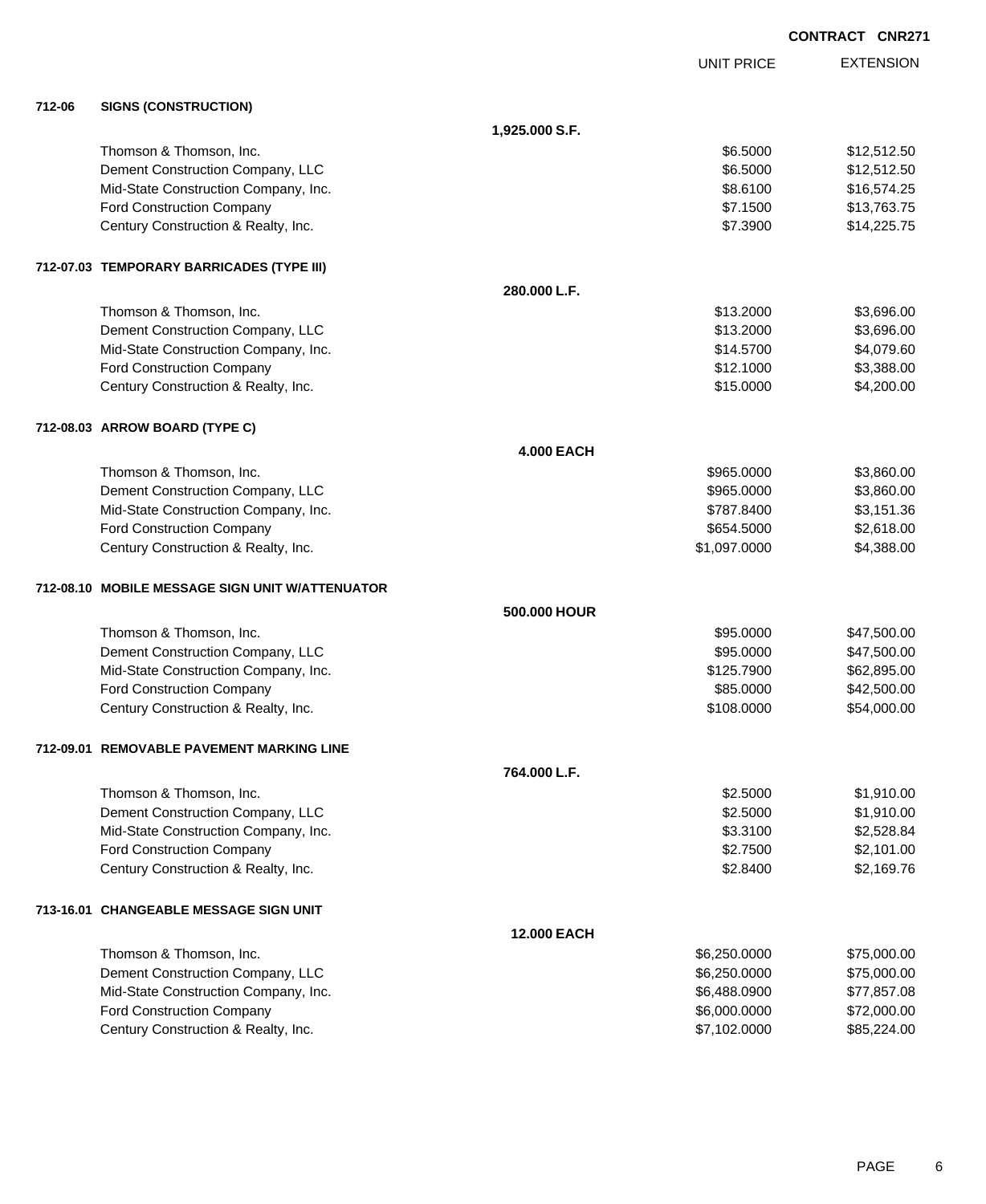|        |                                                                  |              | <b>UNIT PRICE</b>      | <b>EXTENSION</b>     |
|--------|------------------------------------------------------------------|--------------|------------------------|----------------------|
|        | 716-01.21 Snwplwble Pvmt Mrkrs (Bi-Dir)(1 Color)                 |              |                        |                      |
|        |                                                                  | 5.000 EACH   |                        |                      |
|        | Thomson & Thomson, Inc.                                          |              | \$250,0000             | \$1,250.00           |
|        | Dement Construction Company, LLC                                 |              | \$250.0000             | \$1,250.00           |
|        | Mid-State Construction Company, Inc.                             |              | \$331.0300             | \$1,655.15           |
|        | Ford Construction Company                                        |              | \$275.0000             | \$1,375.00           |
|        | Century Construction & Realty, Inc.                              |              | \$284.2500             | \$1,421.25           |
|        |                                                                  |              |                        |                      |
|        | 716-13.01 SPRAY THERMO PVMT MRKNG (60 mil) (4IN LINE)            |              |                        |                      |
|        |                                                                  | 0.500 L.M.   |                        |                      |
|        | Thomson & Thomson, Inc.                                          |              | \$8,000.0000           | \$4,000.00           |
|        | Dement Construction Company, LLC                                 |              | \$8,000.0000           | \$4,000.00           |
|        | Mid-State Construction Company, Inc.                             |              | \$10,592.8000          | \$5,296.40           |
|        | Ford Construction Company                                        |              | \$8,800.0000           | \$4,400.00           |
|        | Century Construction & Realty, Inc.                              |              | \$9,091.0000           | \$4,545.50           |
| 717-01 | <b>MOBILIZATION</b>                                              |              |                        |                      |
|        |                                                                  | 1.000 LS     |                        |                      |
|        | Thomson & Thomson, Inc.                                          |              | \$70,000.0000          | \$70,000.00          |
|        | Dement Construction Company, LLC                                 |              | \$64,000.0000          | \$64,000.00          |
|        | Mid-State Construction Company, Inc.                             |              | \$94,654.0300          | \$94,654.03          |
|        | Ford Construction Company                                        |              | \$173,665.0000         | \$173,665.00         |
|        | Century Construction & Realty, Inc.                              |              | \$80,000.0000          | \$80,000.00          |
|        |                                                                  |              |                        |                      |
| 801-03 | <b>WATER (SEEDING &amp; SODDING)</b>                             | 9.000 M.G.   |                        |                      |
|        | Thomson & Thomson, Inc.                                          |              | \$10.0000              | \$90.00              |
|        | Dement Construction Company, LLC                                 |              |                        |                      |
|        | Mid-State Construction Company, Inc.                             |              | \$30.0000<br>\$39.7200 | \$270.00             |
|        |                                                                  |              | \$33.0000              | \$357.48<br>\$297.00 |
|        | Ford Construction Company<br>Century Construction & Realty, Inc. |              |                        |                      |
|        |                                                                  |              | \$56.8200              | \$511.38             |
| 803-01 | SODDING (NEW SOD)                                                |              |                        |                      |
|        |                                                                  | 900,000 S.Y. |                        |                      |
|        | Thomson & Thomson, Inc.                                          |              | \$4.0000               | \$3,600.00           |
|        | Dement Construction Company, LLC                                 |              | \$4.5000               | \$4,050.00           |
|        | Mid-State Construction Company, Inc.                             |              | \$6.7500               | \$6,075.00           |
|        | Ford Construction Company                                        |              | \$5.0000               | \$4,500.00           |
|        | Century Construction & Realty, Inc.                              |              | \$5.6800               | \$5,112.00           |
| 920-10 | <b>COLUMN SHELL(48" DIAMETER)</b>                                |              |                        |                      |
|        |                                                                  | 110.000 L.F. |                        |                      |
|        | Thomson & Thomson, Inc.                                          |              | \$500.0000             | \$55,000.00          |
|        | Dement Construction Company, LLC                                 |              | \$750.0000             | \$82,500.00          |
|        | Mid-State Construction Company, Inc.                             |              | \$602.0100             | \$66,221.10          |
|        | Ford Construction Company                                        |              | \$650.0000             | \$71,500.00          |
|        | Century Construction & Realty, Inc.                              |              | \$772.5000             | \$84,975.00          |
|        |                                                                  |              |                        |                      |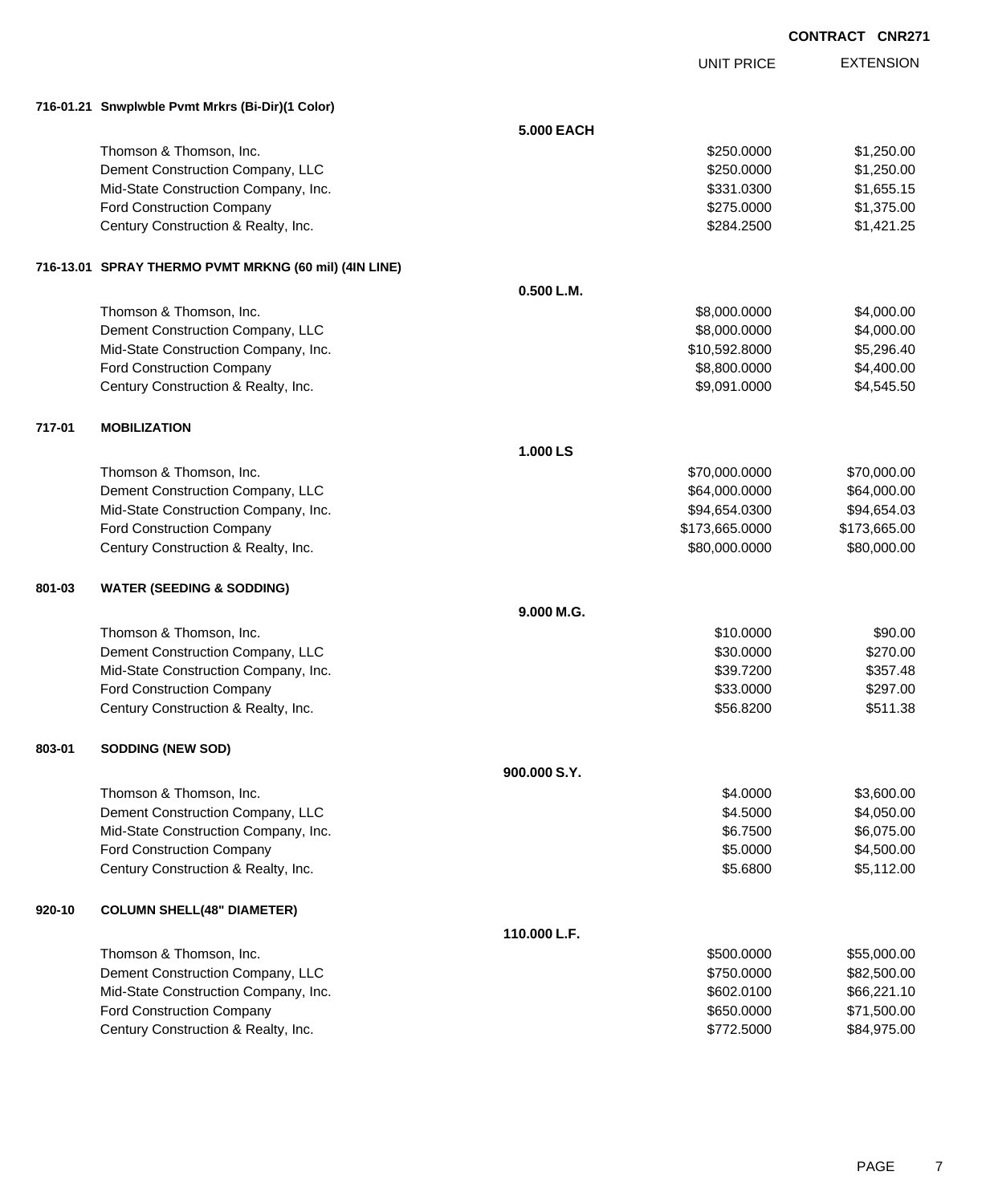### **SUB-TOTAL BRIDGE**

| Thomson & Thomson, Inc.              | \$1,022,032.00 |
|--------------------------------------|----------------|
| Dement Construction Company, LLC     | \$1,287,425.79 |
| Mid-State Construction Company, Inc. | \$1,315,889.05 |
| <b>Ford Construction Company</b>     | \$1,401,494.45 |
| Century Construction & Realty, Inc.  | \$1,794,080.59 |
|                                      |                |

### **TOTAL CONTRACT**

| Thomson & Thomson, Inc.              | \$1,022,032.00 |
|--------------------------------------|----------------|
| Dement Construction Company, LLC     | \$1,287,425.79 |
| Mid-State Construction Company, Inc. | \$1,315,889.05 |
| <b>Ford Construction Company</b>     | \$1,401,494.45 |
| Century Construction & Realty, Inc.  | \$1,794,080.59 |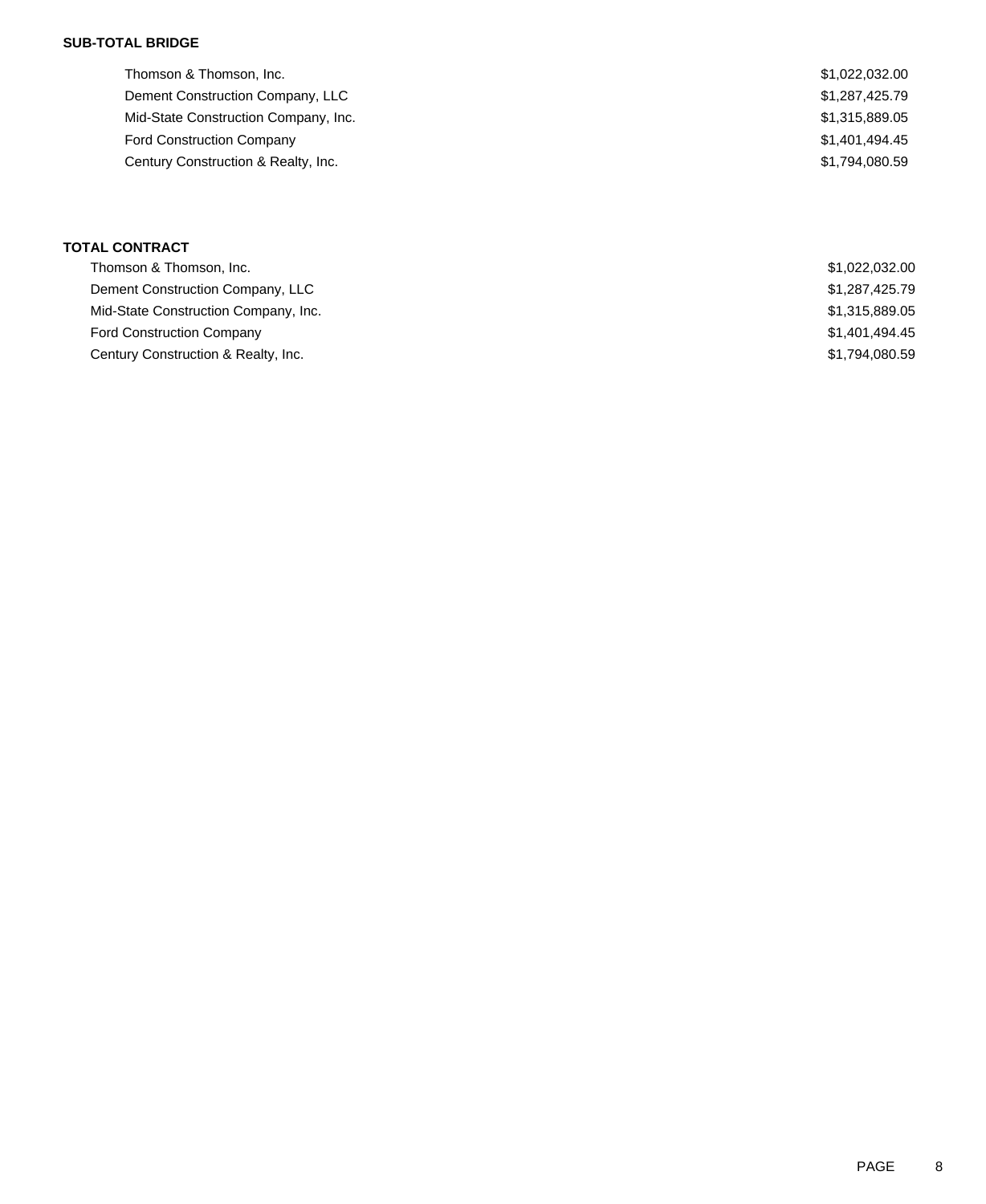## **DEPARTMENT OF TRANSPORTATION SUMMARY OF BIDS LETTING OF AUGUST 18, 2017 STATE OF TENNESSEE**

#### FENTRESS COUNTY (Contract No. CNR248 Call 017)

STP/HSIP-62(45),25012-3211-94,25012-8211-14

THE RESURFACING ON S.R. 62 FROM THE PUTNAM COUNTY LINE (L.M. 0.00) TO WEST OF U.S. 127 (S.R. 28) (L.M. 5.80).

PROJECT LENGTH - 5.800 MILES

COMPLETION TIME - ON OR BEFORE NOVEMBER 15, 2017

DBE GOAL 3.00%

Rogers Group, Inc. 6. The Contract of the Contract of the Street Street Street Street Street Street Street Street Street Street Street Street Street Street Street Street Street Street Street Street Street Street Street Str Vulcan Construction Materials, LLC \$1,194,840.75

TOTAL CONTRACT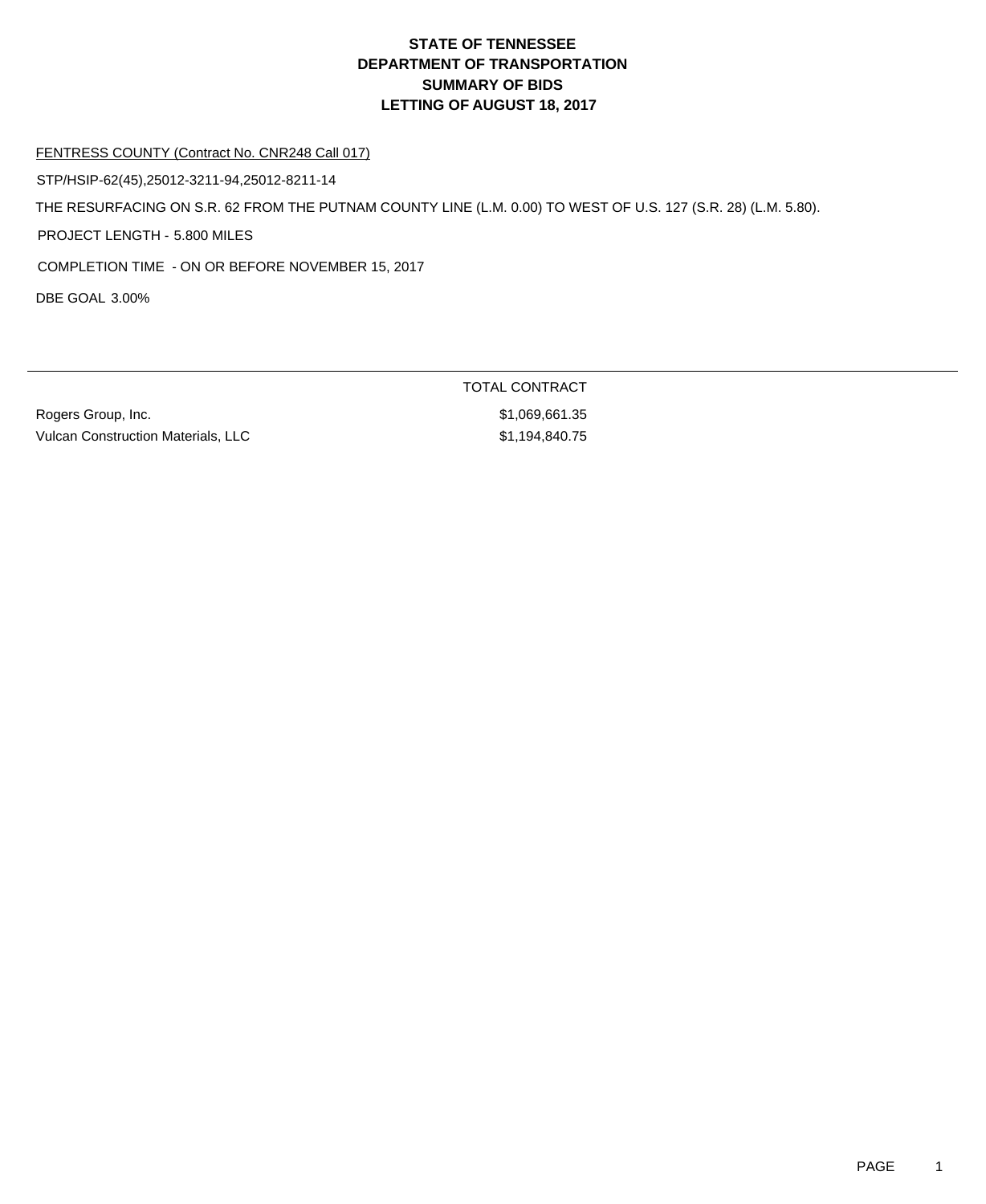|        |                                                                  |                   |                          | <b>CONTRACT CNR248</b>       |
|--------|------------------------------------------------------------------|-------------------|--------------------------|------------------------------|
|        |                                                                  |                   | <b>UNIT PRICE</b>        | <b>EXTENSION</b>             |
|        | <b>ROADWAY CATEGORY</b>                                          |                   |                          |                              |
| 303-01 | MINERAL AGGREGATE, TYPE A BASE, GRADING D                        |                   |                          |                              |
|        |                                                                  | 220.000 TON       |                          |                              |
|        | Rogers Group, Inc.<br>Vulcan Construction Materials, LLC         |                   | \$49.6800<br>\$45.0000   | \$10,929.60<br>\$9,900.00    |
| 403-01 | BITUMINOUS MATERIAL FOR TACK COAT (TC)                           |                   |                          |                              |
|        |                                                                  | 44.000 TON        |                          |                              |
|        | Rogers Group, Inc.<br>Vulcan Construction Materials, LLC         |                   | \$440.0000<br>\$700.0000 | \$19,360.00<br>\$30,800.00   |
|        | 411-01.10 ACS MIX(PG64-22) GRADING D                             |                   |                          |                              |
|        |                                                                  | 6,895.000 TON     |                          |                              |
|        | Rogers Group, Inc.<br>Vulcan Construction Materials, LLC         |                   | \$98.8500<br>\$105.0000  | \$681,570.75<br>\$723,975.00 |
|        | 411-12.03 SCORING FOR RUMBLE STRIPE (NON-CONTINUOUS) (8IN WIDTH) |                   |                          |                              |
|        |                                                                  | 9.300 L.M.        |                          |                              |
|        | Rogers Group, Inc.                                               |                   | \$740.0000               | \$6,882.00                   |
|        | Vulcan Construction Materials, LLC                               |                   | \$1,000.0000             | \$9,300.00                   |
|        | 415-01.02 COLD PLANING BITUMINOUS PAVEMENT                       |                   |                          |                              |
|        |                                                                  | 96,520.000 S.Y.   |                          |                              |
|        | Rogers Group, Inc.<br>Vulcan Construction Materials, LLC         |                   | \$1.4200<br>\$2.0000     | \$137,058.40<br>\$193,040.00 |
|        |                                                                  |                   |                          |                              |
|        | 705-06.01 W BEAM GR (TYPE 2) MASH TL3                            |                   |                          |                              |
|        |                                                                  | 100.000 L.F.      |                          |                              |
|        | Rogers Group, Inc.<br>Vulcan Construction Materials, LLC         |                   | \$22.4000<br>\$23.0000   | \$2,240.00<br>\$2,300.00     |
|        |                                                                  |                   |                          |                              |
|        | 705-06.20 TANGENT ENERGY ABSORBING TERM MASH TL-3                |                   |                          |                              |
|        | Rogers Group, Inc.                                               | <b>1.000 EACH</b> | \$3,540.0000             | \$3,540.00                   |
|        | Vulcan Construction Materials, LLC                               |                   | \$3,500.0000             | \$3,500.00                   |
| 706-01 | <b>GUARDRAIL REMOVED</b>                                         |                   |                          |                              |
|        |                                                                  | 150.000 L.F.      |                          |                              |
|        | Rogers Group, Inc.                                               |                   | \$2.2000                 | \$330.00                     |
|        | Vulcan Construction Materials, LLC                               |                   | \$2.0000                 | \$300.00                     |
| 712-01 | <b>TRAFFIC CONTROL</b>                                           |                   |                          |                              |
|        |                                                                  | 1.000 LS          |                          |                              |
|        | Rogers Group, Inc.                                               |                   | \$35,238.0000            | \$35,238.00                  |
|        | Vulcan Construction Materials, LLC                               |                   | \$50,000.0000            | \$50,000.00                  |
|        | 712-04.01 FLEXIBLE DRUMS (CHANNELIZING)                          |                   |                          |                              |
|        |                                                                  | <b>4.000 EACH</b> |                          |                              |
|        | Rogers Group, Inc.                                               |                   | \$8.0000                 | \$32.00                      |
|        | Vulcan Construction Materials, LLC                               |                   | \$10.0000                | \$40.00                      |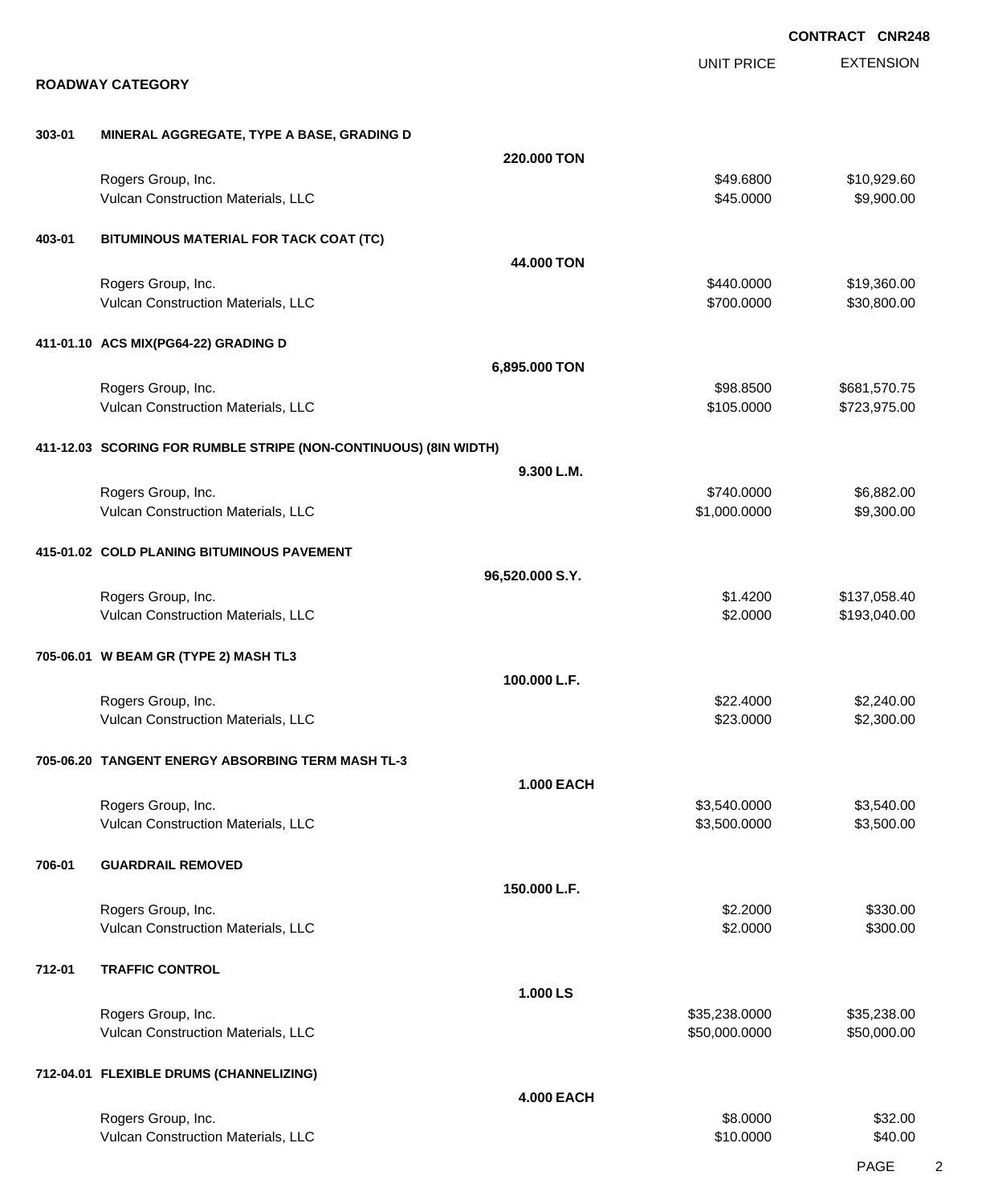UNIT PRICE

EXTENSION

|        | 712-05.01 WARNING LIGHTS (TYPE A)                        |                   |              |             |
|--------|----------------------------------------------------------|-------------------|--------------|-------------|
|        |                                                          | <b>4.000 EACH</b> |              |             |
|        | Rogers Group, Inc.                                       |                   | \$8.0000     | \$32.00     |
|        | Vulcan Construction Materials, LLC                       |                   | \$10.0000    | \$40.00     |
|        |                                                          |                   |              |             |
| 712-06 | <b>SIGNS (CONSTRUCTION)</b>                              |                   |              |             |
|        |                                                          | 607.000 S.F.      |              |             |
|        | Rogers Group, Inc.                                       |                   | \$8.4000     | \$5,098.80  |
|        | Vulcan Construction Materials, LLC                       |                   | \$9.2500     | \$5,614.75  |
|        |                                                          |                   |              |             |
|        | 713-02.14 FLEXIBLE DELINEATOR (WHITE)                    |                   |              |             |
|        |                                                          | 26.000 EACH       |              |             |
|        |                                                          |                   | \$35.6500    | \$926.90    |
|        | Rogers Group, Inc.<br>Vulcan Construction Materials, LLC |                   | \$36.0000    | \$936.00    |
|        |                                                          |                   |              |             |
|        | 713-16.20 SIGNS (STOP, R1-1)                             |                   |              |             |
|        |                                                          |                   |              |             |
|        |                                                          | 9.000 EACH        |              |             |
|        | Rogers Group, Inc.                                       |                   | \$148.6000   | \$1,337.40  |
|        | Vulcan Construction Materials, LLC                       |                   | \$200.0000   | \$1,800.00  |
|        |                                                          |                   |              |             |
|        | 716-01.21 Snwplwble Pvmt Mrkrs (Bi-Dir)(1 Color)         |                   |              |             |
|        |                                                          | 385.000 EACH      |              |             |
|        | Rogers Group, Inc.                                       |                   | \$26.2000    | \$10,087.00 |
|        | Vulcan Construction Materials, LLC                       |                   | \$29.5000    | \$11,357.50 |
|        |                                                          |                   |              |             |
|        | 716-01.30 REMOVAL OF SNOWPLOWABLE REFLECTIVE MARKER      |                   |              |             |
|        |                                                          | 385.000 EACH      |              |             |
|        | Rogers Group, Inc.                                       |                   | \$6.4000     | \$2,464.00  |
|        | Vulcan Construction Materials, LLC                       |                   | \$8.5000     | \$3,272.50  |
|        |                                                          |                   |              |             |
|        | 716-02.05 PLASTIC PAVEMENT MARKING (STOP LINE)           |                   |              |             |
|        |                                                          | 315.000 L.F.      |              |             |
|        | Rogers Group, Inc.                                       |                   | \$10.7000    | \$3,370.50  |
|        | Vulcan Construction Materials, LLC                       |                   | \$11.0000    | \$3,465.00  |
|        |                                                          |                   |              |             |
|        | 716-05.01 PAINTED PAVEMENT MARKING (4" LINE)             |                   |              |             |
|        |                                                          | 22.000 L.M.       |              |             |
|        | Rogers Group, Inc.                                       |                   | \$518.0000   | \$11,396.00 |
|        | Vulcan Construction Materials, LLC                       |                   | \$600.0000   | \$13,200.00 |
|        |                                                          |                   |              |             |
|        | 716-12.02 ENHANCED FLATLINE THERMO PVMT MRKNG (6IN LINE) |                   |              |             |
|        |                                                          |                   |              |             |
|        |                                                          | 10.000 L.M.       |              |             |
|        | Rogers Group, Inc.                                       |                   | \$4,534.0000 | \$45,340.00 |
|        | Vulcan Construction Materials, LLC                       |                   | \$4,500.0000 | \$45,000.00 |
|        |                                                          |                   |              |             |
|        | 716-13.02 SPRAY THERMO PVMT MRKNG (60 mil) (6IN LINE)    |                   |              |             |

|                                           | 12.000 L.M.  |             |
|-------------------------------------------|--------------|-------------|
| Rogers Group, Inc.                        | \$3.174.0000 | \$38,088.00 |
| <b>Vulcan Construction Materials, LLC</b> | \$3,000,0000 | \$36,000.00 |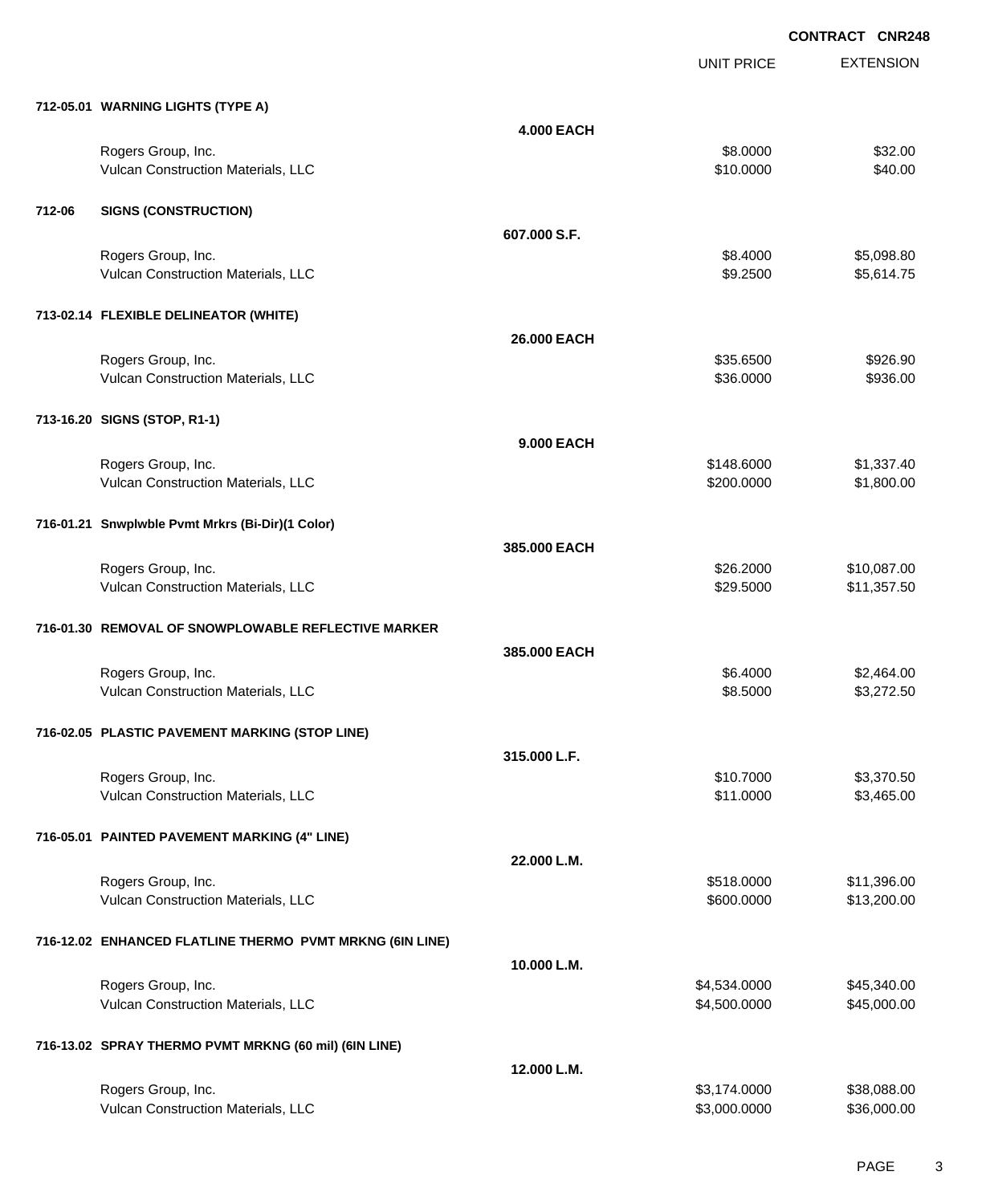|        |                                    |              | UNIT PRICE    | <b>EXTENSION</b> |
|--------|------------------------------------|--------------|---------------|------------------|
| 717-01 | <b>MOBILIZATION</b>                |              |               |                  |
|        |                                    | 1.000 LS     |               |                  |
|        | Rogers Group, Inc.                 |              | \$53,280.0000 | \$53,280.00      |
|        | Vulcan Construction Materials, LLC |              | \$50,000.0000 | \$50,000.00      |
|        | 730-14.02 SAW SLOT                 |              |               |                  |
|        |                                    | 200.000 L.F. |               |                  |
|        | Rogers Group, Inc.                 |              | \$4.1000      | \$820.00         |
|        | Vulcan Construction Materials, LLC |              | \$4.0000      | \$800.00         |
|        | 730-14.03 LOOP WIRE                |              |               |                  |
|        |                                    | 400.000 L.F. |               |                  |
|        | Rogers Group, Inc.                 |              | \$0.6000      | \$240.00         |
|        | Vulcan Construction Materials, LLC |              | \$0.5000      | \$200.00         |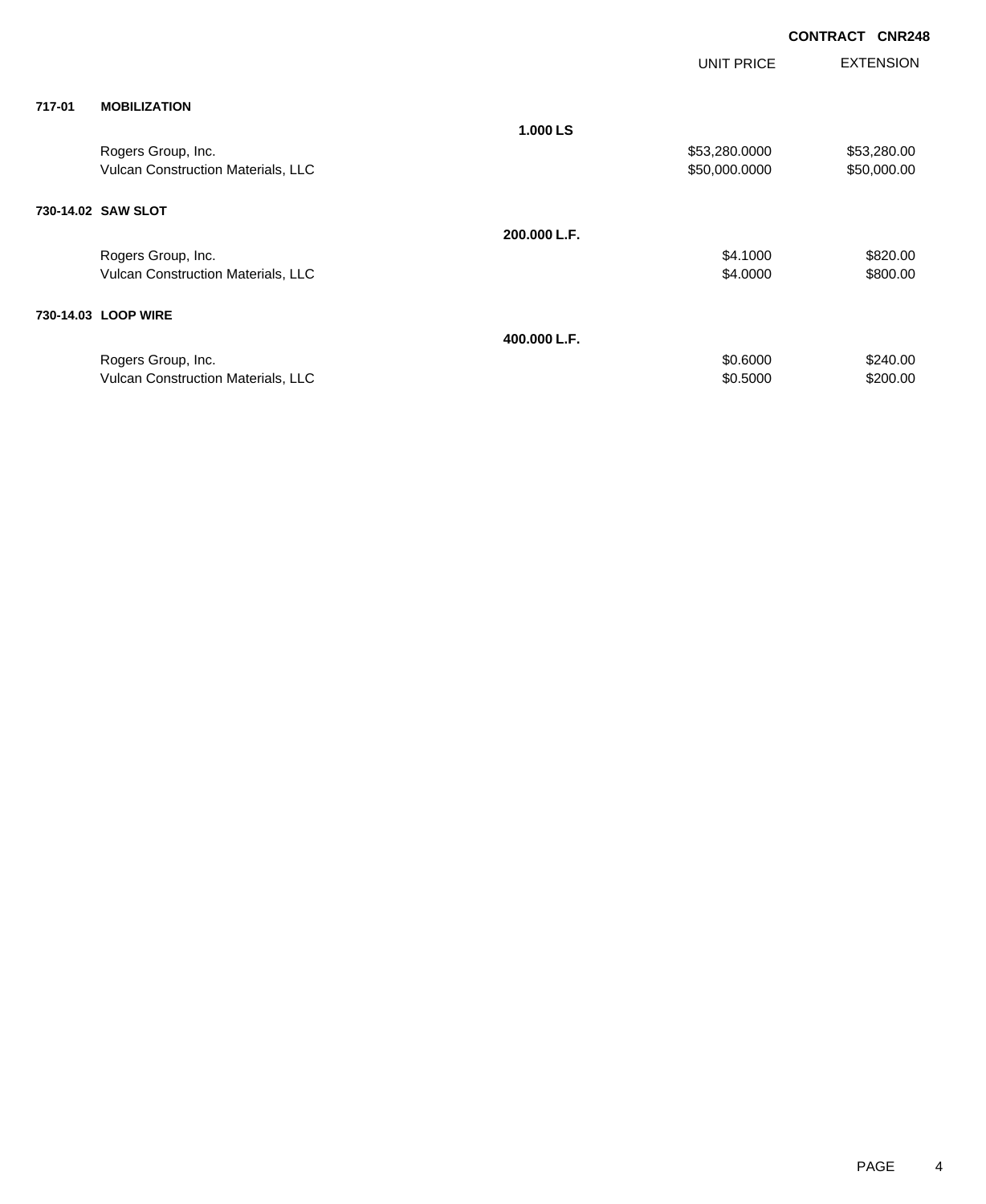## **SUB-TOTAL ROADWAY**

Rogers Group, Inc. \$1,069,661.35 Vulcan Construction Materials, LLC 61,194,840.75

### **TOTAL CONTRACT**

Rogers Group, Inc. \$1,069,661.35 Vulcan Construction Materials, LLC **1994,840.75** S1,194,840.75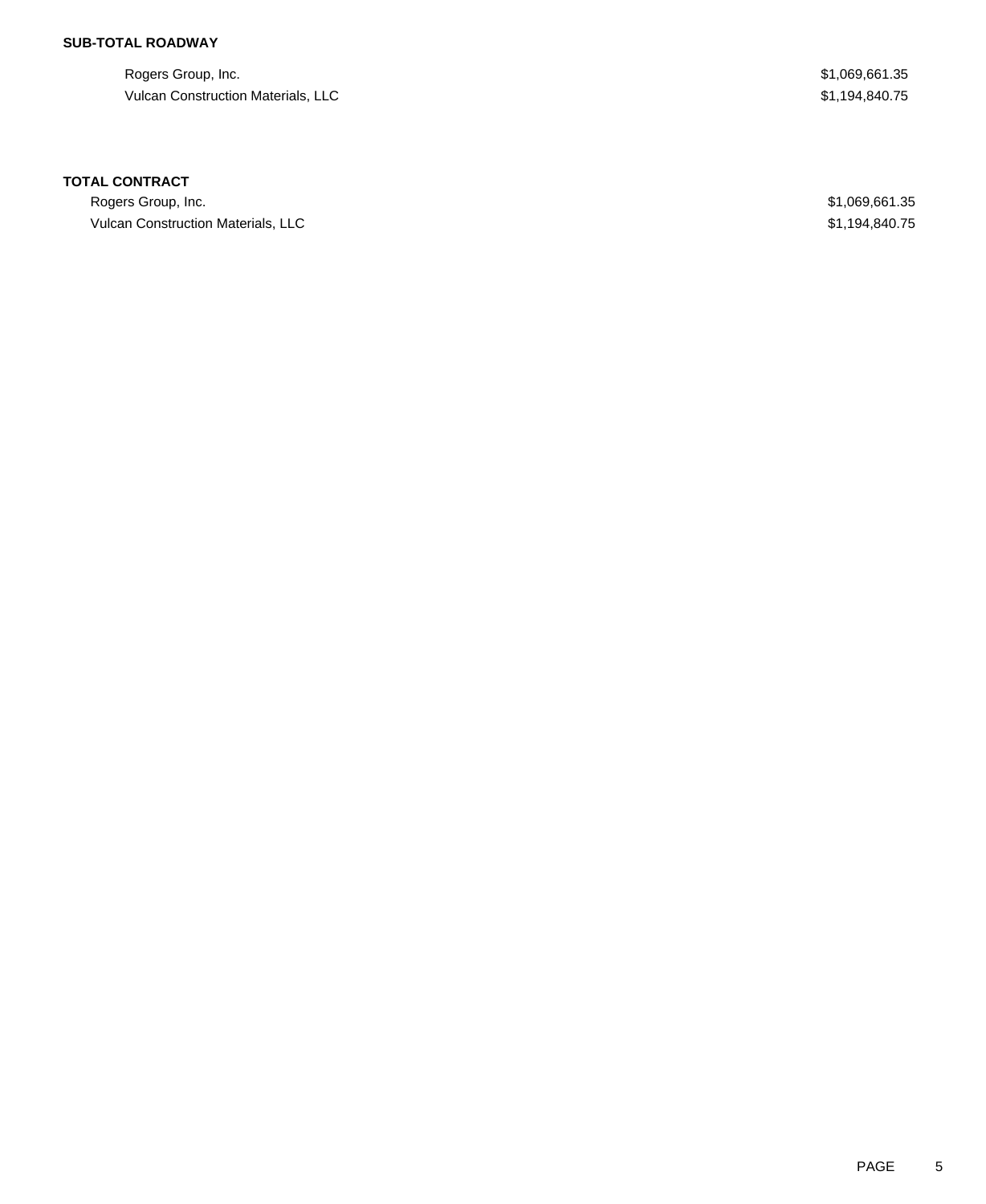## **DEPARTMENT OF TRANSPORTATION SUMMARY OF BIDS LETTING OF AUGUST 18, 2017 STATE OF TENNESSEE**

#### HARDEMAN COUNTY (Contract No. CNR247 Call 018)

BRZ-3500(42),35946-3404-94

THE CONSTRUCTION OF A CONCRETE BOX BEAM BRIDGE ON KENNEDY ROAD OVER BRANCH (L.M. 2.59), INCLUDING GRADING, DRAINAGE AND PAVING.

PROJECT LENGTH - 0.065 MILES

COMPLETION TIME - ON OR BEFORE MAY 31, 2018

DBE GOAL 8.00%

|                                     | <b>TOTAL CONTRACT</b> |
|-------------------------------------|-----------------------|
| Volunteer Bridge Construction, Inc. | \$431,001.60          |
| <b>Ford Construction Company</b>    | \$558,181.10          |
| Century Construction & Realty, Inc. | \$610,573.85          |
| Dement Construction Company, LLC    | \$724,790.85          |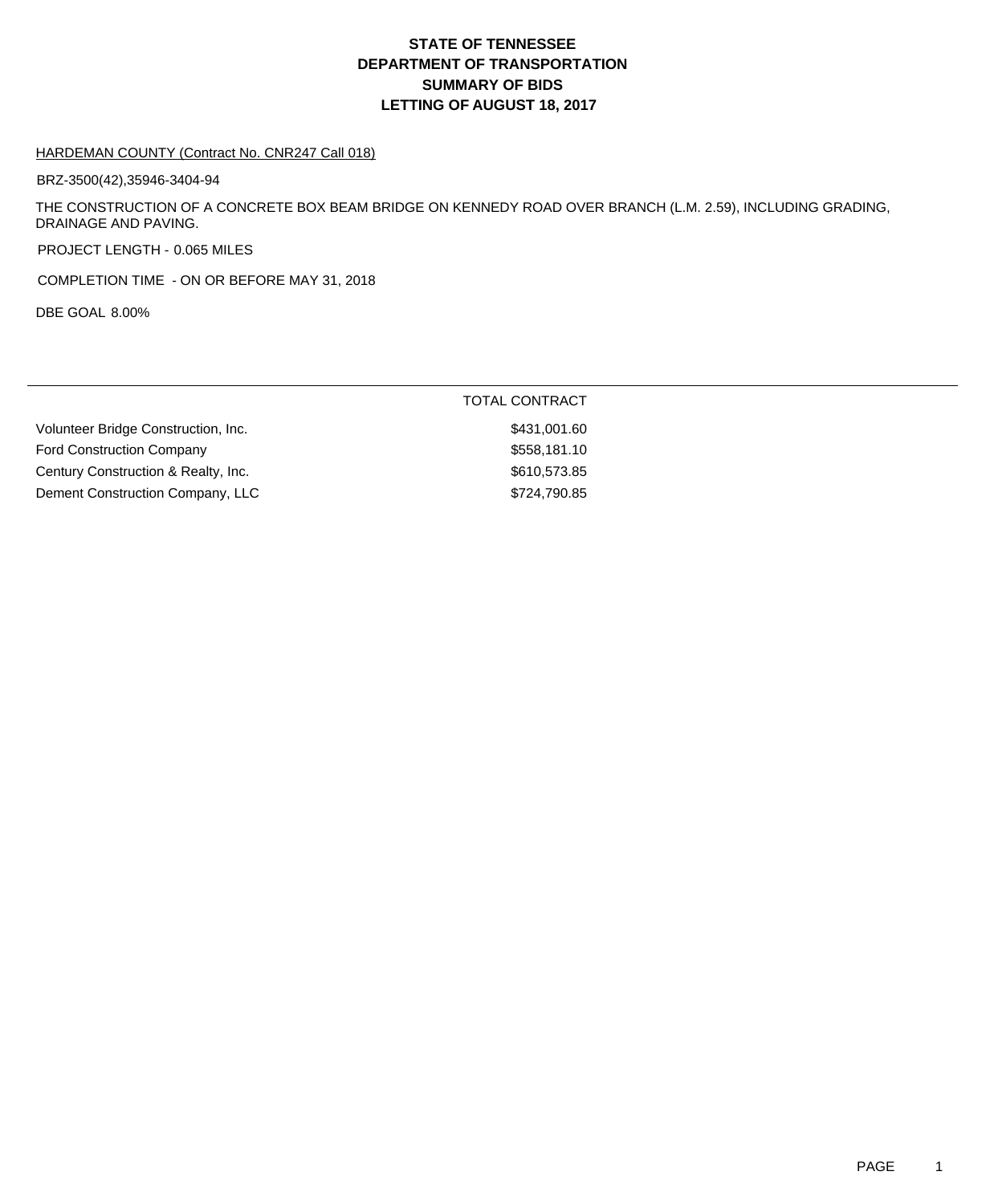EXTENSION UNIT PRICE **ROADWAY CATEGORY 105-01 CONSTRUCTION STAKES, LINES AND GRADES 1.000 LS** Volunteer Bridge Construction, Inc. 6. The Construction of the Construction, Inc. 6. The Construction of the Construction, Inc. 6. The Construction of the Construction of the Construction of the Construction of the Constru Ford Construction Company 615,665.000 \$15,665.000 \$15,665.000 \$15,665.000 Century Construction & Realty, Inc. 6. The Construction of Realty, Inc. 6. The Construction of Realty, Inc. 6. The Construction of Realty, Inc. 6. The Construction of Realty, Inc. 6. The Construction of Realty, Inc. 6. The Dement Construction Company, LLC 6 and the state of the state of the state  $$10,000.000$  \$10,000.000 \$10,000.00 **201-01 CLEARING AND GRUBBING 1.000 LS** Volunteer Bridge Construction, Inc. 6. 2010 12:30 12:30 12:30 12:30 12:31 12:32 12:32 12:32 12:32 12:32 12:32 12:32 12:32 12:32 12:32 12:32 12:32 12:32 12:32 12:32 12:32 12:32 12:32 12:32 12:32 12:32 12:32 12:32 12:32 12:3 Ford Construction Company 610,000.000 \$10,000.000 \$10,000.000 \$10,000.000 \$10,000.00 Century Construction & Realty, Inc. 6. The Construction of Realty, Inc. 6. The Construction of Realty, Inc. 6. The Construction of Realty, Inc. 6. The Construction of Realty, Inc. 6. The Construction of Realty, Inc. 6. The Dement Construction Company, LLC 6. The matrix of the state of the state  $$175,000.0000$  \$175,000.000 **202-01.13 REMOVAL OF PIPE (18", STA. 54+37) 25.000 L.F.** Volunteer Bridge Construction, Inc. 6250.00 Ford Construction Company 6300.00 \$300.00 \$300.00 \$300.00 \$300.00 \$300.00 \$300.00 \$300.00 \$300.00 \$300.00 \$300 Century Construction & Realty, Inc. 6. The Construction of Realty, Inc. 6. The Construction of Realty, Inc. 6. Dement Construction Company, LLC 6 and the state of the state of the state of the state of the state of the state of the state of the state of the state of the state of the state of the state of the state of the state of t **203-01 ROAD & DRAINAGE EXCAVATION (UNCLASSIFIED) 1,453.000 C.Y.** Volunteer Bridge Construction, Inc. 68.718.00 \$8,718.00 \$8,718.00 Ford Construction Company 610,171.00 Century Construction & Realty, Inc.  $$15,823.17$ Dement Construction Company, LLC 6 and the state of the state of the state of the state of the state of the state of the state of the state of the state of the state of the state of the state of the state of the state of t **203-06 WATER 7.000 M.G.** Volunteer Bridge Construction, Inc. 6. The Construction of the Construction of the Construction, Inc. 6. The Construction of the Construction of the Construction, Inc. 6. The Construction of the Construction of the Constru Ford Construction Company  $$98.00$ Century Construction & Realty, Inc. 6. The Construction of Realty, Inc. 6. The Construction of Realty, Inc. 6. Dement Construction Company, LLC 6 and the state of the state of the state of the state of the state of the state of the state of the state of the state of the state of the state of the state of the state of the state of t **209-05 SEDIMENT REMOVAL 31.000 C.Y.** Volunteer Bridge Construction, Inc. 631.000 \$31.00 Ford Construction Company 6111.60 Century Construction & Realty, Inc. 691.61 and the construction of Realty, Inc. 691.61 Dement Construction Company, LLC **\$15.0000 \$465.00** \$465.00 **209-08.02 TEMPORARY SILT FENCE (WITH BACKING) 650.000 L.F.** Volunteer Bridge Construction, Inc. \$7.5000 \$4,875.00 Ford Construction Company 64,550.00 \$4,550.00 Century Construction & Realty, Inc. 6. 2012 12:3000 \$4,745.00

Dement Construction Company, LLC 6.6000 \$4,225.00

**CONTRACT CNR247**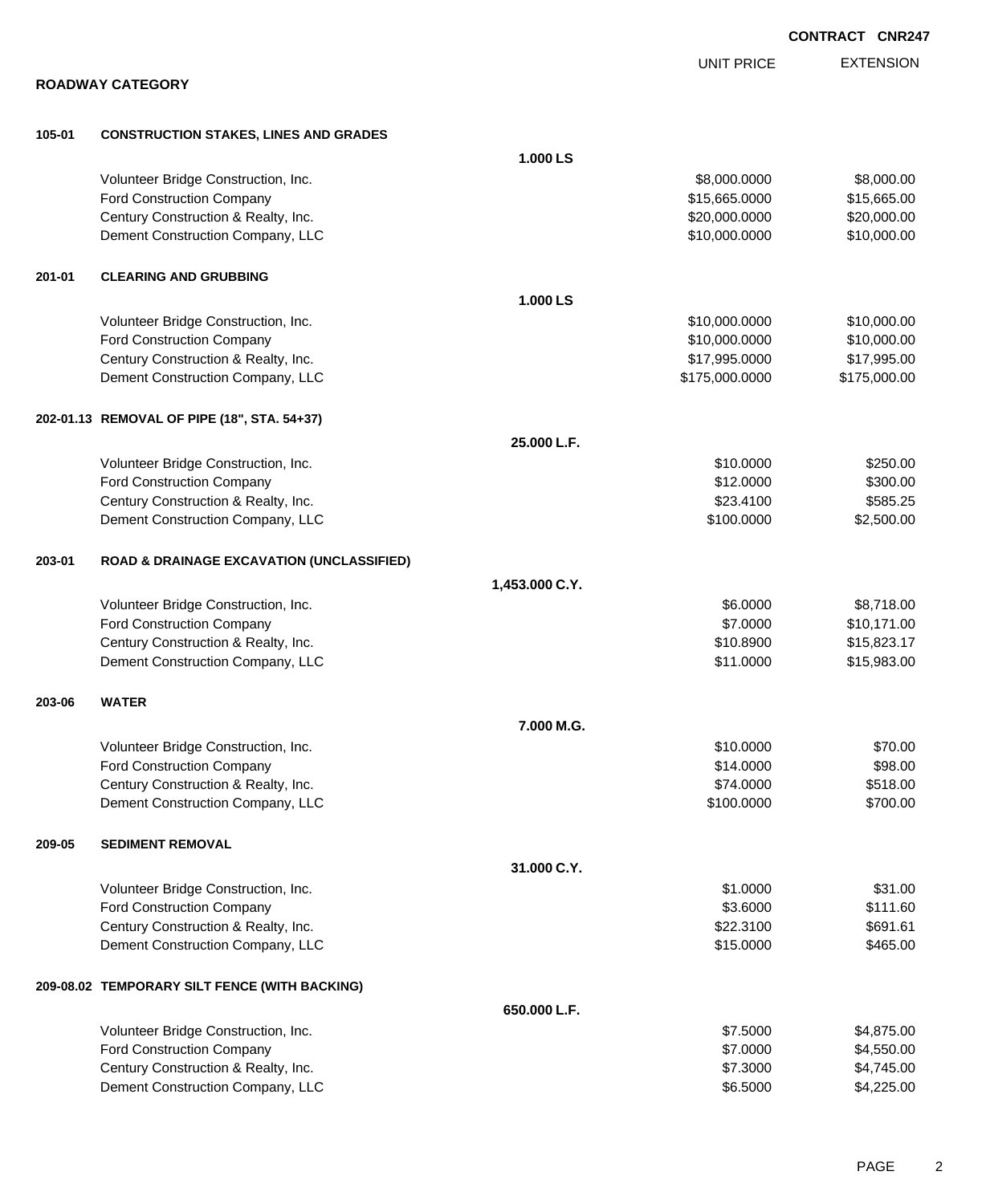|        |                                                  |                   |                   | <b>CONTRACT CNR247</b> |
|--------|--------------------------------------------------|-------------------|-------------------|------------------------|
|        |                                                  |                   | <b>UNIT PRICE</b> | <b>EXTENSION</b>       |
|        | 209-08.03 TEMPORARY SILT FENCE (WITHOUT BACKING) |                   |                   |                        |
|        |                                                  | 700.000 L.F.      |                   |                        |
|        | Volunteer Bridge Construction, Inc.              |                   | \$3.0000          | \$2,100.00             |
|        | Ford Construction Company                        |                   | \$2.6300          | \$1,841.00             |
|        | Century Construction & Realty, Inc.              |                   | \$2.8100          | \$1,967.00             |
|        | Dement Construction Company, LLC                 |                   | \$2.5000          | \$1,750.00             |
|        | 209-08.08 ENHANCED ROCK CHECK DAM                |                   |                   |                        |
|        |                                                  | <b>2.000 EACH</b> |                   |                        |
|        | Volunteer Bridge Construction, Inc.              |                   | \$1,000.0000      | \$2,000.00             |
|        | Ford Construction Company                        |                   | \$600.0000        | \$1,200.00             |
|        | Century Construction & Realty, Inc.              |                   | \$5,828.0000      | \$11,656.00            |
|        | Dement Construction Company, LLC                 |                   | \$950.0000        | \$1,900.00             |
|        | 209-09.01 SANDBAGS                               |                   |                   |                        |
|        |                                                  | 100,000 BAG       |                   |                        |
|        | Volunteer Bridge Construction, Inc.              |                   | \$3.0000          | \$300.00               |
|        | Ford Construction Company                        |                   | \$4.0000          | \$400.00               |
|        | Century Construction & Realty, Inc.              |                   | \$6.7300          | \$673.00               |
|        | Dement Construction Company, LLC                 |                   | \$20.0000         | \$2,000.00             |
|        | 209-09.03 SEDIMENT FILTER BAG (15' X 15')        |                   |                   |                        |
|        |                                                  | <b>2.000 EACH</b> |                   |                        |
|        | Volunteer Bridge Construction, Inc.              |                   | \$250.0000        | \$500.00               |
|        | Ford Construction Company                        |                   | \$550.0000        | \$1,100.00             |
|        | Century Construction & Realty, Inc.              |                   | \$688.0000        | \$1,376.00             |
|        | Dement Construction Company, LLC                 |                   | \$450.0000        | \$900.00               |
|        | 209-20.04 POLYETHYLENE SHEETING (10 MIL.)        |                   |                   |                        |
|        |                                                  | 200.000 S.Y.      |                   |                        |
|        | Volunteer Bridge Construction, Inc.              |                   | \$4.0000          | \$800.00               |
|        | <b>Ford Construction Company</b>                 |                   | \$2.0000          | \$400.00               |
|        | Century Construction & Realty, Inc.              |                   | \$2.5200          | \$504.00               |
|        | Dement Construction Company, LLC                 |                   | \$2.7500          | \$550.00               |
| 303-01 | MINERAL AGGREGATE, TYPE A BASE, GRADING D        |                   |                   |                        |
|        |                                                  | 673.000 TON       |                   |                        |
|        | Volunteer Bridge Construction, Inc.              |                   | \$25.0000         | \$16,825.00            |
|        | Ford Construction Company                        |                   | \$26.0000         | \$17,498.00            |
|        | Century Construction & Realty, Inc.              |                   | \$44.2800         | \$29,800.44            |
|        | Dement Construction Company, LLC                 |                   | \$40.0000         | \$26,920.00            |
|        | 303-10.01 MINERAL AGGREGATE (SIZE 57)            |                   |                   |                        |
|        |                                                  | 100.000 TON       |                   |                        |
|        | Volunteer Bridge Construction, Inc.              |                   | \$36.0000         | \$3,600.00             |
|        | Ford Construction Company                        |                   | \$35.0000         | \$3,500.00             |
|        | Century Construction & Realty, Inc.              |                   | \$69.6700         | \$6,967.00             |
|        | Dement Construction Company, LLC                 |                   | \$42.0000         | \$4,200.00             |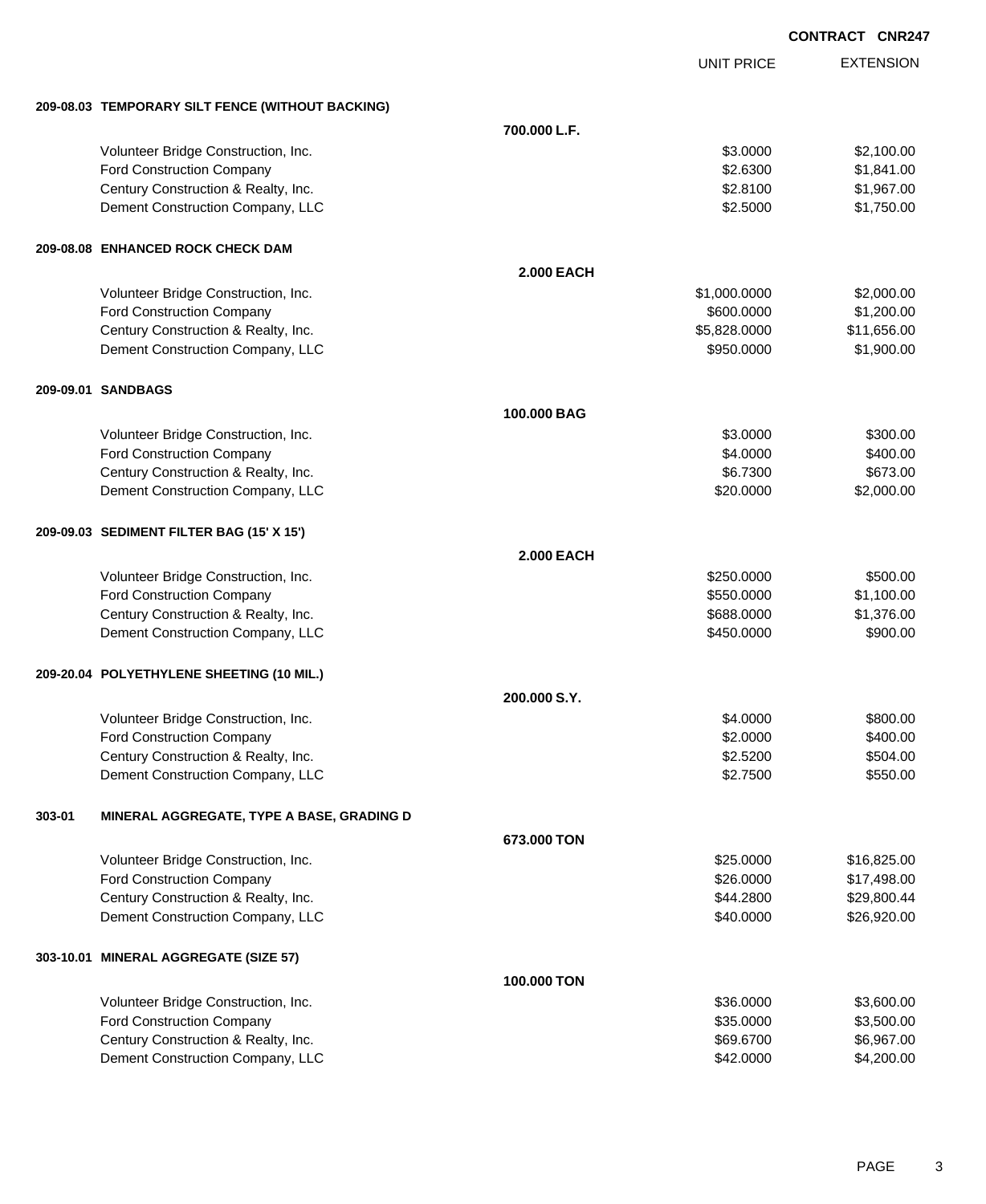|        |                                                 |                   | <b>UNIT PRICE</b> | <b>EXTENSION</b> |
|--------|-------------------------------------------------|-------------------|-------------------|------------------|
| 402-01 | BITUMINOUS MATERIAL FOR PRIME COAT (PC)         |                   |                   |                  |
|        |                                                 | <b>1.000 TON</b>  |                   |                  |
|        | Volunteer Bridge Construction, Inc.             |                   | \$1,000.0000      | \$1,000.00       |
|        | Ford Construction Company                       |                   | \$2,625.0000      | \$2,625.00       |
|        | Century Construction & Realty, Inc.             |                   | \$2,866.0000      | \$2,866.00       |
|        | Dement Construction Company, LLC                |                   | \$2,550.0000      | \$2,550.00       |
| 402-02 | <b>AGGREGATE FOR COVER MATERIAL (PC)</b>        |                   |                   |                  |
|        |                                                 | 4.000 TON         |                   |                  |
|        | Volunteer Bridge Construction, Inc.             |                   | \$800.0000        | \$3,200.00       |
|        | <b>Ford Construction Company</b>                |                   | \$152.0000        | \$608.00         |
|        | Century Construction & Realty, Inc.             |                   | \$400.0000        | \$1,600.00       |
|        | Dement Construction Company, LLC                |                   | \$145.0000        | \$580.00         |
|        | 404-01.01 BITUMINOUS MATERIAL (DBST)            |                   |                   |                  |
|        |                                                 | 3.000 TON         |                   |                  |
|        | Volunteer Bridge Construction, Inc.             |                   | \$1,937.5000      | \$5,812.50       |
|        | <b>Ford Construction Company</b>                |                   | \$1,940.0000      | \$5,820.00       |
|        | Century Construction & Realty, Inc.             |                   | \$2,079.0000      | \$6,237.00       |
|        | Dement Construction Company, LLC                |                   | \$1,850.0000      | \$5,550.00       |
|        | 404-01.02 MINERAL AGGREGATE (DBST)              |                   |                   |                  |
|        |                                                 | <b>18.000 TON</b> |                   |                  |
|        | Volunteer Bridge Construction, Inc.             |                   | \$323.0000        | \$5,814.00       |
|        | <b>Ford Construction Company</b>                |                   | \$100.0000        | \$1,800.00       |
|        | Century Construction & Realty, Inc.             |                   | \$106.7500        | \$1,921.50       |
|        | Dement Construction Company, LLC                |                   | \$94.8000         | \$1,706.40       |
|        | 607-03.02 18" CONCRETE PIPE CULVERT (CLASS III) |                   |                   |                  |
|        |                                                 | 192.000 L.F.      |                   |                  |
|        | Volunteer Bridge Construction, Inc.             |                   | \$40.0000         | \$7,680.00       |
|        | <b>Ford Construction Company</b>                |                   | \$46.0000         | \$8,832.00       |
|        | Century Construction & Realty, Inc.             |                   | \$44.9300         | \$8,626.56       |
|        | Dement Construction Company, LLC                |                   | \$50.0000         | \$9,600.00       |
|        | 607-39.02 18" PIPE CULVERT (SIDE DRAIN)         |                   |                   |                  |
|        |                                                 | 37.000 L.F.       |                   |                  |
|        | Volunteer Bridge Construction, Inc.             |                   | \$35.0000         | \$1,295.00       |
|        | <b>Ford Construction Company</b>                |                   | \$29.0000         | \$1,073.00       |
|        | Century Construction & Realty, Inc.             |                   | \$43.9600         | \$1,626.52       |
|        | Dement Construction Company, LLC                |                   | \$50.0000         | \$1,850.00       |
|        | 621-03.02 18" TEMPORARY DRAINAGE PIPE           |                   |                   |                  |
|        |                                                 | 32.000 L.F.       |                   |                  |
|        | Volunteer Bridge Construction, Inc.             |                   | \$35.0000         | \$1,120.00       |
|        | <b>Ford Construction Company</b>                |                   | \$45.0000         | \$1,440.00       |
|        | Century Construction & Realty, Inc.             |                   | \$35.1200         | \$1,123.84       |
|        | Dement Construction Company, LLC                |                   | \$50.0000         | \$1,600.00       |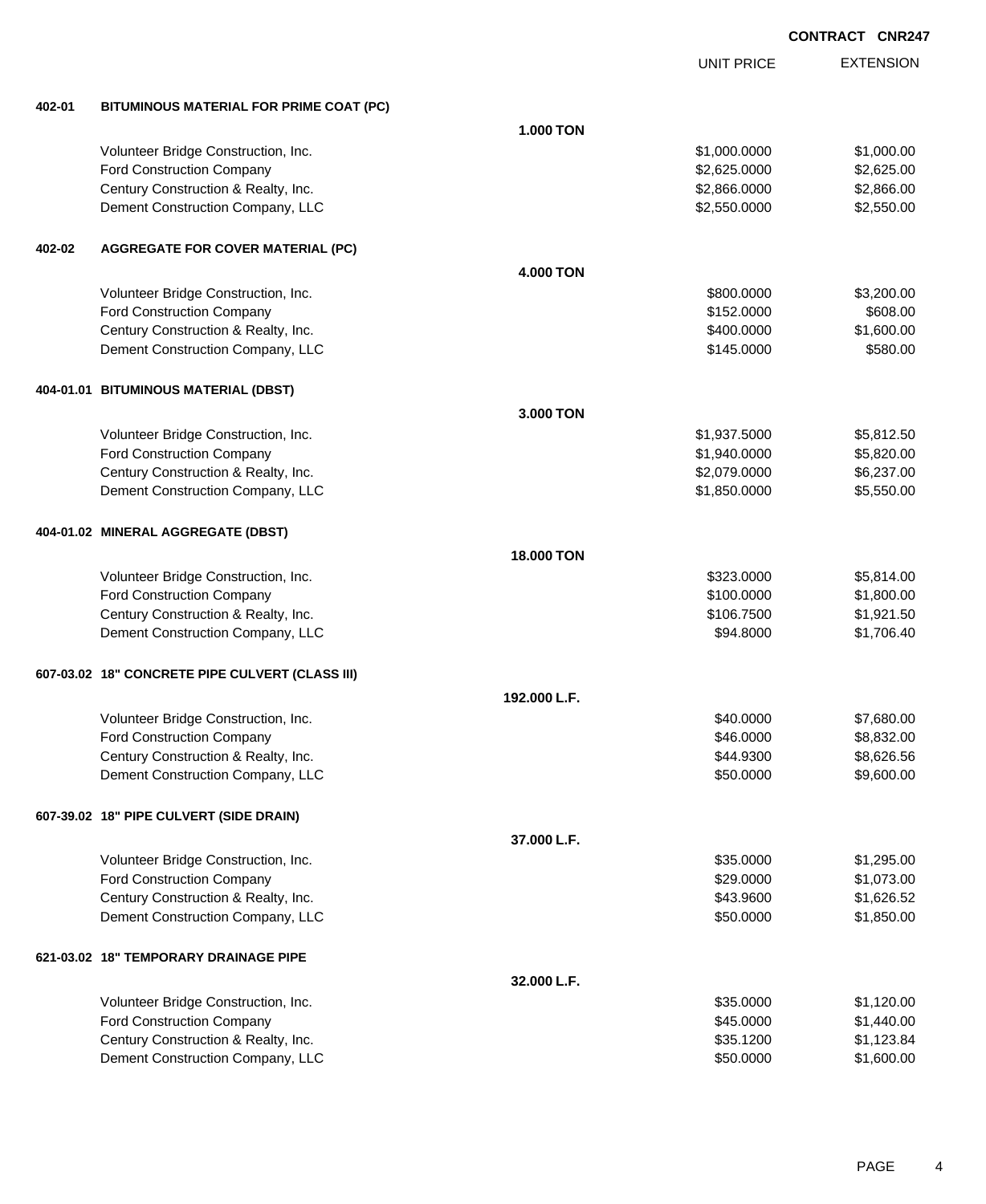| CONTRACT CNR247 |
|-----------------|
|                 |

UNIT PRICE

EXTENSION

|        | 705-01.05 GUARDRAIL AT BRIDGE ENDS LOW VOLUME                           |                   |                      |                          |
|--------|-------------------------------------------------------------------------|-------------------|----------------------|--------------------------|
|        |                                                                         | <b>4.000 EACH</b> |                      |                          |
|        | Volunteer Bridge Construction, Inc.                                     |                   | \$1,015.0000         | \$4,060.00               |
|        | Ford Construction Company                                               |                   | \$1,065.0000         | \$4,260.00               |
|        | Century Construction & Realty, Inc.                                     |                   | \$789.0000           | \$3,156.00               |
|        | Dement Construction Company, LLC                                        |                   | \$1,015.0000         | \$4,060.00               |
|        |                                                                         |                   |                      |                          |
|        | 705-06.30 GR TERMINAL (TYPE 21) MASH TL2                                |                   |                      |                          |
|        |                                                                         | <b>4.000 EACH</b> |                      |                          |
|        |                                                                         |                   |                      |                          |
|        | Volunteer Bridge Construction, Inc.                                     |                   | \$2,600.0000         | \$10,400.00              |
|        | Ford Construction Company                                               |                   | \$2,730.0000         | \$10,920.00              |
|        | Century Construction & Realty, Inc.                                     |                   | \$2,894.0000         | \$11,576.00              |
|        | Dement Construction Company, LLC                                        |                   | \$2,600.0000         | \$10,400.00              |
|        | 707-06.03 REMOVAL AND RESET FENCE (MESH FENCE)                          |                   |                      |                          |
|        |                                                                         | 200.000 L.F.      |                      |                          |
|        |                                                                         |                   |                      |                          |
|        | Volunteer Bridge Construction, Inc.                                     |                   | \$25.0000            | \$5,000.00               |
|        | Ford Construction Company                                               |                   | \$7.5500             | \$1,510.00<br>\$1,542.00 |
|        | Century Construction & Realty, Inc.<br>Dement Construction Company, LLC |                   | \$7.7100<br>\$5.0000 | \$1,000.00               |
|        |                                                                         |                   |                      |                          |
|        | 707-08.11 HIGH-VISIBILITY CONSTRUCTION FENCE                            |                   |                      |                          |
|        |                                                                         | 350.000 L.F.      |                      |                          |
|        | Volunteer Bridge Construction, Inc.                                     |                   | \$4.0000             | \$1,400.00               |
|        | Ford Construction Company                                               |                   | \$2.0800             | \$728.00                 |
|        | Century Construction & Realty, Inc.                                     |                   | \$2.7100             | \$948.50                 |
|        | Dement Construction Company, LLC                                        |                   | \$2.0000             | \$700.00                 |
|        |                                                                         |                   |                      |                          |
|        | 709-05.05 MACHINED RIP-RAP (CLASS A-3)                                  |                   |                      |                          |
|        |                                                                         | 75.000 TON        |                      |                          |
|        | Volunteer Bridge Construction, Inc.                                     |                   | \$35.0000            | \$2,625.00               |
|        | Ford Construction Company                                               |                   | \$35.0000            | \$2,625.00               |
|        | Century Construction & Realty, Inc.                                     |                   | \$47.1600            | \$3,537.00               |
|        | Dement Construction Company, LLC                                        |                   | \$42.0000            | \$3,150.00               |
|        |                                                                         |                   |                      |                          |
|        | 709-05.06 MACHINED RIP-RAP (CLASS A-1)                                  |                   |                      |                          |
|        |                                                                         | 561.000 TON       |                      |                          |
|        | Volunteer Bridge Construction, Inc.                                     |                   | \$35.0000            | \$19,635.00              |
|        | Ford Construction Company                                               |                   | \$38.0000            | \$21,318.00              |
|        | Century Construction & Realty, Inc.                                     |                   | \$43.3400            | \$24,313.74              |
|        | Dement Construction Company, LLC                                        |                   | \$42.0000            | \$23,562.00              |
|        |                                                                         |                   |                      |                          |
| 712-01 | <b>TRAFFIC CONTROL</b>                                                  |                   |                      |                          |
|        |                                                                         | 1.000 LS          |                      |                          |
|        | Volunteer Bridge Construction, Inc.                                     |                   | \$5,000.0000         | \$5,000.00               |
|        | Ford Construction Company                                               |                   | \$2,200.0000         | \$2,200.00               |
|        | Century Construction & Realty, Inc.                                     |                   | \$14,327.0000        | \$14,327.00              |
|        | Dement Construction Company, LLC                                        |                   | \$1,650.0000         | \$1,650.00               |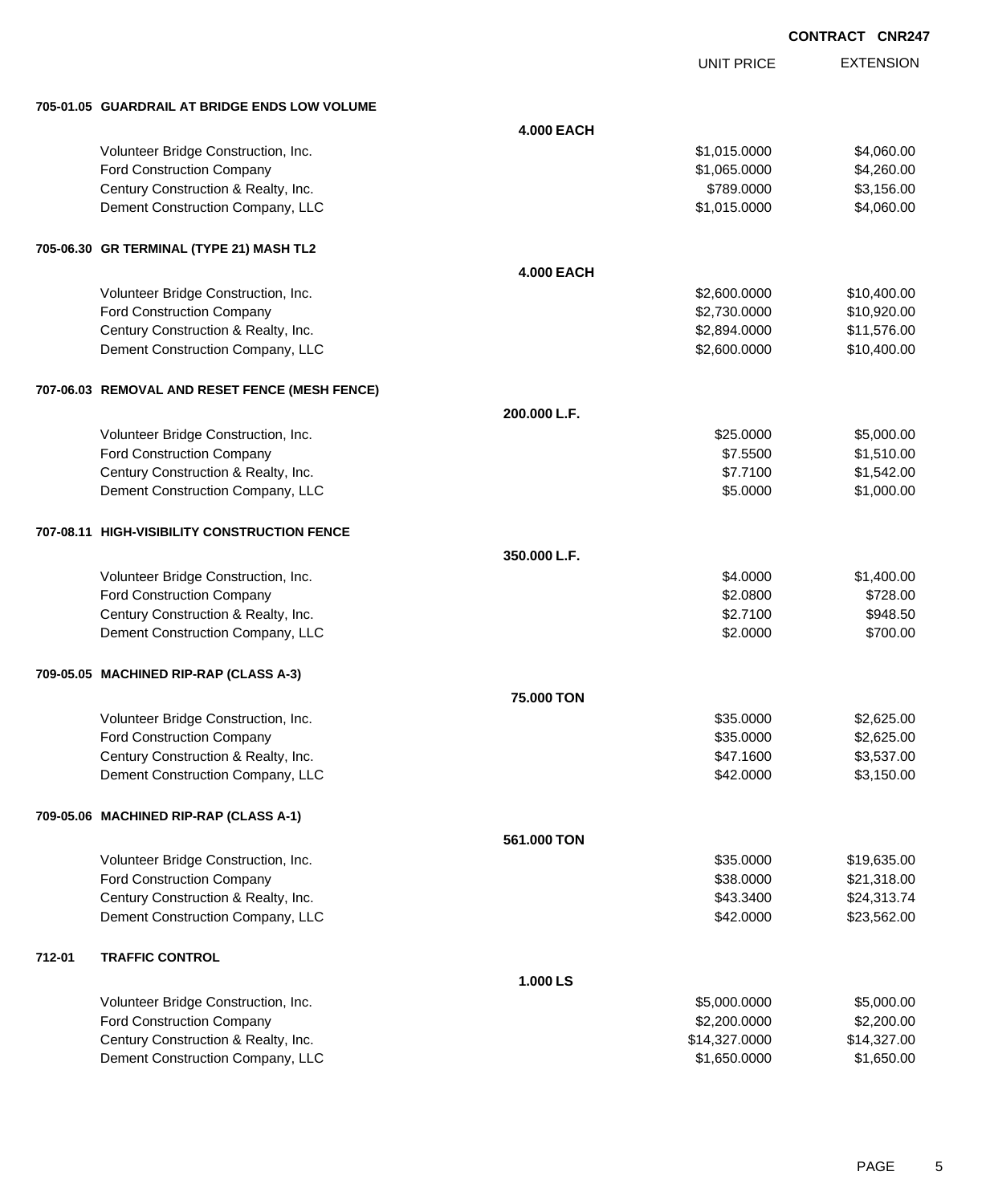UNIT PRICE EXTENSION

|        | 712-05.01 WARNING LIGHTS (TYPE A)            |                   |                |              |
|--------|----------------------------------------------|-------------------|----------------|--------------|
|        |                                              | 8.000 EACH        |                |              |
|        | Volunteer Bridge Construction, Inc.          |                   | \$30.0000      | \$240.00     |
|        | <b>Ford Construction Company</b>             |                   | \$26.0000      | \$208.00     |
|        | Century Construction & Realty, Inc.          |                   | \$34.8400      | \$278.72     |
|        | Dement Construction Company, LLC             |                   | \$25.0000      | \$200.00     |
|        | 712-05.03 WARNING LIGHTS (TYPE C)            |                   |                |              |
|        |                                              | 25.000 EACH       |                |              |
|        | Volunteer Bridge Construction, Inc.          |                   | \$30,0000      | \$750.00     |
|        | <b>Ford Construction Company</b>             |                   | \$26.0000      | \$650.00     |
|        | Century Construction & Realty, Inc.          |                   | \$34.8300      | \$870.75     |
|        | Dement Construction Company, LLC             |                   | \$25.0000      | \$625.00     |
| 712-06 | <b>SIGNS (CONSTRUCTION)</b>                  |                   |                |              |
|        |                                              | 226,000 S.F.      |                |              |
|        | Volunteer Bridge Construction, Inc.          |                   | \$8.8000       | \$1,988.80   |
|        | <b>Ford Construction Company</b>             |                   | \$7.1500       | \$1,615.90   |
|        | Century Construction & Realty, Inc.          |                   | \$7.8700       | \$1,778.62   |
|        | Dement Construction Company, LLC             |                   | \$6.8000       | \$1,536.80   |
|        | 712-07.03 TEMPORARY BARRICADES (TYPE III)    |                   |                |              |
|        |                                              | 60.000 L.F.       |                |              |
|        | Volunteer Bridge Construction, Inc.          |                   | \$14.0000      | \$840.00     |
|        | <b>Ford Construction Company</b>             |                   | \$11.5500      | \$693.00     |
|        | Century Construction & Realty, Inc.          |                   | \$13.4800      | \$808.80     |
|        | Dement Construction Company, LLC             |                   | \$11.0000      | \$660.00     |
|        | 713-16.01 CHANGEABLE MESSAGE SIGN UNIT       |                   |                |              |
|        |                                              | <b>2.000 EACH</b> |                |              |
|        | Volunteer Bridge Construction, Inc.          |                   | \$6,000.0000   | \$12,000.00  |
|        | <b>Ford Construction Company</b>             |                   | \$6,000.0000   | \$12,000.00  |
|        | Century Construction & Realty, Inc.          |                   | \$6,489.0000   | \$12,978.00  |
|        | Dement Construction Company, LLC             |                   | \$5,500.0000   | \$11,000.00  |
|        | 716-05.01 PAINTED PAVEMENT MARKING (4" LINE) |                   |                |              |
|        |                                              | 0.300 L.M.        |                |              |
|        | Volunteer Bridge Construction, Inc.          |                   | \$9,000.0000   | \$2,700.00   |
|        | Ford Construction Company                    |                   | \$8,400.0000   | \$2,520.00   |
|        | Century Construction & Realty, Inc.          |                   | \$8,990.0000   | \$2,697.00   |
|        | Dement Construction Company, LLC             |                   | \$8,000.0000   | \$2,400.00   |
| 717-01 | <b>MOBILIZATION</b>                          |                   |                |              |
|        |                                              | 1.000 LS          |                |              |
|        | Volunteer Bridge Construction, Inc.          |                   | \$25,000.0000  | \$25,000.00  |
|        | <b>Ford Construction Company</b>             |                   | \$159,900.0000 | \$159,900.00 |
|        | Century Construction & Realty, Inc.          |                   | \$30,000.0000  | \$30,000.00  |
|        | Dement Construction Company, LLC             |                   | \$36,000.0000  | \$36,000.00  |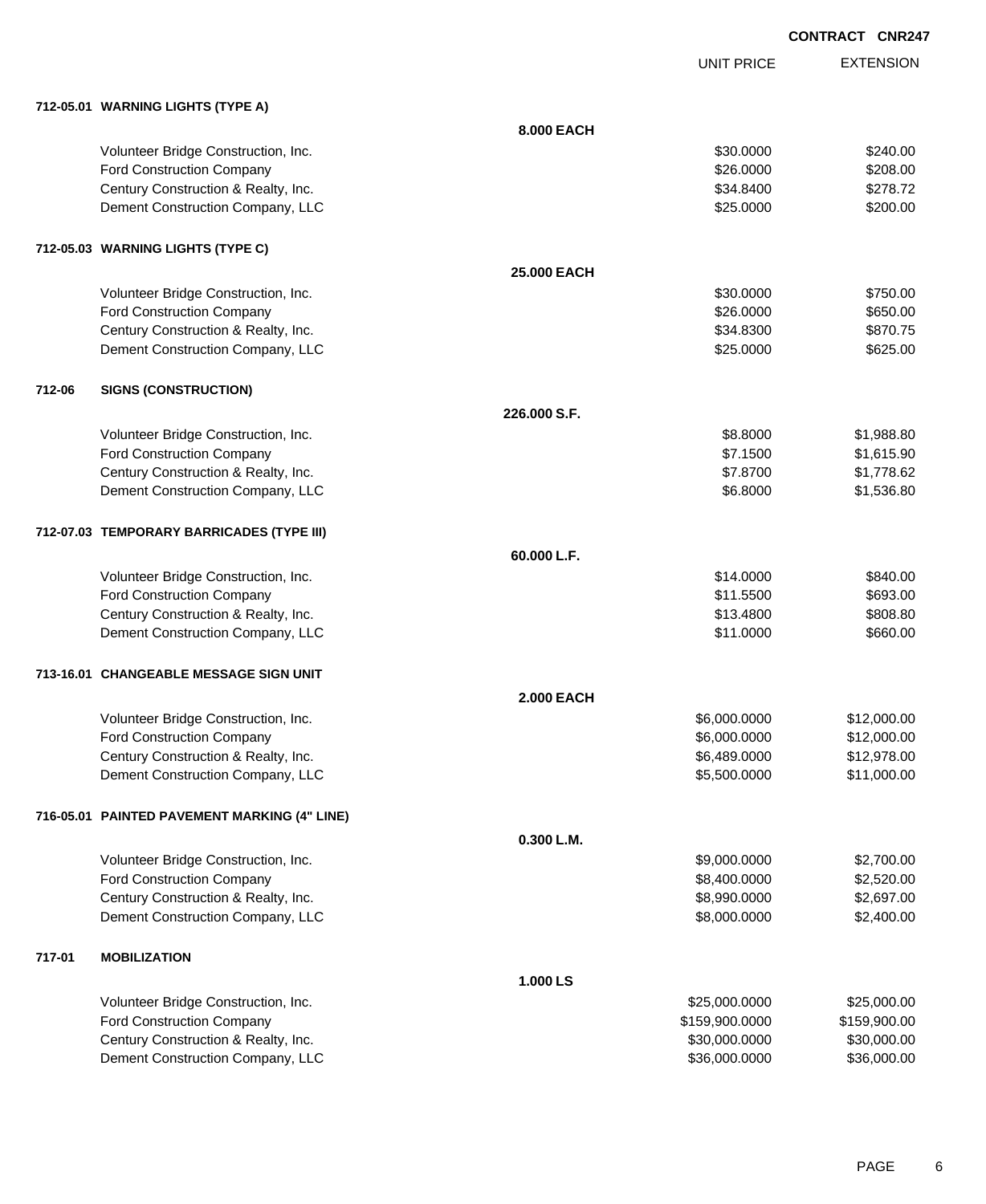|        |                                                    |                    |                   | <b>CONTRACT CNR247</b> |
|--------|----------------------------------------------------|--------------------|-------------------|------------------------|
|        |                                                    |                    | <b>UNIT PRICE</b> | <b>EXTENSION</b>       |
|        | 740-10.03 GEOTEXTILE (TYPE III) (EROSION CONTROL)  |                    |                   |                        |
|        |                                                    | 455.000 S.Y.       |                   |                        |
|        | Volunteer Bridge Construction, Inc.                |                    | \$4.0000          | \$1,820.00             |
|        | Ford Construction Company                          |                    | \$2.3500          | \$1,069.25             |
|        | Century Construction & Realty, Inc.                |                    | \$2.7200          | \$1,237.60             |
|        | Dement Construction Company, LLC                   |                    | \$3.9900          | \$1,815.45             |
|        | 740-11.04 TEMPORARY SEDIMENT TUBE 20IN             |                    |                   |                        |
|        |                                                    | 200.000 L.F.       |                   |                        |
|        | Volunteer Bridge Construction, Inc.                |                    | \$7.0000          | \$1,400.00             |
|        | Ford Construction Company                          |                    | \$6.3000          | \$1,260.00             |
|        | Century Construction & Realty, Inc.                |                    | \$6.7400          | \$1,348.00             |
|        | Dement Construction Company, LLC                   |                    | \$6.0000          | \$1,200.00             |
|        | 801-01.07 TEMPORARY SEEDING (WITH MULCH)           |                    |                   |                        |
|        |                                                    | <b>27.000 UNIT</b> |                   |                        |
|        | Volunteer Bridge Construction, Inc.                |                    | \$55.0000         | \$1,485.00             |
|        | Ford Construction Company                          |                    | \$52.5000         | \$1,417.50             |
|        | Century Construction & Realty, Inc.                |                    | \$56.1800         | \$1,516.86             |
|        | Dement Construction Company, LLC                   |                    | \$50.0000         | \$1,350.00             |
| 801-03 | <b>WATER (SEEDING &amp; SODDING)</b>               |                    |                   |                        |
|        |                                                    | 3.000 M.G.         |                   |                        |
|        | Volunteer Bridge Construction, Inc.                |                    | \$50.0000         | \$150.00               |
|        | Ford Construction Company                          |                    | \$52.5000         | \$157.50               |
|        | Century Construction & Realty, Inc.                |                    | \$56.1800         | \$168.54               |
|        | Dement Construction Company, LLC                   |                    | \$50.0000         | \$150.00               |
|        | 802-02.30 CUTTINGS: SALIX NIGRA (18IN-24IN LENGTH) |                    |                   |                        |
|        |                                                    | <b>16,000 EACH</b> |                   |                        |
|        | Volunteer Bridge Construction, Inc.                |                    | \$16.0000         | \$256.00               |
|        | Ford Construction Company                          |                    | \$15.7500         | \$252.00               |
|        | Century Construction & Realty, Inc.                |                    | \$11.2300         | \$179.68               |
|        | Dement Construction Company, LLC                   |                    | \$10.0000         | \$160.00               |
|        | 802-02.31 CUTTINGS: SALIX SERICEA (18IN-24IN)      |                    |                   |                        |
|        |                                                    | 16.000 EACH        |                   |                        |
|        | Volunteer Bridge Construction, Inc.                |                    | \$16.0000         | \$256.00               |
|        | Ford Construction Company                          |                    | \$15.7500         | \$252.00               |
|        | Century Construction & Realty, Inc.                |                    | \$11.2300         | \$179.68               |
|        | Dement Construction Company, LLC                   |                    | \$10.0000         | \$160.00               |
|        | 802-02.32 CUTTINGS: CORNUS AMOMUM (18IN-24IN)      |                    |                   |                        |
|        |                                                    | 16.000 EACH        |                   |                        |
|        | Volunteer Bridge Construction, Inc.                |                    | \$16.0000         | \$256.00               |
|        | Ford Construction Company                          |                    | \$15.7500         | \$252.00               |
|        | Century Construction & Realty, Inc.                |                    | \$11.2300         | \$179.68               |
|        | Dement Construction Company, LLC                   |                    | \$10.0000         | \$160.00               |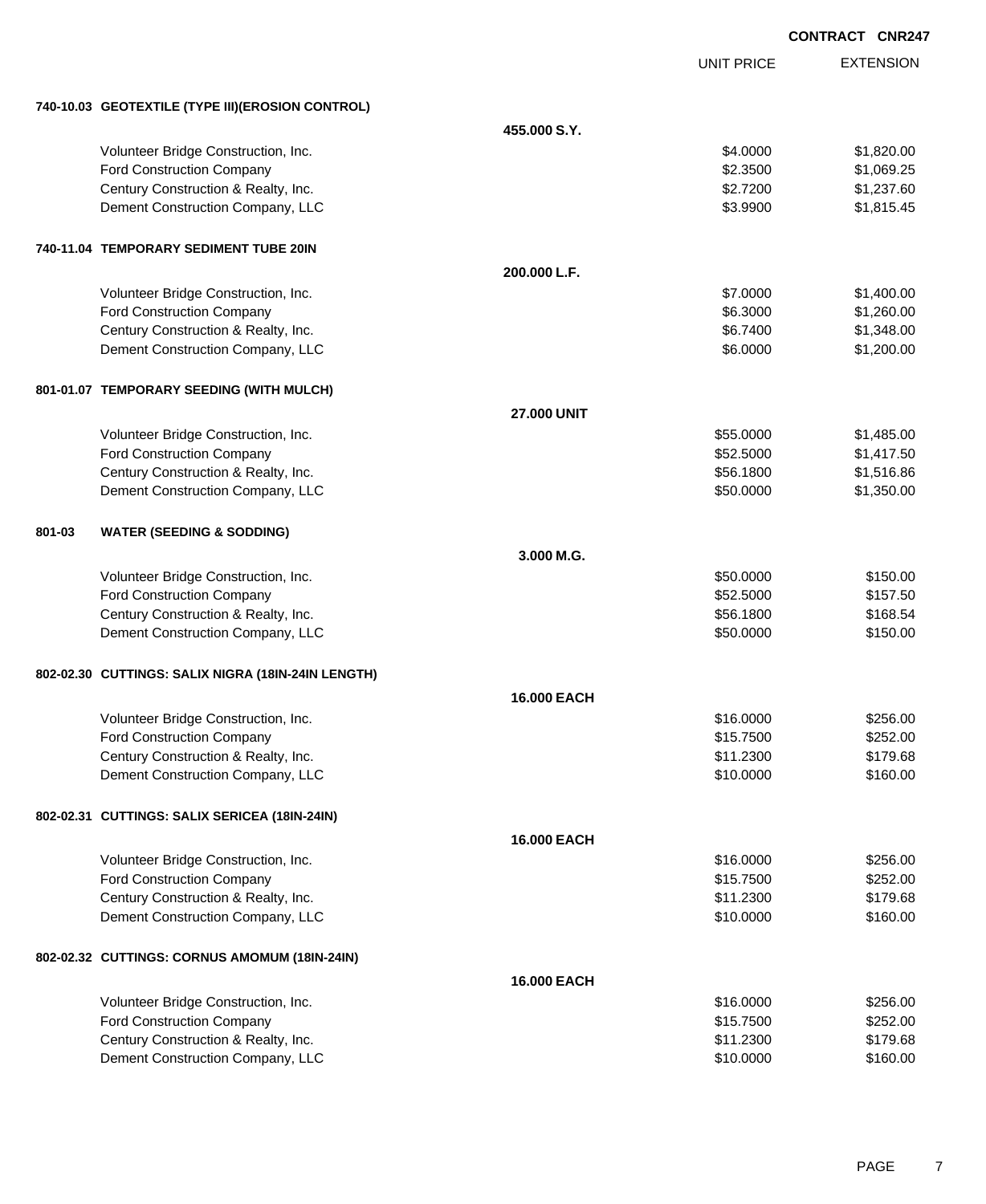| CONTRACT CNR247 |  |
|-----------------|--|
|                 |  |

|                                                               |             | <b>UNIT PRICE</b> | <b>EXTENSION</b> |
|---------------------------------------------------------------|-------------|-------------------|------------------|
| 802-02.33 CUTTINGS: SAMBUCUS CANADENSIS (18IN-24IN)           |             |                   |                  |
|                                                               | 16,000 EACH |                   |                  |
| Volunteer Bridge Construction, Inc.                           |             | \$16,0000         | \$256.00         |
| Ford Construction Company                                     |             | \$15.7500         | \$252.00         |
| Century Construction & Realty, Inc.                           |             | \$11.2300         | \$179.68         |
| Dement Construction Company, LLC                              |             | \$10.0000         | \$160.00         |
| 802-02.34 CUTTINGS: SALIX INTERIOR (18IN-24IN)                |             |                   |                  |
|                                                               | 16,000 EACH |                   |                  |
| Volunteer Bridge Construction, Inc.                           |             | \$16.0000         | \$256.00         |
| Ford Construction Company                                     |             | \$15.7500         | \$252.00         |
| Century Construction & Realty, Inc.                           |             | \$11.2300         | \$179.68         |
| Dement Construction Company, LLC                              |             | \$10.0000         | \$160.00         |
| 802-02.35 CUTTINGS: CEPHALANTHUS OCCIDENTALIS (18IN-24IN)     |             |                   |                  |
|                                                               | 16,000 EACH |                   |                  |
| Volunteer Bridge Construction, Inc.                           |             | \$16.0000         | \$256.00         |
| Ford Construction Company                                     |             | \$15.7500         | \$252.00         |
| Century Construction & Realty, Inc.                           |             | \$11.2300         | \$179.68         |
| Dement Construction Company, LLC                              |             | \$10.0000         | \$160.00         |
| 802-11.07 BETULA NIGRA (RIVER BIRCH 2-5FT CNTNR GRWN)         |             |                   |                  |
|                                                               | 29,000 EACH |                   |                  |
| Volunteer Bridge Construction, Inc.                           |             | \$50.0000         | \$1,450.00       |
| Ford Construction Company                                     |             | \$50.0000         | \$1,450.00       |
| Century Construction & Realty, Inc.                           |             | \$53.9400         | \$1,564.26       |
| Dement Construction Company, LLC                              |             | \$48.0000         | \$1,392.00       |
| 802-11.26 PLATANUS OCCIDENTALIS (SYCAMORE 2-5FT CNTNR GRWN)   |             |                   |                  |
|                                                               | 29.000 EACH |                   |                  |
| Volunteer Bridge Construction, Inc.                           |             | \$50.0000         | \$1,450.00       |
| Ford Construction Company                                     |             | \$50.0000         | \$1,450.00       |
| Century Construction & Realty, Inc.                           |             | \$53.9400         | \$1,564.26       |
| Dement Construction Company, LLC                              |             | \$48.0000         | \$1,392.00       |
| 802-11.31 QUERCUS FALCATA (SOUTHERN RED OAK 2-5FT CNTNR GRWN) |             |                   |                  |
|                                                               | 29.000 EACH |                   |                  |
| Volunteer Bridge Construction, Inc.                           |             | \$50.0000         | \$1,450.00       |
| Ford Construction Company                                     |             | \$50.0000         | \$1,450.00       |
| Century Construction & Realty, Inc.                           |             | \$53.9400         | \$1,564.26       |
| Dement Construction Company, LLC                              |             | \$48.0000         | \$1,392.00       |
| 802-11.39 QUERCUS RUBRA (NORTHERN RED OAK 2-5FT CNTNR GRWN)   |             |                   |                  |
|                                                               | 29.000 EACH |                   |                  |
| Volunteer Bridge Construction, Inc.                           |             | \$50.0000         | \$1,450.00       |
| Ford Construction Company                                     |             | \$50.0000         | \$1,450.00       |
| Century Construction & Realty, Inc.                           |             | \$53.9400         | \$1,564.26       |
| Dement Construction Company, LLC                              |             | \$48.0000         | \$1,392.00       |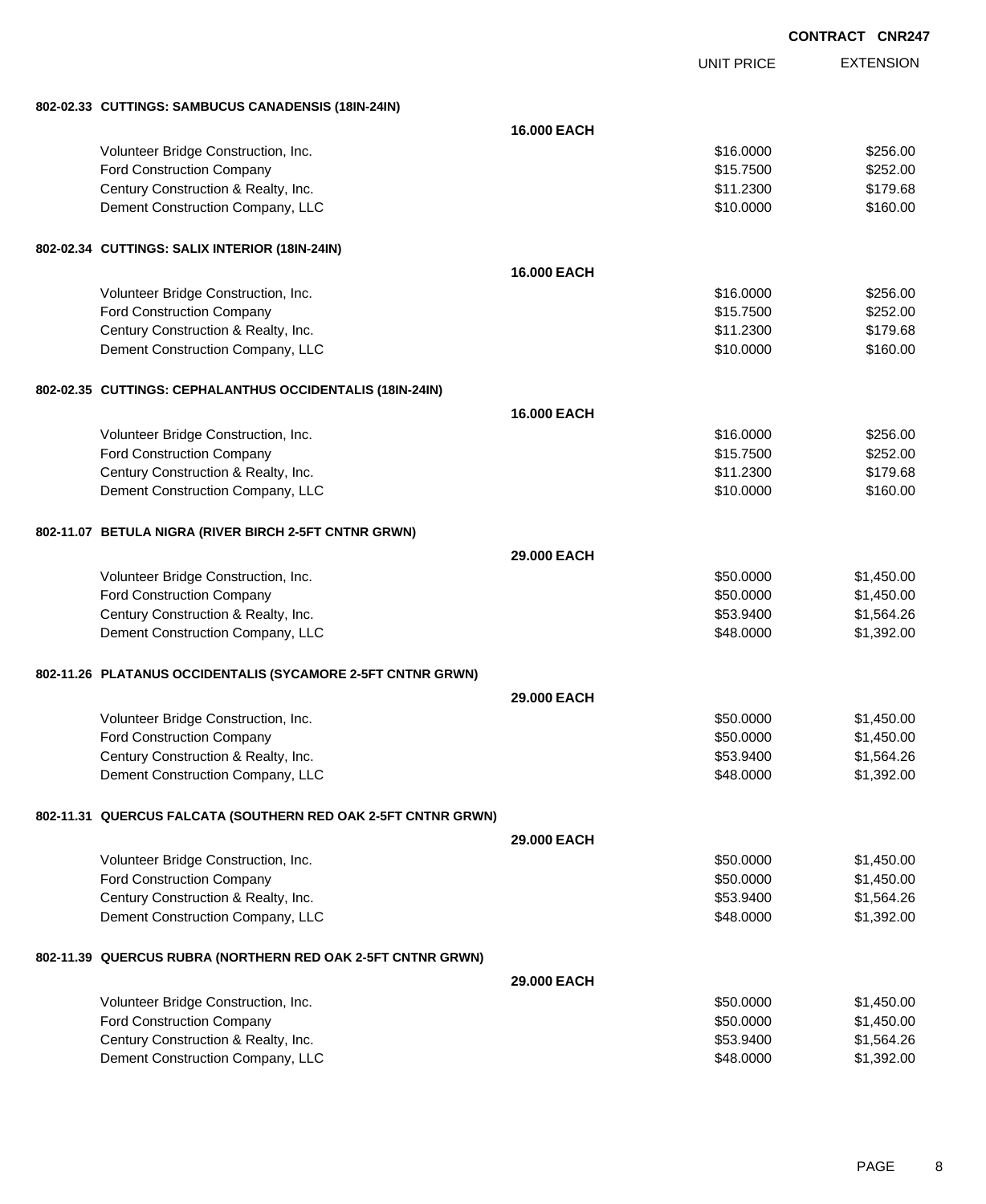| <b>CONTRACT</b> | <b>CNR247</b> |
|-----------------|---------------|

EXTENSION **CONTRACT CNR247** UNIT PRICE **802-11.44 ULMUS AMERICANA (AMERICAN ELM 2-5FT CNTNR GRWN) 29.000 EACH** Volunteer Bridge Construction, Inc. 6. The Construction of the Construction of the Construction, Inc. 6. The Construction of the Construction of the Construction, Inc. 6. The Construction of the Construction of the Constru Ford Construction Company 61,450.00 \$1,450.00 \$1,450.00 \$1,450.00 \$1,450.00 \$1,450.00 \$1,450.00 \$1,450.00 \$1,450.00 \$1,450.00 \$1,450.00 \$1,450.00 \$1,450.00 \$1,450.00 \$1,450.00 \$1,450.00 \$1,450.00 \$1,450.00 \$1,450.00 \$1,450 Century Construction & Realty, Inc. \$53.9400 \$1,564.26 Dement Construction Company, LLC 688.0000 \$1,392.00 **802-12.01 ACER NEGUNDO (BOX ELDER SEEDLNG B.R.) 29.000 EACH** Volunteer Bridge Construction, Inc. 6783.00 \$783.00 Ford Construction Company 6754.00 Century Construction & Realty, Inc. 6325.67 Dement Construction Company, LLC 6 and the state of the state of the state of the state of the state of the state of the state of the state of the state of the state of the state of the state of the state of the state of t **802-12.02 ACER RUBRUM (RED MAPLE SEEDLNG B.R.) 29.000 EACH** Volunteer Bridge Construction, Inc. 6783.00 \$783.00 Ford Construction Company 6754.00 Century Construction & Realty, Inc. \$11.2300 \$325.67 Dement Construction Company, LLC 60000 \$290.00 **802-12.12 CORNUS FLORIDA (FLOWERING DOGWOOD SEEDLNG B.R.) 29.000 EACH** Volunteer Bridge Construction, Inc. 6783.00 \$783.00 Ford Construction Company 6754.00 Century Construction & Realty, Inc.  $$325.67$ Dement Construction Company, LLC 6. The construction Company, LLC 6. The construction Company, LLC 6. The construction of the construction of the construction Company, LLC 6. The construction of the construction of the con **802-12.39 QUERCUS RUBRA (NORTHERN RED OAK SEEDLNG B.R.) 29.000 EACH** Volunteer Bridge Construction, Inc. 6783.00 Ford Construction Company 6754.00 Century Construction & Realty, Inc.  $$325.67$ Dement Construction Company, LLC 6 and the state of the state of the state of the state of the state of the state of the state of the state of the state of the state of the state of the state of the state of the state of t **802-12.45 CARPINUS CAROLINIANA (AMERICAN HORNBEAM SEEDLING B.R.) 29.000 EACH** Volunteer Bridge Construction, Inc. 6783.00 Ford Construction Company 6754.00 Century Construction & Realty, Inc.  $$325.67$ Dement Construction Company, LLC 6. The construction Company, LLC 6. The construction Company, LLC 6. The construction of the construction of the construction Company, LLC 6. The construction of the construction of the con **803-01 SODDING (NEW SOD) 3,000.000 S.Y.** Volunteer Bridge Construction, Inc. 612,000.00 \$12,000.00 \$12,000.00 \$12,000.00 Ford Construction Company 69,450.00 \$9,450.00 \$9,450.00 \$9,450.00 \$9,450.00 \$9,450.00 \$9,450.00 \$9,450.00 \$9,450 Century Construction & Realty, Inc. 6. 2010 12:33700 \$10,110.00 Dement Construction Company, LLC 6 and the state of the state of the state  $$3.0000$  \$9,000.00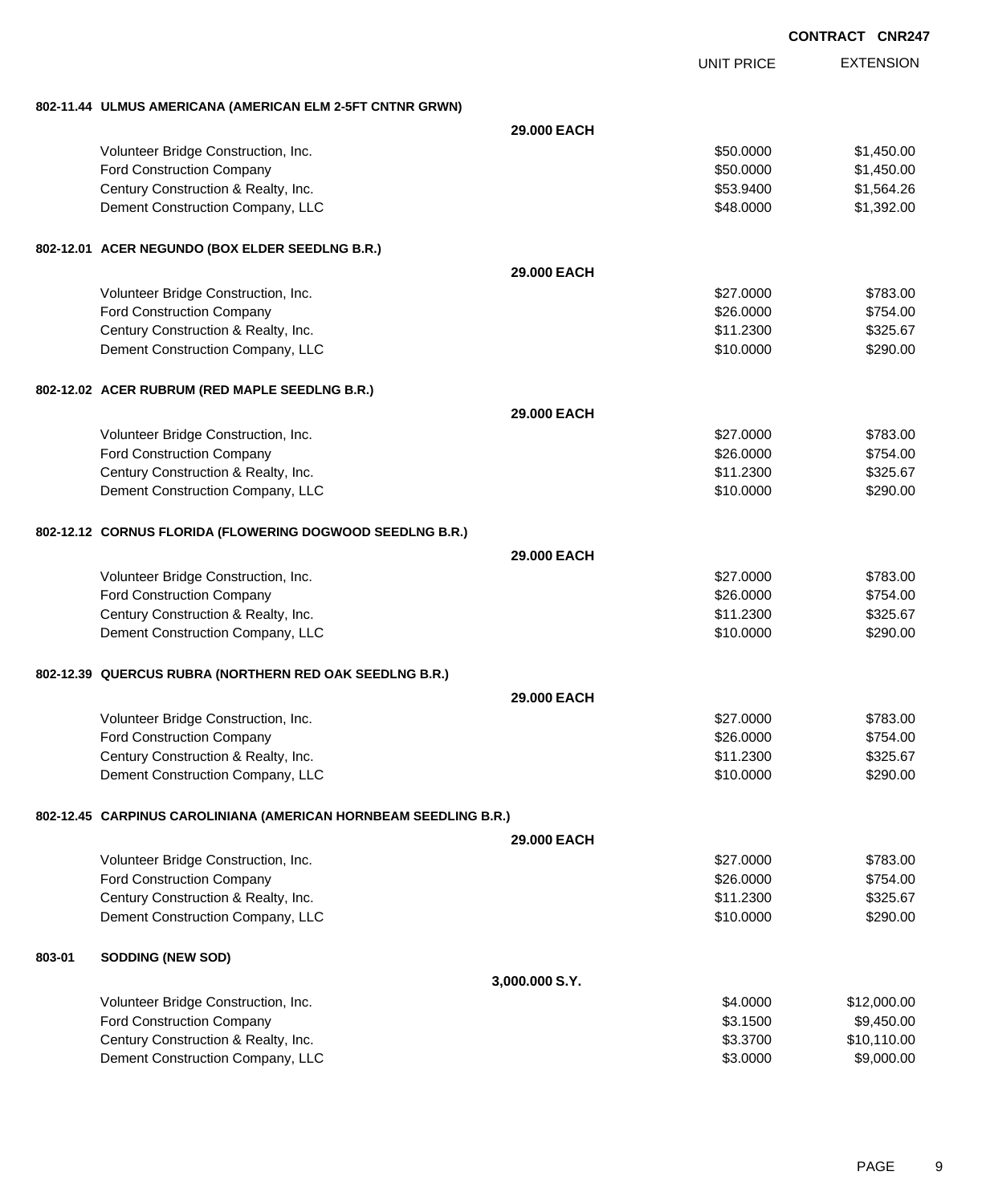|                                                         |                   | <b>UNIT PRICE</b> | <b>EXTENSION</b> |
|---------------------------------------------------------|-------------------|-------------------|------------------|
| <b>BRIDGE CATEGORY</b>                                  |                   |                   |                  |
| 202-04.01 REMOVAL OF STRUCTURES (Ex. Br. #35-A230-2.59) |                   |                   |                  |
|                                                         | 1.000 LS          |                   |                  |
| Volunteer Bridge Construction, Inc.                     |                   | \$10,000.0000     | \$10,000.00      |
| Ford Construction Company                               |                   | \$8,800.0000      | \$8,800.00       |
| Century Construction & Realty, Inc.                     |                   | \$21,100.0000     | \$21,100.00      |
| Dement Construction Company, LLC                        |                   | \$100,000.0000    | \$100,000.00     |
| 204-02.01 DRY EXCAVATION (BRIDGES)                      |                   |                   |                  |
|                                                         | 108.000 C.Y.      |                   |                  |
| Volunteer Bridge Construction, Inc.                     |                   | \$10.0000         | \$1,080.00       |
| Ford Construction Company                               |                   | \$11.0000         | \$1,188.00       |
| Century Construction & Realty, Inc.                     |                   | \$25.9500         | \$2,802.60       |
| Dement Construction Company, LLC                        |                   | \$8.0000          | \$864.00         |
| 303-01.02 GRANULAR BACKFILL (BRIDGES)                   |                   |                   |                  |
|                                                         | <b>20,000 TON</b> |                   |                  |
| Volunteer Bridge Construction, Inc.                     |                   | \$30.0000         | \$600.00         |
| Ford Construction Company                               |                   | \$33.0000         | \$660.00         |
| Century Construction & Realty, Inc.                     |                   | \$106.0000        | \$2,120.00       |
| Dement Construction Company, LLC                        |                   | \$80.0000         | \$1,600.00       |
| 604-02.03 EPOXY COATED REINFORCING STEEL                |                   |                   |                  |
|                                                         | 13,313.000 LB.    |                   |                  |
| Volunteer Bridge Construction, Inc.                     |                   | \$1.1000          | \$14,644.30      |
| Ford Construction Company                               |                   | \$0.9600          | \$12,780.48      |
| Century Construction & Realty, Inc.                     |                   | \$1.3900          | \$18,505.07      |
| Dement Construction Company, LLC                        |                   | \$1.0000          | \$13,313.00      |
| 604-03.01 CLASS A CONCRETE (BRIDGES)                    |                   |                   |                  |
|                                                         | 51.000 C.Y.       |                   |                  |
| Volunteer Bridge Construction, Inc.                     |                   | \$500.0000        | \$25,500.00      |
| Ford Construction Company                               |                   | \$450.0000        | \$22,950.00      |
| Century Construction & Realty, Inc.                     |                   | \$974.2500        | \$49,686.75      |
| Dement Construction Company, LLC                        |                   | \$600.0000        | \$30,600.00      |
| 604-03.02 STEEL BAR REINFORCEMENT (BRIDGES)             |                   |                   |                  |
|                                                         | 7,601.000 LB.     |                   |                  |
| Volunteer Bridge Construction, Inc.                     |                   | \$1.0000          | \$7,601.00       |
| Ford Construction Company                               |                   | \$0.8700          | \$6,612.87       |
| Century Construction & Realty, Inc.                     |                   | \$1.1100          | \$8,437.11       |
| Dement Construction Company, LLC                        |                   | \$1.0000          | \$7,601.00       |
| 604-03.09 CLASS D CONCRETE (BRIDGE DECK)                |                   |                   |                  |
|                                                         | 64.000 C.Y.       |                   |                  |
| Volunteer Bridge Construction, Inc.                     |                   | \$600.0000        | \$38,400.00      |
| Ford Construction Company                               |                   | \$598.0000        | \$38,272.00      |
| Century Construction & Realty, Inc.                     |                   | \$1,003.0000      | \$64,192.00      |
| Dement Construction Company, LLC                        |                   | \$675.0000        | \$43,200.00      |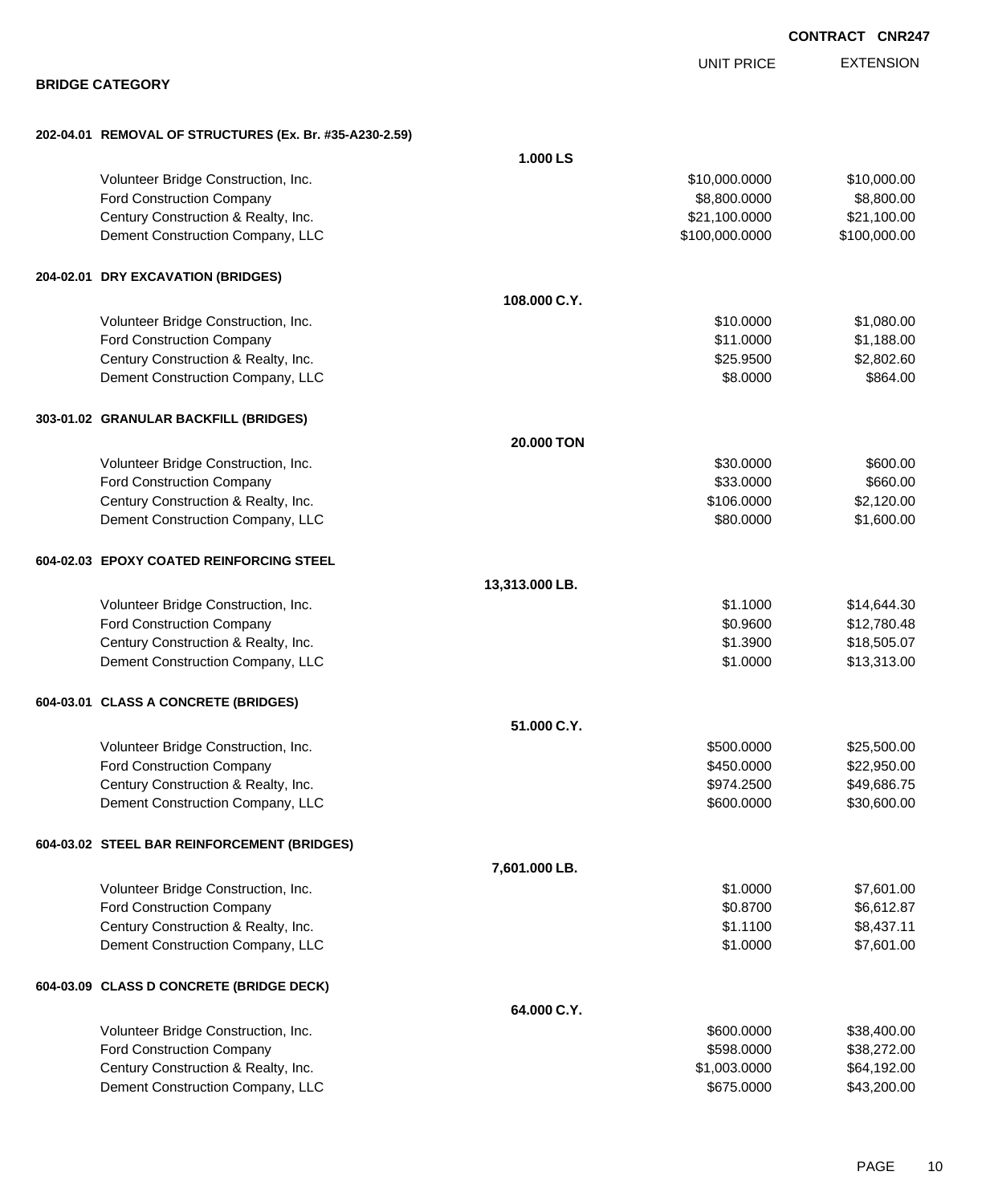|                                                     |                    |                   | <b>CONTRACT CNR247</b> |                  |
|-----------------------------------------------------|--------------------|-------------------|------------------------|------------------|
|                                                     |                    | <b>UNIT PRICE</b> |                        | <b>EXTENSION</b> |
| 604-04.01 APPLIED TEXTURE FINISH (NEW STRUCTURES)   |                    |                   |                        |                  |
|                                                     | 356,000 S.Y.       |                   |                        |                  |
| Volunteer Bridge Construction, Inc.                 |                    | \$9.0000          |                        | \$3,204.00       |
| Ford Construction Company                           |                    | \$8.5000          |                        | \$3,026.00       |
| Century Construction & Realty, Inc.                 |                    | \$11.6100         |                        | \$4,133.16       |
| Dement Construction Company, LLC                    |                    | \$8.9500          |                        | \$3,186.20       |
| 604-04.41 THREE STAR STATE EMBLEM                   |                    |                   |                        |                  |
|                                                     | <b>4.000 EACH</b>  |                   |                        |                  |
| Volunteer Bridge Construction, Inc.                 |                    | \$1,600.0000      |                        | \$6,400.00       |
| Ford Construction Company                           |                    | \$1,300.0000      |                        | \$5,200.00       |
| Century Construction & Realty, Inc.                 |                    | \$1,004.0000      |                        | \$4,016.00       |
| Dement Construction Company, LLC                    |                    | \$2,000.0000      |                        | \$8,000.00       |
| 606-09.01 TEST PILES (PRECAST CONCRETE, SIZE 1)     |                    |                   |                        |                  |
|                                                     | 85.000 L.F.        |                   |                        |                  |
| Volunteer Bridge Construction, Inc.                 |                    | \$65.0000         |                        | \$5,525.00       |
| Ford Construction Company                           |                    | \$47.0000         |                        | \$3,995.00       |
| Century Construction & Realty, Inc.                 |                    | \$133.2500        |                        | \$11,326.25      |
| Dement Construction Company, LLC                    |                    | \$46.0000         |                        | \$3,910.00       |
| 606-09.02 LOADING TEST (PRECAST CONCRETE, SIZE 1)   |                    |                   |                        |                  |
|                                                     | <b>1.000 EACH</b>  |                   |                        |                  |
| Volunteer Bridge Construction, Inc.                 |                    | \$5,000.0000      |                        | \$5,000.00       |
| Ford Construction Company                           |                    | \$5,500.0000      |                        | \$5,500.00       |
| Century Construction & Realty, Inc.                 |                    | \$11,765.0000     |                        | \$11,765.00      |
| Dement Construction Company, LLC                    |                    | \$5,000.0000      |                        | \$5,000.00       |
| 606-09.03 PRECAST CONCRETE PILES (SIZE 1)           |                    |                   |                        |                  |
|                                                     | 455,000 L.F.       |                   |                        |                  |
| Volunteer Bridge Construction, Inc.                 |                    | \$35.0000         |                        | \$15,925.00      |
| Ford Construction Company                           |                    | \$45.0000         |                        | \$20,475.00      |
| Century Construction & Realty, Inc.                 |                    | \$72.4100         |                        | \$32,946.55      |
| Dement Construction Company, LLC                    |                    | \$40.0000         |                        | \$18,200.00      |
| 606-12.01 PILE ANCHORAGE SYSTEM (SEISMIC)           |                    |                   |                        |                  |
|                                                     | <b>12.000 EACH</b> |                   |                        |                  |
| Volunteer Bridge Construction, Inc.                 |                    | \$125.0000        |                        | \$1,500.00       |
| Ford Construction Company                           |                    | \$110.0000        |                        | \$1,320.00       |
| Century Construction & Realty, Inc.                 |                    | \$581.5000        |                        | \$6,978.00       |
| Dement Construction Company, LLC                    |                    | \$150.0000        |                        | \$1,800.00       |
| 615-02.17 PRESTRESSED CONCRETE BOX BEAM (36" X 36") |                    |                   |                        |                  |
|                                                     | 246.000 L.F.       |                   |                        |                  |
| Volunteer Bridge Construction, Inc.                 |                    | \$247.0000        |                        | \$60,762.00      |
| Ford Construction Company                           |                    | \$261.0000        |                        | \$64,206.00      |
| Century Construction & Realty, Inc.                 |                    | \$323.5000        |                        | \$79,581.00      |
| Dement Construction Company, LLC                    |                    | \$285.0000        |                        | \$70,110.00      |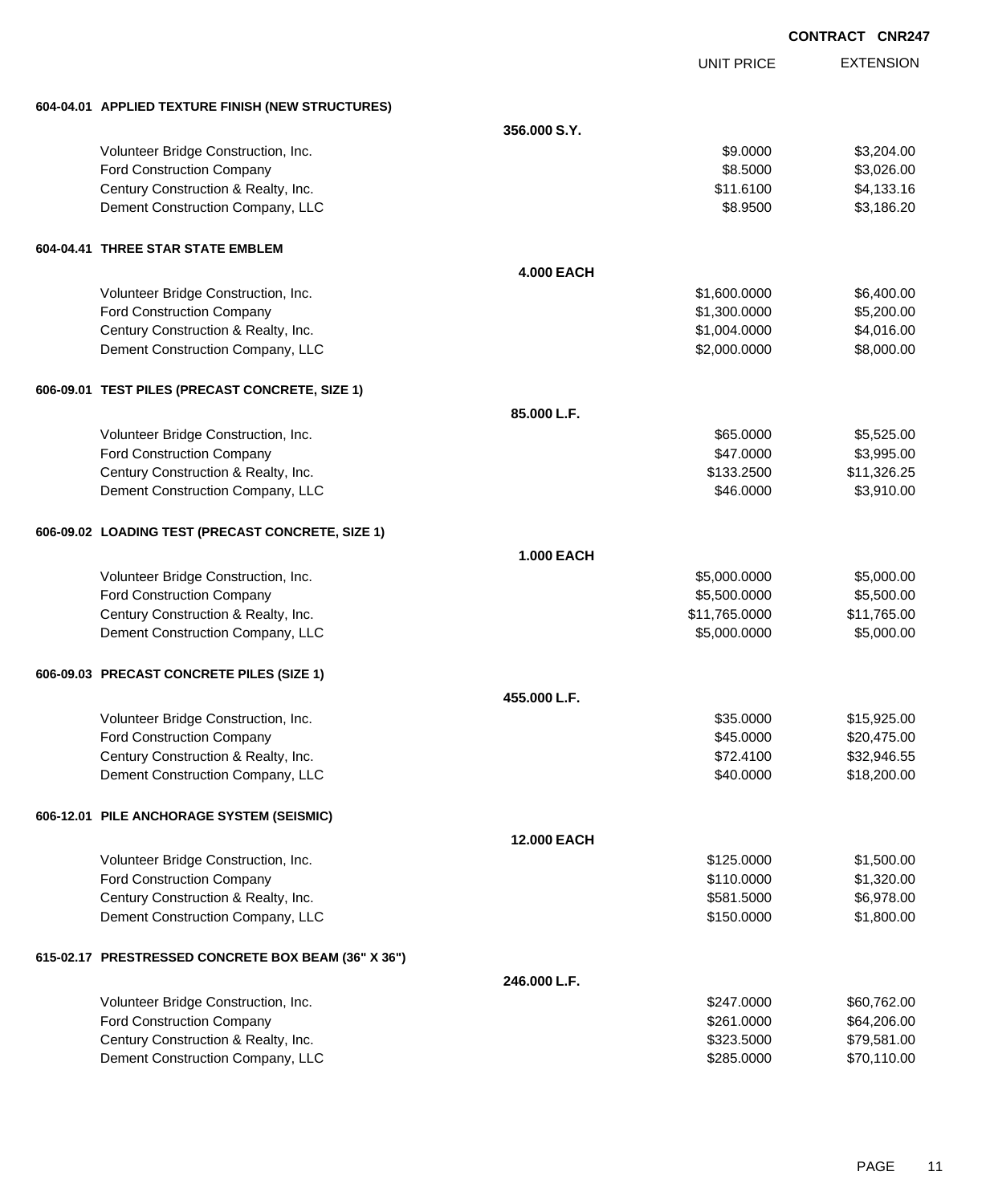|        |                                                         |              | UNIT PRICE | <b>EXTENSION</b> |
|--------|---------------------------------------------------------|--------------|------------|------------------|
| 620-06 | <b>CONCRETE RAILING</b>                                 |              |            |                  |
|        |                                                         | 221.000 L.F. |            |                  |
|        | Volunteer Bridge Construction, Inc.                     |              | \$125.0000 | \$27,625.00      |
|        | Ford Construction Company                               |              | \$115.0000 | \$25,415.00      |
|        | Century Construction & Realty, Inc.                     |              | \$84.6500  | \$18,707.65      |
|        | Dement Construction Company, LLC                        |              | \$100.0000 | \$22,100.00      |
|        | 710-09.01 6" PERFORATED PIPE WITH VERTICAL DRAIN SYSTEM |              |            |                  |
|        |                                                         | 90.000 L.F.  |            |                  |
|        | Volunteer Bridge Construction, Inc.                     |              | \$15,0000  | \$1,350.00       |
|        | <b>Ford Construction Company</b>                        |              | \$15.0000  | \$1,350.00       |
|        | Century Construction & Realty, Inc.                     |              | \$26.8200  | \$2,413.80       |
|        | Dement Construction Company, LLC                        |              | \$50.0000  | \$4,500.00       |
|        | 710-09.02 6" PIPE UNDERDRAIN                            |              |            |                  |
|        |                                                         | 28.000 L.F.  |            |                  |
|        | Volunteer Bridge Construction, Inc.                     |              | \$25.0000  | \$700.00         |
|        | Ford Construction Company                               |              | \$13.0000  | \$364.00         |
|        | Century Construction & Realty, Inc.                     |              | \$29,9700  | \$839.16         |
|        | Dement Construction Company, LLC                        |              | \$16.0000  | \$448.00         |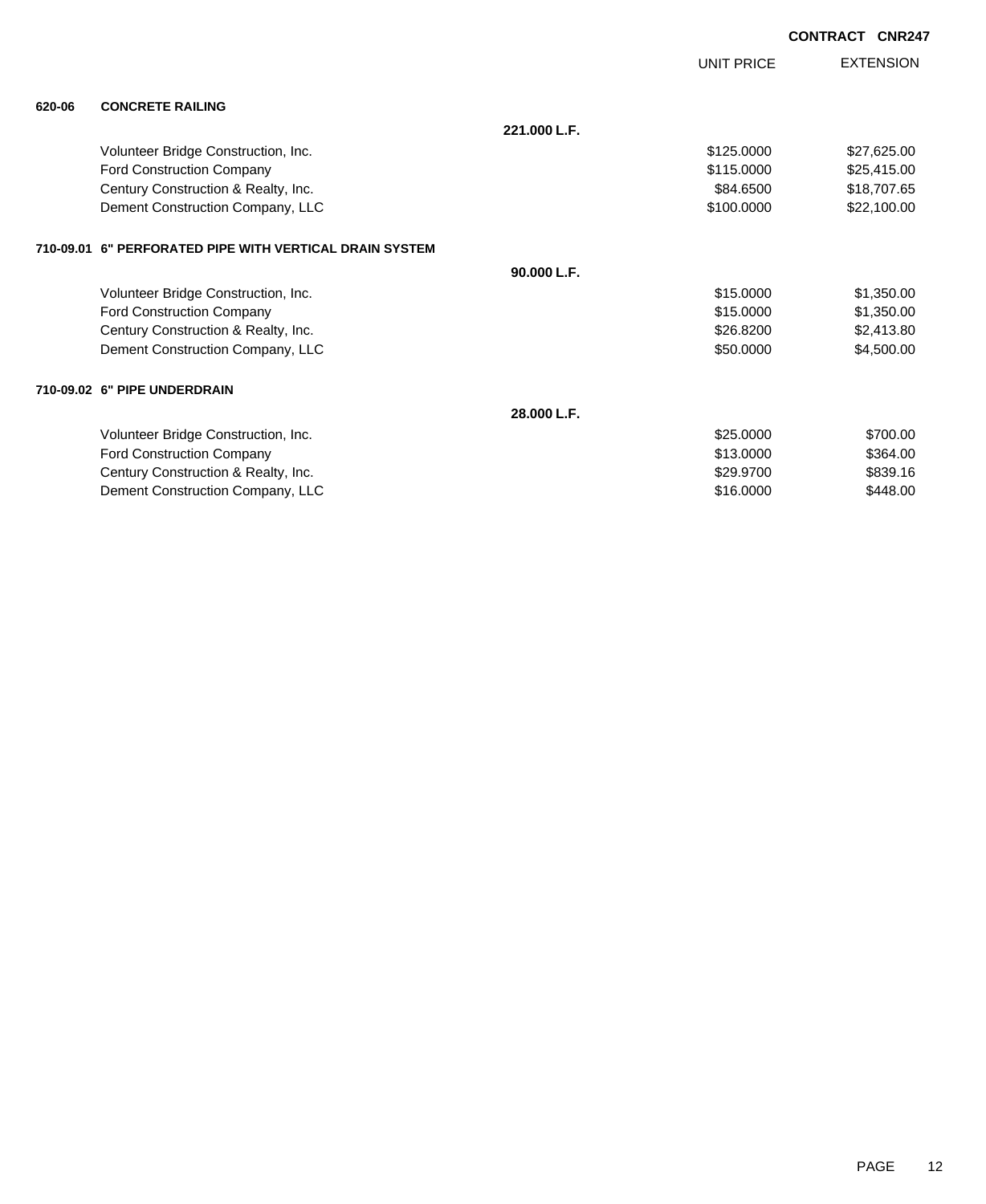## **SUB-TOTAL ROADWAY**

| \$205,185.30 |
|--------------|
| \$336,066.75 |
| \$271,023.75 |
| \$390.358.65 |
|              |

## **SUB-TOTAL BRIDGE**

| Volunteer Bridge Construction, Inc. | \$225,816.30 |
|-------------------------------------|--------------|
| <b>Ford Construction Company</b>    | \$222,114.35 |
| Century Construction & Realty, Inc. | \$339,550.10 |
| Dement Construction Company, LLC    | \$334,432,20 |

### **TOTAL CONTRACT**

| Volunteer Bridge Construction, Inc. | \$431.001.60 |
|-------------------------------------|--------------|
| <b>Ford Construction Company</b>    | \$558.181.10 |
| Century Construction & Realty, Inc. | \$610.573.85 |
| Dement Construction Company, LLC    | \$724,790.85 |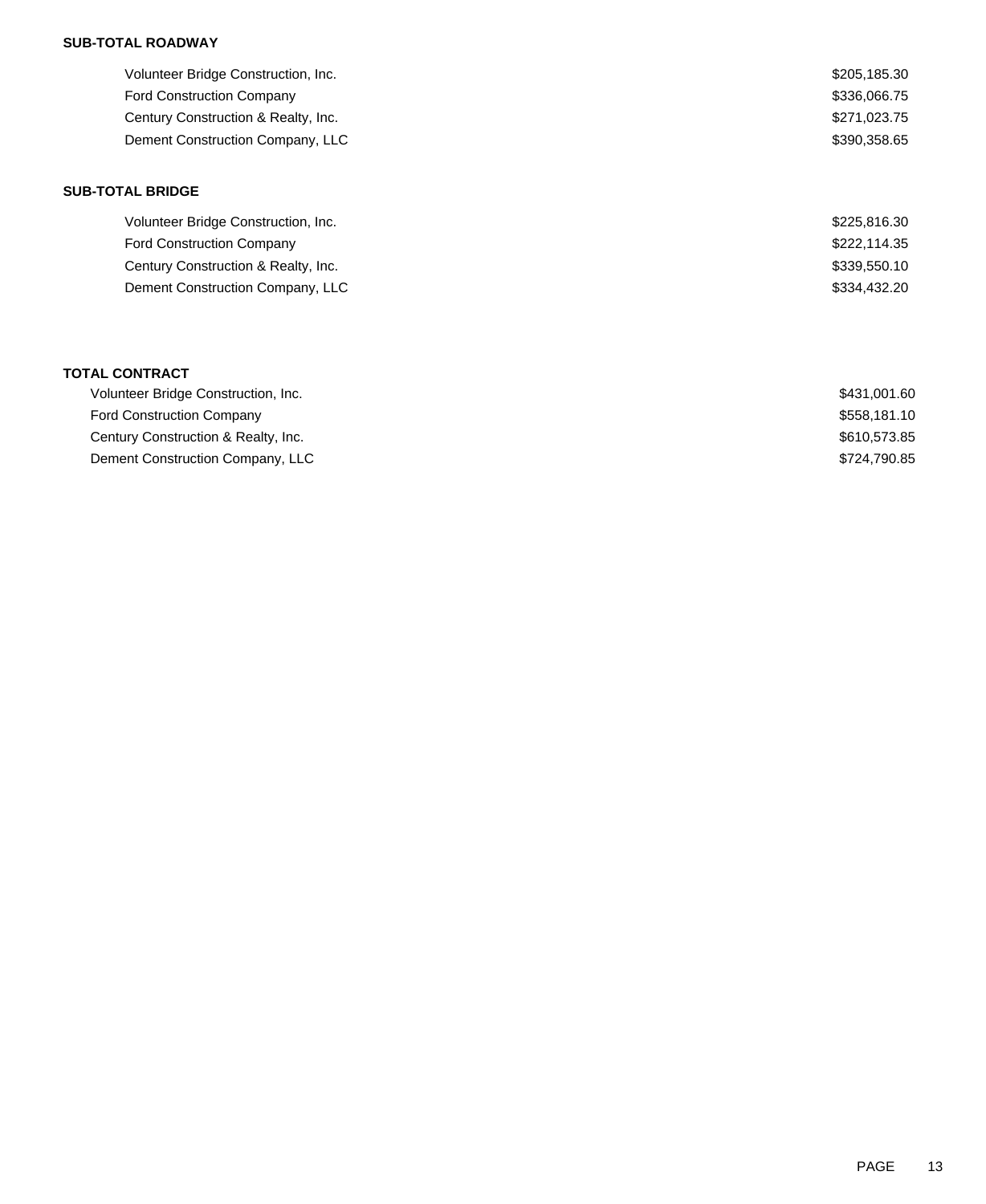# **DEPARTMENT OF TRANSPORTATION SUMMARY OF BIDS LETTING OF AUGUST 18, 2017 STATE OF TENNESSEE**

#### HARDEMAN COUNTY (Contract No. CNR268 Call 019)

35007-4223-04

THE REPAIR OF THE BRIDGE ON S.R. 100 OVER BRANCH (L.M. 4.34).

PROJECT LENGTH - 0.0 MILES

COMPLETION TIME - ON OR BEFORE DECEMBER 15, 2017

|                                     | <b>TOTAL CONTRACT</b> |
|-------------------------------------|-----------------------|
| Thomson & Thomson, Inc.             | \$366,214,50          |
| Volunteer Bridge Construction, Inc. | \$433,535.00          |
| <b>Ford Construction Company</b>    | \$627,420.66          |
| Century Construction & Realty, Inc. | \$887,300.48          |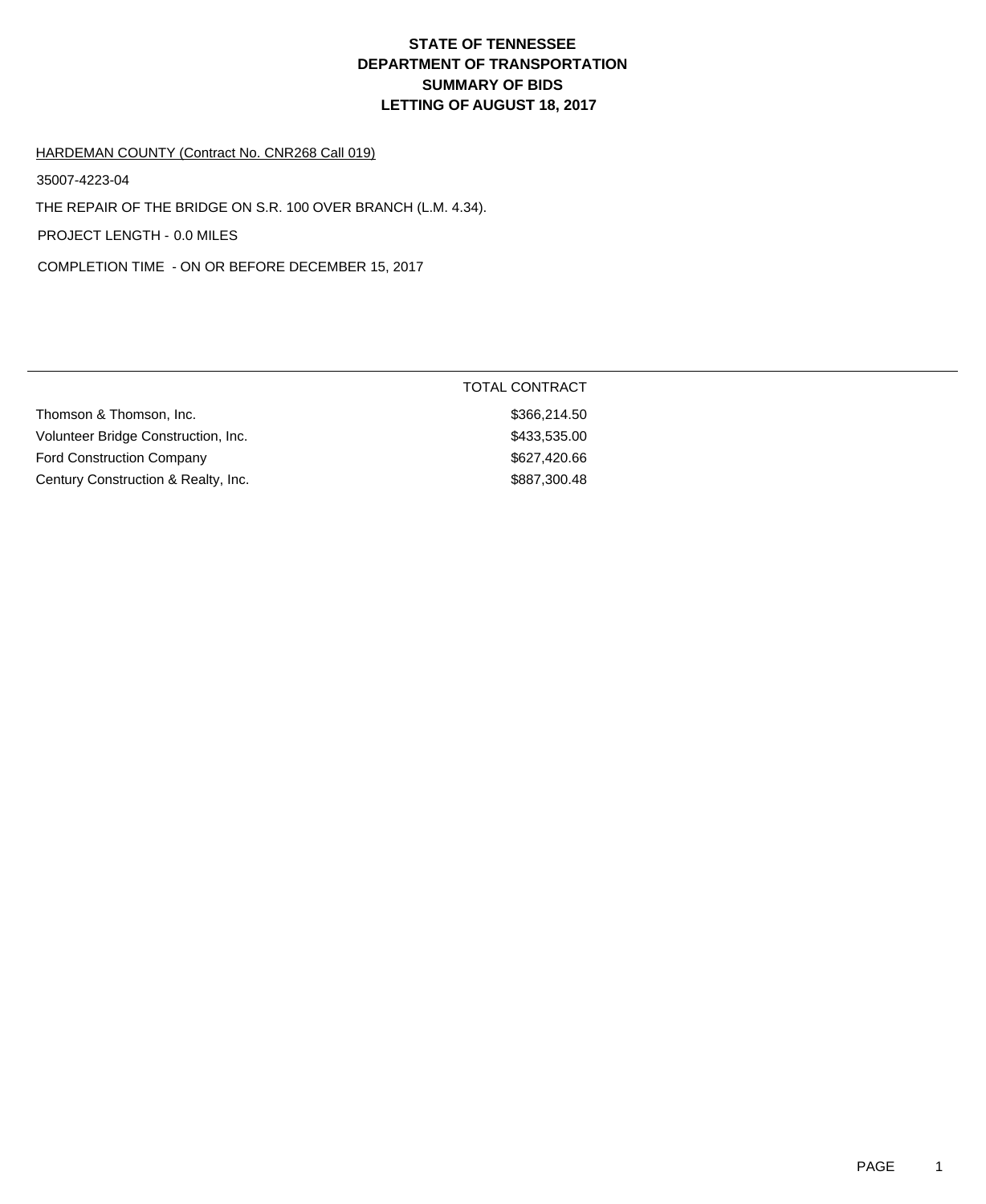EXTENSION UNIT PRICE **BRIDGE CATEGORY 202-01.02 REMOVAL OF ASBESTOS 1.000 LS** Thomson & Thomson, Inc. 6. The matrix of the state of the state of the state of the state of the state of the state of the state of the state of the state of the state of the state of the state of the state of the state of Volunteer Bridge Construction, Inc. 6. 2012 12:30 12:30 12:30 13:30 13:30 14:30 14:30 15:3000.000 \$5,000.000 \$5,000.00 Ford Construction Company 6,600.000 \$6,600.000 \$6,600.000 \$6,600.000 \$6,600.000 \$6,600.00 Century Construction & Realty, Inc.  $$17,044.7600$  \$17,044.7600 \$17,044.76 **209-08.02 TEMPORARY SILT FENCE (WITH BACKING) 200.000 L.F.** Thomson & Thomson, Inc. \$6.0000 \$1,200.00 Volunteer Bridge Construction, Inc. 63.1500.00 \$1,500.00 \$1,500.00 \$1,500.00 Ford Construction Company 6.0000 \$1,200.00 Century Construction & Realty, Inc. 6784.00 \$784.00 **307-02.08 ASPHALT CONCRETE MIX (PG70-22) (BPMB-HM) GRADING B-M2 72.000 TON** Thomson & Thomson, Inc. 6. The matrix of the state of the state of the state of the state of the state of the state of the state of the state of the state of the state of the state of the state of the state of the state of Volunteer Bridge Construction, Inc. 6. The Construction of the Construction of the Construction, Inc. 6. The Construction of the Construction of the Construction, Inc. 6. The Construction of the Construction of the Constru Ford Construction Company 618,360.00 \$18,360.00 Century Construction & Realty, Inc. 629.862.72 **403-01 BITUMINOUS MATERIAL FOR TACK COAT (TC) 1.000 TON** Thomson & Thomson, Inc. 6. The matrix of the state of the state of the state of the state of the state of the state of the state of the state of the state of the state of the state of the state of the state of the state of Volunteer Bridge Construction, Inc. 6. 2012 12:30 12:30 12:30 12:30 12:30 12:30 12:31 12:31 12:32 12:31 12:31 12:31 12:32 12:31 12:32 12:32 12:32 12:32 12:32 12:32 12:32 12:32 12:32 12:32 12:32 12:32 12:32 12:32 12:32 12:3 Ford Construction Company 61,100.000 \$1,100.000 \$1,100.000 \$1,100.000 \$1,100.000 \$1,100.00 Century Construction & Realty, Inc.  $$1,249.9500$   $$1,249.9500$ **411-03.10 ACS MIX(PG76-22) GRADING D 62.000 TON** Thomson & Thomson, Inc. 6. The matrix of the state of the state of the state of the state of the state of the state of the state of the state of the state of the state of the state of the state of the state of the state of Volunteer Bridge Construction, Inc. 67750.000 \$7,750.00 Ford Construction Company 614,880.00 Century Construction & Realty, Inc. 6. The Construction of Realty, Inc. 6. The Construction of Realty, Inc. 6. The Construction of Realty, Inc. 6. The Construction of Realty, Inc. 6. The Construction of Realty, Inc. 6. The **415-01.02 COLD PLANING BITUMINOUS PAVEMENT 312.000 S.Y.** Thomson & Thomson, Inc. 6. The matrix of the state of the state of the state of the state of the state of the state of the state of the state of the state of the state of the state of the state of the state of the state of Volunteer Bridge Construction, Inc. 6. 20.000 \$6,240.00 Ford Construction Company 611,232.00 Century Construction & Realty, Inc.  $$19,852.56$ **602-10.50 STRUCTURAL STEEL REPAIR 4.000 EACH** Thomson & Thomson, Inc. 6. The matrix of the state of the state of the state of the state of the state of the state of the state of the state of the state of the state of the state of the state of the state of the state of Volunteer Bridge Construction, Inc. 6650.000 \$2,600.00

Ford Construction Company 63,800.00 \$3,800.00 \$3,800.00 \$3,800.00 \$3,800.00 \$3,800.00 \$3,800.00 \$3,800.00 \$3,800 Century Construction & Realty, Inc. \$4,581.9600 \$18,327.84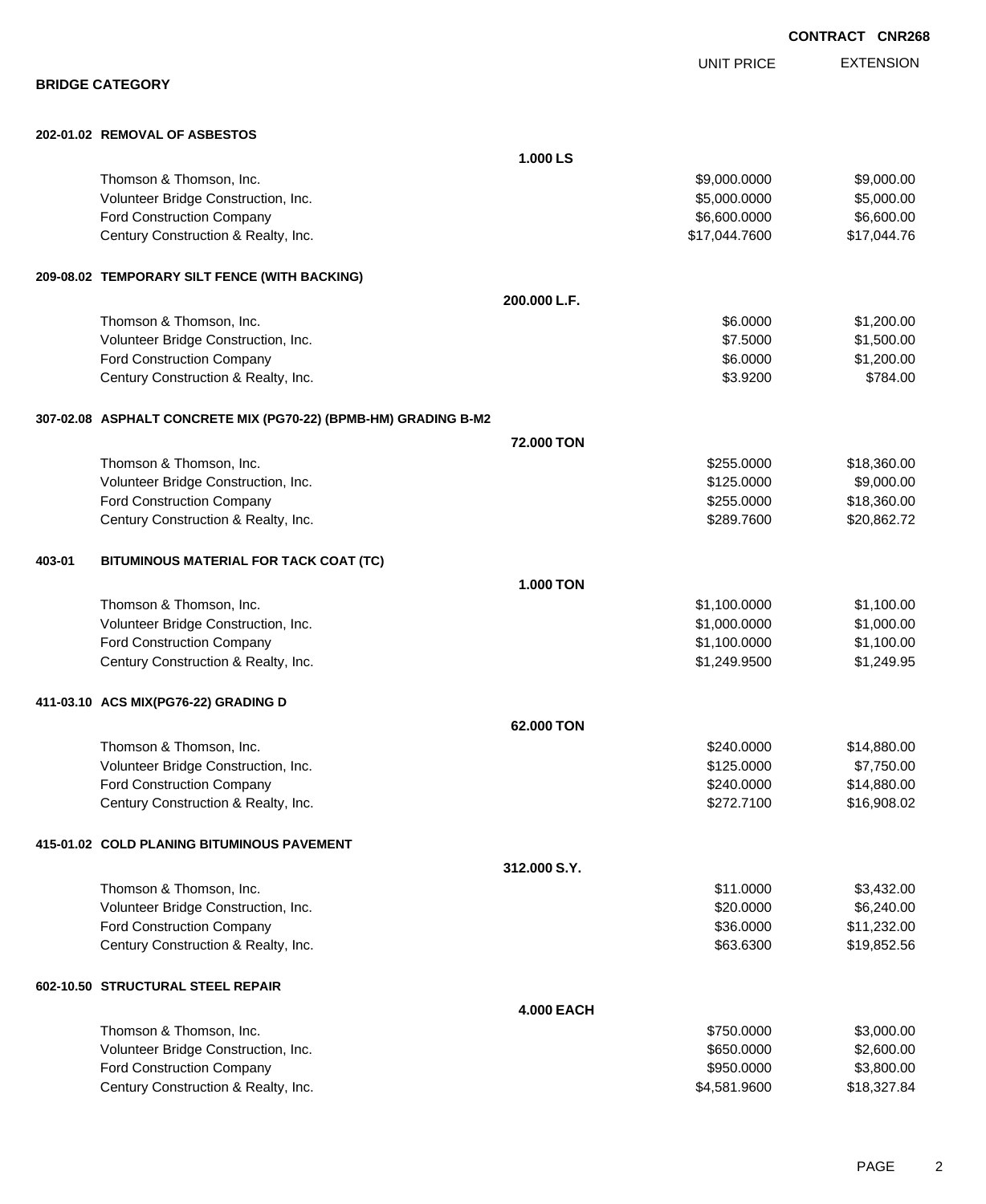|                                                                       |                |                   | <b>CONTRACT CNR268</b> |
|-----------------------------------------------------------------------|----------------|-------------------|------------------------|
|                                                                       |                | <b>UNIT PRICE</b> | <b>EXTENSION</b>       |
| 602-10.60 BEARING DEVICE (BENT NO. 3)                                 |                |                   |                        |
|                                                                       | 8.000 EACH     |                   |                        |
| Thomson & Thomson, Inc.                                               |                | \$425.0000        | \$3,400.00             |
| Volunteer Bridge Construction, Inc.                                   |                | \$2,000.0000      | \$16,000.00            |
| Ford Construction Company                                             |                | \$2,600.0000      | \$20,800.00            |
| Century Construction & Realty, Inc.                                   |                | \$8,997.9900      | \$71,983.92            |
| 604-03.60 BRIDGE JOINT SEISMIC MODIFICATION (LONG. SEISMIC RESTRAINT) |                |                   |                        |
|                                                                       | 8,000 EACH     |                   |                        |
| Thomson & Thomson, Inc.                                               |                | \$950.0000        | \$7,600.00             |
| Volunteer Bridge Construction, Inc.                                   |                | \$1,200.0000      | \$9,600.00             |
| Ford Construction Company                                             |                | \$1,250.0000      | \$10,000.00            |
| Century Construction & Realty, Inc.                                   |                | \$2,356.7500      | \$18,854.00            |
| 604-04.02 APPLIED TEXTURE FINISH (EXISTING STRUCTURES)                |                |                   |                        |
|                                                                       | 630.000 S.Y.   |                   |                        |
| Thomson & Thomson, Inc.                                               |                | \$8.0000          | \$5,040.00             |
| Volunteer Bridge Construction, Inc.                                   |                | \$6.5000          | \$4,095.00             |
| Ford Construction Company                                             |                | \$10.0000         | \$6,300.00             |
| Century Construction & Realty, Inc.                                   |                | \$10.2200         | \$6,438.60             |
| 604-10.14 REMOVE EXISTING WEARING SURFACE                             |                |                   |                        |
|                                                                       | 1.000 LS       |                   |                        |
| Thomson & Thomson, Inc.                                               |                | \$8,000.0000      | \$8,000.00             |
| Volunteer Bridge Construction, Inc.                                   |                | \$6,000.0000      | \$6,000.00             |
| Ford Construction Company                                             |                | \$12,000.0000     | \$12,000.00            |
| Century Construction & Realty, Inc.                                   |                | \$4,515.9000      | \$4,515.90             |
| 604-10.18 REINFORCING STEEL (REPAIRS)                                 |                |                   |                        |
|                                                                       | 10,749.000 LB. |                   |                        |
| Thomson & Thomson, Inc.                                               |                | \$2.0000          | \$21,498.00            |
| Volunteer Bridge Construction, Inc.                                   |                | \$1.5000          | \$16,123.50            |
| Ford Construction Company                                             |                | \$1.8400          | \$19,778.16            |
| Century Construction & Realty, Inc.                                   |                | \$2.0100          | \$21,605.49            |
| 604-10.30 BRIDGE DECK REPAIRS (FULL DEPTH OF SLAB)                    |                |                   |                        |
|                                                                       | 125.000 S.Y.   |                   |                        |
| Thomson & Thomson, Inc.                                               |                | \$350.0000        | \$43,750.00            |
| Volunteer Bridge Construction, Inc.                                   |                | \$300.0000        | \$37,500.00            |
| Ford Construction Company                                             |                | \$230.0000        | \$28,750.00            |
| Century Construction & Realty, Inc.                                   |                | \$704.1800        | \$88,022.50            |
| 604-10.42 CONCRETE REPAIRS                                            |                |                   |                        |
|                                                                       | 1,519.000 C.F. |                   |                        |
| Thomson & Thomson, Inc.                                               |                | \$36.0000         | \$54,684.00            |
| Volunteer Bridge Construction, Inc.                                   |                | \$85.0000         | \$129,115.00           |
| Ford Construction Company                                             |                | \$95.0000         | \$144,305.00           |
| Century Construction & Realty, Inc.                                   |                | \$162.8500        | \$247,369.15           |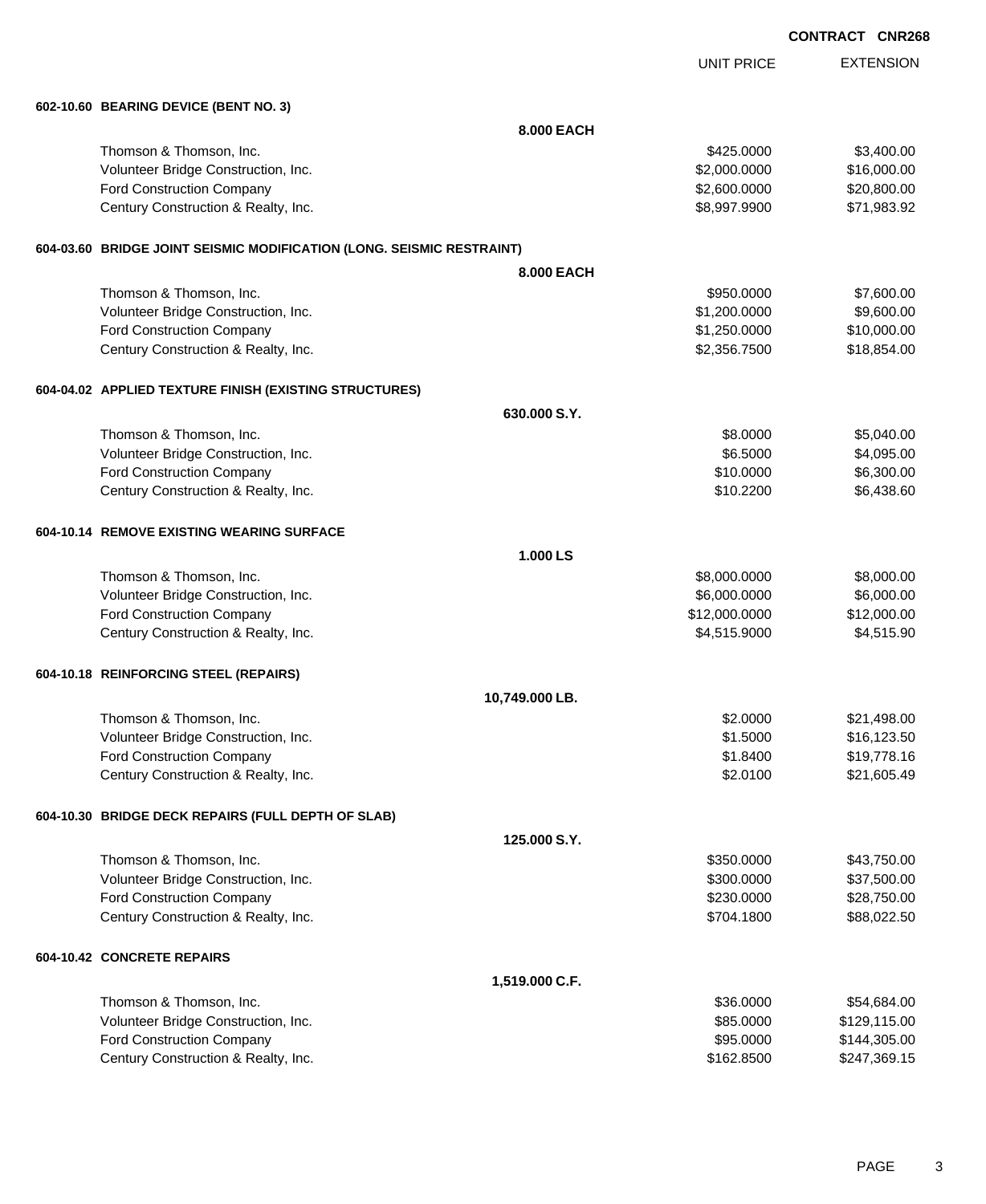|        |                                                       |                   |                   | <b>CONTRACT CNR26</b> |
|--------|-------------------------------------------------------|-------------------|-------------------|-----------------------|
|        |                                                       |                   | <b>UNIT PRICE</b> | <b>EXTENSION</b>      |
|        | 604-10.45 EXPANSION JOINT REPAIRS (TYPE F)            |                   |                   |                       |
|        |                                                       | 35.000 L.F.       |                   |                       |
|        | Thomson & Thomson, Inc.                               |                   | \$600.0000        | \$21,000.00           |
|        | Volunteer Bridge Construction, Inc.                   |                   | \$600.0000        | \$21,000.00           |
|        | <b>Ford Construction Company</b>                      |                   | \$1,600.0000      | \$56,000.00           |
|        | Century Construction & Realty, Inc.                   |                   | \$2,125.5700      | \$74,394.95           |
|        | 604-10.50 BRIDGE DECK REPAIRS (PARTIAL DEPTH OF SLAB) |                   |                   |                       |
|        |                                                       | 200.000 S.Y.      |                   |                       |
|        | Thomson & Thomson, Inc.                               |                   | \$130.0000        | \$26,000.00           |
|        | Volunteer Bridge Construction, Inc.                   |                   | \$300.0000        | \$60,000.00           |
|        | Ford Construction Company                             |                   | \$205.0000        | \$41,000.00           |
|        | Century Construction & Realty, Inc.                   |                   | \$338.1100        | \$67,622.00           |
|        | 604-10.54 CONCRETE REPAIRS                            |                   |                   |                       |
|        |                                                       | 27.000 S.F.       |                   |                       |
|        | Thomson & Thomson, Inc.                               |                   | \$130.0000        | \$3,510.00            |
|        | Volunteer Bridge Construction, Inc.                   |                   | \$85.0000         | \$2,295.00            |
|        | <b>Ford Construction Company</b>                      |                   | \$100.0000        | \$2,700.00            |
|        | Century Construction & Realty, Inc.                   |                   | \$288.3300        | \$7,784.91            |
| 617-01 | <b>BRIDGE DECK SEALANT</b>                            |                   |                   |                       |
|        |                                                       | 646,000 S.Y.      |                   |                       |
|        | Thomson & Thomson, Inc.                               |                   | \$14.0000         | \$9,044.00            |
|        | Volunteer Bridge Construction, Inc.                   |                   | \$20.0000         | \$12,920.00           |
|        | Ford Construction Company                             |                   | \$13.0000         | \$8,398.00            |
|        | Century Construction & Realty, Inc.                   |                   | \$29.4100         | \$18,998.86           |
|        | 705-08.51 PORTABLE IMPACT ATTENUATOR NCHRP350 TL-3    |                   |                   |                       |
|        |                                                       | <b>2.000 EACH</b> |                   |                       |
|        | Thomson & Thomson, Inc.                               |                   | \$4,200.0000      | \$8,400.00            |
|        | Volunteer Bridge Construction, Inc.                   |                   | \$4,500.0000      | \$9,000.00            |
|        | <b>Ford Construction Company</b>                      |                   | \$4,500.0000      | \$9,000.00            |
|        | Century Construction & Realty, Inc.                   |                   | \$12,584.2100     | \$25,168.42           |
|        | 707-08.11 HIGH-VISIBILITY CONSTRUCTION FENCE          |                   |                   |                       |
|        |                                                       | 200.000 L.F.      |                   |                       |
|        | Thomson & Thomson, Inc.                               |                   | \$1.5000          | \$300.00              |
|        | Volunteer Bridge Construction, Inc.                   |                   | \$5.0000          | \$1,000.00            |
|        | Ford Construction Company                             |                   | \$2.0800          | \$416.00              |
|        | Century Construction & Realty, Inc.                   |                   | \$1.9700          | \$394.00              |
| 712-01 | <b>TRAFFIC CONTROL</b>                                |                   |                   |                       |
|        |                                                       | 1.000LS           |                   |                       |
|        | Thomson & Thomson, Inc.                               |                   | \$10,000.0000     | \$10,000.00           |
|        | Volunteer Bridge Construction, Inc.                   |                   | \$2,500.0000      | \$2,500.00            |
|        | Ford Construction Company                             |                   | \$8,700.0000      | \$8,700.00            |
|        | Century Construction & Realty, Inc.                   |                   | \$37,238.4800     | \$37,238.48           |

268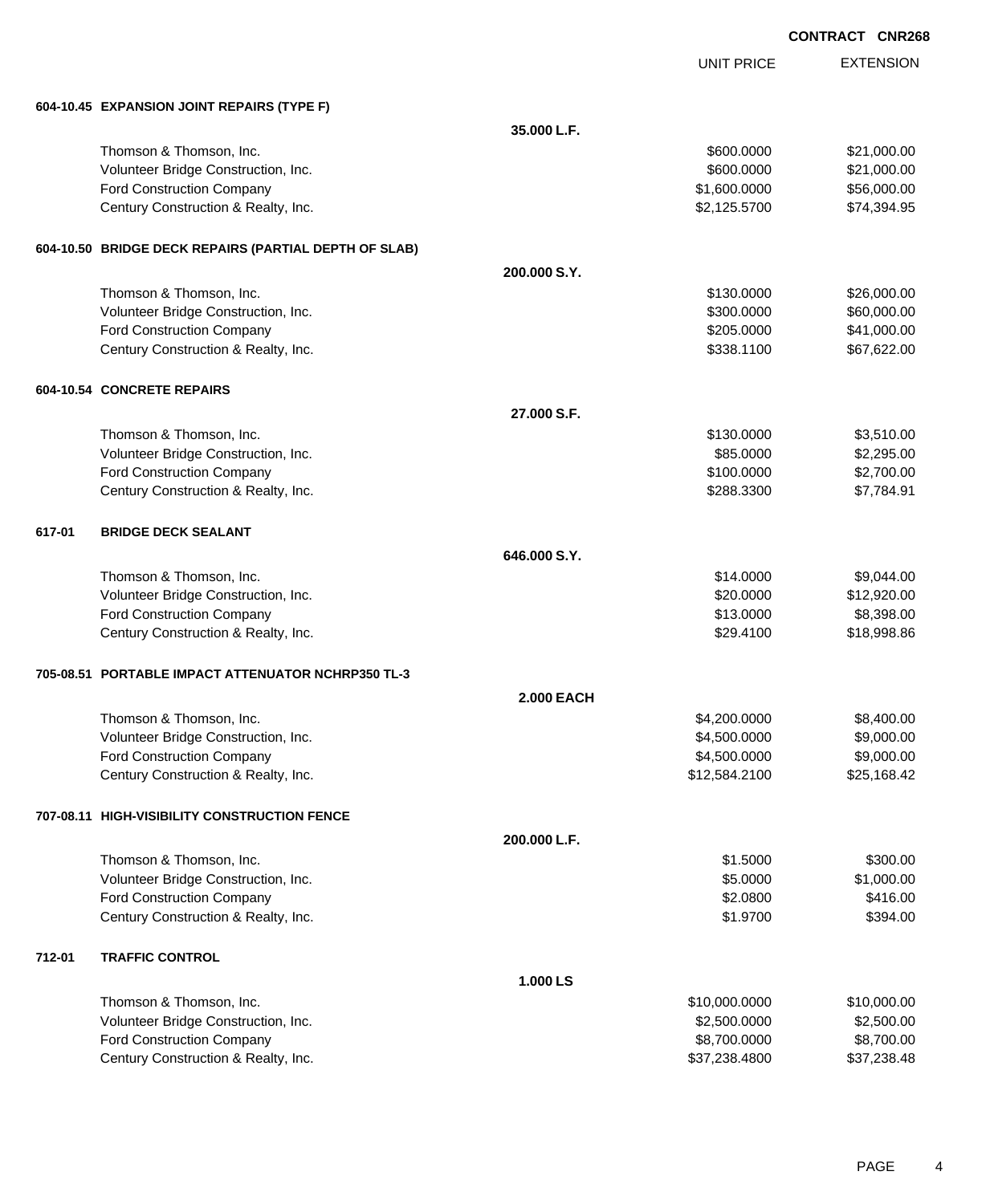| <b>CONTRACT CNR268</b> |  |
|------------------------|--|
|                        |  |

UNIT PRICE

EXTENSION

| 712-02.02 INTERCONNECTED PORTABLE BARRIER RAIL |
|------------------------------------------------|
|                                                |

|        | 712-02.02 INTERCONNECTED PORTABLE BARRIER RAIL        |                |              |             |
|--------|-------------------------------------------------------|----------------|--------------|-------------|
|        |                                                       | 561.000 L.F.   |              |             |
|        | Thomson & Thomson, Inc.                               |                | \$32.0000    | \$17,952.00 |
|        | Volunteer Bridge Construction, Inc.                   |                | \$22.0000    | \$12,342.00 |
|        | <b>Ford Construction Company</b>                      |                | \$27.0000    | \$15,147.00 |
|        | Century Construction & Realty, Inc.                   |                | \$44.6700    | \$25,059.87 |
|        | 712-04.01 FLEXIBLE DRUMS (CHANNELIZING)               |                |              |             |
|        |                                                       | 22.000 EACH    |              |             |
|        | Thomson & Thomson, Inc.                               |                | \$30.0000    | \$660.00    |
|        | Volunteer Bridge Construction, Inc.                   |                | \$25.0000    | \$550.00    |
|        | Ford Construction Company                             |                | \$25.0000    | \$550.00    |
|        | Century Construction & Realty, Inc.                   |                | \$34.0900    | \$749.98    |
|        | 712-04.50 PORTABLE BARRIER RAIL DELINEATOR            |                |              |             |
|        |                                                       | 14.000 EACH    |              |             |
|        | Thomson & Thomson, Inc.                               |                | \$10.0000    | \$140.00    |
|        | Volunteer Bridge Construction, Inc.                   |                | \$10.0000    | \$140.00    |
|        | <b>Ford Construction Company</b>                      |                | \$10.0000    | \$140.00    |
|        | Century Construction & Realty, Inc.                   |                | \$11.3700    | \$159.18    |
| 712-06 | <b>SIGNS (CONSTRUCTION)</b>                           |                |              |             |
|        |                                                       | 477.000 S.F.   |              |             |
|        | Thomson & Thomson, Inc.                               |                | \$6.5000     | \$3,100.50  |
|        | Volunteer Bridge Construction, Inc.                   |                | \$6.5000     | \$3,100.50  |
|        | <b>Ford Construction Company</b>                      |                | \$6.5000     | \$3,100.50  |
|        | Century Construction & Realty, Inc.                   |                | \$7.3900     | \$3,525.03  |
|        | 712-09.01 REMOVABLE PAVEMENT MARKING LINE             |                |              |             |
|        |                                                       | 5,842.000 L.F. |              |             |
|        | Thomson & Thomson, Inc.                               |                | \$2.0000     | \$11,684.00 |
|        | Volunteer Bridge Construction, Inc.                   |                | \$2.0000     | \$11,684.00 |
|        | <b>Ford Construction Company</b>                      |                | \$2.0000     | \$11,684.00 |
|        | Century Construction & Realty, Inc.                   |                | \$2.2800     | \$13,319.76 |
|        | 712-09.04 REMOVABLE PAVEMENT MARKING (STOP LINE)      |                |              |             |
|        |                                                       | 24.000 L.F.    |              |             |
|        | Thomson & Thomson, Inc.                               |                | \$20.0000    | \$480.00    |
|        | Volunteer Bridge Construction, Inc.                   |                | \$20.0000    | \$480.00    |
|        | <b>Ford Construction Company</b>                      |                | \$20.0000    | \$480.00    |
|        | Century Construction & Realty, Inc.                   |                | \$22.7200    | \$545.28    |
|        | 716-13.01 SPRAY THERMO PVMT MRKNG (60 mil) (4IN LINE) |                |              |             |
|        |                                                       | 1.000 L.M.     |              |             |
|        | Thomson & Thomson, Inc.                               |                | \$5,000.0000 | \$5,000.00  |
|        | Volunteer Bridge Construction, Inc.                   |                | \$5,000.0000 | \$5,000.00  |
|        | <b>Ford Construction Company</b>                      |                | \$5,000.0000 | \$5,000.00  |
|        | Century Construction & Realty, Inc.                   |                | \$5,681.5900 | \$5,681.59  |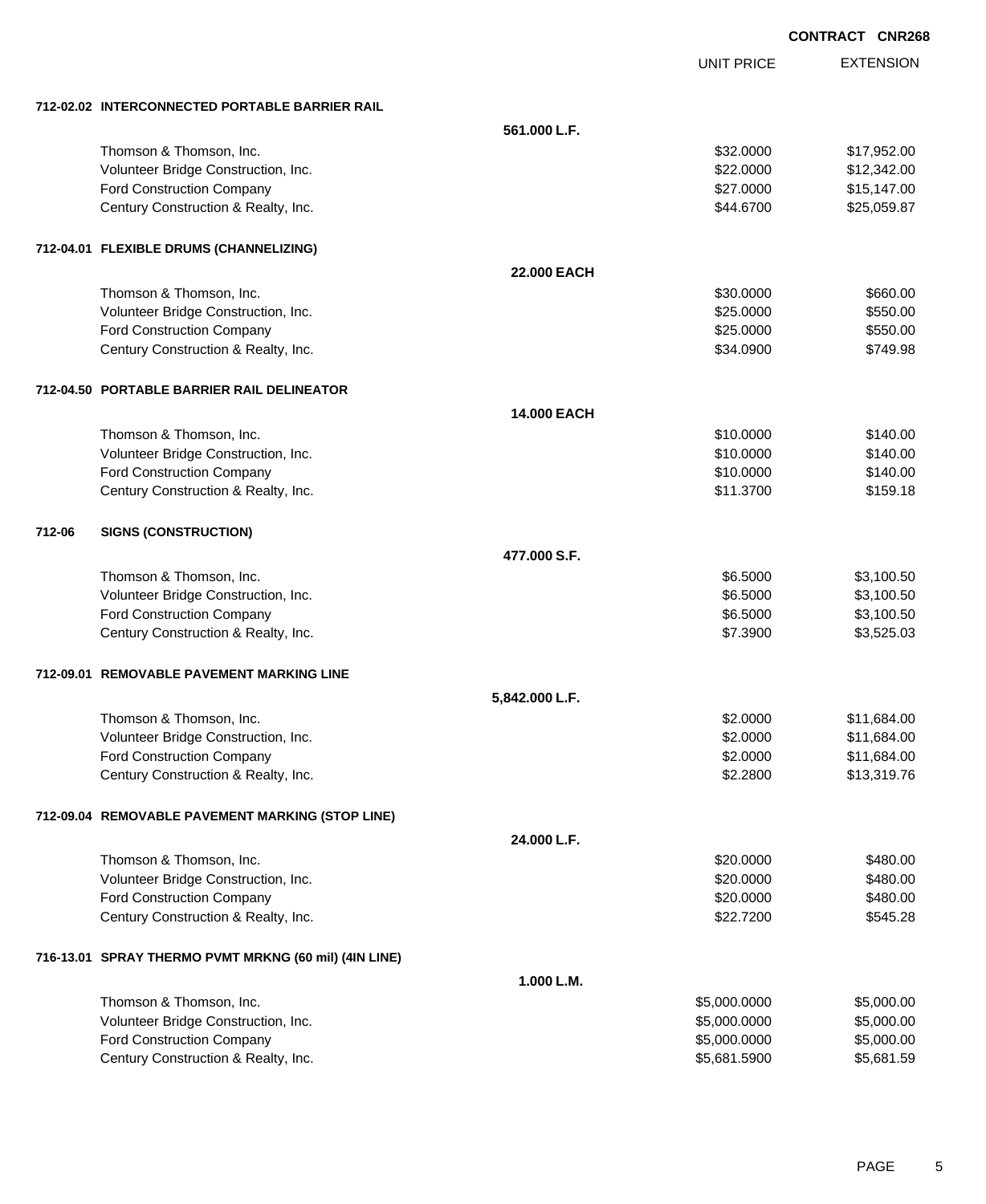|        |                                        |                   | UNIT PRICE     | <b>EXTENSION</b> |
|--------|----------------------------------------|-------------------|----------------|------------------|
| 717-01 | <b>MOBILIZATION</b>                    |                   |                |                  |
|        |                                        | 1.000 LS          |                |                  |
|        | Thomson & Thomson, Inc.                |                   | \$32,000.0000  | \$32,000.00      |
|        | Volunteer Bridge Construction, Inc.    |                   | \$23,000.0000  | \$23,000.00      |
|        | <b>Ford Construction Company</b>       |                   | \$145,000.0000 | \$145,000.00     |
|        | Century Construction & Realty, Inc.    |                   | \$47,157.1700  | \$47,157.17      |
| 730-40 | <b>TEMPORARY TRAFFIC SIGNAL SYSTEM</b> |                   |                |                  |
|        |                                        | <b>1.000 EACH</b> |                |                  |
|        | Thomson & Thomson, Inc.                |                   | \$22,000.0000  | \$22,000.00      |
|        | Volunteer Bridge Construction, Inc.    |                   | \$17,000.0000  | \$17,000.00      |
|        | <b>Ford Construction Company</b>       |                   | \$21,000.0000  | \$21,000.00      |

Century Construction & Realty, Inc. 6. The Construction of Realty, Inc. 65,681.5900 \$5,681.5900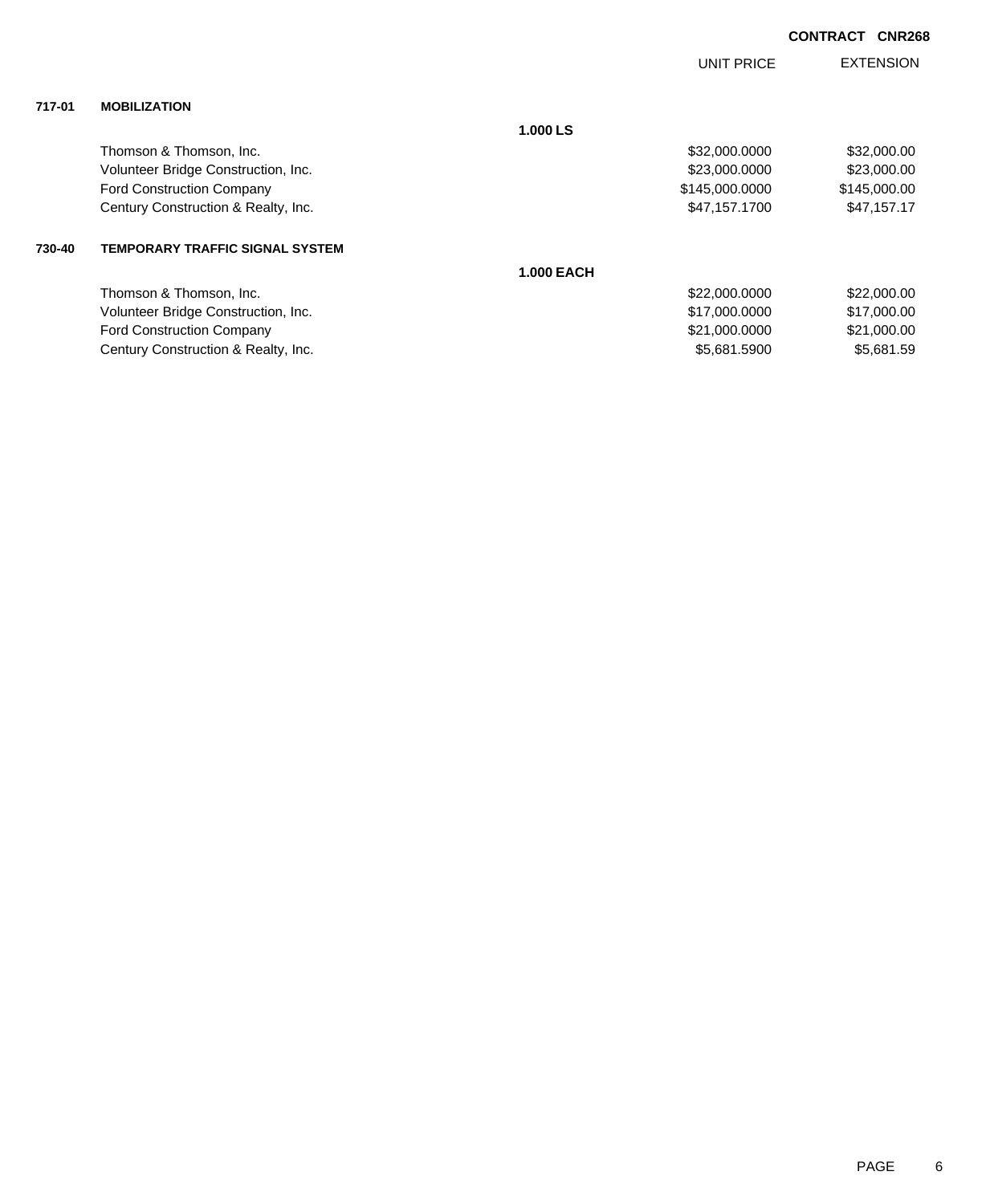## **SUB-TOTAL BRIDGE**

| Thomson & Thomson, Inc.             | \$366,214.50 |
|-------------------------------------|--------------|
| Volunteer Bridge Construction, Inc. | \$433,535.00 |
| <b>Ford Construction Company</b>    | \$627,420.66 |
| Century Construction & Realty, Inc. | \$887,300,48 |
|                                     |              |

# **TOTAL CONTRACT** Thomson & Thomson, Inc. \$366,214.50 Volunteer Bridge Construction, Inc. 66 and 2012 12:00 and 2012 12:00 and 2012 12:00 and 2013 13:00 and 2013 13:00 Ford Construction Company **\$627,420.66** Century Construction & Realty, Inc. 6. The Construction of Realty, Inc. 6. The Construction of Realty, Inc.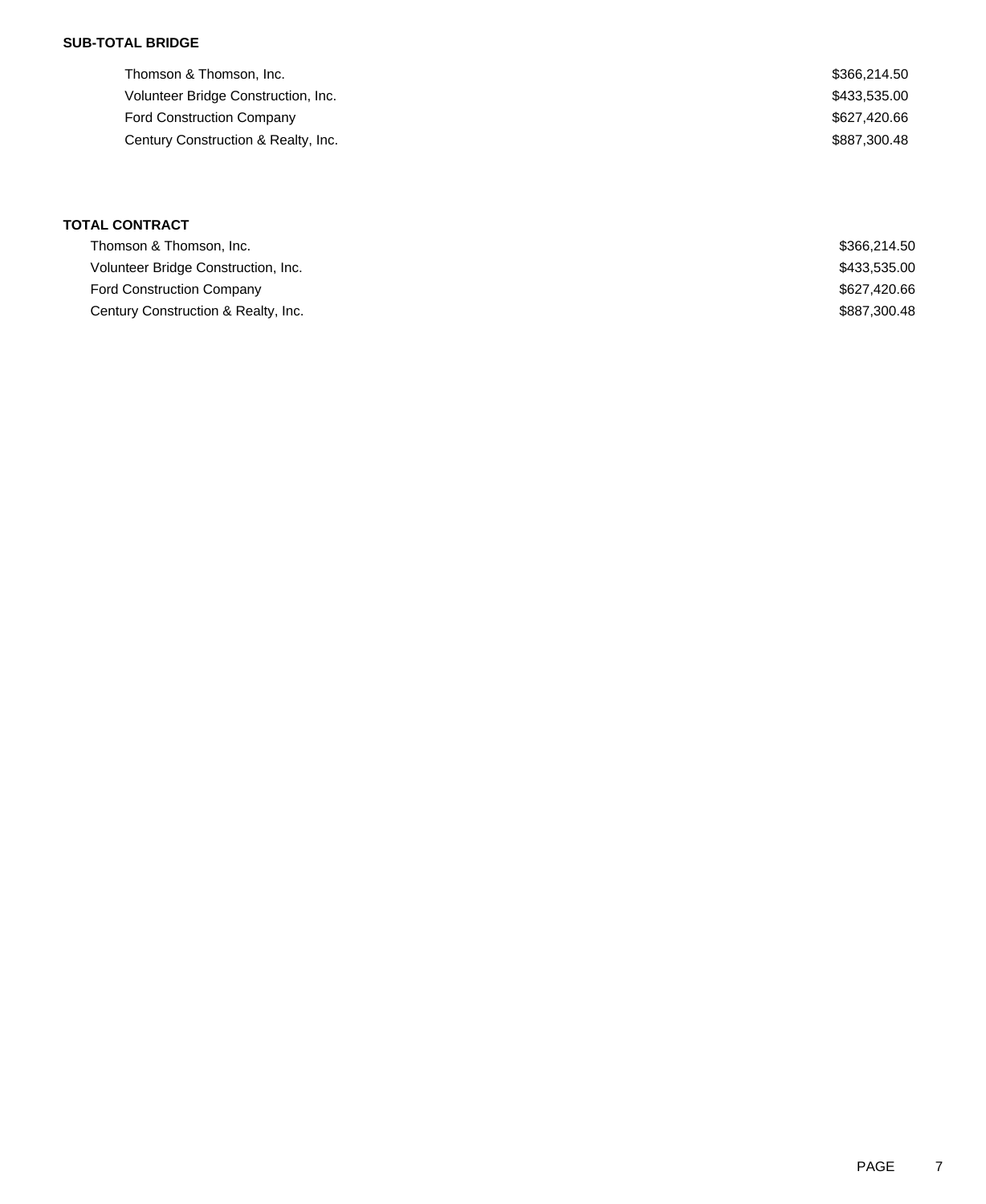# **DEPARTMENT OF TRANSPORTATION SUMMARY OF BIDS LETTING OF AUGUST 18, 2017 STATE OF TENNESSEE**

#### HENRY COUNTY (Contract No. CNR277 Call 020)

NH-54(26),40003-3218-14

THE GRADING, DRAINAGE, CONSTRUCTION OF BRIDGES, RETAINING WALL AND PAVING ON U.S. 641 (S.R. 54) FROM NEAR RISON STREET (L.M. 11.39) TO NEAR SMITH ROAD (L.M. 14.18).

PROJECT LENGTH - 2.661 MILES

COMPLETION TIME - ON OR BEFORE NOVEMBER 30, 2020

DBE GOAL 7.00%

J. R. Hayes Construction Co., Inc. 6. The state of the state of the state of the state of the state of the state of the state of the state of the state of the state of the state of the state of the state of the state of th Harold Coffey Construction Co., Inc. 67 (1996) 1996, 1997 (\$26,928,039.03

TOTAL CONTRACT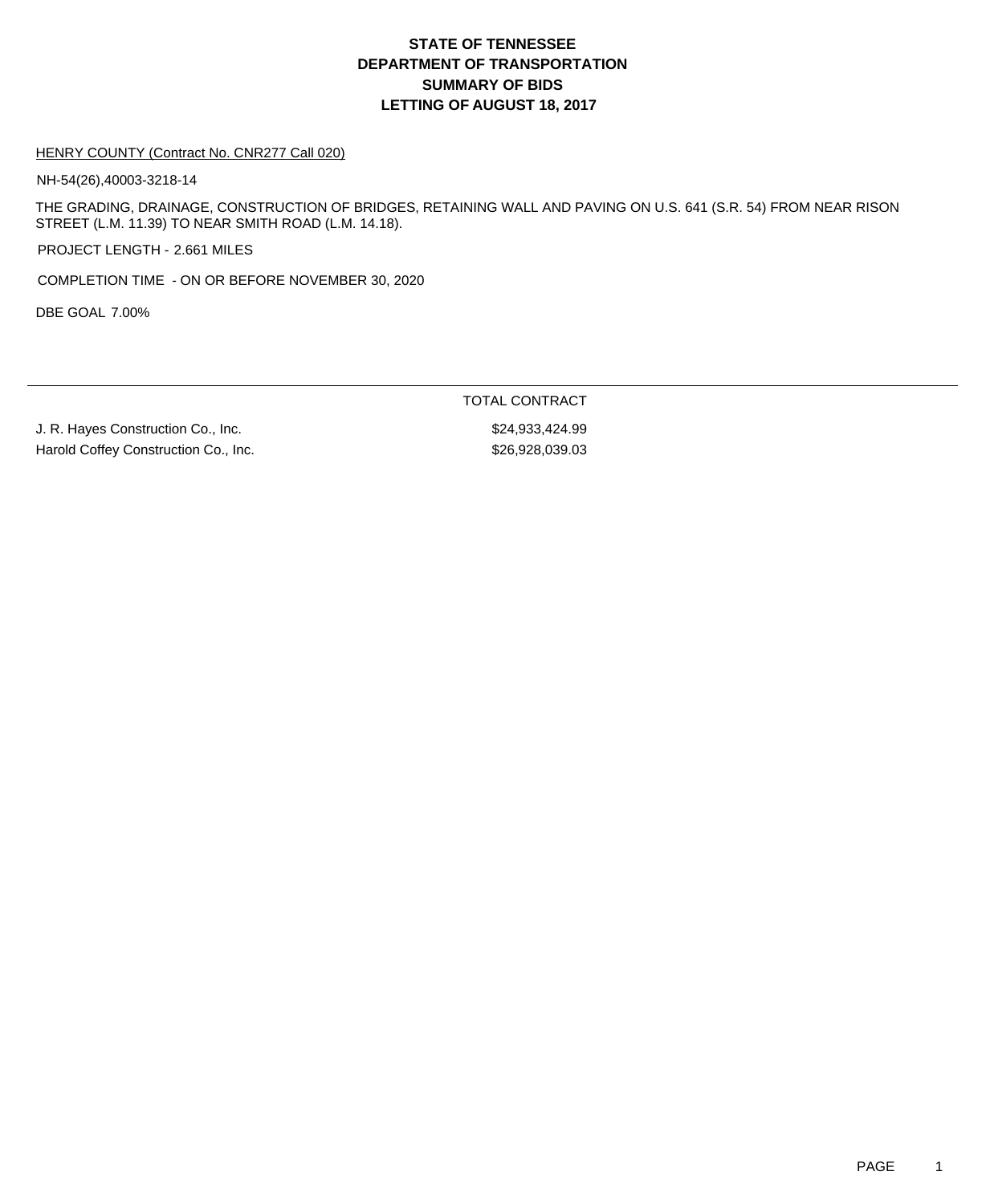|        |                                                             |                  |                   | <b>CONTRACT CNR277</b> |
|--------|-------------------------------------------------------------|------------------|-------------------|------------------------|
|        |                                                             |                  | <b>UNIT PRICE</b> | <b>EXTENSION</b>       |
|        | <b>ROADWAY CATEGORY</b>                                     |                  |                   |                        |
| 105-01 | <b>CONSTRUCTION STAKES, LINES AND GRADES</b>                |                  |                   |                        |
|        |                                                             | 1.000 LS         |                   |                        |
|        | J. R. Hayes Construction Co., Inc.                          |                  | \$175,000.0000    | \$175,000.00           |
|        | Harold Coffey Construction Co., Inc.                        |                  | \$312,000.0000    | \$312,000.00           |
|        | 109-10.01 TRAINEE                                           |                  |                   |                        |
|        |                                                             | 4,640.000 HOUR   |                   |                        |
|        | J. R. Hayes Construction Co., Inc.                          |                  | \$0.8000          | \$3,712.00             |
|        | Harold Coffey Construction Co., Inc.                        |                  | \$0.8000          | \$3,712.00             |
| 201-01 | <b>CLEARING AND GRUBBING</b>                                |                  |                   |                        |
|        |                                                             | 1.000LS          |                   |                        |
|        | J. R. Hayes Construction Co., Inc.                          |                  | \$350,000.0000    | \$350,000.00           |
|        | Harold Coffey Construction Co., Inc.                        |                  | \$875,000.0000    | \$875,000.00           |
| 202-01 | <b>REMOVAL OF STRUCTURES AND OBSTRUCTIONS</b>               |                  |                   |                        |
|        |                                                             | 1.000 LS         |                   |                        |
|        | J. R. Hayes Construction Co., Inc.                          |                  | \$125,000.0000    | \$125,000.00           |
|        | Harold Coffey Construction Co., Inc.                        |                  | \$75,000.0000     | \$75,000.00            |
|        | 202-04.03 REMOVAL OF STRUCTURES (10' X 8' RCBC, STA. 48+16) |                  |                   |                        |
|        |                                                             | 1.000 LS         |                   |                        |
|        | J. R. Hayes Construction Co., Inc.                          |                  | \$55,000.0000     | \$55,000.00            |
|        | Harold Coffey Construction Co., Inc.                        |                  | \$15,000.0000     | \$15,000.00            |
| 203-01 | <b>ROAD &amp; DRAINAGE EXCAVATION (UNCLASSIFIED)</b>        |                  |                   |                        |
|        |                                                             | 116,155.000 C.Y. |                   |                        |
|        | J. R. Hayes Construction Co., Inc.                          |                  | \$6.0000          | \$696,930.00           |
|        | Harold Coffey Construction Co., Inc.                        |                  | \$9.2500          | \$1,074,433.75         |
| 203-03 | <b>BORROW EXCAVATION (UNCLASSIFIED)</b>                     |                  |                   |                        |
|        |                                                             | 76,390.000 C.Y.  |                   |                        |
|        | J. R. Hayes Construction Co., Inc.                          |                  | \$8.0000          | \$611,120.00           |
|        | Harold Coffey Construction Co., Inc.                        |                  | \$6.4100          | \$489,659.90           |
|        | 203-03.10 SELECT GRANULAR MATERIAL                          |                  |                   |                        |
|        |                                                             | 43,531.000 TON   |                   |                        |
|        | J. R. Hayes Construction Co., Inc.                          |                  | \$12.5000         | \$544,137.50           |
|        | Harold Coffey Construction Co., Inc.                        |                  | \$15.8000         | \$687,789.80           |
| 203-05 | <b>UNDERCUTTING</b>                                         |                  |                   |                        |
|        |                                                             | 1,201.000 C.Y.   |                   |                        |
|        | J. R. Hayes Construction Co., Inc.                          |                  | \$20.0000         | \$24,020.00            |
|        | Harold Coffey Construction Co., Inc.                        |                  | \$18.0000         | \$21,618.00            |
| 204-08 | <b>FOUNDATION FILL MATERIAL</b>                             |                  |                   |                        |
|        |                                                             | 68.000 C.Y.      |                   |                        |
|        | J. R. Hayes Construction Co., Inc.                          |                  | \$45.0000         | \$3,060.00             |
|        | Harold Coffey Construction Co., Inc.                        |                  | \$59.0000         | \$4,012.00             |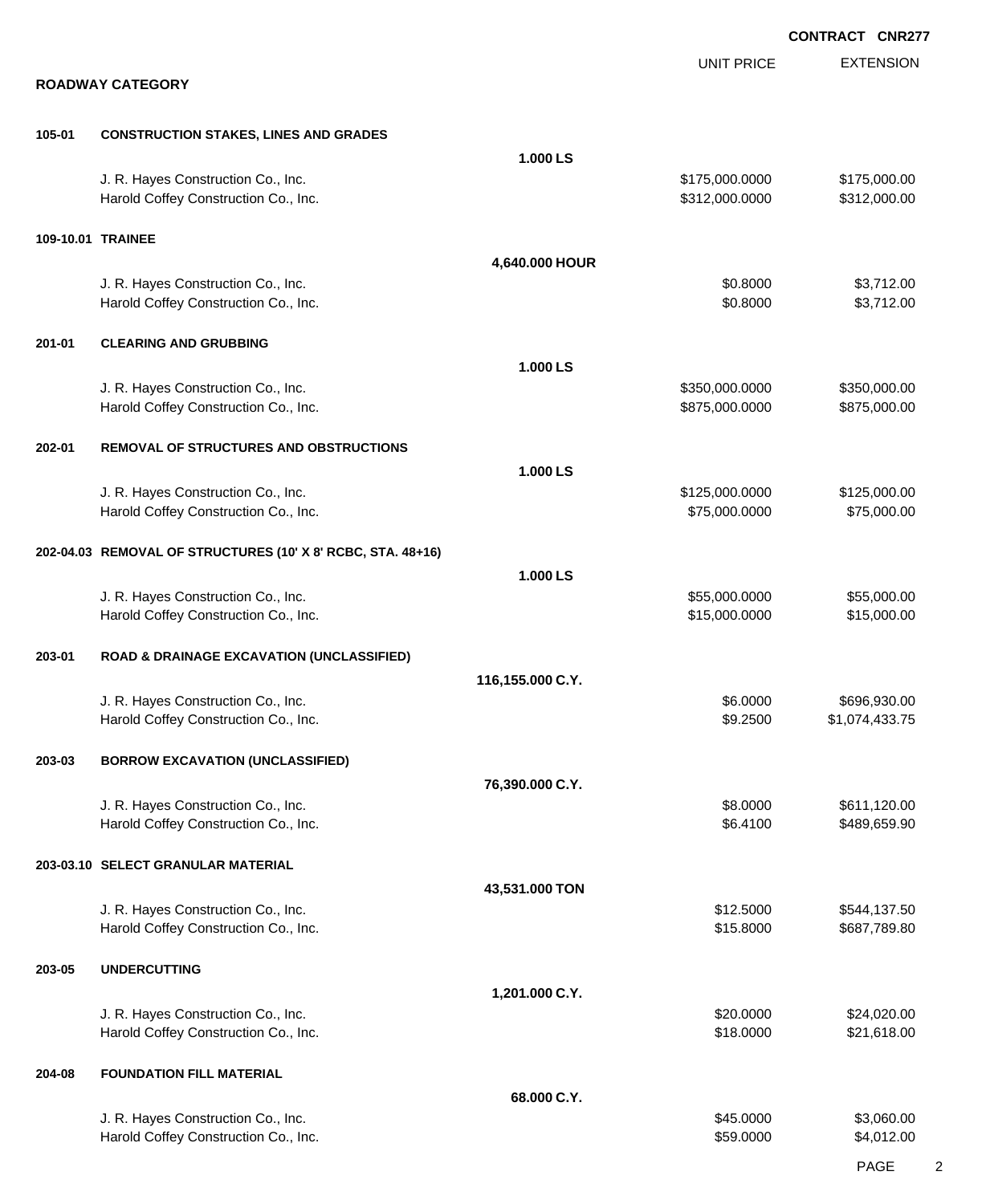|        |                                                                            |                   | <b>UNIT PRICE</b>        | <b>EXTENSION</b>         |
|--------|----------------------------------------------------------------------------|-------------------|--------------------------|--------------------------|
|        | 204-08.01 BACKFILL MATERIAL (FLOWABLE FILL)                                |                   |                          |                          |
|        |                                                                            | 172.000 C.Y.      |                          |                          |
|        | J. R. Hayes Construction Co., Inc.                                         |                   | \$450.0000               | \$77,400.00              |
|        | Harold Coffey Construction Co., Inc.                                       |                   | \$185.0000               | \$31,820.00              |
|        | 205-02.01 RSS BACKFILL MATERIAL                                            |                   |                          |                          |
|        |                                                                            | 8,472.000 C.Y.    |                          |                          |
|        | J. R. Hayes Construction Co., Inc.                                         |                   | \$10.0000                | \$84,720.00              |
|        | Harold Coffey Construction Co., Inc.                                       |                   | \$13.8000                | \$116,913.60             |
|        | 209-03.21 FILTER SOCK (12 INCH)                                            |                   |                          |                          |
|        |                                                                            | 13,601.000 L.F.   |                          |                          |
|        | J. R. Hayes Construction Co., Inc.                                         |                   | \$4.0000                 | \$54,404.00              |
|        | Harold Coffey Construction Co., Inc.                                       |                   | \$4.2500                 | \$57,804.25              |
| 209-05 | <b>SEDIMENT REMOVAL</b>                                                    |                   |                          |                          |
|        |                                                                            | 1,724.000 C.Y.    |                          |                          |
|        | J. R. Hayes Construction Co., Inc.                                         |                   | \$15.0000                | \$25,860.00              |
|        | Harold Coffey Construction Co., Inc.                                       |                   | \$15.0000                | \$25,860.00              |
|        | 209-08.02 TEMPORARY SILT FENCE (WITH BACKING)                              |                   |                          |                          |
|        |                                                                            | 15,751.000 L.F.   |                          |                          |
|        | J. R. Hayes Construction Co., Inc.                                         |                   | \$3.7500                 | \$59,066.25              |
|        | Harold Coffey Construction Co., Inc.                                       |                   | \$3.5000                 | \$55,128.50              |
|        | 209-08.03 TEMPORARY SILT FENCE (WITHOUT BACKING)                           |                   |                          |                          |
|        |                                                                            | 2,355.000 L.F.    |                          |                          |
|        | J. R. Hayes Construction Co., Inc.                                         |                   | \$2.5000                 | \$5,887.50               |
|        | Harold Coffey Construction Co., Inc.                                       |                   | \$5.9000                 | \$13,894.50              |
|        | 209-08.07 ROCK CHECK DAM PER                                               |                   |                          |                          |
|        |                                                                            | 112.000 EACH      |                          |                          |
|        | J. R. Hayes Construction Co., Inc.                                         |                   | \$500.0000               | \$56,000.00              |
|        | Harold Coffey Construction Co., Inc.                                       |                   | \$300.0000               | \$33,600.00              |
|        | 209-08.08 ENHANCED ROCK CHECK DAM                                          |                   |                          |                          |
|        |                                                                            | 58.000 EACH       |                          |                          |
|        | J. R. Hayes Construction Co., Inc.                                         |                   | \$750.0000               | \$43,500.00              |
|        | Harold Coffey Construction Co., Inc.                                       |                   | \$450.0000               | \$26,100.00              |
|        | 209-09.01 SANDBAGS                                                         |                   |                          |                          |
|        |                                                                            | 10,100.000 BAG    |                          |                          |
|        | J. R. Hayes Construction Co., Inc.                                         |                   | \$3.0000                 | \$30,300.00              |
|        | Harold Coffey Construction Co., Inc.                                       |                   | \$2.1500                 | \$21,715.00              |
|        | 209-09.04 SEDIMENT FILTER BAG(15' X 10')                                   |                   |                          |                          |
|        |                                                                            | <b>6.000 EACH</b> |                          |                          |
|        | J. R. Hayes Construction Co., Inc.<br>Harold Coffey Construction Co., Inc. |                   | \$350.0000<br>\$800.0000 | \$2,100.00<br>\$4,800.00 |
|        |                                                                            |                   |                          |                          |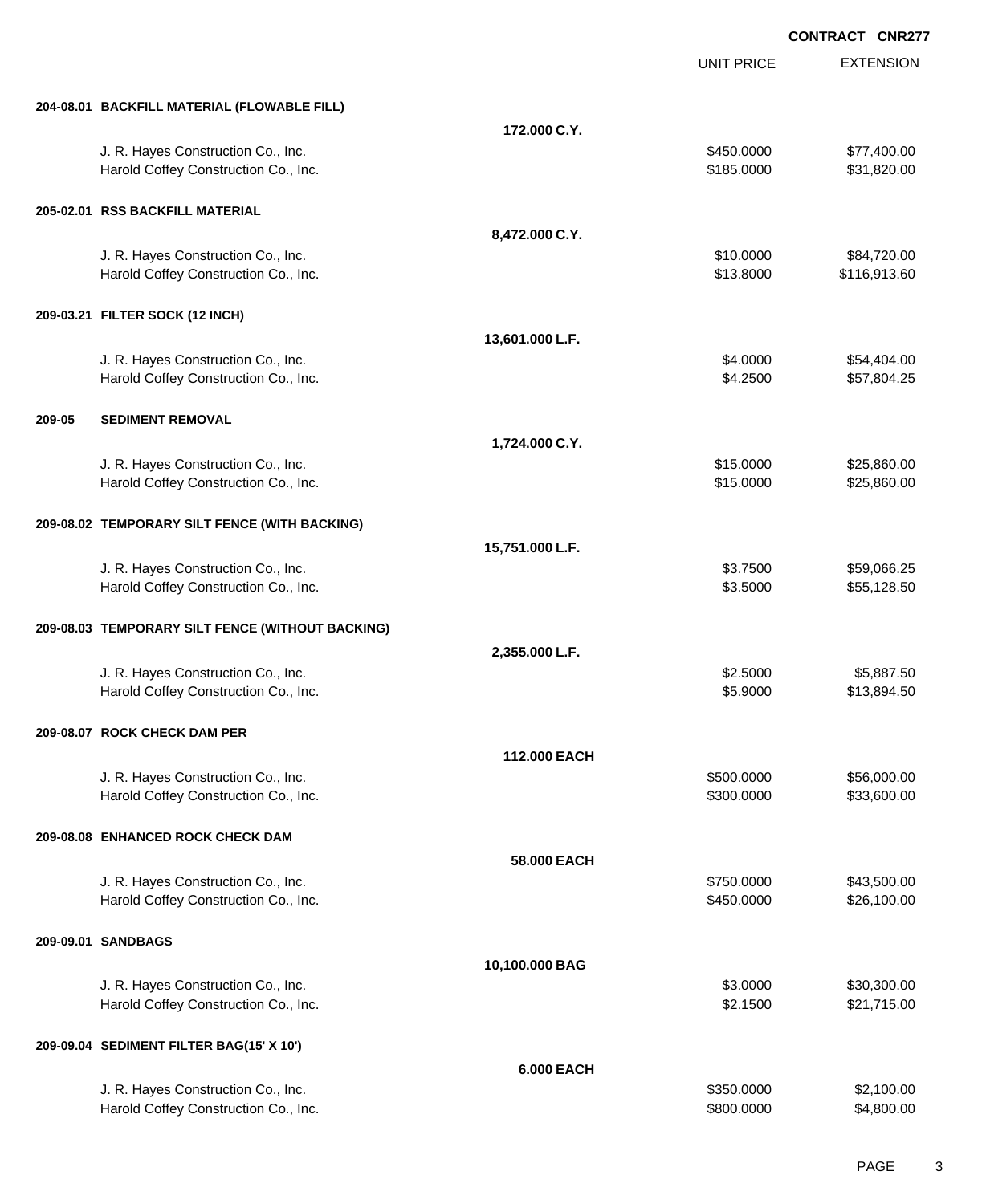UNIT PRICE

EXTENSION

|        | 209-09.43 CURB INLET PROTECTION (TYPE 4)                                   |                    |                          |                            |
|--------|----------------------------------------------------------------------------|--------------------|--------------------------|----------------------------|
|        |                                                                            | 45.000 EACH        |                          |                            |
|        | J. R. Hayes Construction Co., Inc.<br>Harold Coffey Construction Co., Inc. |                    | \$150.0000<br>\$175.0000 | \$6,750.00<br>\$7,875.00   |
|        | 209-20.03 POLYETHYLENE SHEETING (6 MIL. MINIMUM)                           |                    |                          |                            |
|        |                                                                            | 251.000 S.Y.       |                          |                            |
|        | J. R. Hayes Construction Co., Inc.                                         |                    | \$3.0000                 | \$753.00                   |
|        | Harold Coffey Construction Co., Inc.                                       |                    | \$7.0000                 | \$1,757.00                 |
|        | 209-40.33 CATCH BASIN PROTECTION (TYPE D)                                  |                    |                          |                            |
|        |                                                                            | 58.000 EACH        |                          |                            |
|        | J. R. Hayes Construction Co., Inc.<br>Harold Coffey Construction Co., Inc. |                    | \$200.0000<br>\$225.0000 | \$11,600.00<br>\$13,050.00 |
|        | 209-40.41 CATCH BASIN FILTER ASSEMBLY(TYPE 1)                              |                    |                          |                            |
|        |                                                                            | <b>19.000 EACH</b> |                          |                            |
|        | J. R. Hayes Construction Co., Inc.                                         |                    | \$375.0000               | \$7,125.00                 |
|        | Harold Coffey Construction Co., Inc.                                       |                    | \$500.0000               | \$9,500.00                 |
|        | 209-40.42 CATCH BASIN FILTER ASSEMBLY(TYPE 2)                              |                    |                          |                            |
|        |                                                                            | <b>1.000 EACH</b>  |                          |                            |
|        | J. R. Hayes Construction Co., Inc.<br>Harold Coffey Construction Co., Inc. |                    | \$375.0000<br>\$600.0000 | \$375.00<br>\$600.00       |
|        | 209-40.45 CATCH BASIN FILTER ASSEMBLY(TYPE 5)                              |                    |                          |                            |
|        |                                                                            | <b>5.000 EACH</b>  |                          |                            |
|        | J. R. Hayes Construction Co., Inc.                                         |                    | \$375.0000               | \$1,875.00                 |
|        | Harold Coffey Construction Co., Inc.                                       |                    | \$900.0000               | \$4,500.00                 |
|        | 209-40.46 CATCH BASIN FILTER ASSEMBLY(TYPE 6)                              |                    |                          |                            |
|        |                                                                            | 49,000 EACH        |                          |                            |
|        | J. R. Hayes Construction Co., Inc.                                         |                    | \$375.0000               | \$18,375.00                |
|        | Harold Coffey Construction Co., Inc.                                       |                    | \$800.0000               | \$39,200.00                |
|        | 209-40.47 CATCH BASIN FILTER ASSEMBLY(TYPE 7)                              |                    |                          |                            |
|        |                                                                            | 14.000 EACH        |                          |                            |
|        | J. R. Hayes Construction Co., Inc.                                         |                    | \$375.0000               | \$5,250.00                 |
|        | Harold Coffey Construction Co., Inc.                                       |                    | \$700.0000               | \$9,800.00                 |
|        | 209-65.03 TEMPORARY DIVERSION CHANNEL                                      |                    |                          |                            |
|        |                                                                            | 175.000 L.F.       |                          |                            |
|        | J. R. Hayes Construction Co., Inc.                                         |                    | \$45.0000                | \$7,875.00                 |
|        | Harold Coffey Construction Co., Inc.                                       |                    | \$22.0000                | \$3,850.00                 |
| 303-01 | MINERAL AGGREGATE, TYPE A BASE, GRADING D                                  |                    |                          |                            |
|        |                                                                            | 96,100.000 TON     |                          |                            |
|        | J. R. Hayes Construction Co., Inc.                                         |                    | \$15.0000                | \$1,441,500.00             |
|        | Harold Coffey Construction Co., Inc.                                       |                    | \$16.2900                | \$1,565,469.00             |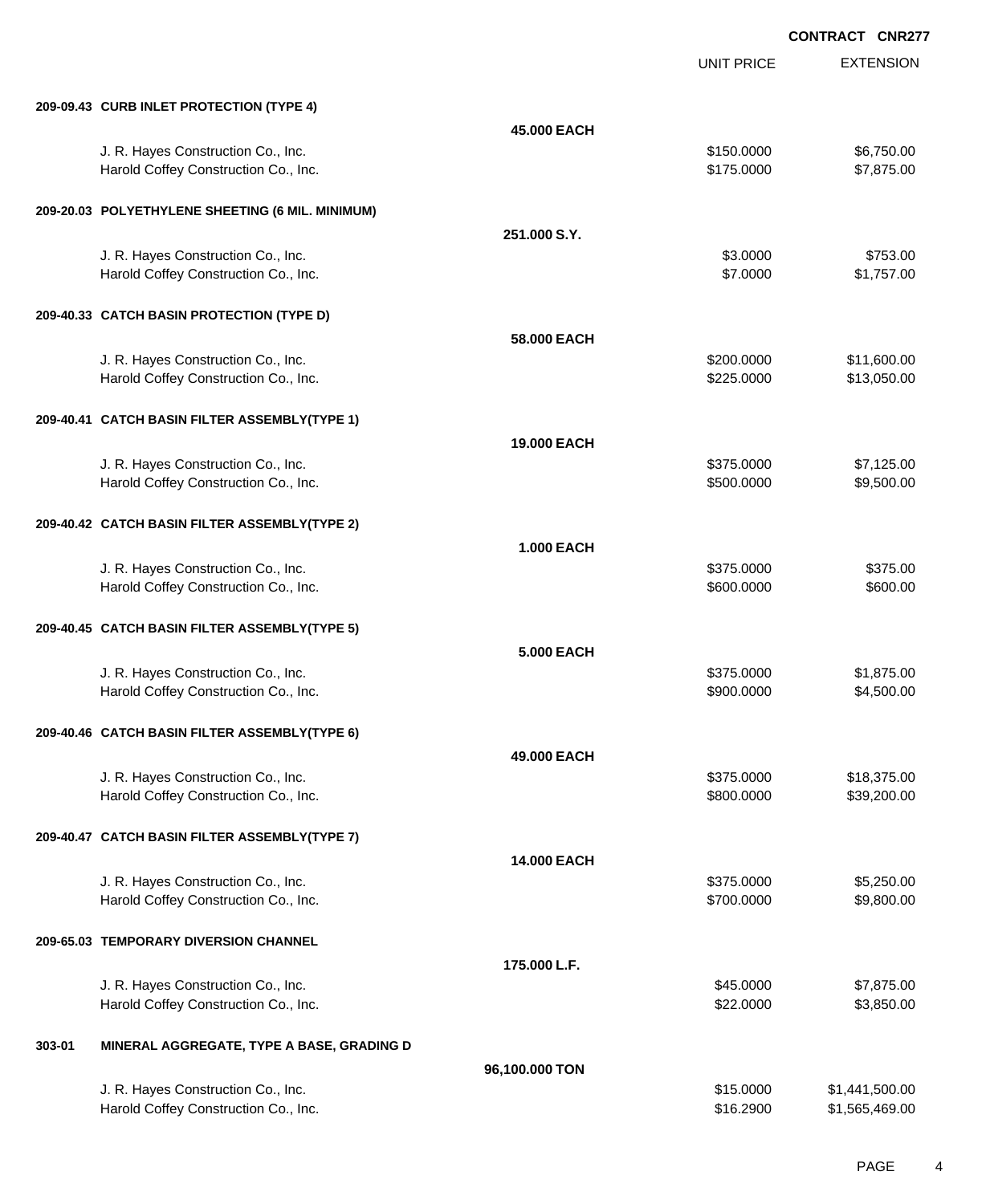EXTENSION **CONTRACT CNR277** UNIT PRICE **303-01.01 GRANULAR BACKFILL (ROADWAY) 832.000 TON** J. R. Hayes Construction Co., Inc. \$23.0000 \$19,136.00 Harold Coffey Construction Co., Inc. 6. 2010. The state of the state of the state of the state of the state of the state of the state of the state of the state of the state of the state of the state of the state of the sta **303-02 MINERAL AGGREGATE, TYPE B BASE, GRADING (MAINT. GRAVEL FOR DRIVEWAYS) 540.000 TON** J. R. Hayes Construction Co., Inc. 6. 2000 \$18,900.00 \$18,900.00 Harold Coffey Construction Co., Inc. 6. The Construction Co., Inc. 6. The Construction Co., Inc. 6. The Const **303-10.01 MINERAL AGGREGATE (SIZE 57) 2,253.000 TON** J. R. Hayes Construction Co., Inc. 6. The Construction Co., Inc. \$40.0000 \$90,120.00 Harold Coffey Construction Co., Inc. 6. The Construction Co., Inc. 6. The Construction Co., Inc. 6. The Const **307-01.01 ASPHALT CONCRETE MIX (PG64-22) (BPMB-HM) GRADING A 19,926.000 TON** J. R. Hayes Construction Co., Inc. 6. The Construction Co., Inc. \$88.0000 \$1,753,488.000 \$1,753,488.00 Harold Coffey Construction Co., Inc. 6. The Construction Co., Inc. \$88.0000 \$1,753,488.00 **307-01.08 ASPHALT CONCRETE MIX (PG64-22) (BPMB-HM) GRADING B-M2 12,885.000 TON** J. R. Hayes Construction Co., Inc. 6. The Construction Co., Inc. \$89.9000 \$1,158,361.50 Harold Coffey Construction Co., Inc. 6. The Construction Co., Inc. 6. The Construction Co., Inc. 6. The Const **307-01.20 ASP. CONC. MIX(PG64-22) (BPMB-HM) GR. A-S 14,568.000 TON** J. R. Hayes Construction Co., Inc. \$84.8500 \$1,236,094.80 Harold Coffey Construction Co., Inc. 6. The Construction Co., Inc. \$84.8500 \$1,236,094.80 **402-01 BITUMINOUS MATERIAL FOR PRIME COAT (PC) 132.000 TON** J. R. Hayes Construction Co., Inc. 6995.0000 \$91,740.00 Harold Coffey Construction Co., Inc. 6. The Construction Co., Inc. 6. The Construction Co., Inc. 691,740.00 **402-02 AGGREGATE FOR COVER MATERIAL (PC) 710.000 TON** J. R. Hayes Construction Co., Inc. 6. The Construction Co., Inc. \$36.000 \$25,560.00 Harold Coffey Construction Co., Inc. 6. The Construction Co., Inc. \$36.000 \$25,560.00 **403-01 BITUMINOUS MATERIAL FOR TACK COAT (TC) 84.000 TON** J. R. Hayes Construction Co., Inc. 6. The Construction Co., Inc. \$685.0000 \$57,540.00 Harold Coffey Construction Co., Inc. 6685.0000 \$57,540.00 **411-01.10 ACS MIX(PG64-22) GRADING D 7,809.000 TON**

J. R. Hayes Construction Co., Inc. \$92.6400 \$723,425.76 Harold Coffey Construction Co., Inc. 6. The Construction Co., Inc. \$92.6400 \$723,425.76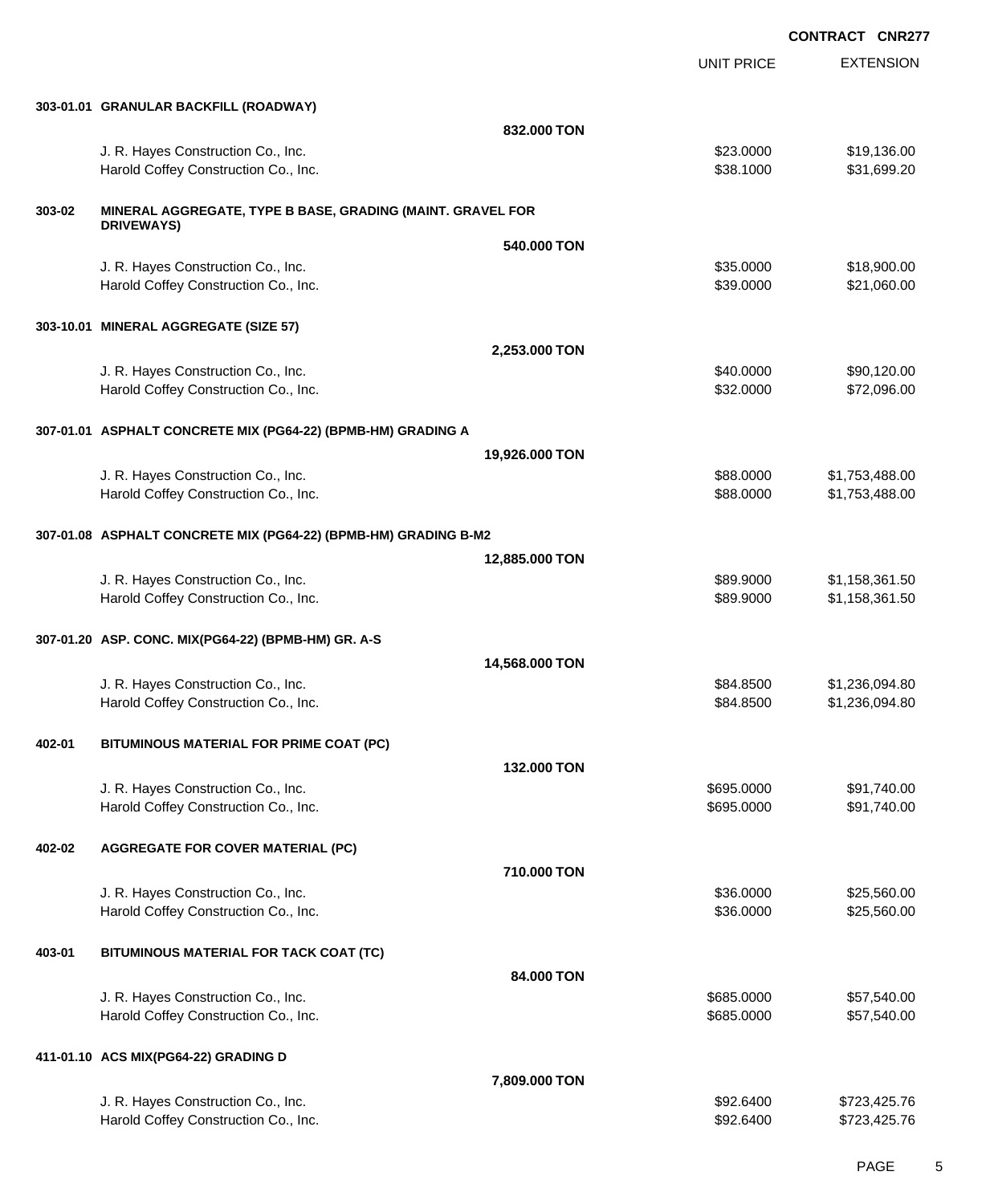|                                                                            |                | <b>CONTRACT CNR277</b> |                              |  |
|----------------------------------------------------------------------------|----------------|------------------------|------------------------------|--|
|                                                                            |                | <b>UNIT PRICE</b>      | <b>EXTENSION</b>             |  |
| 415-01.02 COLD PLANING BITUMINOUS PAVEMENT                                 |                |                        |                              |  |
|                                                                            | 1,168.000 S.Y. |                        |                              |  |
| J. R. Hayes Construction Co., Inc.                                         |                | \$12.0000              | \$14,016.00                  |  |
| Harold Coffey Construction Co., Inc.                                       |                | \$17.0000              | \$19,856.00                  |  |
| 604-01.01 CLASS A CONCRETE (ROADWAY)                                       |                |                        |                              |  |
|                                                                            | 146.000 C.Y.   |                        |                              |  |
| J. R. Hayes Construction Co., Inc.                                         |                | \$750.0000             | \$109,500.00                 |  |
| Harold Coffey Construction Co., Inc.                                       |                | \$595.0000             | \$86,870.00                  |  |
| 604-01.02 STEEL BAR REINFORCEMENT (ROADWAY)                                |                |                        |                              |  |
|                                                                            | 30,539.000 LB. |                        |                              |  |
| J. R. Hayes Construction Co., Inc.                                         |                | \$1.0000               | \$30,539.00                  |  |
| Harold Coffey Construction Co., Inc.                                       |                | \$1.1000               | \$33,592.90                  |  |
| 604-07.02 RETAINING WALL (STA. 42+50 TO STA. 45+00 LT.)                    |                |                        |                              |  |
|                                                                            | 4,624.000 S.F. |                        |                              |  |
| J. R. Hayes Construction Co., Inc.                                         |                | \$58.0000              | \$268,192.00                 |  |
| Harold Coffey Construction Co., Inc.                                       |                | \$120.0000             | \$554,880.00                 |  |
| 607-03.02 18" CONCRETE PIPE CULVERT (CLASS III)                            |                |                        |                              |  |
|                                                                            | 8,260.000 L.F. |                        |                              |  |
| J. R. Hayes Construction Co., Inc.<br>Harold Coffey Construction Co., Inc. |                | \$48.0000<br>\$45.0000 | \$396,480.00<br>\$371,700.00 |  |
|                                                                            |                |                        |                              |  |
| 607-03.05 18" CONCRETE PIPE CULVERT(CLASS IV)JACKED-IN-PLACE               | 236.000 L.F.   |                        |                              |  |
| J. R. Hayes Construction Co., Inc.                                         |                | \$400.0000             | \$94,400.00                  |  |
| Harold Coffey Construction Co., Inc.                                       |                | \$390.0000             | \$92,040.00                  |  |
| 607-03.30 18" PIPE CULVERT                                                 |                |                        |                              |  |
|                                                                            | 89.000 L.F.    |                        |                              |  |
| J. R. Hayes Construction Co., Inc.                                         |                | \$45.0000              | \$4,005.00                   |  |
| Harold Coffey Construction Co., Inc.                                       |                | \$45.0000              | \$4,005.00                   |  |
| 607-05.02 24" CONCRETE PIPE CULVERT (CLASS III)                            |                |                        |                              |  |
|                                                                            | 1,158.000 L.F. |                        |                              |  |
| J. R. Hayes Construction Co., Inc.                                         |                | \$52.0000              | \$60,216.00                  |  |
| Harold Coffey Construction Co., Inc.                                       |                | \$55.0000              | \$63,690.00                  |  |
| 607-05.30 24" PIPE CULVERT                                                 |                |                        |                              |  |
|                                                                            | 49.000 L.F.    |                        |                              |  |
| J. R. Hayes Construction Co., Inc.                                         |                | \$52.0000              | \$2,548.00                   |  |
| Harold Coffey Construction Co., Inc.                                       |                | \$55.0000              | \$2,695.00                   |  |
| 607-06.02 30" CONCRETE PIPE CULVERT (CLASS III)                            |                |                        |                              |  |
|                                                                            | 338.000 L.F.   |                        |                              |  |
| J. R. Hayes Construction Co., Inc.                                         |                | \$100.0000             | \$33,800.00                  |  |
| Harold Coffey Construction Co., Inc.                                       |                | \$80.0000              | \$27,040.00                  |  |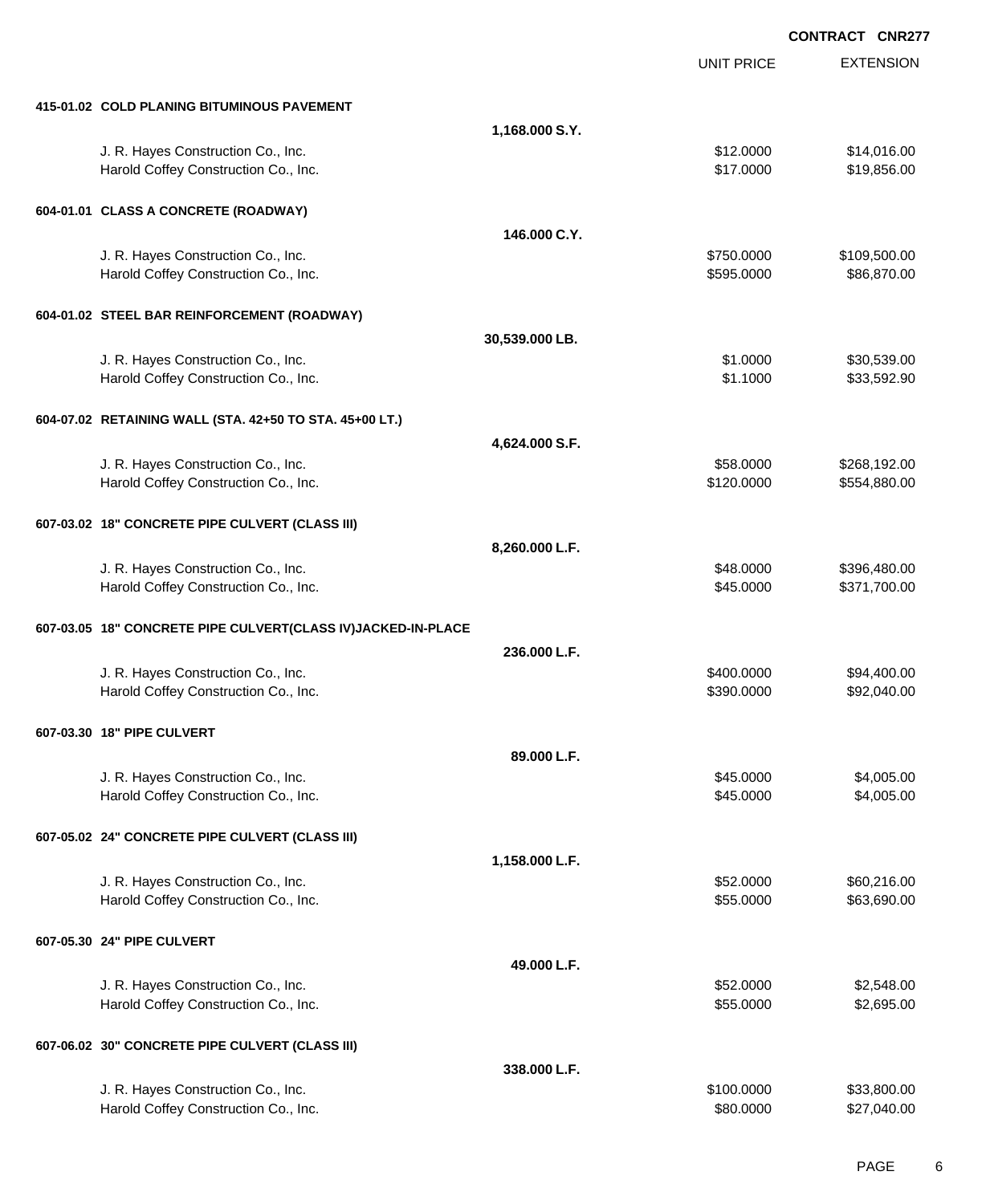|                                                              |              | <b>UNIT PRICE</b> | <b>EXTENSION</b> |
|--------------------------------------------------------------|--------------|-------------------|------------------|
| 607-06.05 30" CONCRETE PIPE CULVERT(CLASS IV)JACKED-IN-PLACE |              |                   |                  |
|                                                              | 206.000 L.F. |                   |                  |
| J. R. Hayes Construction Co., Inc.                           |              | \$625.0000        | \$128,750.00     |
| Harold Coffey Construction Co., Inc.                         |              | \$575.0000        | \$118,450.00     |
| 607-06.30 30" PIPE CULVERT                                   |              |                   |                  |
|                                                              | 93.000 L.F.  |                   |                  |
| J. R. Hayes Construction Co., Inc.                           |              | \$95.0000         | \$8,835.00       |
| Harold Coffey Construction Co., Inc.                         |              | \$80.0000         | \$7,440.00       |
| 607-07.30 36" PIPE CULVERT                                   |              |                   |                  |
|                                                              | 51.000 L.F.  |                   |                  |
| J. R. Hayes Construction Co., Inc.                           |              | \$115.0000        | \$5,865.00       |
| Harold Coffey Construction Co., Inc.                         |              | \$99.0000         | \$5,049.00       |
| 607-08.02 42" CONCRETE PIPE CULVERT (CLASS III)              |              |                   |                  |
|                                                              | 153.000 L.F. |                   |                  |
| J. R. Hayes Construction Co., Inc.                           |              | \$115.0000        | \$17,595.00      |
| Harold Coffey Construction Co., Inc.                         |              | \$125.0000        | \$19,125.00      |
| 607-08.05 42" CONCRETE PIPE CULVERT(CLASS IV)JACKED-IN-PLACE |              |                   |                  |
|                                                              | 68.000 L.F.  |                   |                  |
| J. R. Hayes Construction Co., Inc.                           |              | \$1,000.0000      | \$68,000.00      |
| Harold Coffey Construction Co., Inc.                         |              | \$1,050.0000      | \$71,400.00      |
| 607-09.02 48" CONCRETE PIPE CULVERT (CLASS III)              |              |                   |                  |
|                                                              | 166.000 L.F. |                   |                  |
| J. R. Hayes Construction Co., Inc.                           |              | \$150.0000        | \$24,900.00      |
| Harold Coffey Construction Co., Inc.                         |              | \$155.0000        | \$25,730.00      |
| 607-09.05 48" CONCRETE PIPE CULVERT(CLASS IV)JACKED-IN-PLACE |              |                   |                  |
|                                                              | 128.000 L.F. |                   |                  |
| J. R. Hayes Construction Co., Inc.                           |              | \$1,050.0000      | \$134,400.00     |
| Harold Coffey Construction Co., Inc.                         |              | \$1,100.0000      | \$140,800.00     |
| 607-16.01 23"X 14" HORIZONTAL OVAL CONCRETE PIPE CULVERT     |              |                   |                  |
|                                                              | 30.000 L.F.  |                   |                  |
| J. R. Hayes Construction Co., Inc.                           |              | \$175.0000        | \$5,250.00       |
| Harold Coffey Construction Co., Inc.                         |              | \$55.0000         | \$1,650.00       |
| 607-37.02 18" CORRUGATED METAL PIPE CULVERT                  |              |                   |                  |
|                                                              | 4.000 L.F.   |                   |                  |
| J. R. Hayes Construction Co., Inc.                           |              | \$500.0000        | \$2,000.00       |
| Harold Coffey Construction Co., Inc.                         |              | \$35.0000         | \$140.00         |
| 607-39.02 18" PIPE CULVERT (SIDE DRAIN)                      |              |                   |                  |
|                                                              | 773.000 L.F. |                   |                  |
| J. R. Hayes Construction Co., Inc.                           |              | \$40.0000         | \$30,920.00      |
| Harold Coffey Construction Co., Inc.                         |              | \$28.0000         | \$21,644.00      |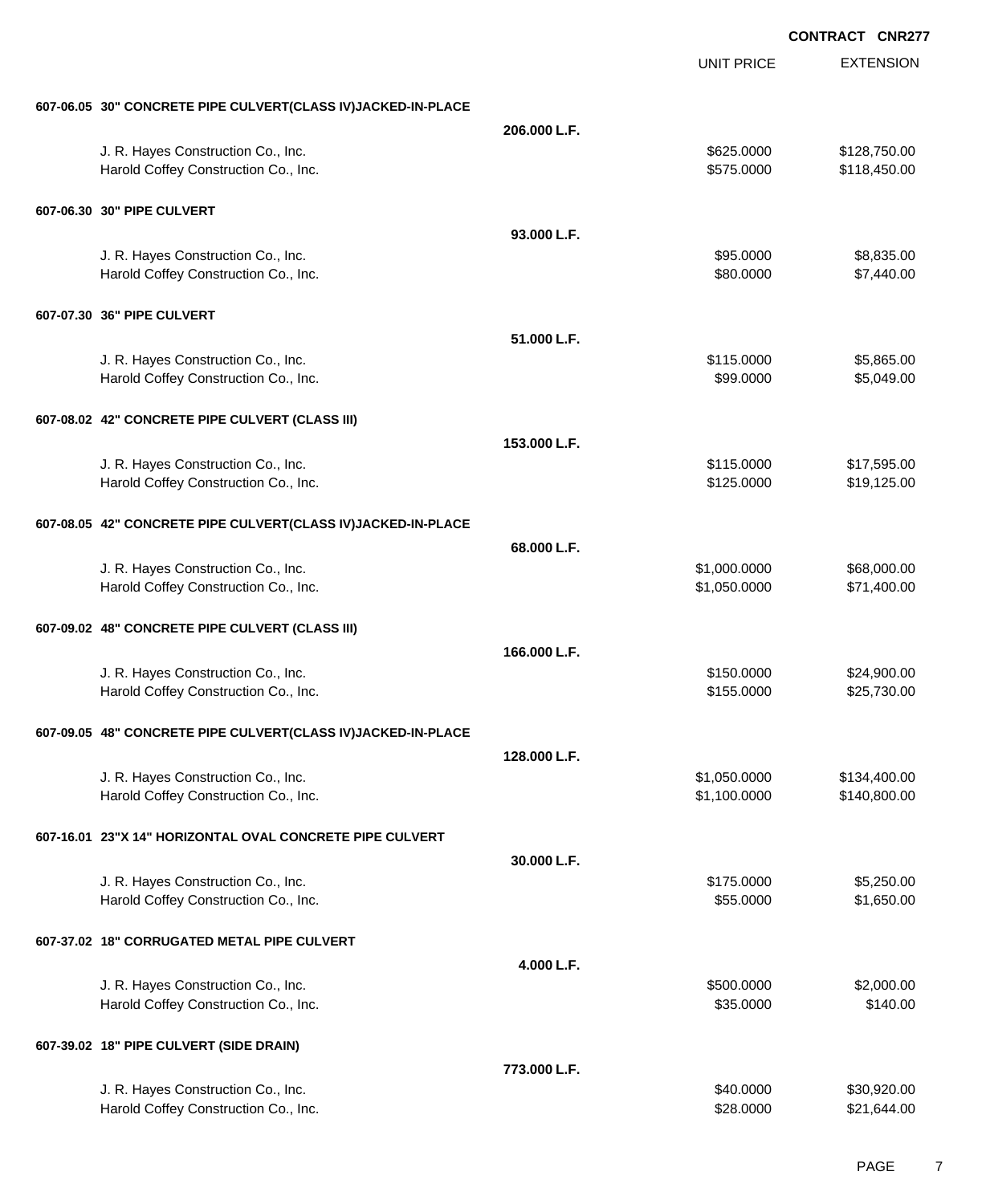EXTENSION **CONTRACT CNR277** UNIT PRICE **607-39.03 24" PIPE CULVERT (SIDE DRAIN) 77.000 L.F.** J. R. Hayes Construction Co., Inc. 6. The Construction Co., Inc. \$45.0000 \$3,465.00 Harold Coffey Construction Co., Inc. 6. The Construction Co., Inc. 6. The Construction Co., Inc. 6. S2.0000 \$2,464.00 **607-39.04 30" PIPE CULVERT (SIDE DRAIN) 112.000 L.F.** J. R. Hayes Construction Co., Inc. 6. The Construction Co., Inc. \$55.0000 \$6,160.00 Harold Coffey Construction Co., Inc. 66 and the construction Co., Inc. 66 and the construction Co., Inc. 66 and the construction Co., Inc. 66 and the construction Co., Inc. 66 and the construction Co., Inc. 66 and the cons **610-07.03 18" PIPE DRAIN (BRIDGE DRAIN) 88.000 L.F.** J. R. Hayes Construction Co., Inc. 6. The Construction Co., Inc. \$52.0000 \$4,576.00 Harold Coffey Construction Co., Inc. 6. The Construction Co., Inc. \$45.0000 \$3,960.00 **611-02.11 JUNCTION BOX, TYPE 2 3.000 EACH** J. R. Hayes Construction Co., Inc. 6. 2010 12:00:000 \$4,500.000 \$13,500.000 \$13,500.00 Harold Coffey Construction Co., Inc. 6. The Construction Co., Inc. \$5,500.000 \$16,500.000 \$16,500.00 **611-02.14 JUNCTION BOX, TYPE 5 4.000 EACH** J. R. Hayes Construction Co., Inc. 6. 2000.00 \$7,250.0000 \$29,000.00 Harold Coffey Construction Co., Inc. 6. The Construction Co., Inc. 6. The Construction Co., Inc. 6. The Const **611-07.01 CLASS A CONCRETE (PIPE ENDWALLS) 34.000 C.Y.** J. R. Hayes Construction Co., Inc. 6. The Construction Co., Inc. \$875.000 \$29,750.00 Harold Coffey Construction Co., Inc. 6. The Construction Co., Inc. 6. The Construction Co., Inc. 6. The Const **611-07.02 STEEL BAR REINFORCEMENT (PIPE ENDWALLS) 653.000 LB.** J. R. Hayes Construction Co., Inc. 6. The construction Co., Inc. 6. The construction Co., Inc. 6. The construction Co., Inc. 6. The construction Co., Inc. 6. The construction Co., Inc. 6. The construction Co., Inc. 6. The Harold Coffey Construction Co., Inc. 6. 2000 \$3,265.00 \$3,265.00 **611-07.31 18IN ENDWALL (SIDE DRAIN) 48.000 EACH** J. R. Hayes Construction Co., Inc. \$2,750.0000 \$132,000.00 Harold Coffey Construction Co., Inc. 6. The Construction Co., Inc. \$2,500.000 \$120,000.00 **611-07.32 24IN ENDWALL (SIDE DRAIN) 1.000 EACH** J. R. Hayes Construction Co., Inc. \$3,750.000 \$3,750.000 \$3,750.000 \$3,750.000 Harold Coffey Construction Co., Inc. 6. 2009. [10] S3,300.000 \$3,300.000 \$3,300.000 \$3,300.00 **611-07.54 18IN ENDWALL (CROSS DRAIN) 3:1 10.000 EACH**

J. R. Hayes Construction Co., Inc. 6. The Construction Co., Inc. \$2,000.000 \$2,000.000 \$20,000.00 Harold Coffey Construction Co., Inc. 6. The Construction Co., Inc. 6. The Construction Co., Inc. 6. The Const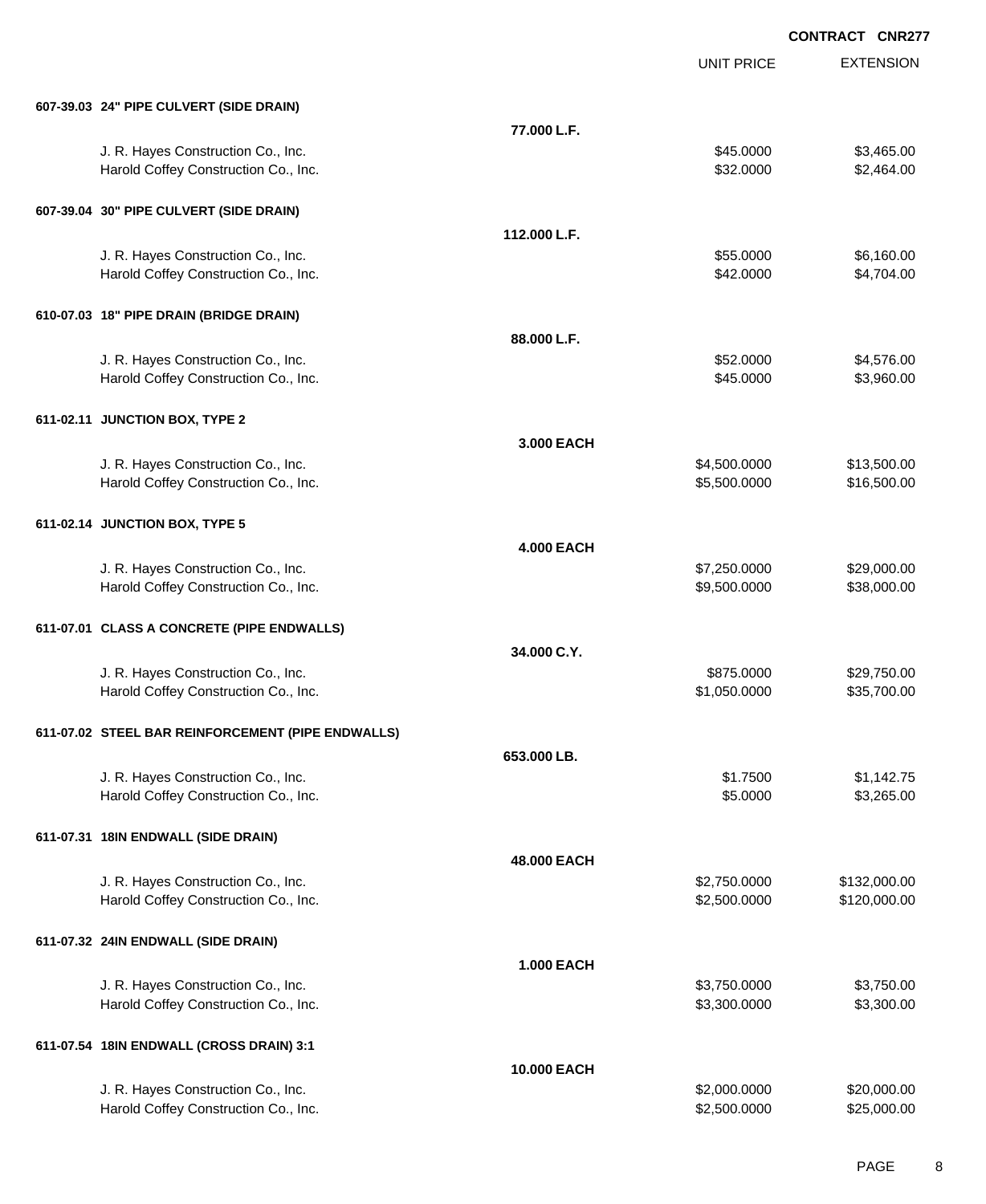|                                                    |                   | <b>UNIT PRICE</b> | <b>EXTENSION</b> |
|----------------------------------------------------|-------------------|-------------------|------------------|
| 611-07.57 24IN ENDWALL (CROSS DRAIN) 3:1           |                   |                   |                  |
|                                                    | <b>5.000 EACH</b> |                   |                  |
| J. R. Hayes Construction Co., Inc.                 |                   | \$3,000.0000      | \$15,000.00      |
| Harold Coffey Construction Co., Inc.               |                   | \$2,800.0000      | \$14,000.00      |
| 611-07.60 30IN ENDWALL (CROSS DRAIN) 3:1           |                   |                   |                  |
|                                                    | <b>4.000 EACH</b> |                   |                  |
| J. R. Hayes Construction Co., Inc.                 |                   | \$4,000.0000      | \$16,000.00      |
| Harold Coffey Construction Co., Inc.               |                   | \$3,200.0000      | \$12,800.00      |
| 611-07.69 48IN ENDWALL (CROSS DRAIN) 3:1           |                   |                   |                  |
|                                                    | <b>1.000 EACH</b> |                   |                  |
| J. R. Hayes Construction Co., Inc.                 |                   | \$9,500.0000      | \$9,500.00       |
| Harold Coffey Construction Co., Inc.               |                   | \$8,500.0000      | \$8,500.00       |
| 611-09.03 CAPPING EXISTING CATCHBASIN              |                   |                   |                  |
|                                                    | <b>4.000 EACH</b> |                   |                  |
| J. R. Hayes Construction Co., Inc.                 |                   | \$1,200.0000      | \$4,800.00       |
| Harold Coffey Construction Co., Inc.               |                   | \$850.0000        | \$3,400.00       |
| 611-12.01 CATCH BASINS, TYPE 12, 0' - 4' DEPTH     |                   |                   |                  |
|                                                    | 11.000 EACH       |                   |                  |
| J. R. Hayes Construction Co., Inc.                 |                   | \$3,500.0000      | \$38,500.00      |
| Harold Coffey Construction Co., Inc.               |                   | \$4,400.0000      | \$48,400.00      |
| 611-12.02 CATCH BASINS, TYPE 12, > 4' - 8' DEPTH   |                   |                   |                  |
|                                                    | 29,000 EACH       |                   |                  |
| J. R. Hayes Construction Co., Inc.                 |                   | \$4,200.0000      | \$121,800.00     |
| Harold Coffey Construction Co., Inc.               |                   | \$4,800.0000      | \$139,200.00     |
| 611-12.03 CATCH BASINS, TYPE 12, > 8' - 12' DEPTH  |                   |                   |                  |
|                                                    | <b>2.000 EACH</b> |                   |                  |
| J. R. Hayes Construction Co., Inc.                 |                   | \$9,750.0000      | \$19,500.00      |
| Harold Coffey Construction Co., Inc.               |                   | \$12,000.0000     | \$24,000.00      |
| 611-12.04 CATCH BASINS, TYPE 12, > 12' - 16' DEPTH |                   |                   |                  |
|                                                    | 3.000 EACH        |                   |                  |
| J. R. Hayes Construction Co., Inc.                 |                   | \$10,000.0000     | \$30,000.00      |
| Harold Coffey Construction Co., Inc.               |                   | \$16,000.0000     | \$48,000.00      |
| 611-14.02 CATCH BASINS, TYPE 14, > 4' - 8' DEPTH   |                   |                   |                  |
|                                                    | 15.000 EACH       |                   |                  |
| J. R. Hayes Construction Co., Inc.                 |                   | \$8,500.0000      | \$127,500.00     |
| Harold Coffey Construction Co., Inc.               |                   | \$9,500.0000      | \$142,500.00     |
| 611-14.03 CATCH BASINS, TYPE 14, > 8' - 12' DEPTH  |                   |                   |                  |
|                                                    | <b>1.000 EACH</b> |                   |                  |
| J. R. Hayes Construction Co., Inc.                 |                   | \$17,000.0000     | \$17,000.00      |
| Harold Coffey Construction Co., Inc.               |                   | \$16,500.0000     | \$16,500.00      |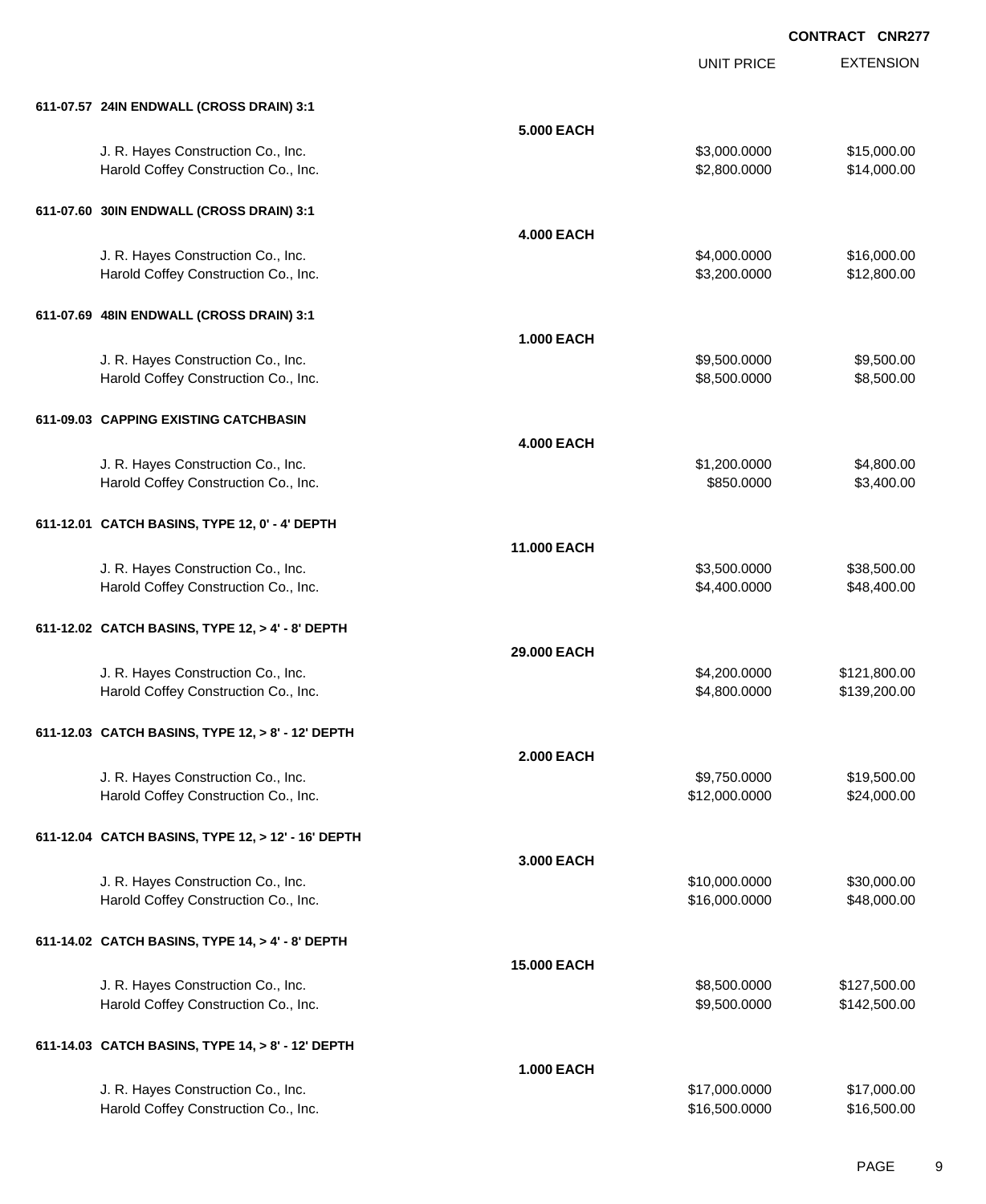|                                                    |                   | <b>UNIT PRICE</b> | <b>EXTENSION</b> |
|----------------------------------------------------|-------------------|-------------------|------------------|
| 611-14.04 CATCH BASINS, TYPE 14, > 12' - 16' DEPTH |                   |                   |                  |
|                                                    | <b>2.000 EACH</b> |                   |                  |
| J. R. Hayes Construction Co., Inc.                 |                   | \$19,500.0000     | \$39,000.00      |
| Harold Coffey Construction Co., Inc.               |                   | \$19,500.0000     | \$39,000.00      |
| 611-25.01 CATCH BASINS, TYPE 25, 0' - 4' DEPTH     |                   |                   |                  |
|                                                    | <b>2.000 EACH</b> |                   |                  |
| J. R. Hayes Construction Co., Inc.                 |                   | \$3,500.0000      | \$7,000.00       |
| Harold Coffey Construction Co., Inc.               |                   | \$4,500.0000      | \$9,000.00       |
| 611-25.02 CATCH BASINS, TYPE 25, > 4' - 8' DEPTH   |                   |                   |                  |
|                                                    | 7.000 EACH        |                   |                  |
| J. R. Hayes Construction Co., Inc.                 |                   | \$4,200.0000      | \$29,400.00      |
| Harold Coffey Construction Co., Inc.               |                   | \$5,500.0000      | \$38,500.00      |
| 611-25.03 CATCH BASINS, TYPE 25, > 8' - 12' DEPTH  |                   |                   |                  |
|                                                    | <b>1.000 EACH</b> |                   |                  |
| J. R. Hayes Construction Co., Inc.                 |                   | \$11,500.0000     | \$11,500.00      |
| Harold Coffey Construction Co., Inc.               |                   | \$12,000.0000     | \$12,000.00      |
| 611-26.02 CATCH BASINS, TYPE 26, > 4' - 8' DEPTH   |                   |                   |                  |
|                                                    | <b>1.000 EACH</b> |                   |                  |
| J. R. Hayes Construction Co., Inc.                 |                   | \$7,350.0000      | \$7,350.00       |
| Harold Coffey Construction Co., Inc.               |                   | \$7,800.0000      | \$7,800.00       |
| 611-42.01 CATCH BASINS, TYPE 42, 0' - 4' DEPTH     |                   |                   |                  |
|                                                    | 19.000 EACH       |                   |                  |
| J. R. Hayes Construction Co., Inc.                 |                   | \$3,500.0000      | \$66,500.00      |
| Harold Coffey Construction Co., Inc.               |                   | \$4,200.0000      | \$79,800.00      |
| 611-42.02 CATCH BASINS, TYPE 42, > 4' - 8' DEPTH   |                   |                   |                  |
|                                                    | <b>2.000 EACH</b> |                   |                  |
| J. R. Hayes Construction Co., Inc.                 |                   | \$5,250.0000      | \$10,500.00      |
| Harold Coffey Construction Co., Inc.               |                   | \$5,500.0000      | \$11,000.00      |
| 621-03.05 36" TEMPORARY DRAINAGE PIPE              |                   |                   |                  |
|                                                    | 440.000 L.F.      |                   |                  |
| J. R. Hayes Construction Co., Inc.                 |                   | \$60.0000         | \$26,400.00      |
| Harold Coffey Construction Co., Inc.               |                   | \$44.0000         | \$19,360.00      |
| 621-05.02 TEMPORARY SHORING                        |                   |                   |                  |
|                                                    | 1.000 LS          |                   |                  |
| J. R. Hayes Construction Co., Inc.                 |                   | \$30,000.0000     | \$30,000.00      |
| Harold Coffey Construction Co., Inc.               |                   | \$288,500.0000    | \$288,500.00     |
| 701-01.01 CONCRETE SIDEWALK (4 ")                  |                   |                   |                  |
|                                                    | 67,827.000 S.F.   |                   |                  |
| J. R. Hayes Construction Co., Inc.                 |                   | \$4.2500          | \$288,264.75     |
| Harold Coffey Construction Co., Inc.               |                   | \$4.2500          | \$288,264.75     |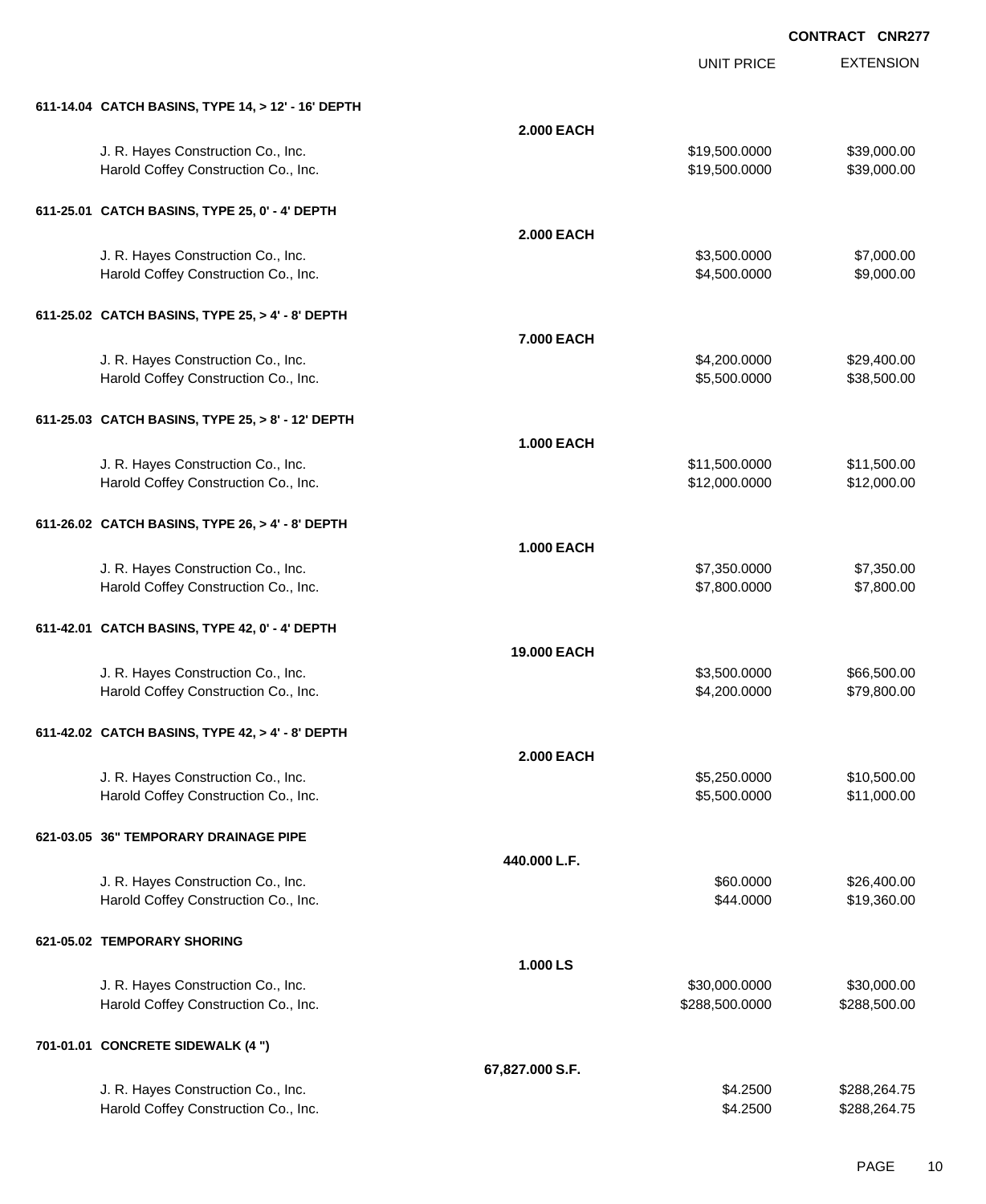EXTENSION **CONTRACT CNR277** UNIT PRICE **701-02 CONCRETE DRIVEWAY 23,725.000 S.F.** J. R. Hayes Construction Co., Inc. 6. The Construction Co., Inc. 6. The Construction Co., Inc. 6. St. 6500 \$157,771.25 Harold Coffey Construction Co., Inc. 6. 2012 12:30 12:30 12:30 12:30 12:30 12:30 12:30 12:30 12:30 12:30 12:30 **701-02.03 CONCRETE CURB RAMP 4,239.000 S.F.** J. R. Hayes Construction Co., Inc. \$18.5000 \$78,421.50 Harold Coffey Construction Co., Inc. 6. 2012. The state of the state of the state of the state of the state of the state of the state of the state of the state of the state of the state of the state of the state of the sta **702-01 CONCRETE CURB 3.000 C.Y.** J. R. Hayes Construction Co., Inc. 6. The Construction Co., Inc. 6. The Construction Co., Inc. 6. St. 485.000 \$1,485.00 Harold Coffey Construction Co., Inc. 6. The Construction Co., Inc. 6. The Construction Co., Inc. 6. The Const **702-03 CONCRETE COMBINED CURB & GUTTER 1,469.000 C.Y.** J. R. Hayes Construction Co., Inc. \$320.0000 \$470,080.00 Harold Coffey Construction Co., Inc. No. 2010. The State of the State of State State State State State State State State State State State State State State State State State State State State State State State State State **703-01 CEMENT CONCRETE DITCH PAVING 11.000 C.Y.** U. R. Hayes Construction Co., Inc. 6. The Construction Co., Inc. 6. The Construction Co., Inc. 6. Separate Construction Co., Inc. 6. Separate Construction Co., Inc. 6. Separate Construction Co., Inc. 6. Separate Constructi Harold Coffey Construction Co., Inc. 6. The Construction Co., Inc. 6. The Construction Co., Inc. 6. The Construction Co., Inc. 6. The Construction Co., Inc. 6. The Construction Co., Inc. 6. The Construction Co., Inc. 6. Th **705-01.01 GUARDRAIL AT BRIDGE ENDS 216.000 L.F.** J. R. Hayes Construction Co., Inc. \$63.3700 \$13,687.92 Harold Coffey Construction Co., Inc. \$78.9500 \$17,053.20 **705-06.01 W BEAM GR (TYPE 2) MASH TL3 1,507.000 L.F.** J. R. Hayes Construction Co., Inc. \$21.2000 \$31,948.40 Harold Coffey Construction Co., Inc. 6. 2012. The state of the state of the state of the state of the state of the state of the state of the state of the state of the state of the state of the state of the state of the sta **705-06.11 GR TERMINAL (IN-INLINE) MASH TL3 2.000 EACH** J. R. Hayes Construction Co., Inc. 6. The Construction Co., Inc. 6. The Construction Co., Inc. 6. The Construction Co., Inc. 6. The Construction Co., Inc. 6. The Construction Co., Inc. 6. The Construction Co., Inc. 6. The Harold Coffey Construction Co., Inc. 6. The Construction Co., Inc. 6. The Construction Co., Inc. 6. The Const **705-06.20 TANGENT ENERGY ABSORBING TERM MASH TL-3 7.000 EACH** J. R. Hayes Construction Co., Inc. \$2,694.0000 \$18,858.00 Harold Coffey Construction Co., Inc. 6. 2.720.000 \$2,720.0000 \$19,040.00 **705-06.30 GR TERMINAL (TYPE 21) MASH TL2 1.000 EACH** J. R. Hayes Construction Co., Inc. 6. 2012.000 \$2,212.000 \$2,212.000 \$2,212.000 \$2,212.000 \$2,212.00 Harold Coffey Construction Co., Inc. 6. The Construction Co., Inc. 6. The Construction Co., Inc. 6. The Const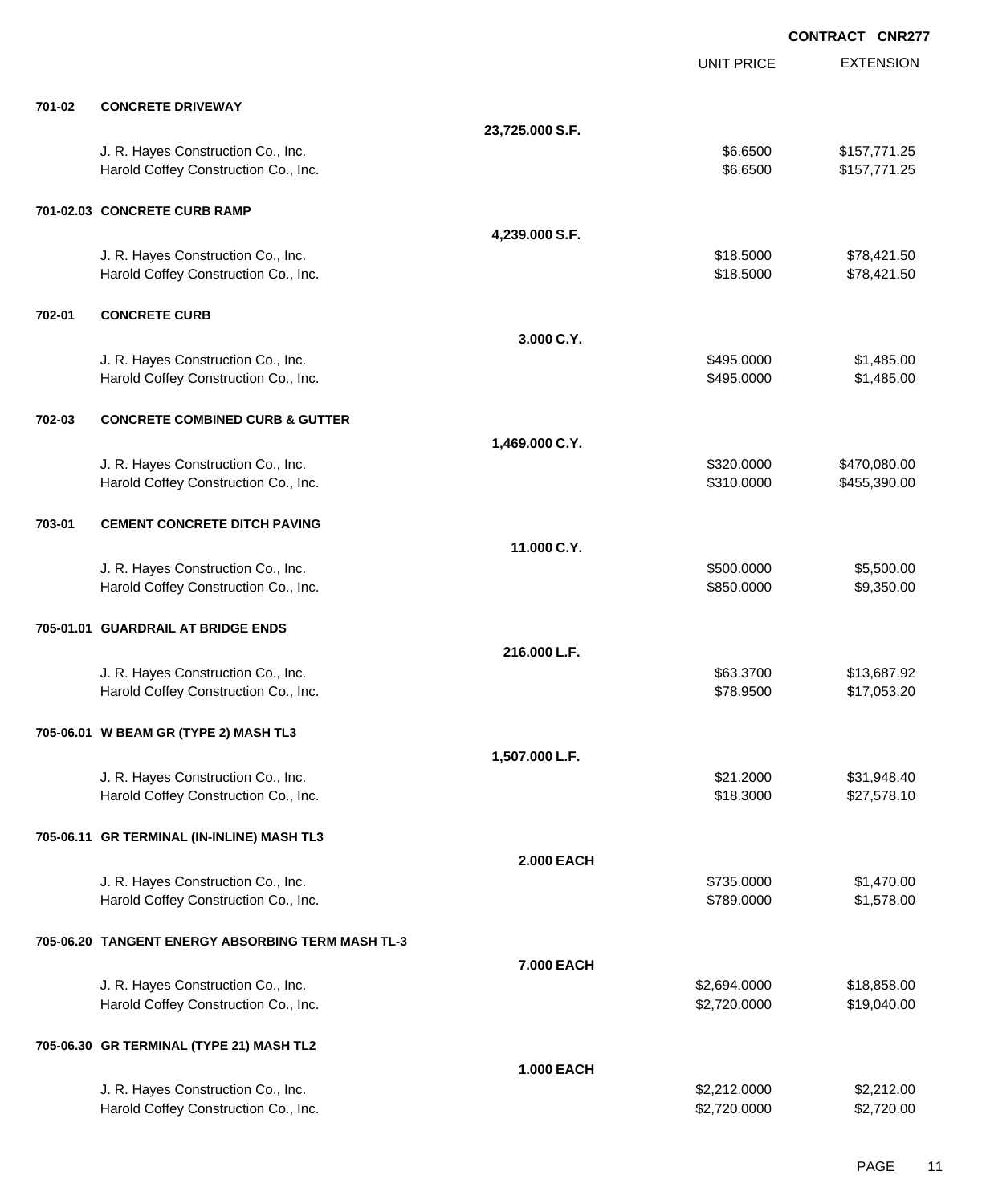|        |                                                    |                 | <b>UNIT PRICE</b> | <b>EXTENSION</b> |
|--------|----------------------------------------------------|-----------------|-------------------|------------------|
|        | 705-08.51 PORTABLE IMPACT ATTENUATOR NCHRP350 TL-3 |                 |                   |                  |
|        |                                                    | 11.000 EACH     |                   |                  |
|        | J. R. Hayes Construction Co., Inc.                 |                 | \$8,000.0000      | \$88,000.00      |
|        |                                                    |                 |                   |                  |
|        | Harold Coffey Construction Co., Inc.               |                 | \$5,500.0000      | \$60,500.00      |
| 706-01 | <b>GUARDRAIL REMOVED</b>                           |                 |                   |                  |
|        |                                                    | 2,162.000 L.F.  |                   |                  |
|        | J. R. Hayes Construction Co., Inc.                 |                 | \$1.1000          | \$2,378.20       |
|        | Harold Coffey Construction Co., Inc.               |                 | \$5.0000          | \$10,810.00      |
|        |                                                    |                 |                   |                  |
|        | 707-08.11 HIGH-VISIBILITY CONSTRUCTION FENCE       |                 |                   |                  |
|        |                                                    | 6,630.000 L.F.  |                   |                  |
|        | J. R. Hayes Construction Co., Inc.                 |                 | \$2.0000          | \$13,260.00      |
|        | Harold Coffey Construction Co., Inc.               |                 | \$2.0000          | \$13,260.00      |
|        | 708-02.01 MARKERS (CONCRETE R.O.W. POSTS)          |                 |                   |                  |
|        |                                                    | 16.000 EACH     |                   |                  |
|        |                                                    |                 |                   |                  |
|        | J. R. Hayes Construction Co., Inc.                 |                 | \$200.0000        | \$3,200.00       |
|        | Harold Coffey Construction Co., Inc.               |                 | \$140.0000        | \$2,240.00       |
|        | 709-01.02 RUBBLE STONE RIP-RAP                     |                 |                   |                  |
|        |                                                    | 7.000 TON       |                   |                  |
|        | J. R. Hayes Construction Co., Inc.                 |                 | \$85.0000         | \$595.00         |
|        | Harold Coffey Construction Co., Inc.               |                 | \$200.0000        | \$1,400.00       |
|        |                                                    |                 |                   |                  |
|        | 709-05.05 MACHINED RIP-RAP (CLASS A-3)             |                 |                   |                  |
|        |                                                    | 2,256.000 TON   |                   |                  |
|        | J. R. Hayes Construction Co., Inc.                 |                 | \$50.0000         | \$112,800.00     |
|        | Harold Coffey Construction Co., Inc.               |                 | \$42.0000         | \$94,752.00      |
|        |                                                    |                 |                   |                  |
|        | 709-05.06 MACHINED RIP-RAP (CLASS A-1)             |                 |                   |                  |
|        |                                                    | 2,716.000 TON   |                   |                  |
|        | J. R. Hayes Construction Co., Inc.                 |                 | \$50.0000         | \$135,800.00     |
|        | Harold Coffey Construction Co., Inc.               |                 | \$42.0000         | \$114,072.00     |
|        |                                                    |                 |                   |                  |
|        | 709-05.08 MACHINED RIP-RAP (CLASS B)               |                 |                   |                  |
|        |                                                    | 891.000 TON     |                   |                  |
|        | J. R. Hayes Construction Co., Inc.                 |                 | \$50.0000         | \$44,550.00      |
|        | Harold Coffey Construction Co., Inc.               |                 | \$42.0000         | \$37,422.00      |
|        | 709-05.09 MACHINED RIP-RAP (CLASS C)               |                 |                   |                  |
|        |                                                    | 863.000 TON     |                   |                  |
|        |                                                    |                 |                   |                  |
|        | J. R. Hayes Construction Co., Inc.                 |                 | \$50.0000         | \$43,150.00      |
|        | Harold Coffey Construction Co., Inc.               |                 | \$42.0000         | \$36,246.00      |
| 710-02 | <b>AGGREGATE UNDERDRAINS (WITH PIPE)</b>           |                 |                   |                  |
|        |                                                    | 13,667.000 L.F. |                   |                  |
|        | J. R. Hayes Construction Co., Inc.                 |                 | \$4.8000          | \$65,601.60      |
|        | Harold Coffey Construction Co., Inc.               |                 | \$8.9000          | \$121,636.30     |
|        |                                                    |                 |                   |                  |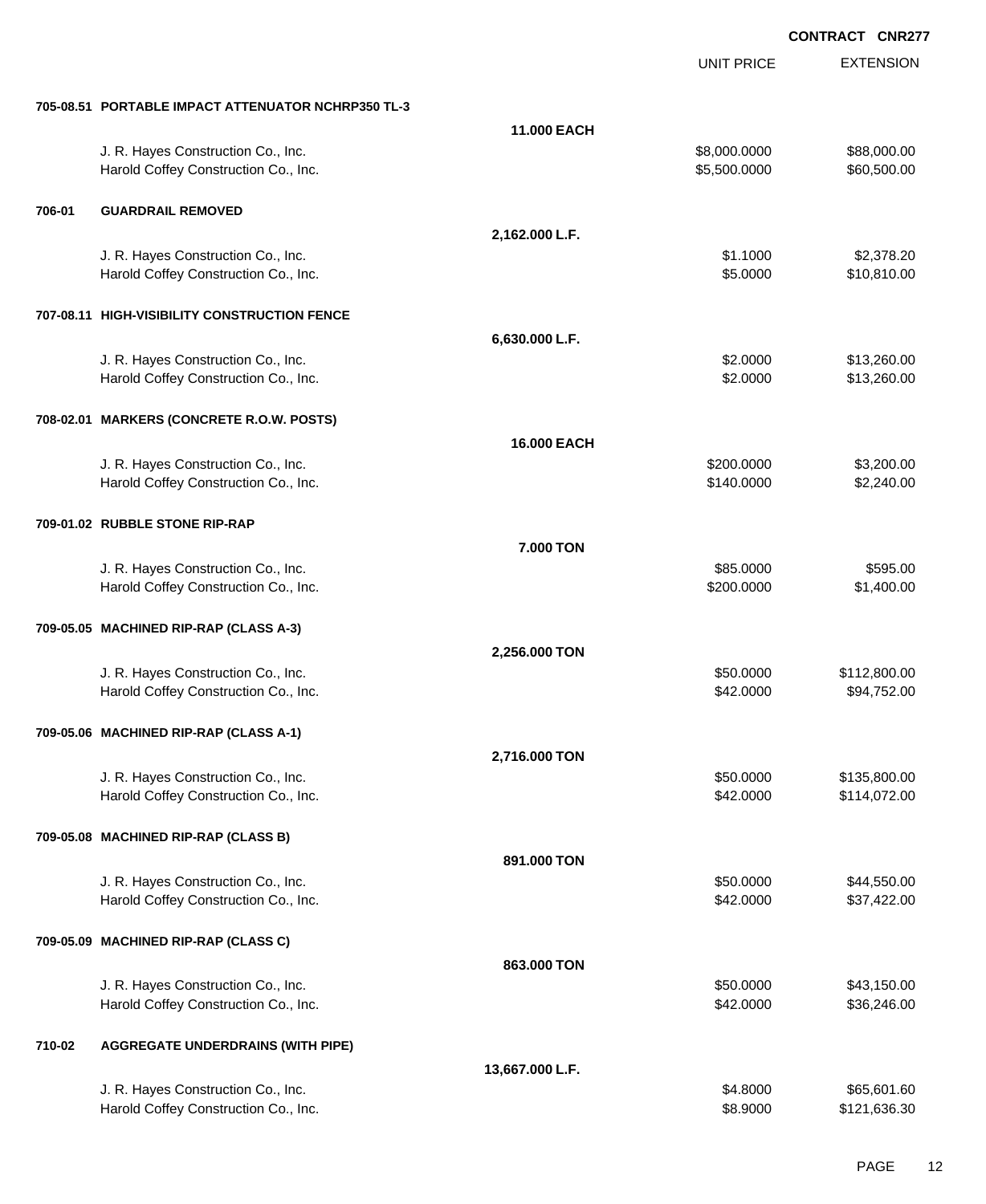EXTENSION **CONTRACT CNR277** UNIT PRICE **710-05 LATERAL UNDERDRAIN 2,900.000 L.F.** J. R. Hayes Construction Co., Inc. \$3.0000 \$8,700.00 Harold Coffey Construction Co., Inc. 6. 1999. The construction Co., Inc. 6. 1999. The construction Co., Inc. 6.18,850.00 **710-06.12 LATERAL UNDERDRAIN ENDWALL (3:1) 54.000 EACH** J. R. Hayes Construction Co., Inc. 6. The Construction Co., Inc. \$500.000 \$27,000.00 Harold Coffey Construction Co., Inc. 632,400.00 \$32,400.00 \$32,400.00 **712-01 TRAFFIC CONTROL 1.000 LS** J. R. Hayes Construction Co., Inc. \$150,000.000 \$150,000.000 \$150,000.000 \$150,000.000 \$150,000.00 Harold Coffey Construction Co., Inc. 6. 200 1000 1000 \$300,000 \$300,000 \$300,000.000 \$300,000.00 **712-02.02 INTERCONNECTED PORTABLE BARRIER RAIL 4,820.000 L.F.** J. R. Hayes Construction Co., Inc. \$25.0000 \$120,500.00 Harold Coffey Construction Co., Inc. 6. The Construction Co., Inc. \$55.0000 \$265,100.00 **712-02.47 BRIDGE MOUNTED INTERCONNECTED PORTABLE BARRIER RAIL 480.000 L.F.** J. R. Hayes Construction Co., Inc. \$75.0000 \$36,000.00 Harold Coffey Construction Co., Inc. 6. The Construction Co., Inc. 6. The Construction Co., Inc. 6. The Const **712-04.01 FLEXIBLE DRUMS (CHANNELIZING) 1,322.000 EACH** J. R. Hayes Construction Co., Inc. \$46,270.00 \$46,270.00 Harold Coffey Construction Co., Inc. 6. The Construction Co., Inc. 6. The Construction Co., Inc. 6. The Const **712-04.50 PORTABLE BARRIER RAIL DELINEATOR 260.000 EACH** J. R. Hayes Construction Co., Inc. \$9.0000 \$2,340.00 Harold Coffey Construction Co., Inc. 6. 2000 \$2,340.00 **712-06 SIGNS (CONSTRUCTION) 1,096.000 S.F.** J. R. Hayes Construction Co., Inc. 66.9000 \$7,562.40 Harold Coffey Construction Co., Inc. 6. 2000 \$6,576.00 \$6.0000 \$6,576.00 **712-07.03 TEMPORARY BARRICADES (TYPE III) 276.000 L.F.** J. R. Hayes Construction Co., Inc. \$10.000 \$3,036.00 Harold Coffey Construction Co., Inc. 6. The Construction Co., Inc. 514.0000 \$3,864.00 **712-08.03 ARROW BOARD (TYPE C) 2.000 EACH** J. R. Hayes Construction Co., Inc. 6. The Construction Co., Inc. 6. The Construction Co., Inc. 6. St. 390.00 Harold Coffey Construction Co., Inc. 63,000.00 \$3,000.00 \$3,000.00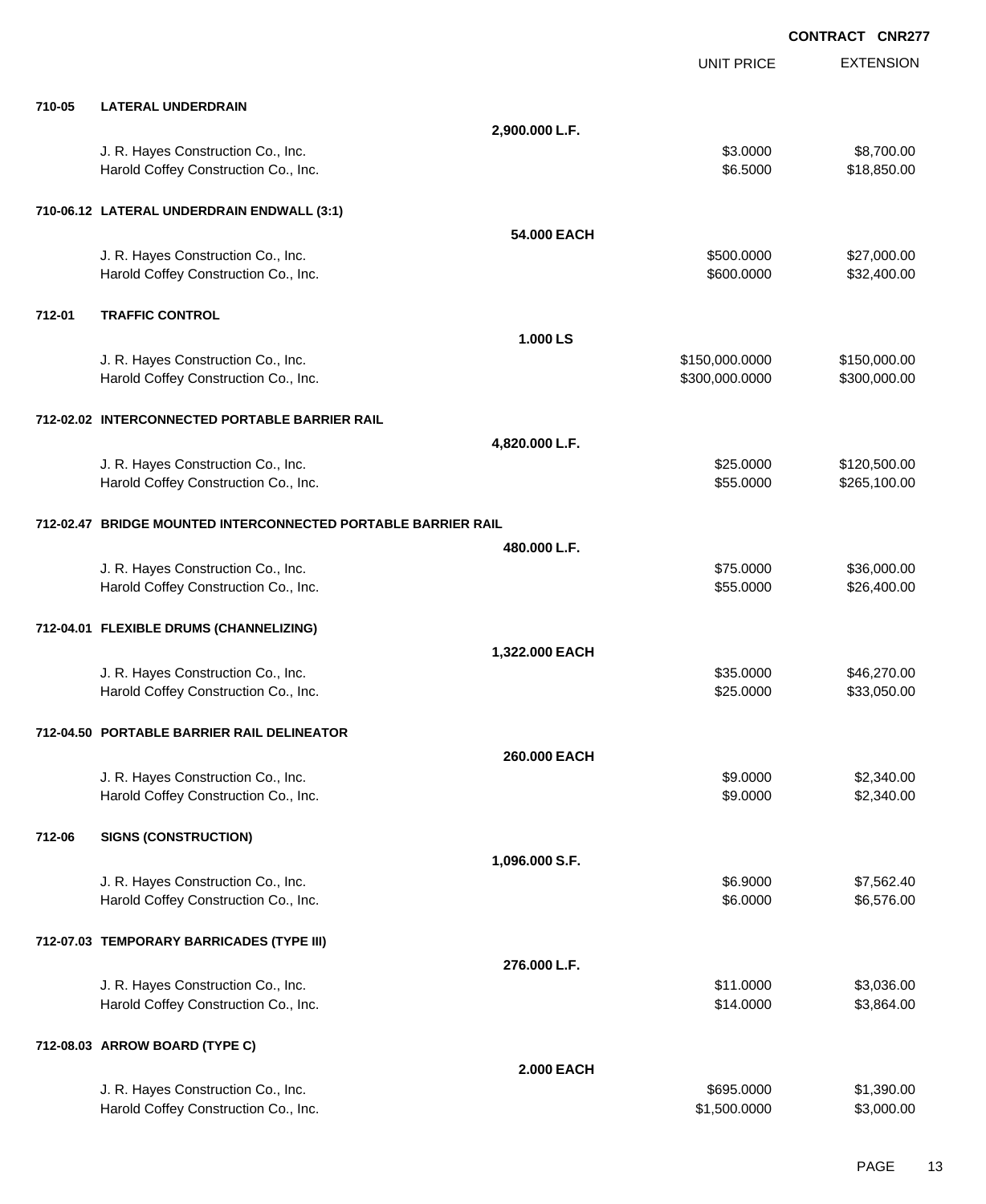|        |                                                                            | CONTRACT CNR277        |                          |
|--------|----------------------------------------------------------------------------|------------------------|--------------------------|
|        |                                                                            | <b>UNIT PRICE</b>      | <b>EXTENSION</b>         |
|        | 712-09.01 REMOVABLE PAVEMENT MARKING LINE                                  |                        |                          |
|        | 1,360.000 L.F.                                                             |                        |                          |
|        | J. R. Hayes Construction Co., Inc.                                         | \$2.5000               | \$3,400.00               |
|        | Harold Coffey Construction Co., Inc.                                       | \$2.5000               | \$3,400.00               |
|        | 712-09.02 REMOVABLE PAVEMENT MARKING (8" BARRIER LINE)                     |                        |                          |
|        | 720.000 L.F.                                                               |                        |                          |
|        | J. R. Hayes Construction Co., Inc.                                         | \$5.0000               | \$3,600.00               |
|        | Harold Coffey Construction Co., Inc.                                       | \$5.0000               | \$3,600.00               |
|        | 713-01.01 CLASS A CONCRETE (FOUNDATION FOR SIGN SUPPORTS)                  |                        |                          |
|        | 1.000 C.Y.                                                                 |                        |                          |
|        | J. R. Hayes Construction Co., Inc.                                         | \$850.0000             | \$850.00                 |
|        | Harold Coffey Construction Co., Inc.                                       | \$850.0000             | \$850.00                 |
|        | 713-01.02 STEEL BAR REINFORCEMENT(FOUNDATION FOR SIGN SUPPORTS)            |                        |                          |
|        | 201.000 LB.                                                                |                        |                          |
|        | J. R. Hayes Construction Co., Inc.                                         | \$4.0000               | \$804.00                 |
|        | Harold Coffey Construction Co., Inc.                                       | \$3.7500               | \$753.75                 |
| 713-06 | STEEL I-BEAMS & WF-BEAMS(BREAKAWAY) SIGN SUPPORT                           |                        |                          |
|        | 432.000 LB.                                                                |                        |                          |
|        | J. R. Hayes Construction Co., Inc.<br>Harold Coffey Construction Co., Inc. | \$3.9500<br>\$3.7000   | \$1,706.40<br>\$1,598.40 |
|        | 713-11.01 "U" SECTION STEEL POSTS                                          |                        |                          |
|        | 14,162.000 LB.                                                             |                        |                          |
|        | J. R. Hayes Construction Co., Inc.                                         | \$2.7000               | \$38,237.40              |
|        | Harold Coffey Construction Co., Inc.                                       | \$3.4000               | \$48,150.80              |
|        | 713-11.02 PERFORATED/KNOCKOUT SQUARE TUBE POST                             |                        |                          |
|        | 1,258.000 LB.                                                              |                        |                          |
|        | J. R. Hayes Construction Co., Inc.                                         | \$3.6000               | \$4,528.80               |
|        | Harold Coffey Construction Co., Inc.                                       | \$3.2500               | \$4,088.50               |
|        | 713-13.02 FLAT SHEET ALUMINUM SIGNS (0.080" THICK)                         |                        |                          |
|        | 327.000 S.F.                                                               |                        |                          |
|        | J. R. Hayes Construction Co., Inc.                                         | \$13.0000              | \$4,251.00               |
|        | Harold Coffey Construction Co., Inc.                                       | \$13.0000              | \$4,251.00               |
|        | 713-13.03 FLAT SHEET ALUMINUM SIGNS (0.100" THICK)                         |                        |                          |
|        | 97.000 S.F.                                                                |                        |                          |
|        | J. R. Hayes Construction Co., Inc.                                         | \$14.0000              | \$1,358.00               |
|        | Harold Coffey Construction Co., Inc.                                       | \$14.0000              | \$1,358.00               |
| 713-14 | <b>EXTRUDED ALUMINUM PANEL SIGNS</b>                                       |                        |                          |
|        | 48.000 S.F.                                                                |                        |                          |
|        | J. R. Hayes Construction Co., Inc.<br>Harold Coffey Construction Co., Inc. | \$28.0000<br>\$26.0000 | \$1,344.00<br>\$1,248.00 |
|        |                                                                            |                        |                          |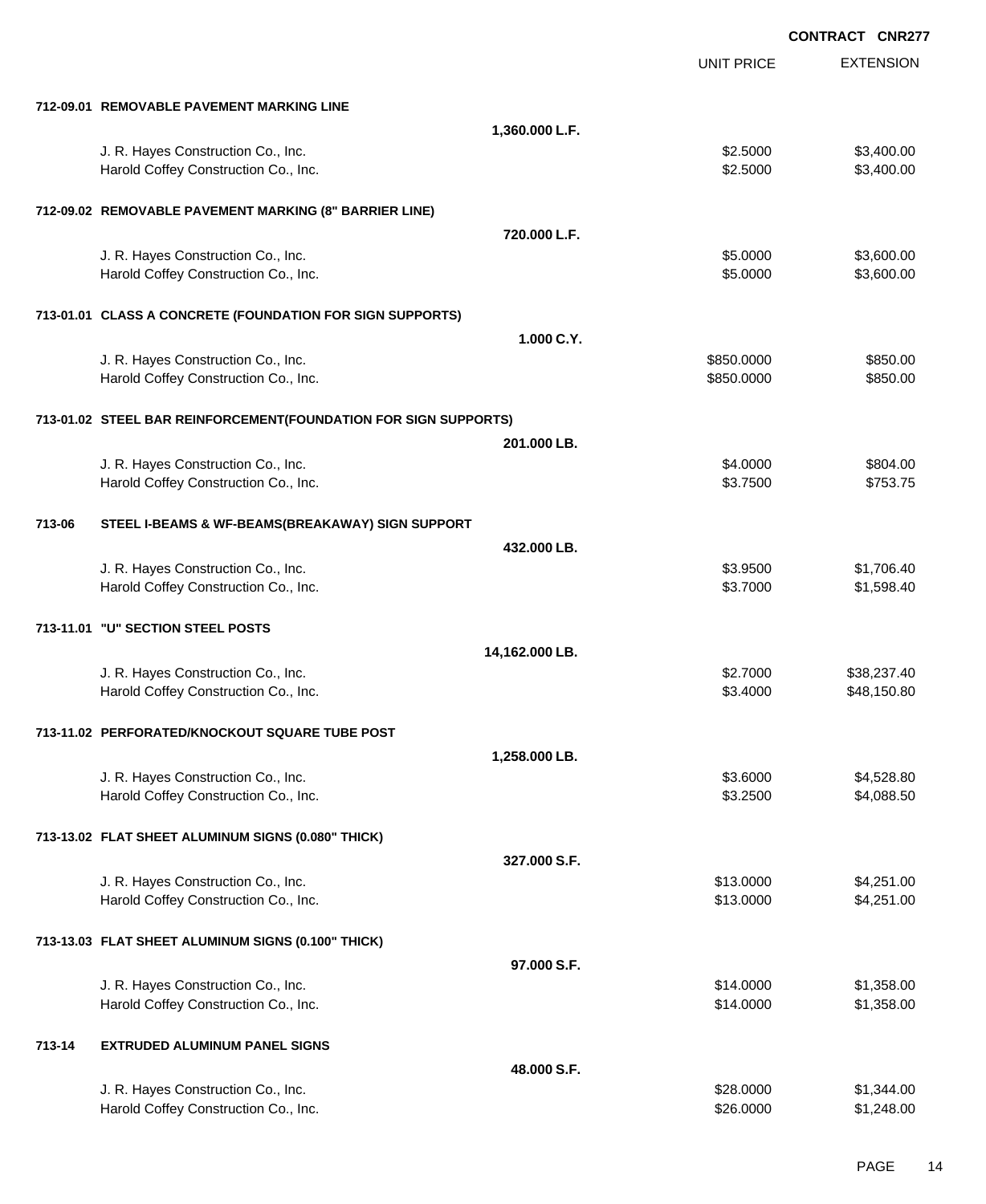|        |                                                             |                   | <b>UNIT PRICE</b> | <b>EXTENSION</b> |
|--------|-------------------------------------------------------------|-------------------|-------------------|------------------|
|        | 713-14.21 STREET NAME SIGN (RIGID 0.100IN THICK             |                   |                   |                  |
|        |                                                             | 36,000 S.F.       |                   |                  |
|        | J. R. Hayes Construction Co., Inc.                          |                   | \$45.0000         | \$1,620.00       |
|        | Harold Coffey Construction Co., Inc.                        |                   | \$45.0000         | \$1,620.00       |
| 713-15 | REMOVAL OF SIGNS, POSTS AND FOOTINGS                        |                   |                   |                  |
|        |                                                             | 1.000 LS          |                   |                  |
|        | J. R. Hayes Construction Co., Inc.                          |                   | \$1,000.0000      | \$1,000.00       |
|        | Harold Coffey Construction Co., Inc.                        |                   | \$500.0000        | \$500.00         |
|        | 713-16.01 CHANGEABLE MESSAGE SIGN UNIT                      |                   |                   |                  |
|        |                                                             | <b>2.000 EACH</b> |                   |                  |
|        | J. R. Hayes Construction Co., Inc.                          |                   | \$5,900.0000      | \$11,800.00      |
|        | Harold Coffey Construction Co., Inc.                        |                   | \$9,500.0000      | \$19,000.00      |
|        | 713-16.05 RAILROAD CROSS-BUCK SIGN & SUPPORT                |                   |                   |                  |
|        |                                                             | <b>4.000 EACH</b> |                   |                  |
|        | J. R. Hayes Construction Co., Inc.                          |                   | \$210.0000        | \$840.00         |
|        | Harold Coffey Construction Co., Inc.                        |                   | \$435.0000        | \$1,740.00       |
|        | 713-16.09 RAILROAD ADVANCE WARNING SIGN AND SUPPORT         |                   |                   |                  |
|        |                                                             | <b>2.000 EACH</b> |                   |                  |
|        | J. R. Hayes Construction Co., Inc.                          |                   | \$175.0000        | \$350.00         |
|        | Harold Coffey Construction Co., Inc.                        |                   | \$275.0000        | \$550.00         |
|        | 713-16.20 SIGNS (LED BLANKOUT)                              |                   |                   |                  |
|        |                                                             | <b>2.000 EACH</b> |                   |                  |
|        | J. R. Hayes Construction Co., Inc.                          |                   | \$5,000.0000      | \$10,000.00      |
|        | Harold Coffey Construction Co., Inc.                        |                   | \$5,000.0000      | \$10,000.00      |
|        | 716-01.21 Snwplwble Pvmt Mrkrs (Bi-Dir)(1 Color)            |                   |                   |                  |
|        |                                                             | 359.000 EACH      |                   |                  |
|        | J. R. Hayes Construction Co., Inc.                          |                   | \$40.0000         | \$14,360.00      |
|        | Harold Coffey Construction Co., Inc.                        |                   | \$40.0000         | \$14,360.00      |
|        | 716-01.22 Snwplwble Pvmt Mrkrs (Mono-Dir)(1 Color)          |                   |                   |                  |
|        |                                                             | 211.000 EACH      |                   |                  |
|        | J. R. Hayes Construction Co., Inc.                          |                   | \$40.0000         | \$8,440.00       |
|        | Harold Coffey Construction Co., Inc.                        |                   | \$40.0000         | \$8,440.00       |
|        | 716-02.04 PLASTIC PAVEMENT MARKING(CHANNELIZATION STRIPING) |                   |                   |                  |
|        |                                                             | 39.000 S.Y.       |                   |                  |
|        | J. R. Hayes Construction Co., Inc.                          |                   | \$30.0000         | \$1,170.00       |
|        | Harold Coffey Construction Co., Inc.                        |                   | \$30.0000         | \$1,170.00       |
|        | 716-02.05 PLASTIC PAVEMENT MARKING (STOP LINE)              |                   |                   |                  |
|        |                                                             | 329.000 L.F.      |                   |                  |
|        | J. R. Hayes Construction Co., Inc.                          |                   | \$18.0000         | \$5,922.00       |
|        | Harold Coffey Construction Co., Inc.                        |                   | \$18.0000         | \$5,922.00       |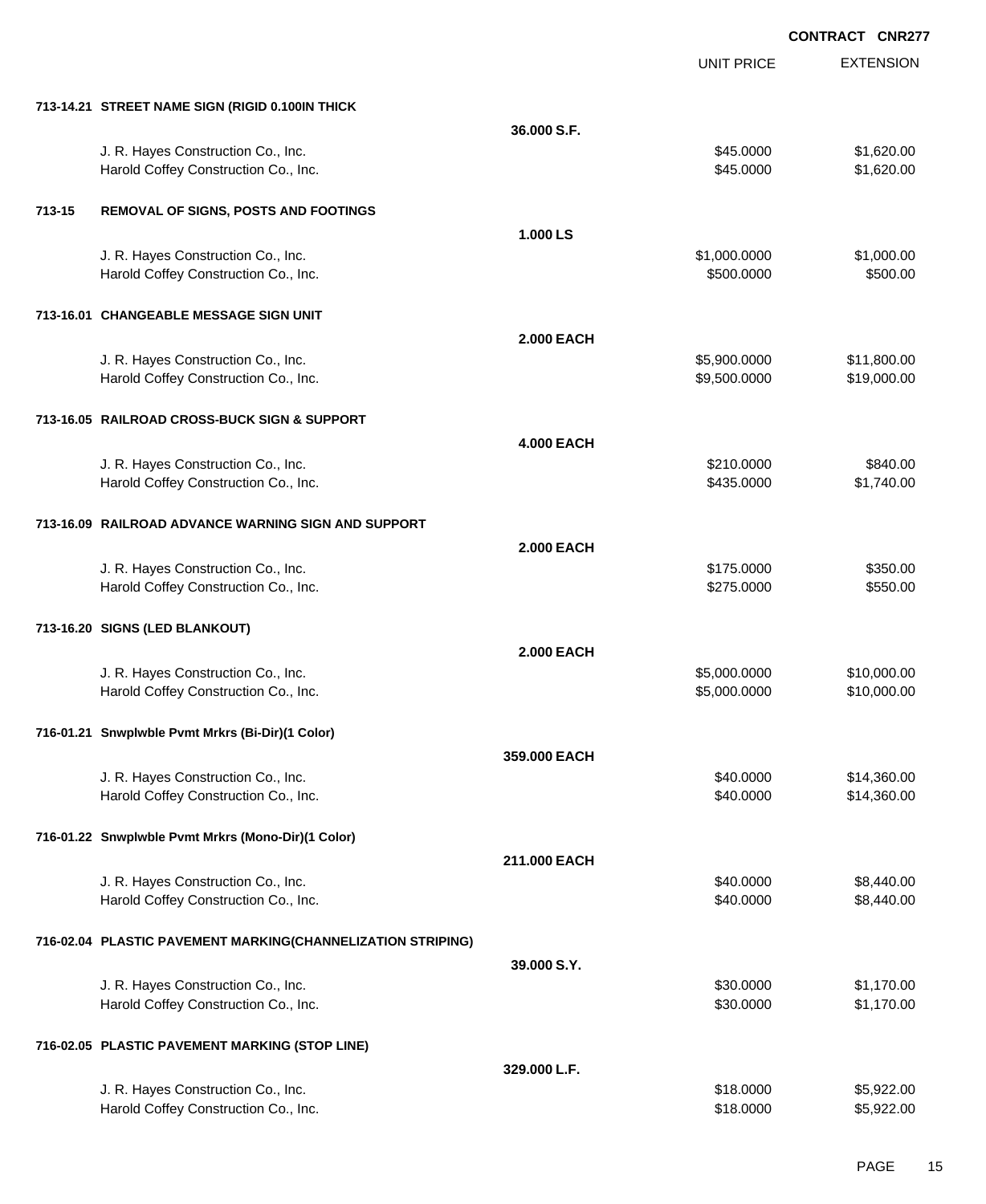EXTENSION **CONTRACT CNR277** UNIT PRICE **716-02.06 PLASTIC PAVEMENT MARKING (TURN LANE ARROW) 31.000 EACH** J. R. Hayes Construction Co., Inc. 6. The Construction Co., Inc. 6. The Construction Co., Inc. 6.510.000 \$6,510.00 Harold Coffey Construction Co., Inc. 6. 2010.000 \$6,510.000 \$6,510.00 **716-02.13 PLASTIC PAVEMENT MARKING (CROSSWALK) 2,413.000 S.F.** J. R. Hayes Construction Co., Inc. \$16.000 \$38,608.00 Harold Coffey Construction Co., Inc. 6. The Construction Co., Inc. 6. The Construction Co., Inc. 638,608.00 **716-03.01 PLASTIC WORD PAVEMENT MARKING (ONLY) 2.000 EACH** J. R. Hayes Construction Co., Inc. 6. The Construction Co., Inc. \$450.00 \$450.00 Harold Coffey Construction Co., Inc. 6450.00 \$450.00 \$450.00 **716-03.02 PLASTIC WORD PAVEMENT MARKING (RXR) 2.000 EACH** J. R. Hayes Construction Co., Inc. 6. The Construction Co., Inc. 6. The Construction Co., Inc. 6. St. 100.00 Harold Coffey Construction Co., Inc. 6. The Construction Co., Inc. 6. The Construction Co., Inc. 6. The Const **716-04.11 PLASTIC PAVEMENT MARKING (BICYCLE SYMBOL W/RIDER) 20.000 EACH** J. R. Hayes Construction Co., Inc. 6. The Construction Co., Inc. 6. The Construction Co., Inc. 6. The Construction Co., Inc. 6. The Construction Co., Inc. 6. The Construction Co., Inc. 6. The Construction Co., Inc. 6. The Harold Coffey Construction Co., Inc. 6. 2009. [10] States and the state of the state of the state of the state of the state of the state of the state of the state of the state of the state of the state of the state of the **716-04.13 PLASTIC PAVEMENT MARKING (BIKELANE SYMBOL & ARROW) 20.000 EACH** U. R. Hayes Construction Co., Inc. 6. The Construction Co., Inc. \$410.0000 \$8,200.00 Harold Coffey Construction Co., Inc. 6. The Construction Co., Inc. 6. The Construction Co., Inc. 58,200.00 **716-04.14 PLASTIC PAVEMENT MARKING (LANE REDUCTION ARROW) 3.000 EACH** U. R. Hayes Construction Co., Inc. 6900.000 \$900.00 \$900.000 \$900.00 Harold Coffey Construction Co., Inc. 6900.000 \$900.00 \$900.000 \$900.00 **716-05.02 PAINTED PAVEMENT MARKING (8" BARRIER LINE) 4,985.000 L.F.** U. R. Hayes Construction Co., Inc. 69,970.00 Harold Coffey Construction Co., Inc. 6. The Construction Co., Inc. 6. The Construction Co., Inc. 6. The Const **716-05.20 PAINTED PAVEMENT MARKING (6" LINE) 15.300 L.M.** J. R. Hayes Construction Co., Inc. 6. The Construction Co., Inc. \$1,550.0000 \$23,715.00 Harold Coffey Construction Co., Inc. 6. The Construction Co., Inc. 6. The Construction Co., Inc. 6. The Const **716-08.20 REMOVAL OF PAVEMENT MARKING (LINE) 2.800 L.M.** J. R. Hayes Construction Co., Inc. \$5,540.0000 \$15,512.00

Harold Coffey Construction Co., Inc. 6. The Construction Co., Inc. 6. The Construction Co., Inc. 6. The Const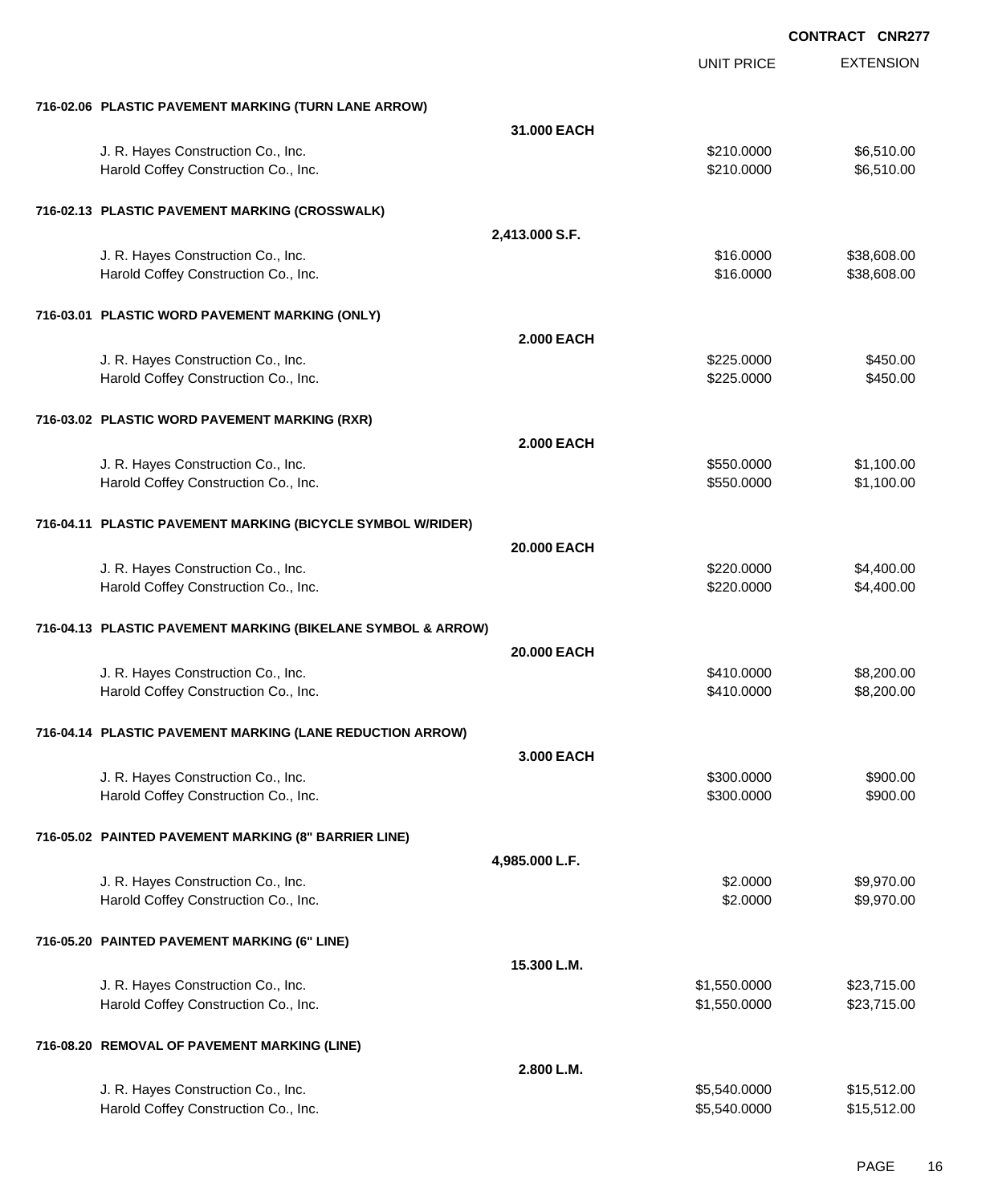|                                                             |                   | <b>UNIT PRICE</b> | <b>EXTENSION</b> |
|-------------------------------------------------------------|-------------------|-------------------|------------------|
| 716-12.01 ENHANCED FLATLINE THERMO PVMT MRKNG (4IN LINE)    |                   |                   |                  |
|                                                             | 1.300 L.M.        |                   |                  |
| J. R. Hayes Construction Co., Inc.                          |                   | \$4,300.0000      | \$5,590.00       |
| Harold Coffey Construction Co., Inc.                        |                   | \$4,300.0000      | \$5,590.00       |
| 716-12.02 ENHANCED FLATLINE THERMO PVMT MRKNG (6IN LINE)    |                   |                   |                  |
|                                                             | 12.600 L.M.       |                   |                  |
| J. R. Hayes Construction Co., Inc.                          |                   | \$6,200.0000      | \$78,120.00      |
| Harold Coffey Construction Co., Inc.                        |                   | \$6,200.0000      | \$78,120.00      |
| <b>MOBILIZATION</b><br>717-01                               |                   |                   |                  |
|                                                             | 1.000 LS          |                   |                  |
| J. R. Hayes Construction Co., Inc.                          |                   | \$1,200,000.0000  | \$1,200,000.00   |
| Harold Coffey Construction Co., Inc.                        |                   | \$1,346,401.9500  | \$1,346,401.95   |
| 730-01.02 REMOVAL OF SIGNAL EQUIPMENT                       |                   |                   |                  |
|                                                             | <b>1.000 EACH</b> |                   |                  |
| J. R. Hayes Construction Co., Inc.                          |                   | \$1,500.0000      | \$1,500.00       |
| Harold Coffey Construction Co., Inc.                        |                   | \$1,500.0000      | \$1,500.00       |
| 730-01.04 MODIFICATION OF EXISTING TRAFFIC SIGNAL EQUIPMENT |                   |                   |                  |
|                                                             | 1.000 LS          |                   |                  |
| J. R. Hayes Construction Co., Inc.                          |                   | \$1,500.0000      | \$1,500.00       |
| Harold Coffey Construction Co., Inc.                        |                   | \$1,500.0000      | \$1,500.00       |
| 730-02.09 SIGNAL HEAD ASSEMBLY (130 WITH BACKPLATE)         |                   |                   |                  |
|                                                             | 8.000 EACH        |                   |                  |
| J. R. Hayes Construction Co., Inc.                          |                   | \$850.0000        | \$6,800.00       |
| Harold Coffey Construction Co., Inc.                        |                   | \$850.0000        | \$6,800.00       |
| 730-03.20 INSTALL PULL BOX (TYPE A)                         |                   |                   |                  |
|                                                             | 7.000 EACH        |                   |                  |
| J. R. Hayes Construction Co., Inc.                          |                   | \$350.0000        | \$2,450.00       |
| Harold Coffey Construction Co., Inc.                        |                   | \$350.0000        | \$2,450.00       |
| 730-03.21 INSTALL PULL BOX (TYPE B)                         |                   |                   |                  |
|                                                             | 7.000 EACH        |                   |                  |
| J. R. Hayes Construction Co., Inc.                          |                   | \$400.0000        | \$2,800.00       |
| Harold Coffey Construction Co., Inc.                        |                   | \$400.0000        | \$2,800.00       |
| 730-05.01 ELECTRICAL SERVICE CONNECTION                     |                   |                   |                  |
|                                                             | <b>1.000 EACH</b> |                   |                  |
| J. R. Hayes Construction Co., Inc.                          |                   | \$2,500.0000      | \$2,500.00       |
| Harold Coffey Construction Co., Inc.                        |                   | \$2,500.0000      | \$2,500.00       |
| 730-08.02 SIGNAL CABLE - 5 CONDUCTOR                        |                   |                   |                  |
|                                                             | 1,206.000 L.F.    |                   |                  |
| J. R. Hayes Construction Co., Inc.                          |                   | \$1.5000          | \$1,809.00       |
| Harold Coffey Construction Co., Inc.                        |                   | \$1.5000          | \$1,809.00       |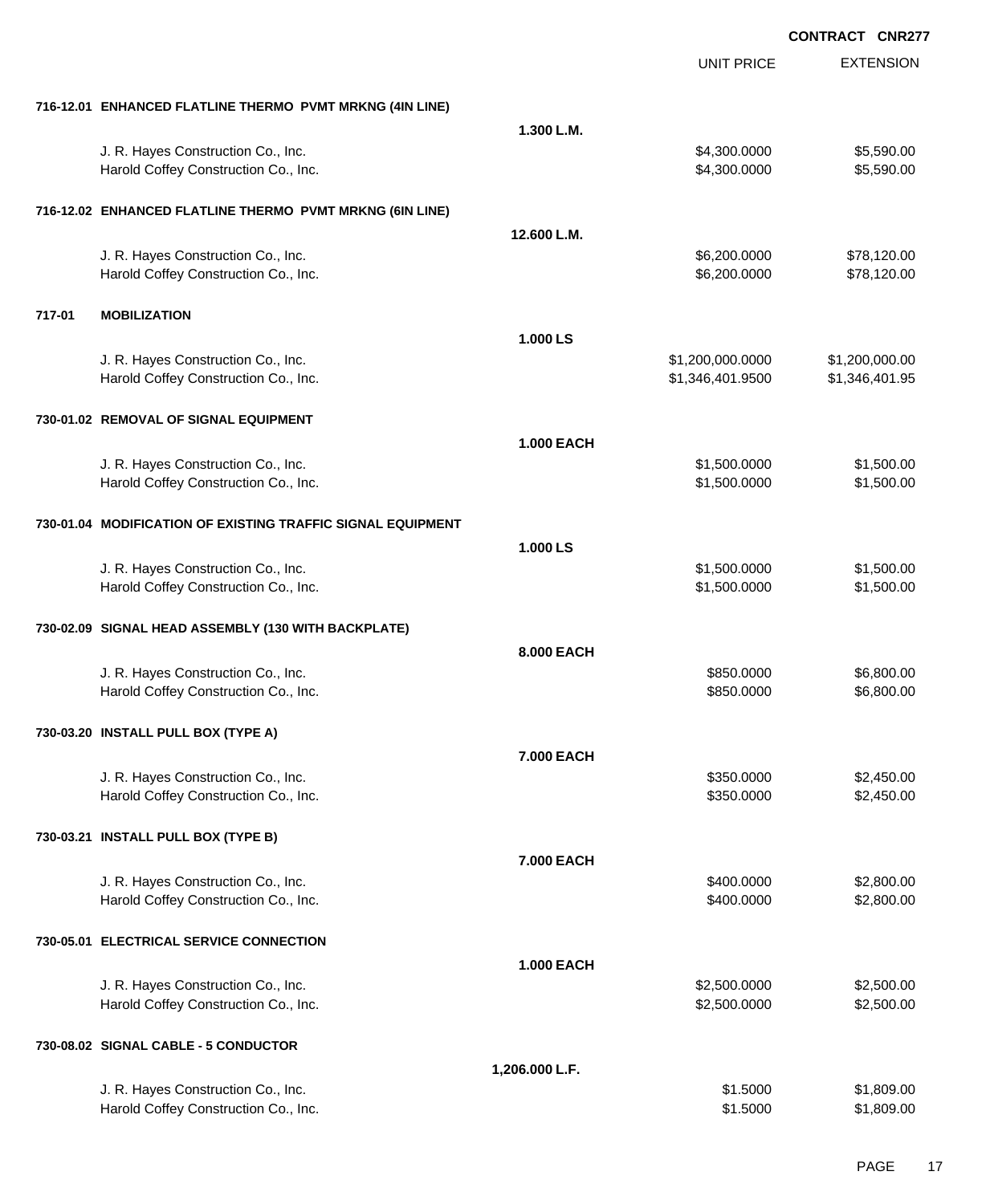|                                                      |                   |                   | <b>CONTRACT CNR277</b> |
|------------------------------------------------------|-------------------|-------------------|------------------------|
|                                                      |                   | <b>UNIT PRICE</b> | <b>EXTENSION</b>       |
| 730-08.03 SIGNAL CABLE - 7 CONDUCTOR                 |                   |                   |                        |
|                                                      | 971.000 L.F.      |                   |                        |
| J. R. Hayes Construction Co., Inc.                   |                   | \$1.7000          | \$1,650.70             |
| Harold Coffey Construction Co., Inc.                 |                   | \$1.7000          | \$1,650.70             |
| 730-12.01 CONDUIT 1" DIAMETER (PVC)                  |                   |                   |                        |
|                                                      | 558,000 L.F.      |                   |                        |
| J. R. Hayes Construction Co., Inc.                   |                   | \$8.0000          | \$4,464.00             |
| Harold Coffey Construction Co., Inc.                 |                   | \$8.0000          | \$4,464.00             |
| 730-12.02 CONDUIT 2" DIAMETER (PVC)                  |                   |                   |                        |
|                                                      | 172.000 L.F.      |                   |                        |
| J. R. Hayes Construction Co., Inc.                   |                   | \$10.0000         | \$1,720.00             |
| Harold Coffey Construction Co., Inc.                 |                   | \$10.0000         | \$1,720.00             |
| 730-12.03 CONDUIT 3" DIAMETER (PVC)                  |                   |                   |                        |
|                                                      | 9.000 L.F.        |                   |                        |
| J. R. Hayes Construction Co., Inc.                   |                   | \$20.0000         | \$180.00               |
| Harold Coffey Construction Co., Inc.                 |                   | \$20.0000         | \$180.00               |
| 730-12.13 CONDUIT 2" DIAMETER (JACK AND BORE)        |                   |                   |                        |
|                                                      | 811.000 L.F.      |                   |                        |
| J. R. Hayes Construction Co., Inc.                   |                   | \$18.0000         | \$14,598.00            |
| Harold Coffey Construction Co., Inc.                 |                   | \$18.0000         | \$14,598.00            |
| 730-13.03 VEHICLE DETECTOR (4 - CHANNEL, RACK MOUNT) |                   |                   |                        |
|                                                      | <b>5.000 EACH</b> |                   |                        |
| J. R. Hayes Construction Co., Inc.                   |                   | \$350.0000        | \$1,750.00             |
| Harold Coffey Construction Co., Inc.                 |                   | \$350.0000        | \$1,750.00             |
| 730-14.01 SHIELDED DETECTOR CABLE                    |                   |                   |                        |
|                                                      | 1,093.000 L.F.    |                   |                        |
| J. R. Hayes Construction Co., Inc.                   |                   | \$1.1000          | \$1,202.30             |
| Harold Coffey Construction Co., Inc.                 |                   | \$1.1000          | \$1,202.30             |
| 730-14.02 SAW SLOT                                   |                   |                   |                        |
|                                                      | 970.000 L.F.      |                   |                        |
| J. R. Hayes Construction Co., Inc.                   |                   | \$6.0000          | \$5,820.00             |
| Harold Coffey Construction Co., Inc.                 |                   | \$6.0000          | \$5,820.00             |
| 730-14.03 LOOP WIRE                                  |                   |                   |                        |
|                                                      | 2,470.000 L.F.    |                   |                        |
| J. R. Hayes Construction Co., Inc.                   |                   | \$1.0000          | \$2,470.00             |
| Harold Coffey Construction Co., Inc.                 |                   | \$1.0000          | \$2,470.00             |
| 730-15.32 CABINET (EIGHT PHASE BASE MOUNTED)         |                   |                   |                        |
|                                                      | <b>1.000 EACH</b> |                   |                        |
| J. R. Hayes Construction Co., Inc.                   |                   | \$14,075.0000     | \$14,075.00            |
| Harold Coffey Construction Co., Inc.                 |                   | \$14,075.0000     | \$14,075.00            |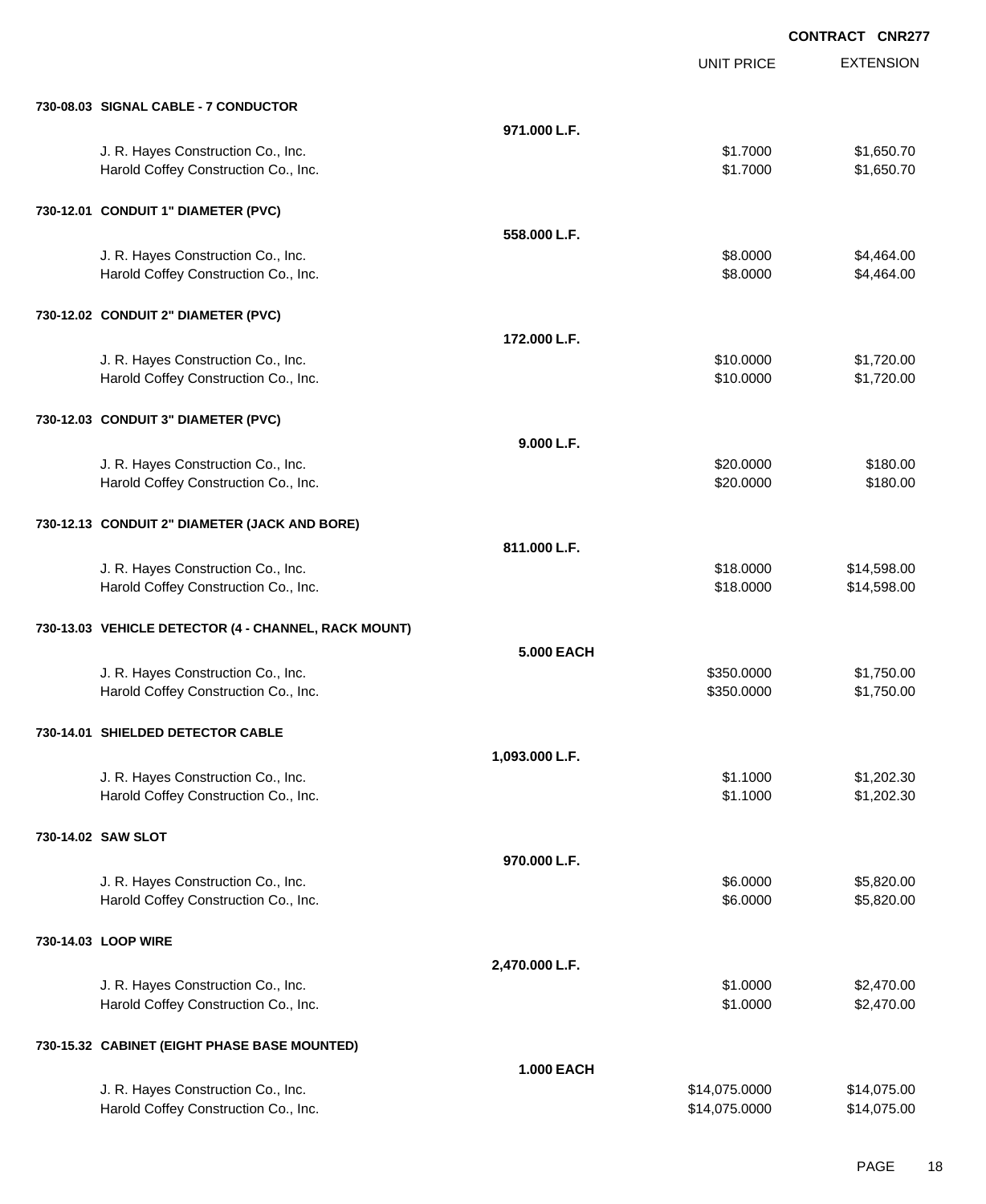UNIT PRICE

EXTENSION

| 730-16.02 EIGHT PHASE ACTUATED CONTROLLER                                  |                   |                                |                            |
|----------------------------------------------------------------------------|-------------------|--------------------------------|----------------------------|
|                                                                            | 1.000 EACH        |                                |                            |
| J. R. Hayes Construction Co., Inc.                                         |                   | \$3,500.0000                   | \$3,500.00                 |
| Harold Coffey Construction Co., Inc.                                       |                   | \$3,500.0000                   | \$3,500.00                 |
|                                                                            |                   |                                |                            |
| 730-23.30 PEDESTAL POLE (PEDESTRIAN)                                       |                   |                                |                            |
|                                                                            | <b>2.000 EACH</b> |                                |                            |
| J. R. Hayes Construction Co., Inc.                                         |                   | \$1,950.0000                   | \$3,900.00                 |
| Harold Coffey Construction Co., Inc.                                       |                   | \$1,950.0000                   | \$3,900.00                 |
|                                                                            |                   |                                |                            |
| 730-23.36 CANTILEVER SIGNAL SUPPORT (2 @ 45' & 50')                        |                   |                                |                            |
|                                                                            | <b>1.000 EACH</b> |                                |                            |
|                                                                            |                   |                                |                            |
| J. R. Hayes Construction Co., Inc.<br>Harold Coffey Construction Co., Inc. |                   | \$13,250.0000<br>\$13,250.0000 | \$13,250.00<br>\$13,250.00 |
|                                                                            |                   |                                |                            |
| 730-23.95 CANTILEVER SIGNAL SUPPORT (2 @ 45' & 45')                        |                   |                                |                            |
|                                                                            |                   |                                |                            |
|                                                                            | <b>1.000 EACH</b> |                                |                            |
| J. R. Hayes Construction Co., Inc.                                         |                   | \$13,000.0000                  | \$13,000.00                |
| Harold Coffey Construction Co., Inc.                                       |                   | \$13,000.0000                  | \$13,000.00                |
|                                                                            |                   |                                |                            |
| 730-26.11 COUNTDOWN PED SGNL HEAD W/AUDIBLE PUSH BUTTON & 15IN SIGN        |                   |                                |                            |
|                                                                            | 8.000 EACH        |                                |                            |
| J. R. Hayes Construction Co., Inc.                                         |                   | \$1,500.0000                   | \$12,000.00                |
| Harold Coffey Construction Co., Inc.                                       |                   | \$1,500.0000                   | \$12,000.00                |
|                                                                            |                   |                                |                            |
| 730-35.06 BATTERY BACK-UP AND POWER CONDITIONER                            |                   |                                |                            |
|                                                                            | 1.000 EACH        |                                |                            |
| J. R. Hayes Construction Co., Inc.                                         |                   | \$6,000.0000                   | \$6,000.00                 |
| Harold Coffey Construction Co., Inc.                                       |                   | \$6,000.0000                   | \$6,000.00                 |
|                                                                            |                   |                                |                            |
| 730-40.02 TEMPORARY TRAFFIC SIGNAL SYSTEM                                  |                   |                                |                            |
|                                                                            | 1.000LS           |                                |                            |
| J. R. Hayes Construction Co., Inc.                                         |                   | \$10,000.0000                  | \$10,000.00                |
| Harold Coffey Construction Co., Inc.                                       |                   | \$10,000.0000                  | \$10,000.00                |
|                                                                            |                   |                                |                            |
| 740-07.01 GEO GRID REINFORCEMENT                                           |                   |                                |                            |
|                                                                            | 4,512.000 S.Y.    |                                |                            |
| J. R. Hayes Construction Co., Inc.                                         |                   | \$5.5000                       | \$24,816.00                |
| Harold Coffey Construction Co., Inc.                                       |                   | \$3.9000                       | \$17,596.80                |
|                                                                            |                   |                                |                            |
| 740-07.06 GEOGRID REINFORCEMENT TYPE 4                                     |                   |                                |                            |
|                                                                            | 19,445.000 S.Y.   |                                |                            |
| J. R. Hayes Construction Co., Inc.                                         |                   | \$6.0000                       | \$116,670.00               |
| Harold Coffey Construction Co., Inc.                                       |                   | \$5.1000                       | \$99,169.50                |
|                                                                            |                   |                                |                            |
| 740-10.03 GEOTEXTILE (TYPE III)(EROSION CONTROL)                           |                   |                                |                            |
|                                                                            | 5,115.000 S.Y.    |                                |                            |
| J. R. Hayes Construction Co., Inc.                                         |                   | \$2.7500                       | \$14,066.25                |
| Harold Coffey Construction Co., Inc.                                       |                   | \$1.5500                       | \$7,928.25                 |
|                                                                            |                   |                                |                            |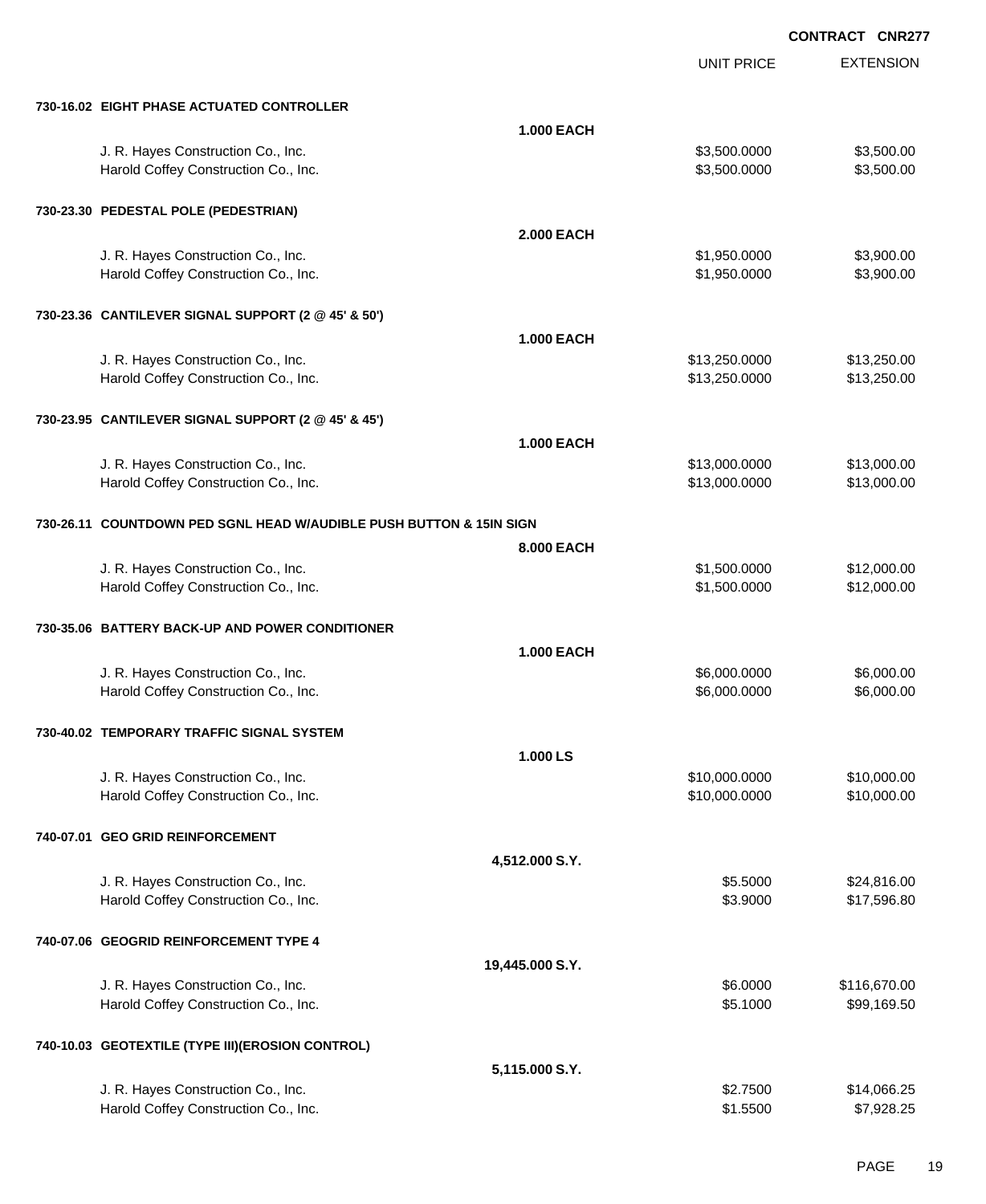|                                                |                   |                   | <b>CONTRACT CNR277</b> |
|------------------------------------------------|-------------------|-------------------|------------------------|
|                                                |                   | <b>UNIT PRICE</b> | <b>EXTENSION</b>       |
| 740-10.04 GEOTEXTILE (TYPE IV) (STABILIZATION) |                   |                   |                        |
|                                                | 56,665.000 S.Y.   |                   |                        |
| J. R. Hayes Construction Co., Inc.             |                   | \$1.7500          | \$99,163.75            |
| Harold Coffey Construction Co., Inc.           |                   | \$1.2900          | \$73,097.85            |
| 740-11.02 TEMPORARY SEDIMENT TUBE 12IN         |                   |                   |                        |
|                                                | 85,210.000 L.F.   |                   |                        |
| J. R. Hayes Construction Co., Inc.             |                   | \$3.2500          | \$276,932.50           |
| Harold Coffey Construction Co., Inc.           |                   | \$2.7500          | \$234,327.50           |
| 801-01.07 TEMPORARY SEEDING (WITH MULCH)       |                   |                   |                        |
|                                                | 2,580.000 UNIT    |                   |                        |
| J. R. Hayes Construction Co., Inc.             |                   | \$20.0000         | \$51,600.00            |
| Harold Coffey Construction Co., Inc.           |                   | \$23.0000         | \$59,340.00            |
| 801-02.08 TEMPORARY SEEDING (WITHOUT MULCH)    |                   |                   |                        |
|                                                | <b>6.000 UNIT</b> |                   |                        |
| J. R. Hayes Construction Co., Inc.             |                   | \$15.0000         | \$90.00                |
| Harold Coffey Construction Co., Inc.           |                   | \$350.0000        | \$2,100.00             |
| 801-03<br><b>WATER (SEEDING &amp; SODDING)</b> |                   |                   |                        |
|                                                | 1,407.000 M.G.    |                   |                        |
| J. R. Hayes Construction Co., Inc.             |                   | \$1.0000          | \$1,407.00             |
| Harold Coffey Construction Co., Inc.           |                   | \$15.0000         | \$21,105.00            |
| <b>SODDING (NEW SOD)</b><br>803-01             |                   |                   |                        |
|                                                | 114,732.000 S.Y.  |                   |                        |
| J. R. Hayes Construction Co., Inc.             |                   | \$2.7000          | \$309,776.40           |
| Harold Coffey Construction Co., Inc.           |                   | \$2.8500          | \$326,986.20           |
| 805-12.02 EROSION CONTROL BLANKET (TYPE II)    |                   |                   |                        |
|                                                | 6,158.000 S.Y.    |                   |                        |
| J. R. Hayes Construction Co., Inc.             |                   | \$1.2500          | \$7,697.50             |
| Harold Coffey Construction Co., Inc.           |                   | \$2.9500          | \$18,166.10            |
| 806-02.03 PROJECT MOWING                       |                   |                   |                        |
|                                                | 4.000 CYCL        |                   |                        |
| J. R. Hayes Construction Co., Inc.             |                   | \$3,000.0000      | \$12,000.00            |
| Harold Coffey Construction Co., Inc.           |                   | \$850.0000        | \$3,400.00             |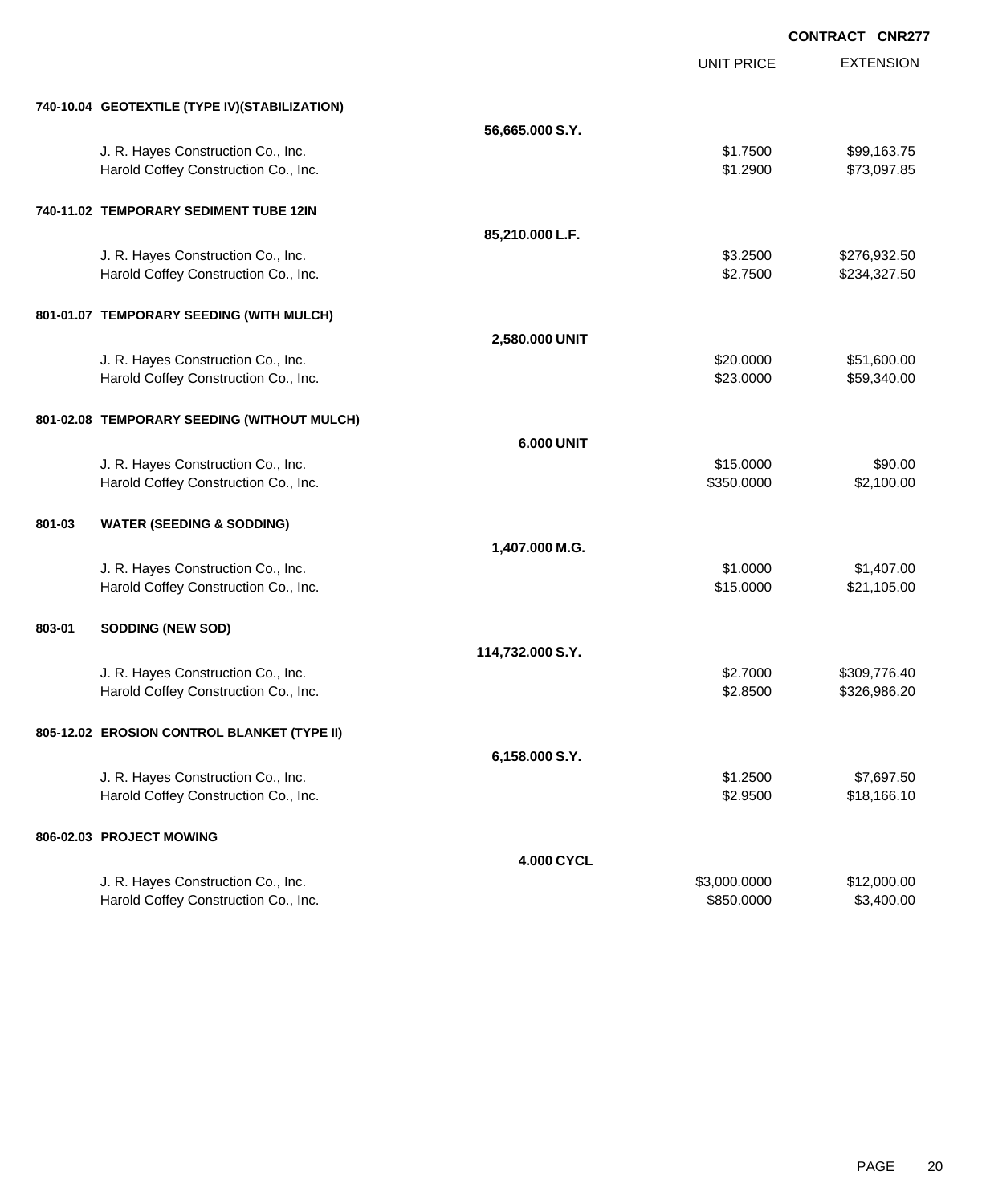|                                                                            |                 |                                  | <b>CONTRACT CNR277</b>       |
|----------------------------------------------------------------------------|-----------------|----------------------------------|------------------------------|
| <b>BRIDGE CATEGORY</b>                                                     |                 | <b>UNIT PRICE</b>                | <b>EXTENSION</b>             |
|                                                                            |                 |                                  |                              |
| 202-01.08 REMOVAL OF ASBESTOS (SEE PLANS)                                  |                 |                                  |                              |
|                                                                            | 1.000 LS        |                                  |                              |
| J. R. Hayes Construction Co., Inc.<br>Harold Coffey Construction Co., Inc. |                 | \$33,000.0000<br>\$25,000.0000   | \$33,000.00<br>\$25,000.00   |
| 202-04.01 REMOVAL OF STRUCTURES (EXIST. BR. NO. 40-SR54-11.78)             |                 |                                  |                              |
|                                                                            | 1.000 LS        |                                  |                              |
| J. R. Hayes Construction Co., Inc.<br>Harold Coffey Construction Co., Inc. |                 | \$205,000.0000<br>\$200,000.0000 | \$205,000.00<br>\$200,000.00 |
| 202-04.02 REMOVAL OF STRUCTURES (EXIST. BR. NO. 40-SR054-11.66)            |                 |                                  |                              |
|                                                                            | 1.000 LS        |                                  |                              |
| J. R. Hayes Construction Co., Inc.<br>Harold Coffey Construction Co., Inc. |                 | \$205,000.0000<br>\$185,000.0000 | \$205,000.00<br>\$185,000.00 |
| 204-02.01 DRY EXCAVATION (BRIDGES)                                         |                 |                                  |                              |
|                                                                            | 484.000 C.Y.    |                                  |                              |
| J. R. Hayes Construction Co., Inc.<br>Harold Coffey Construction Co., Inc. |                 | \$25.0000<br>\$12.0000           | \$12,100.00<br>\$5,808.00    |
| 303-01.02 GRANULAR BACKFILL (BRIDGES)                                      |                 |                                  |                              |
|                                                                            | 54.000 TON      |                                  |                              |
| J. R. Hayes Construction Co., Inc.<br>Harold Coffey Construction Co., Inc. |                 | \$45.0000<br>\$45.0000           | \$2,430.00<br>\$2,430.00     |
| 604-02.03 EPOXY COATED REINFORCING STEEL                                   |                 |                                  |                              |
|                                                                            | 159,815.000 LB. |                                  |                              |
| J. R. Hayes Construction Co., Inc.<br>Harold Coffey Construction Co., Inc. |                 | \$0.9000<br>\$1.0000             | \$143,833.50<br>\$159,815.00 |
| 604-03.01 CLASS A CONCRETE (BRIDGES)                                       |                 |                                  |                              |
|                                                                            | 494.000 C.Y.    |                                  |                              |
| J. R. Hayes Construction Co., Inc.<br>Harold Coffey Construction Co., Inc. |                 | \$600.0000<br>\$590.0000         | \$296,400.00<br>\$291,460.00 |
| 604-03.02 STEEL BAR REINFORCEMENT (BRIDGES)                                |                 |                                  |                              |
|                                                                            | 52,128.000 LB.  |                                  |                              |
| J. R. Hayes Construction Co., Inc.<br>Harold Coffey Construction Co., Inc. |                 | \$0.8500<br>\$1.0000             | \$44,308.80<br>\$52,128.00   |
| 604-03.04 PAVEMENT @ BRIDGE ENDS                                           |                 |                                  |                              |
|                                                                            | 874.000 S.Y.    |                                  |                              |
| J. R. Hayes Construction Co., Inc.<br>Harold Coffey Construction Co., Inc. |                 | \$250.0000<br>\$265.0000         | \$218,500.00<br>\$231,610.00 |
| 604-03.32 CLASS DS CONCRETE                                                |                 |                                  |                              |
|                                                                            | 598.000 C.Y.    |                                  |                              |
| J. R. Hayes Construction Co., Inc.<br>Harold Coffey Construction Co., Inc. |                 | \$700.0000<br>\$695.0000         | \$418,600.00<br>\$415,610.00 |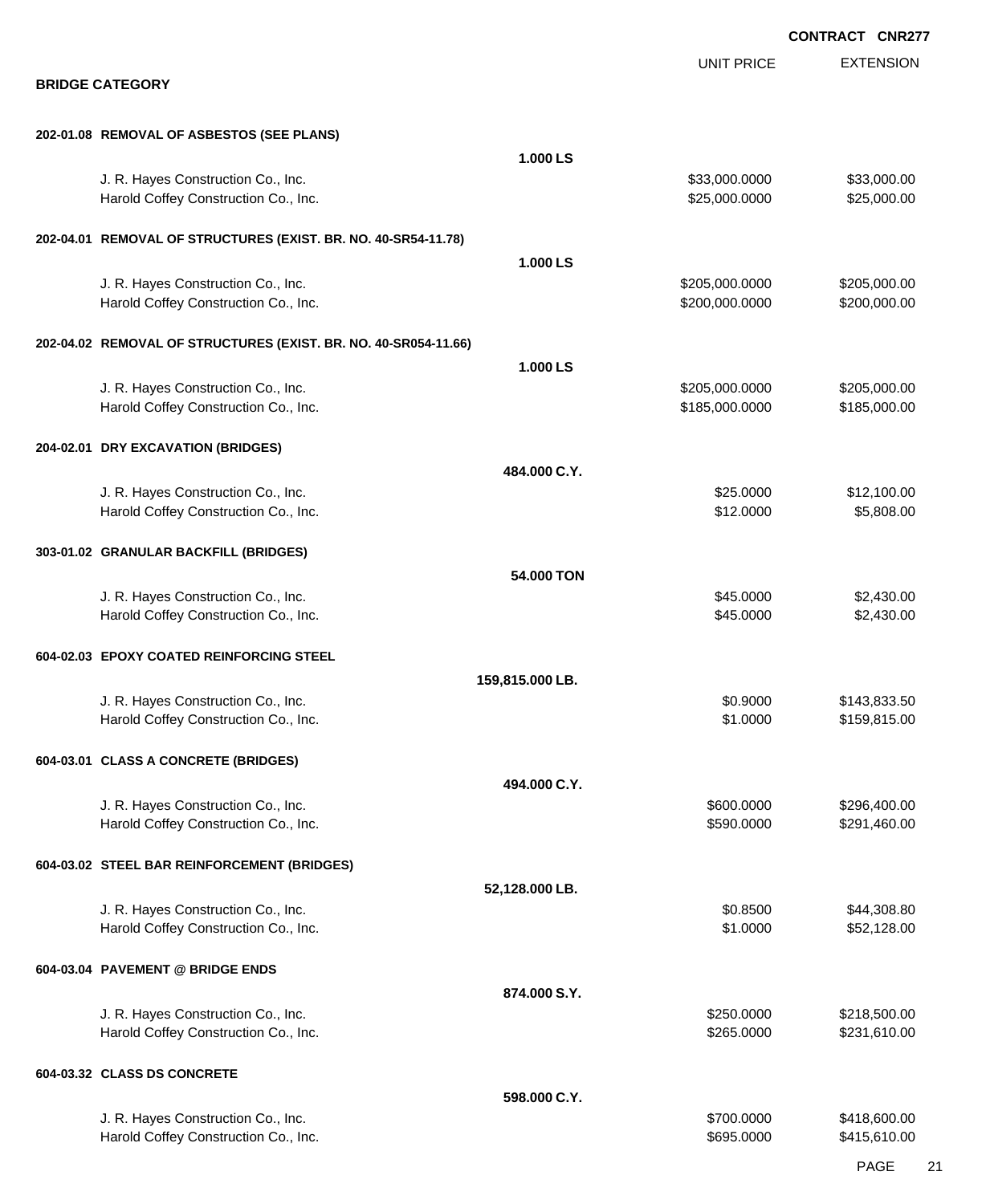|        |                                                              |                   |                   | <b>CONTRACT CNR277</b> |
|--------|--------------------------------------------------------------|-------------------|-------------------|------------------------|
|        |                                                              |                   | <b>UNIT PRICE</b> | <b>EXTENSION</b>       |
|        | 604-04.01 APPLIED TEXTURE FINISH (NEW STRUCTURES)            |                   |                   |                        |
|        |                                                              | 1,428.000 S.Y.    |                   |                        |
|        | J. R. Hayes Construction Co., Inc.                           |                   | \$6.9500          | \$9,924.60             |
|        | Harold Coffey Construction Co., Inc.                         |                   | \$6.2500          | \$8,925.00             |
|        | 604-04.41 THREE STAR STATE EMBLEM                            |                   |                   |                        |
|        |                                                              | <b>8.000 EACH</b> |                   |                        |
|        | J. R. Hayes Construction Co., Inc.                           |                   | \$1,200.0000      | \$9,600.00             |
|        | Harold Coffey Construction Co., Inc.                         |                   | \$800.0000        | \$6,400.00             |
|        | 604-05.31 BRIDGE DECK GROOVING (MECHANICAL)                  |                   |                   |                        |
|        |                                                              | 2,733.000 S.Y.    |                   |                        |
|        | J. R. Hayes Construction Co., Inc.                           |                   | \$8.5000          | \$23,230.50            |
|        | Harold Coffey Construction Co., Inc.                         |                   | \$14.0000         | \$38,262.00            |
|        | 606-09.01 TEST PILES (PRECAST CONCRETE, SIZE 1)              |                   |                   |                        |
|        |                                                              | 290.000 L.F.      |                   |                        |
|        | J. R. Hayes Construction Co., Inc.                           |                   | \$53.0000         | \$15,370.00            |
|        | Harold Coffey Construction Co., Inc.                         |                   | \$110.0000        | \$31,900.00            |
|        | 606-09.02 LOADING TEST (PRECAST CONCRETE, SIZE 1)            |                   |                   |                        |
|        |                                                              | <b>2.000 EACH</b> |                   |                        |
|        | J. R. Hayes Construction Co., Inc.                           |                   | \$6,500.0000      | \$13,000.00            |
|        | Harold Coffey Construction Co., Inc.                         |                   | \$7,500.0000      | \$15,000.00            |
|        | 606-09.03 PRECAST CONCRETE PILES (SIZE 1)                    |                   |                   |                        |
|        |                                                              | 4,645.000 L.F.    |                   |                        |
|        | J. R. Hayes Construction Co., Inc.                           |                   | \$45.0000         | \$209,025.00           |
|        | Harold Coffey Construction Co., Inc.                         |                   | \$45.0000         | \$209,025.00           |
|        | 606-12.01 PILE ANCHORAGE SYSTEM (SEISMIC)                    |                   |                   |                        |
|        |                                                              | 93.000 EACH       |                   |                        |
|        | J. R. Hayes Construction Co., Inc.                           |                   | \$160.0000        | \$14,880.00            |
|        | Harold Coffey Construction Co., Inc.                         |                   | \$125.0000        | \$11,625.00            |
|        | 615-01.12 PRESTRESSED CONCRETE BULB TEE BEAM (6" WEB)(BT-72) |                   |                   |                        |
|        |                                                              | 1,098.000 L.F.    |                   |                        |
|        | J. R. Hayes Construction Co., Inc.                           |                   | \$275.0000        | \$301,950.00           |
|        | Harold Coffey Construction Co., Inc.                         |                   | \$255.0000        | \$279,990.00           |
|        | 615-02.28 PRESTRESSED CONCRETE BOX BEAM (24" X 48")          |                   |                   |                        |
|        |                                                              | 912.000 L.F.      |                   |                        |
|        | J. R. Hayes Construction Co., Inc.                           |                   | \$235.0000        | \$214,320.00           |
|        | Harold Coffey Construction Co., Inc.                         |                   | \$210.0000        | \$191,520.00           |
| 617-02 | <b>BRIDGE DECK CRACK SEALING</b>                             |                   |                   |                        |
|        |                                                              | 233.000 L.F.      |                   |                        |
|        | J. R. Hayes Construction Co., Inc.                           |                   | \$4.0000          | \$932.00               |
|        | Harold Coffey Construction Co., Inc.                         |                   | \$9.0000          | \$2,097.00             |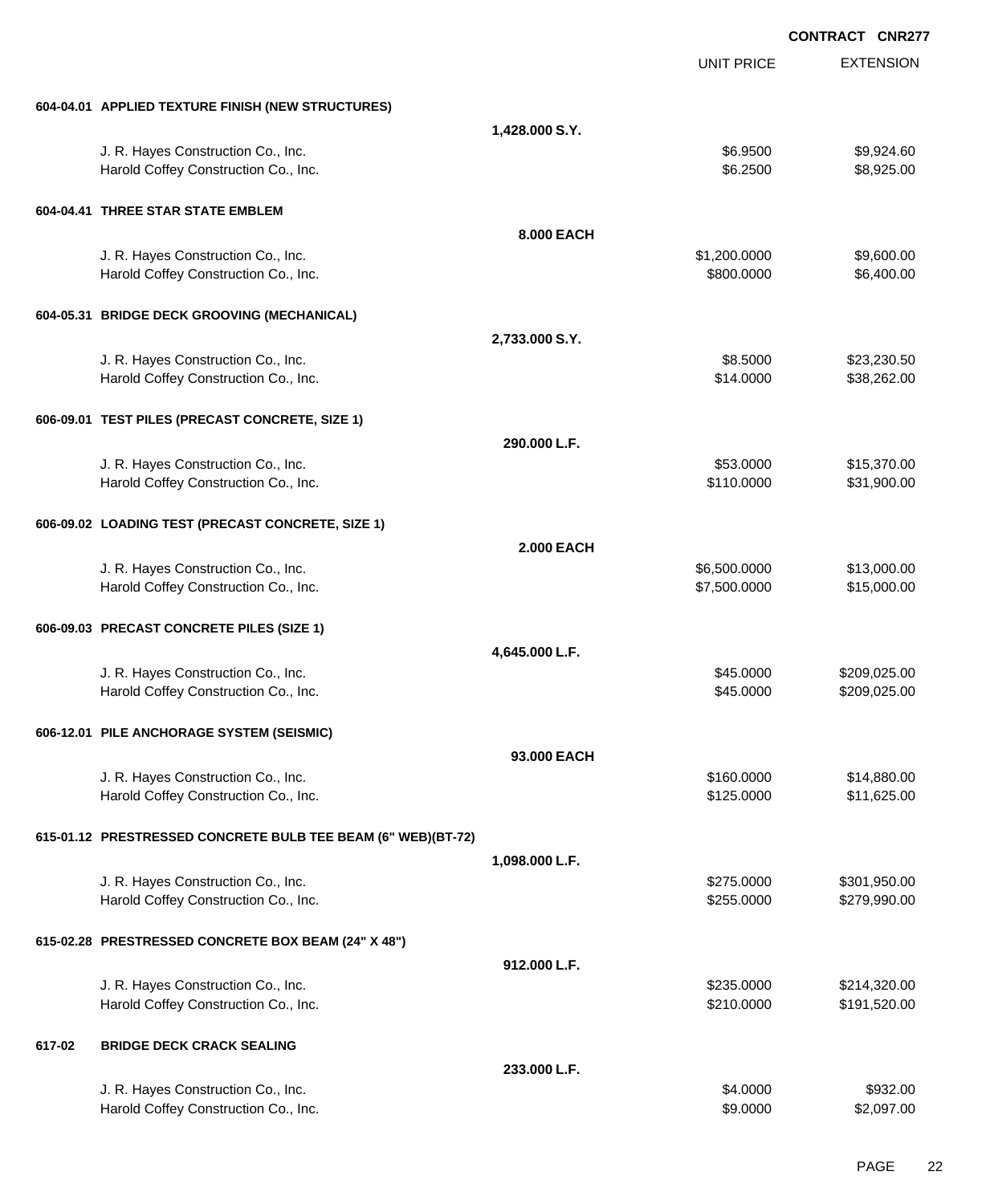|        |                                                         |              |            | <b>CONTRACT</b> | <b>CNR277</b>    |
|--------|---------------------------------------------------------|--------------|------------|-----------------|------------------|
|        |                                                         |              | UNIT PRICE |                 | <b>EXTENSION</b> |
| 617-05 | <b>SEALANT (HMWM)</b>                                   |              |            |                 |                  |
|        |                                                         | 2.000 GAL.   |            |                 |                  |
|        | J. R. Hayes Construction Co., Inc.                      |              | \$360.0000 |                 | \$720.00         |
|        | Harold Coffey Construction Co., Inc.                    |              | \$200.0000 |                 | \$400.00         |
| 620-05 | <b>CONCRETE PARAPET WITH STRUCTURAL TUBING</b>          |              |            |                 |                  |
|        |                                                         | 602.000 L.F. |            |                 |                  |
|        | J. R. Hayes Construction Co., Inc.                      |              | \$160.0000 |                 | \$96,320.00      |
|        | Harold Coffey Construction Co., Inc.                    |              | \$185.0000 |                 | \$111,370.00     |
|        | 710-09.01 6" PERFORATED PIPE WITH VERTICAL DRAIN SYSTEM |              |            |                 |                  |
|        |                                                         | 490.000 L.F. |            |                 |                  |
|        | J. R. Hayes Construction Co., Inc.                      |              | \$26.0000  |                 | \$12,740.00      |
|        | Harold Coffey Construction Co., Inc.                    |              | \$15.0000  |                 | \$7,350.00       |
|        | 710-09.02 6" PIPE UNDERDRAIN                            |              |            |                 |                  |
|        |                                                         | 66.000 L.F.  |            |                 |                  |

J. R. Hayes Construction Co., Inc. 6726.00 Harold Coffey Construction Co., Inc. 6990.00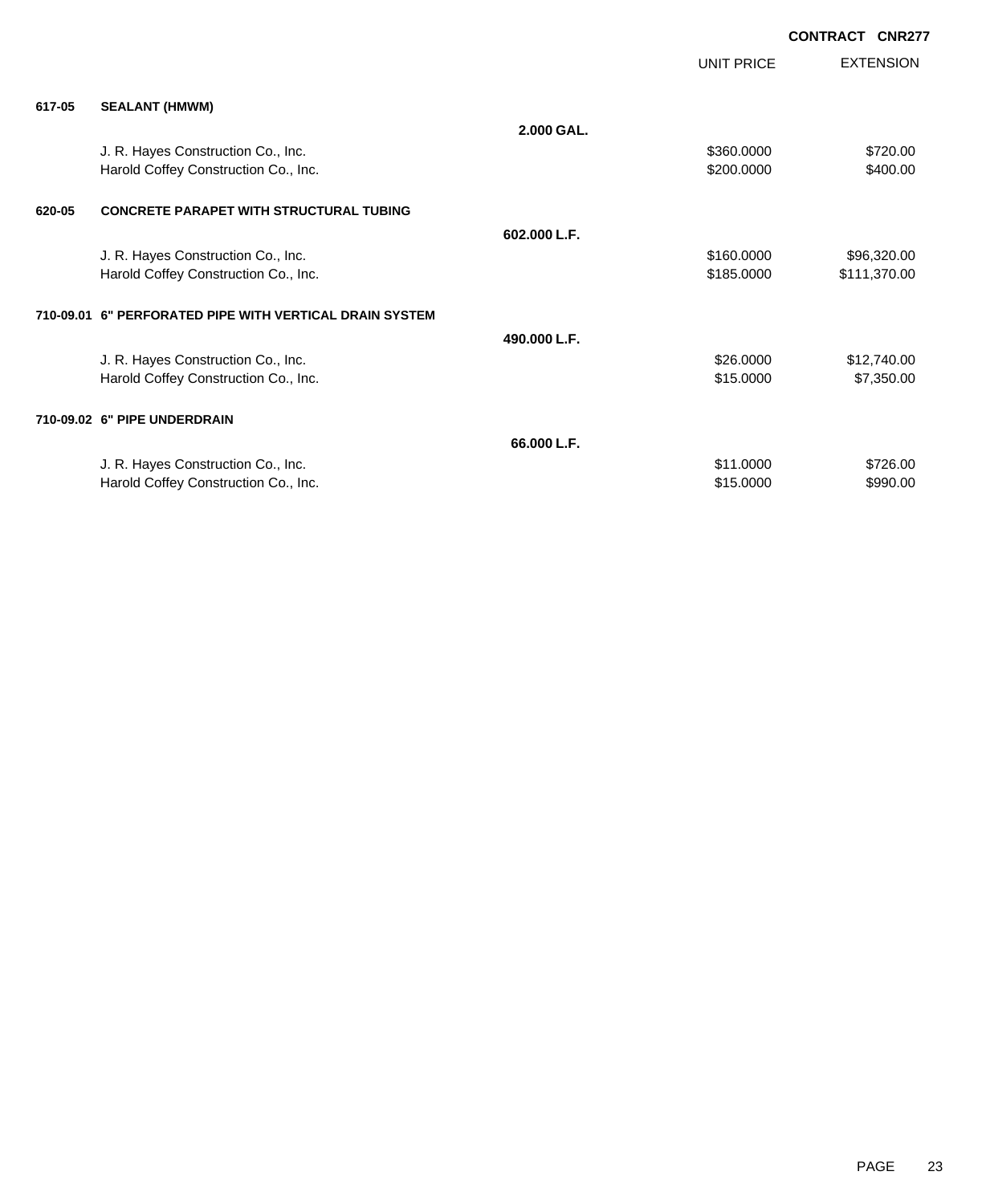|                                                                            |                    |                                  | <b>CONTRACT CNR277</b>       |
|----------------------------------------------------------------------------|--------------------|----------------------------------|------------------------------|
| <b>UTILITY CATEGORY</b>                                                    |                    | <b>UNIT PRICE</b>                | <b>EXTENSION</b>             |
| 680-02.01 BUILDING (DESCRIPTION)                                           |                    |                                  |                              |
|                                                                            | <b>1.000 EACH</b>  |                                  |                              |
| J. R. Hayes Construction Co., Inc.<br>Harold Coffey Construction Co., Inc. |                    | \$110,200.0000<br>\$115,000.0000 | \$110,200.00<br>\$115,000.00 |
| 771-04.52 REMOVE FARM TAP                                                  |                    |                                  |                              |
|                                                                            | <b>18.000 EACH</b> |                                  |                              |
| J. R. Hayes Construction Co., Inc.<br>Harold Coffey Construction Co., Inc. |                    | \$470.0000<br>\$590.0000         | \$8,460.00<br>\$10,620.00    |
| 790-02.04 POLE 35FT CLASS 5 WOOD                                           |                    |                                  |                              |
|                                                                            | 3.000 EACH         |                                  |                              |
| J. R. Hayes Construction Co., Inc.<br>Harold Coffey Construction Co., Inc. |                    | \$1,105.0000<br>\$1,105.0000     | \$3,315.00<br>\$3,315.00     |
| 790-03.03 POLE 40FT CLASS 4 WOOD                                           |                    |                                  |                              |
| J. R. Hayes Construction Co., Inc.                                         | 13.000 EACH        | \$1,415.0000                     | \$18,395.00                  |
| Harold Coffey Construction Co., Inc.                                       |                    | \$1,415.0000                     | \$18,395.00                  |
| 790-04.01 POLE 45FT CLASS 1 WOOD                                           | <b>6.000 EACH</b>  |                                  |                              |
| J. R. Hayes Construction Co., Inc.                                         |                    | \$1,815.0000                     | \$10,890.00                  |
| Harold Coffey Construction Co., Inc.                                       |                    | \$1,815.0000                     | \$10,890.00                  |
| 790-04.02 POLE 45FT CLASS 2 WOOD                                           | 8.000 EACH         |                                  |                              |
| J. R. Hayes Construction Co., Inc.                                         |                    | \$1,735.0000                     | \$13,880.00                  |
| Harold Coffey Construction Co., Inc.                                       |                    | \$1,735.0000                     | \$13,880.00                  |
| 790-04.04 POLE 45FT CLASS 4 WOOD                                           |                    |                                  |                              |
| J. R. Hayes Construction Co., Inc.                                         | 21.000 EACH        | \$1,605.0000                     | \$33,705.00                  |
| Harold Coffey Construction Co., Inc.                                       |                    | \$1,605.0000                     | \$33,705.00                  |
| 790-05.01 POLE 50FT CLASS 1 WOOD                                           | <b>2.000 EACH</b>  |                                  |                              |
| J. R. Hayes Construction Co., Inc.                                         |                    | \$2,145.0000                     | \$4,290.00                   |
| Harold Coffey Construction Co., Inc.                                       |                    | \$2,145.0000                     | \$4,290.00                   |
| 790-05.02 POLE 50FT CLASS 2 WOOD                                           | 27.000 EACH        |                                  |                              |
| J. R. Hayes Construction Co., Inc.                                         |                    | \$2,050.0000                     | \$55,350.00                  |
| Harold Coffey Construction Co., Inc.                                       |                    | \$2,050.0000                     | \$55,350.00                  |
| 790-06.05 POLE 55 FT CLASS 1 METAL                                         | 30.000 EACH        |                                  |                              |
| J. R. Hayes Construction Co., Inc.                                         |                    | \$5,085.0000                     | \$152,550.00                 |
| Harold Coffey Construction Co., Inc.                                       |                    | \$5,085.0000                     | \$152,550.00                 |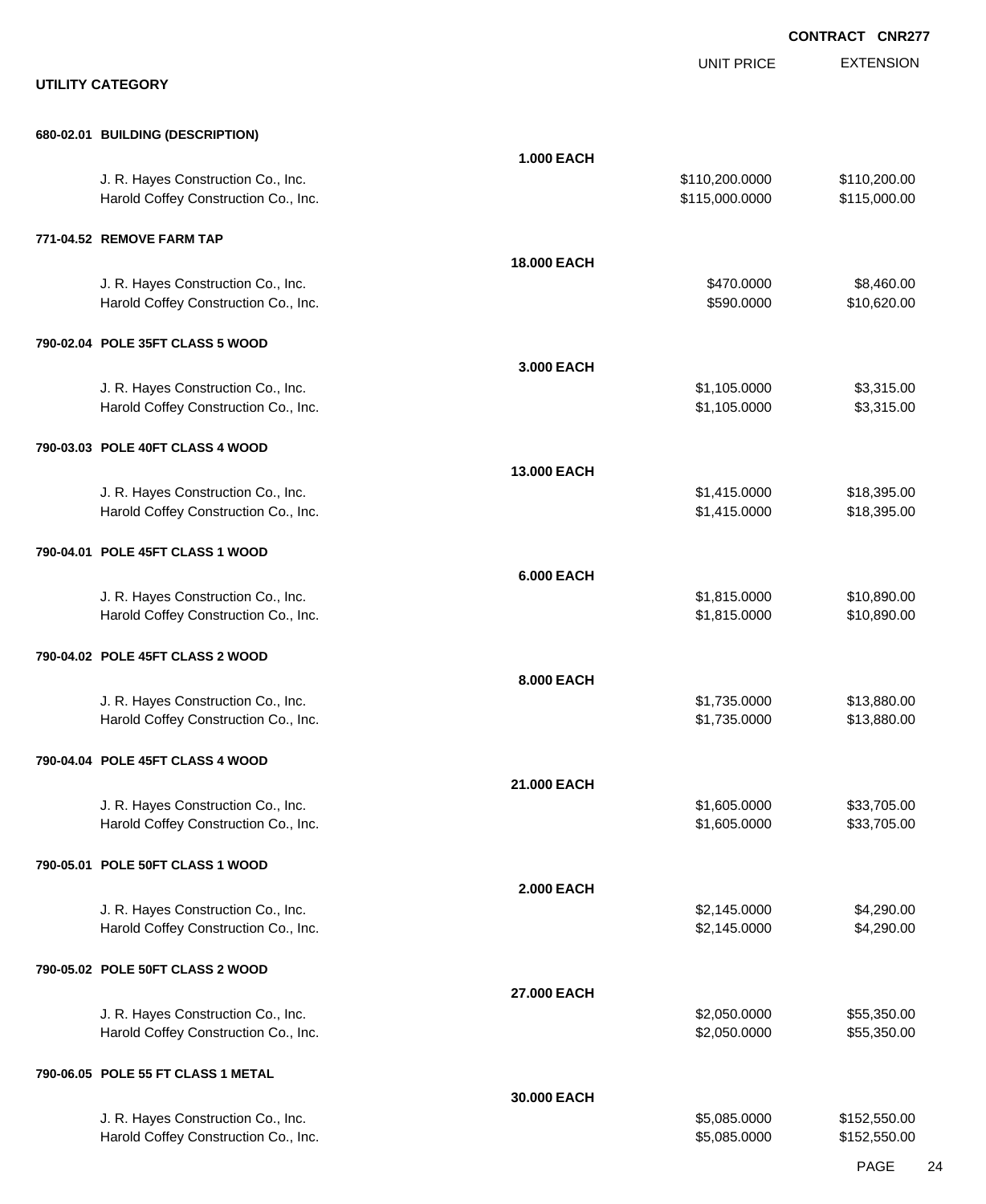|                                                 |                    | <b>UNIT PRICE</b> | <b>EXTENSION</b> |
|-------------------------------------------------|--------------------|-------------------|------------------|
| 790-07.05 POLE 60FT CLASS 1 METAL               |                    |                   |                  |
|                                                 | 19.000 EACH        |                   |                  |
| J. R. Hayes Construction Co., Inc.              |                    | \$6,635.0000      | \$126,065.00     |
| Harold Coffey Construction Co., Inc.            |                    | \$6,635.0000      | \$126,065.00     |
| 790-08.04 POLE 65FT CLASS H2 METAL              |                    |                   |                  |
|                                                 | <b>6.000 EACH</b>  |                   |                  |
| J. R. Hayes Construction Co., Inc.              |                    | \$7,610.0000      | \$45,660.00      |
| Harold Coffey Construction Co., Inc.            |                    | \$7,610.0000      | \$45,660.00      |
| 790-21.05 1PH DBL PRIMARY SUPPORT 15KV          |                    |                   |                  |
|                                                 | <b>10.000 EACH</b> |                   |                  |
| J. R. Hayes Construction Co., Inc.              |                    | \$285,0000        | \$2,850.00       |
| Harold Coffey Construction Co., Inc.            |                    | \$285.0000        | \$2,850.00       |
| 790-21.07 1PH PRIMARY LG ANGLE 15KV             |                    |                   |                  |
|                                                 | 3.000 EACH         |                   |                  |
| J. R. Hayes Construction Co., Inc.              |                    | \$305.0000        | \$915.00         |
| Harold Coffey Construction Co., Inc.            |                    | \$305.0000        | \$915.00         |
| 790-21.08 1PH DEADEND 15KV                      |                    |                   |                  |
|                                                 | <b>12.000 EACH</b> |                   |                  |
| J. R. Hayes Construction Co., Inc.              |                    | \$235.0000        | \$2,820.00       |
| Harold Coffey Construction Co., Inc.            |                    | \$235.0000        | \$2,820.00       |
| 790-21.09 1PH PRIMARY TAP 15KV                  |                    |                   |                  |
|                                                 | 20,000 EACH        |                   |                  |
| J. R. Hayes Construction Co., Inc.              |                    | \$305.0000        | \$6,100.00       |
| Harold Coffey Construction Co., Inc.            |                    | \$305.0000        | \$6,100.00       |
| 790-21.10 1PH VERTICAL DDE 15KV                 |                    |                   |                  |
|                                                 | <b>5.000 EACH</b>  |                   |                  |
| J. R. Hayes Construction Co., Inc.              |                    | \$425.0000        | \$2,125.00       |
| Harold Coffey Construction Co., Inc.            |                    | \$425.0000        | \$2,125.00       |
| 790-23.01 2PH CROSSARM SGL PRIM SUPPORT 15KV    |                    |                   |                  |
|                                                 | <b>1.000 EACH</b>  |                   |                  |
| J. R. Hayes Construction Co., Inc.              |                    | \$580.0000        | \$580.00         |
| Harold Coffey Construction Co., Inc.            |                    | \$580.0000        | \$580.00         |
| 790-23.07 2PH CROSSARM CONST DEADEND (SGL) 15KV |                    |                   |                  |
|                                                 | <b>4.000 EACH</b>  |                   |                  |
| J. R. Hayes Construction Co., Inc.              |                    | \$945.0000        | \$3,780.00       |
| Harold Coffey Construction Co., Inc.            |                    | \$945.0000        | \$3,780.00       |
| 790-25.07 3PH CROSSARM DBL LRG COND 15KV        |                    |                   |                  |
|                                                 | 3.000 EACH         |                   |                  |
| J. R. Hayes Construction Co., Inc.              |                    | \$1,315.0000      | \$3,945.00       |
| Harold Coffey Construction Co., Inc.            |                    | \$1,315.0000      | \$3,945.00       |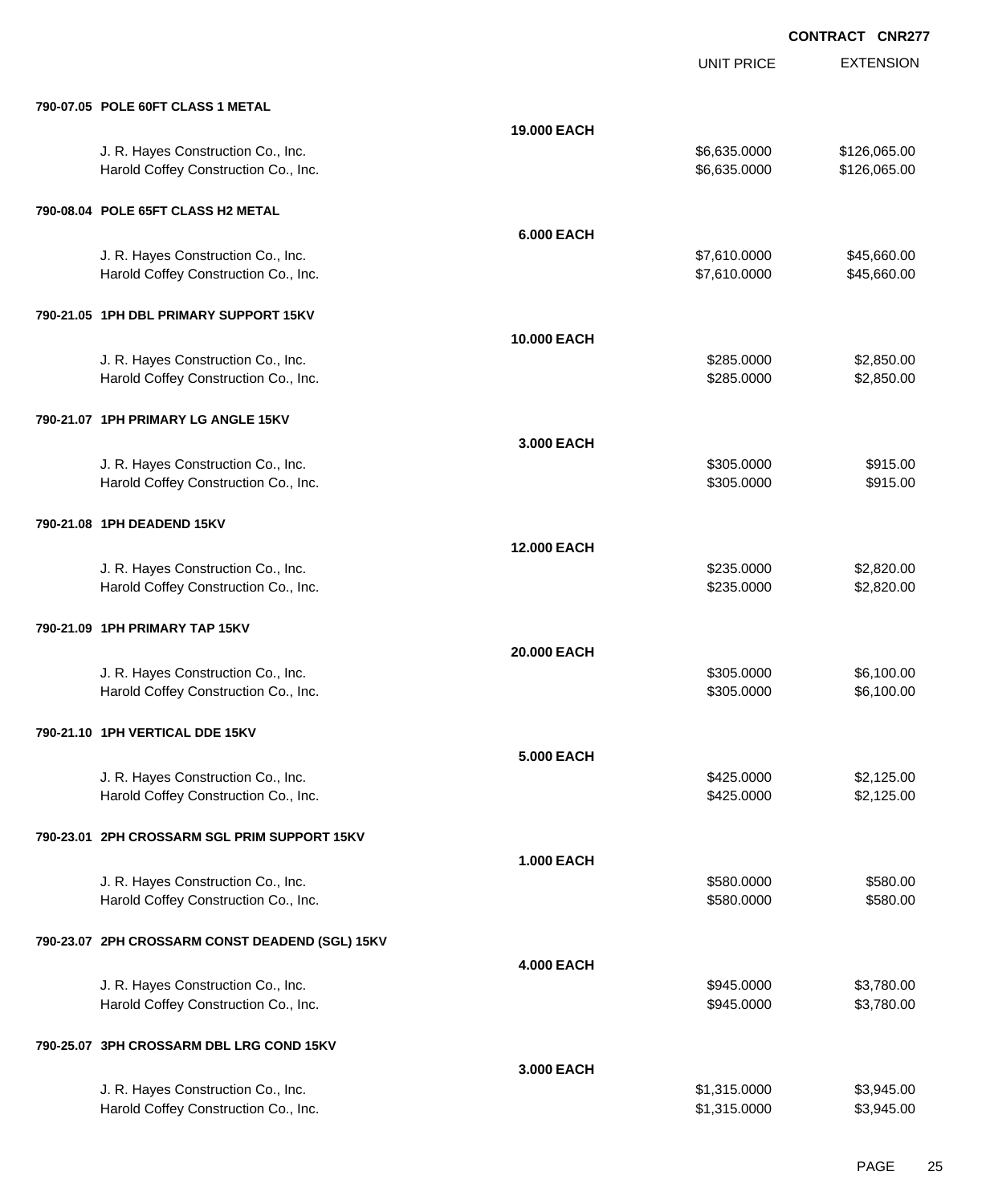|                                                   |                   | <b>UNIT PRICE</b> | <b>EXTENSION</b> |
|---------------------------------------------------|-------------------|-------------------|------------------|
| 790-25.08 3PH CROSSARM SGL LRG COND 15KV          |                   |                   |                  |
|                                                   | 25.000 EACH       |                   |                  |
| J. R. Hayes Construction Co., Inc.                |                   | \$810.0000        | \$20,250.00      |
| Harold Coffey Construction Co., Inc.              |                   | \$810.0000        | \$20,250.00      |
| 790-25.12 3PH CROSSARM DBL 10FT PRIM SUP 15KV     |                   |                   |                  |
|                                                   | 30,000 EACH       |                   |                  |
| J. R. Hayes Construction Co., Inc.                |                   | \$1,955.0000      | \$58,650.00      |
| Harold Coffey Construction Co., Inc.              |                   | \$1,955.0000      | \$58,650.00      |
| 790-25.21 3PH CROSSARM DEADEND SGL 15KV           |                   |                   |                  |
|                                                   | 33.000 EACH       |                   |                  |
| J. R. Hayes Construction Co., Inc.                |                   | \$1,340.0000      | \$44,220.00      |
| Harold Coffey Construction Co., Inc.              |                   | \$1,340.0000      | \$44,220.00      |
| 790-25.23 3PH CROSSARM DDE 15KV                   |                   |                   |                  |
|                                                   | <b>7.000 EACH</b> |                   |                  |
| J. R. Hayes Construction Co., Inc.                |                   | \$2,635.0000      | \$18,445.00      |
| Harold Coffey Construction Co., Inc.              |                   | \$2,635.0000      | \$18,445.00      |
| 790-25.29 3PH CROSSARM SGL 10FT LRG COND 15KV     |                   |                   |                  |
|                                                   | 47.000 EACH       |                   |                  |
| J. R. Hayes Construction Co., Inc.                |                   | \$970.0000        | \$45,590.00      |
| Harold Coffey Construction Co., Inc.              |                   | \$970.0000        | \$45,590.00      |
| 790-25.30 3PH CROSSARM DBL 10FT LRG COND 15KV     |                   |                   |                  |
|                                                   | 33,000 EACH       |                   |                  |
| J. R. Hayes Construction Co., Inc.                |                   | \$2,080.0000      | \$68,640.00      |
| Harold Coffey Construction Co., Inc.              |                   | \$2,080.0000      | \$68,640.00      |
| 790-30.03 SECONDARY ASSEMBLIES DEADEND            |                   |                   |                  |
|                                                   | 36.000 EACH       |                   |                  |
| J. R. Hayes Construction Co., Inc.                |                   | \$85.0000         | \$3,060.00       |
| Harold Coffey Construction Co., Inc.              |                   | \$85.0000         | \$3,060.00       |
| 790-31.02 SERVICE ASSEMBLY-POLE TYPE              |                   |                   |                  |
|                                                   | 33.000 EACH       |                   |                  |
| J. R. Hayes Construction Co., Inc.                |                   | \$80.0000         | \$2,640.00       |
| Harold Coffey Construction Co., Inc.              |                   | \$80.0000         | \$2,640.00       |
| 790-31.12 SERVICE CONDUCTOR 1/0 AL TRIPLEX        |                   |                   |                  |
|                                                   | 9,929.000 L.F.    |                   |                  |
| J. R. Hayes Construction Co., Inc.                |                   | \$4.4900          | \$44,581.21      |
| Harold Coffey Construction Co., Inc.              |                   | \$4.4900          | \$44,581.21      |
| 790-32.02 DOWN GUY - THROUGH BOLT TYPE HEAVY DUTY |                   |                   |                  |
|                                                   | 146.000 EACH      |                   |                  |
| J. R. Hayes Construction Co., Inc.                |                   | \$281.6900        | \$41,126.74      |
| Harold Coffey Construction Co., Inc.              |                   | \$281.6900        | \$41,126.74      |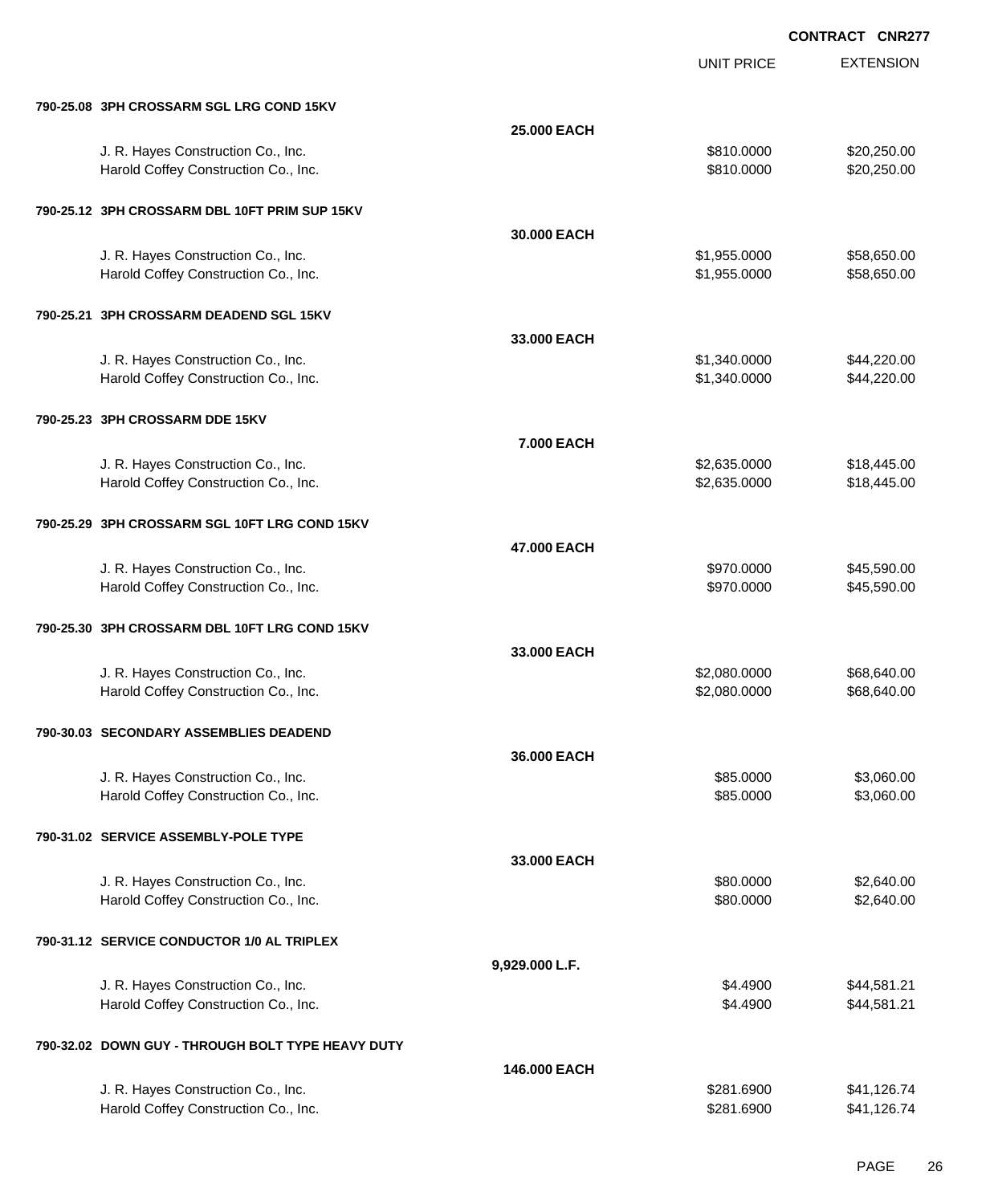UNIT PRICE

EXTENSION

| 790-32.07 OH GUY - THROUGH BOLT TYPE                                       |                    |                              |                              |
|----------------------------------------------------------------------------|--------------------|------------------------------|------------------------------|
|                                                                            | <b>12.000 EACH</b> |                              |                              |
| J. R. Hayes Construction Co., Inc.<br>Harold Coffey Construction Co., Inc. |                    | \$492.5300<br>\$492.5300     | \$5,910.36<br>\$5,910.36     |
| 790-33.04 SCREW TYPE ANCHOR 10,000LB-12,000LB                              |                    |                              |                              |
|                                                                            | 111.000 EACH       |                              |                              |
| J. R. Hayes Construction Co., Inc.                                         |                    | \$514.5100                   | \$57,110.61                  |
| Harold Coffey Construction Co., Inc.                                       |                    | \$514.5100                   | \$57,110.61                  |
| 790-40.03 OH COND 1/0 6/1 ACSR RAVEN                                       |                    |                              |                              |
|                                                                            | 13,904.000 L.F.    |                              |                              |
| J. R. Hayes Construction Co., Inc.<br>Harold Coffey Construction Co., Inc. |                    | \$2.2900<br>\$2.2900         | \$31,840.16<br>\$31,840.16   |
|                                                                            |                    |                              |                              |
| 790-40.09 OH COND 336.4 18/1 ACSR MERLIN                                   |                    |                              |                              |
|                                                                            | 100,379.000 L.F.   |                              |                              |
| J. R. Hayes Construction Co., Inc.<br>Harold Coffey Construction Co., Inc. |                    | \$3.1800<br>\$3.1800         | \$319,205.22<br>\$319,205.22 |
|                                                                            |                    |                              |                              |
| 790-43.58 3PH PRIMARY RISER W/ 6IN CONDUIT                                 |                    |                              |                              |
|                                                                            | 3.000 EACH         |                              |                              |
| J. R. Hayes Construction Co., Inc.<br>Harold Coffey Construction Co., Inc. |                    | \$5,735.0000<br>\$5,735.0000 | \$17,205.00<br>\$17,205.00   |
|                                                                            |                    |                              |                              |
| 790-46.01 1PH TRANSFORMER                                                  |                    |                              |                              |
|                                                                            | 27.000 EACH        |                              |                              |
| J. R. Hayes Construction Co., Inc.<br>Harold Coffey Construction Co., Inc. |                    | \$810.0000<br>\$810.0000     | \$21,870.00<br>\$21,870.00   |
|                                                                            |                    |                              |                              |
| 790-49.02 3PH XFMR BNK POLE MTD W/ FUSE/ARRESTERS                          |                    |                              |                              |
|                                                                            | <b>6.000 EACH</b>  |                              |                              |
| J. R. Hayes Construction Co., Inc.                                         |                    | \$5,345.0000                 | \$32,070.00                  |
| Harold Coffey Construction Co., Inc.                                       |                    | \$5,345.0000                 | \$32,070.00                  |
| 790-58.06 GOAB SWITCH 15KV                                                 |                    |                              |                              |
|                                                                            | 1.000 EACH         |                              |                              |
| J. R. Hayes Construction Co., Inc.                                         |                    | \$11,130.0000                | \$11,130.00                  |
| Harold Coffey Construction Co., Inc.                                       |                    | \$1,130.0000                 | \$1,130.00                   |
| 790-60.09 3PH SECTIONALIZER OR RECL 15KV                                   |                    |                              |                              |
|                                                                            | <b>4.000 EACH</b>  |                              |                              |
| J. R. Hayes Construction Co., Inc.                                         |                    | \$7,080.0000                 | \$28,320.00                  |
| Harold Coffey Construction Co., Inc.                                       |                    | \$7,080.0000                 | \$28,320.00                  |
| 790-68.01 POLE GROUND ROD TYPE                                             |                    |                              |                              |
|                                                                            | 132.000 EACH       |                              |                              |
| J. R. Hayes Construction Co., Inc.                                         |                    | \$335.0000                   | \$44,220.00                  |

Harold Coffey Construction Co., Inc. 66 and the state of the state of the state state state state state state state state state state state state state state state state state state state state state state state state stat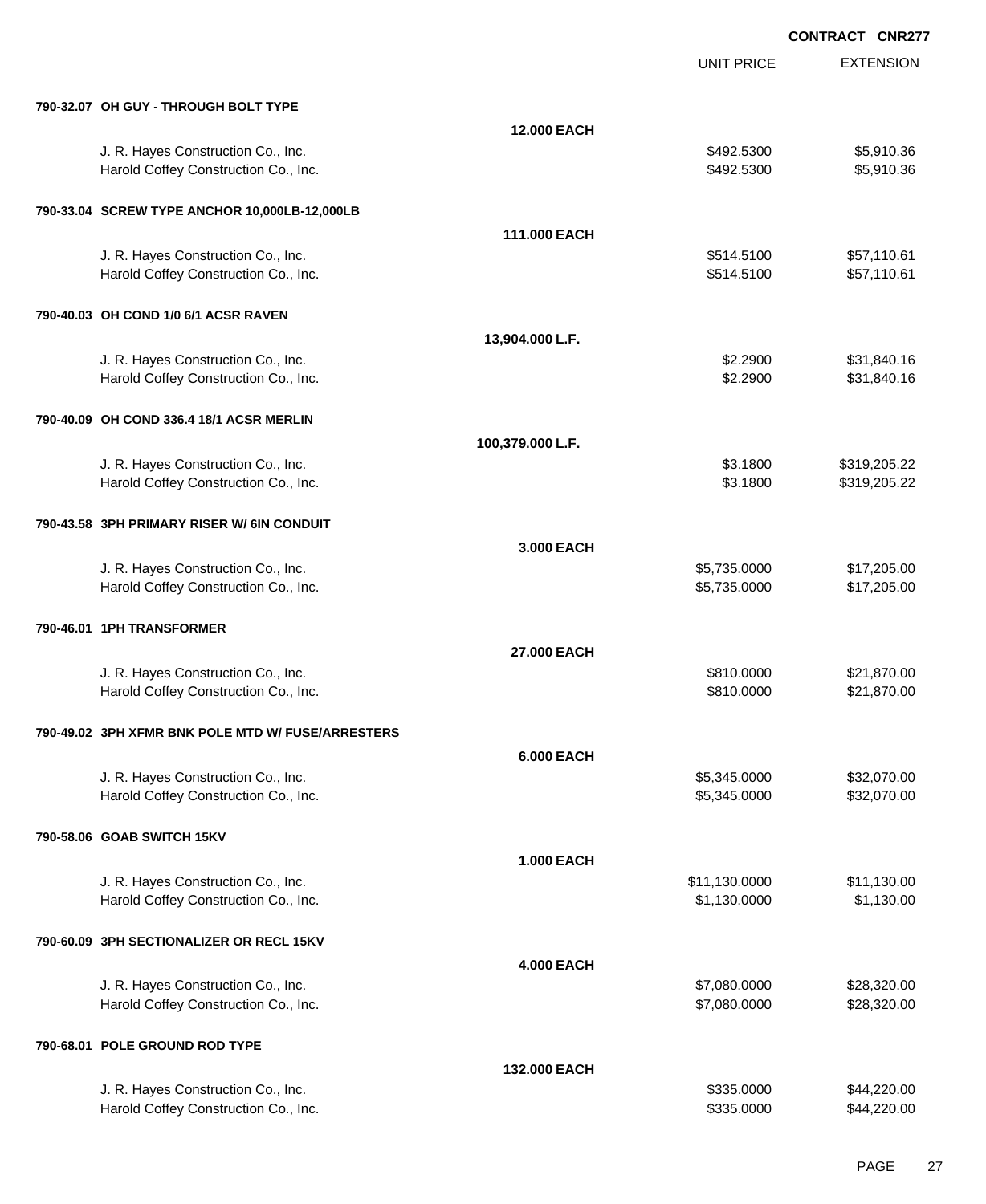|                                               |                    | <b>UNIT PRICE</b> | <b>EXTENSION</b> |
|-----------------------------------------------|--------------------|-------------------|------------------|
| 790-68.10 MISCELLANEOUS ASSEMBLIES            |                    |                   |                  |
|                                               | <b>16.000 EACH</b> |                   |                  |
| J. R. Hayes Construction Co., Inc.            |                    | \$355.0000        | \$5,680.00       |
| Harold Coffey Construction Co., Inc.          |                    | \$355.0000        | \$5,680.00       |
| 790-70.20 STREET LIGHT (SEE PLANS)            |                    |                   |                  |
|                                               | 55,000 EACH        |                   |                  |
| J. R. Hayes Construction Co., Inc.            |                    | \$465.0000        | \$25,575.00      |
| Harold Coffey Construction Co., Inc.          |                    | \$465.0000        | \$25,575.00      |
| 790-71.29 MED VERT ANG 69KV MAX               |                    |                   |                  |
|                                               | <b>1.000 EACH</b>  |                   |                  |
| J. R. Hayes Construction Co., Inc.            |                    | \$4,465.0000      | \$4,465.00       |
| Harold Coffey Construction Co., Inc.          |                    | \$4,465.0000      | \$4,465.00       |
| 790-74.25 FIBER SPLICE-12 FIBER RIBBON        |                    |                   |                  |
|                                               | 35.000 EACH        |                   |                  |
| J. R. Hayes Construction Co., Inc.            |                    | \$1,380.0000      | \$48,300.00      |
| Harold Coffey Construction Co., Inc.          |                    | \$1,380.0000      | \$48,300.00      |
| 790-74.26 FIBER OPTIC MAINTENANCE LOOP        |                    |                   |                  |
|                                               | 7.000 EACH         |                   |                  |
| J. R. Hayes Construction Co., Inc.            |                    | \$740.0000        | \$5,180.00       |
| Harold Coffey Construction Co., Inc.          |                    | \$740.0000        | \$5,180.00       |
| 790-98.01 REMOVE WIRE                         |                    |                   |                  |
|                                               | 108,136.000 L.F.   |                   |                  |
| J. R. Hayes Construction Co., Inc.            |                    | \$1.6500          | \$178,424.40     |
| Harold Coffey Construction Co., Inc.          |                    | \$1.6600          | \$179,505.76     |
| 790-98.02 REMOVE POLES                        |                    |                   |                  |
|                                               | 93.000 EACH        |                   |                  |
| J. R. Hayes Construction Co., Inc.            |                    | \$386.8600        | \$35,977.98      |
| Harold Coffey Construction Co., Inc.          |                    | \$386.8600        | \$35,977.98      |
| 790-98.03 REMOVE FRAMING/ASSOCIATED APPARATUS |                    |                   |                  |
|                                               | 550.000 EACH       |                   |                  |
| J. R. Hayes Construction Co., Inc.            |                    | \$276.3300        | \$151,981.50     |
| Harold Coffey Construction Co., Inc.          |                    | \$276.3300        | \$151,981.50     |
| 790-98.04 REMOVE FIBER OPTIC CABLE            |                    |                   |                  |
|                                               | 14,286.000 L.F.    |                   |                  |
| J. R. Hayes Construction Co., Inc.            |                    | \$1.5500          | \$22,143.30      |
| Harold Coffey Construction Co., Inc.          |                    | \$1.5500          | \$22,143.30      |
|                                               |                    |                   |                  |
| 790-99.01 RESERVED FOR TDOT USE ONLY          |                    |                   |                  |
| J. R. Hayes Construction Co., Inc.            | <b>1.000 EACH</b>  | \$100,000.0000    | \$100,000.00     |
| Harold Coffey Construction Co., Inc.          |                    | \$100,000.0000    | \$100,000.00     |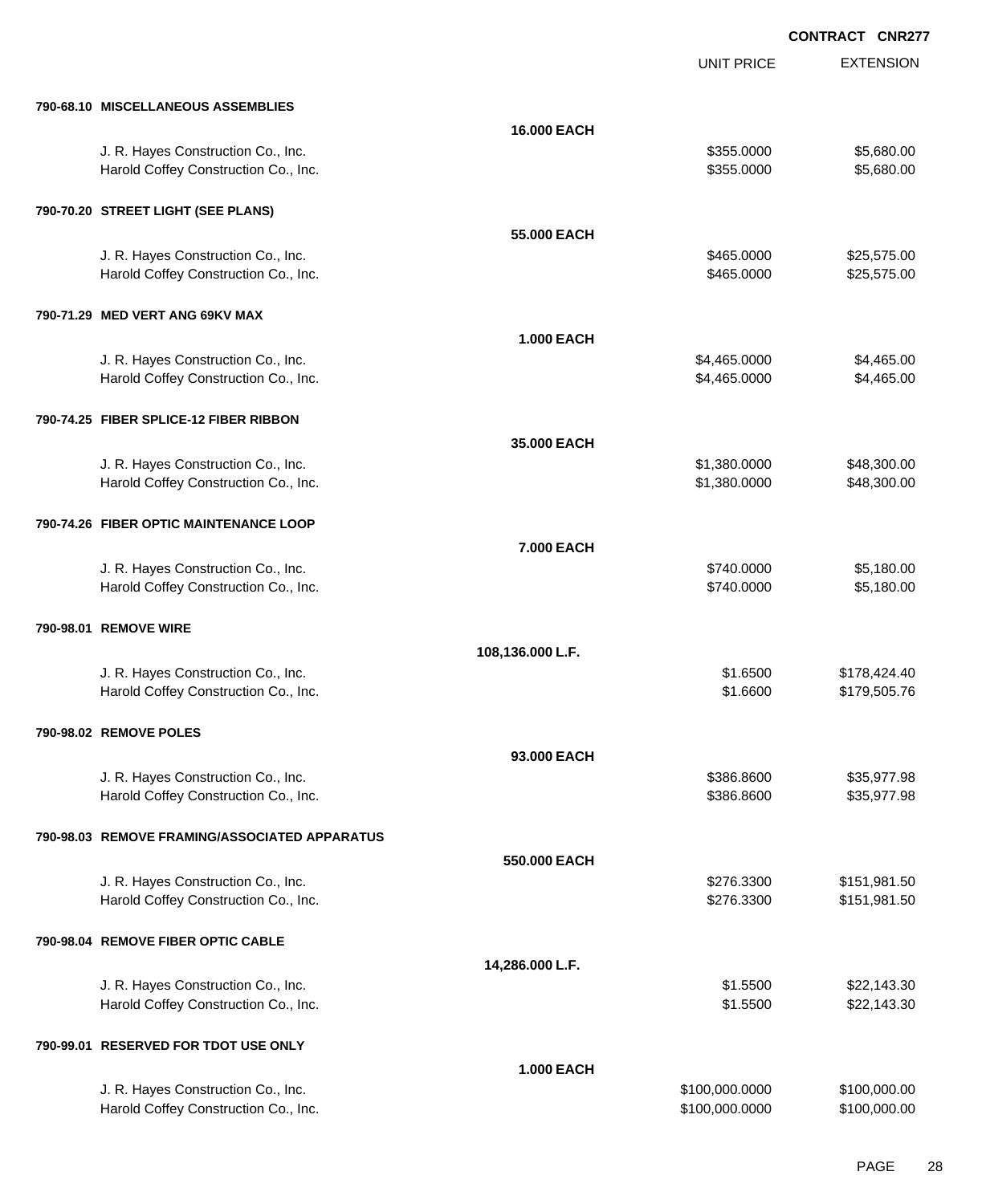EXTENSION **CONTRACT CNR277** UNIT PRICE **790-99.02 RESERVED FOR TDOT USE ONLY 14,376.000 L.F.** J. R. Hayes Construction Co., Inc. 665,123.28 Harold Coffey Construction Co., Inc. 665,123.28 **791-01.01 <2IN STEEL GAS MAIN 70.000 L.F.** J. R. Hayes Construction Co., Inc. \$32.000 \$2,240.00 Harold Coffey Construction Co., Inc. 6. 2010. The state of the state of the state of the state of the state of the state of the state of the state of the state of the state of the state of the state of the state of the sta **791-01.02 2IN STEEL GAS MAIN 805.000 L.F.** J. R. Hayes Construction Co., Inc. 6. The Construction Co., Inc. \$38.5000 \$30,992.50 Harold Coffey Construction Co., Inc. 6. 2008. The state of the state of the state of the state of the state of the state of the state of the state of the state of the state of the state of the state of the state of the sta **791-01.05 6IN STEEL GAS MAIN 11,750.000 L.F.** J. R. Hayes Construction Co., Inc. \$62.000 \$728,500.00 Harold Coffey Construction Co., Inc. 662.000 \$728,500.00 \$728,500.00 **791-01.09 \_\_IN STEEL GAS MAIN 385.000 L.F.** J. R. Hayes Construction Co., Inc. 6. The Construction Co., Inc. \$13,860.000 \$13,860.00 Harold Coffey Construction Co., Inc. 6. 2010 12:00:00 \$13,860.000 \$13,860.00 **791-03.02 2IN HDPE GAS MAIN 945.000 L.F.** J. R. Hayes Construction Co., Inc. 6. 20.000 \$18,900.00 \$18,900.00 Harold Coffey Construction Co., Inc. 6. The Construction Co., Inc. 6. The Construction Co., Inc. 6. The Const **791-03.04 4IN HDPE GAS MAIN 7,500.000 L.F.** J. R. Hayes Construction Co., Inc. \$28.0000 \$210,000.00 Harold Coffey Construction Co., Inc. 6. 2000 \$210,000.00 \$210,000.00 **791-03.09 \_\_IN HDPE GAS MAIN 100.000 L.F.** J. R. Hayes Construction Co., Inc. \$1,900.00 \$1,900.00 \$1,900.00 Harold Coffey Construction Co., Inc. 6. The Construction Co., Inc. \$19.0000 \$1,900.00 **791-03.10 \_\_IN HDPE GAS MAIN 1,450.000 L.F.** J. R. Hayes Construction Co., Inc. \$17.0000 \$24,650.00 Harold Coffey Construction Co., Inc. 6. The Construction Co., Inc. 6. The Construction Co., Inc. 6. The Const **791-04.01 HDD <2IN PE PIPE - UNCONSOLIDATED 650.000 L.F.** J. R. Hayes Construction Co., Inc. 6. The Construction Co., Inc. \$46.0000 \$29,900.00

Harold Coffey Construction Co., Inc. 6. The Construction Co., Inc. 6. The Construction Co., Inc. 6. The Const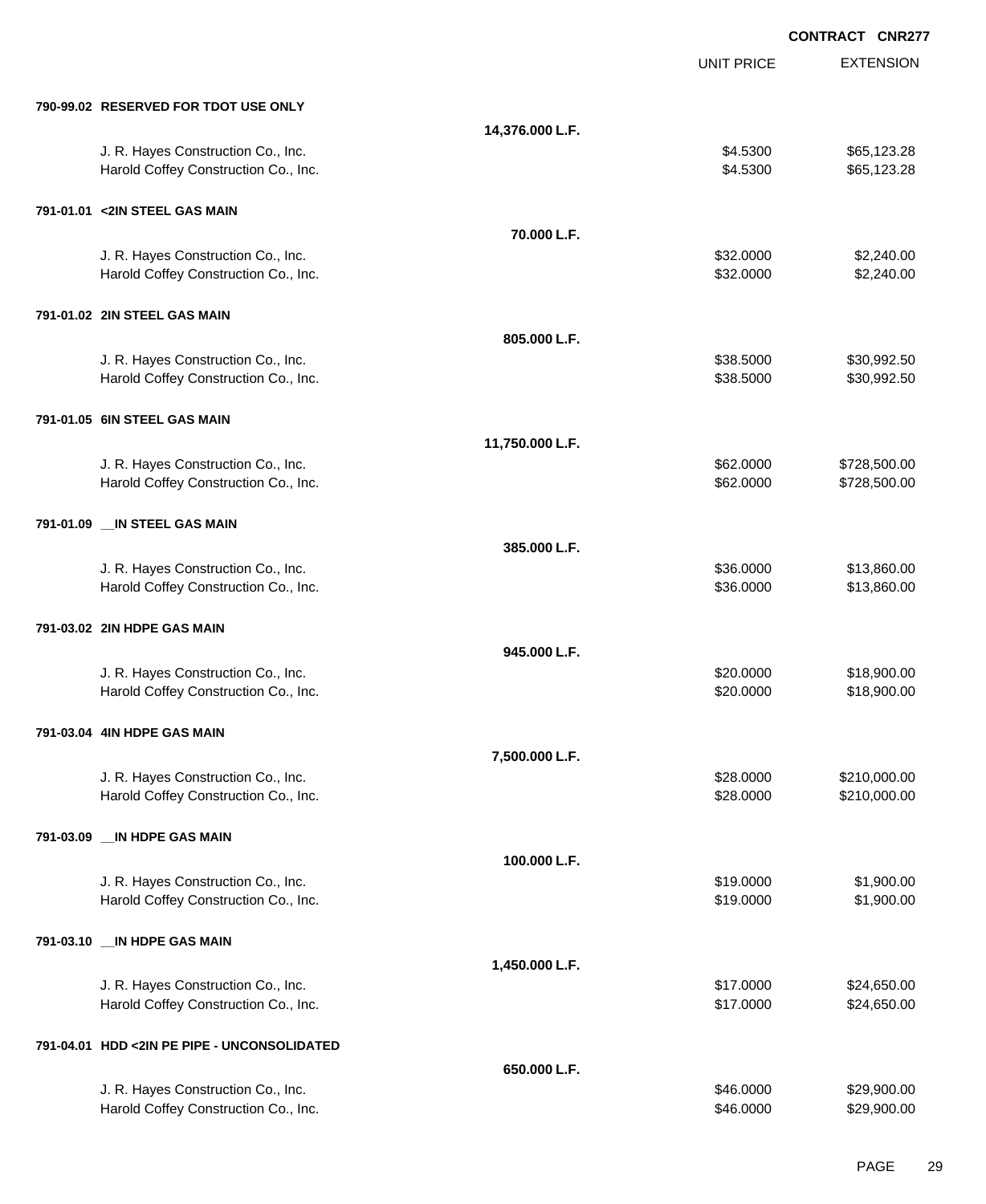|                                                       |                   | <b>UNIT PRICE</b> | <b>EXTENSION</b> |
|-------------------------------------------------------|-------------------|-------------------|------------------|
| 791-04.02 HDD 2IN PE PIPE - UNCONSOLIDATED            |                   |                   |                  |
|                                                       | 800.000 L.F.      |                   |                  |
| J. R. Hayes Construction Co., Inc.                    |                   | \$56.1500         | \$44,920.00      |
| Harold Coffey Construction Co., Inc.                  |                   | \$56.1500         | \$44,920.00      |
| 791-04.04 HDD 4IN PE PIPE - UNCONSOLIDATED            |                   |                   |                  |
|                                                       | 295,000 L.F.      |                   |                  |
| J. R. Hayes Construction Co., Inc.                    |                   | \$64.0700         | \$18,900.65      |
| Harold Coffey Construction Co., Inc.                  |                   | \$64.0700         | \$18,900.65      |
| 791-04.09 HDD __ IN PE PIPE - UNCONSOLIDATED          |                   |                   |                  |
|                                                       | 30.000 L.F.       |                   |                  |
| J. R. Hayes Construction Co., Inc.                    |                   | \$46.0000         | \$1,380.00       |
| Harold Coffey Construction Co., Inc.                  |                   | \$46.0000         | \$1,380.00       |
| 791-04.19 HDD <2IN STEEL PIPE - UNCONSOLIDATED        |                   |                   |                  |
|                                                       | 390.000 L.F.      |                   |                  |
| J. R. Hayes Construction Co., Inc.                    |                   | \$52.0000         | \$20,280.00      |
| Harold Coffey Construction Co., Inc.                  |                   | \$52.0000         | \$20,280.00      |
| 791-04.23 HDD 6IN STEEL PIPE - UNCONSOLIDATED         |                   |                   |                  |
|                                                       | 495.000 L.F.      |                   |                  |
| J. R. Hayes Construction Co., Inc.                    |                   | \$99.7000         | \$49,351.50      |
| Harold Coffey Construction Co., Inc.                  |                   | \$99.7000         | \$49,351.50      |
| 791-04.27 HDD __ IN STEEL PIPE - UNCONSOLIDATED       |                   |                   |                  |
|                                                       | 643.000 L.F.      |                   |                  |
| J. R. Hayes Construction Co., Inc.                    |                   | \$52.0000         | \$33,436.00      |
| Harold Coffey Construction Co., Inc.                  |                   | \$52.0000         | \$33,436.00      |
| 791-05.04 BORE/JACK 12IN - STEEL CASING PIPE - UNCON. |                   |                   |                  |
|                                                       | 100.000 L.F.      |                   |                  |
| J. R. Hayes Construction Co., Inc.                    |                   | \$200.0000        | \$20,000.00      |
| Harold Coffey Construction Co., Inc.                  |                   | \$200.0000        | \$20,000.00      |
| 791-06.02 CONNECT TO 2IN EX. PE MAIN                  |                   |                   |                  |
|                                                       | <b>5.000 EACH</b> |                   |                  |
| J. R. Hayes Construction Co., Inc.                    |                   | \$950.0000        | \$4,750.00       |
| Harold Coffey Construction Co., Inc.                  |                   | \$950.0000        | \$4,750.00       |
| 791-06.09 CONNECT TO __ IN EX. PE MAIN                |                   |                   |                  |
|                                                       | <b>4.000 EACH</b> |                   |                  |
| J. R. Hayes Construction Co., Inc.                    |                   | \$775.0000        | \$3,100.00       |
| Harold Coffey Construction Co., Inc.                  |                   | \$775.0000        | \$3,100.00       |
| 791-06.10 CONNECT TO 2IN EX. STL MAIN                 |                   |                   |                  |
|                                                       | <b>6.000 EACH</b> |                   |                  |
| J. R. Hayes Construction Co., Inc.                    |                   | \$2,500.0000      | \$15,000.00      |
| Harold Coffey Construction Co., Inc.                  |                   | \$2,500.0000      | \$15,000.00      |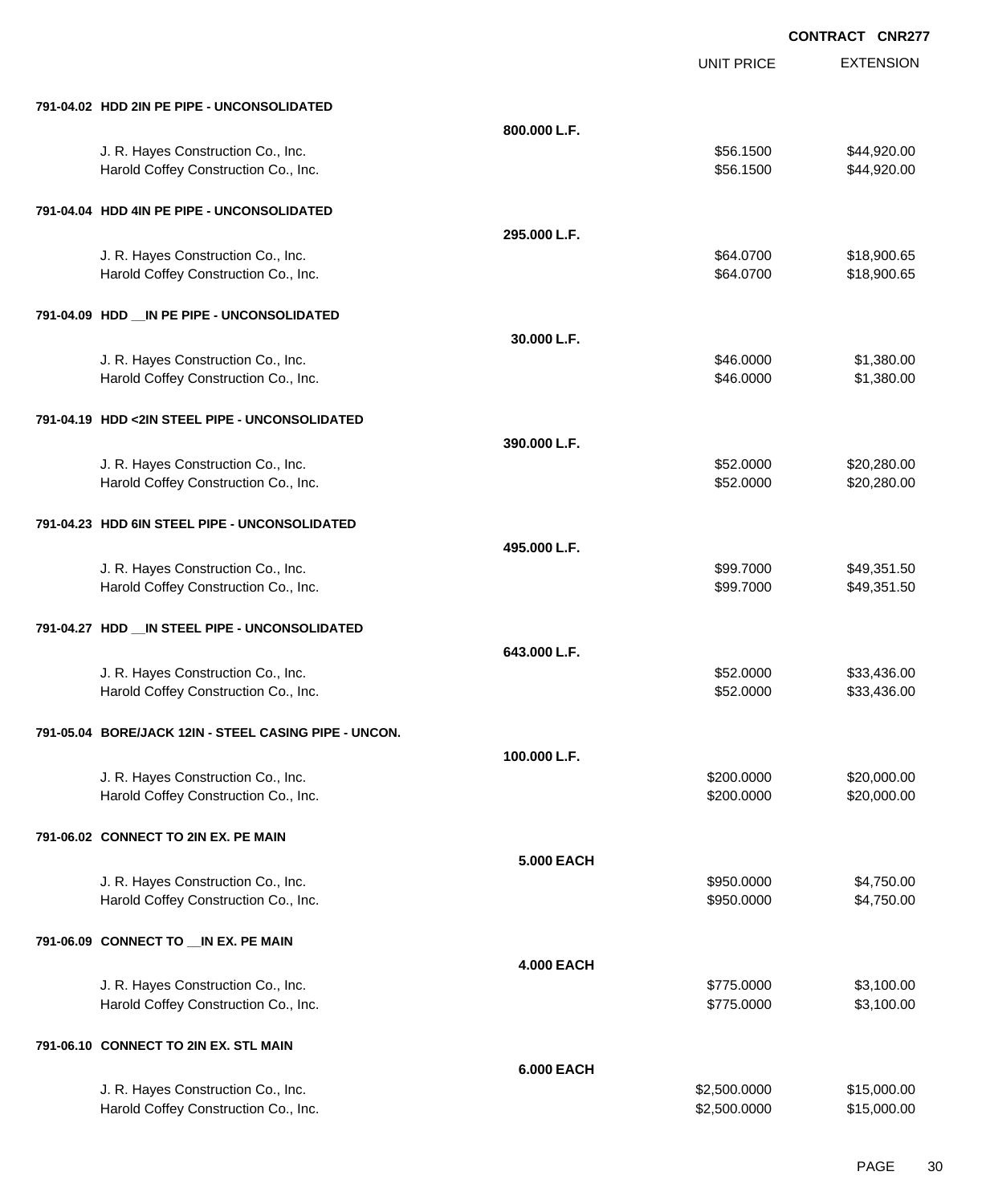|                                                  |                    | <b>UNIT PRICE</b> | <b>EXTENSION</b> |
|--------------------------------------------------|--------------------|-------------------|------------------|
| 791-06.12 CONNECT TO 6IN EX. STL MAIN            |                    |                   |                  |
|                                                  | <b>1.000 EACH</b>  |                   |                  |
| J. R. Hayes Construction Co., Inc.               |                    | \$3,200.0000      | \$3,200.00       |
| Harold Coffey Construction Co., Inc.             |                    | \$3,200.0000      | \$3,200.00       |
| 791-06.17 CONNECT TO __ IN EX. STL MAIN          |                    |                   |                  |
|                                                  | <b>2.000 EACH</b>  |                   |                  |
| J. R. Hayes Construction Co., Inc.               |                    | \$925.0000        | \$1,850.00       |
| Harold Coffey Construction Co., Inc.             |                    | \$925.0000        | \$1,850.00       |
| 791-06.31 CONNECT TO 2IN EX. STL MAIN W/ STOPPLE |                    |                   |                  |
|                                                  | <b>4.000 EACH</b>  |                   |                  |
| J. R. Hayes Construction Co., Inc.               |                    | \$6,575.0000      | \$26,300.00      |
| Harold Coffey Construction Co., Inc.             |                    | \$6,575.0000      | \$26,300.00      |
| 791-06.33 CONNECT TO 6IN EX. STL MAIN W/ STOPPLE |                    |                   |                  |
|                                                  | <b>4.000 EACH</b>  |                   |                  |
| J. R. Hayes Construction Co., Inc.               |                    | \$20,045.0000     | \$80,180.00      |
| Harold Coffey Construction Co., Inc.             |                    | \$20,045.0000     | \$80,180.00      |
| 791-06.47 CONNECT TO 3/4IN EX. PE MAIN           |                    |                   |                  |
|                                                  | <b>17.000 EACH</b> |                   |                  |
| J. R. Hayes Construction Co., Inc.               |                    | \$725.0000        | \$12,325.00      |
| Harold Coffey Construction Co., Inc.             |                    | \$725.0000        | \$12,325.00      |
| 791-06.48 CONNECT TO 3/4IN EX. STEEL MAIN        |                    |                   |                  |
|                                                  | <b>6.000 EACH</b>  |                   |                  |
| J. R. Hayes Construction Co., Inc.               |                    | \$1,015.0000      | \$6,090.00       |
| Harold Coffey Construction Co., Inc.             |                    | \$1,015.0000      | \$6,090.00       |
| 791-07.01   2IN PE GAS VALVE ASSEMBLY            |                    |                   |                  |
|                                                  | 7.000 EACH         |                   |                  |
| J. R. Hayes Construction Co., Inc.               |                    | \$480.0000        | \$3,360.00       |
| Harold Coffey Construction Co., Inc.             |                    | \$480.0000        | \$3,360.00       |
| 791-07.02 4IN PE GAS VALVE ASSEMBLY              |                    |                   |                  |
|                                                  | <b>2.000 EACH</b>  |                   |                  |
| J. R. Hayes Construction Co., Inc.               |                    | \$810.0000        | \$1,620.00       |
| Harold Coffey Construction Co., Inc.             |                    | \$810.0000        | \$1,620.00       |
| 791-07.09 2IN STEEL GAS VALVE ASSEMBLY           |                    |                   |                  |
|                                                  | 3.000 EACH         |                   |                  |
| J. R. Hayes Construction Co., Inc.               |                    | \$935.0000        | \$2,805.00       |
| Harold Coffey Construction Co., Inc.             |                    | \$935.0000        | \$2,805.00       |
| 791-07.11 6IN STEEL GAS VALVE ASSEMBLY           |                    |                   |                  |
|                                                  | 3.000 EACH         |                   |                  |
| J. R. Hayes Construction Co., Inc.               |                    | \$4,250.0000      | \$12,750.00      |
| Harold Coffey Construction Co., Inc.             |                    | \$4,250.0000      | \$12,750.00      |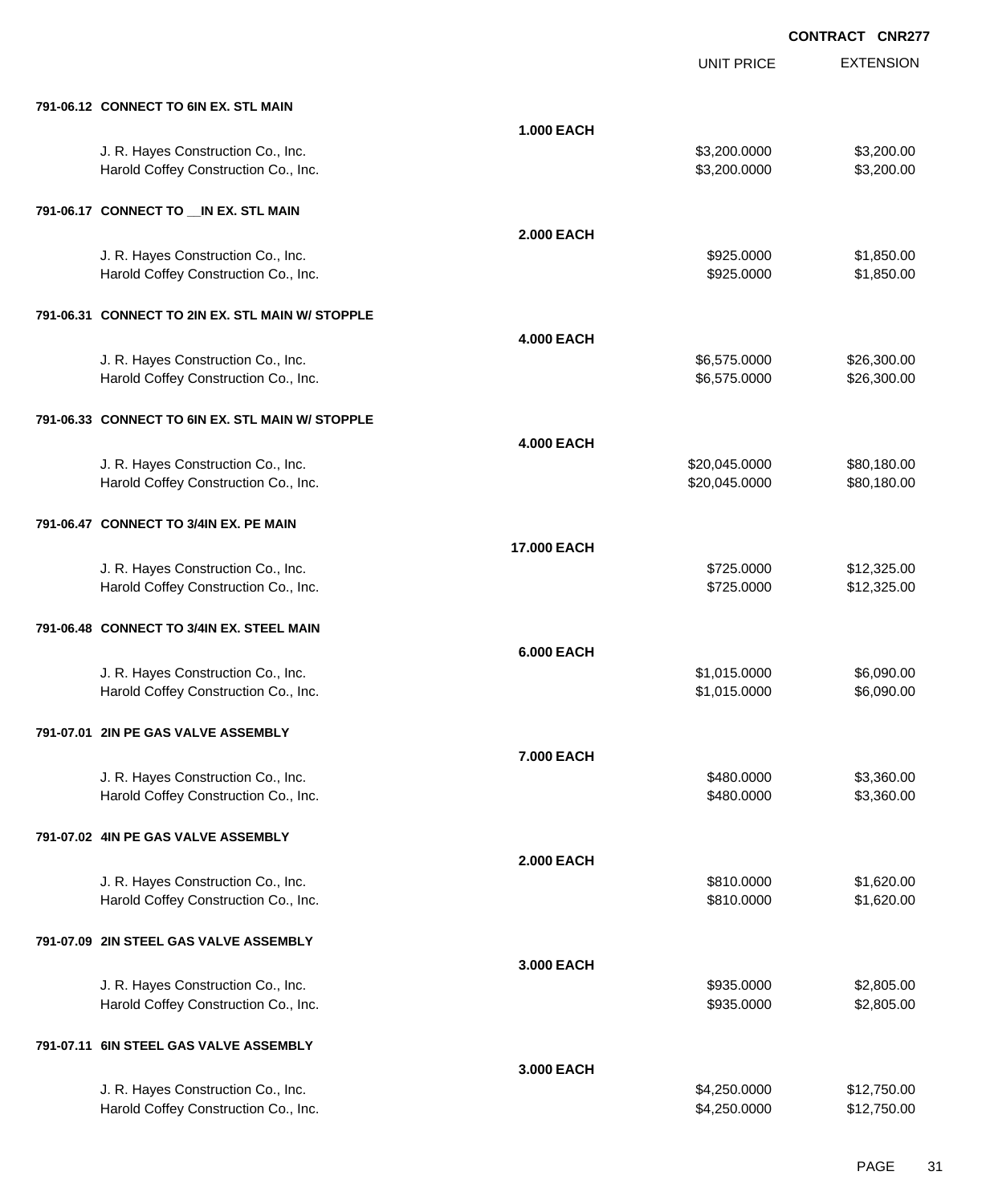|                                                 |                   | <b>UNIT PRICE</b> | <b>EXTENSION</b> |
|-------------------------------------------------|-------------------|-------------------|------------------|
| 791-07.16 __ IN STEEL GAS VALVE ASSEMBLY        |                   |                   |                  |
|                                                 | <b>1.000 EACH</b> |                   |                  |
| J. R. Hayes Construction Co., Inc.              |                   | \$750.0000        | \$750.00         |
| Harold Coffey Construction Co., Inc.            |                   | \$750.0000        | \$750.00         |
| 791-07.21 EXCESS FLOW VALVE (EFV)               |                   |                   |                  |
|                                                 | 53.000 EACH       |                   |                  |
| J. R. Hayes Construction Co., Inc.              |                   | \$559.0000        | \$29,627.00      |
| Harold Coffey Construction Co., Inc.            |                   | \$559.0000        | \$29,627.00      |
| 791-07.25 1IN PE GAS VALVE ASSEMBLY             |                   |                   |                  |
|                                                 | <b>2.000 EACH</b> |                   |                  |
| J. R. Hayes Construction Co., Inc.              |                   | \$590.0000        | \$1,180.00       |
| Harold Coffey Construction Co., Inc.            |                   | \$590.0000        | \$1,180.00       |
| 791-09.02 3-WIRE CATHODIC PROTECTION STATION    |                   |                   |                  |
|                                                 | 13.000 EACH       |                   |                  |
| J. R. Hayes Construction Co., Inc.              |                   | \$240.0000        | \$3,120.00       |
| Harold Coffey Construction Co., Inc.            |                   | \$240.0000        | \$3,120.00       |
| 791-09.04 REGULATOR STATION                     |                   |                   |                  |
|                                                 | <b>1.000 EACH</b> |                   |                  |
| J. R. Hayes Construction Co., Inc.              |                   | \$83,750.0000     | \$83,750.00      |
| Harold Coffey Construction Co., Inc.            |                   | \$83,750.0000     | \$83,750.00      |
| 791-09.08 REMOVE REGULATOR STATION              |                   |                   |                  |
|                                                 | <b>1.000 EACH</b> |                   |                  |
| J. R. Hayes Construction Co., Inc.              |                   | \$17,000.0000     | \$17,000.00      |
| Harold Coffey Construction Co., Inc.            |                   | \$17,000.0000     | \$17,000.00      |
| 791-09.21 Cathodic Protection Junction Box      |                   |                   |                  |
|                                                 | <b>1.000 EACH</b> |                   |                  |
| J. R. Hayes Construction Co., Inc.              |                   | \$500.0000        | \$500.00         |
| Harold Coffey Construction Co., Inc.            |                   | \$500.0000        | \$500.00         |
| 791-10.01 RETIRE IN PLACE 3/4IN SERV CUT & PLUG |                   |                   |                  |
|                                                 | 22.000 EACH       |                   |                  |
| J. R. Hayes Construction Co., Inc.              |                   | \$825.0000        | \$18,150.00      |
| Harold Coffey Construction Co., Inc.            |                   | \$825.0000        | \$18,150.00      |
| 791-10.02 RETIRE IN PLACE 1IN SERV CUT & PLUG   |                   |                   |                  |
|                                                 | 3.000 EACH        |                   |                  |
| J. R. Hayes Construction Co., Inc.              |                   | \$925.0000        | \$2,775.00       |
| Harold Coffey Construction Co., Inc.            |                   | \$925.0000        | \$2,775.00       |
| 791-10.04 RETIRE IN PLACE 2IN SERV CUT & PLUG   |                   |                   |                  |
|                                                 | 13.000 EACH       |                   |                  |
| J. R. Hayes Construction Co., Inc.              |                   | \$2,500.0000      | \$32,500.00      |
| Harold Coffey Construction Co., Inc.            |                   | \$2,500.0000      | \$32,500.00      |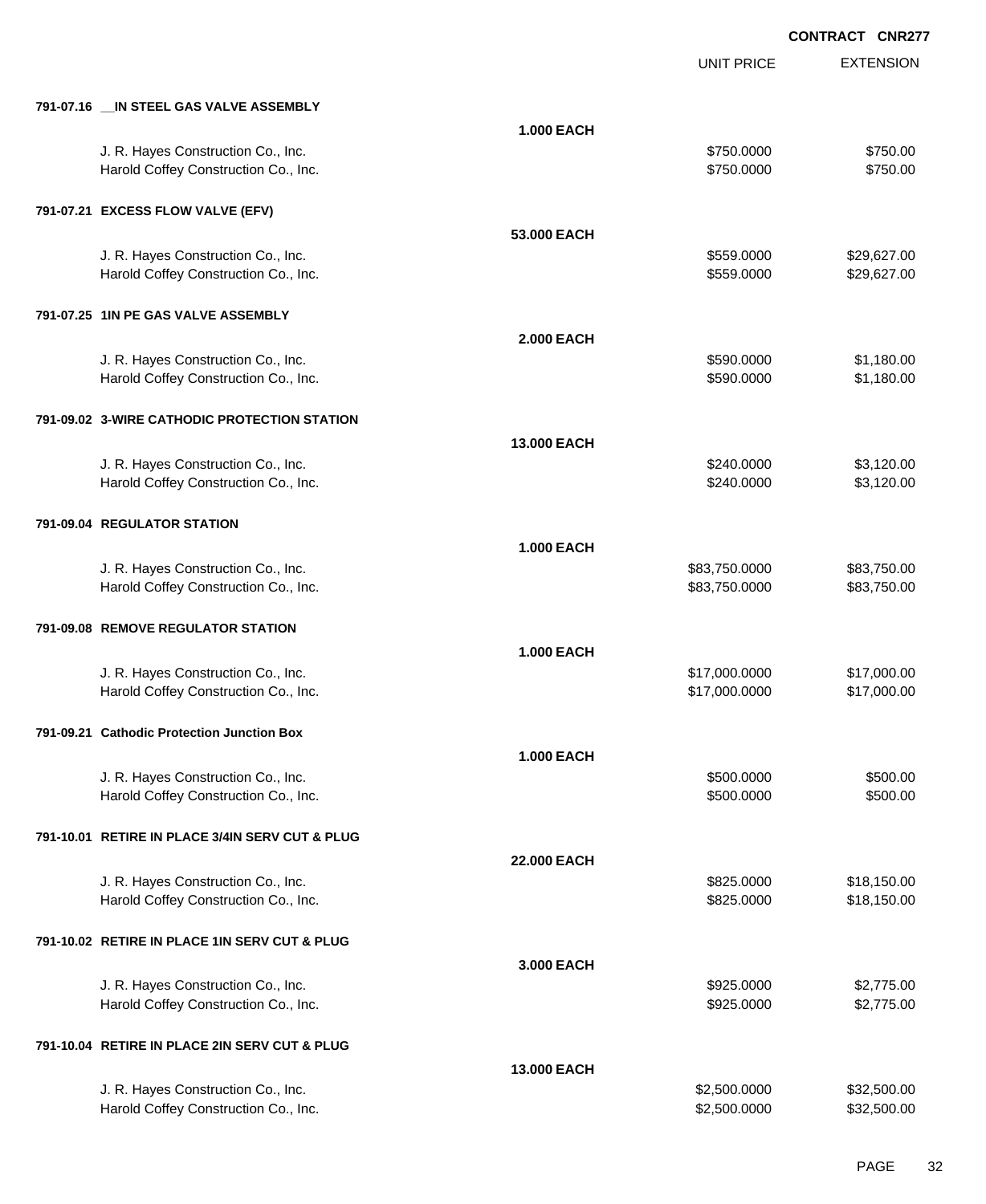UNIT PRICE

EXTENSION

| 791-10.06 RETIRE IN PLACE 6IN SERV CUT & PLUG                              |                |                        |                              |
|----------------------------------------------------------------------------|----------------|------------------------|------------------------------|
|                                                                            | 7.000 EACH     |                        |                              |
| J. R. Hayes Construction Co., Inc.                                         |                | \$3,400.0000           | \$23,800.00                  |
| Harold Coffey Construction Co., Inc.                                       |                | \$3,400.0000           | \$23,800.00                  |
|                                                                            |                |                        |                              |
| 795-01.03 6IN DIP RESTRAINED JOINT WATER LINE                              |                |                        |                              |
|                                                                            | 564.000 L.F.   |                        |                              |
| J. R. Hayes Construction Co., Inc.                                         |                | \$29.5000              | \$16,638.00                  |
| Harold Coffey Construction Co., Inc.                                       |                | \$29.5000              | \$16,638.00                  |
|                                                                            |                |                        |                              |
| 795-01.04 6IN DIP SLIP JOINT WATER LINE                                    |                |                        |                              |
|                                                                            | 7,407.000 L.F. |                        |                              |
| J. R. Hayes Construction Co., Inc.                                         |                | \$25.3000              | \$187,397.10                 |
| Harold Coffey Construction Co., Inc.                                       |                | \$25.3000              | \$187,397.10                 |
| 795-01.07 10IN DIP RESTRAINED JOINT WATER LINE                             |                |                        |                              |
|                                                                            | 82.000 L.F.    |                        |                              |
| J. R. Hayes Construction Co., Inc.                                         |                | \$42.0000              | \$3,444.00                   |
| Harold Coffey Construction Co., Inc.                                       |                | \$42.0000              | \$3,444.00                   |
|                                                                            |                |                        |                              |
| 795-01.08 10IN DIP SLIP JOINT WATER LINE                                   |                |                        |                              |
|                                                                            | 4,234.000 L.F. |                        |                              |
| J. R. Hayes Construction Co., Inc.                                         |                | \$38.0000              | \$160,892.00                 |
| Harold Coffey Construction Co., Inc.                                       |                | \$38.0000              | \$160,892.00                 |
|                                                                            |                |                        |                              |
| 795-03.02 2IN PVC WATER LINE                                               |                |                        |                              |
|                                                                            | 1,045.000 L.F. |                        |                              |
| J. R. Hayes Construction Co., Inc.                                         |                | \$11.0000              | \$11,495.00                  |
| Harold Coffey Construction Co., Inc.                                       |                | \$11.0000              | \$11,495.00                  |
| 795-03.05 6IN PVC WATER LINE                                               |                |                        |                              |
|                                                                            | 6,716.000 L.F. |                        |                              |
|                                                                            |                |                        |                              |
| J. R. Hayes Construction Co., Inc.<br>Harold Coffey Construction Co., Inc. |                | \$17.5000<br>\$17.5000 | \$117,530.00<br>\$117,530.00 |
|                                                                            |                |                        |                              |
| 795-05.06 HDD 12IN HDPE CASING PIPE-UNCON                                  |                |                        |                              |
|                                                                            | 250.000 L.F.   |                        |                              |
| J. R. Hayes Construction Co., Inc.                                         |                | \$125.0000             | \$31,250.00                  |
| Harold Coffey Construction Co., Inc.                                       |                | \$125.0000             | \$31,250.00                  |
|                                                                            |                |                        |                              |
| 795-05.63 BORE/JACK 12IN STEEL CASING PIPE-UNCON.                          |                |                        |                              |
|                                                                            | 564.000 L.F.   |                        |                              |
| J. R. Hayes Construction Co., Inc.                                         |                | \$180.0000             | \$101,520.00                 |
| Harold Coffey Construction Co., Inc.                                       |                | \$180.0000             | \$101,520.00                 |
| 795-05.65 BORE/JACK 16IN STEEL CASING PIPE-UNCON.                          |                |                        |                              |
|                                                                            | 82.000 L.F.    |                        |                              |
| J. R. Hayes Construction Co., Inc.                                         |                | \$225.0000             | \$18,450.00                  |
| Harold Coffey Construction Co., Inc.                                       |                | \$225.0000             | \$18,450.00                  |
|                                                                            |                |                        |                              |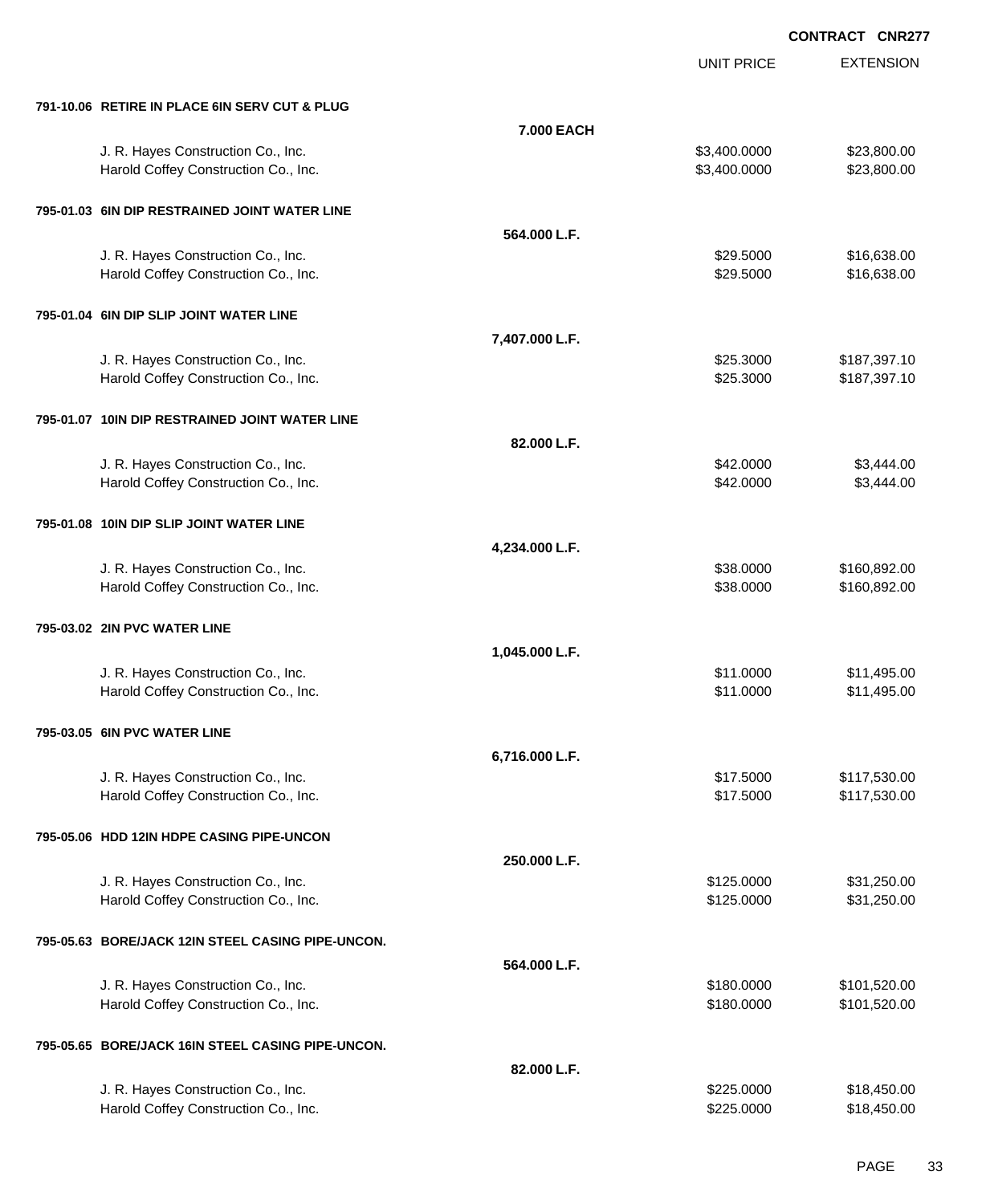|                                                |                    | <b>UNIT PRICE</b> | <b>EXTENSION</b> |
|------------------------------------------------|--------------------|-------------------|------------------|
| 795-06.01 CONNECT TO 2IN WATER LINE            |                    |                   |                  |
|                                                | <b>1.000 EACH</b>  |                   |                  |
| J. R. Hayes Construction Co., Inc.             |                    | \$500.0000        | \$500.00         |
| Harold Coffey Construction Co., Inc.           |                    | \$500.0000        | \$500.00         |
| 795-06.03 CONNECT TO 4IN WATER LINE            |                    |                   |                  |
|                                                | <b>1.000 EACH</b>  |                   |                  |
| J. R. Hayes Construction Co., Inc.             |                    | \$500.0000        | \$500.00         |
| Harold Coffey Construction Co., Inc.           |                    | \$500.0000        | \$500.00         |
| 795-06.04 CONNECT TO 6IN WATER LINE            |                    |                   |                  |
|                                                | <b>14.000 EACH</b> |                   |                  |
| J. R. Hayes Construction Co., Inc.             |                    | \$250.0000        | \$3,500.00       |
| Harold Coffey Construction Co., Inc.           |                    | \$250.0000        | \$3,500.00       |
| 795-06.06 CONNECT TO 10IN WATER LINE           |                    |                   |                  |
|                                                | <b>1.000 EACH</b>  |                   |                  |
| J. R. Hayes Construction Co., Inc.             |                    | \$500.0000        | \$500.00         |
| Harold Coffey Construction Co., Inc.           |                    | \$500.0000        | \$500.00         |
| 795-06.33 CUT AND CAP 6IN WATERLINE            |                    |                   |                  |
|                                                | <b>6.000 EACH</b>  |                   |                  |
| J. R. Hayes Construction Co., Inc.             |                    | \$350.0000        | \$2,100.00       |
| Harold Coffey Construction Co., Inc.           |                    | \$350.0000        | \$2,100.00       |
| 795-06.34 CUT AND CAP 8IN WATERLINE            |                    |                   |                  |
|                                                | <b>1.000 EACH</b>  |                   |                  |
| J. R. Hayes Construction Co., Inc.             |                    | \$350.0000        | \$350.00         |
| Harold Coffey Construction Co., Inc.           |                    | \$350.0000        | \$350.00         |
| 795-07.01 4IN X 4IN TAPPING SLEEVE AND VALVE   |                    |                   |                  |
|                                                | <b>2.000 EACH</b>  |                   |                  |
| J. R. Hayes Construction Co., Inc.             |                    | \$2,350.0000      | \$4,700.00       |
| Harold Coffey Construction Co., Inc.           |                    | \$2,350.0000      | \$4,700.00       |
| 795-07.03 6IN X 6IN TAPPING SLEEVE AND VALVE   |                    |                   |                  |
|                                                | <b>15.000 EACH</b> |                   |                  |
| J. R. Hayes Construction Co., Inc.             |                    | \$2,700.0000      | \$40,500.00      |
| Harold Coffey Construction Co., Inc.           |                    | \$2,700.0000      | \$40,500.00      |
| 795-07.10 10IN X 10IN TAPPING SLEEVE AND VALVE |                    |                   |                  |
|                                                | <b>1.000 EACH</b>  |                   |                  |
| J. R. Hayes Construction Co., Inc.             |                    | \$4,200.0000      | \$4,200.00       |
| Harold Coffey Construction Co., Inc.           |                    | \$4,200.0000      | \$4,200.00       |
| 795-08.01 2IN GATE VALVE ASSEMBLY              |                    |                   |                  |
|                                                | 3.000 EACH         |                   |                  |
| J. R. Hayes Construction Co., Inc.             |                    | \$500.0000        | \$1,500.00       |
| Harold Coffey Construction Co., Inc.           |                    | \$500.0000        | \$1,500.00       |
|                                                |                    |                   |                  |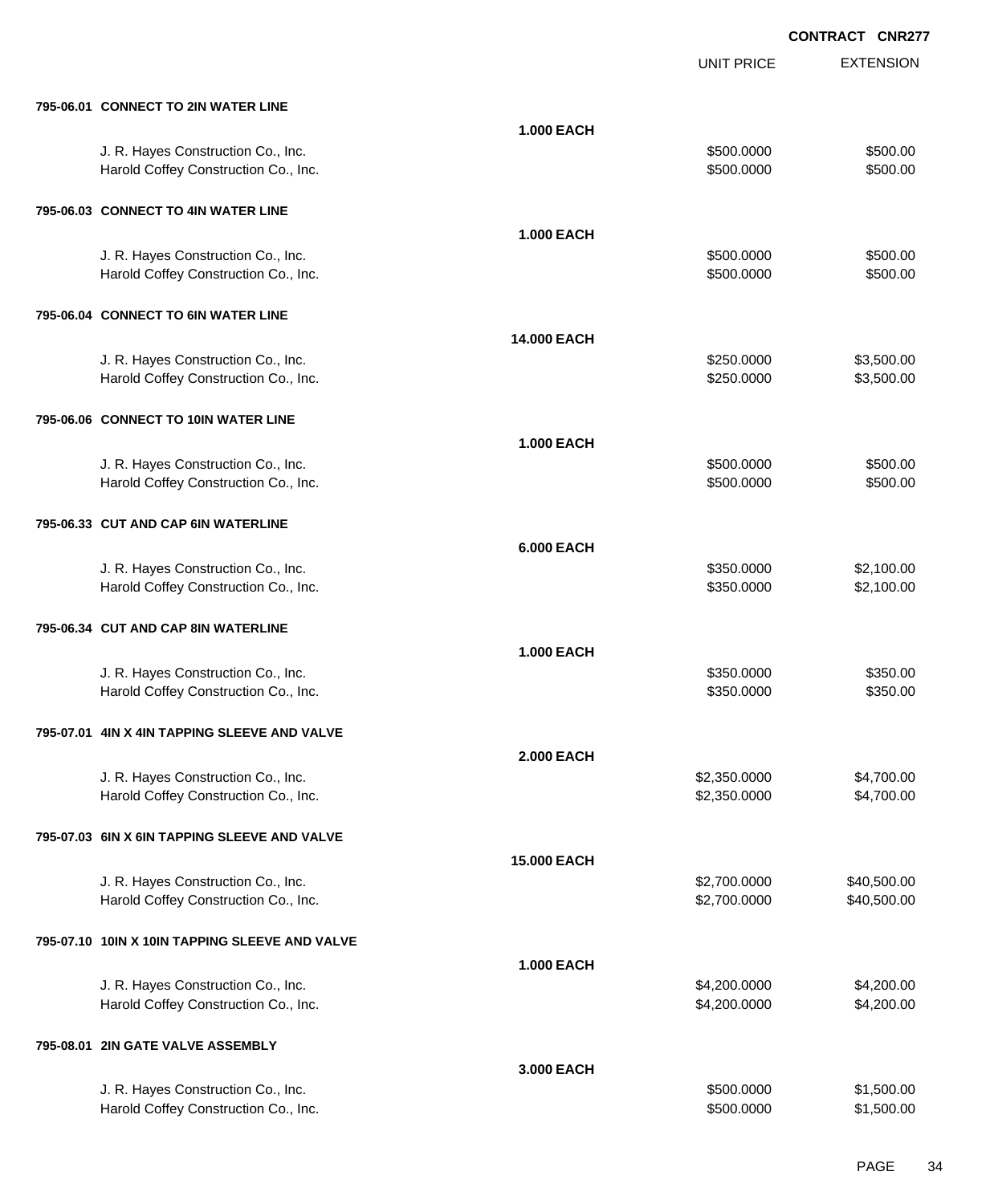UNIT PRICE

EXTENSION

| 795-08.04 6IN GATE VALVE ASSEMBLY                                          |                    |                              |                            |
|----------------------------------------------------------------------------|--------------------|------------------------------|----------------------------|
|                                                                            | 32.000 EACH        |                              |                            |
| J. R. Hayes Construction Co., Inc.                                         |                    | \$1,200.0000                 | \$38,400.00                |
| Harold Coffey Construction Co., Inc.                                       |                    | \$1,200.0000                 | \$38,400.00                |
|                                                                            |                    |                              |                            |
| 795-08.06 10IN GATE VALVE ASSEMBLY                                         |                    |                              |                            |
|                                                                            | 8.000 EACH         |                              |                            |
|                                                                            |                    |                              |                            |
| J. R. Hayes Construction Co., Inc.<br>Harold Coffey Construction Co., Inc. |                    | \$2,000.0000<br>\$2,000.0000 | \$16,000.00<br>\$16,000.00 |
|                                                                            |                    |                              |                            |
| 795-09.01 3/4IN WATER SERVICE METER ASSEMBLY                               |                    |                              |                            |
|                                                                            |                    |                              |                            |
|                                                                            | <b>18,000 EACH</b> |                              |                            |
| J. R. Hayes Construction Co., Inc.                                         |                    | \$550.0000                   | \$9,900.00                 |
| Harold Coffey Construction Co., Inc.                                       |                    | \$550.0000                   | \$9,900.00                 |
|                                                                            |                    |                              |                            |
| 795-09.09 RELOCATE/RECONNECT SERVICE ASSEMBLY                              |                    |                              |                            |
|                                                                            | 74.000 EACH        |                              |                            |
| J. R. Hayes Construction Co., Inc.                                         |                    | \$250.0000                   | \$18,500.00                |
| Harold Coffey Construction Co., Inc.                                       |                    | \$250.0000                   | \$18,500.00                |
|                                                                            |                    |                              |                            |
| 795-09.14 3/4IN HDPE SERVICE PIPE                                          |                    |                              |                            |
|                                                                            | 765.000 L.F.       |                              |                            |
| J. R. Hayes Construction Co., Inc.                                         |                    | \$11.0000                    | \$8,415.00                 |
| Harold Coffey Construction Co., Inc.                                       |                    | \$11.0000                    | \$8,415.00                 |
|                                                                            |                    |                              |                            |
| 795-09.24 TI OF 2IN HDPE CASING FOR SERVICE PIPE-UNCON                     |                    |                              |                            |
|                                                                            | 840.000 L.F.       |                              |                            |
| J. R. Hayes Construction Co., Inc.                                         |                    | \$35.0000                    | \$29,400.00                |
| Harold Coffey Construction Co., Inc.                                       |                    | \$35.0000                    | \$29,400.00                |
|                                                                            |                    |                              |                            |
| 795-09.28 3/4IN COPPER SERVICE PIPE                                        |                    |                              |                            |
|                                                                            |                    |                              |                            |
|                                                                            | 710.000 L.F.       |                              |                            |
| J. R. Hayes Construction Co., Inc.                                         |                    | \$13.5000                    | \$9,585.00                 |
| Harold Coffey Construction Co., Inc.                                       |                    | \$13.5000                    | \$9,585.00                 |
|                                                                            |                    |                              |                            |
| 795-09.29 1IN COPPER SERVICE PIPE                                          |                    |                              |                            |
|                                                                            | 240.000 L.F.       |                              |                            |
| J. R. Hayes Construction Co., Inc.                                         |                    | \$14.0000                    | \$3,360.00                 |
| Harold Coffey Construction Co., Inc.                                       |                    | \$14.0000                    | \$3,360.00                 |
|                                                                            |                    |                              |                            |
| 795-11.01 BLOW-OFF ASSEMBLY                                                |                    |                              |                            |
|                                                                            | <b>2.000 EACH</b>  |                              |                            |
| J. R. Hayes Construction Co., Inc.                                         |                    | \$2,000.0000                 | \$4,000.00                 |
| Harold Coffey Construction Co., Inc.                                       |                    | \$2,000.0000                 | \$4,000.00                 |
|                                                                            |                    |                              |                            |
| 795-11.02 FIRE HYDRANT ASSEMBLY                                            |                    |                              |                            |
|                                                                            | 13.000 EACH        |                              |                            |
| J. R. Hayes Construction Co., Inc.                                         |                    | \$4,000.0000                 | \$52,000.00                |
| Harold Coffey Construction Co., Inc.                                       |                    | \$4,000.0000                 | \$52,000.00                |
|                                                                            |                    |                              |                            |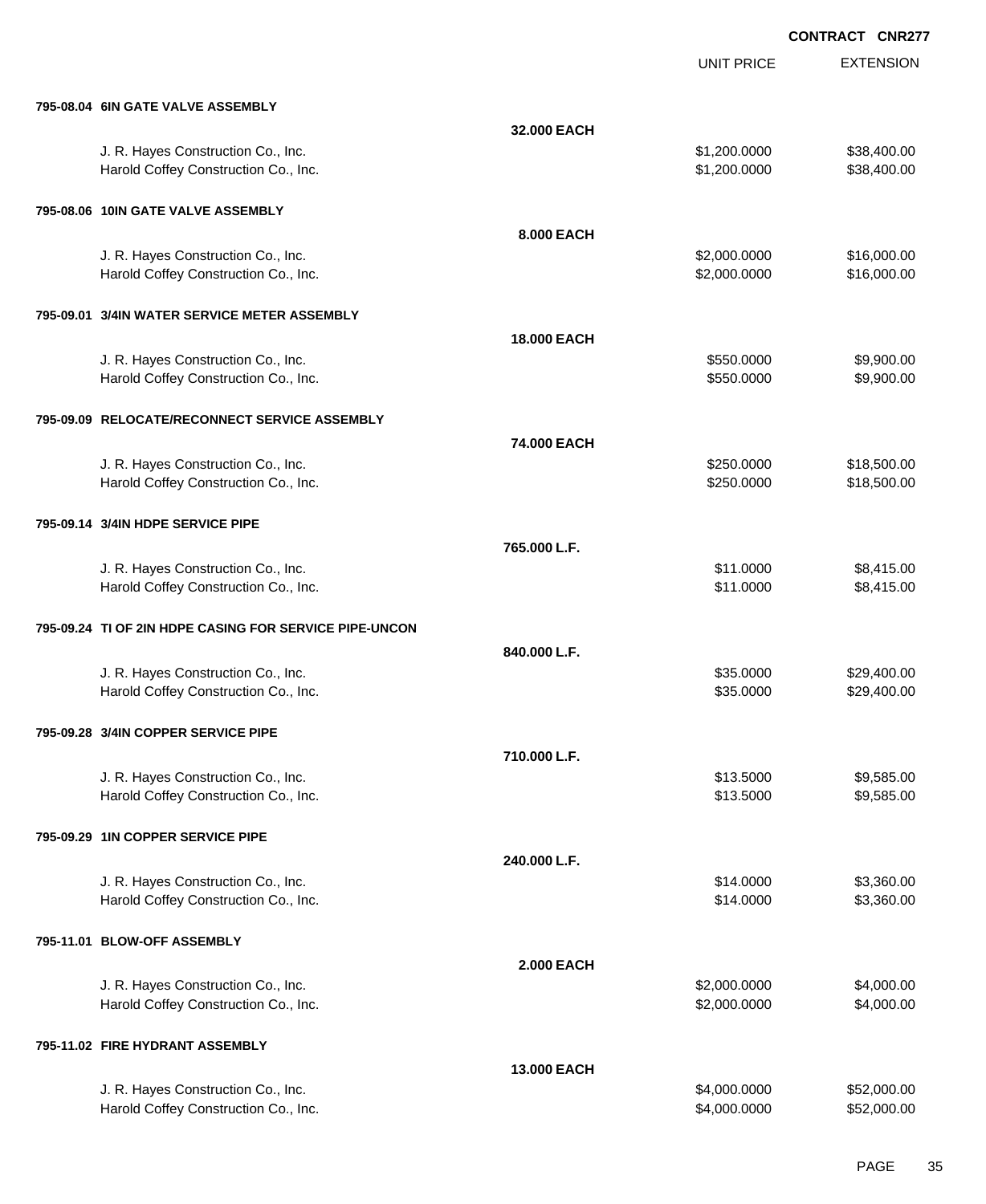UNIT PRICE

EXTENSION

| 795-11.03 RECONNECT FIRE HYDRANT |  |
|----------------------------------|--|
|                                  |  |

| 795-11.03 RECONNECT FIRE HYDRANT                                           |                   |                                |                            |
|----------------------------------------------------------------------------|-------------------|--------------------------------|----------------------------|
|                                                                            | 1.000 EACH        |                                |                            |
| J. R. Hayes Construction Co., Inc.<br>Harold Coffey Construction Co., Inc. |                   | \$500.0000<br>\$500.0000       | \$500.00<br>\$500.00       |
| 795-12.01 REMOVE FIRE HYDRANT                                              |                   |                                |                            |
|                                                                            | 12.000 EACH       |                                |                            |
| J. R. Hayes Construction Co., Inc.<br>Harold Coffey Construction Co., Inc. |                   | \$500.0000<br>\$500.0000       | \$6,000.00<br>\$6,000.00   |
| 795-13.01 DI FITTINGS                                                      |                   |                                |                            |
|                                                                            | 6,072.000 LB.     |                                |                            |
| J. R. Hayes Construction Co., Inc.<br>Harold Coffey Construction Co., Inc. |                   | \$6.0000<br>\$6.0000           | \$36,432.00<br>\$36,432.00 |
| 795-14.01 CLASS A CONCRETE                                                 |                   |                                |                            |
|                                                                            | 21.000 C.Y.       |                                |                            |
| J. R. Hayes Construction Co., Inc.<br>Harold Coffey Construction Co., Inc. |                   | \$150.0000<br>\$150.0000       | \$3,150.00<br>\$3,150.00   |
| 795-14.07 CONCRETE VAULT                                                   |                   |                                |                            |
|                                                                            | <b>1.000 EACH</b> |                                |                            |
| J. R. Hayes Construction Co., Inc.<br>Harold Coffey Construction Co., Inc. |                   | \$20,000.0000<br>\$20,000.0000 | \$20,000.00<br>\$20,000.00 |
| 795-14.08 RESTORE ASPHALT                                                  |                   |                                |                            |
|                                                                            | 680.000 S.Y.      |                                |                            |
| J. R. Hayes Construction Co., Inc.                                         |                   | \$25.0000                      | \$17,000.00                |
| Harold Coffey Construction Co., Inc.                                       |                   | \$25.0000                      | \$17,000.00                |
| 795-14.09 RESTORE CONCRETE                                                 |                   |                                |                            |
|                                                                            | 440.000 S.Y.      |                                |                            |
| J. R. Hayes Construction Co., Inc.                                         |                   | \$44.0000                      | \$19,360.00                |
| Harold Coffey Construction Co., Inc.                                       |                   | \$44.0000                      | \$19,360.00                |
| 795-14.10 RESTORE GRAVEL                                                   |                   |                                |                            |
|                                                                            | 1,534.000 S.Y.    |                                |                            |
| J. R. Hayes Construction Co., Inc.                                         |                   | \$16.0000                      | \$24,544.00                |
| Harold Coffey Construction Co., Inc.                                       |                   | \$16.0000                      | \$24,544.00                |
| 797-02.03 1-1/2IN HDPE FORCE MAIN                                          |                   |                                |                            |
|                                                                            | 84.000 L.F.       |                                |                            |
| J. R. Hayes Construction Co., Inc.                                         |                   | \$25.0000                      | \$2,100.00                 |
| Harold Coffey Construction Co., Inc.                                       |                   | \$25.0000                      | \$2,100.00                 |
|                                                                            |                   |                                |                            |
| 797-03.03 1-1/2IN PVC FORCE MAIN                                           |                   |                                |                            |
|                                                                            | 1,536.000 L.F.    |                                |                            |
| J. R. Hayes Construction Co., Inc.<br>Harold Coffey Construction Co., Inc. |                   | \$11.0000<br>\$11.0000         | \$16,896.00<br>\$16,896.00 |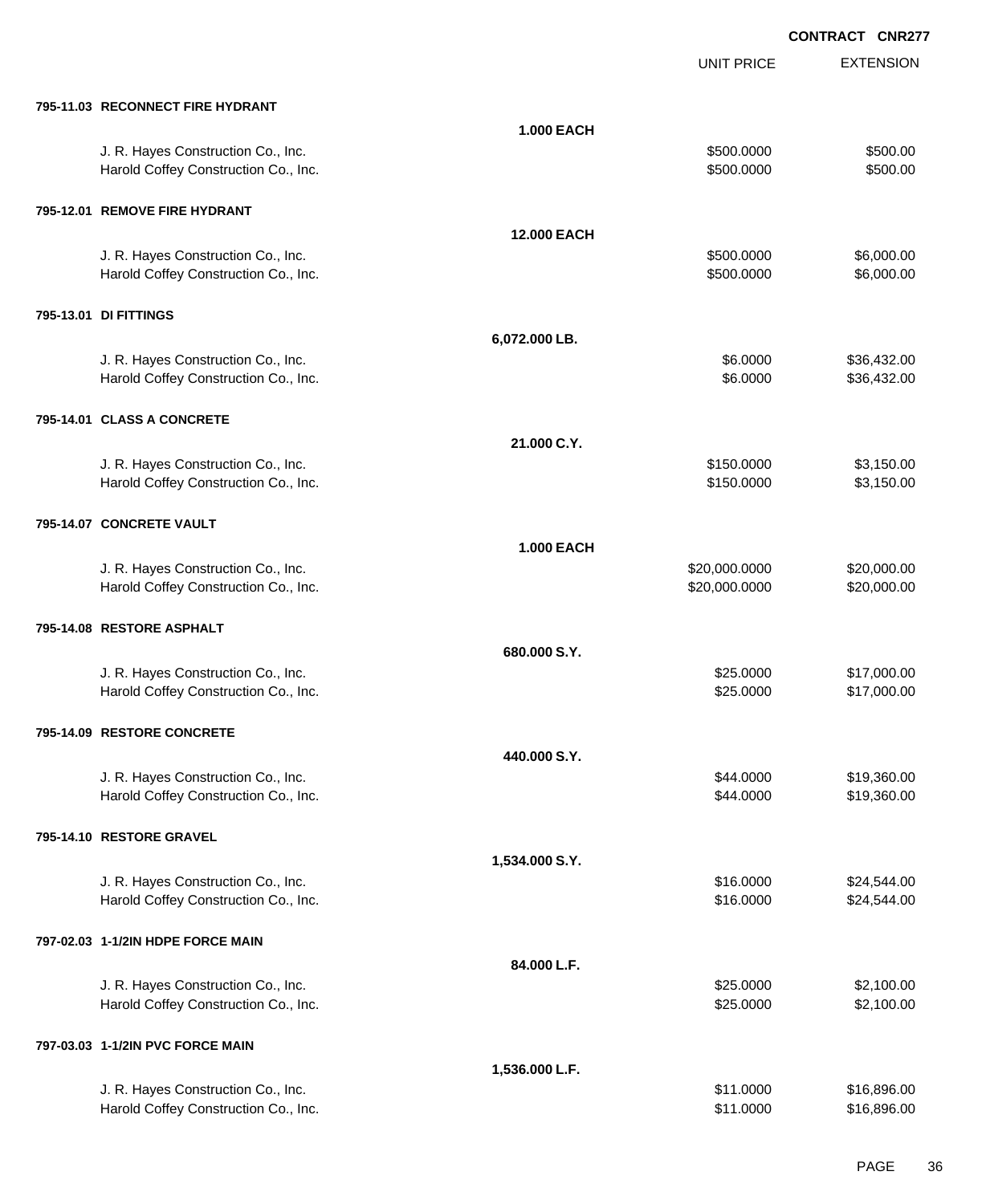EXTENSION **CONTRACT CNR277** UNIT PRICE **797-05.01 8IN DIP GRAVITY SEWER 0FT-6FT DEPTH 50.000 L.F.** J. R. Hayes Construction Co., Inc. \$7,700.00 \$3,700.00 \$3,700.00 Harold Coffey Construction Co., Inc. 6. The Construction Co., Inc. \$7,700.00 \$3,700.00 **797-05.02 8IN DIP GRAVITY SEWER 6FT-12FT DEPTH 249.000 L.F.** J. R. Hayes Construction Co., Inc. \$75.000 \$18,675.00 Harold Coffey Construction Co., Inc. 6. 2010 12:30 12:30 12:30 12:30 12:30 12:30 12:30 12:30 12:30 12:30 12:30 **797-05.03 8IN DIP GRAVITY SEWER 12FT-18FT DEPTH 29.000 L.F.** J. R. Hayes Construction Co., Inc. 6. 2008. The construction Co., Inc. 6. 2009. The construction Co., Inc. 6. 2009. The construction Co., Inc. 6. 2009. The construction Co., Inc. 6. 2009. The construction Co., Inc. 6. 2009 Harold Coffey Construction Co., Inc. 6. 2000.000 \$2,900.00 \$2,900.00 **797-05.17 18IN DIP GRAVITY SEWER 0FT-6FT DEPTH 34.000 L.F.** J. R. Hayes Construction Co., Inc. 6. 2012. The state of the state of the state of the state of the state of the state of the state of the state of the state of the state of the state of the state of the state of the state Harold Coffey Construction Co., Inc. 6. The Construction Co., Inc. 6. The Construction Co., Inc. 6. The Const **797-05.18 18IN DIP GRAVITY SEWER 6FT-12FT DEPTH 161.000 L.F.** J. R. Hayes Construction Co., Inc. 6. The Construction Co., Inc. 6. The Construction Co., Inc. 6. The Construction Co., Inc. 6. The Construction Co., Inc. 6. The Construction Co., Inc. 6. The Construction Co., Inc. 6. The Harold Coffey Construction Co., Inc. 6. 2010. The state of the state of the state of the state of the state of the state of the state of the state of the state of the state of the state of the state of the state of the sta **797-05.29 \_\_IN DIP GRAVITY SEWER 0FT-6FT DEPTH 165.000 L.F.** J. R. Hayes Construction Co., Inc. 6. The Construction Co., Inc. 6. The Construction Co., Inc. 6. The Construction Co., Inc. 6. The Construction Co., Inc. 6. The Construction Co., Inc. 6. The Construction Co., Inc. 6. The Harold Coffey Construction Co., Inc. 6. The Construction Co., Inc. \$71,550.00 **797-05.30 \_\_IN DIP GRAVITY SEWER 6FT-12FT DEPTH 140.000 L.F.** J. R. Hayes Construction Co., Inc. \$90.000 \$12,600.00 \$12,600.00 Harold Coffey Construction Co., Inc. 6. 2002. The state of the state of the state of the state of the state of the state of the state of the state of the state of the state of the state of the state of the state of the sta **797-05.51 8IN PVC GRAVITY SEWER 0FT-6FT DEPTH 1,081.000 L.F.** J. R. Hayes Construction Co., Inc. 6. The Construction Co., Inc. \$56,212.00 Harold Coffey Construction Co., Inc. 6. The Construction Co., Inc. 6. The Construction Co., Inc. 6. The Const **797-05.52 8IN PVC GRAVITY SEWER 6FT-12FT DEPTH 2,424.000 L.F.** J. R. Hayes Construction Co., Inc. \$52.000 \$126,048.00 Harold Coffey Construction Co., Inc. 6. 2010 12:00 12:00 12:00 12:00 12:00 12:00 12:00 12:00 12:00 12:00 12:00 **797-05.53 8IN PVC GRAVITY SEWER 12FT-18FT DEPTH 714.000 L.F.** J. R. Hayes Construction Co., Inc. 665.000 \$46,410.00

Harold Coffey Construction Co., Inc. 665.0000 \$46,410.00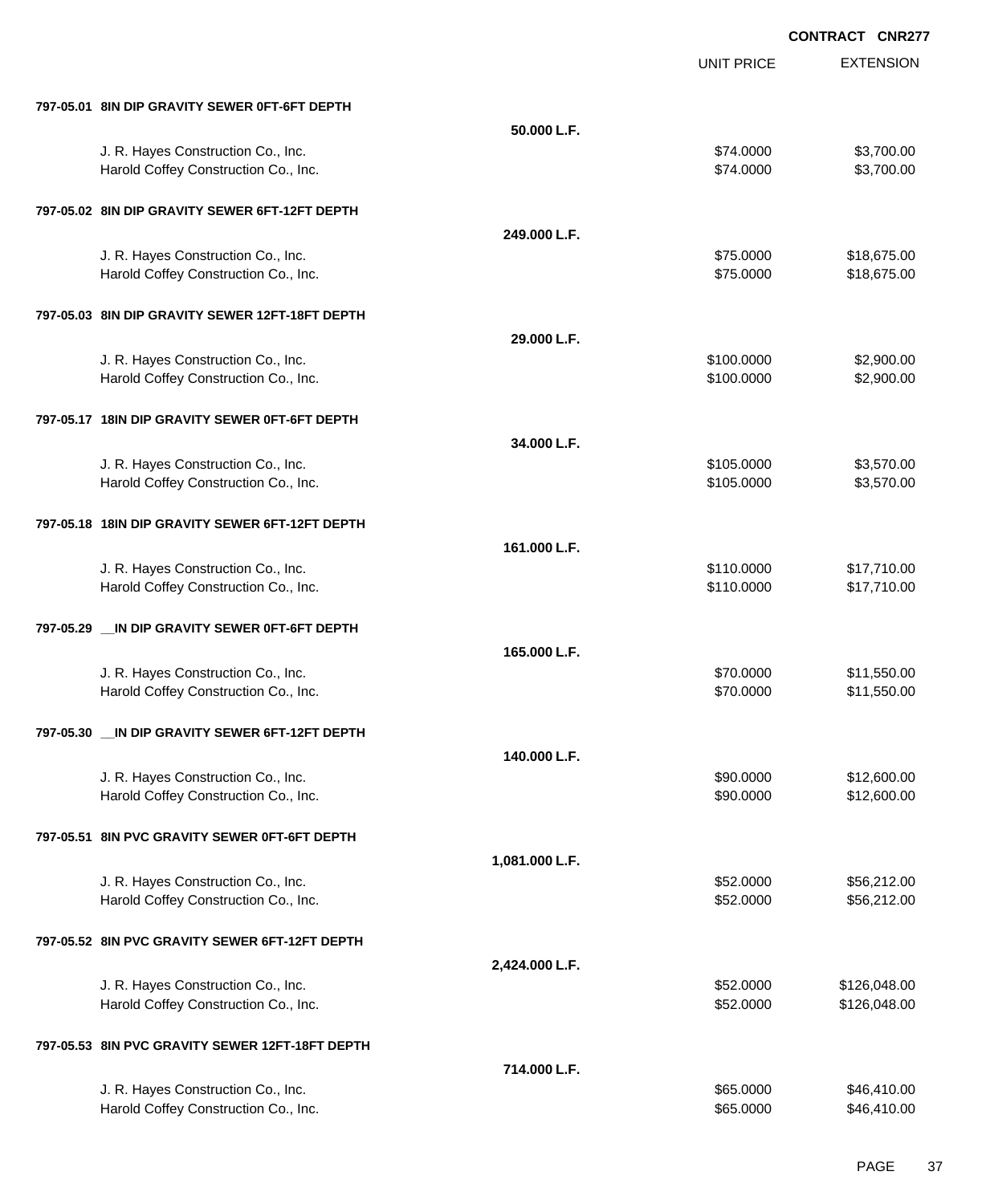|                                                   |                   | <b>UNIT PRICE</b> | <b>EXTENSION</b> |
|---------------------------------------------------|-------------------|-------------------|------------------|
| 797-05.54 8IN PVC GRAVITY SEWER >18FT DEPTH       |                   |                   |                  |
|                                                   | 310.000 L.F.      |                   |                  |
| J. R. Hayes Construction Co., Inc.                |                   | \$190.0000        | \$58,900.00      |
| Harold Coffey Construction Co., Inc.              |                   | \$190.0000        | \$58,900.00      |
| 797-05.67 18IN PVC GRAVITY SEWER 0FT-6FT DEPTH    |                   |                   |                  |
|                                                   | 284.000 L.F.      |                   |                  |
| J. R. Hayes Construction Co., Inc.                |                   | \$65.0000         | \$18,460.00      |
| Harold Coffey Construction Co., Inc.              |                   | \$65.0000         | \$18,460.00      |
| 797-05.68 18IN PVC GRAVITY SEWER 6FT-12FT DEPTH   |                   |                   |                  |
|                                                   | 213.000 L.F.      |                   |                  |
| J. R. Hayes Construction Co., Inc.                |                   | \$75.0000         | \$15,975.00      |
| Harold Coffey Construction Co., Inc.              |                   | \$75.0000         | \$15,975.00      |
| 797-06.02 HDD 4IN HDPE CARRIER PIPE-UNCON         |                   |                   |                  |
|                                                   | 84.000 L.F.       |                   |                  |
| J. R. Hayes Construction Co., Inc.                |                   | \$45.0000         | \$3,780.00       |
| Harold Coffey Construction Co., Inc.              |                   | \$45.0000         | \$3,780.00       |
| 797-06.04 HDD 8IN HDPE CASING PIPE-UNCON          |                   |                   |                  |
|                                                   | 1,575.000 L.F.    |                   |                  |
| J. R. Hayes Construction Co., Inc.                |                   | \$75.0000         | \$118,125.00     |
| Harold Coffey Construction Co., Inc.              |                   | \$75.0000         | \$118,125.00     |
| 797-06.64 BORE/JACK 16IN STEEL CASING PIPE-UNCON. |                   |                   |                  |
|                                                   | 175.000 L.F.      |                   |                  |
| J. R. Hayes Construction Co., Inc.                |                   | \$300.0000        | \$52,500.00      |
| Harold Coffey Construction Co., Inc.              |                   | \$300.0000        | \$52,500.00      |
| 797-06.68 BORE/JACK 30IN STEEL CASING PIPE-UNCON. |                   |                   |                  |
|                                                   | 80.000 L.F.       |                   |                  |
| J. R. Hayes Construction Co., Inc.                |                   | \$400.0000        | \$32,000.00      |
| Harold Coffey Construction Co., Inc.              |                   | \$400.0000        | \$32,000.00      |
| 797-06.90 OPEN CUT 16IN STEEL CASING PIPE         |                   |                   |                  |
|                                                   | 90.000 L.F.       |                   |                  |
| J. R. Hayes Construction Co., Inc.                |                   | \$200.0000        | \$18,000.00      |
| Harold Coffey Construction Co., Inc.              |                   | \$200.0000        | \$18,000.00      |
| 797-06.94 OPEN CUT 30IN STEEL CASING PIPE         |                   |                   |                  |
|                                                   | 60.000 L.F.       |                   |                  |
| J. R. Hayes Construction Co., Inc.                |                   | \$312.0000        | \$18,720.00      |
| Harold Coffey Construction Co., Inc.              |                   | \$312.0000        | \$18,720.00      |
| 797-07.01 48IN MANHOLE 0FT-4FT DEPTH              |                   |                   |                  |
|                                                   | <b>2.000 EACH</b> |                   |                  |
| J. R. Hayes Construction Co., Inc.                |                   | \$2,500.0000      | \$5,000.00       |
| Harold Coffey Construction Co., Inc.              |                   | \$2,500.0000      | \$5,000.00       |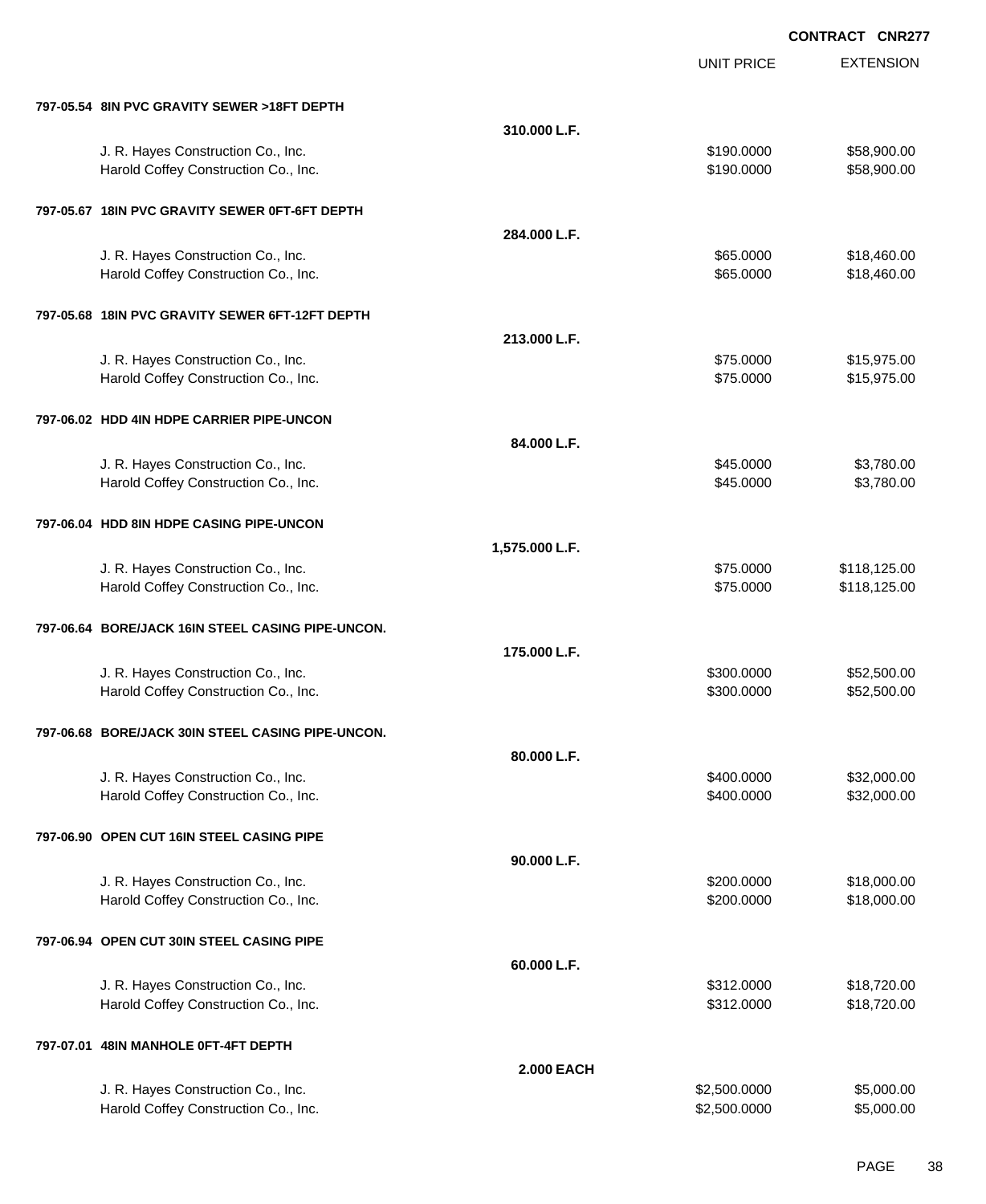|                                            |                   | <b>UNIT PRICE</b> | <b>EXTENSION</b> |
|--------------------------------------------|-------------------|-------------------|------------------|
| 797-07.02 48IN MANHOLE 4FT-6FT DEPTH       |                   |                   |                  |
|                                            | 6.000 EACH        |                   |                  |
| J. R. Hayes Construction Co., Inc.         |                   | \$2,800.0000      | \$16,800.00      |
| Harold Coffey Construction Co., Inc.       |                   | \$2,800.0000      | \$16,800.00      |
| 797-07.03 48IN MANHOLE 6FT-8FT DEPTH       |                   |                   |                  |
|                                            | 7.000 EACH        |                   |                  |
| J. R. Hayes Construction Co., Inc.         |                   | \$3,000.0000      | \$21,000.00      |
| Harold Coffey Construction Co., Inc.       |                   | \$3,000.0000      | \$21,000.00      |
| 797-07.04 48IN MANHOLE 8FT-10FT DEPTH      |                   |                   |                  |
|                                            | 7.000 EACH        |                   |                  |
| J. R. Hayes Construction Co., Inc.         |                   | \$3,500.0000      | \$24,500.00      |
| Harold Coffey Construction Co., Inc.       |                   | \$3,500.0000      | \$24,500.00      |
| 797-07.05 48IN MANHOLE 10FT-12FT DEPTH     |                   |                   |                  |
|                                            | <b>4.000 EACH</b> |                   |                  |
| J. R. Hayes Construction Co., Inc.         |                   | \$4,000.0000      | \$16,000.00      |
| Harold Coffey Construction Co., Inc.       |                   | \$4,000.0000      | \$16,000.00      |
| 797-07.06 48IN MANHOLE 12FT-14FT DEPTH     |                   |                   |                  |
|                                            | <b>2.000 EACH</b> |                   |                  |
| J. R. Hayes Construction Co., Inc.         |                   | \$4,500.0000      | \$9,000.00       |
| Harold Coffey Construction Co., Inc.       |                   | \$4,500.0000      | \$9,000.00       |
| 797-07.07 48IN MANHOLE 14FT-16FT DEPTH     |                   |                   |                  |
|                                            | <b>1.000 EACH</b> |                   |                  |
| J. R. Hayes Construction Co., Inc.         |                   | \$5,000.0000      | \$5,000.00       |
| Harold Coffey Construction Co., Inc.       |                   | \$5,000.0000      | \$5,000.00       |
| 797-07.08 48IN MANHOLE 16FT-20FT DEPTH     |                   |                   |                  |
|                                            | <b>1.000 EACH</b> |                   |                  |
| J. R. Hayes Construction Co., Inc.         |                   | \$6,000.0000      | \$6,000.00       |
| Harold Coffey Construction Co., Inc.       |                   | \$6,000.0000      | \$6,000.00       |
| 797-07.09 48IN MANHOLE 20FT-24FT DEPTH     |                   |                   |                  |
|                                            | <b>1.000 EACH</b> |                   |                  |
| J. R. Hayes Construction Co., Inc.         |                   | \$7,000.0000      | \$7,000.00       |
| Harold Coffey Construction Co., Inc.       |                   | \$7,000.0000      | \$7,000.00       |
| 797-07.56 MANHOLE DROP CONNECTION ASSEMBLY |                   |                   |                  |
|                                            | <b>1.000 EACH</b> |                   |                  |
| J. R. Hayes Construction Co., Inc.         |                   | \$500.0000        | \$500.00         |
| Harold Coffey Construction Co., Inc.       |                   | \$500.0000        | \$500.00         |
| 797-07.80 REMOVE SEWER MANHOLE             |                   |                   |                  |
|                                            | 22.000 EACH       |                   |                  |
| J. R. Hayes Construction Co., Inc.         |                   | \$500.0000        | \$11,000.00      |
| Harold Coffey Construction Co., Inc.       |                   | \$500.0000        | \$11,000.00      |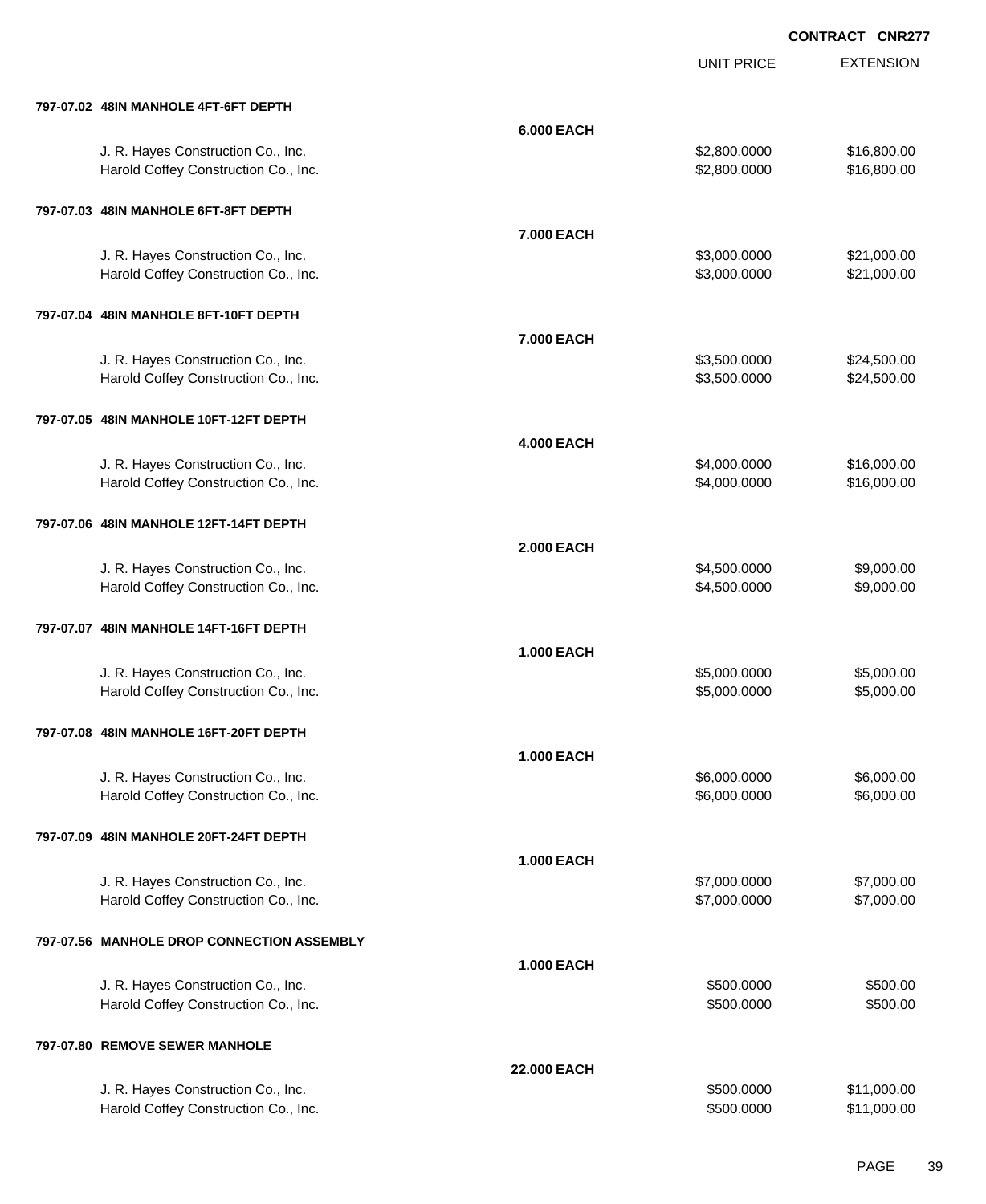EXTENSION **CONTRACT CNR277** UNIT PRICE **797-08.04 4IN PVC PIPE FOR SERVICE LATERAL 3,400.000 L.F.** J. R. Hayes Construction Co., Inc. 6. The Construction Co., Inc. \$22.0000 \$74,800.00 Harold Coffey Construction Co., Inc. 6. 2010. The state of the state of the state of the state of the state of the state of the state of the state of the state of the state of the state of the state of the state of the sta **797-08.07 4IN CLEAN OUT ASSEMBLY 58.000 EACH** J. R. Hayes Construction Co., Inc. \$11,600.00 \$11,600.00 \$11,600.00 Harold Coffey Construction Co., Inc. 6. 200.000 \$11,600.00 **797-10.02 CONNECT 8IN SEWER TO EXIST. MANHOLE 1.000 EACH** J. R. Hayes Construction Co., Inc. \$1,500.000 \$1,500.000 \$1,500.000 \$1,500.000 Harold Coffey Construction Co., Inc. 6. The Construction Co., Inc. \$1,500.000 \$1,500.000 \$1,500.00 **797-10.05 CONNECT 4IN LATERAL TO SEWER LINE 58.000 EACH** J. R. Hayes Construction Co., Inc. 6. 2000.000 \$29,000.00 \$29,000.00 Harold Coffey Construction Co., Inc. 6. The Construction Co., Inc. 6. The Construction Co., Inc. 6. The Const **797-10.09 CONNECT EX. 8IN SEWER TO NEW MANHOLE 6.000 EACH** J. R. Hayes Construction Co., Inc. 6. 2010 11:00:000 \$6,000.000 \$6,000.000 \$6,000.000 \$6,000.00 Harold Coffey Construction Co., Inc. 6. 2010 11:30 12:30 12:30 12:30 12:30 12:30 12:30 12:30 12:30 12:30 12:30 **797-10.10 CONNECT EX.10-18IN SEWER TO NEW MANHOLE 2.000 EACH** J. R. Hayes Construction Co., Inc. \$1,000.000 \$2,000.000 \$2,000.000 \$2,000.000 \$2,000.00 Harold Coffey Construction Co., Inc. 6. The Construction Co., Inc. 51,000.000 \$2,000.000 \$2,000.00 **797-10.24 REMOVE & REPLACE SEWER PUMP STATION 1.000 LS** J. R. Hayes Construction Co., Inc. 6. 2010 12:00:000 \$15,000.000 \$15,000.000 \$15,000.000 \$15,000.00 Harold Coffey Construction Co., Inc. 6. 2010 12:00:000 \$15,000.000 \$15,000.000 \$15,000.00 **797-11.25 RETIREIN PLACE 48IN MANHOLE 4.000 EACH** J. R. Hayes Construction Co., Inc. 6. 2010 12:00:000 \$4,000.000 \$4,000.000 \$4,000.000 \$4,000.00 Harold Coffey Construction Co., Inc. 6. The Construction Co., Inc. \$1,000.000 \$4,000.000 \$4,000.00 **797-11.30 RETIREIN PLACE EXISTING SEWER <8IN 1,520.000 L.F.** J. R. Hayes Construction Co., Inc. 6. The construction Co., Inc. 6. The construction Co., Inc. 6. The construction Co., Inc. 6. The construction Co., Inc. 6. The construction Co., Inc. 6. The construction Co., Inc. 6. The Harold Coffey Construction Co., Inc. 6. 2000 \$7,600.00 \$7,600.00 **797-11.31 RETIREIN PLACE EXISTING SEWER 8IN-14IN 5,350.000 L.F.** J. R. Hayes Construction Co., Inc. 6. The Construction Co., Inc. 6. The Construction Co., Inc. 626,750.00

Harold Coffey Construction Co., Inc. 6. The Construction Co., Inc. 6. The Construction Co., Inc. 6. The Const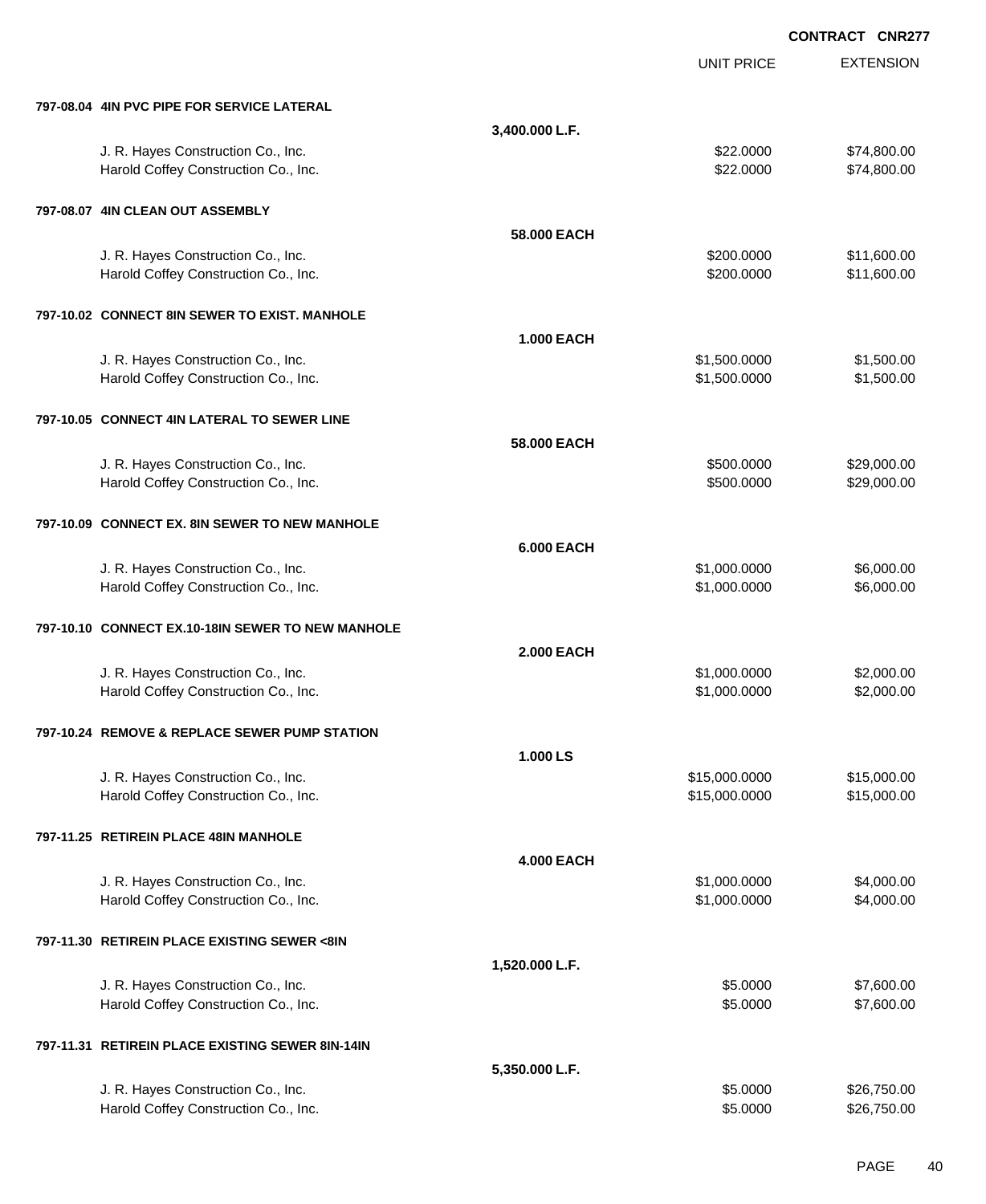UNIT PRICE EXTENSION

|  | 797-11.32 RETIREIN PLACE EXISTING SEWER 15IN-24IN |
|--|---------------------------------------------------|
|  |                                                   |

| 797-11.32   RETIREIN PLACE EXISTING SEWER 15IN-24IN |                |               |             |
|-----------------------------------------------------|----------------|---------------|-------------|
|                                                     | 665,000 L.F.   |               |             |
| J. R. Hayes Construction Co., Inc.                  |                | \$6.0000      | \$3,990.00  |
| Harold Coffey Construction Co., Inc.                |                | \$6.0000      | \$3,990.00  |
| 797-11.38 BY-PASS PUMPING                           |                |               |             |
|                                                     | 1.000 LS       |               |             |
| J. R. Hayes Construction Co., Inc.                  |                | \$16,000.0000 | \$16,000.00 |
| Harold Coffey Construction Co., Inc.                |                | \$16,000.0000 | \$16,000.00 |
| 797-11.40 RESTORE ASPHALT                           |                |               |             |
|                                                     | 1,460.000 S.Y. |               |             |
| J. R. Hayes Construction Co., Inc.                  |                | \$25.0000     | \$36,500.00 |
| Harold Coffey Construction Co., Inc.                |                | \$25.0000     | \$36,500.00 |
| 797-11.41 RESTORE CONCRETE                          |                |               |             |
|                                                     | 274.000 S.Y.   |               |             |
| J. R. Hayes Construction Co., Inc.                  |                | \$44.0000     | \$12,056.00 |
| Harold Coffey Construction Co., Inc.                |                | \$44.0000     | \$12,056.00 |
| 797-11.42 RESTORE GRAVEL                            |                |               |             |
|                                                     | 2,285.000 S.Y. |               |             |
| J. R. Hayes Construction Co., Inc.                  |                | \$16,0000     | \$36,560.00 |
| Harold Coffey Construction Co., Inc.                |                | \$16.0000     | \$36,560.00 |
|                                                     |                |               |             |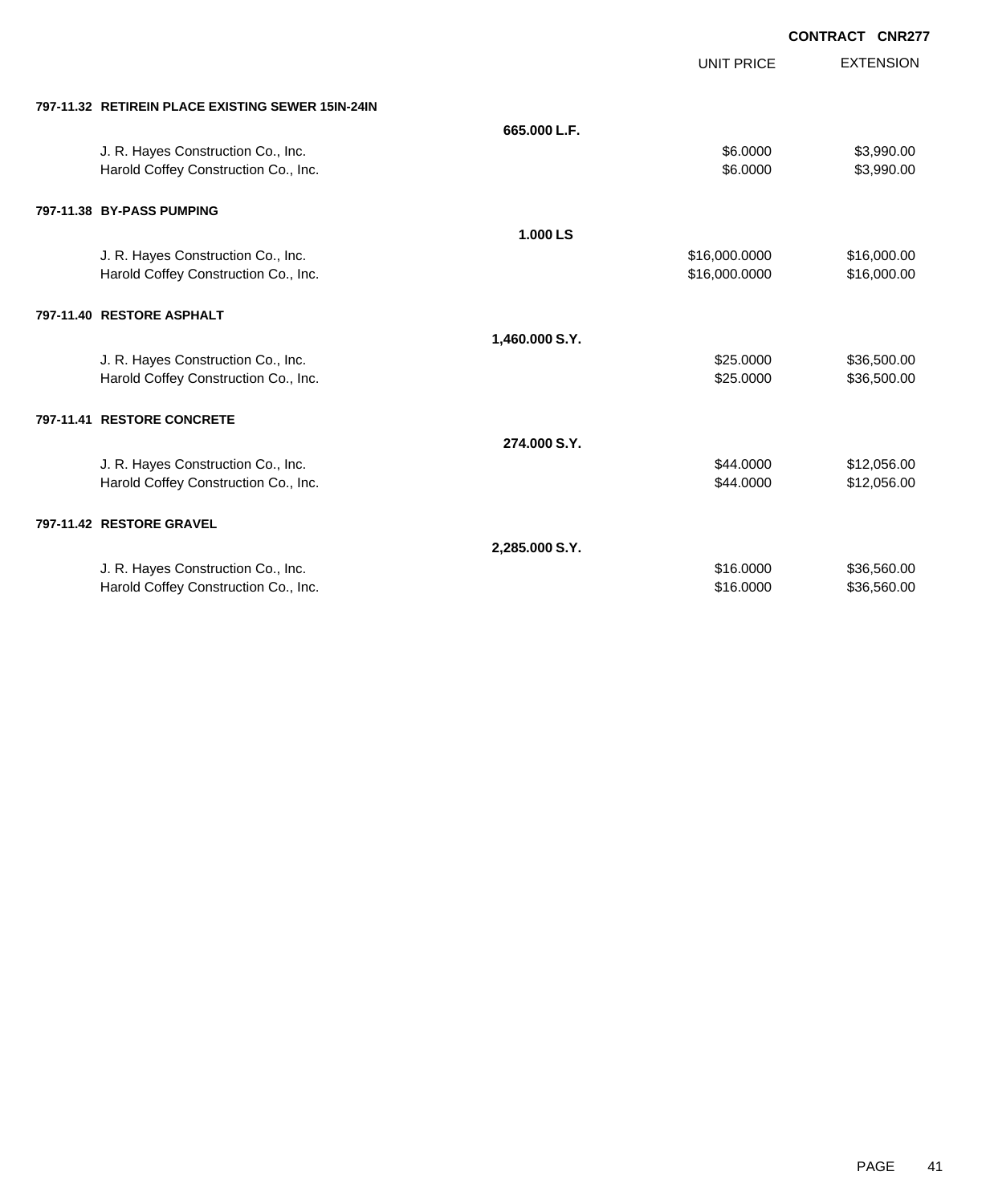## **SUB-TOTAL ROADWAY**

| J. R. Hayes Construction Co., Inc.<br>Harold Coffey Construction Co., Inc. | \$16,547,513.08<br>\$18,562,281.16 |
|----------------------------------------------------------------------------|------------------------------------|
| <b>SUB-TOTAL BRIDGE</b>                                                    |                                    |
| J. R. Hayes Construction Co., Inc.                                         | \$2,501,910.40                     |
| Harold Coffey Construction Co., Inc.                                       | \$2,483,715.00                     |
| SUB-TOTAL UTILITY                                                          |                                    |
| J. R. Hayes Construction Co., Inc.                                         | \$5,884,001.51                     |
| Harold Coffey Construction Co., Inc.                                       | \$5,882,042.87                     |
|                                                                            |                                    |
|                                                                            |                                    |

### **TOTAL CONTRACT**

| J. R. Hayes Construction Co., Inc.   | \$24,933,424.99 |
|--------------------------------------|-----------------|
| Harold Coffey Construction Co., Inc. | \$26,928,039.03 |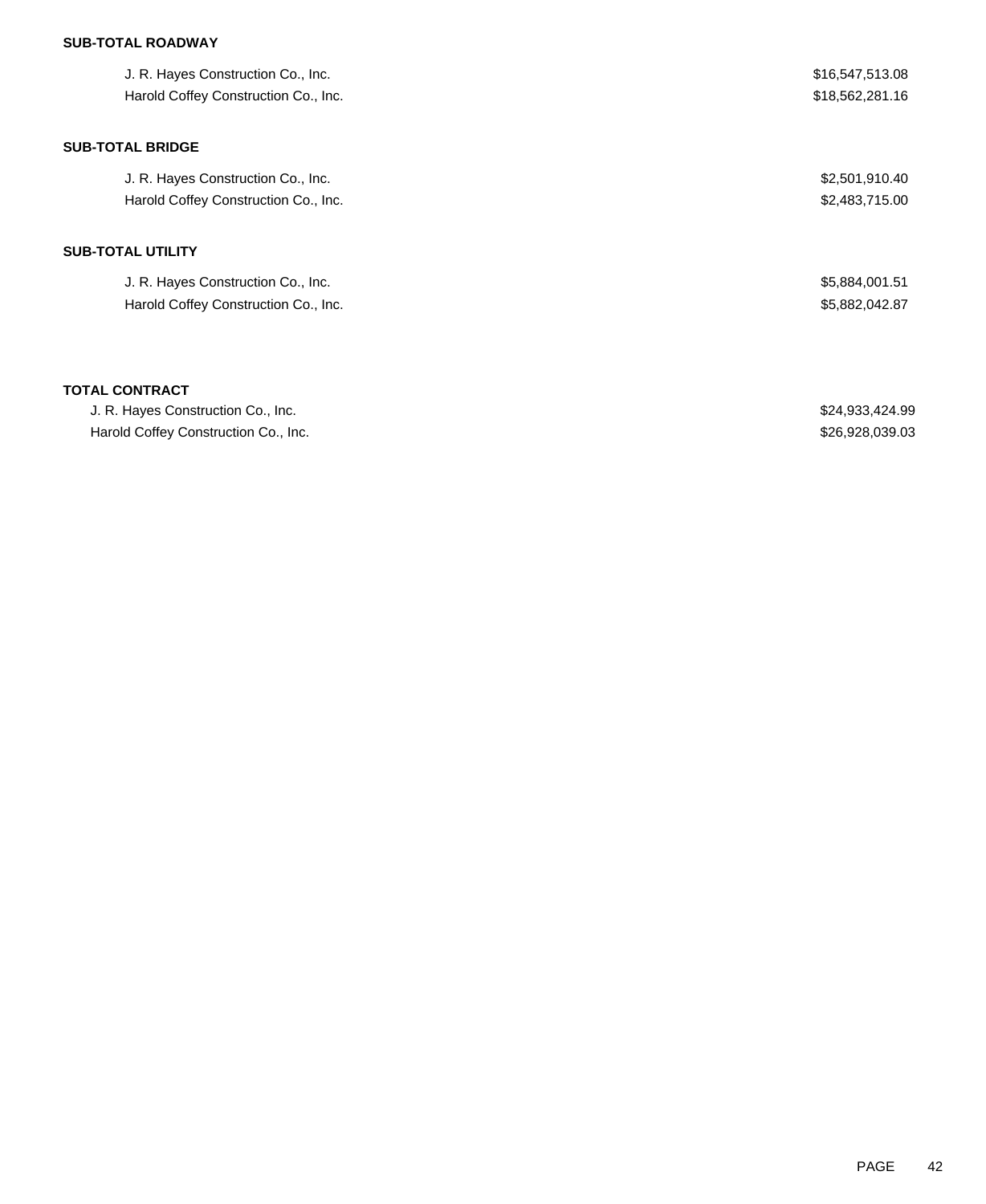# **DEPARTMENT OF TRANSPORTATION SUMMARY OF BIDS LETTING OF AUGUST 18, 2017 STATE OF TENNESSEE**

#### JEFFERSON COUNTY (Contract No. CNR081 Call 021)

45001-4163-04

THE REPAIR OF BRIDGES ON I-40 OVER THE I-81 RAMPS (L.M. 11.68 AND L.M. 11.98).

PROJECT LENGTH - 0.0 MILES

COMPLETION TIME - ON OR BEFORE APRIL 30, 2018

|                                      | TOTAL CONTRACT |
|--------------------------------------|----------------|
| Southern Constructors, Inc.          | \$1,117,500.00 |
| Mid-State Construction Company, Inc. | \$1,121,724.72 |
| Jones Bros., Inc.                    | \$1,880,626.00 |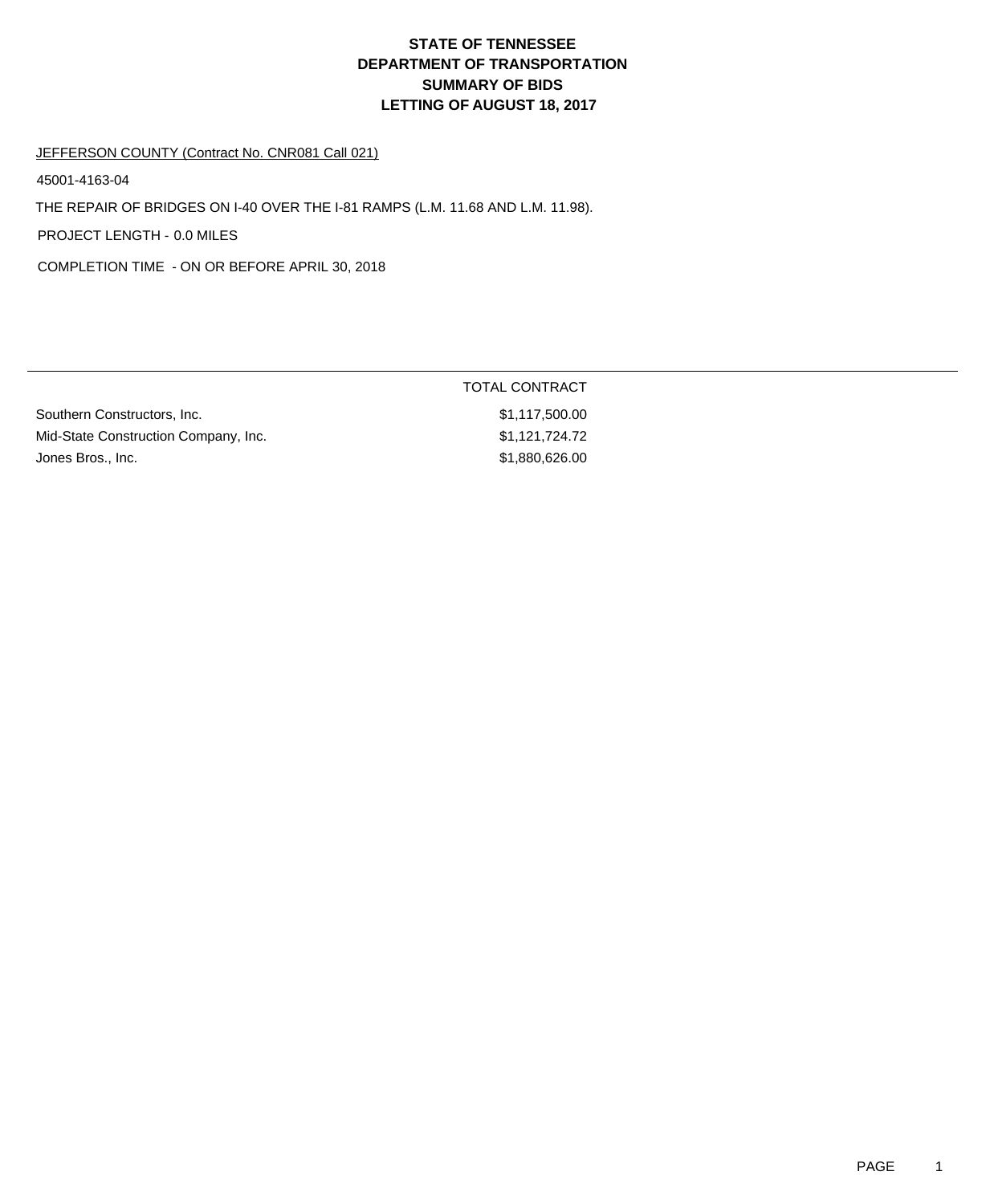|                                                                                 |              |                   | <b>CONTRACT CNR081</b> |                  |
|---------------------------------------------------------------------------------|--------------|-------------------|------------------------|------------------|
|                                                                                 |              | <b>UNIT PRICE</b> |                        | <b>EXTENSION</b> |
| <b>BRIDGE CATEGORY</b>                                                          |              |                   |                        |                  |
| 201-07.01 REMOVAL AND DISPOSAL OF BRUSH & TREES                                 |              |                   |                        |                  |
|                                                                                 | 1.000 LS     |                   |                        |                  |
| Southern Constructors, Inc.                                                     |              | \$5,000.0000      |                        | \$5,000.00       |
| Mid-State Construction Company, Inc.                                            |              | \$9,844.9700      |                        | \$9,844.97       |
| Jones Bros., Inc.                                                               |              | \$30,000.0000     |                        | \$30,000.00      |
| 209-03.22 FILTER SOCK (18 INCH)                                                 |              |                   |                        |                  |
|                                                                                 | 200.000 L.F. |                   |                        |                  |
| Southern Constructors, Inc.                                                     |              | \$12.0000         |                        | \$2,400.00       |
| Mid-State Construction Company, Inc.                                            |              | \$5.7100          |                        | \$1,142.00       |
| Jones Bros., Inc.                                                               |              | \$10.0000         |                        | \$2,000.00       |
| 307-03.08 ASPHALT CONCRETE MIX (PG76-22) (BPMB-HM) GRADING B-M2                 |              |                   |                        |                  |
|                                                                                 | 240.000 TON  |                   |                        |                  |
| Southern Constructors, Inc.                                                     |              | \$200.0000        |                        | \$48,000.00      |
| Mid-State Construction Company, Inc.                                            |              | \$211.1600        |                        | \$50,678.40      |
| Jones Bros., Inc.                                                               |              | \$185.0000        |                        | \$44,400.00      |
| 411-03.10 ACS MIX(PG76-22) GRADING D                                            |              |                   |                        |                  |
|                                                                                 | 197.000 TON  |                   |                        |                  |
| Southern Constructors, Inc.                                                     |              | \$210.0000        |                        | \$41,370.00      |
| Mid-State Construction Company, Inc.                                            |              | \$216.8700        |                        | \$42,723.39      |
| Jones Bros., Inc.                                                               |              | \$190.0000        |                        | \$37,430.00      |
| 415-01.02 COLD PLANING BITUMINOUS PAVEMENT                                      |              |                   |                        |                  |
|                                                                                 | 850.000 S.Y. |                   |                        |                  |
| Southern Constructors, Inc.                                                     |              | \$12.0000         |                        | \$10,200.00      |
| Mid-State Construction Company, Inc.                                            |              | \$11.4100         |                        | \$9,698.50       |
| Jones Bros., Inc.                                                               |              | \$10.0000         |                        | \$8,500.00       |
| 603-02.01 REPAINTING EXISTING STEEL STRUCTURES (BR. NO. 45-140-11.68, BEARINGS) |              |                   |                        |                  |
|                                                                                 | 1.000 LS     |                   |                        |                  |
| Southern Constructors, Inc.                                                     |              | \$10,000.0000     |                        | \$10,000.00      |
| Mid-State Construction Company, Inc.                                            |              | \$27,489.5000     |                        | \$27,489.50      |
| Jones Bros., Inc.                                                               |              | \$25,000.0000     |                        | \$25,000.00      |
| 603-02.02 REPAINTING EXISTING STEEL STRUCTURES (BR. NO. 45-140-11.98, BEARINGS) |              |                   |                        |                  |
|                                                                                 | 1.000 LS     |                   |                        |                  |
| Southern Constructors, Inc.                                                     |              | \$10,000.0000     |                        | \$10,000.00      |
| Mid-State Construction Company, Inc.                                            |              | \$25,664.6400     |                        | \$25,664.64      |
| Jones Bros., Inc.                                                               |              | \$25,000.0000     |                        | \$25,000.00      |
| 603-05.20 CONTAINMENT & DISPOSAL OF WASTE(BR. NO. 45-140-11.68)                 |              |                   |                        |                  |
|                                                                                 | 1.000 LS     |                   |                        |                  |
| Southern Constructors, Inc.                                                     |              | \$3,000.0000      |                        | \$3,000.00       |
| Mid-State Construction Company, Inc.                                            |              | \$7,501.3500      |                        | \$7,501.35       |

Jones Bros., Inc. \$2,400.0000 \$2,400.00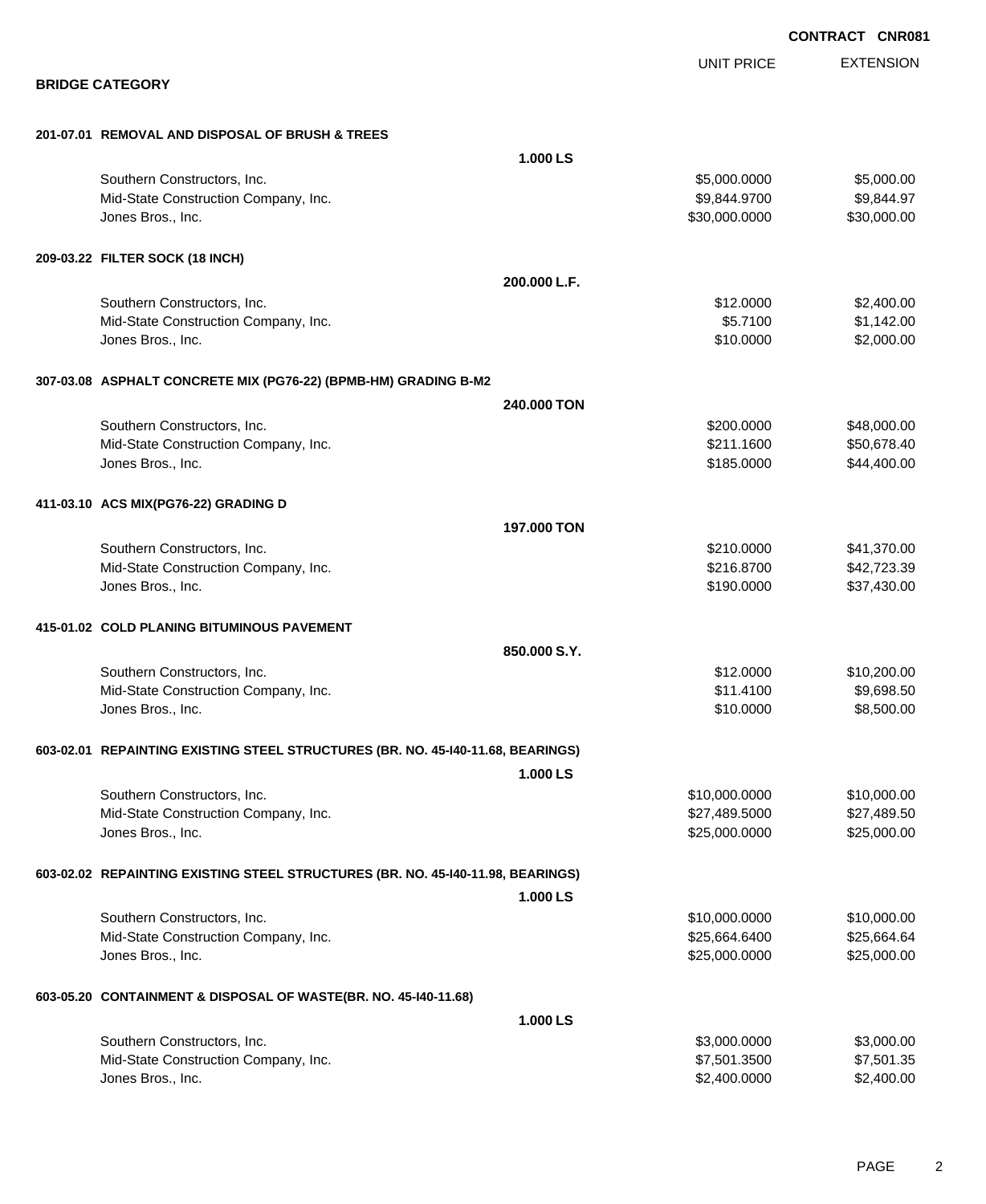|                                                                 |                |                   | <b>CONTRACT CNR081</b> |                  |
|-----------------------------------------------------------------|----------------|-------------------|------------------------|------------------|
|                                                                 |                | <b>UNIT PRICE</b> |                        | <b>EXTENSION</b> |
| 603-05.21 CONTAINMENT & DISPOSAL OF WASTE(BR. NO. 45-140-11.98) |                |                   |                        |                  |
|                                                                 | 1.000 LS       |                   |                        |                  |
| Southern Constructors, Inc.                                     |                | \$3,000.0000      |                        | \$3,000.00       |
| Mid-State Construction Company, Inc.                            |                | \$7,300.6700      |                        | \$7,300.67       |
| Jones Bros., Inc.                                               |                | \$2,400.0000      |                        | \$2,400.00       |
| 604-04.02 APPLIED TEXTURE FINISH (EXISTING STRUCTURES)          |                |                   |                        |                  |
|                                                                 | 5,434.000 S.Y. |                   |                        |                  |
| Southern Constructors, Inc.                                     |                | \$9.0000          |                        | \$48,906.00      |
| Mid-State Construction Company, Inc.                            |                | \$7.9900          |                        | \$43,417.66      |
| Jones Bros., Inc.                                               |                | \$7.0000          |                        | \$38,038.00      |
| 604-10.05 CONCRETE                                              |                |                   |                        |                  |
|                                                                 | 83,000 S.F.    |                   |                        |                  |
| Southern Constructors, Inc.                                     |                | \$180.0000        |                        | \$14,940.00      |
| Mid-State Construction Company, Inc.                            |                | \$189.3000        |                        | \$15,711.90      |
| Jones Bros., Inc.                                               |                | \$400.0000        |                        | \$33,200.00      |
| 604-10.14 REMOVE EXISTING WEARING SURFACE                       |                |                   |                        |                  |
|                                                                 | 1.000 LS       |                   |                        |                  |
| Southern Constructors, Inc.                                     |                | \$25,000.0000     |                        | \$25,000.00      |
| Mid-State Construction Company, Inc.                            |                | \$28,756.3000     |                        | \$28,756.30      |
| Jones Bros., Inc.                                               |                | \$25,000.0000     |                        | \$25,000.00      |
| 604-10.30 BRIDGE DECK REPAIRS (FULL DEPTH OF SLAB)              |                |                   |                        |                  |
|                                                                 | 650,000 S.Y.   |                   |                        |                  |
| Southern Constructors, Inc.                                     |                | \$320.0000        |                        | \$208,000.00     |
| Mid-State Construction Company, Inc.                            |                | \$235.6000        |                        | \$153,140.00     |
| Jones Bros., Inc.                                               |                | \$700.0000        |                        | \$455,000.00     |
| 604-10.41 EXPANSION JOINT REPAIRS (TYPE E)                      |                |                   |                        |                  |
|                                                                 | 265.000 L.F.   |                   |                        |                  |
| Southern Constructors, Inc.                                     |                | \$550.0000        |                        | \$145,750.00     |
| Mid-State Construction Company, Inc.                            |                | \$649.5900        |                        | \$172,141.35     |
| Jones Bros., Inc.                                               |                | \$1,000.0000      |                        | \$265,000.00     |
| 604-10.42 CONCRETE REPAIRS                                      |                |                   |                        |                  |
|                                                                 | 53.000 C.F.    |                   |                        |                  |
| Southern Constructors, Inc.                                     |                | \$750.0000        |                        | \$39,750.00      |
| Mid-State Construction Company, Inc.                            |                | \$432.3600        |                        | \$22,915.08      |
| Jones Bros., Inc.                                               |                | \$2,200.0000      |                        | \$116,600.00     |
| 604-10.50 BRIDGE DECK REPAIRS (PARTIAL DEPTH OF SLAB)           |                |                   |                        |                  |
|                                                                 | 620.000 S.Y.   |                   |                        |                  |
| Southern Constructors, Inc.                                     |                | \$150.0000        |                        | \$93,000.00      |
| Mid-State Construction Company, Inc.                            |                | \$165.8100        |                        | \$102,802.20     |
| Jones Bros., Inc.                                               |                | \$400.0000        |                        | \$248,000.00     |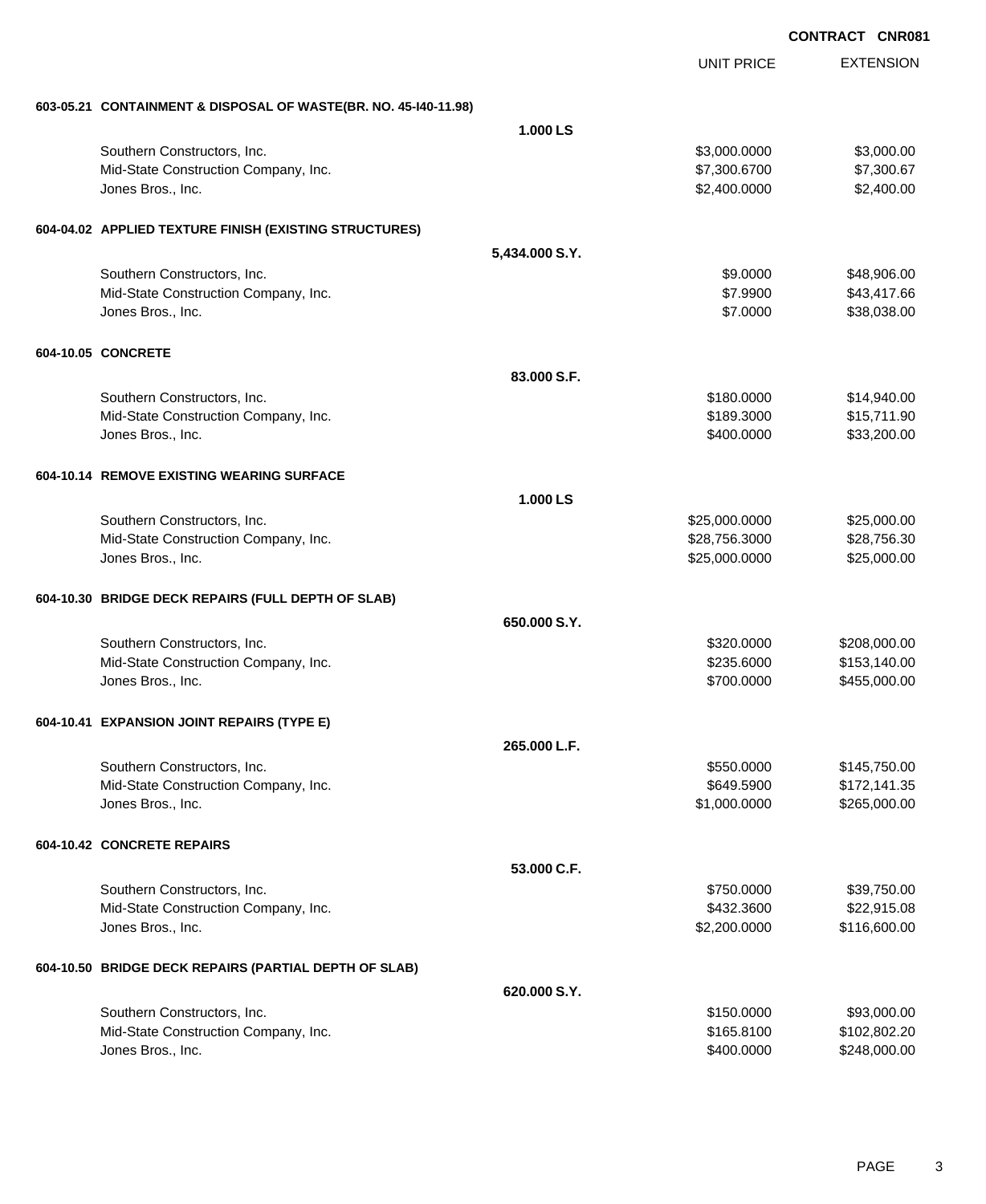UNIT PRICE

EXTENSION

| 604-10.54 CONCRETE REPAIRS           |                           |  |
|--------------------------------------|---------------------------|--|
|                                      | 84.000 S.F.               |  |
| Southern Constructors, Inc.          | \$180,0000<br>\$15,120.00 |  |
| Mid-State Construction Company, Inc. | \$15,908.76<br>\$189,3900 |  |
| Jones Bros., Inc.                    | \$400,0000<br>\$33,600.00 |  |

## **604-10.55 CONCRETE (FOUNDATION REPAIRS)**

|        | 004-10.33 CONCRETE (FOUNDATION REPAIRS)                  |                   |               |             |
|--------|----------------------------------------------------------|-------------------|---------------|-------------|
|        |                                                          | 3.000 C.Y.        |               |             |
|        | Southern Constructors, Inc.                              |                   | \$1,500.0000  | \$4,500.00  |
|        | Mid-State Construction Company, Inc.                     |                   | \$2,551.6700  | \$7,655.01  |
|        | Jones Bros., Inc.                                        |                   | \$5,500.0000  | \$16,500.00 |
|        | 604-10.58 EPOXY INJECTION (INJECTION)                    |                   |               |             |
|        |                                                          | 2.000 GAL.        |               |             |
|        | Southern Constructors, Inc.                              |                   | \$125.0000    | \$250.00    |
|        | Mid-State Construction Company, Inc.                     |                   | \$142.6800    | \$285.36    |
|        | Jones Bros., Inc.                                        |                   | \$110.0000    | \$220.00    |
|        | 604-10.62 EPOXY INJECTION REPAIR (COMPLETE AND IN PLACE) |                   |               |             |
|        |                                                          | 19.000 L.F.       |               |             |
|        | Southern Constructors, Inc.                              |                   | \$150.0000    | \$2,850.00  |
|        | Mid-State Construction Company, Inc.                     |                   | \$228.2800    | \$4,337.32  |
|        | Jones Bros., Inc.                                        |                   | \$250.0000    | \$4,750.00  |
| 617-01 | <b>BRIDGE DECK SEALANT</b>                               |                   |               |             |
|        |                                                          | 2,119.000 S.Y.    |               |             |
|        | Southern Constructors, Inc.                              |                   | \$16.0000     | \$33,904.00 |
|        | Mid-State Construction Company, Inc.                     |                   | \$17.1300     | \$36,298.47 |
|        | Jones Bros., Inc.                                        |                   | \$15.0000     | \$31,785.00 |
| 620-01 | <b>ALUMINUM RAILING (REMOVAL)</b>                        |                   |               |             |
|        |                                                          | 500.000 L.F.      |               |             |
|        | Southern Constructors, Inc.                              |                   | \$65.0000     | \$32,500.00 |
|        | Mid-State Construction Company, Inc.                     |                   | \$21.9000     | \$10,950.00 |
|        | Jones Bros., Inc.                                        |                   | \$20.0000     | \$10,000.00 |
|        | 705-08.51 PORTABLE IMPACT ATTENUATOR NCHRP350 TL-3       |                   |               |             |
|        |                                                          | <b>4.000 EACH</b> |               |             |
|        | Southern Constructors, Inc.                              |                   | \$5,000.0000  | \$20,000.00 |
|        | Mid-State Construction Company, Inc.                     |                   | \$5,136.3000  | \$20,545.20 |
|        | Jones Bros., Inc.                                        |                   | \$5,000.0000  | \$20,000.00 |
| 712-01 | <b>TRAFFIC CONTROL</b>                                   |                   |               |             |
|        |                                                          | 1.000 LS          |               |             |
|        | Southern Constructors, Inc.                              |                   | \$60,000.0000 | \$60,000.00 |

Mid-State Construction Company, Inc. 6. The State Construction Company, Inc. 6. The State State of the State State State State State State State State State State State State State State State State State State State State Jones Bros., Inc. \$40,000.0000 \$40,000.00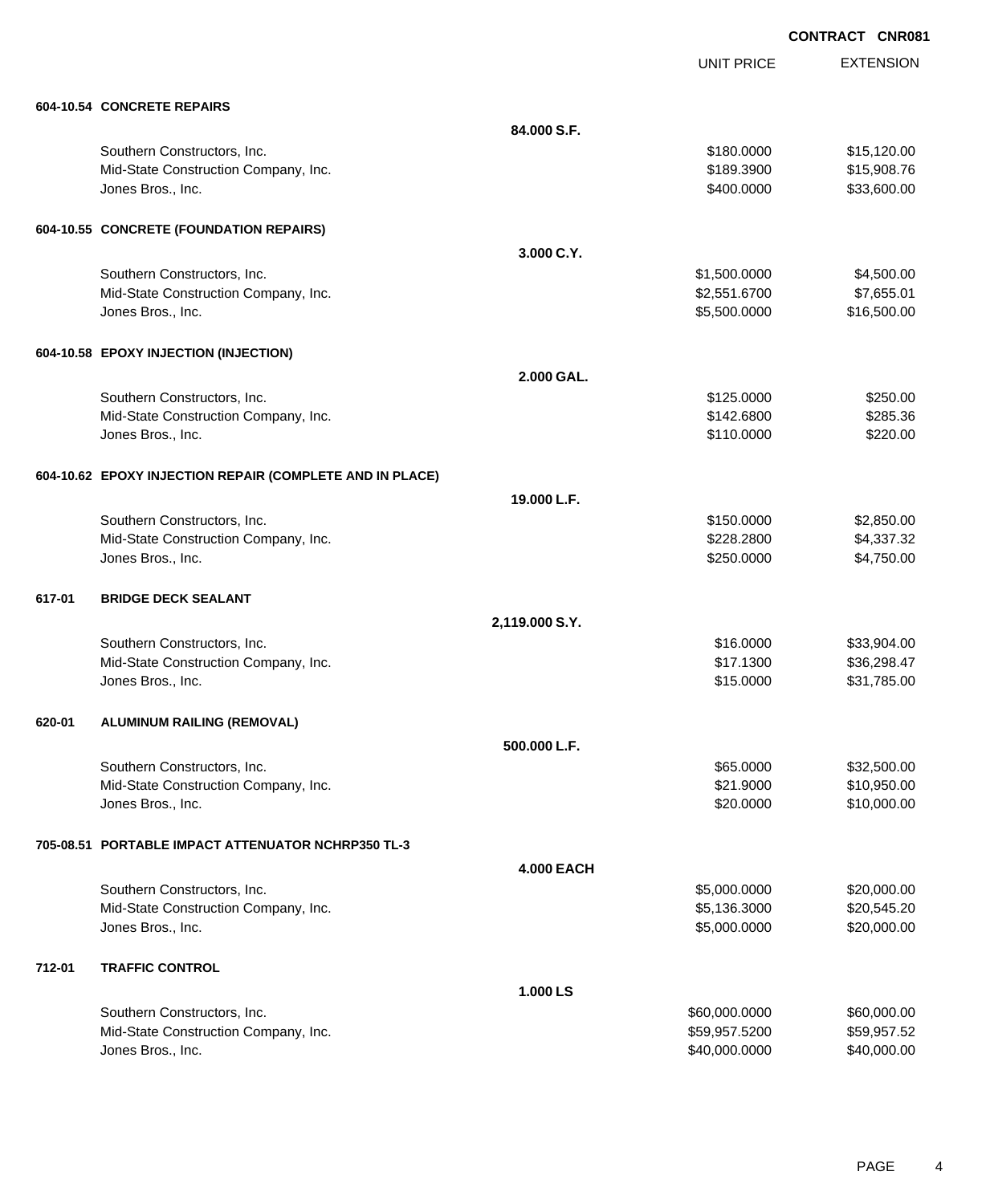|        |                                                        |                   |                   | <b>CONTRACT CNR081</b> |
|--------|--------------------------------------------------------|-------------------|-------------------|------------------------|
|        |                                                        |                   | <b>UNIT PRICE</b> | <b>EXTENSION</b>       |
|        | 712-02.02 INTERCONNECTED PORTABLE BARRIER RAIL         |                   |                   |                        |
|        |                                                        | 1,650.000 L.F.    |                   |                        |
|        | Southern Constructors, Inc.                            |                   | \$25.0000         | \$41,250.00            |
|        | Mid-State Construction Company, Inc.                   |                   | \$28.4300         | \$46,909.50            |
|        | Jones Bros., Inc.                                      |                   | \$40.0000         | \$66,000.00            |
|        | 712-04.01 FLEXIBLE DRUMS (CHANNELIZING)                |                   |                   |                        |
|        |                                                        | 97,000 EACH       |                   |                        |
|        | Southern Constructors, Inc.                            |                   | \$35.0000         | \$3,395.00             |
|        | Mid-State Construction Company, Inc.                   |                   | \$33.1000         | \$3,210.70             |
|        | Jones Bros., Inc.                                      |                   | \$35.0000         | \$3,395.00             |
|        | 712-04.50 PORTABLE BARRIER RAIL DELINEATOR             |                   |                   |                        |
|        |                                                        | 32,000 EACH       |                   |                        |
|        | Southern Constructors, Inc.                            |                   | \$15.0000         | \$480.00               |
|        | Mid-State Construction Company, Inc.                   |                   | \$10.8400         | \$346.88               |
|        | Jones Bros., Inc.                                      |                   | \$10.0000         | \$320.00               |
| 712-06 | <b>SIGNS (CONSTRUCTION)</b>                            |                   |                   |                        |
|        |                                                        | 657.000 S.F.      |                   |                        |
|        | Southern Constructors, Inc.                            |                   | \$15.0000         | \$9,855.00             |
|        | Mid-State Construction Company, Inc.                   |                   | \$7.5300          | \$4,947.21             |
|        | Jones Bros., Inc.                                      |                   | \$12.0000         | \$7,884.00             |
|        | 712-08.03 ARROW BOARD (TYPE C)                         |                   |                   |                        |
|        |                                                        | <b>1.000 EACH</b> |                   |                        |
|        | Southern Constructors, Inc.                            |                   | \$3,000.0000      | \$3,000.00             |
|        | Mid-State Construction Company, Inc.                   |                   | \$970.1900        | \$970.19               |
|        | Jones Bros., Inc.                                      |                   | \$2,500.0000      | \$2,500.00             |
|        | 712-08.10 MOBILE MESSAGE SIGN UNIT W/ATTENUATOR        |                   |                   |                        |
|        |                                                        | 1,000.000 HOUR    |                   |                        |
|        | Southern Constructors, Inc.                            |                   | \$95.0000         | \$95,000.00            |
|        | Mid-State Construction Company, Inc.                   |                   | \$103.8700        | \$103,870.00           |
|        | Jones Bros., Inc.                                      |                   | \$165.0000        | \$165,000.00           |
|        | 712-09.02 REMOVABLE PAVEMENT MARKING (8" BARRIER LINE) |                   |                   |                        |
|        |                                                        | 6,620.000 L.F.    |                   |                        |
|        | Southern Constructors, Inc.                            |                   | \$3.5000          | \$23,170.00            |
|        | Mid-State Construction Company, Inc.                   |                   | \$2.7100          | \$17,940.20            |
|        | Jones Bros., Inc.                                      |                   | \$3.5000          | \$23,170.00            |
|        | 713-02.26 CONCRETE BARRIER/PARAPET DELINEATOR          |                   |                   |                        |
|        |                                                        | 94.000 EACH       |                   |                        |
|        | Southern Constructors, Inc.                            |                   | \$15.0000         | \$1,410.00             |
|        | Mid-State Construction Company, Inc.                   |                   | \$10.8400         | \$1,018.96             |
|        | Jones Bros., Inc.                                      |                   | \$11.0000         | \$1,034.00             |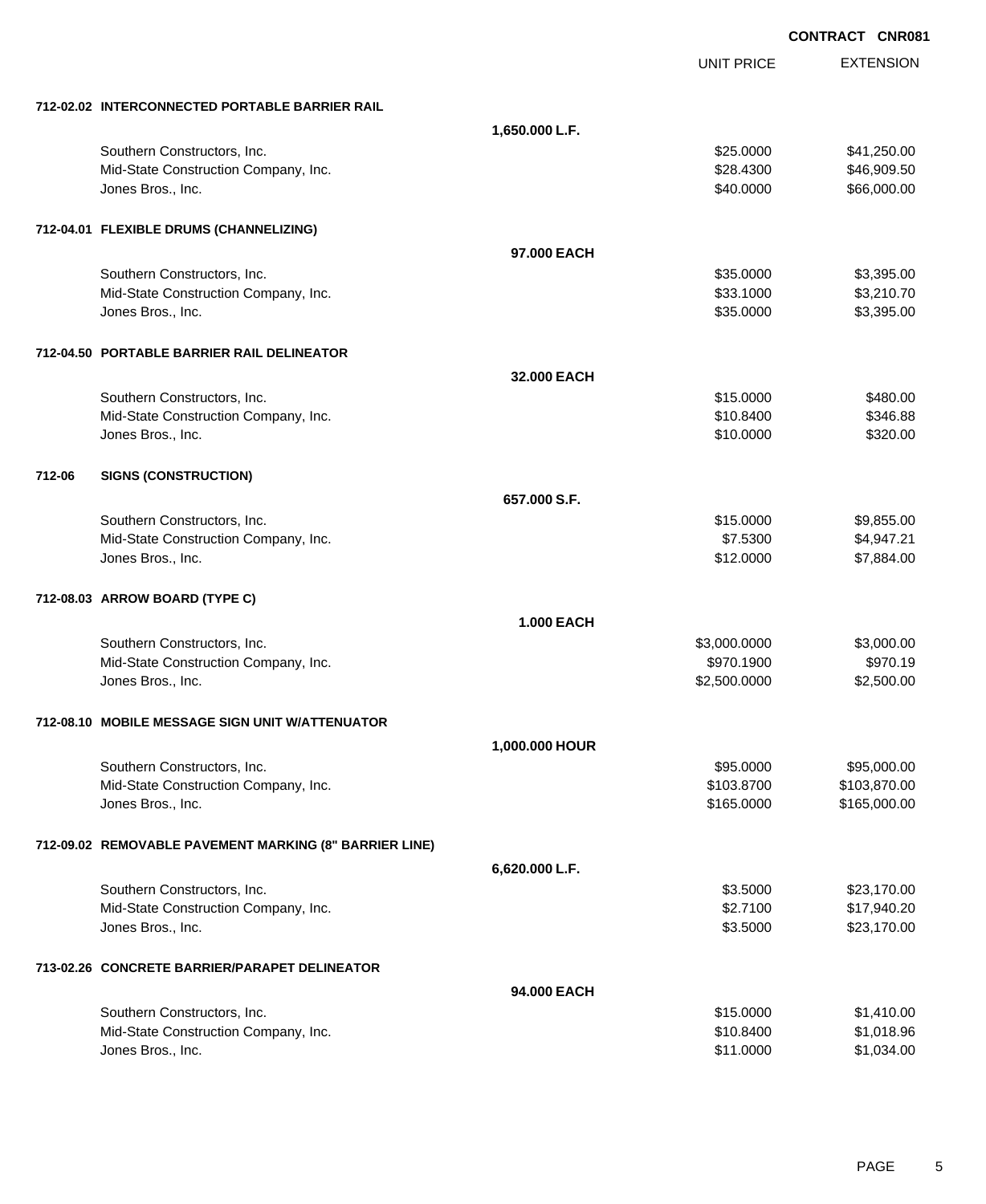|        |                                                          |                    | UNIT PRICE    | <b>EXTENSION</b> |
|--------|----------------------------------------------------------|--------------------|---------------|------------------|
|        | 716-01.23 Snwplwble Pvmt Mrkrs (Bi-Dir)(2 Color)         |                    |               |                  |
|        |                                                          | <b>20,000 EACH</b> |               |                  |
|        | Southern Constructors, Inc.                              |                    | \$75.0000     | \$1,500.00       |
|        | Mid-State Construction Company, Inc.                     |                    | \$142.6800    | \$2,853.60       |
|        | Jones Bros., Inc.                                        |                    | \$65.0000     | \$1,300.00       |
|        | 716-12.02 ENHANCED FLATLINE THERMO PVMT MRKNG (6IN LINE) |                    |               |                  |
|        |                                                          | 1.000 L.M.         |               |                  |
|        | Southern Constructors, Inc.                              |                    | \$6,000.0000  | \$6,000.00       |
|        | Mid-State Construction Company, Inc.                     |                    | \$6,705.7300  | \$6,705.73       |
|        | Jones Bros., Inc.                                        |                    | \$5,200.0000  | \$5,200.00       |
| 717-01 | <b>MOBILIZATION</b>                                      |                    |               |                  |
|        |                                                          | 1.000 LS           |               |                  |
|        | Southern Constructors, Inc.                              |                    | \$55,000.0000 | \$55,000.00      |
|        | Mid-State Construction Company, Inc.                     |                    | \$56,086.2000 | \$56,086.20      |
|        | Jones Bros., Inc.                                        |                    | \$90,000.0000 | \$90,000.00      |
|        |                                                          |                    |               |                  |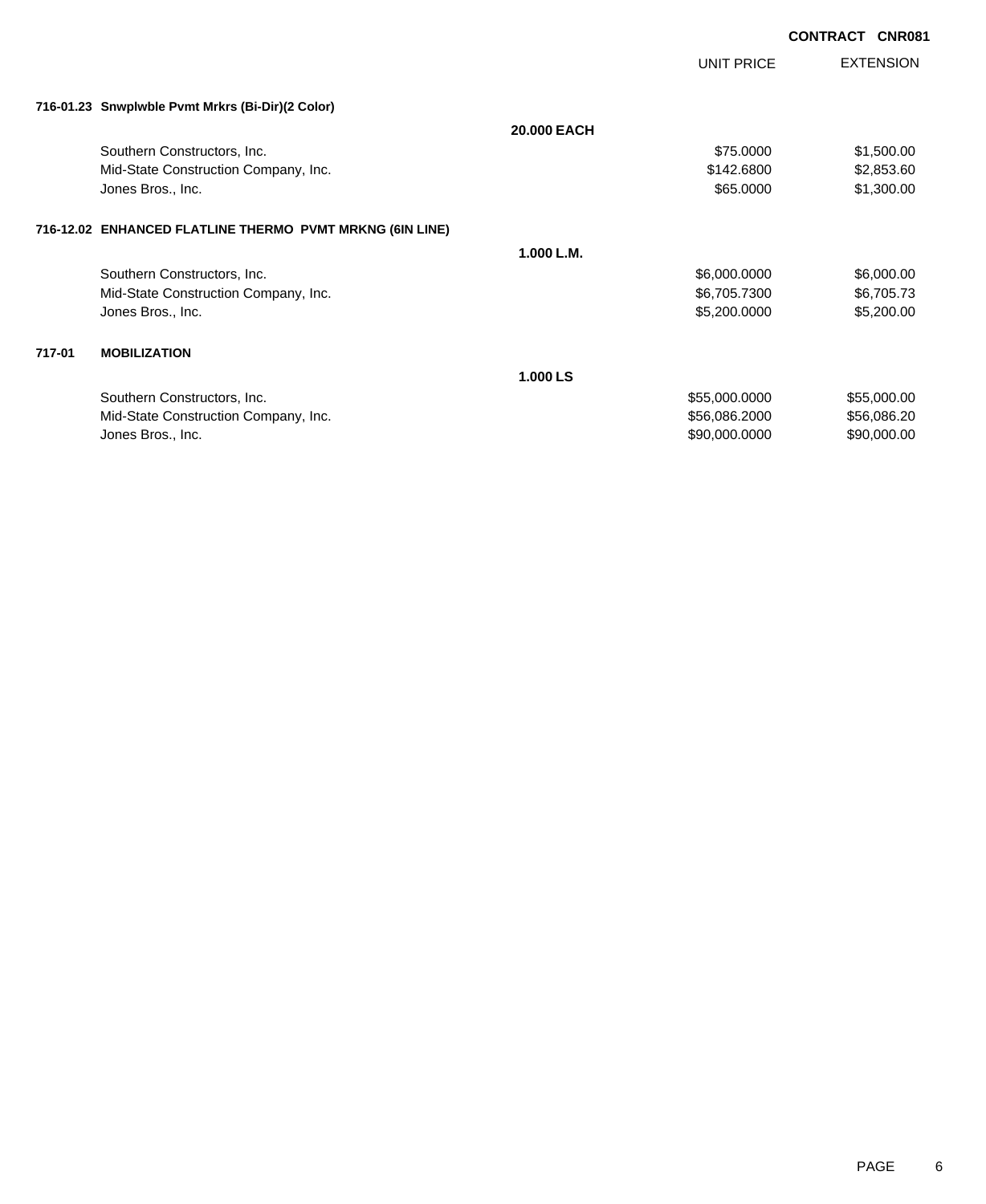### **SUB-TOTAL BRIDGE**

| Southern Constructors, Inc.          | \$1,117,500.00 |
|--------------------------------------|----------------|
| Mid-State Construction Company, Inc. | \$1,121,724.72 |
| Jones Bros., Inc.                    | \$1,880,626.00 |

# **TOTAL CONTRACT**

| Southern Constructors, Inc.          | \$1,117,500.00 |
|--------------------------------------|----------------|
| Mid-State Construction Company, Inc. | \$1.121.724.72 |
| Jones Bros., Inc.                    | \$1,880,626,00 |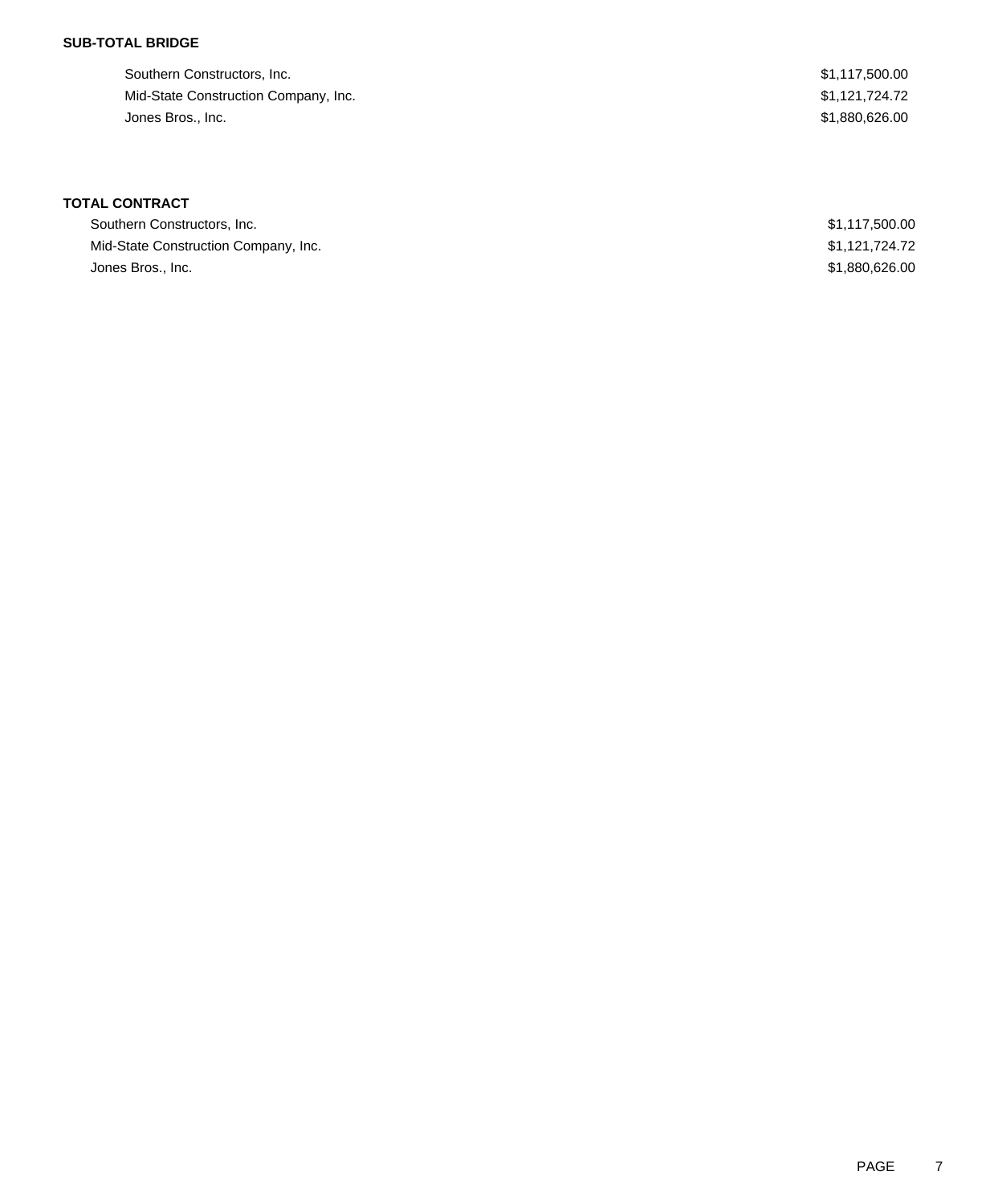## **DEPARTMENT OF TRANSPORTATION SUMMARY OF BIDS LETTING OF AUGUST 18, 2017 STATE OF TENNESSEE**

#### JOHNSON COUNTY (Contract No. CNR228 Call 022)

BRZ-4600(22),46946-3404-94,BRZ-4600(24),46946-3406-94

THE CONSTRUCTION OF BRIDGES ON CIRCLE DRIVE OVER FURNACE CREEK (L.M. 0.84) AND ON FAIRGROUND LANE OVER FURNACE CREEK (L.M. 0.02), INCLUDING GRADING, DRAINAGE AND PAVING.

PROJECT LENGTH - 0.114 MILES

COMPLETION TIME - ON OR BEFORE APRIL 30, 2018

DBE GOAL 6.00%

TOTAL CONTRACT

Adams Contracting, LLC \$1,340,364.75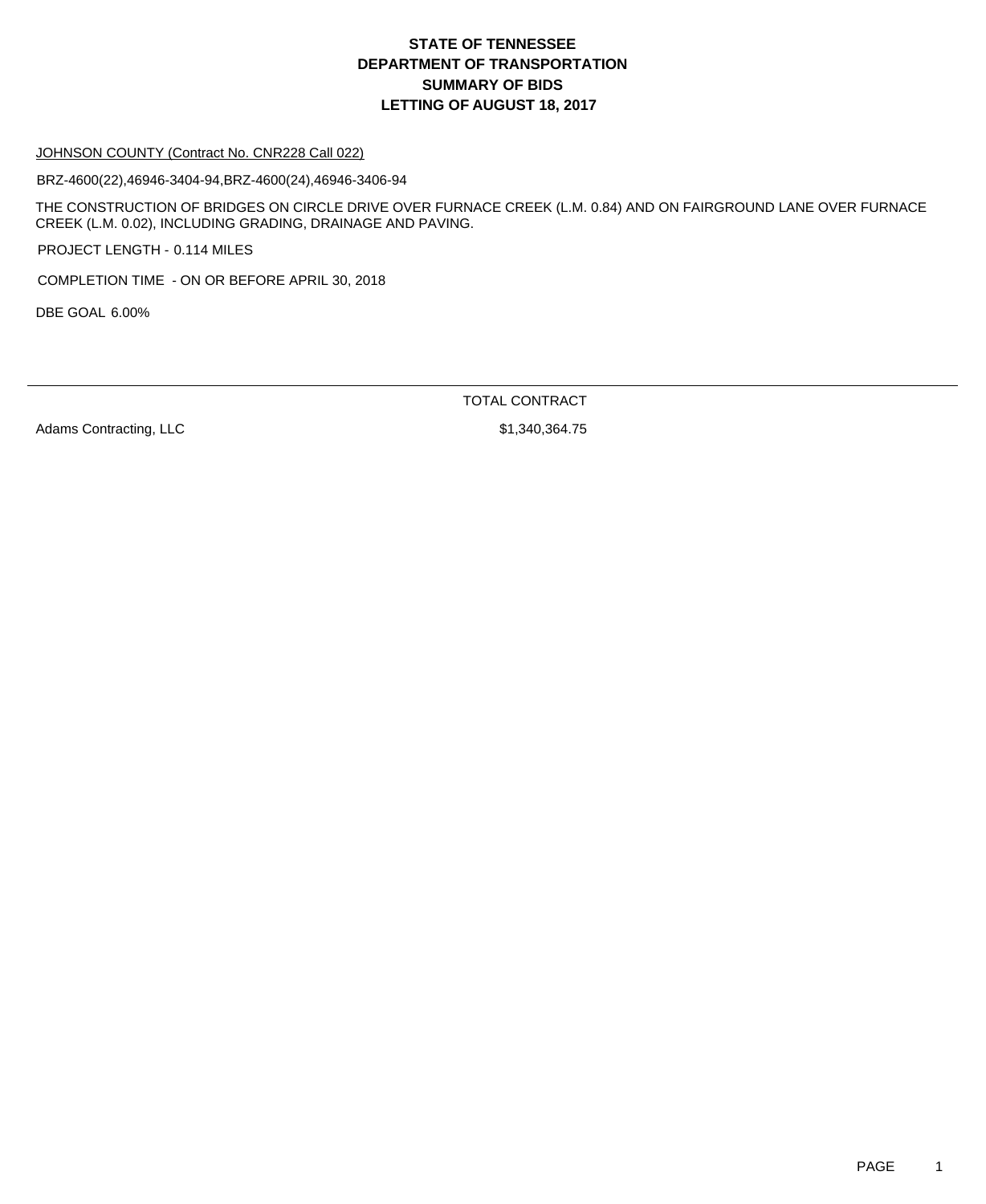|        |                                                                |                   |                   | <b>CONTRACT CNR228</b> |
|--------|----------------------------------------------------------------|-------------------|-------------------|------------------------|
|        | <b>ROADWAY CATEGORY</b>                                        |                   | <b>UNIT PRICE</b> | <b>EXTENSION</b>       |
| 105-01 | <b>CONSTRUCTION STAKES, LINES AND GRADES</b>                   |                   |                   |                        |
|        | Adams Contracting, LLC                                         | 1.000 LS          | \$17,500.0000     | \$17,500.00            |
|        | 202-04.01 REMOVAL OF STRUCTURES (EXISTING BRIDGE, STA. 13+37)  | 1.000 LS          |                   |                        |
|        | Adams Contracting, LLC                                         |                   | \$25,000.0000     | \$25,000.00            |
|        | 202-04.02 REMOVAL OF STRUCTURES (WALL, WOODEN STRUCTURE, GATE) |                   |                   |                        |
|        | Adams Contracting, LLC                                         | 1.000 LS          | \$3,000.0000      | \$3,000.00             |
|        | 202-04.03 REMOVAL OF STRUCTURES (EXISTING BRIDGE, STA. 12+37)  |                   |                   |                        |
|        | Adams Contracting, LLC                                         | 1.000 LS          | \$20,000.0000     | \$20,000.00            |
|        | 203-30.01 ROADWAY APPROACHES                                   |                   |                   |                        |
|        | Adams Contracting, LLC                                         | 1.000 LS          | \$80,000.0000     | \$80,000.00            |
|        | 204-08.01 BACKFILL MATERIAL (FLOWABLE FILL)                    |                   |                   |                        |
|        | Adams Contracting, LLC                                         | 4.000 C.Y.        | \$400.0000        | \$1,600.00             |
|        | 209-03.20 FILTER SOCK (8 INCH)                                 |                   |                   |                        |
|        | Adams Contracting, LLC                                         | 20.000 L.F.       | \$7,0000          | \$140.00               |
|        | 209-03.21 FILTER SOCK (12 INCH)                                |                   |                   |                        |
|        | Adams Contracting, LLC                                         | 32.000 L.F.       | \$10.0000         | \$320.00               |
| 209-05 | <b>SEDIMENT REMOVAL</b>                                        |                   |                   |                        |
|        | Adams Contracting, LLC                                         | 59.000 C.Y.       | \$25.0000         | \$1,475.00             |
|        | 209-08.02 TEMPORARY SILT FENCE (WITH BACKING)                  |                   |                   |                        |
|        | Adams Contracting, LLC                                         | 389.000 L.F.      | \$7.0000          | \$2,723.00             |
|        | 209-08.03 TEMPORARY SILT FENCE (WITHOUT BACKING)               |                   |                   |                        |
|        | Adams Contracting, LLC                                         | 872.000 L.F.      | \$4.0000          | \$3,488.00             |
|        | 209-09.03 SEDIMENT FILTER BAG (15' X 15')                      |                   |                   |                        |
|        | Adams Contracting, LLC                                         | <b>2.000 EACH</b> | \$450.0000        | \$900.00               |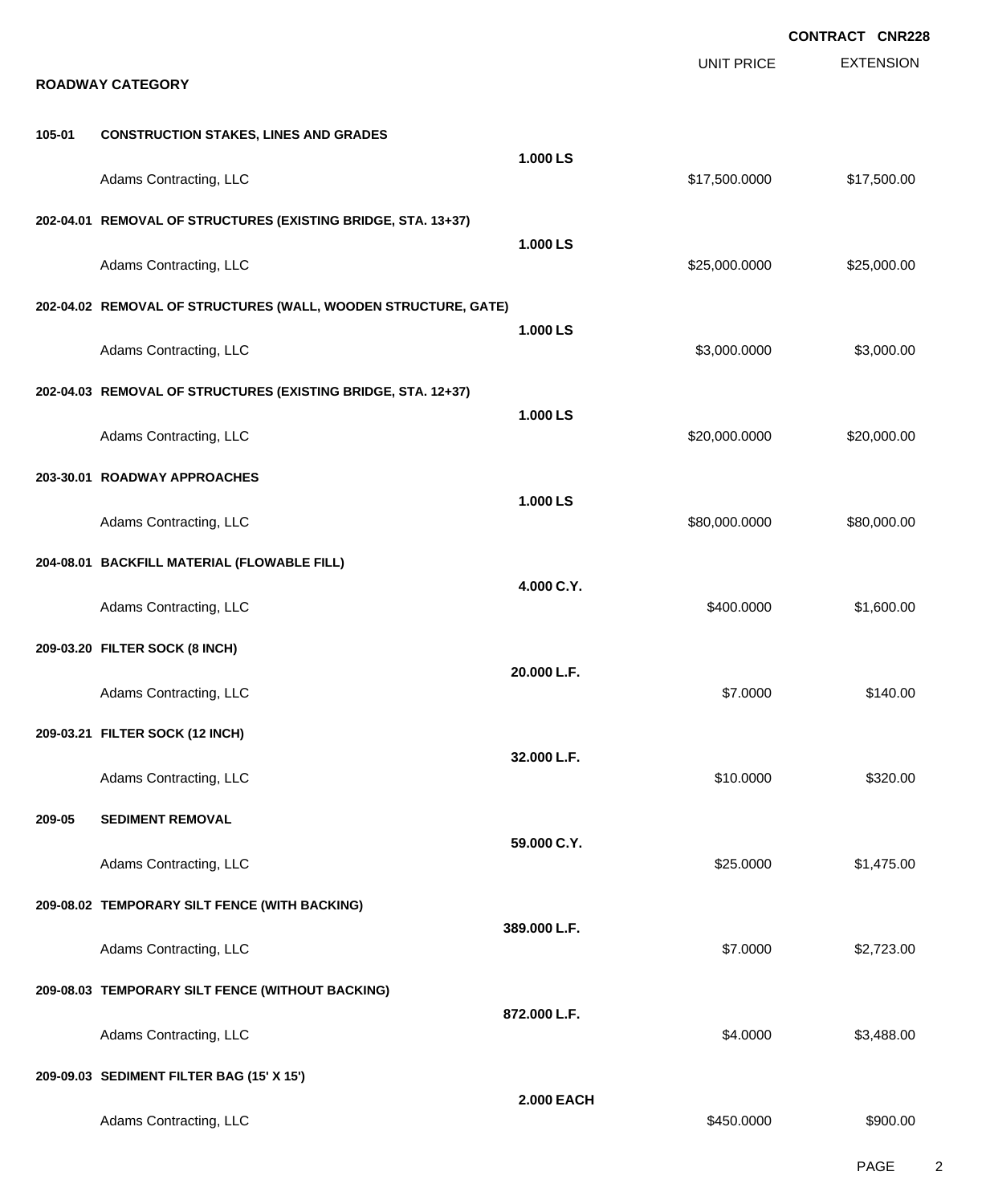|        |                                                              |                   | <b>UNIT PRICE</b> | <b>EXTENSION</b> |
|--------|--------------------------------------------------------------|-------------------|-------------------|------------------|
|        | 209-09.04 SEDIMENT FILTER BAG(15' X 10')                     |                   |                   |                  |
|        | Adams Contracting, LLC                                       | <b>2.000 EACH</b> | \$400.0000        | \$800.00         |
|        | 209-09.40 CURB INLET PROTECTION (TYPE 1)                     |                   |                   |                  |
|        | Adams Contracting, LLC                                       | <b>4.000 EACH</b> | \$225.0000        | \$900.00         |
|        | 209-09.41 CURB INLET PROTECTION (TYPE 2)                     |                   |                   |                  |
|        | Adams Contracting, LLC                                       | <b>4.000 EACH</b> | \$225.0000        | \$900.00         |
|        | 209-40.42 CATCH BASIN FILTER ASSEMBLY(TYPE 2)                |                   |                   |                  |
|        | Adams Contracting, LLC                                       | <b>4.000 EACH</b> | \$500.0000        | \$2,000.00       |
|        | 209-40.44 CATCH BASIN FILTER ASSEMBLY(TYPE 4)                |                   |                   |                  |
|        | Adams Contracting, LLC                                       | <b>1.000 EACH</b> | \$1,000.0000      | \$1,000.00       |
|        | 209-40.46 CATCH BASIN FILTER ASSEMBLY(TYPE 6)                |                   |                   |                  |
|        | Adams Contracting, LLC                                       | <b>6.000 EACH</b> | \$500.0000        | \$3,000.00       |
|        | 209-40.47 CATCH BASIN FILTER ASSEMBLY(TYPE 7)                |                   |                   |                  |
|        | Adams Contracting, LLC                                       | <b>1.000 EACH</b> | \$1,000.0000      | \$1,000.00       |
|        | 209-40.48 CATCH BASIN FILTER ASSEMBLY(TYPE 8)                |                   |                   |                  |
|        | Adams Contracting, LLC                                       | <b>2.000 EACH</b> | \$1,400.0000      | \$2,800.00       |
|        | 209-65.04 TEMPORARY IN STREAM DIVERSION                      |                   |                   |                  |
|        | Adams Contracting, LLC                                       | 479.000 L.F.      | \$35.0000         | \$16,765.00      |
| 303-01 | MINERAL AGGREGATE, TYPE A BASE, GRADING D                    |                   |                   |                  |
|        | Adams Contracting, LLC                                       | 1,500.000 TON     | \$35.0000         | \$52,500.00      |
|        | 303-10.01 MINERAL AGGREGATE (SIZE 57)                        |                   |                   |                  |
|        | Adams Contracting, LLC                                       | 115.000 TON       | \$35.0000         | \$4,025.00       |
|        | 307-01.01 ASPHALT CONCRETE MIX (PG64-22) (BPMB-HM) GRADING A |                   |                   |                  |
|        | Adams Contracting, LLC                                       | 153.000 TON       | \$150.0000        | \$22,950.00      |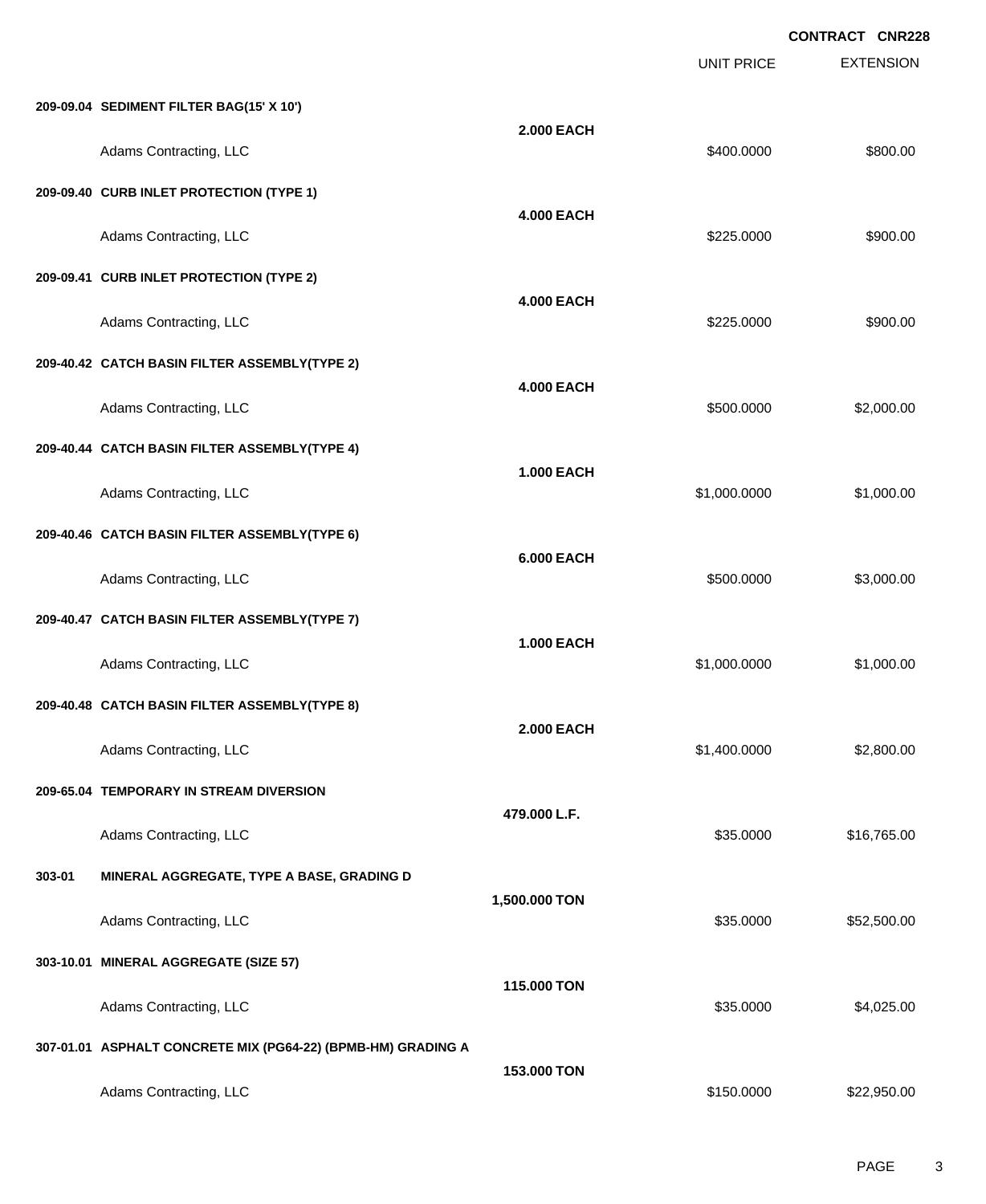|        |                                                                 |                  | <b>UNIT PRICE</b> | <b>EXTENSION</b> |
|--------|-----------------------------------------------------------------|------------------|-------------------|------------------|
|        | 307-01.08 ASPHALT CONCRETE MIX (PG64-22) (BPMB-HM) GRADING B-M2 |                  |                   |                  |
|        | Adams Contracting, LLC                                          | 303.000 TON      | \$150.0000        | \$45,450.00      |
| 402-01 | BITUMINOUS MATERIAL FOR PRIME COAT (PC)                         |                  |                   |                  |
|        | Adams Contracting, LLC                                          | 3.000 TON        | \$850.0000        | \$2,550.00       |
| 402-02 | <b>AGGREGATE FOR COVER MATERIAL (PC)</b>                        |                  |                   |                  |
|        | Adams Contracting, LLC                                          | 8.000 TON        | \$50.0000         | \$400.00         |
| 403-01 | BITUMINOUS MATERIAL FOR TACK COAT (TC)                          |                  |                   |                  |
|        | Adams Contracting, LLC                                          | <b>1.700 TON</b> | \$850.0000        | \$1,445.00       |
| 403-02 | <b>ASPHALT CEMENT FOR TACK COAT (TC)</b>                        |                  |                   |                  |
|        | Adams Contracting, LLC                                          | <b>1.500 TON</b> | \$850.0000        | \$1,275.00       |
|        | 407-20.05 SAW CUTTING ASPHALT PAVEMENT                          |                  |                   |                  |
|        | Adams Contracting, LLC                                          | 114.000 L.F.     | \$5.0000          | \$570.00         |
|        | 411-01.10 ACS MIX(PG64-22) GRADING D                            |                  |                   |                  |
|        | Adams Contracting, LLC                                          | 226.000 TON      | \$150.0000        | \$33,900.00      |
|        | 415-01.01 COLD PLANING BITUMINOUS PAVEMENT                      |                  |                   |                  |
|        | Adams Contracting, LLC                                          | 18.000 TON       | \$75.0000         | \$1,350.00       |
| 602-01 | <b>STRUCTURAL STEEL</b>                                         |                  |                   |                  |
|        | Adams Contracting, LLC                                          | 322.000 LB.      | \$3.5000          | \$1,127.00       |
|        | 604-01.01 CLASS A CONCRETE (ROADWAY)                            |                  |                   |                  |
|        | Adams Contracting, LLC                                          | 3.000 C.Y.       | \$850.0000        | \$2,550.00       |
|        | 604-01.04 1-1/2" STEEL PIPE HANDRAIL                            |                  |                   |                  |
|        | Adams Contracting, LLC                                          | 3.000 L.F.       | \$300.0000        | \$900.00         |
|        | 607-03.02 18" CONCRETE PIPE CULVERT (CLASS III)                 |                  |                   |                  |
|        |                                                                 | 608.000 L.F.     |                   |                  |
|        | Adams Contracting, LLC                                          |                  | \$75.0000         | \$45,600.00      |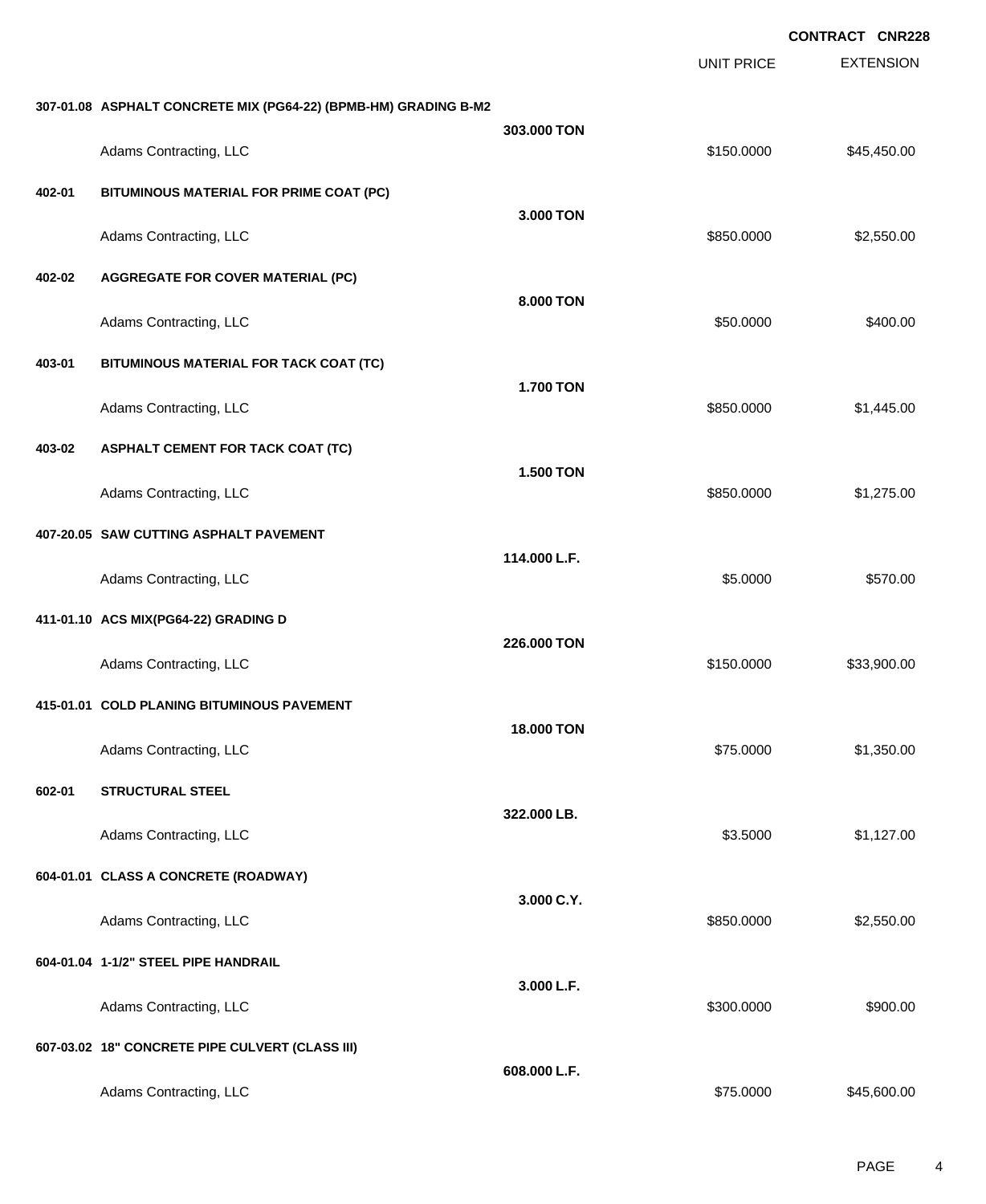|        |                                                                     |                   |                   | <b>CONTRACT CNR228</b> |
|--------|---------------------------------------------------------------------|-------------------|-------------------|------------------------|
|        |                                                                     |                   | <b>UNIT PRICE</b> | <b>EXTENSION</b>       |
|        | 607-50.60 THREE SIDED PRECAST CULVERT STRUCTURE - BARREL(SEE PLANS) |                   |                   |                        |
|        | Adams Contracting, LLC                                              | 88.000 L.F.       | \$4,400.0000      | \$387,200.00           |
|        | 611-07.01 CLASS A CONCRETE (PIPE ENDWALLS)                          |                   |                   |                        |
|        | Adams Contracting, LLC                                              | 2.000 C.Y.        | \$1,600.0000      | \$3,200.00             |
|        | 611-07.02 STEEL BAR REINFORCEMENT (PIPE ENDWALLS)                   |                   |                   |                        |
|        | Adams Contracting, LLC                                              | 85.000 LB.        | \$2.0000          | \$170.00               |
|        | 611-12.01 CATCH BASINS, TYPE 12, 0' - 4' DEPTH                      |                   |                   |                        |
|        | Adams Contracting, LLC                                              | <b>1.000 EACH</b> | \$3,500.0000      | \$3,500.00             |
|        | 611-12.02 CATCH BASINS, TYPE 12, > 4' - 8' DEPTH                    |                   |                   |                        |
|        | Adams Contracting, LLC                                              | <b>6.000 EACH</b> | \$4,500.0000      | \$27,000.00            |
|        | 611-14.02 CATCH BASINS, TYPE 14, > 4' - 8' DEPTH                    |                   |                   |                        |
|        | Adams Contracting, LLC                                              | <b>1.000 EACH</b> | \$6,500.0000      | \$6,500.00             |
|        | 611-42.01 CATCH BASINS, TYPE 42, 0' - 4' DEPTH                      |                   |                   |                        |
|        | Adams Contracting, LLC                                              | 3.000 EACH        | \$3,300.0000      | \$9,900.00             |
|        | 611-42.02 CATCH BASINS, TYPE 42, > 4' - 8' DEPTH                    |                   |                   |                        |
|        | Adams Contracting, LLC                                              | 3.000 EACH        | \$3,900.0000      | \$11,700.00            |
|        | 701-01.01 CONCRETE SIDEWALK (4 ")                                   |                   |                   |                        |
|        | Adams Contracting, LLC                                              | 1,390.000 S.F.    | \$8.0000          | \$11,120.00            |
|        | 701-02.03 CONCRETE CURB RAMP                                        |                   |                   |                        |
|        | Adams Contracting, LLC                                              | 300.000 S.F.      | \$26.0000         | \$7,800.00             |
| 702-03 | <b>CONCRETE COMBINED CURB &amp; GUTTER</b>                          |                   |                   |                        |
|        | Adams Contracting, LLC                                              | 49.000 C.Y.       | \$600.0000        | \$29,400.00            |
|        | 705-01.04 METAL BEAM GUARD FENCE                                    |                   |                   |                        |
|        | Adams Contracting, LLC                                              | 88.000 L.F.       | \$80.0000         | \$7,040.00             |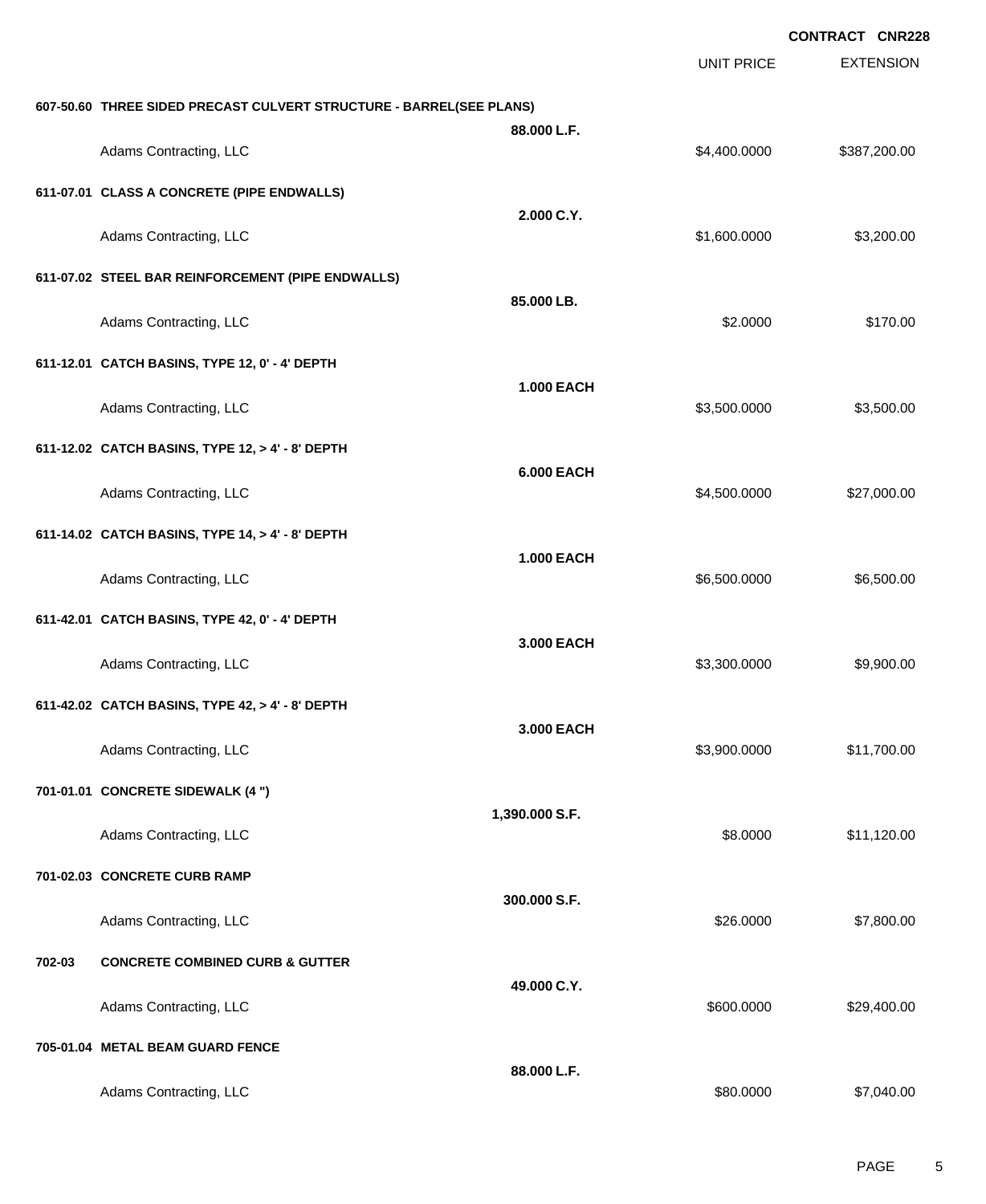|        |                                                      |                   |                   | <b>CONTRACT CNR228</b> |
|--------|------------------------------------------------------|-------------------|-------------------|------------------------|
|        |                                                      |                   | <b>UNIT PRICE</b> | <b>EXTENSION</b>       |
|        | 705-06.01 W BEAM GR (TYPE 2) MASH TL3                |                   |                   |                        |
|        | Adams Contracting, LLC                               | 370.000 L.F.      | \$35.0000         | \$12,950.00            |
|        | 705-06.10 GR TERMINALTRAILING END (TYPE 13) MASH TL3 |                   |                   |                        |
|        | Adams Contracting, LLC                               | <b>2.000 EACH</b> | \$1,600.0000      | \$3,200.00             |
|        | 705-06.11 GR TERMINAL (IN-INLINE) MASH TL3           |                   |                   |                        |
|        | Adams Contracting, LLC                               | <b>4.000 EACH</b> | \$1,000.0000      | \$4,000.00             |
|        | 705-06.30 GR TERMINAL (TYPE 21) MASH TL2             |                   |                   |                        |
|        | Adams Contracting, LLC                               | <b>2.000 EACH</b> | \$2,700.0000      | \$5,400.00             |
| 706-01 | <b>GUARDRAIL REMOVED</b>                             |                   |                   |                        |
|        | Adams Contracting, LLC                               | 102.000 L.F.      | \$2.0000          | \$204.00               |
|        | 706-10.26 ROUNDED END ELEMENT                        |                   |                   |                        |
|        | Adams Contracting, LLC                               | 3.000 EACH        | \$75.0000         | \$225.00               |
|        | 709-05.05 MACHINED RIP-RAP (CLASS A-3)               |                   |                   |                        |
|        | Adams Contracting, LLC                               | 100.000 TON       | \$43.0000         | \$4,300.00             |
|        | 709-05.06 MACHINED RIP-RAP (CLASS A-1)               |                   |                   |                        |
|        | Adams Contracting, LLC                               | 3.000 TON         | \$43.0000         | \$129.00               |
|        | 709-05.08 MACHINED RIP-RAP (CLASS B)                 |                   |                   |                        |
|        | Adams Contracting, LLC                               | 75.000 TON        | \$43.0000         | \$3,225.00             |
|        | 709-05.09 MACHINED RIP-RAP (CLASS C)                 |                   |                   |                        |
|        | Adams Contracting, LLC                               | 452.000 TON       | \$43.0000         | \$19,436.00            |
| 712-01 | <b>TRAFFIC CONTROL</b>                               |                   |                   |                        |
|        | Adams Contracting, LLC                               | 1.000 LS          | \$30,000.0000     | \$30,000.00            |
|        | 712-02.02 INTERCONNECTED PORTABLE BARRIER RAIL       |                   |                   |                        |
|        | Adams Contracting, LLC                               | 221.000 L.F.      | \$35.0000         | \$7,735.00             |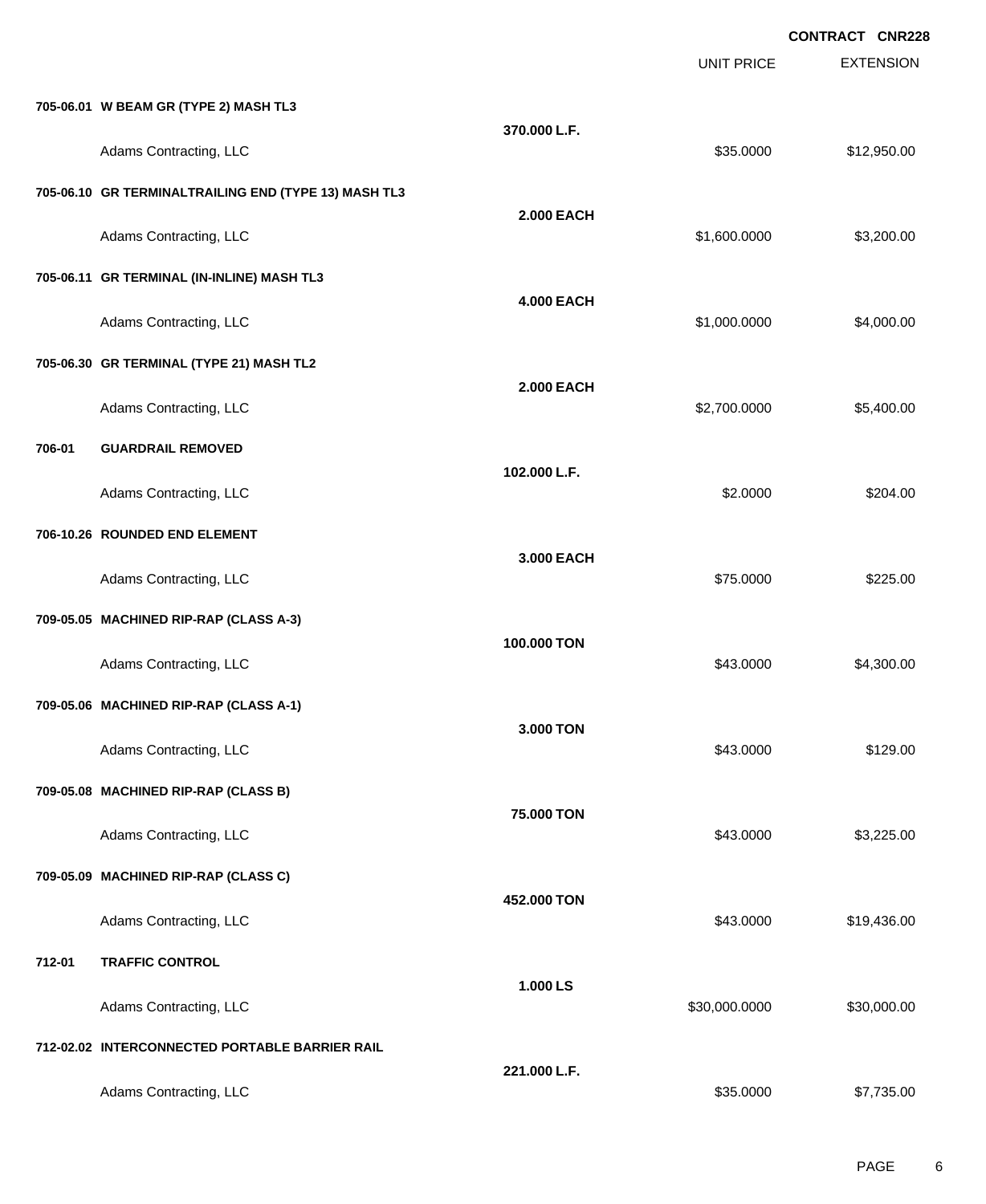EXTENSION **CONTRACT CNR228** UNIT PRICE **712-04.01 FLEXIBLE DRUMS (CHANNELIZING) 73.000 EACH** Adams Contracting, LLC 6. The state of the state of the state of the state of the state of the state of the state of the state of the state of the state of the state of the state of the state of the state of the state of t **712-04.50 PORTABLE BARRIER RAIL DELINEATOR 8.000 EACH** Adams Contracting, LLC 6120.00 **712-05.01 WARNING LIGHTS (TYPE A) 26.000 EACH** Adams Contracting, LLC 6650.00 \$650.00 **712-06 SIGNS (CONSTRUCTION) 766.000 S.F.** Adams Contracting, LLC 65,362.00 **712-07.03 TEMPORARY BARRICADES (TYPE III) 234.000 L.F.** Adams Contracting, LLC 63,510.00 **713-11.02 PERFORATED/KNOCKOUT SQUARE TUBE POST 52.000 LB.** Adams Contracting, LLC 6312.00 **713-11.21 P POST SLIP BASE 2.000 EACH** Adams Contracting, LLC 61,000.00 \$1,000.00 **713-13.02 FLAT SHEET ALUMINUM SIGNS (0.080" THICK) 12.500 S.F.** Adams Contracting, LLC 6000 \$50.00 **713-15 REMOVAL OF SIGNS, POSTS AND FOOTINGS 1.000 LS** Adams Contracting, LLC 61,500.000 \$1,500.000 \$1,500.000 \$1,500.000 \$1,500.000 \$1,500.00 **716-02.05 PLASTIC PAVEMENT MARKING (STOP LINE) 33.000 L.F.** Adams Contracting, LLC 6495.00 **716-02.09 PLASTIC PAVEMENT MARKING (LONGITUDINAL CROSS-WALK) 90.000 L.F.** Adams Contracting, LLC 6. The state of the state of the state of the state of the state of the state of the state of the state of the state of the state of the state of the state of the state of the state of the state of t **716-05.01 PAINTED PAVEMENT MARKING (4" LINE) 0.314 L.M.**

Adams Contracting, LLC 6.1.413.00

PAGE 7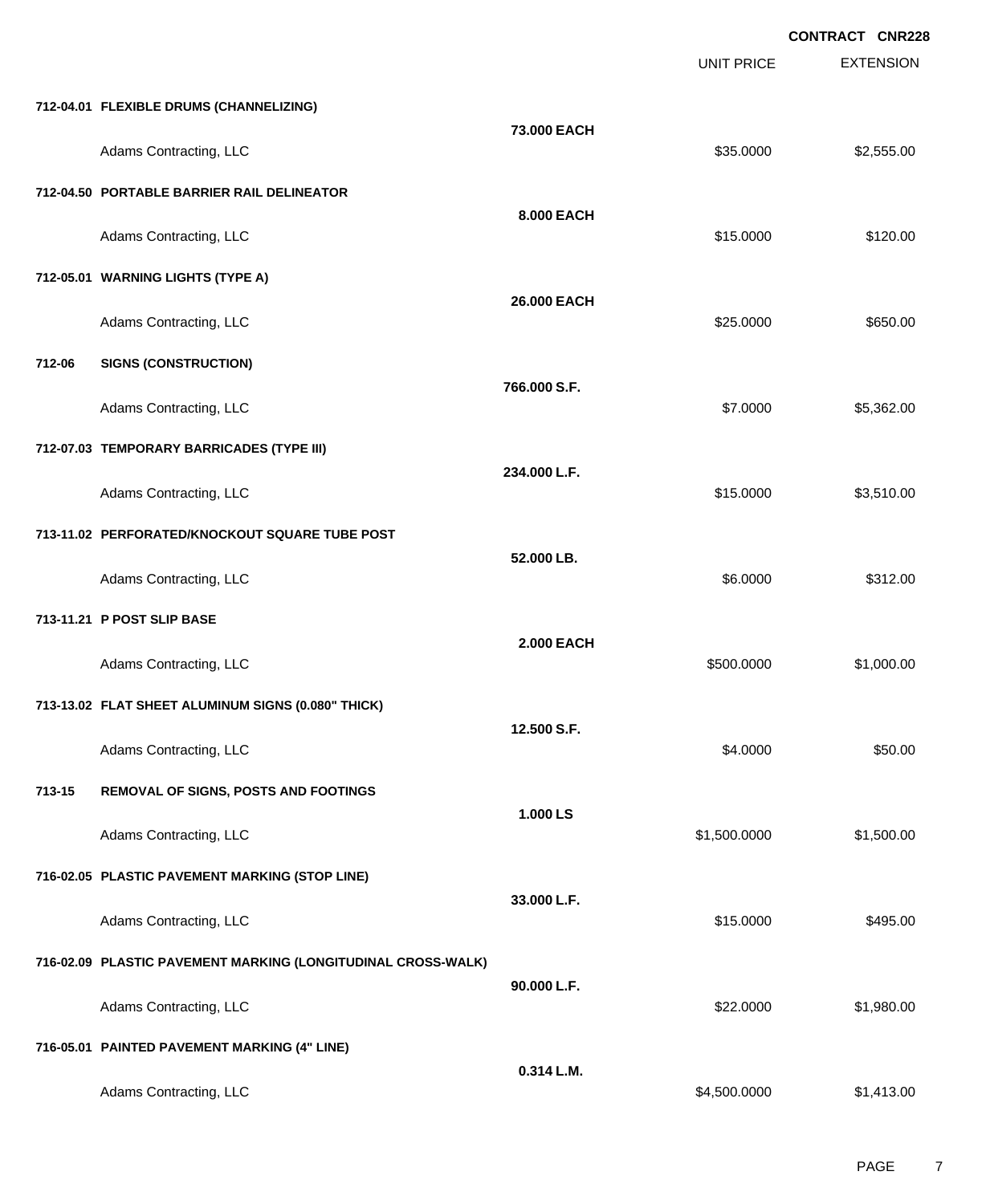|        |                                                       |                    | <b>UNIT PRICE</b> | <b>CONTRACT CNR228</b><br><b>EXTENSION</b> |
|--------|-------------------------------------------------------|--------------------|-------------------|--------------------------------------------|
|        | 716-05.08 PAINTED PAVEMENT MARKING (PARKING LINE)     |                    |                   |                                            |
|        | Adams Contracting, LLC                                | 210.000 L.F.       | \$2.2500          | \$472.50                                   |
|        | 716-13.01 SPRAY THERMO PVMT MRKNG (60 mil) (4IN LINE) |                    |                   |                                            |
|        | Adams Contracting, LLC                                | 0.056 L.M.         | \$12,500.0000     | \$700.00                                   |
| 717-01 | <b>MOBILIZATION</b>                                   |                    |                   |                                            |
|        | Adams Contracting, LLC                                | 1.000 LS           | \$60,000.0000     | \$60,000.00                                |
|        | 740-10.03 GEOTEXTILE (TYPE III) (EROSION CONTROL)     |                    |                   |                                            |
|        | Adams Contracting, LLC                                | 339,000 S.Y.       | \$3.0000          | \$1,017.00                                 |
|        | 740-11.02 TEMPORARY SEDIMENT TUBE 12IN                |                    |                   |                                            |
|        | Adams Contracting, LLC                                | 180.000 L.F.       | \$4.0000          | \$720.00                                   |
|        | 801-01.07 TEMPORARY SEEDING (WITH MULCH)              |                    |                   |                                            |
|        | Adams Contracting, LLC                                | <b>12,000 UNIT</b> | \$50.0000         | \$600.00                                   |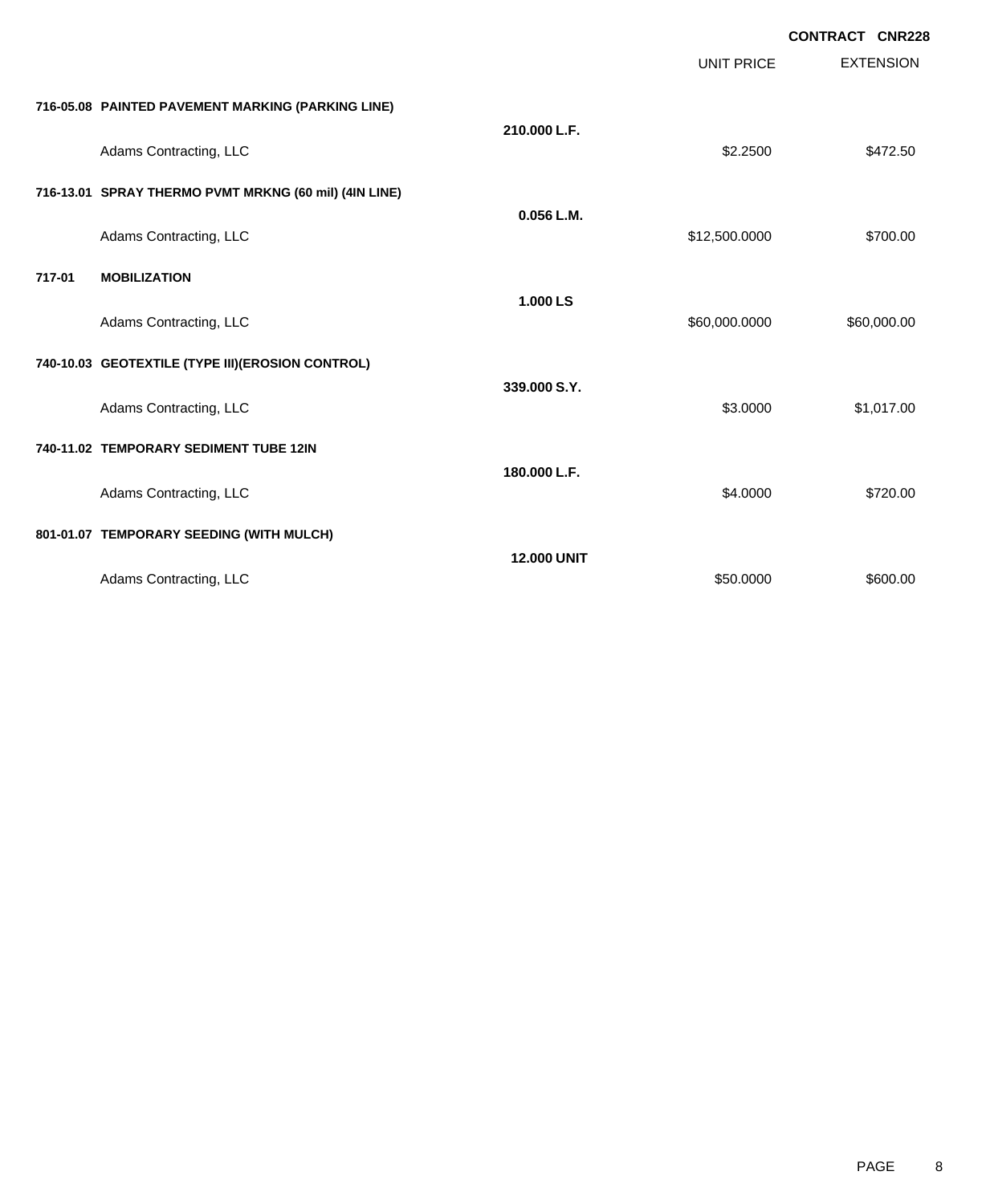|        |                                                 |                |            | <b>CONTRACT CNR228</b> |                  |
|--------|-------------------------------------------------|----------------|------------|------------------------|------------------|
|        | <b>BOX BRIDGE CATEGORY</b>                      |                | UNIT PRICE |                        | <b>EXTENSION</b> |
| 204-08 | <b>FOUNDATION FILL MATERIAL</b>                 |                |            |                        |                  |
|        | Adams Contracting, LLC                          | 35,000 C.Y.    | \$55.0000  |                        | \$1,925.00       |
|        | 303-01.01 GRANULAR BACKFILL (ROADWAY)           |                |            |                        |                  |
|        | Adams Contracting, LLC                          | 1,038.000 TON  | \$45.0000  |                        | \$46,710.00      |
|        | 604-02.01 CLASS A CONCRETE (BOX BRIDGES)        |                |            |                        |                  |
|        | Adams Contracting, LLC                          | 196.000 C.Y.   | \$850.0000 |                        | \$166,600.00     |
|        | 604-02.02 STEEL BAR REINFORCEMENT (BOX BRIDGES) |                |            |                        |                  |
|        | Adams Contracting, LLC                          | 36,349.000 LB. | \$1.2500   |                        | \$45,436.25      |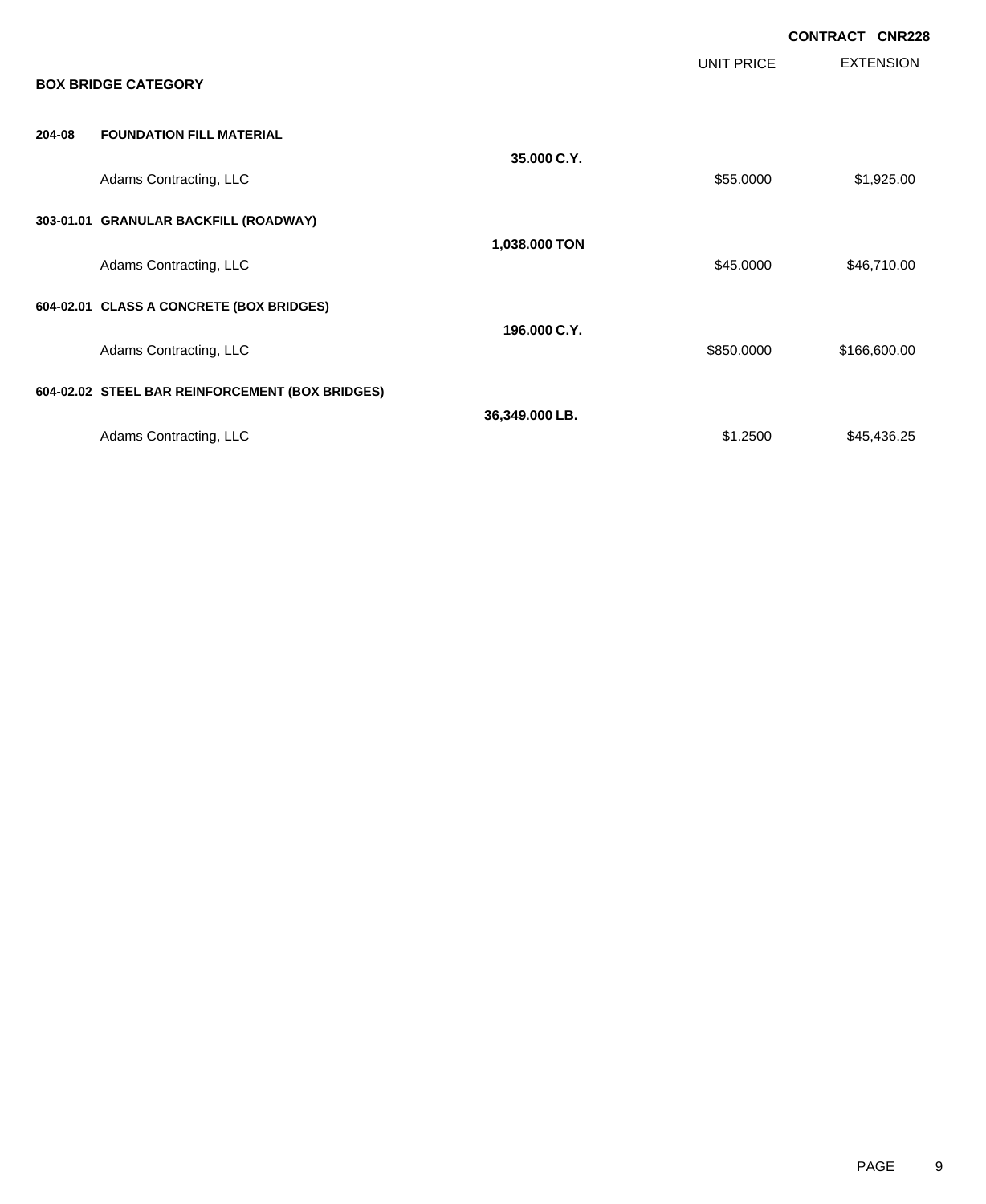## **SUB-TOTAL ROADWAY**

Adams Contracting, LLC \$1,079,693.50

### **SUB-TOTAL BOX BRIDGE**

Adams Contracting, LLC \$260,671.25

**TOTAL CONTRACT**

Adams Contracting, LLC \$1,340,364.75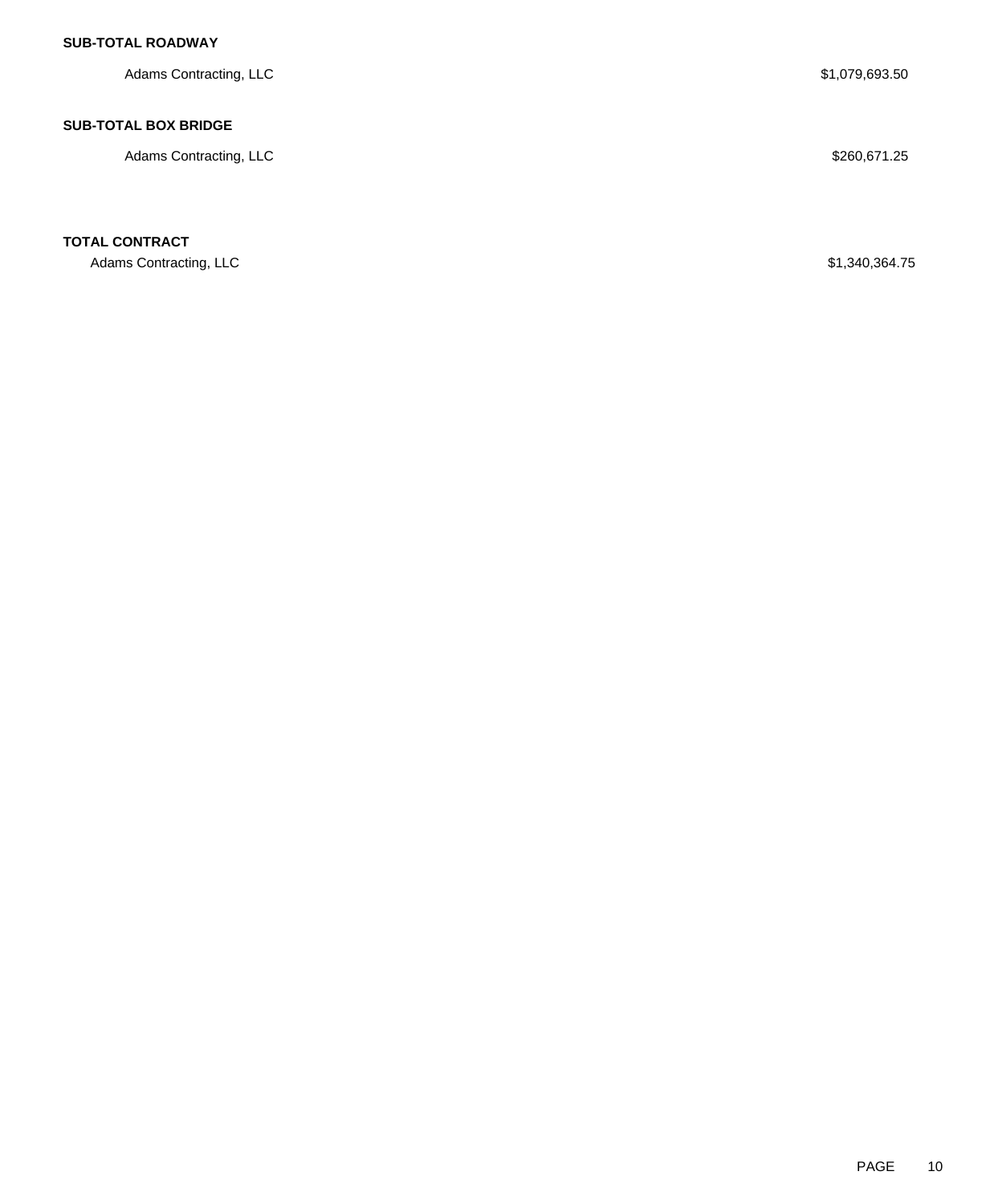# **DEPARTMENT OF TRANSPORTATION SUMMARY OF BIDS LETTING OF AUGUST 18, 2017 STATE OF TENNESSEE**

#### KNOX COUNTY (Contract No. CNR226 Call 023)

STP-EN-4700(40),47947-3605-94

THE CONSTRUCTION OF AN ALUMINUM TRUSS PEDESTRIAN BRIDGE OVER THE FRENCH BROAD RIVER, INCLUDING GRADING, DRAINAGE AND PAVING.

PROJECT LENGTH - 0.254 MILES

COMPLETION TIME - ON OR BEFORE AUGUST 15, 2018

DBE GOAL 6.00%

|                                            | <b>TOTAL CONTRACT</b> |
|--------------------------------------------|-----------------------|
| Kay & Kay Contracting, LLC                 | \$4,489,866.41        |
| Jones Bros., Inc.                          | \$4,786,181.41        |
| Bell & Associates Construction, L.P.       | \$4,788,000.00        |
| Wright Brothers Construction Company, Inc. | \$4,832,219.65        |
| Charles Blalock & Sons, Inc.               | \$4.949.969.71        |
| Twin K Construction, Inc.                  | \$5,099,734.57        |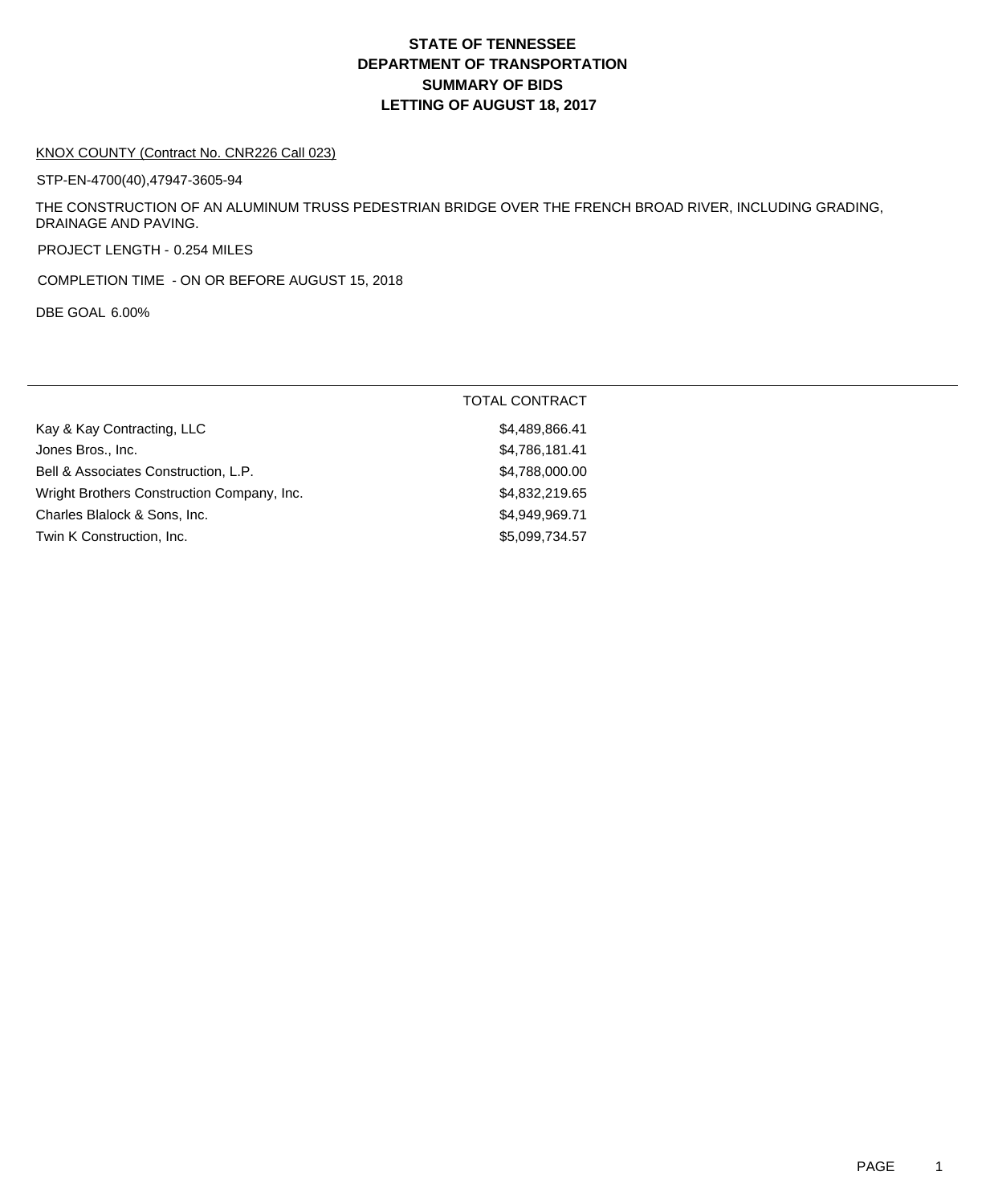PAGE 2

|  |  |  |  | <b>ROADWAY CATEGORY</b> |  |
|--|--|--|--|-------------------------|--|
|--|--|--|--|-------------------------|--|

|                            | <b>1.000 LS</b> |               |             |
|----------------------------|-----------------|---------------|-------------|
| Kay & Kay Contracting, LLC |                 | \$25,000.0000 | \$25,000.00 |

**105-01 CONSTRUCTION STAKES, LINES AND GRADES**

|        | Jones Bros., Inc.                                    |               | \$50,000.0000  | \$50,000.00  |
|--------|------------------------------------------------------|---------------|----------------|--------------|
|        | Bell & Associates Construction, L.P.                 |               | \$38,000.0000  | \$38,000.00  |
|        | Wright Brothers Construction Company, Inc.           |               | \$53,000.0000  | \$53,000.00  |
|        | Charles Blalock & Sons, Inc.                         |               | \$30,709.0000  | \$30,709.00  |
|        | Twin K Construction, Inc.                            |               | \$53,000.0000  | \$53,000.00  |
|        | 109-10.01 TRAINEE                                    |               |                |              |
|        |                                                      | 600.000 HOUR  |                |              |
|        | Kay & Kay Contracting, LLC                           |               | \$0.8000       | \$480.00     |
|        | Jones Bros., Inc.                                    |               | \$0.8000       | \$480.00     |
|        | Bell & Associates Construction, L.P.                 |               | \$0.8000       | \$480.00     |
|        | Wright Brothers Construction Company, Inc.           |               | \$0.8000       | \$480.00     |
|        | Charles Blalock & Sons, Inc.                         |               | \$0.8000       | \$480.00     |
|        | Twin K Construction, Inc.                            |               | \$0.8000       | \$480.00     |
| 201-01 | <b>CLEARING AND GRUBBING</b>                         |               |                |              |
|        |                                                      | 1.000 LS      |                |              |
|        | Kay & Kay Contracting, LLC                           |               | \$75,000.0000  | \$75,000.00  |
|        | Jones Bros., Inc.                                    |               | \$240,000.0000 | \$240,000.00 |
|        | Bell & Associates Construction, L.P.                 |               | \$100,000.0000 | \$100,000.00 |
|        | Wright Brothers Construction Company, Inc.           |               | \$50,000.0000  | \$50,000.00  |
|        | Charles Blalock & Sons, Inc.                         |               | \$284,970.0000 | \$284,970.00 |
|        | Twin K Construction, Inc.                            |               | \$173,790.0000 | \$173,790.00 |
| 203-01 | <b>ROAD &amp; DRAINAGE EXCAVATION (UNCLASSIFIED)</b> |               |                |              |
|        |                                                      | 643.000 C.Y.  |                |              |
|        | Kay & Kay Contracting, LLC                           |               | \$20.0000      | \$12,860.00  |
|        | Jones Bros., Inc.                                    |               | \$15.0000      | \$9,645.00   |
|        | Bell & Associates Construction, L.P.                 |               | \$20.0000      | \$12,860.00  |
|        | Wright Brothers Construction Company, Inc.           |               | \$15.1500      | \$9,741.45   |
|        | Charles Blalock & Sons, Inc.                         |               | \$23.1300      | \$14,872.59  |
|        | Twin K Construction, Inc.                            |               | \$19.5100      | \$12,544.93  |
|        | 203-02.01 BORROW EXCAVATION (GRADED SOLID ROCK)      |               |                |              |
|        |                                                      | 2,262.000 TON |                |              |
|        | Kay & Kay Contracting, LLC                           |               | \$27.5000      | \$62,205.00  |
|        | Jones Bros., Inc.                                    |               | \$27.3200      | \$61,797.84  |
|        | Bell & Associates Construction, L.P.                 |               | \$36.0000      | \$81,432.00  |
|        | Wright Brothers Construction Company, Inc.           |               | \$42.3000      | \$95,682.60  |
|        | Charles Blalock & Sons, Inc.                         |               | \$27.9500      | \$63,222.90  |
|        | Twin K Construction, Inc.                            |               | \$34.6500      | \$78,378.30  |

**CONTRACT CNR226**

EXTENSION UNIT PRICE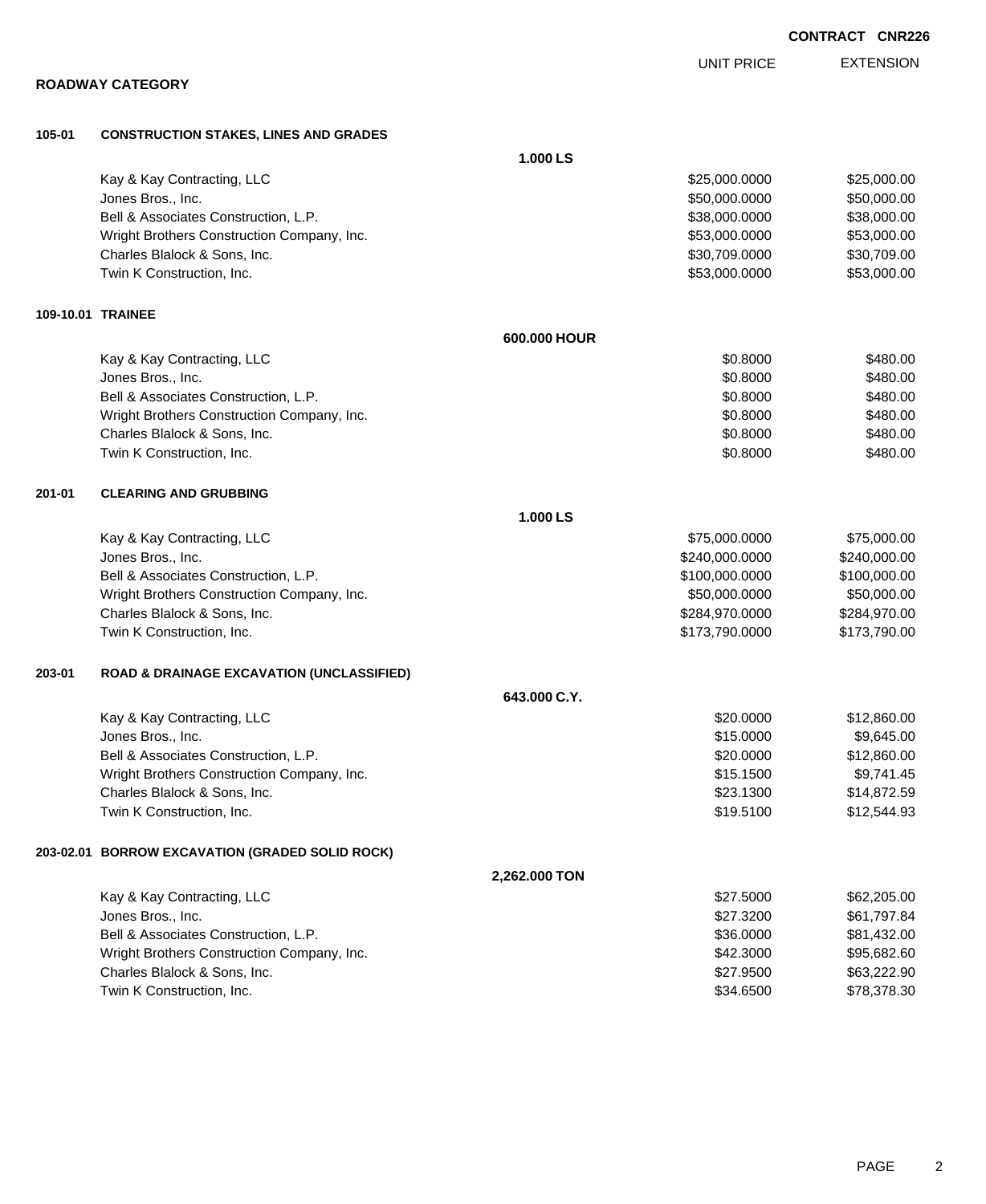EXTENSION **CONTRACT CNR226** UNIT PRICE **203-03 BORROW EXCAVATION (UNCLASSIFIED) 4,053.000 C.Y.** Kay & Kay Contracting, LLC 60000 \$81,060.00 Jones Bros., Inc. \$26.7600 \$108,458.28 Bell & Associates Construction, L.P. \$40.0000 \$162,120.00 Wright Brothers Construction Company, Inc. 6. 2012 12:30 12:30 12:30 133,749.00 \$133,749.00 Charles Blalock & Sons, Inc. \$21.7100 \$87,990.63 Twin K Construction, Inc. \$27.5900 \$111,822.27 **203-04 PLACING AND SPREADING TOPSOIL 305.000 C.Y.** Kay & Kay Contracting, LLC 6 and the state of the state of the state of the state of the state of the state of the state of the state of the state of the state of the state of the state of the state of the state of the sta Jones Bros., Inc. \$72.1200 \$21,996.60 Bell & Associates Construction, L.P. \$30.000 \$9,150.00 Wright Brothers Construction Company, Inc.  $$25.5000$   $$7,777.50$ Charles Blalock & Sons, Inc. \$19.7100 \$6,011.55 Twin K Construction, Inc. 6. The Construction of the Construction, Inc. 6.966.20 \$6,966.20 **203-06 WATER 17.000 M.G.** Kay & Kay Contracting, LLC **\$10.0000 \$170.00** Jones Bros., Inc. \$20.0000 \$340.00 Bell & Associates Construction, L.P. \$15.000 \$255.00 Wright Brothers Construction Company, Inc. 6. The State of the State of the State of State State State State State State State State State State State State State State State State State State State State State State State Charles Blalock & Sons, Inc. \$585.48 Twin K Construction, Inc. 68.25 **203-50 CONSTRUCTION OF HAUL ROAD 1.000 LS** Kay & Kay Contracting, LLC 6. The Contraction of the Contraction of the Contraction of the S845,000.000 \$845,000.000 \$845,000.00 Jones Bros., Inc. \$725,000.0000 \$725,000.00 Bell & Associates Construction, L.P. \$967,436.9700 \$967,436.9700 \$967,436.9700 Wright Brothers Construction Company, Inc. 6. 2012 12:30 12:30 12:30 12:30 12:30 12:30 12:30 12:30 12:30 12:30 Charles Blalock & Sons, Inc. \$608,590.1800 \$608,590.1800 \$608,590.1800 \$608,590.18 Twin K Construction, Inc. 6. The Construction of the Construction of the Construction, Inc. 6. The Construction of the Construction of the Construction of the Construction of the Construction of the Construction of the Con **207-20.01 ROADWAY SUBGRADE TIMBER MAT(TEMP) 200.000 L.F.** Kay & Kay Contracting, LLC 6 and the Contraction of the Contraction of the Contraction of the Contraction of the Contraction of the Contraction of the Contraction of the Contraction of the Contraction of the Contraction of Jones Bros., Inc. \$50.0000 \$10,000.00 Bell & Associates Construction, L.P. \$40,000.00 \$40,000.00 \$40,000.00 Wright Brothers Construction Company, Inc. 6. The Construction Company, Inc. \$86.0000 \$17,200.00 Charles Blalock & Sons, Inc. \$95.3300 \$19,066.00 Twin K Construction, Inc. 629,300.00 \$29,300.00 \$29,300.00 \$29,300.00 \$29,300.00 **209-05 SEDIMENT REMOVAL 181.000 C.Y.** Kay & Kay Contracting, LLC 6 and the Contraction of the Contraction of the Contraction of the S1,715.000 \$2,715.000 \$2,715.00 Jones Bros., Inc. \$20.0000 \$3,620.00 Bell & Associates Construction, L.P. \$30.000 \$5,430.00 Wright Brothers Construction Company, Inc. 6. 2012 12:30 12:30 12:30 12:30 12:30 12:30 12:4000 \$4,054.40 Charles Blalock & Sons, Inc. \$7.9800 \$1,444.38

Twin K Construction, Inc. \$18.5000 \$3,348.50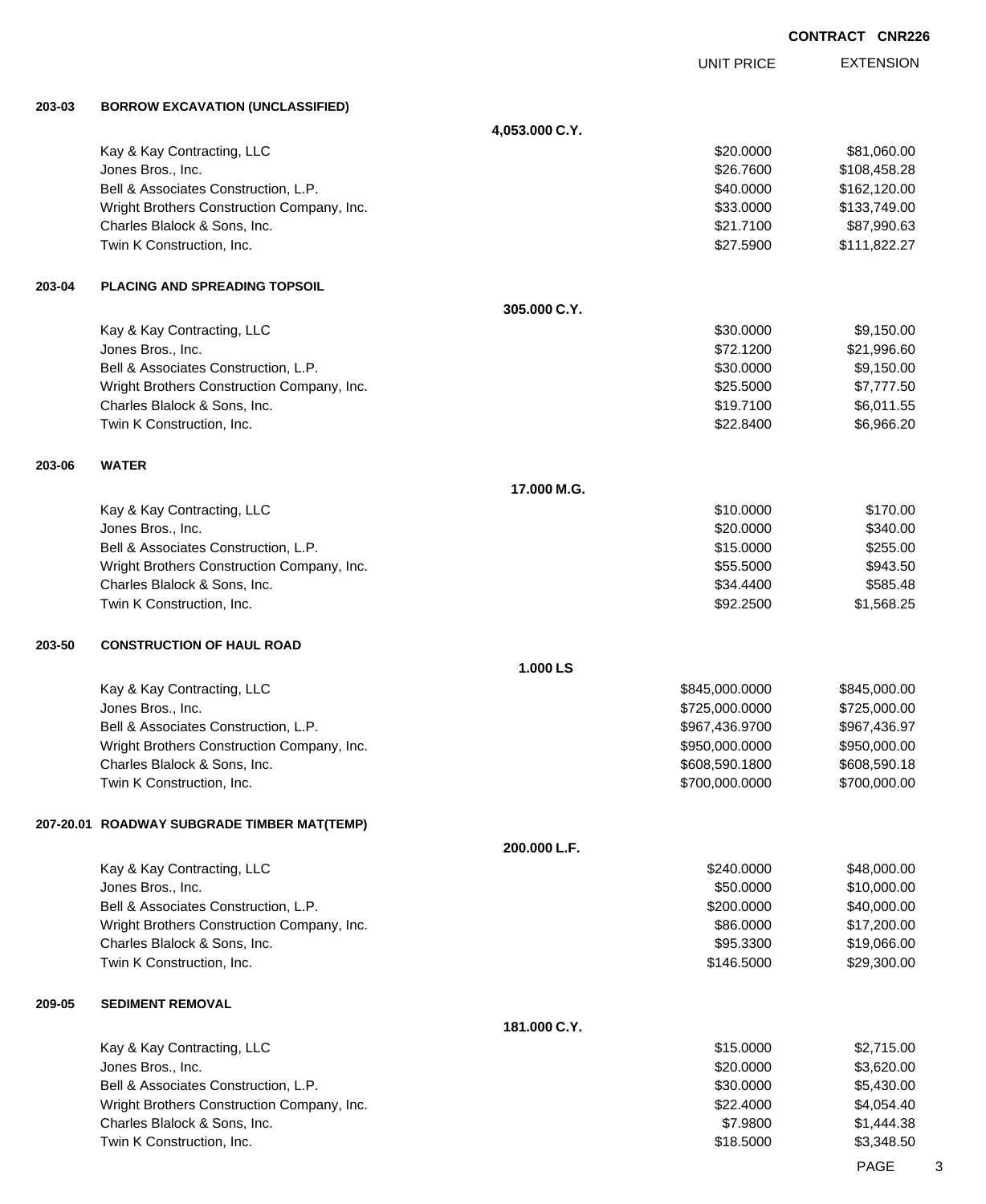|        |                                                  |                    |                   | <b>CONTRACT CNR226</b> |                  |
|--------|--------------------------------------------------|--------------------|-------------------|------------------------|------------------|
|        |                                                  |                    | <b>UNIT PRICE</b> |                        | <b>EXTENSION</b> |
|        | 209-08.02 TEMPORARY SILT FENCE (WITH BACKING)    |                    |                   |                        |                  |
|        |                                                  | 3,218.000 L.F.     |                   |                        |                  |
|        | Kay & Kay Contracting, LLC                       |                    | \$3.9800          |                        | \$12,807.64      |
|        | Jones Bros., Inc.                                |                    | \$3.1000          |                        | \$9,975.80       |
|        | Bell & Associates Construction, L.P.             |                    | \$5.0000          |                        | \$16,090.00      |
|        | Wright Brothers Construction Company, Inc.       |                    | \$4.3300          |                        | \$13,933.94      |
|        | Charles Blalock & Sons, Inc.                     |                    | \$4.0700          |                        | \$13,097.26      |
|        | Twin K Construction, Inc.                        |                    | \$4.6800          |                        | \$15,060.24      |
|        | 209-08.03 TEMPORARY SILT FENCE (WITHOUT BACKING) |                    |                   |                        |                  |
|        |                                                  | 715.000 L.F.       |                   |                        |                  |
|        | Kay & Kay Contracting, LLC                       |                    | \$1.9600          |                        | \$1,401.40       |
|        | Jones Bros., Inc.                                |                    | \$1.2000          |                        | \$858.00         |
|        | Bell & Associates Construction, L.P.             |                    | \$2.0000          |                        | \$1,430.00       |
|        | Wright Brothers Construction Company, Inc.       |                    | \$2.5600          |                        | \$1,830.40       |
|        | Charles Blalock & Sons, Inc.                     |                    | \$2.4100          |                        | \$1,723.15       |
|        | Twin K Construction, Inc.                        |                    | \$2.7500          |                        | \$1,966.25       |
|        | 209-08.07 ROCK CHECK DAM PER                     |                    |                   |                        |                  |
|        |                                                  | <b>22.000 EACH</b> |                   |                        |                  |
|        | Kay & Kay Contracting, LLC                       |                    | \$346.5200        |                        | \$7,623.44       |
|        | Jones Bros., Inc.                                |                    | \$280.0000        |                        | \$6,160.00       |
|        | Bell & Associates Construction, L.P.             |                    | \$310.0000        |                        | \$6,820.00       |
|        | Wright Brothers Construction Company, Inc.       |                    | \$830.0000        |                        | \$18,260.00      |
|        | Charles Blalock & Sons, Inc.                     |                    | \$775.7500        |                        | \$17,066.50      |
|        | Twin K Construction, Inc.                        |                    | \$874.5000        |                        | \$19,239.00      |
|        | 209-08.08 ENHANCED ROCK CHECK DAM                |                    |                   |                        |                  |
|        |                                                  | <b>6.000 EACH</b>  |                   |                        |                  |
|        | Kay & Kay Contracting, LLC                       |                    | \$492.7100        |                        | \$2,956.26       |
|        | Jones Bros., Inc.                                |                    | \$300.0000        |                        | \$1,800.00       |
|        | Bell & Associates Construction, L.P.             |                    | \$330.0000        |                        | \$1,980.00       |
|        | Wright Brothers Construction Company, Inc.       |                    | \$1,250.0000      |                        | \$7,500.00       |
|        | Charles Blalock & Sons, Inc.                     |                    | \$1,177.0000      |                        | \$7,062.00       |
|        | Twin K Construction, Inc.                        |                    | \$1,326.0000      |                        | \$7,956.00       |
|        | 209-09.03 SEDIMENT FILTER BAG (15' X 15')        |                    |                   |                        |                  |
|        |                                                  | 8.000 EACH         |                   |                        |                  |
|        | Kay & Kay Contracting, LLC                       |                    | \$891.6100        |                        | \$7,132.88       |
|        | Jones Bros., Inc.                                |                    | \$1,000.0000      |                        | \$8,000.00       |
|        | Bell & Associates Construction, L.P.             |                    | \$310.0000        |                        | \$2,480.00       |
|        | Wright Brothers Construction Company, Inc.       |                    | \$420.0000        |                        | \$3,360.00       |
|        | Charles Blalock & Sons, Inc.                     |                    | \$262.1500        |                        | \$2,097.20       |
|        | Twin K Construction, Inc.                        |                    | \$500.0000        |                        | \$4,000.00       |
| 303-01 | MINERAL AGGREGATE, TYPE A BASE, GRADING D        |                    |                   |                        |                  |
|        |                                                  | 1,189.000 TON      |                   |                        |                  |
|        | Kay & Kay Contracting, LLC                       |                    | \$27.5000         |                        | \$32,697.50      |
|        | Jones Bros., Inc.                                |                    | \$53.2500         |                        | \$63,314.25      |
|        | Bell & Associates Construction, L.P.             |                    | \$32.0000         |                        | \$38,048.00      |
|        | Wright Brothers Construction Company, Inc.       |                    | \$44.1000         |                        | \$52,434.90      |
|        | Charles Blalock & Sons, Inc.                     |                    | \$35.0000         |                        | \$41,615.00      |
|        | Twin K Construction, Inc.                        |                    | \$44.0000         |                        | \$52,316.00      |

PAGE 4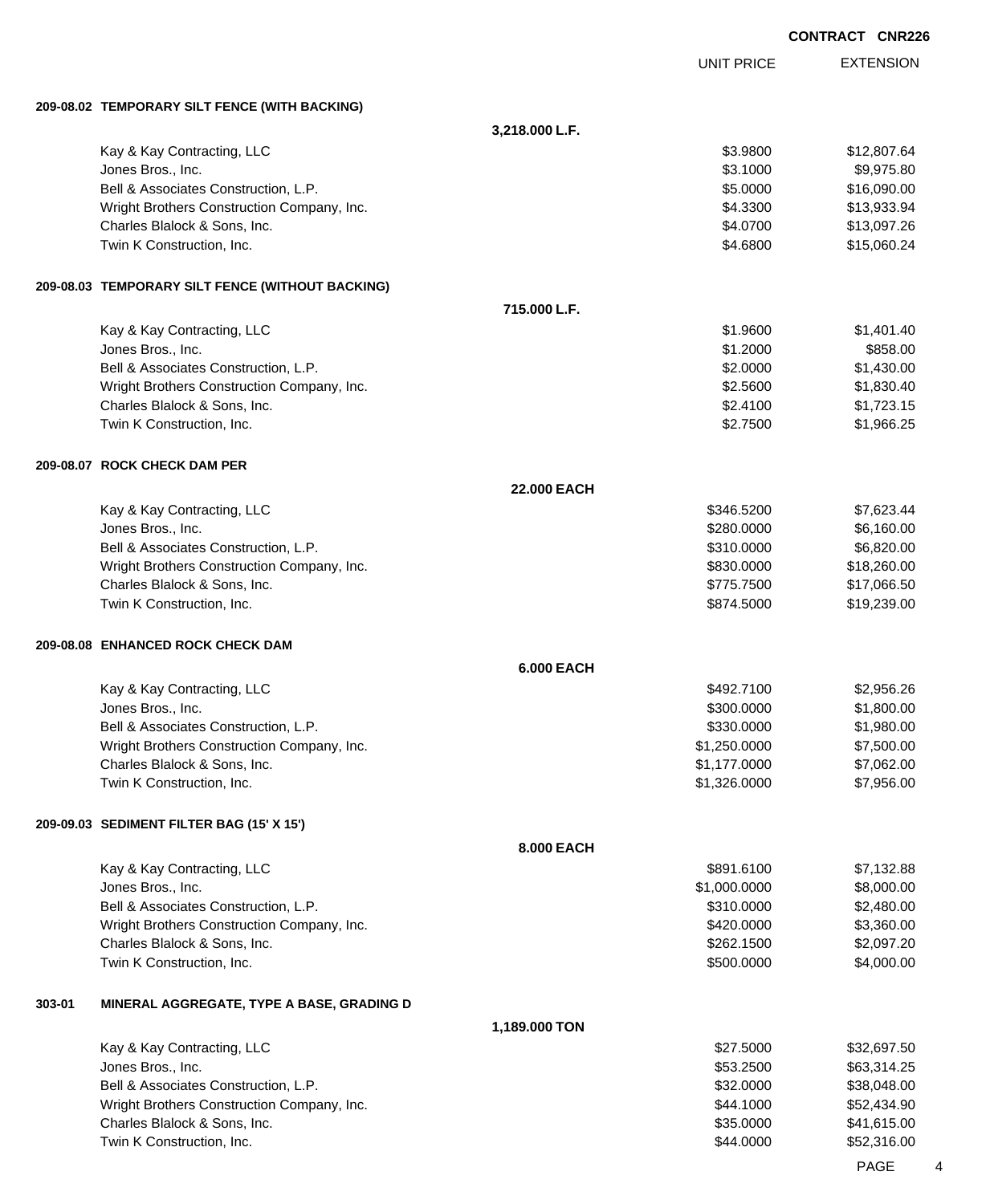UNIT PRICE

EXTENSION

**303-10.01 MINERAL AGGREGATE (SIZE 57)**

| 303-10.01   MINERAL AGGREGATE (SIZE 57)                         |               |            |              |
|-----------------------------------------------------------------|---------------|------------|--------------|
|                                                                 | 568,000 TON   |            |              |
| Kay & Kay Contracting, LLC                                      |               | \$27.5000  | \$15,620.00  |
| Jones Bros., Inc.                                               |               | \$26.1600  | \$14,858.88  |
| Bell & Associates Construction, L.P.                            |               | \$27.0000  | \$15,336.00  |
| Wright Brothers Construction Company, Inc.                      |               | \$42.5000  | \$24,140.00  |
| Charles Blalock & Sons, Inc.                                    |               | \$32.5500  | \$18,488.40  |
| Twin K Construction, Inc.                                       |               | \$33.5900  | \$19,079.12  |
| 303-10.02 MINERAL AGGREGATE (SIZE 2)                            |               |            |              |
|                                                                 | 5,681.000 TON |            |              |
| Kay & Kay Contracting, LLC                                      |               | \$27.5000  | \$156,227.50 |
| Jones Bros., Inc.                                               |               | \$30.9400  | \$175,770.14 |
| Bell & Associates Construction, L.P.                            |               | \$27.0000  | \$153,387.00 |
| Wright Brothers Construction Company, Inc.                      |               | \$39.1000  | \$222,127.10 |
| Charles Blalock & Sons, Inc.                                    |               | \$32.5500  | \$184,916.55 |
| Twin K Construction, Inc.                                       |               | \$32.4500  | \$184,348.45 |
| 307-01.08 ASPHALT CONCRETE MIX (PG64-22) (BPMB-HM) GRADING B-M2 |               |            |              |
|                                                                 | 25.000 TON    |            |              |
| Kay & Kay Contracting, LLC                                      |               | \$313.0000 | \$7,825.00   |
| Jones Bros., Inc.                                               |               | \$313.0000 | \$7,825.00   |
| Bell & Associates Construction, L.P.                            |               | \$188.0000 | \$4,700.00   |
| Wright Brothers Construction Company, Inc.                      |               | \$191.0000 | \$4,775.00   |
| Charles Blalock & Sons, Inc.                                    |               | \$175.0000 | \$4,375.00   |
| Twin K Construction, Inc.                                       |               | \$211.0500 | \$5,276.25   |
| 411-01.10 ACS MIX(PG64-22) GRADING D                            |               |            |              |
|                                                                 | 421.000 TON   |            |              |
| Kay & Kay Contracting, LLC                                      |               | \$153.0000 | \$64,413.00  |
| Jones Bros., Inc.                                               |               | \$153.0000 | \$64,413.00  |
| Bell & Associates Construction, L.P.                            |               | \$188.0000 | \$79,148.00  |
| Wright Brothers Construction Company, Inc.                      |               | \$191.0000 | \$80,411.00  |
| Charles Blalock & Sons, Inc.                                    |               | \$175.0000 | \$73,675.00  |
| Twin K Construction, Inc.                                       |               | \$211.0500 | \$88,852.05  |
| 604-01.20 BOX TUBE SAFETY RAIL                                  |               |            |              |
|                                                                 | 476.000 L.F.  |            |              |
| Kay & Kay Contracting, LLC                                      |               | \$80.0000  | \$38,080.00  |
| Jones Bros., Inc.                                               |               | \$150.0000 | \$71,400.00  |
| Bell & Associates Construction, L.P.                            |               | \$140.0000 | \$66,640.00  |
| Wright Brothers Construction Company, Inc.                      |               | \$187.0000 | \$89,012.00  |
| Charles Blalock & Sons, Inc.                                    |               | \$140.1700 | \$66,720.92  |
| Twin K Construction, Inc.                                       |               | \$161.5000 | \$76,874.00  |
| 607-07.30 36" PIPE CULVERT                                      |               |            |              |
|                                                                 | 41.000 L.F.   |            |              |
| Kay & Kay Contracting, LLC                                      |               | \$100.0000 | \$4,100.00   |
| Jones Bros., Inc.                                               |               | \$84.1200  | \$3,448.92   |
| Bell & Associates Construction, L.P.                            |               | \$70.0000  | \$2,870.00   |
| Wright Brothers Construction Company, Inc.                      |               | \$130.0000 | \$5,330.00   |
| Charles Blalock & Sons, Inc.                                    |               | \$198.5100 | \$8,138.91   |
| Twin K Construction, Inc.                                       |               | \$123.0000 | \$5,043.00   |
|                                                                 |               |            |              |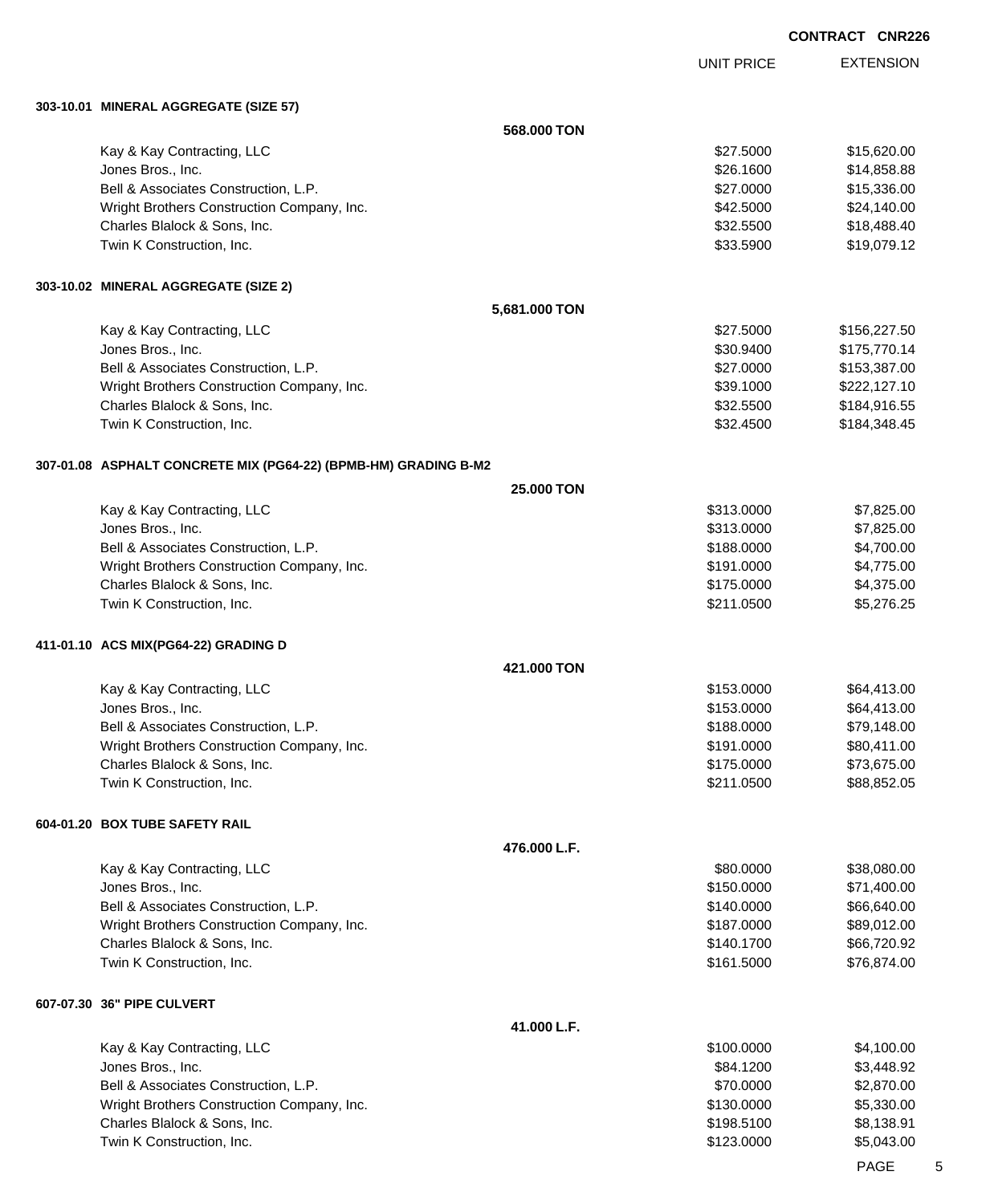|                                                                            |                |                          | <b>CONTRACT CNR226</b>     |
|----------------------------------------------------------------------------|----------------|--------------------------|----------------------------|
|                                                                            |                | <b>UNIT PRICE</b>        | <b>EXTENSION</b>           |
| 621-03.11   72" TEMPORARY DRAINAGE PIPE                                    |                |                          |                            |
|                                                                            | 2,005.000 L.F. |                          |                            |
| Kay & Kay Contracting, LLC                                                 |                | \$120.0000               | \$240,600.00               |
| Jones Bros., Inc.                                                          |                | \$112.6600               | \$225,883.30               |
| Bell & Associates Construction, L.P.                                       |                | \$85.0000                | \$170,425.00               |
| Wright Brothers Construction Company, Inc.                                 |                | \$0.0100                 | \$20.05                    |
| Charles Blalock & Sons, Inc.                                               |                | \$171.4200               | \$343,697.10               |
| Twin K Construction, Inc.                                                  |                | \$123.8500               | \$248,319.25               |
| 702-10.02 WHEEL STOP                                                       |                |                          |                            |
|                                                                            | 3.000 EACH     |                          |                            |
| Kay & Kay Contracting, LLC                                                 |                | \$90.0000                | \$270.00                   |
| Jones Bros., Inc.                                                          |                | \$90.0000                | \$270.00                   |
| Bell & Associates Construction, L.P.                                       |                | \$200.0000               | \$600.00                   |
| Wright Brothers Construction Company, Inc.                                 |                | \$250.0000               | \$750.00                   |
| Charles Blalock & Sons, Inc.<br>Twin K Construction, Inc.                  |                | \$479.0000<br>\$260.0000 | \$1,437.00<br>\$780.00     |
|                                                                            |                |                          |                            |
| 707-08.11 HIGH-VISIBILITY CONSTRUCTION FENCE                               |                |                          |                            |
|                                                                            | 1,054.000 L.F. |                          |                            |
| Kay & Kay Contracting, LLC                                                 |                | \$3.0700                 | \$3,235.78                 |
| Jones Bros., Inc.                                                          |                | \$1.2000                 | \$1,264.80                 |
| Bell & Associates Construction, L.P.                                       |                | \$1.5000                 | \$1,581.00                 |
| Wright Brothers Construction Company, Inc.<br>Charles Blalock & Sons, Inc. |                | \$2.0500<br>\$1.9300     | \$2,160.70<br>\$2,034.22   |
| Twin K Construction, Inc.                                                  |                | \$2.2000                 | \$2,318.80                 |
| 709-05.05 MACHINED RIP-RAP (CLASS A-3)                                     |                |                          |                            |
|                                                                            | 100.000 TON    |                          |                            |
| Kay & Kay Contracting, LLC                                                 |                | \$35.0000                | \$3,500.00                 |
| Jones Bros., Inc.                                                          |                | \$32.3100                | \$3,231.00                 |
| Bell & Associates Construction, L.P.                                       |                | \$33.0000                | \$3,300.00                 |
| Wright Brothers Construction Company, Inc.                                 |                | \$48.3000                | \$4,830.00                 |
| Charles Blalock & Sons, Inc.                                               |                | \$42.0000                | \$4,200.00                 |
| Twin K Construction, Inc.                                                  |                | \$43.0000                | \$4,300.00                 |
| 709-05.08 MACHINED RIP-RAP (CLASS B)                                       |                |                          |                            |
|                                                                            | 865.000 TON    |                          |                            |
| Kay & Kay Contracting, LLC                                                 |                | \$35.0000                | \$30,275.00                |
| Jones Bros., Inc.                                                          |                | \$40.0000                | \$34,600.00                |
| Bell & Associates Construction, L.P.                                       |                | \$34.0000                | \$29,410.00                |
| Wright Brothers Construction Company, Inc.                                 |                | \$58.0000                | \$50,170.00                |
| Charles Blalock & Sons, Inc.<br>Twin K Construction, Inc.                  |                | \$42.0000<br>\$41.5000   | \$36,330.00<br>\$35,897.50 |
|                                                                            |                |                          |                            |
| 709-99.99 ROUND RIVER STONE RIP-RAP (6" - 18")                             | 710.000 C.Y.   |                          |                            |
| Kay & Kay Contracting, LLC                                                 |                | \$90.0000                | \$63,900.00                |
| Jones Bros., Inc.                                                          |                | \$110.0000               | \$78,100.00                |
| Bell & Associates Construction, L.P.                                       |                | \$56.0000                | \$39,760.00                |
| Wright Brothers Construction Company, Inc.                                 |                | \$102.0000               | \$72,420.00                |
| Charles Blalock & Sons, Inc.                                               |                | \$84.8100                | \$60,215.10                |
| Twin K Construction, Inc.                                                  |                | \$67.5000                | \$47,925.00                |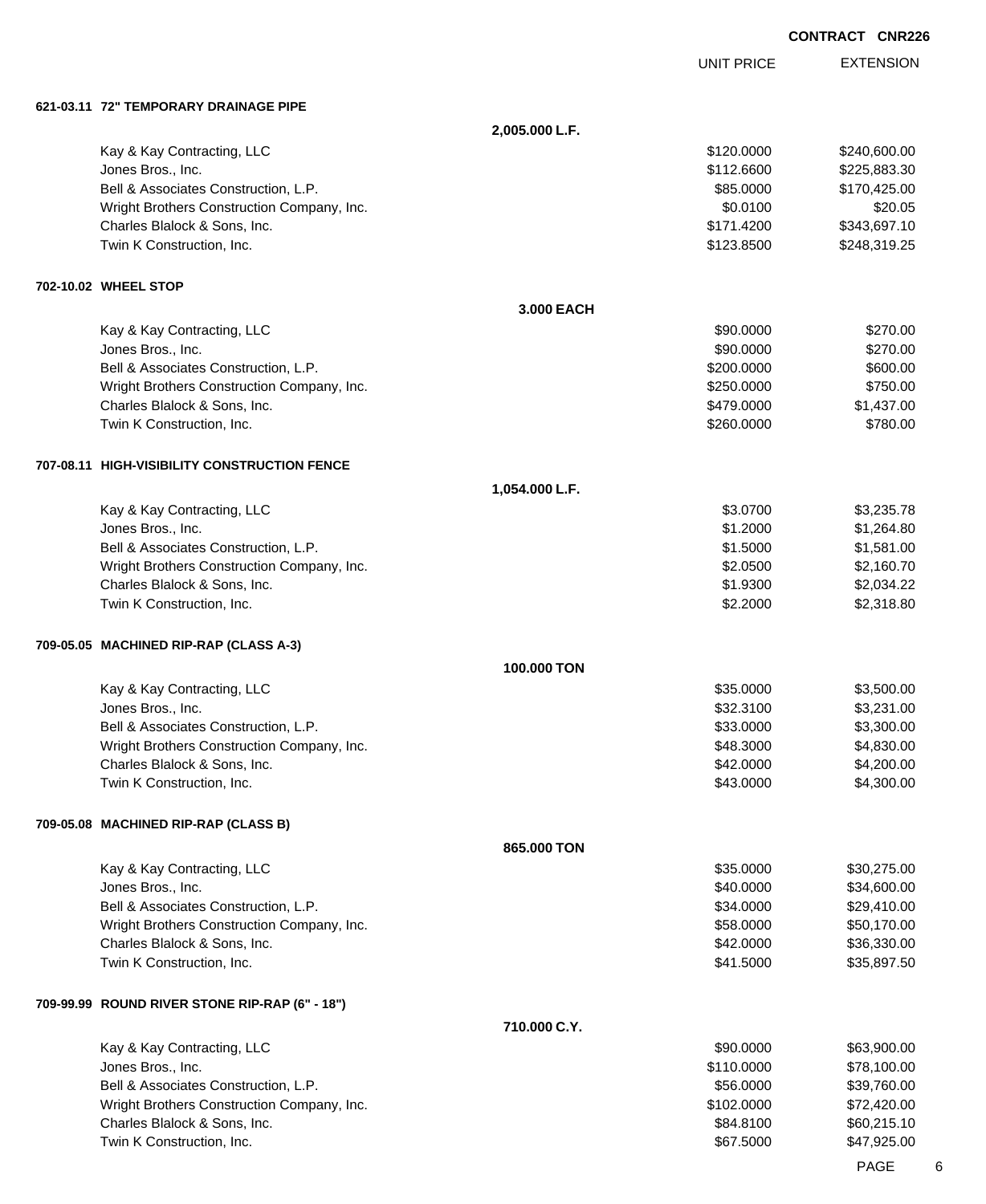|        |                                            |                   | <b>UNIT PRICE</b> | <b>EXTENSION</b> |
|--------|--------------------------------------------|-------------------|-------------------|------------------|
| 710-02 | <b>AGGREGATE UNDERDRAINS (WITH PIPE)</b>   |                   |                   |                  |
|        |                                            | 70.000 L.F.       |                   |                  |
|        | Kay & Kay Contracting, LLC                 |                   | \$17.0000         | \$1,190.00       |
|        | Jones Bros., Inc.                          |                   | \$24.0000         | \$1,680.00       |
|        | Bell & Associates Construction, L.P.       |                   | \$11.0000         | \$770.00         |
|        | Wright Brothers Construction Company, Inc. |                   | \$39.4000         | \$2,758.00       |
|        | Charles Blalock & Sons, Inc.               |                   | \$79.7500         | \$5,582.50       |
|        | Twin K Construction, Inc.                  |                   | \$65.0000         | \$4,550.00       |
|        | 710-06.11 LATERAL UNDERDRAIN ENDWALL (2:1) |                   |                   |                  |
|        |                                            | <b>2.000 EACH</b> |                   |                  |
|        | Kay & Kay Contracting, LLC                 |                   | \$1,000.0000      | \$2,000.00       |
|        | Jones Bros., Inc.                          |                   | \$800.0000        | \$1,600.00       |
|        | Bell & Associates Construction, L.P.       |                   | \$160.0000        | \$320.00         |
|        | Wright Brothers Construction Company, Inc. |                   | \$960.0000        | \$1,920.00       |
|        | Charles Blalock & Sons, Inc.               |                   | \$1,070.0000      | \$2,140.00       |
|        | Twin K Construction, Inc.                  |                   | \$600.0000        | \$1,200.00       |
| 712-01 | <b>TRAFFIC CONTROL</b>                     |                   |                   |                  |
|        |                                            | 1.000 LS          |                   |                  |
|        | Kay & Kay Contracting, LLC                 |                   | \$50,000.0000     | \$50,000.00      |
|        | Jones Bros., Inc.                          |                   | \$80,000.0000     | \$80,000.00      |
|        | Bell & Associates Construction, L.P.       |                   | \$3,000.0000      | \$3,000.00       |
|        | Wright Brothers Construction Company, Inc. |                   | \$26,400.0000     | \$26,400.00      |
|        | Charles Blalock & Sons, Inc.               |                   | \$7,011.8400      | \$7,011.84       |
|        | Twin K Construction, Inc.                  |                   | \$43,303.0000     | \$43,303.00      |
|        | 712-04.01 FLEXIBLE DRUMS (CHANNELIZING)    |                   |                   |                  |
|        |                                            | 40.000 EACH       |                   |                  |
|        | Kay & Kay Contracting, LLC                 |                   | \$32.0000         | \$1,280.00       |
|        | Jones Bros., Inc.                          |                   | \$32.0000         | \$1,280.00       |
|        | Bell & Associates Construction, L.P        |                   | \$30.0000         | \$1,200.00       |
|        | Wright Brothers Construction Company, Inc. |                   | \$33.6000         | \$1,344.00       |
|        | Charles Blalock & Sons, Inc.               |                   | \$30.8100         | \$1,232.40       |
|        | Twin K Construction, Inc.                  |                   | \$35.7500         | \$1,430.00       |
|        | 712-05.01 WARNING LIGHTS (TYPE A)          |                   |                   |                  |
|        |                                            | 44.000 EACH       |                   |                  |
|        | Kay & Kay Contracting, LLC                 |                   | \$36.0000         | \$1,584.00       |
|        | Jones Bros., Inc.                          |                   | \$39.0000         | \$1,716.00       |
|        | Bell & Associates Construction, L.P.       |                   | \$27.0000         | \$1,188.00       |
|        | Wright Brothers Construction Company, Inc. |                   | \$30.1000         | \$1,324.40       |
|        | Charles Blalock & Sons, Inc.               |                   | \$20.3600         | \$895.84         |
|        | Twin K Construction, Inc.                  |                   | \$32.5000         | \$1,430.00       |
| 712-06 | <b>SIGNS (CONSTRUCTION)</b>                |                   |                   |                  |
|        |                                            | 141.000 S.F.      |                   |                  |
|        | Kay & Kay Contracting, LLC                 |                   | \$14.0000         | \$1,974.00       |
|        | Jones Bros., Inc.                          |                   | \$20.0000         | \$2,820.00       |
|        | Bell & Associates Construction, L.P.       |                   | \$10.0000         | \$1,410.00       |
|        | Wright Brothers Construction Company, Inc. |                   | \$11.0000         | \$1,551.00       |
|        | Charles Blalock & Sons, Inc.               |                   | \$6.6000          | \$930.60         |
|        | Twin K Construction, Inc.                  |                   | \$11.7100         | \$1,651.11       |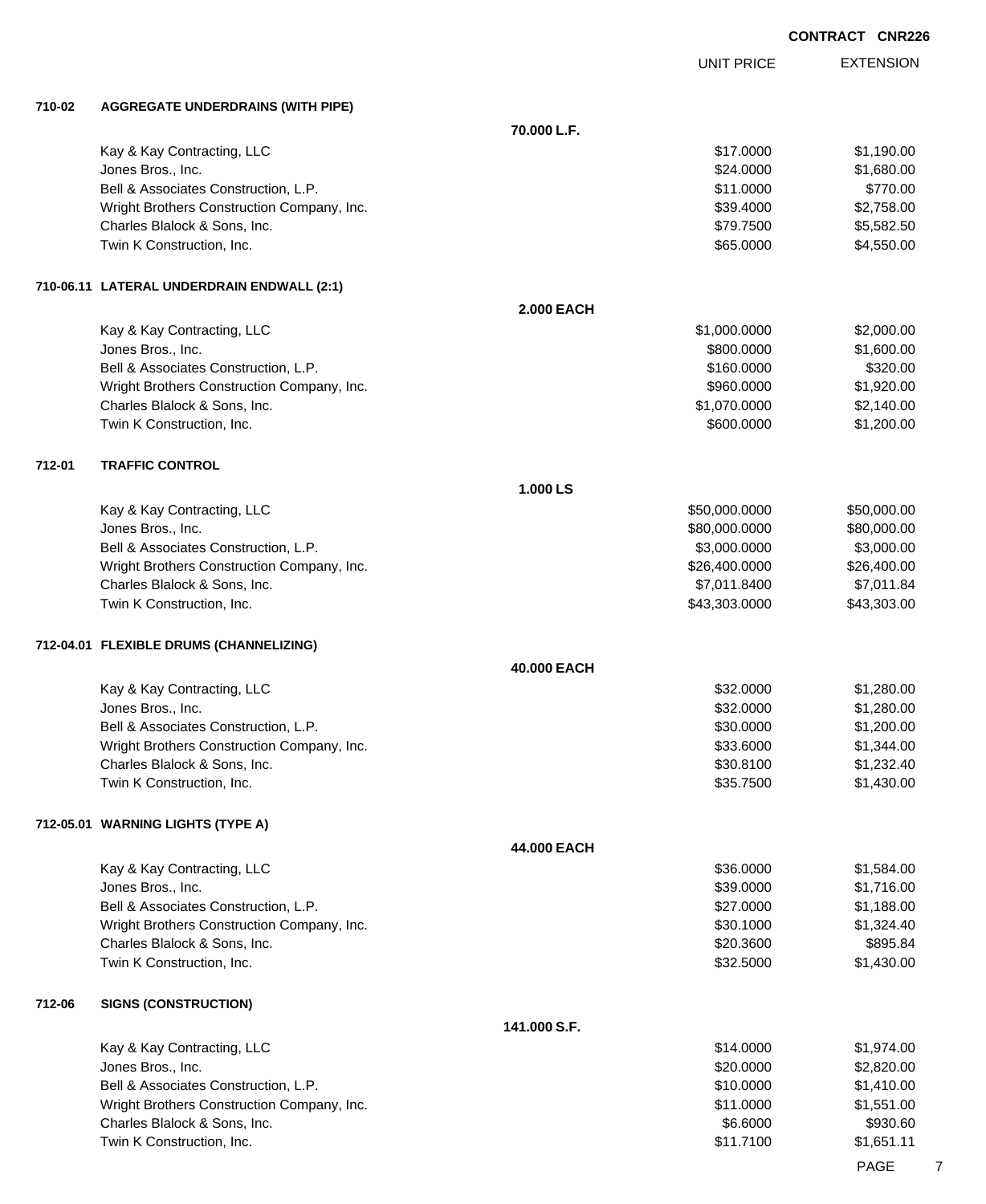|        |                                                                  |                   |                   | <b>CONTRACT CNR226</b> |
|--------|------------------------------------------------------------------|-------------------|-------------------|------------------------|
|        |                                                                  |                   | <b>UNIT PRICE</b> | <b>EXTENSION</b>       |
|        | 712-07.03 TEMPORARY BARRICADES (TYPE III)                        |                   |                   |                        |
|        |                                                                  | 16.000 L.F.       |                   |                        |
|        | Kay & Kay Contracting, LLC                                       |                   | \$15.0000         | \$240.00               |
|        | Jones Bros., Inc.                                                |                   | \$23.0000         | \$368.00               |
|        | Bell & Associates Construction, L.P.                             |                   | \$15.0000         | \$240.00               |
|        | Wright Brothers Construction Company, Inc.                       |                   | \$16.8000         | \$268.80               |
|        | Charles Blalock & Sons, Inc.                                     |                   | \$24.7600         | \$396.16               |
|        | Twin K Construction, Inc.                                        |                   | \$18.0000         | \$288.00               |
|        | 713-16.20 SIGNS (RESERVED PARKING R7-8 MOD.)                     |                   |                   |                        |
|        |                                                                  | <b>2.000 EACH</b> |                   |                        |
|        | Kay & Kay Contracting, LLC                                       |                   | \$200.0000        | \$400.00               |
|        | Jones Bros., Inc.                                                |                   | \$300.0000        | \$600.00               |
|        | Bell & Associates Construction, L.P.                             |                   | \$245.0000        | \$490.00               |
|        | Wright Brothers Construction Company, Inc.                       |                   | \$280.0000        | \$560.00               |
|        | Charles Blalock & Sons, Inc.                                     |                   | \$137.5600        | \$275.12               |
|        | Twin K Construction, Inc.                                        |                   | \$300.0000        | \$600.00               |
|        | 713-16.21   SIGNS (RESERVED PARKING WITH VAN ACCESSIBLE, R-7-8P) |                   |                   |                        |
|        |                                                                  | <b>1.000 EACH</b> |                   |                        |
|        | Kay & Kay Contracting, LLC                                       |                   | \$200.0000        | \$200.00               |
|        | Jones Bros., Inc.                                                |                   | \$300.0000        | \$300.00               |
|        | Bell & Associates Construction, L.P.                             |                   | \$270.0000        | \$270.00               |
|        | Wright Brothers Construction Company, Inc.                       |                   | \$280.0000        | \$280.00               |
|        | Charles Blalock & Sons, Inc.                                     |                   | \$137.5600        | \$137.56               |
|        | Twin K Construction, Inc.                                        |                   | \$300.0000        | \$300.00               |
|        | 716-04.10 PLASTIC PAVEMENT MARKING (HANDICAP SYMBOL)             |                   |                   |                        |
|        |                                                                  | 3.000 EACH        |                   |                        |
|        | Kay & Kay Contracting, LLC                                       |                   | \$250.0000        | \$750.00               |
|        | Jones Bros., Inc.                                                |                   | \$290.0000        | \$870.00               |
|        | Bell & Associates Construction, L.P.                             |                   | \$310.0000        | \$930.00               |
|        | Wright Brothers Construction Company, Inc.                       |                   | \$340.0000        | \$1,020.00             |
|        | Charles Blalock & Sons, Inc.                                     |                   | \$267.5000        | \$802.50               |
|        | Twin K Construction, Inc.                                        |                   | \$309.0000        | \$927.00               |
|        | 716-05.08 PAINTED PAVEMENT MARKING (PARKING LINE)                |                   |                   |                        |
|        |                                                                  | 260.000 L.F.      |                   |                        |
|        | Kay & Kay Contracting, LLC                                       |                   | \$1.7500          | \$455.00               |
|        | Jones Bros., Inc.                                                |                   | \$1.7500          | \$455.00               |
|        | Bell & Associates Construction, L.P.                             |                   | \$1.9500          | \$507.00               |
|        | Wright Brothers Construction Company, Inc.                       |                   | \$1.9600          | \$509.60               |
|        | Charles Blalock & Sons, Inc.                                     |                   | \$1.8700          | \$486.20               |
|        | Twin K Construction, Inc.                                        |                   | \$2.2500          | \$585.00               |
| 717-01 | <b>MOBILIZATION</b>                                              |                   |                   |                        |
|        |                                                                  | 1.000 LS          |                   |                        |
|        | Kay & Kay Contracting, LLC                                       |                   | \$100,000.0000    | \$100,000.00           |
|        | Jones Bros., Inc.                                                |                   | \$238,000.0000    | \$238,000.00           |
|        | Bell & Associates Construction, L.P.                             |                   | \$240,000.0000    | \$240,000.00           |
|        | Wright Brothers Construction Company, Inc.                       |                   | \$240,000.0000    | \$240,000.00           |
|        | Charles Blalock & Sons, Inc.                                     |                   | \$235,000.0000    | \$235,000.00           |

Twin K Construction, Inc. 634.000 \$218,634.000 \$218,634.000 \$218,634.000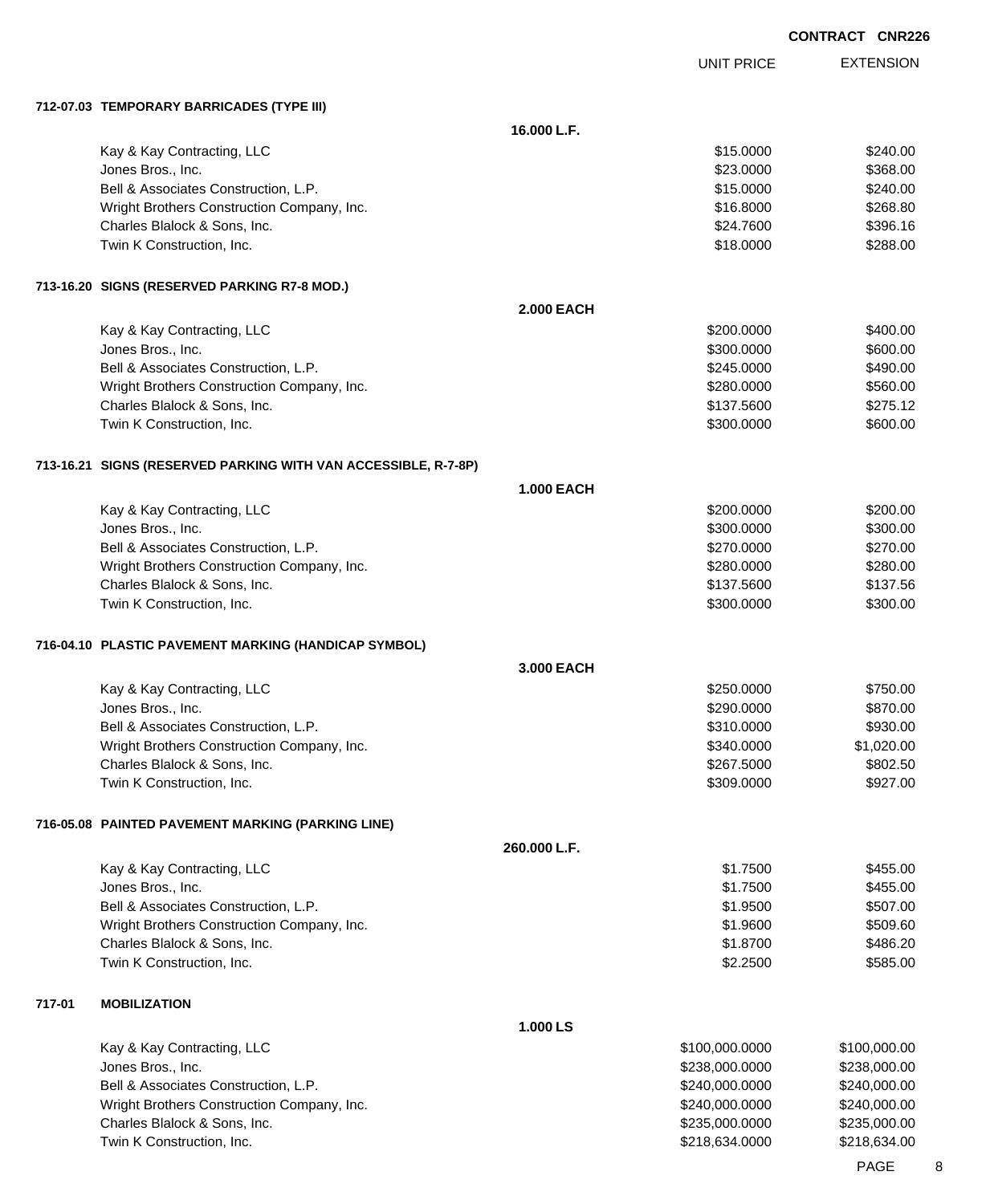|        |                                                  |                   |                   | <b>CONTRACT CNR226</b> |  |
|--------|--------------------------------------------------|-------------------|-------------------|------------------------|--|
|        |                                                  |                   | <b>UNIT PRICE</b> | <b>EXTENSION</b>       |  |
|        | 740-10.03 GEOTEXTILE (TYPE III)(EROSION CONTROL) |                   |                   |                        |  |
|        |                                                  | 17,750.000 S.Y.   |                   |                        |  |
|        | Kay & Kay Contracting, LLC                       |                   | \$2.3900          | \$42,422.50            |  |
|        | Jones Bros., Inc.                                |                   | \$2.8000          | \$49,700.00            |  |
|        | Bell & Associates Construction, L.P.             |                   | \$3.0000          | \$53,250.00            |  |
|        | Wright Brothers Construction Company, Inc.       |                   | \$2.0000          | \$35,500.00            |  |
|        | Charles Blalock & Sons, Inc.                     |                   | \$1.1600          | \$20,590.00            |  |
|        | Twin K Construction, Inc.                        |                   | \$1.5000          | \$26,625.00            |  |
|        | 740-10.04 GEOTEXTILE (TYPE IV)(STABILIZATION)    |                   |                   |                        |  |
|        |                                                  | 1,158.000 S.Y.    |                   |                        |  |
|        | Kay & Kay Contracting, LLC                       |                   | \$3.2300          | \$3,740.34             |  |
|        | Jones Bros., Inc.                                |                   | \$4.0000          | \$4,632.00             |  |
|        | Bell & Associates Construction, L.P.             |                   | \$4.0000          | \$4,632.00             |  |
|        | Wright Brothers Construction Company, Inc.       |                   | \$1.4800          | \$1,713.84             |  |
|        | Charles Blalock & Sons, Inc.                     |                   | \$0.9100          | \$1,053.78             |  |
|        | Twin K Construction, Inc.                        |                   | \$1.0500          | \$1,215.90             |  |
|        | 740-11.04 TEMPORARY SEDIMENT TUBE 20IN           |                   |                   |                        |  |
|        |                                                  | 5,512.000 L.F.    |                   |                        |  |
|        | Kay & Kay Contracting, LLC                       |                   | \$3.8600          | \$21,276.32            |  |
|        | Jones Bros., Inc.                                |                   | \$4.0000          | \$22,048.00            |  |
|        | Bell & Associates Construction, L.P.             |                   | \$3.8000          | \$20,945.60            |  |
|        | Wright Brothers Construction Company, Inc.       |                   | \$3.4200          | \$18,851.04            |  |
|        | Charles Blalock & Sons, Inc.                     |                   | \$3.2100          | \$17,693.52            |  |
|        | Twin K Construction, Inc.                        |                   | \$3.7500          | \$20,670.00            |  |
|        | 801-01.07 TEMPORARY SEEDING (WITH MULCH)         |                   |                   |                        |  |
|        |                                                  | <b>9.000 UNIT</b> |                   |                        |  |
|        | Kay & Kay Contracting, LLC                       |                   | \$332.2100        | \$2,989.89             |  |
|        | Jones Bros., Inc.                                |                   | \$22.0000         | \$198.00               |  |
|        | Bell & Associates Construction, L.P.             |                   | \$24.5000         | \$220.50               |  |
|        | Wright Brothers Construction Company, Inc.       |                   | \$51.2500         | \$461.25               |  |
|        | Charles Blalock & Sons, Inc.                     |                   | \$20.3600         | \$183.24               |  |
|        | Twin K Construction, Inc.                        |                   | \$55.5000         | \$499.50               |  |
| 801-02 | <b>SEEDING (WITHOUT MULCH)</b>                   |                   |                   |                        |  |
|        |                                                  | 110.000 UNIT      |                   |                        |  |
|        | Kay & Kay Contracting, LLC                       |                   | \$46.3400         | \$5,097.40             |  |
|        | Jones Bros., Inc.                                |                   | \$19.0000         | \$2,090.00             |  |
|        | Bell & Associates Construction, L.P.             |                   | \$21.0000         | \$2,310.00             |  |
|        | Wright Brothers Construction Company, Inc.       |                   | \$51.2500         | \$5,637.50             |  |
|        | Charles Blalock & Sons, Inc.                     |                   | \$13.2100         | \$1,453.10             |  |
|        | Twin K Construction, Inc.                        |                   | \$55.5000         | \$6,105.00             |  |
| 801-03 | <b>WATER (SEEDING &amp; SODDING)</b>             |                   |                   |                        |  |
|        |                                                  | 12.000 M.G.       |                   |                        |  |
|        | Kay & Kay Contracting, LLC                       |                   | \$100.0000        | \$1,200.00             |  |
|        | Jones Bros., Inc.                                |                   | \$20.0000         | \$240.00               |  |
|        | Bell & Associates Construction, L.P.             |                   | \$22.0000         | \$264.00               |  |
|        | Wright Brothers Construction Company, Inc.       |                   | \$22.8000         | \$273.60               |  |
|        | Charles Blalock & Sons, Inc.                     |                   | \$44.0200         | \$528.24               |  |
|        | Twin K Construction, Inc.                        |                   | \$25.0000         | \$300.00               |  |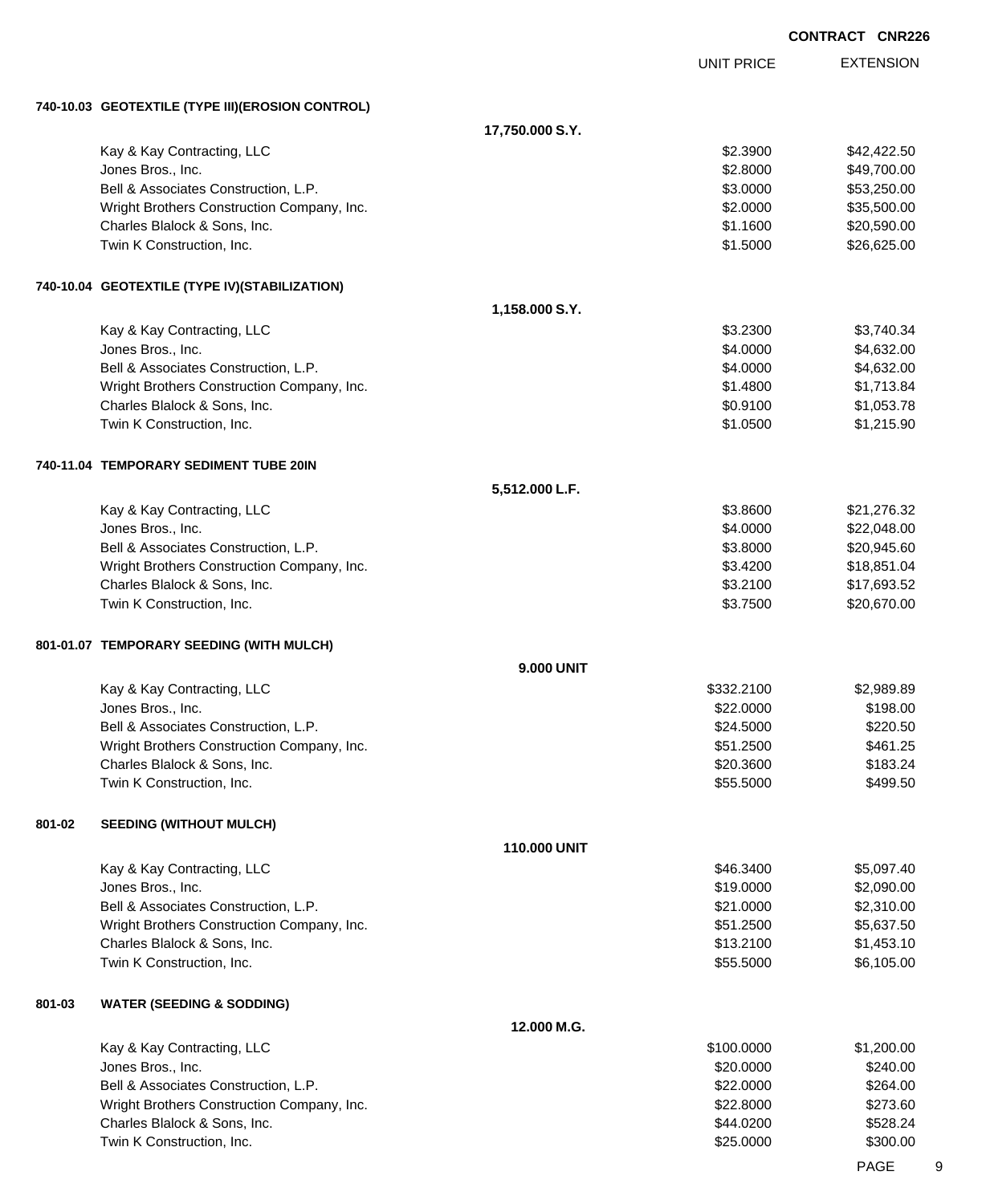EXTENSION UNIT PRICE

### **805-12.01 EROSION CONTROL BLANKET (TYPE I)**

| 1,407.000 S.Y.                             |          |            |
|--------------------------------------------|----------|------------|
| Kay & Kay Contracting, LLC                 | \$2,0800 | \$2,926.56 |
| Jones Bros., Inc.                          | \$0.8000 | \$1,125.60 |
| Bell & Associates Construction, L.P.       | \$0.9000 | \$1,266.30 |
| Wright Brothers Construction Company, Inc. | \$1,7700 | \$2,490.39 |
| Charles Blalock & Sons, Inc.               | \$0.9600 | \$1,350.72 |
| Twin K Construction, Inc.                  | \$1,9500 | \$2,743.65 |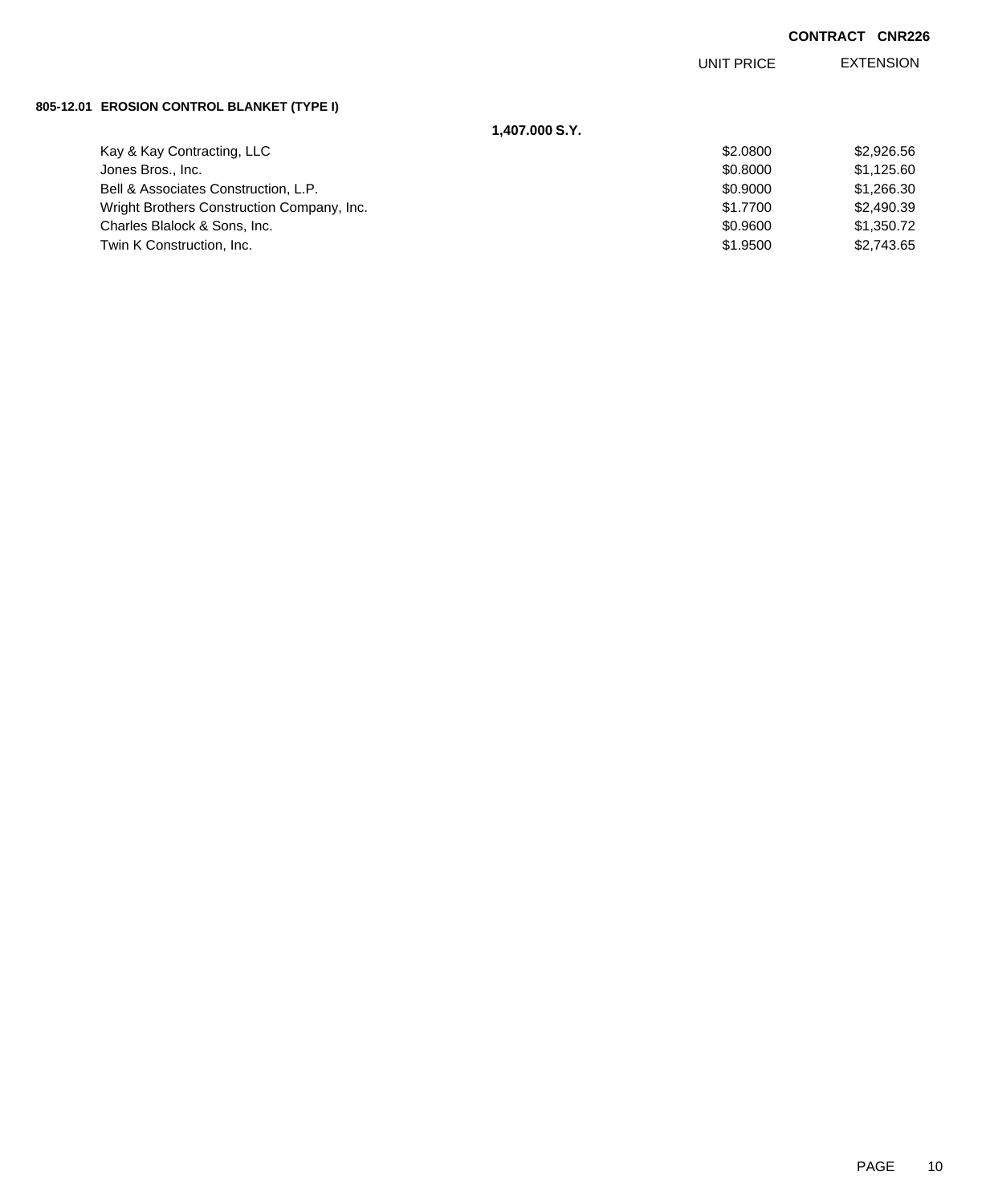|                                                              |              | <b>UNIT PRICE</b> | <b>EXTENSION</b> |
|--------------------------------------------------------------|--------------|-------------------|------------------|
| <b>BRIDGE CATEGORY</b>                                       |              |                   |                  |
| 204-02.01 DRY EXCAVATION (BRIDGES)                           |              |                   |                  |
|                                                              | 232.000 C.Y. |                   |                  |
| Kay & Kay Contracting, LLC                                   |              | \$30.0000         | \$6,960.00       |
| Jones Bros., Inc.                                            |              | \$25.0000         | \$5,800.00       |
| Bell & Associates Construction, L.P.                         |              | \$30.0000         | \$6,960.00       |
| Wright Brothers Construction Company, Inc.                   |              | \$26.9000         | \$6,240.80       |
| Charles Blalock & Sons, Inc.                                 |              | \$28.3300         | \$6,572.56       |
| Twin K Construction, Inc.                                    |              | \$30.0000         | \$6,960.00       |
| 204-03.01 WET EXCAVATION (BRIDGES)                           |              |                   |                  |
|                                                              | 107.000 C.Y. |                   |                  |
| Kay & Kay Contracting, LLC                                   |              | \$50.0000         | \$5,350.00       |
| Jones Bros., Inc.                                            |              | \$35.0000         | \$3,745.00       |
| Bell & Associates Construction, L.P.                         |              | \$57.0000         | \$6,099.00       |
| Wright Brothers Construction Company, Inc.                   |              | \$67.7500         | \$7,249.25       |
| Charles Blalock & Sons, Inc.                                 |              | \$125.6800        | \$13,447.76      |
| Twin K Construction, Inc.                                    |              | \$32.0000         | \$3,424.00       |
| 204-10.01 FOUNDATION PREPARATION(PIER NO. 1, STA. 105+93.15) |              |                   |                  |
|                                                              | 1.000 LS     |                   |                  |
| Kay & Kay Contracting, LLC                                   |              | \$10,000.0000     | \$10,000.00      |
| Jones Bros., Inc.                                            |              | \$75,000.0000     | \$75,000.00      |
| Bell & Associates Construction, L.P.                         |              | \$7,500.0000      | \$7,500.00       |
| Wright Brothers Construction Company, Inc.                   |              | \$65,000.0000     | \$65,000.00      |
| Charles Blalock & Sons, Inc.                                 |              | \$20,491.7700     | \$20,491.77      |
| Twin K Construction, Inc.                                    |              | \$20,000.0000     | \$20,000.00      |
| 204-10.02 FOUNDATION PREPARATION(PIER NO. 2, STA. 112+15.00) |              |                   |                  |
|                                                              | 1.000 LS     |                   |                  |
| Kay & Kay Contracting, LLC                                   |              | \$10,000.0000     | \$10,000.00      |
| Jones Bros., Inc.                                            |              | \$75,000.0000     | \$75,000.00      |
| Bell & Associates Construction, L.P.                         |              | \$7,500.0000      | \$7,500.00       |
| Wright Brothers Construction Company, Inc.                   |              | \$78,600.0000     | \$78,600.00      |
| Charles Blalock & Sons, Inc.                                 |              | \$27,045.2500     | \$27,045.25      |
| Twin K Construction, Inc.                                    |              | \$25,000.0000     | \$25,000.00      |
| 303-01.02 GRANULAR BACKFILL (BRIDGES)                        |              |                   |                  |
|                                                              | 642.000 TON  |                   |                  |
| Kay & Kay Contracting, LLC                                   |              | \$30.0000         | \$19,260.00      |
| Jones Bros., Inc.                                            |              | \$30.0000         | \$19,260.00      |
| Bell & Associates Construction, L.P.                         |              | \$30.0000         | \$19,260.00      |
| Wright Brothers Construction Company, Inc.                   |              | \$37.9000         | \$24,331.80      |
| Charles Blalock & Sons, Inc.                                 |              | \$36.1100         | \$23,182.62      |
| Twin K Construction, Inc.                                    |              | \$35.0000         | \$22,470.00      |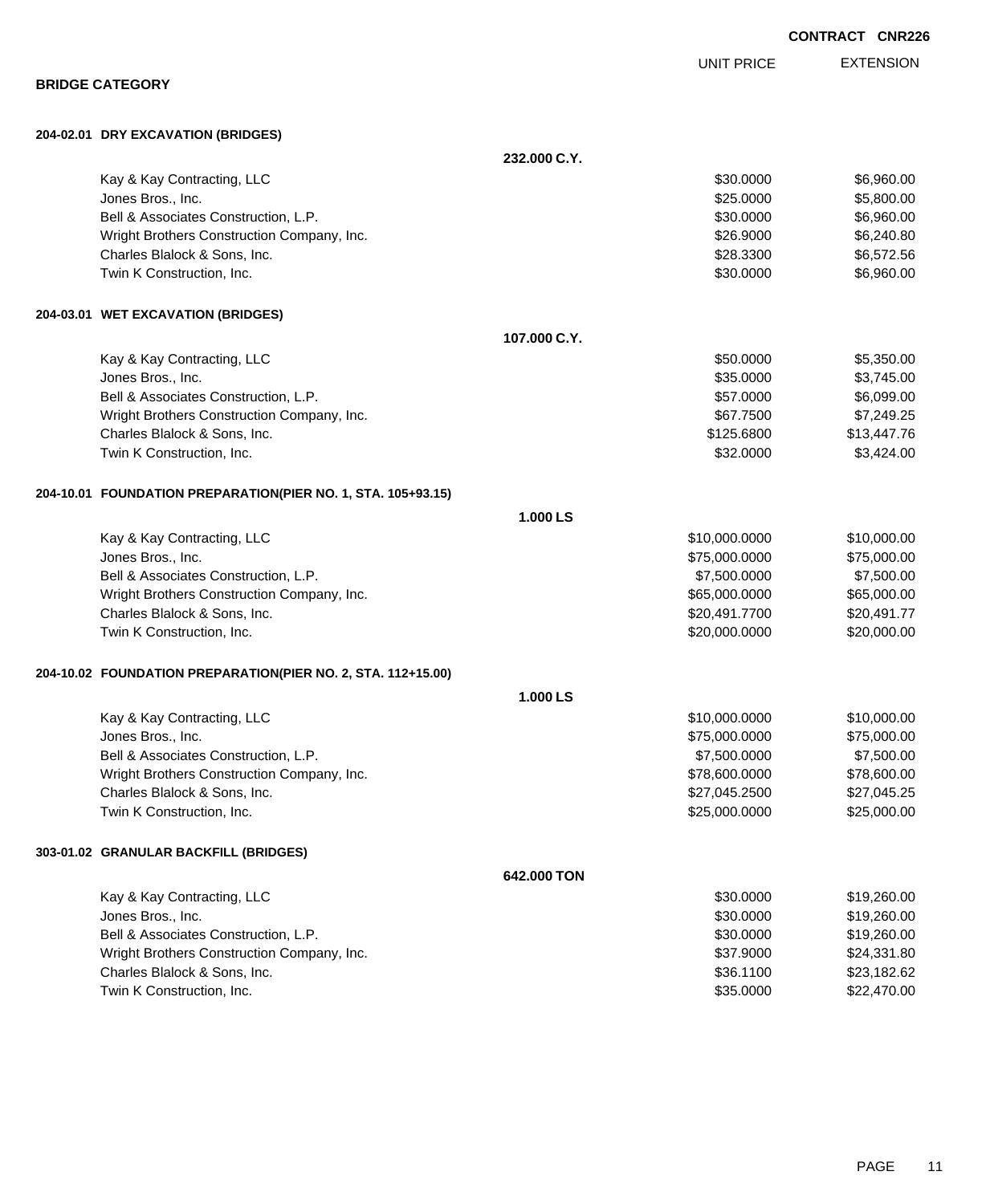UNIT PRICE

EXTENSION

| 602-20.01 ALUMINUM STRUCTURE                      |                |                  |                |
|---------------------------------------------------|----------------|------------------|----------------|
|                                                   | 1.000 LS       |                  |                |
| Kay & Kay Contracting, LLC                        |                | \$1,350,000.0000 | \$1,350,000.00 |
| Jones Bros., Inc.                                 |                | \$1,350,000.0000 | \$1,350,000.00 |
| Bell & Associates Construction, L.P.              |                | \$1,443,990.4600 | \$1,443,990.46 |
| Wright Brothers Construction Company, Inc.        |                | \$1,440,000.0000 | \$1,440,000.00 |
| Charles Blalock & Sons, Inc.                      |                | \$1,572,662.4700 | \$1,572,662.47 |
| Twin K Construction, Inc.                         |                | \$1,461,765.0000 | \$1,461,765.00 |
| 604-02.03 EPOXY COATED REINFORCING STEEL          |                |                  |                |
|                                                   | 4,558.000 LB.  |                  |                |
| Kay & Kay Contracting, LLC                        |                | \$1.0000         | \$4,558.00     |
| Jones Bros., Inc.                                 |                | \$0.9000         | \$4,102.20     |
| Bell & Associates Construction, L.P.              |                | \$0.9900         | \$4,512.42     |
| Wright Brothers Construction Company, Inc.        |                | \$1.6700         | \$7,611.86     |
| Charles Blalock & Sons, Inc.                      |                | \$1.3200         | \$6,016.56     |
| Twin K Construction, Inc.                         |                | \$2.5000         | \$11,395.00    |
| 604-03.01 CLASS A CONCRETE (BRIDGES)              |                |                  |                |
|                                                   | 400.000 C.Y.   |                  |                |
| Kay & Kay Contracting, LLC                        |                | \$900.0000       | \$360,000.00   |
| Jones Bros., Inc.                                 |                | \$1,000.0000     | \$400,000.00   |
| Bell & Associates Construction, L.P.              |                | \$575.0000       | \$230,000.00   |
| Wright Brothers Construction Company, Inc.        |                | \$1,000.0000     | \$400,000.00   |
| Charles Blalock & Sons, Inc.                      |                | \$1,323.9100     | \$529,564.00   |
| Twin K Construction, Inc.                         |                | \$1,065.0000     | \$426,000.00   |
| 604-03.02 STEEL BAR REINFORCEMENT (BRIDGES)       |                |                  |                |
|                                                   | 46,125.000 LB. |                  |                |
| Kay & Kay Contracting, LLC                        |                | \$1.0000         | \$46,125.00    |
| Jones Bros., Inc.                                 |                | \$0.9000         | \$41,512.50    |
| Bell & Associates Construction, L.P.              |                | \$0.8000         | \$36,900.00    |
| Wright Brothers Construction Company, Inc.        |                | \$0.9100         | \$41,973.75    |
| Charles Blalock & Sons, Inc.                      |                | \$0.9700         | \$44,741.25    |
| Twin K Construction, Inc.                         |                | \$1.7500         | \$80,718.75    |
| 604-04.01 APPLIED TEXTURE FINISH (NEW STRUCTURES) |                |                  |                |
|                                                   | 440.000 S.Y.   |                  |                |
| Kay & Kay Contracting, LLC                        |                | \$10.0000        | \$4,400.00     |
| Jones Bros., Inc.                                 |                | \$9.0000         | \$3,960.00     |
| Bell & Associates Construction, L.P.              |                | \$10.0000        | \$4,400.00     |
| Wright Brothers Construction Company, Inc.        |                | \$10.3000        | \$4,532.00     |
| Charles Blalock & Sons, Inc.                      |                | \$9.6300         | \$4,237.20     |
| Twin K Construction, Inc.                         |                | \$11.0000        | \$4,840.00     |
| 604-10.90 MISCELLANEOUS BRIDGE ITEMS              |                |                  |                |
|                                                   | 1.000 LS       |                  |                |
| Kay & Kay Contracting, LLC                        |                | \$7,500.0000     | \$7,500.00     |
| Jones Bros., Inc.                                 |                | \$45,000.0000    | \$45,000.00    |
| Bell & Associates Construction, L.P.              |                | \$50,000.0000    | \$50,000.00    |
| Wright Brothers Construction Company, Inc.        |                | \$26,000.0000    | \$26,000.00    |
| Charles Blalock & Sons, Inc.                      |                | \$50,800.0000    | \$50,800.00    |
| Twin K Construction, Inc.                         |                | \$12,000.0000    | \$12,000.00    |
|                                                   |                |                  |                |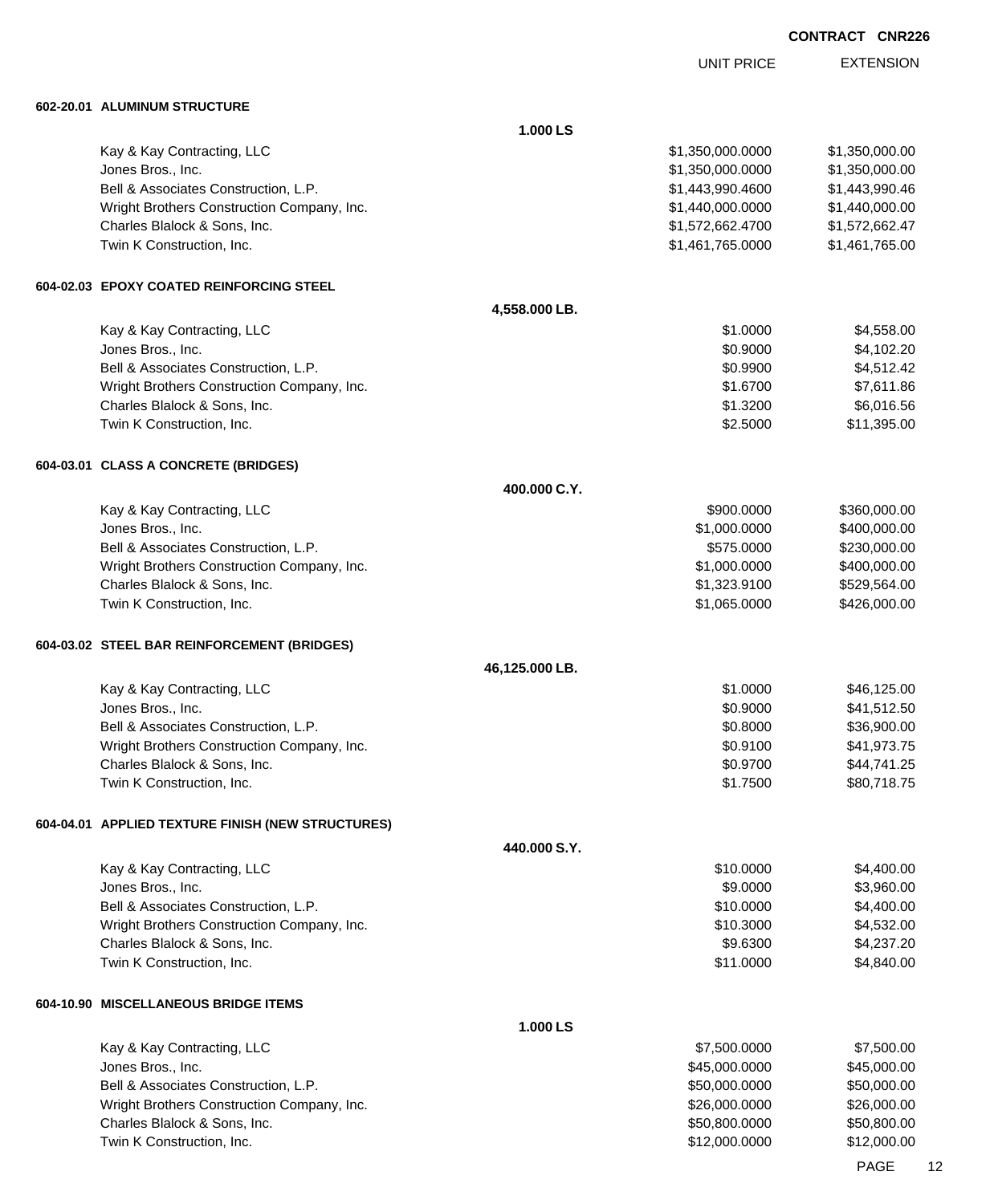EXTENSION **CONTRACT CNR226** UNIT PRICE **606-02.03 STEEL PILES (10 INCH) 376.000 L.F.** Kay & Kay Contracting, LLC 6 and the Contraction of the Contraction of the Contraction of the S28,200.00 \$28,200.00 Jones Bros., Inc. \$65.0000 \$24,440.00 Bell & Associates Construction, L.P. \$14,288.00 \$14,288.00 Wright Brothers Construction Company, Inc. 639,104.000 \$104.000 \$39,104.00 Charles Blalock & Sons, Inc. \$50.4800 \$18,980.48 Twin K Construction, Inc. 6. The Construction, Inc. 6. The Construction of the Construction, Inc. 6. The Const **606-02.06 PILE TIPS (STEEL PILES, 10 INCH) 41.000 EACH** Kay & Kay Contracting, LLC 6. The Contraction of the Contraction of the Contraction of the Contraction of the Contraction of the Contraction of the Contraction of the Contraction of the Contraction of the Contraction of th Jones Bros., Inc. \$120.0000 \$4,920.00 Bell & Associates Construction, L.P.  $$4,920.00$ Wright Brothers Construction Company, Inc. 6. 2002. The state of the state of the state of the state of the state of the state of the state of the state of the state of the state of the state of the state of the state of t Charles Blalock & Sons, Inc. 6. 2012 12:30 12:30 12:30 12:30 12:30 12:30 12:30 12:30 12:30 12:30 12:30 12:30 1 Twin K Construction, Inc. 6. The Construction of the Construction of the Construction, Inc. 6.150.000 \$6,150.00 **606-03.03 STEEL PILES (12 INCH) 252.000 L.F.** Kay & Kay Contracting, LLC 6 and the Contraction of the Contraction of the Contraction of the S25,200.000 \$25,200.00 Jones Bros., Inc. \$66.0000 \$16,632.00 Bell & Associates Construction, L.P.  $$40.0000$  \$10,080.00 Wright Brothers Construction Company, Inc.  $$76.5000$  \$19,278.00 Charles Blalock & Sons, Inc. \$65.7100 \$16,558.92 Twin K Construction, Inc. 665.000 \$16,380.00 **606-03.06 PILE TIPS (STEEL PILES, 12 INCH) 24.000 EACH** Kay & Kay Contracting, LLC 6.640.000 \$2,640.00 Jones Bros., Inc. \$130.0000 \$3,120.00 Bell & Associates Construction, L.P.  $$130.0000$  \$3,120.00 Wright Brothers Construction Company, Inc. 6310.000 \$7,440.00 Charles Blalock & Sons, Inc. 6. 2012 12:30 12:30 12:30 12:30 12:30 12:30 12:30 12:30 12:30 12:30 12:30 12:30 13:44 Twin K Construction, Inc. 6. The construction of the construction of the construction of the construction. Inc. **625-01.11 CAMERA INSPECTION - DRILLED SHAFT (UNDERWATER) 5.000 EACH** Kay & Kay Contracting, LLC 6000000 \$10,000.000 \$2,000.000 \$10,000.000 \$10,000.00 Jones Bros., Inc. \$1,500.0000 \$7,500.00 Bell & Associates Construction, L.P. \$2,500.000 \$2,500.000 \$12,500.00 Wright Brothers Construction Company, Inc. 6. The Construction Company, Inc. 6. The Construction Company, Inc. 59,800.00 Charles Blalock & Sons, Inc. 6. 2012 12:00:000 \$8,025.000 \$8,025.000 \$8,025.000 \$8,025.00 Twin K Construction, Inc. 6. The Construction, Inc. 6. The Construction of the Construction, Inc. 6. The Const **625-02.01 DRILLED SHAFT-SOIL (DIA.) 6.000 V.F.** Kay & Kay Contracting, LLC 6 and the state of the state of the state of the state of the state of the state of the state of the state of the state of the state of the state of the state of the state of the state of the sta Jones Bros., Inc. \$2,900.0000 \$17,400.00 Bell & Associates Construction, L.P. \$1,700.0000 \$1,700.0000 \$10,200.00 Wright Brothers Construction Company, Inc. 6. The Construction Company, Inc. 6780.000 \$4,680.00

Charles Blalock & Sons, Inc. 6. 2010 12:30 12:30 12:30 12:30 12:30 12:30 12:30 12:30 12:30 12:30 13:30 14:30 1 Twin K Construction, Inc. 630,210.00 \$30,210.00 \$5,035.0000 \$30,210.00

PAGE 13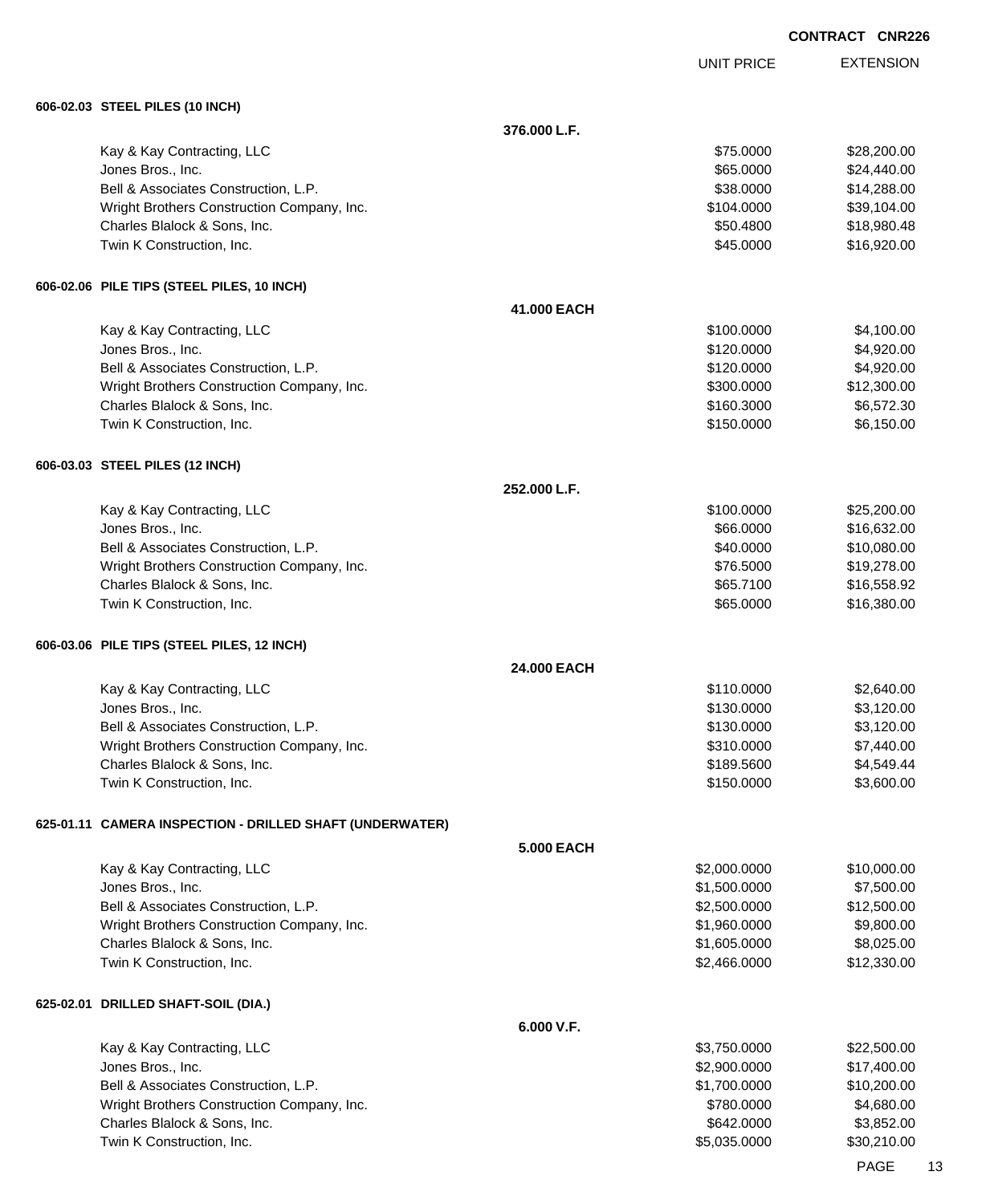UNIT PRICE EXTENSION

| 625-02.02 DRILLED SHAFT-SOIL (DIA.)                       |              |                          |                           |
|-----------------------------------------------------------|--------------|--------------------------|---------------------------|
|                                                           | 5.000 V.F.   |                          |                           |
| Kay & Kay Contracting, LLC                                |              | \$3,000.0000             | \$15,000.00               |
| Jones Bros., Inc.                                         |              | \$995.0000               | \$4,975.00                |
| Bell & Associates Construction, L.P.                      |              | \$1,150.0000             | \$5,750.00                |
| Wright Brothers Construction Company, Inc.                |              | \$650.0000               | \$3,250.00                |
| Charles Blalock & Sons, Inc.                              |              | \$535.0000               | \$2,675.00                |
| Twin K Construction, Inc.                                 |              | \$4,095.0000             | \$20,475.00               |
| 625-02.13 DRILLED SHAFT-ROCK (DIA.)                       |              |                          |                           |
|                                                           | 51.000 V.F.  |                          |                           |
| Kay & Kay Contracting, LLC                                |              | \$3,750.0000             | \$191,250.00              |
| Jones Bros., Inc.                                         |              | \$2,005.0000             | \$102,255.00              |
| Bell & Associates Construction, L.P.                      |              | \$5,100.0000             | \$260,100.00              |
| Wright Brothers Construction Company, Inc.                |              | \$2,010.0000             | \$102,510.00              |
| Charles Blalock & Sons, Inc.                              |              | \$1,649.9400             | \$84,146.94               |
| Twin K Construction, Inc.                                 |              | \$4,675.0000             | \$238,425.00              |
| 625-02.14 DRILLED SHAFT-ROCK (DIA.)                       |              |                          |                           |
|                                                           | 24.000 V.F.  |                          |                           |
| Kay & Kay Contracting, LLC                                |              | \$3,000.0000             | \$72,000.00               |
| Jones Bros., Inc.                                         |              | \$1,590.0000             | \$38,160.00               |
| Bell & Associates Construction, L.P.                      |              | \$2,400.0000             | \$57,600.00               |
| Wright Brothers Construction Company, Inc.                |              | \$1,610.0000             | \$38,640.00               |
| Charles Blalock & Sons, Inc.                              |              | \$1,319.3100             | \$31,663.44               |
| Twin K Construction, Inc.                                 |              | \$3,797.0000             | \$91,128.00               |
| 625-02.25 DRILLED SHAFT CASING-PERMANENT (DIA.)           |              |                          |                           |
|                                                           | 48.000 V.F.  |                          |                           |
| Kay & Kay Contracting, LLC                                |              | \$1,150.0000             | \$55,200.00               |
| Jones Bros., Inc.                                         |              | \$350.0000               | \$16,800.00               |
| Bell & Associates Construction, L.P.                      |              | \$830.0000               | \$39,840.00               |
| Wright Brothers Construction Company, Inc.                |              | \$390.0000               | \$18,720.00               |
| Charles Blalock & Sons, Inc.                              |              | \$321.0000               | \$15,408.00               |
| Twin K Construction, Inc.                                 |              | \$1,469.0000             | \$70,512.00               |
| 625-02.26 DRILLED SHAFT CASING-PERMANENT (DIA.)           |              |                          |                           |
|                                                           | 33.000 V.F.  |                          |                           |
| Kay & Kay Contracting, LLC                                |              | \$650.0000               | \$21,450.00               |
| Jones Bros., Inc.                                         |              | \$190.0000               | \$6,270.00                |
| Bell & Associates Construction, L.P.                      |              | \$603.0000               | \$19,899.00               |
| Wright Brothers Construction Company, Inc.                |              | \$220.0000               | \$7,260.00                |
| Charles Blalock & Sons, Inc.<br>Twin K Construction, Inc. |              | \$176.5500<br>\$876.0000 | \$5,826.15<br>\$28,908.00 |
|                                                           |              |                          |                           |
| 625-02.40 DRILLED SHAFT (SH-SCC) CONCRETE                 | 123.000 C.Y. |                          |                           |
| Kay & Kay Contracting, LLC                                |              | \$420.0000               | \$51,660.00               |
| Jones Bros., Inc.                                         |              | \$370.0000               | \$45,510.00               |
| Bell & Associates Construction, L.P.                      |              | \$605.0000               | \$74,415.00               |
| Wright Brothers Construction Company, Inc.                |              | \$420.0000               | \$51,660.00               |
| Charles Blalock & Sons, Inc.                              |              | \$347.7500               | \$42,773.25               |
| Twin K Construction, Inc.                                 |              | \$517.0000               | \$63,591.00               |
|                                                           |              |                          |                           |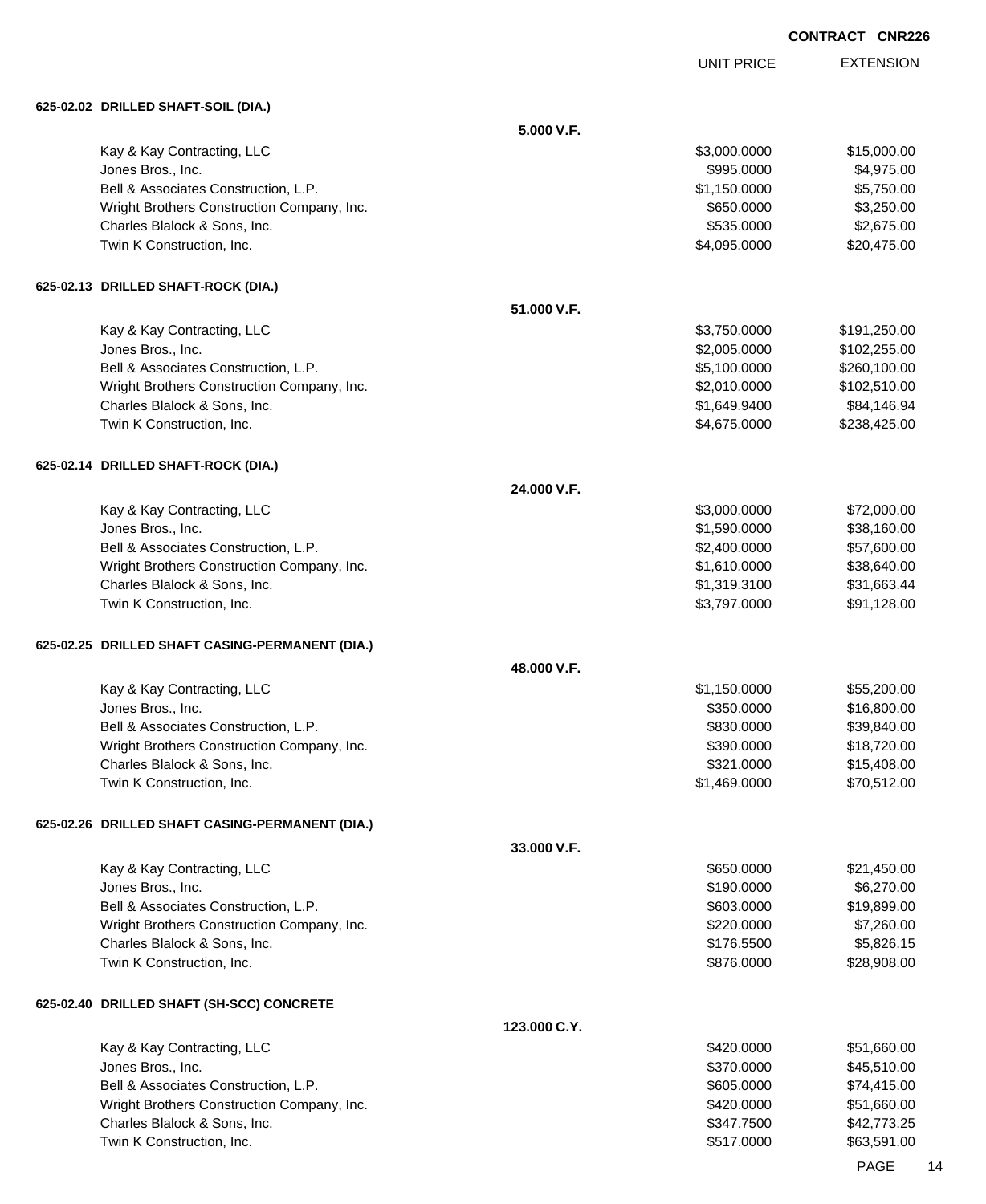|  | <b>CONTRACT CNR226</b> |
|--|------------------------|
|  |                        |

UNIT PRICE

EXTENSION

| 625-02.43 CONCRETE CORING                               |                   |              |             |
|---------------------------------------------------------|-------------------|--------------|-------------|
|                                                         | 138.000 V.F.      |              |             |
| Kay & Kay Contracting, LLC                              |                   | \$125.0000   | \$17,250.00 |
| Jones Bros., Inc.                                       |                   | \$140.0000   | \$19,320.00 |
| Bell & Associates Construction, L.P.                    |                   | \$50.0000    | \$6,900.00  |
| Wright Brothers Construction Company, Inc.              |                   | \$220.0000   | \$30,360.00 |
| Charles Blalock & Sons, Inc.                            |                   | \$354.9400   | \$48,981.72 |
| Twin K Construction, Inc.                               |                   | \$76.0000    | \$10,488.00 |
| 625-02.44 DRILLED SHAFT REINFORCING STEEL               |                   |              |             |
|                                                         | 35,907.000 LB.    |              |             |
| Kay & Kay Contracting, LLC                              |                   | \$1.0000     | \$35,907.00 |
| Jones Bros., Inc.                                       |                   | \$0.9000     | \$32,316.30 |
| Bell & Associates Construction, L.P.                    |                   | \$1.2500     | \$44,883.75 |
| Wright Brothers Construction Company, Inc.              |                   | \$0.8900     | \$31,957.23 |
| Charles Blalock & Sons, Inc.                            |                   | \$1.3200     | \$47,397.24 |
| Twin K Construction, Inc.                               |                   | \$1.9000     | \$68,223.30 |
| 625-02.46 SONIC LOGGING TESTING                         |                   |              |             |
|                                                         | <b>5.000 EACH</b> |              |             |
| Kay & Kay Contracting, LLC                              |                   | \$3,750.0000 | \$18,750.00 |
| Jones Bros., Inc.                                       |                   | \$1,500.0000 | \$7,500.00  |
| Bell & Associates Construction, L.P.                    |                   | \$4,000.0000 | \$20,000.00 |
| Wright Brothers Construction Company, Inc.              |                   | \$5,430.0000 | \$27,150.00 |
| Charles Blalock & Sons, Inc.                            |                   | \$1,605.0000 | \$8,025.00  |
| Twin K Construction, Inc.                               |                   | \$3,505.0000 | \$17,525.00 |
| 710-09.01 6" PERFORATED PIPE WITH VERTICAL DRAIN SYSTEM |                   |              |             |
|                                                         | 95.000 L.F.       |              |             |
| Kay & Kay Contracting, LLC                              |                   | \$5.0000     | \$475.00    |
| Jones Bros., Inc.                                       |                   | \$30.0000    | \$2,850.00  |
| Bell & Associates Construction, L.P.                    |                   | \$20.0000    | \$1,900.00  |
| Wright Brothers Construction Company, Inc.              |                   | \$72.0000    | \$6,840.00  |
| Charles Blalock & Sons, Inc.                            |                   | \$30.1100    | \$2,860.45  |
| Twin K Construction, Inc.                               |                   | \$54.0000    | \$5,130.00  |
| 710-09.02 6" PIPE UNDERDRAIN                            |                   |              |             |
|                                                         | 20.000 L.F.       |              |             |
| Kay & Kay Contracting, LLC                              |                   | \$5.0000     | \$100.00    |
| Jones Bros., Inc.                                       |                   | \$30.0000    | \$600.00    |
| Bell & Associates Construction, L.P.                    |                   | \$5.0000     | \$100.00    |
| Wright Brothers Construction Company, Inc.              |                   | \$38.7000    | \$774.00    |
| Charles Blalock & Sons, Inc.                            |                   | \$16.8800    | \$337.60    |
| Twin K Construction, Inc.                               |                   | \$68.0000    | \$1,360.00  |
|                                                         |                   |              |             |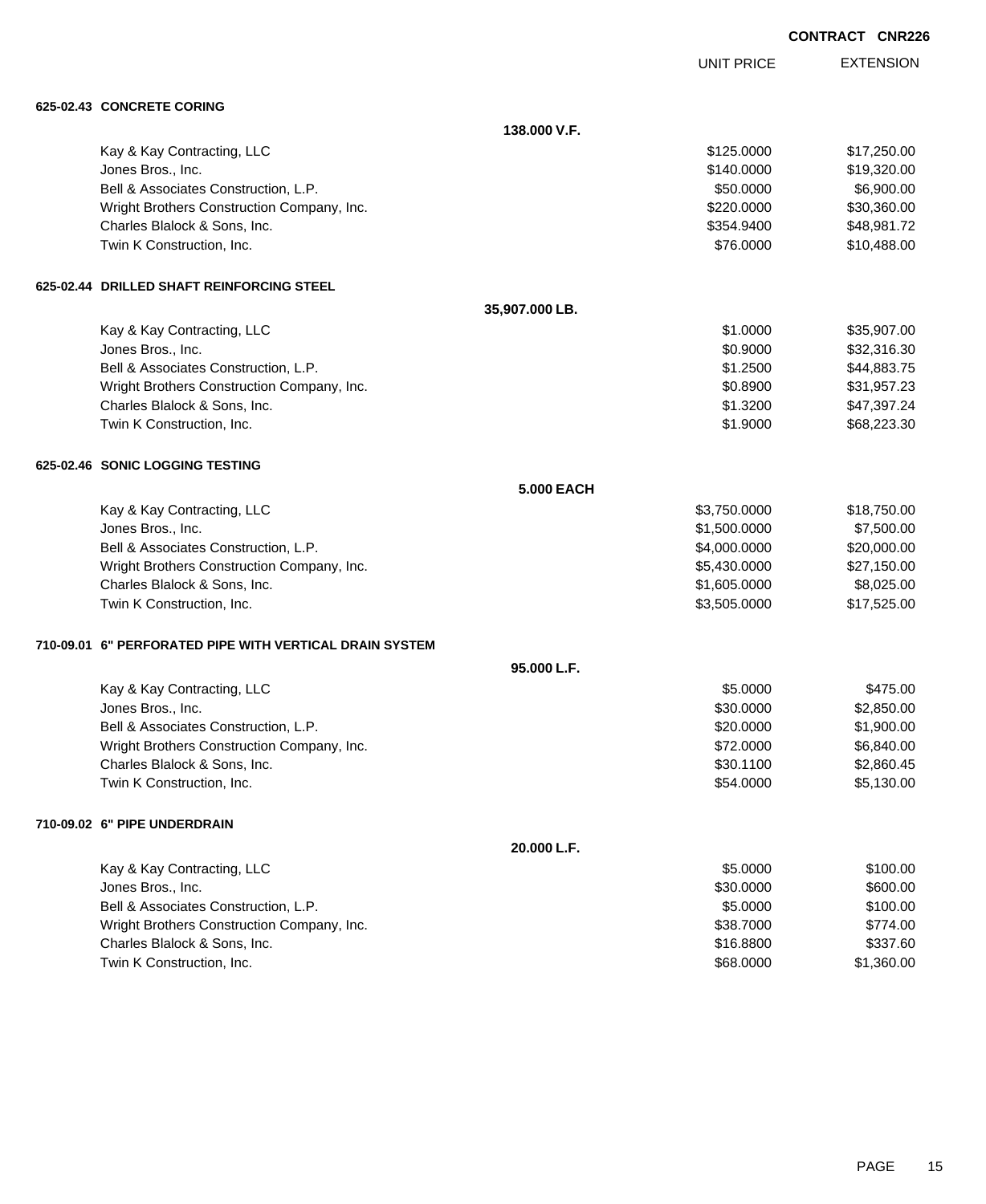## **SUB-TOTAL ROADWAY**

| Kay & Kay Contracting, LLC                 | \$2,094,031.41 |
|--------------------------------------------|----------------|
| Jones Bros., Inc.                          | \$2,412,233.41 |
| Bell & Associates Construction, L.P.       | \$2,384,382.37 |
| Wright Brothers Construction Company, Inc. | \$2,318,956.96 |
| Charles Blalock & Sons, Inc.               | \$2,302,575.34 |
| Twin K Construction, Inc.                  | \$2,323,806.52 |
|                                            |                |

## **SUB-TOTAL BRIDGE**

| Kay & Kay Contracting, LLC                 | \$2,395,835.00 |
|--------------------------------------------|----------------|
| Jones Bros., Inc.                          | \$2,373,948.00 |
| Bell & Associates Construction, L.P.       | \$2,403,617.63 |
| Wright Brothers Construction Company, Inc. | \$2,513,262.69 |
| Charles Blalock & Sons, Inc.               | \$2,647,394.37 |
| Twin K Construction, Inc.                  | \$2,775,928.05 |

# **TOTAL CONTRACT**

| Kay & Kay Contracting, LLC                 | \$4,489,866.41 |
|--------------------------------------------|----------------|
| Jones Bros., Inc.                          | \$4,786,181.41 |
| Bell & Associates Construction, L.P.       | \$4,788,000.00 |
| Wright Brothers Construction Company, Inc. | \$4,832,219.65 |
| Charles Blalock & Sons, Inc.               | \$4,949,969.71 |
| Twin K Construction, Inc.                  | \$5,099,734.57 |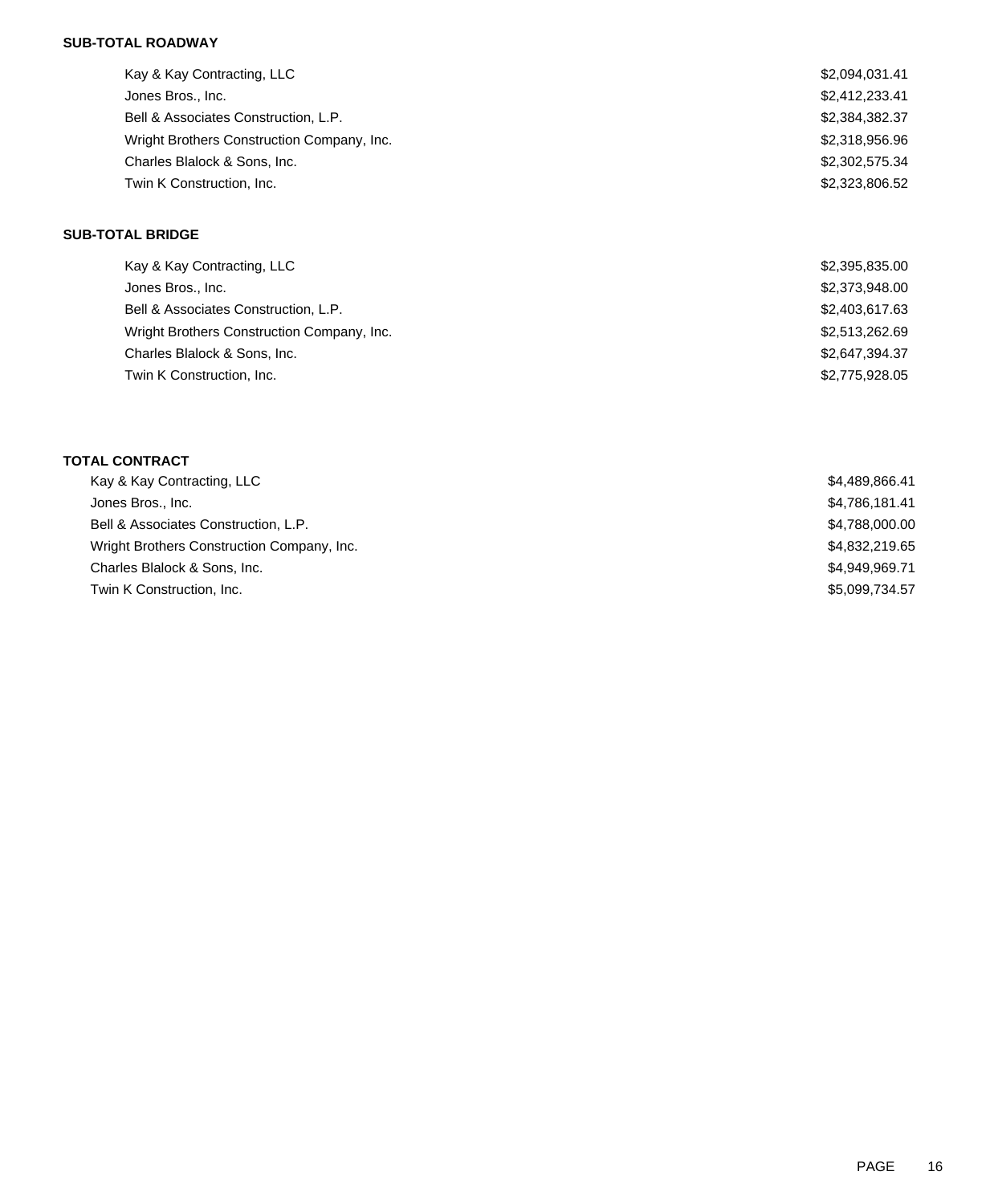# **DEPARTMENT OF TRANSPORTATION SUMMARY OF BIDS LETTING OF AUGUST 18, 2017 STATE OF TENNESSEE**

# KNOX COUNTY (Contract No. CNR255 Call 024)

47006-3160-04

THE ROCKFALL MITIGATION ON I-75 NEAR L.M. 10.56.

PROJECT LENGTH - 0.0 MILES

COMPLETION TIME - ON OR BEFORE NOVEMBER 15, 2017

|                              | TOTAL CONTRACT |
|------------------------------|----------------|
| Kay & Kay Contracting, LLC   | \$1,960,406.75 |
| Charles Blalock & Sons, Inc. | \$2,376,185.71 |
| Twin K Construction, Inc.    | \$2,498,763.91 |
| J & M Grading Division LLC   | \$2,604,902.95 |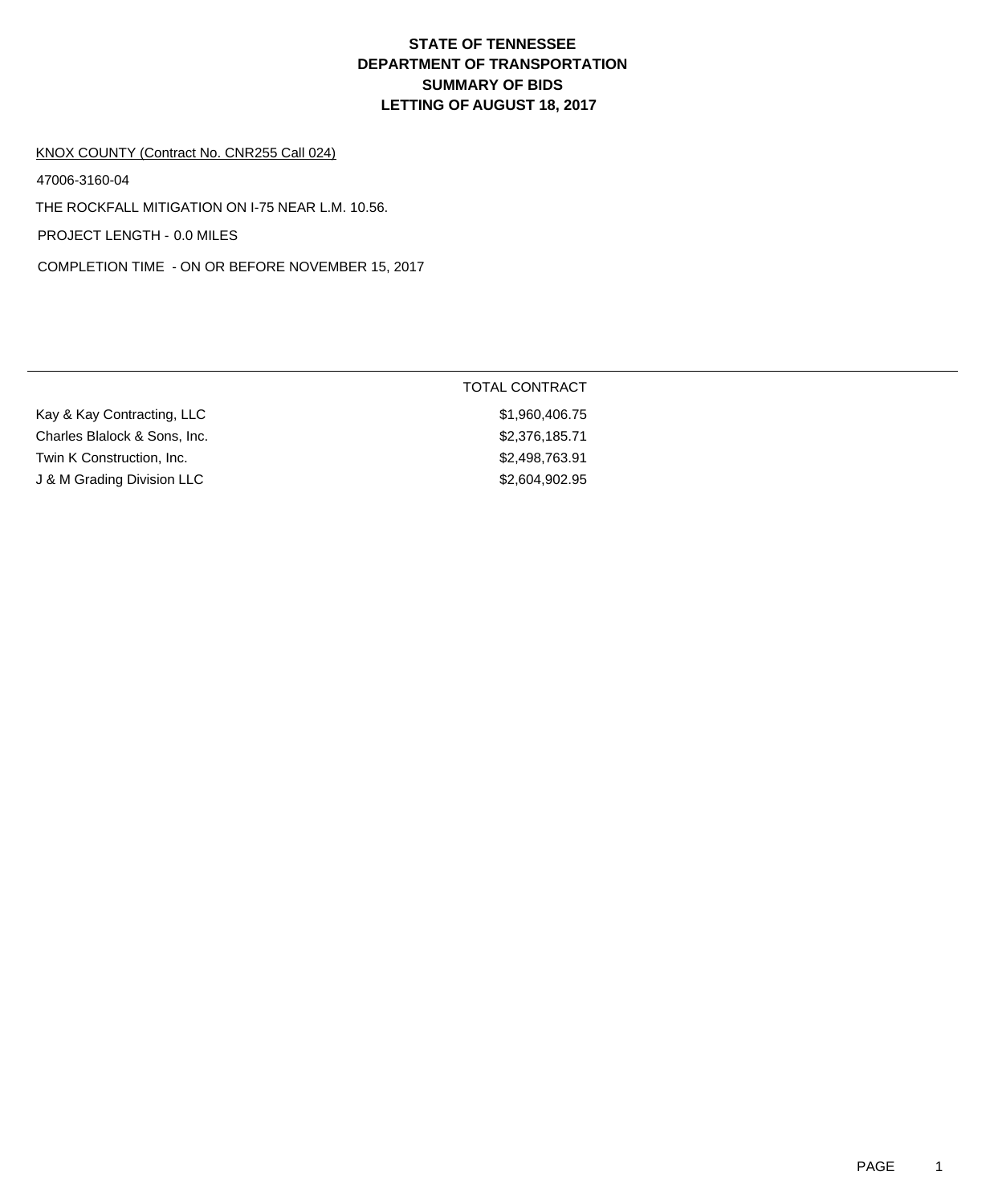|        |                                                         |                 |                                | <b>CONTRACT CNR255</b>      |
|--------|---------------------------------------------------------|-----------------|--------------------------------|-----------------------------|
|        |                                                         |                 | <b>UNIT PRICE</b>              | <b>EXTENSION</b>            |
|        | <b>ROADWAY CATEGORY</b>                                 |                 |                                |                             |
|        |                                                         |                 |                                |                             |
| 105-01 | <b>CONSTRUCTION STAKES, LINES AND GRADES</b>            |                 |                                |                             |
|        |                                                         | 1.000 LS        |                                |                             |
|        | Kay & Kay Contracting, LLC                              |                 | \$15,000.0000                  | \$15,000.00                 |
|        | Charles Blalock & Sons, Inc.                            |                 | \$20,000.0000                  | \$20,000.00                 |
|        | Twin K Construction, Inc.<br>J & M Grading Division LLC |                 | \$22,782.0000<br>\$30,000.0000 | \$22,782.00<br>\$30,000.00  |
|        |                                                         |                 |                                |                             |
| 201-01 | <b>CLEARING AND GRUBBING</b>                            |                 |                                |                             |
|        |                                                         | 1.000 LS        |                                |                             |
|        | Kay & Kay Contracting, LLC                              |                 | \$50,000.0000                  | \$50,000.00                 |
|        | Charles Blalock & Sons, Inc.                            |                 | \$180,000.0000                 | \$180,000.00                |
|        | Twin K Construction, Inc.                               |                 | \$175,991.0000                 | \$175,991.00                |
|        | J & M Grading Division LLC                              |                 | \$105,000.0000                 | \$105,000.00                |
| 203-01 | <b>ROAD &amp; DRAINAGE EXCAVATION (UNCLASSIFIED)</b>    |                 |                                |                             |
|        |                                                         | 41,557.000 C.Y. |                                |                             |
|        | Kay & Kay Contracting, LLC                              |                 | \$15.4000                      | \$639,977.80                |
|        | Charles Blalock & Sons, Inc.                            |                 | \$22.0000                      | \$914,254.00                |
|        | Twin K Construction, Inc.                               |                 | \$15.6700                      | \$651,198.19                |
|        | J & M Grading Division LLC                              |                 | \$17.2500                      | \$716,858.25                |
|        |                                                         |                 |                                |                             |
|        | 203-01.11 PRESPLITTING OF ROCK EXCAVATION               |                 |                                |                             |
|        |                                                         | 6,078.000 S.Y.  |                                |                             |
|        | Kay & Kay Contracting, LLC                              |                 | \$12.2500                      | \$74,455.50                 |
|        | Charles Blalock & Sons, Inc.                            |                 | \$16.1200                      | \$97,977.36                 |
|        | Twin K Construction, Inc.                               |                 | \$21.5100<br>\$16.2000         | \$130,737.78<br>\$98,463.60 |
|        | J & M Grading Division LLC                              |                 |                                |                             |
| 203-11 | <b>SCALING AND TRIMMING</b>                             |                 |                                |                             |
|        |                                                         | 14,217.000 S.Y. |                                |                             |
|        | Kay & Kay Contracting, LLC                              |                 | \$48.0000                      | \$682,416.00                |
|        | Charles Blalock & Sons, Inc.                            |                 | \$44.1800                      | \$628,107.06                |
|        | Twin K Construction, Inc.                               |                 | \$65.4000                      | \$929,791.80                |
|        | J & M Grading Division LLC                              |                 | \$74.6500                      | \$1,061,299.05              |
|        | 209-02.05 12" TEMPORARY SLOPE DRAIN                     |                 |                                |                             |
|        |                                                         | 70.000 L.F.     |                                |                             |
|        | Kay & Kay Contracting, LLC                              |                 | \$15.0000                      | \$1,050.00                  |
|        | Charles Blalock & Sons, Inc.                            |                 | \$38.0200                      | \$2,661.40                  |
|        | Twin K Construction, Inc.                               |                 | \$25.0000                      | \$1,750.00                  |
|        | J & M Grading Division LLC                              |                 | \$15.0000                      | \$1,050.00                  |
|        |                                                         |                 |                                |                             |
|        | 209-03.21 FILTER SOCK (12 INCH)                         | 1,260.000 L.F.  |                                |                             |
|        | Kay & Kay Contracting, LLC                              |                 | \$8.9300                       | \$11,251.80                 |
|        | Charles Blalock & Sons, Inc.                            |                 | \$8.9300                       | \$11,251.80                 |
|        | Twin K Construction, Inc.                               |                 | \$7.5000                       | \$9,450.00                  |
|        | J & M Grading Division LLC                              |                 | \$9.4000                       | \$11,844.00                 |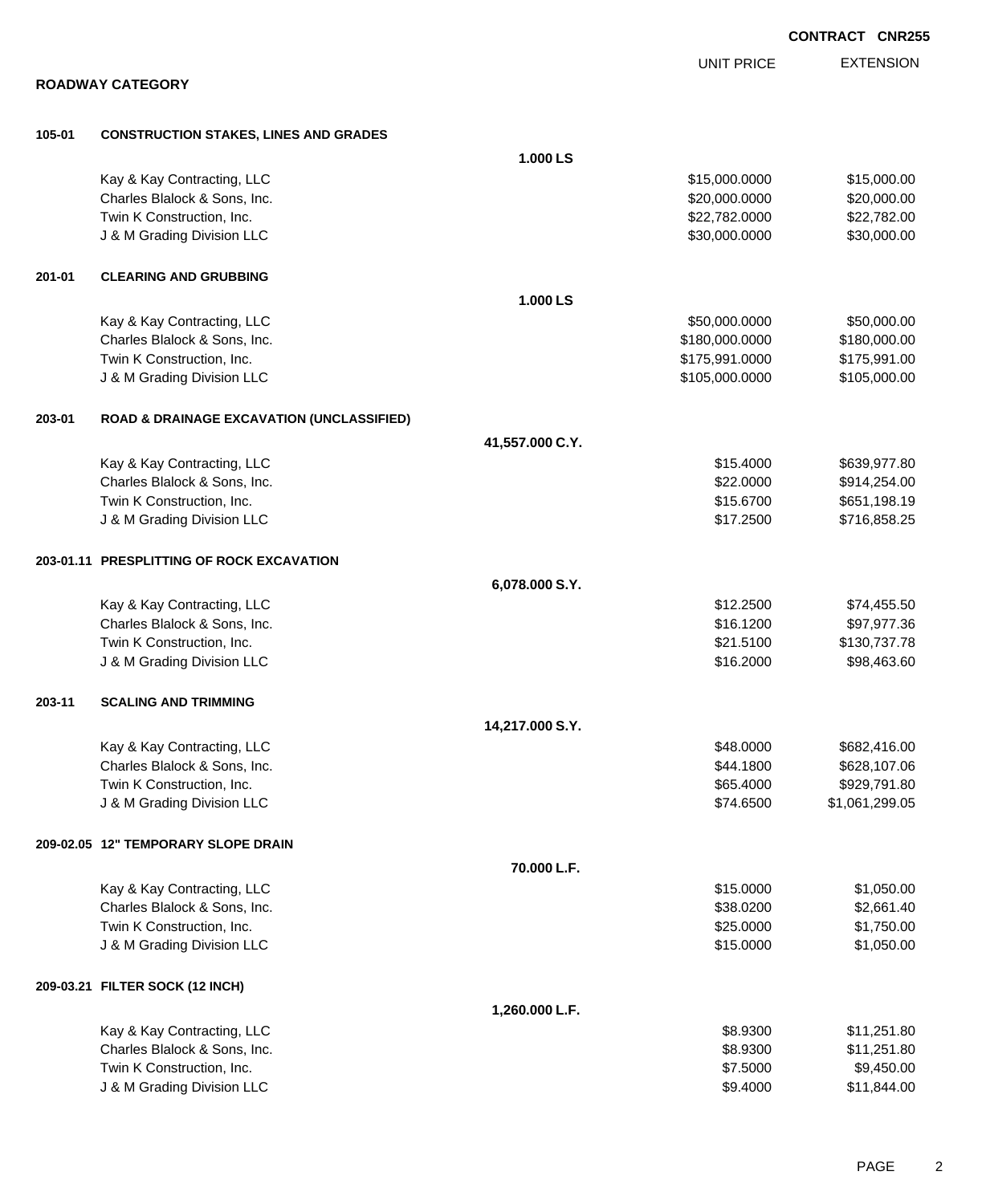EXTENSION **CONTRACT CNR255** UNIT PRICE **91.000 C.Y.** Kay & Kay Contracting, LLC \$10.0000 \$910.00 Charles Blalock & Sons, Inc. \$16.1100 \$1,466.01 Twin K Construction, Inc. 6. The State of the State of the State of the State of State of State of State of St J & M Grading Division LLC \$10.000 \$910.00 **8.000 EACH** Kay & Kay Contracting, LLC 6 and the Contraction of the Contraction of the Contraction of the S3,995.28 Charles Blalock & Sons, Inc. 6. 2008. The State of the State of the State of the State of the State of the State of the State of the State of the State of the State of the State of the State of the State of the State of th Twin K Construction, Inc. 6347.0000 \$2,776.00 J & M Grading Division LLC 64,400.00

## **403-01 BITUMINOUS MATERIAL FOR TACK COAT (TC)**

**209-05 SEDIMENT REMOVAL**

**209-08.07 ROCK CHECK DAM PER**

|                                      | 7.000 TON  |            |
|--------------------------------------|------------|------------|
| Kay & Kay Contracting, LLC           | \$800,0000 | \$5,600.00 |
| Charles Blalock & Sons, Inc.         | \$525,0000 | \$3,675.00 |
| Twin K Construction, Inc.            | \$894.3900 | \$6,260.73 |
| J & M Grading Division LLC           | \$525,0000 | \$3,675.00 |
| 411-03.10 ACS MIX(PG76-22) GRADING D |            |            |

|                              | 1,129.000 TON |              |
|------------------------------|---------------|--------------|
| Kay & Kay Contracting, LLC   | \$156,3000    | \$176.462.70 |
| Charles Blalock & Sons, Inc. | \$140,4400    | \$158,556.76 |
| Twin K Construction, Inc.    | \$174.7500    | \$197,292.75 |
| J & M Grading Division LLC   | \$140,5000    | \$158,624,50 |
|                              |               |              |

## **411-12.01 SCORING SHOULDERS (CONTINUOUS) (16IN WIDTH)**

| \$12,550,0000 | \$6.651.50 |
|---------------|------------|
| \$4.961.2500  | \$2,629,46 |
| \$10,560,0000 | \$5,596.80 |
| \$5,000,0000  | \$2,650,00 |
|               |            |

### **415-01.02 COLD PLANING BITUMINOUS PAVEMENT**

|                              | 17,067.000 S.Y. |             |
|------------------------------|-----------------|-------------|
| Kay & Kay Contracting, LLC   | \$3,2000        | \$54.614.40 |
| Charles Blalock & Sons, Inc. | \$3.1500        | \$53,761.05 |
| Twin K Construction, Inc.    | \$3.5800        | \$61,099.86 |
| J & M Grading Division LLC   | \$3.1500        | \$53,761.05 |

## **705-08.51 PORTABLE IMPACT ATTENUATOR NCHRP350 TL-3**

|                              | <b>1.000 EACH</b> |            |
|------------------------------|-------------------|------------|
| Kay & Kay Contracting, LLC   | \$3,200.0000      | \$3,200.00 |
| Charles Blalock & Sons, Inc. | \$4.492.6000      | \$4,492,60 |
| Twin K Construction, Inc.    | \$4,800,0000      | \$4,800,00 |
| J & M Grading Division LLC   | \$5,000,0000      | \$5,000.00 |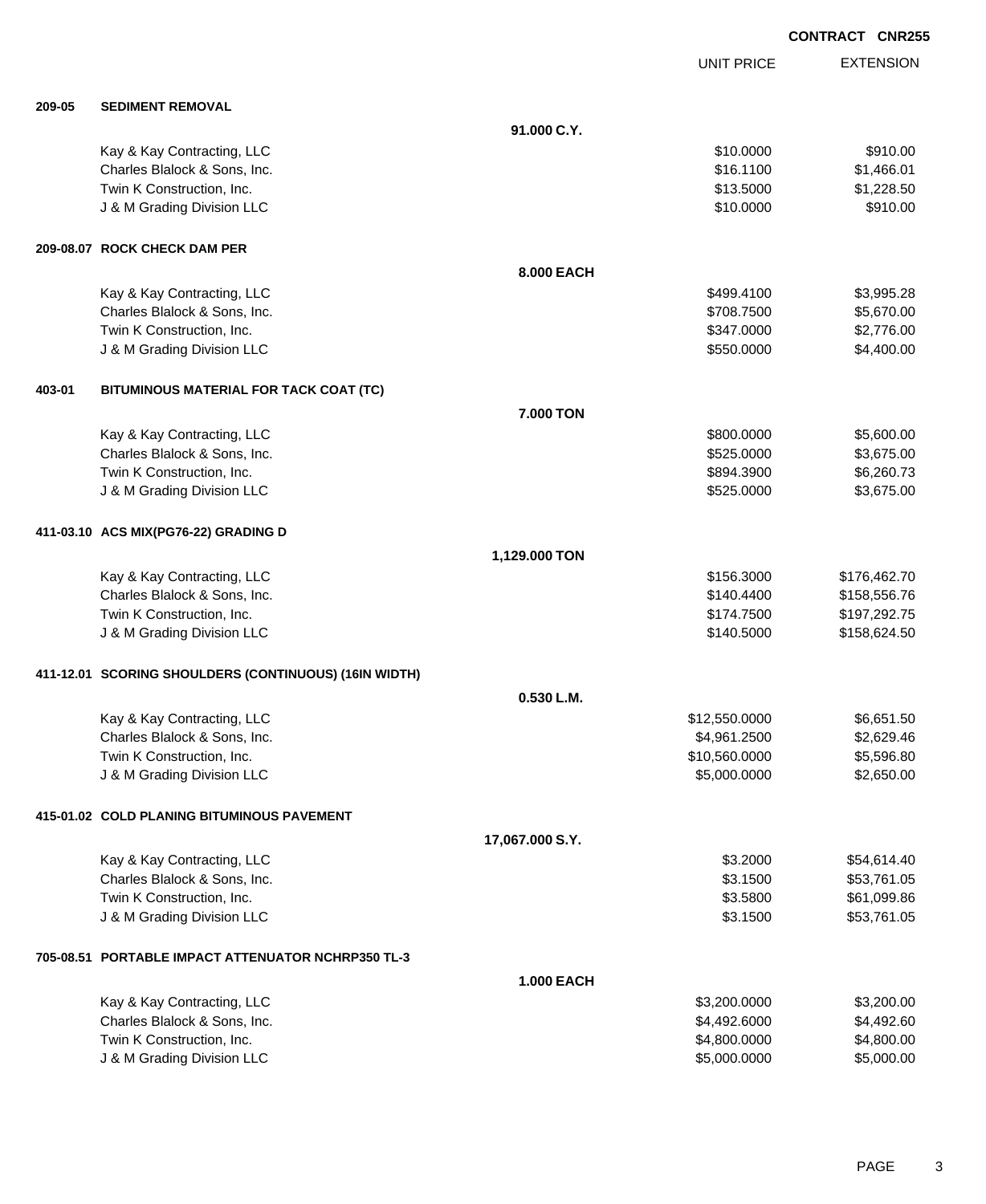UNIT PRICE EXTENSION

|        | 709-05.05 MACHINED RIP-RAP (CLASS A-3)                     |                |                        |                          |
|--------|------------------------------------------------------------|----------------|------------------------|--------------------------|
|        |                                                            | 50.000 TON     |                        |                          |
|        | Kay & Kay Contracting, LLC                                 |                | \$30.0000              | \$1,500.00               |
|        | Charles Blalock & Sons, Inc.                               |                | \$51.2000              | \$2,560.00               |
|        | Twin K Construction, Inc.                                  |                | \$35.5000              | \$1,775.00               |
|        | J & M Grading Division LLC                                 |                | \$40.0000              | \$2,000.00               |
|        |                                                            |                |                        |                          |
|        | 709-05.06 MACHINED RIP-RAP (CLASS A-1)                     |                |                        |                          |
|        |                                                            | 820.000 TON    |                        |                          |
|        | Kay & Kay Contracting, LLC                                 |                | \$30.0000              | \$24,600.00              |
|        | Charles Blalock & Sons, Inc.                               |                | \$38.6400              | \$31,684.80              |
|        | Twin K Construction, Inc.                                  |                | \$35.0000              | \$28,700.00              |
|        | J & M Grading Division LLC                                 |                | \$40.0000              | \$32,800.00              |
|        |                                                            |                |                        |                          |
| 712-01 | <b>TRAFFIC CONTROL</b>                                     |                |                        |                          |
|        |                                                            | 1.000LS        |                        |                          |
|        | Kay & Kay Contracting, LLC                                 |                | \$25,000.0000          | \$25,000.00              |
|        | Charles Blalock & Sons, Inc.                               |                | \$50,020.2200          | \$50,020.22              |
|        | Twin K Construction, Inc.                                  |                | \$47,900.0000          | \$47,900.00              |
|        | J & M Grading Division LLC                                 |                | \$90,000.0000          | \$90,000.00              |
|        |                                                            |                |                        |                          |
|        | 712-02.02 INTERCONNECTED PORTABLE BARRIER RAIL             |                |                        |                          |
|        |                                                            | 1,360.000 L.F. |                        |                          |
|        | Kay & Kay Contracting, LLC                                 |                | \$21.0000              | \$28,560.00              |
|        | Charles Blalock & Sons, Inc.                               |                | \$32.3800              | \$44,036.80              |
|        | Twin K Construction, Inc.                                  |                | \$30.0000              | \$40,800.00              |
|        | J & M Grading Division LLC                                 |                | \$25.0000              | \$34,000.00              |
|        |                                                            |                |                        |                          |
|        | 712-04.01 FLEXIBLE DRUMS (CHANNELIZING)                    |                |                        |                          |
|        |                                                            | 50.000 EACH    |                        |                          |
|        | Kay & Kay Contracting, LLC                                 |                | \$30.0000              | \$1,500.00               |
|        | Charles Blalock & Sons, Inc.                               |                | \$28.5400              | \$1,427.00               |
|        | Twin K Construction, Inc.                                  |                | \$32.0000              | \$1,600.00               |
|        | J & M Grading Division LLC                                 |                | \$30.0000              | \$1,500.00               |
|        | 712-04.50 PORTABLE BARRIER RAIL DELINEATOR                 |                |                        |                          |
|        |                                                            |                |                        |                          |
|        |                                                            | 60.000 EACH    |                        |                          |
|        | Kay & Kay Contracting, LLC                                 |                | \$15.0000              | \$900.00                 |
|        | Charles Blalock & Sons, Inc.                               |                | \$10.0400              | \$602.40                 |
|        | Twin K Construction, Inc.                                  |                | \$10.6500              | \$639.00                 |
|        | J & M Grading Division LLC                                 |                | \$15.0000              | \$900.00                 |
|        | 712-05.01 WARNING LIGHTS (TYPE A)                          |                |                        |                          |
|        |                                                            | 50.000 EACH    |                        |                          |
|        |                                                            |                |                        |                          |
|        | Kay & Kay Contracting, LLC<br>Charles Blalock & Sons, Inc. |                | \$25.0000<br>\$29.6000 | \$1,250.00<br>\$1,480.00 |
|        | Twin K Construction, Inc.                                  |                | \$32.0000              | \$1,600.00               |
|        | J & M Grading Division LLC                                 |                | \$30.0000              | \$1,500.00               |
|        |                                                            |                |                        |                          |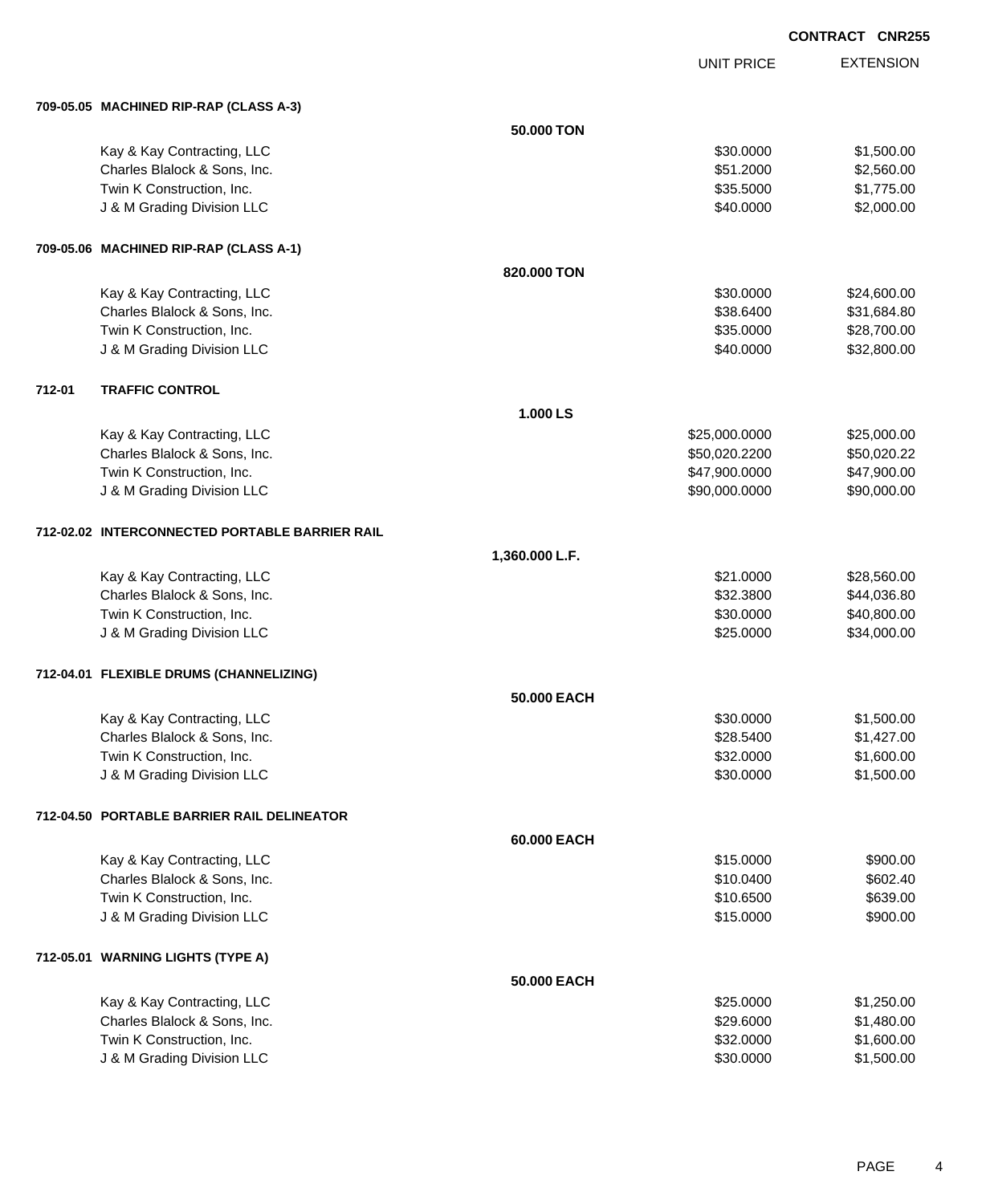|        |                                                     |                   |                   | <b>CONTRACT CNR255</b> |
|--------|-----------------------------------------------------|-------------------|-------------------|------------------------|
|        |                                                     |                   | <b>UNIT PRICE</b> | <b>EXTENSION</b>       |
| 712-06 | <b>SIGNS (CONSTRUCTION)</b>                         |                   |                   |                        |
|        |                                                     | 515.000 S.F.      |                   |                        |
|        | Kay & Kay Contracting, LLC                          |                   | \$7.0000          | \$3,605.00             |
|        | Charles Blalock & Sons, Inc.                        |                   | \$6.7700          | \$3,486.55             |
|        | Twin K Construction, Inc.                           |                   | \$7.5000          | \$3,862.50             |
|        | J & M Grading Division LLC                          |                   | \$6.7500          | \$3,476.25             |
|        | 712-08.03 ARROW BOARD (TYPE C)                      |                   |                   |                        |
|        |                                                     | <b>1.000 EACH</b> |                   |                        |
|        | Kay & Kay Contracting, LLC                          |                   | \$1,500.0000      | \$1,500.00             |
|        | Charles Blalock & Sons, Inc.                        |                   | \$872.0900        | \$872.09               |
|        | Twin K Construction, Inc.                           |                   | \$925.0000        | \$925.00               |
|        | J & M Grading Division LLC                          |                   | \$1,000.0000      | \$1,000.00             |
|        | 712-08.10 MOBILE MESSAGE SIGN UNIT W/ATTENUATOR     |                   |                   |                        |
|        |                                                     | 300.000 HOUR      |                   |                        |
|        | Kay & Kay Contracting, LLC                          |                   | \$85.0000         | \$25,500.00            |
|        | Charles Blalock & Sons, Inc.                        |                   | \$99.8900         | \$29,967.00            |
|        | Twin K Construction, Inc.                           |                   | \$110.0000        | \$33,000.00            |
|        | J & M Grading Division LLC                          |                   | \$100.0000        | \$30,000.00            |
|        | 713-02.14 FLEXIBLE DELINEATOR (WHITE)               |                   |                   |                        |
|        |                                                     | 70.000 EACH       |                   |                        |
|        | Kay & Kay Contracting, LLC                          |                   | \$31.0000         | \$2,170.00             |
|        | Charles Blalock & Sons, Inc.                        |                   | \$33.8300         | \$2,368.10             |
|        | Twin K Construction, Inc.                           |                   | \$35.7500         | \$2,502.50             |
|        | J & M Grading Division LLC                          |                   | \$35.0000         | \$2,450.00             |
|        | 716-01.05 TEMPORARY RAISED PAVEMENT MARKER          |                   |                   |                        |
|        |                                                     | 70.000 EACH       |                   |                        |
|        | Kay & Kay Contracting, LLC                          |                   | \$15.0000         | \$1,050.00             |
|        | Charles Blalock & Sons, Inc.                        |                   | \$10.5000         | \$735.00               |
|        | Twin K Construction, Inc.                           |                   | \$16.7500         | \$1,172.50             |
|        | J & M Grading Division LLC                          |                   | \$10.5000         | \$735.00               |
|        | 716-01.23 Snwplwble Pvmt Mrkrs (Bi-Dir)(2 Color)    |                   |                   |                        |
|        |                                                     | 20.000 EACH       |                   |                        |
|        | Kay & Kay Contracting, LLC                          |                   | \$75.0000         | \$1,500.00             |
|        | Charles Blalock & Sons, Inc.                        |                   | \$57.7500         | \$1,155.00             |
|        | Twin K Construction, Inc.                           |                   | \$85.0000         | \$1,700.00             |
|        | J & M Grading Division LLC                          |                   | \$57.7500         | \$1,155.00             |
|        | 716-01.30 REMOVAL OF SNOWPLOWABLE REFLECTIVE MARKER |                   |                   |                        |
|        |                                                     | 20.000 EACH       |                   |                        |
|        | Kay & Kay Contracting, LLC                          |                   | \$15.0000         | \$300.00               |
|        | Charles Blalock & Sons, Inc.                        |                   | \$10.5000         | \$210.00               |
|        | Twin K Construction, Inc.                           |                   | \$17.0000         | \$340.00               |
|        | J & M Grading Division LLC                          |                   | \$10.5000         | \$210.00               |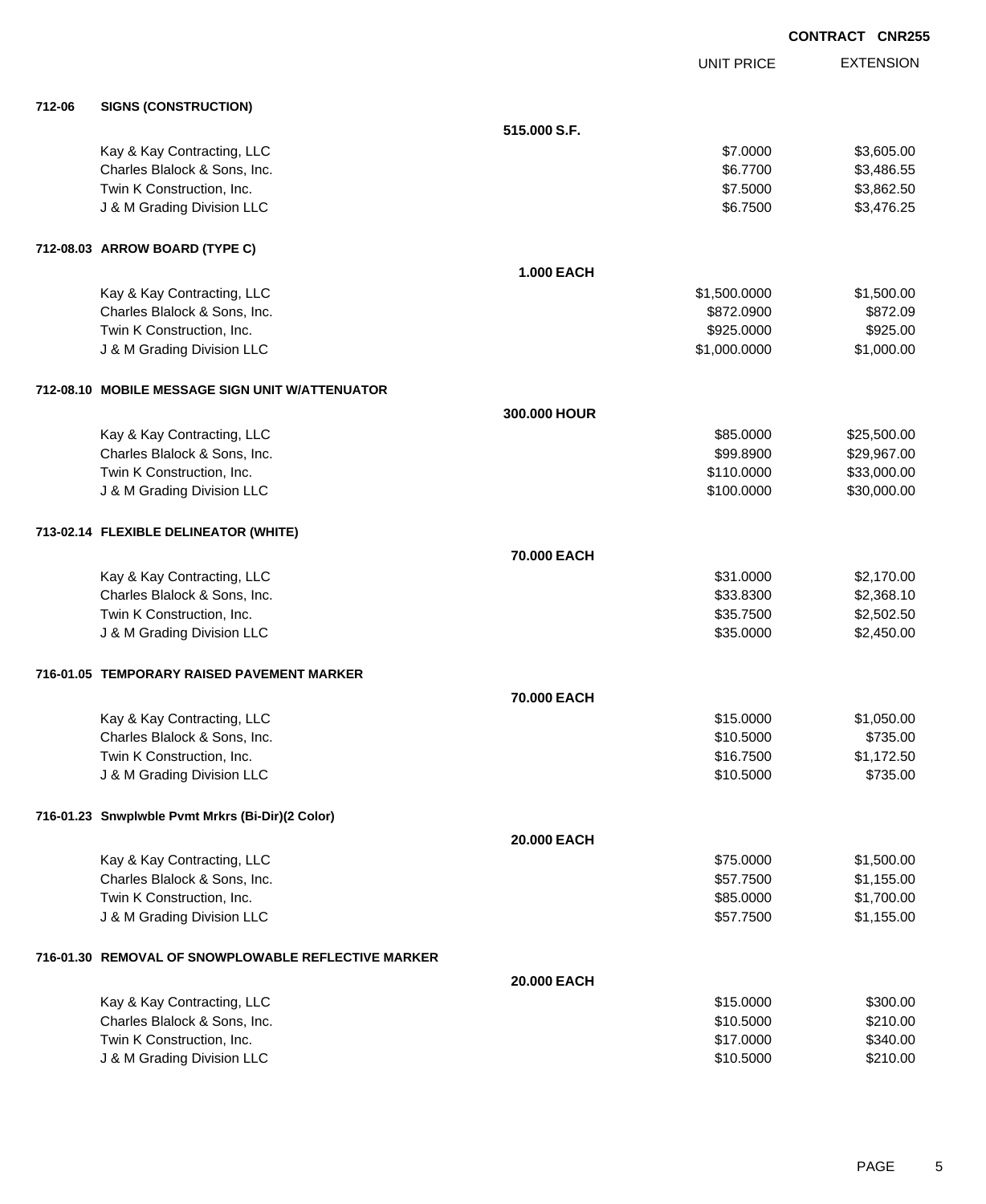|        |                                                            |                   |                                  | <b>CONTRACT CNR255</b> |                              |
|--------|------------------------------------------------------------|-------------------|----------------------------------|------------------------|------------------------------|
|        |                                                            |                   | <b>UNIT PRICE</b>                |                        | <b>EXTENSION</b>             |
|        | 716-05.02 PAINTED PAVEMENT MARKING (8" BARRIER LINE)       |                   |                                  |                        |                              |
|        |                                                            | 4,120.000 L.F.    |                                  |                        |                              |
|        | Kay & Kay Contracting, LLC                                 |                   | \$0.6500                         |                        | \$2,678.00                   |
|        | Charles Blalock & Sons, Inc.                               |                   | \$0.5300                         |                        | \$2,183.60                   |
|        | Twin K Construction, Inc.                                  |                   | \$0.7500                         |                        | \$3,090.00                   |
|        | J & M Grading Division LLC                                 |                   | \$0.5500                         |                        | \$2,266.00                   |
|        | 716-08.01 REMOVAL OF PAVEMENT MARKING (LINE)               |                   |                                  |                        |                              |
|        |                                                            | 4,120.000 L.F.    |                                  |                        |                              |
|        | Kay & Kay Contracting, LLC                                 |                   | \$0.6500                         |                        | \$2,678.00                   |
|        | Charles Blalock & Sons, Inc.                               |                   | \$0.7900                         |                        | \$3,254.80                   |
|        | Twin K Construction, Inc.                                  |                   | \$0.7500                         |                        | \$3,090.00                   |
|        | J & M Grading Division LLC                                 |                   | \$0.8000                         |                        | \$3,296.00                   |
|        | 716-12.02 ENHANCED FLATLINE THERMO PVMT MRKNG (6IN LINE)   |                   |                                  |                        |                              |
|        |                                                            | 0.530 L.M.        |                                  |                        |                              |
|        | Kay & Kay Contracting, LLC                                 |                   | \$7,500.0000                     |                        | \$3,975.00                   |
|        | Charles Blalock & Sons, Inc.                               |                   | \$6,825.0000                     |                        | \$3,617.25                   |
|        | Twin K Construction, Inc.<br>J & M Grading Division LLC    |                   | \$8,400.0000<br>\$6,825.0000     |                        | \$4,452.00<br>\$3,617.25     |
|        |                                                            |                   |                                  |                        |                              |
| 717-01 | <b>MOBILIZATION</b>                                        |                   |                                  |                        |                              |
|        |                                                            | 1.000 LS          |                                  |                        |                              |
|        | Kay & Kay Contracting, LLC                                 |                   | \$100,000.0000                   |                        | \$100,000.00                 |
|        | Charles Blalock & Sons, Inc.<br>Twin K Construction, Inc.  |                   | \$110,000.0000<br>\$119,000.0000 |                        | \$110,000.00<br>\$119,000.00 |
|        | J & M Grading Division LLC                                 |                   | \$140,000.0000                   |                        | \$140,000.00                 |
|        |                                                            |                   |                                  |                        |                              |
|        | 740-10.03 GEOTEXTILE (TYPE III) (EROSION CONTROL)          |                   |                                  |                        |                              |
|        |                                                            | 90.000 S.Y.       |                                  |                        |                              |
|        | Kay & Kay Contracting, LLC                                 |                   | \$36.3000<br>\$6.1400            |                        | \$3,267.00                   |
|        | Charles Blalock & Sons, Inc.<br>Twin K Construction, Inc.  |                   | \$9.0000                         |                        | \$552.60<br>\$810.00         |
|        | J & M Grading Division LLC                                 |                   | \$4.0000                         |                        | \$360.00                     |
|        |                                                            |                   |                                  |                        |                              |
| 801-01 | <b>SEEDING (WITH MULCH)</b>                                |                   |                                  |                        |                              |
|        |                                                            | <b>1.000 UNIT</b> |                                  |                        |                              |
|        | Kay & Kay Contracting, LLC<br>Charles Blalock & Sons, Inc. |                   | \$3,088.7700<br>\$1,260.0000     |                        | \$3,088.77<br>\$1,260.00     |
|        | Twin K Construction, Inc.                                  |                   | \$900.0000                       |                        | \$900.00                     |
|        | J & M Grading Division LLC                                 |                   | \$100.0000                       |                        | \$100.00                     |
| 801-03 | <b>WATER (SEEDING &amp; SODDING)</b>                       |                   |                                  |                        |                              |
|        |                                                            | 2.000 M.G.        |                                  |                        |                              |
|        | Kay & Kay Contracting, LLC                                 |                   | \$100.0000                       |                        | \$200.00                     |
|        | Charles Blalock & Sons, Inc.                               |                   | \$105.0000                       |                        | \$210.00                     |
|        | Twin K Construction, Inc.                                  |                   | \$75.0000                        |                        | \$150.00                     |
|        | J & M Grading Division LLC                                 |                   | \$1.0000                         |                        | \$2.00                       |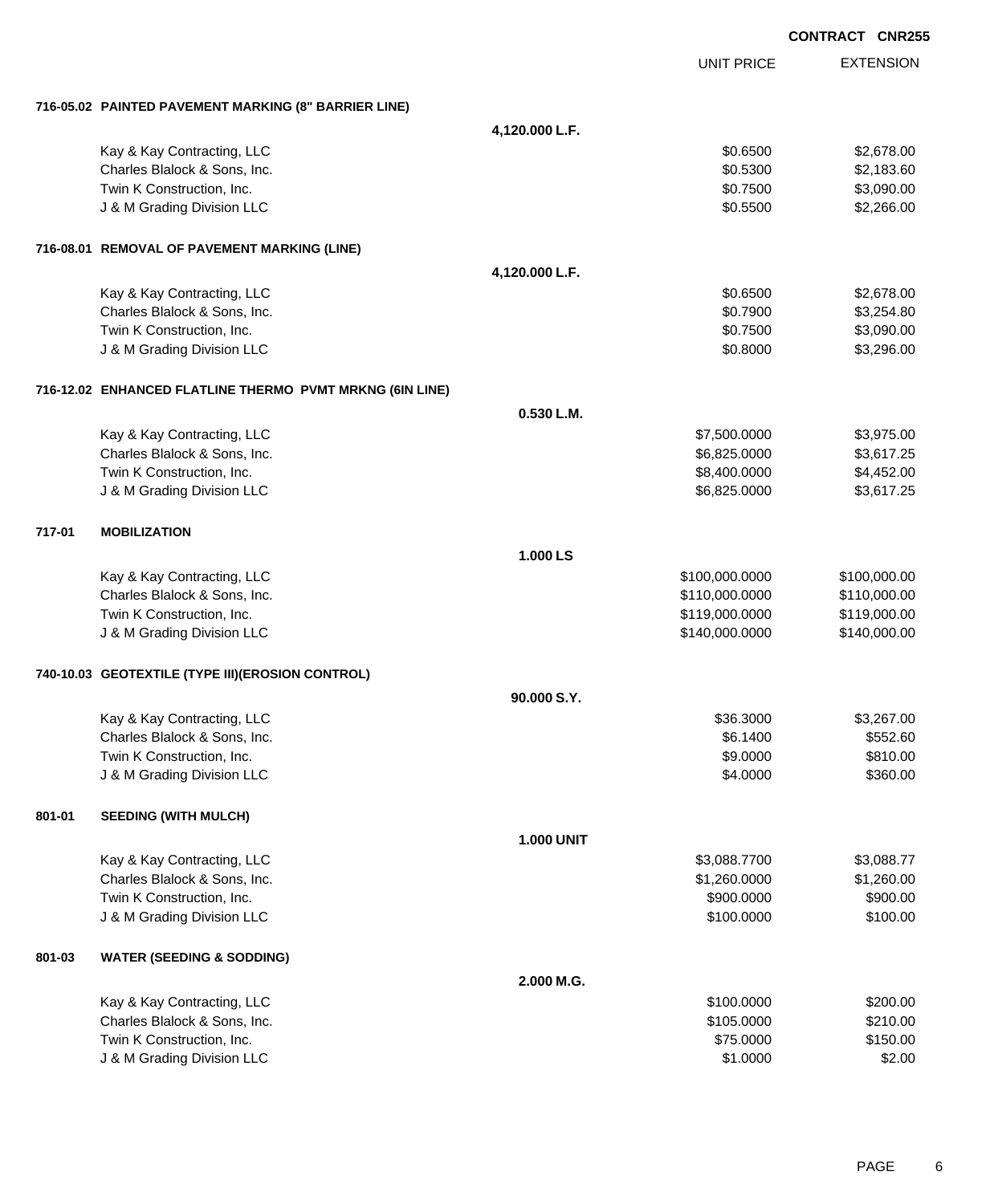# **SUB-TOTAL ROADWAY**

Kay & Kay Contracting, LLC 61, 1960,406.75 Charles Blalock & Sons, Inc. 6. The Charles Blalock & Sons, Inc. 6. The Charles Blalock & Sons, Inc. Twin K Construction, Inc. 63.91 J & M Grading Division LLC \$2,604,902.95

**TOTAL CONTRACT**

| Kay & Kay Contracting, LLC   | \$1,960,406.75 |
|------------------------------|----------------|
| Charles Blalock & Sons, Inc. | \$2,376,185.71 |
| Twin K Construction, Inc.    | \$2,498,763.91 |
| J & M Grading Division LLC   | \$2,604,902.95 |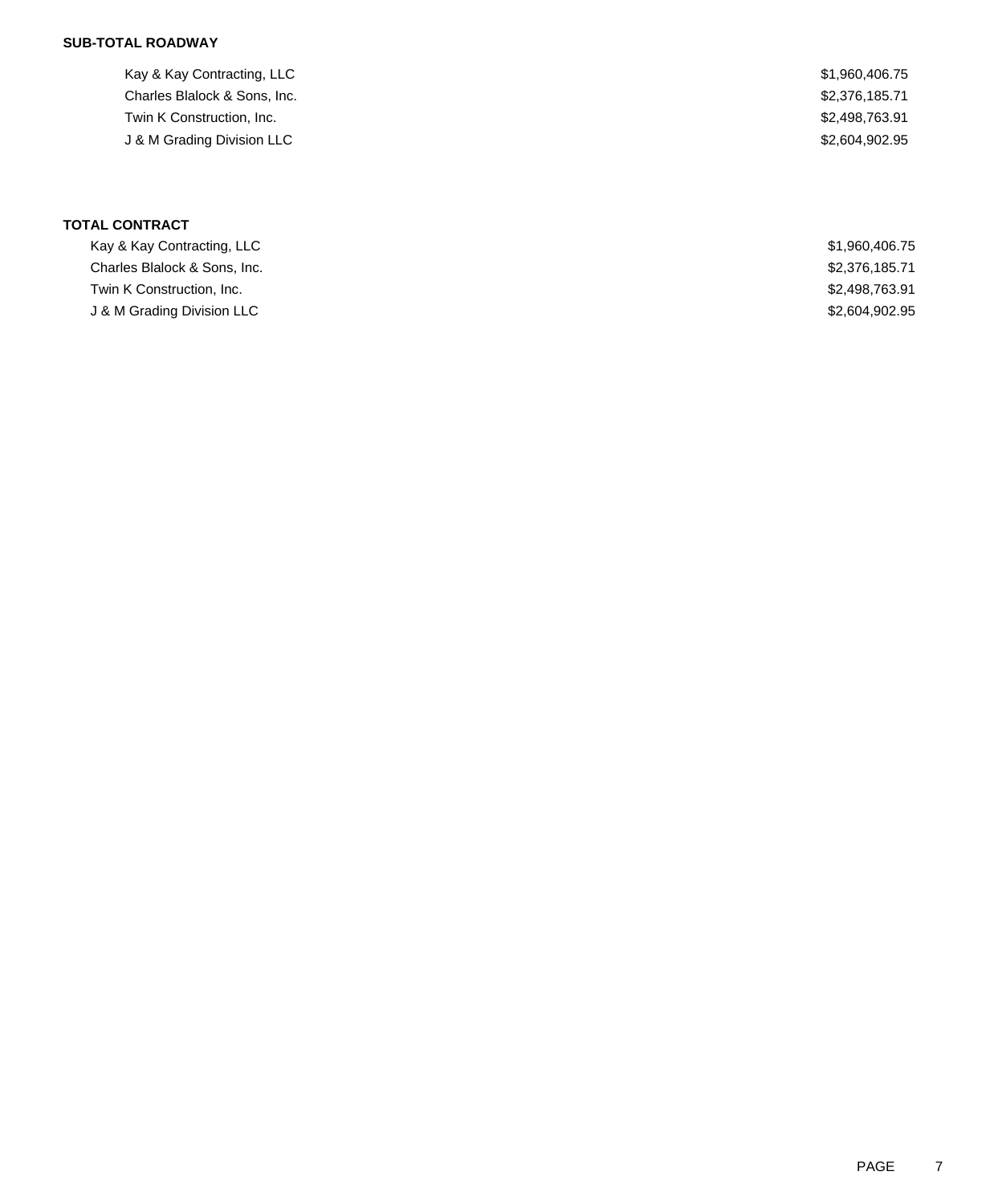# **DEPARTMENT OF TRANSPORTATION SUMMARY OF BIDS LETTING OF AUGUST 18, 2017 STATE OF TENNESSEE**

#### KNOX COUNTY (Contract No. CNR266 Call 025)

47100-4116-04

THE INSTALLATION OF AN OVERHEAD SIGN ON I-40 AT L.M. 19.15.

PROJECT LENGTH - 0.0 MILES

COMPLETION TIME - ON OR BEFORE FEBRUARY 28, 2018

|                                | <b>TOTAL CONTRACT</b> |  |
|--------------------------------|-----------------------|--|
| LU, Inc.                       | \$173,888.42          |  |
| J & M Grading Division LLC     | \$188,752.00          |  |
| Southern Constructors, Inc.    | \$191,296.00          |  |
| Superior Traffic Control, Inc. | \$202,754.00          |  |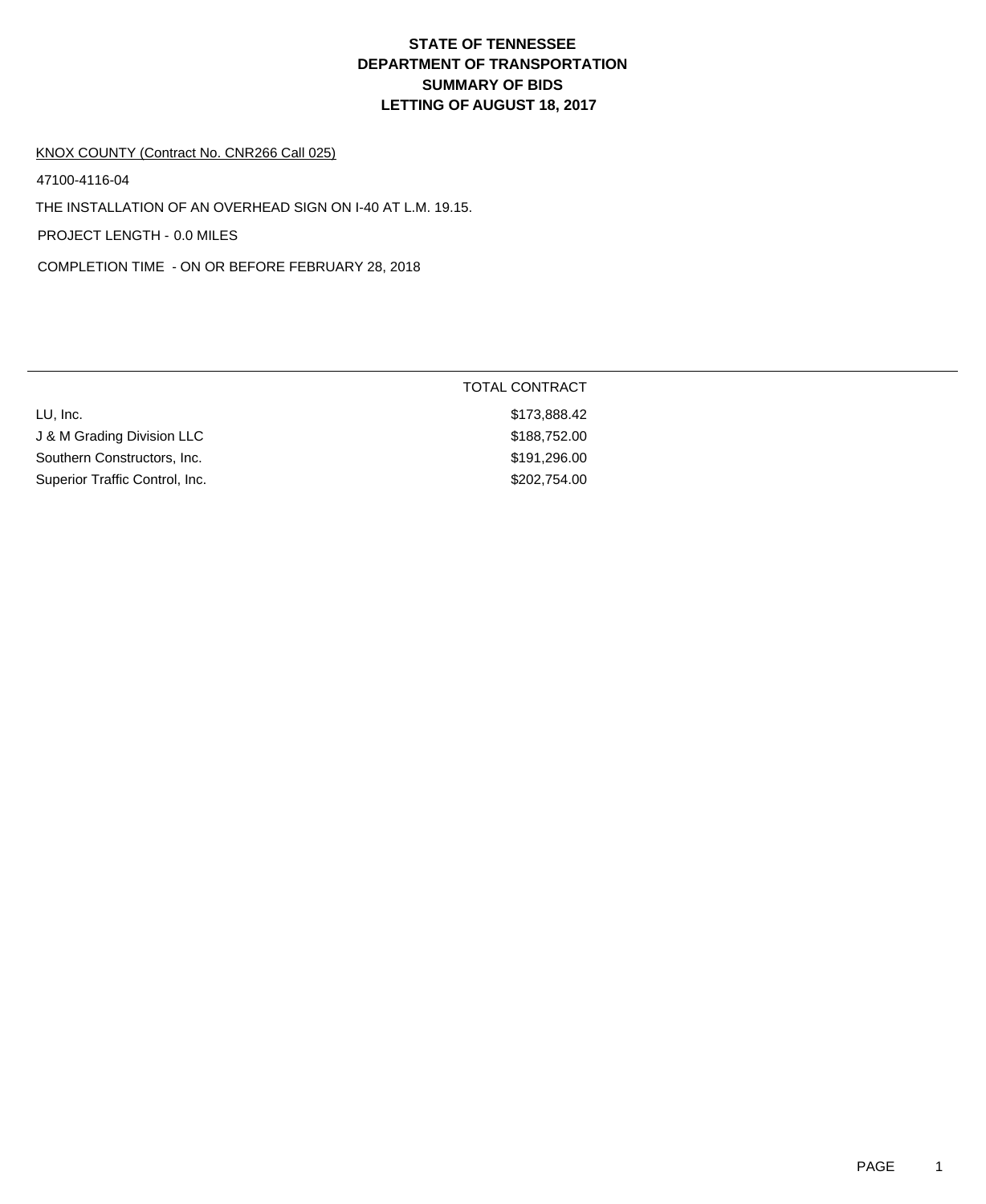|        |                                                    |                   |                   | <b>CONTRACT CNR266</b> |
|--------|----------------------------------------------------|-------------------|-------------------|------------------------|
|        |                                                    |                   | <b>UNIT PRICE</b> | <b>EXTENSION</b>       |
|        | <b>ROADWAY CATEGORY</b>                            |                   |                   |                        |
| 620-03 | <b>CONCRETE PARAPET (BRIDGE PARAPETS)</b>          |                   |                   |                        |
|        |                                                    | 50.000 L.F.       |                   |                        |
|        | LU, Inc.                                           |                   | \$149.3900        | \$7,469.50             |
|        | J & M Grading Division LLC                         |                   | \$500.0000        | \$25,000.00            |
|        | Southern Constructors, Inc.                        |                   | \$1,750.0000      | \$87,500.00            |
|        | Superior Traffic Control, Inc.                     |                   | \$1,750.0000      | \$87,500.00            |
|        | 705-08.51 PORTABLE IMPACT ATTENUATOR NCHRP350 TL-3 |                   |                   |                        |
|        |                                                    | <b>2.000 EACH</b> |                   |                        |
|        | LU, Inc.                                           |                   | \$6,600.0000      | \$13,200.00            |
|        | J & M Grading Division LLC                         |                   | \$5,000.0000      | \$10,000.00            |
|        | Southern Constructors, Inc.                        |                   | \$4,000.0000      | \$8,000.00             |
|        | Superior Traffic Control, Inc.                     |                   | \$3,250.0000      | \$6,500.00             |
| 712-01 | <b>TRAFFIC CONTROL</b>                             |                   |                   |                        |
|        |                                                    | 1.000 LS          |                   |                        |
|        | LU, Inc.                                           |                   | \$18,575.0000     | \$18,575.00            |
|        | J & M Grading Division LLC                         |                   | \$30,000.0000     | \$30,000.00            |
|        | Southern Constructors, Inc.                        |                   | \$10,000.0000     | \$10,000.00            |
|        | Superior Traffic Control, Inc.                     |                   | \$10,500.0000     | \$10,500.00            |
|        | 712-01.03 LANE CLOSURE(NIGHT WORK)                 |                   |                   |                        |
|        |                                                    | <b>2.000 EACH</b> |                   |                        |
|        | LU, Inc.                                           |                   | \$7,350.0000      | \$14,700.00            |
|        | J & M Grading Division LLC                         |                   | \$2,000.0000      | \$4,000.00             |
|        | Southern Constructors, Inc.                        |                   | \$2,000.0000      | \$4,000.00             |
|        | Superior Traffic Control, Inc.                     |                   | \$1,400.0000      | \$2,800.00             |
|        | 712-02.02 INTERCONNECTED PORTABLE BARRIER RAIL     |                   |                   |                        |
|        |                                                    | 400.000 L.F.      |                   |                        |
|        | LU, Inc.                                           |                   | \$15.3100         | \$6,124.00             |
|        | J & M Grading Division LLC                         |                   | \$30.0000         | \$12,000.00            |
|        | Southern Constructors, Inc.                        |                   | \$24.0000         | \$9,600.00             |
|        | Superior Traffic Control, Inc.                     |                   | \$24.5000         | \$9,800.00             |
|        | 712-04.01 FLEXIBLE DRUMS (CHANNELIZING)            |                   |                   |                        |
|        |                                                    | 60.000 EACH       |                   |                        |
|        | LU, Inc.                                           |                   | \$68.0000         | \$4,080.00             |
|        | J & M Grading Division LLC                         |                   | \$30.0000         | \$1,800.00             |
|        | Southern Constructors, Inc.                        |                   | \$30.0000         | \$1,800.00             |
|        | Superior Traffic Control, Inc.                     |                   | \$25.0000         | \$1,500.00             |
|        | 712-04.50 PORTABLE BARRIER RAIL DELINEATOR         |                   |                   |                        |
|        |                                                    | 20,000 EACH       |                   |                        |
|        | LU, Inc.                                           |                   | \$17.0000         | \$340.00               |
|        | J & M Grading Division LLC                         |                   | \$15.0000         | \$300.00               |
|        | Southern Constructors, Inc.                        |                   | \$15.0000         | \$300.00               |
|        | Superior Traffic Control, Inc.                     |                   | \$9.5000          | \$190.00               |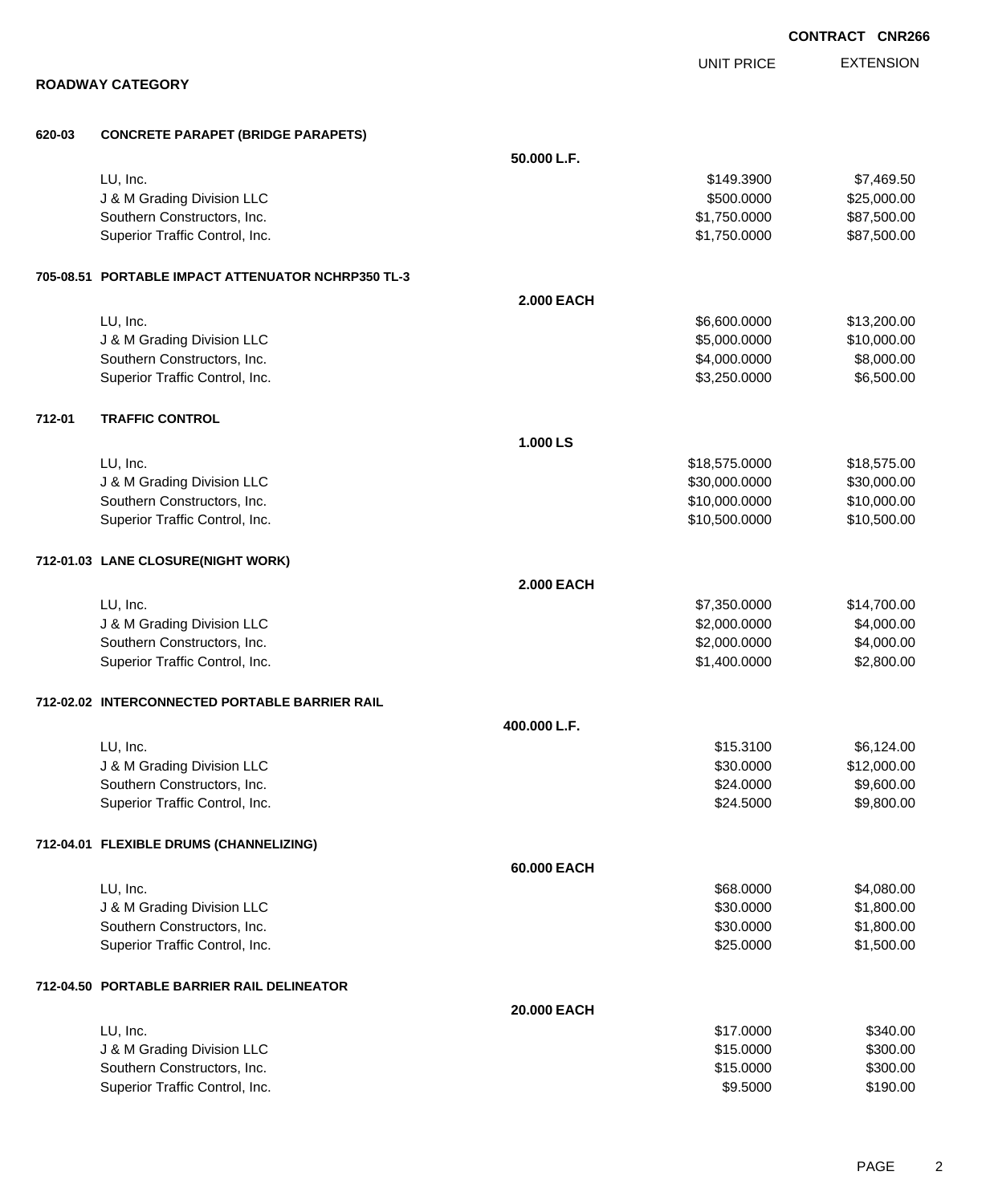UNIT PRICE EXTENSION

**712-08.10 MOBILE MESSAGE SIGN UNIT W/ATTENUATOR**

|        | 712-08.10 MUBILE MESSAGE SIGN UNIT WATTENUATUR |                   |               |             |
|--------|------------------------------------------------|-------------------|---------------|-------------|
|        |                                                | 50.000 HOUR       |               |             |
|        | LU, Inc.                                       |                   | \$165.0000    | \$8,250.00  |
|        | J & M Grading Division LLC                     |                   | \$110.0000    | \$5,500.00  |
|        | Southern Constructors, Inc.                    |                   | \$100.0000    | \$5,000.00  |
|        | Superior Traffic Control, Inc.                 |                   | \$96.0000     | \$4,800.00  |
|        | 713-09.20 STEEL OVERHEAD SIGN STRUCTURE        |                   |               |             |
|        |                                                | <b>1.000 EACH</b> |               |             |
|        | LU, Inc.                                       |                   | \$55,965.0000 | \$55,965.00 |
|        | J & M Grading Division LLC                     |                   | \$65,000.0000 | \$65,000.00 |
|        | Southern Constructors, Inc.                    |                   | \$37,000.0000 | \$37,000.00 |
|        | Superior Traffic Control, Inc.                 |                   | \$52,500.0000 | \$52,500.00 |
| 713-14 | <b>EXTRUDED ALUMINUM PANEL SIGNS</b>           |                   |               |             |
|        |                                                | 368.000 S.F.      |               |             |
|        | LU, Inc.                                       |                   | \$23.9400     | \$8,809.92  |
|        | J & M Grading Division LLC                     |                   | \$14.0000     | \$5,152.00  |
|        | Southern Constructors, Inc.                    |                   | \$22.0000     | \$8,096.00  |
|        | Superior Traffic Control, Inc.                 |                   | \$23.0000     | \$8,464.00  |
|        | 713-16.01 CHANGEABLE MESSAGE SIGN UNIT         |                   |               |             |
|        |                                                | <b>2.000 EACH</b> |               |             |
|        | LU, Inc.                                       |                   | \$9,000.0000  | \$18,000.00 |
|        | J & M Grading Division LLC                     |                   | \$5,000.0000  | \$10,000.00 |
|        | Southern Constructors, Inc.                    |                   | \$5,000.0000  | \$10,000.00 |
|        | Superior Traffic Control, Inc.                 |                   | \$3,100.0000  | \$6,200.00  |
| 717-01 | <b>MOBILIZATION</b>                            |                   |               |             |
|        |                                                | 1.000 LS          |               |             |
|        | LU, Inc.                                       |                   | \$18,375.0000 | \$18,375.00 |
|        | J & M Grading Division LLC                     |                   | \$20,000.0000 | \$20,000.00 |
|        | Southern Constructors, Inc.                    |                   | \$10,000.0000 | \$10,000.00 |
|        | Superior Traffic Control, Inc.                 |                   | \$12,000.0000 | \$12,000.00 |
|        |                                                |                   |               |             |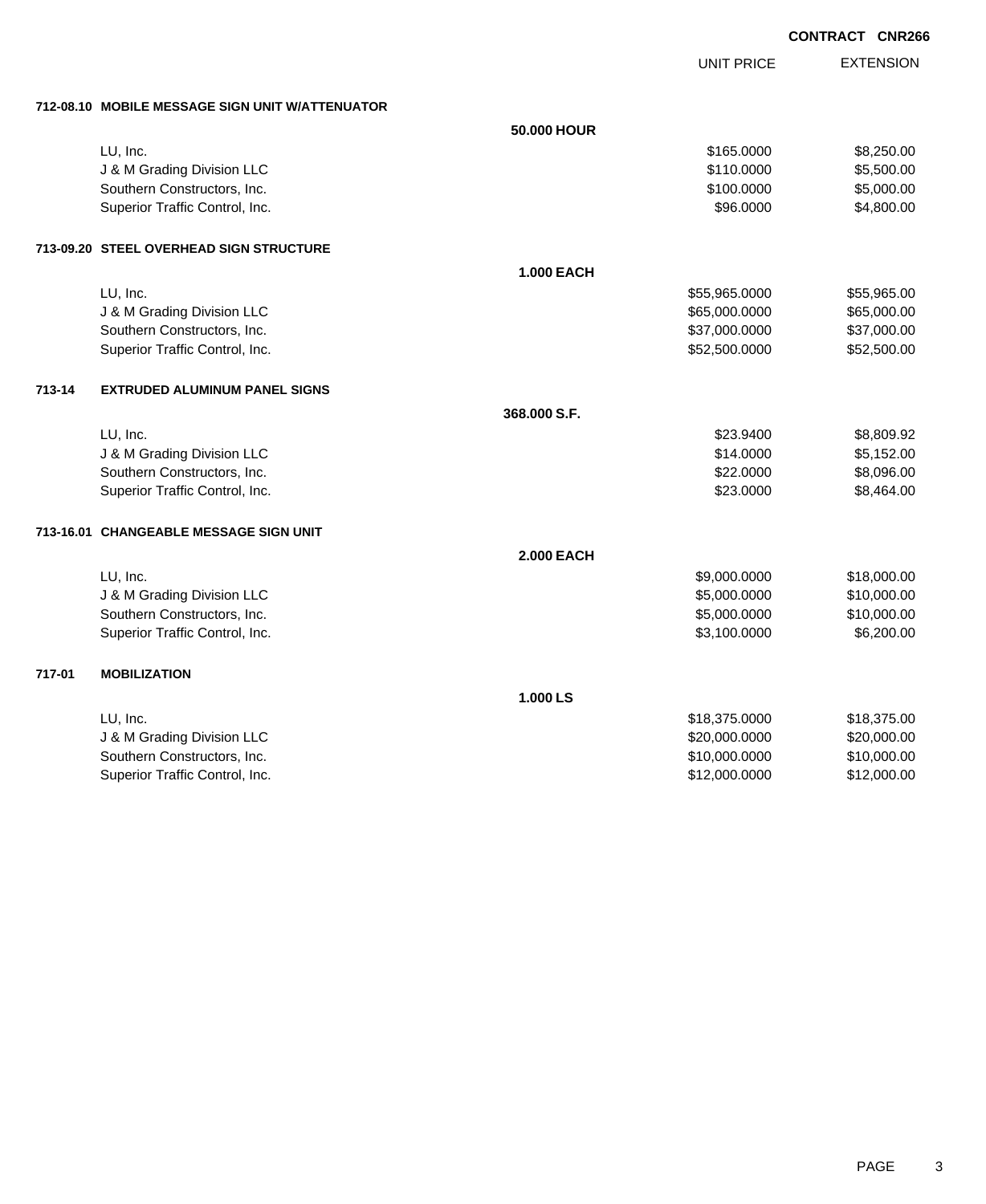# **SUB-TOTAL ROADWAY**

| LU, Inc.                       | \$173,888.42 |
|--------------------------------|--------------|
| J & M Grading Division LLC     | \$188,752.00 |
| Southern Constructors, Inc.    | \$191,296.00 |
| Superior Traffic Control, Inc. | \$202.754.00 |
|                                |              |

## **TOTAL CONTRACT**

| LU. Inc.                       | \$173,888,42 |
|--------------------------------|--------------|
| J & M Grading Division LLC     | \$188,752.00 |
| Southern Constructors, Inc.    | \$191,296.00 |
| Superior Traffic Control, Inc. | \$202,754,00 |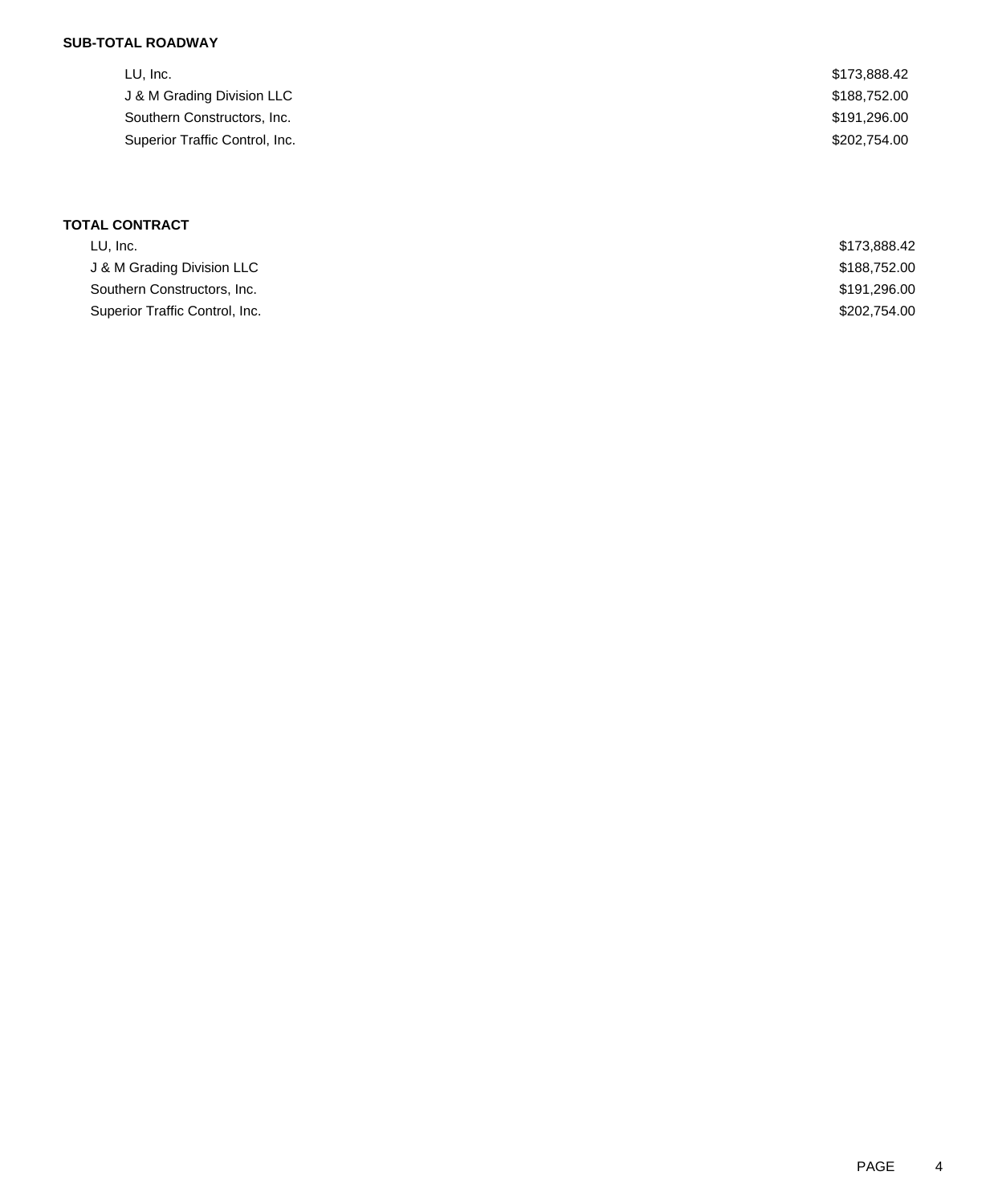# **DEPARTMENT OF TRANSPORTATION SUMMARY OF BIDS LETTING OF AUGUST 18, 2017 STATE OF TENNESSEE**

LAUDERDALE COUNTY (Contract No. CNR269 Call 026)

49005-4227-04

THE REPAIR OF THE BRIDGE ON S.R. 19 OVER HYDE CREEK (L.M. 24.52).

PROJECT LENGTH - 0.0 MILES

COMPLETION TIME - ON OR BEFORE NOVEMBER 30, 2017

Volunteer Bridge Construction, Inc. 6746,975.00 Ford Construction Company **\$162,263.50** 

TOTAL CONTRACT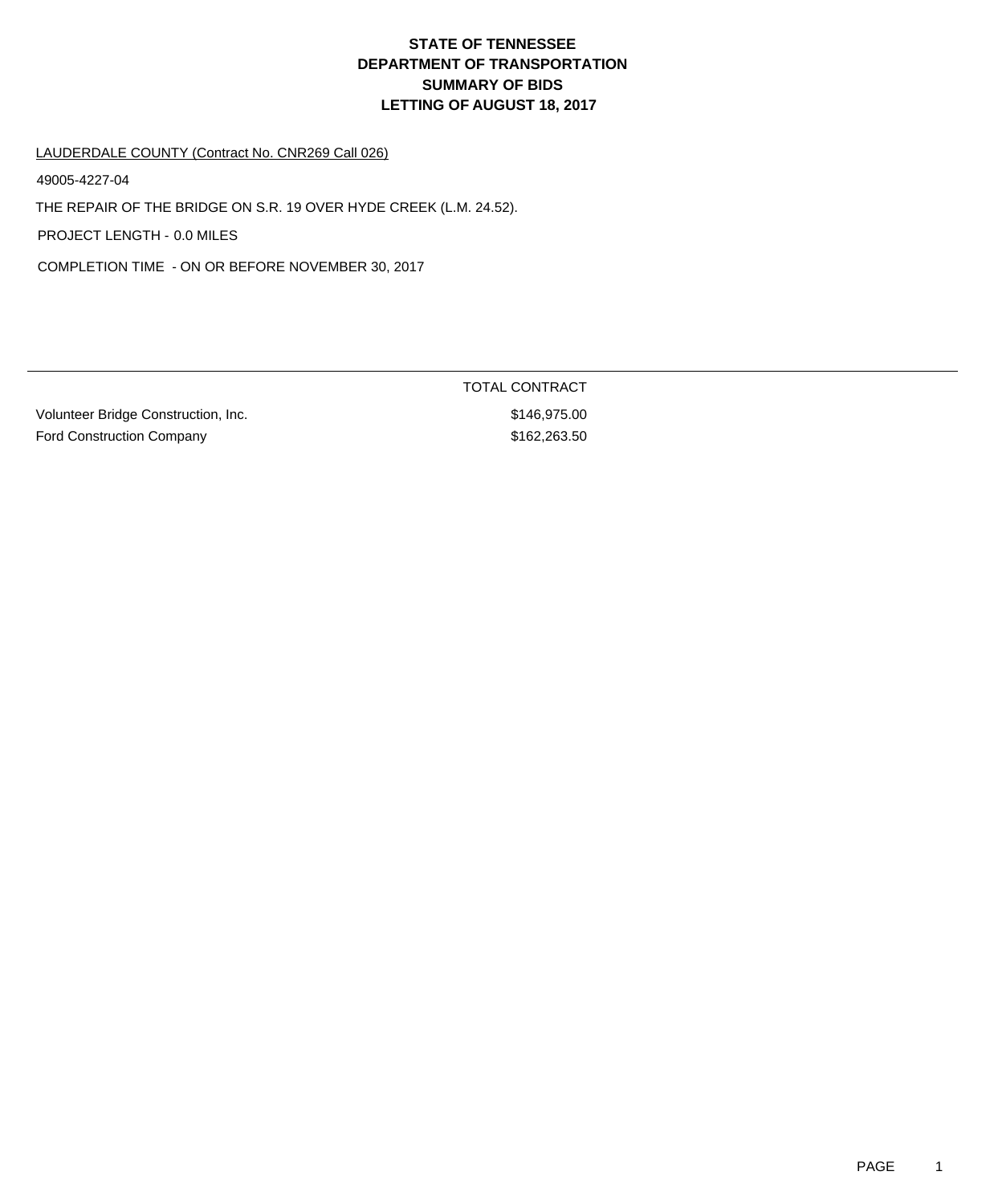|                                                                         |                   |                              | <b>CONTRACT CNR269</b>     |
|-------------------------------------------------------------------------|-------------------|------------------------------|----------------------------|
|                                                                         |                   | <b>UNIT PRICE</b>            | <b>EXTENSION</b>           |
| <b>BRIDGE CATEGORY</b>                                                  |                   |                              |                            |
| 411-01.10 ACS MIX(PG64-22) GRADING D                                    |                   |                              |                            |
|                                                                         | 110.000 TON       |                              |                            |
| Volunteer Bridge Construction, Inc.<br>Ford Construction Company        |                   | \$300.0000<br>\$240.0000     | \$33,000.00<br>\$26,400.00 |
| 415-01.02 COLD PLANING BITUMINOUS PAVEMENT                              |                   |                              |                            |
|                                                                         | 445,000 S.Y.      |                              |                            |
| Volunteer Bridge Construction, Inc.<br><b>Ford Construction Company</b> |                   | \$15.0000<br>\$28.0000       | \$6,675.00<br>\$12,460.00  |
| 604-10.54 CONCRETE REPAIRS                                              |                   |                              |                            |
|                                                                         | 16,000 S.F.       |                              |                            |
| Volunteer Bridge Construction, Inc.<br><b>Ford Construction Company</b> |                   | \$100.0000<br>\$220.0000     | \$1,600.00<br>\$3,520.00   |
| 604-10.80 BRIDGE REPAIRS                                                |                   |                              |                            |
|                                                                         | 1.000 LS          |                              |                            |
| Volunteer Bridge Construction, Inc.                                     |                   | \$10,000.0000                | \$10,000.00                |
| <b>Ford Construction Company</b>                                        |                   | \$2,750.0000                 | \$2,750.00                 |
| 620-10.01 CONCRETE PARAPET (BRIDGERAIL REPLACEMENT)                     |                   |                              |                            |
|                                                                         | 95.000 L.F.       |                              |                            |
| Volunteer Bridge Construction, Inc.<br>Ford Construction Company        |                   | \$250.0000<br>\$390.0000     | \$23,750.00<br>\$37,050.00 |
| 705-01.01 GUARDRAIL AT BRIDGE ENDS                                      |                   |                              |                            |
|                                                                         | 81.000 L.F.       |                              |                            |
| Volunteer Bridge Construction, Inc.                                     |                   | \$63.0000                    | \$5,103.00                 |
| <b>Ford Construction Company</b>                                        |                   | \$69.0000                    | \$5,589.00                 |
| 705-01.05 GUARDRAIL AT BRIDGE ENDS LOW VOLUME                           |                   |                              |                            |
|                                                                         | <b>1.000 EACH</b> |                              |                            |
| Volunteer Bridge Construction, Inc.<br><b>Ford Construction Company</b> |                   | \$1,245.0000<br>\$1,370.0000 | \$1,245.00<br>\$1,370.00   |
| 705-04.03 GUARDRAIL TERMINAL (TYPE 13)                                  |                   |                              |                            |
|                                                                         | <b>1.000 EACH</b> |                              |                            |
| Volunteer Bridge Construction, Inc.                                     |                   | \$600.0000                   | \$600.00                   |
| <b>Ford Construction Company</b>                                        |                   | \$660.0000                   | \$660.00                   |
| 705-06.20 TANGENT ENERGY ABSORBING TERM MASH TL-3                       |                   |                              |                            |
|                                                                         | 3.000 EACH        |                              |                            |
| Volunteer Bridge Construction, Inc.<br><b>Ford Construction Company</b> |                   | \$2,600.0000<br>\$2,860.0000 | \$7,800.00<br>\$8,580.00   |
| 705-08.51 PORTABLE IMPACT ATTENUATOR NCHRP350 TL-3                      |                   |                              |                            |
|                                                                         | 2.000 EACH        |                              |                            |
| Volunteer Bridge Construction, Inc.                                     |                   | \$4,500.0000                 | \$9,000.00                 |
| <b>Ford Construction Company</b>                                        |                   | \$4,950.0000                 | \$9,900.00                 |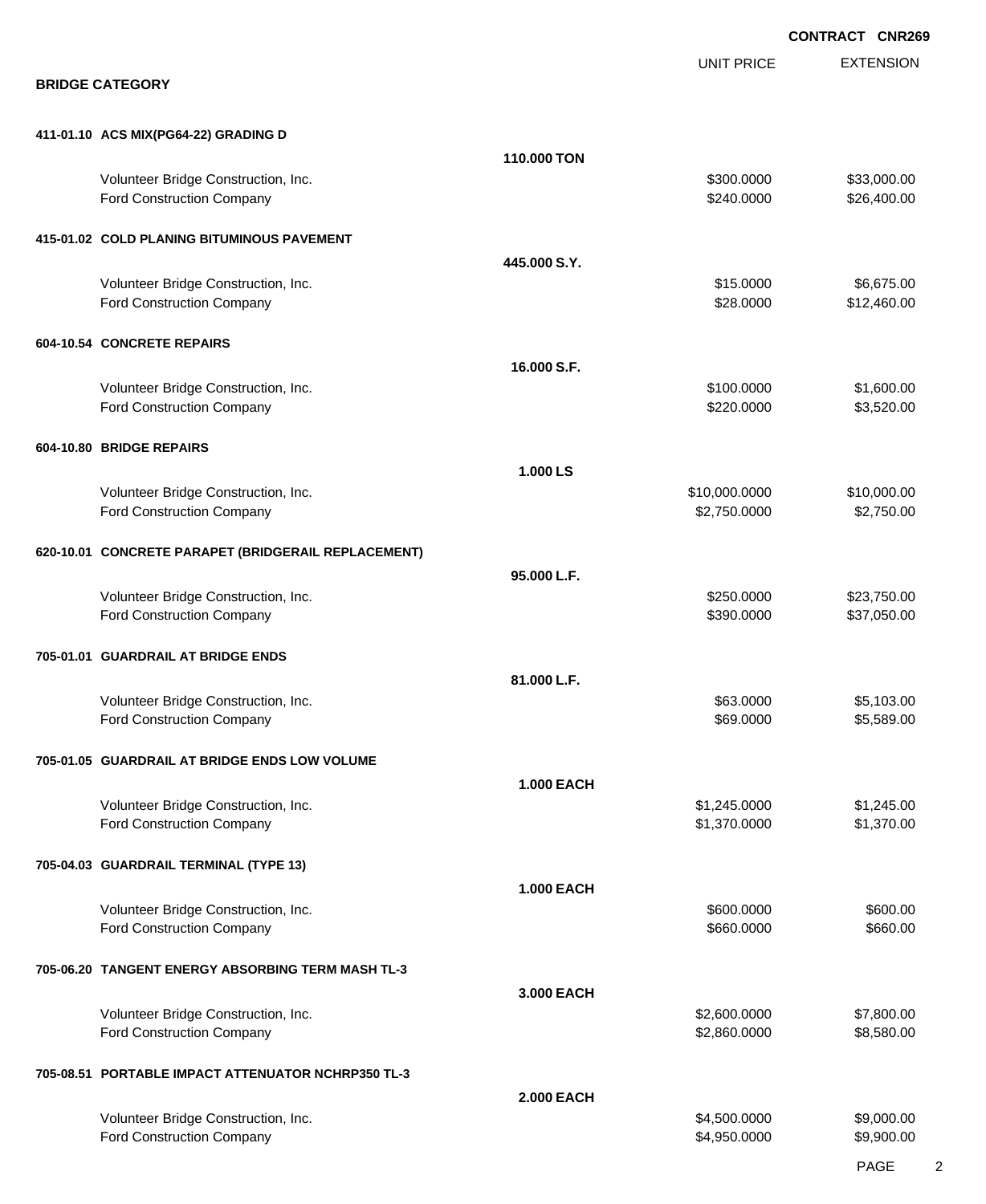|        |                                                       |                   | <b>UNIT PRICE</b> | <b>EXTENSION</b> |
|--------|-------------------------------------------------------|-------------------|-------------------|------------------|
| 712-01 | <b>TRAFFIC CONTROL</b>                                |                   |                   |                  |
|        |                                                       | 1.000 LS          |                   |                  |
|        | Volunteer Bridge Construction, Inc.                   |                   | \$10,000.0000     | \$10,000.00      |
|        | Ford Construction Company                             |                   | \$8,000.0000      | \$8,000.00       |
|        |                                                       |                   |                   |                  |
|        | 712-02.02 INTERCONNECTED PORTABLE BARRIER RAIL        |                   |                   |                  |
|        |                                                       | 120.000 L.F.      |                   |                  |
|        | Volunteer Bridge Construction, Inc.                   |                   | \$30.0000         | \$3,600.00       |
|        | Ford Construction Company                             |                   | \$26.0000         | \$3,120.00       |
|        |                                                       |                   |                   |                  |
|        | 712-04.01 FLEXIBLE DRUMS (CHANNELIZING)               |                   |                   |                  |
|        |                                                       | 60.000 EACH       |                   |                  |
|        | Volunteer Bridge Construction, Inc.                   |                   | \$25.0000         | \$1,500.00       |
|        | Ford Construction Company                             |                   | \$27.5000         | \$1,650.00       |
|        |                                                       |                   |                   |                  |
|        | 712-04.50 PORTABLE BARRIER RAIL DELINEATOR            |                   |                   |                  |
|        |                                                       | <b>4.000 EACH</b> |                   |                  |
|        | Volunteer Bridge Construction, Inc.                   |                   | \$12.5000         | \$50.00          |
|        | <b>Ford Construction Company</b>                      |                   | \$13.0000         | \$52.00          |
|        |                                                       |                   |                   |                  |
| 712-06 | <b>SIGNS (CONSTRUCTION)</b>                           |                   |                   |                  |
|        |                                                       | 265.000 S.F.      |                   |                  |
|        | Volunteer Bridge Construction, Inc.                   |                   | \$6.8000          | \$1,802.00       |
|        | <b>Ford Construction Company</b>                      |                   | \$7.5000          | \$1,987.50       |
|        |                                                       |                   |                   |                  |
|        | 712-09.01 REMOVABLE PAVEMENT MARKING LINE             |                   |                   |                  |
|        |                                                       | 500.000 L.F.      |                   |                  |
|        | Volunteer Bridge Construction, Inc.                   |                   | \$2.5000          | \$1,250.00       |
|        | Ford Construction Company                             |                   | \$2.7500          | \$1,375.00       |
|        |                                                       |                   |                   |                  |
|        | 716-13.01 SPRAY THERMO PVMT MRKNG (60 mil) (4IN LINE) |                   |                   |                  |
|        |                                                       | 1.000 L.M.        |                   |                  |
|        | Volunteer Bridge Construction, Inc.                   |                   | \$5,000.0000      | \$5,000.00       |
|        | Ford Construction Company                             |                   | \$5,500.0000      | \$5,500.00       |
|        |                                                       |                   |                   |                  |
| 717-01 | <b>MOBILIZATION</b>                                   |                   |                   |                  |
|        |                                                       | 1.000 LS          |                   |                  |
|        | Volunteer Bridge Construction, Inc.                   |                   | \$25,000.0000     | \$25,000.00      |
|        | <b>Ford Construction Company</b>                      |                   | \$32,300.0000     | \$32,300.00      |
|        |                                                       |                   |                   |                  |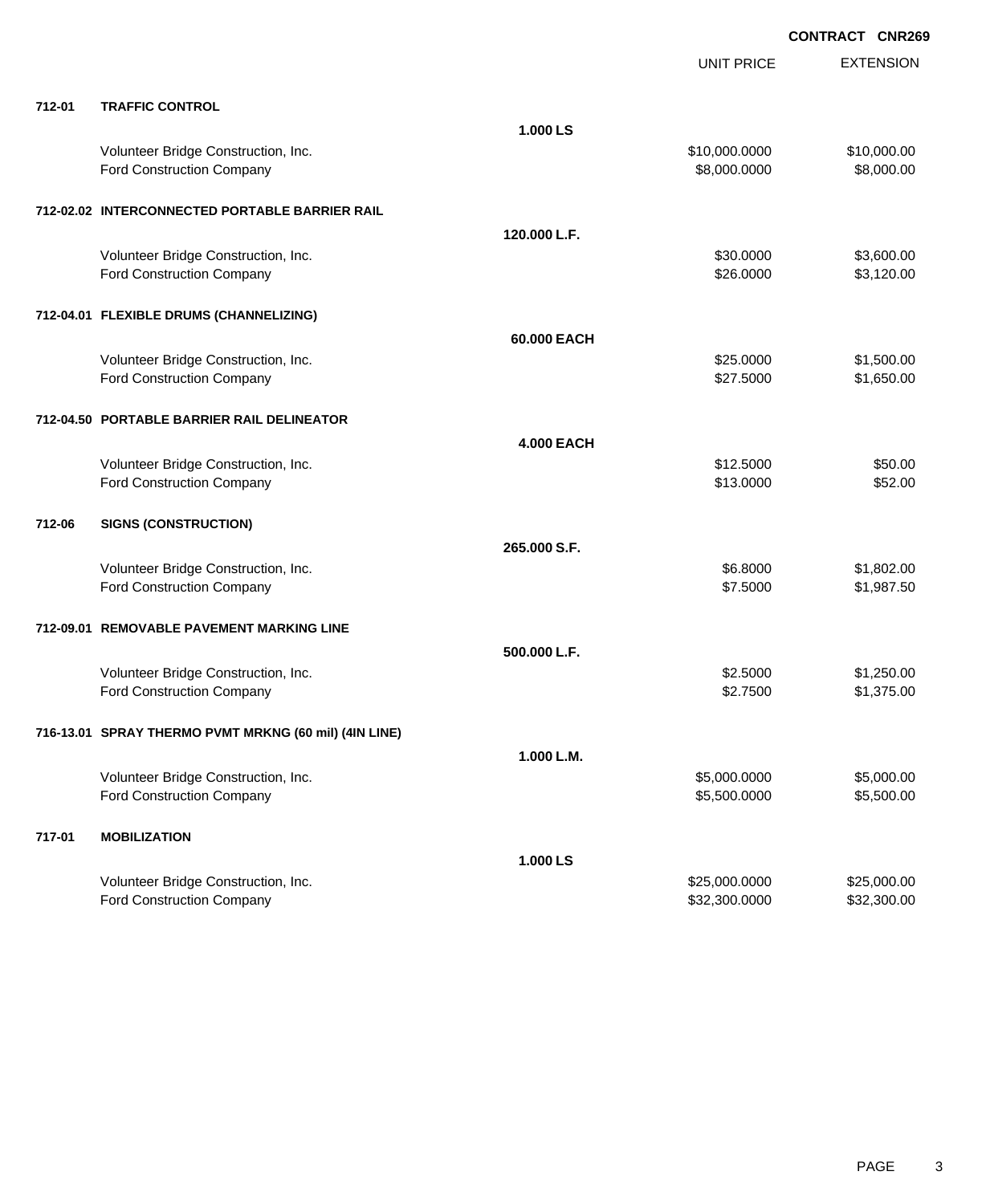## **SUB-TOTAL BRIDGE**

Volunteer Bridge Construction, Inc. 6. 2012 12:30 12:30 12:30 12:31 12:32 13:32 13:32 13:32 13:32 146,975.00 Ford Construction Company **\$162,263.50** \$162,263.50

## **TOTAL CONTRACT**

Volunteer Bridge Construction, Inc. 6. 2012 12:30 and 2013 12:30 and 2013 12:30 and 2013 12:30 and 2013 12:30 Ford Construction Company **\$162,263.50**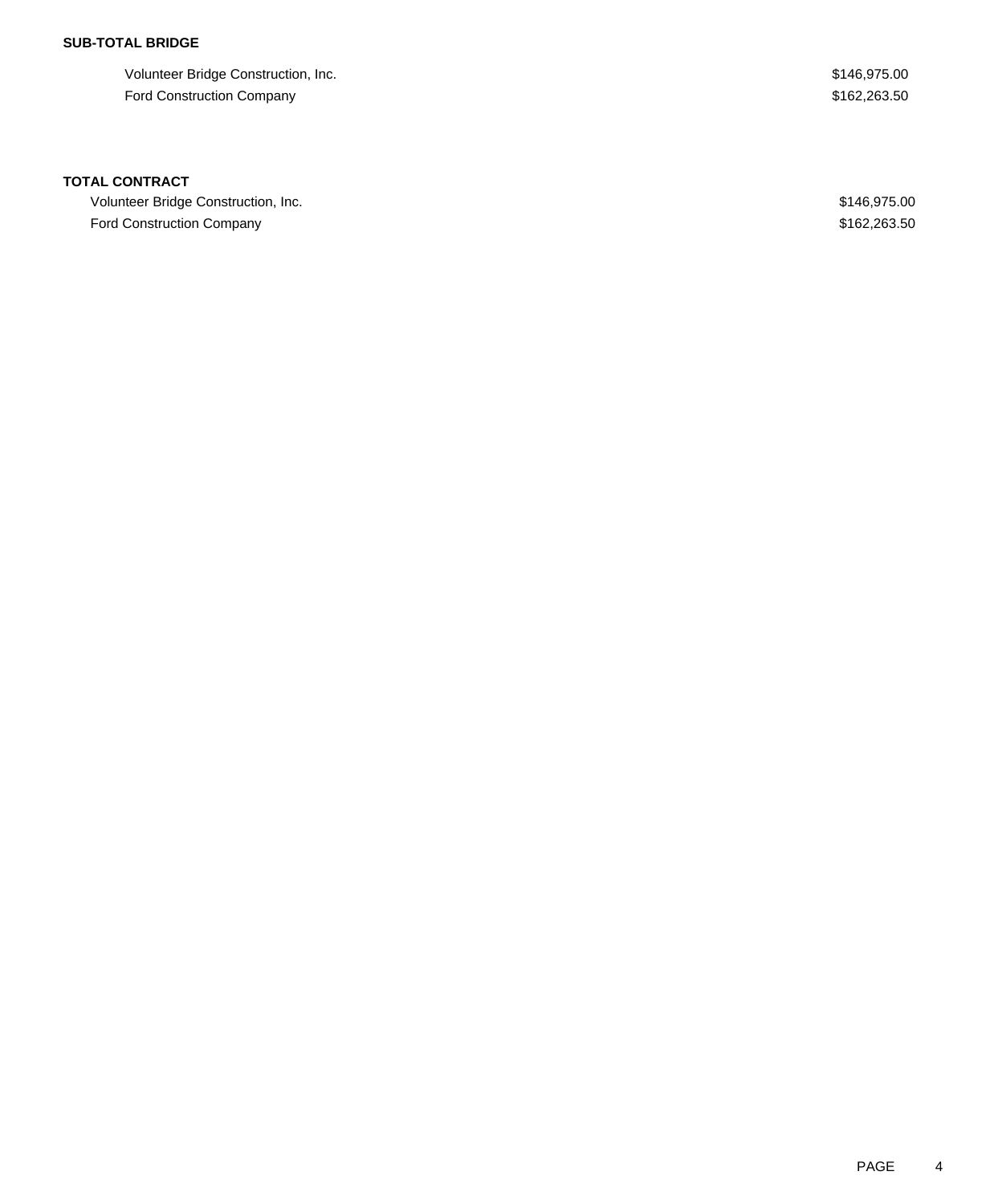# **DEPARTMENT OF TRANSPORTATION SUMMARY OF BIDS LETTING OF AUGUST 18, 2017 STATE OF TENNESSEE**

#### MADISON COUNTY (Contract No. CNR272 Call 027)

NH-186(15),57009-3264-14,NH-I-40-1(348),57201-3149-44

THE WIDENING ON I-40 FROM WEST OF U.S. 45 BYPASS (S.R. 186) TO EAST OF U.S. 45 (S.R. 5) AND RECONSTRUCTION ON U.S. 45 (S.R. 186) FROM I-40 TO OLD HICKORY BOULEVARD IN JACKSON.

PROJECT LENGTH - 3.084 MILES

COMPLETION TIME - A + B BIDDING

DBE GOAL 7.00%

|                                      | COST(A)         | TIME(B)               | <b>TOTAL CONTRACT</b> |
|--------------------------------------|-----------------|-----------------------|-----------------------|
| Delta Contracting Company, LLC       | \$67,506,416.87 | \$441,000.00 (245 CD) | \$67,947,416.87       |
| Jones Bros., Inc.                    | \$70,559,823.37 | \$720,000.00 (400 CD) | \$71,279,823.37       |
| Bell & Associates Construction, L.P. | \$72,118,428.67 | \$567,000.00 (315 CD) | \$72,685,428.67       |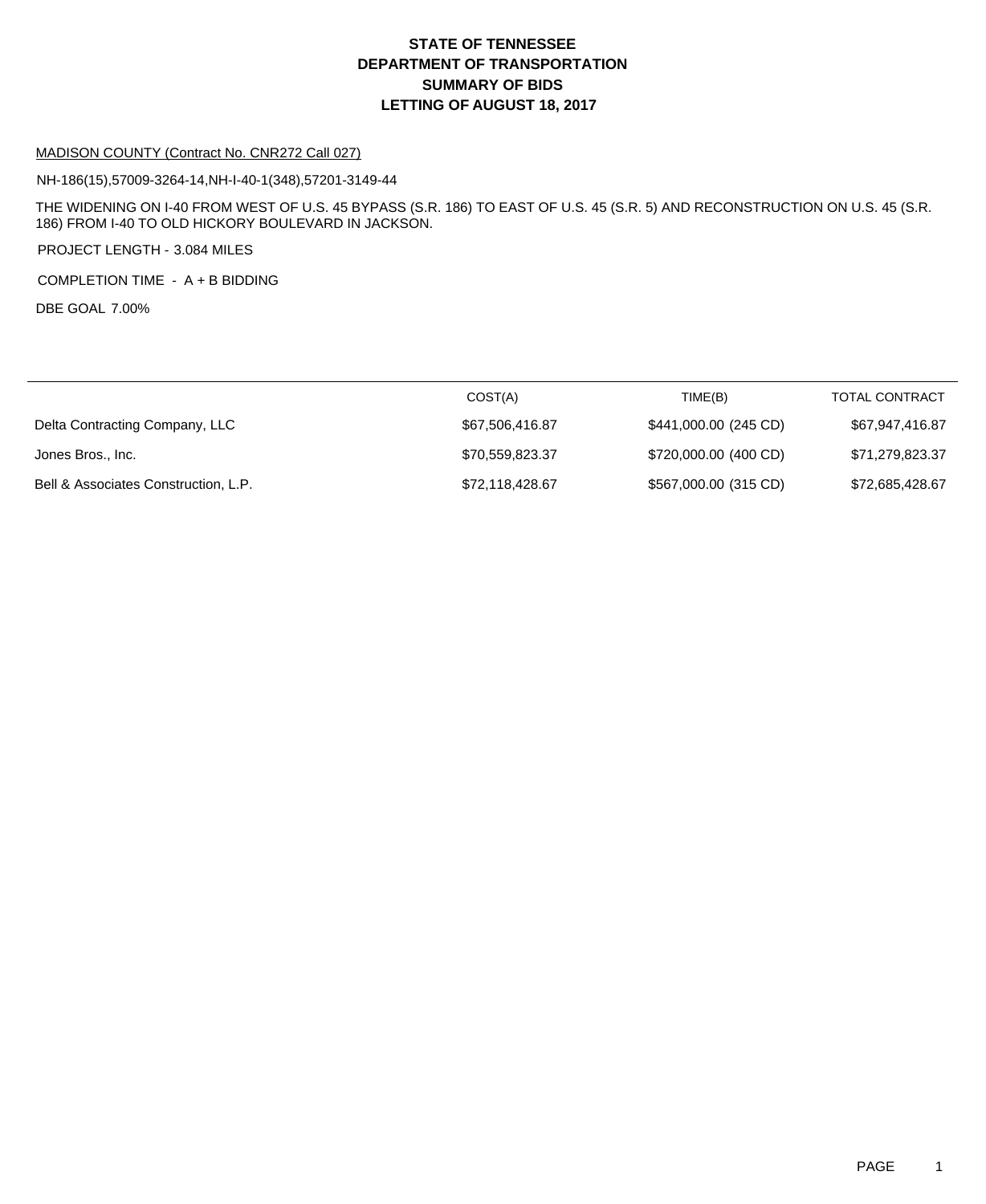|        |                                              |                | <b>CONTRACT CNR272</b> |                  |  |
|--------|----------------------------------------------|----------------|------------------------|------------------|--|
|        |                                              |                | <b>UNIT PRICE</b>      | <b>EXTENSION</b> |  |
|        | <b>ROADWAY CATEGORY</b>                      |                |                        |                  |  |
| 105-01 | <b>CONSTRUCTION STAKES, LINES AND GRADES</b> |                |                        |                  |  |
|        |                                              | 1.000 LS       |                        |                  |  |
|        | Delta Contracting Company, LLC               |                | \$575,000.0000         | \$575,000.00     |  |
|        | Jones Bros., Inc.                            |                | \$380,000.0000         | \$380,000.00     |  |
|        | Bell & Associates Construction, L.P.         |                | \$356,961.4300         | \$356,961.43     |  |
|        | 109-10.01 TRAINEE                            |                |                        |                  |  |
|        |                                              | 6,220.000 HOUR |                        |                  |  |
|        | Delta Contracting Company, LLC               |                | \$0.8000               | \$4,976.00       |  |
|        | Jones Bros., Inc.                            |                | \$0.8000               | \$4,976.00       |  |
|        | Bell & Associates Construction, L.P.         |                | \$0.8000               | \$4,976.00       |  |
| 201-01 | <b>CLEARING AND GRUBBING</b>                 |                |                        |                  |  |
|        |                                              | 1.000 LS       |                        |                  |  |
|        | Delta Contracting Company, LLC               |                | \$2,105,000.0000       | \$2,105,000.00   |  |
|        | Jones Bros., Inc.                            |                | \$3,075,000.0000       | \$3,075,000.00   |  |
|        | Bell & Associates Construction, L.P.         |                | \$551,784.5700         | \$551,784.57     |  |
|        | 202-02.20 REMOVAL OF PIPE (SIZE, STA.)       |                |                        |                  |  |
|        |                                              | 41.000 L.F.    |                        |                  |  |
|        | Delta Contracting Company, LLC               |                | \$10.0000              | \$410.00         |  |
|        | Jones Bros., Inc.                            |                | \$30.0000              | \$1,230.00       |  |
|        | Bell & Associates Construction, L.P.         |                | \$19.5300              | \$800.73         |  |
|        | 202-02.21 REMOVAL OF PIPE (15 INCH)          |                |                        |                  |  |
|        |                                              | 2,396.260 L.F. |                        |                  |  |
|        | Delta Contracting Company, LLC               |                | \$14.0000              | \$33,547.64      |  |
|        | Jones Bros., Inc.                            |                | \$30.0000              | \$71,887.80      |  |
|        | Bell & Associates Construction, L.P.         |                | \$21.7000              | \$51,998.84      |  |
|        | 202-02.22 REMOVAL OF PIPE (18 INCH)          |                |                        |                  |  |
|        |                                              | 669.220 L.F.   |                        |                  |  |
|        | Delta Contracting Company, LLC               |                | \$15.0000              | \$10,038.30      |  |
|        | Jones Bros., Inc.                            |                | \$30.0000              | \$20,076.60      |  |
|        | Bell & Associates Construction, L.P.         |                | \$27.1300              | \$18,155.94      |  |
|        | 202-02.23 REMOVAL OF PIPE (24 INCH)          |                |                        |                  |  |
|        |                                              | 904.330 L.F.   |                        |                  |  |
|        | Delta Contracting Company, LLC               |                | \$18.0000              | \$16,277.94      |  |
|        | Jones Bros., Inc.                            |                | \$30.0000              | \$27,129.90      |  |
|        | Bell & Associates Construction, L.P.         |                | \$30.3900              | \$27,482.59      |  |
|        | 202-02.24 REMOVAL OF PIPE (30 INCH)          |                |                        |                  |  |
|        |                                              | 132.640 L.F.   |                        |                  |  |
|        | Delta Contracting Company, LLC               |                | \$20.0000              | \$2,652.80       |  |
|        | Jones Bros., Inc.                            |                | \$30.0000              | \$3,979.20       |  |
|        | Bell & Associates Construction, L.P.         |                | \$37.9800              | \$5,037.67       |  |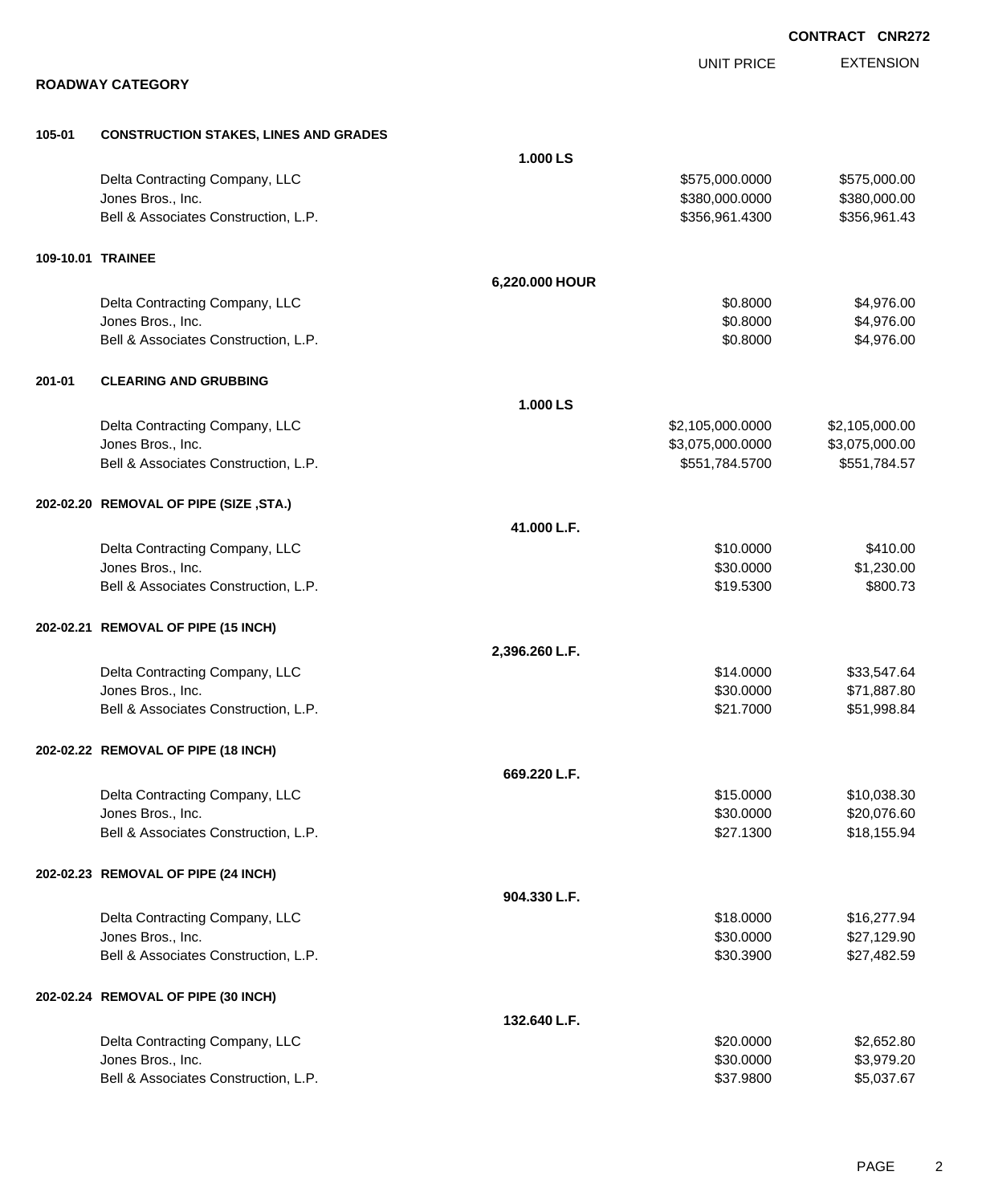UNIT PRICE EXTENSION

|        | 202-02.25 REMOVAL OF PIPE (36 INCH)                       |                 |                              |                          |
|--------|-----------------------------------------------------------|-----------------|------------------------------|--------------------------|
|        |                                                           | 54.000 L.F.     |                              |                          |
|        | Delta Contracting Company, LLC                            |                 | \$23.0000                    | \$1,242.00               |
|        | Jones Bros., Inc.                                         |                 | \$30.0000                    | \$1,620.00               |
|        | Bell & Associates Construction, L.P.                      |                 | \$48.8400                    | \$2,637.36               |
|        | 202-02.26 REMOVAL OF PIPE (SEE PLANS)                     |                 |                              |                          |
|        |                                                           | 257.000 L.F.    |                              |                          |
|        | Delta Contracting Company, LLC                            |                 | \$40.0000                    | \$10,280.00              |
|        | Jones Bros., Inc.                                         |                 | \$30.0000                    | \$7,710.00               |
|        | Bell & Associates Construction, L.P.                      |                 | \$97.6700                    | \$25,101.19              |
| 202-03 | REMOVAL OF RIGID PAVEMENT, SIDEWALK, ETC.                 |                 |                              |                          |
|        |                                                           | 639,000 S.Y.    |                              |                          |
|        | Delta Contracting Company, LLC                            |                 | \$20.0000                    | \$12,780.00              |
|        | Jones Bros., Inc.                                         |                 | \$30.0000                    | \$19,170.00              |
|        | Bell & Associates Construction, L.P.                      |                 | \$9.2200                     | \$5,891.58               |
|        | 202-03.01 REMOVAL OF ASPHALT PAVEMENT                     |                 |                              |                          |
|        |                                                           | 32,696.000 S.Y. |                              |                          |
|        | Delta Contracting Company, LLC                            |                 | \$10.0000                    | \$326,960.00             |
|        | Jones Bros., Inc.                                         |                 | \$2.7000                     | \$88,279.20              |
|        | Bell & Associates Construction, L.P.                      |                 | \$6.0200                     | \$196,829.92             |
|        | 202-04.01 REMOVAL OF STRUCTURES (SEE PLANS)               |                 |                              |                          |
|        |                                                           | 1.000 LS        |                              |                          |
|        | Delta Contracting Company, LLC                            |                 | \$16,000.0000                | \$16,000.00              |
|        | Jones Bros., Inc.                                         |                 | \$20,000.0000                | \$20,000.00              |
|        | Bell & Associates Construction, L.P.                      |                 | \$54,261.5200                | \$54,261.52              |
|        | 202-04.02 REMOVAL OF STRUCTURES (EXISTING MANHOLES)       |                 |                              |                          |
|        |                                                           | 1.000 LS        |                              |                          |
|        | Delta Contracting Company, LLC                            |                 | \$2,500.0000                 | \$2,500.00               |
|        | Jones Bros., Inc.<br>Bell & Associates Construction, L.P. |                 | \$2,500.0000<br>\$5,426.1500 | \$2,500.00<br>\$5,426.15 |
|        |                                                           |                 |                              |                          |
|        | 202-04.03 REMOVAL OF STRUCTURES (SEE PLANS)               |                 |                              |                          |
|        |                                                           | 1.000 LS        |                              |                          |
|        | Delta Contracting Company, LLC                            |                 | \$8,000.0000                 | \$8,000.00               |
|        | Jones Bros., Inc.                                         |                 | \$10,000.0000                | \$10,000.00              |
|        | Bell & Associates Construction, L.P.                      |                 | \$18,991.5300                | \$18,991.53              |
|        | 202-04.04 REMOVAL OF STRUCTURES (JUNCTION BOXES)          |                 |                              |                          |
|        |                                                           | 1.000 LS        |                              |                          |
|        | Delta Contracting Company, LLC                            |                 | \$2,000.0000                 | \$2,000.00               |
|        | Jones Bros., Inc.<br>Bell & Associates Construction, L.P. |                 | \$5,000.0000<br>\$1,627.8500 | \$5,000.00<br>\$1,627.85 |
|        |                                                           |                 |                              |                          |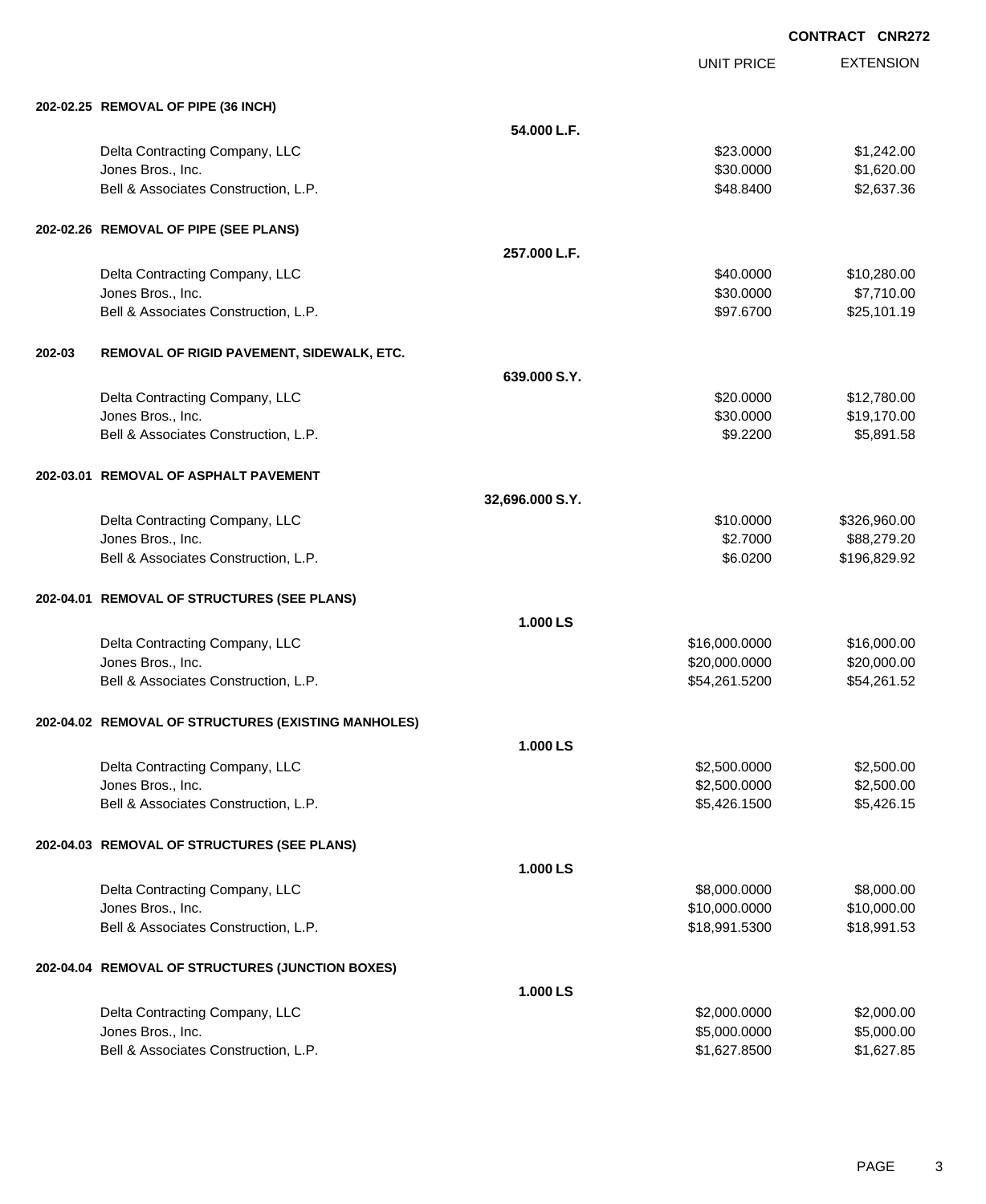EXTENSION **CONTRACT CNR272** UNIT PRICE **202-08.28 REMOVAL OF MEDIAN BARRIER (S.R. 186) 1,060.000 L.F.** Delta Contracting Company, LLC \$34.0000 \$36,040.00 Jones Bros., Inc. \$35.0000 \$37,100.00 Bell & Associates Construction, L.P.  $$46,014.60$ **203-01 ROAD & DRAINAGE EXCAVATION (UNCLASSIFIED) 319,636.316 C.Y.** Delta Contracting Company, LLC 6.84 Jones Bros., Inc. \$8.0000 \$2,557,090.53 Bell & Associates Construction, L.P.  $$16.8800$   $$5,395,461.01$ **203-03.10 SELECT GRANULAR MATERIAL 19,360.185 TON** Delta Contracting Company, LLC **6.19.1000 \$367,843.52** \$19.0000 \$367,843.52 Jones Bros., Inc. \$28.0000 \$542,085.18 Bell & Associates Construction, L.P. \$25.5000 \$493,684.72 **203-04 PLACING AND SPREADING TOPSOIL 28,916.377 C.Y.** Delta Contracting Company, LLC **6.6 and 7.6 and 7.6 and 7.6 and 7.6 and 7.6 and 7.6 and 7.6 and 7.6 and 7.6 and 7.6 and 7.6 and 7.6 and 7.6 and 7.6 and 7.6 and 7.6 and 7.6 and 7.6 and 7.6 and 7.6 and 7.6 and 7.6 and 7.6 an** Jones Bros., Inc. \$5.0000 \$144,581.89 Bell & Associates Construction, L.P.  $$9.6000$  \$277,597.22 **203-06 WATER 2,526.000 M.G.** Delta Contracting Company, LLC **6.620.000 \$50,520.00** \$50,520.00 Jones Bros., Inc. \$20.0000 \$50,520.00 Bell & Associates Construction, L.P.  $$54,814.20$ **204-08 FOUNDATION FILL MATERIAL 72.000 C.Y.** Delta Contracting Company, LLC **6.480.000 \$6,480.00** \$6,480.00 Jones Bros., Inc. \$63.0000 \$4,536.00 Bell & Associates Construction, L.P. \$49.3000 \$3,549.60 **204-08.01 BACKFILL MATERIAL (FLOWABLE FILL) 199.000 C.Y.** Delta Contracting Company, LLC **but a struck of the struck of the struck of the struck of the struck of the struck of the struck of the struck of the struck of the struck of the struck of the struck of the struck of the st** Jones Bros., Inc. \$300.0000 \$59,700.00 Bell & Associates Construction, L.P. \$48,591.82 (\$244.1800 \$48,591.82 **209-02.05 12" TEMPORARY SLOPE DRAIN 311.000 L.F.** Delta Contracting Company, LLC 61 and the state of the state of the state of the state of the state of the state of the state of the state of the state of the state of the state of the state of the state of the state of th Jones Bros., Inc. \$15.0000 \$4,665.00

Bell & Associates Construction, L.P. \$13.0200 \$4,049.22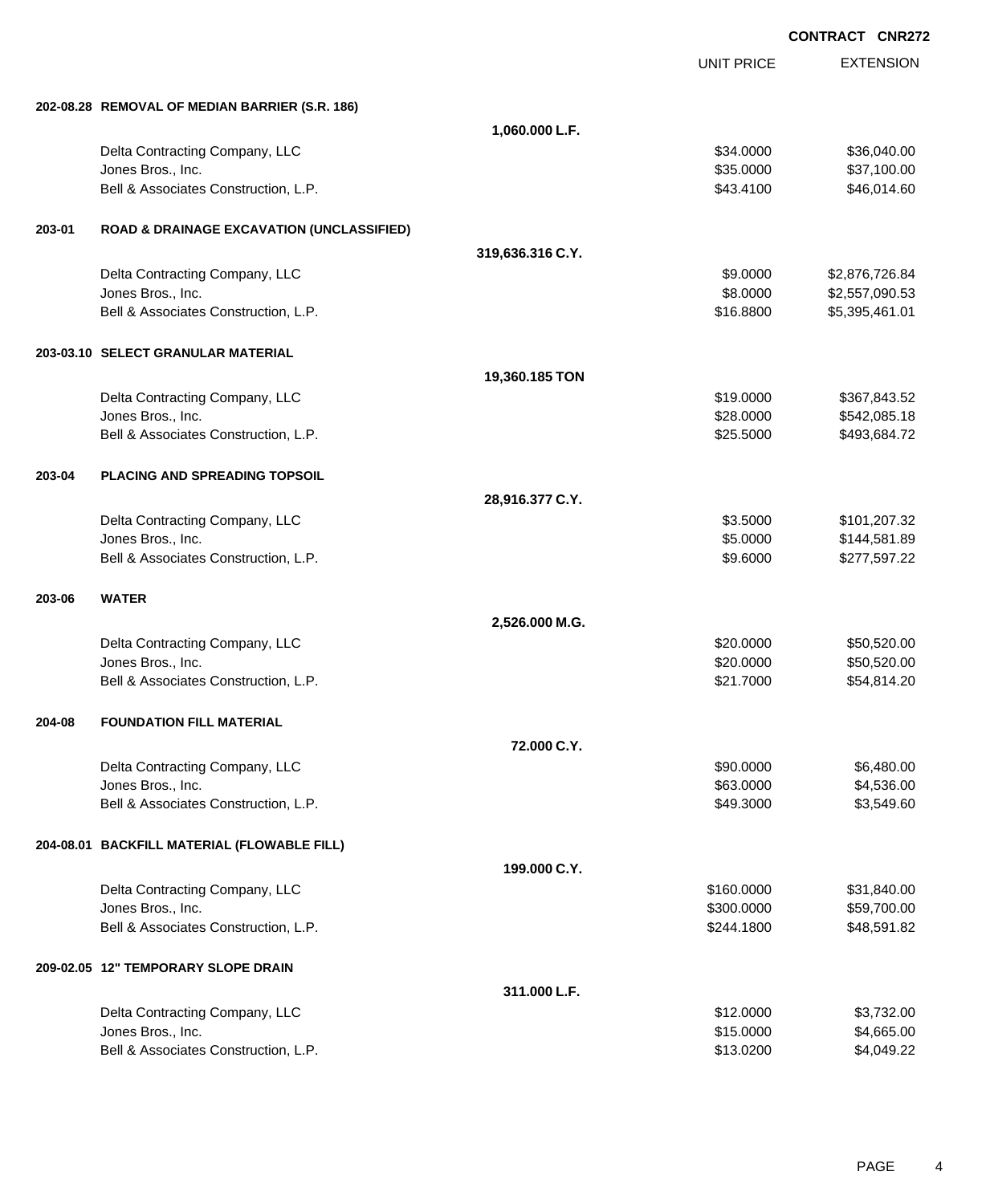UNIT PRICE EXTENSION

|        | 209-03.21 FILTER SOCK (12 INCH)                  |                   |            |              |
|--------|--------------------------------------------------|-------------------|------------|--------------|
|        |                                                  | 990.000 L.F.      |            |              |
|        | Delta Contracting Company, LLC                   |                   | \$6.0000   | \$5,940.00   |
|        | Jones Bros., Inc.                                |                   | \$10.0000  | \$9,900.00   |
|        | Bell & Associates Construction, L.P.             |                   | \$6.5100   | \$6,444.90   |
| 209-05 | <b>SEDIMENT REMOVAL</b>                          |                   |            |              |
|        |                                                  | 2,158.000 C.Y.    |            |              |
|        | Delta Contracting Company, LLC                   |                   | \$10.0000  | \$21,580.00  |
|        | Jones Bros., Inc.                                |                   | \$15.0000  | \$32,370.00  |
|        | Bell & Associates Construction, L.P.             |                   | \$27.1300  | \$58,546.54  |
|        | 209-08.02 TEMPORARY SILT FENCE (WITH BACKING)    |                   |            |              |
|        |                                                  | 19,662.000 L.F.   |            |              |
|        | Delta Contracting Company, LLC                   |                   | \$3.8500   | \$75,698.70  |
|        | Jones Bros., Inc.                                |                   | \$4.7000   | \$92,411.40  |
|        | Bell & Associates Construction, L.P.             |                   | \$4.1800   | \$82,187.16  |
|        | 209-08.03 TEMPORARY SILT FENCE (WITHOUT BACKING) |                   |            |              |
|        |                                                  | 63,065.000 L.F.   |            |              |
|        | Delta Contracting Company, LLC                   |                   | \$1.5500   | \$97,750.75  |
|        | Jones Bros., Inc.                                |                   | \$2.4000   | \$151,356.00 |
|        | Bell & Associates Construction, L.P.             |                   | \$1.6800   | \$105,949.20 |
|        | 209-08.05 ENHANCED SILT FENCE CHECK (V-DITCH)    |                   |            |              |
|        |                                                  | 73.000 EACH       |            |              |
|        | Delta Contracting Company, LLC                   |                   | \$450.0000 | \$32,850.00  |
|        | Jones Bros., Inc.                                |                   | \$400.0000 | \$29,200.00  |
|        | Bell & Associates Construction, L.P.             |                   | \$488.3500 | \$35,649.55  |
|        | 209-08.07 ROCK CHECK DAM PER                     |                   |            |              |
|        |                                                  | <b>7.000 EACH</b> |            |              |
|        | Delta Contracting Company, LLC                   |                   | \$650.0000 | \$4,550.00   |
|        | Jones Bros., Inc.                                |                   | \$350.0000 | \$2,450.00   |
|        | Bell & Associates Construction, L.P.             |                   | \$542.6200 | \$3,798.34   |
|        | 209-08.08 ENHANCED ROCK CHECK DAM                |                   |            |              |
|        |                                                  | 50.000 EACH       |            |              |
|        | Delta Contracting Company, LLC                   |                   | \$850.0000 | \$42,500.00  |
|        | Jones Bros., Inc.                                |                   | \$430.0000 | \$21,500.00  |
|        | Bell & Associates Construction, L.P.             |                   | \$705.4000 | \$35,270.00  |
|        | 209-09.01 SANDBAGS                               |                   |            |              |
|        |                                                  | 4,500.000 BAG     |            |              |
|        | Delta Contracting Company, LLC                   |                   | \$5.0000   | \$22,500.00  |
|        | Jones Bros., Inc.                                |                   | \$6.0000   | \$27,000.00  |
|        | Bell & Associates Construction, L.P.             |                   | \$5.4300   | \$24,435.00  |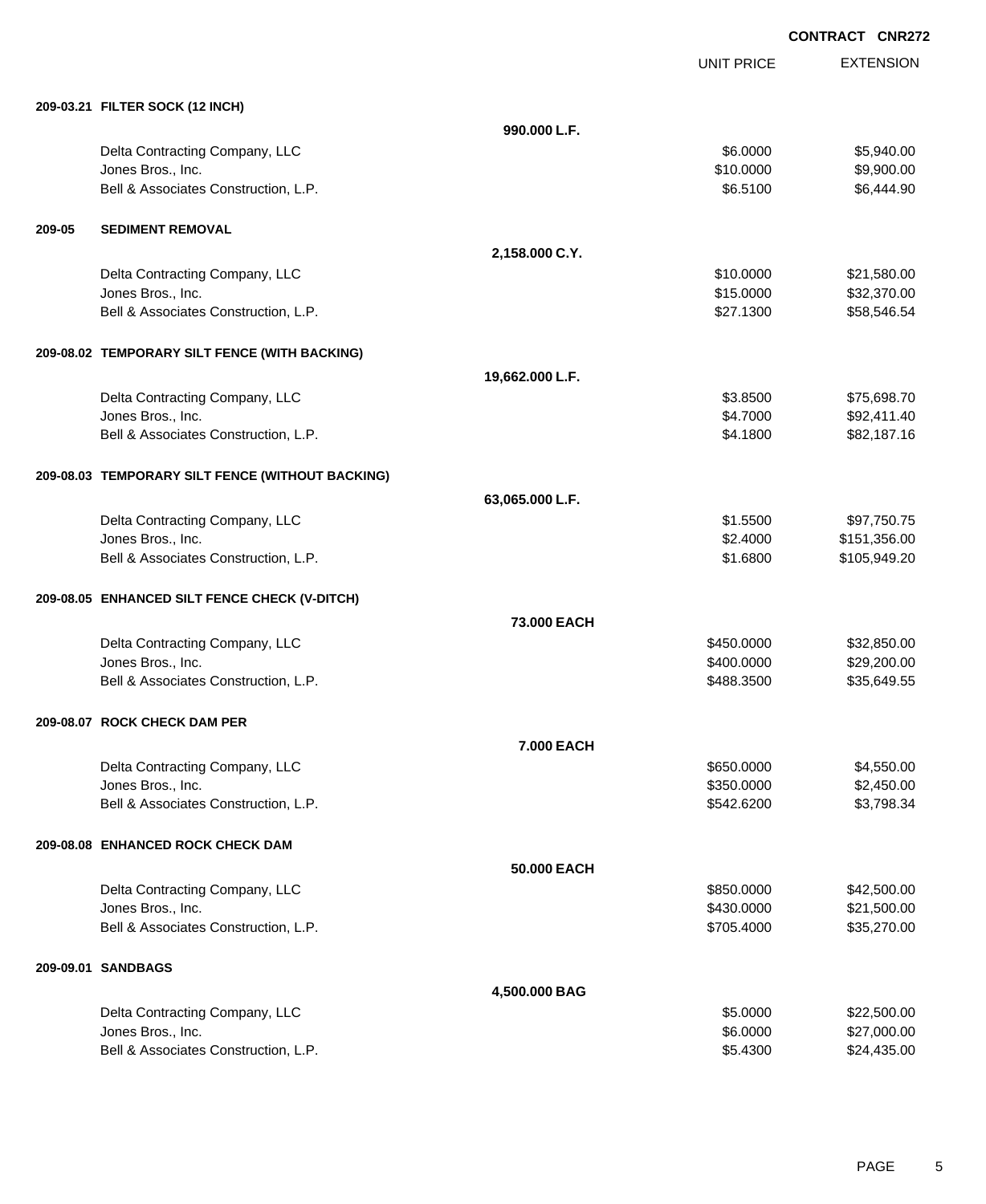UNIT PRICE

EXTENSION

| 209-09.03 SEDIMENT FILTER BAG (15' X 15') |            |            |
|-------------------------------------------|------------|------------|
| <b>10.000 EACH</b>                        |            |            |
| Delta Contracting Company, LLC            | \$600,0000 | \$6,000.00 |
| Jones Bros., Inc.                         | \$750,0000 | \$7,500.00 |
| Bell & Associates Construction, L.P.      | \$651,1400 | \$6,511.40 |

#### **209-09.43 CURB INLET PROTECTION (TYPE 4)**

|  |                                                  | 186.000 EACH      |              |             |
|--|--------------------------------------------------|-------------------|--------------|-------------|
|  | Delta Contracting Company, LLC                   |                   | \$200.0000   | \$37,200.00 |
|  | Jones Bros., Inc.                                |                   | \$150.0000   | \$27,900.00 |
|  | Bell & Associates Construction, L.P.             |                   | \$217.0500   | \$40,371.30 |
|  | 209-20.03 POLYETHYLENE SHEETING (6 MIL. MINIMUM) |                   |              |             |
|  |                                                  | 8,100.000 S.Y.    |              |             |
|  | Delta Contracting Company, LLC                   |                   | \$1.5000     | \$12,150.00 |
|  | Jones Bros., Inc.                                |                   | \$3.0000     | \$24,300.00 |
|  | Bell & Associates Construction, L.P.             |                   | \$1.6300     | \$13,203.00 |
|  | 209-40.30 CATCH BASIN PROTECTION (TYPE A)        |                   |              |             |
|  |                                                  | 31.000 EACH       |              |             |
|  | Delta Contracting Company, LLC                   |                   | \$550.0000   | \$17,050.00 |
|  | Jones Bros., Inc.                                |                   | \$1,225.0000 | \$37,975.00 |
|  | Bell & Associates Construction, L.P.             |                   | \$596.8800   | \$18,503.28 |
|  | 209-40.31 CATCH BASIN PROTECTION (TYPE B)        |                   |              |             |
|  |                                                  | <b>2.000 EACH</b> |              |             |
|  | Delta Contracting Company, LLC                   |                   | \$550.0000   | \$1,100.00  |
|  | Jones Bros., Inc.                                |                   | \$1,550.0000 | \$3,100.00  |
|  | Bell & Associates Construction, L.P.             |                   | \$1,509.5600 | \$3,019.12  |

### **209-40.33 CATCH BASIN PROTECTION (TYPE D)**

|  |                                               | 66,000 EACH |            |             |
|--|-----------------------------------------------|-------------|------------|-------------|
|  | Delta Contracting Company, LLC                |             | \$250.0000 | \$16,500.00 |
|  | Jones Bros., Inc.                             |             | \$350.0000 | \$23,100.00 |
|  | Bell & Associates Construction, L.P.          |             | \$271.3100 | \$17,906.46 |
|  | 209-40.41 CATCH BASIN FILTER ASSEMBLY(TYPE 1) |             |            |             |
|  |                                               | 45,000 EACH |            |             |
|  | Delta Contracting Company, LLC                |             | \$550.0000 | \$24,750.00 |
|  | Jones Bros., Inc.                             |             | \$600.0000 | \$27,000.00 |
|  | Bell & Associates Construction, L.P.          |             | \$596.8800 | \$26,859.60 |
|  | 209-40.42 CATCH BASIN FILTER ASSEMBLY(TYPE 2) |             |            |             |
|  |                                               | 3,000 EACH  |            |             |
|  | Delta Contracting Company, LLC                |             | \$550.0000 | \$1,650.00  |
|  | Jones Bros., Inc.                             |             | \$525.0000 | \$1,575.00  |
|  | Bell & Associates Construction, L.P.          |             | \$596,8800 | \$1,790.64  |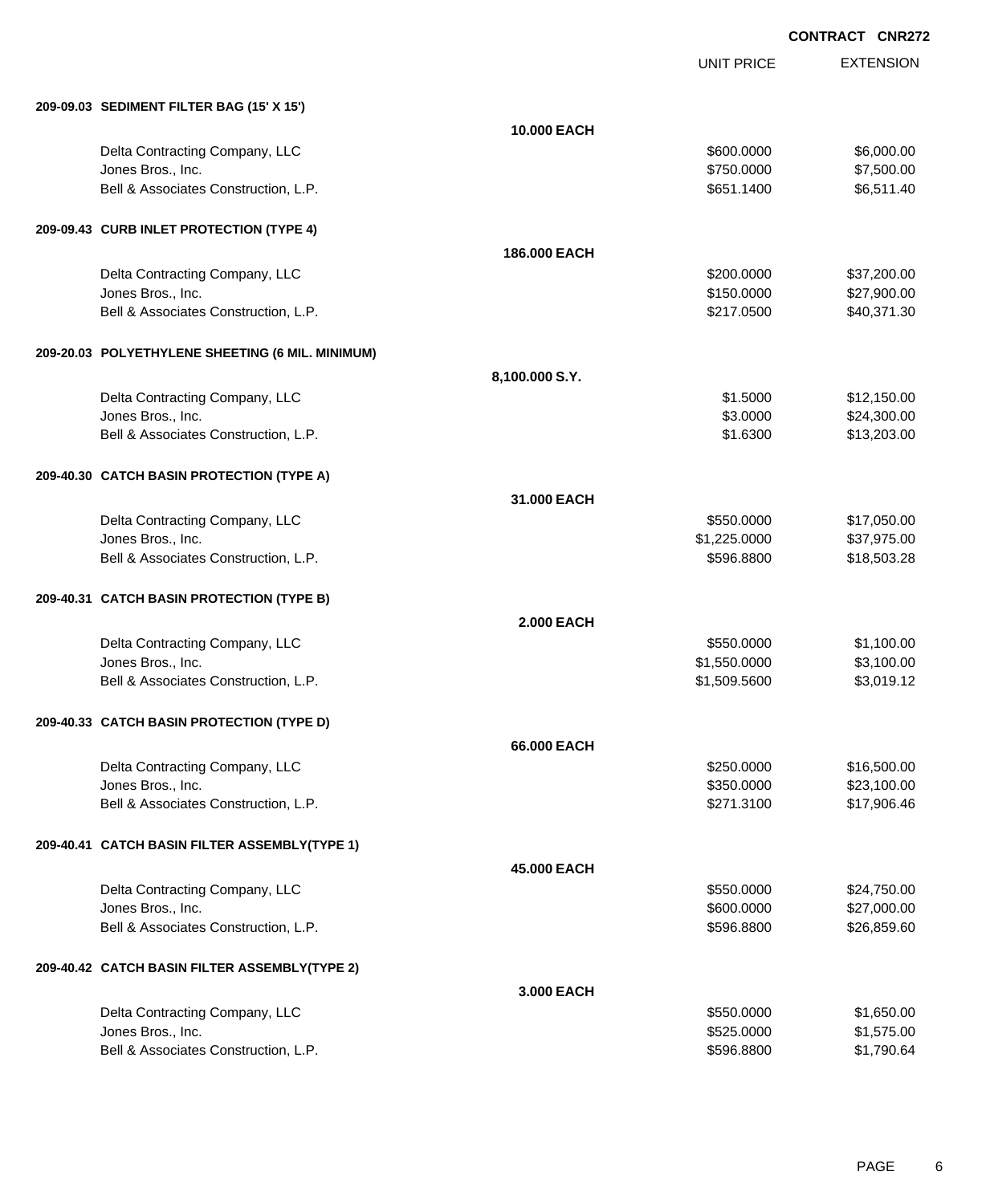UNIT PRICE EXTENSION

| 209-40.44 CATCH BASIN FILTER ASSEMBLY(TYPE 4)                 |                   |                        |                                  |
|---------------------------------------------------------------|-------------------|------------------------|----------------------------------|
|                                                               | 138.000 EACH      |                        |                                  |
| Delta Contracting Company, LLC                                |                   | \$650.0000             | \$89,700.00                      |
| Jones Bros., Inc.                                             |                   | \$765.0000             | \$105,570.00                     |
| Bell & Associates Construction, L.P.                          |                   | \$705.4000             | \$97,345.20                      |
|                                                               |                   |                        |                                  |
| 209-40.46 CATCH BASIN FILTER ASSEMBLY(TYPE 6)                 |                   |                        |                                  |
|                                                               | 36.000 EACH       |                        |                                  |
| Delta Contracting Company, LLC                                |                   | \$550.0000             | \$19,800.00                      |
| Jones Bros., Inc.                                             |                   | \$600.0000             | \$21,600.00                      |
| Bell & Associates Construction, L.P.                          |                   | \$596,8800             | \$21,487.68                      |
| 209-40.47 CATCH BASIN FILTER ASSEMBLY(TYPE 7)                 |                   |                        |                                  |
|                                                               | <b>4.000 EACH</b> |                        |                                  |
| Delta Contracting Company, LLC                                |                   | \$950.0000             | \$3,800.00                       |
| Jones Bros., Inc.                                             |                   | \$775.0000             | \$3,100.00                       |
| Bell & Associates Construction, L.P.                          |                   | \$1,030.9700           | \$4,123.88                       |
| 209-40.48 CATCH BASIN FILTER ASSEMBLY(TYPE 8)                 |                   |                        |                                  |
|                                                               | <b>2.000 EACH</b> |                        |                                  |
| Delta Contracting Company, LLC                                |                   | \$950.0000             | \$1,900.00                       |
| Jones Bros., Inc.                                             |                   | \$1,200.0000           | \$2,400.00                       |
| Bell & Associates Construction, L.P.                          |                   | \$1,030.9700           | \$2,061.94                       |
| 303-01.01 GRANULAR BACKFILL (ROADWAY)                         |                   |                        |                                  |
|                                                               | 2,883.000 TON     |                        |                                  |
| Delta Contracting Company, LLC                                |                   | \$34.0000              | \$98,022.00                      |
| Jones Bros., Inc.                                             |                   | \$36.0000              | \$103,788.00                     |
| Bell & Associates Construction, L.P.                          |                   | \$36.1300              | \$104,162.79                     |
|                                                               |                   |                        |                                  |
| 303-01.09 MINERAL AGGREGATE, TYPE A BASE, GRADING D LIMESTONE |                   |                        |                                  |
|                                                               | 271,809.399 TON   |                        |                                  |
| Delta Contracting Company, LLC                                |                   | \$31.0000              | \$8,426,091.37                   |
| Jones Bros., Inc.<br>Bell & Associates Construction, L.P.     |                   | \$28.9500<br>\$34.1800 | \$7,868,882.10<br>\$9,290,445.26 |
|                                                               |                   |                        |                                  |
| 303-10.01 MINERAL AGGREGATE (SIZE 57)                         |                   |                        |                                  |
|                                                               | 5,017.000 TON     |                        |                                  |
| Delta Contracting Company, LLC                                |                   | \$47.0000              | \$235,799.00                     |
| Jones Bros., Inc.                                             |                   | \$50.0000              | \$250,850.00                     |
| Bell & Associates Construction, L.P.                          |                   | \$74.3400              | \$372,963.78                     |
| 307-01.01 ASPHALT CONCRETE MIX (PG64-22) (BPMB-HM) GRADING A  |                   |                        |                                  |
|                                                               | 2,447.395 TON     |                        |                                  |
| Delta Contracting Company, LLC                                |                   | \$81.0000              | \$198,239.00                     |
| Jones Bros., Inc.                                             |                   | \$87.1000              | \$213,168.10                     |
| Bell & Associates Construction, L.P.                          |                   | \$87.9000              | \$215,126.02                     |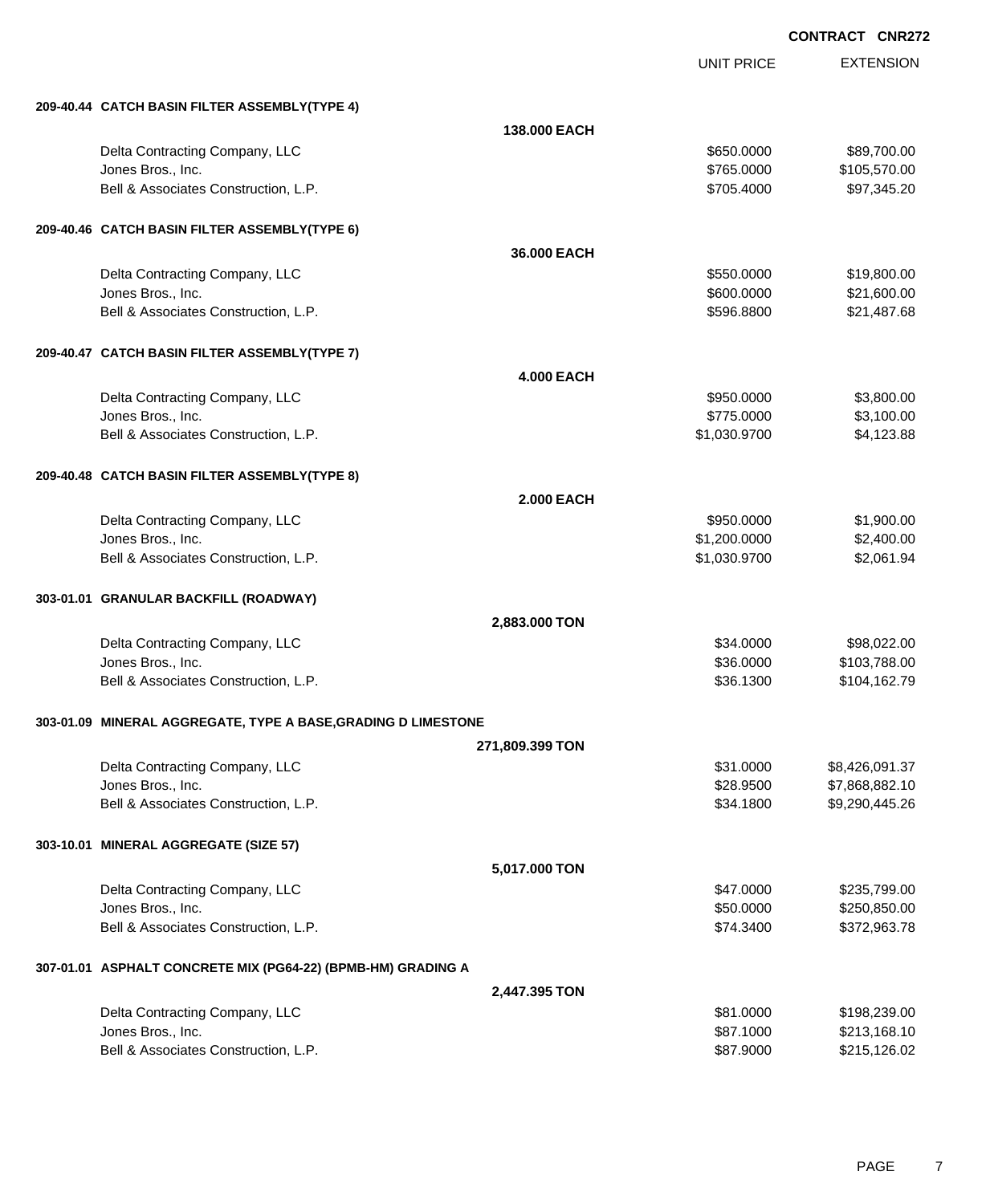|                                                                 |                |                   | <b>CONTRACT CNR272</b> |
|-----------------------------------------------------------------|----------------|-------------------|------------------------|
|                                                                 |                | <b>UNIT PRICE</b> | <b>EXTENSION</b>       |
| 307-01.08 ASPHALT CONCRETE MIX (PG64-22) (BPMB-HM) GRADING B-M2 |                |                   |                        |
|                                                                 | 2,191.000 TON  |                   |                        |
| Delta Contracting Company, LLC                                  |                | \$81.0000         | \$177,471.00           |
| Jones Bros., Inc.                                               |                | \$87.1000         | \$190,836.10           |
| Bell & Associates Construction, L.P.                            |                | \$87.9000         | \$192,588.90           |
| 307-01.21 ASP. CONC. MIX(PG70-22) (BPMB-HM) GR. A-S             |                |                   |                        |
|                                                                 | 4,030.000 TON  |                   |                        |
| Delta Contracting Company, LLC                                  |                | \$72.6400         | \$292,739.20           |
| Jones Bros., Inc.                                               |                | \$78.1100         | \$314,783.30           |
| Bell & Associates Construction, L.P.                            |                | \$78.8300         | \$317,684.90           |
| 307-01.22 ASP. CONC. MIX(PG76-22) (BPMB-HM) GR. A-S             |                |                   |                        |
|                                                                 | 13,813.503 TON |                   |                        |
| Delta Contracting Company, LLC                                  |                | \$71.0400         | \$981,311.25           |
| Jones Bros., Inc.                                               |                | \$76.3900         | \$1,055,213.49         |
| Bell & Associates Construction, L.P.                            |                | \$77.0900         | \$1,064,882.95         |
| 307-02.01 ASPHALT CONCRETE MIX (PG70-22) (BPMB-HM) GRADING A    |                |                   |                        |
|                                                                 | 5,571.000 TON  |                   |                        |
| Delta Contracting Company, LLC                                  |                | \$74.5900         | \$415,540.89           |
| Jones Bros., Inc.                                               |                | \$80.2100         | \$446,849.91           |
| Bell & Associates Construction, L.P.                            |                | \$80.9500         | \$450,972.45           |
| 307-02.08 ASPHALT CONCRETE MIX (PG70-22) (BPMB-HM) GRADING B-M2 |                |                   |                        |
|                                                                 | 4,940.418 TON  |                   |                        |
| Delta Contracting Company, LLC                                  |                | \$70.4200         | \$347,904.24           |
| Jones Bros., Inc.                                               |                | \$75.7200         | \$374,088.45           |
| Bell & Associates Construction, L.P.                            |                | \$76.4200         | \$377,546.74           |
| 307-03.01 ASPHALT CONCRETE MIX (PG76-22) (BPMB-HM) GRADING A    |                |                   |                        |
|                                                                 | 26,495.586 TON |                   |                        |
| Delta Contracting Company, LLC                                  |                | \$68.0200         | \$1,802,229.76         |
| Jones Bros., Inc.                                               |                | \$73.1400         | \$1,937,887.16         |
| Bell & Associates Construction, L.P.                            |                | \$73.8200         | \$1,955,904.16         |
| 307-03.08 ASPHALT CONCRETE MIX (PG76-22) (BPMB-HM) GRADING B-M2 |                |                   |                        |
|                                                                 | 16,856.000 TON |                   |                        |
| Delta Contracting Company, LLC                                  |                | \$72.5900         | \$1,223,577.04         |
| Jones Bros., Inc.                                               |                | \$78.0600         | \$1,315,779.36         |
| Bell & Associates Construction, L.P.                            |                | \$78.7800         | \$1,327,915.68         |
| 307-03.10 ASPHALT CONC MIX (PG76-22)(BPMB-HM) GR CS             |                |                   |                        |
|                                                                 | 5,132.000 TON  |                   |                        |
| Delta Contracting Company, LLC                                  |                | \$85.2000         | \$437,246.40           |
| Jones Bros., Inc.                                               |                | \$91.6200         | \$470,193.84           |
| Bell & Associates Construction, L.P.                            |                | \$92.4600         | \$474,504.72           |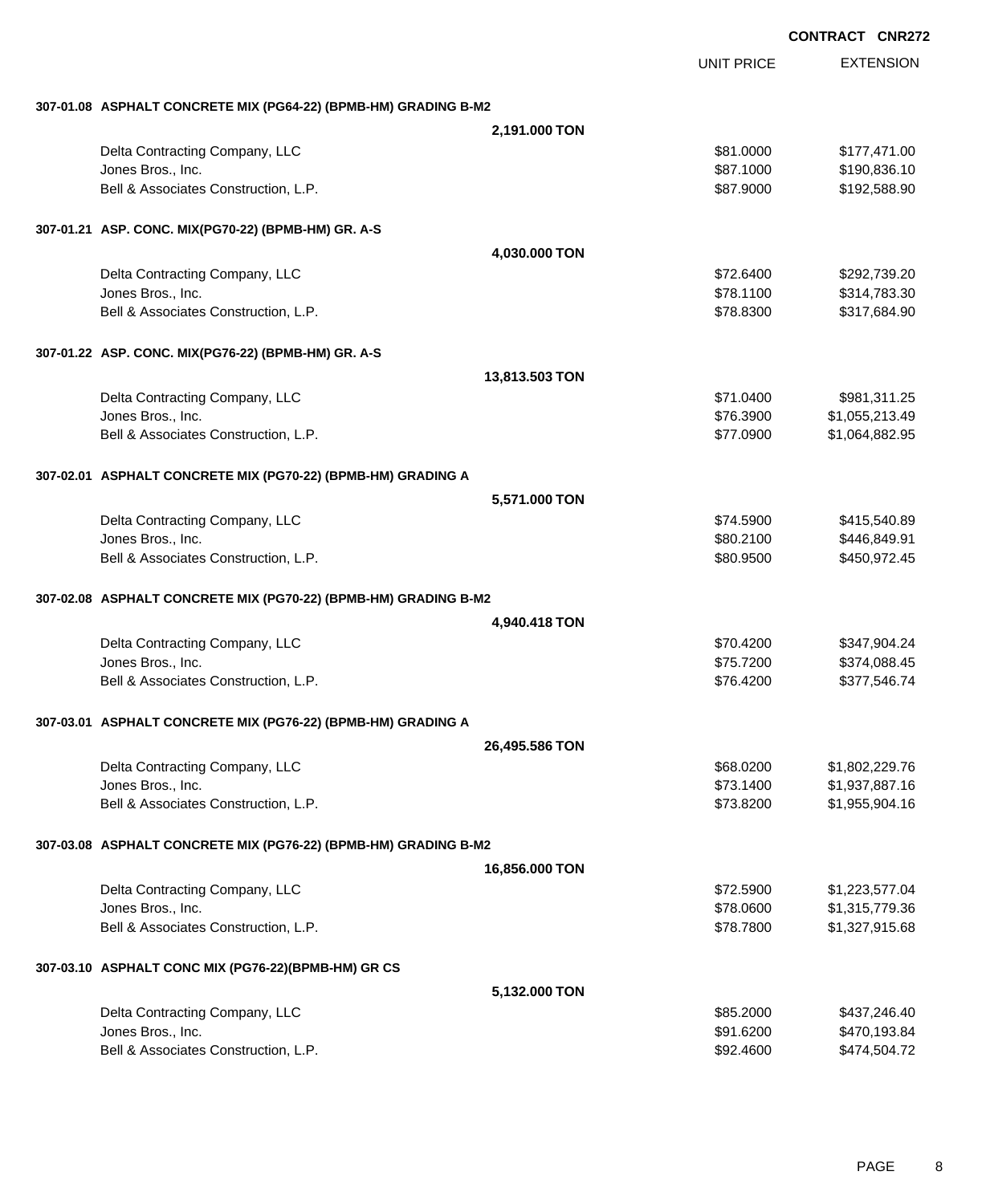|            |                                                |                 | <b>UNIT PRICE</b> | <b>EXTENSION</b> |
|------------|------------------------------------------------|-----------------|-------------------|------------------|
| $313 - 03$ | <b>TREATED PERMEABLE BASE</b>                  |                 |                   |                  |
|            |                                                | 56,027.000 S.Y. |                   |                  |
|            | Delta Contracting Company, LLC                 |                 | \$15.2600         | \$854,972.02     |
|            | Jones Bros., Inc.                              |                 | \$16.4100         | \$919,403.07     |
|            | Bell & Associates Construction, L.P.           |                 | \$16.5600         | \$927,807.12     |
| 402-01     | BITUMINOUS MATERIAL FOR PRIME COAT (PC)        |                 |                   |                  |
|            |                                                | 321,000 TON     |                   |                  |
|            | Delta Contracting Company, LLC                 |                 | \$685.0000        | \$219,885.00     |
|            | Jones Bros., Inc.                              |                 | \$736.5800        | \$236,442.18     |
|            | Bell & Associates Construction, L.P.           |                 | \$743.3800        | \$238,624.98     |
| 402-02     | <b>AGGREGATE FOR COVER MATERIAL (PC)</b>       |                 |                   |                  |
|            |                                                | 1,271.000 TON   |                   |                  |
|            | Delta Contracting Company, LLC                 |                 | \$48.0000         | \$61,008.00      |
|            | Jones Bros., Inc.                              |                 | \$51.6100         | \$65,596.31      |
|            | Bell & Associates Construction, L.P.           |                 | \$52.0900         | \$66,206.39      |
| 403-01     | BITUMINOUS MATERIAL FOR TACK COAT (TC)         |                 |                   |                  |
|            |                                                | 292.431 TON     |                   |                  |
|            | Delta Contracting Company, LLC                 |                 | \$692.0000        | \$202,362.25     |
|            | Jones Bros., Inc.                              |                 | \$744.1100        | \$217,600.83     |
|            | Bell & Associates Construction, L.P.           |                 | \$750.9800        | \$219,609.83     |
|            | 407-20.05 SAW CUTTING ASPHALT PAVEMENT         |                 |                   |                  |
|            |                                                | 70,092.000 L.F. |                   |                  |
|            | Delta Contracting Company, LLC                 |                 | \$3.6000          | \$252,331.20     |
|            | Jones Bros., Inc.                              |                 | \$8.0000          | \$560,736.00     |
|            | Bell & Associates Construction, L.P.           |                 | \$1.3600          | \$95,325.12      |
|            | 411-01.07 ACS MIX (PG64-22) GRADING E SHOULDER |                 |                   |                  |
|            |                                                | 635.585 TON     |                   |                  |
|            | Delta Contracting Company, LLC                 |                 | \$88.3300         | \$56,141.22      |
|            | Jones Bros., Inc.                              |                 | \$94.8800         | \$60,304.30      |
|            | Bell & Associates Construction, L.P.           |                 | \$95.8600         | \$60,927.18      |
|            | 411-01.10 ACS MIX(PG64-22) GRADING D           |                 |                   |                  |
|            |                                                | 387.000 TON     |                   |                  |
|            | Delta Contracting Company, LLC                 |                 | \$96.1500         | \$37,210.05      |
|            | Jones Bros., Inc.                              |                 | \$103.3900        | \$40,011.93      |
|            | Bell & Associates Construction, L.P.           |                 | \$104.3400        | \$40,379.58      |
|            | 411-02.10 ACS MIX(PG70-22) GRADING D           |                 |                   |                  |
|            |                                                | 4,207.082 TON   |                   |                  |
|            | Delta Contracting Company, LLC                 |                 | \$76.3600         | \$321,252.78     |
|            | Jones Bros., Inc.                              |                 | \$82.1100         | \$345,443.50     |
|            | Bell & Associates Construction, L.P.           |                 | \$82.8700         | \$348,640.89     |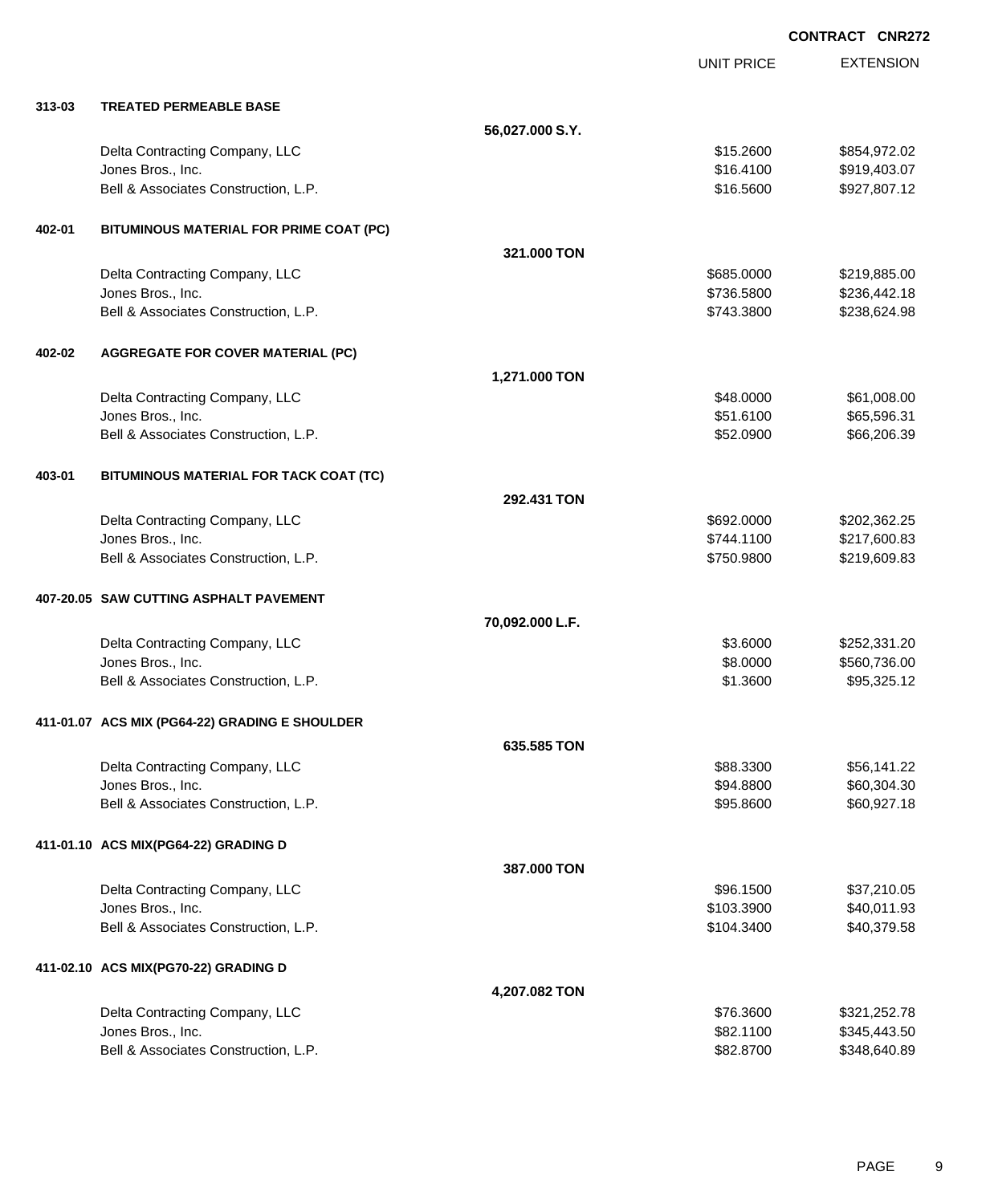|        | 411-03.23 ACS MIX (PG76-22) OGFC                          |                 |              |                |
|--------|-----------------------------------------------------------|-----------------|--------------|----------------|
|        |                                                           | 12,266.000 TON  |              |                |
|        | Delta Contracting Company, LLC                            |                 | \$98.9900    | \$1,214,211.34 |
|        | Jones Bros., Inc.                                         |                 | \$106.4400   | \$1,305,593.04 |
|        | Bell & Associates Construction, L.P.                      |                 | \$107.4300   | \$1,317,736.38 |
|        |                                                           |                 |              |                |
|        | 411-12.01 SCORING SHOULDERS (CONTINUOUS) (16IN WIDTH)     |                 |              |                |
|        |                                                           | 10.276 L.M.     |              |                |
|        | Delta Contracting Company, LLC                            |                 | \$600.0000   | \$6,165.60     |
|        | Jones Bros., Inc.                                         |                 | \$785.0000   | \$8,066.66     |
|        | Bell & Associates Construction, L.P.                      |                 | \$976.7100   | \$10,036.67    |
|        | 411-12.02 SCORING SHOULDERS (NON-CONTINUOUS) (16IN WIDTH) |                 |              |                |
|        |                                                           | 0.703 L.M.      |              |                |
|        | Delta Contracting Company, LLC                            |                 | \$600.0000   | \$421.80       |
|        | Jones Bros., Inc.                                         |                 | \$2,400.0000 | \$1,687.20     |
|        | Bell & Associates Construction, L.P.                      |                 | \$1,302.2800 | \$915.50       |
|        |                                                           |                 |              |                |
|        | 415-01.01 COLD PLANING BITUMINOUS PAVEMENT                |                 |              |                |
|        |                                                           | 7,258.368 TON   |              |                |
|        | Delta Contracting Company, LLC                            |                 | \$18.5000    | \$134,279.81   |
|        | Jones Bros., Inc.                                         |                 | \$33.0000    | \$239,526.14   |
|        | Bell & Associates Construction, L.P.                      |                 | \$14.7000    | \$106,698.01   |
|        | 501-01.03 PORTLAND CEMENT CONCRETE PAVEMENT (PLAIN) 10"   |                 |              |                |
|        |                                                           | 51,599.000 S.Y. |              |                |
|        | Delta Contracting Company, LLC                            |                 | \$82.0000    | \$4,231,118.00 |
|        | Jones Bros., Inc.                                         |                 | \$95.0000    | \$4,901,905.00 |
|        | Bell & Associates Construction, L.P.                      |                 | \$94.4200    | \$4,871,977.58 |
| 602-01 | <b>STRUCTURAL STEEL</b>                                   |                 |              |                |
|        |                                                           | 543.000 LB.     |              |                |
|        | Delta Contracting Company, LLC                            |                 | \$6,0000     | \$3,258.00     |
|        | Jones Bros., Inc.                                         |                 | \$10.0000    | \$5,430.00     |
|        | Bell & Associates Construction, L.P.                      |                 | \$3.2600     | \$1,770.18     |
|        | 604-01.01 CLASS A CONCRETE (ROADWAY)                      |                 |              |                |
|        |                                                           | 163.000 C.Y.    |              |                |
|        | Delta Contracting Company, LLC                            |                 | \$500.0000   | \$81,500.00    |
|        | Jones Bros., Inc.                                         |                 | \$580.0000   | \$94,540.00    |
|        | Bell & Associates Construction, L.P.                      |                 | \$759.6600   | \$123,824.58   |
|        | 604-01.02 STEEL BAR REINFORCEMENT (ROADWAY)               |                 |              |                |
|        |                                                           | 26,816.000 LB.  |              |                |
|        | Delta Contracting Company, LLC                            |                 | \$1.1000     | \$29,497.60    |
|        | Jones Bros., Inc.                                         |                 | \$0.9000     | \$24,134.40    |
|        | Bell & Associates Construction, L.P.                      |                 | \$1.0900     | \$29,229.44    |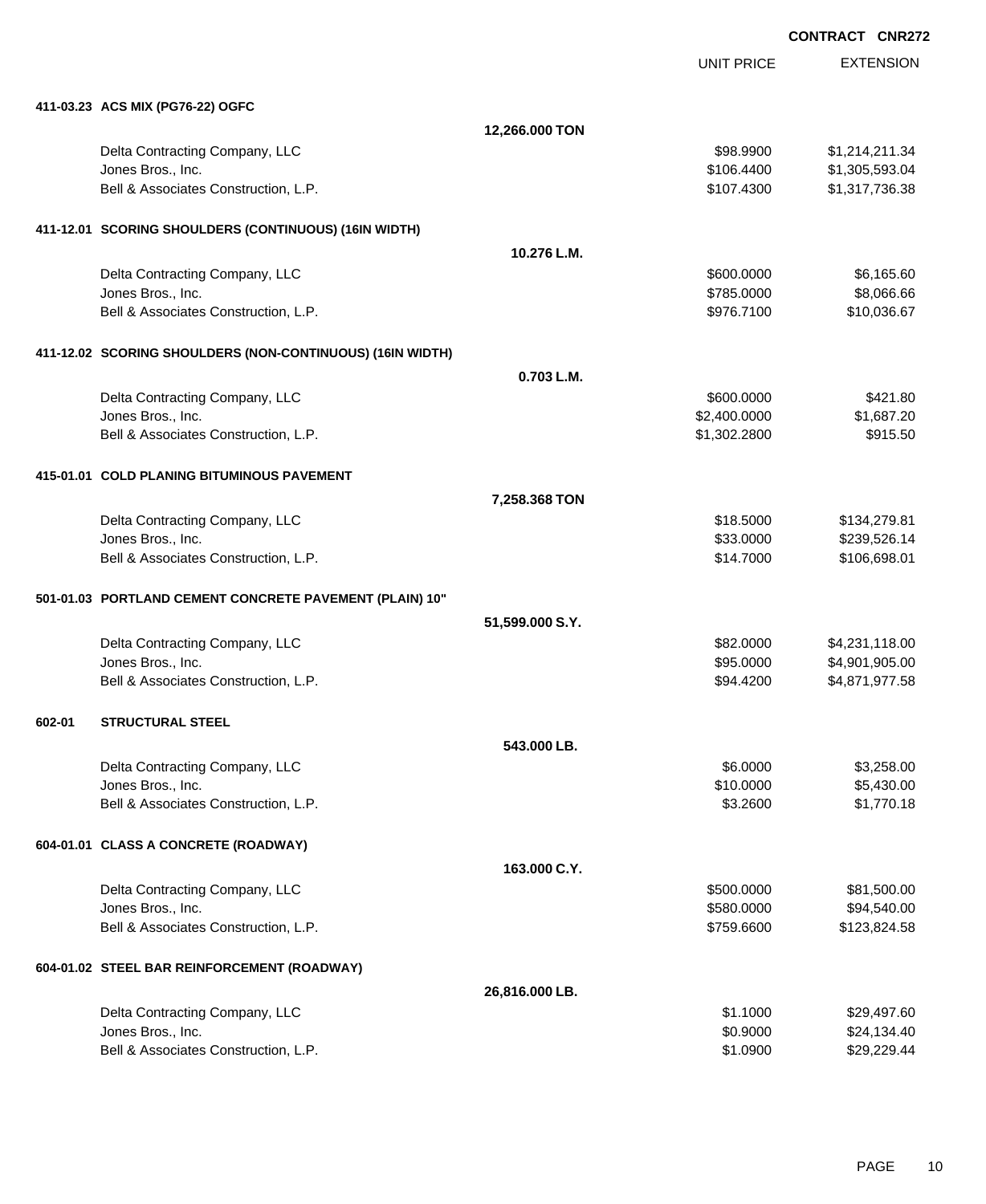|                                      |                | <b>UNIT PRICE</b> | <b>EXTENSION</b> |
|--------------------------------------|----------------|-------------------|------------------|
| 604-07.01 RETAINING WALL (NO. 1)     |                |                   |                  |
|                                      | 5,030.000 S.F. |                   |                  |
| Delta Contracting Company, LLC       |                | \$145.0000        | \$729,350.00     |
| Jones Bros., Inc.                    |                | \$136.0000        | \$684,080.00     |
| Bell & Associates Construction, L.P. |                | \$93.2600         | \$469,097.80     |
| 604-07.02 RETAINING WALL (NO. 2)     |                |                   |                  |
|                                      | 153,000 S.F.   |                   |                  |
| Delta Contracting Company, LLC       |                | \$175.0000        | \$26,775.00      |
| Jones Bros., Inc.                    |                | \$148.0000        | \$22,644.00      |
| Bell & Associates Construction, L.P. |                | \$154.2100        | \$23,594.13      |
| 604-07.07 RETAINING WALL (NO. 7)     |                |                   |                  |
|                                      | 5,742.000 S.F. |                   |                  |
| Delta Contracting Company, LLC       |                | \$80.0000         | \$459,360.00     |
| Jones Bros., Inc.                    |                | \$88.0000         | \$505,296.00     |
| Bell & Associates Construction, L.P. |                | \$80.5500         | \$462,518.10     |
| 604-07.08 RETAINING WALL (NO. 8)     |                |                   |                  |
|                                      | 1,623.000 S.F. |                   |                  |
| Delta Contracting Company, LLC       |                | \$110.0000        | \$178,530.00     |
| Jones Bros., Inc.                    |                | \$70.0000         | \$113,610.00     |
| Bell & Associates Construction, L.P. |                | \$106.2000        | \$172,362.60     |
| 604-07.09 RETAINING WALL (NO. 9)     |                |                   |                  |
|                                      | 2,760.000 S.F. |                   |                  |
| Delta Contracting Company, LLC       |                | \$120.0000        | \$331,200.00     |
| Jones Bros., Inc.                    |                | \$120.0000        | \$331,200.00     |
| Bell & Associates Construction, L.P. |                | \$75.2100         | \$207,579.60     |
| 604-07.10 RETAINING WALL (NO. 10)    |                |                   |                  |
|                                      | 2,275.000 S.F. |                   |                  |
| Delta Contracting Company, LLC       |                | \$80.0000         | \$182,000.00     |
| Jones Bros., Inc.                    |                | \$90.0000         | \$204,750.00     |
| Bell & Associates Construction, L.P. |                | \$97.8700         | \$222,654.25     |
| 604-07.11 RETAINING WALL (NO. 11)    |                |                   |                  |
|                                      | 2,276.000 S.F. |                   |                  |
| Delta Contracting Company, LLC       |                | \$160.0000        | \$364,160.00     |
| Jones Bros., Inc.                    |                | \$154.0000        | \$350,504.00     |
| Bell & Associates Construction, L.P. |                | \$132.2100        | \$300,909.96     |
| 604-07.13 RETAINING WALL (NO. 13)    |                |                   |                  |
|                                      | 4,076.000 S.F. |                   |                  |
| Delta Contracting Company, LLC       |                | \$90.0000         | \$366,840.00     |
| Jones Bros., Inc.                    |                | \$90.0000         | \$366,840.00     |
| Bell & Associates Construction, L.P. |                | \$70.2900         | \$286,502.04     |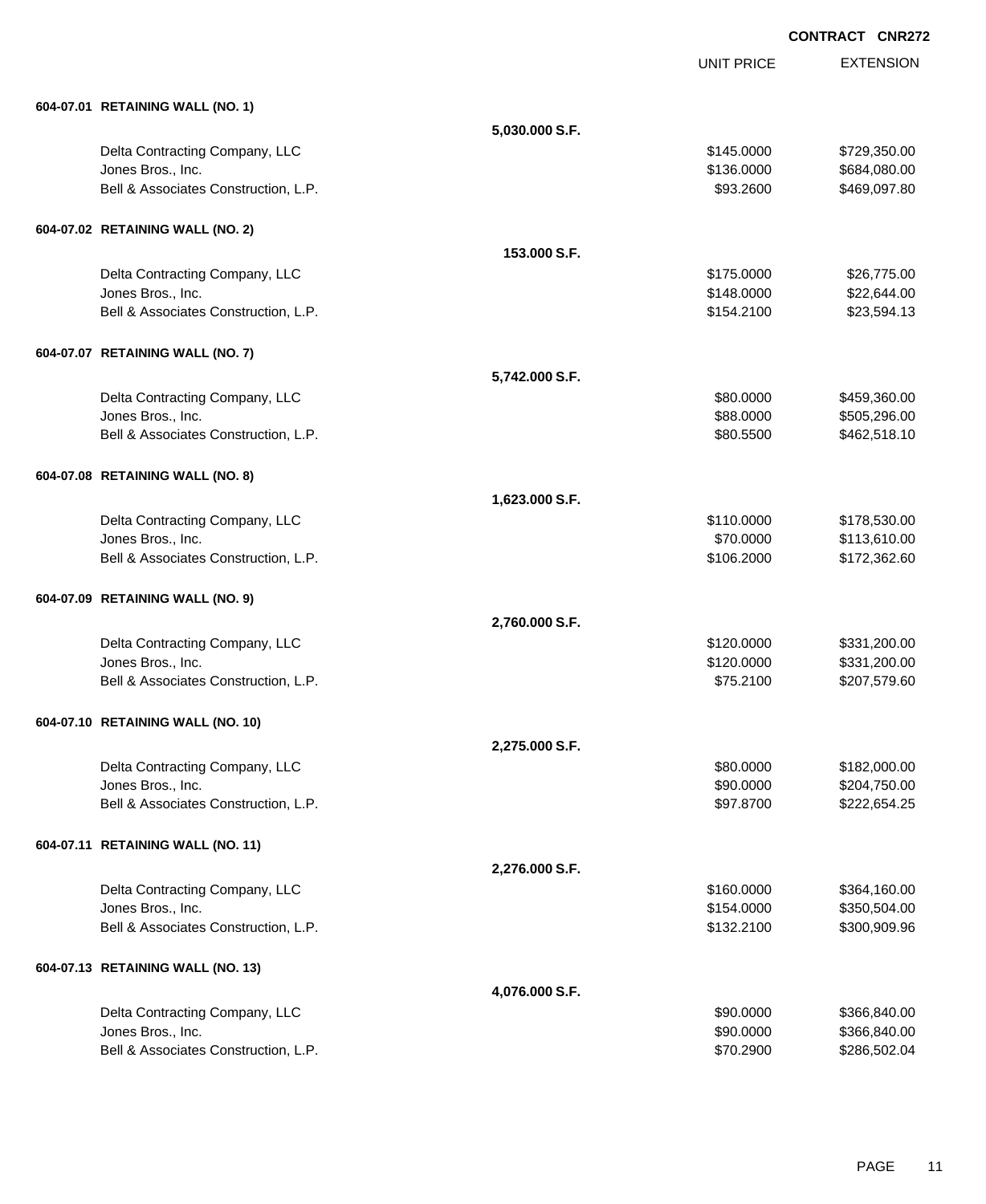|                                                           |                 | <b>UNIT PRICE</b>      | <b>EXTENSION</b>             |
|-----------------------------------------------------------|-----------------|------------------------|------------------------------|
| 604-07.14 RETAINING WALL (NO. 14)                         |                 |                        |                              |
|                                                           | 4,380.000 S.F.  |                        |                              |
| Delta Contracting Company, LLC                            |                 | \$115.0000             | \$503,700.00                 |
| Jones Bros., Inc.                                         |                 | \$90.0000              | \$394,200.00                 |
| Bell & Associates Construction, L.P.                      |                 | \$88.1800              | \$386,228.40                 |
| 604-07.15 RETAINING WALL (NO. 15)                         |                 |                        |                              |
|                                                           | 4,470.000 S.F.  |                        |                              |
| Delta Contracting Company, LLC                            |                 | \$130.0000             | \$581,100.00                 |
| Jones Bros., Inc.                                         |                 | \$85.0000              | \$379,950.00                 |
| Bell & Associates Construction, L.P.                      |                 | \$102.8100             | \$459,560.70                 |
| 604-07.16 RETAINING WALL (NO. 16)                         |                 |                        |                              |
|                                                           | 2,568.000 S.F.  |                        |                              |
| Delta Contracting Company, LLC                            |                 | \$95.0000              | \$243,960.00                 |
| Jones Bros., Inc.                                         |                 | \$88.0000              | \$225,984.00                 |
| Bell & Associates Construction, L.P.                      |                 | \$83.5000              | \$214,428.00                 |
| 604-07.17 RETAINING WALL (NO. 17)                         |                 |                        |                              |
|                                                           | 4,890.000 S.F.  |                        |                              |
| Delta Contracting Company, LLC                            |                 | \$100.0000             | \$489,000.00                 |
| Jones Bros., Inc.                                         |                 | \$92.0000              | \$449,880.00                 |
| Bell & Associates Construction, L.P.                      |                 | \$85.8900              | \$420,002.10                 |
| 604-07.18 RETAINING WALL (NO. 18)                         |                 |                        |                              |
|                                                           | 7,256.000 S.F.  |                        |                              |
| Delta Contracting Company, LLC                            |                 | \$105.0000             | \$761,880.00                 |
| Jones Bros., Inc.                                         |                 | \$93.0000              | \$674,808.00                 |
| Bell & Associates Construction, L.P.                      |                 | \$94.0200              | \$682,209.12                 |
| 604-07.19 RETAINING WALL (NO. 19)                         |                 |                        |                              |
|                                                           | 10,905.000 S.F. |                        |                              |
| Delta Contracting Company, LLC                            |                 | \$95.0000              | \$1,035,975.00               |
| Jones Bros., Inc.                                         |                 | \$154.0000             | \$1,679,370.00               |
| Bell & Associates Construction, L.P.                      |                 | \$87.0700              | \$949,498.35                 |
| 604-07.20 RETAINING WALL (NO. 20)                         |                 |                        |                              |
|                                                           | 2,122.000 S.F.  |                        |                              |
| Delta Contracting Company, LLC                            |                 | \$125.0000             | \$265,250.00                 |
| Jones Bros., Inc.                                         |                 | \$120.0000             | \$254,640.00                 |
| Bell & Associates Construction, L.P.                      |                 | \$81.0800              | \$172,051.76                 |
| 604-07.21 RETAINING WALL (NO. 21)                         |                 |                        |                              |
|                                                           | 3,598.000 S.F.  |                        |                              |
| Delta Contracting Company, LLC                            |                 | \$80.0000              | \$287,840.00                 |
| Jones Bros., Inc.<br>Bell & Associates Construction, L.P. |                 | \$77.0000<br>\$56.2500 | \$277,046.00<br>\$202,387.50 |
|                                                           |                 |                        |                              |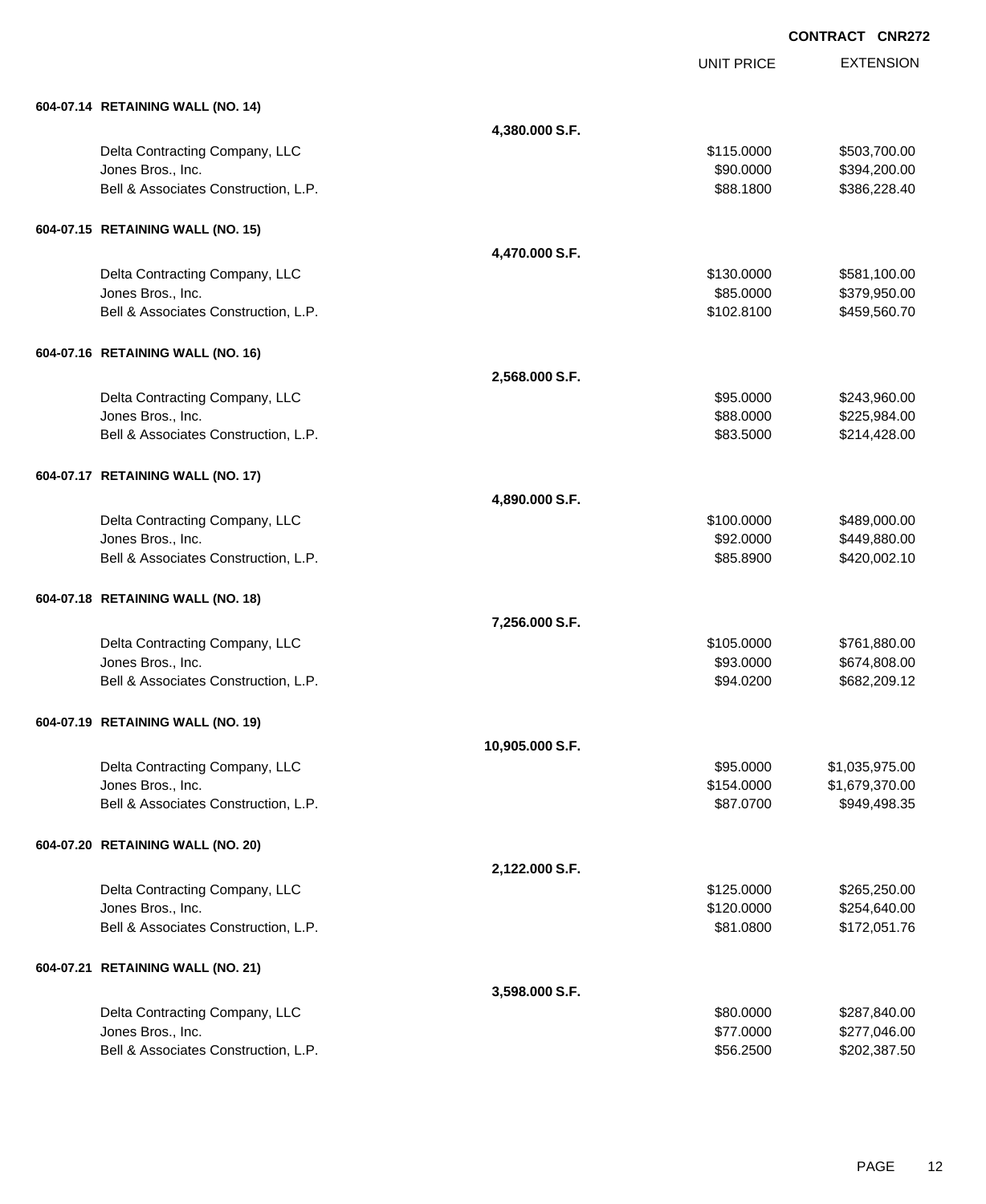**EXTENSION CONTRACT CNR272** UNIT PRICE **606-24.12 TEMPORARY SHEET PILES 11,200.000 S.F.** Delta Contracting Company, LLC 61.000 \$11,200.00 Jones Bros., Inc. \$22.0000 \$246,400.00 Bell & Associates Construction, L.P. \$20.3800 \$228,256.00 **607-03.02 18" CONCRETE PIPE CULVERT (CLASS III) 9,971.000 L.F.** Delta Contracting Company, LLC \$37.0000 \$368,927.00 Jones Bros., Inc. \$48.0000 \$478,608.00 Bell & Associates Construction, L.P. \$41.2400 \$411,204.04 **607-03.03 18" CONCRETE PIPE CULVERT (CLASS IV) 338.000 L.F.** Delta Contracting Company, LLC \$41.0000 \$13,858.00 Jones Bros., Inc. \$49.0000 \$16,562.00 Bell & Associates Construction, L.P. \$43.4100 \$14,672.58 **607-03.05 18" CONCRETE PIPE CULVERT(CLASS IV)JACKED-IN-PLACE 162.000 L.F.** Delta Contracting Company, LLC 6. The contraction of the state of the state of the state of the state of the state of the state of the state of the state of the state of the state of the state of the state of the state of Jones Bros., Inc. \$630.0000 \$102,060.00 Bell & Associates Construction, L.P. \$737.9600 \$119,549.52 **607-05.02 24" CONCRETE PIPE CULVERT (CLASS III) 5,244.000 L.F.** Delta Contracting Company, LLC **but a struck of the struck of the S51.0000** \$267,444.00 Jones Bros., Inc. \$63.0000 \$330,372.00 Bell & Associates Construction, L.P. \$54.2600 \$284,539.44

## **607-05.03 24" CONCRETE PIPE CULVERT (CLASS IV)**

| 007-03.03 Z4 CONCRETE FIFE COEVERT (CEASS IV)   |                |            |              |
|-------------------------------------------------|----------------|------------|--------------|
|                                                 | 282.000 L.F.   |            |              |
| Delta Contracting Company, LLC                  |                | \$56.0000  | \$15,792.00  |
| Jones Bros., Inc.                               |                | \$65.0000  | \$18,330.00  |
| Bell & Associates Construction, L.P.            |                | \$59.6900  | \$16,832.58  |
| 607-06.02 30" CONCRETE PIPE CULVERT (CLASS III) |                |            |              |
|                                                 | 1,192.000 L.F. |            |              |
| Delta Contracting Company, LLC                  |                | \$68.0000  | \$81,056.00  |
| Jones Bros., Inc.                               |                | \$90,0000  | \$107,280.00 |
| Bell & Associates Construction, L.P.            |                | \$72.7100  | \$86,670.32  |
| 607-07.02 36" CONCRETE PIPE CULVERT (CLASS III) |                |            |              |
|                                                 | 502.000 L.F.   |            |              |
| Delta Contracting Company, LLC                  |                | \$85.0000  | \$42,670.00  |
| Jones Bros., Inc.                               |                | \$110.0000 | \$55,220.00  |
| Bell & Associates Construction, L.P.            |                | \$85.7300  | \$43,036.46  |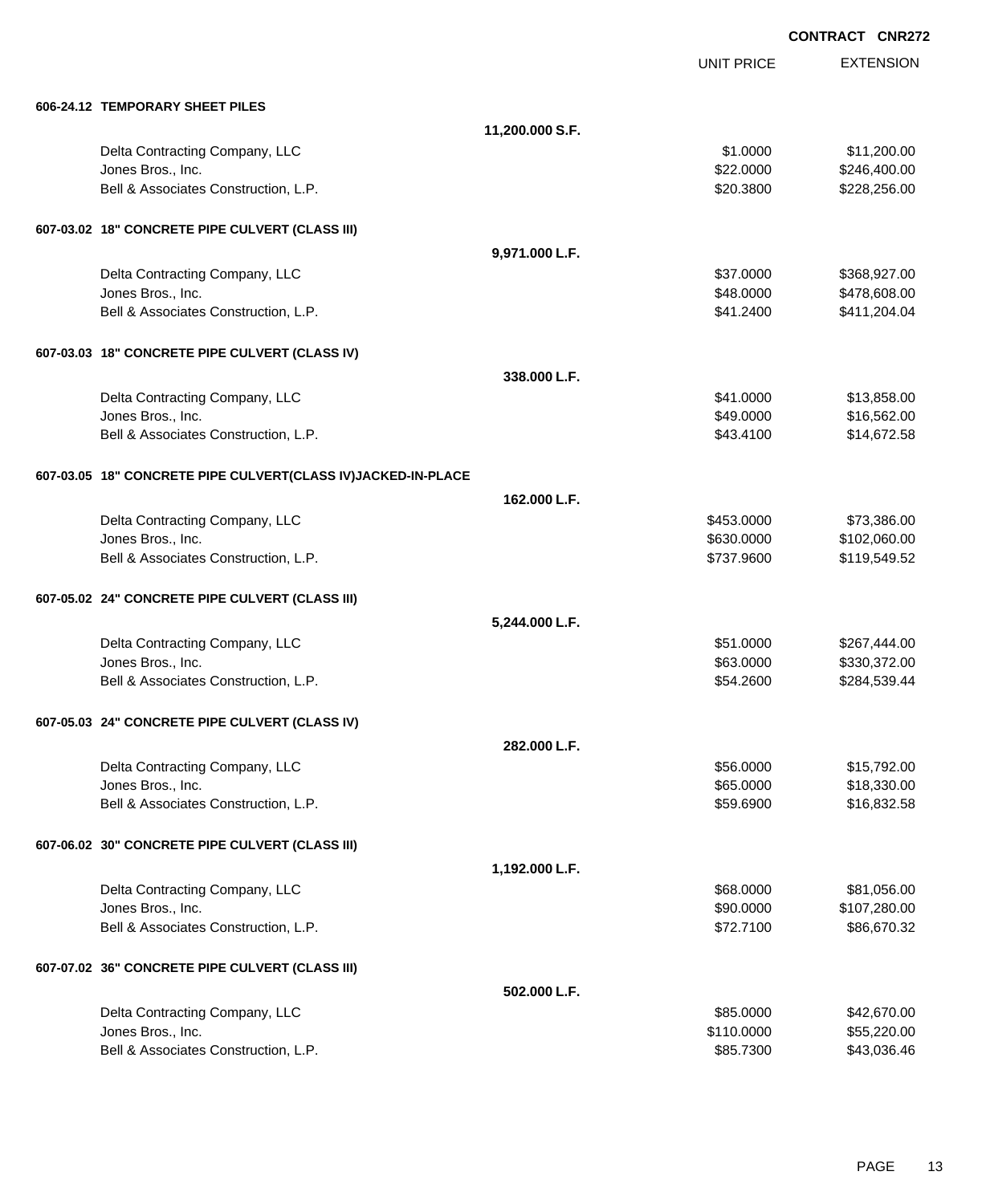| 607-08.02 42" CONCRETE PIPE CULVERT (CLASS III)              |                |                              |                           |
|--------------------------------------------------------------|----------------|------------------------------|---------------------------|
|                                                              | 1,419.000 L.F. |                              |                           |
| Delta Contracting Company, LLC                               |                | \$100.0000                   | \$141,900.00              |
| Jones Bros., Inc.                                            |                | \$130.0000                   | \$184,470.00              |
| Bell & Associates Construction, L.P.                         |                | \$103.1000                   | \$146,298.90              |
| 607-09.03 48" CONCRETE PIPE CULVERT (CLASS IV)               |                |                              |                           |
|                                                              | 50.000 L.F.    |                              |                           |
| Delta Contracting Company, LLC                               |                | \$140.0000                   | \$7,000.00                |
| Jones Bros., Inc.                                            |                | \$215.0000                   | \$10,750.00               |
| Bell & Associates Construction, L.P.                         |                | \$157.3600                   | \$7,868.00                |
| 607-10.02 54" CONCRETE PIPE CULVERT (CLASS III)              |                |                              |                           |
|                                                              | 133.000 L.F.   |                              |                           |
| Delta Contracting Company, LLC                               |                | \$146.0000                   | \$19,418.00               |
| Jones Bros., Inc.                                            |                | \$230.0000                   | \$30,590.00               |
| Bell & Associates Construction, L.P.                         |                | \$184.4900                   | \$24,537.17               |
| 607-11.06 60" CONCRETE PIPE CULVERT(CLASS IV)JACKED-IN-PLACE |                |                              |                           |
|                                                              | 224.000 L.F.   |                              |                           |
| Delta Contracting Company, LLC                               |                | \$1,555.0000                 | \$348,320.00              |
| Jones Bros., Inc.                                            |                | \$2,025.0000                 | \$453,600.00              |
| Bell & Associates Construction, L.P.                         |                | \$2,387.5100                 | \$534,802.24              |
| 607-16.01 23"X 14" HORIZONTAL OVAL CONCRETE PIPE CULVERT     |                |                              |                           |
|                                                              | 79.000 L.F.    |                              |                           |
| Delta Contracting Company, LLC                               |                | \$65.0000                    | \$5,135.00                |
| Jones Bros., Inc.                                            |                | \$71.0000                    | \$5,609.00                |
| Bell & Associates Construction, L.P.                         |                | \$75.9700                    | \$6,001.63                |
| 607-16.06 45"X 29" HORIZONTAL OVAL CONCRETE PIPE CULVERT     |                |                              |                           |
|                                                              | 54.500 L.F.    |                              |                           |
| Delta Contracting Company, LLC                               |                | \$120.0000                   | \$6,540.00                |
| Jones Bros., Inc.                                            |                | \$160.0000                   | \$8,720.00                |
| Bell & Associates Construction, L.P.                         |                | \$141.0800                   | \$7,688.86                |
| 610-07.03 18" PIPE DRAIN (BRIDGE DRAIN)                      |                |                              |                           |
|                                                              | 260.000 L.F.   |                              |                           |
| Delta Contracting Company, LLC                               |                | \$50.0000                    | \$13,000.00               |
| Jones Bros., Inc.                                            |                | \$43.0000                    | \$11,180.00               |
| Bell & Associates Construction, L.P.                         |                | \$48.8400                    | \$12,698.40               |
| 611-01.02 MANHOLES, > 4' - 8' DEPTH                          |                |                              |                           |
|                                                              | 3.000 EACH     |                              |                           |
| Delta Contracting Company, LLC                               |                | \$4,200.0000                 | \$12,600.00               |
| Jones Bros., Inc.<br>Bell & Associates Construction, L.P.    |                | \$3,500.0000<br>\$3,255.6900 | \$10,500.00<br>\$9,767.07 |
|                                                              |                |                              |                           |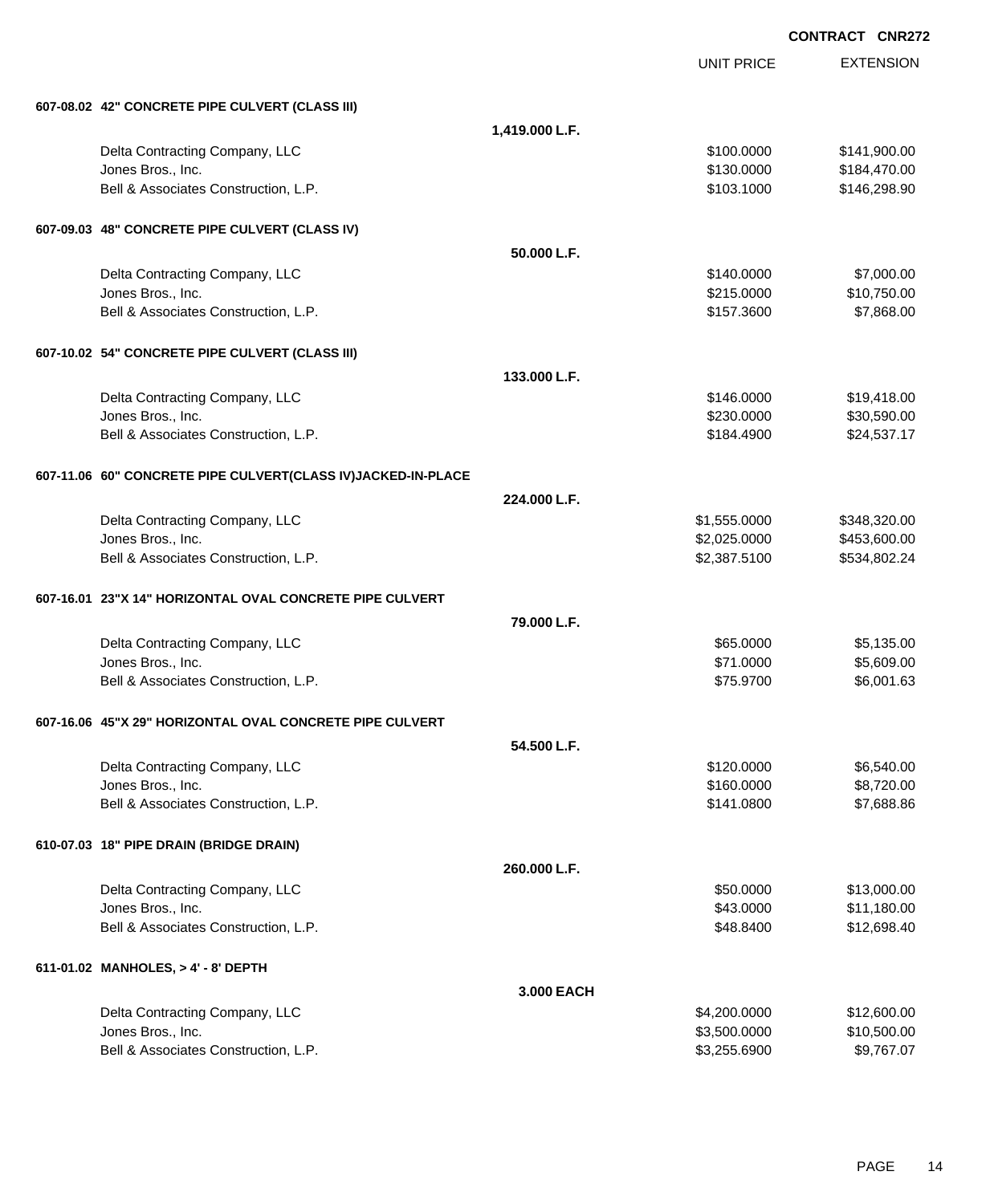| 611-01.03 MANHOLES, > 8' - 12' DEPTH       |                   |               |             |
|--------------------------------------------|-------------------|---------------|-------------|
|                                            | 8.000 EACH        |               |             |
| Delta Contracting Company, LLC             |                   | \$7,200.0000  | \$57,600.00 |
| Jones Bros., Inc.                          |                   | \$8,300.0000  | \$66,400.00 |
| Bell & Associates Construction, L.P.       |                   | \$9,224.4600  | \$73,795.68 |
| 611-01.04 MANHOLES, > 12' - 16' DEPTH      |                   |               |             |
|                                            | <b>4.000 EACH</b> |               |             |
| Delta Contracting Company, LLC             |                   | \$8,000.0000  | \$32,000.00 |
| Jones Bros., Inc.                          |                   | \$13,200.0000 | \$52,800.00 |
| Bell & Associates Construction, L.P.       |                   | \$15,193.2300 | \$60,772.92 |
| 611-01.05 MANHOLES, > 16' - 20' DEPTH      |                   |               |             |
|                                            | <b>2.000 EACH</b> |               |             |
| Delta Contracting Company, LLC             |                   | \$16,000.0000 | \$32,000.00 |
| Jones Bros., Inc.                          |                   | \$8,500.0000  | \$17,000.00 |
| Bell & Associates Construction, L.P.       |                   | \$12,480.1500 | \$24,960.30 |
| 611-01.06 MANHOLES, > 20' - 24' DEPTH      |                   |               |             |
|                                            | <b>1.000 EACH</b> |               |             |
| Delta Contracting Company, LLC             |                   | \$36,000.0000 | \$36,000.00 |
| Jones Bros., Inc.                          |                   | \$29,100.0000 | \$29,100.00 |
| Bell & Associates Construction, L.P.       |                   | \$37,983.0700 | \$37,983.07 |
| 611-01.07 MANHOLES, > 24' - 28' DEPTH      |                   |               |             |
|                                            | <b>1.000 EACH</b> |               |             |
| Delta Contracting Company, LLC             |                   | \$52,000.0000 | \$52,000.00 |
| Jones Bros., Inc.                          |                   | \$15,200.0000 | \$15,200.00 |
| Bell & Associates Construction, L.P.       |                   | \$32,556.9100 | \$32,556.91 |
| 611-02.11 JUNCTION BOX, TYPE 2             |                   |               |             |
|                                            | <b>2.000 EACH</b> |               |             |
| Delta Contracting Company, LLC             |                   | \$4,300.0000  | \$8,600.00  |
| Jones Bros., Inc.                          |                   | \$4,500.0000  | \$9,000.00  |
| Bell & Associates Construction, L.P.       |                   | \$4,340.9200  | \$8,681.84  |
| 611-02.13 JUNCTION BOX, TYPE 4             |                   |               |             |
|                                            | 3.000 EACH        |               |             |
| Delta Contracting Company, LLC             |                   | \$16,000.0000 | \$48,000.00 |
| Jones Bros., Inc.                          |                   | \$17,500.0000 | \$52,500.00 |
| Bell & Associates Construction, L.P.       |                   | \$21,704.6100 | \$65,113.83 |
| 611-07.01 CLASS A CONCRETE (PIPE ENDWALLS) |                   |               |             |
|                                            | 27.000 C.Y.       |               |             |
| Delta Contracting Company, LLC             |                   | \$950.0000    | \$25,650.00 |
| Jones Bros., Inc.                          |                   | \$1,250.0000  | \$33,750.00 |
| Bell & Associates Construction, L.P.       |                   | \$1,275.1500  | \$34,429.05 |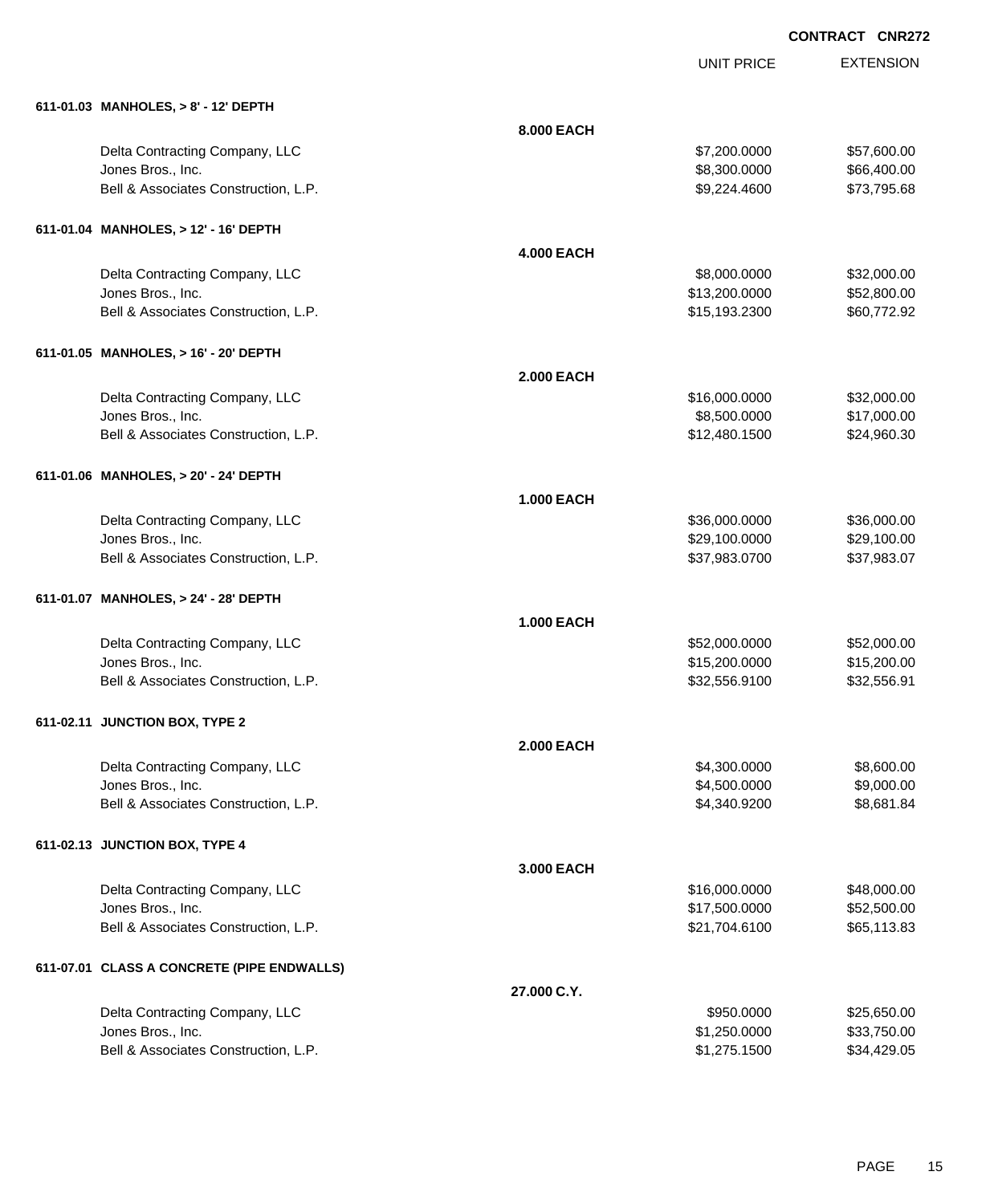EXTENSION **CONTRACT CNR272** UNIT PRICE **611-07.02 STEEL BAR REINFORCEMENT (PIPE ENDWALLS) 693.000 LB.** Delta Contracting Company, LLC **6.6500 \$1,836.45 \$2.6500** \$1,836.45 Jones Bros., Inc. \$2.0000 \$1,386.00 Bell & Associates Construction, L.P.  $$2.2200$   $$1,538.46$ **611-07.54 18IN ENDWALL (CROSS DRAIN) 3:1 2.000 EACH** Delta Contracting Company, LLC 6. The contraction of the contraction of the state of the state of the state of the state of the state of the state of the state of the state of the state of the state of the state of the sta Jones Bros., Inc. \$1,650.0000 \$3,300.00 Bell & Associates Construction, L.P.  $$2,170.4600$   $$4,340.92$ **611-07.55 18IN ENDWALL (CROSS DRAIN) 4:1 3.000 EACH** Delta Contracting Company, LLC 6. The contraction of the contraction of the state of the state of the state of the state of the state of the state of the state of the state of the state of the state of the state of the sta Jones Bros., Inc. \$2,025.0000 \$6,075.00 Bell & Associates Construction, L.P. \$2,713.0800 \$8,139.24 **611-07.56 18IN ENDWALL (CROSS DRAIN) 6:1 4.000 EACH** Delta Contracting Company, LLC 6.0000 \$8,800.00 \$2,200.0000 \$8,800.00 Jones Bros., Inc. \$2,800.0000 \$11,200.00 Bell & Associates Construction, L.P.  $$3,255.6900$   $$13,022.76$ **611-07.58 24IN ENDWALL (CROSS DRAIN) 4:1 1.000 EACH** Delta Contracting Company, LLC 63,200.000 \$3,200.000 \$3,200.000 \$3,200.000 Jones Bros., Inc. \$3,050.0000 \$3,050.00 Bell & Associates Construction, L.P.  $$3,798.3100$   $$3,798.3100$ **611-07.59 24IN ENDWALL (CROSS DRAIN) 6:1 3.000 EACH** Delta Contracting Company, LLC **1996 and 2009** \$3,500.0000 \$10,500.000 \$10,500.00 Jones Bros., Inc. \$4,300.0000 \$12,900.00 Bell & Associates Construction, L.P.  $$4,340.9200$   $$13,022.76$ **611-07.60 30IN ENDWALL (CROSS DRAIN) 3:1 1.000 EACH**

Delta Contracting Company, LLC 6. 2000.000 \$2,900.000 \$2,900.000 \$2,900.000 \$2,900.000 \$2,900.00 Jones Bros., Inc. \$4,200.0000 \$4,200.00 Bell & Associates Construction, L.P. \$2,984.3800 \$2,984.3800 \$2,984.3800 **611-07.62 30IN ENDWALL (CROSS DRAIN) 6:1 2.000 EACH** Delta Contracting Company, LLC 6.500.000 \$6,800.00 \$6,800.000 \$6,800.00 Jones Bros., Inc. \$7,300.0000 \$14,600.00 Bell & Associates Construction, L.P. \$3,472.7400 \$6,945.48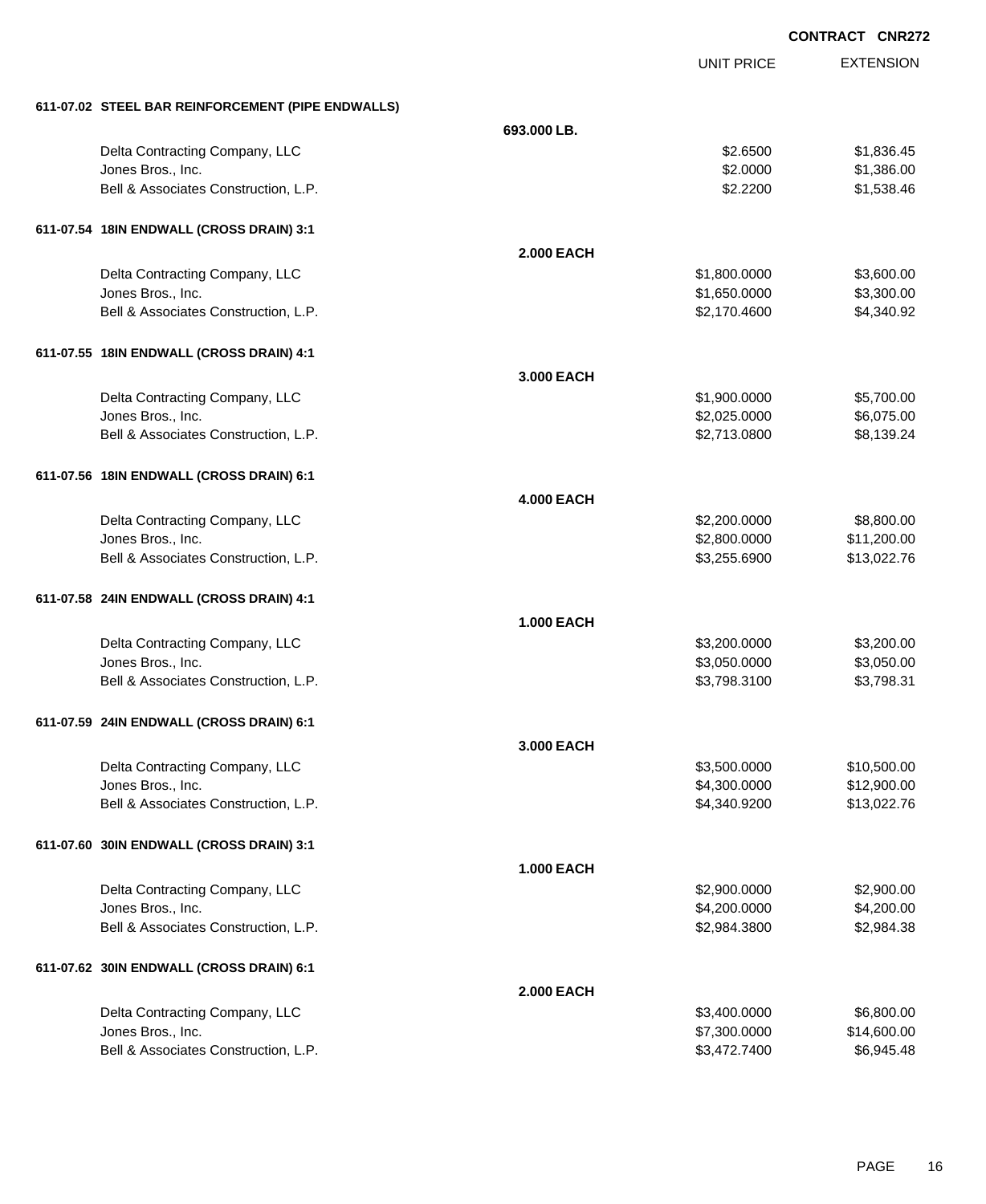| 611-07.73 18IN ENDWALL (MEDIAN DRAIN)             |                    |              |             |
|---------------------------------------------------|--------------------|--------------|-------------|
|                                                   | <b>1.000 EACH</b>  |              |             |
| Delta Contracting Company, LLC                    |                    | \$2,200.0000 | \$2,200.00  |
| Jones Bros., Inc.                                 |                    | \$2,900.0000 | \$2,900.00  |
| Bell & Associates Construction, L.P.              |                    | \$4,937.8000 | \$4,937.80  |
|                                                   |                    |              |             |
| 611-09.01 ADJUSTMENT OF EXISTING CATCHBASIN       |                    |              |             |
|                                                   | <b>4.000 EACH</b>  |              |             |
| Delta Contracting Company, LLC                    |                    | \$2,200.0000 | \$8,800.00  |
| Jones Bros., Inc.                                 |                    | \$1,200.0000 | \$4,800.00  |
| Bell & Associates Construction, L.P.              |                    | \$3,744.0500 | \$14,976.20 |
| 611-09.03 CAPPING EXISTING CATCHBASIN             |                    |              |             |
|                                                   | <b>1.000 EACH</b>  |              |             |
| Delta Contracting Company, LLC                    |                    | \$1,500.0000 | \$1,500.00  |
| Jones Bros., Inc.                                 |                    | \$1,800.0000 | \$1,800.00  |
| Bell & Associates Construction, L.P.              |                    | \$2,441.7700 | \$2,441.77  |
| 611-10.01 CATCH BASINS, TYPE 10, 0' - 4' DEPTH    |                    |              |             |
|                                                   | <b>1.000 EACH</b>  |              |             |
| Delta Contracting Company, LLC                    |                    | \$3,200.0000 | \$3,200.00  |
| Jones Bros., Inc.                                 |                    | \$3,300.0000 | \$3,300.00  |
| Bell & Associates Construction, L.P.              |                    | \$1,899.1500 | \$1,899.15  |
|                                                   |                    |              |             |
| 611-10.02 CATCH BASINS, TYPE 10, > 4' - 8' DEPTH  |                    |              |             |
|                                                   | <b>2.000 EACH</b>  |              |             |
| Delta Contracting Company, LLC                    |                    | \$3,400.0000 | \$6,800.00  |
| Jones Bros., Inc.                                 |                    | \$3,400.0000 | \$6,800.00  |
| Bell & Associates Construction, L.P.              |                    | \$2,468.9000 | \$4,937.80  |
| 611-12.01 CATCH BASINS, TYPE 12, 0' - 4' DEPTH    |                    |              |             |
|                                                   | <b>1.000 EACH</b>  |              |             |
| Delta Contracting Company, LLC                    |                    | \$3,400.0000 | \$3,400.00  |
| Jones Bros., Inc.                                 |                    | \$3,400.0000 | \$3,400.00  |
| Bell & Associates Construction, L.P.              |                    | \$2,468.9000 | \$2,468.90  |
| 611-12.02 CATCH BASINS, TYPE 12, > 4' - 8' DEPTH  |                    |              |             |
|                                                   | <b>16.000 EACH</b> |              |             |
| Delta Contracting Company, LLC                    |                    | \$3,600.0000 | \$57,600.00 |
| Jones Bros., Inc.                                 |                    | \$3,900.0000 | \$62,400.00 |
| Bell & Associates Construction, L.P.              |                    | \$3,255.6900 | \$52,091.04 |
| 611-12.03 CATCH BASINS, TYPE 12, > 8' - 12' DEPTH |                    |              |             |
|                                                   | 7.000 EACH         |              |             |
| Delta Contracting Company, LLC                    |                    | \$7,400.0000 | \$51,800.00 |
| Jones Bros., Inc.                                 |                    | \$8,050.0000 | \$56,350.00 |
| Bell & Associates Construction, L.P.              |                    | \$8,464.8000 | \$59,253.60 |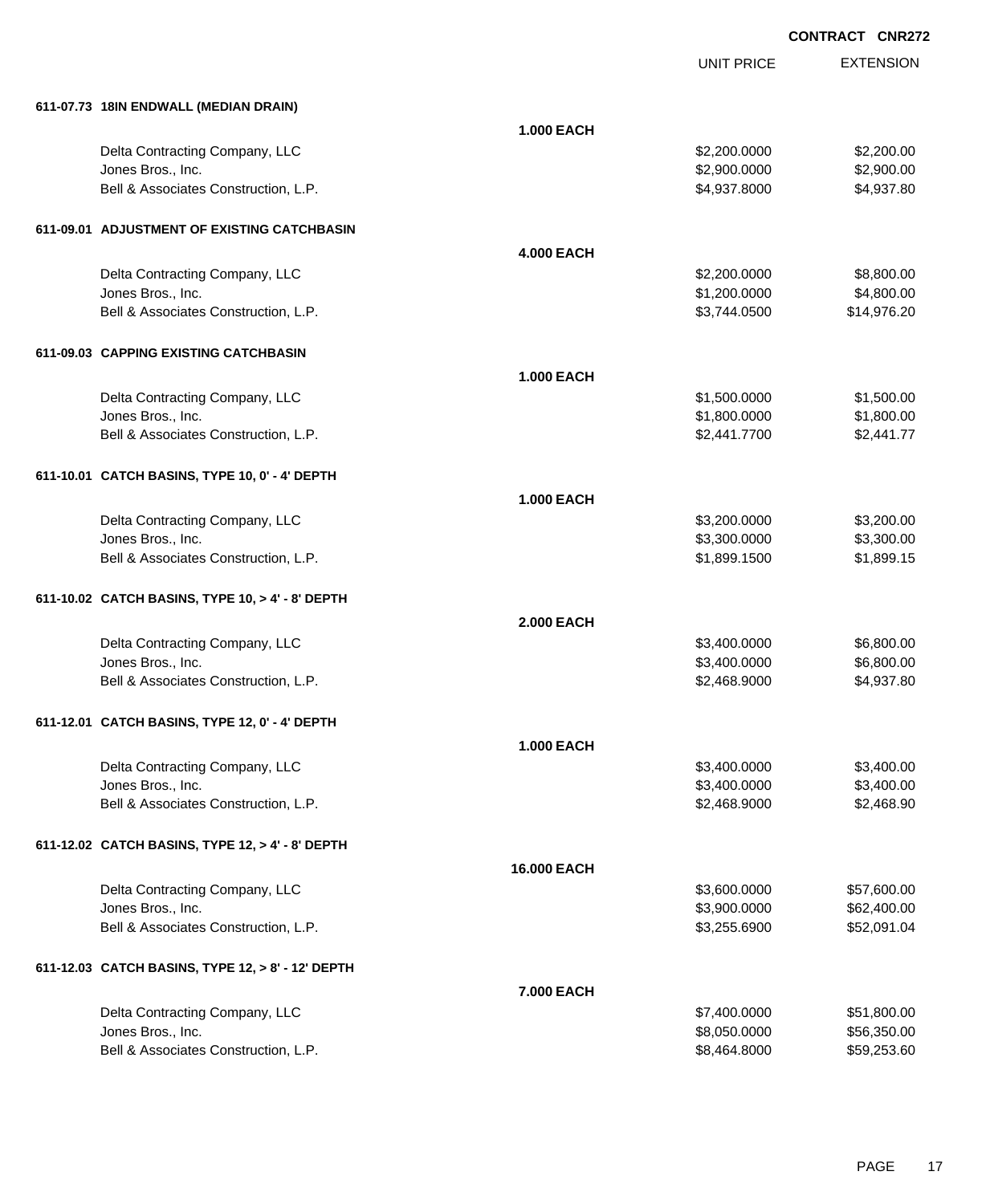| 611-12.04 CATCH BASINS, TYPE 12, > 12' - 16' DEPTH        |                    |                                |                            |
|-----------------------------------------------------------|--------------------|--------------------------------|----------------------------|
|                                                           | <b>12.000 EACH</b> |                                |                            |
| Delta Contracting Company, LLC                            |                    | \$10,400.0000                  | \$124,800.00               |
| Jones Bros., Inc.                                         |                    | \$6,600.0000                   | \$79,200.00                |
| Bell & Associates Construction, L.P.                      |                    | \$7,243.9100                   | \$86,926.92                |
| 611-12.05 CATCH BASINS, TYPE 12, > 16' - 20' DEPTH        |                    |                                |                            |
|                                                           | <b>1.000 EACH</b>  |                                |                            |
| Delta Contracting Company, LLC                            |                    | \$15,000.0000                  | \$15,000.00                |
| Jones Bros., Inc.                                         |                    | \$8,250.0000                   | \$8,250.00                 |
| Bell & Associates Construction, L.P.                      |                    | \$10,852.3000                  | \$10,852.30                |
| 611-14.02 CATCH BASINS, TYPE 14, > 4' - 8' DEPTH          |                    |                                |                            |
|                                                           | 3.000 EACH         |                                |                            |
| Delta Contracting Company, LLC                            |                    | \$8,600.0000                   | \$25,800.00                |
| Jones Bros., Inc.                                         |                    | \$8,900.0000                   | \$26,700.00                |
| Bell & Associates Construction, L.P.                      |                    | \$9,441.5100                   | \$28,324.53                |
| 611-14.03 CATCH BASINS, TYPE 14, > 8' - 12' DEPTH         |                    |                                |                            |
|                                                           | <b>1.000 EACH</b>  |                                |                            |
| Delta Contracting Company, LLC                            |                    | \$13,200.0000                  | \$13,200.00                |
| Jones Bros., Inc.                                         |                    | \$10,500.0000                  | \$10,500.00                |
| Bell & Associates Construction, L.P.                      |                    | \$11,937.5400                  | \$11,937.54                |
| 611-31.02 CATCH BASINS, TYPE 31, > 4' - 8' DEPTH          |                    |                                |                            |
|                                                           | 54.000 EACH        |                                |                            |
| Delta Contracting Company, LLC                            |                    | \$8,400.0000                   | \$453,600.00               |
| Jones Bros., Inc.                                         |                    | \$6,850.0000                   | \$369,900.00               |
| Bell & Associates Construction, L.P.                      |                    | \$7,433.8300                   | \$401,426.82               |
| 611-31.03 CATCH BASINS, TYPE 31, > 8' - 12' DEPTH         |                    |                                |                            |
|                                                           | <b>11.000 EACH</b> |                                |                            |
| Delta Contracting Company, LLC                            |                    | \$10,800.0000                  | \$118,800.00               |
| Jones Bros., Inc.                                         |                    | \$8,500.0000                   | \$93,500.00                |
| Bell & Associates Construction, L.P.                      |                    | \$9,875.6000                   | \$108,631.60               |
| 611-31.04 CATCH BASINS, TYPE 31, > 12' - 16' DEPTH        |                    |                                |                            |
|                                                           | <b>2.000 EACH</b>  |                                |                            |
| Delta Contracting Company, LLC                            |                    | \$11,200.0000                  | \$22,400.00                |
| Jones Bros., Inc.<br>Bell & Associates Construction, L.P. |                    | \$11,300.0000                  | \$22,600.00                |
|                                                           |                    | \$24,688.9900                  | \$49,377.98                |
| 611-31.06 CATCH BASINS, TYPE 31, > 20' - 24' DEPTH        |                    |                                |                            |
|                                                           | <b>2.000 EACH</b>  |                                |                            |
| Delta Contracting Company, LLC                            |                    | \$42,000.0000                  | \$84,000.00                |
| Jones Bros., Inc.<br>Bell & Associates Construction, L.P. |                    | \$29,900.0000<br>\$46,393.6000 | \$59,800.00<br>\$92,787.20 |
|                                                           |                    |                                |                            |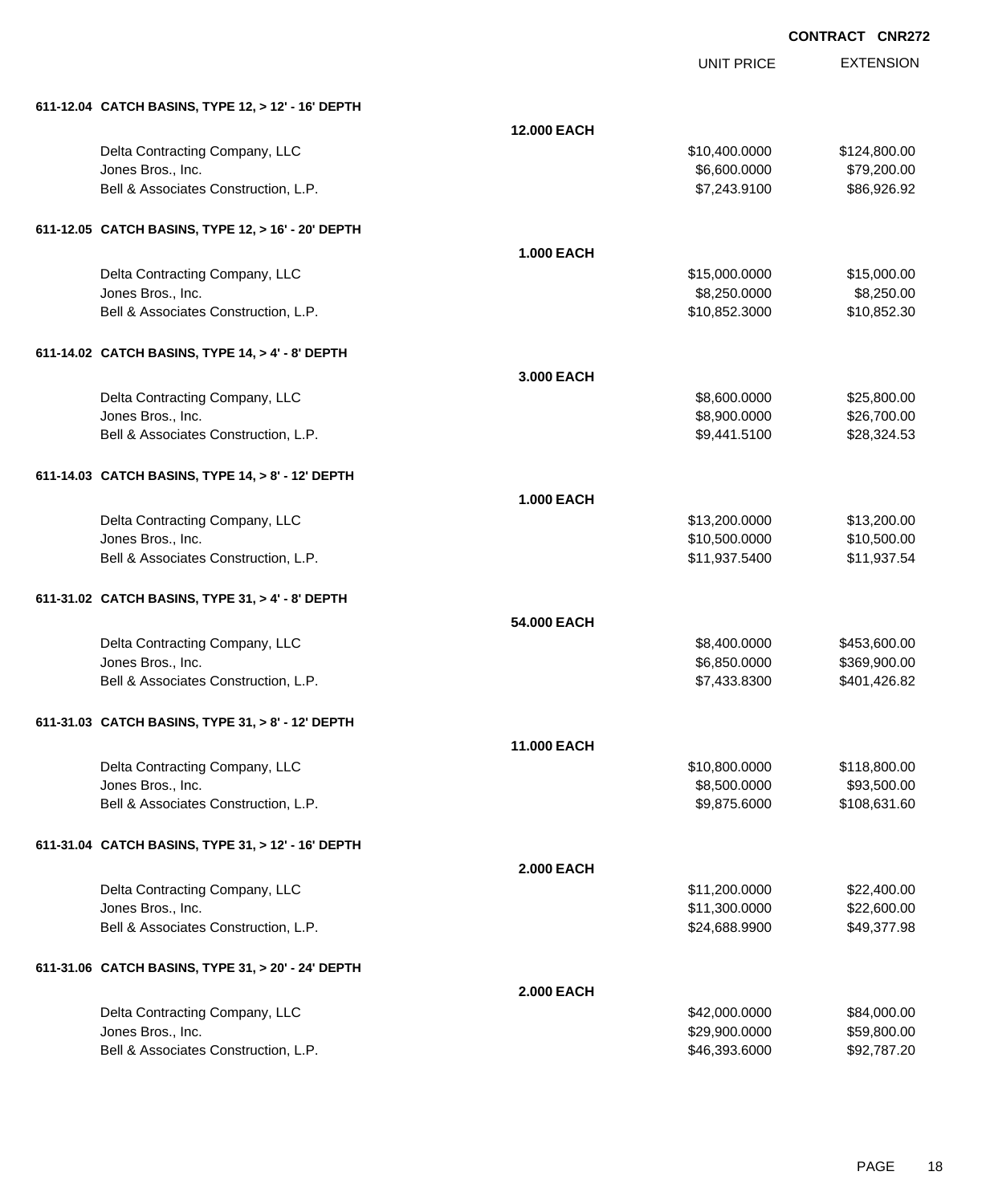|  | 611-31.07 CATCH BASINS, TYPE 31, > 24' - 28' DEPTH |
|--|----------------------------------------------------|

| 611-31.07 CATCH BASINS, TYPE 31, > 24' - 28' DEPTH |                    |               |              |
|----------------------------------------------------|--------------------|---------------|--------------|
|                                                    | <b>1.000 EACH</b>  |               |              |
| Delta Contracting Company, LLC                     |                    | \$42,000.0000 | \$42,000.00  |
| Jones Bros., Inc.                                  |                    | \$15,200.0000 | \$15,200.00  |
| Bell & Associates Construction, L.P.               |                    | \$43,409.2200 | \$43,409.22  |
| 611-41.01 CATCH BASINS, TYPE 41, 0' - 4' DEPTH     |                    |               |              |
|                                                    | <b>1.000 EACH</b>  |               |              |
| Delta Contracting Company, LLC                     |                    | \$3,600.0000  | \$3,600.00   |
| Jones Bros., Inc.                                  |                    | \$4,000.0000  | \$4,000.00   |
| Bell & Associates Construction, L.P.               |                    | \$3,255.6900  | \$3,255.69   |
| 611-41.02 CATCH BASINS, TYPE 41, > 4' - 8' DEPTH   |                    |               |              |
|                                                    | <b>1.000 EACH</b>  |               |              |
| Delta Contracting Company, LLC                     |                    | \$4,000.0000  | \$4,000.00   |
| Jones Bros., Inc.                                  |                    | \$4,200.0000  | \$4,200.00   |
| Bell & Associates Construction, L.P.               |                    | \$3,798.3100  | \$3,798.31   |
| 611-42.01 CATCH BASINS, TYPE 42, 0' - 4' DEPTH     |                    |               |              |
|                                                    | <b>14.000 EACH</b> |               |              |
| Delta Contracting Company, LLC                     |                    | \$3,200.0000  | \$44,800.00  |
| Jones Bros., Inc.                                  |                    | \$4,000.0000  | \$56,000.00  |
| Bell & Associates Construction, L.P.               |                    | \$3,418.4800  | \$47,858.72  |
| 611-42.02 CATCH BASINS, TYPE 42, > 4' - 8' DEPTH   |                    |               |              |
|                                                    | 20.000 EACH        |               |              |
| Delta Contracting Company, LLC                     |                    | \$5,500.0000  | \$110,000.00 |
| Jones Bros., Inc.                                  |                    | \$4,700.0000  | \$94,000.00  |
| Bell & Associates Construction, L.P.               |                    | \$4,503.7100  | \$90,074.20  |
| 611-42.03 CATCH BASINS, TYPE 42, > 8' - 12' DEPTH  |                    |               |              |
|                                                    | <b>6.000 EACH</b>  |               |              |
| Delta Contracting Company, LLC                     |                    | \$7,000.0000  | \$42,000.00  |
| Jones Bros., Inc.                                  |                    | \$5,500.0000  | \$33,000.00  |
| Bell & Associates Construction, L.P.               |                    | \$5,968.7700  | \$35,812.62  |
| 611-42.04 CATCH BASINS, TYPE 42, > 12' - 16' DEPTH |                    |               |              |
|                                                    | <b>4.000 EACH</b>  |               |              |
| Delta Contracting Company, LLC                     |                    | \$7,200.0000  | \$28,800.00  |
| Jones Bros., Inc.                                  |                    | \$5,800.0000  | \$23,200.00  |
| Bell & Associates Construction, L.P.               |                    | \$8,139.2300  | \$32,556.92  |
| 620-05.01 CONC PARAPET SINGLE SLOPE (STD-1-1SS)    |                    |               |              |
|                                                    | 369.000 L.F.       |               |              |
| Delta Contracting Company, LLC                     |                    | \$94.5000     | \$34,870.50  |
| Jones Bros., Inc.                                  |                    | \$110.0000    | \$40,590.00  |
| Bell & Associates Construction, L.P.               |                    | \$48.2900     | \$17,819.01  |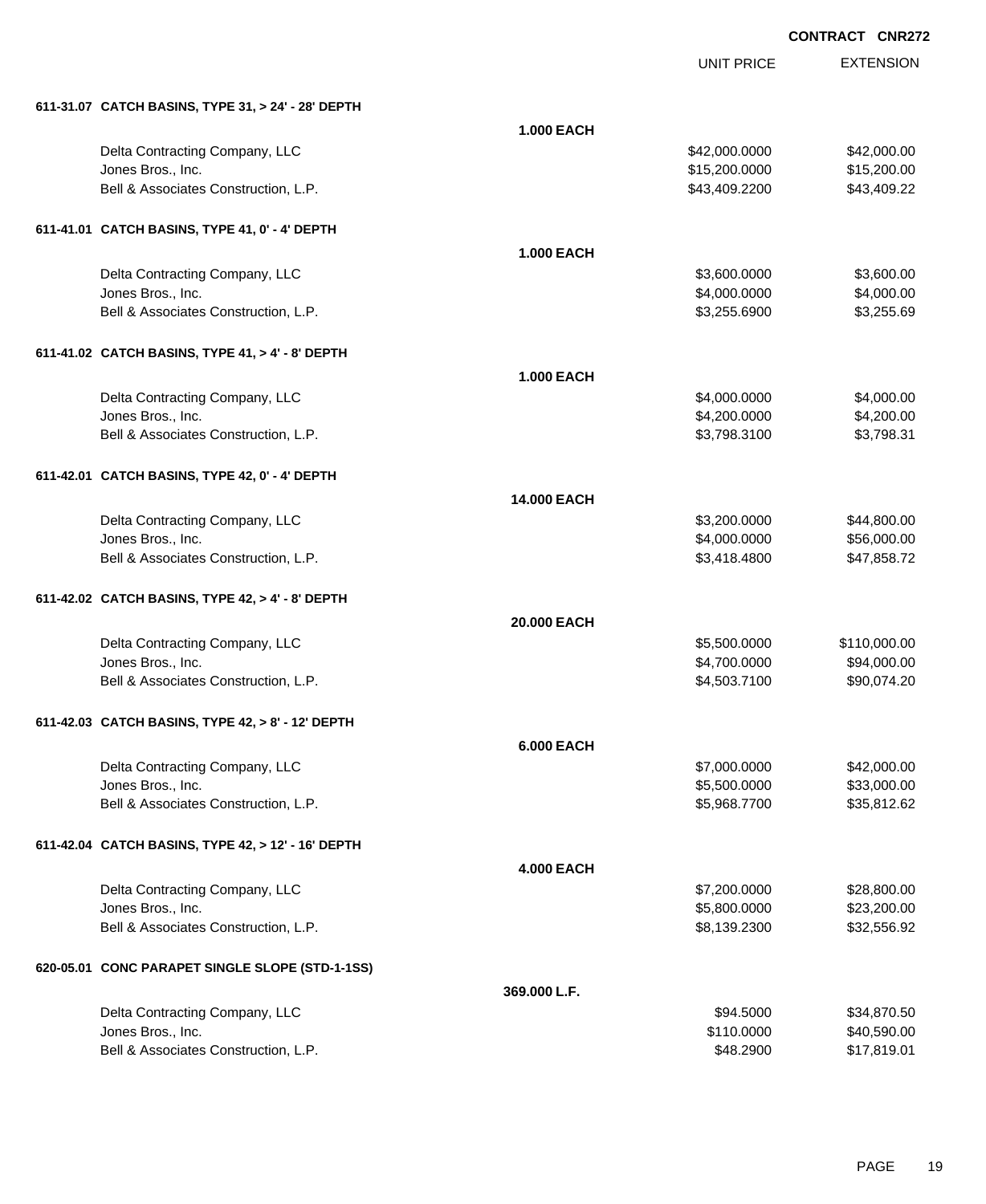|        | 621-03.02 18" TEMPORARY DRAINAGE PIPE |                 |            |              |
|--------|---------------------------------------|-----------------|------------|--------------|
|        |                                       | 598,000 L.F.    |            |              |
|        | Delta Contracting Company, LLC        |                 | \$35.0000  | \$20,930.00  |
|        | Jones Bros., Inc.                     |                 | \$30.0000  | \$17,940.00  |
|        | Bell & Associates Construction, L.P.  |                 | \$37.9800  | \$22,712.04  |
|        | 621-03.03 24" TEMPORARY DRAINAGE PIPE |                 |            |              |
|        |                                       | 160.000 L.F.    |            |              |
|        | Delta Contracting Company, LLC        |                 | \$45.0000  | \$7,200.00   |
|        | Jones Bros., Inc.                     |                 | \$35.0000  | \$5,600.00   |
|        | Bell & Associates Construction, L.P.  |                 | \$48.8400  | \$7,814.40   |
|        | 621-03.04 30" TEMPORARY DRAINAGE PIPE |                 |            |              |
|        |                                       | 260.000 L.F.    |            |              |
|        | Delta Contracting Company, LLC        |                 | \$54.0000  | \$14,040.00  |
|        | Jones Bros., Inc.                     |                 | \$40.0000  | \$10,400.00  |
|        | Bell & Associates Construction, L.P.  |                 | \$65.1100  | \$16,928.60  |
|        | 621-03.07 48" TEMPORARY DRAINAGE PIPE |                 |            |              |
|        |                                       | 625.000 L.F.    |            |              |
|        | Delta Contracting Company, LLC        |                 | \$71.0000  | \$44,375.00  |
|        | Jones Bros., Inc.                     |                 | \$85.0000  | \$53,125.00  |
|        | Bell & Associates Construction, L.P.  |                 | \$119.3800 | \$74,612.50  |
|        | 701-01.01 CONCRETE SIDEWALK (4 ")     |                 |            |              |
|        |                                       | 25,114.000 S.F. |            |              |
|        | Delta Contracting Company, LLC        |                 | \$4.6500   | \$116,780.10 |
|        | Jones Bros., Inc.                     |                 | \$5.0000   | \$125,570.00 |
|        | Bell & Associates Construction, L.P.  |                 | \$5.1500   | \$129,337.10 |
| 701-02 | <b>CONCRETE DRIVEWAY</b>              |                 |            |              |
|        |                                       | 1,966.000 S.F.  |            |              |
|        | Delta Contracting Company, LLC        |                 | \$6.8500   | \$13,467.10  |
|        | Jones Bros., Inc.                     |                 | \$8.0000   | \$15,728.00  |
|        | Bell & Associates Construction, L.P.  |                 | \$8.4100   | \$16,534.06  |
|        | 701-02.03 CONCRETE CURB RAMP          |                 |            |              |
|        |                                       | 3,962.000 S.F.  |            |              |
|        | Delta Contracting Company, LLC        |                 | \$16.0000  | \$63,392.00  |
|        | Jones Bros., Inc.                     |                 | \$20.0000  | \$79,240.00  |
|        | Bell & Associates Construction, L.P.  |                 | \$20.0800  | \$79,556.96  |
| 701-03 | <b>CONCRETE MEDIAN PAVEMENT</b>       |                 |            |              |
|        |                                       | 213.000 C.Y.    |            |              |
|        | Delta Contracting Company, LLC        |                 | \$290.0000 | \$61,770.00  |
|        | Jones Bros., Inc.                     |                 | \$420.0000 | \$89,460.00  |
|        | Bell & Associates Construction, L.P.  |                 | \$417.8100 | \$88,993.53  |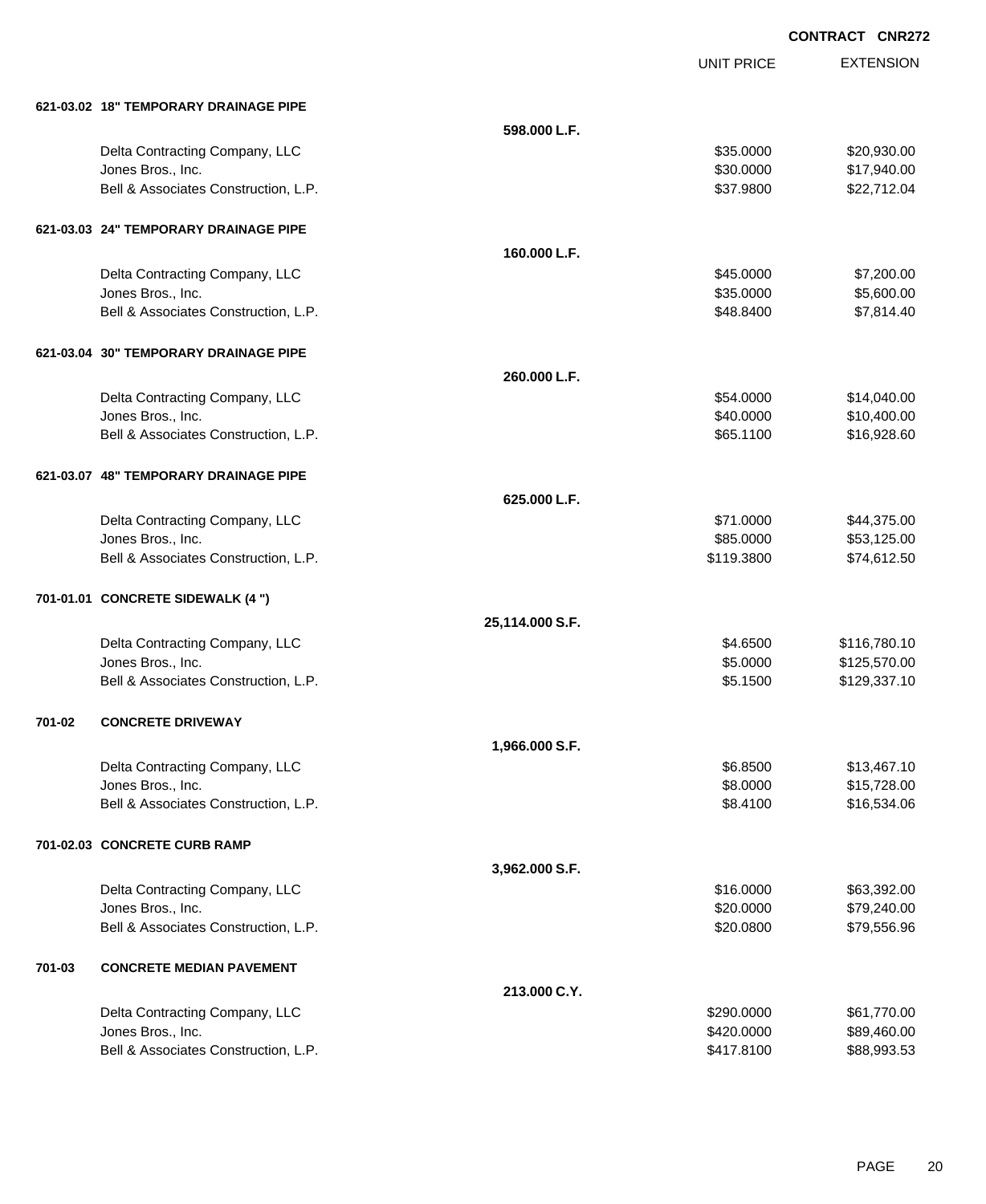|        |                                                      |                 | <b>UNIT PRICE</b> | <b>EXTENSION</b> |
|--------|------------------------------------------------------|-----------------|-------------------|------------------|
| 702-01 | <b>CONCRETE CURB</b>                                 |                 |                   |                  |
|        |                                                      | 110.000 C.Y.    |                   |                  |
|        | Delta Contracting Company, LLC                       |                 | \$550.0000        | \$60,500.00      |
|        | Jones Bros., Inc.                                    |                 | \$525.0000        | \$57,750.00      |
|        | Bell & Associates Construction, L.P.                 |                 | \$526.3400        | \$57,897.40      |
| 702-03 | <b>CONCRETE COMBINED CURB &amp; GUTTER</b>           |                 |                   |                  |
|        |                                                      | 386.000 C.Y.    |                   |                  |
|        | Delta Contracting Company, LLC                       |                 | \$415.0000        | \$160,190.00     |
|        | Jones Bros., Inc.                                    |                 | \$400.0000        | \$154,400.00     |
|        | Bell & Associates Construction, L.P.                 |                 | \$396.1100        | \$152,898.46     |
| 703-01 | <b>CEMENT CONCRETE DITCH PAVING</b>                  |                 |                   |                  |
|        |                                                      | 60.000 C.Y.     |                   |                  |
|        | Delta Contracting Company, LLC                       |                 | \$310.0000        | \$18,600.00      |
|        | Jones Bros., Inc.                                    |                 | \$540.0000        | \$32,400.00      |
|        | Bell & Associates Construction, L.P.                 |                 | \$488.3500        | \$29,301.00      |
| 703-02 | <b>CEMENT CONCRETE DITCH PAVING (REINFORCED)</b>     |                 |                   |                  |
|        |                                                      | 25.000 C.Y.     |                   |                  |
|        | Delta Contracting Company, LLC                       |                 | \$375.0000        | \$9,375.00       |
|        | Jones Bros., Inc.                                    |                 | \$650.0000        | \$16,250.00      |
|        | Bell & Associates Construction, L.P.                 |                 | \$705.4000        | \$17,635.00      |
|        | 705-01.01 GUARDRAIL AT BRIDGE ENDS                   |                 |                   |                  |
|        |                                                      | 295.854 L.F.    |                   |                  |
|        | Delta Contracting Company, LLC                       |                 | \$56.0000         | \$16,567.82      |
|        | Jones Bros., Inc.                                    |                 | \$60.0000         | \$17,751.24      |
|        | Bell & Associates Construction, L.P.                 |                 | \$60.7700         | \$17,979.05      |
|        | 705-06.01 W BEAM GR (TYPE 2) MASH TL3                |                 |                   |                  |
|        |                                                      | 11,431.250 L.F. |                   |                  |
|        | Delta Contracting Company, LLC                       |                 | \$17.0000         | \$194,331.25     |
|        | Jones Bros., Inc.                                    |                 | \$18.2800         | \$208,963.25     |
|        | Bell & Associates Construction, L.P.                 |                 | \$18.4500         | \$210,906.56     |
|        | 705-06.10 GR TERMINALTRAILING END (TYPE 13) MASH TL3 |                 |                   |                  |
|        |                                                      | 23.000 EACH     |                   |                  |
|        | Delta Contracting Company, LLC                       |                 | \$1,035.0000      | \$23,805.00      |
|        | Jones Bros., Inc.                                    |                 | \$1,125.0000      | \$25,875.00      |
|        | Bell & Associates Construction, L.P.                 |                 | \$1,123.2100      | \$25,833.83      |
|        | 705-06.20 TANGENT ENERGY ABSORBING TERM MASH TL-3    |                 |                   |                  |
|        |                                                      | 24.000 EACH     |                   |                  |
|        | Delta Contracting Company, LLC                       |                 | \$2,600.0000      | \$62,400.00      |
|        | Jones Bros., Inc.                                    |                 | \$2,826.0000      | \$67,824.00      |
|        | Bell & Associates Construction, L.P.                 |                 | \$2,821.6000      | \$67,718.40      |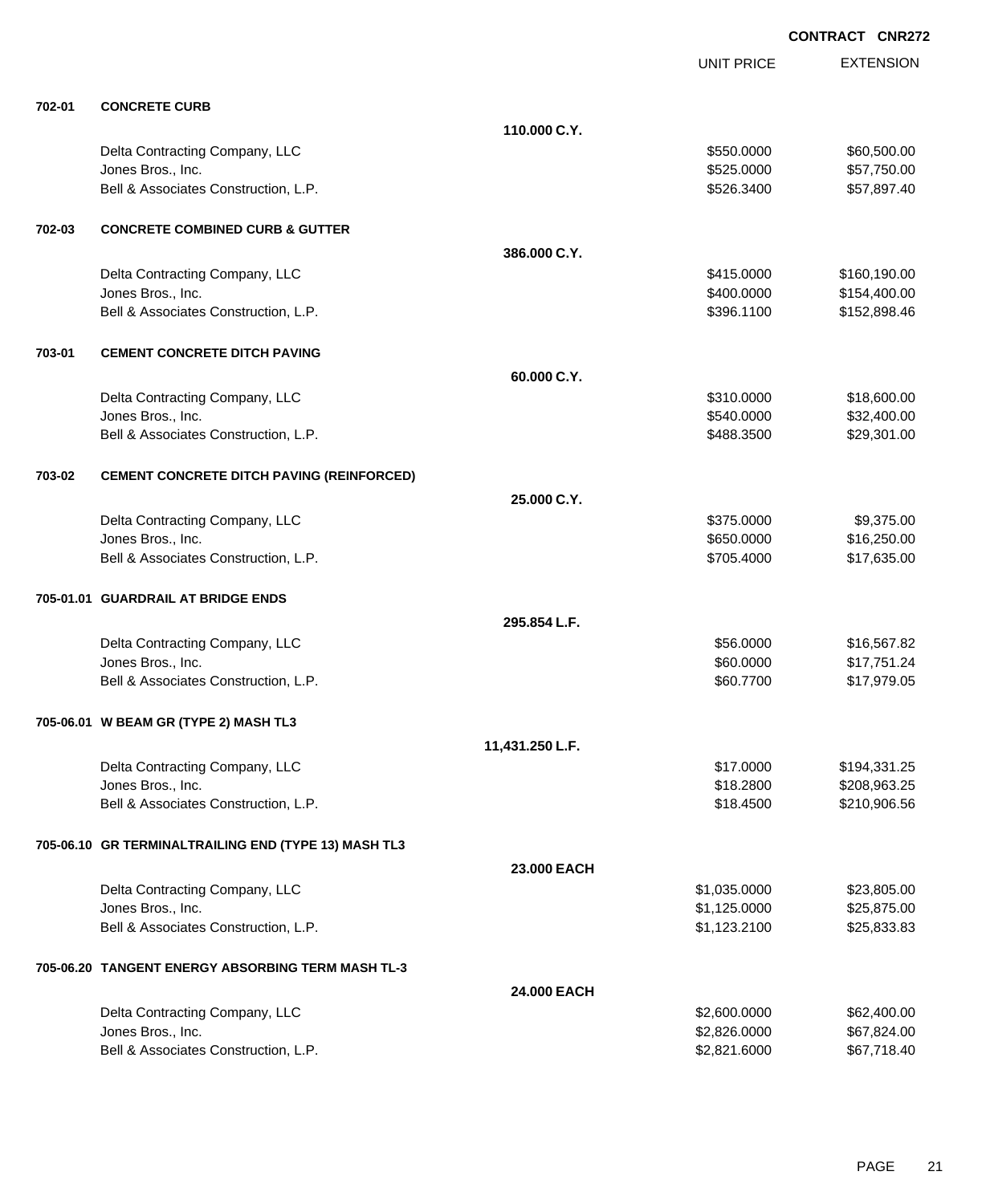|        |                                                           |                   | UNIT PRICE                     | <b>EXTENSION</b>             |
|--------|-----------------------------------------------------------|-------------------|--------------------------------|------------------------------|
|        | 705-08.51 PORTABLE IMPACT ATTENUATOR NCHRP350 TL-3        |                   |                                |                              |
|        |                                                           | 54.000 EACH       |                                |                              |
|        | Delta Contracting Company, LLC                            |                   | \$1,000.0000                   | \$54,000.00                  |
|        | Jones Bros., Inc.                                         |                   | \$9,700.0000                   | \$523,800.00                 |
|        | Bell & Associates Construction, L.P.                      |                   | \$5,154.8400                   | \$278,361.36                 |
|        | 705-20.20 LOW MAINT CRASH CUSHN NARROW (MASH TL-3)        |                   |                                |                              |
|        |                                                           | <b>4.000 EACH</b> |                                |                              |
|        | Delta Contracting Company, LLC                            |                   | \$30,000.0000                  | \$120,000.00                 |
|        | Jones Bros., Inc.<br>Bell & Associates Construction, L.P. |                   | \$27,675.0000<br>\$30,623.8500 | \$110,700.00<br>\$122,495.40 |
|        |                                                           |                   |                                |                              |
|        | 705-80.01 LONGITUDINAL CABLE BARRIER                      |                   |                                |                              |
|        |                                                           | 440.000 L.F.      |                                |                              |
|        | Delta Contracting Company, LLC                            |                   | \$20.0000                      | \$8,800.00                   |
|        | Jones Bros., Inc.<br>Bell & Associates Construction, L.P. |                   | \$21.5000<br>\$21.7000         | \$9,460.00<br>\$9,548.00     |
|        |                                                           |                   |                                |                              |
|        | 705-80.18 CABLE BARRIER TERMINAL                          |                   |                                |                              |
|        |                                                           | <b>2.000 EACH</b> |                                |                              |
|        | Delta Contracting Company, LLC<br>Jones Bros., Inc.       |                   | \$3,725.0000<br>\$4,050.0000   | \$7,450.00<br>\$8,100.00     |
|        | Bell & Associates Construction, L.P.                      |                   | \$4,042.4800                   | \$8,084.96                   |
|        |                                                           |                   |                                |                              |
| 706-01 | <b>GUARDRAIL REMOVED</b>                                  |                   |                                |                              |
|        |                                                           | 9,485.000 L.F.    |                                |                              |
|        | Delta Contracting Company, LLC<br>Jones Bros., Inc.       |                   | \$4.0000<br>\$4.0000           | \$37,940.00<br>\$37,940.00   |
|        | Bell & Associates Construction, L.P.                      |                   | \$4.3400                       | \$41,164.90                  |
|        |                                                           |                   |                                |                              |
|        | 706-80.18 CABLE BARRIER TERMINAL (REMOVAL)                |                   |                                |                              |
|        |                                                           | <b>4.000 EACH</b> |                                |                              |
|        | Delta Contracting Company, LLC<br>Jones Bros., Inc.       |                   | \$275.0000<br>\$300.0000       | \$1,100.00<br>\$1,200.00     |
|        | Bell & Associates Construction, L.P.                      |                   | \$298.4400                     | \$1,193.76                   |
|        |                                                           |                   |                                |                              |
|        | 706-80.19 CABLE BARRIER (REMOVAL)                         |                   |                                |                              |
|        |                                                           | 14,344.000 L.F.   |                                |                              |
|        | Delta Contracting Company, LLC<br>Jones Bros., Inc.       |                   | \$2.6500<br>\$2.8500           | \$38,011.60<br>\$40,880.40   |
|        | Bell & Associates Construction, L.P.                      |                   | \$2.8800                       | \$41,310.72                  |
|        | 707-01.01 CHAIN-LINK FENCE (4-FOOT)                       |                   |                                |                              |
|        |                                                           | 791.000 L.F.      |                                |                              |
|        | Delta Contracting Company, LLC                            |                   | \$7.6500                       | \$6,051.15                   |
|        | Jones Bros., Inc.                                         |                   | \$11.2900                      | \$8,930.39                   |
|        | Bell & Associates Construction, L.P.                      |                   | \$11.3900                      | \$9,009.49                   |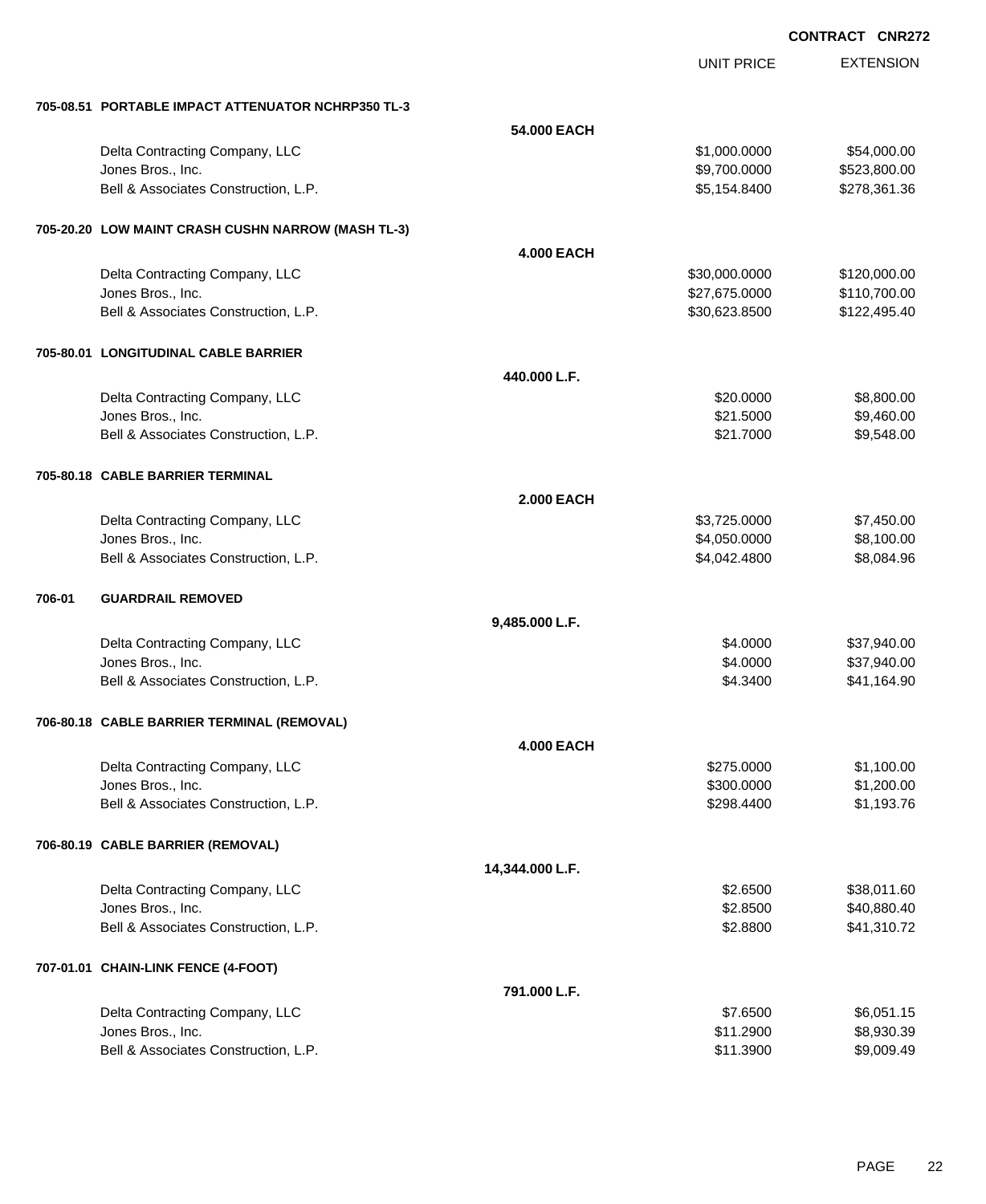|                                                           | <b>UNIT PRICE</b>  | <b>EXTENSION</b> |
|-----------------------------------------------------------|--------------------|------------------|
| 707-01.02 END & CORNER POST ASSEMBLY(CHAIN-LINK FENCE 4') |                    |                  |
|                                                           | 5.000 EACH         |                  |
| Delta Contracting Company, LLC                            | \$251.0000         | \$1,255.00       |
| Jones Bros., Inc.                                         | \$196.7800         | \$983.90         |
| Bell & Associates Construction, L.P.                      | \$198.6000         | \$993.00         |
| 707-01.11 CHAIN LINK FENCE (6 FOOT)                       |                    |                  |
|                                                           | 3,435.000 L.F.     |                  |
| Delta Contracting Company, LLC                            | \$9.3500           | \$32,117.25      |
| Jones Bros., Inc.                                         | \$12.3700          | \$42,490.95      |
| Bell & Associates Construction, L.P.                      | \$12.4800          | \$42,868.80      |
| 707-01.12 END & CORNER POST ASSEMBLY(CHAIN-LINK FENCE 6') |                    |                  |
|                                                           | <b>16,000 EACH</b> |                  |
| Delta Contracting Company, LLC                            | \$265.0000         | \$4,240.00       |
| Jones Bros., Inc.                                         | \$210.7600         | \$3,372.16       |
| Bell & Associates Construction, L.P.                      | \$212.7100         | \$3,403.36       |
| 707-01.13 GATE - CHAIN-LINK FENCE-6 FOOT (12')            |                    |                  |
|                                                           | <b>2.000 EACH</b>  |                  |
| Delta Contracting Company, LLC                            | \$1,055.0000       | \$2,110.00       |
| Jones Bros., Inc.                                         | \$1,021.5400       | \$2,043.08       |
| Bell & Associates Construction, L.P.                      | \$1,030.9700       | \$2,061.94       |
| 707-06.01 REMOVAL OF FENCE (SEE PLANS)                    |                    |                  |
|                                                           | 2,983.000 L.F.     |                  |
| Delta Contracting Company, LLC                            | \$1.5000           | \$4,474.50       |
| Jones Bros., Inc.                                         | \$4.3000           | \$12,826.90      |
| Bell & Associates Construction, L.P.                      | \$7.6000           | \$22,670.80      |
| 707-08.11 HIGH-VISIBILITY CONSTRUCTION FENCE              |                    |                  |
|                                                           | 1,500.000 L.F.     |                  |
| Delta Contracting Company, LLC                            | \$1.5000           | \$2,250.00       |
| Jones Bros., Inc.                                         | \$4.0000           | \$6,000.00       |
| Bell & Associates Construction, L.P.                      | \$1.6300           | \$2,445.00       |
| 709-01.01 RUBBLE STONE RIP-RAP                            |                    |                  |
|                                                           | 6.000 C.Y.         |                  |
| Delta Contracting Company, LLC                            | \$100.0000         | \$600.00         |
| Jones Bros., Inc.                                         | \$200.0000         | \$1,200.00       |
| Bell & Associates Construction, L.P.                      | \$119.3800         | \$716.28         |
| 709-05.05 MACHINED RIP-RAP (CLASS A-3)                    |                    |                  |
|                                                           | 2,324.000 TON      |                  |
| Delta Contracting Company, LLC                            | \$50.0000          | \$116,200.00     |
| Jones Bros., Inc.                                         | \$50.0000          | \$116,200.00     |
| Bell & Associates Construction, L.P.                      | \$71.0100          | \$165,027.24     |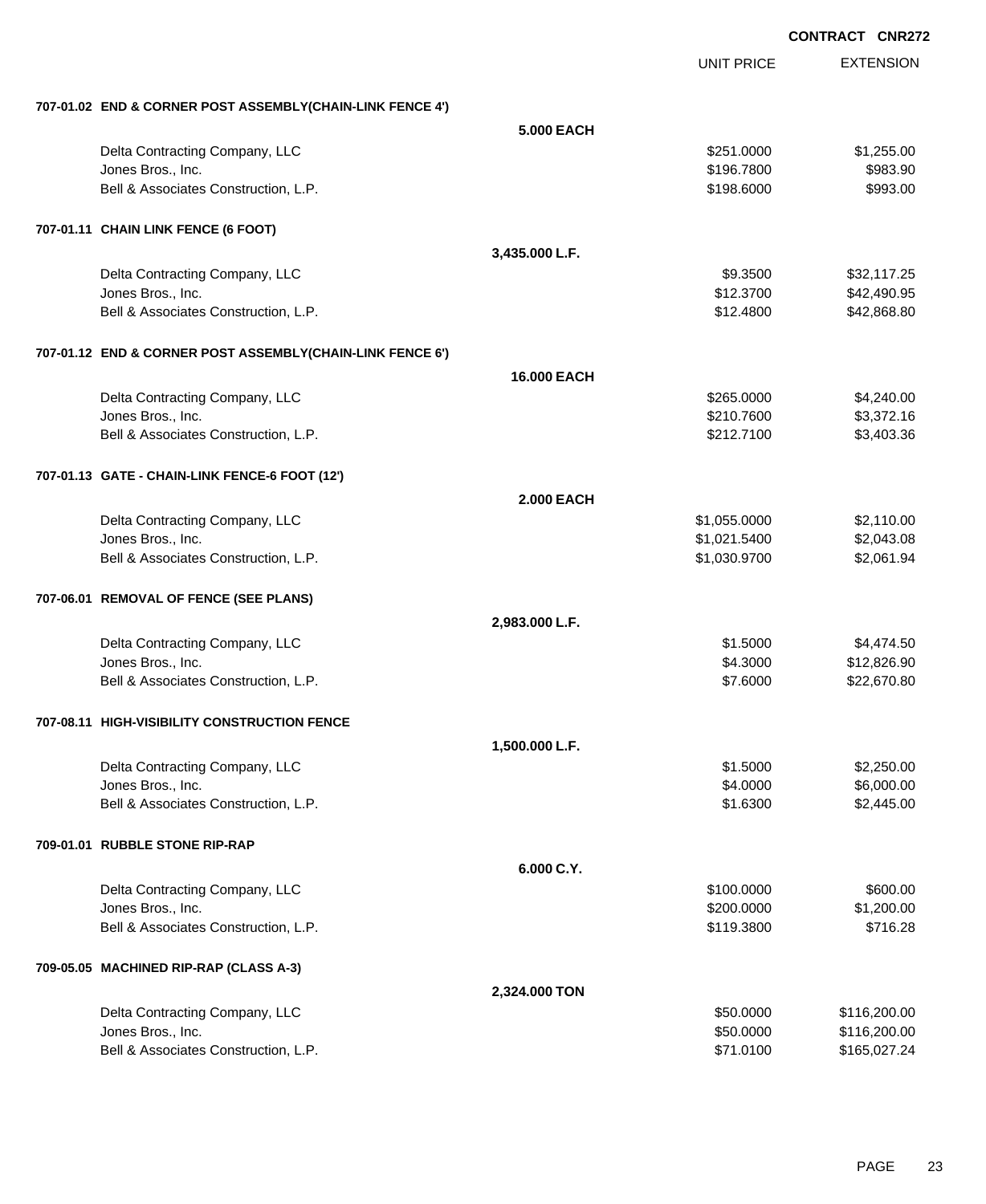|        |                                            |                 | <b>UNIT PRICE</b> | <b>EXTENSION</b> |
|--------|--------------------------------------------|-----------------|-------------------|------------------|
|        | 709-05.06 MACHINED RIP-RAP (CLASS A-1)     |                 |                   |                  |
|        |                                            | 3,276.000 TON   |                   |                  |
|        | Delta Contracting Company, LLC             |                 | \$50.0000         | \$163,800.00     |
|        | Jones Bros., Inc.                          |                 | \$50.0000         | \$163,800.00     |
|        | Bell & Associates Construction, L.P.       |                 | \$69.9200         | \$229,057.92     |
|        | 709-05.08 MACHINED RIP-RAP (CLASS B)       |                 |                   |                  |
|        |                                            | 63.824 TON      |                   |                  |
|        | Delta Contracting Company, LLC             |                 | \$50.0000         | \$3,191.20       |
|        | Jones Bros., Inc.                          |                 | \$50.0000         | \$3,191.20       |
|        | Bell & Associates Construction, L.P.       |                 | \$79.2600         | \$5,058.69       |
|        | 709-05.09 MACHINED RIP-RAP (CLASS C)       |                 |                   |                  |
|        |                                            | 899.000 TON     |                   |                  |
|        | Delta Contracting Company, LLC             |                 | \$50.0000         | \$44,950.00      |
|        | Jones Bros., Inc.                          |                 | \$50.0000         | \$44,950.00      |
|        | Bell & Associates Construction, L.P.       |                 | \$74.2600         | \$66,759.74      |
| 710-02 | <b>AGGREGATE UNDERDRAINS (WITH PIPE)</b>   |                 |                   |                  |
|        |                                            | 53,905.000 L.F. |                   |                  |
|        | Delta Contracting Company, LLC             |                 | \$6.0000          | \$323,430.00     |
|        | Jones Bros., Inc.                          |                 | \$6.4500          | \$347,687.25     |
|        | Bell & Associates Construction, L.P.       |                 | \$6.5000          | \$350,382.50     |
| 710-05 | <b>LATERAL UNDERDRAIN</b>                  |                 |                   |                  |
|        |                                            | 6,356.000 L.F.  |                   |                  |
|        | Delta Contracting Company, LLC             |                 | \$3.7500          | \$23,835.00      |
|        | Jones Bros., Inc.                          |                 | \$4.0300          | \$25,614.68      |
|        | Bell & Associates Construction, L.P.       |                 | \$4.0000          | \$25,424.00      |
|        | 710-06.12 LATERAL UNDERDRAIN ENDWALL (3:1) |                 |                   |                  |
|        |                                            | 29.000 EACH     |                   |                  |
|        | Delta Contracting Company, LLC             |                 | \$600.0000        | \$17,400.00      |
|        | Jones Bros., Inc.                          |                 | \$645.1800        | \$18,710.22      |
|        | Bell & Associates Construction, L.P.       |                 | \$634.8600        | \$18,410.94      |
|        | 710-06.13 LATERAL UNDERDRAIN ENDWALL (4:1) |                 |                   |                  |
|        |                                            | 47.000 EACH     |                   |                  |
|        | Delta Contracting Company, LLC             |                 | \$600.0000        | \$28,200.00      |
|        | Jones Bros., Inc.                          |                 | \$645.1800        | \$30,323.46      |
|        | Bell & Associates Construction, L.P.       |                 | \$634.8600        | \$29,838.42      |
|        | 710-06.15 LATERAL UNDERDRAIN ENDWALL (6:1) |                 |                   |                  |
|        |                                            | 181.000 EACH    |                   |                  |
|        | Delta Contracting Company, LLC             |                 | \$600.0000        | \$108,600.00     |
|        | Jones Bros., Inc.                          |                 | \$645.1800        | \$116,777.58     |
|        | Bell & Associates Construction, L.P.       |                 | \$634.8600        | \$114,909.66     |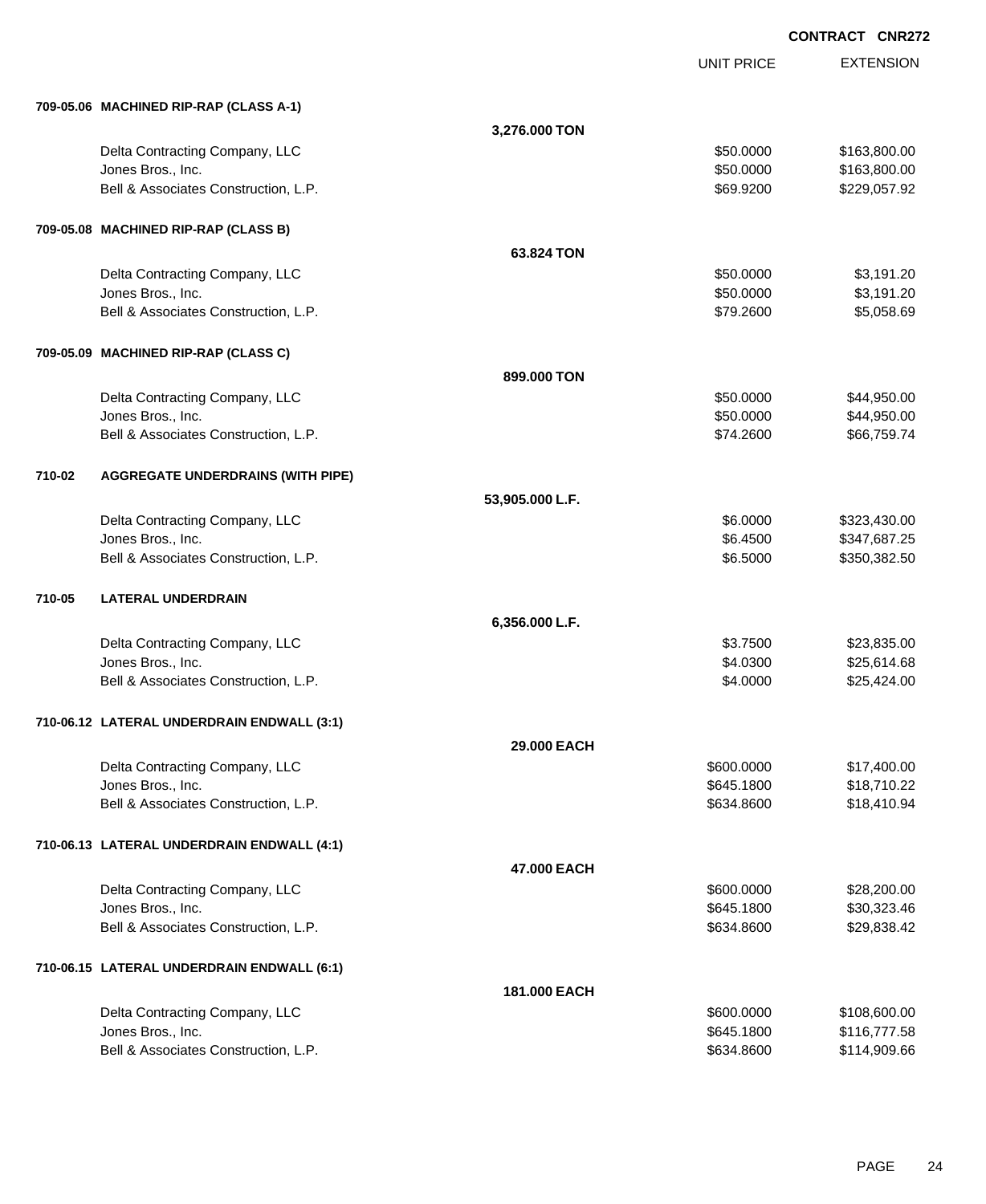EXTENSION **CONTRACT CNR272** UNIT PRICE **711-05.71 51IN SINGLE SLOPE CONCRETE BARRIER WALL 15,022.000 L.F.** Delta Contracting Company, LLC 6. 2012 12:30 12:30 12:30 12:30 12:30 1321,936.000 \$1,321,936.00 Jones Bros., Inc. \$103.9400 \$1,561,386.68 Bell & Associates Construction, L.P.  $$95.5000$  \$1,434,601.00 **711-05.72 SINGLE SLOPE HALF CONCRETE BARRIER WALL 1,055.000 L.F.** Delta Contracting Company, LLC **196.000** \$101,280.00 Jones Bros., Inc. \$103.2300 \$108,907.65 Bell & Associates Construction, L.P. \$109,900.90 \$109,909.90 \$109,909.90 **711-05.77 FLARED S/S CONCRETE MEDIAN BARRIER WALL 173.000 L.F.** Delta Contracting Company, LLC **but a struck of the struck of the struck of the struck of the struck of the struck of the struck of the struck of the struck of the struck of the struck of the struck of the struck of the st** Jones Bros., Inc. \$376.1700 \$65,077.41 Bell & Associates Construction, L.P. \$63,833.54  $$368.9800$  \$63,833.54 **711-05.78 GRADE SEPARATED SINGE SLOPE MEDIAN WALL 124.000 L.F.** Delta Contracting Company, LLC **but a set of the set of the set of the set of the set of the set of the set of the set of the set of the set of the set of the set of the set of the set of the set of the set of the set of t** Jones Bros., Inc. \$471.7400 \$58,495.76 Bell & Associates Construction, L.P.  $$461.2200$   $$57,191.28$ **712-01 TRAFFIC CONTROL 1.000 LS** Delta Contracting Company, LLC 6. 2012 12:00:000 \$515,000.000 \$515,000.000 \$515,000.000 \$515,000.00 Jones Bros., Inc. \$111,517.4100 \$111,517.41 Bell & Associates Construction, L.P. \$347,912.1400 \$347,912.1400 \$347,912.1400 **712-02.02 INTERCONNECTED PORTABLE BARRIER RAIL 75,353.000 L.F.** Delta Contracting Company, LLC 6. The state of the state of the state of the state of the state of the state of the state of the state of the state of the state of the state of the state of the state of the state of the st Jones Bros., Inc. \$21.5000 \$1,620,089.50 Bell & Associates Construction, L.P.  $$1,495,757.05$ **712-04.01 FLEXIBLE DRUMS (CHANNELIZING) 1,429.000 EACH** Delta Contracting Company, LLC \$30.0000 \$42,870.00 Jones Bros., Inc. \$32.2600 \$46,099.54 Bell & Associates Construction, L.P. \$26.5900 \$37,997.11 **712-04.50 PORTABLE BARRIER RAIL DELINEATOR 3,756.150 EACH** Delta Contracting Company, LLC **but a struck of the struck of the struck of the struck of the struck of the struck of the struck of the struck of the struck of the struck of the struck of the struck of the struck of the st** Jones Bros., Inc. \$5.3800 \$20,208.09

Bell & Associates Construction, L.P.  $$9.7700$  \$36,697.59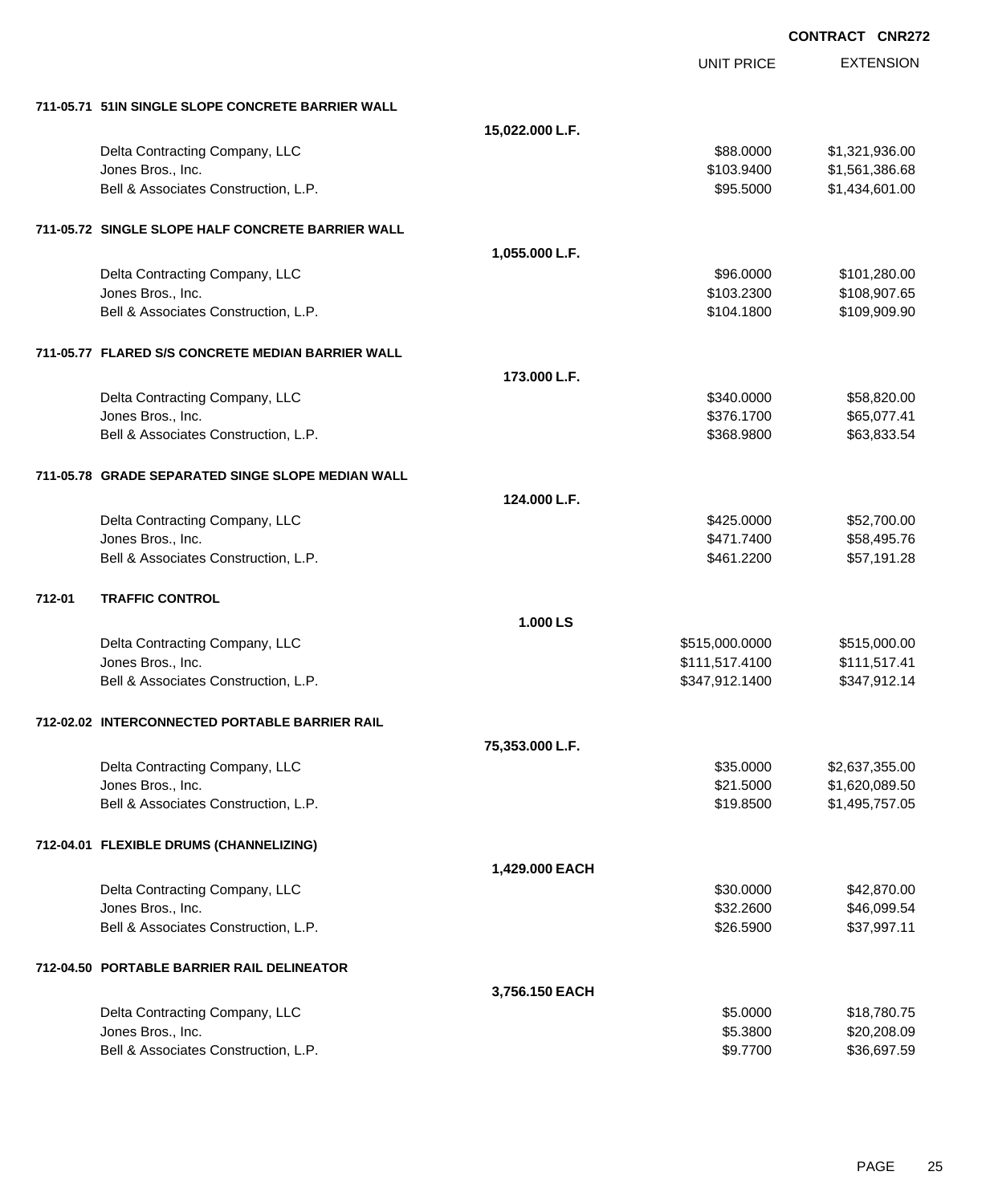|        | 712-05.01 WARNING LIGHTS (TYPE A)                         |                    |                            |                             |
|--------|-----------------------------------------------------------|--------------------|----------------------------|-----------------------------|
|        |                                                           | 112,000 EACH       |                            |                             |
|        | Delta Contracting Company, LLC                            |                    | \$36.0000                  | \$4,032.00                  |
|        | Jones Bros., Inc.                                         |                    | \$38.7100                  | \$4,335.52                  |
|        | Bell & Associates Construction, L.P.                      |                    | \$48.8400                  | \$5,470.08                  |
|        | 712-05.03 WARNING LIGHTS (TYPE C)                         |                    |                            |                             |
|        |                                                           | 66.000 EACH        |                            |                             |
|        | Delta Contracting Company, LLC                            |                    | \$38.0000                  | \$2,508.00                  |
|        | Jones Bros., Inc.                                         |                    | \$40.8600                  | \$2,696.76                  |
|        | Bell & Associates Construction, L.P.                      |                    | \$48.8400                  | \$3,223.44                  |
| 712-06 | <b>SIGNS (CONSTRUCTION)</b>                               |                    |                            |                             |
|        |                                                           | 4,087.000 S.F.     |                            |                             |
|        | Delta Contracting Company, LLC                            |                    | \$6.9000                   | \$28,200.30                 |
|        | Jones Bros., Inc.                                         |                    | \$7.4200                   | \$30,325.54                 |
|        | Bell & Associates Construction, L.P.                      |                    | \$6.5100                   | \$26,606.37                 |
|        | 712-06.01 VERTICAL PANELS                                 |                    |                            |                             |
|        |                                                           | 32.000 S.F.        |                            |                             |
|        | Delta Contracting Company, LLC                            |                    | \$5.0000                   | \$160.00                    |
|        | Jones Bros., Inc.                                         |                    | \$5.3800                   | \$172.16                    |
|        | Bell & Associates Construction, L.P.                      |                    | \$13.5700                  | \$434.24                    |
|        | 712-07.03 TEMPORARY BARRICADES (TYPE III)                 |                    |                            |                             |
|        |                                                           | 224.000 L.F.       |                            |                             |
|        | Delta Contracting Company, LLC                            |                    | \$10.0000                  | \$2,240.00                  |
|        | Jones Bros., Inc.<br>Bell & Associates Construction, L.P. |                    | \$10.7500<br>\$18.2900     | \$2,408.00<br>\$4,096.96    |
|        |                                                           |                    |                            |                             |
|        | 712-08.03 ARROW BOARD (TYPE C)                            |                    |                            |                             |
|        |                                                           | <b>14.000 EACH</b> |                            |                             |
|        | Delta Contracting Company, LLC                            |                    | \$500.0000                 | \$7,000.00                  |
|        | Jones Bros., Inc.<br>Bell & Associates Construction, L.P. |                    | \$500.0000<br>\$1,302.2800 | \$7,000.00<br>\$18,231.92   |
|        |                                                           |                    |                            |                             |
|        | 712-08.10 MOBILE MESSAGE SIGN UNIT W/ATTENUATOR           |                    |                            |                             |
|        |                                                           | 1,250.000 HOUR     |                            |                             |
|        | Delta Contracting Company, LLC<br>Jones Bros., Inc.       |                    | \$20.0000<br>\$120.0000    | \$25,000.00<br>\$150,000.00 |
|        | Bell & Associates Construction, L.P.                      |                    | \$105.2700                 | \$131,587.50                |
|        | 712-09.01 REMOVABLE PAVEMENT MARKING LINE                 |                    |                            |                             |
|        |                                                           | 3,100.000 L.F.     |                            |                             |
|        | Delta Contracting Company, LLC                            |                    | \$2.2000                   | \$6,820.00                  |
|        | Jones Bros., Inc.                                         |                    | \$2.0600                   | \$6,386.00                  |
|        | Bell & Associates Construction, L.P.                      |                    | \$2.3900                   | \$7,409.00                  |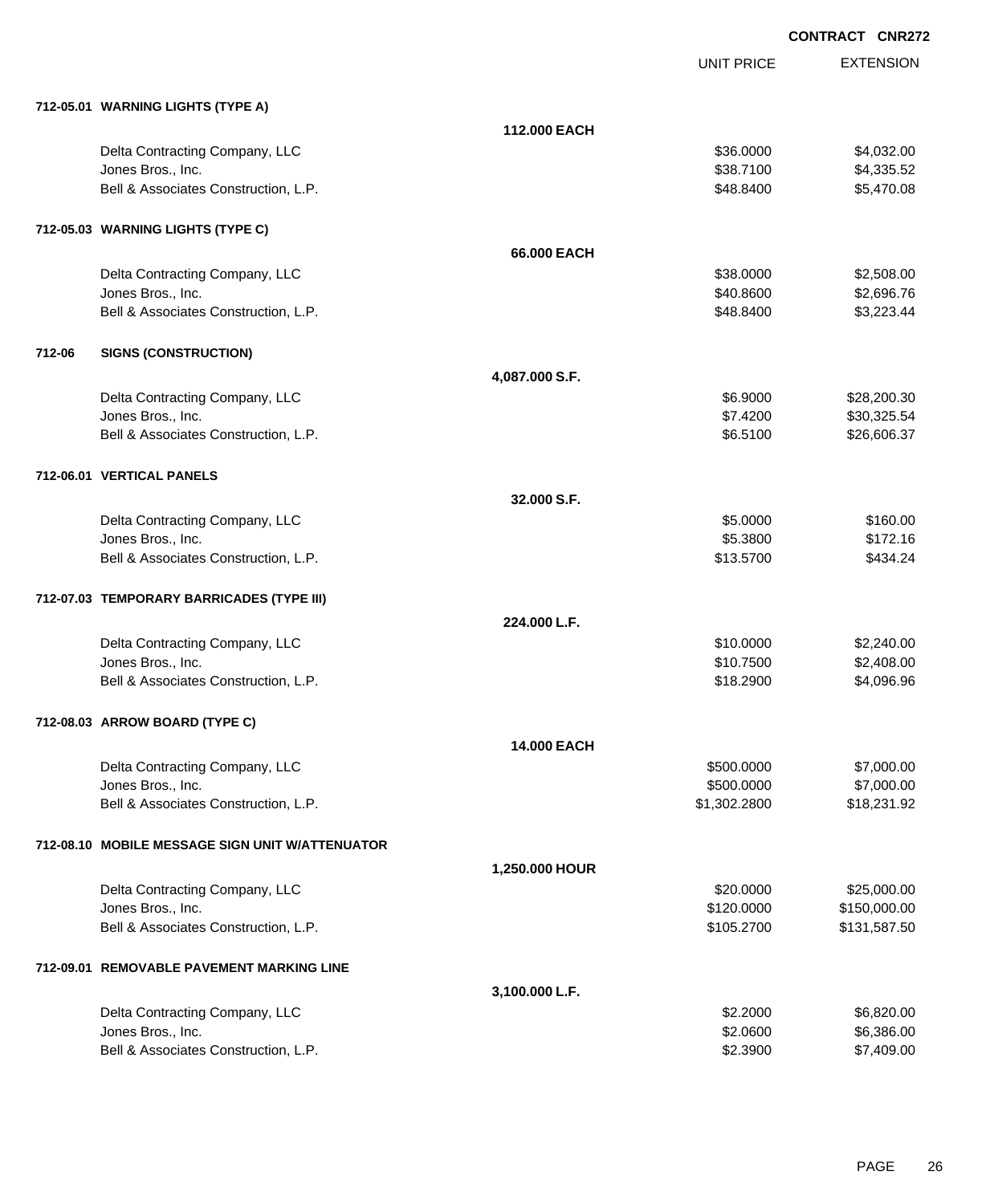|                                                                 |                   |                   | <b>CONTRACT CNR272</b> |
|-----------------------------------------------------------------|-------------------|-------------------|------------------------|
|                                                                 |                   | <b>UNIT PRICE</b> | <b>EXTENSION</b>       |
| 712-09.04 REMOVABLE PAVEMENT MARKING (STOP LINE)                |                   |                   |                        |
|                                                                 | 301.000 L.F.      |                   |                        |
| Delta Contracting Company, LLC                                  |                   | \$20.0000         | \$6,020.00             |
| Jones Bros., Inc.                                               |                   | \$29.5700         | \$8,900.57             |
| Bell & Associates Construction, L.P.                            |                   | \$21.7000         | \$6,531.70             |
| 712-09.05 REMOVABLE PAVEMENT MARKING (ARROW)                    |                   |                   |                        |
|                                                                 | <b>6.000 EACH</b> |                   |                        |
| Delta Contracting Company, LLC                                  |                   | \$220.0000        | \$1,320.00             |
| Jones Bros., Inc.                                               |                   | \$317.2100        | \$1,903.26             |
| Bell & Associates Construction, L.P.                            |                   | \$238.7500        | \$1,432.50             |
| 713-01.01 CLASS A CONCRETE (FOUNDATION FOR SIGN SUPPORTS)       |                   |                   |                        |
|                                                                 | 42.000 C.Y.       |                   |                        |
| Delta Contracting Company, LLC                                  |                   | \$450.0000        | \$18,900.00            |
| Jones Bros., Inc.                                               |                   | \$483.8900        | \$20,323.38            |
| Bell & Associates Construction, L.P.                            |                   | \$488.3500        | \$20,510.70            |
| 713-01.02 STEEL BAR REINFORCEMENT(FOUNDATION FOR SIGN SUPPORTS) |                   |                   |                        |
|                                                                 | 11,413.000 LB.    |                   |                        |
| Delta Contracting Company, LLC                                  |                   | \$2.0500          | \$23,396.65            |
| Jones Bros., Inc.                                               |                   | \$2.2000          | \$25,108.60            |
| Bell & Associates Construction, L.P.                            |                   | \$2.2200          | \$25,336.86            |
| 713-02.04 DELINEATOR (MILE MARKER) & STEEL POST                 |                   |                   |                        |
|                                                                 | 28.000 EACH       |                   |                        |
| Delta Contracting Company, LLC                                  |                   | \$140.0000        | \$3,920.00             |
| Jones Bros., Inc.                                               |                   | \$150.5400        | \$4,215.12             |
| Bell & Associates Construction, L.P.                            |                   | \$151.9300        | \$4,254.04             |
| 713-02.14 FLEXIBLE DELINEATOR (WHITE)                           |                   |                   |                        |
|                                                                 | 55,000 EACH       |                   |                        |
| Delta Contracting Company, LLC                                  |                   | \$32.0000         | \$1,760.00             |
| Jones Bros., Inc.                                               |                   | \$34.4100         | \$1,892.55             |
| Bell & Associates Construction, L.P.                            |                   | \$34.7300         | \$1,910.15             |
| 713-02.15 FLEXIBLE DELINEATOR (YELLOW)                          |                   |                   |                        |
|                                                                 | 30.640 EACH       |                   |                        |
| Delta Contracting Company, LLC                                  |                   | \$32.0000         | \$980.48               |
| Jones Bros., Inc.                                               |                   | \$34.4100         | \$1,054.32             |
| Bell & Associates Construction, L.P.                            |                   | \$34.7300         | \$1,064.13             |
| 713-02.21 SIGN POST DELINEATION ENHANCEMENT                     |                   |                   |                        |
|                                                                 | 1,226.000 L.F.    |                   |                        |
| Delta Contracting Company, LLC                                  |                   | \$7.0000          | \$8,582.00             |
| Jones Bros., Inc.                                               |                   | \$7.5300          | \$9,231.78             |
| Bell & Associates Construction, L.P.                            |                   | \$7.6000          | \$9,317.60             |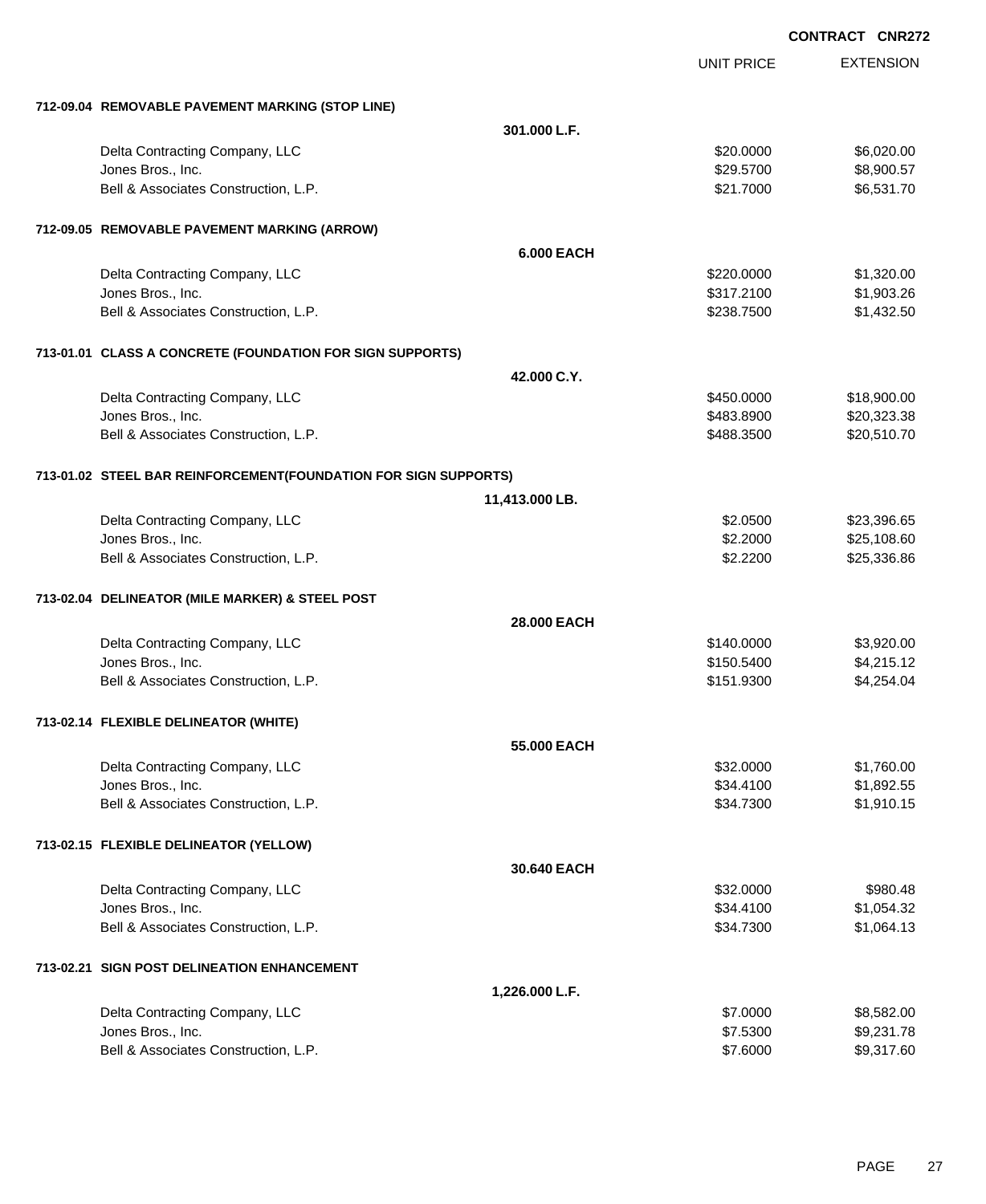|        |                                                        |                   |                   | <b>CONTRACT CNR272</b> |
|--------|--------------------------------------------------------|-------------------|-------------------|------------------------|
|        |                                                        |                   | <b>UNIT PRICE</b> | <b>EXTENSION</b>       |
| 713-06 | STEEL I-BEAMS & WF-BEAMS(BREAKAWAY) SIGN SUPPORT       |                   |                   |                        |
|        |                                                        | 35,161.000 LB.    |                   |                        |
|        | Delta Contracting Company, LLC                         |                   | \$4.0000          | \$140,644.00           |
|        | Jones Bros., Inc.                                      |                   | \$4.3000          | \$151,192.30           |
|        | Bell & Associates Construction, L.P.                   |                   | \$4.3400          | \$152,598.74           |
|        | 713-09.01 STEEL OVERHEAD SIGN STRUCTURE (SPAN 96.5')   |                   |                   |                        |
|        |                                                        | <b>1.000 EACH</b> |                   |                        |
|        | Delta Contracting Company, LLC                         |                   | \$39,800.0000     | \$39,800.00            |
|        | Jones Bros., Inc.                                      |                   | \$42,796.9400     | \$42,796.94            |
|        | Bell & Associates Construction, L.P.                   |                   | \$43,192.1700     | \$43,192.17            |
|        | 713-09.02 STEEL OVERHEAD SIGN STRUCTURE (SPAN 177.50') |                   |                   |                        |
|        |                                                        | <b>1.000 EACH</b> |                   |                        |
|        | Delta Contracting Company, LLC                         |                   | \$75,500.0000     | \$75,500.00            |
|        | Jones Bros., Inc.                                      |                   | \$81,185.1500     | \$81,185.15            |
|        | Bell & Associates Construction, L.P.                   |                   | \$81,934.9000     | \$81,934.90            |
|        | 713-09.03 STEEL OVERHEAD SIGN STRUCTURE (SPAN 109')    |                   |                   |                        |
|        |                                                        | <b>1.000 EACH</b> |                   |                        |
|        | Delta Contracting Company, LLC                         |                   | \$49,000.0000     | \$49,000.00            |
|        | Jones Bros., Inc.                                      |                   | \$52,689.7000     | \$52,689.70            |
|        | Bell & Associates Construction, L.P.                   |                   | \$53,176.2900     | \$53,176.29            |
|        | 713-09.04 STEEL OVERHEAD SIGN STRUCTURE (SPAN 115')    |                   |                   |                        |
|        |                                                        | <b>1.000 EACH</b> |                   |                        |
|        | Delta Contracting Company, LLC                         |                   | \$51,000.0000     | \$51,000.00            |
|        | Jones Bros., Inc.                                      |                   | \$54,840.3000     | \$54,840.30            |
|        | Bell & Associates Construction, L.P.                   |                   | \$55,346.7600     | \$55,346.76            |
|        | 713-09.05 STEEL OVERHEAD SIGN STRUCTURE (SPAN 79')     |                   |                   |                        |
|        |                                                        | <b>1.000 EACH</b> |                   |                        |
|        | Delta Contracting Company, LLC                         |                   | \$41,600.0000     | \$41,600.00            |
|        | Jones Bros., Inc.                                      |                   | \$44,732.4800     | \$44,732.48            |
|        | Bell & Associates Construction, L.P.                   |                   | \$45,145.5900     | \$45,145.59            |
|        | 713-09.06 STEEL OVERHEAD SIGN STRUCTURE (SPAN 81')     |                   |                   |                        |
|        |                                                        | <b>1.000 EACH</b> |                   |                        |
|        | Delta Contracting Company, LLC                         |                   | \$40,200.0000     | \$40,200.00            |
|        | Jones Bros., Inc.                                      |                   | \$43,227.0600     | \$43,227.06            |
|        | Bell & Associates Construction, L.P.                   |                   | \$43,626.2700     | \$43,626.27            |
|        | 713-09.07 STEEL OVERHEAD SIGN STRUCTURE (SPAN 97')     |                   |                   |                        |
|        |                                                        | <b>1.000 EACH</b> |                   |                        |
|        | Delta Contracting Company, LLC                         |                   | \$49,700.0000     | \$49,700.00            |
|        | Jones Bros., Inc.                                      |                   | \$53,442.4100     | \$53,442.41            |
|        | Bell & Associates Construction, L.P.                   |                   | \$53,935.9600     | \$53,935.96            |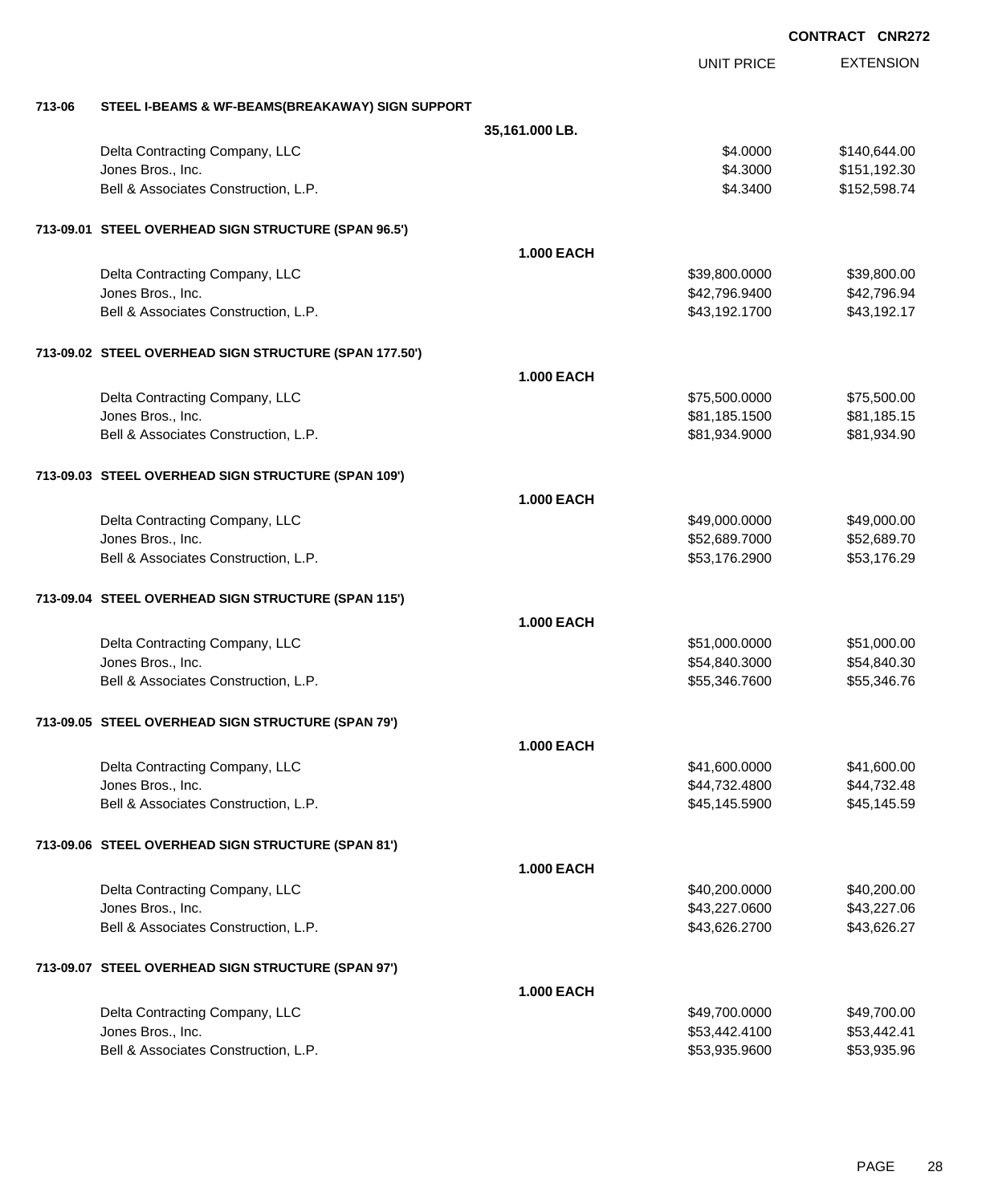|                                                        |                   | <b>UNIT PRICE</b> | <b>EXTENSION</b> |
|--------------------------------------------------------|-------------------|-------------------|------------------|
| 713-09.08 STEEL OVERHEAD SIGN STRUCTURE (SPAN 99.5')   |                   |                   |                  |
|                                                        | <b>1.000 EACH</b> |                   |                  |
| Delta Contracting Company, LLC                         |                   | \$50,250.0000     | \$50,250.00      |
| Jones Bros., Inc.                                      |                   | \$54,033.8300     | \$54,033.83      |
| Bell & Associates Construction, L.P.                   |                   | \$54,532.8300     | \$54,532.83      |
| 713-09.09 STEEL OVERHEAD SIGN STRUCTURE (SPAN 92.50')  |                   |                   |                  |
|                                                        | <b>1.000 EACH</b> |                   |                  |
| Delta Contracting Company, LLC                         |                   | \$44,000.0000     | \$44,000.00      |
| Jones Bros., Inc.                                      |                   | \$47,313.2000     | \$47,313.20      |
| Bell & Associates Construction, L.P.                   |                   | \$47,750.1400     | \$47,750.14      |
| 713-09.10 STEEL OVERHEAD SIGN STRUCTURE (SPAN 92.50')  |                   |                   |                  |
|                                                        | <b>1.000 EACH</b> |                   |                  |
| Delta Contracting Company, LLC                         |                   | \$50,250.0000     | \$50,250.00      |
| Jones Bros., Inc.                                      |                   | \$54,033.8300     | \$54,033.83      |
| Bell & Associates Construction, L.P.                   |                   | \$54,532.8300     | \$54,532.83      |
| 713-09.11 STEEL OVERHEAD SIGN STRUCTURE (SPAN 165.50') |                   |                   |                  |
|                                                        | <b>1.000 EACH</b> |                   |                  |
| Delta Contracting Company, LLC                         |                   | \$46,000.0000     | \$46,000.00      |
| Jones Bros., Inc.                                      |                   | \$49,463.8000     | \$49,463.80      |
| Bell & Associates Construction, L.P.                   |                   | \$49,920.6000     | \$49,920.60      |
| 713-09.12 STEEL OVERHEAD SIGN STRUCTURE (SPAN 80.50')  |                   |                   |                  |
|                                                        | <b>1.000 EACH</b> |                   |                  |
| Delta Contracting Company, LLC                         |                   | \$41,100.0000     | \$41,100.00      |
| Jones Bros., Inc.                                      |                   | \$44,194.8300     | \$44,194.83      |
| Bell & Associates Construction, L.P.                   |                   | \$44,602.9700     | \$44,602.97      |
| 713-09.13 STEEL OVERHEAD SIGN STRUCTURE (SPAN 187')    |                   |                   |                  |
|                                                        | <b>1.000 EACH</b> |                   |                  |
| Delta Contracting Company, LLC                         |                   | \$100,000.0000    | \$100,000.00     |
| Jones Bros., Inc.                                      |                   | \$103,766.4500    | \$103,766.45     |
| Bell & Associates Construction, L.P.                   |                   | \$104,724.7400    | \$104,724.74     |
| 713-09.14 STEEL OVERHEAD SIGN STRUCTURE (SPAN 175')    |                   |                   |                  |
|                                                        | <b>1.000 EACH</b> |                   |                  |
| Delta Contracting Company, LLC                         |                   | \$100,000.0000    | \$100,000.00     |
| Jones Bros., Inc.                                      |                   | \$100,540.5500    | \$100,540.55     |
| Bell & Associates Construction, L.P.                   |                   | \$101,469.0500    | \$101,469.05     |
| 713-11.01 "U" SECTION STEEL POSTS                      |                   |                   |                  |
|                                                        | 901.500 LB.       |                   |                  |
| Delta Contracting Company, LLC                         |                   | \$3.0000          | \$2,704.50       |
| Jones Bros., Inc.                                      |                   | \$3.2300          | \$2,911.85       |
| Bell & Associates Construction, L.P.                   |                   | \$3.2600          | \$2,938.89       |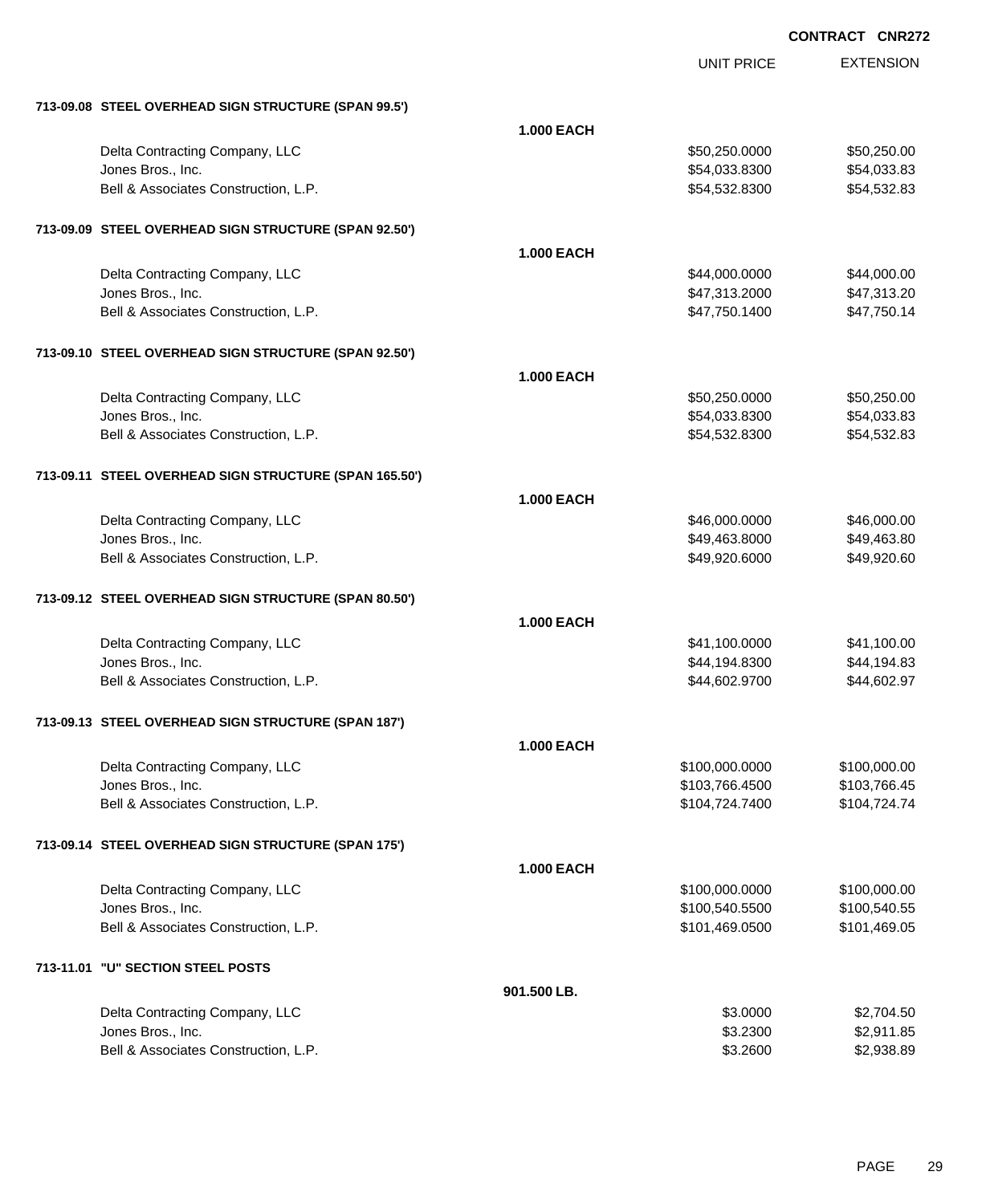|        |                                                    |                 |                   | <b>CONTRACT CNR272</b> |
|--------|----------------------------------------------------|-----------------|-------------------|------------------------|
|        |                                                    |                 | <b>UNIT PRICE</b> | <b>EXTENSION</b>       |
|        | 713-11.02 PERFORATED/KNOCKOUT SQUARE TUBE POST     |                 |                   |                        |
|        |                                                    | 9,023.067 LB.   |                   |                        |
|        | Delta Contracting Company, LLC                     |                 | \$3.7000          | \$33,385.35            |
|        | Jones Bros., Inc.                                  |                 | \$3.9800          | \$35,911.81            |
|        | Bell & Associates Construction, L.P.               |                 | \$4.0200          | \$36,272.73            |
|        | 713-11.05 SQUARE TUBE SIGN SUPPORT                 |                 |                   |                        |
|        |                                                    | 1,071.615 LB.   |                   |                        |
|        | Delta Contracting Company, LLC                     |                 | \$4.0500          | \$4,340.04             |
|        | Jones Bros., Inc.                                  |                 | \$4.3500          | \$4,661.53             |
|        | Bell & Associates Construction, L.P.               |                 | \$4.4000          | \$4,715.11             |
|        | 713-13.02 FLAT SHEET ALUMINUM SIGNS (0.080" THICK) |                 |                   |                        |
|        |                                                    | 813.618 S.F.    |                   |                        |
|        | Delta Contracting Company, LLC                     |                 | \$11.5000         | \$9,356.61             |
|        | Jones Bros., Inc.                                  |                 | \$12.3700         | \$10,064.45            |
|        | Bell & Associates Construction, L.P.               |                 | \$12.4800         | \$10,153.95            |
|        | 713-13.03 FLAT SHEET ALUMINUM SIGNS (0.100" THICK) |                 |                   |                        |
|        |                                                    | 1,576.750 S.F.  |                   |                        |
|        | Delta Contracting Company, LLC                     |                 | \$12.0000         | \$18,921.00            |
|        | Jones Bros., Inc.                                  |                 | \$12.9000         | \$20,340.08            |
|        | Bell & Associates Construction, L.P.               |                 | \$13.0200         | \$20,529.29            |
| 713-14 | <b>EXTRUDED ALUMINUM PANEL SIGNS</b>               |                 |                   |                        |
|        |                                                    | 10,558.000 S.F. |                   |                        |
|        | Delta Contracting Company, LLC                     |                 | \$19.0000         | \$200,602.00           |
|        | Jones Bros., Inc.                                  |                 | \$20.4300         | \$215,699.94           |
|        | Bell & Associates Construction, L.P.               |                 | \$20.6200         | \$217,705.96           |
|        | 713-14.21 STREET NAME SIGN (RIGID 0.100IN THICK    |                 |                   |                        |
|        |                                                    | 107.000 S.F.    |                   |                        |
|        | Delta Contracting Company, LLC                     |                 | \$40.0000         | \$4,280.00             |
|        | Jones Bros., Inc.                                  |                 | \$65.5900         | \$7,018.13             |
|        | Bell & Associates Construction, L.P.               |                 | \$22.7900         | \$2,438.53             |
| 713-15 | REMOVAL OF SIGNS, POSTS AND FOOTINGS               |                 |                   |                        |
|        |                                                    | 1.000 LS        |                   |                        |
|        | Delta Contracting Company, LLC                     |                 | \$18,250.0000     | \$18,250.00            |
|        | Jones Bros., Inc.                                  |                 | \$19,624.2300     | \$19,624.23            |
|        | Bell & Associates Construction, L.P.               |                 | \$19,805.4600     | \$19,805.46            |
|        | 713-16.01 CHANGEABLE MESSAGE SIGN UNIT             |                 |                   |                        |
|        |                                                    | 16.000 EACH     |                   |                        |
|        | Delta Contracting Company, LLC                     |                 | \$4,500.0000      | \$72,000.00            |
|        | Jones Bros., Inc.                                  |                 | \$4,838.8500      | \$77,421.60            |
|        | Bell & Associates Construction, L.P.               |                 | \$9,550.0300      | \$152,800.48           |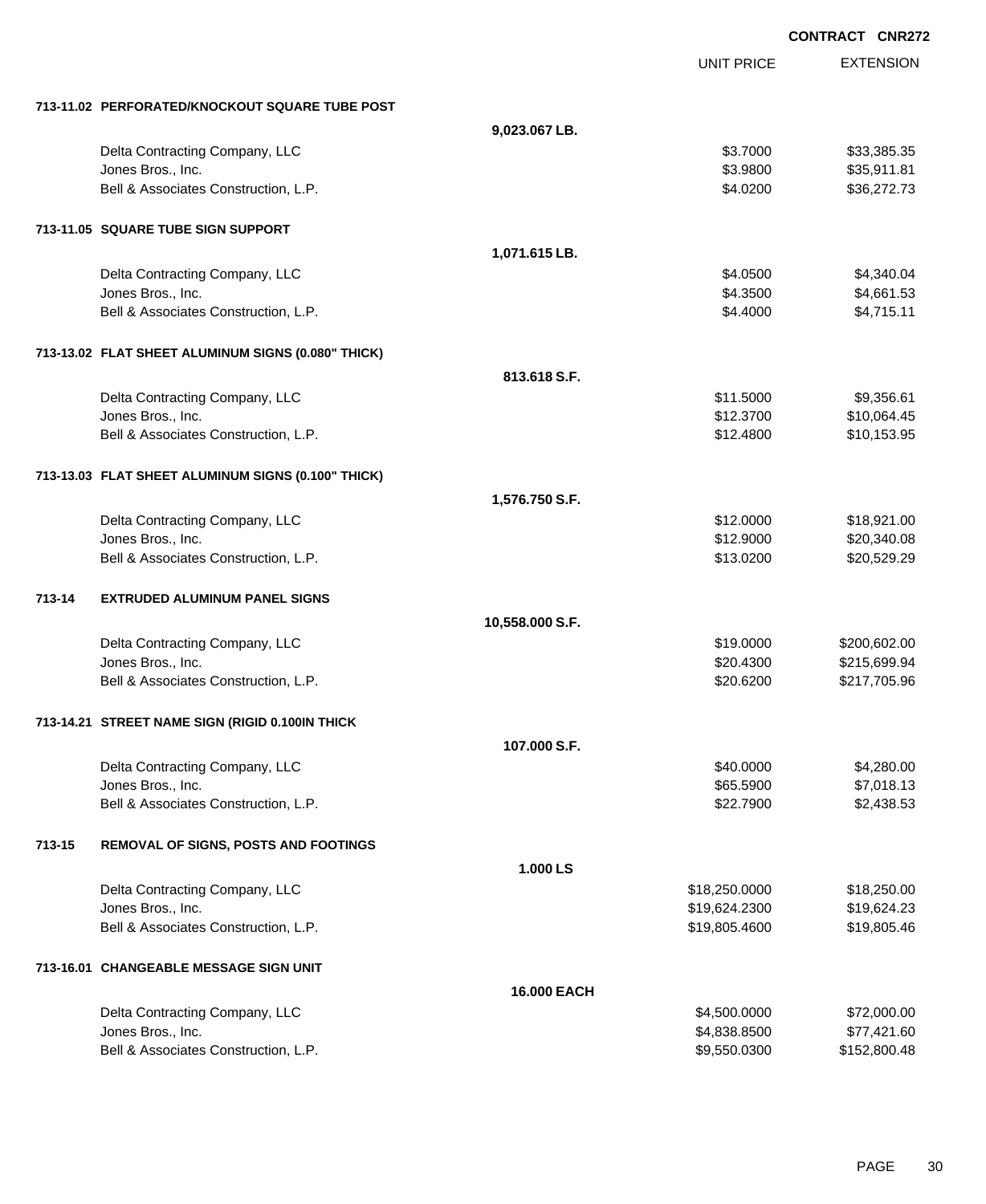| 713-16.06 DEAD END SIGN AND SUPPORT                             |                   |              |              |
|-----------------------------------------------------------------|-------------------|--------------|--------------|
|                                                                 | <b>2.000 EACH</b> |              |              |
| Delta Contracting Company, LLC                                  |                   | \$175.0000   | \$350.00     |
| Jones Bros., Inc.                                               |                   | \$188.1800   | \$376.36     |
| Bell & Associates Construction, L.P.                            |                   | \$189.9200   | \$379.84     |
| 713-16.07 END OF ROADWAY SIGN AND SUPPORT                       |                   |              |              |
|                                                                 | <b>4.000 EACH</b> |              |              |
| Delta Contracting Company, LLC                                  |                   | \$150.0000   | \$600.00     |
| Jones Bros., Inc.                                               |                   | \$161.3000   | \$645.20     |
| Bell & Associates Construction, L.P.                            |                   | \$162.7800   | \$651.12     |
| 713-16.20 SIGNS (SEE PLANS)                                     |                   |              |              |
|                                                                 | <b>5.000 EACH</b> |              |              |
| Delta Contracting Company, LLC                                  |                   | \$1,150.0000 | \$5,750.00   |
| Jones Bros., Inc.                                               |                   | \$1,236.6000 | \$6,183.00   |
| Bell & Associates Construction, L.P.                            |                   | \$1,248.0200 | \$6,240.10   |
| 713-16.21 SIGNS (INTERNALLY ILLUMINATED STREET NAME SIGN MOUNT) |                   |              |              |
|                                                                 | <b>6.000 EACH</b> |              |              |
| Delta Contracting Company, LLC                                  |                   | \$3,100.0000 | \$18,600.00  |
| Jones Bros., Inc.                                               |                   | \$3,333.4300 | \$20,000.58  |
| Bell & Associates Construction, L.P.                            |                   | \$3,364.2100 | \$20,185.26  |
| 713-17.02 INSTALL AUXILIARY SUPPORT FOR EXIT NUMBER PANEL       |                   |              |              |
|                                                                 | 11.000 EACH       |              |              |
| Delta Contracting Company, LLC                                  |                   | \$115.0000   | \$1,265.00   |
| Jones Bros., Inc.                                               |                   | \$123.6600   | \$1,360.26   |
| Bell & Associates Construction, L.P.                            |                   | \$124.8000   | \$1,372.80   |
| 713-17.50 SIGN MOUNTED ON BRIDGE PARAPET                        |                   |              |              |
|                                                                 | <b>6.000 EACH</b> |              |              |
| Delta Contracting Company, LLC                                  |                   | \$4,025.0000 | \$24,150.00  |
| Jones Bros., Inc.                                               |                   | \$4,328.0800 | \$25,968.48  |
| Bell & Associates Construction, L.P.                            |                   | \$4,368.0500 | \$26,208.30  |
| 713-20.30 SIGN ADJUSTMENTS                                      |                   |              |              |
|                                                                 | 38.000 EACH       |              |              |
| Delta Contracting Company, LLC                                  |                   | \$125.0000   | \$4,750.00   |
| Jones Bros., Inc.                                               |                   | \$134.4100   | \$5,107.58   |
| Bell & Associates Construction, L.P.                            |                   | \$135.6500   | \$5,154.70   |
| 714-02.04 ENCASED CONDUIT (CONDUIT IN MEDIAN BARRIER)           |                   |              |              |
|                                                                 | 26,200.000 L.F.   |              |              |
| Delta Contracting Company, LLC                                  |                   | \$6.0000     | \$157,200.00 |
| Jones Bros., Inc.                                               |                   | \$6.4500     | \$168,990.00 |
| Bell & Associates Construction, L.P.                            |                   | \$6.5100     | \$170,562.00 |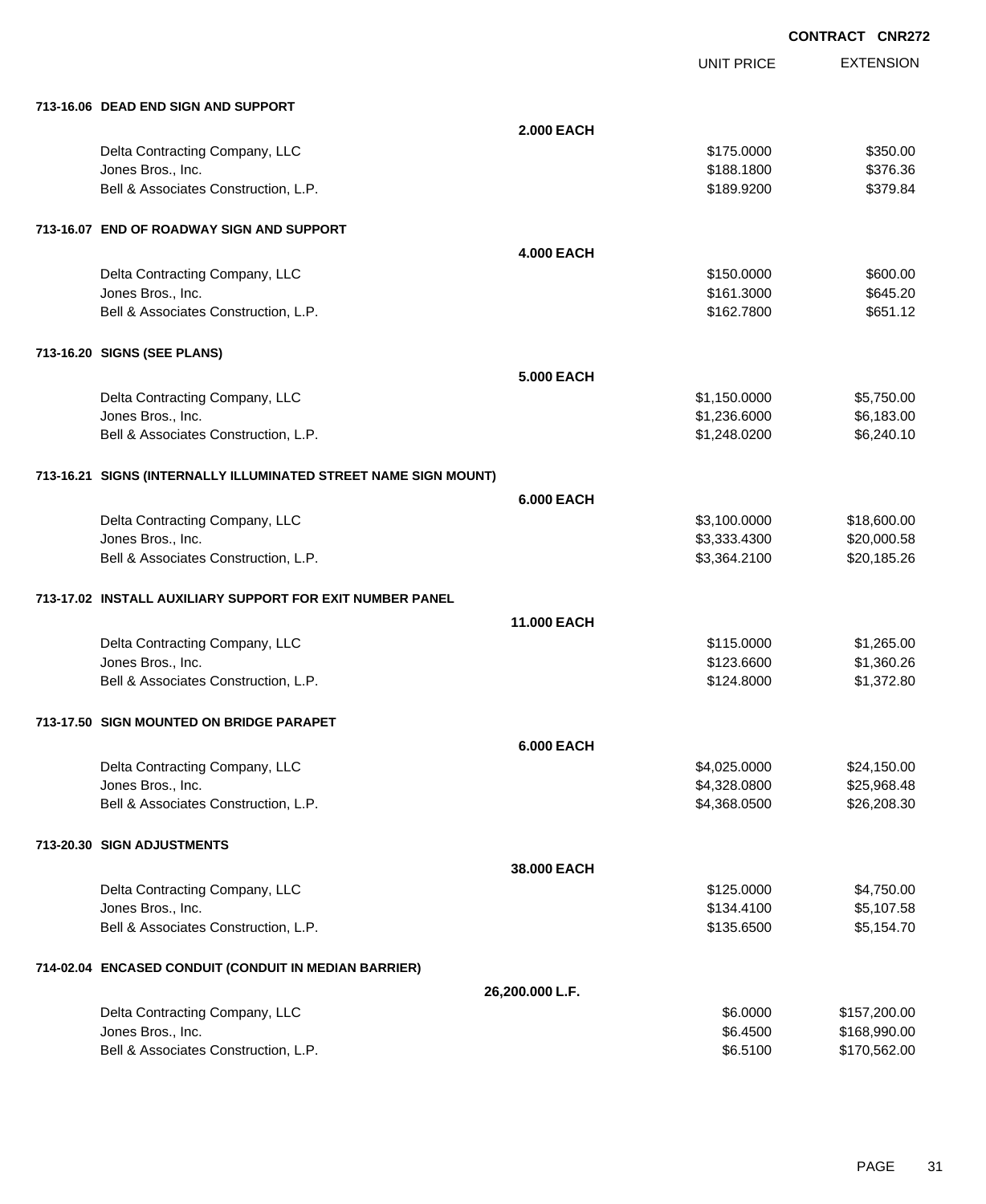EXTENSION **CONTRACT CNR272** UNIT PRICE **714-03 JACKED OR BORED CONDUIT 2,630.000 L.F.** Delta Contracting Company, LLC 61 and the contracting Company, LLC 615.000 \$39,450.00 Jones Bros., Inc. \$16.1300 \$42,421.90 Bell & Associates Construction, L.P.  $$42,816.40$ **714-03.02 DIRECT BURIAL CONDUIT (3" PVC, SCHEDULE 40) 10,350.000 L.F.** Delta Contracting Company, LLC \$10.0000 \$103,500.00 Jones Bros., Inc. \$10.7500 \$111,262.50 Bell & Associates Construction, L.P. \$10.8500 \$112,297.50 **714-04.03 CONDUIT (SEE PLANS) 365.000 L.F.** Delta Contracting Company, LLC **60000 \$14,600.00** \$14,600.00 Jones Bros., Inc. \$43.0100 \$15,698.65 Bell & Associates Construction, L.P. \$43.4100 \$15,844.65 **714-05.03 PULL BOXES (TYPE B) 33.000 EACH** Delta Contracting Company, LLC **but a struck of the struck of the struck of the struck of the struck of the struck of the struck of the struck of the struck of the struck of the struck of the struck of the struck of the st** Jones Bros., Inc. \$403.2400 \$13,306.92 Bell & Associates Construction, L.P.  $$406.9600$  \$13,429.68 **714-06.03 CABLE (1/C # 10 AWG) 12,600.000 L.F.** Delta Contracting Company, LLC **61.0000 \$12,600.00** \$1.0000 \$12,600.00 Jones Bros., Inc. \$1.0800 \$13,608.00 Bell & Associates Construction, L.P.  $$1.0900$  \$13,734.00 **714-06.07 CABLE (1/C # 2 AWG) 60,980.000 L.F.** Delta Contracting Company, LLC **6.6000 \$152,450.00** \$152,450.00 Jones Bros., Inc. \$2.6900 \$164,036.20 Bell & Associates Construction, L.P. \$2.7100 \$165,255.80 **714-06.08 CABLE (1/C # 1/0 AWG) 44,550.000 L.F.** Delta Contracting Company, LLC **6.6 and 5.6 and 5.6 and 5.6 and 5.6 and 5.6 and 5.6 and 5.5000** \$155,925.00 Jones Bros., Inc. \$3.7600 \$167,508.00 Bell & Associates Construction, L.P. \$3.8000 \$169,290.00 **714-08.08 LIGHT STANDARDS (NEW MEDIAN BARRIER MOUNTED) 53.000 EACH** Delta Contracting Company, LLC 6. 2012 12:350.000 \$1,950.0000 \$1,950.000 \$103,350.00

Jones Bros., Inc. \$2,096.8400 \$111,132.52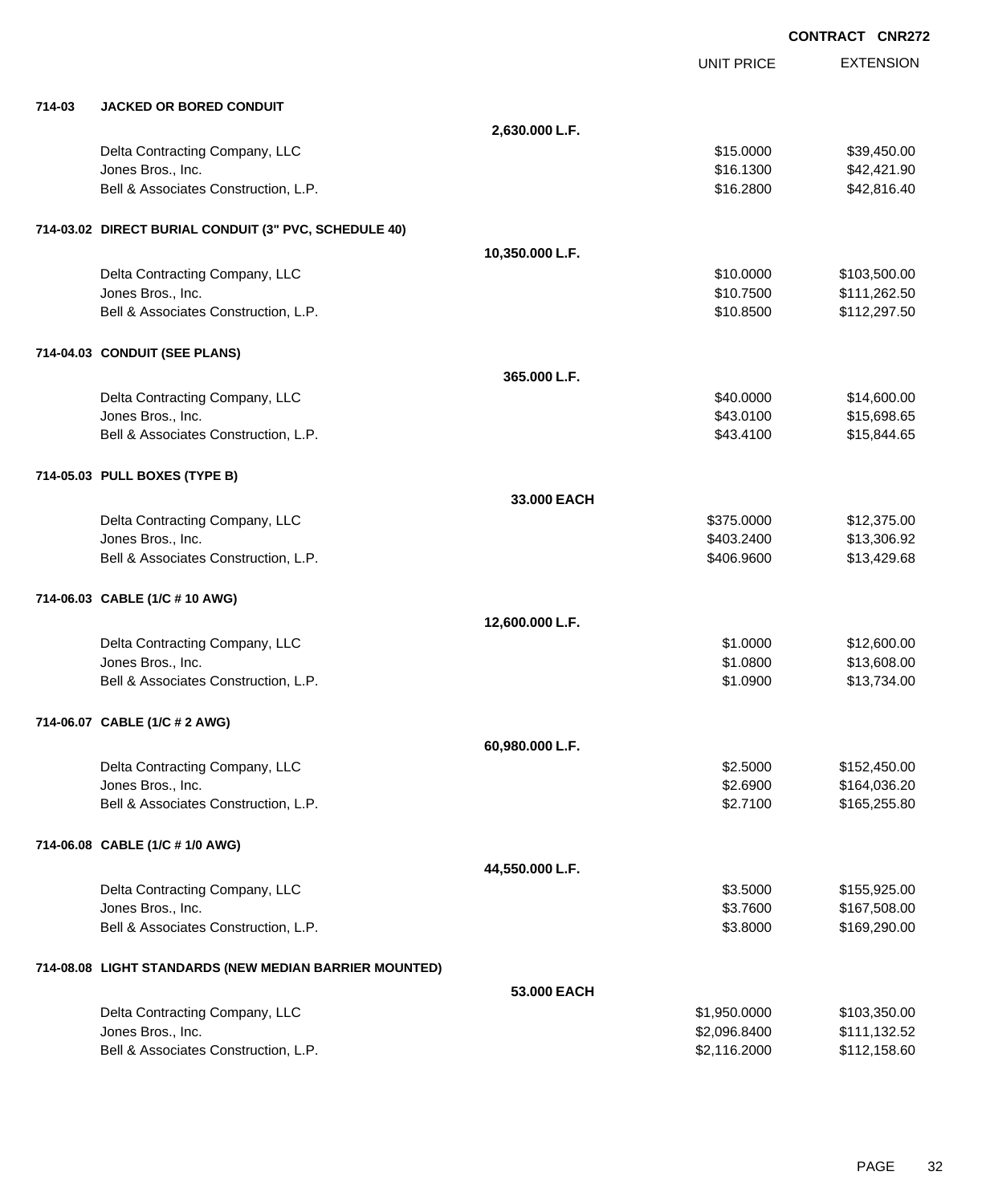EXTENSION **CONTRACT CNR272**

UNIT PRICE

| 714-08.09 LIGHT STANDARDS (100 FOOT HIGH MAST)                   |                    |               |              |
|------------------------------------------------------------------|--------------------|---------------|--------------|
|                                                                  | <b>16.000 EACH</b> |               |              |
| Delta Contracting Company, LLC                                   |                    | \$20,000.0000 | \$320,000.00 |
| Jones Bros., Inc.                                                |                    | \$21,506.0000 | \$344,096.00 |
| Bell & Associates Construction, L.P.                             |                    | \$21,704.6100 | \$347,273.76 |
| 714-08.11 LIGHT STANDARDS (35' POLE W/TENON)                     |                    |               |              |
|                                                                  | <b>6.000 EACH</b>  |               |              |
| Delta Contracting Company, LLC                                   |                    | \$1,850.0000  | \$11,100.00  |
| Jones Bros., Inc.                                                |                    | \$1,989.3100  | \$11,935.86  |
| Bell & Associates Construction, L.P.                             |                    | \$2,007.6800  | \$12,046.08  |
| 714-08.26 FOUNDATION FOR LIGHT STANDARDS(MEDIAN BARRIER)         |                    |               |              |
|                                                                  | 53.000 EACH        |               |              |
| Delta Contracting Company, LLC                                   |                    | \$350.0000    | \$18,550.00  |
| Jones Bros., Inc.                                                |                    | \$376.3600    | \$19,947.08  |
| Bell & Associates Construction, L.P.                             |                    | \$1,809.0800  | \$95,881.24  |
| 714-08.27 FOUNDATION FOR LIGHT STANDARDS - HIGH MAST (SEE PLANS) |                    |               |              |
|                                                                  | <b>16,000 EACH</b> |               |              |
| Delta Contracting Company, LLC                                   |                    | \$5,500.0000  | \$88,000.00  |
| Jones Bros., Inc.                                                |                    | \$5,914.1500  | \$94,626.40  |
| Bell & Associates Construction, L.P.                             |                    | \$5,968.7700  | \$95,500.32  |
| 714-08.32 REMOVAL OF LIGHT STANDARD & FOUNDATION                 |                    |               |              |
|                                                                  | 75.000 EACH        |               |              |
| Delta Contracting Company, LLC                                   |                    | \$650.0000    | \$48,750.00  |
| Jones Bros., Inc.                                                |                    | \$698.9500    | \$52,421.25  |
| Bell & Associates Construction, L.P.                             |                    | \$705.4000    | \$52,905.00  |
| 714-09.09 LUMINAIRES (NEW MEDIAN BARRIER MOUNTED)                |                    |               |              |
|                                                                  | 112.000 EACH       |               |              |
| Delta Contracting Company, LLC                                   |                    | \$1,125.0000  | \$126,000.00 |
| Jones Bros., Inc.                                                |                    | \$1,209.7100  | \$135,487.52 |
| Bell & Associates Construction, L.P.                             |                    | \$1,220.8800  | \$136,738.56 |
| 714-09.10 LUMINAIRES (376 WATT - LED HIGH MAST)                  |                    |               |              |
|                                                                  | 80.000 EACH        |               |              |
| Delta Contracting Company, LLC                                   |                    | \$1,200.0000  | \$96,000.00  |
| Jones Bros., Inc.                                                |                    | \$1,290.3600  | \$103,228.80 |
| Bell & Associates Construction, L.P.                             |                    | \$1,302.2800  | \$104,182.40 |
| 714-09.11 LUMINAIRES (LED WALL MOUNTED)                          |                    |               |              |
|                                                                  | 8.000 EACH         |               |              |
| Delta Contracting Company, LLC                                   |                    | \$510.0000    | \$4,080.00   |
| Jones Bros., Inc.                                                |                    | \$548.4000    | \$4,387.20   |
| Bell & Associates Construction, L.P.                             |                    | \$553.4700    | \$4,427.76   |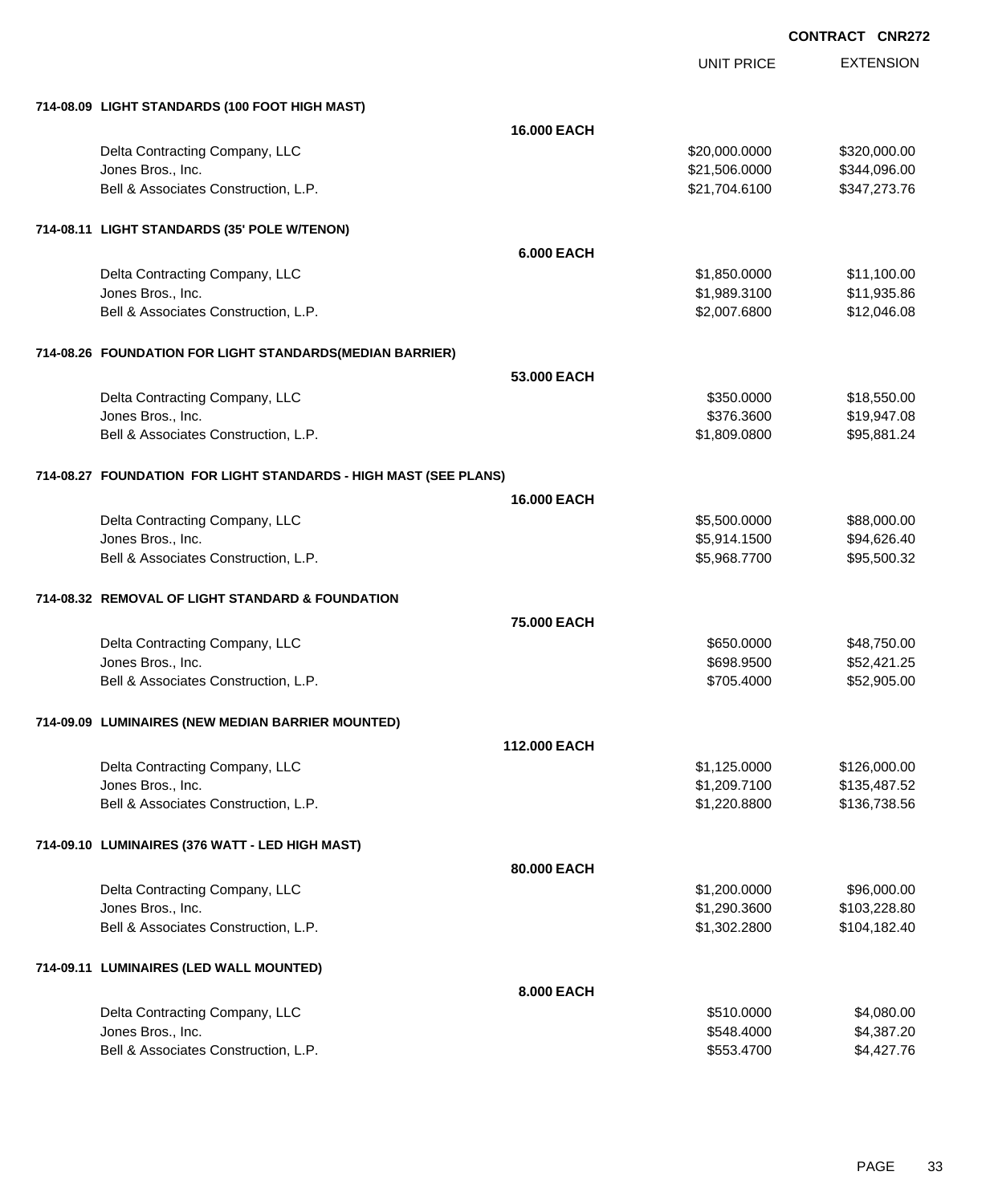|        |                                                    |                   | <b>UNIT PRICE</b> | <b>EXTENSION</b> |
|--------|----------------------------------------------------|-------------------|-------------------|------------------|
|        | 714-12.01 CONTROL CENTER (NO. 1)                   |                   |                   |                  |
|        |                                                    | 1.000 LS          |                   |                  |
|        | Delta Contracting Company, LLC                     |                   | \$8,500.0000      | \$8,500.00       |
|        | Jones Bros., Inc.                                  |                   | \$9,140.0500      | \$9,140.05       |
|        | Bell & Associates Construction, L.P.               |                   | \$9,224.4600      | \$9,224.46       |
|        | 714-12.02 CONTROL CENTER (NO. 2)                   |                   |                   |                  |
|        |                                                    | 1.000 LS          |                   |                  |
|        | Delta Contracting Company, LLC                     |                   | \$8,500.0000      | \$8,500.00       |
|        | Jones Bros., Inc.                                  |                   | \$9,140.0500      | \$9,140.05       |
|        | Bell & Associates Construction, L.P.               |                   | \$9,224.4600      | \$9,224.46       |
| 714-25 | <b>ELECTRICAL CONNECTION</b>                       |                   |                   |                  |
|        |                                                    | <b>1.000 EACH</b> |                   |                  |
|        | Delta Contracting Company, LLC                     |                   | \$2,500.0000      | \$2,500.00       |
|        | Jones Bros., Inc.                                  |                   | \$2,688.2500      | \$2,688.25       |
|        | Bell & Associates Construction, L.P.               |                   | \$2,713.0800      | \$2,713.08       |
|        | 716-01.05 TEMPORARY RAISED PAVEMENT MARKER         |                   |                   |                  |
|        |                                                    | 360,000 EACH      |                   |                  |
|        | Delta Contracting Company, LLC                     |                   | \$10.0000         | \$3,600.00       |
|        | Jones Bros., Inc.                                  |                   | \$12.3700         | \$4,453.20       |
|        | Bell & Associates Construction, L.P.               |                   | \$10.8500         | \$3,906.00       |
|        | 716-01.14 RAISED PAVEMENT MARKER REMOVAL           |                   |                   |                  |
|        |                                                    | 360,000 EACH      |                   |                  |
|        | Delta Contracting Company, LLC                     |                   | \$10.0000         | \$3,600.00       |
|        | Jones Bros., Inc.                                  |                   | \$6.9900          | \$2,516.40       |
|        | Bell & Associates Construction, L.P.               |                   | \$10.8500         | \$3,906.00       |
|        | 716-01.21 Snwplwble Pvmt Mrkrs (Bi-Dir)(1 Color)   |                   |                   |                  |
|        |                                                    | 134.000 EACH      |                   |                  |
|        | Delta Contracting Company, LLC                     |                   | \$45.0000         | \$6,030.00       |
|        | Jones Bros., Inc.                                  |                   | \$36.0200         | \$4,826.68       |
|        | Bell & Associates Construction, L.P.               |                   | \$48.8400         | \$6,544.56       |
|        | 716-01.22 Snwplwble Pvmt Mrkrs (Mono-Dir)(1 Color) |                   |                   |                  |
|        |                                                    | 282.000 EACH      |                   |                  |
|        | Delta Contracting Company, LLC                     |                   | \$45.0000         | \$12,690.00      |
|        | Jones Bros., Inc.                                  |                   | \$36.0200         | \$10,157.64      |
|        | Bell & Associates Construction, L.P.               |                   | \$48.8400         | \$13,772.88      |
|        | 716-01.23 Snwplwble Pvmt Mrkrs (Bi-Dir)(2 Color)   |                   |                   |                  |
|        |                                                    | 1,865.000 EACH    |                   |                  |
|        | Delta Contracting Company, LLC                     |                   | \$45.0000         | \$83,925.00      |
|        | Jones Bros., Inc.                                  |                   | \$36.0200         | \$67,177.30      |
|        | Bell & Associates Construction, L.P.               |                   | \$48.8400         | \$91,086.60      |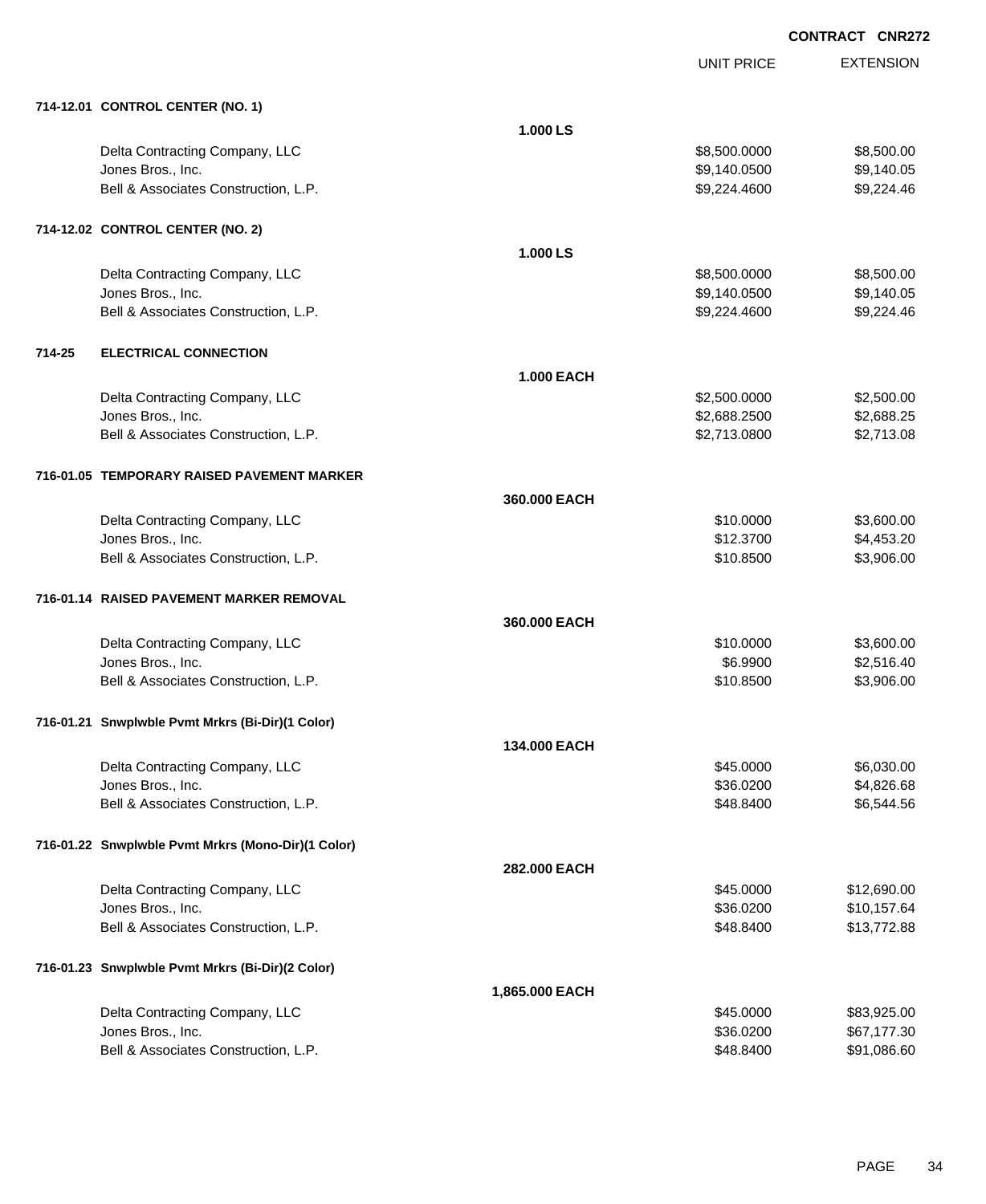|                                                              |                   | <b>CONTRACT CNR272</b> |
|--------------------------------------------------------------|-------------------|------------------------|
|                                                              | <b>UNIT PRICE</b> | <b>EXTENSION</b>       |
| 716-01.30 REMOVAL OF SNOWPLOWABLE REFLECTIVE MARKER          |                   |                        |
|                                                              | 553,000 EACH      |                        |
| Delta Contracting Company, LLC                               | \$14.0000         | \$7,742.00             |
| Jones Bros., Inc.                                            | \$9.9500          | \$5,502.35             |
| Bell & Associates Construction, L.P.                         | \$15.1900         | \$8,400.07             |
| 716-02.04 PLASTIC PAVEMENT MARKING(CHANNELIZATION STRIPING)  |                   |                        |
|                                                              | 125.778 S.Y.      |                        |
| Delta Contracting Company, LLC                               | \$29.0000         | \$3,647.56             |
| Jones Bros., Inc.                                            | \$26.6100         | \$3,346.95             |
| Bell & Associates Construction, L.P.                         | \$31.4700         | \$3,958.23             |
| 716-02.05 PLASTIC PAVEMENT MARKING (STOP LINE)               |                   |                        |
|                                                              | 1,034.220 L.F.    |                        |
| Delta Contracting Company, LLC                               | \$20.0000         | \$20,684.40            |
| Jones Bros., Inc.                                            | \$12.6300         | \$13,062.20            |
| Bell & Associates Construction, L.P.                         | \$21.7000         | \$22,442.57            |
| 716-02.06 PLASTIC PAVEMENT MARKING (TURN LANE ARROW)         |                   |                        |
|                                                              | 77.000 EACH       |                        |
| Delta Contracting Company, LLC                               | \$210.0000        | \$16,170.00            |
| Jones Bros., Inc.                                            | \$166.6700        | \$12,833.59            |
| Bell & Associates Construction, L.P.                         | \$227.9000        | \$17,548.30            |
| 716-02.07 PLASTIC PAVEMENT MARKING (24" BARRIER LINE)        |                   |                        |
|                                                              | 1,195.530 L.F.    |                        |
| Delta Contracting Company, LLC                               | \$20,0000         | \$23,910.60            |
| Jones Bros., Inc.                                            | \$12.3700         | \$14,788.71            |
| Bell & Associates Construction, L.P.                         | \$21.7000         | \$25,943.00            |
| 716-02.08 PLASTIC PAVEMENT MARKING (8" DOTTED LINE)          |                   |                        |
|                                                              | 1,823.640 L.F.    |                        |
| Delta Contracting Company, LLC                               | \$2.5000          | \$4,559.10             |
| Jones Bros., Inc.                                            | \$2.3100          | \$4,212.61             |
| Bell & Associates Construction, L.P.                         | \$2.7100          | \$4,942.06             |
| 716-02.09 PLASTIC PAVEMENT MARKING (LONGITUDINAL CROSS-WALK) |                   |                        |
|                                                              | 2,636.000 L.F.    |                        |
| Delta Contracting Company, LLC                               | \$32.0000         | \$84,352.00            |
| Jones Bros., Inc.                                            | \$26.3400         | \$69,432.24            |
| Bell & Associates Construction, L.P.                         | \$34.7300         | \$91,548.28            |
| 716-02.11 PLASTIC PAVEMENT MARKING (6" DOTTED LINE)          |                   |                        |
|                                                              | 682.325 L.F.      |                        |
| Delta Contracting Company, LLC                               | \$2.4000          | \$1,637.58             |
| Jones Bros., Inc.                                            | \$2.1000          | \$1,432.88             |
| Bell & Associates Construction, L.P.                         | \$2.6000          | \$1,774.05             |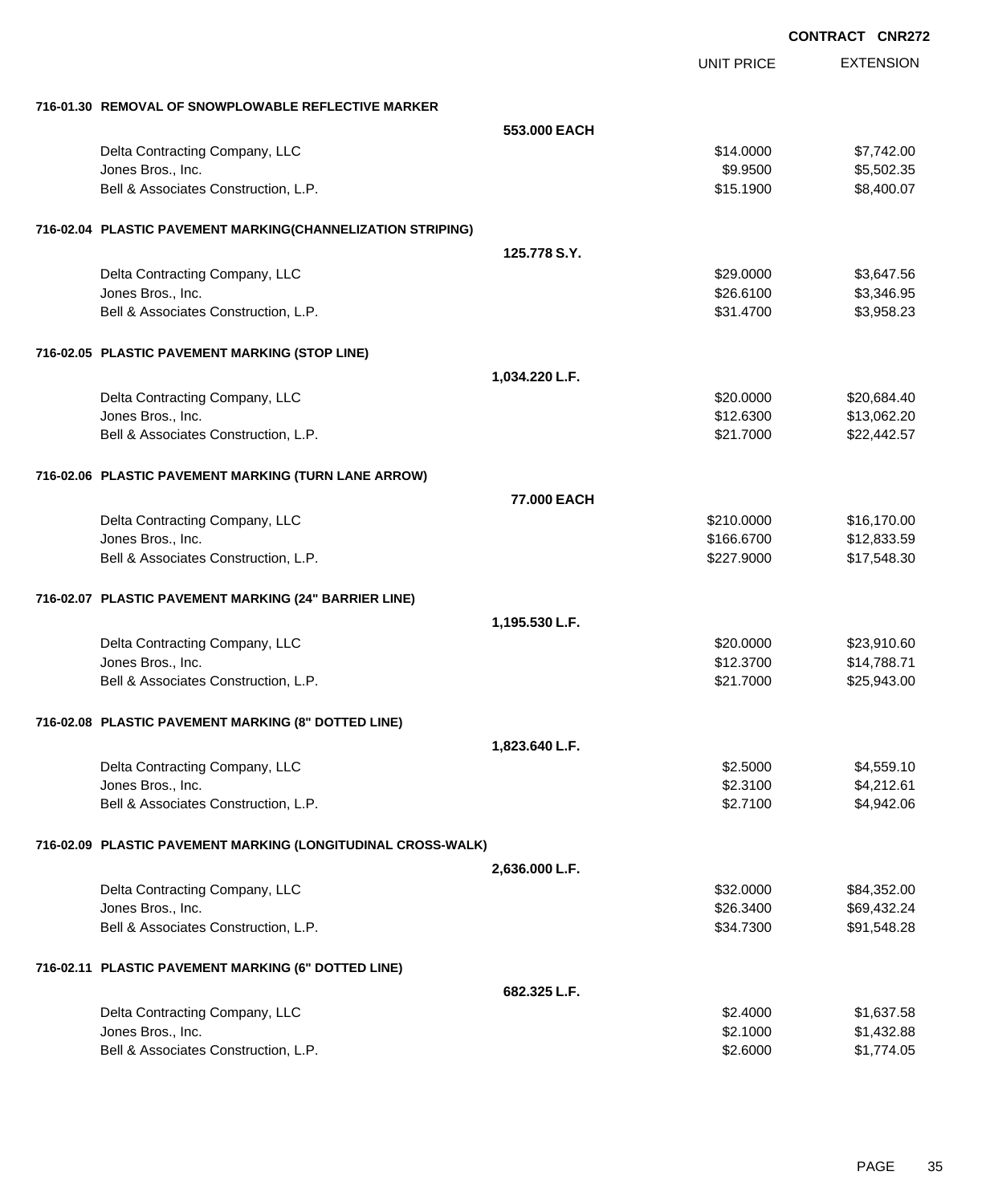EXTENSION **CONTRACT CNR272**

UNIT PRICE

| 716-03.01 PLASTIC WORD PAVEMENT MARKING (ONLY)            |                    |            |            |
|-----------------------------------------------------------|--------------------|------------|------------|
|                                                           | 8,000 EACH         |            |            |
| Delta Contracting Company, LLC                            |                    | \$240.0000 | \$1,920.00 |
| Jones Bros., Inc.                                         |                    | \$241.9400 | \$1,935.52 |
| Bell & Associates Construction, L.P.                      |                    | \$260.4600 | \$2,083.68 |
| 716-03.06 PLASTIC WORD PAVEMENT MARKING (SIGNAL AHEAD)    |                    |            |            |
|                                                           | <b>6.000 EACH</b>  |            |            |
| Delta Contracting Company, LLC                            |                    | \$600,0000 | \$3,600.00 |
| Jones Bros., Inc.                                         |                    | \$564.5300 | \$3,387.18 |
| Bell & Associates Construction, L.P.                      |                    | \$651.1400 | \$3,906.84 |
| 716-04.04 PLASTIC PAVEMENT MARKING (TRANSVERSE SHOULDER)  |                    |            |            |
|                                                           | 530.000 L.F.       |            |            |
| Delta Contracting Company, LLC                            |                    | \$12,0000  | \$6,360.00 |
| Jones Bros., Inc.                                         |                    | \$9.9500   | \$5,273.50 |
| Bell & Associates Construction, L.P.                      |                    | \$13.0200  | \$6,900.60 |
| 716-04.05 PLASTIC PAVEMENT MARKING (STRAIGHT ARROW)       |                    |            |            |
|                                                           | <b>2.000 EACH</b>  |            |            |
| Delta Contracting Company, LLC                            |                    | \$200,0000 | \$400.00   |
| Jones Bros., Inc.                                         |                    | \$166.6700 | \$333.34   |
| Bell & Associates Construction, L.P.                      |                    | \$217.0500 | \$434.10   |
| 716-04.07 PLASTIC PAVEMENT MARKING (EXIT ONLY ARROW)      |                    |            |            |
|                                                           | <b>12.000 EACH</b> |            |            |
| Delta Contracting Company, LLC                            |                    | \$300.0000 | \$3,600.00 |
| Jones Bros., Inc.                                         |                    | \$322.5900 | \$3,871.08 |
| Bell & Associates Construction, L.P.                      |                    | \$325.5700 | \$3,906.84 |
| 716-04.08 PLASTIC PAVEMENT MARKING (OPTION LANE ARROW)    |                    |            |            |
|                                                           | 3,000 EACH         |            |            |
| Delta Contracting Company, LLC                            |                    | \$525,0000 | \$1,575.00 |
| Jones Bros., Inc.                                         |                    | \$268.8300 | \$806.49   |
| Bell & Associates Construction, L.P.                      |                    | \$569.7500 | \$1,709.25 |
| 716-04.12 PLASTIC PAVEMENT MARKING (YIELD LINE)           |                    |            |            |
|                                                           | 53.333 S.F.        |            |            |
| Delta Contracting Company, LLC                            |                    | \$30.0000  | \$1,599.99 |
| Jones Bros., Inc.                                         |                    | \$15.5900  | \$831.46   |
| Bell & Associates Construction, L.P.                      |                    | \$32.5600  | \$1,736.52 |
| 716-04.14 PLASTIC PAVEMENT MARKING (LANE REDUCTION ARROW) |                    |            |            |
|                                                           | 23.000 EACH        |            |            |
| Delta Contracting Company, LLC                            |                    | \$280.0000 | \$6,440.00 |
| Jones Bros., Inc.                                         |                    | \$376.3600 | \$8,656.28 |
| Bell & Associates Construction, L.P.                      |                    | \$303.8600 | \$6,988.78 |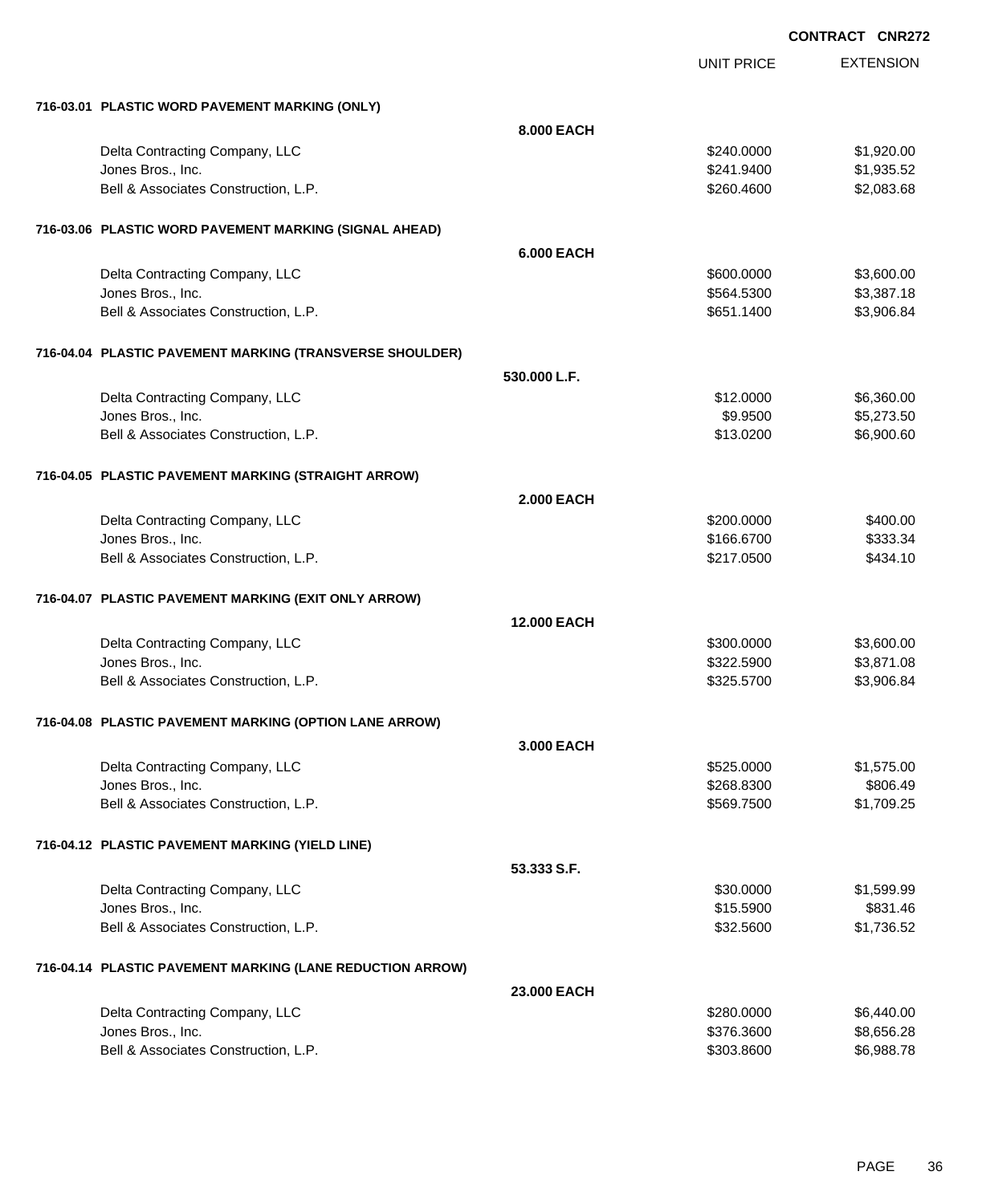|                                                             | <b>UNIT PRICE</b> | <b>EXTENSION</b> |
|-------------------------------------------------------------|-------------------|------------------|
| 716-04.15 PLASTIC PAVEMENT MARKING-BIKE SYMBOL/ARROW SHARED |                   |                  |
| <b>9.000 EACH</b>                                           |                   |                  |
| Delta Contracting Company, LLC                              | \$400.0000        | \$3,600.00       |
| Jones Bros., Inc.                                           | \$376.3600        | \$3,387.24       |
| Bell & Associates Construction, L.P.                        | \$434.0900        | \$3,906.81       |
| 716-05.01 PAINTED PAVEMENT MARKING (4" LINE)                |                   |                  |
| 1.100 L.M.                                                  |                   |                  |
| Delta Contracting Company, LLC                              | \$6,000.0000      | \$6,600.00       |
| Jones Bros., Inc.                                           | \$1,612.9500      | \$1,774.25       |
| Bell & Associates Construction, L.P.                        | \$6,511.3800      | \$7,162.52       |
| 716-05.02 PAINTED PAVEMENT MARKING (8" BARRIER LINE)        |                   |                  |
| 109.916 L.F.                                                |                   |                  |
| Delta Contracting Company, LLC                              | \$3.0000          | \$329.75         |
| Jones Bros., Inc.                                           | \$1.3400          | \$147.29         |
| Bell & Associates Construction, L.P.                        | \$3.2600          | \$358.33         |
| 716-05.05 PAINTED PAVEMENT MARKING (STOP LINE)              |                   |                  |
| 1,125.000 L.F.                                              |                   |                  |
| Delta Contracting Company, LLC                              | \$12.0000         | \$13,500.00      |
| Jones Bros., Inc.                                           | \$7.4700          | \$8,403.75       |
| Bell & Associates Construction, L.P.                        | \$13.0200         | \$14,647.50      |
| 716-05.06 PAINTED PAVEMENT MARKING (TURN LANE ARROW)        |                   |                  |
| 52,000 EACH                                                 |                   |                  |
| Delta Contracting Company, LLC                              | \$150.0000        | \$7,800.00       |
| Jones Bros., Inc.                                           | \$91.4000         | \$4,752.80       |
| Bell & Associates Construction, L.P.                        | \$162.7800        | \$8,464.56       |
| 716-05.20 PAINTED PAVEMENT MARKING (6" LINE)                |                   |                  |
| 34.900 L.M.                                                 |                   |                  |
| Delta Contracting Company, LLC                              | \$2,065.0000      | \$72,068.50      |
| Jones Bros., Inc.                                           | \$1,021.5300      | \$35,651.40      |
| Bell & Associates Construction, L.P.                        | \$2,241.0000      | \$78,210.90      |
| 716-06.01 PAINTED WORD PVMT MARK (<br>$\lambda$             |                   |                  |
| 23.000 EACH                                                 |                   |                  |
| Delta Contracting Company, LLC                              | \$210.0000        | \$4,830.00       |
| Jones Bros., Inc.                                           | \$252.7000        | \$5,812.10       |
| Bell & Associates Construction, L.P.                        | \$227.9000        | \$5,241.70       |
| 716-08.01 REMOVAL OF PAVEMENT MARKING (LINE)                |                   |                  |
| 95,932.000 L.F.                                             |                   |                  |
| Delta Contracting Company, LLC                              | \$0.9300          | \$89,216.76      |
| Jones Bros., Inc.                                           | \$0.6000          | \$57,559.20      |
| Bell & Associates Construction, L.P.                        | \$1.0100          | \$96,891.32      |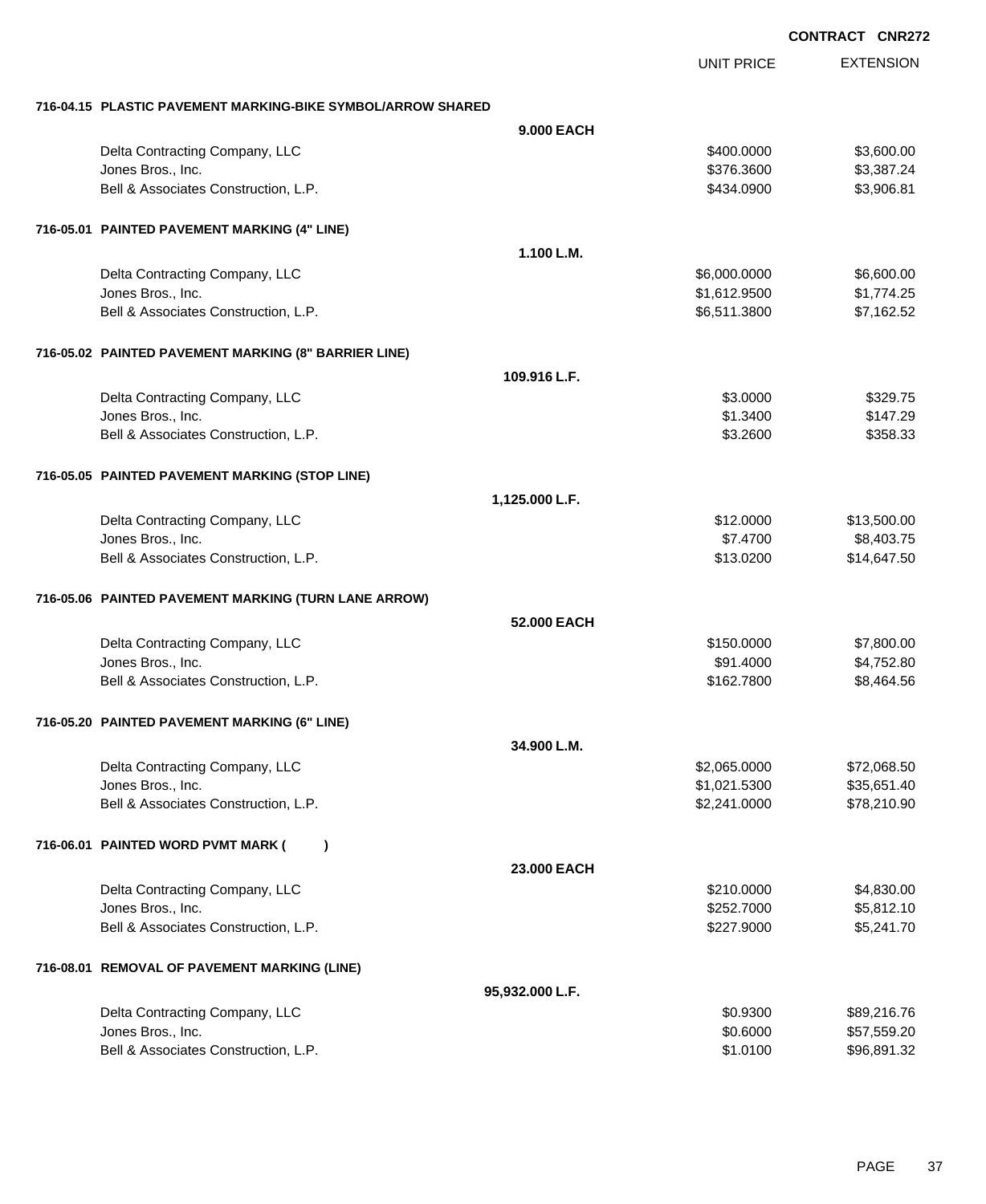|                                                                  |                 |                   | <b>CONTRACT CNR272</b> |
|------------------------------------------------------------------|-----------------|-------------------|------------------------|
|                                                                  |                 | <b>UNIT PRICE</b> | <b>EXTENSION</b>       |
| 716-08.05 REMOVAL OF PAVEMENT MARKING (STOP LINE)                |                 |                   |                        |
|                                                                  | 872.000 L.F.    |                   |                        |
| Delta Contracting Company, LLC                                   |                 | \$10.0000         | \$8,720.00             |
| Jones Bros., Inc.                                                |                 | \$6.7200          | \$5,859.84             |
| Bell & Associates Construction, L.P.                             |                 | \$10.8500         | \$9,461.20             |
| 716-08.06 REMOVAL OF PAVEMENT MARKING (TURN LANE ARROW)          |                 |                   |                        |
|                                                                  | 52.000 EACH     |                   |                        |
| Delta Contracting Company, LLC                                   |                 | \$150.0000        | \$7,800.00             |
| Jones Bros., Inc.                                                |                 | \$77.9600         | \$4,053.92             |
| Bell & Associates Construction, L.P.                             |                 | \$162.7800        | \$8,464.56             |
| 716-12.02 ENHANCED FLATLINE THERMO PVMT MRKNG (6IN LINE)         |                 |                   |                        |
|                                                                  | 27.983 L.M.     |                   |                        |
| Delta Contracting Company, LLC                                   |                 | \$6,445.0000      | \$180,350.44           |
| Jones Bros., Inc.                                                |                 | \$5,779.7400      | \$161,734.46           |
| Bell & Associates Construction, L.P.                             |                 | \$6,994.3100      | \$195,721.78           |
| 716-12.03 ENHANCED FLATLINE THERMO PVMT MRKNG (8IN BARRIER LINE) |                 |                   |                        |
|                                                                  | 11,632.910 L.F. |                   |                        |
| Delta Contracting Company, LLC                                   |                 | \$3.0000          | \$34,898.73            |
| Jones Bros., Inc.                                                |                 | \$2.4200          | \$28,151.64            |
| Bell & Associates Construction, L.P.                             |                 | \$3.2600          | \$37,923.29            |
| 716-12.05 ENHANCED FLATLINE THERMO PVMT MRKNG (6IN DOTTED LINE)  |                 |                   |                        |
|                                                                  | 1,117.291 L.F.  |                   |                        |
| Delta Contracting Company, LLC                                   |                 | \$3.0000          | \$3,351.87             |
| Jones Bros., Inc.                                                |                 | \$2.5300          | \$2,826.75             |
| Bell & Associates Construction, L.P.                             |                 | \$3.2600          | \$3,642.37             |
| 716-12.09 ENHANCED FLAT LINE THERMO (12IN LINE)                  |                 |                   |                        |
|                                                                  | 1,928.400 L.F.  |                   |                        |
| Delta Contracting Company, LLC                                   |                 | \$10.0000         | \$19,284.00            |
| Jones Bros., Inc.                                                |                 | \$4.2500          | \$8,195.70             |
| Bell & Associates Construction, L.P.                             |                 | \$10.8500         | \$20,923.14            |
| 716-12.10 ENHANCED FLAT LINE THERMO (12IN DOTTED)                |                 |                   |                        |
|                                                                  | 2,837.370 L.F.  |                   |                        |
| Delta Contracting Company, LLC                                   |                 | \$10.0000         | \$28,373.70            |
| Jones Bros., Inc.                                                |                 | \$5.0000          | \$14,186.85            |
| Bell & Associates Construction, L.P.                             |                 | \$10.8500         | \$30,785.46            |
| 716-13.01 SPRAY THERMO PVMT MRKNG (60 mil) (4IN LINE)            |                 |                   |                        |
|                                                                  | 0.602 L.M.      |                   |                        |
| Delta Contracting Company, LLC                                   |                 | \$6,500.0000      | \$3,913.00             |
| Jones Bros., Inc.                                                |                 | \$3,225.9000      | \$1,941.99             |
| Bell & Associates Construction, L.P.                             |                 | \$7,054.0000      | \$4,246.51             |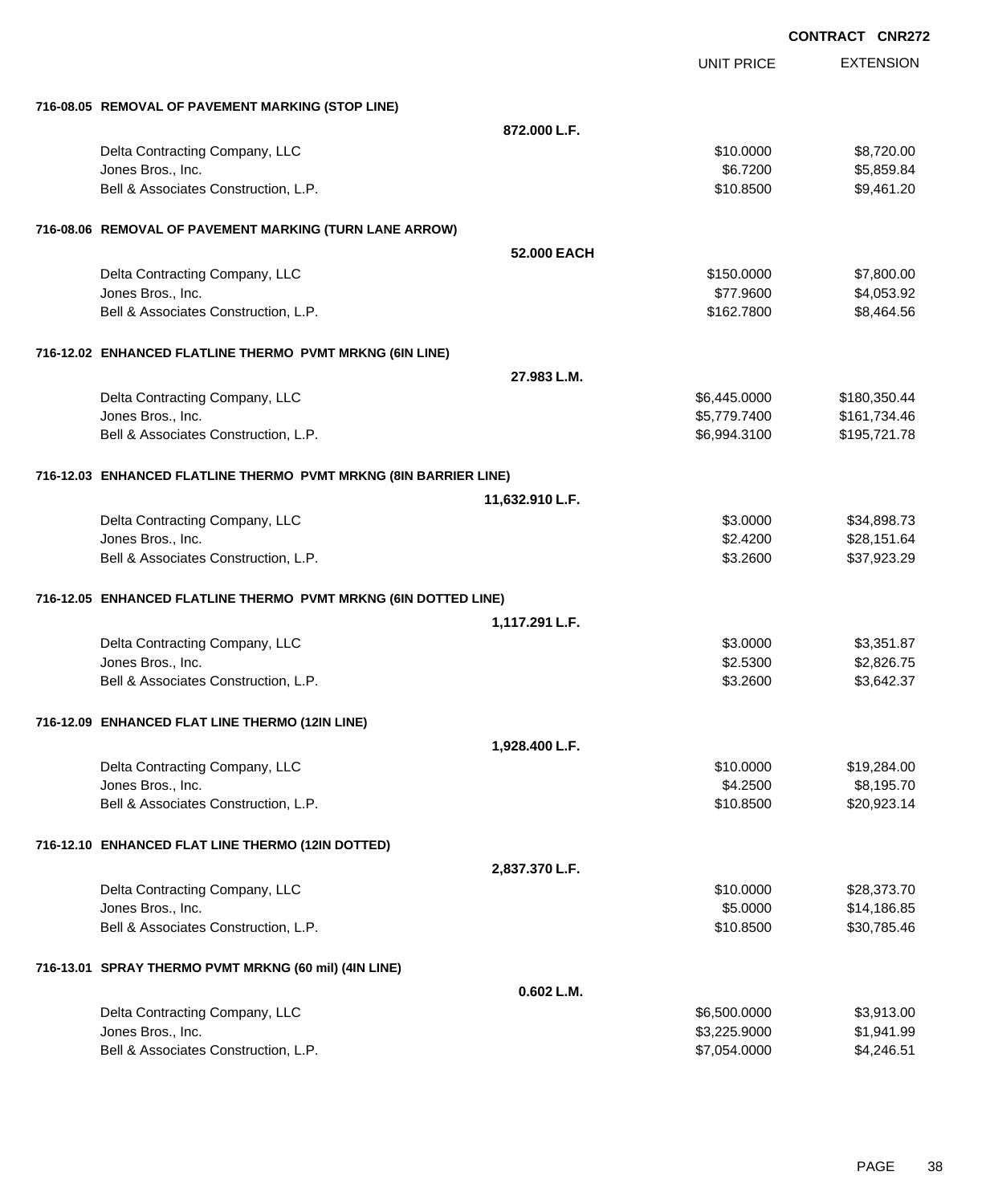|        |                                       |                   | UNIT PRICE       | <b>EXTENSION</b> |
|--------|---------------------------------------|-------------------|------------------|------------------|
| 717-01 | <b>MOBILIZATION</b>                   |                   |                  |                  |
|        |                                       | 1.000 LS          |                  |                  |
|        | Delta Contracting Company, LLC        |                   | \$3,170,521.0000 | \$3,170,521.00   |
|        | Jones Bros., Inc.                     |                   | \$3,500,000.0000 | \$3,500,000.00   |
|        | Bell & Associates Construction, L.P.  |                   | \$3,397,235.3400 | \$3,397,235.34   |
|        | 725-20.43 PULL BOX (TYPE C)           |                   |                  |                  |
|        |                                       | 42.000 EACH       |                  |                  |
|        | Delta Contracting Company, LLC        |                   | \$400.0000       | \$16,800.00      |
|        | Jones Bros., Inc.                     |                   | \$430.1200       | \$18,065.04      |
|        | Bell & Associates Construction, L.P.  |                   | \$434.0900       | \$18,231.78      |
|        | 725-20.44 PULL BOX (TYPE D)           |                   |                  |                  |
|        |                                       | 19.000 EACH       |                  |                  |
|        | Delta Contracting Company, LLC        |                   | \$1,350.0000     | \$25,650.00      |
|        | Jones Bros., Inc.                     |                   | \$1,451.6600     | \$27,581.54      |
|        | Bell & Associates Construction, L.P.  |                   | \$1,465.0600     | \$27,836.14      |
|        | 725-20.45 PULL BOX (TYPE E)           |                   |                  |                  |
|        |                                       | 7.000 EACH        |                  |                  |
|        | Delta Contracting Company, LLC        |                   | \$1,500.0000     | \$10,500.00      |
|        | Jones Bros., Inc.                     |                   | \$1,612.9500     | \$11,290.65      |
|        | Bell & Associates Construction, L.P.  |                   | \$1,627.8500     | \$11,394.95      |
|        | 725-21.11 NETWORK SWITCH (TYPE A)     |                   |                  |                  |
|        |                                       | <b>6.000 EACH</b> |                  |                  |
|        | Delta Contracting Company, LLC        |                   | \$3,000.0000     | \$18,000.00      |
|        | Jones Bros., Inc.                     |                   | \$3,225.9000     | \$19,355.40      |
|        | Bell & Associates Construction, L.P.  |                   | \$3,255.6900     | \$19,534.14      |
|        | 725-22.24 CONDUIT BANK (TYPE 4)       |                   |                  |                  |
|        |                                       | 14,740.000 L.F.   |                  |                  |
|        | Delta Contracting Company, LLC        |                   | \$6.5000         | \$95,810.00      |
|        | Jones Bros., Inc.                     |                   | \$6.9900         | \$103,032.60     |
|        | Bell & Associates Construction, L.P.  |                   | \$7.0500         | \$103,917.00     |
|        | 725-22.34 CONDUIT BANK BORED (TYPE 4) |                   |                  |                  |
|        |                                       | 2,360.000 L.F.    |                  |                  |
|        | Delta Contracting Company, LLC        |                   | \$11.0000        | \$25,960.00      |
|        | Jones Bros., Inc.                     |                   | \$11.8300        | \$27,918.80      |
|        | Bell & Associates Construction, L.P.  |                   | \$11.9400        | \$28,178.40      |
|        | 725-22.74 2IN CONDUIT W/BANK          |                   |                  |                  |
|        |                                       | 14,740.000 L.F.   |                  |                  |
|        | Delta Contracting Company, LLC        |                   | \$2.0000         | \$29,480.00      |
|        | Jones Bros., Inc.                     |                   | \$2.1500         | \$31,691.00      |
|        | Bell & Associates Construction, L.P.  |                   | \$2.1700         | \$31,985.80      |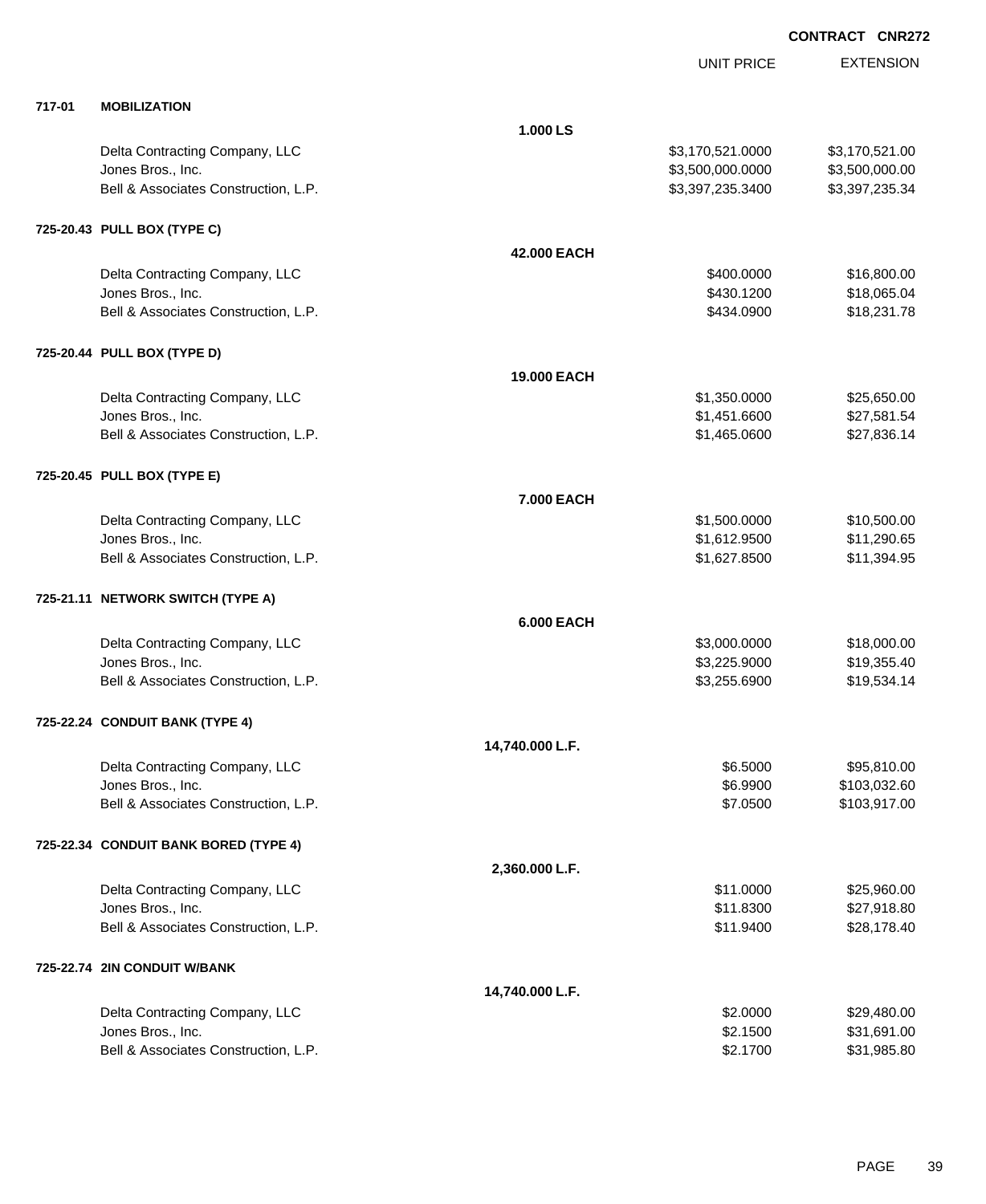|                                                         |                    |                   | <b>CONTRACT CNR272</b> |
|---------------------------------------------------------|--------------------|-------------------|------------------------|
|                                                         |                    | <b>UNIT PRICE</b> | <b>EXTENSION</b>       |
| 725-22.75 2IN CONDUIT BORED W/BANK                      |                    |                   |                        |
|                                                         | 2,360.000 L.F.     |                   |                        |
| Delta Contracting Company, LLC                          |                    | \$2.0000          | \$4,720.00             |
| Jones Bros., Inc.                                       |                    | \$2.1500          | \$5,074.00             |
| Bell & Associates Construction, L.P.                    |                    | \$2.1700          | \$5,121.20             |
| 725-23.01 ITS CABLE MARKER                              |                    |                   |                        |
|                                                         | 64.000 EACH        |                   |                        |
| Delta Contracting Company, LLC                          |                    | \$200.0000        | \$12,800.00            |
| Jones Bros., Inc.                                       |                    | \$215.0600        | \$13,763.84            |
| Bell & Associates Construction, L.P.                    |                    | \$217.0500        | \$13,891.20            |
| 730-01.02 REMOVAL OF SIGNAL EQUIPMENT                   |                    |                   |                        |
|                                                         | <b>16,000 EACH</b> |                   |                        |
| Delta Contracting Company, LLC                          |                    | \$1,000.0000      | \$16,000.00            |
| Jones Bros., Inc.                                       |                    | \$1,075.3000      | \$17,204.80            |
| Bell & Associates Construction, L.P.                    |                    | \$1,085.2300      | \$17,363.68            |
| 730-02.09 SIGNAL HEAD ASSEMBLY (130 WITH BACKPLATE)     |                    |                   |                        |
|                                                         | 33,000 EACH        |                   |                        |
| Delta Contracting Company, LLC                          |                    | \$975.0000        | \$32,175.00            |
| Jones Bros., Inc.                                       |                    | \$1,048.4200      | \$34,597.86            |
| Bell & Associates Construction, L.P.                    |                    | \$1,058.1000      | \$34,917.30            |
| 730-02.17 SIGNAL HEAD ASSEMBLY (150 A2H WITH BACKPLATE) |                    |                   |                        |
|                                                         | 8.000 EACH         |                   |                        |
| Delta Contracting Company, LLC                          |                    | \$1,500.0000      | \$12,000.00            |
| Jones Bros., Inc.                                       |                    | \$1,612.9500      | \$12,903.60            |
| Bell & Associates Construction, L.P.                    |                    | \$1,627.8500      | \$13,022.80            |
| 730-02.30 SIGNAL HEAD ASSEMBLY (130 A3 WITH BACKPLATE)  |                    |                   |                        |
|                                                         | <b>26,000 EACH</b> |                   |                        |
| Delta Contracting Company, LLC                          |                    | \$950.0000        | \$24,700.00            |
| Jones Bros., Inc.                                       |                    | \$1,021.5400      | \$26,560.04            |
| Bell & Associates Construction, L.P.                    |                    | \$1,030.9700      | \$26,805.22            |
| 730-03.11 INSTALL SPLICE BOX (FIBER OPTIC CLOSURE)      |                    |                   |                        |
|                                                         | <b>6.000 EACH</b>  |                   |                        |
| Delta Contracting Company, LLC                          |                    | \$500.0000        | \$3,000.00             |
| Jones Bros., Inc.                                       |                    | \$537.6500        | \$3,225.90             |
| Bell & Associates Construction, L.P.                    |                    | \$542.6200        | \$3,255.72             |
| 730-03.21 INSTALL PULL BOX (TYPE B)                     |                    |                   |                        |
|                                                         | <b>19.000 EACH</b> |                   |                        |
| Delta Contracting Company, LLC                          |                    | \$450.0000        | \$8,550.00             |
| Jones Bros., Inc.                                       |                    | \$483.8900        | \$9,193.91             |
| Bell & Associates Construction, L.P.                    |                    | \$488.3500        | \$9,278.65             |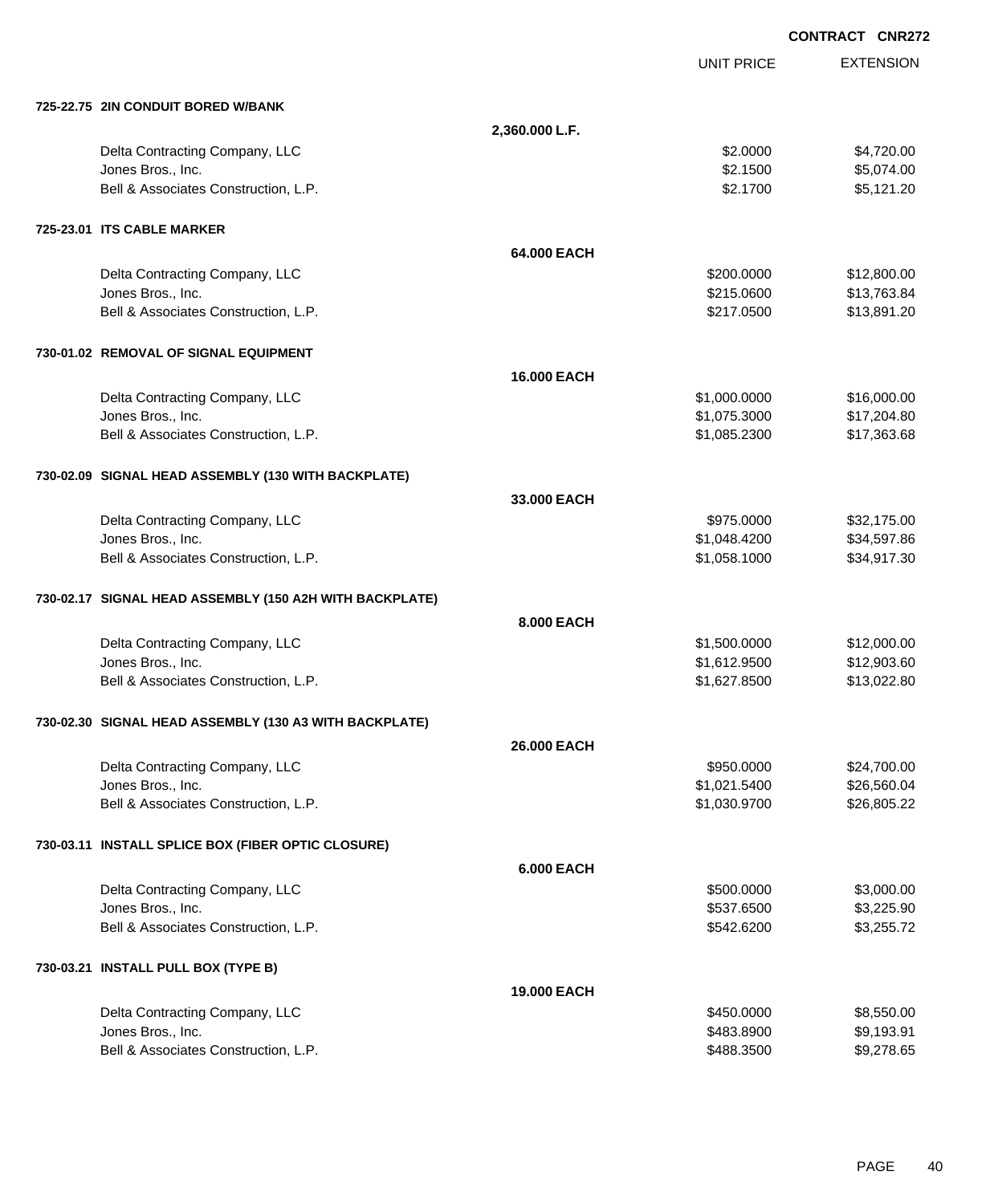UNIT PRICE

EXTENSION

| 730-03.23 INSTALL PULL BOX (FIBER OPTIC-TYPE A)           |                   |              |             |
|-----------------------------------------------------------|-------------------|--------------|-------------|
|                                                           | <b>5.000 EACH</b> |              |             |
| Delta Contracting Company, LLC                            |                   | \$1,200.0000 | \$6,000.00  |
| Jones Bros., Inc.                                         |                   | \$1,290.3600 | \$6,451.80  |
| Bell & Associates Construction, L.P.                      |                   | \$1,302.2800 | \$6,511.40  |
| 730-03.24 INSTALL PULL BOX (FIBER OPTIC-TYPE B)           |                   |              |             |
|                                                           | <b>6.000 EACH</b> |              |             |
| Delta Contracting Company, LLC                            |                   | \$2,000.0000 | \$12,000.00 |
| Jones Bros., Inc.                                         |                   | \$2,150.6000 | \$12,903.60 |
| Bell & Associates Construction, L.P.                      |                   | \$2,170.4600 | \$13,022.76 |
| 730-03.33 FIBER OFPTIC SPLICE FUSION                      |                   |              |             |
|                                                           | 24.000 EACH       |              |             |
| Delta Contracting Company, LLC                            |                   | \$60.0000    | \$1,440.00  |
| Jones Bros., Inc.                                         |                   | \$64.5200    | \$1,548.48  |
| Bell & Associates Construction, L.P.                      |                   | \$65.1100    | \$1,562.64  |
| 730-05.01 ELECTRICAL SERVICE CONNECTION                   |                   |              |             |
|                                                           | <b>4.000 EACH</b> |              |             |
| Delta Contracting Company, LLC                            |                   | \$2,500.0000 | \$10,000.00 |
| Jones Bros., Inc.                                         |                   | \$2,688.2500 | \$10,753.00 |
| Bell & Associates Construction, L.P.                      |                   | \$2,713.0800 | \$10,852.32 |
| 730-05.02 SERVICE CABLE (2 CONDUCTOR, #8 AWG)             |                   |              |             |
|                                                           | 350.000 L.F.      |              |             |
| Delta Contracting Company, LLC                            |                   | \$2.0000     | \$700.00    |
| Jones Bros., Inc.                                         |                   | \$2.1500     | \$752.50    |
| Bell & Associates Construction, L.P.                      |                   | \$2.1700     | \$759.50    |
| 730-08.01 SIGNAL CABLE - 3 CONDUCTOR                      |                   |              |             |
|                                                           | 3,875.000 L.F.    |              |             |
| Delta Contracting Company, LLC                            |                   | \$1.3000     | \$5,037.50  |
| Jones Bros., Inc.                                         |                   | \$1.4000     | \$5,425.00  |
| Bell & Associates Construction, L.P.                      |                   | \$1.4100     | \$5,463.75  |
| 730-08.02 SIGNAL CABLE - 5 CONDUCTOR                      |                   |              |             |
|                                                           | 4,795.000 L.F.    |              |             |
| Delta Contracting Company, LLC                            |                   | \$1.5000     | \$7,192.50  |
| Jones Bros., Inc.                                         |                   | \$1.6100     | \$7,719.95  |
| Bell & Associates Construction, L.P.                      |                   | \$1.6300     | \$7,815.85  |
| 730-08.03 SIGNAL CABLE - 7 CONDUCTOR                      |                   |              |             |
|                                                           | 8,210.000 L.F.    |              |             |
| Delta Contracting Company, LLC                            |                   | \$1.7000     | \$13,957.00 |
| Jones Bros., Inc.<br>Bell & Associates Construction, L.P. |                   | \$1.8300     | \$15,024.30 |
|                                                           |                   | \$1.8400     | \$15,106.40 |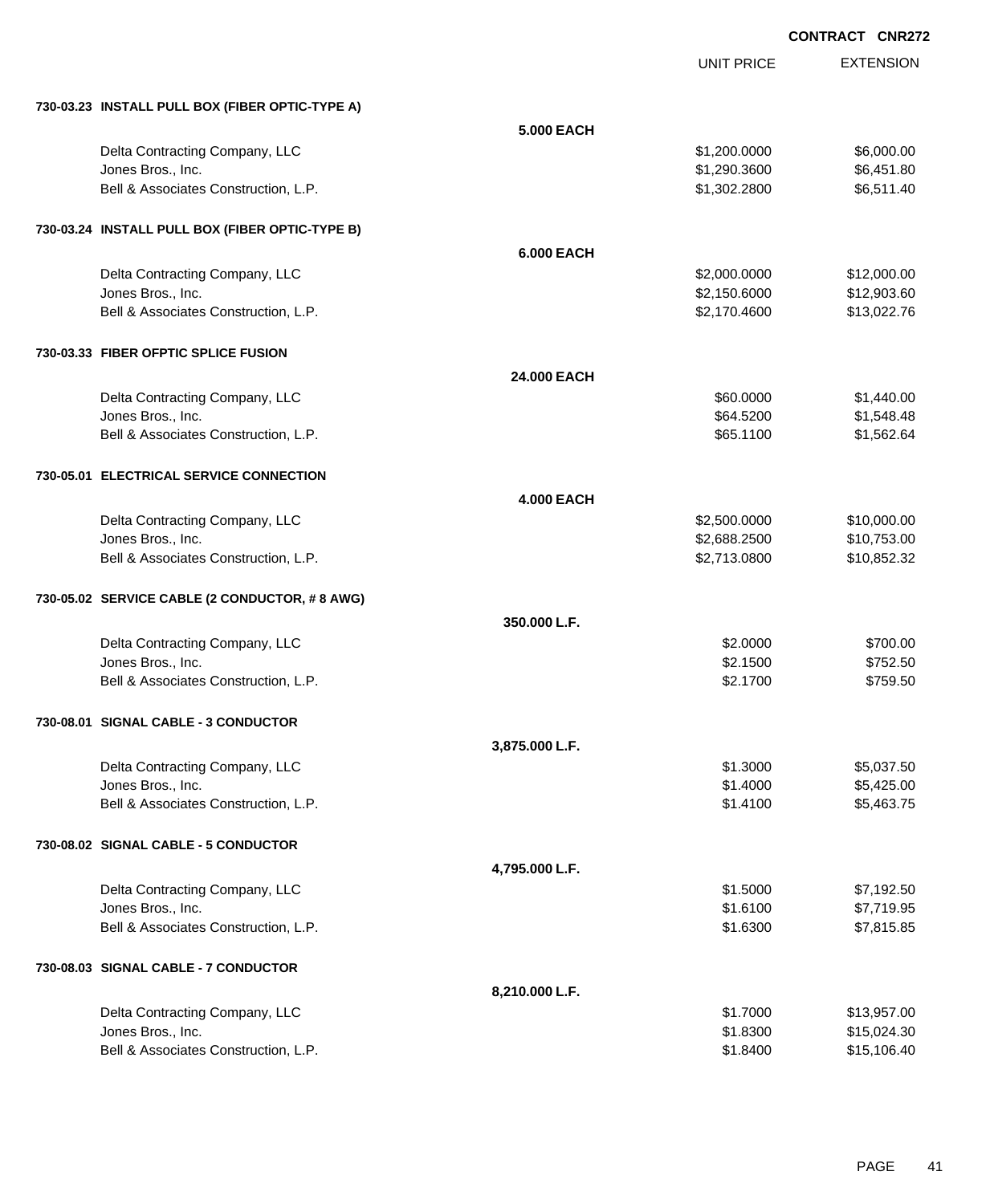|                                                                     |                   |                   | <b>CONTRACT CNR272</b> |
|---------------------------------------------------------------------|-------------------|-------------------|------------------------|
|                                                                     |                   | <b>UNIT PRICE</b> | <b>EXTENSION</b>       |
| 730-08.40 INTERCONNECT CABLE - FIBER OPTIC (48F SMFO OUTSIDE PLANT) |                   |                   |                        |
|                                                                     | 4,670.000 L.F.    |                   |                        |
| Delta Contracting Company, LLC                                      |                   | \$2.0000          | \$9,340.00             |
| Jones Bros., Inc.                                                   |                   | \$2.1500          | \$10,040.50            |
| Bell & Associates Construction, L.P.                                |                   | \$2.1700          | \$10,133.90            |
| 730-08.41 INTERCONNECT CABLE - FIBER OPTIC (4F SMFO DROP CABLE)     |                   |                   |                        |
|                                                                     | 650.000 L.F.      |                   |                        |
| Delta Contracting Company, LLC                                      |                   | \$2.0000          | \$1,300.00             |
| Jones Bros., Inc.                                                   |                   | \$2.1500          | \$1,397.50             |
| Bell & Associates Construction, L.P.                                |                   | \$2.1700          | \$1,410.50             |
| 730-09.01 SPAN WIRE ASSEMBLY(11500 LBS.MIN.BRK STRENGTH)            |                   |                   |                        |
|                                                                     | 850.000 L.F.      |                   |                        |
| Delta Contracting Company, LLC                                      |                   | \$6.0000          | \$5,100.00             |
| Jones Bros., Inc.                                                   |                   | \$6.4500          | \$5,482.50             |
| Bell & Associates Construction, L.P.                                |                   | \$6.5100          | \$5,533.50             |
| 730-12.02 CONDUIT 2" DIAMETER (PVC)                                 |                   |                   |                        |
|                                                                     | 85,000 L.F.       |                   |                        |
| Delta Contracting Company, LLC                                      |                   | \$8.0000          | \$680.00               |
| Jones Bros., Inc.                                                   |                   | \$8.6000          | \$731.00               |
| Bell & Associates Construction, L.P.                                |                   | \$8.6800          | \$737.80               |
| 730-12.03 CONDUIT 3" DIAMETER (PVC)                                 |                   |                   |                        |
|                                                                     | 4,565.000 L.F.    |                   |                        |
| Delta Contracting Company, LLC                                      |                   | \$12.0000         | \$54,780.00            |
| Jones Bros., Inc.                                                   |                   | \$12.9000         | \$58,888.50            |
| Bell & Associates Construction, L.P.                                |                   | \$13.0200         | \$59,436.30            |
| 730-12.09 CONDUIT 3" DIAMETER (RGS)                                 |                   |                   |                        |
|                                                                     | 730.000 L.F.      |                   |                        |
| Delta Contracting Company, LLC                                      |                   | \$45.0000         | \$32,850.00            |
| Jones Bros., Inc.                                                   |                   | \$48.3900         | \$35,324.70            |
| Bell & Associates Construction, L.P.                                |                   | \$48.8400         | \$35,653.20            |
| 730-12.14 CONDUIT 3" DIAMETER (JACK AND BORE)                       |                   |                   |                        |
|                                                                     | 2,190.000 L.F.    |                   |                        |
| Delta Contracting Company, LLC                                      |                   | \$16.0000         | \$35,040.00            |
| Jones Bros., Inc.                                                   |                   | \$17.2000         | \$37,668.00            |
| Bell & Associates Construction, L.P.                                |                   | \$17.3600         | \$38,018.40            |
| 730-13.01 VEHICLE LOOP DETECTOR (SHELF MOUNT)                       |                   |                   |                        |
|                                                                     | <b>1.000 EACH</b> |                   |                        |
| Delta Contracting Company, LLC                                      |                   | \$250.0000        | \$250.00               |
| Jones Bros., Inc.                                                   |                   | \$268.8300        | \$268.83               |
| Bell & Associates Construction, L.P.                                |                   | \$271.3100        | \$271.31               |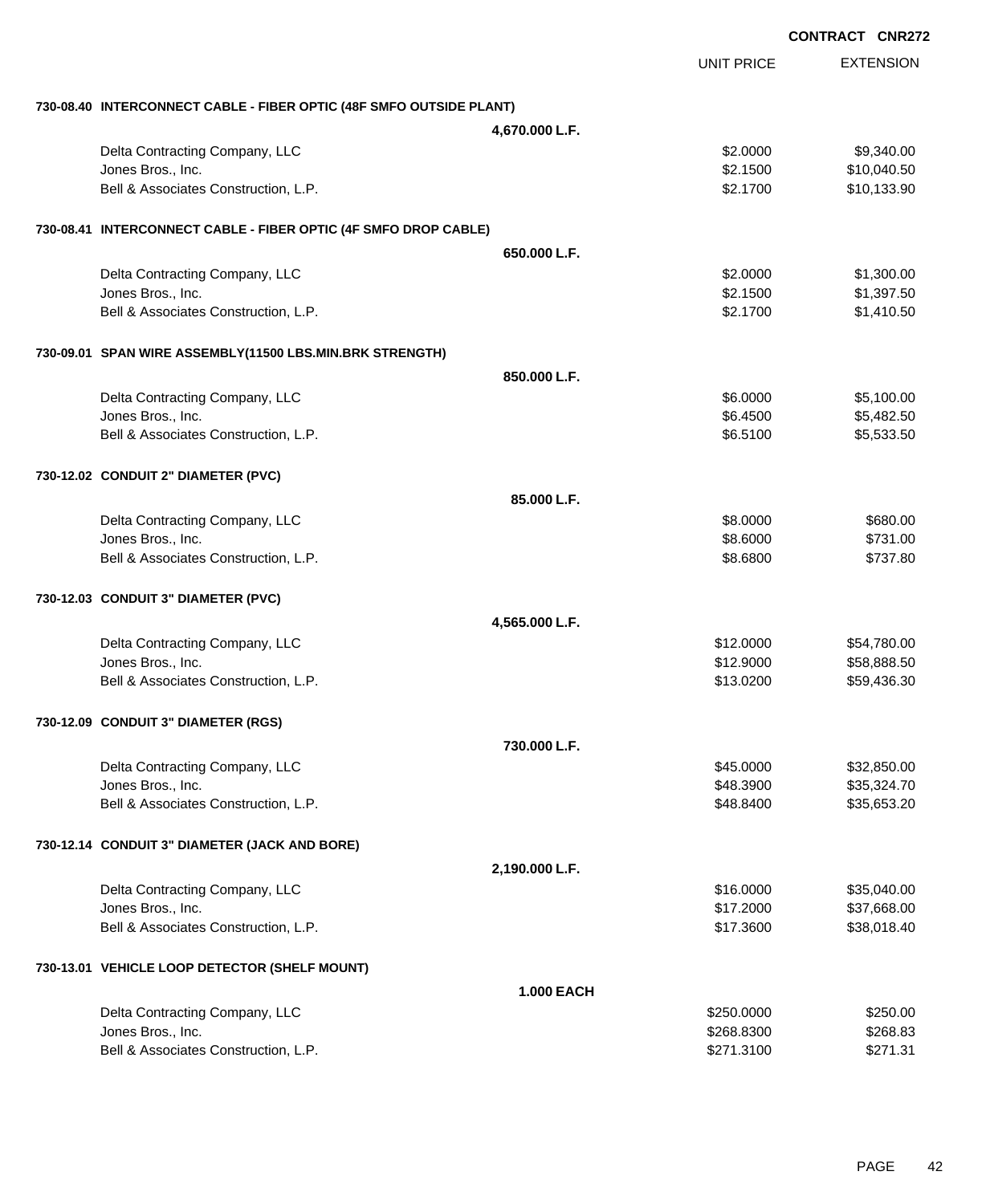| 730-13.02 VEHICLE DETECTOR (VIDEO)                            |                    |               |              |
|---------------------------------------------------------------|--------------------|---------------|--------------|
|                                                               | 8.000 EACH         |               |              |
| Delta Contracting Company, LLC                                |                    | \$5,150.0000  | \$41,200.00  |
| Jones Bros., Inc.                                             |                    | \$5,537.8000  | \$44,302.40  |
| Bell & Associates Construction, L.P.                          |                    | \$5,588.9400  | \$44,711.52  |
| 730-13.07 VEHICLE DETECTOR (SIREN ACTIVATED PRIORITY CONTROL) |                    |               |              |
|                                                               | <b>15.000 EACH</b> |               |              |
| Delta Contracting Company, LLC                                |                    | \$3,800.0000  | \$57,000.00  |
| Jones Bros., Inc.                                             |                    | \$4,086.1400  | \$61,292.10  |
| Bell & Associates Construction, L.P.                          |                    | \$4,123.8800  | \$61,858.20  |
| 730-13.08 VEHICLE DETECTOR (HYBRID VIDEO RADAR UNIT)          |                    |               |              |
|                                                               | <b>13,000 EACH</b> |               |              |
| Delta Contracting Company, LLC                                |                    | \$9,950.0000  | \$129,350.00 |
| Jones Bros., Inc.                                             |                    | \$10,699.2400 | \$139,090.12 |
| Bell & Associates Construction, L.P.                          |                    | \$10,798.0400 | \$140,374.52 |
| 730-14.01 SHIELDED DETECTOR CABLE                             |                    |               |              |
|                                                               | 120.000 L.F.       |               |              |
| Delta Contracting Company, LLC                                |                    | \$1.5000      | \$180.00     |
| Jones Bros., Inc.                                             |                    | \$1.6100      | \$193.20     |
| Bell & Associates Construction, L.P.                          |                    | \$1.6300      | \$195.60     |
| 730-14.02 SAW SLOT                                            |                    |               |              |
|                                                               | 280,000 L.F.       |               |              |
| Delta Contracting Company, LLC                                |                    | \$8.0000      | \$2,240.00   |
| Jones Bros., Inc.                                             |                    | \$8.6000      | \$2,408.00   |
| Bell & Associates Construction, L.P.                          |                    | \$8.6800      | \$2,430.40   |
| 730-14.03 LOOP WIRE                                           |                    |               |              |
|                                                               | 560.000 L.F.       |               |              |
| Delta Contracting Company, LLC                                |                    | \$1.0000      | \$560.00     |
| Jones Bros., Inc.                                             |                    | \$1.0800      | \$604.80     |
| Bell & Associates Construction, L.P.                          |                    | \$1.0900      | \$610.40     |
| 730-15.32 CABINET (EIGHT PHASE BASE MOUNTED)                  |                    |               |              |
|                                                               | <b>4.000 EACH</b>  |               |              |
| Delta Contracting Company, LLC                                |                    | \$16,250.0000 | \$65,000.00  |
| Jones Bros., Inc.                                             |                    | \$17,473.6300 | \$69,894.52  |
| Bell & Associates Construction, L.P.                          |                    | \$17,635.0000 | \$70,540.00  |
| 730-16.02 EIGHT PHASE ACTUATED CONTROLLER                     |                    |               |              |
|                                                               | <b>4.000 EACH</b>  |               |              |
| Delta Contracting Company, LLC                                |                    | \$3,690.0000  | \$14,760.00  |
| Jones Bros., Inc.                                             |                    | \$3,967.8600  | \$15,871.44  |
| Bell & Associates Construction, L.P.                          |                    | \$4,004.5000  | \$16,018.00  |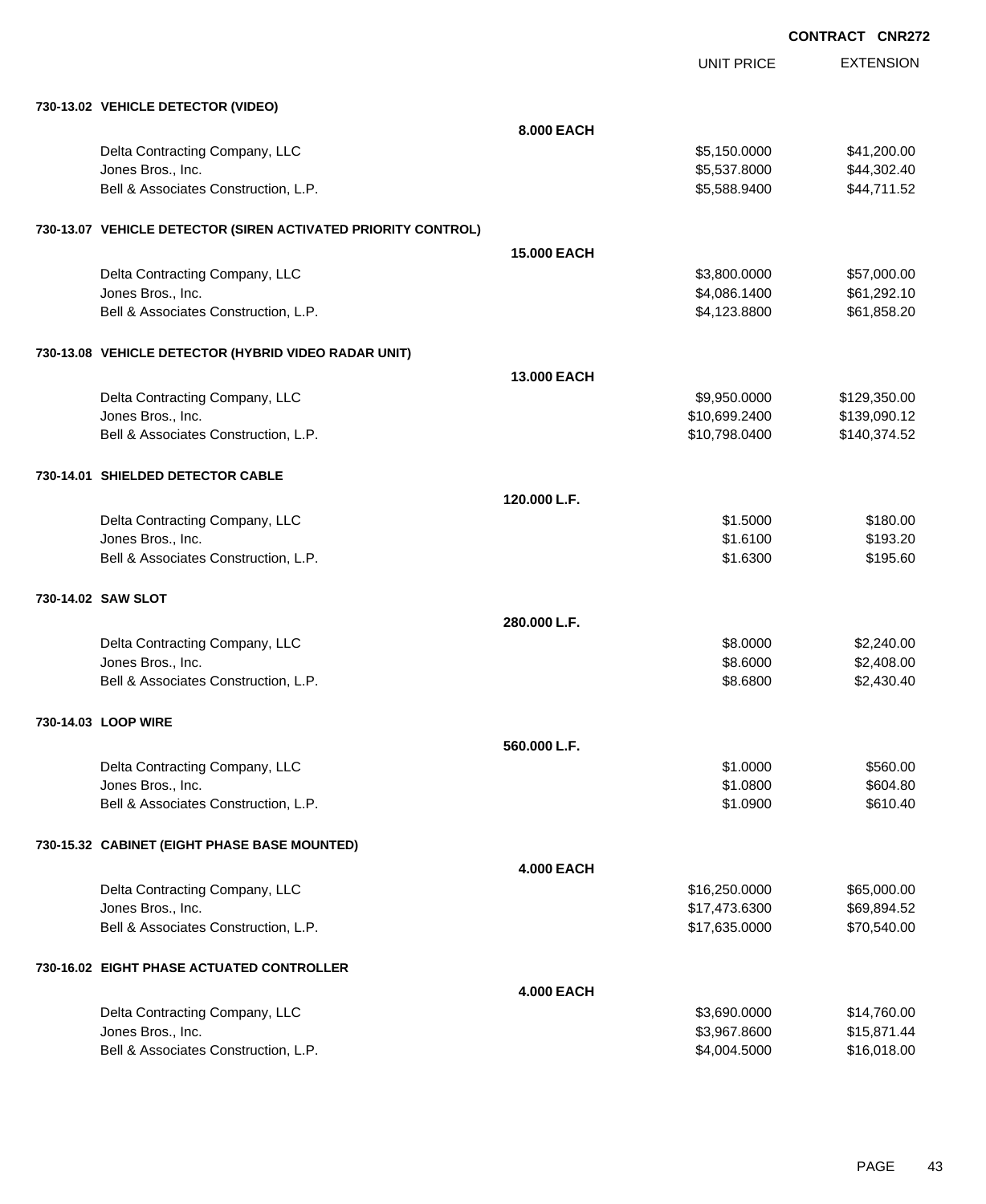| 730-18.01 MASTER CONTROLLER                         |                    |               |              |
|-----------------------------------------------------|--------------------|---------------|--------------|
|                                                     | <b>2.000 EACH</b>  |               |              |
| Delta Contracting Company, LLC                      |                    | \$5,635.0000  | \$11,270.00  |
| Jones Bros., Inc.                                   |                    | \$6,059.3200  | \$12,118.64  |
| Bell & Associates Construction, L.P.                |                    | \$6,115.2700  | \$12,230.54  |
| 730-23.01 STEEL STRAIN POLE (SIGNAL SUPPORT)        |                    |               |              |
|                                                     | 8.000 EACH         |               |              |
| Delta Contracting Company, LLC                      |                    | \$13,000.0000 | \$104,000.00 |
| Jones Bros., Inc.                                   |                    | \$13,978.9000 | \$111,831.20 |
| Bell & Associates Construction, L.P.                |                    | \$14,108.0000 | \$112,864.00 |
| 730-23.02 STEEL STRAIN POLE (30' SIGNAL SUPPORT)    |                    |               |              |
|                                                     | <b>2.000 EACH</b>  |               |              |
| Delta Contracting Company, LLC                      |                    | \$10,000.0000 | \$20,000.00  |
| Jones Bros., Inc.                                   |                    | \$10,753.0000 | \$21,506.00  |
| Bell & Associates Construction, L.P.                |                    | \$10,852.3000 | \$21,704.60  |
| 730-23.30 PEDESTAL POLE (SEE PLANS)                 |                    |               |              |
|                                                     | <b>13,000 EACH</b> |               |              |
| Delta Contracting Company, LLC                      |                    | \$2,000.0000  | \$26,000.00  |
| Jones Bros., Inc.                                   |                    | \$2,150.6000  | \$27,957.80  |
| Bell & Associates Construction, L.P.                |                    | \$2,170.4600  | \$28,215.98  |
| 730-23.36 CANTILEVER SIGNAL SUPPORT (1 ARM @ 55')   |                    |               |              |
|                                                     | <b>2.000 EACH</b>  |               |              |
| Delta Contracting Company, LLC                      |                    | \$16,500.0000 | \$33,000.00  |
| Jones Bros., Inc.                                   |                    | \$17,742.4500 | \$35,484.90  |
| Bell & Associates Construction, L.P.                |                    | \$17,906.3000 | \$35,812.60  |
| 730-23.96 CANTILEVER SIGNAL SUPPORT (1 ARM @ 70')   |                    |               |              |
|                                                     | <b>1.000 EACH</b>  |               |              |
| Delta Contracting Company, LLC                      |                    | \$21,300.0000 | \$21,300.00  |
| Jones Bros., Inc.                                   |                    | \$22,903.8900 | \$22,903.89  |
| Bell & Associates Construction, L.P.                |                    | \$23,115.4100 | \$23,115.41  |
| 730-23.97 CANTILEVER SIGNAL SUPPORT (2 @ 60' & 75') |                    |               |              |
|                                                     | <b>1.000 EACH</b>  |               |              |
| Delta Contracting Company, LLC                      |                    | \$29,000.0000 | \$29,000.00  |
| Jones Bros., Inc.                                   |                    | \$31,183.7000 | \$31,183.70  |
| Bell & Associates Construction, L.P.                |                    | \$31,471.6800 | \$31,471.68  |
| 730-23.98 CANTILEVER SIGNAL SUPPORT (1 ARM @ 85')   |                    |               |              |
|                                                     | <b>1.000 EACH</b>  |               |              |
| Delta Contracting Company, LLC                      |                    | \$28,750.0000 | \$28,750.00  |
| Jones Bros., Inc.                                   |                    | \$30,914.8800 | \$30,914.88  |
| Bell & Associates Construction, L.P.                |                    | \$31,200.3800 | \$31,200.38  |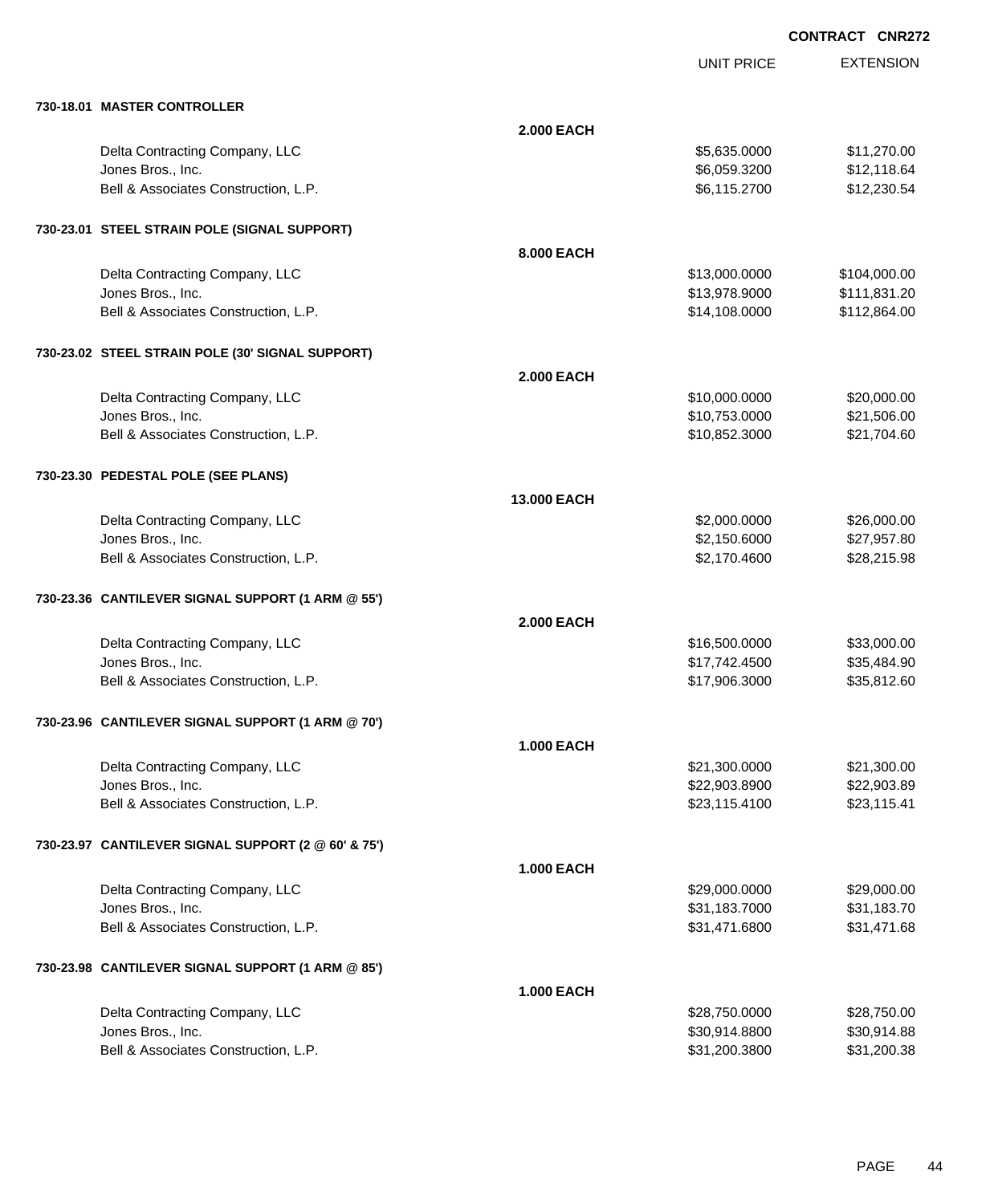| <b>CONTRACT CNR272</b> |  |
|------------------------|--|
|                        |  |

|                                                                     | UNIT PRICE    | <b>EXTENSION</b> |
|---------------------------------------------------------------------|---------------|------------------|
| 730-26.06 PEDESTRIAN PUSHBUTTON POST                                |               |                  |
| <b>4.000 EACH</b>                                                   |               |                  |
| Delta Contracting Company, LLC                                      | \$1,000.0000  | \$4,000.00       |
| Jones Bros., Inc.                                                   | \$1,075.3000  | \$4,301.20       |
| Bell & Associates Construction, L.P.                                | \$1,085.2300  | \$4,340.92       |
| 730-26.11 COUNTDOWN PED SGNL HEAD W/AUDIBLE PUSH BUTTON & 15IN SIGN |               |                  |
| 28,000 EACH                                                         |               |                  |
| Delta Contracting Company, LLC                                      | \$1,400.0000  | \$39,200.00      |
| Jones Bros., Inc.                                                   | \$1,505.4200  | \$42,151.76      |
| Bell & Associates Construction, L.P.                                | \$1,519.3200  | \$42,540.96      |
| 730-35.01 RF DATA SYSTEM (SEE PLANS)                                |               |                  |
| <b>1.000 EACH</b>                                                   |               |                  |
| Delta Contracting Company, LLC                                      | \$3,000.0000  | \$3,000.00       |
| Jones Bros., Inc.                                                   | \$3,225.9000  | \$3,225.90       |
| Bell & Associates Construction, L.P.                                | \$3,255.6900  | \$3,255.69       |
| 730-35.06 BATTERY BACK-UP AND POWER CONDITIONER                     |               |                  |
| <b>6.000 EACH</b>                                                   |               |                  |
| Delta Contracting Company, LLC                                      | \$5,250.0000  | \$31,500.00      |
| Jones Bros., Inc.                                                   | \$5,645.3300  | \$33,871.98      |
| Bell & Associates Construction, L.P.                                | \$5,697.4600  | \$34,184.76      |
| 730-40<br>TEMPORARY TRAFFIC SIGNAL SYSTEM                           |               |                  |
| 3.000 EACH                                                          |               |                  |
| Delta Contracting Company, LLC                                      | \$12,000.0000 | \$36,000.00      |
| Jones Bros., Inc.                                                   | \$12,903.6000 | \$38,710.80      |
| Bell & Associates Construction, L.P.                                | \$13,022.7700 | \$39,068.31      |
| 740-10.03 GEOTEXTILE (TYPE III) (EROSION CONTROL)                   |               |                  |
| 3,006.000 S.Y.                                                      |               |                  |
| Delta Contracting Company, LLC                                      | \$2.5000      | \$7,515.00       |
| Jones Bros., Inc.                                                   | \$2.0300      | \$6,102.18       |
| Bell & Associates Construction, L.P.                                | \$3.0800      | \$9,258.48       |
| 740-10.04 GEOTEXTILE (TYPE IV)(STABILIZATION)                       |               |                  |
| 25,451.800 S.Y.                                                     |               |                  |
| Delta Contracting Company, LLC                                      | \$2.2500      | \$57,266.55      |
| Jones Bros., Inc.                                                   | \$1.1700      | \$29,778.61      |
| Bell & Associates Construction, L.P.                                | \$4.1700      | \$106,134.01     |
| 740-11.02 TEMPORARY SEDIMENT TUBE 12IN                              |               |                  |
| 26,257.000 L.F.                                                     |               |                  |
| Delta Contracting Company, LLC                                      | \$2.9000      | \$76,145.30      |
| Jones Bros., Inc.                                                   | \$3.1200      | \$81,921.84      |
| Bell & Associates Construction, L.P.                                | \$3.1500      | \$82,709.55      |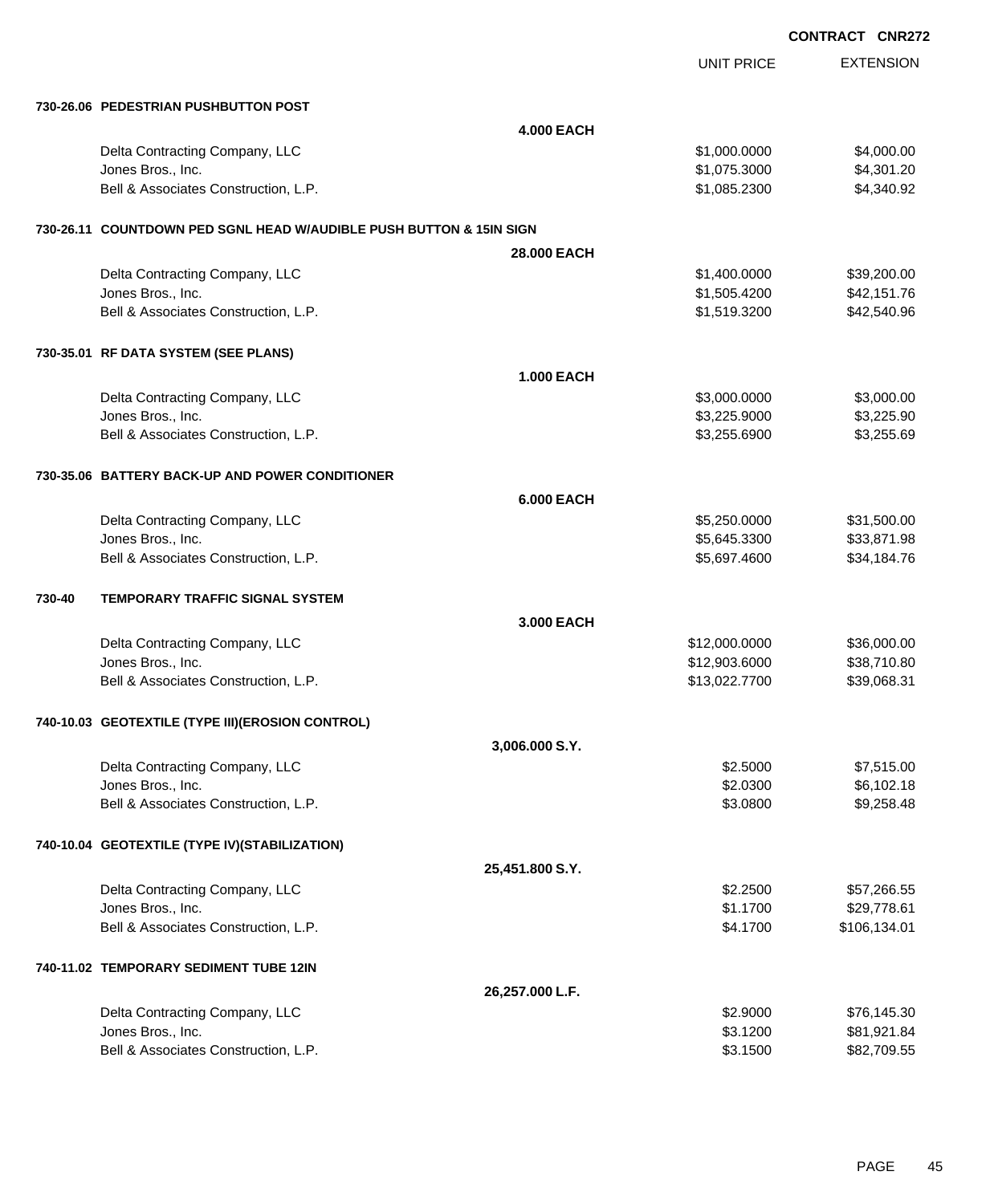| 801-01 | <b>SEEDING (WITH MULCH)</b>                   |                    |            |             |
|--------|-----------------------------------------------|--------------------|------------|-------------|
|        |                                               | 669.509 UNIT       |            |             |
|        | Delta Contracting Company, LLC                |                    | \$26.0000  | \$17,407.23 |
|        | Jones Bros., Inc.                             |                    | \$27.9600  | \$18,719.47 |
|        | Bell & Associates Construction, L.P.          |                    | \$28.2200  | \$18,893.54 |
|        | 801-01.02 CROWN VETCH MIXTURE (WITH MULCH)    |                    |            |             |
|        |                                               | 100.759 UNIT       |            |             |
|        | Delta Contracting Company, LLC                |                    | \$40.0000  | \$4,030.36  |
|        | Jones Bros., Inc.                             |                    | \$43.0100  | \$4,333.64  |
|        | Bell & Associates Construction, L.P.          |                    | \$43.4100  | \$4,373.95  |
|        | 801-01.07 TEMPORARY SEEDING (WITH MULCH)      |                    |            |             |
|        |                                               | 1,411.000 UNIT     |            |             |
|        | Delta Contracting Company, LLC                |                    | \$20.0000  | \$28,220.00 |
|        | Jones Bros., Inc.                             |                    | \$21.5100  | \$30,350.61 |
|        | Bell & Associates Construction, L.P.          |                    | \$21.7000  | \$30,618.70 |
| 801-02 | <b>SEEDING (WITHOUT MULCH)</b>                |                    |            |             |
|        |                                               | 84.715 UNIT        |            |             |
|        | Delta Contracting Company, LLC                |                    | \$20.0000  | \$1,694.30  |
|        | Jones Bros., Inc.                             |                    | \$21.5100  | \$1,822.22  |
|        | Bell & Associates Construction, L.P.          |                    | \$21.7000  | \$1,838.32  |
|        | 801-02.01 CROWN VETCH MIXTURE (WITHOUT MULCH) |                    |            |             |
|        |                                               | <b>26.000 UNIT</b> |            |             |
|        | Delta Contracting Company, LLC                |                    | \$30.0000  | \$780.00    |
|        | Jones Bros., Inc.                             |                    | \$32.2600  | \$838.76    |
|        | Bell & Associates Construction, L.P.          |                    | \$32.5600  | \$846.56    |
|        | 801-02.08 TEMPORARY SEEDING (WITHOUT MULCH)   |                    |            |             |
|        |                                               | 84.715 UNIT        |            |             |
|        | Delta Contracting Company, LLC                |                    | \$15.0000  | \$1,270.73  |
|        | Jones Bros., Inc.                             |                    | \$16.1300  | \$1,366.45  |
|        | Bell & Associates Construction, L.P.          |                    | \$16.2800  | \$1,379.16  |
|        | 801-02.15 FERTILIZER                          |                    |            |             |
|        |                                               | 15.000 TON         |            |             |
|        | Delta Contracting Company, LLC                |                    | \$500.0000 | \$7,500.00  |
|        | Jones Bros., Inc.                             |                    | \$537.6500 | \$8,064.75  |
|        | Bell & Associates Construction, L.P.          |                    | \$542.6200 | \$8,139.30  |
| 801-03 | <b>WATER (SEEDING &amp; SODDING)</b>          |                    |            |             |
|        |                                               | 2,379.000 M.G.     |            |             |
|        | Delta Contracting Company, LLC                |                    | \$1.0000   | \$2,379.00  |
|        | Jones Bros., Inc.                             |                    | \$1.0800   | \$2,569.32  |
|        | Bell & Associates Construction, L.P.          |                    | \$1.0900   | \$2,593.11  |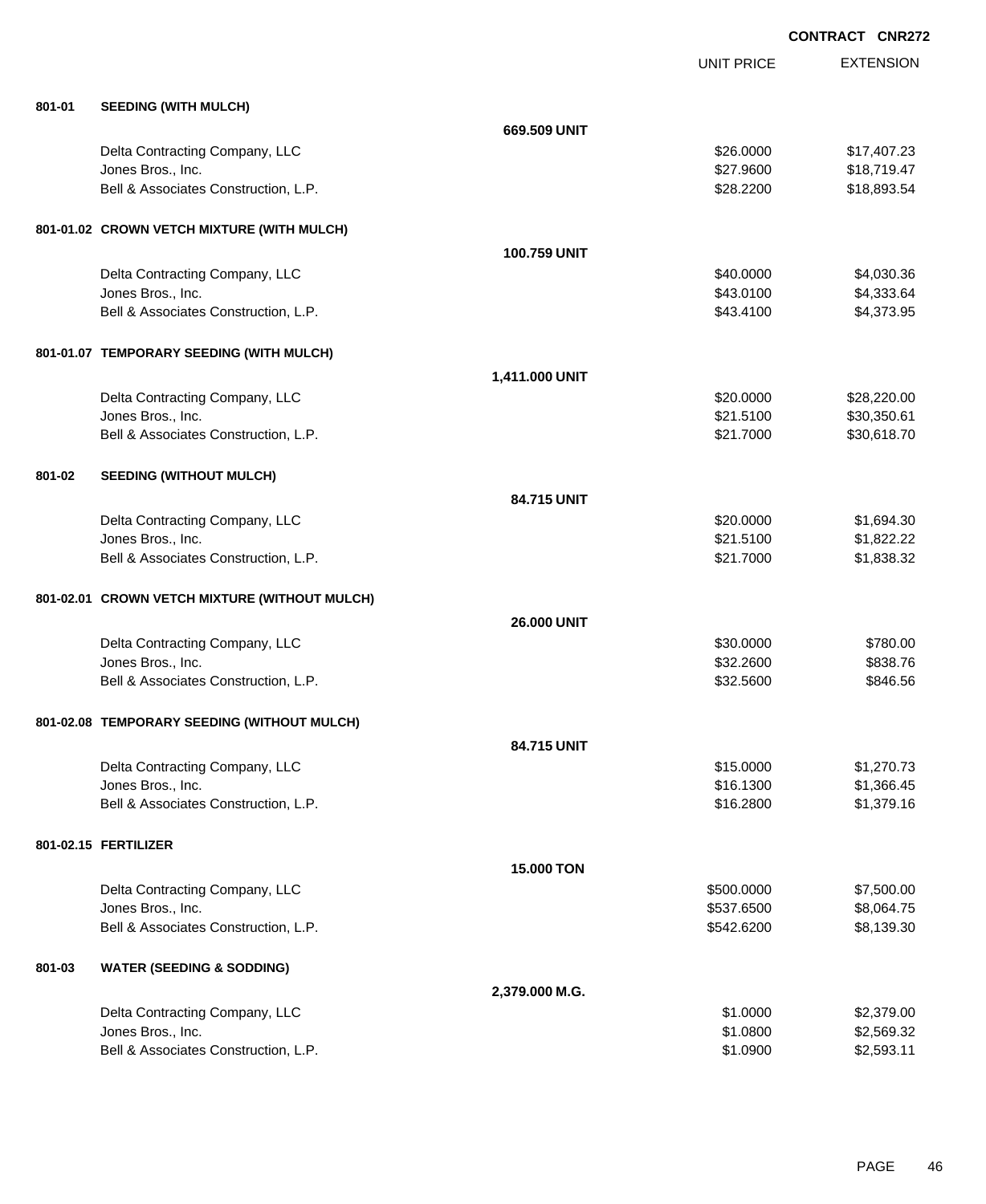|        |                                             |                  |                   | <b>CONTRACT CNR272</b> |  |
|--------|---------------------------------------------|------------------|-------------------|------------------------|--|
|        |                                             |                  | <b>UNIT PRICE</b> | <b>EXTENSION</b>       |  |
| 801-07 | SEED (SUPPLEMENTAL APPLICATION)             |                  |                   |                        |  |
|        |                                             | 151.000 LB.      |                   |                        |  |
|        | Delta Contracting Company, LLC              |                  | \$8.0000          | \$1,208.00             |  |
|        | Jones Bros., Inc.                           |                  | \$8.6000          | \$1,298.60             |  |
|        | Bell & Associates Construction, L.P.        |                  | \$8.6800          | \$1,310.68             |  |
| 801-08 | FERTILIZER (SUPPLEMENTAL APPLICATION)       |                  |                   |                        |  |
|        |                                             | <b>2.000 TON</b> |                   |                        |  |
|        | Delta Contracting Company, LLC              |                  | \$500.0000        | \$1,000.00             |  |
|        | Jones Bros., Inc.                           |                  | \$537.6500        | \$1,075.30             |  |
|        | Bell & Associates Construction, L.P.        |                  | \$542.6200        | \$1,085.24             |  |
| 803-01 | SODDING (NEW SOD)                           |                  |                   |                        |  |
|        |                                             | 221,226.889 S.Y. |                   |                        |  |
|        | Delta Contracting Company, LLC              |                  | \$2.2000          | \$486,699.16           |  |
|        | Jones Bros., Inc.                           |                  | \$2.3700          | \$524,307.73           |  |
|        | Bell & Associates Construction, L.P.        |                  | \$2.3900          | \$528,732.26           |  |
|        | 805-12.01 EROSION CONTROL BLANKET (TYPE I)  |                  |                   |                        |  |
|        |                                             | 9,916.556 S.Y.   |                   |                        |  |
|        | Delta Contracting Company, LLC              |                  | \$1.2500          | \$12,395.70            |  |
|        | Jones Bros., Inc.                           |                  | \$1.3400          | \$13,288.19            |  |
|        | Bell & Associates Construction, L.P.        |                  | \$1.3600          | \$13,486.52            |  |
|        | 805-12.02 EROSION CONTROL BLANKET (TYPE II) |                  |                   |                        |  |
|        |                                             | 2,329.222 S.Y.   |                   |                        |  |
|        | Delta Contracting Company, LLC              |                  | \$1.5000          | \$3,493.83             |  |
|        | Jones Bros., Inc.                           |                  | \$1.6100          | \$3,750.05             |  |
|        | Bell & Associates Construction, L.P.        |                  | \$1.6300          | \$3,796.63             |  |
|        | 806-02.03 PROJECT MOWING                    |                  |                   |                        |  |
|        |                                             | 12.000 CYCL      |                   |                        |  |
|        | Delta Contracting Company, LLC              |                  | \$10,000.0000     | \$120,000.00           |  |
|        | Jones Bros., Inc.                           |                  | \$10,753.0000     | \$129,036.00           |  |
|        | Bell & Associates Construction, L.P.        |                  | \$10,852.3000     | \$130,227.60           |  |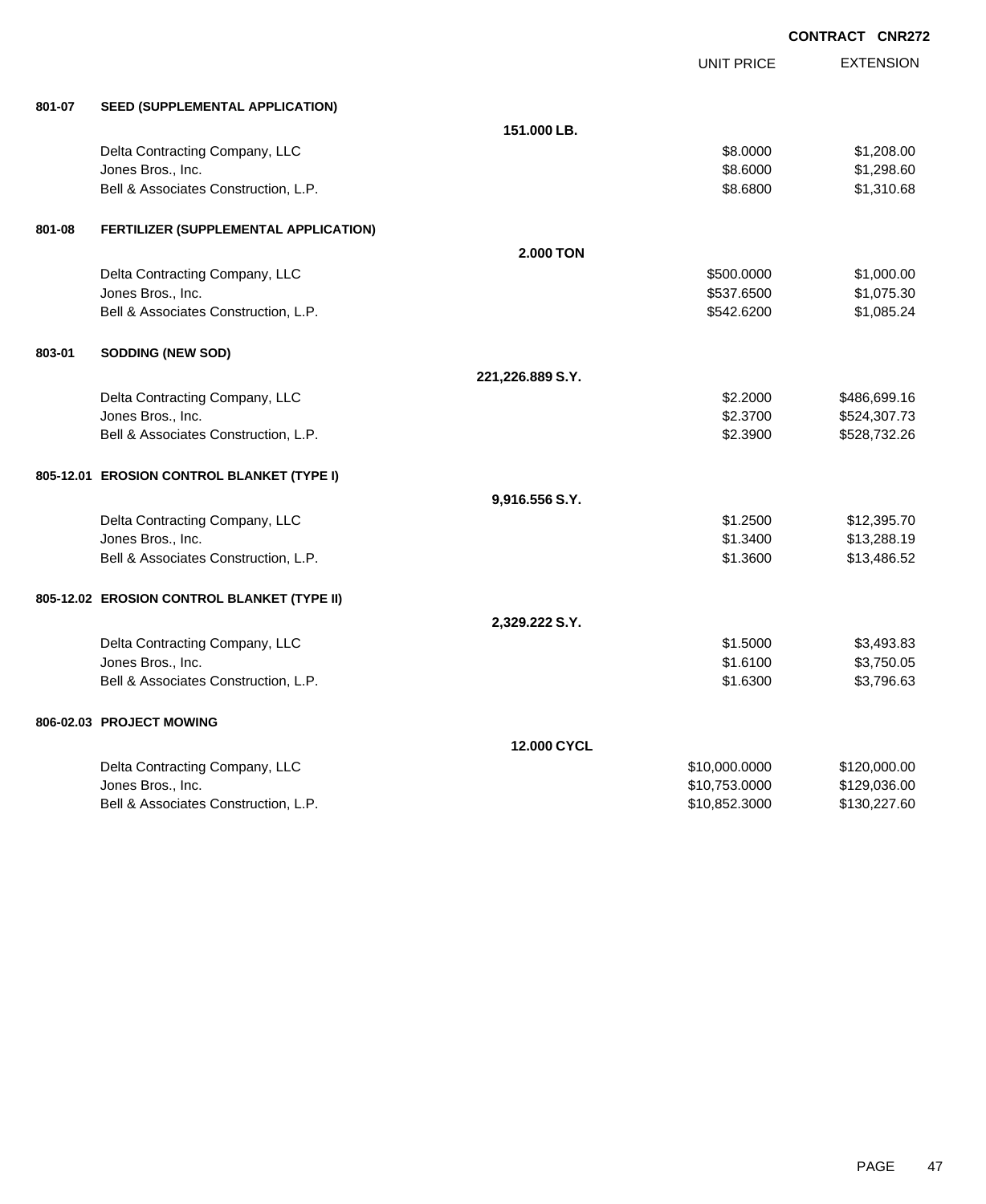|                                                                         |                |                   | CONTRACT CNR272  |
|-------------------------------------------------------------------------|----------------|-------------------|------------------|
|                                                                         |                | <b>UNIT PRICE</b> | <b>EXTENSION</b> |
| <b>BRIDGE CATEGORY</b>                                                  |                |                   |                  |
| 202-04.01 REMOVAL OF STRUCTURES (EXIST. BR. NO. 57-SR186-03.30)         |                |                   |                  |
|                                                                         | 1.000 LS       |                   |                  |
| Delta Contracting Company, LLC                                          |                | \$300,000.0000    | \$300,000.00     |
| Jones Bros., Inc.                                                       |                | \$750,000.0000    | \$750,000.00     |
| Bell & Associates Construction, L.P.                                    |                | \$100,775.1300    | \$100,775.13     |
| 202-04.02 REMOVAL OF STRUCTURES (EXIST. BR. NO. 57-10040-14.73L & R)    |                |                   |                  |
|                                                                         | 1.000 LS       |                   |                  |
| Delta Contracting Company, LLC                                          |                | \$300,000.0000    | \$300,000.00     |
| Jones Bros., Inc.                                                       |                | \$750,000.0000    | \$750,000.00     |
| Bell & Associates Construction, L.P.                                    |                | \$100,291.0800    | \$100,291.08     |
| 204-02.01 DRY EXCAVATION (BRIDGES)                                      |                |                   |                  |
|                                                                         | 1,740.000 C.Y. |                   |                  |
| Delta Contracting Company, LLC                                          |                | \$15.0000         | \$26,100.00      |
| Jones Bros., Inc.                                                       |                | \$14.0000         | \$24,360.00      |
| Bell & Associates Construction, L.P.                                    |                | \$18.8700         | \$32,833.80      |
| 303-01.02 GRANULAR BACKFILL (BRIDGES)                                   |                |                   |                  |
|                                                                         | 168.000 TON    |                   |                  |
| Delta Contracting Company, LLC                                          |                | \$40.0000         | \$6,720.00       |
| Jones Bros., Inc.                                                       |                | \$50.0000         | \$8,400.00       |
| Bell & Associates Construction, L.P.                                    |                | \$68.0200         | \$11,427.36      |
| 602-04.01 STEEL STRUCTURES (BRIDGE NO. 3)                               |                |                   |                  |
|                                                                         | 1.000 LS       |                   |                  |
| Delta Contracting Company, LLC                                          |                | \$2,000,000.0000  | \$2,000,000.00   |
| Jones Bros., Inc.                                                       |                | \$2,350,000.0000  | \$2,350,000.00   |
| Bell & Associates Construction, L.P.                                    |                | \$2,690,987.4900  | \$2,690,987.49   |
| 602-04.02 STEEL STRUCTURES (BRIDGE NO. 4)                               |                |                   |                  |
|                                                                         | 1.000 LS       |                   |                  |
| Delta Contracting Company, LLC                                          |                | \$2,000,000.0000  | \$2,000,000.00   |
| Jones Bros., Inc.                                                       |                | \$2,350,000.0000  | \$2,350,000.00   |
| Bell & Associates Construction, L.P.                                    |                | \$2,678,793.0000  | \$2,678,793.00   |
| 602-10.60 BEARING DEVICE (LR SEISMIC ISOLATION BEARING, BENT NO. 1)     |                |                   |                  |
|                                                                         | 20.000 EACH    |                   |                  |
| Delta Contracting Company, LLC                                          |                | \$7,500.0000      | \$150,000.00     |
| Jones Bros., Inc.                                                       |                | \$5,500.0000      | \$110,000.00     |
| Bell & Associates Construction, L.P.                                    |                | \$7,786.4500      | \$155,729.00     |
| 602-10.61 BEARING DEVICE (LR SEISMIC ISOLATION BEARING, BENT NO. 1 & 2) |                |                   |                  |
|                                                                         | 30.000 EACH    |                   |                  |
| Delta Contracting Company, LLC                                          |                | \$7,500.0000      | \$225,000.00     |
| Jones Bros., Inc.                                                       |                | \$5,500.0000      | \$165,000.00     |
| Bell & Associates Construction, L.P.                                    |                | \$7,786.4500      | \$233,593.50     |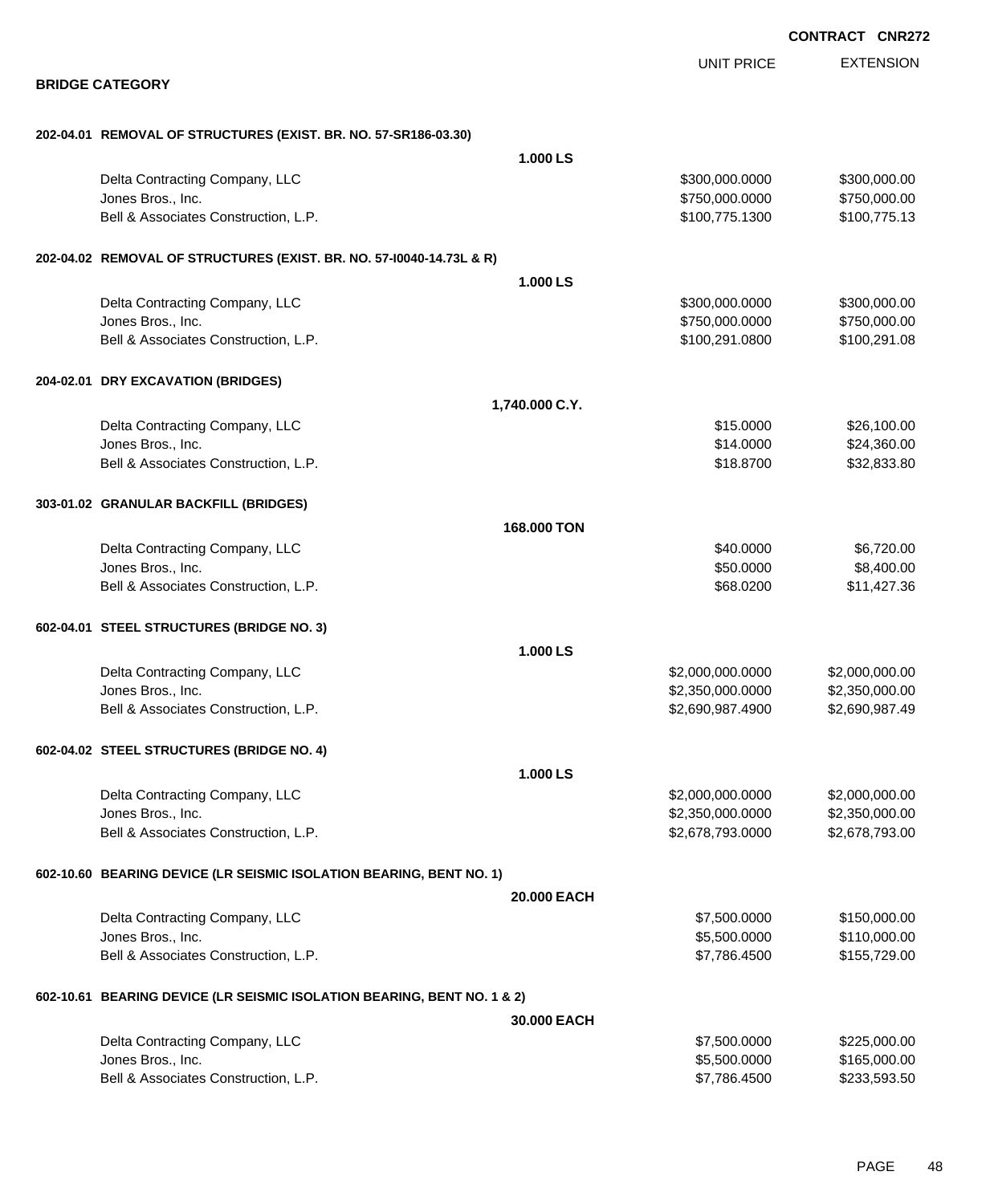|                                                     |                   |                          | <b>CONTRACT CNR272</b>           |
|-----------------------------------------------------|-------------------|--------------------------|----------------------------------|
|                                                     |                   | <b>UNIT PRICE</b>        | <b>EXTENSION</b>                 |
|                                                     |                   |                          |                                  |
| 604-02.03 EPOXY COATED REINFORCING STEEL            |                   |                          |                                  |
|                                                     | 652,928.000 LB.   |                          |                                  |
| Delta Contracting Company, LLC                      |                   | \$0.8500                 | \$554,988.80                     |
| Jones Bros., Inc.                                   |                   | \$1.1000                 | \$718,220.80                     |
| Bell & Associates Construction, L.P.                |                   | \$1.2900                 | \$842,277.12                     |
| 604-03.01 CLASS A CONCRETE (BRIDGES)                |                   |                          |                                  |
|                                                     | 1,658.000 C.Y.    |                          |                                  |
| Delta Contracting Company, LLC                      |                   | \$800.0000               | \$1,326,400.00                   |
| Jones Bros., Inc.                                   |                   | \$560.0000               | \$928,480.00                     |
| Bell & Associates Construction, L.P.                |                   | \$689.8400               | \$1,143,754.72                   |
| 604-03.02 STEEL BAR REINFORCEMENT (BRIDGES)         |                   |                          |                                  |
|                                                     | 185,436.000 LB.   |                          |                                  |
| Delta Contracting Company, LLC                      |                   | \$0.8000                 | \$148,348.80                     |
| Jones Bros., Inc.                                   |                   | \$1.0000                 | \$185,436.00                     |
| Bell & Associates Construction, L.P.                |                   | \$1.0600                 | \$196,562.16                     |
| 604-03.04 PAVEMENT @ BRIDGE ENDS                    |                   |                          |                                  |
|                                                     | 1,601.000 S.Y.    |                          |                                  |
| Delta Contracting Company, LLC                      |                   | \$225.0000               | \$360,225.00                     |
| Jones Bros., Inc.                                   |                   | \$250.0000               | \$400,250.00                     |
| Bell & Associates Construction, L.P.                |                   | \$284.9800               | \$456,252.98                     |
| 604-03.32 CLASS DS CONCRETE                         |                   |                          |                                  |
|                                                     |                   |                          |                                  |
|                                                     | 2,287.000 C.Y.    |                          |                                  |
| Delta Contracting Company, LLC<br>Jones Bros., Inc. |                   | \$725.0000<br>\$650.0000 | \$1,658,075.00<br>\$1,486,550.00 |
| Bell & Associates Construction, L.P.                |                   | \$664.8000               | \$1,520,397.60                   |
|                                                     |                   |                          |                                  |
| 604-04.01 APPLIED TEXTURE FINISH (NEW STRUCTURES)   |                   |                          |                                  |
|                                                     | 2,737.000 S.Y.    |                          |                                  |
| Delta Contracting Company, LLC                      |                   | \$7.0000                 | \$19,159.00                      |
| Jones Bros., Inc.                                   |                   | \$6.2500                 | \$17,106.25                      |
| Bell & Associates Construction, L.P.                |                   | \$9.0900                 | \$24,879.33                      |
| 604-04.41 THREE STAR STATE EMBLEM                   |                   |                          |                                  |
|                                                     | <b>6.000 EACH</b> |                          |                                  |
| Delta Contracting Company, LLC                      |                   | \$1,500.0000             | \$9,000.00                       |
| Jones Bros., Inc.                                   |                   | \$1,500.0000             | \$9,000.00                       |
| Bell & Associates Construction, L.P.                |                   | \$524.5000               | \$3,147.00                       |
| 604-05.31 BRIDGE DECK GROOVING (MECHANICAL)         |                   |                          |                                  |
|                                                     | 11,033.000 S.Y.   |                          |                                  |
| Delta Contracting Company, LLC                      |                   | \$1.5000                 | \$16,549.50                      |
| Jones Bros., Inc.                                   |                   | \$1.0000                 | \$11,033.00                      |
| Bell & Associates Construction, L.P.                |                   | \$4.6700                 | \$51,524.11                      |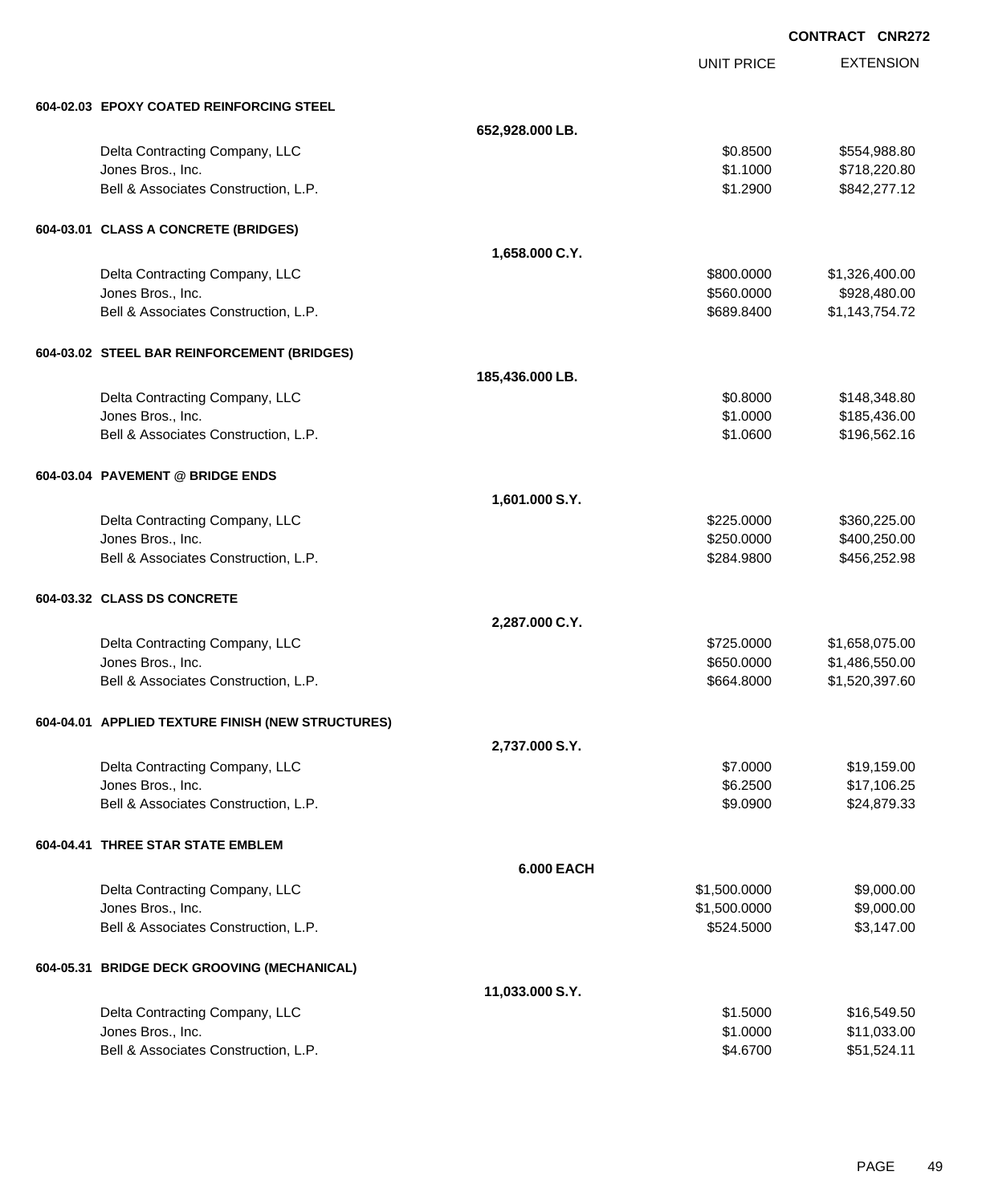|        |                                                   |                   |                   | <b>CONTRACT CNR272</b> |
|--------|---------------------------------------------------|-------------------|-------------------|------------------------|
|        |                                                   |                   | <b>UNIT PRICE</b> | <b>EXTENSION</b>       |
|        | 606-09.01 TEST PILES (PRECAST CONCRETE, SIZE 1)   |                   |                   |                        |
|        |                                                   | 155.000 L.F.      |                   |                        |
|        | Delta Contracting Company, LLC                    |                   | \$75.0000         | \$11,625.00            |
|        | Jones Bros., Inc.                                 |                   | \$75.0000         | \$11,625.00            |
|        | Bell & Associates Construction, L.P.              |                   | \$61.2900         | \$9,499.95             |
|        | 606-09.02 LOADING TEST (PRECAST CONCRETE, SIZE 1) |                   |                   |                        |
|        |                                                   | <b>2.000 EACH</b> |                   |                        |
|        | Delta Contracting Company, LLC                    |                   | \$4,000.0000      | \$8,000.00             |
|        | Jones Bros., Inc.                                 |                   | \$6,000.0000      | \$12,000.00            |
|        | Bell & Associates Construction, L.P.              |                   | \$10,393.7800     | \$20,787.56            |
|        | 606-09.03 PRECAST CONCRETE PILES (SIZE 1)         |                   |                   |                        |
|        |                                                   | 8,515.000 L.F.    |                   |                        |
|        | Delta Contracting Company, LLC                    |                   | \$40,0000         | \$340,600.00           |
|        | Jones Bros., Inc.                                 |                   | \$40.0000         | \$340,600.00           |
|        | Bell & Associates Construction, L.P.              |                   | \$50.3600         | \$428,815.40           |
|        | 606-12.01 PILE ANCHORAGE SYSTEM (SEISMIC)         |                   |                   |                        |
|        |                                                   | 200,000 EACH      |                   |                        |
|        | Delta Contracting Company, LLC                    |                   | \$150.0000        | \$30,000.00            |
|        | Jones Bros., Inc.                                 |                   | \$150.0000        | \$30,000.00            |
|        | Bell & Associates Construction, L.P.              |                   | \$161.5000        | \$32,300.00            |
|        | 606-22.01 STEEL PIPE PILES (20 IN)                |                   |                   |                        |
|        |                                                   | 6,460.000 L.F.    |                   |                        |
|        | Delta Contracting Company, LLC                    |                   | \$110.0000        | \$710,600.00           |
|        | Jones Bros., Inc.                                 |                   | \$9.0000          | \$58,140.00            |
|        | Bell & Associates Construction, L.P.              |                   | \$139.0300        | \$898,133.80           |
|        | 606-22.03 TEST PILES (STEEL PIPE PILES 20 IN)     |                   |                   |                        |
|        |                                                   | 295.000 L.F.      |                   |                        |
|        | Delta Contracting Company, LLC                    |                   | \$125.0000        | \$36,875.00            |
|        | Jones Bros., Inc.                                 |                   | \$125.0000        | \$36,875.00            |
|        | Bell & Associates Construction, L.P.              |                   | \$144.2700        | \$42,559.65            |
|        | 606-22.04 LOAD TESTING (STEEL PIPE PILES 20 IN)   |                   |                   |                        |
|        |                                                   | <b>2.000 EACH</b> |                   |                        |
|        | Delta Contracting Company, LLC                    |                   | \$4,000.0000      | \$8,000.00             |
|        | Jones Bros., Inc.                                 |                   | \$5,500.0000      | \$11,000.00            |
|        | Bell & Associates Construction, L.P.              |                   | \$10,393.7800     | \$20,787.56            |
| 617-02 | <b>BRIDGE DECK CRACK SEALING</b>                  |                   |                   |                        |
|        |                                                   | 2,558.000 L.F.    |                   |                        |

| Delta Contracting Company, LLC       | \$2,0000 | \$5,116.00 |
|--------------------------------------|----------|------------|
| Jones Bros Inc.                      | \$3,5000 | \$8,953,00 |
| Bell & Associates Construction, L.P. | \$2,1900 | \$5,602.02 |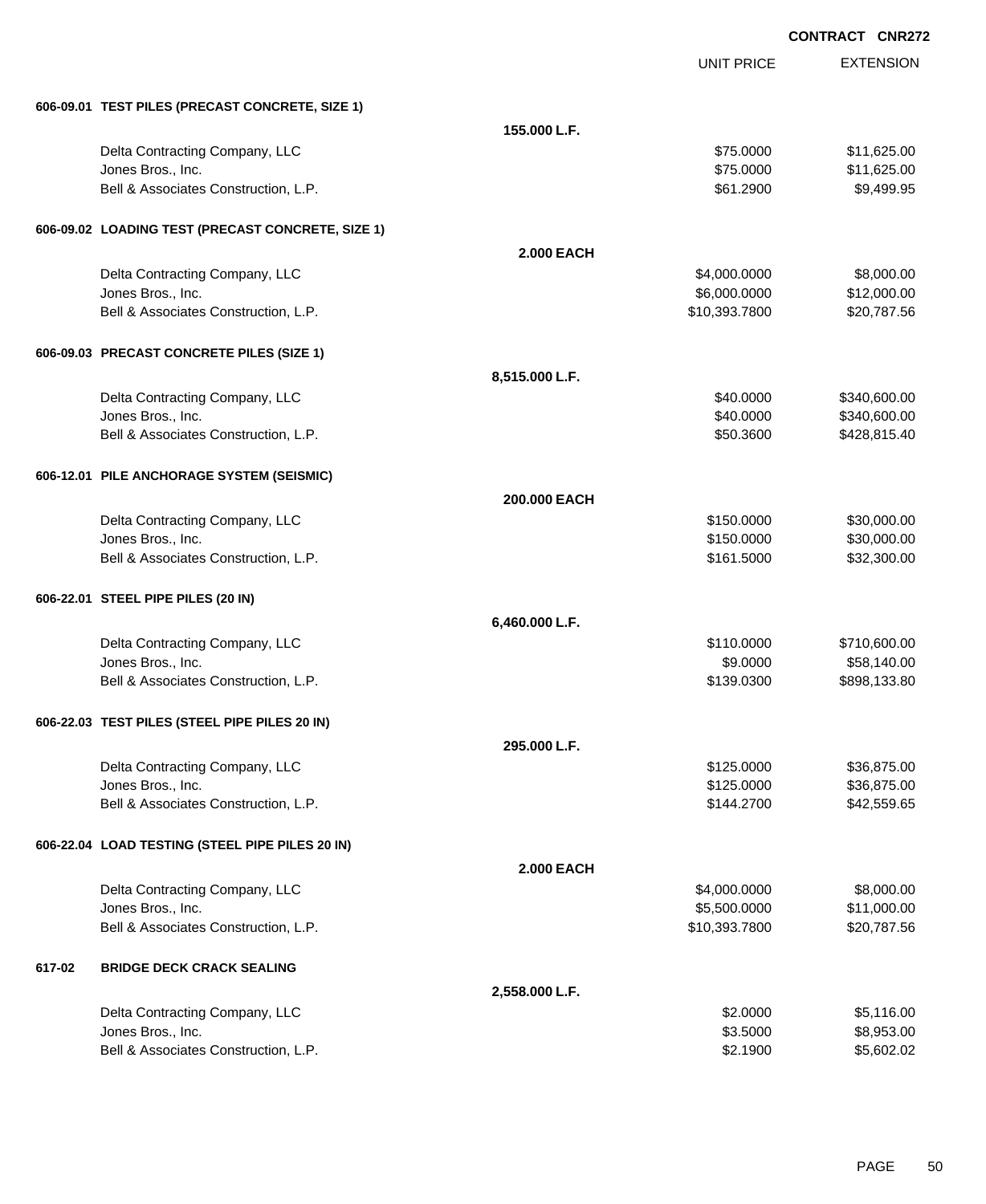**EXTENSION CONTRACT CNR272** UNIT PRICE **617-05 SEALANT (HMWM) 11.000 GAL.** Delta Contracting Company, LLC **1996 CONTRACTION \$200.0000** \$2,200.000 \$2,200.000 Jones Bros., Inc. \$350.0000 \$3,850.00 Bell & Associates Construction, L.P.  $$493.0300$   $$5,423.33$ **620-05.01 CONC PARAPET SINGLE SLOPE (STD-1-1SS) 1,299.000 L.F.** Delta Contracting Company, LLC \$75.0000 \$97,425.00 Jones Bros., Inc. \$60.0000 \$77,940.00 Bell & Associates Construction, L.P. \$96.1000 \$124,833.90 **709-04 REINFORCED CONCRETE SLOPE PAVEMENT 146.000 C.Y.** Delta Contracting Company, LLC **but a set of the set of the set of the set of the set of the set of the set of the set of the set of the set of the set of the set of the set of the set of the set of the set of the set of t** Jones Bros., Inc. \$360.0000 \$52,560.00 Bell & Associates Construction, L.P. \$724.9000 \$105,835.40 **710-09.01 6" PERFORATED PIPE WITH VERTICAL DRAIN SYSTEM 714.000 L.F.** Delta Contracting Company, LLC **1996 CONTRACTION \$46,410.00** \$46,410.00 Jones Bros., Inc. \$27.0000 \$19,278.00 Bell & Associates Construction, L.P. \$36.9400 \$26,375.16 **710-09.02 6" PIPE UNDERDRAIN 67.000 L.F.** Delta Contracting Company, LLC 6804.00 Jones Bros., Inc. \$11.0000 \$737.00 Bell & Associates Construction, L.P.  $$824.77$ **711-05.74 CONC MEDIAN BARR SING SLOPE (STD-1-3SS) 688.000 L.F.** Delta Contracting Company, LLC \$110.0000 \$75,680.00 Jones Bros., Inc. \$110.0000 \$75,680.00 Bell & Associates Construction, L.P. 6. 2010 6. 2010 6. 2010 6. 3195.3200 \$134,380.16 **712-02.47 BRIDGE MOUNTED INTERCONNECTED PORTABLE BARRIER RAIL 1,082.000 L.F.** Delta Contracting Company, LLC **but a set of the set of the set of the set of the set of the set of the set of the set of the set of the set of the set of the set of the set of the set of the set of the set of the set of t** Jones Bros., Inc. \$75.0000 \$81,150.00 Bell & Associates Construction, L.P. \$39,969.08 \$39,969.08 \$36.9400 \$39,969.08 **714-01.01 STRUCTURAL LIGHTING (BRIDGE NO. 3) 1.000 LS**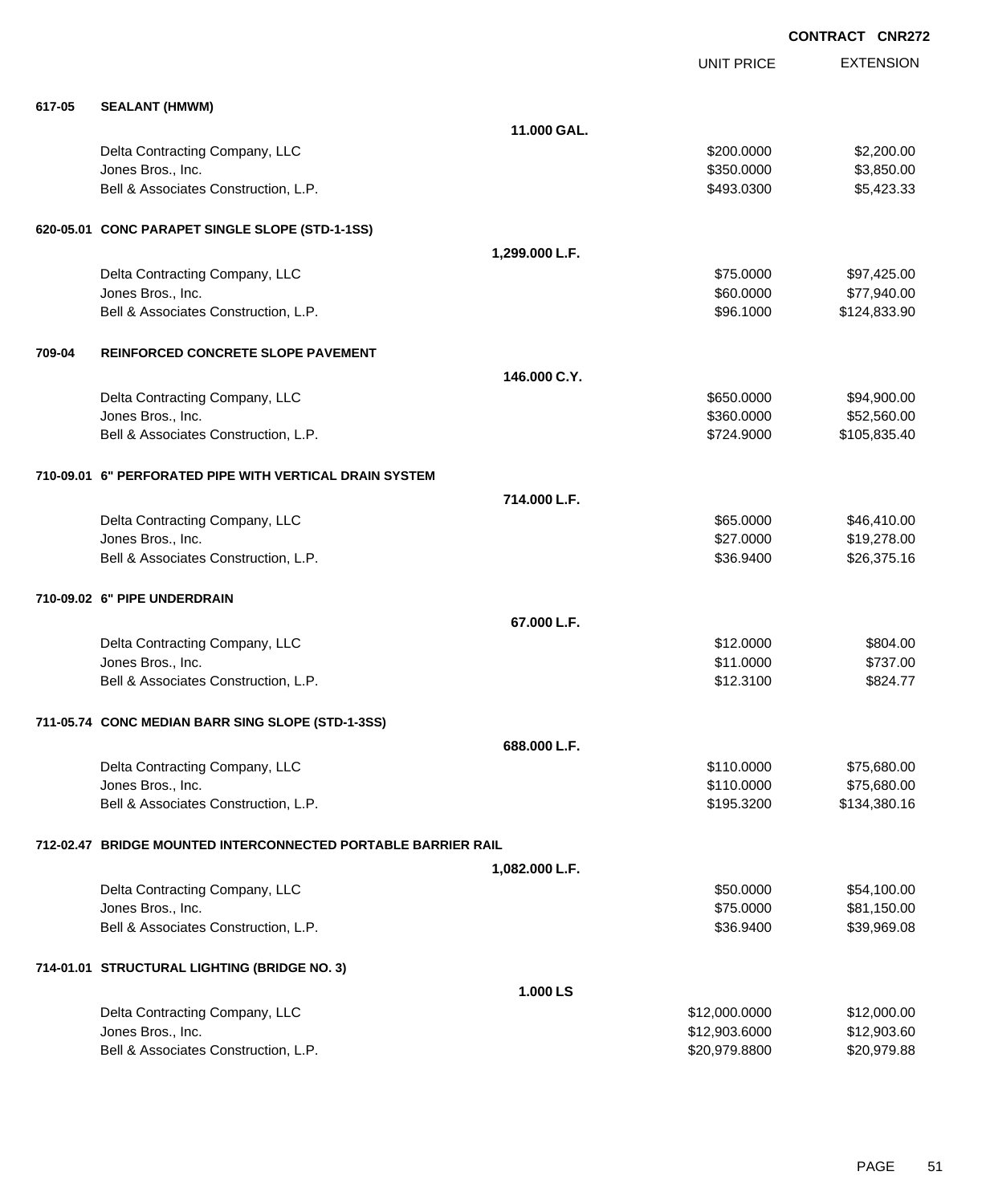|                                              |          | UNIT PRICE    | <b>EXTENSION</b> |
|----------------------------------------------|----------|---------------|------------------|
| 714-01.02 STRUCTURAL LIGHTING (BRIDGE NO. 4) |          |               |                  |
|                                              | 1.000 LS |               |                  |
| Delta Contracting Company, LLC               |          | \$8,000.0000  | \$8,000.00       |
| Jones Bros., Inc.                            |          | \$8,602.4000  | \$8,602.40       |
| Bell & Associates Construction, L.P.         |          | \$13,986.5900 | \$13,986.59      |
| 730-41.50 BRIDGE SUSPENDED SIGNALS           |          |               |                  |
|                                              | 1.000 LS |               |                  |
| Delta Contracting Company, LLC               |          | \$38,000.0000 | \$38,000.00      |
| Jones Bros., Inc.                            |          | \$40,861.4000 | \$40,861.40      |
| Bell & Associates Construction, L.P.         |          | \$66,436,3000 | \$66,436,30      |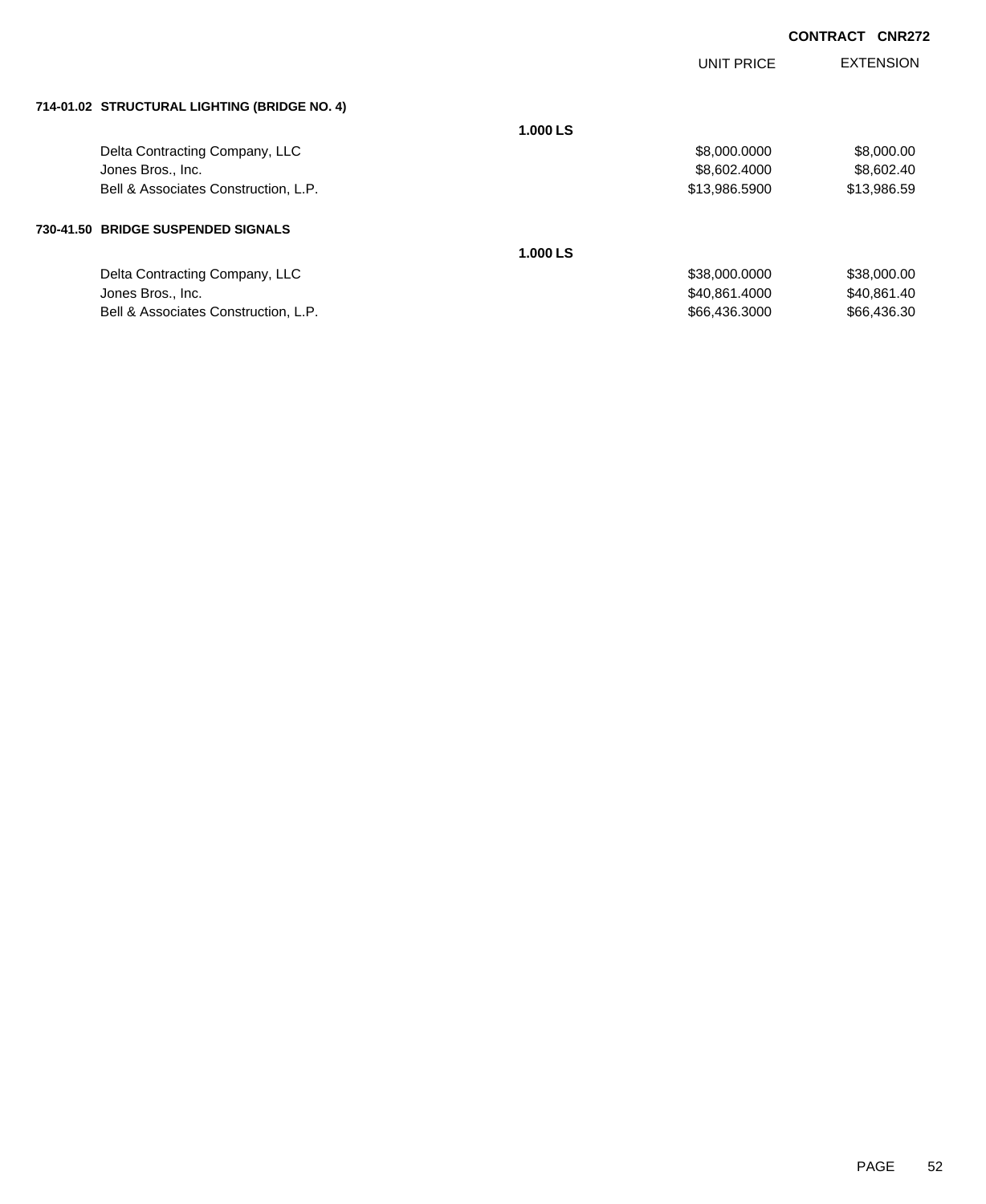|                                                   |                   |                   | <b>CONTRACT CNR27</b> |
|---------------------------------------------------|-------------------|-------------------|-----------------------|
|                                                   |                   | <b>UNIT PRICE</b> | <b>EXTENSION</b>      |
| <b>UTILITY CATEGORY</b>                           |                   |                   |                       |
| 204-06.01 FLOWABLE FILL (GENERAL)                 |                   |                   |                       |
|                                                   | 20.000 C.Y.       |                   |                       |
| Delta Contracting Company, LLC                    |                   | \$220.0000        | \$4,400.00            |
| Jones Bros., Inc.                                 |                   | \$300.0000        | \$6,000.00            |
| Bell & Associates Construction, L.P.              |                   | \$542.6200        | \$10,852.40           |
| 790-02.03 POLE 35FT CLASS 4 WOOD                  |                   |                   |                       |
|                                                   | <b>1.000 EACH</b> |                   |                       |
| Delta Contracting Company, LLC                    |                   | \$2,640.0000      | \$2,640.00            |
| Jones Bros., Inc.                                 |                   | \$2,838.7900      | \$2,838.79            |
| Bell & Associates Construction, L.P.              |                   | \$2,865.0100      | \$2,865.01            |
| 790-04.04 POLE 45FT CLASS 4 WOOD                  |                   |                   |                       |
|                                                   | <b>2.000 EACH</b> |                   |                       |
| Delta Contracting Company, LLC                    |                   | \$4,090.0000      | \$8,180.00            |
| Jones Bros., Inc.                                 |                   | \$4,397.9800      | \$8,795.96            |
| Bell & Associates Construction, L.P.              |                   | \$4,438.5900      | \$8,877.18            |
| 790-09.01 POLE 70FT CLASS 1 WOOD                  |                   |                   |                       |
|                                                   | <b>1.000 EACH</b> |                   |                       |
| Delta Contracting Company, LLC                    |                   | \$12,055.0000     | \$12,055.00           |
| Jones Bros., Inc.                                 |                   | \$12,962.7400     | \$12,962.74           |
| Bell & Associates Construction, L.P.              |                   | \$13,082.4500     | \$13,082.45           |
| 790-25.01 3PH CROSSARM SGL 15KV                   |                   |                   |                       |
|                                                   | <b>1.000 EACH</b> |                   |                       |
| Delta Contracting Company, LLC                    |                   | \$1,815.0000      | \$1,815.00            |
| Jones Bros., Inc.                                 |                   | \$1,951.6700      | \$1,951.67            |
| Bell & Associates Construction, L.P.              |                   | \$1,969.6900      | \$1,969.69            |
| 790-25.23 3PH CROSSARM DDE 15KV                   |                   |                   |                       |
|                                                   | <b>1.000 EACH</b> |                   |                       |
| Delta Contracting Company, LLC                    |                   | \$4,990.0000      | \$4,990.00            |
| Jones Bros., Inc.                                 |                   | \$5,365.7500      | \$5,365.75            |
| Bell & Associates Construction, L.P.              |                   | \$5,415.3000      | \$5,415.30            |
| 790-32.01 DOWN GUY - THROUGH BOLT TYPE            |                   |                   |                       |
|                                                   | <b>1.000 EACH</b> |                   |                       |
| Delta Contracting Company, LLC                    |                   | \$485.0000        | \$485.00              |
| Jones Bros., Inc.                                 |                   | \$521.5200        | \$521.52              |
| Bell & Associates Construction, L.P.              |                   | \$526.3400        | \$526.34              |
| 790-32.02 DOWN GUY - THROUGH BOLT TYPE HEAVY DUTY |                   |                   |                       |
|                                                   | 7.000 EACH        |                   |                       |
| Delta Contracting Company, LLC                    |                   | \$725.0000        | \$5,075.00            |
| Jones Bros., Inc.                                 |                   | \$779.5900        | \$5,457.13            |
| Bell & Associates Construction, L.P.              |                   | \$786.7900        | \$5,507.53            |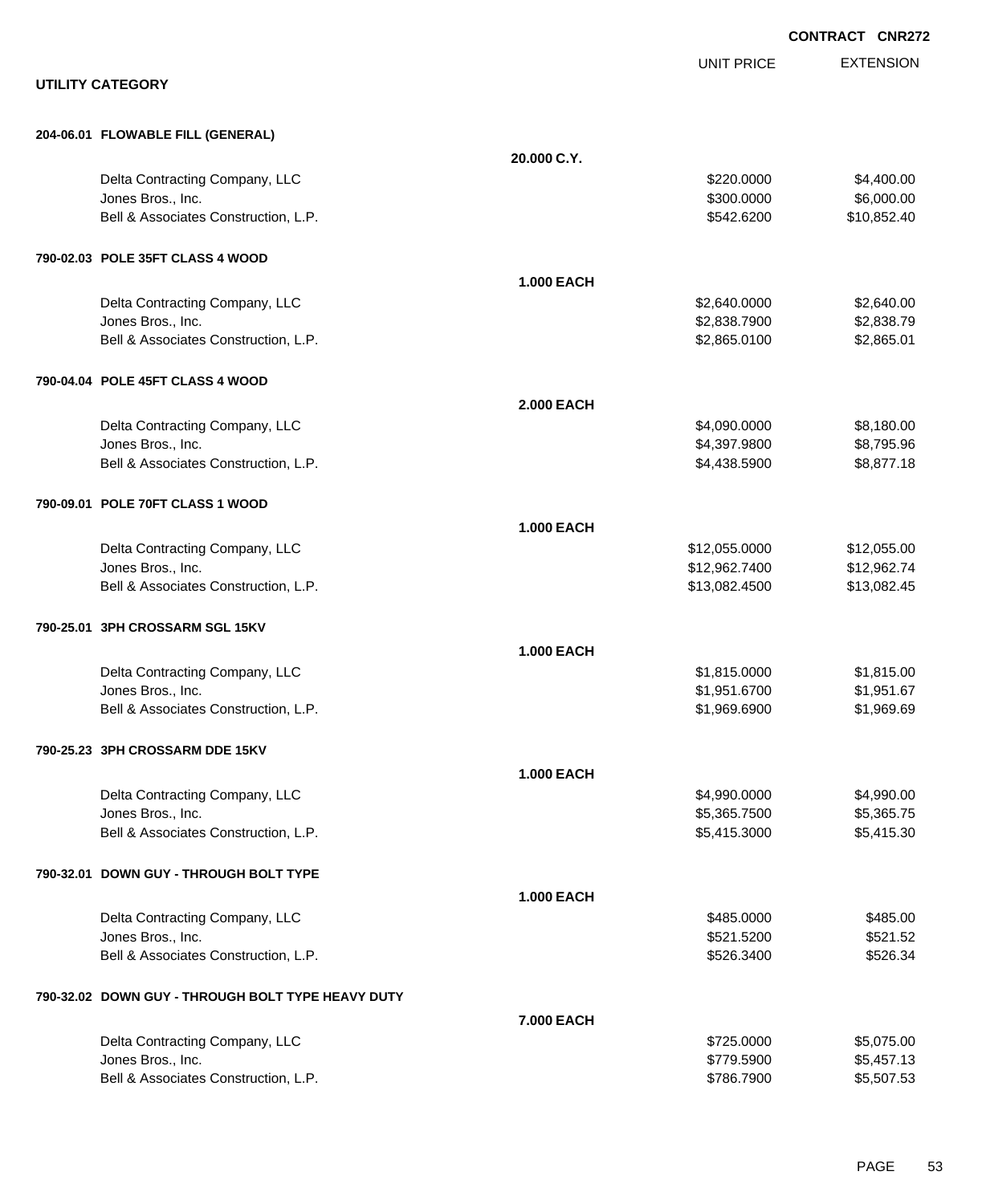| 790-32.07 OH GUY - THROUGH BOLT TYPE |  |  |  |
|--------------------------------------|--|--|--|
|                                      |  |  |  |

| 790-32.07 OH GUY - THROUGH BOLT TYPE                      |                   |              |             |
|-----------------------------------------------------------|-------------------|--------------|-------------|
|                                                           | <b>1.000 EACH</b> |              |             |
| Delta Contracting Company, LLC                            |                   | \$915.0000   | \$915.00    |
| Jones Bros., Inc.                                         |                   | \$983.9000   | \$983.90    |
| Bell & Associates Construction, L.P.                      |                   | \$992.9900   | \$992.99    |
|                                                           |                   |              |             |
| 790-32.08 OH GUY - THROUGH BOLT TYPE HEAVY DUTY           |                   |              |             |
|                                                           | <b>1.000 EACH</b> |              |             |
| Delta Contracting Company, LLC                            |                   | \$970.0000   | \$970.00    |
| Jones Bros., Inc.                                         |                   | \$1,043.0400 | \$1,043.04  |
| Bell & Associates Construction, L.P.                      |                   | \$1,052.6700 | \$1,052.67  |
| 790-33.04 SCREW TYPE ANCHOR 10,000LB-12,000LB             |                   |              |             |
|                                                           | <b>1.000 EACH</b> |              |             |
|                                                           |                   | \$1,090.0000 |             |
| Delta Contracting Company, LLC                            |                   | \$1,172.0800 | \$1,090.00  |
| Jones Bros., Inc.<br>Bell & Associates Construction, L.P. |                   |              | \$1,172.08  |
|                                                           |                   | \$1,182.9000 | \$1,182.90  |
| 790-33.22 SWAMP ANCHOR 10IN                               |                   |              |             |
|                                                           | 3.000 EACH        |              |             |
| Delta Contracting Company, LLC                            |                   | \$2,045.0000 | \$6,135.00  |
| Jones Bros., Inc.                                         |                   | \$2,198.9900 | \$6,596.97  |
| Bell & Associates Construction, L.P.                      |                   | \$2,219.3000 | \$6,657.90  |
| 790-41.64 UG SEC COND SGL COND _                          |                   |              |             |
|                                                           | 740.000 L.F.      |              |             |
| Delta Contracting Company, LLC                            |                   | \$16.8600    | \$12,476.40 |
| Jones Bros., Inc.                                         |                   | \$18.1300    | \$13,416.20 |
| Bell & Associates Construction, L.P.                      |                   | \$18.3000    | \$13,542.00 |
| 790-43.48 SEC PULLBOX SMALL (REPLACE ONLY)                |                   |              |             |
|                                                           |                   |              |             |
|                                                           | <b>1.000 EACH</b> |              |             |
| Delta Contracting Company, LLC                            |                   | \$1,490.0000 | \$1,490.00  |
| Jones Bros., Inc.                                         |                   | \$1,602.2000 | \$1,602.20  |
| Bell & Associates Construction, L.P.                      |                   | \$1,616.9900 | \$1,616.99  |
| 790-46.01 1PH TRANSFORMER                                 |                   |              |             |
|                                                           | <b>2.000 EACH</b> |              |             |
| Delta Contracting Company, LLC                            |                   | \$1,260.0000 | \$2,520.00  |
| Jones Bros., Inc.                                         |                   | \$1,354.8800 | \$2,709.76  |
| Bell & Associates Construction, L.P.                      |                   | \$1,367.3900 | \$2,734.78  |
| 790-49.01 3PH XFMR BNK POLE MTD NO FUSE/ARRESTERS         |                   |              |             |
|                                                           | <b>1.000 EACH</b> |              |             |
| Delta Contracting Company, LLC                            |                   | \$8,555.0000 | \$8,555.00  |
| Jones Bros., Inc.                                         |                   | \$9,199.1900 | \$9,199.19  |
| Bell & Associates Construction, L.P.                      |                   | \$9,284.1500 | \$9,284.15  |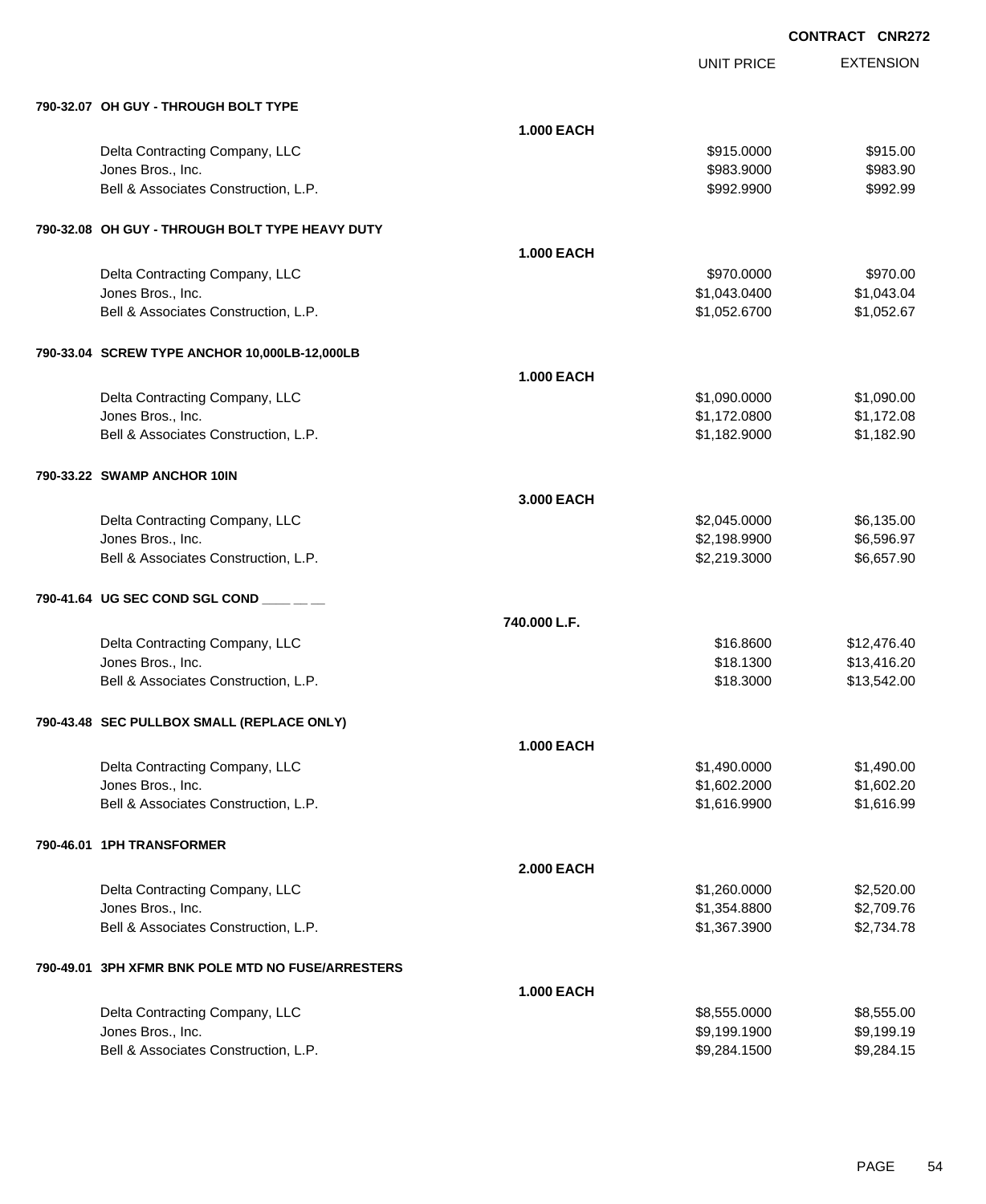| 790-68.01 POLE GROUND ROD TYPE                     |                   |              |             |
|----------------------------------------------------|-------------------|--------------|-------------|
|                                                    | 3.000 EACH        |              |             |
| Delta Contracting Company, LLC                     |                   | \$635.0000   | \$1,905.00  |
| Jones Bros., Inc.                                  |                   | \$682.8200   | \$2,048.46  |
| Bell & Associates Construction, L.P.               |                   | \$689.1200   | \$2,067.36  |
| 790-68.10 MISCELLANEOUS ASSEMBLIES                 |                   |              |             |
|                                                    | 17.000 EACH       |              |             |
| Delta Contracting Company, LLC                     |                   | \$645.0000   | \$10,965.00 |
| Jones Bros., Inc.                                  |                   | \$693.5700   | \$11,790.69 |
| Bell & Associates Construction, L.P.               |                   | \$699.9700   | \$11,899.49 |
| 790-69.04 FIBERGLASS CROSSARM ASSEMBLY             |                   |              |             |
|                                                    | <b>1.000 EACH</b> |              |             |
| Delta Contracting Company, LLC                     |                   | \$2,015.0000 | \$2,015.00  |
| Jones Bros., Inc.                                  |                   | \$2,166.7300 | \$2,166.73  |
| Bell & Associates Construction, L.P.               |                   | \$2,186.7400 | \$2,186.74  |
| 790-70.01 STREET LIGHT ON WOOD POLE                |                   |              |             |
|                                                    | <b>1.000 EACH</b> |              |             |
| Delta Contracting Company, LLC                     |                   | \$1,350.0000 | \$1,350.00  |
| Jones Bros., Inc.                                  |                   | \$1,451.6600 | \$1,451.66  |
| Bell & Associates Construction, L.P.               |                   | \$1,465.0600 | \$1,465.06  |
| 790-70.04 STREET LIGHT W/ FRNG ANC BASE & MTL POLE |                   |              |             |
|                                                    | <b>2.000 EACH</b> |              |             |
| Delta Contracting Company, LLC                     |                   | \$3,420.0000 | \$6,840.00  |
| Jones Bros., Inc.                                  |                   | \$3,677.5300 | \$7,355.06  |
| Bell & Associates Construction, L.P.               |                   | \$3,711.4900 | \$7,422.98  |
| 790-70.06 STREET LIGHT BASE, POWER INSTALLED       |                   |              |             |
|                                                    | <b>2.000 EACH</b> |              |             |
| Delta Contracting Company, LLC                     |                   | \$1,505.0000 | \$3,010.00  |
| Jones Bros., Inc.                                  |                   | \$1,618.3300 | \$3,236.66  |
| Bell & Associates Construction, L.P.               |                   | \$1,633.2700 | \$3,266.54  |
| 790-70.10 FLOOD LIGHT                              |                   |              |             |
|                                                    | <b>1.000 EACH</b> |              |             |
| Delta Contracting Company, LLC                     |                   | \$1,835.0000 | \$1,835.00  |
| Jones Bros., Inc.                                  |                   | \$1,973.1800 | \$1,973.18  |
| Bell & Associates Construction, L.P.               |                   | \$1,991.4000 | \$1,991.40  |
| 790-70.11 STREET LIGHT - HPS (LH2, LH2-SC)         |                   |              |             |
|                                                    | <b>1.000 EACH</b> |              |             |
| Delta Contracting Company, LLC                     |                   | \$2,730.0000 | \$2,730.00  |
| Jones Bros., Inc.                                  |                   | \$2,935.5700 | \$2,935.57  |
| Bell & Associates Construction, L.P.               |                   | \$2,962.6800 | \$2,962.68  |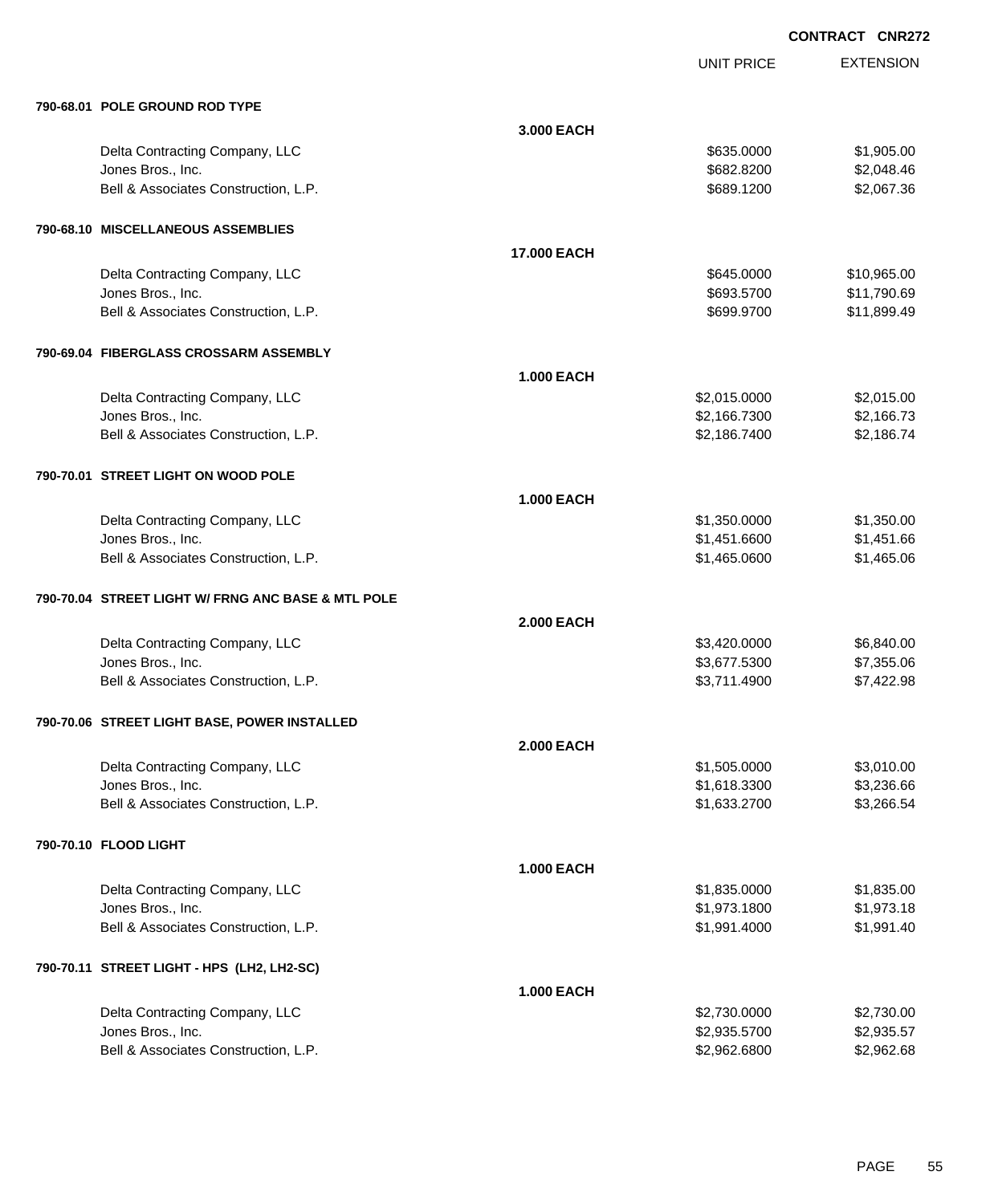EXTENSION **CONTRACT CNR272**

UNIT PRICE

| 790-70.12 STREET LIGHT - HPS (LH4, LH4-IMT)   |                   |               |             |
|-----------------------------------------------|-------------------|---------------|-------------|
|                                               | <b>4.000 EACH</b> |               |             |
| Delta Contracting Company, LLC                |                   | \$3,420.0000  | \$13,680.00 |
| Jones Bros., Inc.                             |                   | \$3,677.5300  | \$14,710.12 |
| Bell & Associates Construction, L.P.          |                   | \$3,711.4900  | \$14,845.96 |
| 790-70.22 STREET LIGHT (SEE PLANS)            |                   |               |             |
|                                               | 3.000 EACH        |               |             |
| Delta Contracting Company, LLC                |                   | \$1,885.0000  | \$5,655.00  |
| Jones Bros., Inc.                             |                   | \$2,026.9400  | \$6,080.82  |
| Bell & Associates Construction, L.P.          |                   | \$2,045.6600  | \$6,136.98  |
| 790-70.23 STREET LIGHT (LA6A, LA6A-2C)        |                   |               |             |
|                                               | <b>2.000 EACH</b> |               |             |
| Delta Contracting Company, LLC                |                   | \$1,975.0000  | \$3,950.00  |
| Jones Bros., Inc.                             |                   | \$2,123.7200  | \$4,247.44  |
| Bell & Associates Construction, L.P.          |                   | \$2,143.3300  | \$4,286.66  |
| 790-71.21 SML ANGLE HOR LINE POSTS 69KV MAX   |                   |               |             |
|                                               | <b>1.000 EACH</b> |               |             |
| Delta Contracting Company, LLC                |                   | \$9,355.0000  | \$9,355.00  |
| Jones Bros., Inc.                             |                   | \$10,059.4300 | \$10,059.43 |
| Bell & Associates Construction, L.P.          |                   | \$10,152.3300 | \$10,152.33 |
| 790-74.20 108-144 FIBER(INSTALLATION ONLY)    |                   |               |             |
|                                               | 4.000 L.F.        |               |             |
| Delta Contracting Company, LLC                |                   | \$705.0000    | \$2,820.00  |
| Jones Bros., Inc.                             |                   | \$758.0900    | \$3,032.36  |
| Bell & Associates Construction, L.P.          |                   | \$765.0900    | \$3,060.36  |
| 790-98.02 REMOVE POLES                        |                   |               |             |
|                                               | <b>7.000 EACH</b> |               |             |
| Delta Contracting Company, LLC                |                   | \$1,410,0000  | \$9,870.00  |
| Jones Bros., Inc.                             |                   | \$1,516.1700  | \$10,613.19 |
| Bell & Associates Construction, L.P.          |                   | \$1,530.1700  | \$10,711.19 |
| 790-98.03 REMOVE FRAMING/ASSOCIATED APPARATUS |                   |               |             |
|                                               | 7.000 EACH        |               |             |
| Delta Contracting Company, LLC                |                   | \$1,410.0000  | \$9,870.00  |
| Jones Bros., Inc.                             |                   | \$1,516.1700  | \$10,613.19 |
| Bell & Associates Construction, L.P.          |                   | \$1,530.1700  | \$10,711.19 |
| 790-98.04 REMOVE FIBER OPTIC CABLE            |                   |               |             |
|                                               | 4.000 L.F.        |               |             |
| Delta Contracting Company, LLC                |                   | \$705.0000    | \$2,820.00  |
| Jones Bros., Inc.                             |                   | \$758.0900    | \$3,032.36  |
| Bell & Associates Construction, L.P.          |                   | \$765.0900    | \$3,060.36  |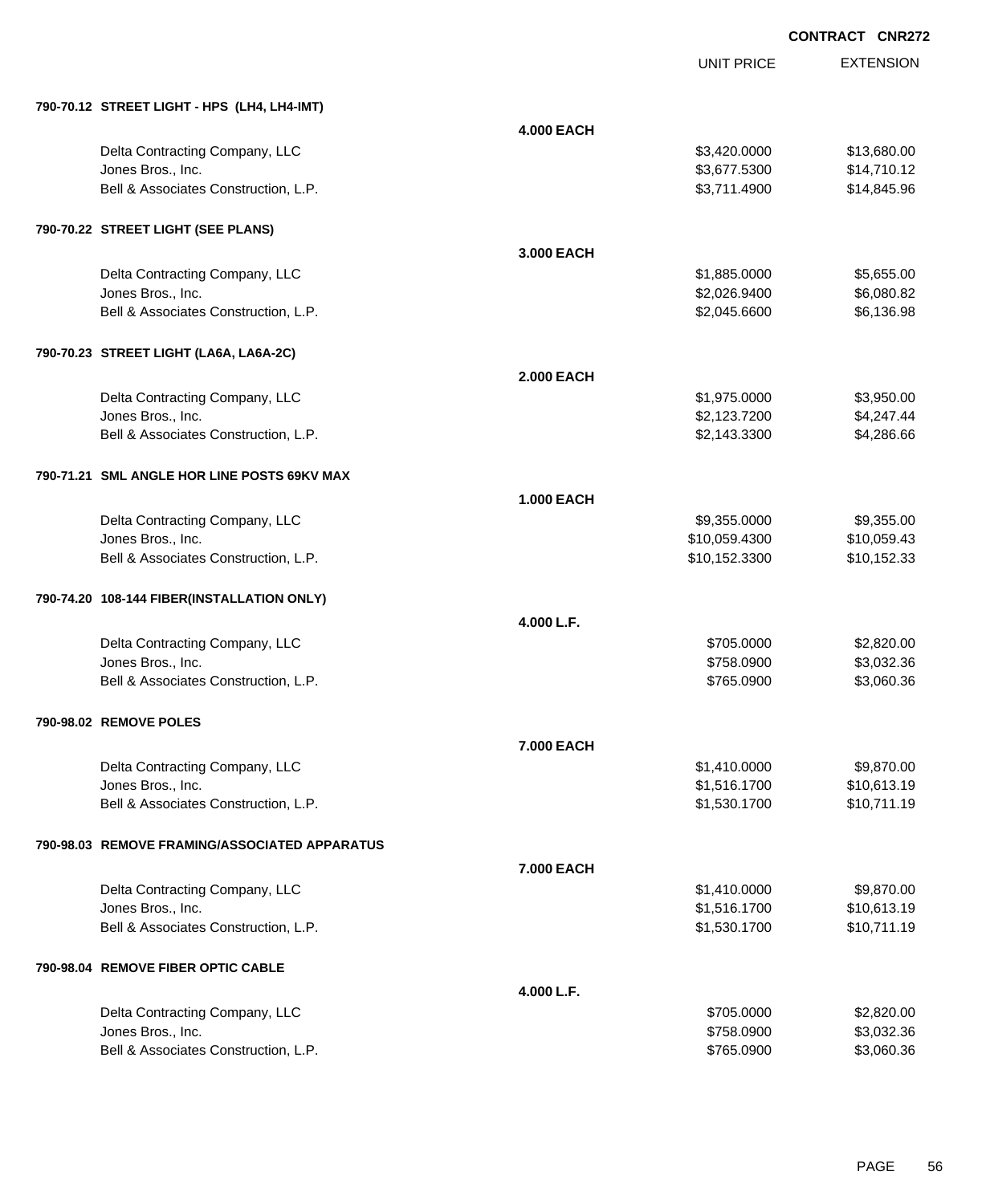| 791-01.03 3IN STEEL GAS MAIN                       |                   |               |              |
|----------------------------------------------------|-------------------|---------------|--------------|
|                                                    | 200.000 L.F.      |               |              |
| Delta Contracting Company, LLC                     |                   | \$408.0000    | \$81,600.00  |
| Jones Bros., Inc.                                  |                   | \$438.0800    | \$87,616.00  |
| Bell & Associates Construction, L.P.               |                   | \$442.1200    | \$88,424.00  |
| 791-01.04 4IN STEEL GAS MAIN                       |                   |               |              |
|                                                    | 775,000 L.F.      |               |              |
| Delta Contracting Company, LLC                     |                   | \$284.0000    | \$220,100.00 |
| Jones Bros., Inc.                                  |                   | \$305.2600    | \$236,576.50 |
| Bell & Associates Construction, L.P.               |                   | \$308.0800    | \$238,762.00 |
| 791-01.08 12IN STEEL GAS MAIN                      |                   |               |              |
|                                                    | 890.000 L.F.      |               |              |
| Delta Contracting Company, LLC                     |                   | \$230.0000    | \$204,700.00 |
| Jones Bros., Inc.                                  |                   | \$246.0600    | \$218,993.40 |
| Bell & Associates Construction, L.P.               |                   | \$248.3300    | \$221,013.70 |
| 791-04.22 HDD 4IN STEEL PIPE - UNCONSOLIDATED      |                   |               |              |
|                                                    | 65.000 L.F.       |               |              |
| Delta Contracting Company, LLC                     |                   | \$186.0000    | \$12,090.00  |
| Jones Bros., Inc.                                  |                   | \$200.0100    | \$13,000.65  |
| Bell & Associates Construction, L.P.               |                   | \$201.8500    | \$13,120.25  |
| 791-04.25 HDD 12IN STEEL PIPE - UNCONSOLIDATED     |                   |               |              |
|                                                    | 100.000 L.F.      |               |              |
| Delta Contracting Company, LLC                     |                   | \$436.0000    | \$43,600.00  |
| Jones Bros., Inc.                                  |                   | \$468.8800    | \$46,888.00  |
| Bell & Associates Construction, L.P.               |                   | \$473.2100    | \$47,321.00  |
| 791-06.32 CONNECT TO 4IN EX. STL MAIN W/ STOPPLE   |                   |               |              |
|                                                    | 3.000 EACH        |               |              |
| Delta Contracting Company, LLC                     |                   | \$36,582.0000 | \$109,746.00 |
| Jones Bros., Inc.                                  |                   | \$39,336.6200 | \$118,009.86 |
| Bell & Associates Construction, L.P.               |                   | \$39,699.9000 | \$119,099.70 |
| 791-06.35 CONNECT TO 12IN EX. STL MAIN W/ STOPPLE  |                   |               |              |
|                                                    | <b>2.000 EACH</b> |               |              |
| Delta Contracting Company, LLC                     |                   | \$79,048.0000 | \$158,096.00 |
| Jones Bros., Inc.                                  |                   | \$85,000.3200 | \$170,000.64 |
| Bell & Associates Construction, L.P.               |                   | \$85,785.3000 | \$171,570.60 |
| 791-06.38 CONNECT TO __ IN EX. STL MAIN W/ STOPPLE |                   |               |              |
|                                                    | <b>1.000 EACH</b> |               |              |
| Delta Contracting Company, LLC                     |                   | \$36,582.0000 | \$36,582.00  |
| Jones Bros., Inc.                                  |                   | \$39,336.6200 | \$39,336.62  |
| Bell & Associates Construction, L.P.               |                   | \$39,699.9000 | \$39,699.90  |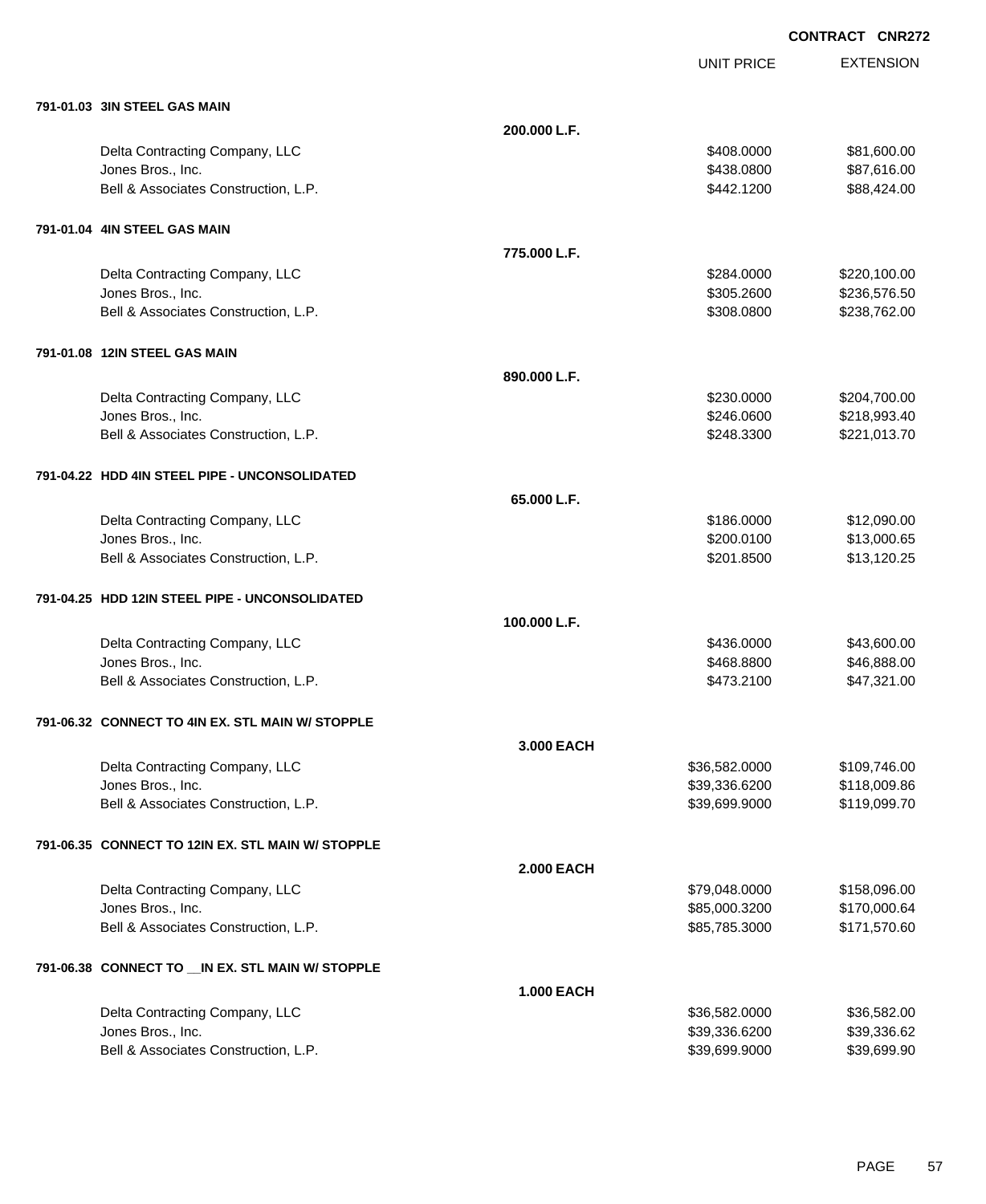| 791-07.10 4IN STEEL GAS VALVE ASSEMBLY          |                   |              |             |
|-------------------------------------------------|-------------------|--------------|-------------|
|                                                 | <b>2.000 EACH</b> |              |             |
| Delta Contracting Company, LLC                  |                   | \$3,738.0000 | \$7,476.00  |
| Jones Bros., Inc.                               |                   | \$4,019.4700 | \$8,038.94  |
| Bell & Associates Construction, L.P.            |                   | \$4,056.5900 | \$8,113.18  |
| 791-07.16 __ IN STEEL GAS VALVE ASSEMBLY        |                   |              |             |
|                                                 | <b>1.000 EACH</b> |              |             |
| Delta Contracting Company, LLC                  |                   | \$3,288.0000 | \$3,288.00  |
| Jones Bros., Inc.                               |                   | \$3,535.5900 | \$3,535.59  |
| Bell & Associates Construction, L.P.            |                   | \$3,568.2400 | \$3,568.24  |
| 791-08.02 3/4IN SERVICE ASSEMBLY                |                   |              |             |
|                                                 | <b>4.000 EACH</b> |              |             |
| Delta Contracting Company, LLC                  |                   | \$2,384.0000 | \$9,536.00  |
| Jones Bros., Inc.                               |                   | \$2,563.5200 | \$10,254.08 |
| Bell & Associates Construction, L.P.            |                   | \$2,587.1900 | \$10,348.76 |
| 791-08.07 3/4IN PE SERVICE PIPE                 |                   |              |             |
|                                                 | 20.000 L.F.       |              |             |
| Delta Contracting Company, LLC                  |                   | \$30.0000    | \$600.00    |
| Jones Bros., Inc.                               |                   | \$32.2600    | \$645.20    |
| Bell & Associates Construction, L.P.            |                   | \$32.5600    | \$651.20    |
| 791-08.12 3/4IN STEEL SERVICE PIPE              |                   |              |             |
|                                                 | 90.000 L.F.       |              |             |
| Delta Contracting Company, LLC                  |                   | \$30.0000    | \$2,700.00  |
| Jones Bros., Inc.                               |                   | \$32.2600    | \$2,903.40  |
| Bell & Associates Construction, L.P.            |                   | \$32.5600    | \$2,930.40  |
| 791-08.50 1-1/2IN STEEL SERVICE PIPE            |                   |              |             |
|                                                 | 10.000 L.F.       |              |             |
| Delta Contracting Company, LLC                  |                   | \$60.0000    | \$600.00    |
| Jones Bros., Inc.                               |                   | \$64.5200    | \$645.20    |
| Bell & Associates Construction, L.P.            |                   | \$65.1100    | \$651.10    |
| 791-08.51 1-1/2IN STEEL SERVICE ASSEMBLY        |                   |              |             |
|                                                 | <b>1.000 EACH</b> |              |             |
| Delta Contracting Company, LLC                  |                   | \$4,580.0000 | \$4,580.00  |
| Jones Bros., Inc.                               |                   | \$4,924.8700 | \$4,924.87  |
| Bell & Associates Construction, L.P.            |                   | \$4,970.3600 | \$4,970.36  |
| 791-10.01 RETIRE IN PLACE 3/4IN SERV CUT & PLUG |                   |              |             |
|                                                 | 3.000 EACH        |              |             |
| Delta Contracting Company, LLC                  |                   | \$500.0000   | \$1,500.00  |
| Jones Bros., Inc.                               |                   | \$537.6500   | \$1,612.95  |
| Bell & Associates Construction, L.P.            |                   | \$542.6200   | \$1,627.86  |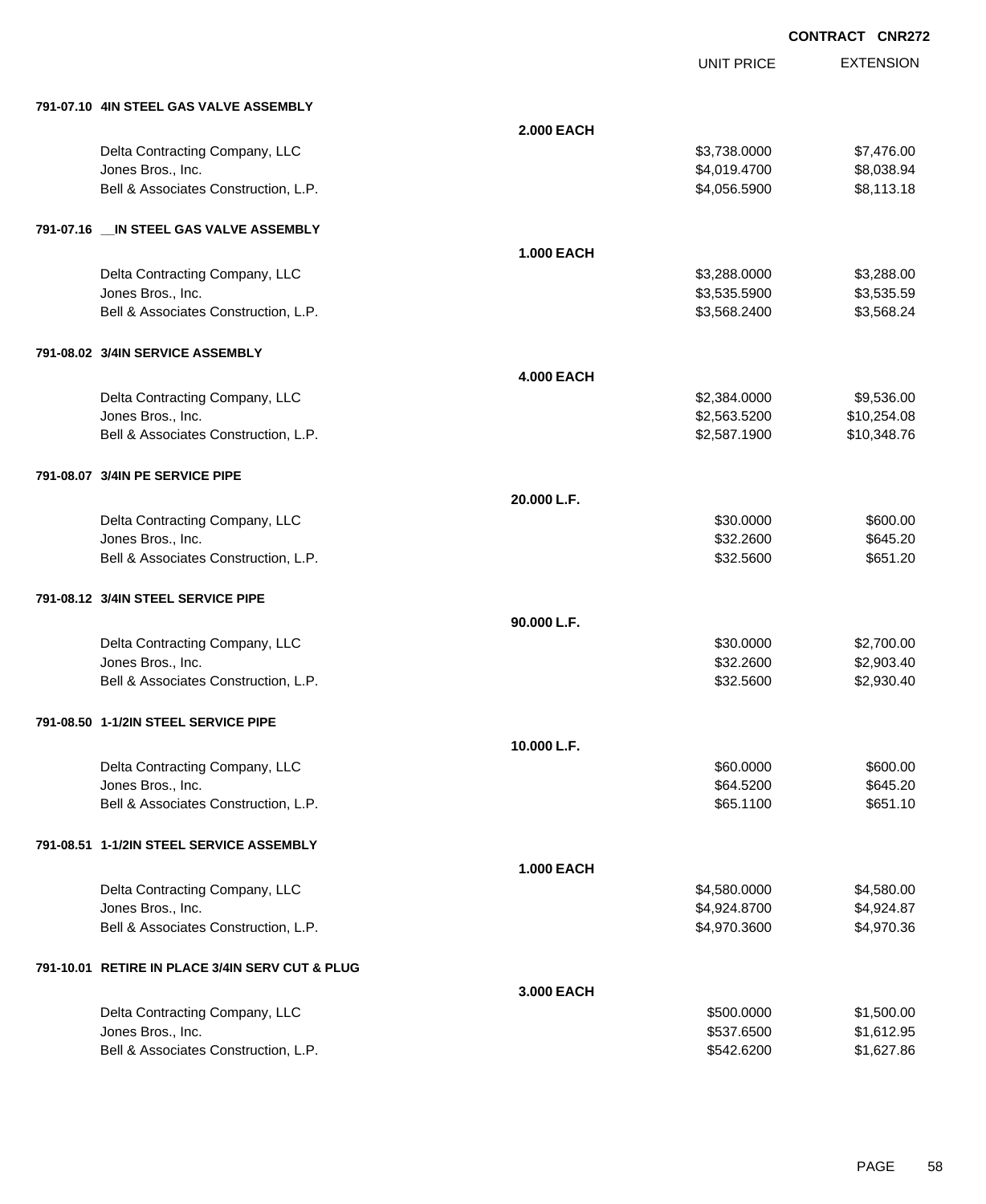UNIT PRICE

EXTENSION

| 791-10.03 RET. IN PLACE 1-1/4IN SERV CUT & PLUG           |                   |                              |                            |
|-----------------------------------------------------------|-------------------|------------------------------|----------------------------|
|                                                           | <b>1.000 EACH</b> |                              |                            |
| Delta Contracting Company, LLC                            |                   | \$500.0000                   | \$500.00                   |
| Jones Bros., Inc.                                         |                   | \$537.6500                   | \$537.65                   |
| Bell & Associates Construction, L.P.                      |                   | \$542.6200                   | \$542.62                   |
|                                                           |                   |                              |                            |
| 791-10.05 RETIRE IN PLACE 4IN SERV CUT & PLUG             |                   |                              |                            |
|                                                           | <b>1.000 EACH</b> |                              |                            |
| Delta Contracting Company, LLC                            |                   | \$3,244.0000                 | \$3,244.00                 |
| Jones Bros., Inc.                                         |                   | \$3,488.2700                 | \$3,488.27                 |
| Bell & Associates Construction, L.P.                      |                   | \$3,520.4900                 | \$3,520.49                 |
|                                                           |                   |                              |                            |
| 791-10.08 RETIRE IN PLACE 12IN SERV CUT & PLUG            |                   |                              |                            |
|                                                           | <b>1.000 EACH</b> |                              |                            |
|                                                           |                   |                              |                            |
| Delta Contracting Company, LLC<br>Jones Bros., Inc.       |                   | \$5,582.0000<br>\$6,002.3200 | \$5,582.00<br>\$6,002.32   |
| Bell & Associates Construction, L.P.                      |                   | \$6,057.7600                 | \$6,057.76                 |
|                                                           |                   |                              |                            |
| 791-10.11 RETIRE IN PLACE 3IN SERV CUT & PLUG             |                   |                              |                            |
|                                                           |                   |                              |                            |
|                                                           | <b>1.000 EACH</b> |                              |                            |
| Delta Contracting Company, LLC                            |                   | \$1,000.0000                 | \$1,000.00                 |
| Jones Bros., Inc.                                         |                   | \$1,075.3000                 | \$1,075.30                 |
| Bell & Associates Construction, L.P.                      |                   | \$1,085.2300                 | \$1,085.23                 |
| 795-01.04 6IN DIP SLIP JOINT WATER LINE                   |                   |                              |                            |
|                                                           |                   |                              |                            |
|                                                           | 20.000 L.F.       |                              |                            |
| Delta Contracting Company, LLC                            |                   | \$100.0000                   | \$2,000.00                 |
| Jones Bros., Inc.<br>Bell & Associates Construction, L.P. |                   | \$107.5300<br>\$75.9700      | \$2,150.60<br>\$1,519.40   |
|                                                           |                   |                              |                            |
| 795-01.06 8IN DIP SLIP JOINT WATER LINE                   |                   |                              |                            |
|                                                           | 1,100.000 L.F.    |                              |                            |
|                                                           |                   | \$65,0000                    |                            |
| Delta Contracting Company, LLC<br>Jones Bros., Inc.       |                   | \$69.8900                    | \$71,500.00<br>\$76,879.00 |
| Bell & Associates Construction, L.P.                      |                   | \$81.3900                    | \$89,529.00                |
|                                                           |                   |                              |                            |
| 795-06.34 CUT AND CAP 8IN WATERLINE                       |                   |                              |                            |
|                                                           | <b>2.000 EACH</b> |                              |                            |
|                                                           |                   | \$1,000.0000                 | \$2,000.00                 |
| Delta Contracting Company, LLC<br>Jones Bros., Inc.       |                   | \$1,075.3000                 | \$2,150.60                 |
| Bell & Associates Construction, L.P.                      |                   | \$1,953.4100                 | \$3,906.82                 |
|                                                           |                   |                              |                            |
| 795-07.06 8IN X 8IN TAPPING SLEEVE AND VALVE              |                   |                              |                            |
|                                                           | <b>2.000 EACH</b> |                              |                            |
| Delta Contracting Company, LLC                            |                   | \$6,000.0000                 | \$12,000.00                |
| Jones Bros., Inc.                                         |                   | \$6,451.8000                 | \$12,903.60                |
| Bell & Associates Construction, L.P.                      |                   | \$3,798.3100                 | \$7,596.62                 |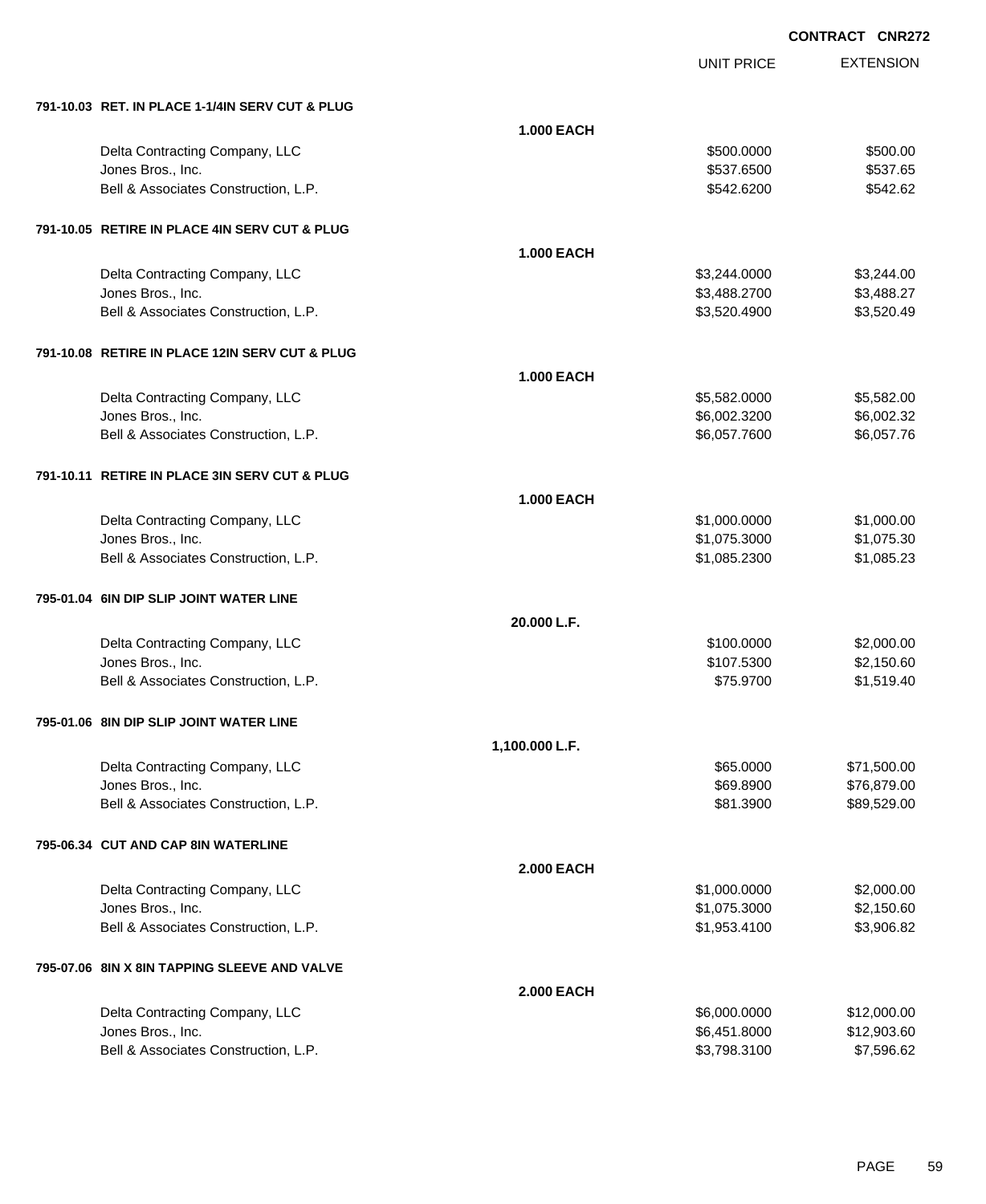UNIT PRICE

EXTENSION

| 795-08.05 8IN GATE VALVE ASSEMBLY              |                   |              |             |
|------------------------------------------------|-------------------|--------------|-------------|
|                                                | <b>4.000 EACH</b> |              |             |
| Delta Contracting Company, LLC                 |                   | \$3,000.0000 | \$12,000.00 |
| Jones Bros., Inc.                              |                   | \$3,225.9000 | \$12,903.60 |
| Bell & Associates Construction, L.P.           |                   | \$1,627.8500 | \$6,511.40  |
| 795-09.09 RELOCATE/RECONNECT SERVICE ASSEMBLY  |                   |              |             |
|                                                | 3.000 EACH        |              |             |
| Delta Contracting Company, LLC                 |                   | \$1,000.0000 | \$3,000.00  |
| Jones Bros., Inc.                              |                   | \$1,075.3000 | \$3,225.90  |
| Bell & Associates Construction, L.P.           |                   | \$1,085.2300 | \$3,255.69  |
| 795-09.12 2IN COPPER SERVICE PIPE              |                   |              |             |
|                                                | 3.000 L.F.        |              |             |
| Delta Contracting Company, LLC                 |                   | \$1,500.0000 | \$4,500.00  |
| Jones Bros., Inc.                              |                   | \$1,612.9500 | \$4,838.85  |
| Bell & Associates Construction, L.P.           |                   | \$103.1000   | \$309.30    |
| 795-11.02 FIRE HYDRANT ASSEMBLY                |                   |              |             |
|                                                | 3,000 EACH        |              |             |
| Delta Contracting Company, LLC                 |                   | \$5,000.0000 | \$15,000.00 |
| Jones Bros., Inc.                              |                   | \$5,376.5000 | \$16,129.50 |
| Bell & Associates Construction, L.P.           |                   | \$4,503.7100 | \$13,511.13 |
| 795-12.01 REMOVE FIRE HYDRANT                  |                   |              |             |
|                                                | 3.000 EACH        |              |             |
| Delta Contracting Company, LLC                 |                   | \$1,500.0000 | \$4,500.00  |
| Jones Bros., Inc.                              |                   | \$1,612.9500 | \$4,838.85  |
| Bell & Associates Construction, L.P.           |                   | \$1,356.5400 | \$4,069.62  |
| 795-13.01 DI FITTINGS                          |                   |              |             |
|                                                | 400.000 LB.       |              |             |
| Delta Contracting Company, LLC                 |                   | \$9,0000     | \$3,600.00  |
| Jones Bros., Inc.                              |                   | \$9.6800     | \$3,872.00  |
| Bell & Associates Construction, L.P.           |                   | \$16.2800    | \$6,512.00  |
| 797-05.01 8IN DIP GRAVITY SEWER 0FT-6FT DEPTH  |                   |              |             |
|                                                | 25.000 L.F.       |              |             |
| Delta Contracting Company, LLC                 |                   | \$200.0000   | \$5,000.00  |
| Jones Bros., Inc.                              |                   | \$215.0600   | \$5,376.50  |
| Bell & Associates Construction, L.P.           |                   | \$97.6700    | \$2,441.75  |
| 797-05.02 8IN DIP GRAVITY SEWER 6FT-12FT DEPTH |                   |              |             |
|                                                | 262.000 L.F.      |              |             |
| Delta Contracting Company, LLC                 |                   | \$230.0000   | \$60,260.00 |
| Jones Bros., Inc.                              |                   | \$247.3200   | \$64,797.84 |
| Bell & Associates Construction, L.P.           |                   | \$103.1000   | \$27,012.20 |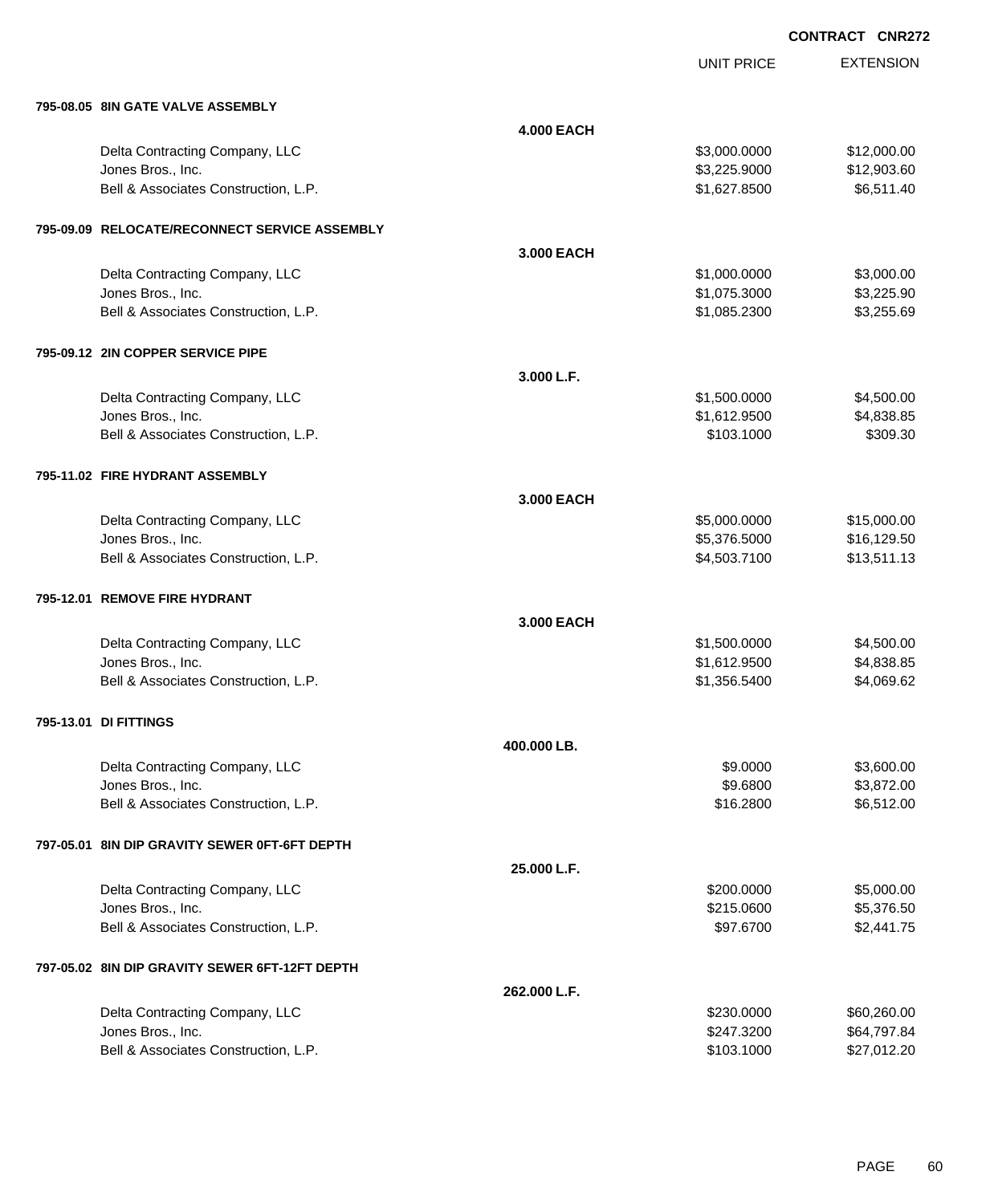EXTENSION **CONTRACT CNR272**

UNIT PRICE

| 797-05.03 8IN DIP GRAVITY SEWER 12FT-18FT DEPTH           |                   |                                |                            |
|-----------------------------------------------------------|-------------------|--------------------------------|----------------------------|
|                                                           | 52.000 L.F.       |                                |                            |
| Delta Contracting Company, LLC                            |                   | \$250.0000                     | \$13,000.00                |
| Jones Bros., Inc.                                         |                   | \$268.8300                     | \$13,979.16                |
| Bell & Associates Construction, L.P.                      |                   | \$119.3800                     | \$6,207.76                 |
| 797-05.07 10IN DIP GRAVITY SEWER 12FT-18FT DEPTH          |                   |                                |                            |
|                                                           | 545.000 L.F.      |                                |                            |
| Delta Contracting Company, LLC                            |                   | \$275.0000                     | \$149,875.00               |
| Jones Bros., Inc.                                         |                   | \$295.7100                     | \$161,161.95               |
| Bell & Associates Construction, L.P.                      |                   | \$130.2300                     | \$70,975.35                |
| 797-05.08 10IN DIP GRAVITY SEWER >18FT DEPTH              |                   |                                |                            |
|                                                           | 115.000 L.F.      |                                |                            |
| Delta Contracting Company, LLC                            |                   | \$310.0000                     | \$35,650.00                |
| Jones Bros., Inc.                                         |                   | \$333.3400                     | \$38,334.10                |
| Bell & Associates Construction, L.P.                      |                   | \$168.2100                     | \$19,344.15                |
| 797-06.66 BORE/JACK 20IN STEEL CASING PIPE-UNCON.         |                   |                                |                            |
|                                                           | 200.000 L.F.      |                                |                            |
| Delta Contracting Company, LLC                            |                   | \$800.0000                     | \$160,000.00               |
| Jones Bros., Inc.                                         |                   | \$860.2400                     | \$172,048.00               |
| Bell & Associates Construction, L.P.                      |                   | \$732.5300                     | \$146,506.00               |
| 797-07.02 48IN MANHOLE 4FT-6FT DEPTH                      |                   |                                |                            |
|                                                           | <b>1.000 EACH</b> |                                |                            |
| Delta Contracting Company, LLC                            |                   | \$4,000.0000                   | \$4,000.00                 |
| Jones Bros., Inc.                                         |                   | \$4,301.2000                   | \$4,301.20                 |
| Bell & Associates Construction, L.P.                      |                   | \$2,713.0800                   | \$2,713.08                 |
| 797-07.04 48IN MANHOLE 8FT-10FT DEPTH                     |                   |                                |                            |
|                                                           | <b>1.000 EACH</b> |                                |                            |
| Delta Contracting Company, LLC                            |                   | \$5,000.0000                   | \$5,000.00                 |
| Jones Bros., Inc.                                         |                   | \$5,376.5000                   | \$5,376.50                 |
| Bell & Associates Construction, L.P.                      |                   | \$4,232.4000                   | \$4,232.40                 |
| 797-07.06 48IN MANHOLE 12FT-14FT DEPTH                    |                   |                                |                            |
|                                                           | <b>1.000 EACH</b> |                                |                            |
| Delta Contracting Company, LLC                            |                   | \$6,000.0000                   | \$6,000.00                 |
| Jones Bros., Inc.                                         |                   | \$6,451.8000                   | \$6,451.80                 |
| Bell & Associates Construction, L.P.                      |                   | \$6,402.8600                   | \$6,402.86                 |
| 797-07.08 48IN MANHOLE 16FT-20FT DEPTH                    |                   |                                |                            |
|                                                           | 3.000 EACH        |                                |                            |
| Delta Contracting Company, LLC                            |                   | \$10,000.0000                  | \$30,000.00                |
| Jones Bros., Inc.<br>Bell & Associates Construction, L.P. |                   | \$10,753.0000<br>\$10,581.0000 | \$32,259.00<br>\$31,743.00 |
|                                                           |                   |                                |                            |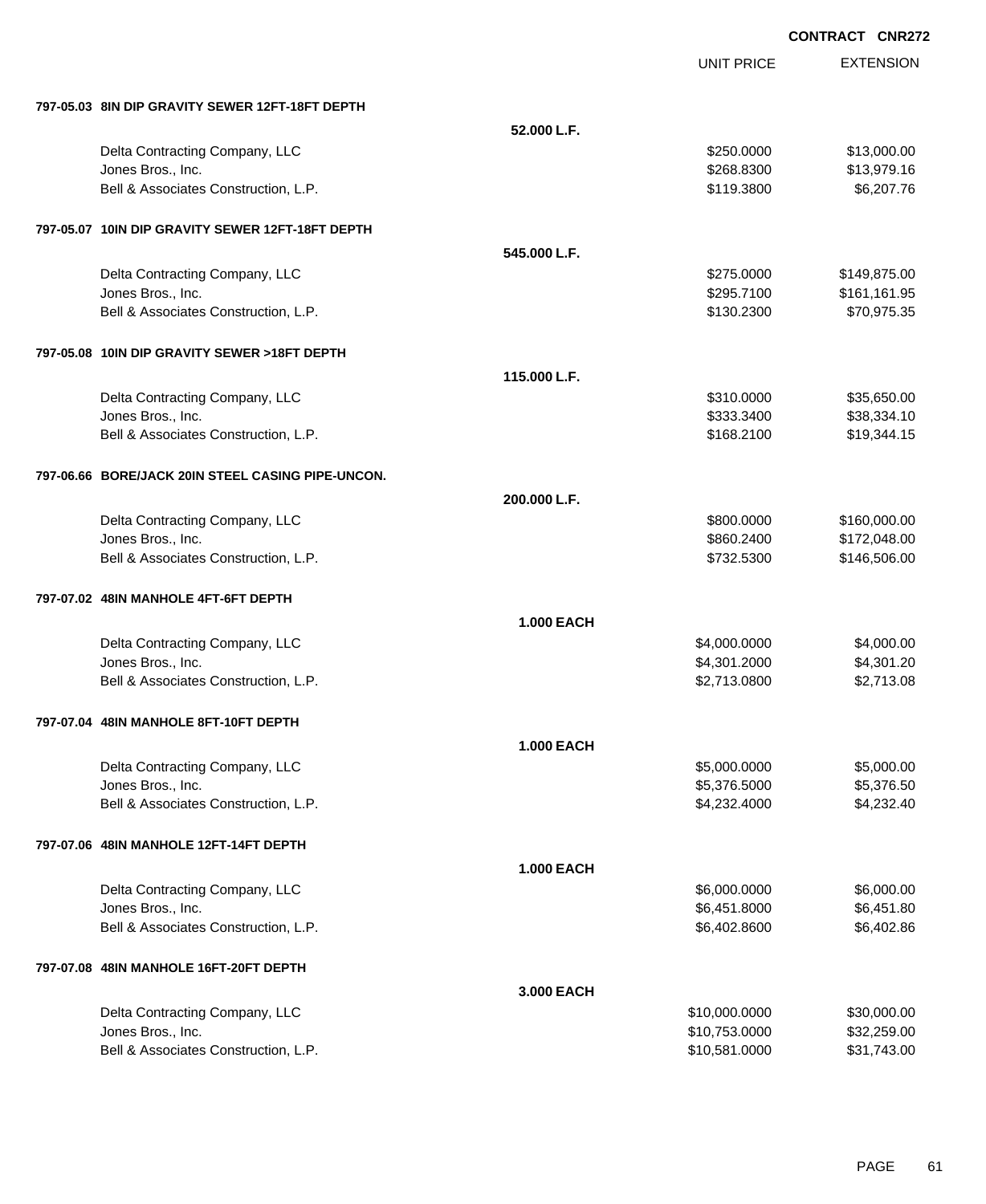UNIT PRICE

EXTENSION

| 797-07.56 MANHOLE DROP CONNECTION ASSEMBLY |
|--------------------------------------------|

| 797-07.30 IVIANNULE DRUF GUNNEGTIUN ASSEIVIDET |                   |               |             |
|------------------------------------------------|-------------------|---------------|-------------|
|                                                | <b>1.000 EACH</b> |               |             |
| Delta Contracting Company, LLC                 |                   | \$2,500.0000  | \$2,500.00  |
| Jones Bros., Inc.                              |                   | \$2,688.2500  | \$2,688.25  |
| Bell & Associates Construction, L.P.           |                   | \$2,496.0300  | \$2,496.03  |
| 797-07.80 REMOVE SEWER MANHOLE                 |                   |               |             |
|                                                | <b>4.000 EACH</b> |               |             |
| Delta Contracting Company, LLC                 |                   | \$3,000.0000  | \$12,000.00 |
| Jones Bros., Inc.                              |                   | \$3,225.9000  | \$12,903.60 |
| Bell & Associates Construction, L.P.           |                   | \$1,736.3700  | \$6,945.48  |
| 797-11.38 BY-PASS PUMPING                      |                   |               |             |
|                                                | 1.000 LS          |               |             |
| Delta Contracting Company, LLC                 |                   | \$30,000.0000 | \$30,000.00 |
| Jones Bros., Inc.                              |                   | \$32,259.0000 | \$32,259.00 |
| Bell & Associates Construction, L.P.           |                   | \$16,278.4600 | \$16,278.46 |
|                                                |                   |               |             |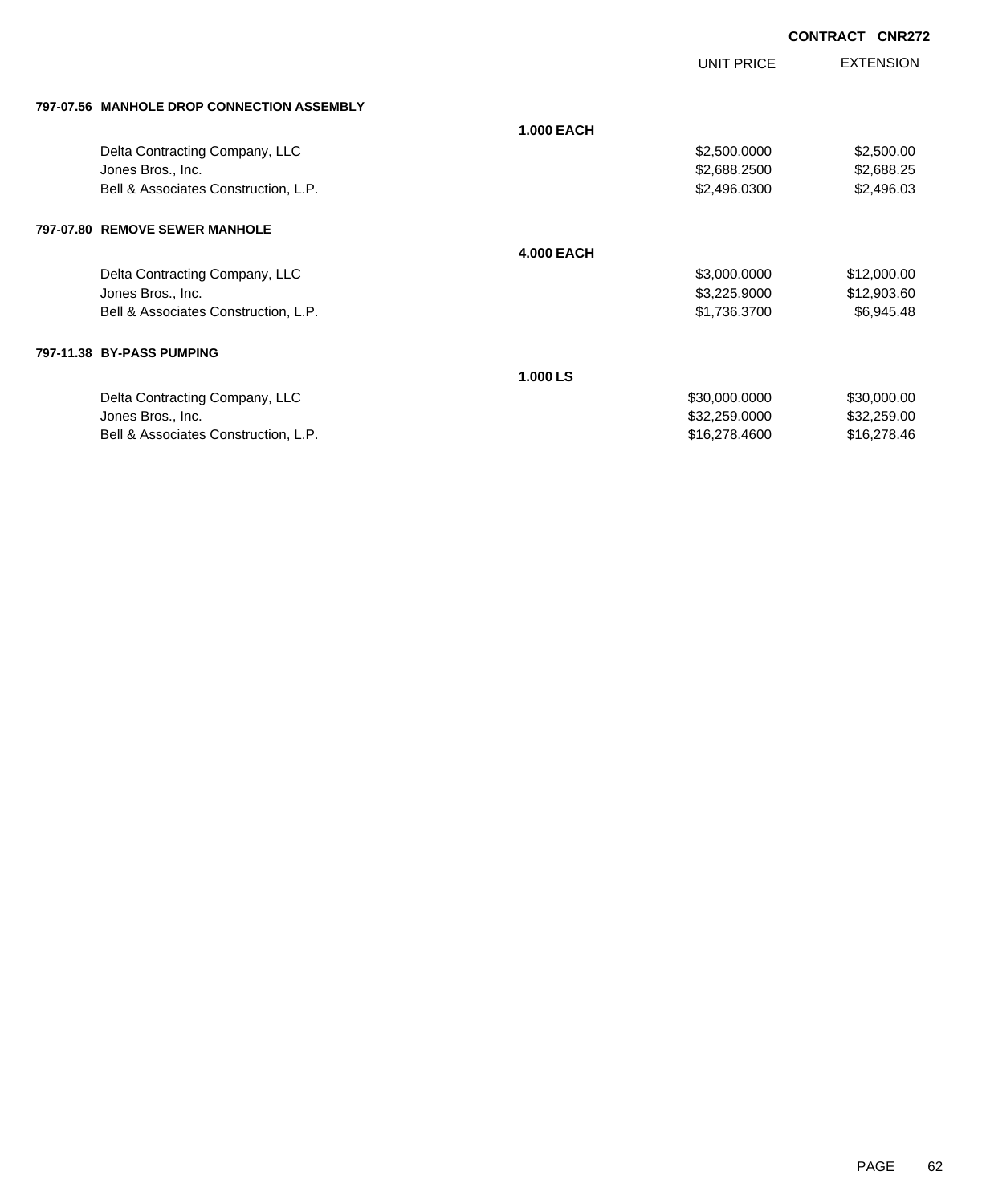# **SUB-TOTAL ROADWAY**

| Delta Contracting Company, LLC       | \$55,112,549.37 |
|--------------------------------------|-----------------|
| Jones Bros., Inc.                    | \$57,571,353.26 |
| Bell & Associates Construction, L.P. | \$58.232.187.37 |
|                                      |                 |

# **SUB-TOTAL BRIDGE**

| Delta Contracting Company, LLC       | \$10,680,901.10 |
|--------------------------------------|-----------------|
| Jones Bros., Inc.                    | \$11,146,591.45 |
| Bell & Associates Construction, L.P. | \$12,240,755.89 |

# **SUB-TOTAL UTILITY**

| Delta Contracting Company, LLC       | \$1,712,966.40 |
|--------------------------------------|----------------|
| Jones Bros., Inc.                    | \$1,841,878.66 |
| Bell & Associates Construction, L.P. | \$1,645,485.41 |

# **TOTAL CONTRACT**

|                                      | COST(A)         | TIME(B)               | <b>TOTAL CONTRACT</b> |
|--------------------------------------|-----------------|-----------------------|-----------------------|
| Delta Contracting Company, LLC       | \$67,506,416.87 | \$441,000.00 (245 CD) | \$67,947,416.87       |
| Jones Bros., Inc.                    | \$70.559.823.37 | \$720,000.00 (400 CD) | \$71,279,823.37       |
| Bell & Associates Construction, L.P. | \$72,118,428.67 | \$567,000.00 (315 CD) | \$72,685,428.67       |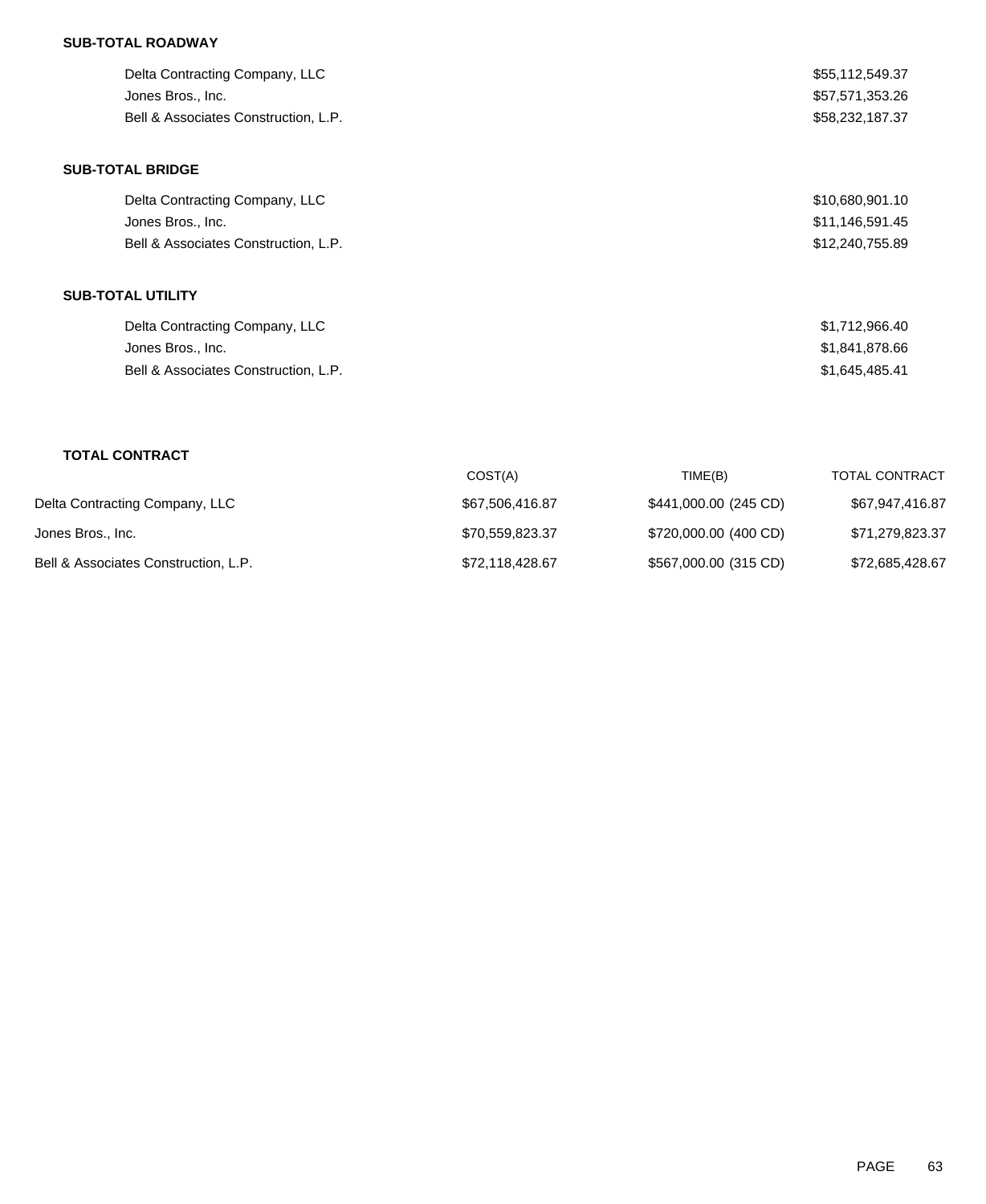# **DEPARTMENT OF TRANSPORTATION SUMMARY OF BIDS LETTING OF AUGUST 18, 2017 STATE OF TENNESSEE**

#### MAURY AND WILLIAMSON COUNTIES (Contract No. CNR260 Call 028)

STP/M-247(9),60020-3201-54,94031-3209-54

THE GRADING, DRAINAGE, CONSTRUCTION OF A CONCRETE BOX BEAM BRIDGE, RETAINING WALLS AND PAVING ON S.R. 247 (DUPLEX ROAD) FROM U.S. 31 (S.R. 6) IN SPRING HILL TO WEST OF I-65.

PROJECT LENGTH - 3.201 MILES

COMPLETION TIME - ON OR BEFORE APRIL 30, 2020

DBE GOAL 11.00%

|                                  | TOTAL CONTRACT  |
|----------------------------------|-----------------|
| Eutaw Construction Company, Inc. | \$28,540,005.13 |
| Civil Constructors, LLC          | \$29.519.973.40 |
| Rogers Group, Inc.               | \$31.342.369.46 |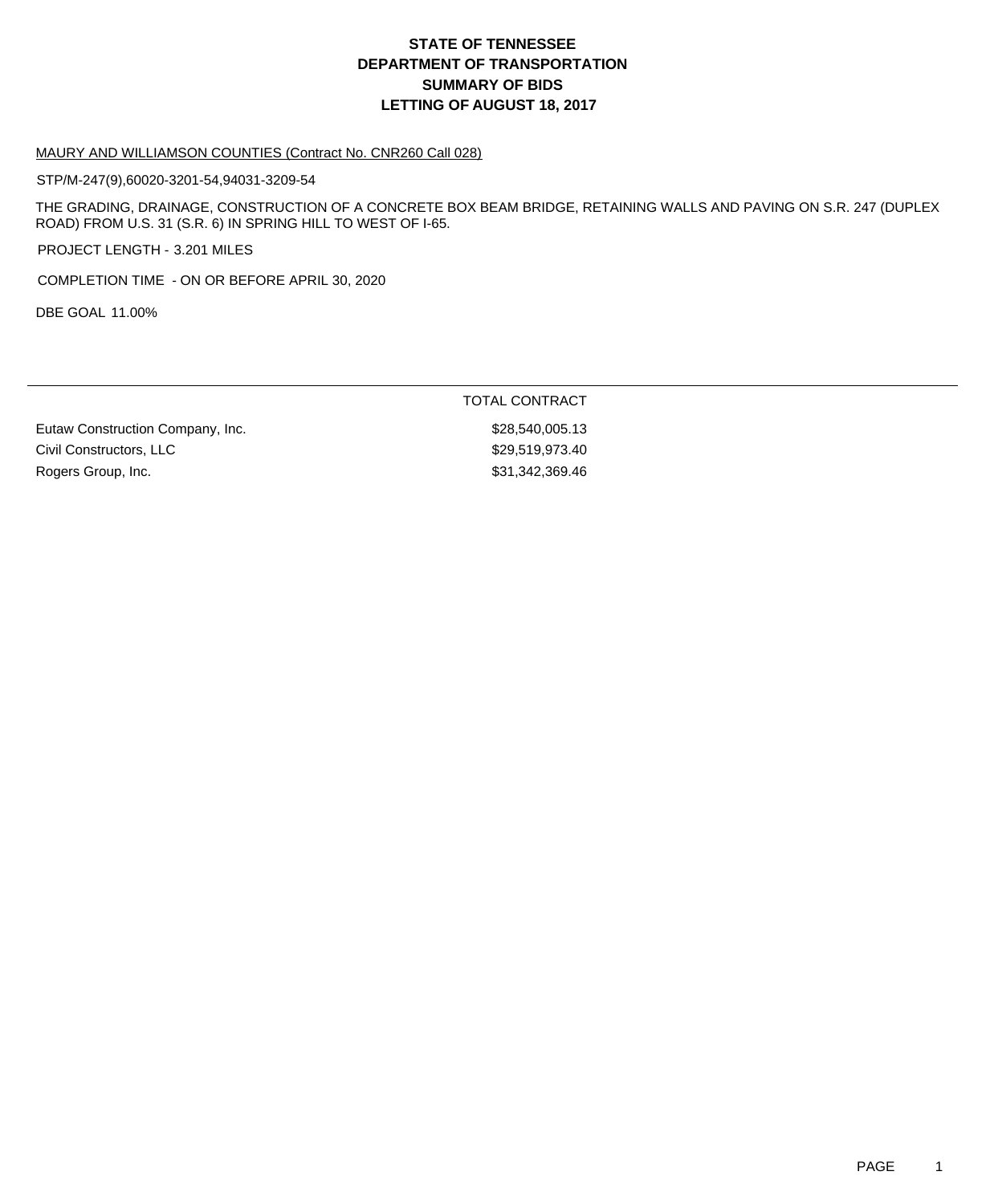|        |                                                             |                  | <b>CONTRACT CNR260</b> |                           |  |
|--------|-------------------------------------------------------------|------------------|------------------------|---------------------------|--|
|        |                                                             |                  | <b>UNIT PRICE</b>      | <b>EXTENSION</b>          |  |
|        | <b>ROADWAY CATEGORY</b>                                     |                  |                        |                           |  |
|        |                                                             |                  |                        |                           |  |
| 105-01 | <b>CONSTRUCTION STAKES, LINES AND GRADES</b>                | 1.000 LS         |                        |                           |  |
|        | Eutaw Construction Company, Inc.                            |                  | \$350,000.0000         | \$350,000.00              |  |
|        | Civil Constructors, LLC                                     |                  | \$364,420.0000         | \$364,420.00              |  |
|        | Rogers Group, Inc.                                          |                  | \$422,305.8800         | \$422,305.88              |  |
|        |                                                             |                  |                        |                           |  |
|        | 109-10.01 TRAINEE                                           |                  |                        |                           |  |
|        |                                                             | 4,550.000 HOUR   |                        |                           |  |
|        | Eutaw Construction Company, Inc.                            |                  | \$0.8000               | \$3,640.00                |  |
|        | Civil Constructors, LLC                                     |                  | \$0.8000               | \$3,640.00                |  |
|        | Rogers Group, Inc.                                          |                  | \$0.8000               | \$3,640.00                |  |
| 201-01 | <b>CLEARING AND GRUBBING</b>                                |                  |                        |                           |  |
|        |                                                             | 1.000 LS         |                        |                           |  |
|        | Eutaw Construction Company, Inc.                            |                  | \$300,000.0000         | \$300,000.00              |  |
|        | Civil Constructors, LLC                                     |                  | \$236,090.0000         | \$236,090.00              |  |
|        | Rogers Group, Inc.                                          |                  | \$302,591.7300         | \$302,591.73              |  |
|        | 202-06.01 REMOVAL OF BUILDINGS (TRACT NO. 12)               |                  |                        |                           |  |
|        |                                                             | 1.000 LS         |                        |                           |  |
|        | Eutaw Construction Company, Inc.                            |                  | \$30,000.0000          | \$30,000.00               |  |
|        | Civil Constructors, LLC                                     |                  | \$20,290.0000          | \$20,290.00               |  |
|        | Rogers Group, Inc.                                          |                  | \$27,902.1500          | \$27,902.15               |  |
|        |                                                             |                  |                        |                           |  |
|        | 202-06.03 REMOVAL OF BUILDINGS (TRACT NO. 31)               | 1.000 LS         |                        |                           |  |
|        |                                                             |                  | \$10,000.0000          |                           |  |
|        | Eutaw Construction Company, Inc.<br>Civil Constructors, LLC |                  | \$4,140.0000           | \$10,000.00<br>\$4,140.00 |  |
|        | Rogers Group, Inc.                                          |                  | \$7.771.8400           | \$7.771.84                |  |
|        |                                                             |                  |                        |                           |  |
|        | 202-06.04 REMOVAL OF BUILDINGS (TRACT NO. 34)               |                  |                        |                           |  |
|        |                                                             | 1.000 LS         |                        |                           |  |
|        | Eutaw Construction Company, Inc.                            |                  | \$10,000.0000          | \$10,000.00               |  |
|        | Civil Constructors, LLC                                     |                  | \$4,140.0000           | \$4,140.00                |  |
|        | Rogers Group, Inc.                                          |                  | \$7,771.8400           | \$7,771.84                |  |
|        | 202-06.05 REMOVAL OF BUILDINGS (TRACT NO. 112)              |                  |                        |                           |  |
|        |                                                             | 1.000 LS         |                        |                           |  |
|        | Eutaw Construction Company, Inc.                            |                  | \$1.0000               | \$1.00                    |  |
|        | Civil Constructors, LLC                                     |                  | \$7,660.0000           | \$7,660.00                |  |
|        | Rogers Group, Inc.                                          |                  | \$1.0600               | \$1.06                    |  |
| 203-01 | <b>ROAD &amp; DRAINAGE EXCAVATION (UNCLASSIFIED)</b>        |                  |                        |                           |  |
|        |                                                             | 100,580.000 C.Y. |                        |                           |  |
|        | Eutaw Construction Company, Inc.                            |                  | \$18.7500              | \$1,885,875.00            |  |
|        | Civil Constructors, LLC                                     |                  | \$15.0000              | \$1,508,700.00            |  |
|        | Rogers Group, Inc.                                          |                  | \$19.9100              | \$2,002,547.80            |  |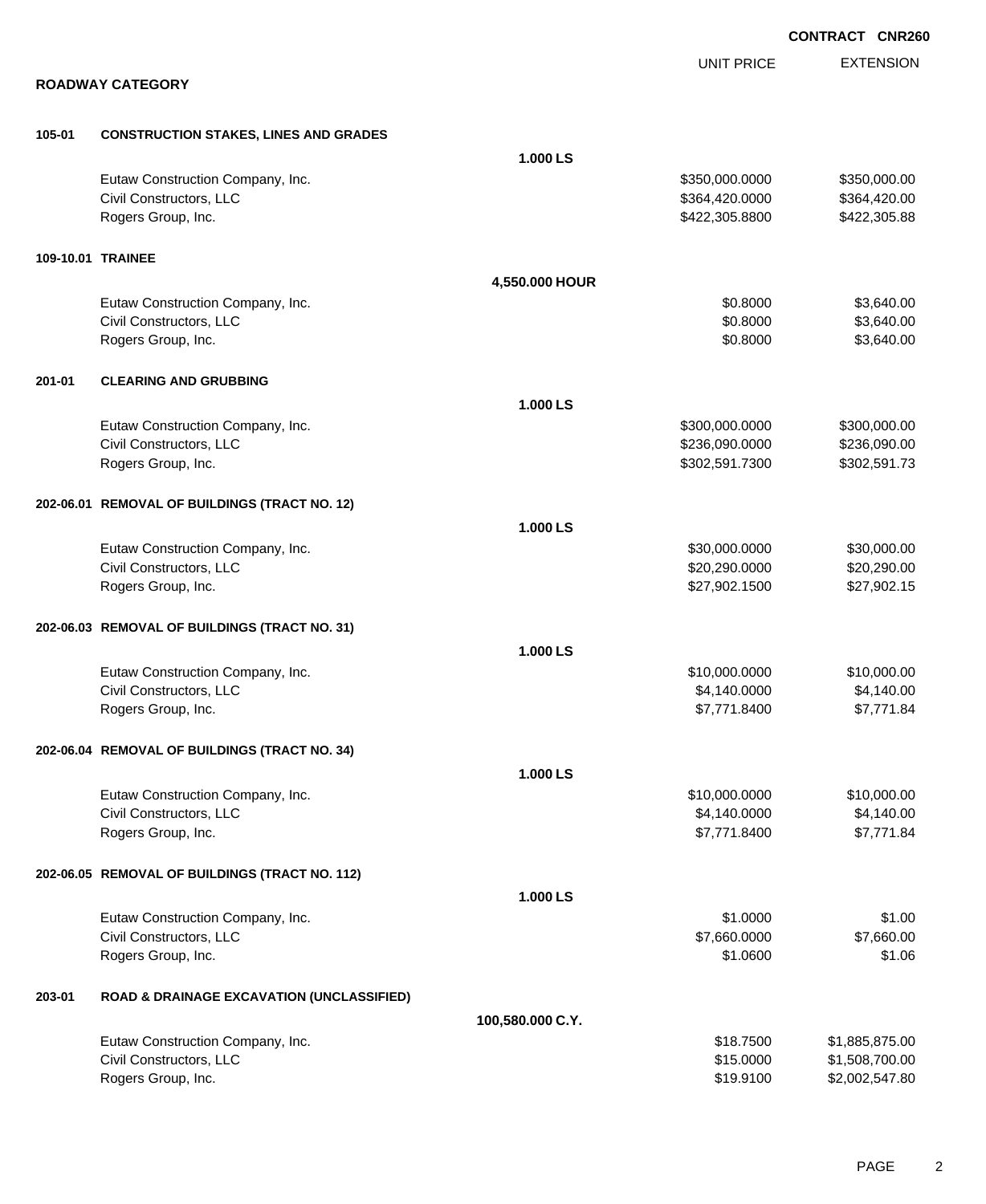**EXTENSION CONTRACT CNR260** UNIT PRICE **203-02.01 BORROW EXCAVATION (GRADED SOLID ROCK) 1,200.000 TON** Eutaw Construction Company, Inc. 6. The Construction Company, Inc. 6. The Construction Company, Inc. 6. The Construction Company, Inc. 6. The Construction Company, Inc. 6. The Construction Company, Inc. 6. The Construction Civil Constructors, LLC 632,400.00 Rogers Group, Inc. \$25.4800 \$30,576.00 **203-03 BORROW EXCAVATION (UNCLASSIFIED) 18,893.000 C.Y.** Eutaw Construction Company, Inc. 6. 2012 12:30 12:30 12:30 12:30 12:30 12:30 12:30 12:30 12:30 12:30 12:30 12:30 12:30 12:30 12:30 12:30 12:30 12:30 12:30 12:30 12:30 12:30 12:30 12:30 12:30 12:30 12:30 12:30 12:30 12:30 1 Civil Constructors, LLC 66 and the set of the set of the set of the set of the set of the set of the set of the set of the set of the set of the set of the set of the set of the set of the set of the set of the set of the Rogers Group, Inc. \$20,026.58 **203-04 PLACING AND SPREADING TOPSOIL 17,217.000 C.Y.** Eutaw Construction Company, Inc. 6. The Construction Company, Inc. 6. The Construction Company, Inc. 6. The Construction Company, Inc. 6. The Construction Company, Inc. 6. The Construction Company, Inc. 6. The Construction Civil Constructors, LLC 6. 258,255.00 Rogers Group, Inc. \$12.2100 \$210,219.57 **203-05 UNDERCUTTING 150.000 C.Y.** Eutaw Construction Company, Inc. 63.000 \$9,450.00 Civil Constructors, LLC 63,150.00 Rogers Group, Inc. \$66.8900 \$10,033.50 **203-06 WATER 928.000 M.G.** Eutaw Construction Company, Inc. 6. 2012 12:30:30 12:30:30 \$14.2500 \$13,224.00 Civil Constructors, LLC 611.0000 \$10,208.00 Rogers Group, Inc. \$14,040.64 **203-08 CHANNEL EXCAVATION (UNCLASSIFIED) 100.000 C.Y.** Eutaw Construction Company, Inc. 6. The Construction Company, Inc. 6. The Construction Company, Inc. 626,000.00 Civil Constructors, LLC 628,600.00 \$28,600.00 \$28,600.00 \$28,600.00 Rogers Group, Inc. \$32,196.00 \$32,196.00 \$32,196.00 \$32,196.00 \$32,196.00 \$32,196.00 \$32,196.00 \$32,196.00 \$32,196.00 **203-15.03 COMPACTED CLAY 150.000 C.Y.** Eutaw Construction Company, Inc. 6. The Construction Company, Inc. 6. The Construction Company, Inc. 6. The Construction Company, Inc. 6. The Construction Company, Inc. 6. The Construction Company, Inc. 6. The Construction Civil Constructors, LLC 655,050.00 Rogers Group, Inc. \$60,367.50 **204-08 FOUNDATION FILL MATERIAL 1,245.000 C.Y.** Eutaw Construction Company, Inc. 60.000 \$74,700.00 Civil Constructors, LLC 664,740.00 Rogers Group, Inc. \$95,603.55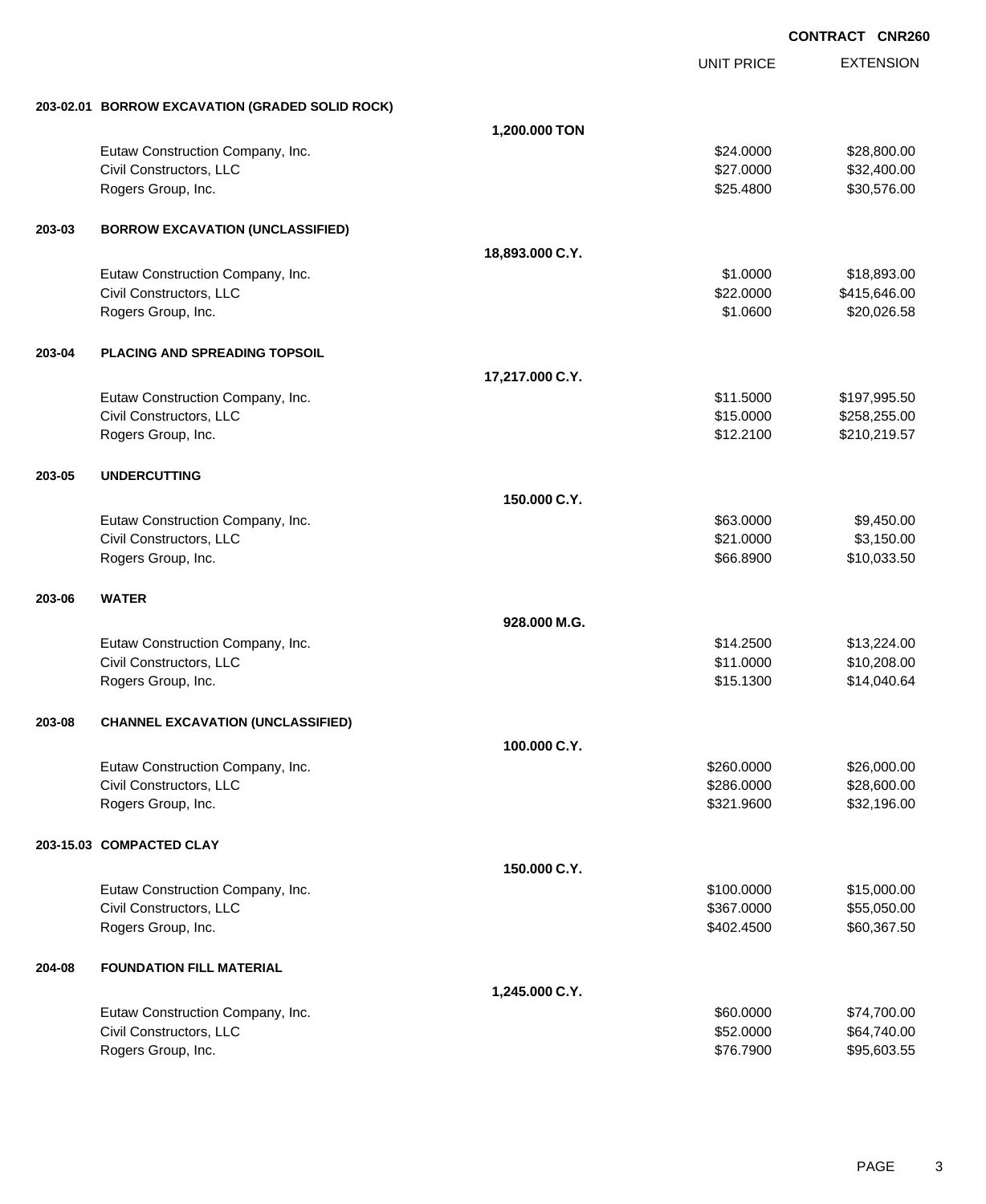|                                           |                   | <b>UNIT PRICE</b> | <b>EXTENSION</b> |
|-------------------------------------------|-------------------|-------------------|------------------|
| 209-02.05 12" TEMPORARY SLOPE DRAIN       |                   |                   |                  |
|                                           | 2,099.000 L.F.    |                   |                  |
| Eutaw Construction Company, Inc.          |                   | \$19.0000         | \$39,881.00      |
| Civil Constructors, LLC                   |                   | \$14.0000         | \$29,386.00      |
| Rogers Group, Inc.                        |                   | \$20.1800         | \$42,357.82      |
| 209-02.06 15" TEMPORARY SLOPE DRAIN       |                   |                   |                  |
|                                           | 260,000 L.F.      |                   |                  |
| Eutaw Construction Company, Inc.          |                   | \$22.0000         | \$5,720.00       |
| Civil Constructors, LLC                   |                   | \$18.0000         | \$4,680.00       |
| Rogers Group, Inc.                        |                   | \$23.3500         | \$6,071.00       |
| 209-02.07 18" TEMPORARY SLOPE DRAIN       |                   |                   |                  |
|                                           | 200.000 L.F.      |                   |                  |
| Eutaw Construction Company, Inc.          |                   | \$26.0000         | \$5,200.00       |
| Civil Constructors, LLC                   |                   | \$22.0000         | \$4,400.00       |
| Rogers Group, Inc.                        |                   | \$27.6000         | \$5,520.00       |
| 209-03.34 STREAM MITIGATION-LOG VANES     |                   |                   |                  |
|                                           | 30.000 L.F.       |                   |                  |
| Eutaw Construction Company, Inc.          |                   | \$330.0000        | \$9,900.00       |
| Civil Constructors, LLC                   |                   | \$658.0000        | \$19,740.00      |
| Rogers Group, Inc.                        |                   | \$689.9100        | \$20,697.30      |
| 209-03.36 STREAM MITIGATION-STEP POOL     |                   |                   |                  |
|                                           | <b>1.000 EACH</b> |                   |                  |
| Eutaw Construction Company, Inc.          |                   | \$4,160.0000      | \$4,160.00       |
| Civil Constructors, LLC                   |                   | \$17,160.0000     | \$17,160.00      |
| Rogers Group, Inc.                        |                   | \$18,397.5800     | \$18,397.58      |
| 209-03.38 STREAM MITIGATION -J -HOOK      |                   |                   |                  |
|                                           | <b>2.000 EACH</b> |                   |                  |
| Eutaw Construction Company, Inc.          |                   | \$3,560.0000      | \$7,120.00       |
| Civil Constructors, LLC                   |                   | \$17,160.0000     | \$34,320.00      |
| Rogers Group, Inc.                        |                   | \$18,397.5900     | \$36,795.18      |
| 209-03.57 STREAM MITIGATION (DESCRIPTION) |                   |                   |                  |
|                                           | 180.000 L.F.      |                   |                  |
| Eutaw Construction Company, Inc.          |                   | \$280.0000        | \$50,400.00      |
| Civil Constructors, LLC                   |                   | \$658.0000        | \$118,440.00     |
| Rogers Group, Inc.                        |                   | \$689.9100        | \$124,183.80     |
| 209-03.58 STREAM MITIGATION (DESCRIPTION) |                   |                   |                  |
|                                           | 46.000 L.F.       |                   |                  |
| Eutaw Construction Company, Inc.          |                   | \$260.0000        | \$11,960.00      |
| Civil Constructors, LLC                   |                   | \$429.0000        | \$19,734.00      |
| Rogers Group, Inc.                        |                   | \$459.9300        | \$21,156.78      |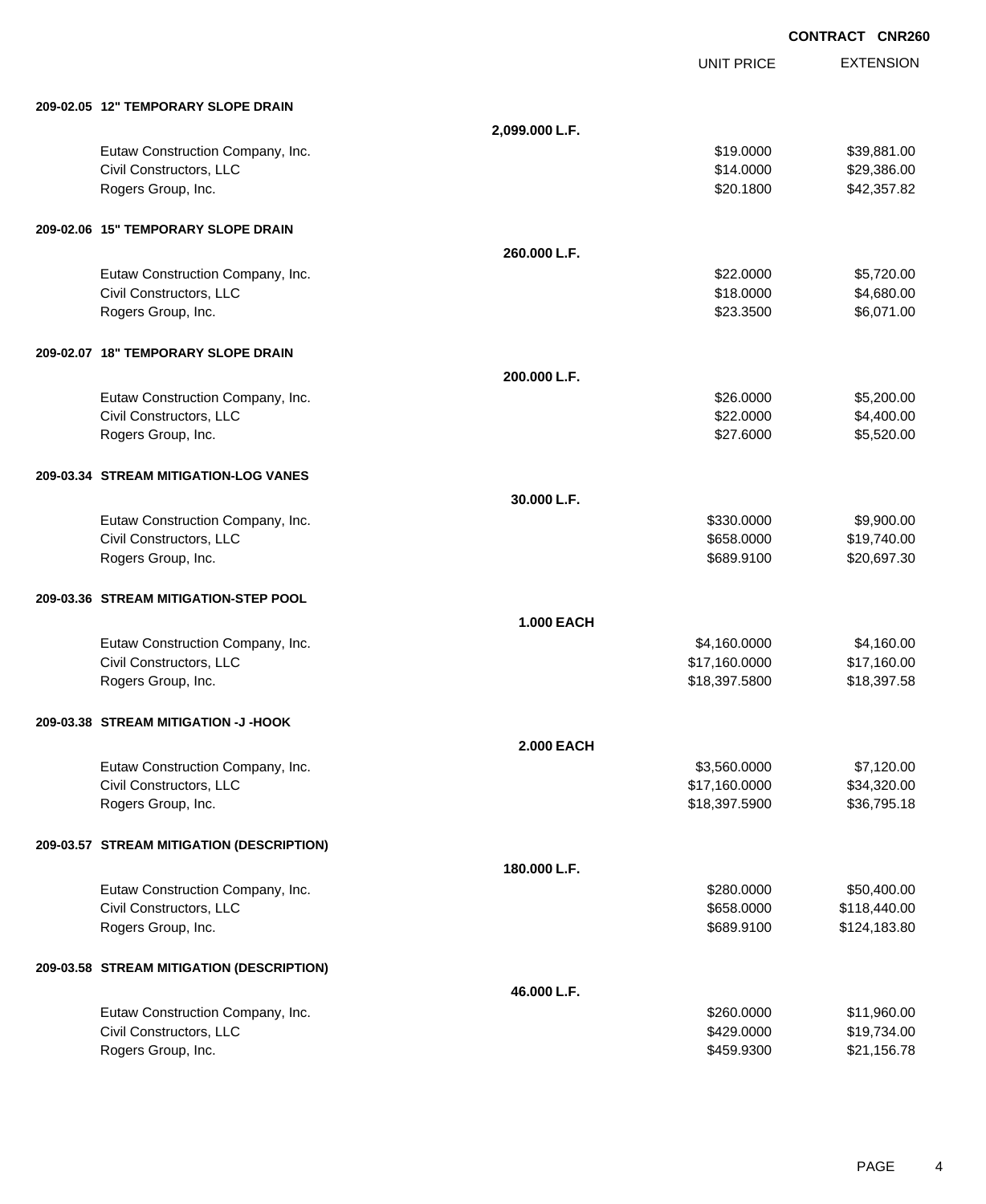**EXTENSION CONTRACT CNR260** UNIT PRICE **209-05 SEDIMENT REMOVAL 821.000 C.Y.** Eutaw Construction Company, Inc. 6. 2012. The state of the state of the state of the state of the state of the state of the state of the state of the state of the state of the state of the state of the state of the state o Civil Constructors, LLC 611,494.00 Rogers Group, Inc. \$22.2900 \$18,300.09 **209-08.02 TEMPORARY SILT FENCE (WITH BACKING) 10,197.000 L.F.** Eutaw Construction Company, Inc. 6. The Construction Company, Inc. 6. The Construction Company, Inc. 6. The Construction Company, Inc. 6. The Construction Company, Inc. 6. The Construction Company, Inc. 6. The Construction Civil Constructors, LLC 643,847.10 Rogers Group, Inc. \$39,564.36 \$3.8800 \$3.8800 \$3.9564.36 **209-08.03 TEMPORARY SILT FENCE (WITHOUT BACKING) 7,212.000 L.F.** Eutaw Construction Company, Inc. 6. The Construction Company, Inc. 6. The Construction Company, Inc. 6. The Construction Company, Inc. 6. The Construction Company, Inc. 6. The Construction Company, Inc. 6. The Construction Civil Constructors, LLC 615,145.20 Rogers Group, Inc. \$10,313.16 **209-08.07 ROCK CHECK DAM PER 199.000 EACH** Eutaw Construction Company, Inc. 6. The Construction Company, Inc. 6. The Construction Company, Inc. 6. The Construction Company, Inc. 6. The Construction Company, Inc. 6. The Construction Company, Inc. 6. The Construction Civil Constructors, LLC 68,456.00 Rogers Group, Inc. \$276.0500 \$54,933.95 **209-08.08 ENHANCED ROCK CHECK DAM 126.000 EACH** Eutaw Construction Company, Inc. 684,420.00 \$84,420.00 \$84,420.00 Civil Constructors, LLC 654,054.00 \$54,054.00 Rogers Group, Inc. \$89,630.10 \$89,630.10 **209-08.09 FILTER SOCK CHECK DAM 199.000 EACH** Eutaw Construction Company, Inc. 6. The Construction Company, Inc. 6. The Construction Company, Inc. 6. The Construction Company, Inc. 6. The Construction Company, Inc. 6. The Construction Company, Inc. 6. The Construction Civil Constructors, LLC 668,456.00 Rogers Group, Inc. \$238.8900 \$47,539.11 **209-09.03 SEDIMENT FILTER BAG (15' X 15') 8.000 EACH** Eutaw Construction Company, Inc. 6. The Construction Company, Inc. 6. The Construction Company, Inc. 6. The Construction Company, Inc. 6. The Construction Company, Inc. 6. The Construction Company, Inc. 6. The Construction Civil Constructors, LLC 6344.0000 \$2,752.00 Rogers Group, Inc. \$901.3000 \$7,210.40 **209-09.41 CURB INLET PROTECTION (TYPE 2) 48.000 EACH** Eutaw Construction Company, Inc. 6. The Construction Company, Inc. 6. The Construction Company, Inc. 6. The Construction Company, Inc. 6. The Construction Company, Inc. 6. The Construction Company, Inc. 6. The Construction Civil Constructors, LLC 6. The Constructors of the Civil Constructors, LLC 6. The Civil Constructors, LLC 6. The Civil Constructors of the Civil Constructors of the Civil Constructors of the Civil Constructors of the Civil Rogers Group, Inc. \$175.1900 \$8,409.12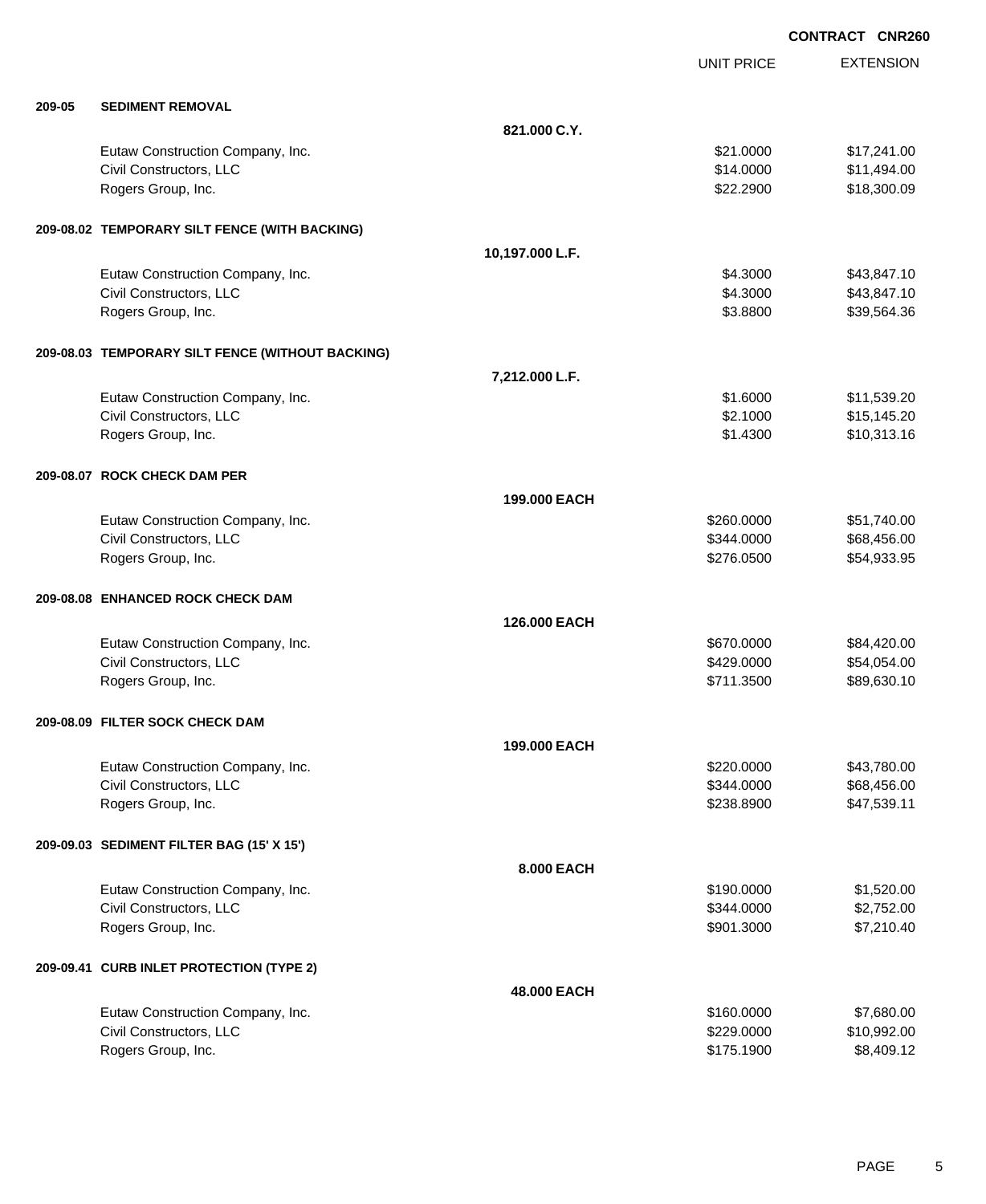UNIT PRICE

EXTENSION

| 209-09.43 CURB INLET PROTECTION (TYPE 4)         |                    |              |             |
|--------------------------------------------------|--------------------|--------------|-------------|
|                                                  | 117,000 EACH       |              |             |
| Eutaw Construction Company, Inc.                 |                    | \$160.0000   | \$18,720.00 |
| Civil Constructors, LLC                          |                    | \$258.0000   | \$30,186.00 |
| Rogers Group, Inc.                               |                    | \$175.1900   | \$20,497.23 |
|                                                  |                    |              |             |
| 209-20.03 POLYETHYLENE SHEETING (6 MIL. MINIMUM) |                    |              |             |
|                                                  | 33,000 S.Y.        |              |             |
| Eutaw Construction Company, Inc.                 |                    | \$4.7000     | \$155.10    |
| Civil Constructors, LLC                          |                    | \$3.5000     | \$115.50    |
| Rogers Group, Inc.                               |                    | \$7.4000     | \$244.20    |
| 209-40.33 CATCH BASIN PROTECTION (TYPE D)        |                    |              |             |
|                                                  | <b>17,000 EACH</b> |              |             |
| Eutaw Construction Company, Inc.                 |                    | \$160.0000   | \$2,720.00  |
| Civil Constructors, LLC                          |                    | \$258.0000   | \$4,386.00  |
| Rogers Group, Inc.                               |                    | \$207.0400   | \$3,519.68  |
|                                                  |                    |              |             |
| 209-40.41 CATCH BASIN FILTER ASSEMBLY(TYPE 1)    |                    |              |             |
|                                                  | <b>15,000 EACH</b> |              |             |
| Eutaw Construction Company, Inc.                 |                    | \$490.0000   | \$7,350.00  |
| Civil Constructors, LLC                          |                    | \$572.0000   | \$8,580.00  |
| Rogers Group, Inc.                               |                    | \$504.3100   | \$7,564.65  |
| 209-40.42 CATCH BASIN FILTER ASSEMBLY(TYPE 2)    |                    |              |             |
|                                                  | 122,000 EACH       |              |             |
| Eutaw Construction Company, Inc.                 |                    | \$810.0000   | \$98,820.00 |
| Civil Constructors, LLC                          |                    | \$630.0000   | \$76,860.00 |
| Rogers Group, Inc.                               |                    | \$552.0900   | \$67,354.98 |
| 209-40.43 CATCH BASIN FILTER ASSEMBLY(TYPE 3)    |                    |              |             |
|                                                  | 64.000 EACH        |              |             |
| Eutaw Construction Company, Inc.                 |                    | \$490.0000   | \$31,360.00 |
| Civil Constructors, LLC                          |                    | \$858.0000   | \$54,912.00 |
| Rogers Group, Inc.                               |                    | \$1,109.5100 | \$71,008.64 |
| 209-40.44 CATCH BASIN FILTER ASSEMBLY(TYPE 4)    |                    |              |             |
|                                                  | 17.000 EACH        |              |             |
| Eutaw Construction Company, Inc.                 |                    | \$490.0000   | \$8,330.00  |
| Civil Constructors, LLC                          |                    | \$939.0000   | \$15,963.00 |
| Rogers Group, Inc.                               |                    | \$1,109.5100 | \$18,861.67 |
| 209-40.45 CATCH BASIN FILTER ASSEMBLY(TYPE 5)    |                    |              |             |
|                                                  | 29.000 EACH        |              |             |
| Eutaw Construction Company, Inc.                 |                    | \$810.0000   | \$23,490.00 |
| Civil Constructors, LLC                          |                    | \$744.0000   | \$21,576.00 |
| Rogers Group, Inc.                               |                    | \$552.0900   | \$16,010.61 |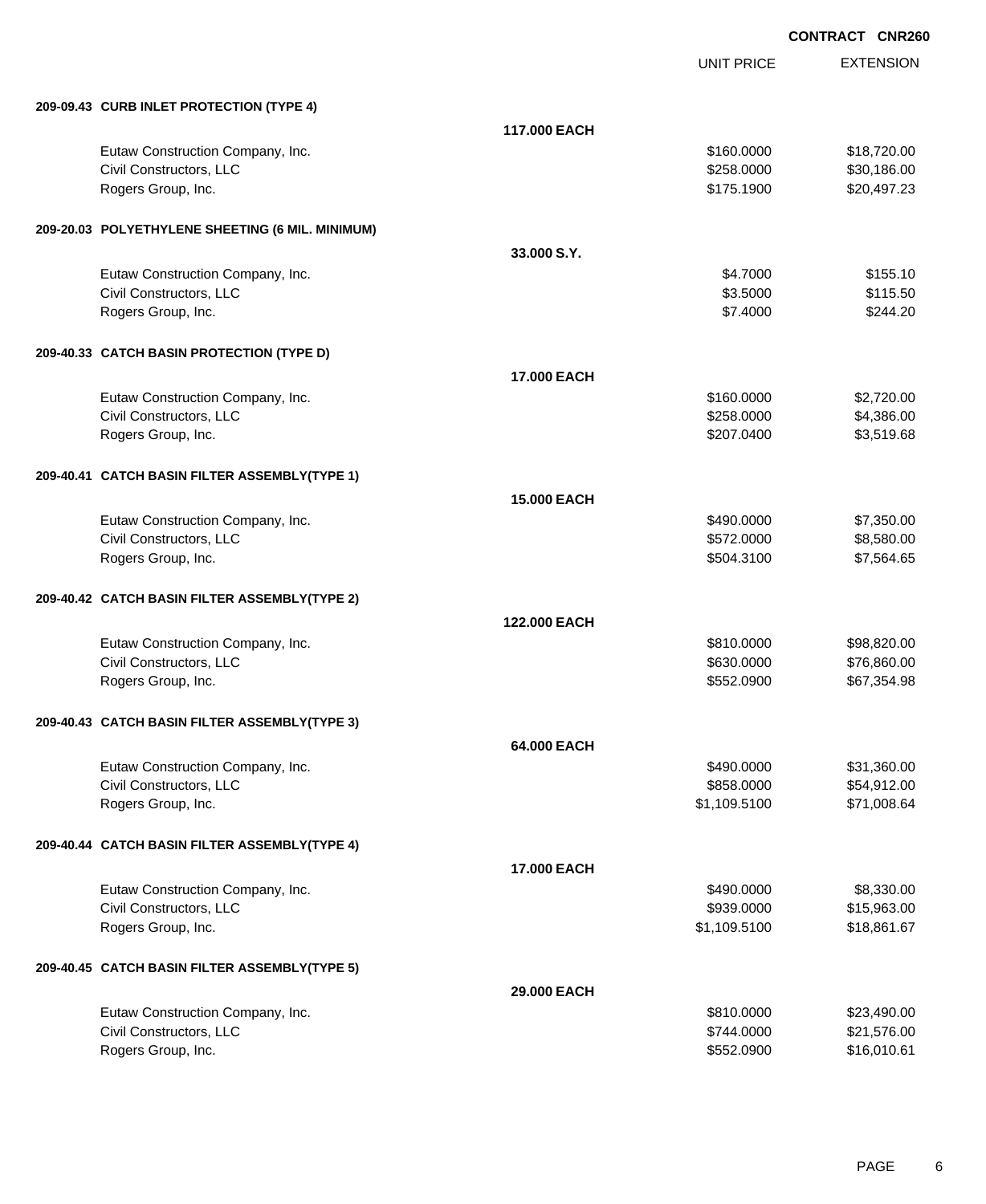|        |                                                    |                   | <b>UNIT PRICE</b> | <b>EXTENSION</b> |
|--------|----------------------------------------------------|-------------------|-------------------|------------------|
|        | 209-40.46 CATCH BASIN FILTER ASSEMBLY(TYPE 6)      |                   |                   |                  |
|        |                                                    | <b>5.000 EACH</b> |                   |                  |
|        | Eutaw Construction Company, Inc.                   |                   | \$490.0000        | \$2,450.00       |
|        | Civil Constructors, LLC                            |                   | \$687.0000        | \$3,435.00       |
|        | Rogers Group, Inc.                                 |                   | \$504.3100        | \$2,521.55       |
|        | 209-40.47 CATCH BASIN FILTER ASSEMBLY(TYPE 7)      |                   |                   |                  |
|        |                                                    | <b>2.000 EACH</b> |                   |                  |
|        | Eutaw Construction Company, Inc.                   |                   | \$490.0000        | \$980.00         |
|        | Civil Constructors, LLC                            |                   | \$858.0000        | \$1,716.00       |
|        | Rogers Group, Inc.                                 |                   | \$504.3100        | \$1,008.62       |
|        | 209-65.01 TEMPORARY STREAM DIVERSION (DESCRIPTION) |                   |                   |                  |
|        |                                                    | 1.000 LS          |                   |                  |
|        | Eutaw Construction Company, Inc.                   |                   | \$50.0000         | \$50.00          |
|        | Civil Constructors, LLC                            |                   | \$11,025.0000     | \$11,025.00      |
|        | Rogers Group, Inc.                                 |                   | \$11,498.4900     | \$11,498.49      |
|        | 209-65.03 TEMPORARY DIVERSION CHANNEL              |                   |                   |                  |
|        |                                                    | 30.000 L.F.       |                   |                  |
|        | Eutaw Construction Company, Inc.                   |                   | \$14,7500         | \$442.50         |
|        | Civil Constructors, LLC                            |                   | \$15.1000         | \$453.00         |
|        | Rogers Group, Inc.                                 |                   | \$106.1700        | \$3,185.10       |
|        | 209-65.04 TEMPORARY IN STREAM DIVERSION            |                   |                   |                  |
|        |                                                    | 920.000 L.F.      |                   |                  |
|        | Eutaw Construction Company, Inc.                   |                   | \$40.0000         | \$36,800.00      |
|        | Civil Constructors, LLC                            |                   | \$61.3000         | \$56,396.00      |
|        | Rogers Group, Inc.                                 |                   | \$34.6000         | \$31,832.00      |
| 303-01 | MINERAL AGGREGATE, TYPE A BASE, GRADING D          |                   |                   |                  |
|        |                                                    | 91,246.000 TON    |                   |                  |
|        | Eutaw Construction Company, Inc.                   |                   | \$23.2500         | \$2,121,469.50   |
|        | Civil Constructors, LLC                            |                   | \$24.0000         | \$2,189,904.00   |
|        | Rogers Group, Inc.                                 |                   | \$23.8900         | \$2,179,866.94   |
|        | 303-01.01 GRANULAR BACKFILL (ROADWAY)              |                   |                   |                  |
|        |                                                    | 5,078.000 TON     |                   |                  |
|        | Eutaw Construction Company, Inc.                   |                   | \$15.2500         | \$77,439.50      |
|        | Civil Constructors, LLC                            |                   | \$25.0000         | \$126,950.00     |
|        | Rogers Group, Inc.                                 |                   | \$37.0100         | \$187,936.78     |
|        | 303-10.01 MINERAL AGGREGATE (SIZE 57)              |                   |                   |                  |
|        |                                                    | 4,329.800 TON     |                   |                  |
|        | Eutaw Construction Company, Inc.                   |                   | \$38.0000         | \$164,532.40     |
|        | Civil Constructors, LLC                            |                   | \$27.0000         | \$116,904.60     |
|        | Rogers Group, Inc.                                 |                   | \$40.3500         | \$174,707.43     |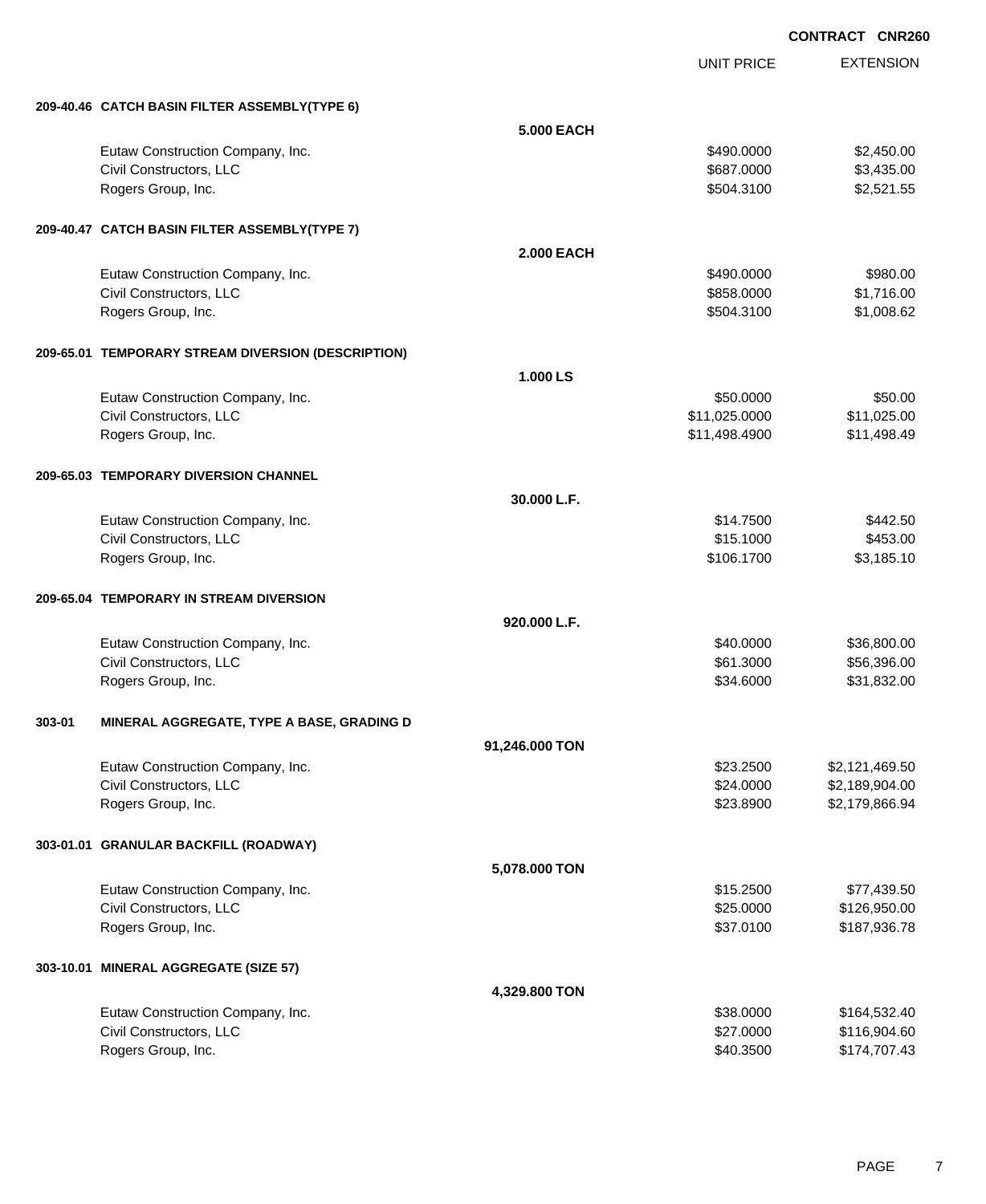|        |                                                                 |                |                   | <b>CONTRACT CNR260</b> |
|--------|-----------------------------------------------------------------|----------------|-------------------|------------------------|
|        |                                                                 |                | <b>UNIT PRICE</b> | <b>EXTENSION</b>       |
|        | 307-01.01 ASPHALT CONCRETE MIX (PG64-22) (BPMB-HM) GRADING A    |                |                   |                        |
|        |                                                                 | 3,654.000 TON  |                   |                        |
|        | Eutaw Construction Company, Inc.                                |                | \$67.0000         | \$244,818.00           |
|        | Civil Constructors, LLC                                         |                | \$65.0000         | \$237,510.00           |
|        | Rogers Group, Inc.                                              |                | \$73.0000         | \$266,742.00           |
|        | 307-01.08 ASPHALT CONCRETE MIX (PG64-22) (BPMB-HM) GRADING B-M2 |                |                   |                        |
|        |                                                                 | 6,749.000 TON  |                   |                        |
|        | Eutaw Construction Company, Inc.                                |                | \$67.0000         | \$452,183.00           |
|        | Civil Constructors, LLC                                         |                | \$65.0000         | \$438,685.00           |
|        | Rogers Group, Inc.                                              |                | \$75.0000         | \$506,175.00           |
|        | 307-01.21 ASP. CONC. MIX(PG70-22) (BPMB-HM) GR. A-S             |                |                   |                        |
|        |                                                                 | 9,908.000 TON  |                   |                        |
|        | Eutaw Construction Company, Inc.                                |                | \$67.0000         | \$663,836.00           |
|        | Civil Constructors, LLC                                         |                | \$65.0000         | \$644,020.00           |
|        | Rogers Group, Inc.                                              |                | \$60.0000         | \$594,480.00           |
|        | 307-02.01 ASPHALT CONCRETE MIX (PG70-22) (BPMB-HM) GRADING A    |                |                   |                        |
|        |                                                                 | 13,038.000 TON |                   |                        |
|        | Eutaw Construction Company, Inc.                                |                | \$67.0000         | \$873,546.00           |
|        | Civil Constructors, LLC                                         |                | \$65.0000         | \$847,470.00           |
|        | Rogers Group, Inc.                                              |                | \$60.0000         | \$782,280.00           |
|        | 307-02.08 ASPHALT CONCRETE MIX (PG70-22) (BPMB-HM) GRADING B-M2 |                |                   |                        |
|        |                                                                 | 9,901.000 TON  |                   |                        |
|        | Eutaw Construction Company, Inc.                                |                | \$67.0000         | \$663,367.00           |
|        | Civil Constructors, LLC                                         |                | \$65.0000         | \$643,565.00           |
|        | Rogers Group, Inc.                                              |                | \$70.0000         | \$693,070.00           |
| 402-01 | BITUMINOUS MATERIAL FOR PRIME COAT (PC)                         |                |                   |                        |
|        |                                                                 | 311,000 TON    |                   |                        |
|        | Eutaw Construction Company, Inc.                                |                | \$810.0000        | \$251,910.00           |
|        | Civil Constructors, LLC                                         |                | \$775.0000        | \$241,025.00           |
|        | Rogers Group, Inc.                                              |                | \$500.0000        | \$155,500.00           |
| 402-02 | <b>AGGREGATE FOR COVER MATERIAL (PC)</b>                        |                |                   |                        |
|        |                                                                 | 549,000 TON    |                   |                        |
|        | Eutaw Construction Company, Inc.                                |                | \$32.0000         | \$17,568.00            |
|        | Civil Constructors, LLC                                         |                | \$31.0000         | \$17,019.00            |
|        | Rogers Group, Inc.                                              |                | \$45.0000         | \$24,705.00            |
| 403-01 | BITUMINOUS MATERIAL FOR TACK COAT (TC)                          |                |                   |                        |
|        |                                                                 | 60.000 TON     |                   |                        |
|        | Eutaw Construction Company, Inc.                                |                | \$700.0000        | \$42,000.00            |
|        | Civil Constructors, LLC                                         |                | \$675.0000        | \$40,500.00            |
|        | Rogers Group, Inc.                                              |                | \$500.0000        | \$30,000.00            |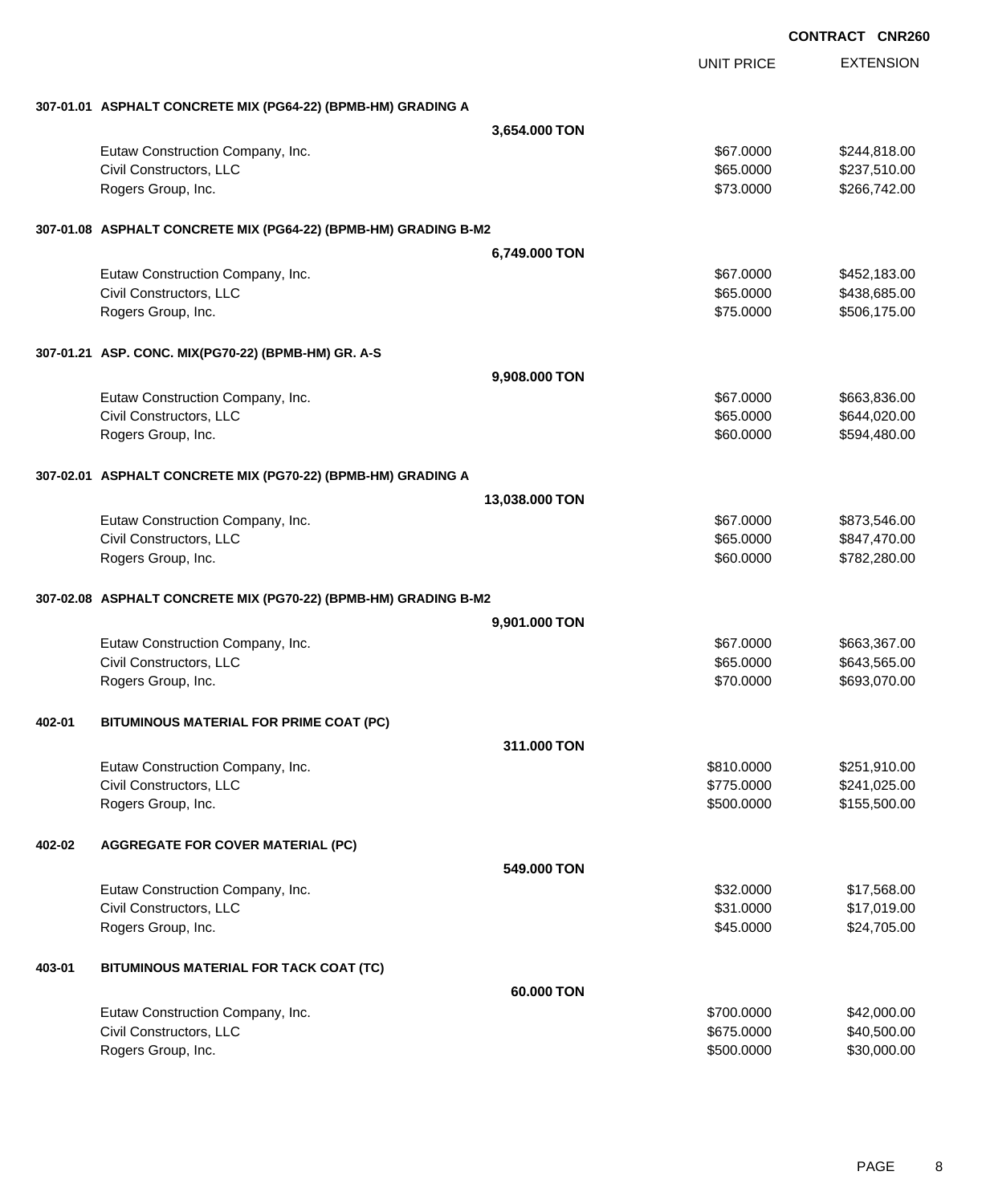**EXTENSION CONTRACT CNR260** UNIT PRICE **411-01.07 ACS MIX (PG64-22) GRADING E SHOULDER 1,290.000 TON** Eutaw Construction Company, Inc. 6. The Construction Company, Inc. 6. The Construction Company, Inc. 6. The Construction Company, Inc. 6. The Construction Company, Inc. 6. The Construction Company, Inc. 6. The Construction Civil Constructors, LLC 6. 2002.000 \$103,200.00 Rogers Group, Inc. \$102,555.00 \$102,555.00 \$102,555.00 **411-01.10 ACS MIX(PG64-22) GRADING D 1,443.000 TON** Eutaw Construction Company, Inc. 6. The Construction Company, Inc. 6. The Construction Company, Inc. 6. The Construction Company, Inc. 6. The Construction Company, Inc. 6. The Construction Company, Inc. 6. The Construction Civil Constructors, LLC 6. The State of the State of the State of the State of State of State of State of State of State of State of State of State of State of State of State of State of State of State of State of State of Rogers Group, Inc. 6. 2012. The Second State of the State of the State of State of State of State of State of State of State of State of State of State of State of State of State of State of State of State of State of Stat **411-02.10 ACS MIX(PG70-22) GRADING D 4,964.000 TON** Eutaw Construction Company, Inc. 6. The Construction Company, Inc. 6. The Construction Company, Inc. 6. The Construction Company, Inc. 6. The Construction Company, Inc. 6. The Construction Company, Inc. 6. The Construction Civil Constructors, LLC 60000 \$397,120.00 Rogers Group, Inc. 68.000 \$431,868.00 **415-01.02 COLD PLANING BITUMINOUS PAVEMENT 1,533.000 S.Y.** Eutaw Construction Company, Inc. 6. The Construction Company, Inc. 6. The Construction Company, Inc. 6. The Construction Company, Inc. 6. The Construction Company, Inc. 6. The Construction Company, Inc. 6. The Construction Civil Constructors, LLC 6.5000 \$16,096.50 Rogers Group, Inc. \$15.9300 \$24,420.69 **604-01.01 CLASS A CONCRETE (ROADWAY) 1,164.000 C.Y.** Eutaw Construction Company, Inc. 6. The Construction Company, Inc. 6. The Construction Company, Inc. 6. The Construction Company, Inc. 6. The Construction Company, Inc. 6. The Construction Company, Inc. 6. The Construction Civil Constructors, LLC 6. The Constructors of the Civil Constructors, LLC 6. The Civil Constructors, LLC 6. The Civil Constructors of the Civil Constructors, LLC Rogers Group, Inc. \$904.4700 \$1,052,803.08 **604-01.02 STEEL BAR REINFORCEMENT (ROADWAY) 235,765.000 LB.** Eutaw Construction Company, Inc. 6. The Construction Company, Inc. 6. The Construction Company, Inc. 6. The Construction Company, Inc. 6. The Construction Company, Inc. 6. The Construction Company, Inc. 6. The Construction Civil Constructors, LLC 6. 2012 1.50 States of the States of States of States of States of States of States of States of States of States of States of States of States of States of States of States of States of States of S Rogers Group, Inc. \$1.8900 \$209,830.85 **604-01.20 BOX TUBE SAFETY RAIL 611.000 L.F.** Eutaw Construction Company, Inc. 6. The Construction Company, Inc. 6. The Construction Company, Inc. 6. The Construction Company, Inc. 6. The Construction Company, Inc. 6. The Construction Company, Inc. 6. The Construction Civil Constructors, LLC 675,397.40 Rogers Group, Inc. \$195.2000 \$119,267.20 **604-03.07 CLASS A CONCRETE (FOOTING FOR BARRIER WALL)**

**5.000 C.Y.** Eutaw Construction Company, Inc. 6. The Construction Company, Inc. 6. The Construction Company, Inc. 6. The Construction Company, Inc. 6. The Construction Company, Inc. 6. The Construction Company, Inc. 6. The Construction Civil Constructors, LLC 6. 2002. The set of the set of the set of the set of the set of the set of the set of the set of the set of the set of the set of the set of the set of the set of the set of the set of the set of th Rogers Group, Inc. \$2,223.8000 \$11,119.00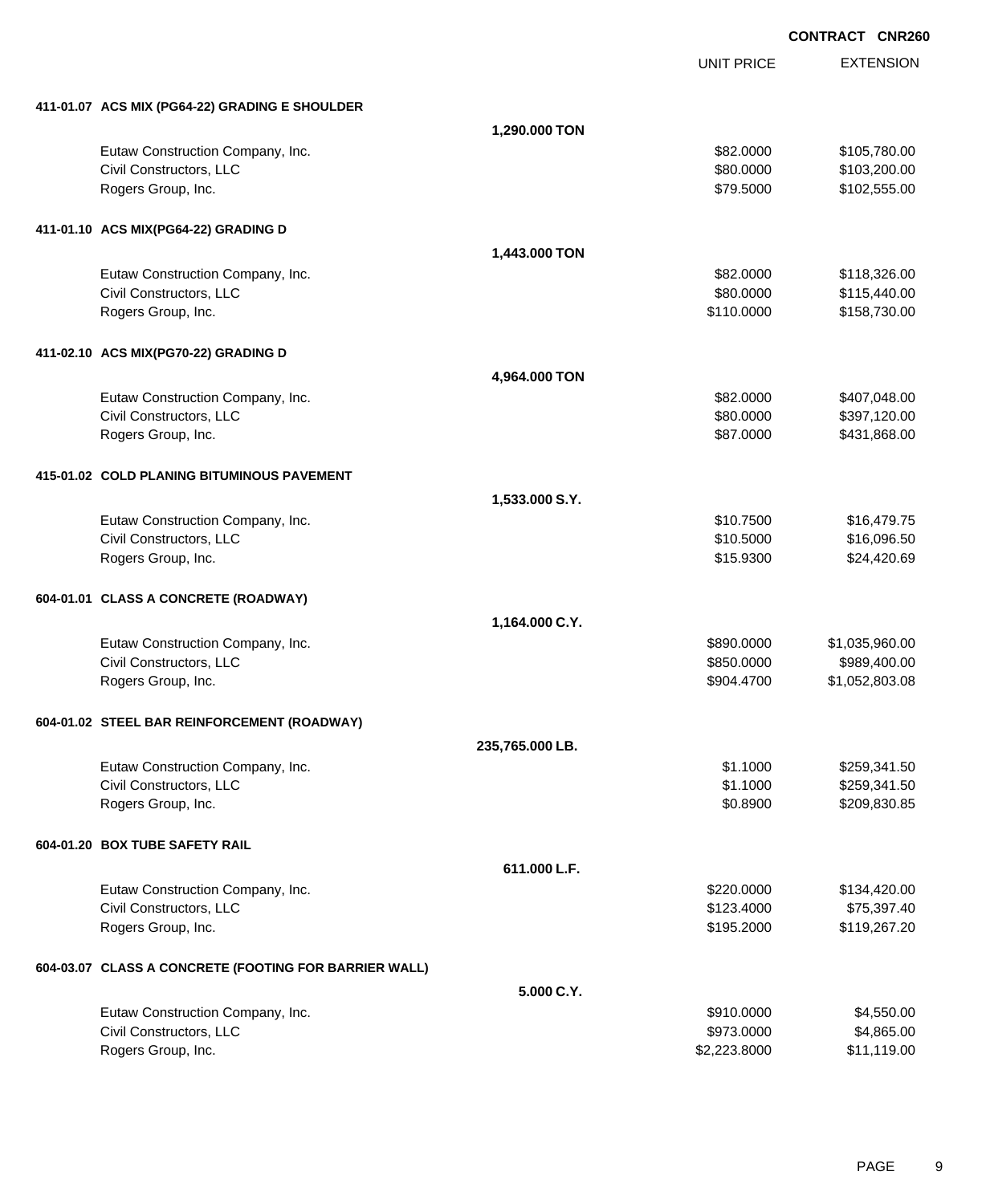|                                                          |                 | <b>CONTRACT CNR260</b> |                  |
|----------------------------------------------------------|-----------------|------------------------|------------------|
|                                                          |                 | <b>UNIT PRICE</b>      | <b>EXTENSION</b> |
| 604-04.01 APPLIED TEXTURE FINISH (NEW STRUCTURES)        |                 |                        |                  |
|                                                          | 1,541.000 S.Y.  |                        |                  |
| Eutaw Construction Company, Inc.                         |                 | \$13.5000              | \$20,803.50      |
| Civil Constructors, LLC                                  |                 | \$15.0000              | \$23,115.00      |
| Rogers Group, Inc.                                       |                 | \$7.7400               | \$11,927.34      |
| 607-03.30 18" PIPE CULVERT                               |                 |                        |                  |
|                                                          | 11,027.000 L.F. |                        |                  |
| Eutaw Construction Company, Inc.                         |                 | \$54.0000              | \$595,458.00     |
| Civil Constructors, LLC                                  |                 | \$71.0000              | \$782,917.00     |
| Rogers Group, Inc.                                       |                 | \$57.3400              | \$632,288.18     |
| 607-05.30 24" PIPE CULVERT                               |                 |                        |                  |
|                                                          | 5,668.000 L.F.  |                        |                  |
| Eutaw Construction Company, Inc.                         |                 | \$64.0000              | \$362,752.00     |
| Civil Constructors, LLC                                  |                 | \$83.0000              | \$470,444.00     |
| Rogers Group, Inc.                                       |                 | \$67.9500              | \$385,140.60     |
| 607-06.30 30" PIPE CULVERT                               |                 |                        |                  |
|                                                          | 1,411.000 L.F.  |                        |                  |
| Eutaw Construction Company, Inc.                         |                 | \$100.0000             | \$141,100.00     |
| Civil Constructors, LLC                                  |                 | \$110.0000             | \$155,210.00     |
| Rogers Group, Inc.                                       |                 | \$106.1700             | \$149,805.87     |
| 607-07.30 36" PIPE CULVERT                               |                 |                        |                  |
|                                                          | 1,324.000 L.F.  |                        |                  |
| Eutaw Construction Company, Inc.                         |                 | \$130.0000             | \$172,120.00     |
| Civil Constructors, LLC                                  |                 | \$160.0000             | \$211,840.00     |
| Rogers Group, Inc.                                       |                 | \$138.0300             | \$182,751.72     |
| 607-08.30 42" PIPE CULVERT                               |                 |                        |                  |
|                                                          | 338.000 L.F.    |                        |                  |
| Eutaw Construction Company, Inc.                         |                 | \$170.0000             | \$57,460.00      |
| Civil Constructors, LLC                                  |                 | \$194.0000             | \$65,572.00      |
| Rogers Group, Inc.                                       |                 | \$180.4900             | \$61,005.62      |
| 607-09.30 48" PIPE CULVERT                               |                 |                        |                  |
|                                                          | 61.500 L.F.     |                        |                  |
| Eutaw Construction Company, Inc.                         |                 | \$190.0000             | \$11,685.00      |
| Civil Constructors, LLC                                  |                 | \$206.0000             | \$12,669.00      |
| Rogers Group, Inc.                                       |                 | \$201.7300             | \$12,406.40      |
| 607-16.02 30"X 19" HORIZONTAL OVAL CONCRETE PIPE CULVERT |                 |                        |                  |
|                                                          | 79.000 L.F.     |                        |                  |
| Eutaw Construction Company, Inc.                         |                 | \$100.0000             | \$7,900.00       |
| Civil Constructors, LLC                                  |                 | \$81.0000              | \$6,399.00       |
| Rogers Group, Inc.                                       |                 | \$106.1700             | \$8,387.43       |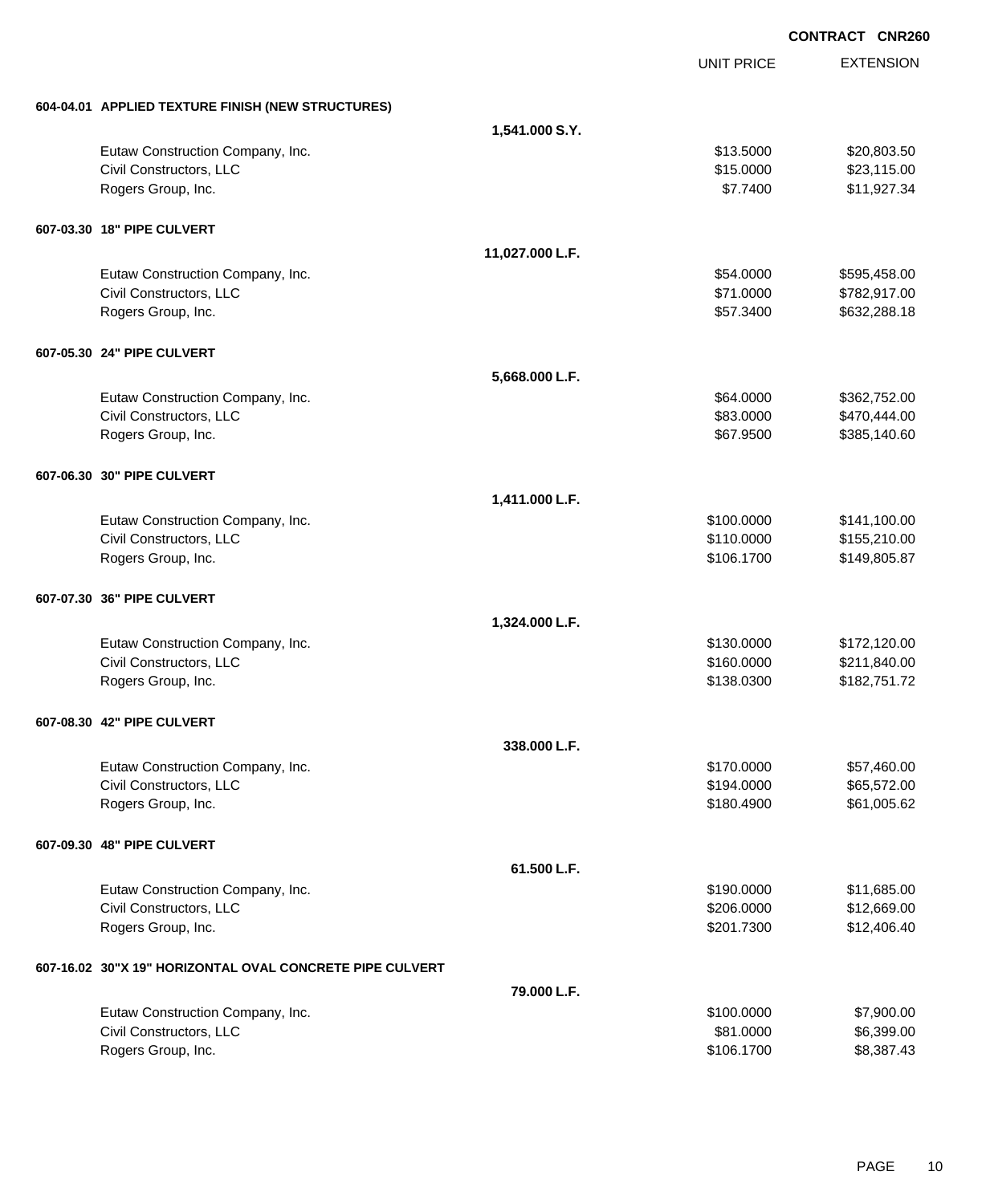**EXTENSION CONTRACT CNR260** UNIT PRICE **607-16.04 38"X 24" HORIZONTAL OVAL CONCRETE PIPE CULVERT 191.000 L.F.** Eutaw Construction Company, Inc. 6. 2012 12:30 12:30 12:30 12:30 12:30 12:30 12:30 12:30 12:30 12:30 12:30 12:30 12:30 12:30 12:30 12:30 12:30 12:30 12:30 12:30 12:30 12:30 12:30 12:30 12:30 12:30 12:30 12:30 12:30 12:30 1 Civil Constructors, LLC 625,594.00 Rogers Group, Inc. \$20,278.47 **607-16.07 49"X 32" HORIZONTAL OVAL CONCRETE PIPE CULVERT 293.000 L.F.** Eutaw Construction Company, Inc. 6. The Construction Company, Inc. 6. The Construction Company, Inc. 6. The Construction Company, Inc. 6. The Construction Company, Inc. 6. The Construction Company, Inc. 6. The Construction Civil Constructors, LLC 663,288.00 Rogers Group, Inc. \$201.7300 \$59,106.89 **607-16.08 53"X 34" HORIZONTAL OVAL CONCRETE PIPE CULVERT 54.000 L.F.** Eutaw Construction Company, Inc. 6. The Construction Company, Inc. 6. The Construction Company, Inc. 6. The Construction Company, Inc. 6. The Construction Company, Inc. 6. The Construction Company, Inc. 6. The Construction Civil Constructors, LLC 612,582.00 Rogers Group, Inc. \$201.7300 \$10,893.42 **607-37.02 18" CORRUGATED METAL PIPE CULVERT 16.000 L.F.** Eutaw Construction Company, Inc. 6. The Construction Company, Inc. 6. The Construction Company, Inc. 6. The Construction Company, Inc. 6. The Construction Company, Inc. 6. The Construction Company, Inc. 6. The Construction Civil Constructors, LLC 6752.00 Rogers Group, Inc. \$87.0600 \$1,392.96 **607-39.02 18" PIPE CULVERT (SIDE DRAIN) 127.000 L.F.** Eutaw Construction Company, Inc. 6. The Construction Company, Inc. 6. The Construction Company, Inc. 6. The Construction Company, Inc. 6. The Construction Company, Inc. 6. The Construction Company, Inc. 6. The Construction Civil Constructors, LLC 65,461.00 Rogers Group, Inc. \$84.9400 \$10,787.38 **607-45.02 18" SLOTTED DRAIN PIPE 40.000 L.F.** Eutaw Construction Company, Inc. 6. The Construction Company, Inc. 6. The Construction Company, Inc. 6. The Construction Company, Inc. 6. The Construction Company, Inc. 6. The Construction Company, Inc. 6. The Construction Civil Constructors, LLC 612,240.00 Rogers Group, Inc. \$116.7900 \$4,671.60 **607-50.09 PRECAST CONCRETE BOX CULVERT (6' X 4') 1,036.000 L.F.** Eutaw Construction Company, Inc.  $$600.000$  \$621,600.00 Civil Constructors, LLC 6.000 \$767,676.00 Rogers Group, Inc. \$659,963.08 **611-01.01 MANHOLES, 0' - 4' DEPTH 2.000 EACH** Eutaw Construction Company, Inc. 6. 2.660.0000 \$5,720.00 Civil Constructors, LLC 6.440.00 Rogers Group, Inc. \$3,036.5300 \$6,073.06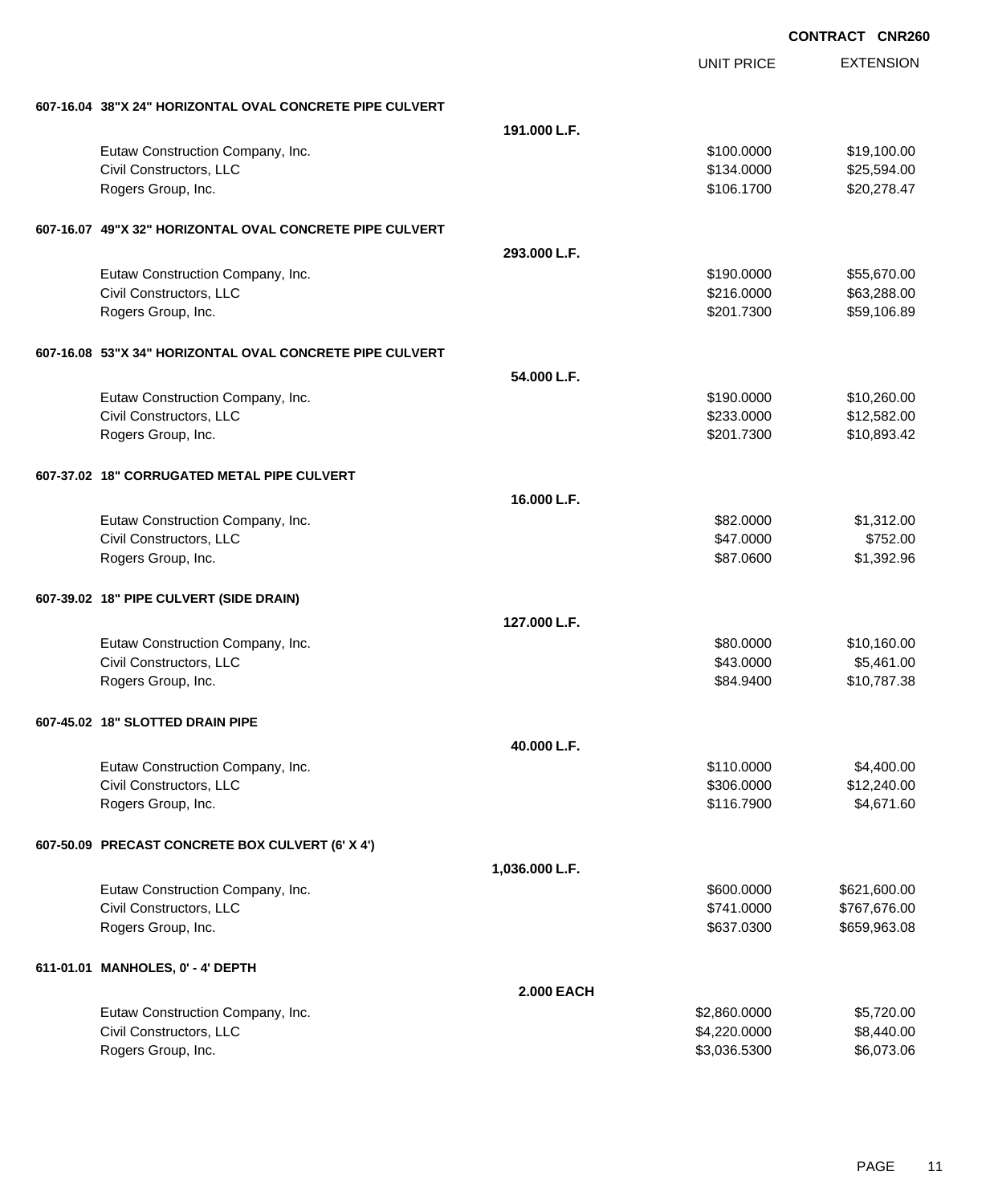|  | 611-01.02 MANHOLES. > 4' - 8' DEPTH |
|--|-------------------------------------|
|  |                                     |

| 611-01.02 MANHOLES, > 4' - 8' DEPTH               |                   |               |             |
|---------------------------------------------------|-------------------|---------------|-------------|
|                                                   | <b>4.000 EACH</b> |               |             |
| Eutaw Construction Company, Inc.                  |                   | \$4,090.0000  | \$16,360.00 |
| Civil Constructors, LLC                           |                   | \$8,060.0000  | \$32,240.00 |
| Rogers Group, Inc.                                |                   | \$4,342.4500  | \$17,369.80 |
| 611-01.03 MANHOLES, > 8' - 12' DEPTH              |                   |               |             |
|                                                   | <b>2.000 EACH</b> |               |             |
| Eutaw Construction Company, Inc.                  |                   | \$7,880.0000  | \$15,760.00 |
| Civil Constructors, LLC                           |                   | \$12,510.0000 | \$25,020.00 |
| Rogers Group, Inc.                                |                   | \$8,366.4000  | \$16,732.80 |
| 611-07.01 CLASS A CONCRETE (PIPE ENDWALLS)        |                   |               |             |
|                                                   | 33,000 C.Y.       |               |             |
| Eutaw Construction Company, Inc.                  |                   | \$730.0000    | \$24,090.00 |
| Civil Constructors, LLC                           |                   | \$985.0000    | \$32,505.00 |
| Rogers Group, Inc.                                |                   | \$775.0500    | \$25,576.65 |
| 611-07.02 STEEL BAR REINFORCEMENT (PIPE ENDWALLS) |                   |               |             |
|                                                   | 1,120.000 LB.     |               |             |
| Eutaw Construction Company, Inc.                  |                   | \$1.5000      | \$1,680.00  |
| Civil Constructors, LLC                           |                   | \$1.9000      | \$2,128.00  |
| Rogers Group, Inc.                                |                   | \$1.5900      | \$1,780.80  |
| 611-07.54 18IN ENDWALL (CROSS DRAIN) 3:1          |                   |               |             |
|                                                   | <b>2.000 EACH</b> |               |             |
| Eutaw Construction Company, Inc.                  |                   | \$2,110.0000  | \$4,220.00  |
| Civil Constructors, LLC                           |                   | \$1,840.0000  | \$3,680.00  |
| Rogers Group, Inc.                                |                   | \$2,240.2400  | \$4,480.48  |
| 611-07.55 18IN ENDWALL (CROSS DRAIN) 4:1          |                   |               |             |
|                                                   | <b>1.000 EACH</b> |               |             |
| Eutaw Construction Company, Inc.                  |                   | \$2,210.0000  | \$2,210.00  |
| Civil Constructors, LLC                           |                   | \$1,960.0000  | \$1,960.00  |
| Rogers Group, Inc.                                |                   | \$2,346.4200  | \$2,346.42  |
| 611-07.57 24IN ENDWALL (CROSS DRAIN) 3:1          |                   |               |             |
|                                                   | <b>1.000 EACH</b> |               |             |
| Eutaw Construction Company, Inc.                  |                   | \$3,160.0000  | \$3,160.00  |
| Civil Constructors, LLC                           |                   | \$2,660.0000  | \$2,660.00  |
| Rogers Group, Inc.                                |                   | \$3,355.0500  | \$3,355.05  |
| 611-07.60 30IN ENDWALL (CROSS DRAIN) 3:1          |                   |               |             |
|                                                   | 3.000 EACH        |               |             |
| Eutaw Construction Company, Inc.                  |                   | \$3,540.0000  | \$10,620.00 |
| Civil Constructors, LLC                           |                   | \$4,140.0000  | \$12,420.00 |
| Rogers Group, Inc.                                |                   | \$3,758.5100  | \$11,275.53 |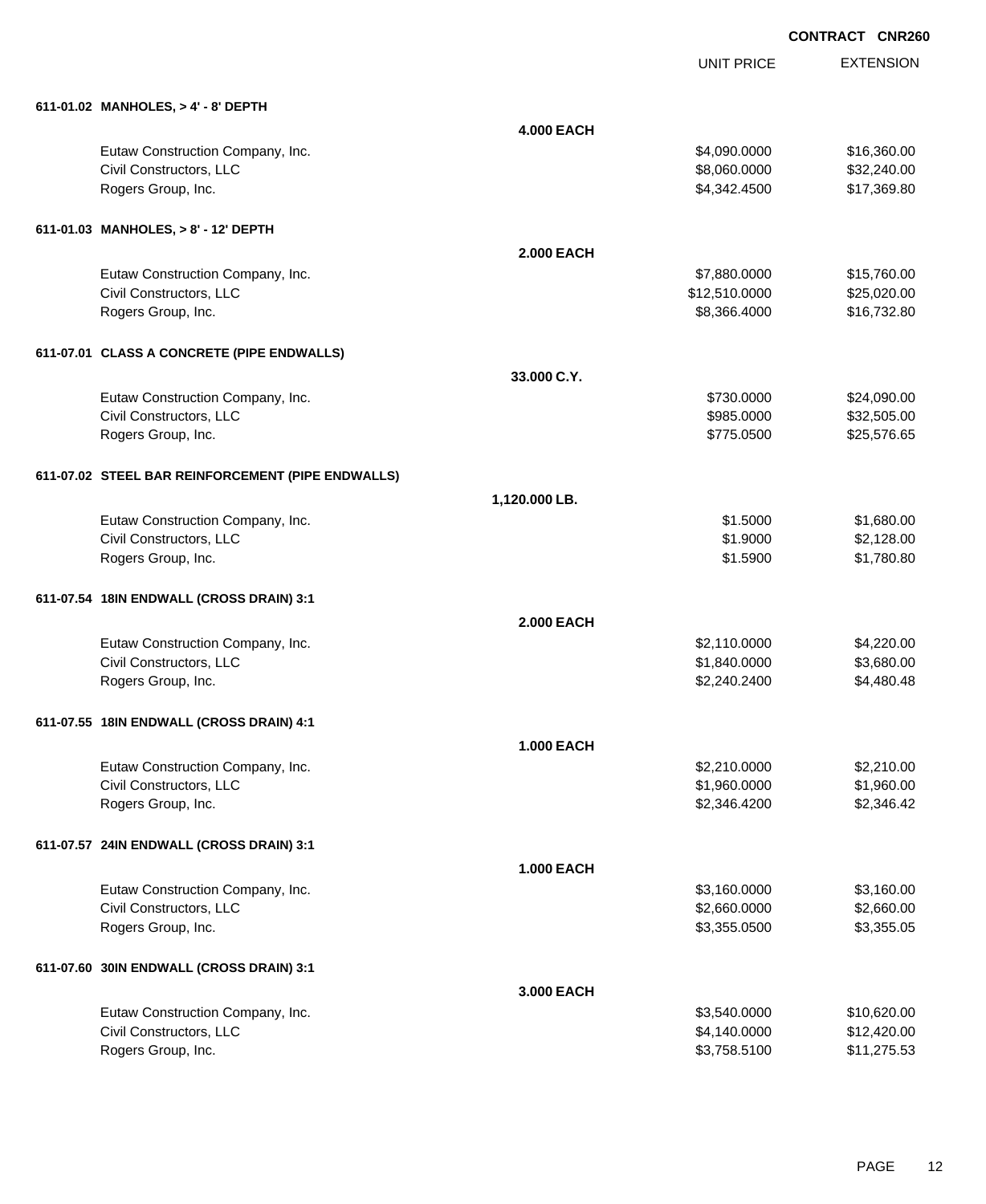| 611-07.65 36IN ENDWALL (CROSS DRAIN) 6:1<br><b>1.000 EACH</b><br>Eutaw Construction Company, Inc.<br>\$2,950.00<br>\$2,950.0000<br>Civil Constructors, LLC<br>\$9,130.00<br>\$9,130.0000<br>Rogers Group, Inc.<br>\$3,132.0900<br>\$3,132.09<br>611-09.01 ADJUSTMENT OF EXISTING CATCHBASIN<br><b>5.000 EACH</b><br>Eutaw Construction Company, Inc.<br>\$2,700.00<br>\$540.0000<br>Civil Constructors, LLC<br>\$3,955.00<br>\$791.0000<br>Rogers Group, Inc.<br>\$573.3300<br>\$2,866.65<br>611-10.01 CATCH BASINS, TYPE 10, 0' - 4' DEPTH<br><b>2.000 EACH</b><br>Eutaw Construction Company, Inc.<br>\$3,400.0000<br>\$6,800.00<br>Civil Constructors, LLC<br>\$3,670.0000<br>\$7,340.00<br>Rogers Group, Inc.<br>\$3,609.8700<br>\$7,219.74<br>611-10.02 CATCH BASINS, TYPE 10, > 4' - 8' DEPTH<br><b>4.000 EACH</b><br>Eutaw Construction Company, Inc.<br>\$3,550.0000<br>\$14,200.00<br>Civil Constructors, LLC<br>\$4,180.0000<br>\$16,720.00<br>Rogers Group, Inc.<br>\$15,076.52<br>\$3,769.1300<br>611-12.01 CATCH BASINS, TYPE 12, 0' - 4' DEPTH<br>67.000 EACH<br>Eutaw Construction Company, Inc.<br>\$3,580.0000<br>\$239,860.00<br>Civil Constructors, LLC<br>\$234,500.00<br>\$3,500.0000<br>Rogers Group, Inc.<br>\$254,665.66<br>\$3,800.9800<br>611-12.02 CATCH BASINS, TYPE 12, > 4' - 8' DEPTH<br>184,000 EACH<br>Eutaw Construction Company, Inc.<br>\$4,960.0000<br>\$912,640.00<br>Civil Constructors, LLC<br>\$4,680.0000<br>\$861,120.00<br>Rogers Group, Inc.<br>\$5,266.1600<br>\$968,973.44<br>611-12.03 CATCH BASINS, TYPE 12, > 8' - 12' DEPTH<br><b>5.000 EACH</b><br>Eutaw Construction Company, Inc.<br>\$32,100.00<br>\$6,420.0000<br>Civil Constructors, LLC<br>\$7,470.0000<br>\$37,350.00<br>Rogers Group, Inc.<br>\$6,816.2800<br>\$34,081.40<br>611-12.04 CATCH BASINS, TYPE 12, > 12' - 16' DEPTH<br><b>4.000 EACH</b><br>Eutaw Construction Company, Inc.<br>\$38,000.00<br>\$9,500.0000<br>Civil Constructors, LLC<br>\$10,920.0000<br>\$43,680.00<br>Rogers Group, Inc.<br>\$40,345.56<br>\$10,086.3900 |  | <b>UNIT PRICE</b> | <b>EXTENSION</b> |
|------------------------------------------------------------------------------------------------------------------------------------------------------------------------------------------------------------------------------------------------------------------------------------------------------------------------------------------------------------------------------------------------------------------------------------------------------------------------------------------------------------------------------------------------------------------------------------------------------------------------------------------------------------------------------------------------------------------------------------------------------------------------------------------------------------------------------------------------------------------------------------------------------------------------------------------------------------------------------------------------------------------------------------------------------------------------------------------------------------------------------------------------------------------------------------------------------------------------------------------------------------------------------------------------------------------------------------------------------------------------------------------------------------------------------------------------------------------------------------------------------------------------------------------------------------------------------------------------------------------------------------------------------------------------------------------------------------------------------------------------------------------------------------------------------------------------------------------------------------------------------------------------------------------------------------------------------------------------------------------------------------------------------------------------------|--|-------------------|------------------|
|                                                                                                                                                                                                                                                                                                                                                                                                                                                                                                                                                                                                                                                                                                                                                                                                                                                                                                                                                                                                                                                                                                                                                                                                                                                                                                                                                                                                                                                                                                                                                                                                                                                                                                                                                                                                                                                                                                                                                                                                                                                      |  |                   |                  |
|                                                                                                                                                                                                                                                                                                                                                                                                                                                                                                                                                                                                                                                                                                                                                                                                                                                                                                                                                                                                                                                                                                                                                                                                                                                                                                                                                                                                                                                                                                                                                                                                                                                                                                                                                                                                                                                                                                                                                                                                                                                      |  |                   |                  |
|                                                                                                                                                                                                                                                                                                                                                                                                                                                                                                                                                                                                                                                                                                                                                                                                                                                                                                                                                                                                                                                                                                                                                                                                                                                                                                                                                                                                                                                                                                                                                                                                                                                                                                                                                                                                                                                                                                                                                                                                                                                      |  |                   |                  |
|                                                                                                                                                                                                                                                                                                                                                                                                                                                                                                                                                                                                                                                                                                                                                                                                                                                                                                                                                                                                                                                                                                                                                                                                                                                                                                                                                                                                                                                                                                                                                                                                                                                                                                                                                                                                                                                                                                                                                                                                                                                      |  |                   |                  |
|                                                                                                                                                                                                                                                                                                                                                                                                                                                                                                                                                                                                                                                                                                                                                                                                                                                                                                                                                                                                                                                                                                                                                                                                                                                                                                                                                                                                                                                                                                                                                                                                                                                                                                                                                                                                                                                                                                                                                                                                                                                      |  |                   |                  |
|                                                                                                                                                                                                                                                                                                                                                                                                                                                                                                                                                                                                                                                                                                                                                                                                                                                                                                                                                                                                                                                                                                                                                                                                                                                                                                                                                                                                                                                                                                                                                                                                                                                                                                                                                                                                                                                                                                                                                                                                                                                      |  |                   |                  |
|                                                                                                                                                                                                                                                                                                                                                                                                                                                                                                                                                                                                                                                                                                                                                                                                                                                                                                                                                                                                                                                                                                                                                                                                                                                                                                                                                                                                                                                                                                                                                                                                                                                                                                                                                                                                                                                                                                                                                                                                                                                      |  |                   |                  |
|                                                                                                                                                                                                                                                                                                                                                                                                                                                                                                                                                                                                                                                                                                                                                                                                                                                                                                                                                                                                                                                                                                                                                                                                                                                                                                                                                                                                                                                                                                                                                                                                                                                                                                                                                                                                                                                                                                                                                                                                                                                      |  |                   |                  |
|                                                                                                                                                                                                                                                                                                                                                                                                                                                                                                                                                                                                                                                                                                                                                                                                                                                                                                                                                                                                                                                                                                                                                                                                                                                                                                                                                                                                                                                                                                                                                                                                                                                                                                                                                                                                                                                                                                                                                                                                                                                      |  |                   |                  |
|                                                                                                                                                                                                                                                                                                                                                                                                                                                                                                                                                                                                                                                                                                                                                                                                                                                                                                                                                                                                                                                                                                                                                                                                                                                                                                                                                                                                                                                                                                                                                                                                                                                                                                                                                                                                                                                                                                                                                                                                                                                      |  |                   |                  |
|                                                                                                                                                                                                                                                                                                                                                                                                                                                                                                                                                                                                                                                                                                                                                                                                                                                                                                                                                                                                                                                                                                                                                                                                                                                                                                                                                                                                                                                                                                                                                                                                                                                                                                                                                                                                                                                                                                                                                                                                                                                      |  |                   |                  |
|                                                                                                                                                                                                                                                                                                                                                                                                                                                                                                                                                                                                                                                                                                                                                                                                                                                                                                                                                                                                                                                                                                                                                                                                                                                                                                                                                                                                                                                                                                                                                                                                                                                                                                                                                                                                                                                                                                                                                                                                                                                      |  |                   |                  |
|                                                                                                                                                                                                                                                                                                                                                                                                                                                                                                                                                                                                                                                                                                                                                                                                                                                                                                                                                                                                                                                                                                                                                                                                                                                                                                                                                                                                                                                                                                                                                                                                                                                                                                                                                                                                                                                                                                                                                                                                                                                      |  |                   |                  |
|                                                                                                                                                                                                                                                                                                                                                                                                                                                                                                                                                                                                                                                                                                                                                                                                                                                                                                                                                                                                                                                                                                                                                                                                                                                                                                                                                                                                                                                                                                                                                                                                                                                                                                                                                                                                                                                                                                                                                                                                                                                      |  |                   |                  |
|                                                                                                                                                                                                                                                                                                                                                                                                                                                                                                                                                                                                                                                                                                                                                                                                                                                                                                                                                                                                                                                                                                                                                                                                                                                                                                                                                                                                                                                                                                                                                                                                                                                                                                                                                                                                                                                                                                                                                                                                                                                      |  |                   |                  |
|                                                                                                                                                                                                                                                                                                                                                                                                                                                                                                                                                                                                                                                                                                                                                                                                                                                                                                                                                                                                                                                                                                                                                                                                                                                                                                                                                                                                                                                                                                                                                                                                                                                                                                                                                                                                                                                                                                                                                                                                                                                      |  |                   |                  |
|                                                                                                                                                                                                                                                                                                                                                                                                                                                                                                                                                                                                                                                                                                                                                                                                                                                                                                                                                                                                                                                                                                                                                                                                                                                                                                                                                                                                                                                                                                                                                                                                                                                                                                                                                                                                                                                                                                                                                                                                                                                      |  |                   |                  |
|                                                                                                                                                                                                                                                                                                                                                                                                                                                                                                                                                                                                                                                                                                                                                                                                                                                                                                                                                                                                                                                                                                                                                                                                                                                                                                                                                                                                                                                                                                                                                                                                                                                                                                                                                                                                                                                                                                                                                                                                                                                      |  |                   |                  |
|                                                                                                                                                                                                                                                                                                                                                                                                                                                                                                                                                                                                                                                                                                                                                                                                                                                                                                                                                                                                                                                                                                                                                                                                                                                                                                                                                                                                                                                                                                                                                                                                                                                                                                                                                                                                                                                                                                                                                                                                                                                      |  |                   |                  |
|                                                                                                                                                                                                                                                                                                                                                                                                                                                                                                                                                                                                                                                                                                                                                                                                                                                                                                                                                                                                                                                                                                                                                                                                                                                                                                                                                                                                                                                                                                                                                                                                                                                                                                                                                                                                                                                                                                                                                                                                                                                      |  |                   |                  |
|                                                                                                                                                                                                                                                                                                                                                                                                                                                                                                                                                                                                                                                                                                                                                                                                                                                                                                                                                                                                                                                                                                                                                                                                                                                                                                                                                                                                                                                                                                                                                                                                                                                                                                                                                                                                                                                                                                                                                                                                                                                      |  |                   |                  |
|                                                                                                                                                                                                                                                                                                                                                                                                                                                                                                                                                                                                                                                                                                                                                                                                                                                                                                                                                                                                                                                                                                                                                                                                                                                                                                                                                                                                                                                                                                                                                                                                                                                                                                                                                                                                                                                                                                                                                                                                                                                      |  |                   |                  |
|                                                                                                                                                                                                                                                                                                                                                                                                                                                                                                                                                                                                                                                                                                                                                                                                                                                                                                                                                                                                                                                                                                                                                                                                                                                                                                                                                                                                                                                                                                                                                                                                                                                                                                                                                                                                                                                                                                                                                                                                                                                      |  |                   |                  |
|                                                                                                                                                                                                                                                                                                                                                                                                                                                                                                                                                                                                                                                                                                                                                                                                                                                                                                                                                                                                                                                                                                                                                                                                                                                                                                                                                                                                                                                                                                                                                                                                                                                                                                                                                                                                                                                                                                                                                                                                                                                      |  |                   |                  |
|                                                                                                                                                                                                                                                                                                                                                                                                                                                                                                                                                                                                                                                                                                                                                                                                                                                                                                                                                                                                                                                                                                                                                                                                                                                                                                                                                                                                                                                                                                                                                                                                                                                                                                                                                                                                                                                                                                                                                                                                                                                      |  |                   |                  |
|                                                                                                                                                                                                                                                                                                                                                                                                                                                                                                                                                                                                                                                                                                                                                                                                                                                                                                                                                                                                                                                                                                                                                                                                                                                                                                                                                                                                                                                                                                                                                                                                                                                                                                                                                                                                                                                                                                                                                                                                                                                      |  |                   |                  |
|                                                                                                                                                                                                                                                                                                                                                                                                                                                                                                                                                                                                                                                                                                                                                                                                                                                                                                                                                                                                                                                                                                                                                                                                                                                                                                                                                                                                                                                                                                                                                                                                                                                                                                                                                                                                                                                                                                                                                                                                                                                      |  |                   |                  |
|                                                                                                                                                                                                                                                                                                                                                                                                                                                                                                                                                                                                                                                                                                                                                                                                                                                                                                                                                                                                                                                                                                                                                                                                                                                                                                                                                                                                                                                                                                                                                                                                                                                                                                                                                                                                                                                                                                                                                                                                                                                      |  |                   |                  |
|                                                                                                                                                                                                                                                                                                                                                                                                                                                                                                                                                                                                                                                                                                                                                                                                                                                                                                                                                                                                                                                                                                                                                                                                                                                                                                                                                                                                                                                                                                                                                                                                                                                                                                                                                                                                                                                                                                                                                                                                                                                      |  |                   |                  |
|                                                                                                                                                                                                                                                                                                                                                                                                                                                                                                                                                                                                                                                                                                                                                                                                                                                                                                                                                                                                                                                                                                                                                                                                                                                                                                                                                                                                                                                                                                                                                                                                                                                                                                                                                                                                                                                                                                                                                                                                                                                      |  |                   |                  |
|                                                                                                                                                                                                                                                                                                                                                                                                                                                                                                                                                                                                                                                                                                                                                                                                                                                                                                                                                                                                                                                                                                                                                                                                                                                                                                                                                                                                                                                                                                                                                                                                                                                                                                                                                                                                                                                                                                                                                                                                                                                      |  |                   |                  |
|                                                                                                                                                                                                                                                                                                                                                                                                                                                                                                                                                                                                                                                                                                                                                                                                                                                                                                                                                                                                                                                                                                                                                                                                                                                                                                                                                                                                                                                                                                                                                                                                                                                                                                                                                                                                                                                                                                                                                                                                                                                      |  |                   |                  |
|                                                                                                                                                                                                                                                                                                                                                                                                                                                                                                                                                                                                                                                                                                                                                                                                                                                                                                                                                                                                                                                                                                                                                                                                                                                                                                                                                                                                                                                                                                                                                                                                                                                                                                                                                                                                                                                                                                                                                                                                                                                      |  |                   |                  |
|                                                                                                                                                                                                                                                                                                                                                                                                                                                                                                                                                                                                                                                                                                                                                                                                                                                                                                                                                                                                                                                                                                                                                                                                                                                                                                                                                                                                                                                                                                                                                                                                                                                                                                                                                                                                                                                                                                                                                                                                                                                      |  |                   |                  |
|                                                                                                                                                                                                                                                                                                                                                                                                                                                                                                                                                                                                                                                                                                                                                                                                                                                                                                                                                                                                                                                                                                                                                                                                                                                                                                                                                                                                                                                                                                                                                                                                                                                                                                                                                                                                                                                                                                                                                                                                                                                      |  |                   |                  |
|                                                                                                                                                                                                                                                                                                                                                                                                                                                                                                                                                                                                                                                                                                                                                                                                                                                                                                                                                                                                                                                                                                                                                                                                                                                                                                                                                                                                                                                                                                                                                                                                                                                                                                                                                                                                                                                                                                                                                                                                                                                      |  |                   |                  |
|                                                                                                                                                                                                                                                                                                                                                                                                                                                                                                                                                                                                                                                                                                                                                                                                                                                                                                                                                                                                                                                                                                                                                                                                                                                                                                                                                                                                                                                                                                                                                                                                                                                                                                                                                                                                                                                                                                                                                                                                                                                      |  |                   |                  |
|                                                                                                                                                                                                                                                                                                                                                                                                                                                                                                                                                                                                                                                                                                                                                                                                                                                                                                                                                                                                                                                                                                                                                                                                                                                                                                                                                                                                                                                                                                                                                                                                                                                                                                                                                                                                                                                                                                                                                                                                                                                      |  |                   |                  |
|                                                                                                                                                                                                                                                                                                                                                                                                                                                                                                                                                                                                                                                                                                                                                                                                                                                                                                                                                                                                                                                                                                                                                                                                                                                                                                                                                                                                                                                                                                                                                                                                                                                                                                                                                                                                                                                                                                                                                                                                                                                      |  |                   |                  |
|                                                                                                                                                                                                                                                                                                                                                                                                                                                                                                                                                                                                                                                                                                                                                                                                                                                                                                                                                                                                                                                                                                                                                                                                                                                                                                                                                                                                                                                                                                                                                                                                                                                                                                                                                                                                                                                                                                                                                                                                                                                      |  |                   |                  |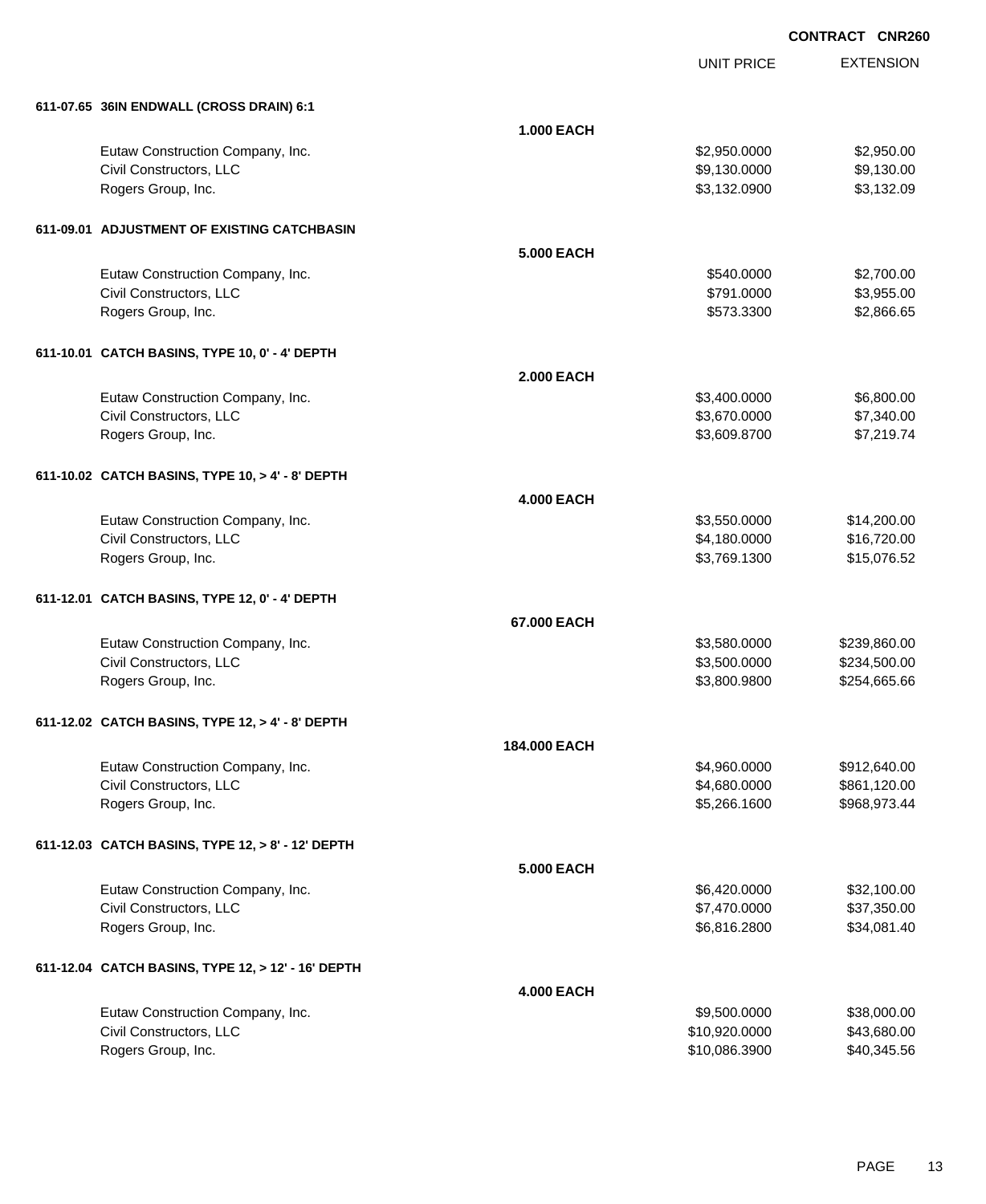$$9,260.0000$  \$9,260.00  $$7,520.0000$   $$7,520.00$ \$9,831.5800 \$9,831.58

UNIT PRICE

EXTENSION

| 611-14.01 CATCH BASINS, TYPE 14, 0' - 4' DEPTH                                    |  |  |
|-----------------------------------------------------------------------------------|--|--|
| Eutaw Construction Company, Inc.<br>Civil Constructors, LLC<br>Rogers Group, Inc. |  |  |

|        | 611-14.02 CATCH BASINS, TYPE 14, > 4' - 8' DEPTH                      |                    |               |              |  |  |
|--------|-----------------------------------------------------------------------|--------------------|---------------|--------------|--|--|
|        |                                                                       | 40.000 EACH        |               |              |  |  |
|        | Eutaw Construction Company, Inc.                                      |                    | \$9,470.0000  | \$378,800.00 |  |  |
|        | Civil Constructors, LLC                                               |                    | \$9,240.0000  | \$369,600.00 |  |  |
|        | Rogers Group, Inc.                                                    |                    | \$10,054.5400 | \$402,181.60 |  |  |
|        | 611-14.03 CATCH BASINS, TYPE 14, > 8' - 12' DEPTH                     |                    |               |              |  |  |
|        |                                                                       | <b>1.000 EACH</b>  |               |              |  |  |
|        | Eutaw Construction Company, Inc.                                      |                    | \$10,650.0000 | \$10,650.00  |  |  |
|        | Civil Constructors, LLC                                               |                    | \$11,880.0000 | \$11,880.00  |  |  |
|        | Rogers Group, Inc.                                                    |                    | \$11,307.3800 | \$11,307.38  |  |  |
|        | 611-42.01 CATCH BASINS, TYPE 42, 0' - 4' DEPTH                        |                    |               |              |  |  |
|        |                                                                       | <b>12.000 EACH</b> |               |              |  |  |
|        | Eutaw Construction Company, Inc.                                      |                    | \$3,590.0000  | \$43,080.00  |  |  |
|        | Civil Constructors, LLC                                               |                    | \$3,790.0000  | \$45,480.00  |  |  |
|        | Rogers Group, Inc.                                                    |                    | \$3,811.6000  | \$45,739.20  |  |  |
|        | 611-42.02 CATCH BASINS, TYPE 42, > 4' - 8' DEPTH                      |                    |               |              |  |  |
|        |                                                                       | <b>12.000 EACH</b> |               |              |  |  |
|        | Eutaw Construction Company, Inc.                                      |                    | \$4,260.0000  | \$51,120.00  |  |  |
|        | Civil Constructors, LLC                                               |                    | \$4,520.0000  | \$54,240.00  |  |  |
|        | Rogers Group, Inc.                                                    |                    | \$4,522.9500  | \$54,275.40  |  |  |
|        | 611-43.02 CATCH BASINS, TYPE 43, > 4' - 8' DEPTH                      |                    |               |              |  |  |
|        |                                                                       | 1.000 EACH         |               |              |  |  |
|        | Eutaw Construction Company, Inc.                                      |                    | \$8,310.0000  | \$8,310.00   |  |  |
|        | Civil Constructors, LLC                                               |                    | \$9,540.0000  | \$9,540.00   |  |  |
|        | Rogers Group, Inc.                                                    |                    | \$8,822.9500  | \$8,822.95   |  |  |
| 620-05 | <b>CONCRETE PARAPET WITH STRUCTURAL TUBING</b>                        |                    |               |              |  |  |
|        | 500.000 L.F.                                                          |                    |               |              |  |  |
|        | Eutaw Construction Company, Inc.                                      |                    | \$200.0000    | \$100,000.00 |  |  |
|        | Civil Constructors, LLC                                               |                    | \$208.0000    | \$104,000.00 |  |  |
|        | Rogers Group, Inc.                                                    |                    | \$162.2500    | \$81,125.00  |  |  |
|        | 621-01.01 TEMPORARY STRUCTURE (TEMPORARY SHORING, STA. 89+20± TO STA. |                    |               |              |  |  |
|        | $93+45+$                                                              |                    |               |              |  |  |

**1.000 EACH**

**1.000 LS** Eutaw Construction Company, Inc. 6. 2012 12:30 12:30 12:30 12:30 12:30 12:30 12:30 12:30 12:30 12:30 12:30 12:30 12:30 12:30 12:30 12:30 12:30 12:30 12:30 12:30 12:30 12:30 12:30 12:30 12:30 12:30 12:30 12:30 12:30 12:30 1 Civil Constructors, LLC 60,770.0000 \$160,770.000 \$160,770.000 Rogers Group, Inc. \$159,258.8100 \$159,258.8100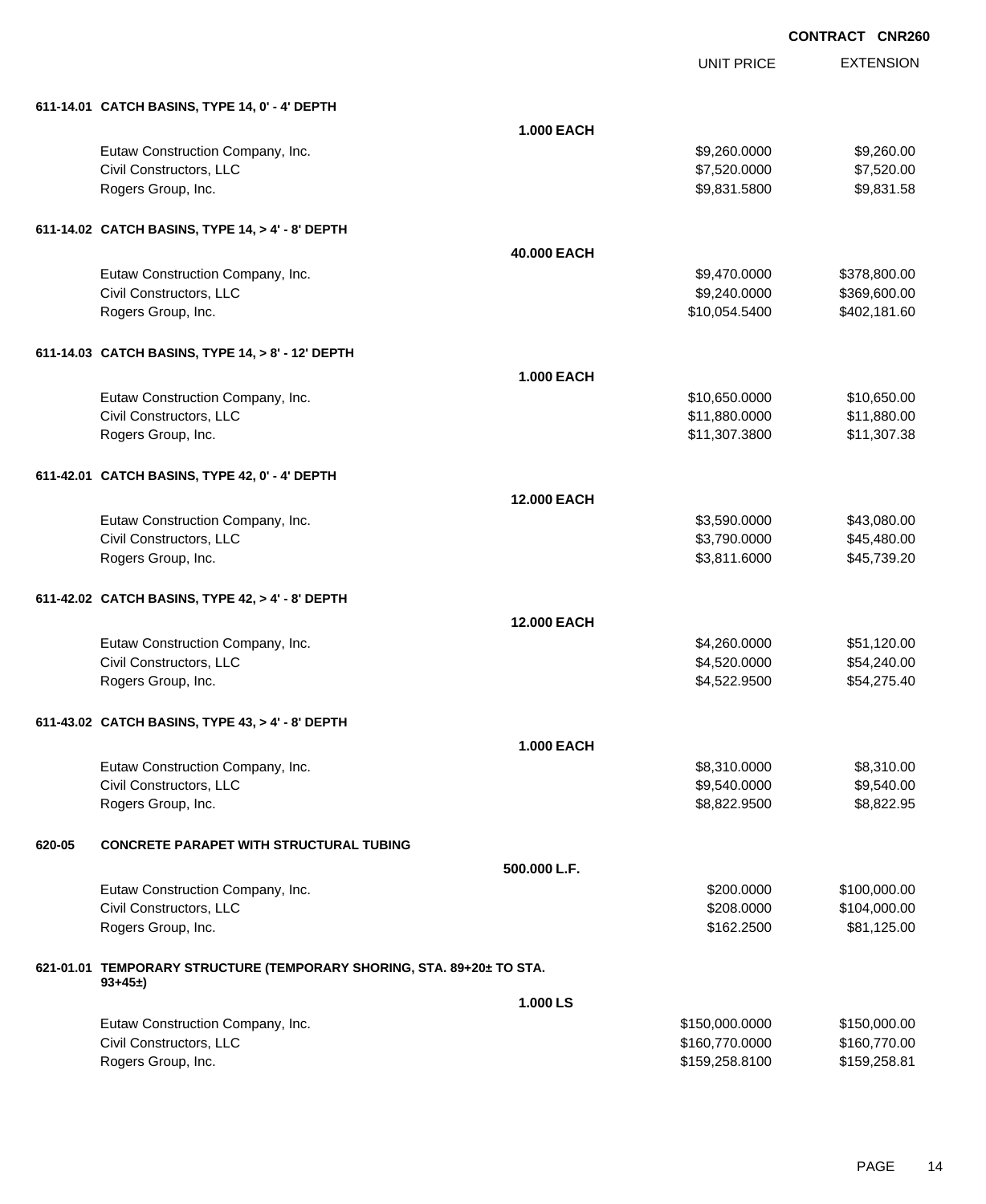EXTENSION UNIT PRICE **621-01.02 TEMPORARY STRUCTURE (TEMPORARY SHORING, STA. 103+50± TO STA. 104+50±) 1.000 LS** Eutaw Construction Company, Inc. 6. The Construction Company, Inc. 6. The Construction Company, Inc. 6. The Construction Company, Inc. 6. The Construction Company, Inc. 6. The Construction Company, Inc. 6. The Construction Civil Constructors, LLC 651,480.000 \$51,480.000 \$51,480.000 Rogers Group, Inc. \$63,736.7500 \$63,736.7500 \$63,736.7500 \$63,736.7500 \$63,736.7500 \$63,736.7500 \$63,736.75 **621-01.03 TEMPORARY STRUCTURE (TEMPORARY SHORING, STA. 108+75± TO STA. 109+15±) 1.000 LS** Eutaw Construction Company, Inc. 6. The Construction Company, Inc. 6. The Construction Company, Inc. 6. The Construction Company, Inc. 6. The Construction Company, Inc. 6. The Construction Company, Inc. 6. The Construction Civil Constructors, LLC 634,320.000 \$34,320.000 \$34,320.000 \$34,320.000 \$34,320.000 \$34,320.000 \$34,320.00 Rogers Group, Inc. \$63,736.7500 \$63,736.7500 \$63,736.7500 \$63,736.7500 \$63,736.7500 \$63,736.7500 \$63,736.75 **621-03.02 18" TEMPORARY DRAINAGE PIPE 293.000 L.F.** Eutaw Construction Company, Inc. 6. The Construction Company, Inc. 6. The Construction Company, Inc. 6. The Construction Company, Inc. 6. The Construction Company, Inc. 6. The Construction Company, Inc. 6. The Construction Civil Constructors, LLC 6. The State of the State of the State of State of State of State of State of State of State of State of State of State of State of State of State of State of State of State of State of State of Sta Rogers Group, Inc. \$12,443.71 \$12,443.71 \$12,443.71 \$12,443.71 \$12,443.71 \$12,443.71 \$12,443.71 \$12,443.71 \$12,5 **621-03.08 54" TEMPORARY DRAINAGE PIPE 75.000 L.F.** Eutaw Construction Company, Inc. 6. The Construction Company, Inc. 6. The Construction Company, Inc. 6. The Construction Company, Inc. 6. The Construction Company, Inc. 6. The Construction Company, Inc. 6. The Construction Civil Constructors, LLC 6.100.000 \$8,100.00 Rogers Group, Inc. \$99.8000 \$7,485.00 **621-03.11 72" TEMPORARY DRAINAGE PIPE 144.000 L.F.** Eutaw Construction Company, Inc. 6. The Construction Company, Inc. 6. The Construction Company, Inc. 6. The Construction Company, Inc. 6. The Construction Company, Inc. 6. The Construction Company, Inc. 6. The Construction Civil Constructors, LLC 628,800.000 \$28,800.00 Rogers Group, Inc. \$22,933.44  $\frac{1}{2}$ **701-01.01 CONCRETE SIDEWALK (4 ") 91,047.000 S.F.** Eutaw Construction Company, Inc. 6. The Construction Company, Inc. 6. The Construction Company, Inc. 69.8000 \$437,025.60 Civil Constructors, LLC 6.0000 \$455,235.00 Rogers Group, Inc. \$4.45,219.83 **701-02 CONCRETE DRIVEWAY 26,121.000 S.F.** Eutaw Construction Company, Inc. 6. 2012 12:3000 \$190,683.30 Civil Constructors, LLC 6.5000 \$195,907.50 Rogers Group, Inc. \$192,772.98 **701-02.03 CONCRETE CURB RAMP 18,221.000 S.F.** Eutaw Construction Company, Inc. 6. The Construction Company, Inc. 6. The Construction Company, Inc. 6. The Construction Company, Inc. 6. The Construction Company, Inc. 6. The Construction Company, Inc. 6. The Construction Civil Constructors, LLC 6. 2000 \$400,862.00

Rogers Group, Inc. \$22.3000 \$406,328.30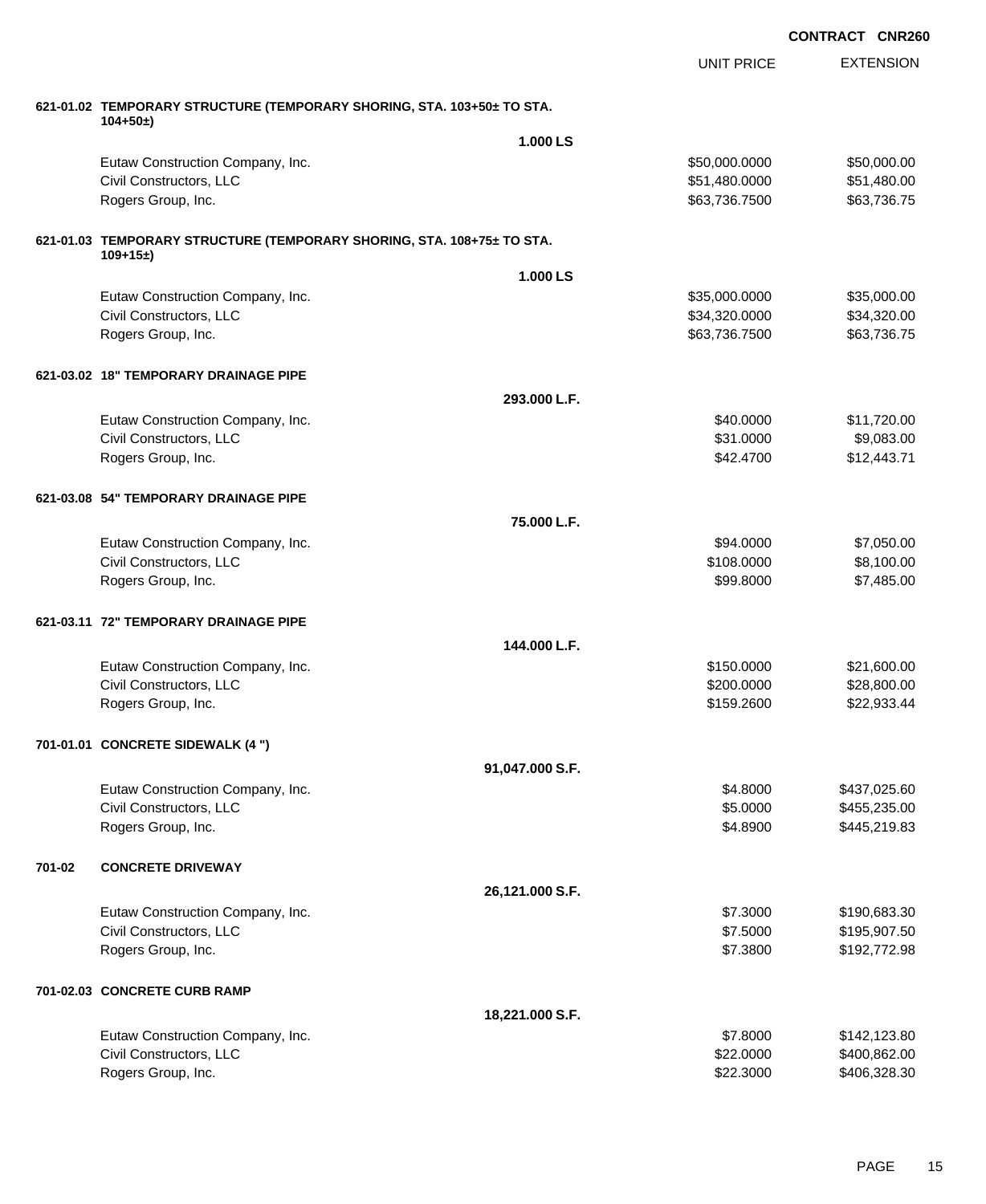|        |                                                    |                    | <b>UNIT PRICE</b> | <b>EXTENSION</b> |
|--------|----------------------------------------------------|--------------------|-------------------|------------------|
| 702-01 | <b>CONCRETE CURB</b>                               |                    |                   |                  |
|        |                                                    | 320,000 C.Y.       |                   |                  |
|        | Eutaw Construction Company, Inc.                   |                    | \$330.0000        | \$105,600.00     |
|        | Civil Constructors, LLC                            |                    | \$500.0000        | \$160,000.00     |
|        | Rogers Group, Inc.                                 |                    | \$525.5500        | \$168,176.00     |
| 702-03 | <b>CONCRETE COMBINED CURB &amp; GUTTER</b>         |                    |                   |                  |
|        |                                                    | 2,301.000 C.Y.     |                   |                  |
|        | Eutaw Construction Company, Inc.                   |                    | \$280.0000        | \$644,280.00     |
|        | Civil Constructors, LLC                            |                    | \$430.0000        | \$989,430.00     |
|        | Rogers Group, Inc.                                 |                    | \$451.2300        | \$1,038,280.23   |
|        | 705-01.01 GUARDRAIL AT BRIDGE ENDS                 |                    |                   |                  |
|        |                                                    | 162.000 L.F.       |                   |                  |
|        | Eutaw Construction Company, Inc.                   |                    | \$86.0000         | \$13,932.00      |
|        | Civil Constructors, LLC                            |                    | \$80.0000         | \$12,960.00      |
|        | Rogers Group, Inc.                                 |                    | \$85.1200         | \$13,789.44      |
|        | 705-04.03 GUARDRAIL TERMINAL (TYPE 13)             |                    |                   |                  |
|        |                                                    | <b>2.000 EACH</b>  |                   |                  |
|        | Eutaw Construction Company, Inc.                   |                    | \$800.0000        | \$1,600.00       |
|        | Civil Constructors, LLC                            |                    | \$750.0000        | \$1,500.00       |
|        | Rogers Group, Inc.                                 |                    | \$792.4700        | \$1,584.94       |
|        | 705-06.01 W BEAM GR (TYPE 2) MASH TL3              |                    |                   |                  |
|        |                                                    | 2,987.000 L.F.     |                   |                  |
|        | Eutaw Construction Company, Inc.                   |                    | \$19.0000         | \$56,753.00      |
|        | Civil Constructors, LLC                            |                    | \$17.6000         | \$52,571.20      |
|        | Rogers Group, Inc.                                 |                    | \$18.7600         | \$56,036.12      |
|        | 705-06.20 TANGENT ENERGY ABSORBING TERM MASH TL-3  |                    |                   |                  |
|        |                                                    | 23.000 EACH        |                   |                  |
|        | Eutaw Construction Company, Inc.                   |                    | \$2,620.0000      | \$60,260.00      |
|        | Civil Constructors, LLC                            |                    | \$2,500.0000      | \$57,500.00      |
|        | Rogers Group, Inc.                                 |                    | \$2,598.4200      | \$59,763.66      |
|        | 705-06.30 GR TERMINAL (TYPE 21) MASH TL2           |                    |                   |                  |
|        |                                                    | 8.000 EACH         |                   |                  |
|        | Eutaw Construction Company, Inc.                   |                    | \$2,490.0000      | \$19,920.00      |
|        | Civil Constructors, LLC                            |                    | \$2,300.0000      | \$18,400.00      |
|        | Rogers Group, Inc.                                 |                    | \$2,469.0400      | \$19,752.32      |
|        | 705-08.10 PORTABLE IMPACT ATTENUATOR NCHRP350 TL-2 |                    |                   |                  |
|        |                                                    | <b>16,000 EACH</b> |                   |                  |
|        | Eutaw Construction Company, Inc.                   |                    | \$4,760.0000      | \$76,160.00      |
|        | Civil Constructors, LLC                            |                    | \$4,500.0000      | \$72,000.00      |
|        | Rogers Group, Inc.                                 |                    | \$4,984.5900      | \$79,753.44      |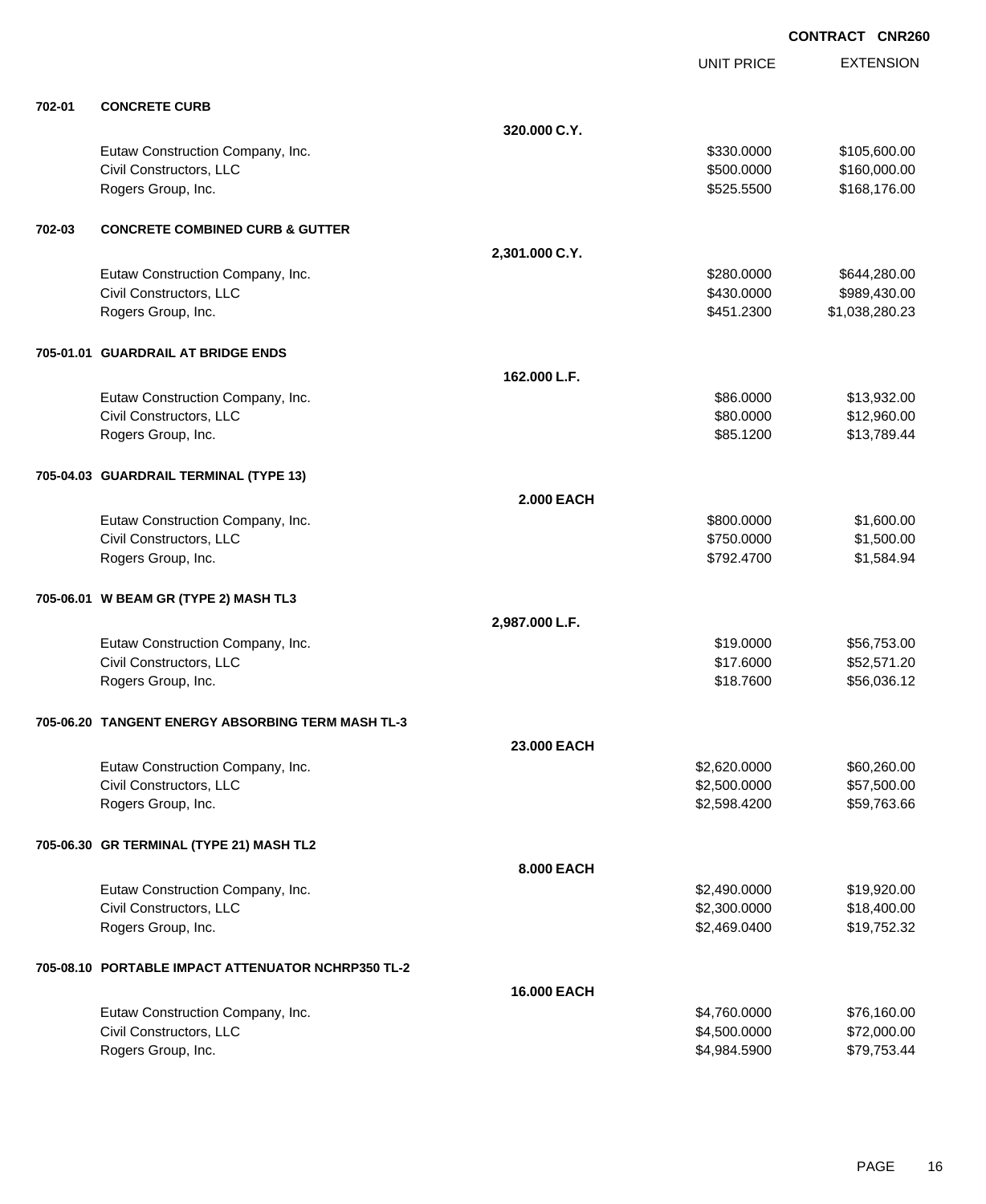|        |                                                   |                 |                   | <b>CONTRACT CNR260</b> |
|--------|---------------------------------------------------|-----------------|-------------------|------------------------|
|        |                                                   |                 | <b>UNIT PRICE</b> | <b>EXTENSION</b>       |
|        | 707-08.11 HIGH-VISIBILITY CONSTRUCTION FENCE      |                 |                   |                        |
|        |                                                   | 5,013.000 L.F.  |                   |                        |
|        | Eutaw Construction Company, Inc.                  |                 | \$1.6000          | \$8,020.80             |
|        | Civil Constructors, LLC                           |                 | \$1.8000          | \$9,023.40             |
|        | Rogers Group, Inc.                                |                 | \$1.5900          | \$7,970.67             |
|        | 708-02.01 MARKERS (CONCRETE R.O.W. POSTS)         |                 |                   |                        |
|        |                                                   | 151.000 EACH    |                   |                        |
|        | Eutaw Construction Company, Inc.                  |                 | \$300.0000        | \$45,300.00            |
|        | Civil Constructors, LLC                           |                 | \$220.0000        | \$33,220.00            |
|        | Rogers Group, Inc.                                |                 | \$265.4300        | \$40,079.93            |
|        | 709-05.05 MACHINED RIP-RAP (CLASS A-3)            |                 |                   |                        |
|        |                                                   | 1,171.000 TON   |                   |                        |
|        | Eutaw Construction Company, Inc.                  |                 | \$30.0000         | \$35,130.00            |
|        | Civil Constructors, LLC                           |                 | \$36.0000         | \$42,156.00            |
|        | Rogers Group, Inc.                                |                 | \$31.8500         | \$37,296.35            |
|        | 709-05.06 MACHINED RIP-RAP (CLASS A-1)            |                 |                   |                        |
|        |                                                   | 3,161.000 TON   |                   |                        |
|        | Eutaw Construction Company, Inc.                  |                 | \$35.0000         | \$110,635.00           |
|        | Civil Constructors, LLC                           |                 | \$32.0000         | \$101,152.00           |
|        | Rogers Group, Inc.                                |                 | \$37.1600         | \$117,462.76           |
|        | 709-05.08 MACHINED RIP-RAP (CLASS B)              |                 |                   |                        |
|        |                                                   | 1,158.000 TON   |                   |                        |
|        | Eutaw Construction Company, Inc.                  |                 | \$33.0000         | \$38,214.00            |
|        | Civil Constructors, LLC                           |                 | \$40.0000         | \$46,320.00            |
|        | Rogers Group, Inc.                                |                 | \$35.0400         | \$40,576.32            |
|        | 709-05.09 MACHINED RIP-RAP (CLASS C)              |                 |                   |                        |
|        |                                                   | 574,000 TON     |                   |                        |
|        | Eutaw Construction Company, Inc.                  |                 | \$33.0000         | \$18,942.00            |
|        | Civil Constructors, LLC                           |                 | \$45.0000         | \$25,830.00            |
|        | Rogers Group, Inc.                                |                 | \$35.0400         | \$20,112.96            |
| 710-02 | <b>AGGREGATE UNDERDRAINS (WITH PIPE)</b>          |                 |                   |                        |
|        |                                                   | 34,908.000 L.F. |                   |                        |
|        | Eutaw Construction Company, Inc.                  |                 | \$5.0000          | \$174,540.00           |
|        | Civil Constructors, LLC                           |                 | \$5.5000          | \$191,994.00           |
|        | Rogers Group, Inc.                                |                 | \$4.7800          | \$166,860.24           |
|        | 711-05.70 32IN SINGLE SLOPE CONCRETE BARRIER WALL |                 |                   |                        |
|        |                                                   | 47.000 L.F.     |                   |                        |
|        | Eutaw Construction Company, Inc.                  |                 | \$190.0000        | \$8,930.00             |
|        | Civil Constructors, LLC                           |                 | \$300.0000        | \$14,100.00            |
|        | Rogers Group, Inc.                                |                 | \$168.4100        | \$7,915.27             |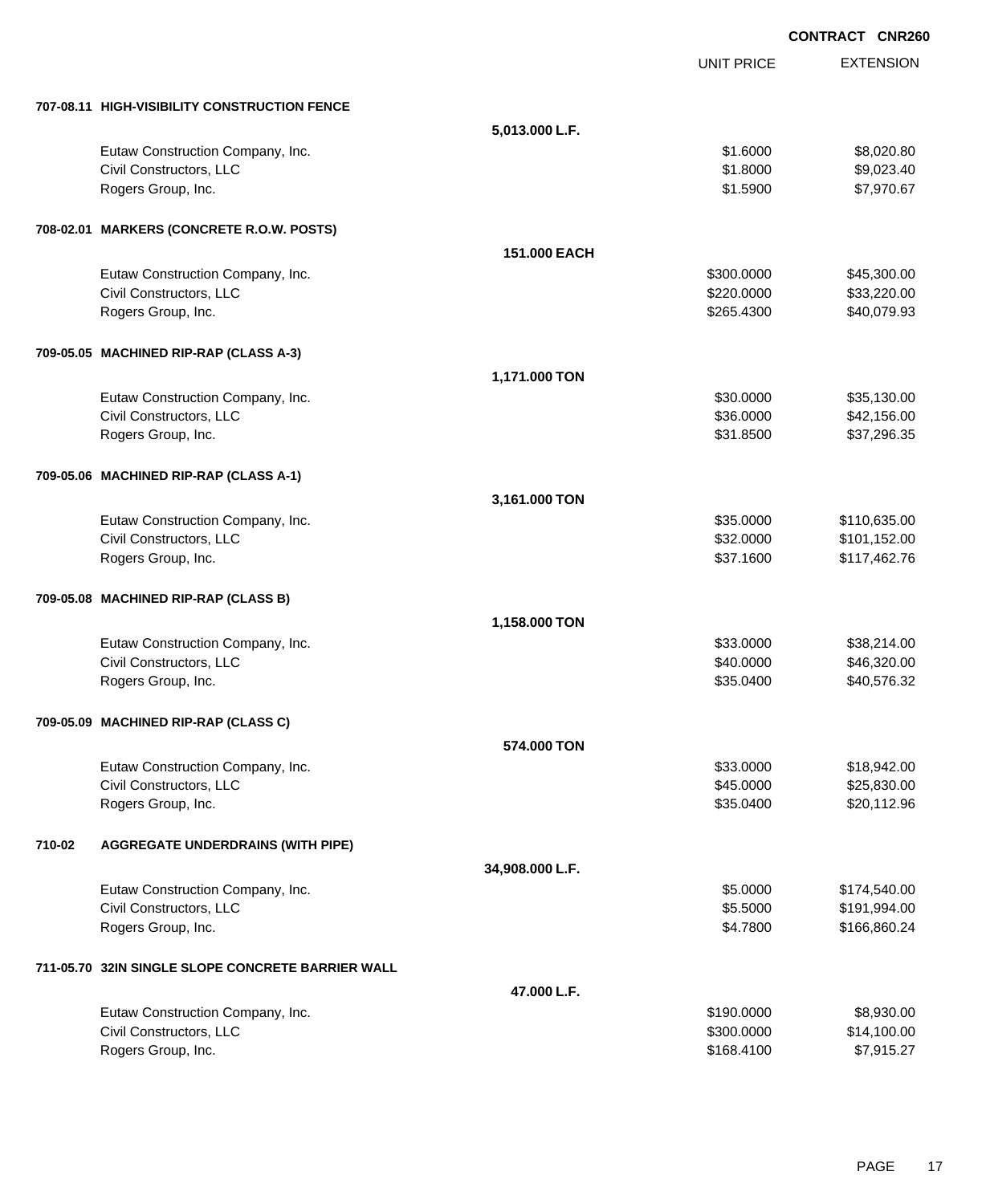|        |                                                |                | <b>UNIT PRICE</b> | <b>EXTENSION</b> |
|--------|------------------------------------------------|----------------|-------------------|------------------|
| 712-01 | <b>TRAFFIC CONTROL</b>                         |                |                   |                  |
|        |                                                | 1.000 LS       |                   |                  |
|        | Eutaw Construction Company, Inc.               |                | \$358,000.0000    | \$358,000.00     |
|        | Civil Constructors, LLC                        |                | \$415,000.0000    | \$415,000.00     |
|        | Rogers Group, Inc.                             |                | \$700,000.0000    | \$700,000.00     |
|        | 712-02.02 INTERCONNECTED PORTABLE BARRIER RAIL |                |                   |                  |
|        |                                                | 5,500.000 L.F. |                   |                  |
|        | Eutaw Construction Company, Inc.               |                | \$35.0000         | \$192,500.00     |
|        | Civil Constructors, LLC                        |                | \$44.0000         | \$242,000.00     |
|        | Rogers Group, Inc.                             |                | \$37.1600         | \$204,380.00     |
|        | 712-04.01 FLEXIBLE DRUMS (CHANNELIZING)        |                |                   |                  |
|        |                                                | 2,416.000 EACH |                   |                  |
|        | Eutaw Construction Company, Inc.               |                | \$28.0000         | \$67,648.00      |
|        | Civil Constructors, LLC                        |                | \$27.0000         | \$65,232.00      |
|        | Rogers Group, Inc.                             |                | \$29.4500         | \$71,151.20      |
|        | 712-05.01 WARNING LIGHTS (TYPE A)              |                |                   |                  |
|        |                                                | 48.000 EACH    |                   |                  |
|        | Eutaw Construction Company, Inc.               |                | \$45.0000         | \$2,160.00       |
|        | Civil Constructors, LLC                        |                | \$45.0000         | \$2,160.00       |
|        | Rogers Group, Inc.                             |                | \$47.5800         | \$2,283.84       |
|        | 712-05.03 WARNING LIGHTS (TYPE C)              |                |                   |                  |
|        |                                                | 30,000 EACH    |                   |                  |
|        | Eutaw Construction Company, Inc.               |                | \$45.0000         | \$1,350.00       |
|        | Civil Constructors, LLC                        |                | \$45.0000         | \$1,350.00       |
|        | Rogers Group, Inc.                             |                | \$47.5800         | \$1,427.40       |
| 712-06 | <b>SIGNS (CONSTRUCTION)</b>                    |                |                   |                  |
|        |                                                | 2,209.000 S.F. |                   |                  |
|        | Eutaw Construction Company, Inc.               |                | \$7.4000          | \$16,346.60      |
|        | Civil Constructors, LLC                        |                | \$6.7500          | \$14,910.75      |
|        | Rogers Group, Inc.                             |                | \$7.7100          | \$17,031.39      |
|        | 712-06.01 VERTICAL PANELS                      |                |                   |                  |
|        |                                                | 152.000 S.F.   |                   |                  |
|        | Eutaw Construction Company, Inc.               |                | \$15.0000         | \$2,280.00       |
|        | Civil Constructors, LLC                        |                | \$14.0000         | \$2,128.00       |
|        | Rogers Group, Inc.                             |                | \$15.6900         | \$2,384.88       |
|        | 712-07.03 TEMPORARY BARRICADES (TYPE III)      |                |                   |                  |
|        |                                                | 457.000 L.F.   |                   |                  |
|        | Eutaw Construction Company, Inc.               |                | \$15.7500         | \$7,197.75       |
|        | Civil Constructors, LLC                        |                | \$15.0000         | \$6,855.00       |
|        | Rogers Group, Inc.                             |                | \$16.6000         | \$7,586.20       |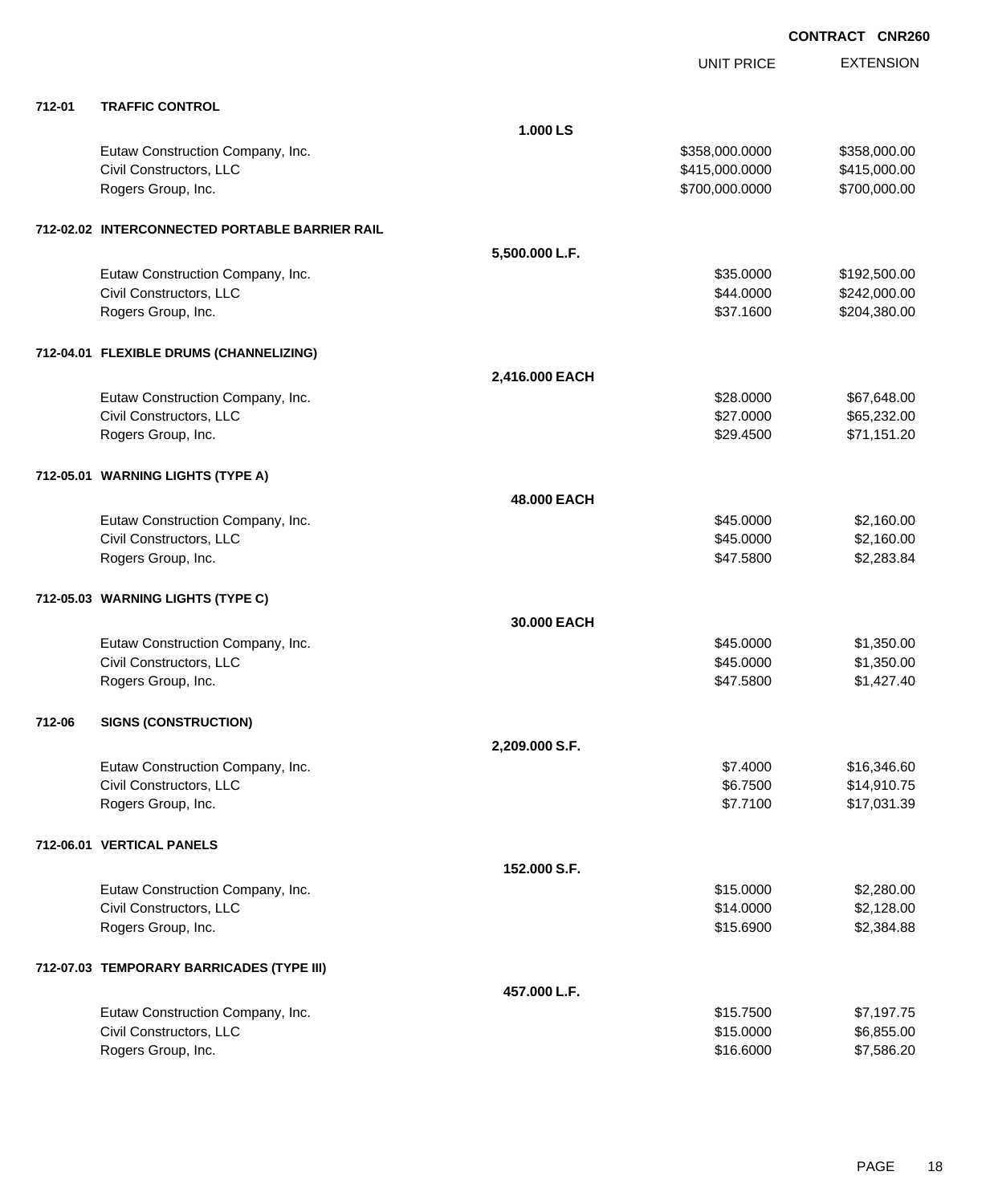UNIT PRICE

|        | 712-08.03 ARROW BOARD (TYPE C)                     |                   |              |             |
|--------|----------------------------------------------------|-------------------|--------------|-------------|
|        |                                                    | <b>6.000 EACH</b> |              |             |
|        | Eutaw Construction Company, Inc.                   |                   | \$1,250.0000 | \$7,500.00  |
|        | Civil Constructors, LLC                            |                   | \$1,200.0000 | \$7,200.00  |
|        | Rogers Group, Inc.                                 |                   | \$1,302.7900 | \$7,816.74  |
|        | 713-02.04 DELINEATOR (MILE MARKER) & STEEL POST    |                   |              |             |
|        |                                                    | <b>4.000 EACH</b> |              |             |
|        | Eutaw Construction Company, Inc.                   |                   | \$220.0000   | \$880.00    |
|        | Civil Constructors, LLC                            |                   | \$200.0000   | \$800.00    |
|        | Rogers Group, Inc.                                 |                   | \$226.5700   | \$906.28    |
|        | 713-11.01 "U" SECTION STEEL POSTS                  |                   |              |             |
|        |                                                    | 975.000 LB.       |              |             |
|        | Eutaw Construction Company, Inc.                   |                   | \$4.0000     | \$3,900.00  |
|        | Civil Constructors, LLC                            |                   | \$3.7500     | \$3,656.25  |
|        | Rogers Group, Inc.                                 |                   | \$4.1400     | \$4,036.50  |
|        | 713-11.02 PERFORATED/KNOCKOUT SQUARE TUBE POST     |                   |              |             |
|        |                                                    | 1,477.000 LB.     |              |             |
|        | Eutaw Construction Company, Inc.                   |                   | \$3.7000     | \$5,464.90  |
|        | Civil Constructors, LLC                            |                   | \$3.5000     | \$5,169.50  |
|        | Rogers Group, Inc.                                 |                   | \$3.9100     | \$5,775.07  |
|        | 713-13.02 FLAT SHEET ALUMINUM SIGNS (0.080" THICK) |                   |              |             |
|        |                                                    | 309.000 S.F.      |              |             |
|        | Eutaw Construction Company, Inc.                   |                   | \$14.2500    | \$4,403.25  |
|        | Civil Constructors, LLC                            |                   | \$13.1000    | \$4,047.90  |
|        | Rogers Group, Inc.                                 |                   | \$14.9600    | \$4,622.64  |
|        | 713-13.03 FLAT SHEET ALUMINUM SIGNS (0.100" THICK) |                   |              |             |
|        |                                                    | 111.000 S.F.      |              |             |
|        | Eutaw Construction Company, Inc.                   |                   | \$15.2500    | \$1,692.75  |
|        | Civil Constructors, LLC                            |                   | \$13.9000    | \$1,542.90  |
|        | Rogers Group, Inc.                                 |                   | \$15.8600    | \$1,760.46  |
| 713-15 | REMOVAL OF SIGNS, POSTS AND FOOTINGS               |                   |              |             |
|        |                                                    | 1.000 LS          |              |             |
|        | Eutaw Construction Company, Inc.                   |                   | \$810.0000   | \$810.00    |
|        | Civil Constructors, LLC                            |                   | \$745.0000   | \$745.00    |
|        | Rogers Group, Inc.                                 |                   | \$849.6500   | \$849.65    |
|        | 713-16.01 CHANGEABLE MESSAGE SIGN UNIT             |                   |              |             |
|        |                                                    | <b>4.000 EACH</b> |              |             |
|        | Eutaw Construction Company, Inc.                   |                   | \$8,820.0000 | \$35,280.00 |
|        | Civil Constructors, LLC                            |                   | \$8,200.0000 | \$32,800.00 |
|        | Rogers Group, Inc.                                 |                   | \$9,232.8300 | \$36,931.32 |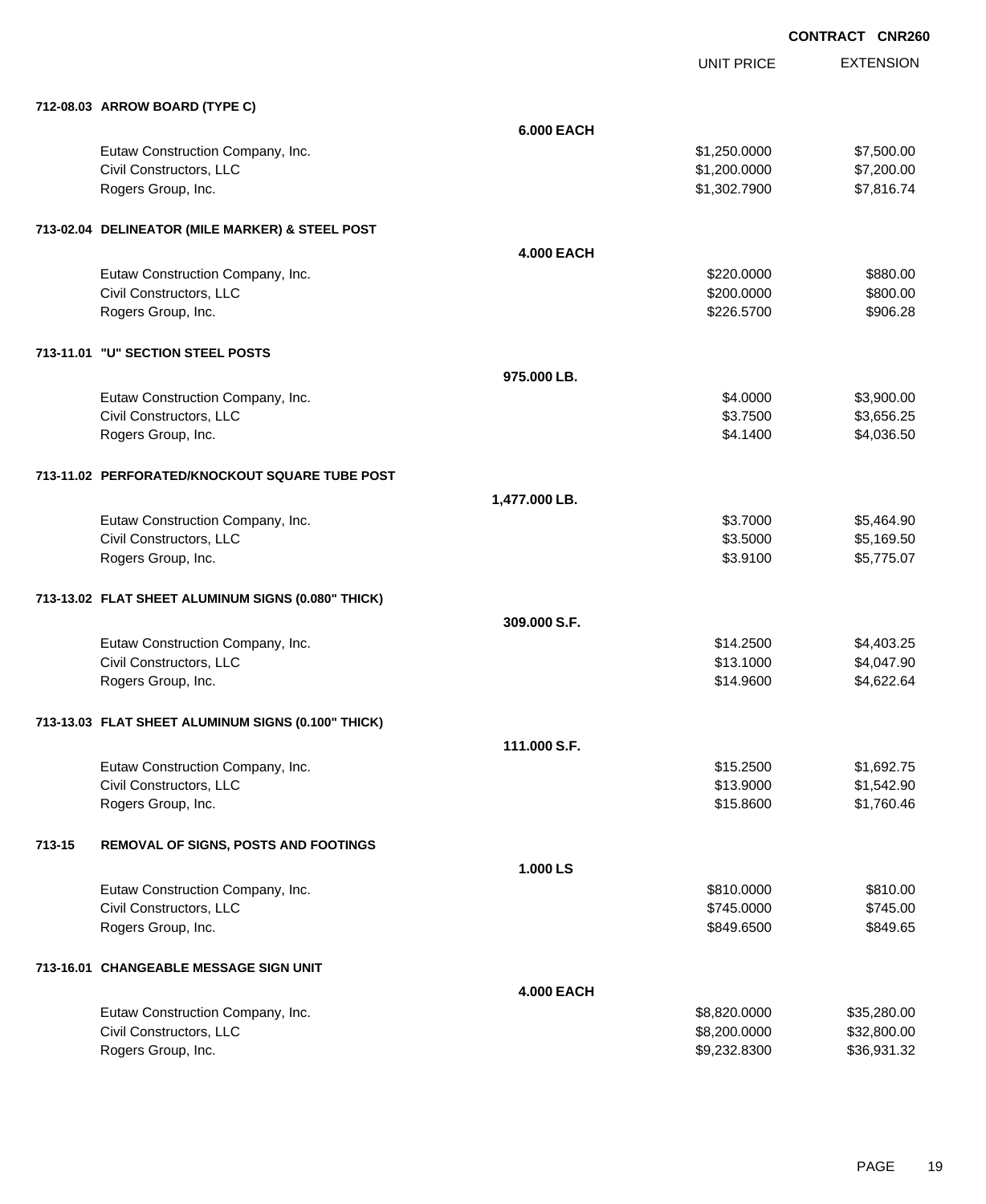UNIT PRICE

|  | 713-16.20 SIGNS (PROTECTED AREA SIGN) |  |
|--|---------------------------------------|--|

| 713-16.20 SIGNS (PROTECTED AREA SIGN)                        |                    |            |             |
|--------------------------------------------------------------|--------------------|------------|-------------|
|                                                              | <b>16.000 EACH</b> |            |             |
| Eutaw Construction Company, Inc.                             |                    | \$290.0000 | \$4,640.00  |
| Civil Constructors, LLC                                      |                    | \$301.0000 | \$4,816.00  |
| Rogers Group, Inc.                                           |                    | \$300.2000 | \$4,803.20  |
| 716-01.21 Snwplwble Pvmt Mrkrs (Bi-Dir)(1 Color)             |                    |            |             |
|                                                              | 581,000 EACH       |            |             |
| Eutaw Construction Company, Inc.                             |                    | \$36.0000  | \$20,916.00 |
| Civil Constructors, LLC                                      |                    | \$32.7500  | \$19,027.75 |
| Rogers Group, Inc.                                           |                    | \$31.8500  | \$18,504.85 |
| 716-01.22 Snwplwble Pvmt Mrkrs (Mono-Dir)(1 Color)           |                    |            |             |
|                                                              | 248.000 EACH       |            |             |
| Eutaw Construction Company, Inc.                             |                    | \$36,0000  | \$8,928.00  |
| Civil Constructors, LLC                                      |                    | \$32.7500  | \$8,122.00  |
| Rogers Group, Inc.                                           |                    | \$31.8500  | \$7,898.80  |
| 716-02.04 PLASTIC PAVEMENT MARKING(CHANNELIZATION STRIPING)  |                    |            |             |
|                                                              | 121.000 S.Y.       |            |             |
| Eutaw Construction Company, Inc.                             |                    | \$23.0000  | \$2,783.00  |
| Civil Constructors, LLC                                      |                    | \$21.5000  | \$2,601.50  |
| Rogers Group, Inc.                                           |                    | \$21.2300  | \$2,568.83  |
| 716-02.05 PLASTIC PAVEMENT MARKING (STOP LINE)               |                    |            |             |
|                                                              | 1,213.000 L.F.     |            |             |
| Eutaw Construction Company, Inc.                             |                    | \$12.5000  | \$15,162.50 |
| Civil Constructors, LLC                                      |                    | \$11.5000  | \$13,949.50 |
| Rogers Group, Inc.                                           |                    | \$12.7400  | \$15,453.62 |
| 716-02.06 PLASTIC PAVEMENT MARKING (TURN LANE ARROW)         |                    |            |             |
|                                                              | 83.000 EACH        |            |             |
| Eutaw Construction Company, Inc.                             |                    | \$180.0000 | \$14,940.00 |
| Civil Constructors, LLC                                      |                    | \$165.0000 | \$13,695.00 |
| Rogers Group, Inc.                                           |                    | \$159.2600 | \$13,218.58 |
| 716-02.09 PLASTIC PAVEMENT MARKING (LONGITUDINAL CROSS-WALK) |                    |            |             |
|                                                              | 1,370.000 L.F.     |            |             |
| Eutaw Construction Company, Inc.                             |                    | \$27.0000  | \$36,990.00 |
| Civil Constructors, LLC                                      |                    | \$24.7500  | \$33,907.50 |
| Rogers Group, Inc.                                           |                    | \$37.1600  | \$50,909.20 |
| 716-04.01 PLASTIC PAVEMENT MARKING (STRAIGHT-TURN ARROW)     |                    |            |             |
|                                                              | 8.000 EACH         |            |             |
| Eutaw Construction Company, Inc.                             |                    | \$210.0000 | \$1,680.00  |
| Civil Constructors, LLC                                      |                    | \$195.0000 | \$1,560.00  |
| Rogers Group, Inc.                                           |                    | \$185.8000 | \$1,486.40  |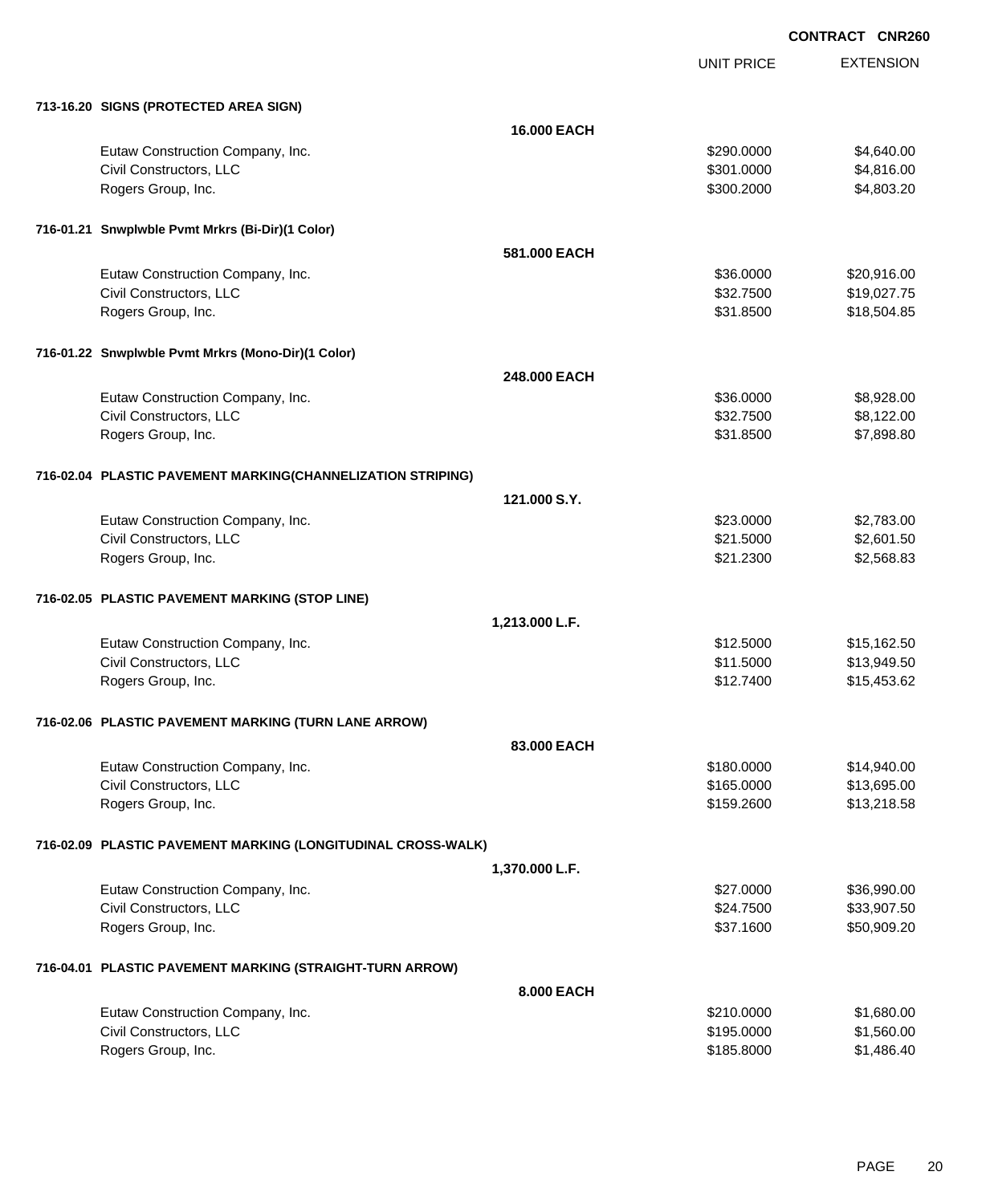|                                                              |                    | <b>UNIT PRICE</b> | <b>EXTENSION</b> |
|--------------------------------------------------------------|--------------------|-------------------|------------------|
| 716-04.05 PLASTIC PAVEMENT MARKING (STRAIGHT ARROW)          |                    |                   |                  |
|                                                              | <b>15,000 EACH</b> |                   |                  |
| Eutaw Construction Company, Inc.                             |                    | \$170.0000        | \$2,550.00       |
| Civil Constructors, LLC                                      |                    | \$155.0000        | \$2,325.00       |
| Rogers Group, Inc.                                           |                    | \$143.3300        | \$2,149.95       |
| 716-05.01 PAINTED PAVEMENT MARKING (4" LINE)                 |                    |                   |                  |
|                                                              | 30.300 L.M.        |                   |                  |
| Eutaw Construction Company, Inc.                             |                    | \$810.0000        | \$24,543.00      |
| Civil Constructors, LLC                                      |                    | \$750.0000        | \$22,725.00      |
| Rogers Group, Inc.                                           |                    | \$2,123.4500      | \$64,340.54      |
| 716-05.04 PAINTED PAVEMENT MARKING (CHANNELIZATION STRIPING) |                    |                   |                  |
|                                                              | 363,000 S.Y.       |                   |                  |
| Eutaw Construction Company, Inc.                             |                    | \$15.7500         | \$5,717.25       |
| Civil Constructors, LLC                                      |                    | \$14.5000         | \$5,263.50       |
| Rogers Group, Inc.                                           |                    | \$5.3100          | \$1,927.53       |
| 716-05.05 PAINTED PAVEMENT MARKING (STOP LINE)               |                    |                   |                  |
|                                                              | 3,639.000 L.F.     |                   |                  |
| Eutaw Construction Company, Inc.                             |                    | \$7.3000          | \$26,564.70      |
| Civil Constructors, LLC                                      |                    | \$6.7500          | \$24,563.25      |
| Rogers Group, Inc.                                           |                    | \$5.3100          | \$19,323.09      |
| 716-05.06 PAINTED PAVEMENT MARKING (TURN LANE ARROW)         |                    |                   |                  |
|                                                              | 249,000 EACH       |                   |                  |
| Eutaw Construction Company, Inc.                             |                    | \$92.0000         | \$22,908.00      |
| Civil Constructors, LLC                                      |                    | \$85.0000         | \$21,165.00      |
| Rogers Group, Inc.                                           |                    | \$26.5400         | \$6,608.46       |
| 716-05.09 PAINTED PAVEMENT MARKING(STRAIGHT-TURN ARROW)      |                    |                   |                  |
|                                                              | 24.000 EACH        |                   |                  |
| Eutaw Construction Company, Inc.                             |                    | \$140.0000        | \$3,360.00       |
| Civil Constructors, LLC                                      |                    | \$125.0000        | \$3,000.00       |
| Rogers Group, Inc.                                           |                    | \$26.5400         | \$636.96         |
| 716-05.11 PAINTED PAVEMENT MARKING(STRAIGHT ARROW)           |                    |                   |                  |
|                                                              | 45,000 EACH        |                   |                  |
| Eutaw Construction Company, Inc.                             |                    | \$81.0000         | \$3,645.00       |
| Civil Constructors, LLC                                      |                    | \$75.0000         | \$3,375.00       |
| Rogers Group, Inc.                                           |                    | \$26.5400         | \$1,194.30       |
| 716-05.21 PAINTED PAVEMENT MARKING(4"DOTTED LINE)            |                    |                   |                  |
|                                                              | 134.000 L.F.       |                   |                  |
| Eutaw Construction Company, Inc.                             |                    | \$0.8000          | \$107.20         |
| Civil Constructors, LLC                                      |                    | \$0.7500          | \$100.50         |
| Rogers Group, Inc.                                           |                    | \$1.0600          | \$142.04         |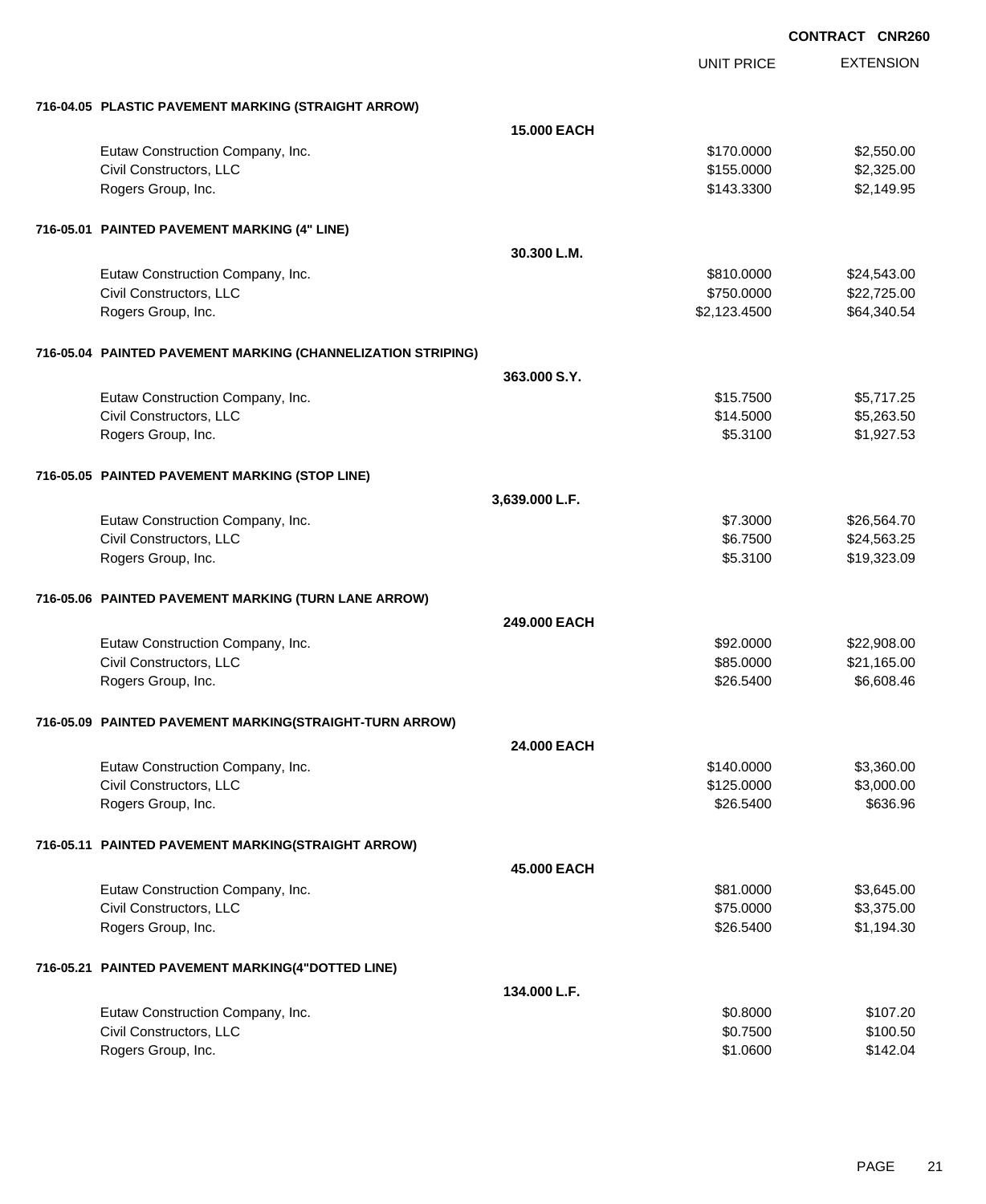|        |                                                                 |                   |                   | <b>CONTRACT CNR260</b> |
|--------|-----------------------------------------------------------------|-------------------|-------------------|------------------------|
|        |                                                                 |                   | <b>UNIT PRICE</b> | <b>EXTENSION</b>       |
|        | 716-05.22 PAINTED PAVEMENT MARKING (LONGITUDINAL CROSS-WALK)    |                   |                   |                        |
|        |                                                                 | 2,740.000 L.F.    |                   |                        |
|        | Eutaw Construction Company, Inc.                                |                   | \$13.2500         | \$36,305.00            |
|        | Civil Constructors, LLC                                         |                   | \$12.2500         | \$33,565.00            |
|        | Rogers Group, Inc.                                              |                   | \$15.9300         | \$43,648.20            |
|        | 716-12.01 ENHANCED FLATLINE THERMO PVMT MRKNG (4IN LINE)        |                   |                   |                        |
|        |                                                                 | 8.200 L.M.        |                   |                        |
|        | Eutaw Construction Company, Inc.                                |                   | \$3,990.0000      | \$32,718.00            |
|        | Civil Constructors, LLC                                         |                   | \$3,675.0000      | \$30,135.00            |
|        | Rogers Group, Inc.                                              |                   | \$5,839.4900      | \$47,883.82            |
|        | 716-12.04 ENHANCED FLATLINE THERMO PVMT MRKNG (4IN DOTTED LINE) |                   |                   |                        |
|        |                                                                 | 475,000 L.F.      |                   |                        |
|        | Eutaw Construction Company, Inc.                                |                   | \$1,9000          | \$902.50               |
|        | Civil Constructors, LLC                                         |                   | \$1.7500          | \$831.25               |
|        | Rogers Group, Inc.                                              |                   | \$2.6500          | \$1,258.75             |
|        | 716-13.01 SPRAY THERMO PVMT MRKNG (60 mil) (4IN LINE)           |                   |                   |                        |
|        |                                                                 | 1.000 L.M.        |                   |                        |
|        | Eutaw Construction Company, Inc.                                |                   | \$2,660.0000      | \$2,660.00             |
|        | Civil Constructors, LLC                                         |                   | \$2,450.0000      | \$2,450.00             |
|        | Rogers Group, Inc.                                              |                   | \$3,609.8700      | \$3,609.87             |
|        | 716-13.04 SPRAY THERMO PVMT MRKNG (60 mil) (4IN DOTTED LINE)    |                   |                   |                        |
|        |                                                                 | 137.000 L.F.      |                   |                        |
|        | Eutaw Construction Company, Inc.                                |                   | \$1.4000          | \$191.80               |
|        | Civil Constructors, LLC                                         |                   | \$1.2500          | \$171.25               |
|        | Rogers Group, Inc.                                              |                   | \$3.7200          | \$509.64               |
| 717-01 | <b>MOBILIZATION</b>                                             |                   |                   |                        |
|        |                                                                 | 1.000 LS          |                   |                        |
|        | Eutaw Construction Company, Inc.                                |                   | \$1,151,666.4800  | \$1,151,666.48         |
|        | Civil Constructors, LLC                                         |                   | \$1,165,915.0000  | \$1,165,915.00         |
|        | Rogers Group, Inc.                                              |                   | \$1,500,000.0000  | \$1,500,000.00         |
|        | 730-01.02 REMOVAL OF SIGNAL EQUIPMENT                           |                   |                   |                        |
|        |                                                                 | 3.000 EACH        |                   |                        |
|        | Eutaw Construction Company, Inc.                                |                   | \$1,100.0000      | \$3,300.00             |
|        | Civil Constructors, LLC                                         |                   | \$1,150.0000      | \$3,450.00             |
|        | Rogers Group, Inc.                                              |                   | \$1,082.9700      | \$3,248.91             |
|        | 730-01.08 SCHOOL SPEED LIMIT FLASHING SIGNAL INSTALLED          |                   |                   |                        |
|        |                                                                 | <b>1.000 EACH</b> |                   |                        |
|        | Eutaw Construction Company, Inc.                                |                   | \$6,840.0000      | \$6,840.00             |
|        | Civil Constructors, LLC                                         |                   | \$7,140.0000      | \$7,140.00             |
|        | Rogers Group, Inc.                                              |                   | \$6,757.6700      | \$6,757.67             |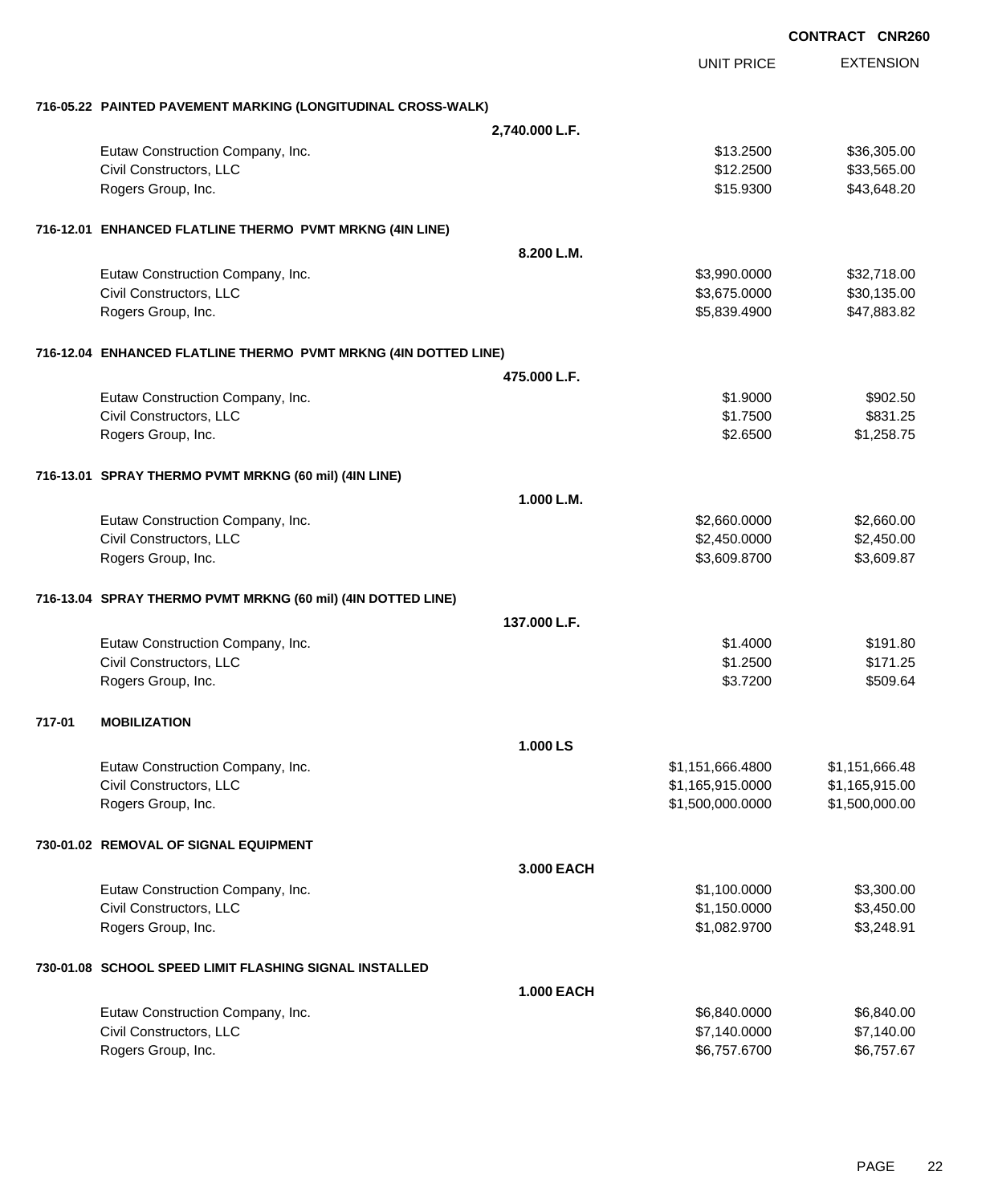|                                                         |                    | <b>UNIT PRICE</b> | <b>EXTENSION</b> |
|---------------------------------------------------------|--------------------|-------------------|------------------|
| 730-02.09 SIGNAL HEAD ASSEMBLY (130 WITH BACKPLATE)     |                    |                   |                  |
|                                                         | 30,000 EACH        |                   |                  |
| Eutaw Construction Company, Inc.                        |                    | \$700.0000        | \$21,000.00      |
| Civil Constructors, LLC                                 |                    | \$733.0000        | \$21,990.00      |
| Rogers Group, Inc.                                      |                    | \$693.0900        | \$20,792.70      |
| 730-02.17 SIGNAL HEAD ASSEMBLY (150 A2H WITH BACKPLATE) |                    |                   |                  |
|                                                         | <b>10.000 EACH</b> |                   |                  |
| Eutaw Construction Company, Inc.                        |                    | \$1,230.0000      | \$12,300.00      |
| Civil Constructors, LLC                                 |                    | \$1,290.0000      | \$12,900.00      |
| Rogers Group, Inc.                                      |                    | \$1,212.9100      | \$12,129.10      |
| 730-03.21 INSTALL PULL BOX (TYPE B)                     |                    |                   |                  |
|                                                         | <b>25.000 EACH</b> |                   |                  |
| Eutaw Construction Company, Inc.                        |                    | \$360.0000        | \$9,000.00       |
| Civil Constructors, LLC                                 |                    | \$372.0000        | \$9,300.00       |
| Rogers Group, Inc.                                      |                    | \$351.9600        | \$8,799.00       |
| 730-03.23 INSTALL PULL BOX (FIBER OPTIC-TYPE A)         |                    |                   |                  |
|                                                         | <b>22.000 EACH</b> |                   |                  |
| Eutaw Construction Company, Inc.                        |                    | \$1,320.0000      | \$29,040.00      |
| Civil Constructors, LLC                                 |                    | \$1,380.0000      | \$30,360.00      |
| Rogers Group, Inc.                                      |                    | \$1,299.5500      | \$28,590.10      |
| 730-03.24 INSTALL PULL BOX (FIBER OPTIC-TYPE B)         |                    |                   |                  |
|                                                         | <b>5.000 EACH</b>  |                   |                  |
| Eutaw Construction Company, Inc.                        |                    | \$1,750.0000      | \$8,750.00       |
| Civil Constructors, LLC                                 |                    | \$1,840.0000      | \$9,200.00       |
| Rogers Group, Inc.                                      |                    | \$1,732.7300      | \$8,663.65       |
| 730-05.01 ELECTRICAL SERVICE CONNECTION                 |                    |                   |                  |
|                                                         | <b>5.000 EACH</b>  |                   |                  |
| Eutaw Construction Company, Inc.                        |                    | \$3,840.0000      | \$19,200.00      |
| Civil Constructors, LLC                                 |                    | \$4,010.0000      | \$20,050.00      |
| Rogers Group, Inc.                                      |                    | \$3,790.3600      | \$18,951.80      |
| 730-08.01 SIGNAL CABLE - 3 CONDUCTOR                    |                    |                   |                  |
|                                                         | 795.000 L.F.       |                   |                  |
| Eutaw Construction Company, Inc.                        |                    | \$1.4000          | \$1,113.00       |
| Civil Constructors, LLC                                 |                    | \$1.5000          | \$1,192.50       |
| Rogers Group, Inc.                                      |                    | \$1.3500          | \$1,073.25       |
| 730-08.02 SIGNAL CABLE - 5 CONDUCTOR                    |                    |                   |                  |
|                                                         | 4,785.000 L.F.     |                   |                  |
| Eutaw Construction Company, Inc.                        |                    | \$1.7000          | \$8,134.50       |
| Civil Constructors, LLC                                 |                    | \$1.8000          | \$8,613.00       |
| Rogers Group, Inc.                                      |                    | \$1.6200          | \$7,751.70       |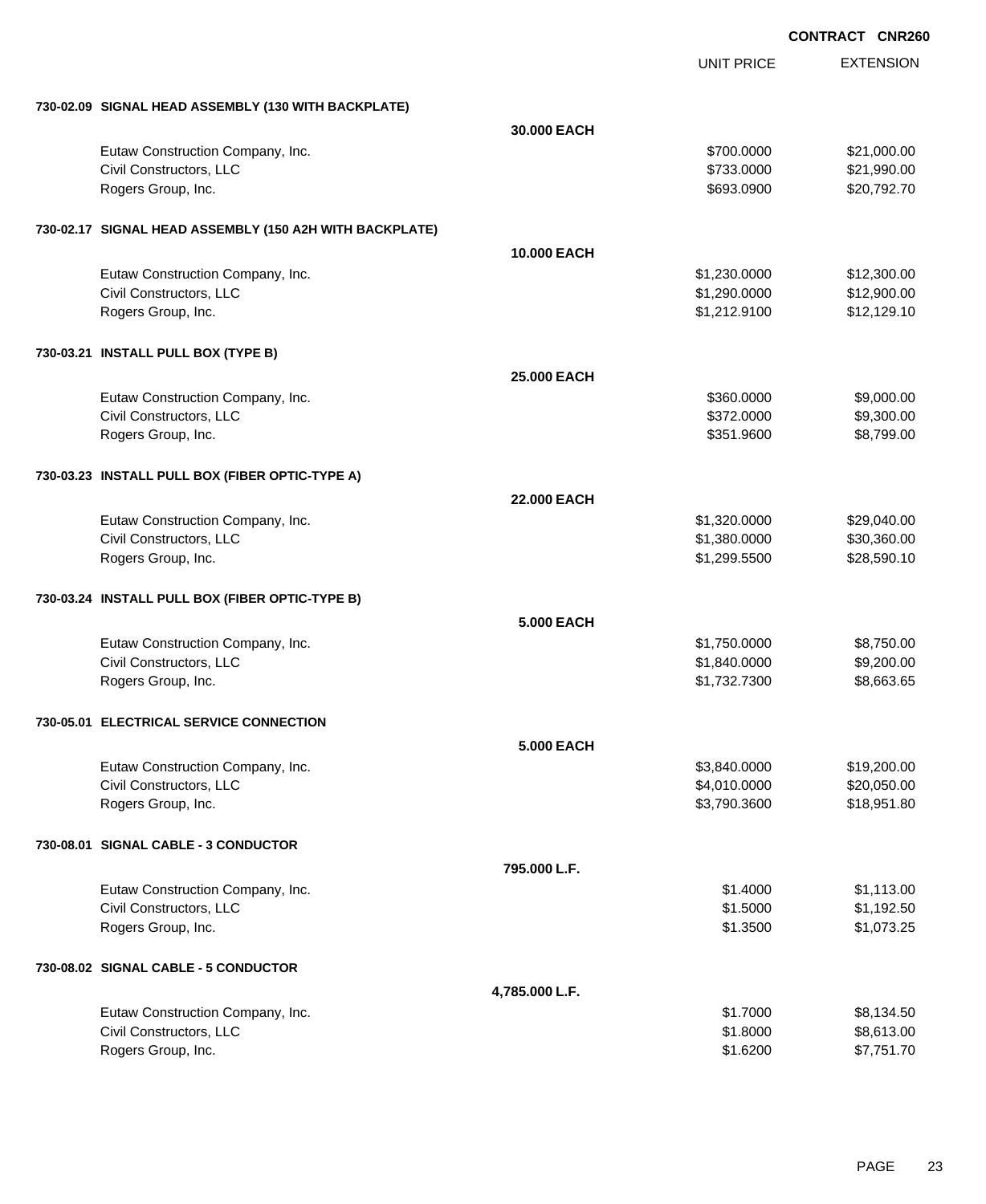**EXTENSION CONTRACT CNR260** UNIT PRICE **730-08.03 SIGNAL CABLE - 7 CONDUCTOR 7,160.000 L.F.** Eutaw Construction Company, Inc. 6. The Construction Company, Inc. 6. The Construction Company, Inc. 613,604.00 Civil Constructors, LLC 6.000 \$15,036.00 Rogers Group, Inc. \$13,604.00 **730-08.40 INTERCONNECT CABLE - FIBER OPTIC (24 SM) 14,950.000 L.F.** Eutaw Construction Company, Inc. 643,355.00 \$43,355.00 Civil Constructors, LLC 644,850.00 Rogers Group, Inc. \$2.8200 \$42,159.00 **730-08.41 INTERCONNECT CABLE - FIBER OPTIC (6-Fiber Drop) 500.000 L.F.** Eutaw Construction Company, Inc. 6. The Construction Company, Inc. 6. The Construction Company, Inc. 6. The Construction Company, Inc. 6. The Construction Company, Inc. 6. The Construction Company, Inc. 6. The Construction Civil Constructors, LLC 61,450.00 Rogers Group, Inc. \$1,355.00 **730-12.01 CONDUIT 1" DIAMETER (PVC) 1,120.000 L.F.** Eutaw Construction Company, Inc. \$5.5000 \$6,160.00 Civil Constructors, LLC 6.496.00 Rogers Group, Inc. \$6,070.40 **730-12.02 CONDUIT 2" DIAMETER (PVC) 1,645.000 L.F.** Eutaw Construction Company, Inc. 6. The Construction Company, Inc. 6. The Construction Company, Inc. 6. The Construction Company, Inc. 6. The Construction Company, Inc. 6. The Construction Company, Inc. 6. The Construction Civil Constructors, LLC 6.55.8000 \$9,541.00 Rogers Group, Inc. \$8,915.90 **730-12.08 CONDUIT 2" DIAMETER (RGS) 3,355.000 L.F.** Eutaw Construction Company, Inc. 666,261.25 Civil Constructors, LLC 6. The Second Studies of the Second Studies of Second Studies of Second Studies and Studies Studies of Second Studies and Studies of Second Studies and Studies of Second Studies and Studies and Stud Rogers Group, Inc. \$19.5000 \$65,422.50 **730-12.16 CONDUIT (2" Sch. 80 PVC) 33,360.000 L.F.** Eutaw Construction Company, Inc. 6. The Construction Company, Inc. 6. The Construction Company, Inc. 6. The Construction Company, Inc. 6. The Construction Company, Inc. 6. The Construction Company, Inc. 6. The Construction Civil Constructors, LLC 6.8000 \$193,488.00 Rogers Group, Inc. \$180,811.20 **730-13.01 VEHICLE LOOP DETECTOR (SHELF MOUNT) 37.000 EACH** Eutaw Construction Company, Inc. 6. The Construction Company, Inc. 6. The Construction Company, Inc. 6. The Construction Company, Inc. 6. The Construction Company, Inc. 6. The Construction Company, Inc. 6. The Construction Civil Constructors, LLC 6. The state of the state of the state of the state of the state of the state of the state of the state of the state of the state of the state of the state of the state of the state of the state of Rogers Group, Inc. \$151.6100 \$5,609.57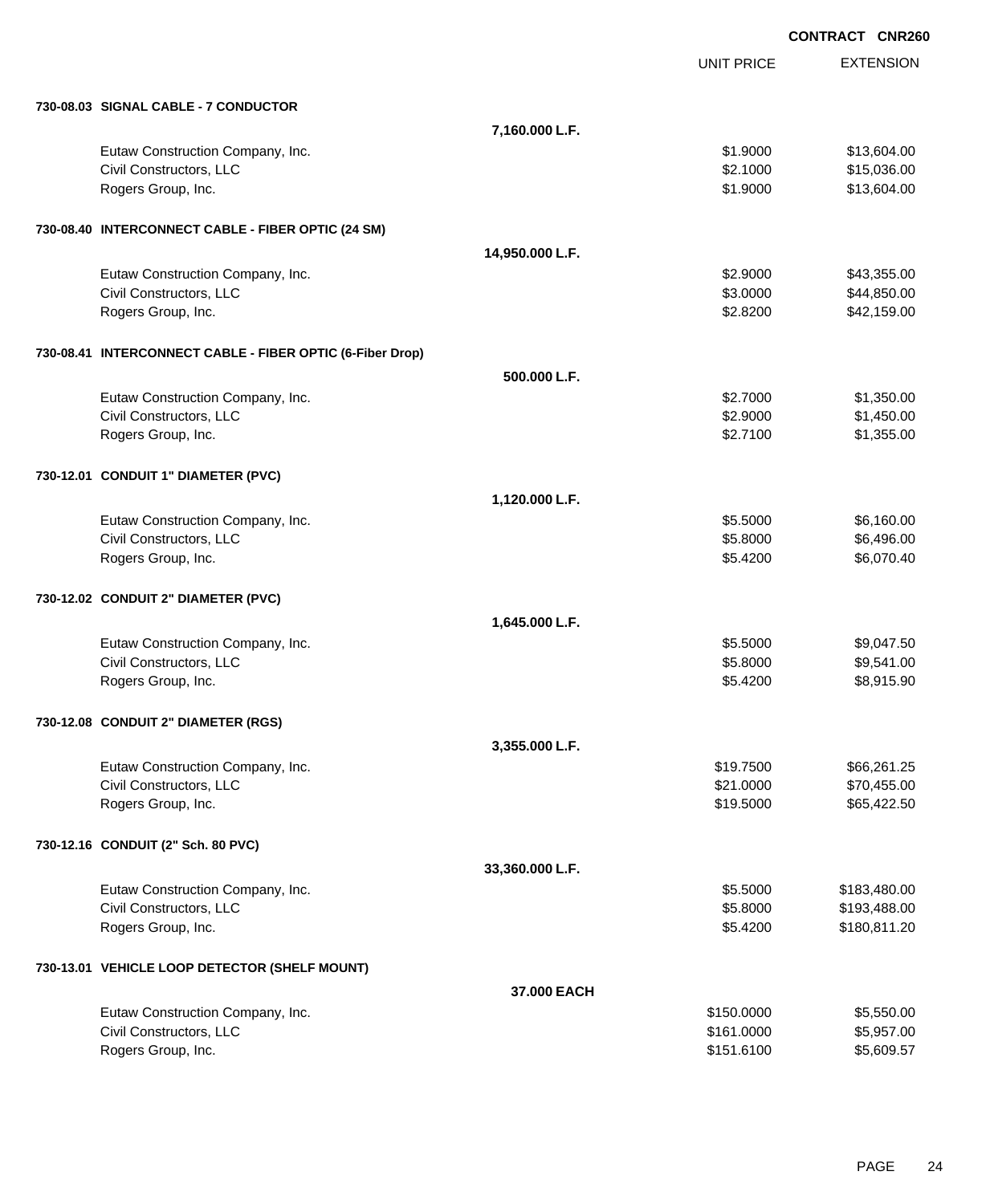|                                                   |                   |                   | <b>CONTRACT CNR260</b> |                  |
|---------------------------------------------------|-------------------|-------------------|------------------------|------------------|
|                                                   |                   | <b>UNIT PRICE</b> |                        | <b>EXTENSION</b> |
| 730-14.01 SHIELDED DETECTOR CABLE                 |                   |                   |                        |                  |
|                                                   | 5,780.000 L.F.    |                   |                        |                  |
| Eutaw Construction Company, Inc.                  |                   | \$1.1000          |                        | \$6,358.00       |
| Civil Constructors, LLC                           |                   | \$1.2000          |                        | \$6,936.00       |
| Rogers Group, Inc.                                |                   | \$1.0800          |                        | \$6,242.40       |
| 730-14.02 SAW SLOT                                |                   |                   |                        |                  |
|                                                   | 6,930.000 L.F.    |                   |                        |                  |
| Eutaw Construction Company, Inc.                  |                   | \$3.8000          |                        | \$26,334.00      |
| Civil Constructors, LLC                           |                   | \$4.0000          |                        | \$27,720.00      |
| Rogers Group, Inc.                                |                   | \$3.7900          |                        | \$26,264.70      |
| 730-14.03 LOOP WIRE                               |                   |                   |                        |                  |
|                                                   | 17,100.000 L.F.   |                   |                        |                  |
| Eutaw Construction Company, Inc.                  |                   | \$0.5500          |                        | \$9,405.00       |
| Civil Constructors, LLC                           |                   | \$0.6000          |                        | \$10,260.00      |
| Rogers Group, Inc.                                |                   | \$0.5400          |                        | \$9,234.00       |
| 730-15.32 CABINET (EIGHT PHASE BASE MOUNTED)      |                   |                   |                        |                  |
|                                                   | <b>5.000 EACH</b> |                   |                        |                  |
| Eutaw Construction Company, Inc.                  |                   | \$8,680.0000      |                        | \$43,400.00      |
| Civil Constructors, LLC                           |                   | \$9,050.0000      |                        | \$45,250.00      |
| Rogers Group, Inc.                                |                   | \$8,565.1300      |                        | \$42,825.65      |
| 730-16.02 EIGHT PHASE ACTUATED CONTROLLER         |                   |                   |                        |                  |
|                                                   | 5.000 EACH        |                   |                        |                  |
| Eutaw Construction Company, Inc.                  |                   | \$3,360.0000      |                        | \$16,800.00      |
| Civil Constructors, LLC                           |                   | \$3,510.0000      |                        | \$17,550.00      |
| Rogers Group, Inc.                                |                   | \$3,321.4300      |                        | \$16,607.15      |
| 730-16.25 INSTALLATION OF CABINET AND CONTROLLER  |                   |                   |                        |                  |
|                                                   | <b>5.000 EACH</b> |                   |                        |                  |
| Eutaw Construction Company, Inc.                  |                   | \$2,190.0000      |                        | \$10,950.00      |
| Civil Constructors, LLC                           |                   | \$2,290.0000      |                        | \$11,450.00      |
| Rogers Group, Inc.                                |                   | \$2,165.9200      |                        | \$10,829.60      |
| 730-23.64 CANTILEVER SIGNAL SUPPORT (1 ARM @ 30') |                   |                   |                        |                  |
|                                                   | <b>2.000 EACH</b> |                   |                        |                  |
| Eutaw Construction Company, Inc.                  |                   | \$5,880.0000      |                        | \$11,760.00      |
| Civil Constructors, LLC                           |                   | \$6,140.0000      |                        | \$12,280.00      |
| Rogers Group, Inc.                                |                   | \$5,804.6600      |                        | \$11,609.32      |
| 730-23.96 CANTILEVER SIGNAL SUPPORT (1 @ 65')     |                   |                   |                        |                  |
|                                                   | <b>4.000 EACH</b> |                   |                        |                  |
| Eutaw Construction Company, Inc.                  |                   | \$10,630.0000     |                        | \$42,520.00      |
| Civil Constructors, LLC                           |                   | \$11,090.0000     |                        | \$44,360.00      |
| Rogers Group, Inc.                                |                   | \$10,498.2200     |                        | \$41,992.88      |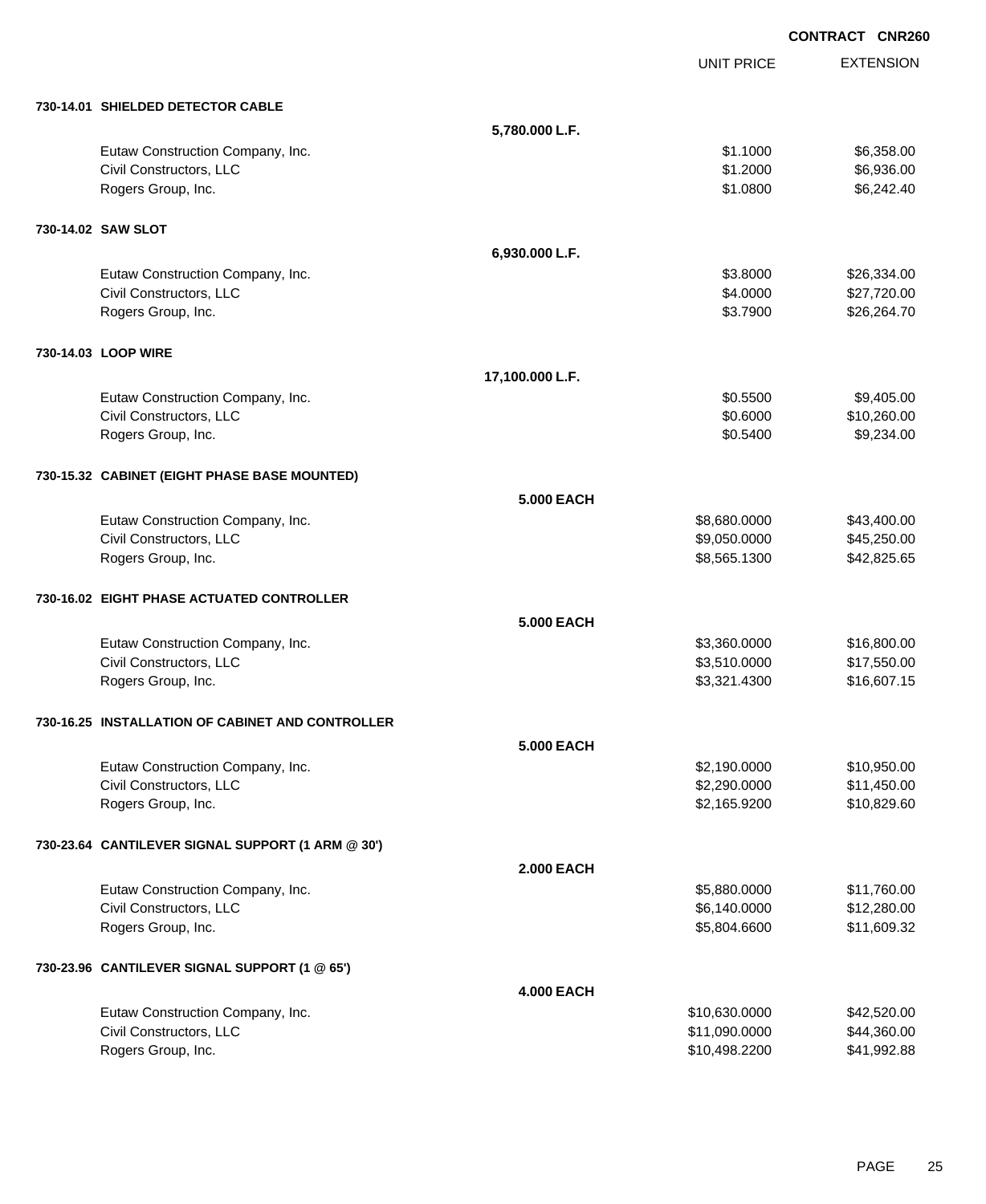|                                                         |                   | <b>UNIT PRICE</b> | <b>EXTENSION</b> |
|---------------------------------------------------------|-------------------|-------------------|------------------|
| 730-23.97 CANTILEVER SIGNAL SUPPORT (1 @ 50')           |                   |                   |                  |
|                                                         | <b>4.000 EACH</b> |                   |                  |
| Eutaw Construction Company, Inc.                        |                   | \$7,450.0000      | \$29,800.00      |
| Civil Constructors, LLC                                 |                   | \$7,770.0000      | \$31,080.00      |
| Rogers Group, Inc.                                      |                   | \$7,354.3800      | \$29,417.52      |
| 730-23.98 CANTILEVER SIGNAL SUPPORT (1 @ 60')           |                   |                   |                  |
|                                                         | 5.000 EACH        |                   |                  |
| Eutaw Construction Company, Inc.                        |                   | \$10,220.0000     | \$51,100.00      |
| Civil Constructors, LLC                                 |                   | \$10,660.0000     | \$53,300.00      |
| Rogers Group, Inc.                                      |                   | \$10,085.6000     | \$50,428.00      |
| 730-23.99 CANTILEVER SIGNAL SUPPORT (1 @ 55')           |                   |                   |                  |
|                                                         | 5.000 EACH        |                   |                  |
| Eutaw Construction Company, Inc.                        |                   | \$10,080.0000     | \$50,400.00      |
| Civil Constructors, LLC                                 |                   | \$9,300.0000      | \$46,500.00      |
| Rogers Group, Inc.                                      |                   | \$9,955.6600      | \$49,778.30      |
| 730-24.02 FOUNDATION (TRAFFIC SIGNAL CONTROLLER)        |                   |                   |                  |
|                                                         | 5.000 EACH        |                   |                  |
| Eutaw Construction Company, Inc.                        |                   | \$1,650.0000      | \$8,250.00       |
| Civil Constructors, LLC                                 |                   | \$1,600.0000      | \$8,000.00       |
| Rogers Group, Inc.                                      |                   | \$1,624.4400      | \$8,122.20       |
| 730-24.03 FOUNDATION - CANTILEVER SIGNAL SUPPORT,(      |                   |                   |                  |
|                                                         | 20,000 EACH       |                   |                  |
| Eutaw Construction Company, Inc.                        |                   | \$4,610.0000      | \$92,200.00      |
| Civil Constructors, LLC                                 |                   | \$4,350.0000      | \$87,000.00      |
| Rogers Group, Inc.                                      |                   | \$4,548.4300      | \$90,968.60      |
| 730-26.03 PEDESTRIAN SIGNAL HEAD, PUSHBUTTON & 12" SIGN |                   |                   |                  |
|                                                         | 36,000 EACH       |                   |                  |
| Eutaw Construction Company, Inc.                        |                   | \$1,270.0000      | \$45,720.00      |
| Civil Constructors, LLC                                 |                   | \$1,200.0000      | \$43,200.00      |
| Rogers Group, Inc.                                      |                   | \$1,256.2300      | \$45,224.28      |
| 730-26.06 PEDESTRIAN PUSHBUTTON POST                    |                   |                   |                  |
|                                                         | 36.000 EACH       |                   |                  |
| Eutaw Construction Company, Inc.                        |                   | \$1,320.0000      | \$47,520.00      |
| Civil Constructors, LLC                                 |                   | \$1,250.0000      | \$45,000.00      |
| Rogers Group, Inc.                                      |                   | \$1,299.5500      | \$46,783.80      |
| 730-35.06 BATTERY BACK-UP AND POWER CONDITIONER         |                   |                   |                  |
|                                                         | 5.000 EACH        |                   |                  |
| Eutaw Construction Company, Inc.                        |                   | \$6,540.0000      | \$32,700.00      |
| Civil Constructors, LLC                                 |                   | \$6,100.0000      | \$30,500.00      |
| Rogers Group, Inc.                                      |                   | \$6,458.7800      | \$32,293.90      |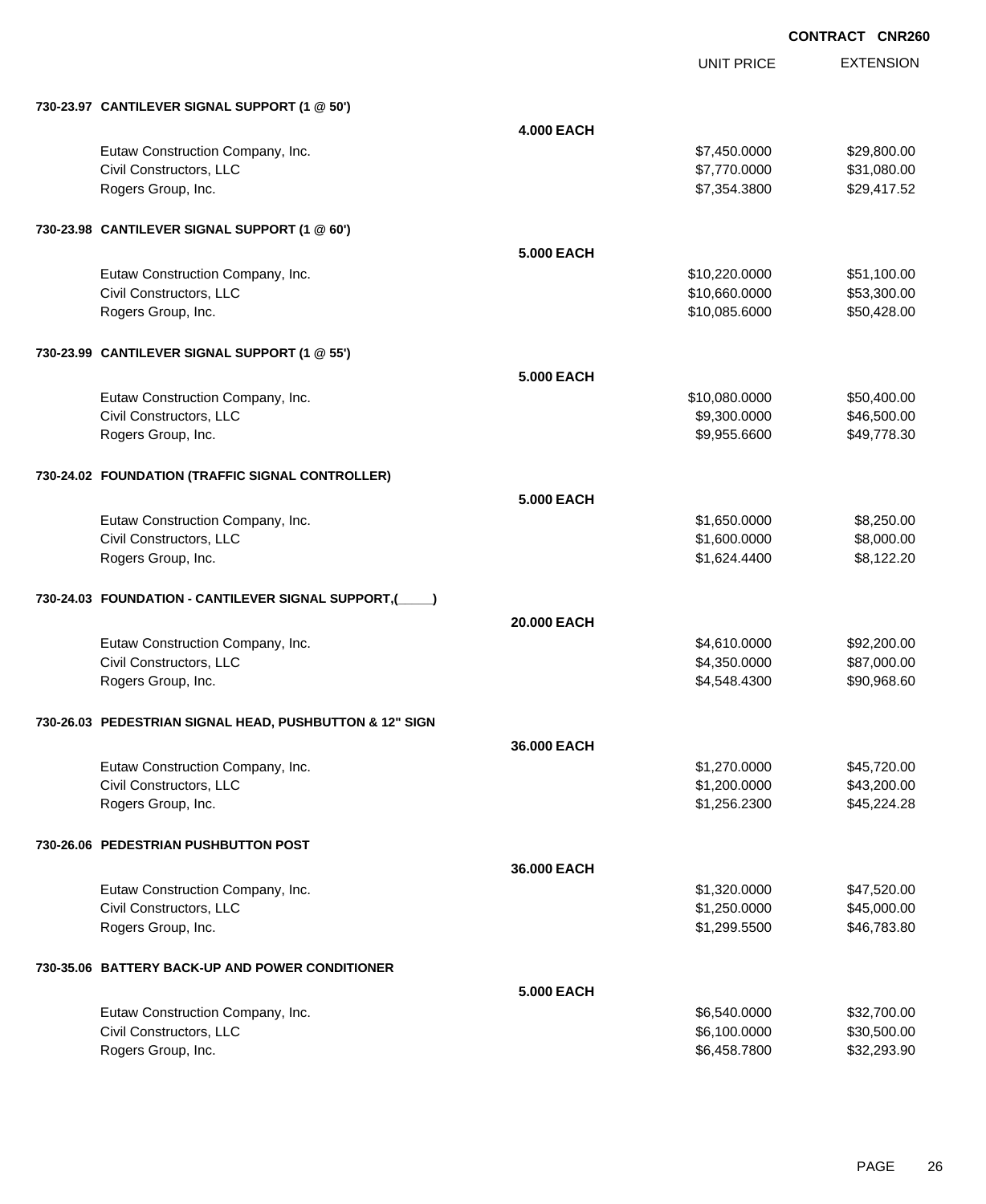|                                                    |                   |                   | <b>CONTRACT CNR260</b> |
|----------------------------------------------------|-------------------|-------------------|------------------------|
|                                                    |                   | <b>UNIT PRICE</b> | <b>EXTENSION</b>       |
| 740-10.03 GEOTEXTILE (TYPE III)(EROSION CONTROL)   |                   |                   |                        |
|                                                    | 10,576.000 S.Y.   |                   |                        |
| Eutaw Construction Company, Inc.                   |                   | \$3.8000          | \$40,188.80            |
| Civil Constructors, LLC                            |                   | \$3.1500          | \$33,314.40            |
| Rogers Group, Inc.                                 |                   | \$3.6500          | \$38,602.40            |
| 740-10.04 GEOTEXTILE (TYPE IV)(STABILIZATION)      |                   |                   |                        |
|                                                    | 400,000 S.Y.      |                   |                        |
| Eutaw Construction Company, Inc.                   |                   | \$1.7000          | \$680.00               |
| Civil Constructors, LLC                            |                   | \$1.8500          | \$740.00               |
| Rogers Group, Inc.                                 |                   | \$1.8100          | \$724.00               |
| 740-11.02 TEMPORARY SEDIMENT TUBE 12IN             |                   |                   |                        |
|                                                    | 30,725.000 L.F.   |                   |                        |
| Eutaw Construction Company, Inc.                   |                   | \$3.0000          | \$92,175.00            |
| Civil Constructors, LLC                            |                   | \$2.4000          | \$73,740.00            |
| Rogers Group, Inc.                                 |                   | \$2.3400          | \$71,896.50            |
| 740-11.03 TEMPORARY SEDIMENT TUBE 18IN             |                   |                   |                        |
|                                                    | 37,540.000 L.F.   |                   |                        |
| Eutaw Construction Company, Inc.                   |                   | \$3.5000          | \$131,390.00           |
| Civil Constructors, LLC                            |                   | \$3.3500          | \$125,759.00           |
| Rogers Group, Inc.                                 |                   | \$3.8200          | \$143,402.80           |
| 801-01.04 SEEDING (WILDFLOWER MIXTURE)             |                   |                   |                        |
|                                                    | <b>0.200 UNIT</b> |                   |                        |
| Eutaw Construction Company, Inc.                   |                   | \$1,100.0000      | \$220.00               |
| Civil Constructors, LLC                            |                   | \$15,600.0000     | \$3,120.00             |
| Rogers Group, Inc.                                 |                   | \$212.3500        | \$42.47                |
| 801-01.07 TEMPORARY SEEDING (WITH MULCH)           |                   |                   |                        |
|                                                    | 1,285.000 UNIT    |                   |                        |
| Eutaw Construction Company, Inc.                   |                   | \$21.0000         | \$26,985.00            |
| Civil Constructors, LLC                            |                   | \$31.5000         | \$40,477.50            |
| Rogers Group, Inc.                                 |                   | \$31.8500         | \$40,927.25            |
| 801-01.30 COVER CROP SEED MIX (RIPZN/FLPL) W/MULCH |                   |                   |                        |
|                                                    | <b>0.200 UNIT</b> |                   |                        |
| Eutaw Construction Company, Inc.                   |                   | \$40.0000         | \$8.00                 |
| Civil Constructors, LLC                            |                   | \$8,250.0000      | \$1,650.00             |
| Rogers Group, Inc.                                 |                   | \$212.3500        | \$42.47                |
| 801-01.65 TEMPORARY MULCH                          |                   |                   |                        |
|                                                    | 1,285.000 UNIT    |                   |                        |
| Eutaw Construction Company, Inc.                   |                   | \$12.0000         | \$15,420.00            |
| Civil Constructors, LLC                            |                   | \$21.2500         | \$27,306.25            |
| Rogers Group, Inc.                                 |                   | \$21.2300         | \$27,280.55            |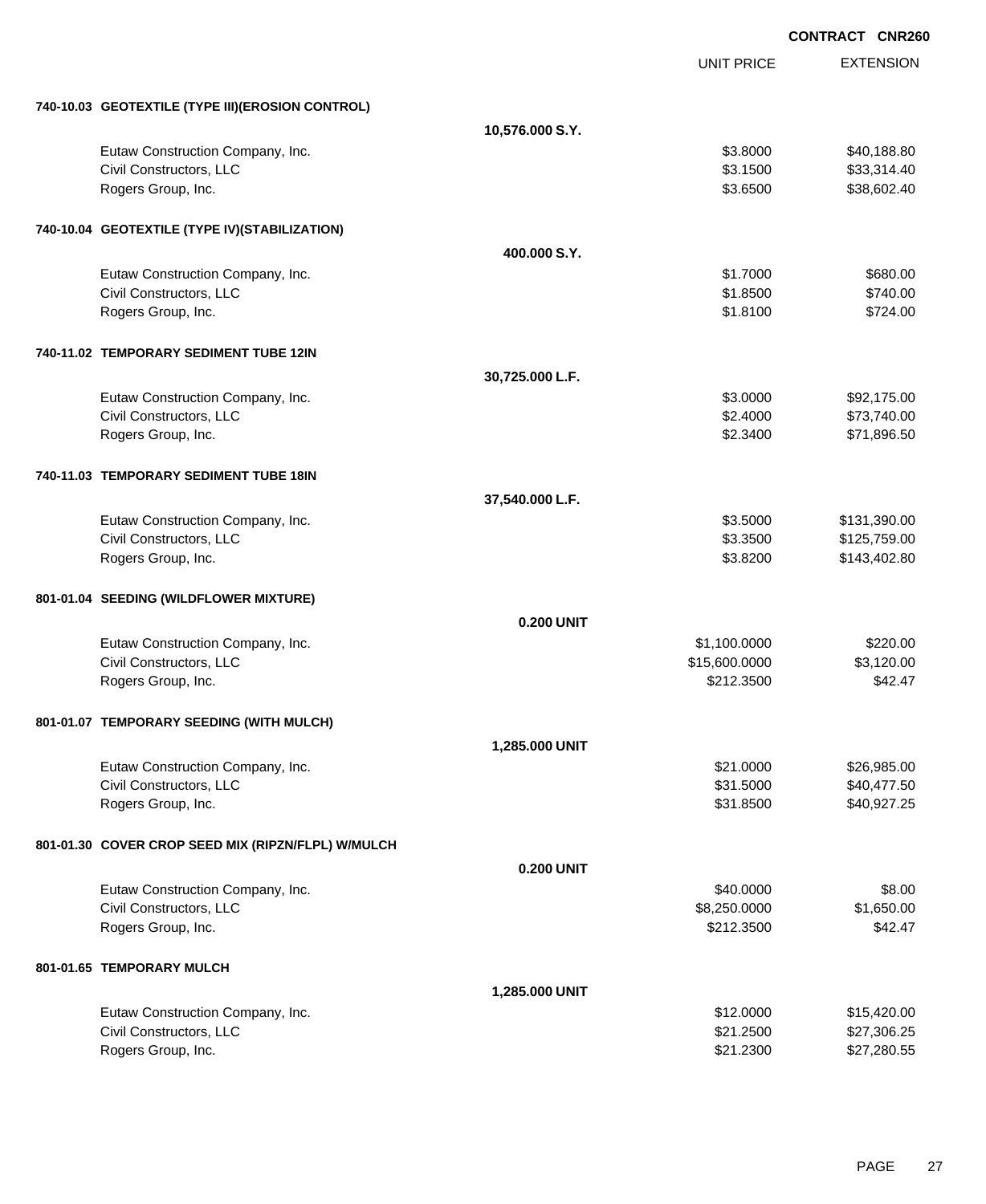EXTENSION **CONTRACT CNR260** UNIT PRICE **801-02 SEEDING (WITHOUT MULCH) 1,285.000 UNIT** Eutaw Construction Company, Inc. 6. The Construction Company, Inc. 6. The Construction Company, Inc. 6. The Construction Company, Inc. 6. The Construction Company, Inc. 6. The Construction Company, Inc. 6. The Construction Civil Constructors, LLC 60000 \$20,560.00 Rogers Group, Inc. \$15.9300 \$20,470.05 **801-03 WATER (SEEDING & SODDING) 103.000 M.G.** Eutaw Construction Company, Inc. 6. The Construction Company, Inc. 6. The Construction Company, Inc. 6. The Construction Company, Inc. 6. The Construction Company, Inc. 6. The Construction Company, Inc. 6. The Construction Civil Constructors, LLC 65,407.50 Rogers Group, Inc. \$5468.27 **802-02.30 CUTTINGS: SALIX NIGRA (18IN-24IN LENGTH) 49.000 EACH** Eutaw Construction Company, Inc. **69.0000** \$441.00 Civil Constructors, LLC 6362.60 Rogers Group, Inc. \$10.6200 \$520.38 **802-02.32 CUTTINGS: CORNUS AMOMUM (18IN-24IN) 49.000 EACH** Eutaw Construction Company, Inc. 6441.00 Civil Constructors, LLC 6362.60 Rogers Group, Inc. \$10.6200 \$520.38 **802-02.33 CUTTINGS: SAMBUCUS CANADENSIS (18IN-24IN) 49.000 EACH** Eutaw Construction Company, Inc. 6441.00 Civil Constructors, LLC 6362.60 Rogers Group, Inc. \$10.6200 \$520.38 **802-02.36 CUTTINGS: CORNUS SERICEA (18IN-24IN) 49.000 EACH** Eutaw Construction Company, Inc. **69.000 \$441.00** \$441.00 Civil Constructors, LLC 6362.60 Rogers Group, Inc. \$10.6200 \$520.38 **802-03.01 SHRUBS (BLACKHAW SEEDLING B.R.) 7.000 EACH** Eutaw Construction Company, Inc. 67.90 and the state of the state of the state of the state of the state of the state of the state of the state of the state of the state of the state of the state of the state of the state Civil Constructors, LLC 6147.00 Rogers Group, Inc. \$10.6200 \$74.34 **802-03.02 SHRUBS (CAROLINA BUCKTHORN SEEDLING B.R.) 7.000 EACH** Eutaw Construction Company, Inc. 67.90 and the state of the state of the state of the state of the state of the state of the state of the state of the state of the state of the state of the state of the state of the state Civil Constructors, LLC 6147.00 Rogers Group, Inc. \$10.6200 \$74.34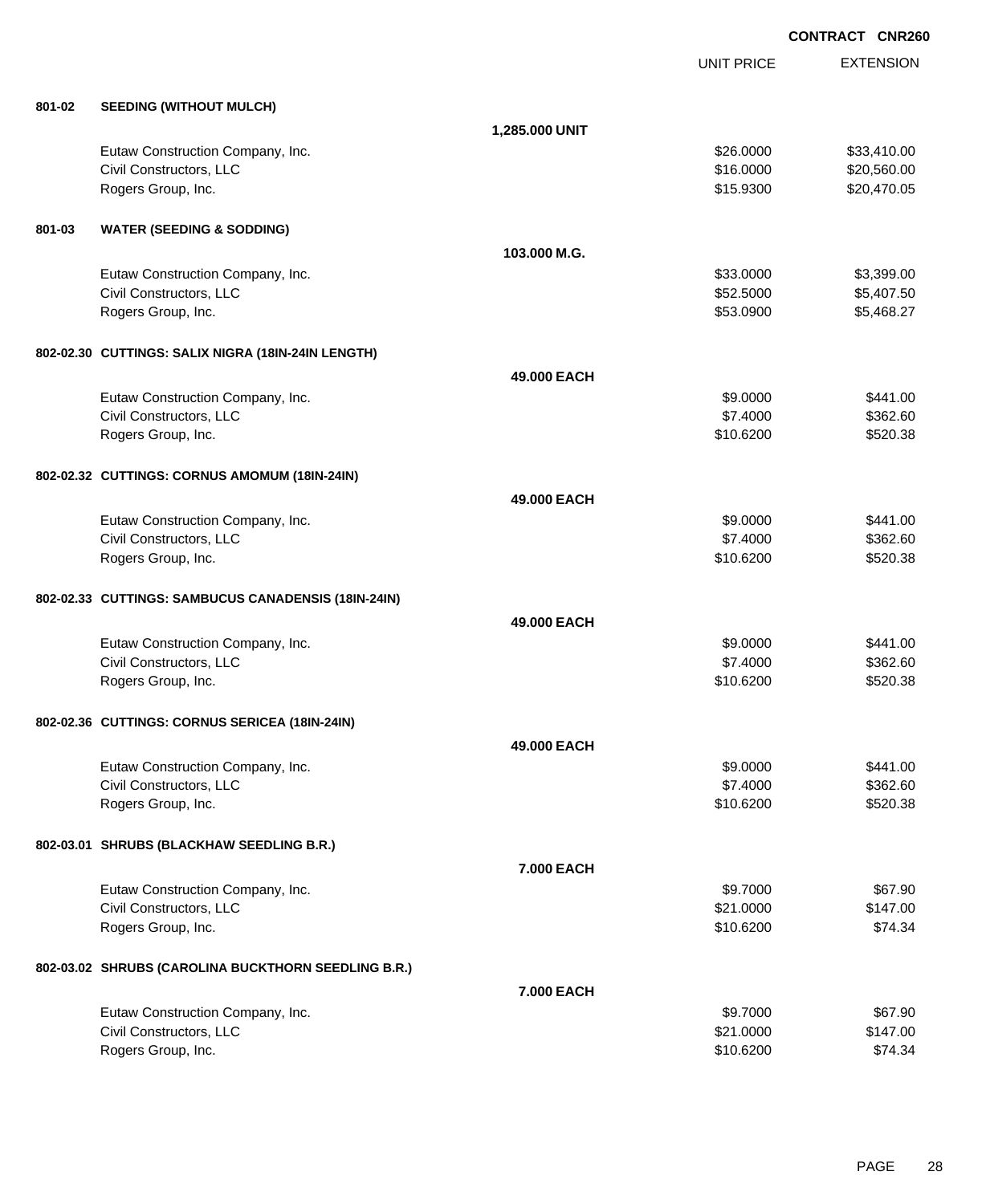|                                                                  |                    | <b>CONTRACT CNR260</b> |                  |
|------------------------------------------------------------------|--------------------|------------------------|------------------|
|                                                                  |                    | <b>UNIT PRICE</b>      | <b>EXTENSION</b> |
| 802-03.03 SHRUBS (BLADDERNUT SEEDLING B.R.)                      |                    |                        |                  |
|                                                                  | 7.000 EACH         |                        |                  |
| Eutaw Construction Company, Inc.                                 |                    | \$10.7500              | \$75.25          |
| Civil Constructors, LLC                                          |                    | \$21.0000              | \$147.00         |
| Rogers Group, Inc.                                               |                    | \$10.6200              | \$74.34          |
| 802-12.02 ACER RUBRUM (RED MAPLE SEEDLNG B.R.)                   |                    |                        |                  |
|                                                                  | <b>5.000 EACH</b>  |                        |                  |
| Eutaw Construction Company, Inc.                                 |                    | \$14.2500              | \$71.25          |
| Civil Constructors, LLC                                          |                    | \$21.0000              | \$105.00         |
| Rogers Group, Inc.                                               |                    | \$10.6200              | \$53.10          |
| 802-12.17 JUGLANS NIGRA (BLACK WALNUT SEEDLNG B.R.)              |                    |                        |                  |
|                                                                  | 8.000 EACH         |                        |                  |
| Eutaw Construction Company, Inc.                                 |                    | \$16.5000              | \$132.00         |
| Civil Constructors, LLC                                          |                    | \$21.0000              | \$168.00         |
| Rogers Group, Inc.                                               |                    | \$10.6200              | \$84.96          |
| 802-12.18 LIQUIDAMBER STYRACIFLUA (SWEETGUM SEEDLNG B.R.)        |                    |                        |                  |
|                                                                  | <b>5.000 EACH</b>  |                        |                  |
| Eutaw Construction Company, Inc.                                 |                    | \$14.2500              | \$71.25          |
| Civil Constructors, LLC                                          |                    | \$21.0000              | \$105.00         |
| Rogers Group, Inc.                                               |                    | \$10.6200              | \$53.10          |
| 802-12.26 PLATANUS OCCIDENTALIS (SYCAMORE SEEDLNG B.R.)          |                    |                        |                  |
|                                                                  | 8.000 EACH         |                        |                  |
| Eutaw Construction Company, Inc.                                 |                    | \$14.2500              | \$114.00         |
| Civil Constructors, LLC                                          |                    | \$21.0000              | \$168.00         |
| Rogers Group, Inc.                                               |                    | \$10.6200              | \$84.96          |
| 802-12.44 ULMUS AMERICANA (AMERICAN ELM SEEDLNG B.R.)            |                    |                        |                  |
|                                                                  | <b>5.000 EACH</b>  |                        |                  |
| Eutaw Construction Company, Inc.                                 |                    | \$14.2500              | \$71.25          |
| Civil Constructors, LLC                                          |                    | \$21.0000              | \$105.00         |
| Rogers Group, Inc.                                               |                    | \$10.6200              | \$53.10          |
| 802-12.45 CARPINUS CAROLINIANA (AMERICAN HORNBEAM SEEDLING B.R.) |                    |                        |                  |
|                                                                  | 7.000 EACH         |                        |                  |
| Eutaw Construction Company, Inc.                                 |                    | \$14.2500              | \$99.75          |
| Civil Constructors, LLC                                          |                    | \$21.0000              | \$147.00         |
| Rogers Group, Inc.                                               |                    | \$10.6200              | \$74.34          |
| 802-12.46 QUERCUS SHUMARDII (SHUMARD OAK SEEDLING B.R.)          |                    |                        |                  |
|                                                                  | <b>10.000 EACH</b> |                        |                  |
| Eutaw Construction Company, Inc.                                 |                    | \$16.5000              | \$165.00         |
| Civil Constructors, LLC                                          |                    | \$21.0000              | \$210.00         |
| Rogers Group, Inc.                                               |                    | \$10.6200              | \$106.20         |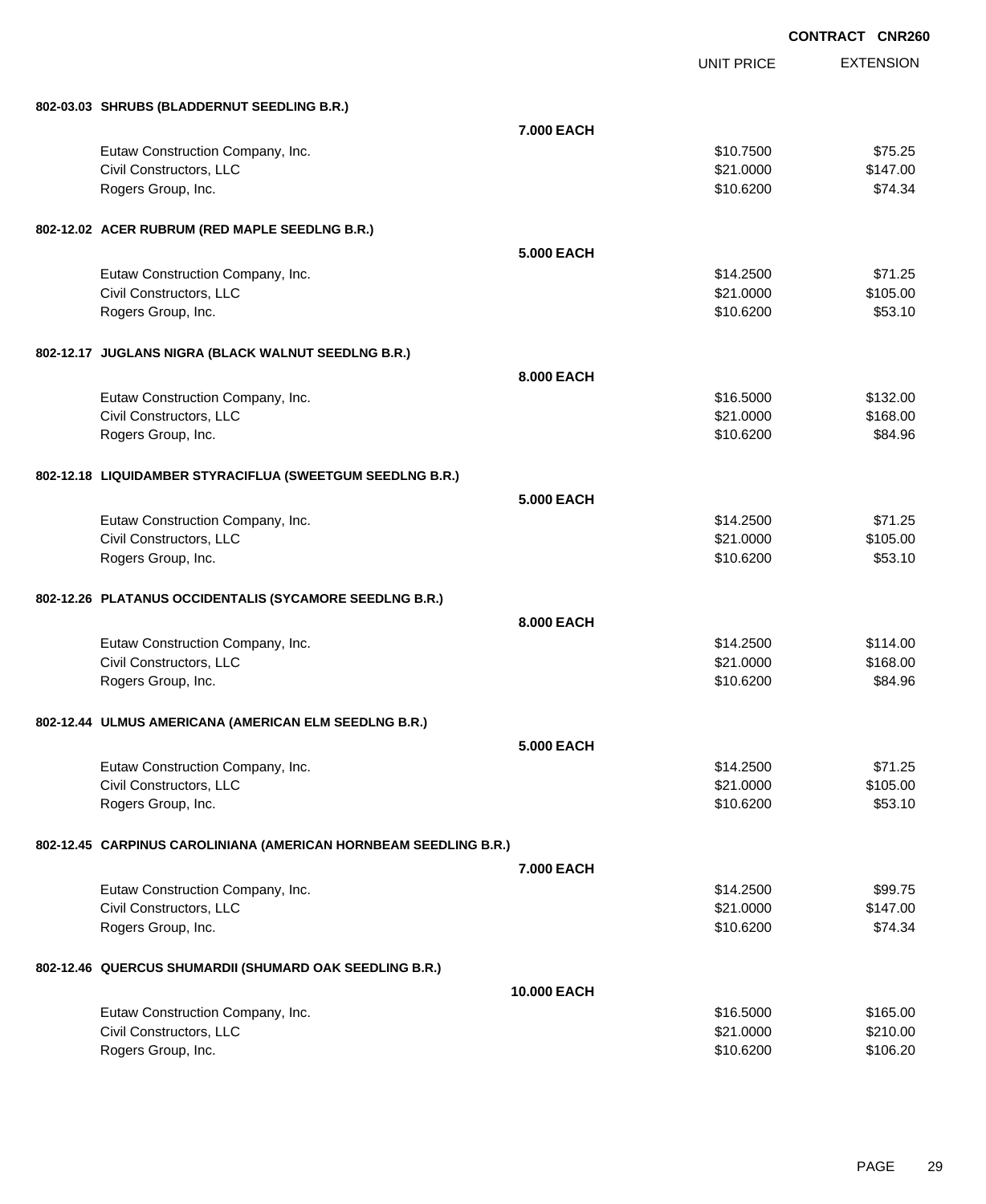|        |                                                              |                    | <b>CONTRACT CNR260</b> |                  |
|--------|--------------------------------------------------------------|--------------------|------------------------|------------------|
|        |                                                              |                    | <b>UNIT PRICE</b>      | <b>EXTENSION</b> |
|        | 802-12.55 CARYA LACINIOSA (SHELLBARK HICKORY SEEDLING B.R.)  |                    |                        |                  |
|        |                                                              | <b>10.000 EACH</b> |                        |                  |
|        | Eutaw Construction Company, Inc.                             |                    | \$14.2500              | \$142.50         |
|        | Civil Constructors, LLC                                      |                    | \$21.0000              | \$210.00         |
|        | Rogers Group, Inc.                                           |                    | \$10.6200              | \$106.20         |
|        | 802-13.66 CORNUS DRUMMONDII (ROUGH LEAF DOGWOOD SDLING B.R.) |                    |                        |                  |
|        |                                                              | <b>7.000 EACH</b>  |                        |                  |
|        | Eutaw Construction Company, Inc.                             |                    | \$14.2500              | \$99.75          |
|        | Civil Constructors, LLC                                      |                    | \$21.0000              | \$147.00         |
|        | Rogers Group, Inc.                                           |                    | \$10.6200              | \$74.34          |
| 803-01 | <b>SODDING (NEW SOD)</b>                                     |                    |                        |                  |
|        |                                                              | 60,530.000 S.Y.    |                        |                  |
|        | Eutaw Construction Company, Inc.                             |                    | \$3.1000               | \$187,643.00     |
|        | Civil Constructors, LLC                                      |                    | \$3.1500               | \$190,669.50     |
|        | Rogers Group, Inc.                                           |                    | \$3.1900               | \$193,090.70     |
|        | 805-01.01 TURF REINFORCEMENT MAT (CLASS I)                   |                    |                        |                  |
|        |                                                              | 4,401.000 S.Y.     |                        |                  |
|        | Eutaw Construction Company, Inc.                             |                    | \$3.9000               | \$17,163.90      |
|        | Civil Constructors, LLC                                      |                    | \$4.2500               | \$18,704.25      |
|        | Rogers Group, Inc.                                           |                    | \$4.2500               | \$18,704.25      |
|        | 805-01.02 TURF REINFORCEMENT MAT (CLASS II)                  |                    |                        |                  |
|        |                                                              | 7.000 S.Y.         |                        |                  |
|        | Eutaw Construction Company, Inc.                             |                    | \$3.1000               | \$21.70          |
|        | Civil Constructors, LLC                                      |                    | \$4.7500               | \$33.25          |
|        | Rogers Group, Inc.                                           |                    | \$4.7800               | \$33.46          |
|        | 805-12.01 EROSION CONTROL BLANKET (TYPE I)                   |                    |                        |                  |
|        |                                                              | 57,105.000 S.Y.    |                        |                  |
|        | Eutaw Construction Company, Inc.                             |                    | \$1.0000               | \$57,105.00      |
|        | Civil Constructors, LLC                                      |                    | \$0.9000               | \$51,394.50      |
|        | Rogers Group, Inc.                                           |                    | \$0.9000               | \$51,394.50      |
|        | 806-02.03 PROJECT MOWING                                     |                    |                        |                  |
|        |                                                              | 6.000 CYCL         |                        |                  |
|        | Eutaw Construction Company, Inc.                             |                    | \$2,690.0000           | \$16,140.00      |
|        | Civil Constructors, LLC                                      |                    | \$2,600.0000           | \$15,600.00      |
|        | Rogers Group, Inc.                                           |                    | \$2,654.3200           | \$15,925.92      |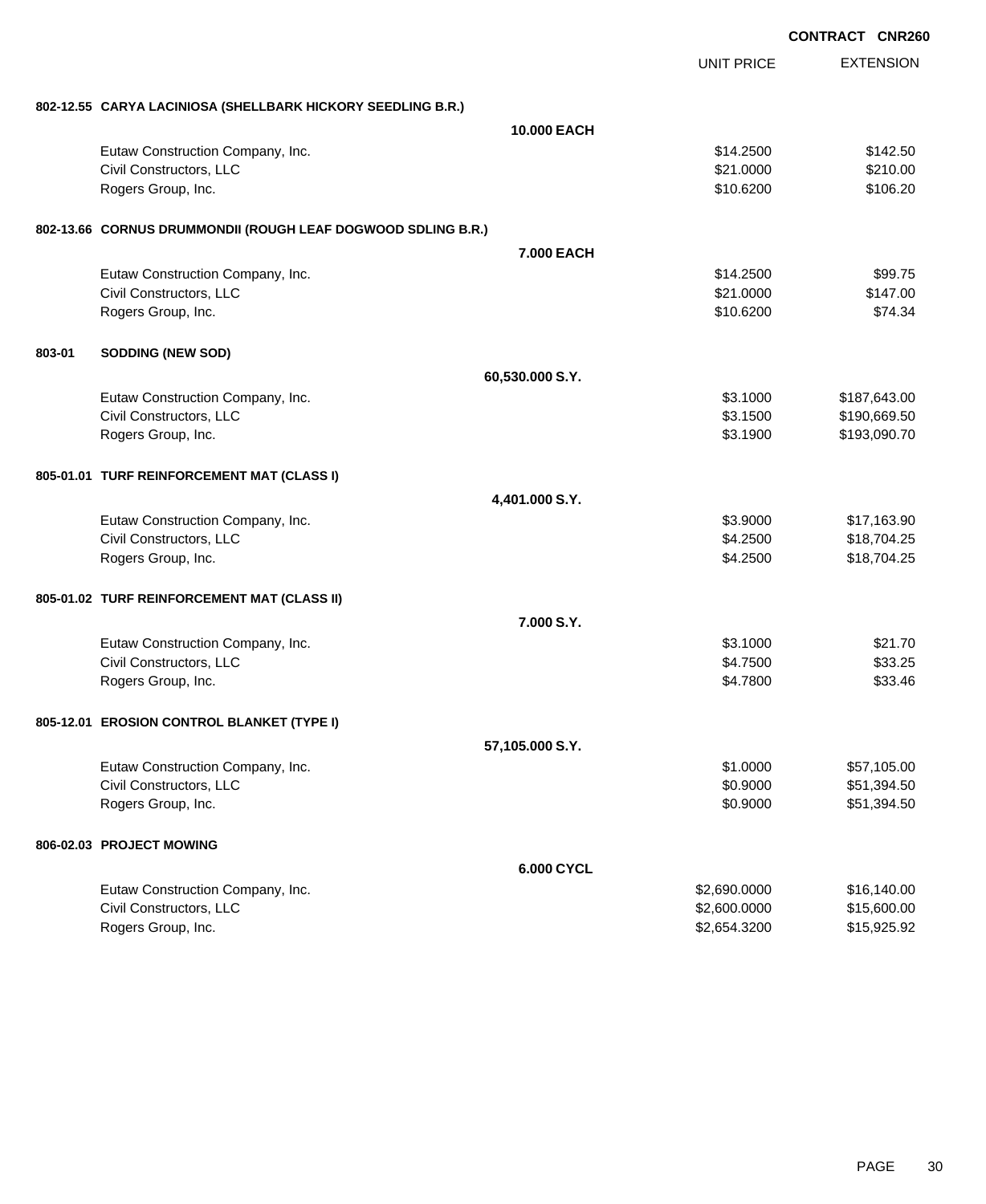EXTENSION **CONTRACT CNR260** UNIT PRICE **BRIDGE CATEGORY 202-04.01 REMOVAL OF STRUCTURES (SEE PLANS) 1.000 LS** Eutaw Construction Company, Inc. 6. The Construction Company, Inc. 6. The Construction Company, Inc. 6. The Construction Company, Inc. 6. The Construction Company, Inc. 6. The Construction Company, Inc. 6. The Construction Civil Constructors, LLC 654,250.000 \$54,250.000 \$54,250.000 \$54,250.000 Rogers Group, Inc. \$38,345.2200 \$38,345.2200 \$38,345.2200 \$38,345.2200 \$38,345.22 **204-11 BRIDGE EXCAVATION (UNCLASSIFIED) 50.000 C.Y.** Eutaw Construction Company, Inc. 6. The Construction Company, Inc. 6. The Construction Company, Inc. 6. The Construction Company, Inc. 6. The Construction Company, Inc. 6. The Construction Company, Inc. 6. The Construction Civil Constructors, LLC 687.000 \$3,350.00 Rogers Group, Inc. \$56.2200 \$2,811.00 **204-14 CORE DRILLING FOR PILES(ROCK) 102.000 L.F.** Eutaw Construction Company, Inc. 6. The Construction Company, Inc. 6. The Construction Company, Inc. 6. The Construction Company, Inc. 6. The Construction Company, Inc. 6. The Construction Company, Inc. 6. The Construction Civil Constructors, LLC 637,230.00 Rogers Group, Inc. \$31,735.26 **204-15 CORE DRILLING FOR PILES(SOIL) 84.000 L.F.** Eutaw Construction Company, Inc. 6. The Construction Company, Inc. 6. The Construction Company, Inc. 6. The Construction Company, Inc. 6. The Construction Company, Inc. 6. The Construction Company, Inc. 6. The Construction Civil Constructors, LLC 664.0000 \$7,896.00 Rogers Group, Inc. \$131.0000 \$11,004.00 **303-01.02 GRANULAR BACKFILL (BRIDGES) 33.000 TON** Eutaw Construction Company, Inc. 6. The Construction Company, Inc. 6. The Construction Company, Inc. 6. The Construction Company, Inc. 6. The Construction Company, Inc. 6. The Construction Company, Inc. 6. The Construction Civil Constructors, LLC 61,716.00 Rogers Group, Inc. \$1,599.18 \$1,599.18 \$1,599.18 **604-02.03 EPOXY COATED REINFORCING STEEL 30,307.000 LB.** Eutaw Construction Company, Inc. 6. The Construction Company, Inc. 6. The Construction Company, Inc. 6. The Construction Company, Inc. 6. The Construction Company, Inc. 6. The Construction Company, Inc. 6. The Construction Civil Constructors, LLC 643,945.15 Rogers Group, Inc. \$33,034.63 **604-03.01 CLASS A CONCRETE (BRIDGES) 102.000 C.Y.** Eutaw Construction Company, Inc. 6. The Construction Company, Inc. 6. The Construction Company, Inc. 6. The Construction Company, Inc. 6. The Construction Company, Inc. 6. The Construction Company, Inc. 6. The Construction Civil Constructors, LLC 6.6 and 2.6 and 2.6 and 2.6 and 2.6 and 2.6 and 2.6 and 2.7 and 2.7 and 2.800.000 \$142,800.00 Rogers Group, Inc. \$66,468.30 **604-03.02 STEEL BAR REINFORCEMENT (BRIDGES) 9,220.000 LB.** Eutaw Construction Company, Inc. 6. 2008.00 \$12,908.00 \$1.4000 \$1.4000 \$12,908.00 Civil Constructors, LLC 6. 2012. The set of the set of the set of the set of the set of the set of the set of the set of the set of the set of the set of the set of the set of the set of the set of the set of the set of th Rogers Group, Inc. \$8,205.80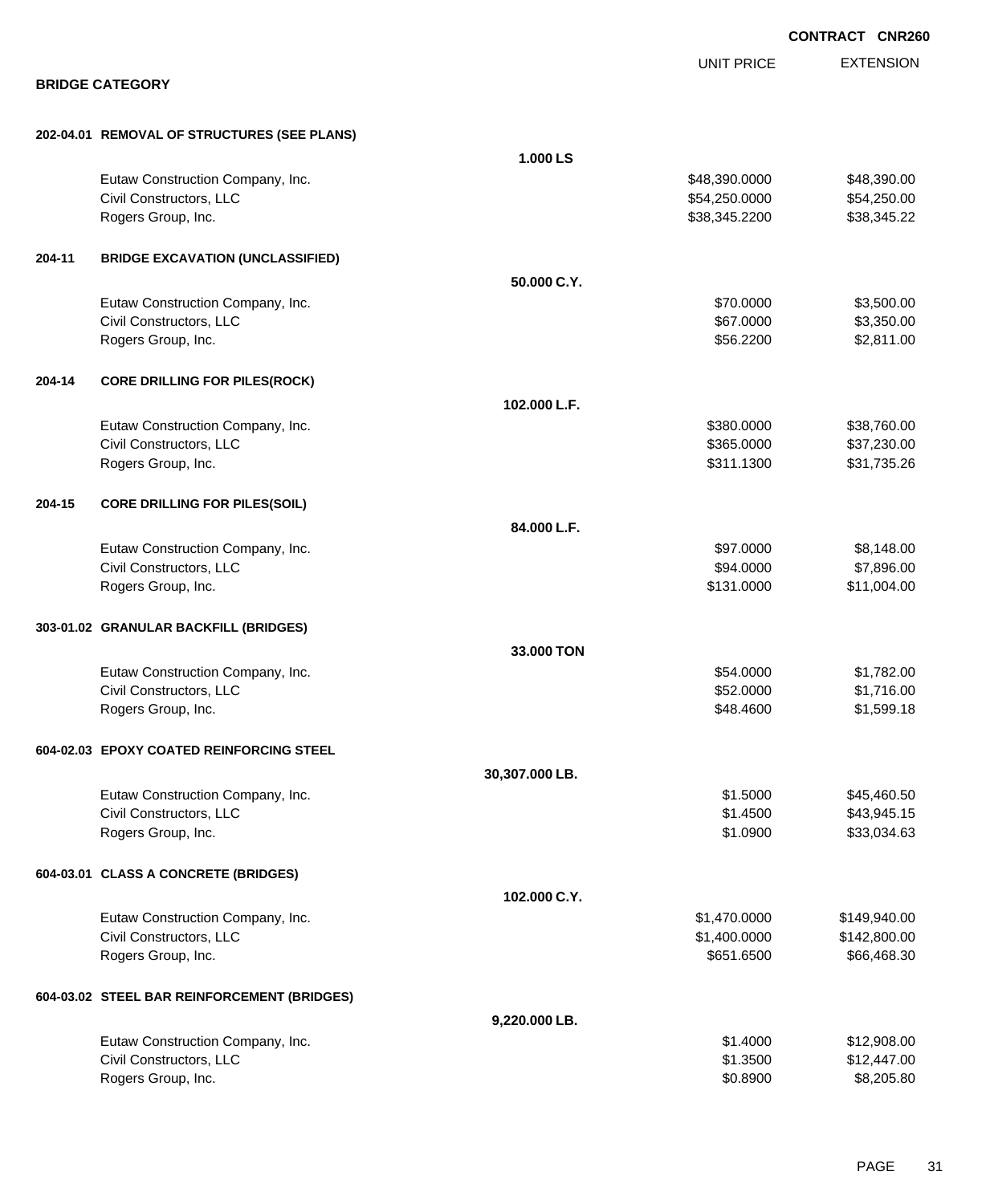|                                                        |                |                   | <b>CONTRACT CNR260</b> |
|--------------------------------------------------------|----------------|-------------------|------------------------|
|                                                        |                | <b>UNIT PRICE</b> | <b>EXTENSION</b>       |
| 604-03.09 CLASS D CONCRETE (BRIDGE DECK)               |                |                   |                        |
|                                                        | 113.000 C.Y.   |                   |                        |
| Eutaw Construction Company, Inc.                       |                | \$1,340.0000      | \$151,420.00           |
| Civil Constructors, LLC                                |                | \$1,300.0000      | \$146,900.00           |
| Rogers Group, Inc.                                     |                | \$737.4900        | \$83,336.37            |
| 604-04.01 APPLIED TEXTURE FINISH (NEW STRUCTURES)      |                |                   |                        |
|                                                        | 1,933.000 S.Y. |                   |                        |
| Eutaw Construction Company, Inc.                       |                | \$13.5000         | \$26,095.50            |
| Civil Constructors, LLC                                |                | \$13.0000         | \$25,129.00            |
| Rogers Group, Inc.                                     |                | \$7.7400          | \$14,961.42            |
| 604-05.31 BRIDGE DECK GROOVING (MECHANICAL)            |                |                   |                        |
|                                                        | 499.000 S.Y.   |                   |                        |
| Eutaw Construction Company, Inc.                       |                | \$16.2500         | \$8,108.75             |
| Civil Constructors, LLC                                |                | \$15.5000         | \$7,734.50             |
| Rogers Group, Inc.                                     |                | \$23.3400         | \$11,646.66            |
| 604-07.01 RETAINING WALL (BRIDGE RETAINING WALL NO. 1) |                |                   |                        |
|                                                        | 626,000 S.F.   |                   |                        |
| Eutaw Construction Company, Inc.                       |                | \$220.0000        | \$137,720.00           |
| Civil Constructors, LLC                                |                | \$210.0000        | \$131,460.00           |
| Rogers Group, Inc.                                     |                | \$190.3500        | \$119,159.10           |
| 604-07.02 RETAINING WALL (BRIDGE RETAINING WALL NO. 2) |                |                   |                        |
|                                                        | 811.000 S.F.   |                   |                        |
| Eutaw Construction Company, Inc.                       |                | \$180.0000        | \$145,980.00           |
| Civil Constructors, LLC                                |                | \$170.0000        | \$137,870.00           |
| Rogers Group, Inc.                                     |                | \$112.8100        | \$91,488.91            |
| 604-07.03 RETAINING WALL (RETAINING WALL NO. 1)        |                |                   |                        |
|                                                        | 388,000 S.F.   |                   |                        |
| Eutaw Construction Company, Inc.                       |                | \$180.0000        | \$69,840.00            |
| Civil Constructors, LLC                                |                | \$70.0000         | \$27,160.00            |
| Rogers Group, Inc.                                     |                | \$130.3000        | \$50,556.40            |
| 604-07.04 RETAINING WALL (RETAINING WALL NO.2)         |                |                   |                        |
|                                                        | 3,610.000 S.F. |                   |                        |
| Eutaw Construction Company, Inc.                       |                | \$70.0000         | \$252,700.00           |
| Civil Constructors, LLC                                |                | \$72.0000         | \$259,920.00           |
| Rogers Group, Inc.                                     |                | \$116.9000        | \$422,009.00           |
| 604-07.05 RETAINING WALL (RETAINING WALL NO.3)         |                |                   |                        |
|                                                        | 2,497.000 S.F. |                   |                        |
| Eutaw Construction Company, Inc.                       |                | \$74.0000         | \$184,778.00           |
| Civil Constructors, LLC                                |                | \$88.0000         | \$219,736.00           |
| Rogers Group, Inc.                                     |                | \$122.9100        | \$306,906.27           |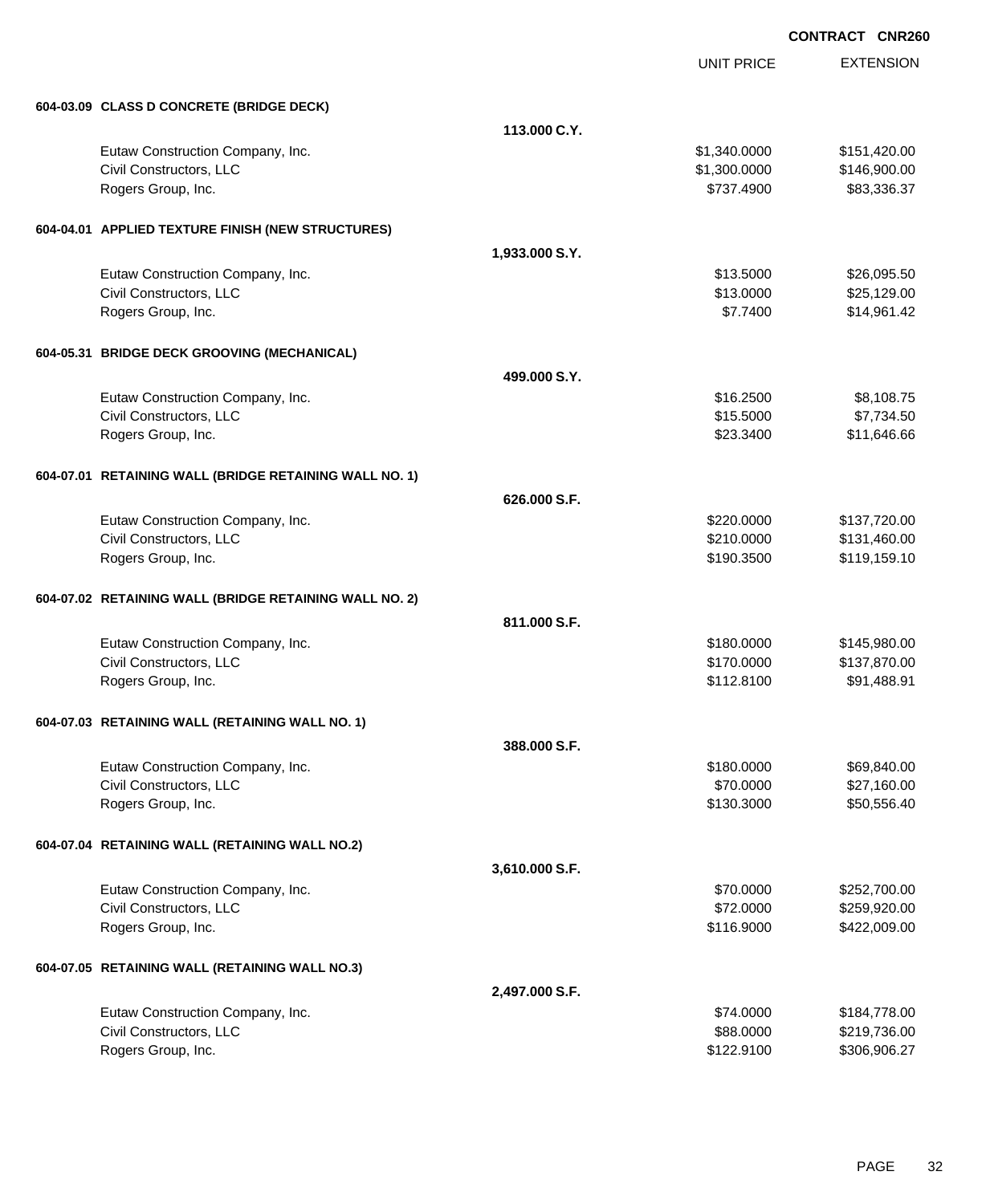**EXTENSION CONTRACT CNR260** UNIT PRICE **604-07.06 RETAINING WALL (RETAINING WALL NO.4) 5,823.000 S.F.** Eutaw Construction Company, Inc. 640,530.00 \$640,530.00 Civil Constructors, LLC 6. 2000 \$425,079.00 Rogers Group, Inc. \$98.7700 \$575,137.71 **606-02.03 STEEL PILES (10 INCH) 282.000 L.F.** Eutaw Construction Company, Inc. 6. 2013. The state of the state of the state of the state of the state of the state of the state of the state of the state of the state of the state of the state of the state of the state o Civil Constructors, LLC 620,304.00 Rogers Group, Inc. \$21,150.00 \$21,150.00 **606-02.06 PILE TIPS (STEEL PILES, 10 INCH) 17.000 EACH** Eutaw Construction Company, Inc. 6. The Construction Company, Inc. 6. The Construction Company, Inc. 6. The Construction Company, Inc. 6. The Construction Company, Inc. 6. The Construction Company, Inc. 6. The Construction Civil Constructors, LLC 6884.00 Rogers Group, Inc. \$126.0500 \$2,142.85 **615-02.04 PRESTRESSED CONCRETE BOX BEAM (27" X 36") 395.000 L.F.** Eutaw Construction Company, Inc. 6. The Construction Company, Inc. 6. The Construction Company, Inc. 6. The Construction Company, Inc. 6. The Construction Company, Inc. 6. The Construction Company, Inc. 6. The Construction Civil Constructors, LLC \$255.0000 \$100,725.00 Rogers Group, Inc. \$247.3500 \$97,703.25 **620-05 CONCRETE PARAPET WITH STRUCTURAL TUBING 182.000 L.F.** Eutaw Construction Company, Inc. 6. The Construction Company, Inc. 6. The Construction Company, Inc. 6. The Construction Company, Inc. 6. The Construction Company, Inc. 6. The Construction Company, Inc. 6. The Construction Civil Constructors, LLC 631,850.00 Rogers Group, Inc. \$69,376.58 \$69,376.58 \$69,376.58 \$581.1900 **710-09.01 6" PERFORATED PIPE WITH VERTICAL DRAIN SYSTEM 168.000 L.F.** Eutaw Construction Company, Inc. 6. The Construction Company, Inc. 6. The Construction Company, Inc. 6. The Construction Company, Inc. 6. The Construction Company, Inc. 6. The Construction Company, Inc. 6. The Construction Civil Constructors, LLC 66 and the state of the state of the state of the state of the state of the state of the state of the state of the state of the state of the state of the state of the state of the state of the state Rogers Group, Inc. \$2,744.72 **710-09.02 6" PIPE UNDERDRAIN 20.000 L.F.** Eutaw Construction Company, Inc. 6640.00 \$640.00

Civil Constructors, LLC 6630.00 Rogers Group, Inc. \$142.40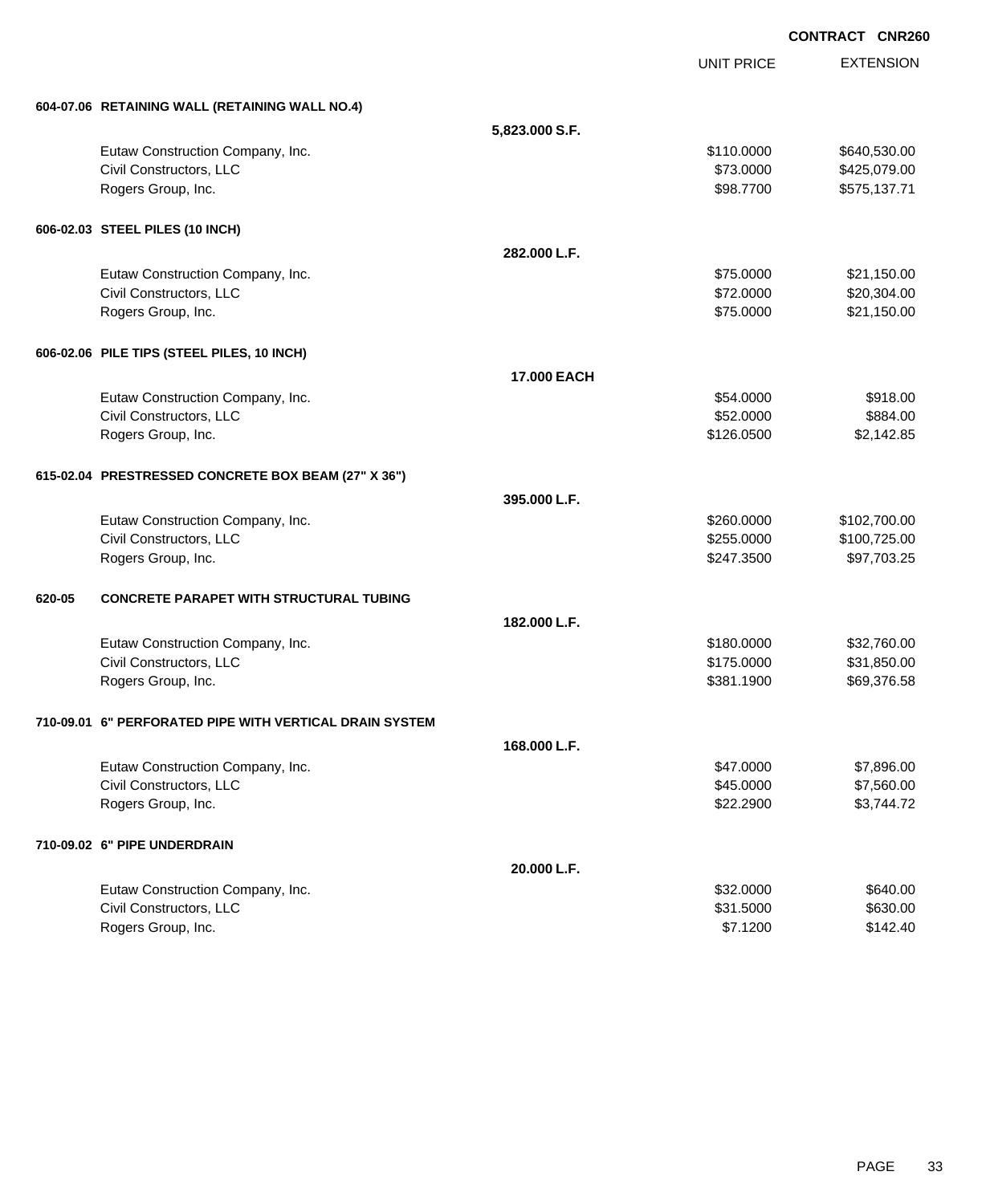|                                            |                 |                   | <b>CONTRACT CNR260</b> |
|--------------------------------------------|-----------------|-------------------|------------------------|
|                                            |                 | <b>UNIT PRICE</b> | <b>EXTENSION</b>       |
| <b>UTILITY CATEGORY</b>                    |                 |                   |                        |
| 791-03.02 2IN HDPE GAS MAIN                |                 |                   |                        |
|                                            | 862.000 L.F.    |                   |                        |
| Eutaw Construction Company, Inc.           |                 | \$48.0000         | \$41,376.00            |
| Civil Constructors, LLC                    |                 | \$31.0000         | \$26,722.00            |
| Rogers Group, Inc.                         |                 | \$50.9700         | \$43,936.14            |
| 791-03.04 4IN HDPE GAS MAIN                |                 |                   |                        |
|                                            | 513.000 L.F.    |                   |                        |
| Eutaw Construction Company, Inc.           |                 | \$54.0000         | \$27,702.00            |
| Civil Constructors, LLC                    |                 | \$35.0000         | \$17,955.00            |
| Rogers Group, Inc.                         |                 | \$56.2800         | \$28,871.64            |
| 791-03.05 6IN HDPE GAS MAIN                |                 |                   |                        |
|                                            | 17,110.000 L.F. |                   |                        |
| Eutaw Construction Company, Inc.           |                 | \$69.0000         | \$1,180,590.00         |
| Civil Constructors, LLC                    |                 | \$43.0000         | \$735,730.00           |
| Rogers Group, Inc.                         |                 | \$72.2000         | \$1,235,342.00         |
| 791-04.02 HDD 2IN PE PIPE - UNCONSOLIDATED |                 |                   |                        |
|                                            | 2.000 L.F.      |                   |                        |
| Eutaw Construction Company, Inc.           |                 | \$120.0000        | \$240.00               |
| Civil Constructors, LLC                    |                 | \$72.0000         | \$144.00               |
| Rogers Group, Inc.                         |                 | \$127.4100        | \$254.82               |
| 791-04.04 HDD 4IN PE PIPE - UNCONSOLIDATED |                 |                   |                        |
|                                            | 2.000 L.F.      |                   |                        |
| Eutaw Construction Company, Inc.           |                 | \$160.0000        | \$320.00               |
| Civil Constructors, LLC                    |                 | \$76.0000         | \$152.00               |
| Rogers Group, Inc.                         |                 | \$159.2600        | \$318.52               |
| 791-04.05 HDD 6IN PE PIPE - UNCONSOLIDATED |                 |                   |                        |
|                                            | 2.000 L.F.      |                   |                        |
| Eutaw Construction Company, Inc.           |                 | \$180.0000        | \$360.00               |
| Civil Constructors, LLC                    |                 | \$83.0000         | \$166.00               |
| Rogers Group, Inc.                         |                 | \$180.4900        | \$360.98               |
| 791-04.11 HDD 2IN PE PIPE - ROCK           |                 |                   |                        |
|                                            | 2.000 L.F.      |                   |                        |
| Eutaw Construction Company, Inc.           |                 | \$160.0000        | \$320.00               |
| Civil Constructors, LLC                    |                 | \$205.0000        | \$410.00               |
| Rogers Group, Inc.                         |                 | \$169.8800        | \$339.76               |
| 791-04.13 HDD 4IN PE PIPE - ROCK           |                 |                   |                        |
|                                            | 2.000 L.F.      |                   |                        |
| Eutaw Construction Company, Inc.           |                 | \$190.0000        | \$380.00               |
| Civil Constructors, LLC                    |                 | \$208.0000        | \$416.00               |
| Rogers Group, Inc.                         |                 | \$191.1100        | \$382.22               |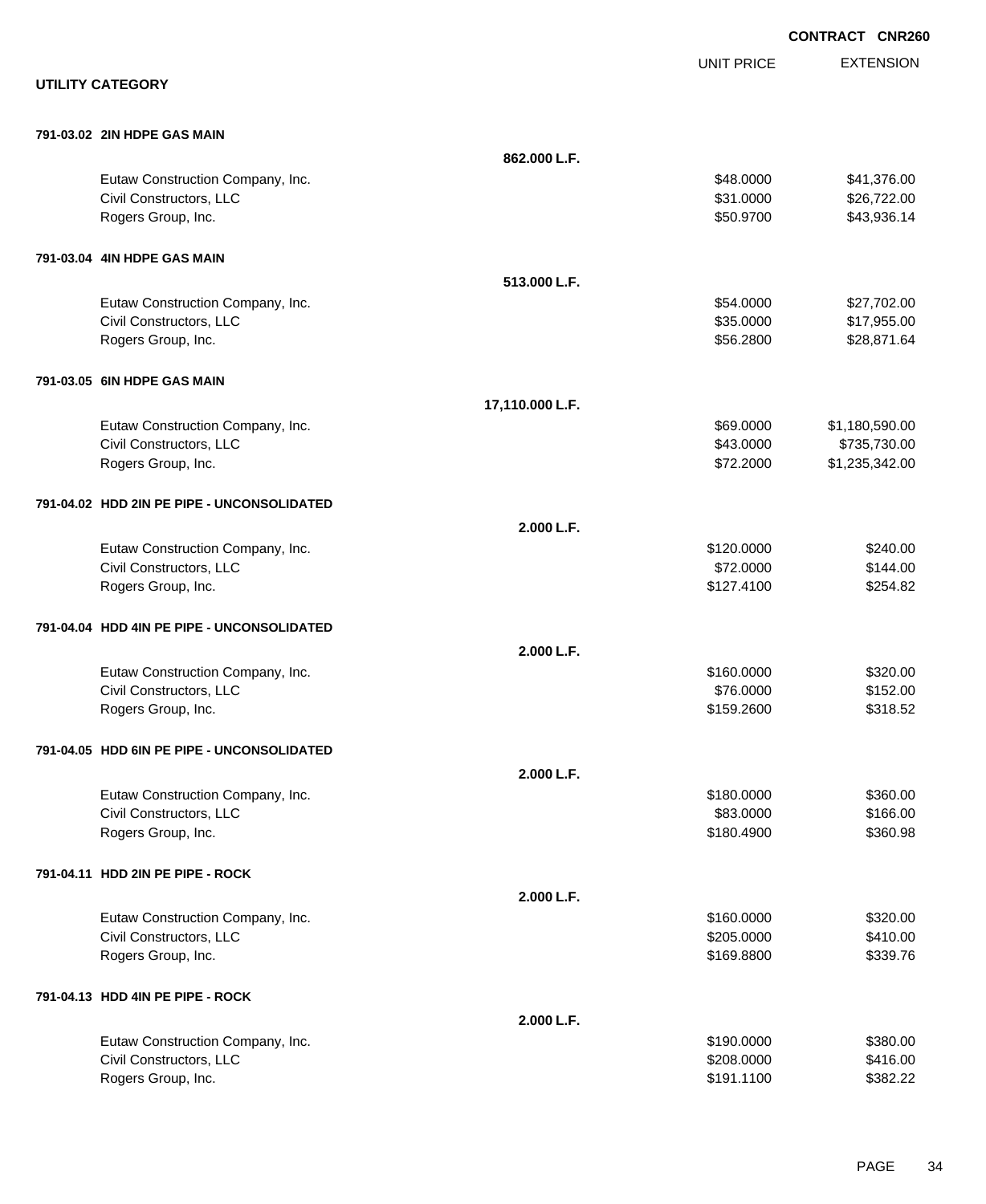|                                      |                    | <b>UNIT PRICE</b> | <b>EXTENSION</b> |
|--------------------------------------|--------------------|-------------------|------------------|
| 791-04.14 HDD 6IN PE PIPE - ROCK     |                    |                   |                  |
|                                      | 1,050.000 L.F.     |                   |                  |
| Eutaw Construction Company, Inc.     |                    | \$250.0000        | \$262,500.00     |
| Civil Constructors, LLC              |                    | \$371.0000        | \$389,550.00     |
| Rogers Group, Inc.                   |                    | \$254.8200        | \$267,561.00     |
| 791-06.02 CONNECT TO 2IN EX. PE MAIN |                    |                   |                  |
|                                      | <b>16.000 EACH</b> |                   |                  |
| Eutaw Construction Company, Inc.     |                    | \$320.0000        | \$5,120.00       |
| Civil Constructors, LLC              |                    | \$1,800.0000      | \$28,800.00      |
| Rogers Group, Inc.                   |                    | \$339.7500        | \$5,436.00       |
| 791-06.03 CONNECT TO 4IN EX. PE MAIN |                    |                   |                  |
|                                      | <b>9.000 EACH</b>  |                   |                  |
| Eutaw Construction Company, Inc.     |                    | \$540.0000        | \$4,860.00       |
| Civil Constructors, LLC              |                    | \$1,810.0000      | \$16,290.00      |
| Rogers Group, Inc.                   |                    | \$562.7100        | \$5,064.39       |
| 791-06.04 CONNECT TO 6IN EX. PE MAIN |                    |                   |                  |
|                                      | 3.000 EACH         |                   |                  |
| Eutaw Construction Company, Inc.     |                    | \$1,290.0000      | \$3,870.00       |
| Civil Constructors, LLC              |                    | \$3,630.0000      | \$10,890.00      |
| Rogers Group, Inc.                   |                    | \$1,348.3900      | \$4,045.17       |
| 791-07.01 2IN PE GAS VALVE ASSEMBLY  |                    |                   |                  |
|                                      | <b>6.000 EACH</b>  |                   |                  |
| Eutaw Construction Company, Inc.     |                    | \$540.0000        | \$3,240.00       |
| Civil Constructors, LLC              |                    | \$564.0000        | \$3,384.00       |
| Rogers Group, Inc.                   |                    | \$562.7100        | \$3,376.26       |
| 791-07.02 4IN PE GAS VALVE ASSEMBLY  |                    |                   |                  |
|                                      | <b>6.000 EACH</b>  |                   |                  |
| Eutaw Construction Company, Inc.     |                    | \$1,080.0000      | \$6,480.00       |
| Civil Constructors, LLC              |                    | \$852.0000        | \$5,112.00       |
| Rogers Group, Inc.                   |                    | \$1,125.4400      | \$6,752.64       |
| 791-07.03 6IN PE GAS VALVE ASSEMBLY  |                    |                   |                  |
|                                      | <b>9.000 EACH</b>  |                   |                  |
| Eutaw Construction Company, Inc.     |                    | \$1,990.0000      | \$17,910.00      |
| Civil Constructors, LLC              |                    | \$1,350.0000      | \$12,150.00      |
| Rogers Group, Inc.                   |                    | \$2,070.3700      | \$18,633.33      |
| 791-08.02 3/4IN SERVICE ASSEMBLY     |                    |                   |                  |
|                                      | <b>8.000 EACH</b>  |                   |                  |
| Eutaw Construction Company, Inc.     |                    | \$2,960.0000      | \$23,680.00      |
| Civil Constructors, LLC              |                    | \$2,030.0000      | \$16,240.00      |
| Rogers Group, Inc.                   |                    | \$3,079.0000      | \$24,632.00      |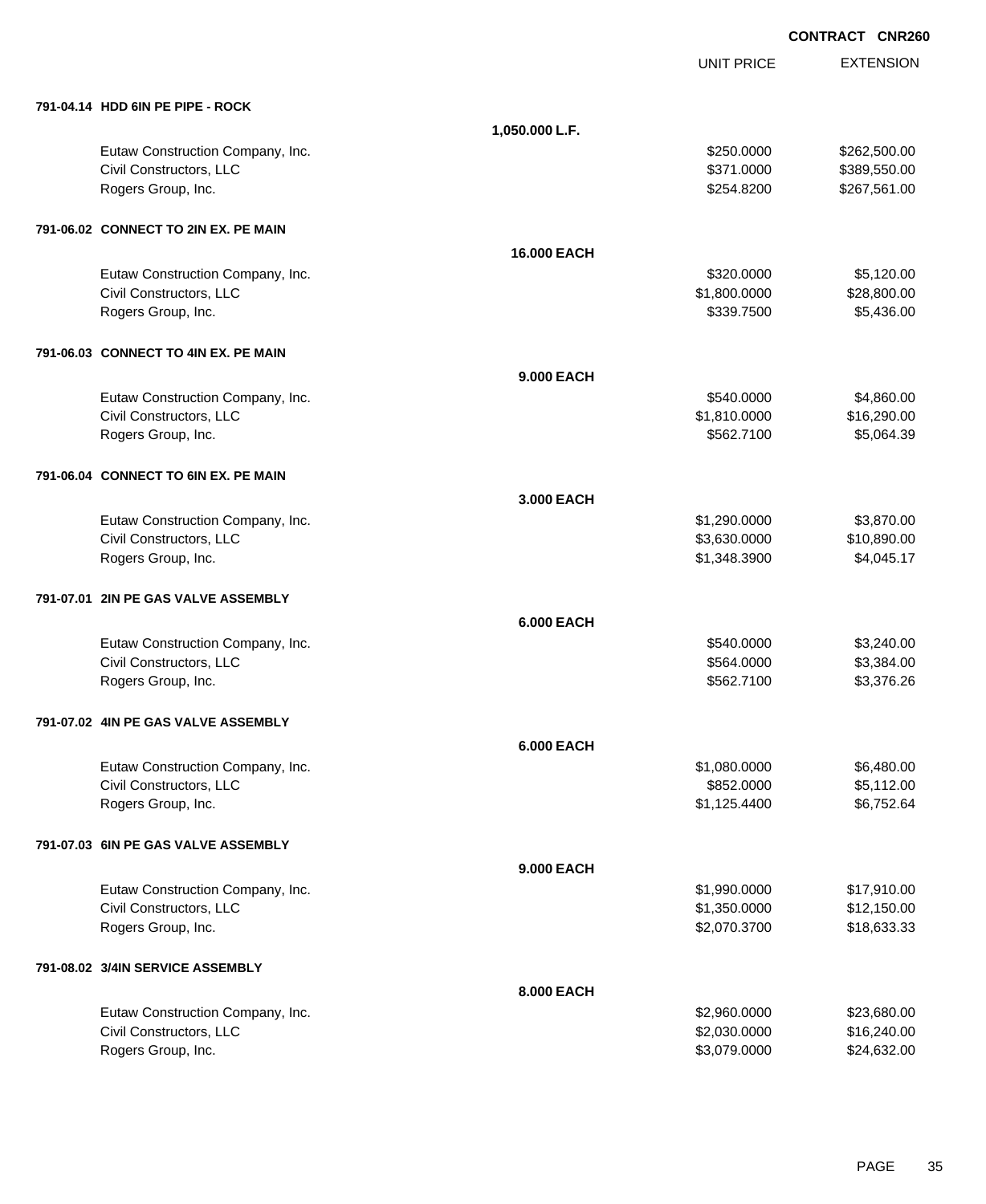|                                                 | <b>UNIT PRICE</b>  | <b>EXTENSION</b> |
|-------------------------------------------------|--------------------|------------------|
| 791-08.07 3/4IN PE SERVICE PIPE                 |                    |                  |
|                                                 | 725.000 L.F.       |                  |
| Eutaw Construction Company, Inc.                | \$54.0000          | \$39,150.00      |
| Civil Constructors, LLC                         | \$26.0000          | \$18,850.00      |
| Rogers Group, Inc.                              | \$56.2800          | \$40,803.00      |
| 791-08.17 HDD 3/4IN PE SERVICE PIPE             |                    |                  |
|                                                 | 1.000 L.F.         |                  |
| Eutaw Construction Company, Inc.                | \$110.0000         | \$110.00         |
| Civil Constructors, LLC                         | \$27.0000          | \$27.00          |
| Rogers Group, Inc.                              | \$116.7900         | \$116.79         |
| 791-09.05 RESTORE ASPHALT                       |                    |                  |
|                                                 | 50.000 S.Y.        |                  |
| Eutaw Construction Company, Inc.                | \$170.0000         | \$8,500.00       |
| Civil Constructors, LLC                         | \$157.0000         | \$7,850.00       |
| Rogers Group, Inc.                              | \$180.4900         | \$9,024.50       |
| 791-09.06 RESTORE CONCRETE                      |                    |                  |
|                                                 | 50.000 S.Y.        |                  |
| Eutaw Construction Company, Inc.                | \$350.0000         | \$17,500.00      |
| Civil Constructors, LLC                         | \$147.0000         | \$7,350.00       |
| Rogers Group, Inc.                              | \$371.6100         | \$18,580.50      |
| 791-09.07 RESTORE GRAVEL                        |                    |                  |
|                                                 | 50.000 S.Y.        |                  |
| Eutaw Construction Company, Inc.                | \$87.0000          | \$4,350.00       |
| Civil Constructors, LLC                         | \$12.0000          | \$600.00         |
| Rogers Group, Inc.                              | \$90.2500          | \$4,512.50       |
| 791-10.01 RETIRE IN PLACE 3/4IN SERV CUT & PLUG |                    |                  |
|                                                 | 8.000 EACH         |                  |
| Eutaw Construction Company, Inc.                | \$130.0000         | \$1,040.00       |
| Civil Constructors, LLC                         | \$374.0000         | \$2,992.00       |
| Rogers Group, Inc.                              | \$138.0300         | \$1,104.24       |
| 791-10.04 RETIRE IN PLACE 2IN SERV CUT & PLUG   |                    |                  |
|                                                 | <b>13,000 EACH</b> |                  |
| Eutaw Construction Company, Inc.                | \$160.0000         | \$2,080.00       |
| Civil Constructors, LLC                         | \$379.0000         | \$4,927.00       |
| Rogers Group, Inc.                              | \$169.8800         | \$2,208.44       |
| 791-10.05 RETIRE IN PLACE 4IN SERV CUT & PLUG   |                    |                  |
|                                                 | <b>9.000 EACH</b>  |                  |
| Eutaw Construction Company, Inc.                | \$320.0000         | \$2,880.00       |
| Civil Constructors, LLC                         | \$752.0000         | \$6,768.00       |
| Rogers Group, Inc.                              | \$339.7500         | \$3,057.75       |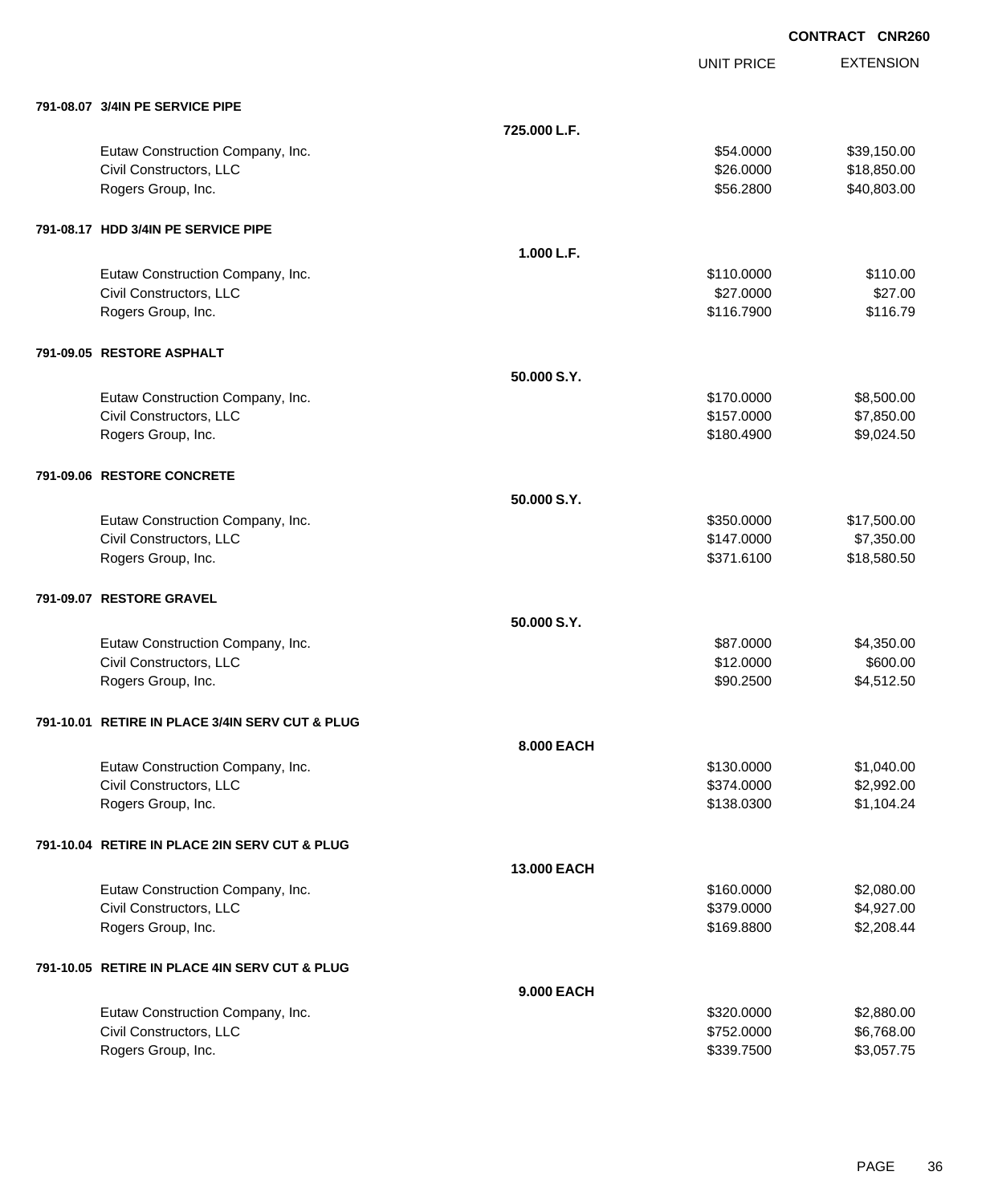EXTENSION **CONTRACT CNR260**

UNIT PRICE

| 791-10.06 RETIRE IN PLACE 6IN SERV CUT & PLUG |                   |            |              |
|-----------------------------------------------|-------------------|------------|--------------|
|                                               | <b>2.000 EACH</b> |            |              |
| Eutaw Construction Company, Inc.              |                   | \$650.0000 | \$1,300.00   |
| Civil Constructors, LLC                       |                   | \$752.0000 | \$1,504.00   |
| Rogers Group, Inc.                            |                   | \$668.8800 | \$1,337.76   |
| 795-01.08 10IN DIP SLIP JOINT WATER LINE      |                   |            |              |
|                                               | 267.000 L.F.      |            |              |
| Eutaw Construction Company, Inc.              |                   | \$82.0000  | \$21,894.00  |
| Civil Constructors, LLC                       |                   | \$63.0000  | \$16,821.00  |
| Rogers Group, Inc.                            |                   | \$87.0600  | \$23,245.02  |
| 795-01.10 12IN DIP SLIP JOINT WATER LINE      |                   |            |              |
|                                               | 120.000 L.F.      |            |              |
| Eutaw Construction Company, Inc.              |                   | \$88.0000  | \$10,560.00  |
| Civil Constructors, LLC                       |                   | \$86.0000  | \$10,320.00  |
| Rogers Group, Inc.                            |                   | \$93.4300  | \$11,211.60  |
| 795-03.05 6IN PVC WATER LINE                  |                   |            |              |
|                                               | 3,255.000 L.F.    |            |              |
| Eutaw Construction Company, Inc.              |                   | \$55.0000  | \$179,025.00 |
| Civil Constructors, LLC                       |                   | \$43.0000  | \$139,965.00 |
| Rogers Group, Inc.                            |                   | \$58.4000  | \$190,092.00 |
| 795-03.06 8IN PVC WATER LINE                  |                   |            |              |
|                                               | 2,492.000 L.F.    |            |              |
| Eutaw Construction Company, Inc.              |                   | \$76.0000  | \$189,392.00 |
| Civil Constructors, LLC                       |                   | \$48.0000  | \$119,616.00 |
| Rogers Group, Inc.                            |                   | \$80.6900  | \$201,079.48 |
| 795-03.07 10IN PVC WATER LINE                 |                   |            |              |
|                                               | 6,450.000 L.F.    |            |              |
| Eutaw Construction Company, Inc.              |                   | \$59.0000  | \$380,550.00 |
| Civil Constructors, LLC                       |                   | \$49.0000  | \$316,050.00 |
| Rogers Group, Inc.                            |                   | \$62.6400  | \$404,028.00 |
| 795-03.08 12IN PVC WATER LINE                 |                   |            |              |
|                                               | 7,258.000 L.F.    |            |              |
| Eutaw Construction Company, Inc.              |                   | \$64.0000  | \$464,512.00 |
| Civil Constructors, LLC                       |                   | \$60.0000  | \$435,480.00 |
| Rogers Group, Inc.                            |                   | \$67.9500  | \$493,181.10 |
| 795-03.11 18IN PVC WATER LINE                 |                   |            |              |
|                                               | 48.000 L.F.       |            |              |
| Eutaw Construction Company, Inc.              |                   | \$100.0000 | \$4,800.00   |
| Civil Constructors, LLC                       |                   | \$191.0000 | \$9,168.00   |
| Rogers Group, Inc.                            |                   | \$106.1700 | \$5,096.16   |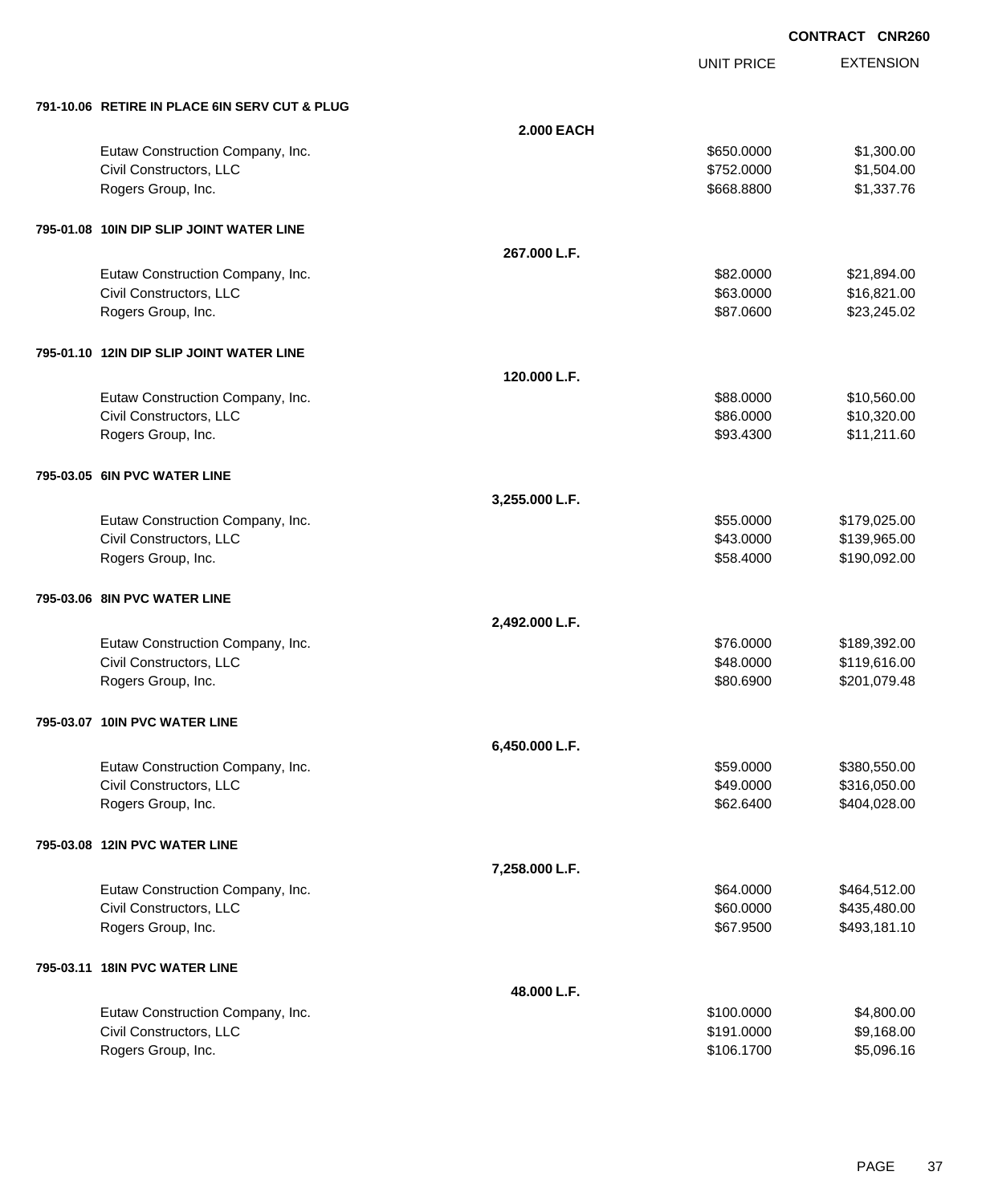EXTENSION **CONTRACT CNR260** UNIT PRICE **795-05.01 HDD 2IN HDPE CARRIER PIPE-UNCON 1,500.000 L.F.** Eutaw Construction Company, Inc. 664,500.00 \$64,500.00 \$64,500.00 Civil Constructors, LLC 654,000.00 Rogers Group, Inc. \$45.6600 \$68,490.00 **795-05.63 BORE/JACK 12IN STEEL CASING PIPE-UNCON. 240.000 L.F.** Eutaw Construction Company, Inc. 6. The Construction Company, Inc. 6. The Construction Company, Inc. 6. The Construction Company, Inc. 6. The Construction Company, Inc. 6. The Construction Company, Inc. 6. The Construction Civil Constructors, LLC 688,560.00 \$88,560.00 Rogers Group, Inc. \$48,415.20 **795-05.65 BORE/JACK 16IN STEEL CASING PIPE-UNCON. 148.000 L.F.** Eutaw Construction Company, Inc.  $$410.0000$  \$60,680.00 Civil Constructors, LLC 661,420.00 Rogers Group, Inc. \$64,424.40 \$64,424.40 **795-05.67 BORE/JACK 20IN STEEL CASING PIPE-UNCON. 201.000 L.F.** Eutaw Construction Company, Inc.  $$94,470.000$   $$94,470.00$ Civil Constructors, LLC 699,897.000 \$99,897.000 \$99,897.000 Rogers Group, Inc. \$100,299.00 \$100,299.00 \$100,299.00 \$100,299.00 \$100,299.00 \$100,299.00 \$100,299.00 \$100,299 **795-05.71 BORE/JACK \_\_IN STEEL CASING PIPE-UNCON 222.000 L.F.** Eutaw Construction Company, Inc. 688,800.00 \$88,800.00 \$88,800.00 Civil Constructors, LLC 6. 2010 12:00 \$126.0000 \$116,772.00 Rogers Group, Inc. 6. 2010. The Second State of the Second State of the Second State State of State State State State State State State State State State State State State State State State State State State State State St **795-06.01 CONNECT TO 2IN WATER LINE 2.000 EACH** Eutaw Construction Company, Inc. 6880.000 \$1,360.000 \$1,360.000 \$1,360.000 \$1,360.00 Civil Constructors, LLC 6841.0000 \$1,682.00 Rogers Group, Inc. \$1,443.96 **795-06.04 CONNECT TO 6IN WATER LINE 12.000 EACH** Eutaw Construction Company, Inc.  $$13,920.00$ Civil Constructors, LLC \$1,610.0000 \$19,320.00 Rogers Group, Inc. \$14,779.20 **795-06.05 CONNECT TO 8IN WATER LINE 17.000 EACH** Eutaw Construction Company, Inc. 6. The Construction Company, Inc. 6. The Construction Company, Inc. 6. The Construction Company, Inc. 6. The Construction Company, Inc. 6. The Construction Company, Inc. 6. The Construction Civil Constructors, LLC 628,730.00

Rogers Group, Inc. \$1,645.6700 \$27,976.39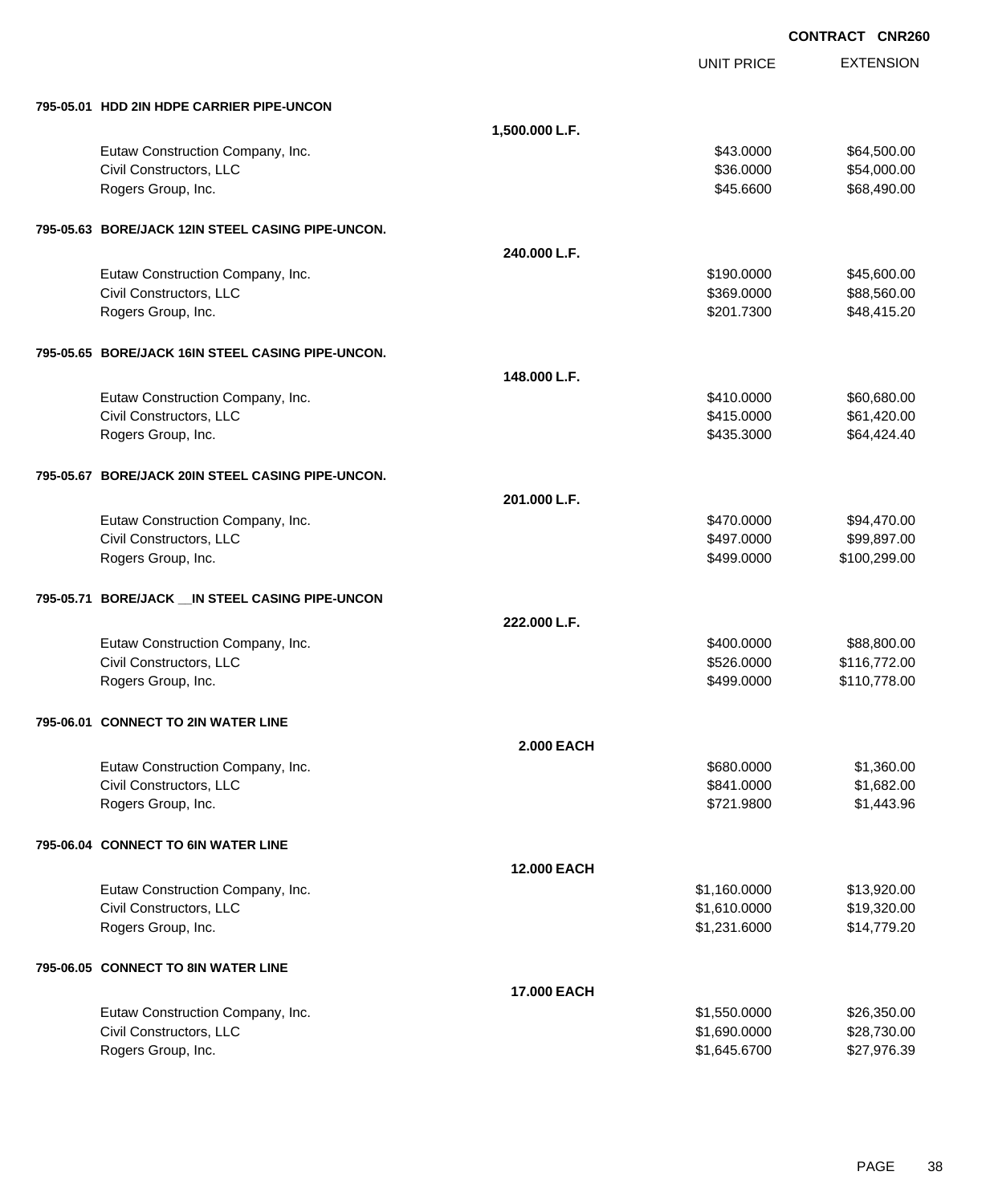UNIT PRICE

| 795-06.06 CONNECT TO 10IN WATER LINE    |                    |              |              |
|-----------------------------------------|--------------------|--------------|--------------|
|                                         | 19.000 EACH        |              |              |
| Eutaw Construction Company, Inc.        |                    | \$2,040.0000 | \$38,760.00  |
| Civil Constructors, LLC                 |                    | \$2,140.0000 | \$40,660.00  |
| Rogers Group, Inc.                      |                    | \$2,165.9200 | \$41,152.48  |
| 795-06.07 CONNECT TO 12IN WATER LINE    |                    |              |              |
|                                         | 3.000 EACH         |              |              |
| Eutaw Construction Company, Inc.        |                    | \$1,840.0000 | \$5,520.00   |
| Civil Constructors, LLC                 |                    | \$2,250.0000 | \$6,750.00   |
| Rogers Group, Inc.                      |                    | \$1,953.5700 | \$5,860.71   |
| 795-06.10 CONNECT TO 18IN WATER LINE    |                    |              |              |
|                                         | <b>1.000 EACH</b>  |              |              |
| Eutaw Construction Company, Inc.        |                    | \$2,870.0000 | \$2,870.00   |
| Civil Constructors, LLC                 |                    | \$4,370.0000 | \$4,370.00   |
| Rogers Group, Inc.                      |                    | \$3,047.1500 | \$3,047.15   |
| 795-08.01 2IN GATE VALVE ASSEMBLY       |                    |              |              |
|                                         | <b>2.000 EACH</b>  |              |              |
| Eutaw Construction Company, Inc.        |                    | \$820.0000   | \$1,640.00   |
| Civil Constructors, LLC                 |                    | \$1,050.0000 | \$2,100.00   |
| Rogers Group, Inc.                      |                    | \$870.6200   | \$1,741.24   |
| 795-08.04 6IN GATE VALVE ASSEMBLY       |                    |              |              |
|                                         | <b>17,000 EACH</b> |              |              |
| Eutaw Construction Company, Inc.        |                    | \$1,690.0000 | \$28,730.00  |
| Civil Constructors, LLC                 |                    | \$1,280.0000 | \$21,760.00  |
| Rogers Group, Inc.                      |                    | \$1,794.3200 | \$30,503.44  |
| 795-08.05 8IN GATE VALVE ASSEMBLY       |                    |              |              |
|                                         | <b>19.000 EACH</b> |              |              |
| Eutaw Construction Company, Inc.        |                    | \$2,270.0000 | \$43,130.00  |
| Civil Constructors, LLC                 |                    | \$1,700.0000 | \$32,300.00  |
| Rogers Group, Inc.                      |                    | \$2,410.1200 | \$45,792.28  |
| 795-08.06 10IN GATE VALVE ASSEMBLY      |                    |              |              |
|                                         | 16.000 EACH        |              |              |
| Eutaw Construction Company, Inc.        |                    | \$3,110.0000 | \$49,760.00  |
| Civil Constructors, LLC                 |                    | \$2,370.0000 | \$37,920.00  |
| Rogers Group, Inc.                      |                    | \$3,301.9700 | \$52,831.52  |
| 795-08.08 12IN BUTTERFLY VALVE ASSEMBLY |                    |              |              |
|                                         | 27.000 EACH        |              |              |
| Eutaw Construction Company, Inc.        |                    | \$3,900.0000 | \$105,300.00 |
| Civil Constructors, LLC                 |                    | \$5,360.0000 | \$144,720.00 |
| Rogers Group, Inc.                      |                    | \$4,140.7300 | \$111,799.71 |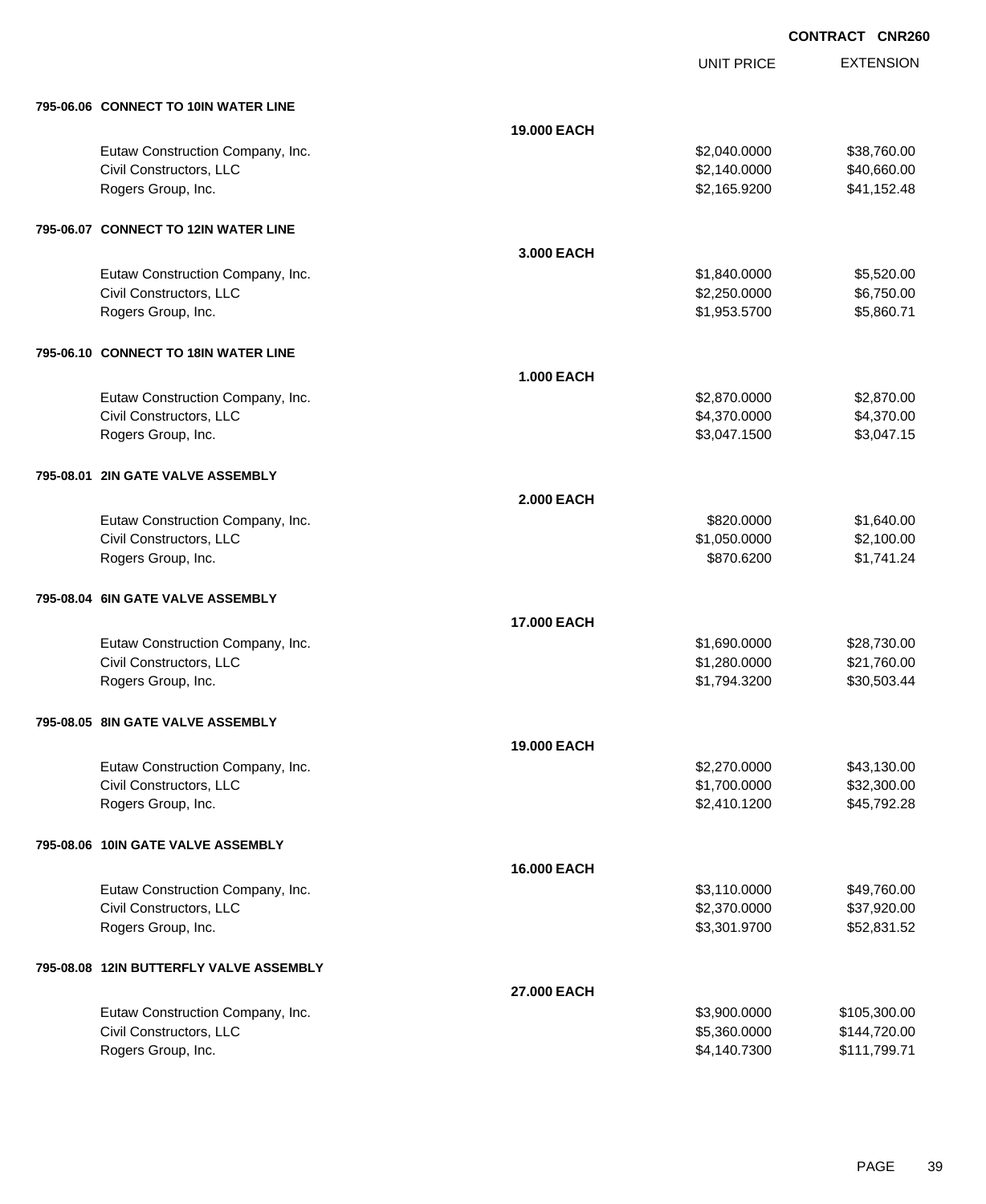UNIT PRICE

| 795-08.15 18IN BUTTERFLY VALVE ASSEMBLY      |                    |               |             |
|----------------------------------------------|--------------------|---------------|-------------|
|                                              | <b>1.000 EACH</b>  |               |             |
| Eutaw Construction Company, Inc.             |                    | \$6,710.0000  | \$6,710.00  |
| Civil Constructors, LLC                      |                    | \$10,220.0000 | \$10,220.00 |
| Rogers Group, Inc.                           |                    | \$7,124.1800  | \$7,124.18  |
|                                              |                    |               |             |
| 795-09.01 3/4IN WATER SERVICE METER ASSEMBLY |                    |               |             |
|                                              | 39,000 EACH        |               |             |
| Eutaw Construction Company, Inc.             |                    | \$990.0000    | \$38,610.00 |
| Civil Constructors, LLC                      |                    | \$875.0000    | \$34,125.00 |
| Rogers Group, Inc.                           |                    | \$1,051.1100  | \$40,993.29 |
| 795-09.14 3/4IN HDPE SERVICE PIPE            |                    |               |             |
|                                              | 1,500.000 L.F.     |               |             |
|                                              |                    |               |             |
| Eutaw Construction Company, Inc.             |                    | \$5.3000      | \$7,950.00  |
| Civil Constructors, LLC                      |                    | \$38.0000     | \$57,000.00 |
| Rogers Group, Inc.                           |                    | \$5.6300      | \$8,445.00  |
| 795-09.51 RECONNECT SERVICE ASSEMBLY         |                    |               |             |
|                                              | <b>7.000 EACH</b>  |               |             |
| Eutaw Construction Company, Inc.             |                    | \$340.0000    | \$2,380.00  |
| Civil Constructors, LLC                      |                    | \$823.0000    | \$5,761.00  |
| Rogers Group, Inc.                           |                    | \$360.9900    | \$2,526.93  |
|                                              |                    |               |             |
| 795-11.01 BLOW-OFF ASSEMBLY                  |                    |               |             |
|                                              | <b>2.000 EACH</b>  |               |             |
| Eutaw Construction Company, Inc.             |                    | \$4,810.0000  | \$9,620.00  |
| Civil Constructors, LLC                      |                    | \$2,220.0000  | \$4,440.00  |
| Rogers Group, Inc.                           |                    | \$5,106.9000  | \$10,213.80 |
| 795-11.02 FIRE HYDRANT ASSEMBLY              |                    |               |             |
|                                              | <b>11.000 EACH</b> |               |             |
| Eutaw Construction Company, Inc.             |                    | \$5,550.0000  | \$61,050.00 |
| Civil Constructors, LLC                      |                    | \$8,790.0000  | \$96,690.00 |
| Rogers Group, Inc.                           |                    | \$5,892.5700  | \$64,818.27 |
|                                              |                    |               |             |
| 795-12.01 REMOVE FIRE HYDRANT                |                    |               |             |
|                                              | <b>12.000 EACH</b> |               |             |
| Eutaw Construction Company, Inc.             |                    | \$920.0000    | \$11,040.00 |
| Civil Constructors, LLC                      |                    | \$846.0000    | \$10,152.00 |
| Rogers Group, Inc.                           |                    | \$976.7900    | \$11,721.48 |
| 795-12.03 PIPE GROUTING                      |                    |               |             |
|                                              | 1.000 LS           |               |             |
| Eutaw Construction Company, Inc.             |                    | \$48,980.0000 | \$48,980.00 |
| Civil Constructors, LLC                      |                    | \$39,580.0000 | \$39,580.00 |
| Rogers Group, Inc.                           |                    | \$52,003.3100 | \$52,003.31 |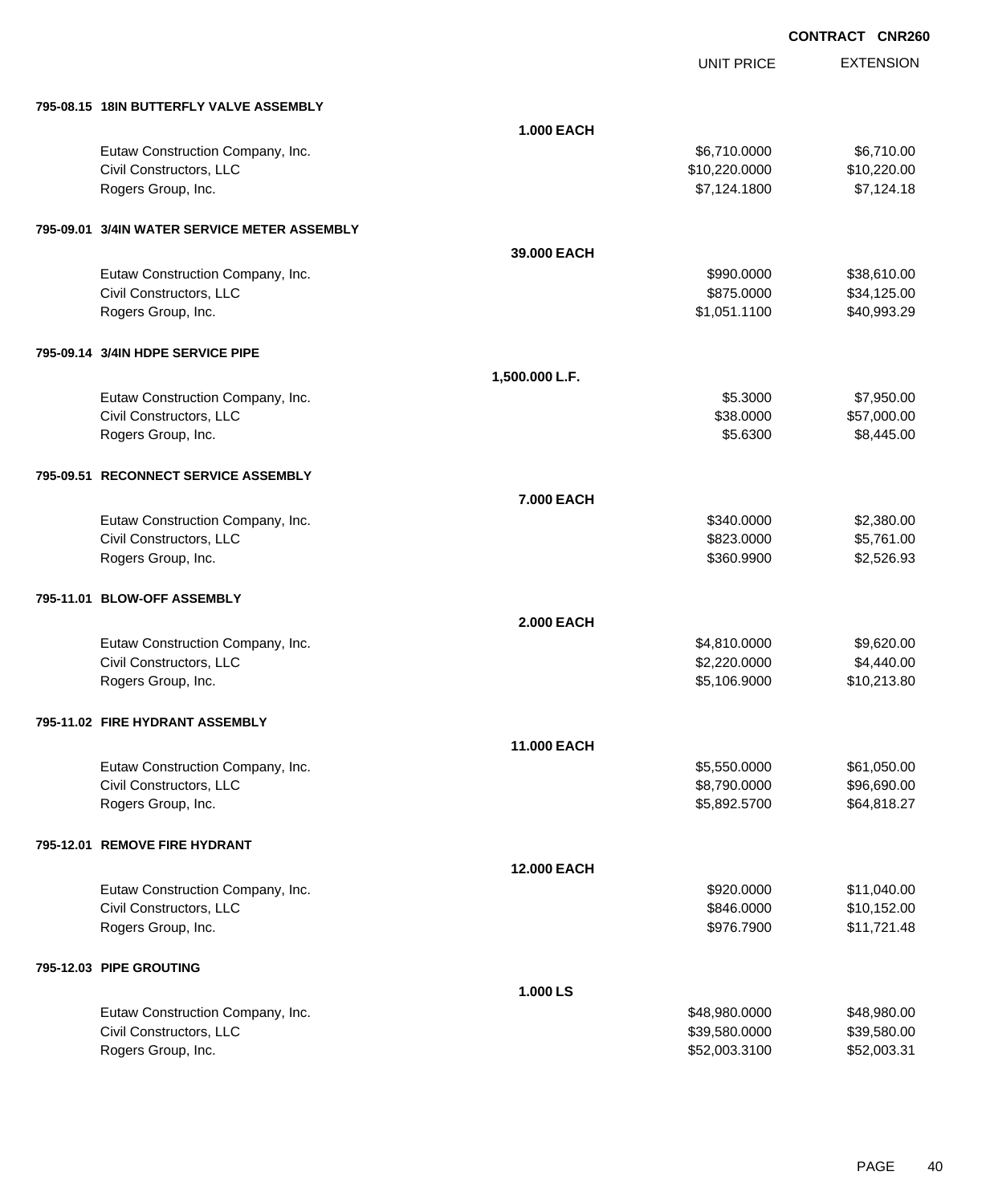|                           |                                                  |                   | <b>UNIT PRICE</b> | <b>EXTENSION</b> |
|---------------------------|--------------------------------------------------|-------------------|-------------------|------------------|
|                           | 795-12.04 REMOVE EX BACKFLOW APPARATUS           |                   |                   |                  |
|                           |                                                  | 1.000 LS          |                   |                  |
|                           | Eutaw Construction Company, Inc.                 |                   | \$1,720.0000      | \$1,720.00       |
|                           | Civil Constructors, LLC                          |                   | \$367.0000        | \$367.00         |
|                           | Rogers Group, Inc.                               |                   | \$1,826.1700      | \$1,826.17       |
|                           | 795-12.05 REMOVE BLOW-OFF ASSEMBLY               |                   |                   |                  |
|                           |                                                  | <b>1.000 EACH</b> |                   |                  |
|                           | Eutaw Construction Company, Inc.                 |                   | \$1,020.0000      | \$1,020.00       |
|                           | Civil Constructors, LLC                          |                   | \$367.0000        | \$367.00         |
|                           | Rogers Group, Inc.                               |                   | \$1,082.9700      | \$1,082.97       |
|                           | 795-12.20 ADJUST EXISTING VALVE BOXES            |                   |                   |                  |
|                           |                                                  | <b>2.000 EACH</b> |                   |                  |
|                           | Eutaw Construction Company, Inc.                 |                   | \$920.0000        | \$1,840.00       |
|                           | Civil Constructors, LLC                          |                   | \$511.0000        | \$1,022.00       |
|                           | Rogers Group, Inc.                               |                   | \$976.7900        | \$1,953.58       |
| 795-13.01 DI FITTINGS     |                                                  |                   |                   |                  |
|                           |                                                  | 73,000.000 LB.    |                   |                  |
|                           | Eutaw Construction Company, Inc.                 |                   | \$4.0000          | \$292,000.00     |
|                           | Civil Constructors, LLC                          |                   | \$5.0000          | \$365,000.00     |
|                           | Rogers Group, Inc.                               |                   | \$8.2800          | \$604,440.00     |
|                           | 795-13.04 BRIDGE HANGER SYSTEM                   |                   |                   |                  |
|                           |                                                  | 1.000 LS          |                   |                  |
|                           | Eutaw Construction Company, Inc.                 |                   | \$28,010.0000     | \$28,010.00      |
|                           | Civil Constructors, LLC                          |                   | \$36,970.0000     | \$36,970.00      |
|                           | Rogers Group, Inc.                               |                   | \$29,738.9200     | \$29,738.92      |
|                           | 795-14.05 CONCRETE ENCASEMENT                    |                   |                   |                  |
|                           |                                                  | 230.000 L.F.      |                   |                  |
|                           | Eutaw Construction Company, Inc.                 |                   | \$100.0000        | \$23,000.00      |
|                           | Civil Constructors, LLC                          |                   | \$100.0000        | \$23,000.00      |
|                           | Rogers Group, Inc.                               |                   | \$106.1700        | \$24,419.10      |
| 795-14.08 RESTORE ASPHALT |                                                  |                   |                   |                  |
|                           |                                                  | 61.000 S.Y.       |                   |                  |
|                           | Eutaw Construction Company, Inc.                 |                   | \$39.0000         | \$2,379.00       |
|                           | Civil Constructors, LLC                          |                   | \$157.0000        | \$9,577.00       |
|                           | Rogers Group, Inc.                               |                   | \$41.4100         | \$2,526.01       |
|                           | 795-15.02 12IN STEEL CASING PIPE OPEN CUT METHOD |                   |                   |                  |
|                           |                                                  | 118,000 L.F.      |                   |                  |
|                           | Eutaw Construction Company, Inc.                 |                   | \$110.0000        | \$12,980.00      |
|                           | Civil Constructors, LLC                          |                   | \$192.0000        | \$22,656.00      |
|                           | Rogers Group, Inc.                               |                   | \$116.7900        | \$13,781.22      |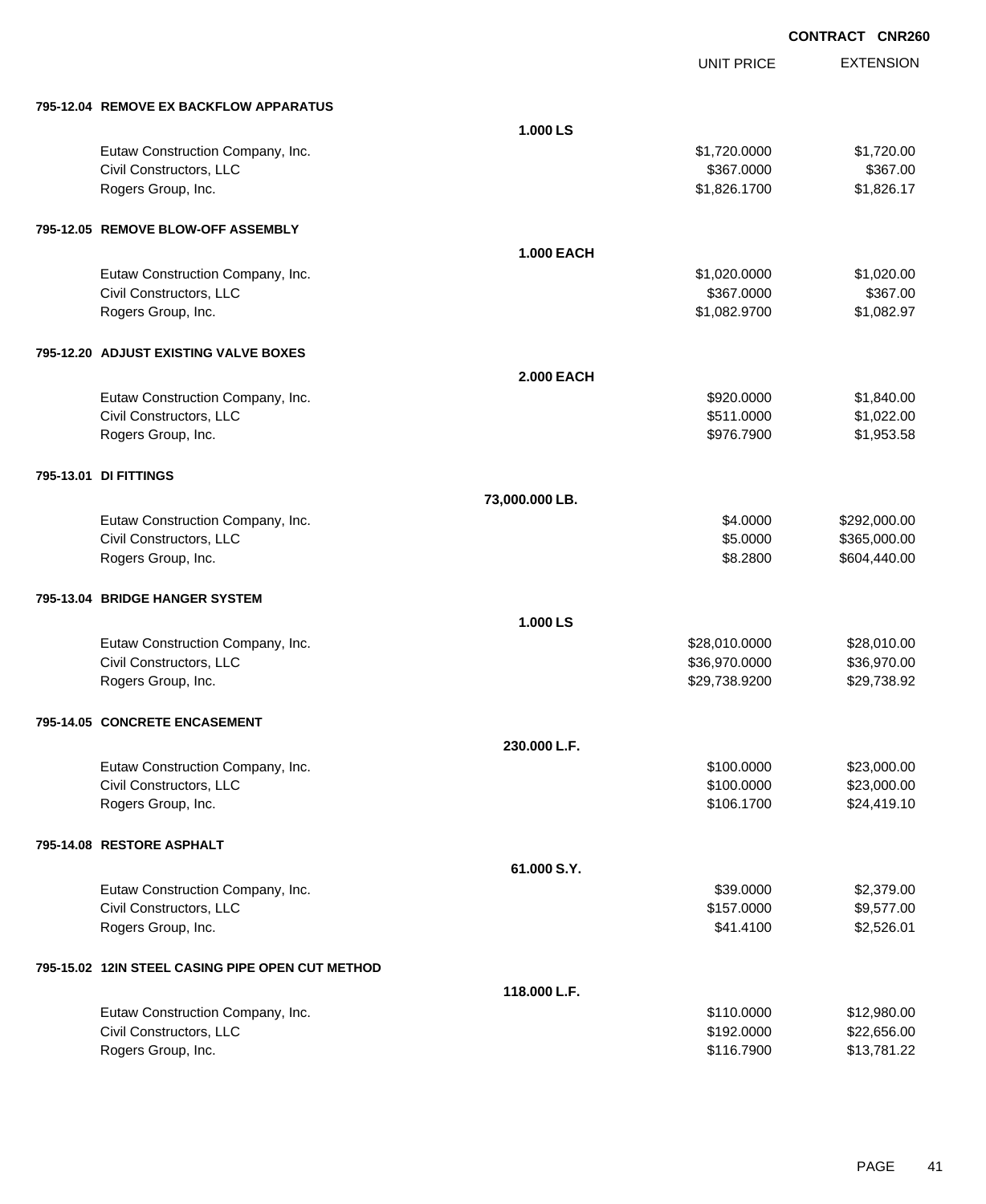|                                                  |                | <b>UNIT PRICE</b> | <b>EXTENSION</b> |
|--------------------------------------------------|----------------|-------------------|------------------|
| 795-15.05 20IN STEEL CASING PIPE OPEN CUT METHOD |                |                   |                  |
|                                                  | 204.000 L.F.   |                   |                  |
| Eutaw Construction Company, Inc.                 |                | \$160.0000        | \$32,640.00      |
| Civil Constructors, LLC                          |                | \$237.0000        | \$48,348.00      |
| Rogers Group, Inc.                               |                | \$169.8800        | \$34,655.52      |
| 795-15.06 22IN STEEL CASING PIPE OPEN CUT METHOD |                |                   |                  |
|                                                  | 265.000 L.F.   |                   |                  |
| Eutaw Construction Company, Inc.                 |                | \$150.0000        | \$39,750.00      |
| Civil Constructors, LLC                          |                | \$280.0000        | \$74,200.00      |
| Rogers Group, Inc.                               |                | \$159.2600        | \$42,203.90      |
| 795-15.25 16IN STEEL CASING PIPE OPEN CUT METHOD |                |                   |                  |
|                                                  | 56.000 L.F.    |                   |                  |
| Eutaw Construction Company, Inc.                 |                | \$130.0000        | \$7,280.00       |
| Civil Constructors, LLC                          |                | \$213.0000        | \$11,928.00      |
| Rogers Group, Inc.                               |                | \$138.0300        | \$7,729.68       |
| 797-05.01 8IN DIP GRAVITY SEWER 0FT-6FT DEPTH    |                |                   |                  |
|                                                  | 67.000 L.F.    |                   |                  |
| Eutaw Construction Company, Inc.                 |                | \$110.0000        | \$7,370.00       |
| Civil Constructors, LLC                          |                | \$83.0000         | \$5,561.00       |
| Rogers Group, Inc.                               |                | \$116.7900        | \$7,824.93       |
| 797-05.02 8IN DIP GRAVITY SEWER 6FT-12FT DEPTH   |                |                   |                  |
|                                                  | 151.000 L.F.   |                   |                  |
| Eutaw Construction Company, Inc.                 |                | \$150.0000        | \$22,650.00      |
| Civil Constructors, LLC                          |                | \$180.0000        | \$27,180.00      |
| Rogers Group, Inc.                               |                | \$159.2600        | \$24,048.26      |
| 797-05.03 8IN DIP GRAVITY SEWER 12FT-18FT DEPTH  |                |                   |                  |
|                                                  | 30.000 L.F.    |                   |                  |
| Eutaw Construction Company, Inc.                 |                | \$240,0000        | \$7,200.00       |
| Civil Constructors, LLC                          |                | \$329.0000        | \$9,870.00       |
| Rogers Group, Inc.                               |                | \$254.8200        | \$7,644.60       |
| 797-05.52 8IN PVC GRAVITY SEWER 6FT-12FT DEPTH   |                |                   |                  |
|                                                  | 2,812.000 L.F. |                   |                  |
| Eutaw Construction Company, Inc.                 |                | \$120.0000        | \$337,440.00     |
| Civil Constructors, LLC                          |                | \$119.0000        | \$334,628.00     |
| Rogers Group, Inc.                               |                | \$127.4100        | \$358,276.92     |
| 797-05.53 8IN PVC GRAVITY SEWER 12FT-18FT DEPTH  |                |                   |                  |
|                                                  | 102.000 L.F.   |                   |                  |
| Eutaw Construction Company, Inc.                 |                | \$230.0000        | \$23,460.00      |
| Civil Constructors, LLC                          |                | \$143.0000        | \$14,586.00      |
| Rogers Group, Inc.                               |                | \$244.2000        | \$24,908.40      |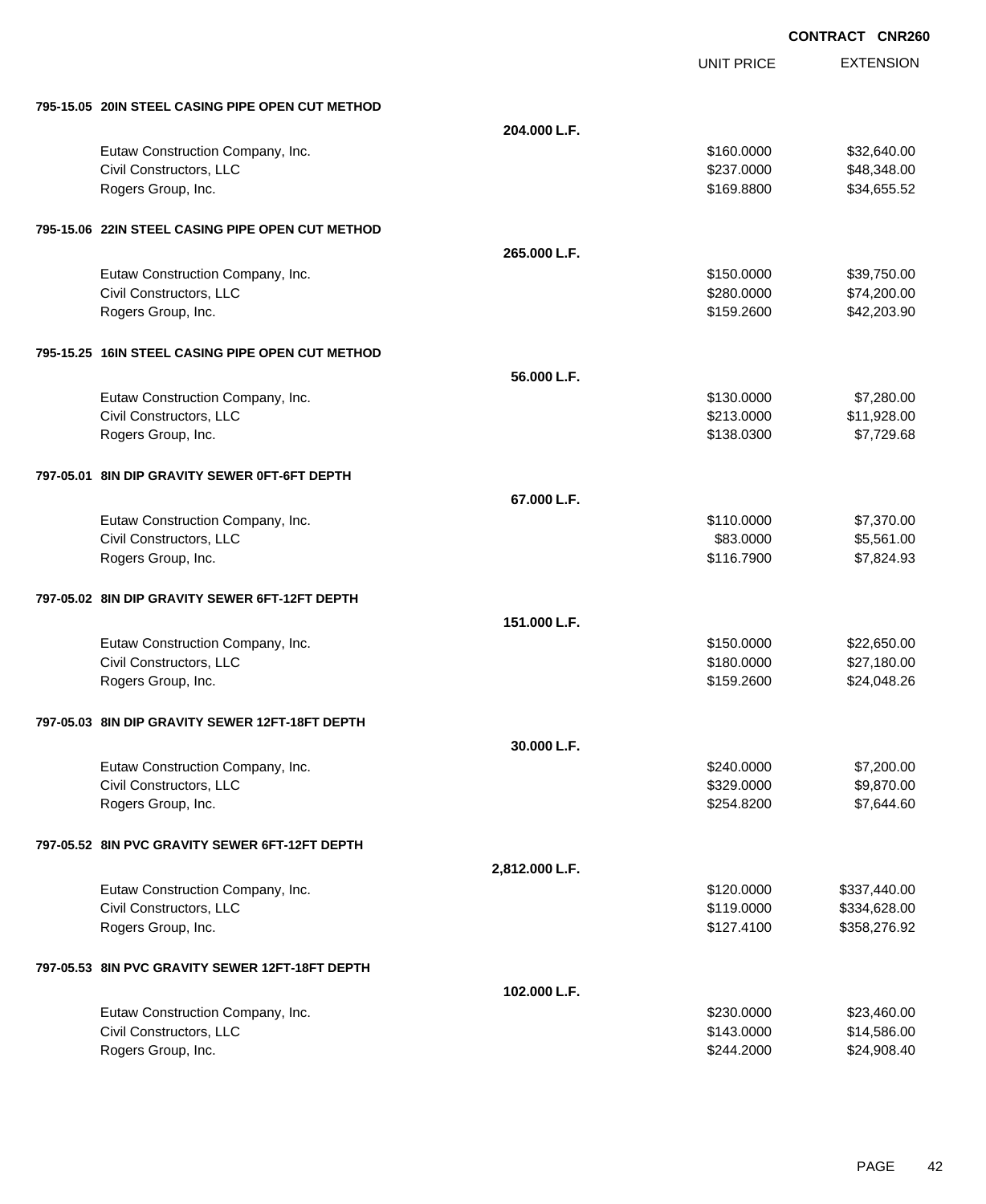UNIT PRICE

| 797-07.01   48IN MANHOLE 0FT-4FT DEPTH |  |
|----------------------------------------|--|

| 797-07.01 48IN MANHOLE 0FT-4FT DEPTH   |                   |               |             |
|----------------------------------------|-------------------|---------------|-------------|
|                                        | <b>1.000 EACH</b> |               |             |
| Eutaw Construction Company, Inc.       |                   | \$2,560.0000  | \$2,560.00  |
| Civil Constructors, LLC                |                   | \$5,020.0000  | \$5,020.00  |
| Rogers Group, Inc.                     |                   | \$2,718.0100  | \$2,718.01  |
| 797-07.02 48IN MANHOLE 4FT-6FT DEPTH   |                   |               |             |
|                                        | <b>1.000 EACH</b> |               |             |
| Eutaw Construction Company, Inc.       |                   | \$2,960.0000  | \$2,960.00  |
| Civil Constructors, LLC                |                   | \$5,480.0000  | \$5,480.00  |
| Rogers Group, Inc.                     |                   | \$3,142.7100  | \$3,142.71  |
| 797-07.03 48IN MANHOLE 6FT-8FT DEPTH   |                   |               |             |
|                                        | 3.000 EACH        |               |             |
| Eutaw Construction Company, Inc.       |                   | \$3,500.0000  | \$10,500.00 |
| Civil Constructors, LLC                |                   | \$6,030.0000  | \$18,090.00 |
| Rogers Group, Inc.                     |                   | \$3,716.0400  | \$11,148.12 |
| 797-07.04 48IN MANHOLE 8FT-10FT DEPTH  |                   |               |             |
|                                        | 12.000 EACH       |               |             |
| Eutaw Construction Company, Inc.       |                   | \$4,300.0000  | \$51,600.00 |
| Civil Constructors, LLC                |                   | \$6,580.0000  | \$78,960.00 |
| Rogers Group, Inc.                     |                   | \$4,565.4200  | \$54,785.04 |
| 797-07.05 48IN MANHOLE 10FT-12FT DEPTH |                   |               |             |
|                                        | 7.000 EACH        |               |             |
| Eutaw Construction Company, Inc.       |                   | \$5,160.0000  | \$36,120.00 |
| Civil Constructors, LLC                |                   | \$7,090.0000  | \$49,630.00 |
| Rogers Group, Inc.                     |                   | \$5,478.5100  | \$38,349.57 |
| 797-07.06 48IN MANHOLE 12FT-14FT DEPTH |                   |               |             |
|                                        | <b>1.000 EACH</b> |               |             |
| Eutaw Construction Company, Inc.       |                   | \$5,600.0000  | \$5,600.00  |
| Civil Constructors, LLC                |                   | \$7,790.0000  | \$7,790.00  |
| Rogers Group, Inc.                     |                   | \$5,945.6600  | \$5,945.66  |
| 797-07.08 48IN MANHOLE 16FT-20FT DEPTH |                   |               |             |
|                                        | <b>2.000 EACH</b> |               |             |
| Eutaw Construction Company, Inc.       |                   | \$7,580.0000  | \$15,160.00 |
| Civil Constructors, LLC                |                   | \$11,700.0000 | \$23,400.00 |
| Rogers Group, Inc.                     |                   | \$8,047.8900  | \$16,095.78 |
| 797-07.80 REMOVE SEWER MANHOLE         |                   |               |             |
|                                        | 11.000 EACH       |               |             |
| Eutaw Construction Company, Inc.       |                   | \$890.0000    | \$9,790.00  |
| Civil Constructors, LLC                |                   | \$499.0000    | \$5,489.00  |
| Rogers Group, Inc.                     |                   | \$944.9400    | \$10,394.34 |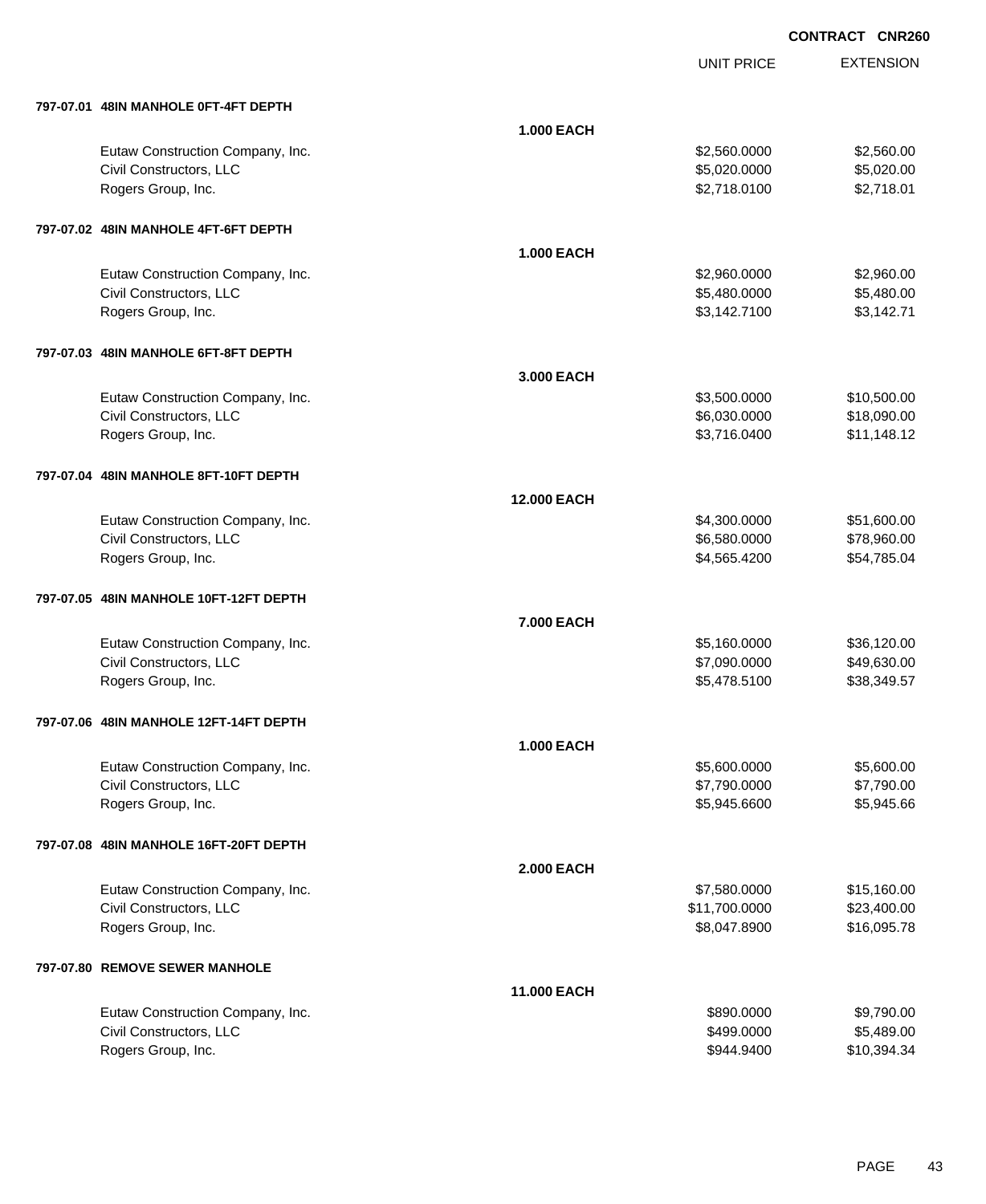|                                                |                   | <b>CONTRACT CNR260</b> |                  |
|------------------------------------------------|-------------------|------------------------|------------------|
|                                                |                   | <b>UNIT PRICE</b>      | <b>EXTENSION</b> |
| 797-08.05 6IN PVC PIPE FOR SERVICE LATERAL     |                   |                        |                  |
|                                                | 1,210.000 L.F.    |                        |                  |
| Eutaw Construction Company, Inc.               |                   | \$69.0000              | \$83,490.00      |
| Civil Constructors, LLC                        |                   | \$59.0000              | \$71,390.00      |
| Rogers Group, Inc.                             |                   | \$73.2600              | \$88,644.60      |
| 797-08.08 6IN CLEAN OUT ASSEMBLY               |                   |                        |                  |
|                                                | 36,000 EACH       |                        |                  |
| Eutaw Construction Company, Inc.               |                   | \$990.0000             | \$35,640.00      |
| Civil Constructors, LLC                        |                   | \$625.0000             | \$22,500.00      |
| Rogers Group, Inc.                             |                   | \$1,051.1100           | \$37,839.96      |
| 797-10.02 CONNECT 8IN SEWER TO EXIST, MANHOLE  |                   |                        |                  |
|                                                | <b>2.000 EACH</b> |                        |                  |
| Eutaw Construction Company, Inc.               |                   | \$1,610.0000           | \$3,220.00       |
| Civil Constructors, LLC                        |                   | \$3,660.0000           | \$7,320.00       |
| Rogers Group, Inc.                             |                   | \$1,709.3800           | \$3,418.76       |
| 797-10.06 CONNECT 6IN LATERAL TO SEWER LINE    |                   |                        |                  |
|                                                | <b>6.000 EACH</b> |                        |                  |
| Eutaw Construction Company, Inc.               |                   | \$1,140.0000           | \$6,840.00       |
| Civil Constructors, LLC                        |                   | \$1,610.0000           | \$9,660.00       |
| Rogers Group, Inc.                             |                   | \$1,210.3600           | \$7,262.16       |
| 797-10.09 CONNECT EX, 8IN SEWER TO NEW MANHOLE |                   |                        |                  |
|                                                | 8.000 EACH        |                        |                  |
| Eutaw Construction Company, Inc.               |                   | \$790.0000             | \$6,320.00       |
| Civil Constructors, LLC                        |                   | \$1,760.0000           | \$14,080.00      |
| Rogers Group, Inc.                             |                   | \$838.7700             | \$6,710.16       |
| 797-11.15 48IN MH ADJUSTMENT INCREASE HEIGHT   |                   |                        |                  |
|                                                | 25.000 V.F.       |                        |                  |
| Eutaw Construction Company, Inc.               |                   | \$440.0000             | \$11,000.00      |
| Civil Constructors, LLC                        |                   | \$313.0000             | \$7,825.00       |
| Rogers Group, Inc.                             |                   | \$467.1500             | \$11,678.75      |
| 797-11.16 60IN MH ADJUSTMENT INCREASE HEIGHT   |                   |                        |                  |
|                                                | 9.000 V.F.        |                        |                  |
| Eutaw Construction Company, Inc.               |                   | \$590.0000             | \$5,310.00       |
| Civil Constructors, LLC                        |                   | \$443.0000             | \$3,987.00       |
| Rogers Group, Inc.                             |                   | \$626.4100             | \$5,637.69       |
| 797-11.20 48IN MH ADJUSTMENT DECREASE HEIGHT   |                   |                        |                  |
|                                                | 3.000 V.F.        |                        |                  |
| Eutaw Construction Company, Inc.               |                   | \$400.0000             | \$1,200.00       |
| Civil Constructors, LLC                        |                   | \$733.0000             | \$2,199.00       |
| Rogers Group, Inc.                             |                   | \$424.6800             | \$1,274.04       |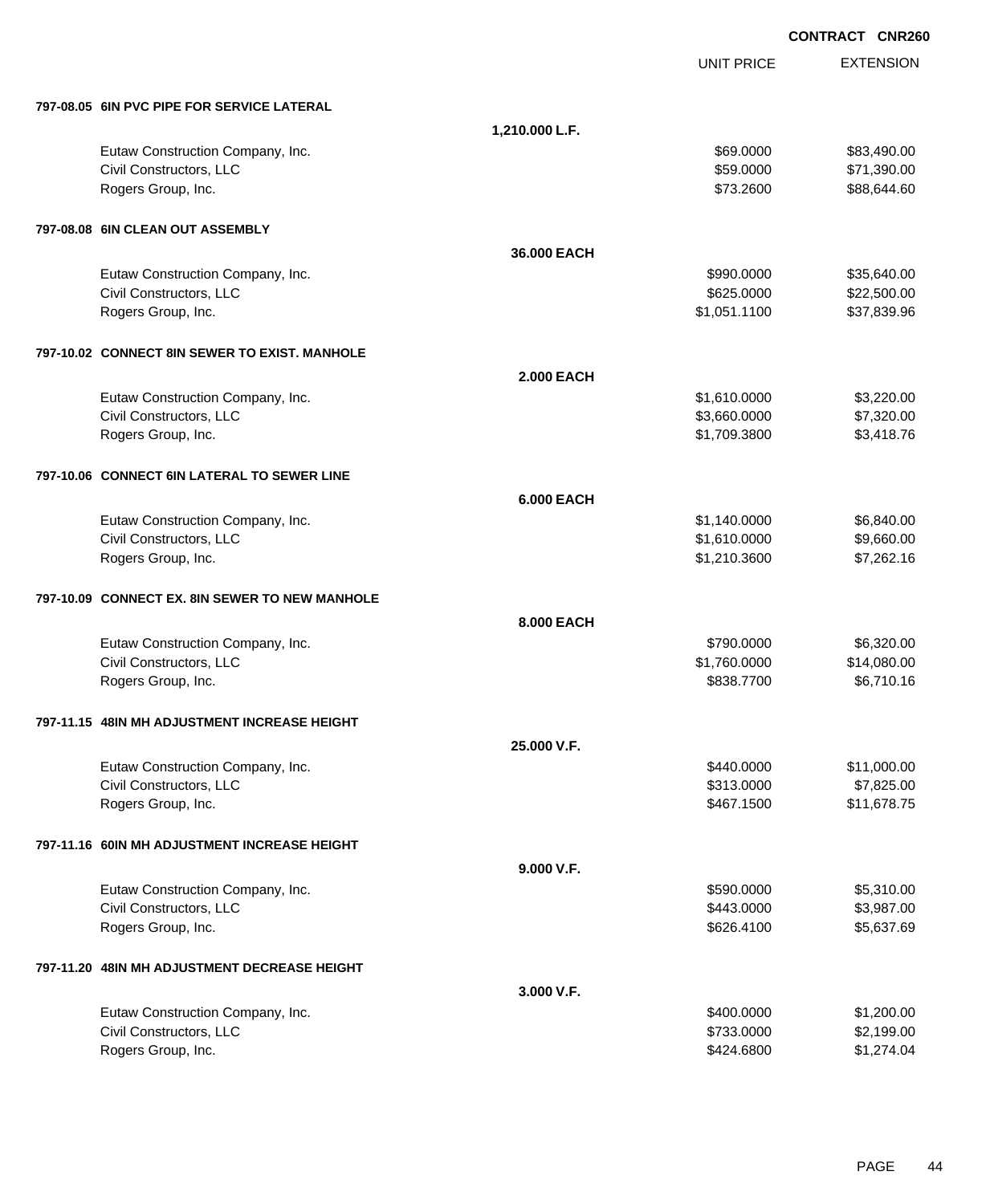UNIT PRICE

| 797-11.25   RETIREIN PLACE 48IN MANHOLE |
|-----------------------------------------|

| 797-11.25   RETIREIN PLACE 48IN MANHOLE          |                   |            |             |
|--------------------------------------------------|-------------------|------------|-------------|
|                                                  | <b>4.000 EACH</b> |            |             |
| Eutaw Construction Company, Inc.                 |                   | \$920.0000 | \$3,680.00  |
| Civil Constructors, LLC                          |                   | \$615,0000 | \$2,460.00  |
| Rogers Group, Inc.                               |                   | \$976.7900 | \$3,907.16  |
| 797-11.31 RETIREIN PLACE EXISTING SEWER 8IN-14IN |                   |            |             |
|                                                  | 2,927.000 L.F.    |            |             |
| Eutaw Construction Company, Inc.                 |                   | \$9.8000   | \$28,684.60 |
| Civil Constructors, LLC                          |                   | \$7,3000   | \$21,367.10 |
| Rogers Group, Inc.                               |                   | \$10.4100  | \$30,470.07 |
| 797-11.39 TV INSPECTION                          |                   |            |             |
|                                                  | 3,162.000 L.F.    |            |             |
| Eutaw Construction Company, Inc.                 |                   | \$1,8000   | \$5,691.60  |
| Civil Constructors, LLC                          |                   | \$2,2000   | \$6,956.40  |
| Rogers Group, Inc.                               |                   | \$1.9100   | \$6,039.42  |
| 797-40.01 Concrete Encasement                    |                   |            |             |
|                                                  | 575,000 L.F.      |            |             |
| Eutaw Construction Company, Inc.                 |                   | \$82,0000  | \$47,150.00 |
| Civil Constructors, LLC                          |                   | \$113,0000 | \$64,975.00 |
| Rogers Group, Inc.                               |                   | \$87.0600  | \$50,059.50 |
|                                                  |                   |            |             |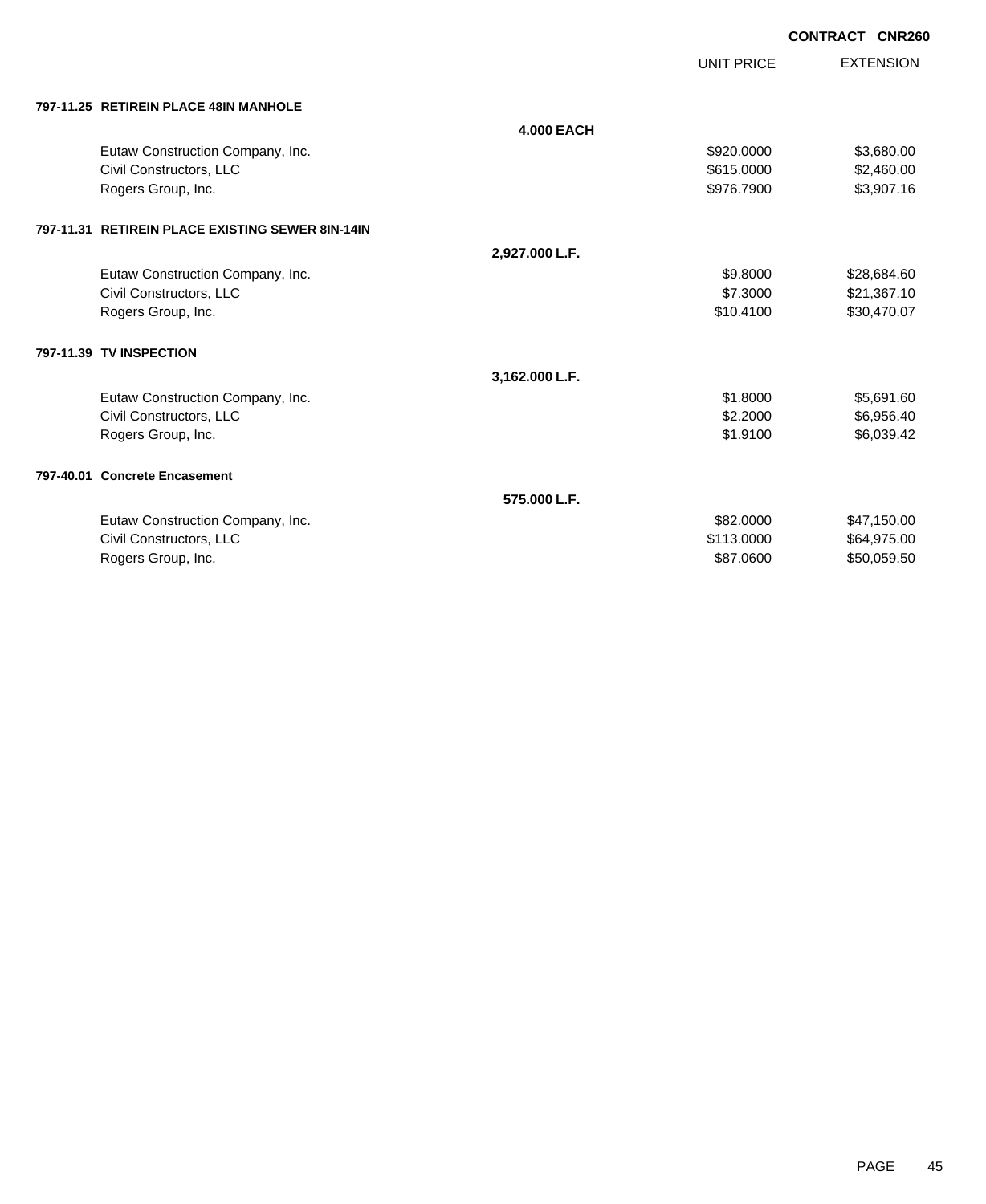## **SUB-TOTAL ROADWAY**

| Eutaw Construction Company, Inc. | \$21,470,304.18 |
|----------------------------------|-----------------|
| Civil Constructors, LLC          | \$22,878,231.25 |
| Rogers Group, Inc.               | \$23,715,956.10 |
| <b>SUB-TOTAL BRIDGE</b>          |                 |
| Eutaw Construction Company, Inc. | \$2,092,124.75  |
| Civil Constructors, LLC          | \$1,846,575.65  |
| Rogers Group, Inc.               | \$2,062,665.03  |
| SUB-TOTAL UTILITY                |                 |
| Eutaw Construction Company, Inc. | \$4,977,576.20  |
| Civil Constructors, LLC          | \$4,795,166.50  |
| Rogers Group, Inc.               | \$5,563,748.33  |
| <b>TOTAL CONTRACT</b>            |                 |
| Eutaw Construction Company, Inc. | \$28,540,005.13 |
| Civil Constructors, LLC          | \$29,519,973.40 |
| Rogers Group, Inc.               | \$31,342,369.46 |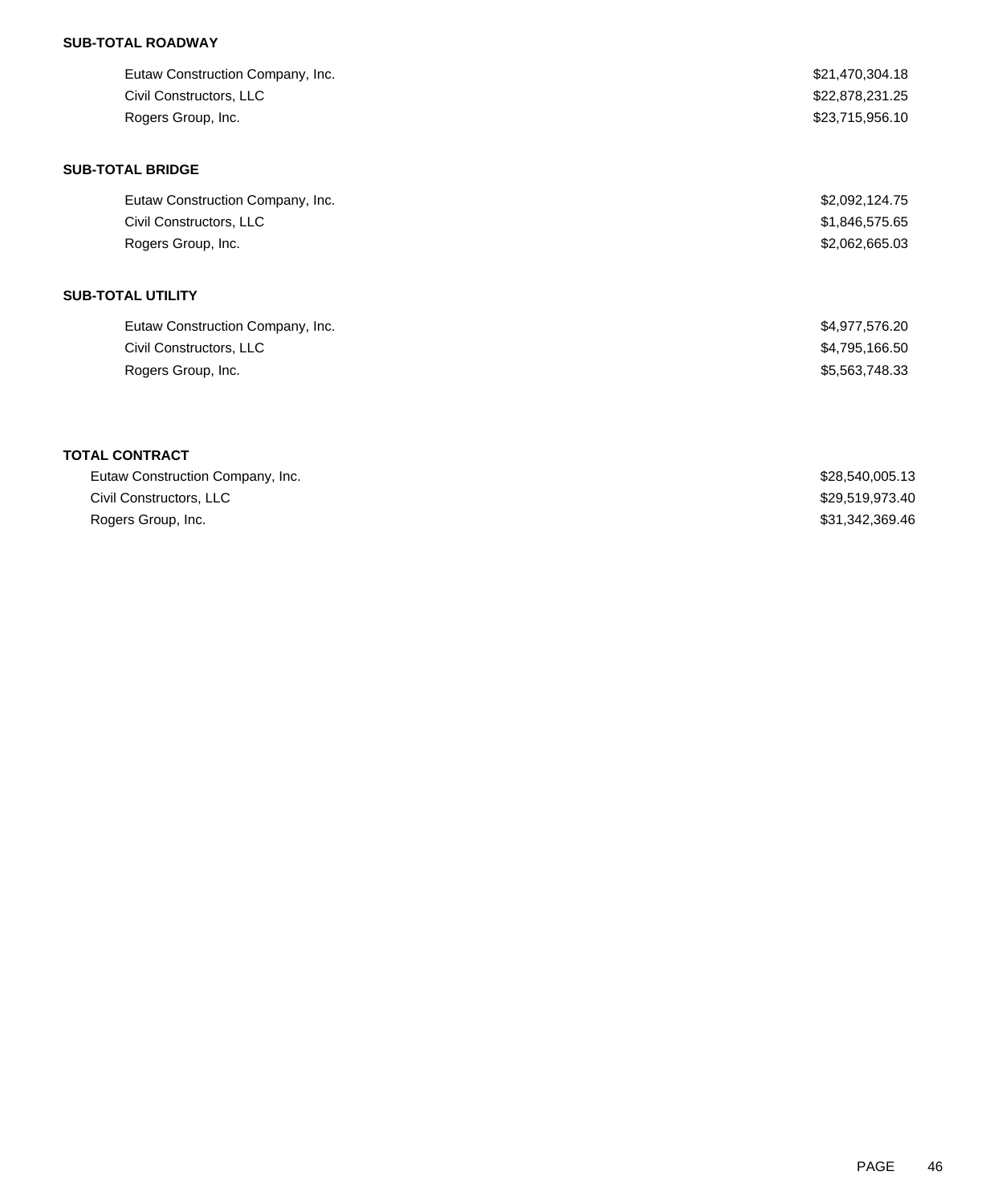# **DEPARTMENT OF TRANSPORTATION SUMMARY OF BIDS LETTING OF AUGUST 18, 2017 STATE OF TENNESSEE**

#### SHELBY COUNTY (Contract No. CNR270 Call 029)

79903-4121-04

BRIDGE REPAIR ON I-40 OVER THE MISSISSIPPI RIVER AND 5 BRIDGES OVER THE WOLF RIVER, VARIOUS RAMPS, CITY STREETS AND RAILROAD (L.M. 0.00 TO L.M. 0.79) IN MEMPHIS.

PROJECT LENGTH - 0.0 MILES

COMPLETION TIME - ON OR BEFORE APRIL 30, 2018

Dement Construction Company, LLC \$735,130.50 Thomson & Thomson, Inc. \$762,923.50

TOTAL CONTRACT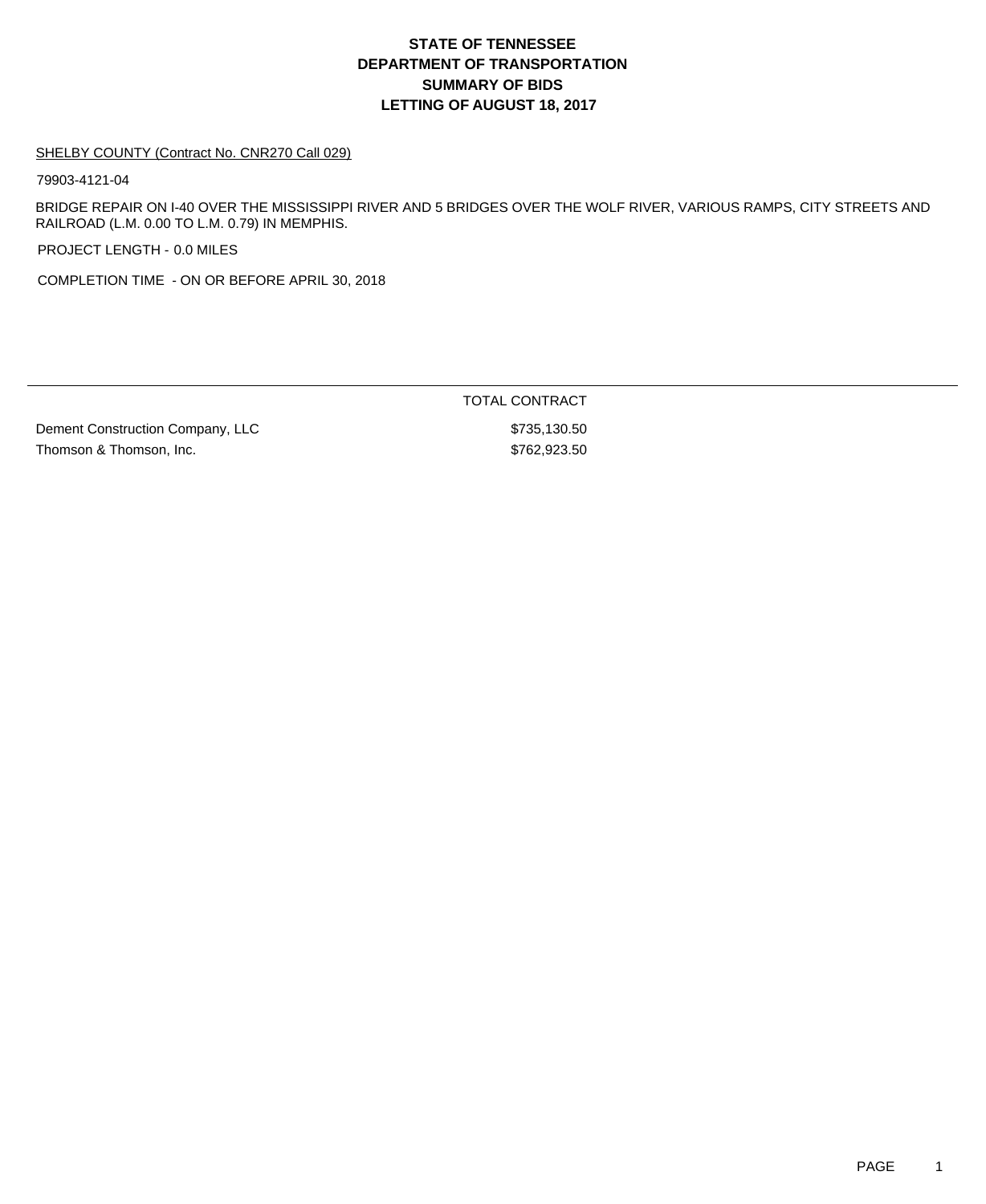|        |                                                                 |                  |                            | <b>CONTRACT CNR270</b>       |
|--------|-----------------------------------------------------------------|------------------|----------------------------|------------------------------|
|        | <b>BRIDGE CATEGORY</b>                                          |                  | <b>UNIT PRICE</b>          | <b>EXTENSION</b>             |
|        | 209-08.02 TEMPORARY SILT FENCE (WITH BACKING)                   |                  |                            |                              |
|        |                                                                 | 500.000 L.F.     |                            |                              |
|        | Dement Construction Company, LLC<br>Thomson & Thomson, Inc.     |                  | \$6.5000<br>\$6.0000       | \$3,250.00<br>\$3,000.00     |
|        | 307-01.08 ASPHALT CONCRETE MIX (PG64-22) (BPMB-HM) GRADING B-M2 |                  |                            |                              |
|        |                                                                 | 10.000 TON       |                            |                              |
|        | Dement Construction Company, LLC<br>Thomson & Thomson, Inc.     |                  | \$475.0000<br>\$826.0000   | \$4,750.00<br>\$8,260.00     |
| 403-01 | BITUMINOUS MATERIAL FOR TACK COAT (TC)                          |                  |                            |                              |
|        |                                                                 | <b>1.000 TON</b> |                            |                              |
|        | Dement Construction Company, LLC<br>Thomson & Thomson, Inc.     |                  | \$750.0000<br>\$450.0000   | \$750.00<br>\$450.00         |
|        | 411-01.10 ACS MIX(PG64-22) GRADING D                            |                  |                            |                              |
|        |                                                                 | 11.000 TON       | \$475.0000                 | \$5,225.00                   |
|        | Dement Construction Company, LLC<br>Thomson & Thomson, Inc.     |                  | \$882.0000                 | \$9,702.00                   |
|        | 415-01.02 COLD PLANING BITUMINOUS PAVEMENT                      |                  |                            |                              |
|        |                                                                 | 150.000 S.Y.     |                            |                              |
|        | Dement Construction Company, LLC<br>Thomson & Thomson, Inc.     |                  | \$50.0000<br>\$48.0000     | \$7,500.00<br>\$7,200.00     |
|        | 502-01.02 CLEANING JOINTS                                       |                  |                            |                              |
|        |                                                                 | 66.000 L.F.      |                            |                              |
|        | Dement Construction Company, LLC<br>Thomson & Thomson, Inc.     |                  | \$32.0000<br>\$80.0000     | \$2,112.00<br>\$5,280.00     |
|        | 604-10.30 BRIDGE DECK REPAIRS (FULL DEPTH OF SLAB)              |                  |                            |                              |
|        |                                                                 | 7.000 S.Y.       |                            |                              |
|        | Dement Construction Company, LLC<br>Thomson & Thomson, Inc.     |                  | \$1,275.0000<br>\$900.0000 | \$8,925.00<br>\$6,300.00     |
|        | 604-10.32 EXPANSION JOINT REPAIRS (TYPE A)                      |                  |                            |                              |
|        |                                                                 | 139.000 L.F.     |                            |                              |
|        | Dement Construction Company, LLC<br>Thomson & Thomson, Inc.     |                  | \$1,065.0000<br>\$895.0000 | \$148,035.00<br>\$124,405.00 |
|        | 604-10.35 EXPANSION JOINT REPAIRS (TYPE C)                      | 162.000 L.F.     |                            |                              |
|        | Dement Construction Company, LLC                                |                  | \$1,195.0000               | \$193,590.00                 |
|        | Thomson & Thomson, Inc.                                         |                  | \$925.0000                 | \$149,850.00                 |
|        | 604-10.50 BRIDGE DECK REPAIRS (PARTIAL DEPTH OF SLAB)           |                  |                            |                              |
|        |                                                                 | 5.000 S.Y.       |                            |                              |
|        | Dement Construction Company, LLC<br>Thomson & Thomson, Inc.     |                  | \$975.0000<br>\$600.0000   | \$4,875.00<br>\$3,000.00     |

PAGE 2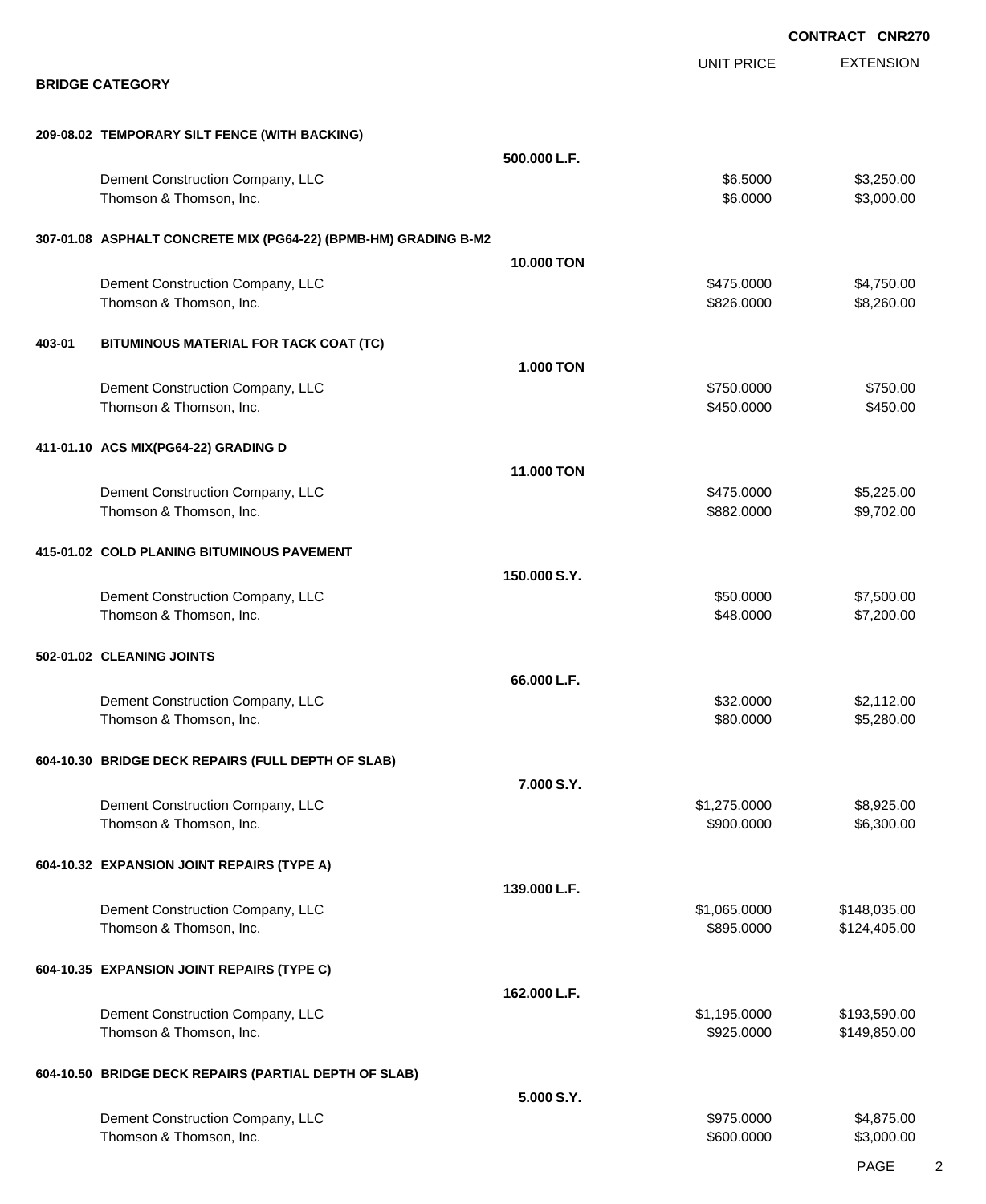|        |                                                      |                   | <b>CONTRACT CNR270</b> |                  |  |
|--------|------------------------------------------------------|-------------------|------------------------|------------------|--|
|        |                                                      |                   | <b>UNIT PRICE</b>      | <b>EXTENSION</b> |  |
|        | 617-04.01 TYPE 1 THIN EPOXY OVERLAY (EPOXY-URETHANE) |                   |                        |                  |  |
|        |                                                      | 1,350.000 S.Y.    |                        |                  |  |
|        | Dement Construction Company, LLC                     |                   | \$34.8000              | \$46,980.00      |  |
|        | Thomson & Thomson, Inc.                              |                   | \$35.5000              | \$47,925.00      |  |
|        | 705-04.50 PORTABLE BARRIER RAIL DELINEATOR           |                   |                        |                  |  |
|        |                                                      | 136,000 EACH      |                        |                  |  |
|        | Dement Construction Company, LLC                     |                   | \$9.0000               | \$1,224.00       |  |
|        | Thomson & Thomson, Inc.                              |                   | \$9.0000               | \$1,224.00       |  |
|        | 705-08.51 PORTABLE IMPACT ATTENUATOR NCHRP350 TL-3   |                   |                        |                  |  |
|        |                                                      | <b>4.000 EACH</b> |                        |                  |  |
|        | Dement Construction Company, LLC                     |                   | \$4,500.0000           | \$18,000.00      |  |
|        | Thomson & Thomson, Inc.                              |                   | \$4,600.0000           | \$18,400.00      |  |
| 712-01 | <b>TRAFFIC CONTROL</b>                               |                   |                        |                  |  |
|        |                                                      | 1.000 LS          |                        |                  |  |
|        | Dement Construction Company, LLC                     |                   | \$4,852.0000           | \$4,852.00       |  |
|        | Thomson & Thomson, Inc.                              |                   | \$50,000.0000          | \$50,000.00      |  |
|        | 712-02.02 INTERCONNECTED PORTABLE BARRIER RAIL       |                   |                        |                  |  |
|        |                                                      | 2,220.000 L.F.    |                        |                  |  |
|        | Dement Construction Company, LLC                     |                   | \$38.7500              | \$86,025.00      |  |
|        | Thomson & Thomson, Inc.                              |                   | \$38.0000              | \$84,360.00      |  |
|        | 712-04.01 FLEXIBLE DRUMS (CHANNELIZING)              |                   |                        |                  |  |
|        |                                                      | 294,000 EACH      |                        |                  |  |
|        | Dement Construction Company, LLC                     |                   | \$25.0000              | \$7,350.00       |  |
|        | Thomson & Thomson, Inc.                              |                   | \$25.0000              | \$7,350.00       |  |
| 712-06 | <b>SIGNS (CONSTRUCTION)</b>                          |                   |                        |                  |  |
|        |                                                      | 1,605.000 S.F.    |                        |                  |  |
|        | Dement Construction Company, LLC                     |                   | \$7.5000               | \$12,037.50      |  |
|        | Thomson & Thomson, Inc.                              |                   | \$7.5000               | \$12,037.50      |  |
|        | 712-07.03 TEMPORARY BARRICADES (TYPE III)            |                   |                        |                  |  |
|        |                                                      | 620.000 L.F.      |                        |                  |  |
|        | Dement Construction Company, LLC                     |                   | \$12.5000              | \$7,750.00       |  |
|        | Thomson & Thomson, Inc.                              |                   | \$11.5000              | \$7,130.00       |  |
|        | 712-08.03 ARROW BOARD (TYPE C)                       |                   |                        |                  |  |
|        |                                                      | <b>6.000 EACH</b> |                        |                  |  |
|        | Dement Construction Company, LLC                     |                   | \$925.0000             | \$5,550.00       |  |
|        | Thomson & Thomson, Inc.                              |                   | \$925.0000             | \$5,550.00       |  |
|        | 712-08.10 MOBILE MESSAGE SIGN UNIT W/ATTENUATOR      |                   |                        |                  |  |
|        |                                                      | 500,000 HOUR      |                        |                  |  |
|        | Dement Construction Company, LLC                     |                   | \$91.0000              | \$45,500.00      |  |
|        | Thomson & Thomson, Inc.                              |                   | \$91.0000              | \$45,500.00      |  |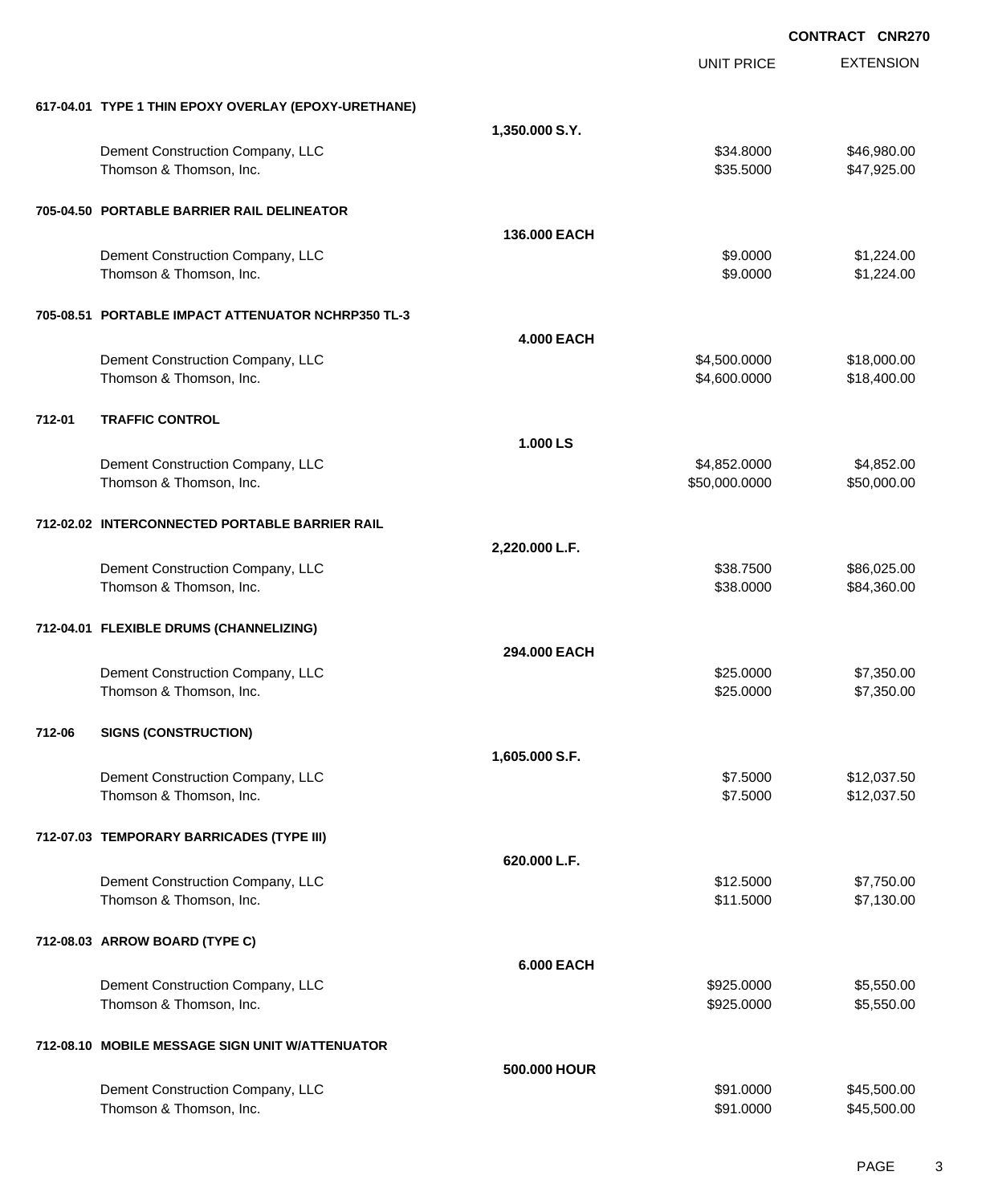|        |                                                          |                    |               | <b>CONTRACT</b> | <b>CNR270</b>    |
|--------|----------------------------------------------------------|--------------------|---------------|-----------------|------------------|
|        |                                                          |                    | UNIT PRICE    |                 | <b>EXTENSION</b> |
|        | 712-09.01 REMOVABLE PAVEMENT MARKING LINE                |                    |               |                 |                  |
|        |                                                          | 8,550.000 L.F.     |               |                 |                  |
|        | Dement Construction Company, LLC                         |                    | \$2.0000      |                 | \$17,100.00      |
|        | Thomson & Thomson, Inc.                                  |                    | \$2.0000      |                 | \$17,100.00      |
|        | 713-16.01 CHANGEABLE MESSAGE SIGN UNIT                   |                    |               |                 |                  |
|        |                                                          | <b>11.000 EACH</b> |               |                 |                  |
|        | Dement Construction Company, LLC                         |                    | \$5,750.0000  |                 | \$63,250.00      |
|        | Thomson & Thomson, Inc.                                  |                    | \$5,900.0000  |                 | \$64,900.00      |
|        | 716-12.02 ENHANCED FLATLINE THERMO PVMT MRKNG (6IN LINE) |                    |               |                 |                  |
|        |                                                          | 0.200 L.M.         |               |                 |                  |
|        | Dement Construction Company, LLC                         |                    | \$20,000.0000 |                 | \$4,000.00       |
|        | Thomson & Thomson, Inc.                                  |                    | \$20,000.0000 |                 | \$4,000.00       |
| 717-01 | <b>MOBILIZATION</b>                                      |                    |               |                 |                  |
|        |                                                          | 1.000 LS           |               |                 |                  |
|        | Dement Construction Company, LLC                         |                    | \$36,500.0000 |                 | \$36,500.00      |
|        | Thomson & Thomson, Inc.                                  |                    | \$80,000.0000 |                 | \$80,000.00      |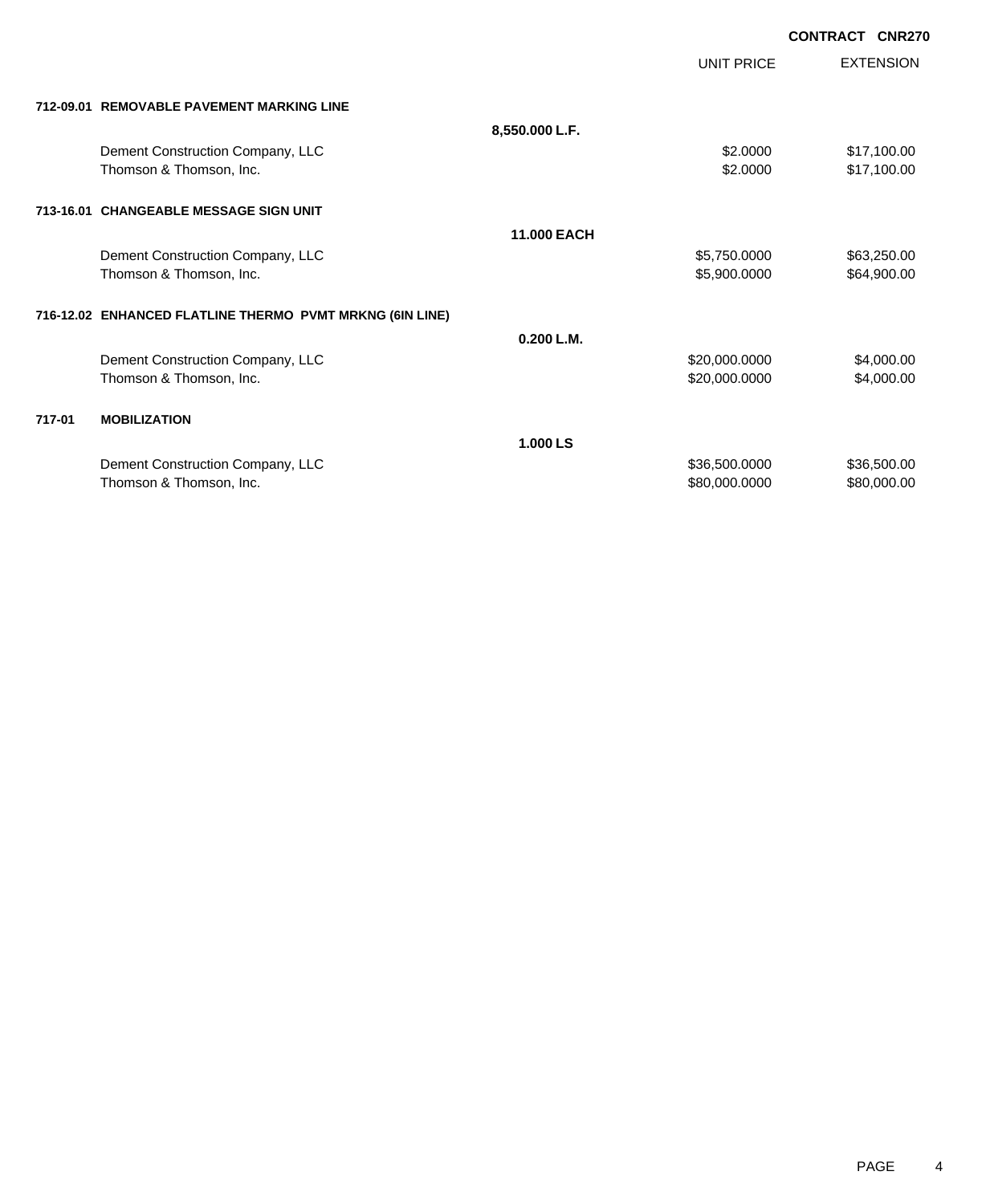## **SUB-TOTAL BRIDGE**

Dement Construction Company, LLC  $$735,130.50$ Thomson & Thomson, Inc. 6. Thomson, 100. The state of the state of the state of the state of the state of the state of the state of the state of the state of the state of the state of the state of the state of the state of

### **TOTAL CONTRACT**

Dement Construction Company, LLC  $$735,130.50$ Thomson & Thomson, Inc. 6. Thomson, 10. Thomson, 10. Thomson & Thomson, 10. Thomson & Thomson, 10. Thomson, 10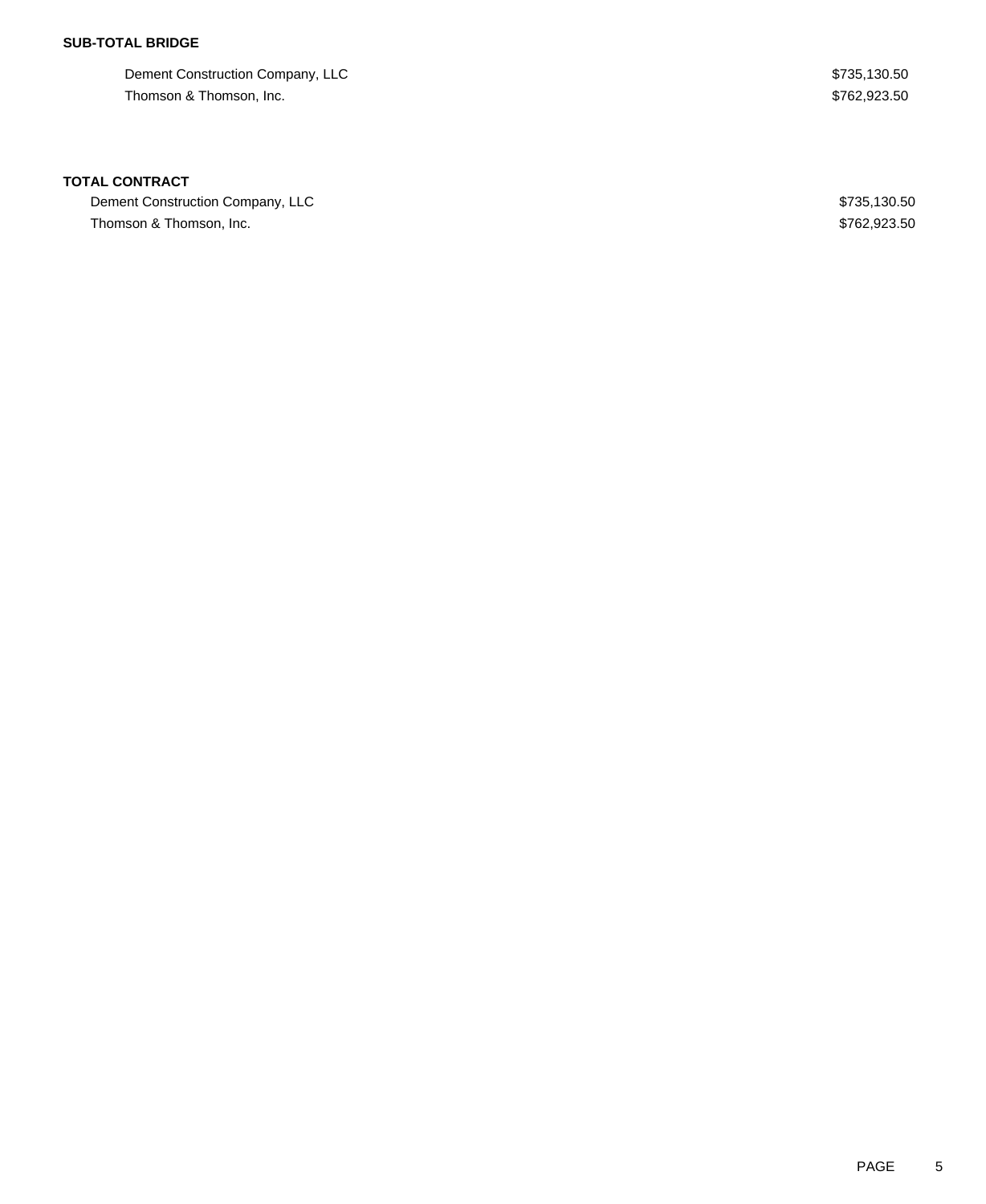## **DEPARTMENT OF TRANSPORTATION SUMMARY OF BIDS LETTING OF AUGUST 18, 2017 STATE OF TENNESSEE**

#### SMITH COUNTY (Contract No. CNR253 Call 030)

IM/NH-40-5(138),80001-3183-44

THE CONSTRUCTION OF A TRUCK CLIMBING LANE ON I-40 EB NEAR MILE MARKER 250 (L.M. 0.30 - 2.76), INCLUDING GRADING, DRAINAGE, CONSTRUCTION OF A ROLLED STEEL GIRDER BRIDGE AND PAVING.

PROJECT LENGTH - 2.460 MILES

COMPLETION TIME - ON OR BEFORE AUGUST 31, 2018

DBE GOAL 6.50%

Vulcan Construction Materials, LLC  $$5,975,335.42$ Jones Bros., Inc. \$7,302,004.97

TOTAL CONTRACT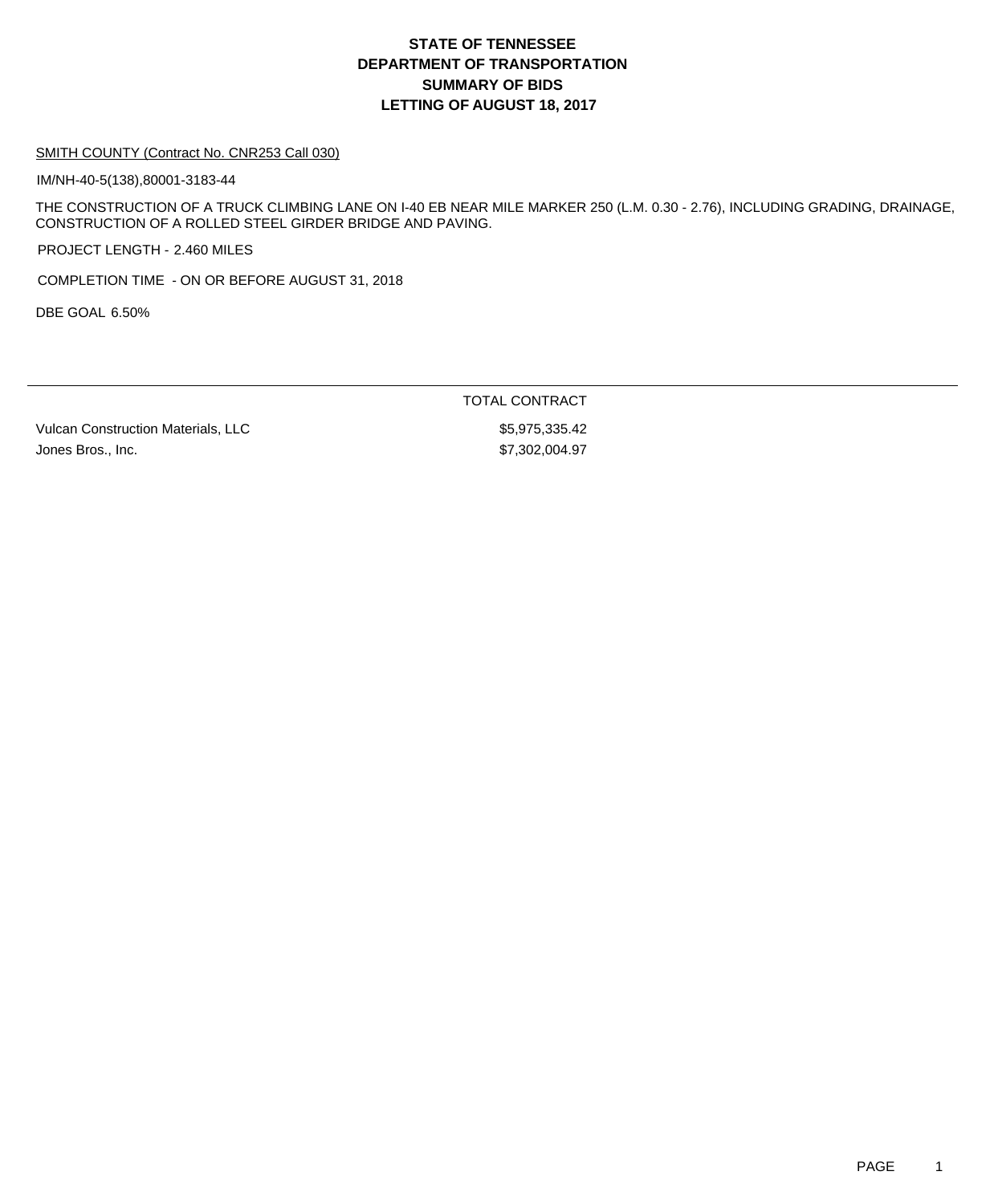EXTENSION **CONTRACT CNR253** UNIT PRICE **ROADWAY CATEGORY 105-01 CONSTRUCTION STAKES, LINES AND GRADES 1.000 LS** Vulcan Construction Materials, LLC \$90,000.0000 \$90,000.00 Jones Bros., Inc. \$35,000.0000 \$35,000.00 **109-10.01 TRAINEE 1,180.000 HOUR** Vulcan Construction Materials, LLC 6944.00 Jones Bros., Inc. \$0.8000 \$944.00 **202-04.02 REMOVAL OF STRUCTURES (10 EXISTING CATCH BASINS AND 54' EXISTING 15" RCP) 1.000 LS** Vulcan Construction Materials, LLC 6000000 \$10,000.000 \$10,000.000 \$10,000.000 Jones Bros., Inc. \$10,000.0000 \$10,000.00 **203-01 ROAD & DRAINAGE EXCAVATION (UNCLASSIFIED) 30,396.000 C.Y.** Vulcan Construction Materials, LLC \$14.5000 \$440,742.00 Jones Bros., Inc. \$10.0000 \$303,960.00 **203-04 PLACING AND SPREADING TOPSOIL 6,017.000 C.Y.** Vulcan Construction Materials, LLC 666,187.00 Jones Bros., Inc. \$4.0000 \$24,068.00 **203-06 WATER 243.000 M.G.** Vulcan Construction Materials, LLC \$7.0000 \$1,701.00 Jones Bros., Inc. \$20.0000 \$4,860.00 **204-08.01 BACKFILL MATERIAL (FLOWABLE FILL) 9.000 C.Y.** Vulcan Construction Materials, LLC 66 and the state of the state of the state  $$365.0000$  \$3,285.000 Jones Bros., Inc. \$300.0000 \$2,700.00 **209-05 SEDIMENT REMOVAL 194.000 C.Y.** Vulcan Construction Materials, LLC 612.000 \$2,813.00 Jones Bros., Inc. \$10.0000 \$1,940.00 **209-08.08 ENHANCED ROCK CHECK DAM 10.000 EACH** Vulcan Construction Materials, LLC 6375.000 \$3,750.000 \$3,750.000 \$3,750.00

Jones Bros., Inc. \$1,000.0000 \$10,000.00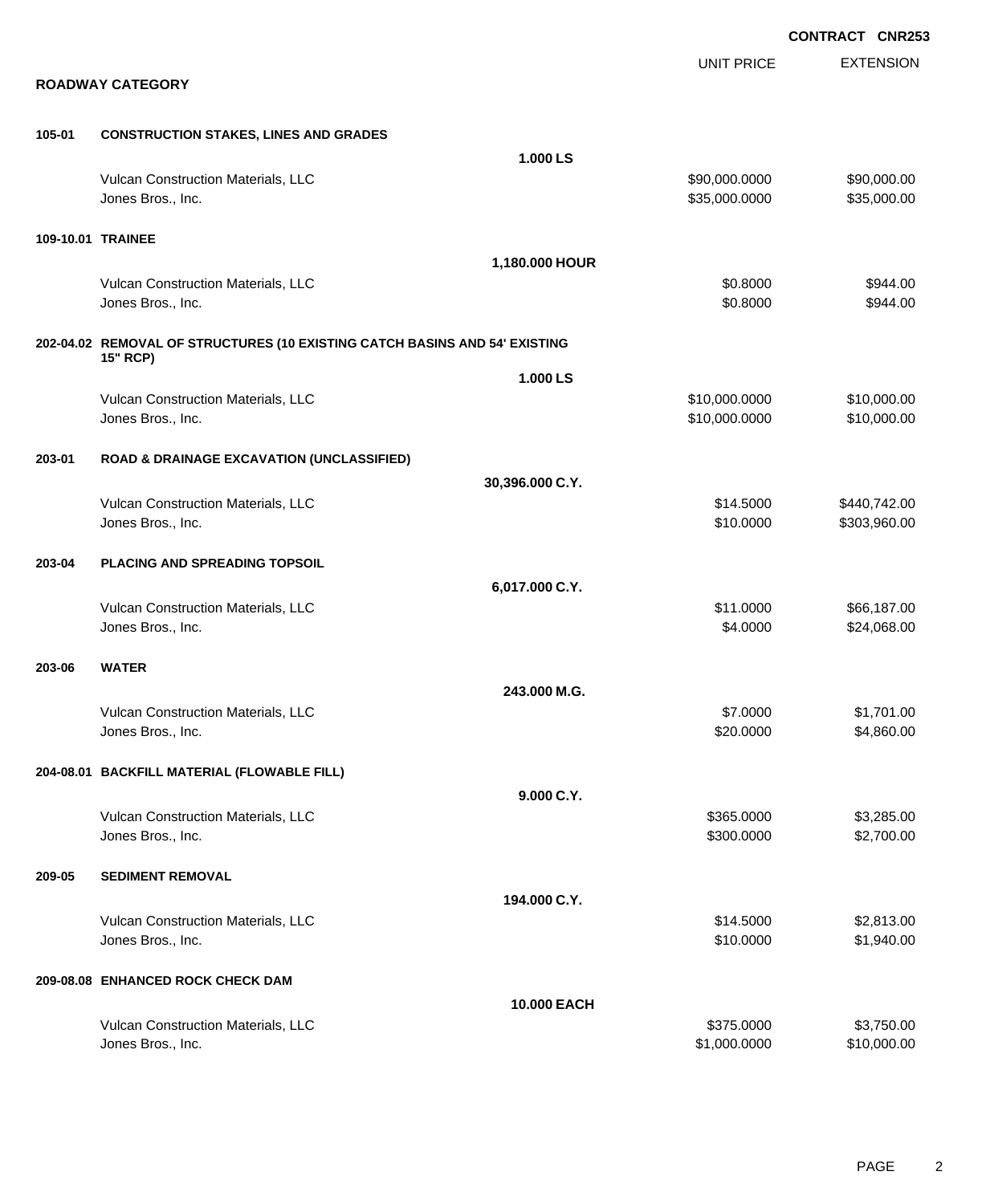UNIT PRICE EXTENSION

| 209-08.09 FILTER SOCK CHECK DAM |  |  |
|---------------------------------|--|--|

|        | 209-08.09 FILTER SOCK CHECK DAM                                 |                    |                            |                            |
|--------|-----------------------------------------------------------------|--------------------|----------------------------|----------------------------|
|        |                                                                 | 211.000 EACH       |                            |                            |
|        | Vulcan Construction Materials, LLC<br>Jones Bros., Inc.         |                    | \$275.0000<br>\$409.6400   | \$58,025.00<br>\$86,434.04 |
|        | 209-40.41 CATCH BASIN FILTER ASSEMBLY(TYPE 1)                   |                    |                            |                            |
|        |                                                                 | <b>12.000 EACH</b> |                            |                            |
|        | Vulcan Construction Materials, LLC<br>Jones Bros., Inc.         |                    | \$500,0000<br>\$585.3100   | \$6,000.00<br>\$7,023.72   |
|        | 209-40.48 CATCH BASIN FILTER ASSEMBLY(TYPE 8)                   |                    |                            |                            |
|        |                                                                 | <b>12.000 EACH</b> |                            |                            |
|        | Vulcan Construction Materials, LLC<br>Jones Bros., Inc.         |                    | \$800.0000<br>\$1,624.3300 | \$9,600.00<br>\$19,491.96  |
| 303-01 | MINERAL AGGREGATE, TYPE A BASE, GRADING D                       |                    |                            |                            |
|        |                                                                 | 34,947.000 TON     |                            |                            |
|        | Vulcan Construction Materials, LLC                              |                    | \$18.5000                  | \$646,519.50               |
|        | Jones Bros., Inc.                                               |                    | \$24.0000                  | \$838,728.00               |
|        | 303-10.01 MINERAL AGGREGATE (SIZE 57)                           |                    |                            |                            |
|        |                                                                 | 86,000 TON         |                            |                            |
|        | Vulcan Construction Materials, LLC<br>Jones Bros., Inc.         |                    | \$35.0000<br>\$50.0000     | \$3,010.00<br>\$4,300.00   |
|        |                                                                 |                    |                            |                            |
|        |                                                                 |                    |                            |                            |
|        | 307-01.22 ASP. CONC. MIX(PG76-22) (BPMB-HM) GR. A-S             |                    |                            |                            |
|        | Vulcan Construction Materials, LLC                              | 790,000 TON        | \$69.7500                  | \$55,102.50                |
|        | Jones Bros., Inc.                                               |                    | \$69.7500                  | \$55,102.50                |
|        | 307-03.01 ASPHALT CONCRETE MIX (PG76-22) (BPMB-HM) GRADING A    |                    |                            |                            |
|        |                                                                 | 12,744.000 TON     |                            |                            |
|        | Vulcan Construction Materials, LLC                              |                    | \$69.7500                  | \$888,894.00               |
|        | Jones Bros., Inc.                                               |                    | \$69.7500                  | \$888,894.00               |
|        | 307-03.08 ASPHALT CONCRETE MIX (PG76-22) (BPMB-HM) GRADING B-M2 |                    |                            |                            |
|        |                                                                 | 3,653.000 TON      |                            |                            |
|        | Vulcan Construction Materials, LLC                              |                    | \$69.7500                  | \$254,796.75               |
|        | Jones Bros., Inc.                                               |                    | \$69.7500                  | \$254,796.75               |
|        | 307-03.10 ASPHALT CONC MIX (PG76-22)(BPMB-HM) GR CS             |                    |                            |                            |
|        |                                                                 | 2,319.000 TON      |                            |                            |
|        | Vulcan Construction Materials, LLC                              |                    | \$85.0000                  | \$197,115.00               |
|        | Jones Bros., Inc.                                               |                    | \$85.0000                  | \$197,115.00               |
| 402-01 | BITUMINOUS MATERIAL FOR PRIME COAT (PC)                         |                    |                            |                            |
|        |                                                                 | 57.000 TON         |                            |                            |
|        | Vulcan Construction Materials, LLC<br>Jones Bros., Inc.         |                    | \$700.0000<br>\$700.0000   | \$39,900.00<br>\$39,900.00 |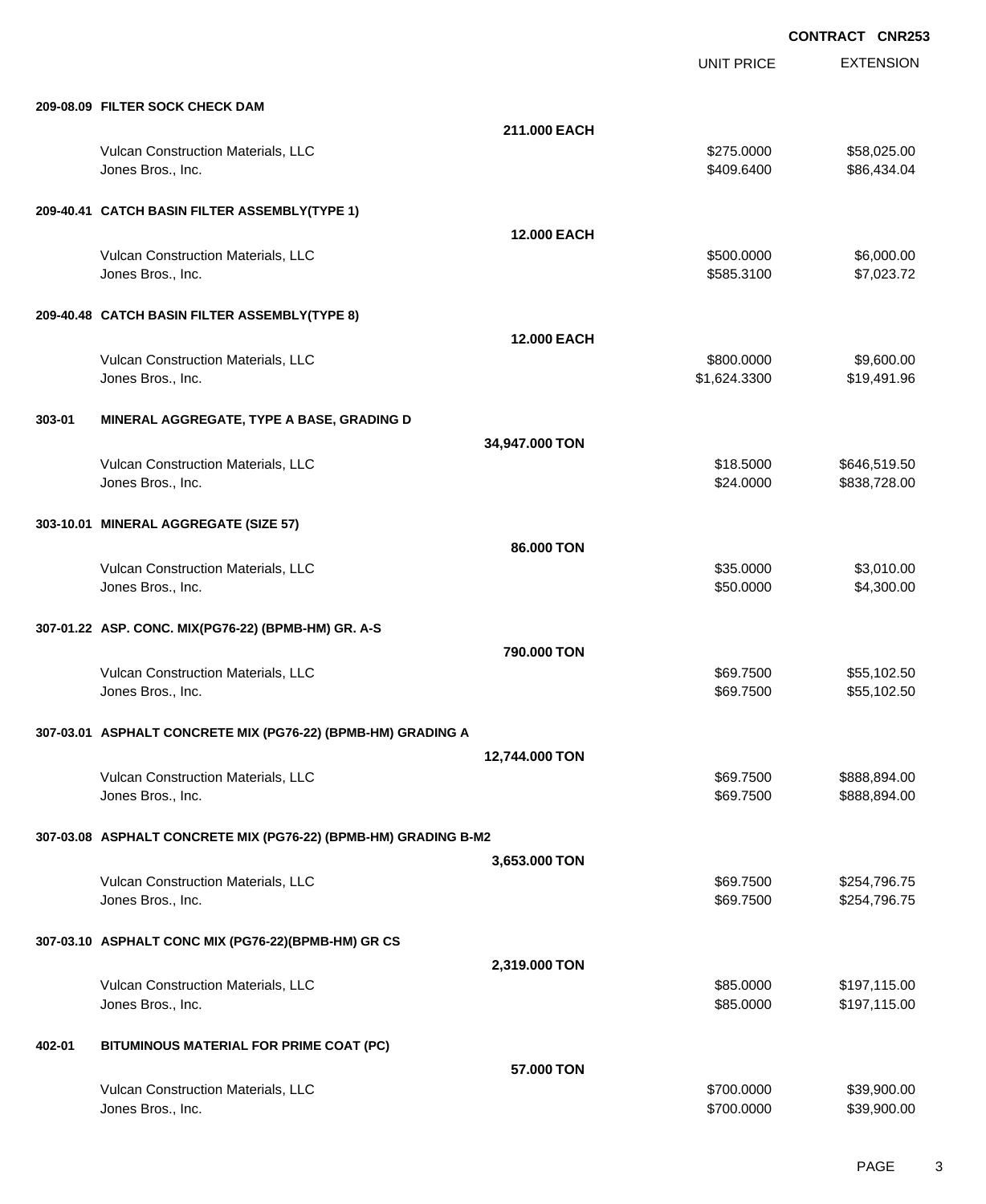|        |                                                              |                   | <b>UNIT PRICE</b>        | <b>EXTENSION</b>           |
|--------|--------------------------------------------------------------|-------------------|--------------------------|----------------------------|
| 402-02 | <b>AGGREGATE FOR COVER MATERIAL (PC)</b>                     |                   |                          |                            |
|        |                                                              | 222.000 TON       |                          |                            |
|        | Vulcan Construction Materials, LLC<br>Jones Bros., Inc.      |                   | \$35.0000<br>\$35.0000   | \$7,770.00<br>\$7,770.00   |
| 403-01 | BITUMINOUS MATERIAL FOR TACK COAT (TC)                       |                   |                          |                            |
|        |                                                              | 59,000 TON        |                          |                            |
|        | Vulcan Construction Materials, LLC<br>Jones Bros., Inc.      |                   | \$700.0000<br>\$700.0000 | \$41,300.00<br>\$41,300.00 |
|        | 411-01.10 ACS MIX(PG64-22) GRADING D                         |                   |                          |                            |
|        |                                                              | <b>10.000 TON</b> |                          |                            |
|        | Vulcan Construction Materials, LLC<br>Jones Bros., Inc.      |                   | \$200.0000<br>\$200.0000 | \$2,000.00<br>\$2,000.00   |
|        | 411-03.23 ACS MIX (PG76-22) OGFC                             |                   |                          |                            |
|        |                                                              | 3,924.000 TON     |                          |                            |
|        | Vulcan Construction Materials, LLC                           |                   | \$105.0000               | \$412,020.00               |
|        | Jones Bros., Inc.                                            |                   | \$105.0000               | \$412,020.00               |
|        |                                                              |                   |                          |                            |
|        | 411-12.01 SCORING SHOULDERS (CONTINUOUS) (16IN WIDTH)        |                   |                          |                            |
|        |                                                              | 5.000 L.M.        |                          |                            |
|        | Vulcan Construction Materials, LLC                           |                   | \$1,200.0000             | \$6,000.00                 |
|        | Jones Bros., Inc.                                            |                   | \$1,200.0000             | \$6,000.00                 |
|        |                                                              |                   |                          |                            |
|        | 415-01.01 COLD PLANING BITUMINOUS PAVEMENT                   |                   |                          |                            |
|        |                                                              | 3,871.000 TON     |                          |                            |
|        | Vulcan Construction Materials, LLC                           |                   | \$17.0000                | \$65,807.00                |
|        | Jones Bros., Inc.                                            |                   | \$27.6500                | \$107,033.15               |
|        |                                                              |                   |                          |                            |
|        | 607-02.02 15" CONCRETE PIPE CULVERT(CLASS III)               |                   |                          |                            |
|        |                                                              | 28.000 L.F.       |                          |                            |
|        | Vulcan Construction Materials, LLC                           |                   | \$80.0000                | \$2,240.00                 |
|        | Jones Bros., Inc.                                            |                   | \$48.0000                | \$1,344.00                 |
|        |                                                              |                   |                          |                            |
|        | 607-03.02 18" CONCRETE PIPE CULVERT (CLASS III)              |                   |                          |                            |
|        |                                                              | 972.000 L.F.      |                          |                            |
|        | Vulcan Construction Materials, LLC                           |                   | \$50.0000                | \$48,600.00                |
|        | Jones Bros., Inc.                                            |                   | \$50.0000                | \$48,600.00                |
|        |                                                              |                   |                          |                            |
|        | 607-05.05 24" CONCRETE PIPE CULVERT(CLASS IV)JACKED-IN-PLACE |                   |                          |                            |
|        |                                                              | 86.000 L.F.       |                          |                            |
|        | Vulcan Construction Materials, LLC                           |                   | \$700.0000               | \$60,200.00                |
|        | Jones Bros., Inc.                                            |                   | \$950.0000               | \$81,700.00                |
|        |                                                              |                   |                          |                            |
|        | 607-06.05 30" CONCRETE PIPE CULVERT(CLASS IV)JACKED-IN-PLACE |                   |                          |                            |
|        |                                                              | 87.000 L.F.       |                          |                            |
|        | Vulcan Construction Materials, LLC                           |                   | \$775.0000               | \$67,425.00                |
|        | Jones Bros., Inc.                                            |                   | \$975.0000               | \$84,825.00                |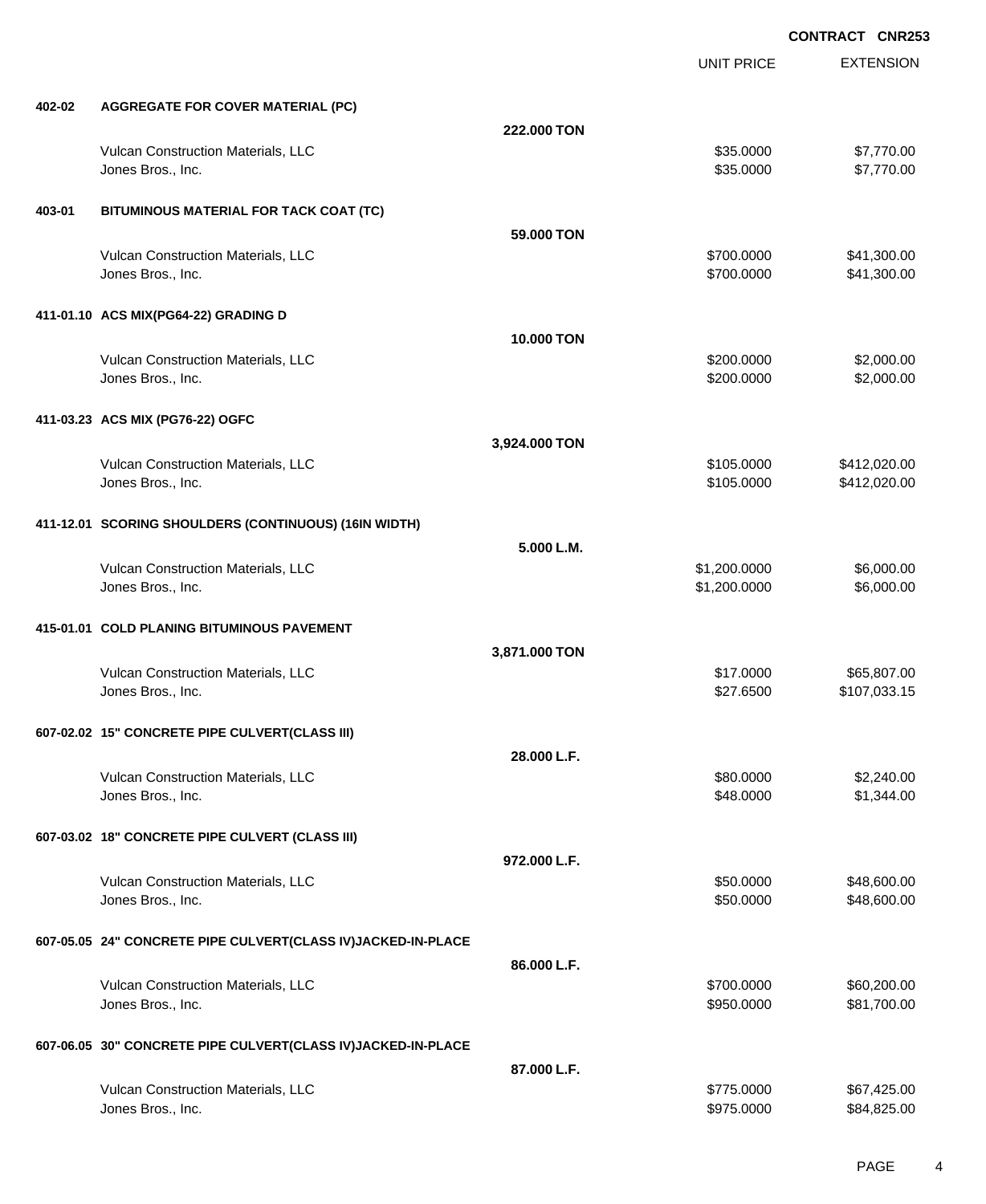UNIT PRICE EXTENSION

| 607-09.02 48" CONCRETE PIPE CULVERT (CLASS III) |  |
|-------------------------------------------------|--|

| 607-09.02 48" CONCRETE PIPE CULVERT (CLASS III)         |                   |                      |                      |
|---------------------------------------------------------|-------------------|----------------------|----------------------|
|                                                         | 8.000 L.F.        |                      |                      |
| Vulcan Construction Materials, LLC                      |                   | \$200.0000           | \$1,600.00           |
| Jones Bros., Inc.                                       |                   | \$200.0000           | \$1,600.00           |
| 611-02.11 JUNCTION BOX, TYPE 2                          |                   |                      |                      |
|                                                         | 8.000 EACH        |                      |                      |
| Vulcan Construction Materials, LLC                      |                   | \$2,450.0000         | \$19,600.00          |
| Jones Bros., Inc.                                       |                   | \$540.0000           | \$4,320.00           |
| 611-07.01 CLASS A CONCRETE (PIPE ENDWALLS)              |                   |                      |                      |
|                                                         | 4.000 C.Y.        |                      |                      |
| Vulcan Construction Materials, LLC                      |                   | \$700.0000           | \$2,800.00           |
| Jones Bros., Inc.                                       |                   | \$1,100.0000         | \$4,400.00           |
|                                                         |                   |                      |                      |
| 611-07.02 STEEL BAR REINFORCEMENT (PIPE ENDWALLS)       |                   |                      |                      |
|                                                         | 183,000 LB.       |                      |                      |
| Vulcan Construction Materials, LLC<br>Jones Bros., Inc. |                   | \$1.5000<br>\$1.0000 | \$274.50<br>\$183.00 |
|                                                         |                   |                      |                      |
| 611-07.57 24IN ENDWALL (CROSS DRAIN) 3:1                |                   |                      |                      |
|                                                         | <b>1.000 EACH</b> |                      |                      |
| Vulcan Construction Materials, LLC                      |                   | \$1,100.0000         | \$1,100.00           |
| Jones Bros., Inc.                                       |                   | \$2,000.0000         | \$2,000.00           |
| 611-09.03 CAPPING EXISTING CATCHBASIN                   |                   |                      |                      |
|                                                         | <b>1.000 EACH</b> |                      |                      |
| Vulcan Construction Materials, LLC                      |                   | \$550.0000           | \$550.00             |
| Jones Bros., Inc.                                       |                   | \$1,700.0000         | \$1,700.00           |
|                                                         |                   |                      |                      |
| 611-38.01 CATCH BASINS, TYPE 38, 0' - 4' DEPTH          |                   |                      |                      |
| <b>Vulcan Construction Materials, LLC</b>               | <b>1.000 EACH</b> | \$2,800.0000         | \$2,800.00           |
| Jones Bros., Inc.                                       |                   | \$4,500.0000         | \$4,500.00           |
|                                                         |                   |                      |                      |
| 611-40.01 CATCH BASINS, TYPE 40, 0' - 4' DEPTH          |                   |                      |                      |
|                                                         | <b>5.000 EACH</b> |                      |                      |
| Vulcan Construction Materials, LLC                      |                   | \$3,700.0000         | \$18,500.00          |
| Jones Bros., Inc.                                       |                   | \$6,500.0000         | \$32,500.00          |
| 611-40.02 CATCH BASINS, TYPE 40, > 4' - 8' DEPTH        |                   |                      |                      |
|                                                         | <b>5.000 EACH</b> |                      |                      |
| Vulcan Construction Materials, LLC                      |                   | \$4,750.0000         | \$23,750.00          |
| Jones Bros., Inc.                                       |                   | \$7,100.0000         | \$35,500.00          |
| 621-03.02 18" TEMPORARY DRAINAGE PIPE                   |                   |                      |                      |
|                                                         | 50.000 L.F.       |                      |                      |
| Vulcan Construction Materials, LLC                      |                   | \$25.0000            | \$1,250.00           |
| Jones Bros., Inc.                                       |                   | \$35.0000            | \$1,750.00           |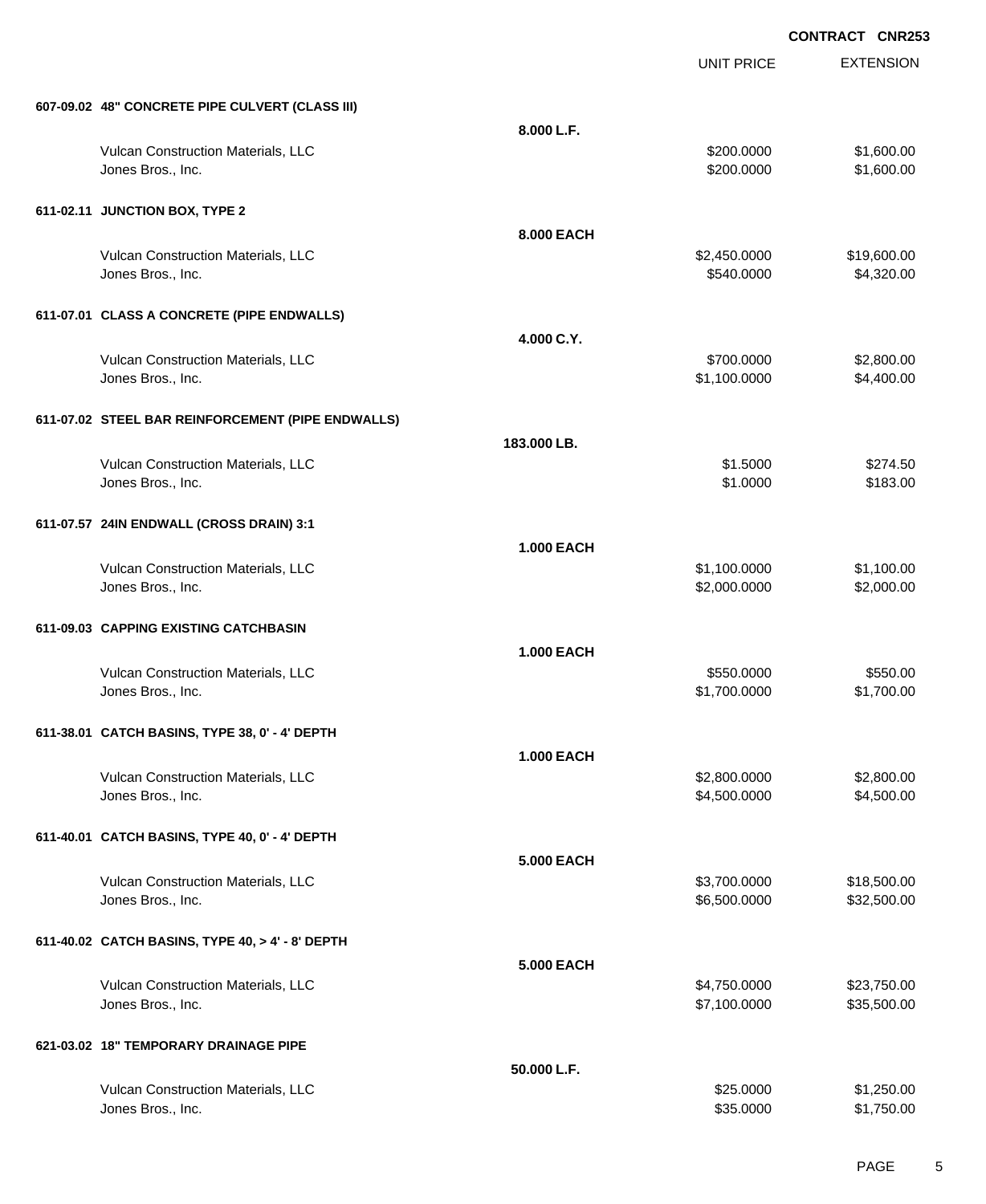|        |                                                          |                   | <b>UNIT PRICE</b> | <b>EXTENSION</b> |
|--------|----------------------------------------------------------|-------------------|-------------------|------------------|
| 703-01 | <b>CEMENT CONCRETE DITCH PAVING</b>                      |                   |                   |                  |
|        |                                                          | 3.000 C.Y.        |                   |                  |
|        | Vulcan Construction Materials, LLC                       |                   | \$390.0000        | \$1,170.00       |
|        | Jones Bros., Inc.                                        |                   | \$1,500.0000      | \$4,500.00       |
|        | 705-01.01 GUARDRAIL AT BRIDGE ENDS                       |                   |                   |                  |
|        |                                                          | 54.000 L.F.       |                   |                  |
|        | Vulcan Construction Materials, LLC                       |                   | \$76.8500         | \$4,149.90       |
|        | Jones Bros., Inc.                                        |                   | \$72.5000         | \$3,915.00       |
|        | 705-06.01 W BEAM GR (TYPE 2) MASH TL3                    |                   |                   |                  |
|        |                                                          | 3,307.000 L.F.    |                   |                  |
|        | Vulcan Construction Materials, LLC                       |                   | \$16.8500         | \$55,722.95      |
|        | Jones Bros., Inc.                                        |                   | \$18.5000         | \$61,179.50      |
|        | 705-06.10 GR TERMINALTRAILING END (TYPE 13) MASH TL3     |                   |                   |                  |
|        |                                                          | <b>1.000 EACH</b> |                   |                  |
|        | Vulcan Construction Materials, LLC                       |                   | \$785.0000        | \$785.00         |
|        | Jones Bros., Inc.                                        |                   | \$950.0000        | \$950.00         |
|        | 705-06.20 TANGENT ENERGY ABSORBING TERM MASH TL-3        |                   |                   |                  |
|        |                                                          | 3.000 EACH        |                   |                  |
|        | Vulcan Construction Materials, LLC                       |                   | \$2,390.0000      | \$7,170.00       |
|        | Jones Bros., Inc.                                        |                   | \$2,750.0000      | \$8,250.00       |
|        | 705-08.51 PORTABLE IMPACT ATTENUATOR NCHRP350 TL-3       |                   |                   |                  |
|        |                                                          | 5.000 EACH        |                   |                  |
|        | Vulcan Construction Materials, LLC                       |                   | \$4,000.0000      | \$20,000.00      |
|        | Jones Bros., Inc.                                        |                   | \$5,300.0000      | \$26,500.00      |
|        | 705-80.01 LONGITUDINAL CABLE BARRIER                     |                   |                   |                  |
|        |                                                          | 20,562.000 L.F.   |                   |                  |
|        | Vulcan Construction Materials, LLC                       |                   | \$16.1100         | \$331,253.82     |
|        | Jones Bros., Inc.                                        |                   | \$26.0000         | \$534,612.00     |
|        | 705-80.03 LONGITUDINAL CABLE BARRIER (END TERMINAL) TL-3 |                   |                   |                  |
|        |                                                          | 9,000 EACH        |                   |                  |
|        | Vulcan Construction Materials, LLC                       |                   | \$5,300.0000      | \$47,700.00      |
|        | Jones Bros., Inc.                                        |                   | \$5,000.0000      | \$45,000.00      |
| 706-01 | <b>GUARDRAIL REMOVED</b>                                 |                   |                   |                  |
|        |                                                          | 470.000 L.F.      |                   |                  |
|        | Vulcan Construction Materials, LLC                       |                   | \$1.0000          | \$470.00         |
|        | Jones Bros., Inc.                                        |                   | \$1.0000          | \$470.00         |
|        | 706-80.18 CABLE BARRIER TERMINAL (REMOVAL)               |                   |                   |                  |
|        |                                                          | <b>4.000 EACH</b> |                   |                  |
|        | Vulcan Construction Materials, LLC                       |                   | \$1,620.0000      | \$6,480.00       |
|        | Jones Bros., Inc.                                        |                   | \$1,000.0000      | \$4,000.00       |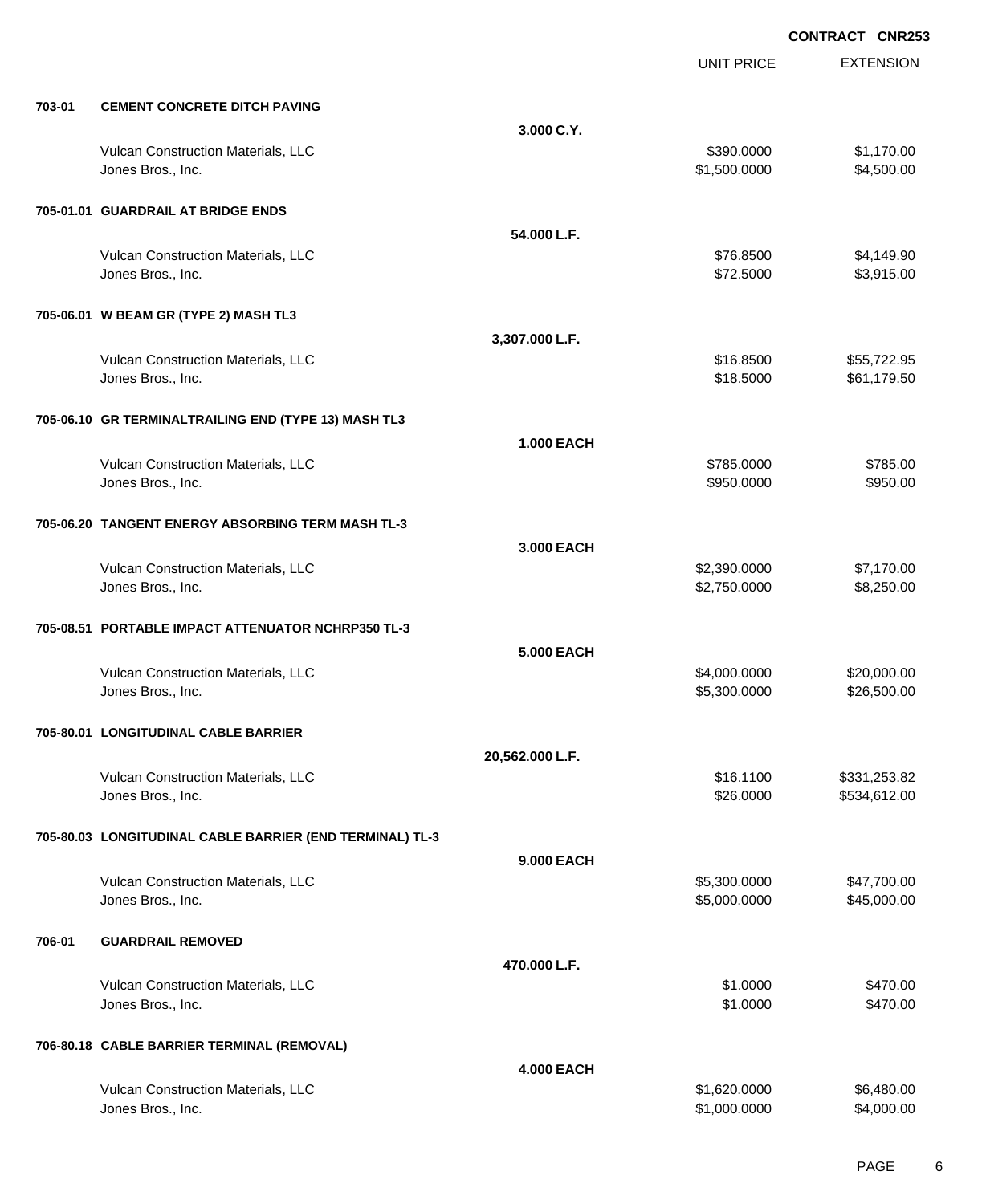EXTENSION **CONTRACT CNR253** UNIT PRICE **706-80.19 CABLE BARRIER (REMOVAL) 12,625.000 L.F.** Vulcan Construction Materials, LLC 652,393.75 Jones Bros., Inc. \$5.0000 \$63,125.00 **707-08.11 HIGH-VISIBILITY CONSTRUCTION FENCE 500.000 L.F.** Vulcan Construction Materials, LLC 6750.00 \$750.00 Jones Bros., Inc. \$5.1100 \$2,555.00 **709-05.05 MACHINED RIP-RAP (CLASS A-3) 300.000 TON** Vulcan Construction Materials, LLC 66 and the state of the state of the state of the state of the state of the state of the state of the state of the state of the state of the state of the state of the state of the state o Jones Bros., Inc. \$40.0000 \$12,000.00 **709-05.08 MACHINED RIP-RAP (CLASS B) 112.000 TON** Vulcan Construction Materials, LLC 60000 \$5,040.00 Jones Bros., Inc. \$40.0000 \$4,480.00 **710-02 AGGREGATE UNDERDRAINS (WITH PIPE) 3,007.000 L.F.** Vulcan Construction Materials, LLC 613,531.50 Jones Bros., Inc. \$4.5000 \$13,531.50 **710-05 LATERAL UNDERDRAIN 215.000 L.F.** Vulcan Construction Materials, LLC 6591.25 Jones Bros., Inc. \$2.7500 \$591.25 **710-06.13 LATERAL UNDERDRAIN ENDWALL (4:1) 17.000 EACH** Vulcan Construction Materials, LLC 60000 \$10,625.000 \$10,625.000 Jones Bros., Inc. \$625.0000 \$10,625.00 **712-01 TRAFFIC CONTROL 1.000 LS** Vulcan Construction Materials, LLC 600000 \$75,000.000 \$75,000.000 \$75,000.000 \$75,000.00 Jones Bros., Inc. \$5,000.0000 \$5,000.00 **712-02.02 INTERCONNECTED PORTABLE BARRIER RAIL 26,300.000 L.F.** Vulcan Construction Materials, LLC 60000 \$920,500.00 Jones Bros., Inc. \$30.0000 \$789,000.00 **712-04.01 FLEXIBLE DRUMS (CHANNELIZING) 186.000 EACH** Vulcan Construction Materials, LLC 6.138.000 \$6,138.00

Jones Bros., Inc. \$25.0000 \$4,650.00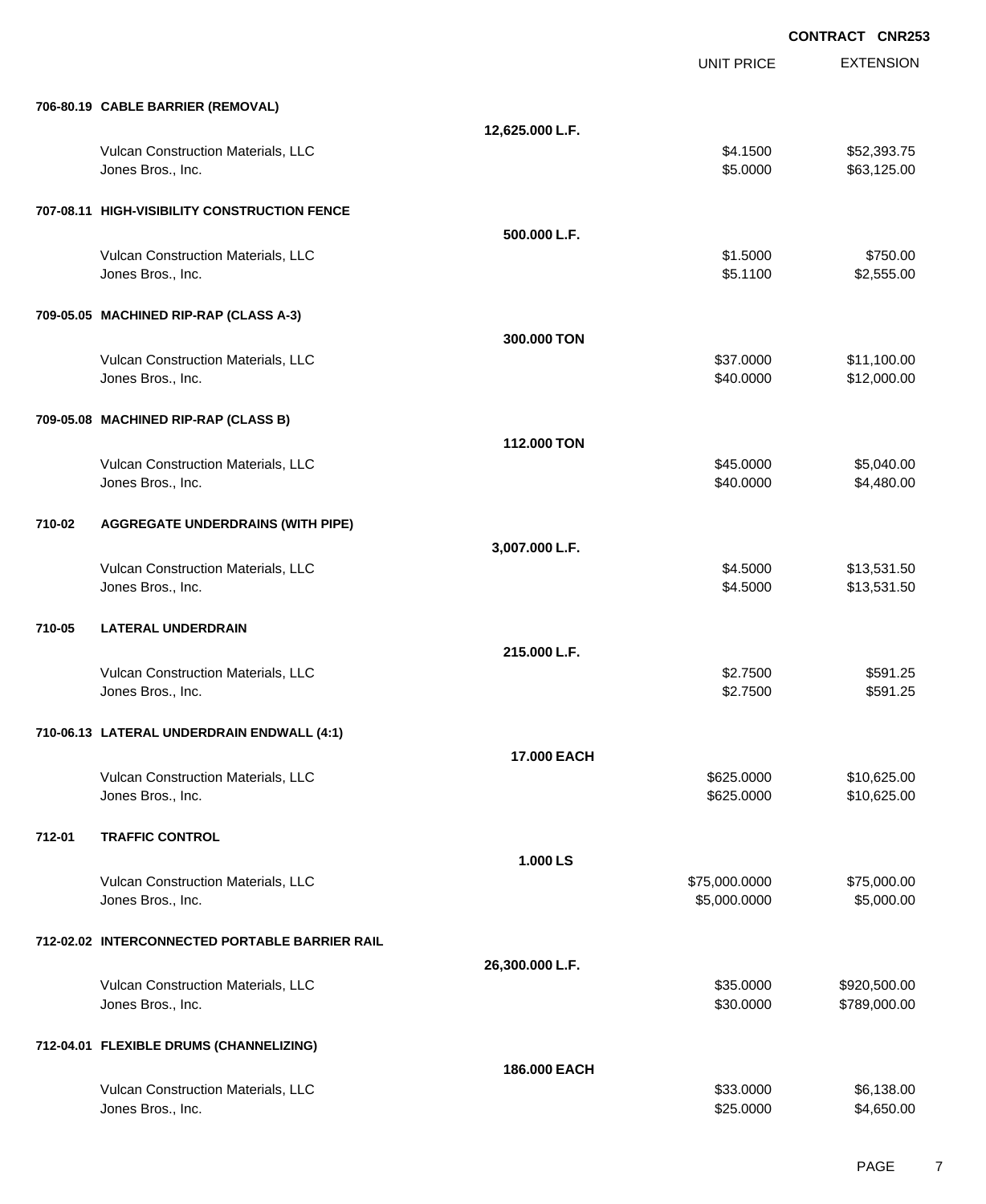EXTENSION **CONTRACT CNR253** UNIT PRICE **712-04.50 PORTABLE BARRIER RAIL DELINEATOR 1,315.000 EACH** Vulcan Construction Materials, LLC 611,835.00 \$11,835.00 Jones Bros., Inc. \$9.0000 \$11,835.00 **712-06 SIGNS (CONSTRUCTION) 689.000 S.F.** Vulcan Construction Materials, LLC 6,201.00 Jones Bros., Inc. \$6.5000 \$4,478.50 **712-08.03 ARROW BOARD (TYPE C) 3.000 EACH** Vulcan Construction Materials, LLC 66 and the state of the state of the state of the state of the state of the state of the state of the state of the state of the state of the state of the state of the state of the state o Jones Bros., Inc. \$950.0000 \$2,850.00 **712-08.10 MOBILE MESSAGE SIGN UNIT W/ATTENUATOR 500.000 HOUR** Vulcan Construction Materials, LLC 60000 \$42,500.00 \$42,500.00 Jones Bros., Inc. \$97.5000 \$48,750.00 **712-09.01 REMOVABLE PAVEMENT MARKING LINE 2,000.000 L.F.** Vulcan Construction Materials, LLC 6,000.00 \$6,000.00 \$6,000.00 \$6,000.00 \$6,000.00 Jones Bros., Inc. \$3.0000 \$6,000.00 **713-01.01 CLASS A CONCRETE (FOUNDATION FOR SIGN SUPPORTS) 3.000 C.Y.** Vulcan Construction Materials, LLC 60000 \$1,770.00 Jones Bros., Inc. \$700.0000 \$2,100.00 **713-01.02 STEEL BAR REINFORCEMENT(FOUNDATION FOR SIGN SUPPORTS) 701.000 LB.** Vulcan Construction Materials, LLC 63. The state of the state of the state of the state of the state of the state of the state of the state of the state of the state of the state of the state of the state of the state of t Jones Bros., Inc. \$3.6000 \$2,523.60 **713-02.04 DELINEATOR (MILE MARKER) & STEEL POST 13.000 EACH** Vulcan Construction Materials, LLC 6. The state of the state of the state of the state of the state of the state of the state of the state of the state of the state of the state of the state of the state of the state of th Jones Bros., Inc. \$200.0000 \$2,600.00 **713-02.14 FLEXIBLE DELINEATOR (WHITE) 45.000 EACH** Vulcan Construction Materials, LLC 6000 \$1,575.00 Jones Bros., Inc. \$32.0000 \$1,440.00 **713-13.03 FLAT SHEET ALUMINUM SIGNS (0.100" THICK) 350.000 S.F.** Vulcan Construction Materials, LLC 60000 \$4,550.00

Jones Bros., Inc. \$13.8500 \$4,847.50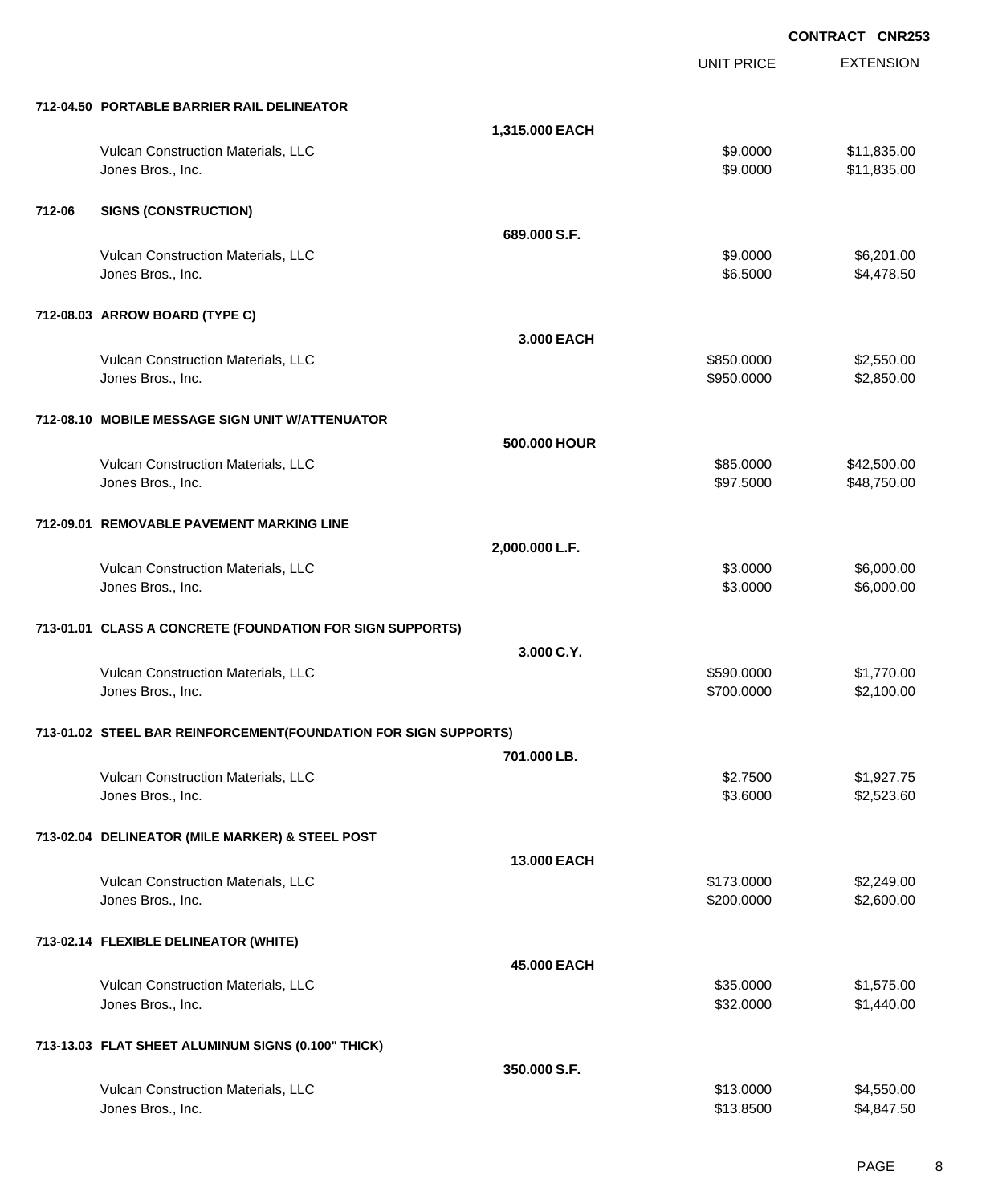|                                                           |                   | <b>UNIT PRICE</b>            | <b>EXTENSION</b>           |
|-----------------------------------------------------------|-------------------|------------------------------|----------------------------|
| 713-15.02 REMOVAL & RELOCATION OF SIGN & SUPPORT          |                   |                              |                            |
|                                                           | 13.000 EACH       |                              |                            |
| Vulcan Construction Materials, LLC<br>Jones Bros., Inc.   |                   | \$115,0000<br>\$75.0000      | \$1,495.00<br>\$975.00     |
| 713-16.01 CHANGEABLE MESSAGE SIGN UNIT                    |                   |                              |                            |
|                                                           | <b>4.000 EACH</b> |                              |                            |
| Vulcan Construction Materials, LLC<br>Jones Bros., Inc.   |                   | \$9,000.0000<br>\$6,650.0000 | \$36,000.00<br>\$26,600.00 |
| 716-01.06 TEMPORARY RAISED PAVEMENT MARKER, WHITE         |                   |                              |                            |
|                                                           | 975,000 EACH      |                              |                            |
| Vulcan Construction Materials, LLC<br>Jones Bros., Inc.   |                   | \$7.0000<br>\$7.0000         | \$6,825.00<br>\$6,825.00   |
| 716-01.07 TEMPORARY RAISED PAVEMENT MARKER, YELLOW        |                   |                              |                            |
|                                                           | 650.000 EACH      |                              |                            |
| Vulcan Construction Materials, LLC                        |                   | \$7.0000                     | \$4,550.00                 |
| Jones Bros., Inc.                                         |                   | \$7.0000                     | \$4,550.00                 |
| 716-01.23 Snwplwble Pvmt Mrkrs (Bi-Dir)(2 Color)          |                   |                              |                            |
|                                                           | 325.000 EACH      |                              |                            |
| Vulcan Construction Materials, LLC                        |                   | \$35.0000                    | \$11,375.00                |
| Jones Bros., Inc.                                         |                   | \$35.0000                    | \$11,375.00                |
| 716-01.30 REMOVAL OF SNOWPLOWABLE REFLECTIVE MARKER       |                   |                              |                            |
|                                                           | 175,000 EACH      |                              |                            |
| Vulcan Construction Materials, LLC                        |                   | \$10.0000                    | \$1,750.00                 |
| Jones Bros., Inc.                                         |                   | \$10.0000                    | \$1,750.00                 |
| 716-04.14 PLASTIC PAVEMENT MARKING (LANE REDUCTION ARROW) |                   |                              |                            |
|                                                           | <b>2.000 EACH</b> |                              |                            |
| Vulcan Construction Materials, LLC                        |                   | \$600.0000                   | \$1,200.00                 |
| Jones Bros., Inc.                                         |                   | \$600.0000                   | \$1,200.00                 |
| 716-05.02 PAINTED PAVEMENT MARKING (8" BARRIER LINE)      |                   |                              |                            |
|                                                           | 37,650.000 L.F.   |                              |                            |
| Vulcan Construction Materials, LLC                        |                   | \$0.2500                     | \$9,412.50                 |
| Jones Bros., Inc.                                         |                   | \$0.2500                     | \$9,412.50                 |
| 716-05.49 PAINTED PAVEMENT MARKINGS(8" LINE)              |                   |                              |                            |
|                                                           | 10.000 L.M.       |                              |                            |
| Vulcan Construction Materials, LLC                        |                   | \$1,320.0000                 | \$13,200.00                |
| Jones Bros., Inc.                                         |                   | \$1,320.0000                 | \$13,200.00                |
| 716-08.20 REMOVAL OF PAVEMENT MARKING (LINE)              |                   |                              |                            |
|                                                           | 3.000 L.M.        |                              |                            |
| Vulcan Construction Materials, LLC                        |                   | \$2,500.0000                 | \$7,500.00                 |
| Jones Bros., Inc.                                         |                   | \$2,500.0000                 | \$7,500.00                 |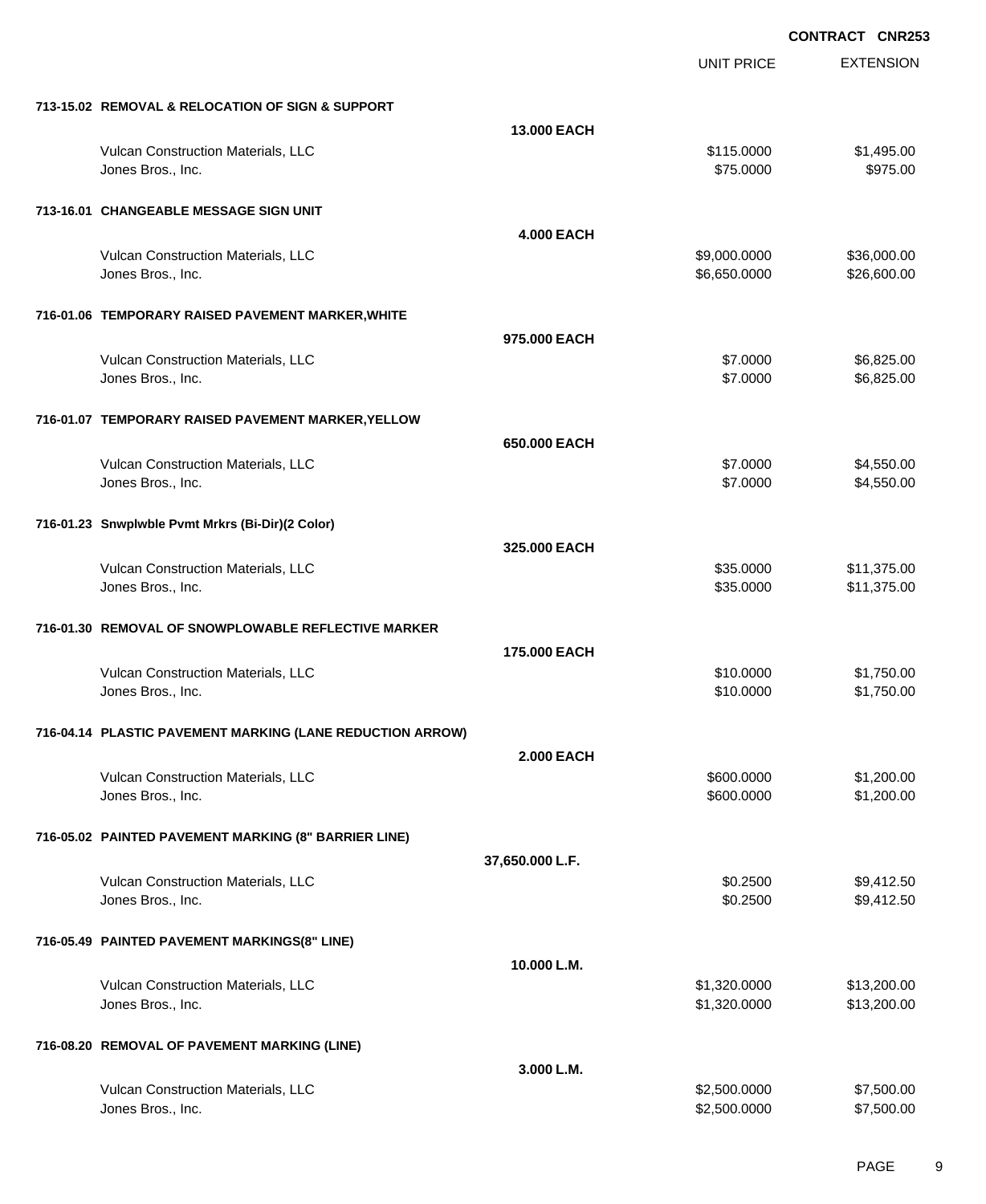|        |                                                                 |                | <b>UNIT PRICE</b> | <b>EXTENSION</b> |
|--------|-----------------------------------------------------------------|----------------|-------------------|------------------|
|        | 716-12.02 ENHANCED FLATLINE THERMO PVMT MRKNG (6IN LINE)        |                |                   |                  |
|        |                                                                 | 6.000 L.M.     |                   |                  |
|        | Vulcan Construction Materials, LLC                              |                | \$5,000.0000      | \$30,000.00      |
|        | Jones Bros., Inc.                                               |                | \$5,000.0000      | \$30,000.00      |
|        | 716-12.05 ENHANCED FLATLINE THERMO PVMT MRKNG (6IN DOTTED LINE) |                |                   |                  |
|        |                                                                 | 1,690.000 L.F. |                   |                  |
|        | Vulcan Construction Materials, LLC                              |                | \$2.0000          | \$3,380.00       |
|        | Jones Bros., Inc.                                               |                | \$2.0000          | \$3,380.00       |
| 717-01 | <b>MOBILIZATION</b>                                             |                |                   |                  |
|        |                                                                 | 1.000 LS       |                   |                  |
|        | Vulcan Construction Materials, LLC                              |                | \$150,000.0000    | \$150,000.00     |
|        | Jones Bros., Inc.                                               |                | \$350,000.0000    | \$350,000.00     |
|        | 740-10.03 GEOTEXTILE (TYPE III) (EROSION CONTROL)               |                |                   |                  |
|        |                                                                 | 515,000 S.Y.   |                   |                  |
|        | Vulcan Construction Materials, LLC                              |                | \$3.0000          | \$1,545.00       |
|        | Jones Bros., Inc.                                               |                | \$5.0000          | \$2,575.00       |
| 801-01 | <b>SEEDING (WITH MULCH)</b>                                     |                |                   |                  |
|        |                                                                 | 375.000 UNIT   |                   |                  |
|        | Vulcan Construction Materials, LLC                              |                | \$22.0000         | \$8,250.00       |
|        | Jones Bros., Inc.                                               |                | \$36.0200         | \$13,507.50      |
|        | 801-01.07 TEMPORARY SEEDING (WITH MULCH)                        |                |                   |                  |
|        |                                                                 | 300,000 UNIT   |                   |                  |
|        | Vulcan Construction Materials, LLC                              |                | \$20.0000         | \$6,000.00       |
|        | Jones Bros., Inc.                                               |                | \$27.1100         | \$8,133.00       |
| 801-03 | <b>WATER (SEEDING &amp; SODDING)</b>                            |                |                   |                  |
|        |                                                                 | 68.000 M.G.    |                   |                  |
|        | Vulcan Construction Materials, LLC                              |                | \$50.0000         | \$3,400.00       |
|        | Jones Bros., Inc.                                               |                | \$100.0000        | \$6,800.00       |
|        | 805-12.01 EROSION CONTROL BLANKET (TYPE I)                      |                |                   |                  |
|        |                                                                 | 2,000.000 S.Y. |                   |                  |
|        | Vulcan Construction Materials, LLC                              |                | \$1.3500          | \$2,700.00       |
|        | Jones Bros., Inc.                                               |                | \$1.5600          | \$3,120.00       |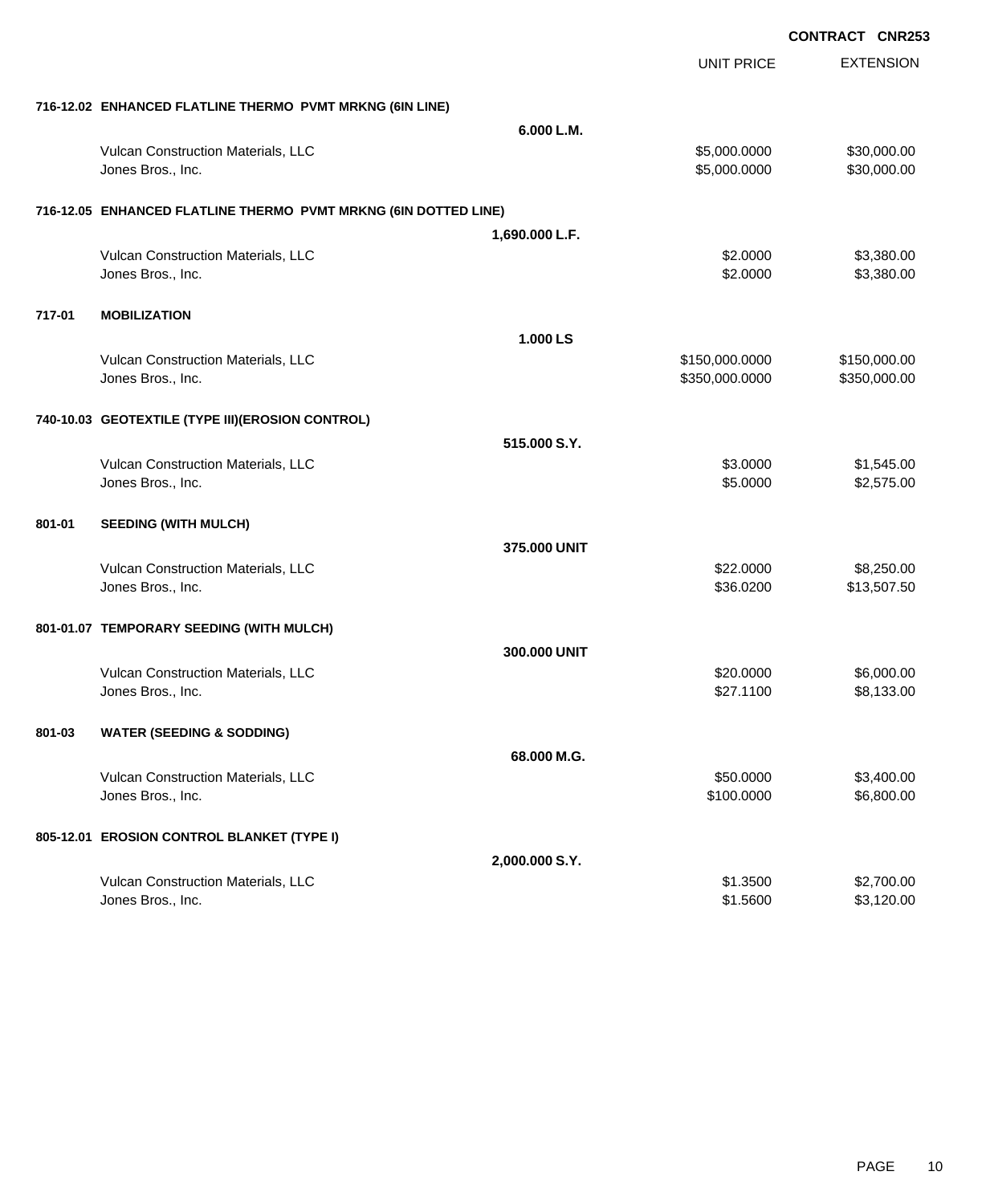|        |                                                                |                  |                                 | <b>CONTRACT CNR253</b>      |
|--------|----------------------------------------------------------------|------------------|---------------------------------|-----------------------------|
|        | <b>BRIDGE CATEGORY</b>                                         |                  | <b>UNIT PRICE</b>               | <b>EXTENSION</b>            |
|        | 202-04.01 REMOVAL OF STRUCTURES (EXIST. BR. NO. 80-I-40-1.06R) |                  |                                 |                             |
|        |                                                                | 1.000 LS         |                                 |                             |
|        | Vulcan Construction Materials, LLC<br>Jones Bros., Inc.        |                  | \$44,000.0000<br>\$500,000.0000 | \$44,000.00<br>\$500,000.00 |
|        | 204-02.01 DRY EXCAVATION (BRIDGES)                             |                  |                                 |                             |
|        |                                                                | 74.000 C.Y.      |                                 |                             |
|        | Vulcan Construction Materials, LLC<br>Jones Bros., Inc.        |                  | \$25.0000<br>\$20.0000          | \$1,850.00<br>\$1,480.00    |
|        | 204-04.01 ROCK EXCAVATION (BRIDGES)                            |                  |                                 |                             |
|        |                                                                | 4.000 C.Y.       |                                 |                             |
|        | Vulcan Construction Materials, LLC<br>Jones Bros., Inc.        |                  | \$522.0000<br>\$90.0000         | \$2,088.00<br>\$360.00      |
| 204-05 | <b>ROCK DRILLING (BRIDGES)</b>                                 |                  |                                 |                             |
|        |                                                                | 12.000 L.F.      |                                 |                             |
|        | Vulcan Construction Materials, LLC<br>Jones Bros., Inc.        |                  | \$78.0000<br>\$100.0000         | \$936.00<br>\$1,200.00      |
|        | 303-01.02 GRANULAR BACKFILL (BRIDGES)                          |                  |                                 |                             |
|        |                                                                | <b>6.000 TON</b> |                                 |                             |
|        | Vulcan Construction Materials, LLC<br>Jones Bros., Inc.        |                  | \$97.0000<br>\$50.0000          | \$582.00<br>\$300.00        |
| 602-03 | <b>STEEL STRUCTURES</b>                                        |                  |                                 |                             |
|        |                                                                | 1.000 LS         |                                 |                             |
|        | Vulcan Construction Materials, LLC<br>Jones Bros., Inc.        |                  | \$71,000.0000<br>\$600,000.0000 | \$71,000.00<br>\$600,000.00 |
|        | 603-02.20 SPOT PAINTING EXISTING STEEL STRUCTURES              |                  |                                 |                             |
|        |                                                                | 4,200.000 S.F.   |                                 |                             |
|        | Vulcan Construction Materials, LLC<br>Jones Bros., Inc.        |                  | \$9.0000<br>\$8.0000            | \$37,800.00<br>\$33,600.00  |
|        | 604-02.03 EPOXY COATED REINFORCING STEEL                       |                  |                                 |                             |
|        |                                                                | 15,685.000 LB.   |                                 |                             |
|        | Vulcan Construction Materials, LLC<br>Jones Bros., Inc.        |                  | \$1.5000<br>\$1.0000            | \$23,527.50<br>\$15,685.00  |
|        | 604-03.01 CLASS A CONCRETE (BRIDGES)                           |                  |                                 |                             |
|        |                                                                | 57.000 C.Y.      |                                 |                             |
|        | Vulcan Construction Materials, LLC<br>Jones Bros., Inc.        |                  | \$1,200.0000<br>\$1,200.0000    | \$68,400.00<br>\$68,400.00  |
|        | 604-03.02 STEEL BAR REINFORCEMENT (BRIDGES)                    |                  |                                 |                             |
|        |                                                                | 7,569.000 LB.    |                                 |                             |
|        | Vulcan Construction Materials, LLC<br>Jones Bros., Inc.        |                  | \$1.2500<br>\$1.0000            | \$9,461.25<br>\$7,569.00    |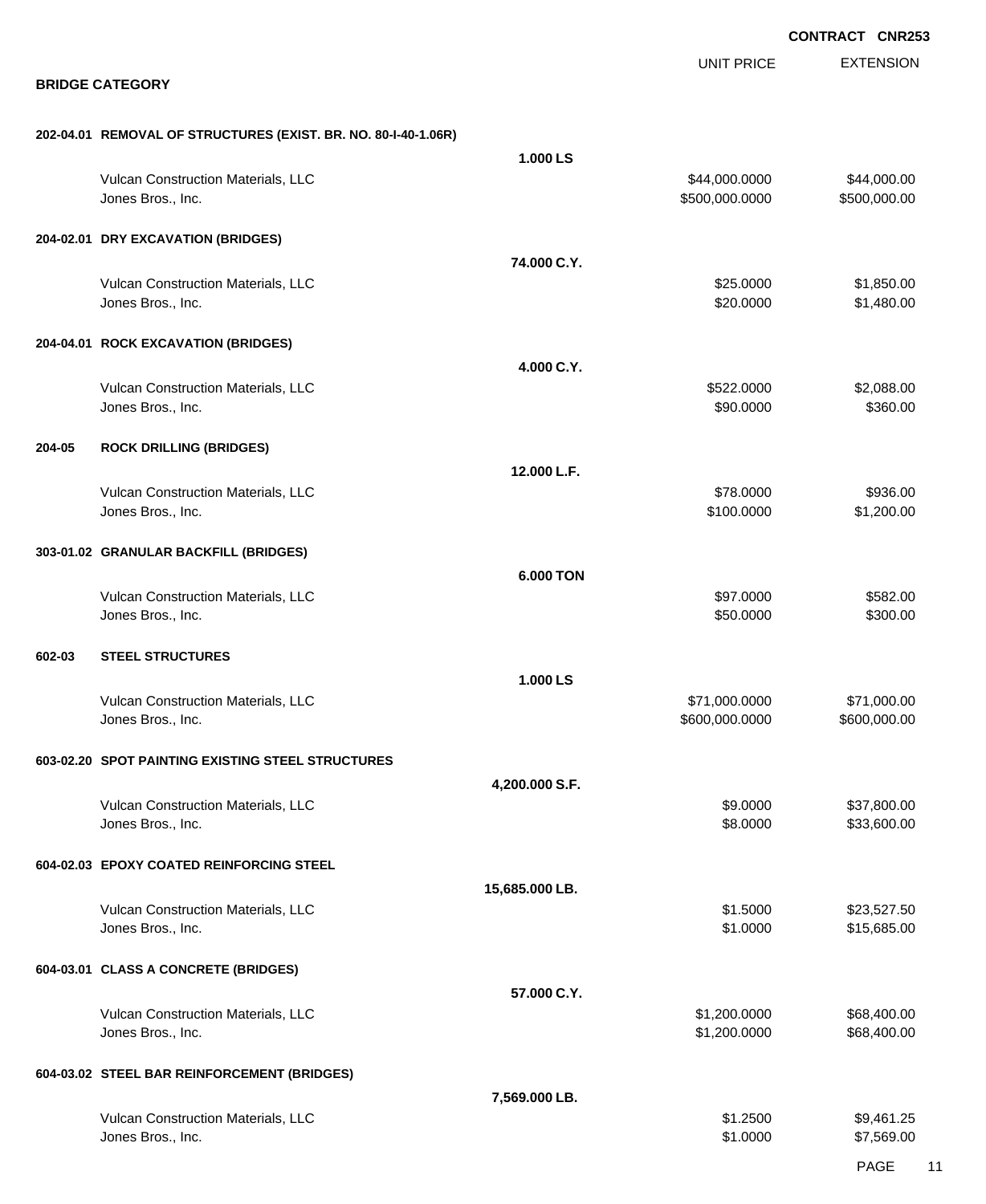EXTENSION

|        |                                                                 |                   | <b>UNIT PRICE</b>            | <b>EXTENSION</b>           |
|--------|-----------------------------------------------------------------|-------------------|------------------------------|----------------------------|
|        | 604-03.04 PAVEMENT @ BRIDGE ENDS                                |                   |                              |                            |
|        |                                                                 | 78.000 S.Y.       |                              |                            |
|        | Vulcan Construction Materials, LLC<br>Jones Bros., Inc.         |                   | \$470.0000<br>\$215.0000     | \$36,660.00<br>\$16,770.00 |
|        | 604-03.09 CLASS D CONCRETE (BRIDGE DECK)                        |                   |                              |                            |
|        |                                                                 | 50.000 C.Y.       |                              |                            |
|        | Vulcan Construction Materials, LLC<br>Jones Bros., Inc.         |                   | \$1,500.0000<br>\$1,600.0000 | \$75,000.00<br>\$80,000.00 |
|        | 604-04.01 APPLIED TEXTURE FINISH (NEW STRUCTURES)               |                   |                              |                            |
|        |                                                                 | 139.000 S.Y.      |                              |                            |
|        | Vulcan Construction Materials, LLC<br>Jones Bros., Inc.         |                   | \$10.0000<br>\$15.0000       | \$1,390.00<br>\$2,085.00   |
|        | 604-10.34 CONCRETE OVERLAYED BRIDGE DECK REPAIR (FULL DEPTH)    |                   |                              |                            |
|        |                                                                 | 30.000 S.Y.       |                              |                            |
|        | Vulcan Construction Materials, LLC<br>Jones Bros., Inc.         |                   | \$700.0000<br>\$1,100.0000   | \$21,000.00<br>\$33,000.00 |
|        | 604-10.56 CONCRETE OVERLAYED BRIDGE DECK REPAIR (PARTIAL DEPTH) |                   |                              |                            |
|        |                                                                 | 50.000 S.Y.       |                              |                            |
|        | Vulcan Construction Materials, LLC<br>Jones Bros., Inc.         |                   | \$244.0000<br>\$460.0000     | \$12,200.00<br>\$23,000.00 |
|        | 606-02.03 STEEL PILES (10 INCH)                                 | 126.000 L.F.      |                              |                            |
|        | Vulcan Construction Materials, LLC                              |                   | \$64.0000                    | \$8,064.00                 |
|        | Jones Bros., Inc.                                               |                   | \$90.0000                    | \$11,340.00                |
|        | 606-02.06 PILE TIPS (STEEL PILES, 10 INCH)                      | <b>6.000 EACH</b> |                              |                            |
|        | Vulcan Construction Materials, LLC                              |                   | \$139.0000                   | \$834.00                   |
|        | Jones Bros., Inc.                                               |                   | \$100.0000                   | \$600.00                   |
| 617-01 | <b>BRIDGE DECK SEALANT</b>                                      |                   |                              |                            |
|        | Vulcan Construction Materials, LLC                              | 702.000 S.Y.      | \$19.0000                    | \$13,338.00                |
|        | Jones Bros., Inc.                                               |                   | \$25.0000                    | \$17,550.00                |
| 617-02 | <b>BRIDGE DECK CRACK SEALING</b>                                |                   |                              |                            |
|        |                                                                 | 120.000 L.F.      | \$6.0000                     |                            |
|        | Vulcan Construction Materials, LLC<br>Jones Bros., Inc.         |                   | \$5.0000                     | \$720.00<br>\$600.00       |
| 617-05 | <b>SEALANT (HMWM)</b>                                           |                   |                              |                            |
|        |                                                                 | 1.000 GAL.        | \$140.0000                   | \$140.00                   |
|        | Vulcan Construction Materials, LLC<br>Jones Bros., Inc.         |                   | \$125.0000                   | \$125.00                   |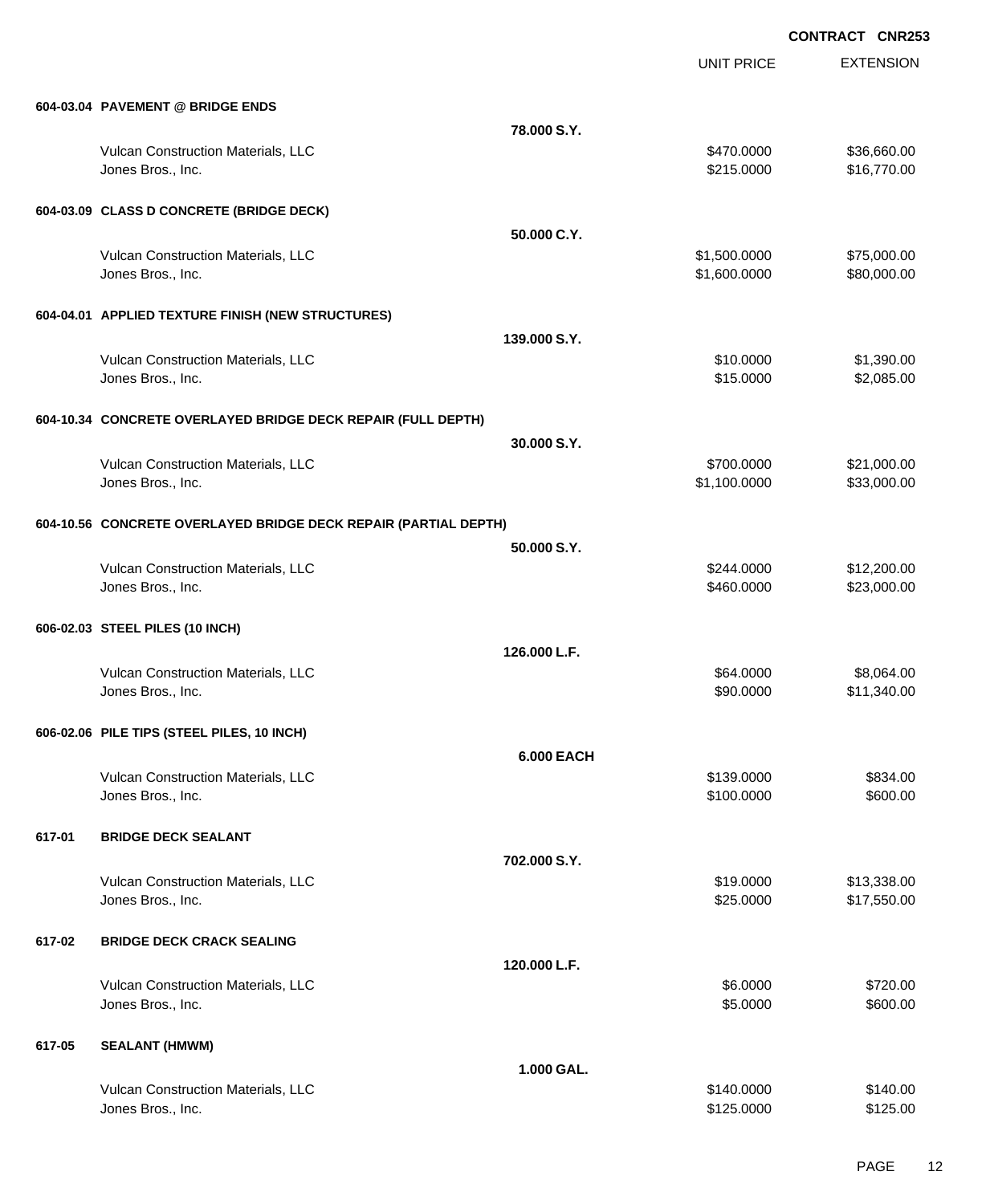| <b>CONTRACT CNR253</b> |  |
|------------------------|--|
|                        |  |

|        |                                                         |              | UNIT PRICE   | <b>EXTENSION</b> |
|--------|---------------------------------------------------------|--------------|--------------|------------------|
|        | 620-05.01 CONC PARAPET SINGLE SLOPE (STD-1-1SS)         |              |              |                  |
|        |                                                         | 138.000 L.F. |              |                  |
|        | Vulcan Construction Materials, LLC                      |              | \$147.0000   | \$20,286.00      |
|        | Jones Bros., Inc.                                       |              | \$160.0000   | \$22,080.00      |
|        |                                                         |              |              |                  |
| 709-04 | <b>REINFORCED CONCRETE SLOPE PAVEMENT</b>               |              |              |                  |
|        |                                                         | 14.000 C.Y.  |              |                  |
|        |                                                         |              |              |                  |
|        | Vulcan Construction Materials, LLC                      |              | \$672.0000   | \$9,408.00       |
|        | Jones Bros., Inc.                                       |              | \$1,100.0000 | \$15,400.00      |
|        | 710-09.01 6" PERFORATED PIPE WITH VERTICAL DRAIN SYSTEM |              |              |                  |
|        |                                                         |              |              |                  |
|        |                                                         | 32.000 L.F.  |              |                  |
|        | Vulcan Construction Materials, LLC                      |              | \$46.0000    | \$1,472.00       |
|        | Jones Bros., Inc.                                       |              | \$30.0000    | \$960.00         |
|        | 710-09.02 6" PIPE UNDERDRAIN                            |              |              |                  |
|        |                                                         | 28.000 L.F.  |              |                  |
|        | Vulcan Construction Materials, LLC                      |              | \$32,0000    | \$896.00         |
|        | Jones Bros., Inc.                                       |              | \$12.0000    | \$336.00         |